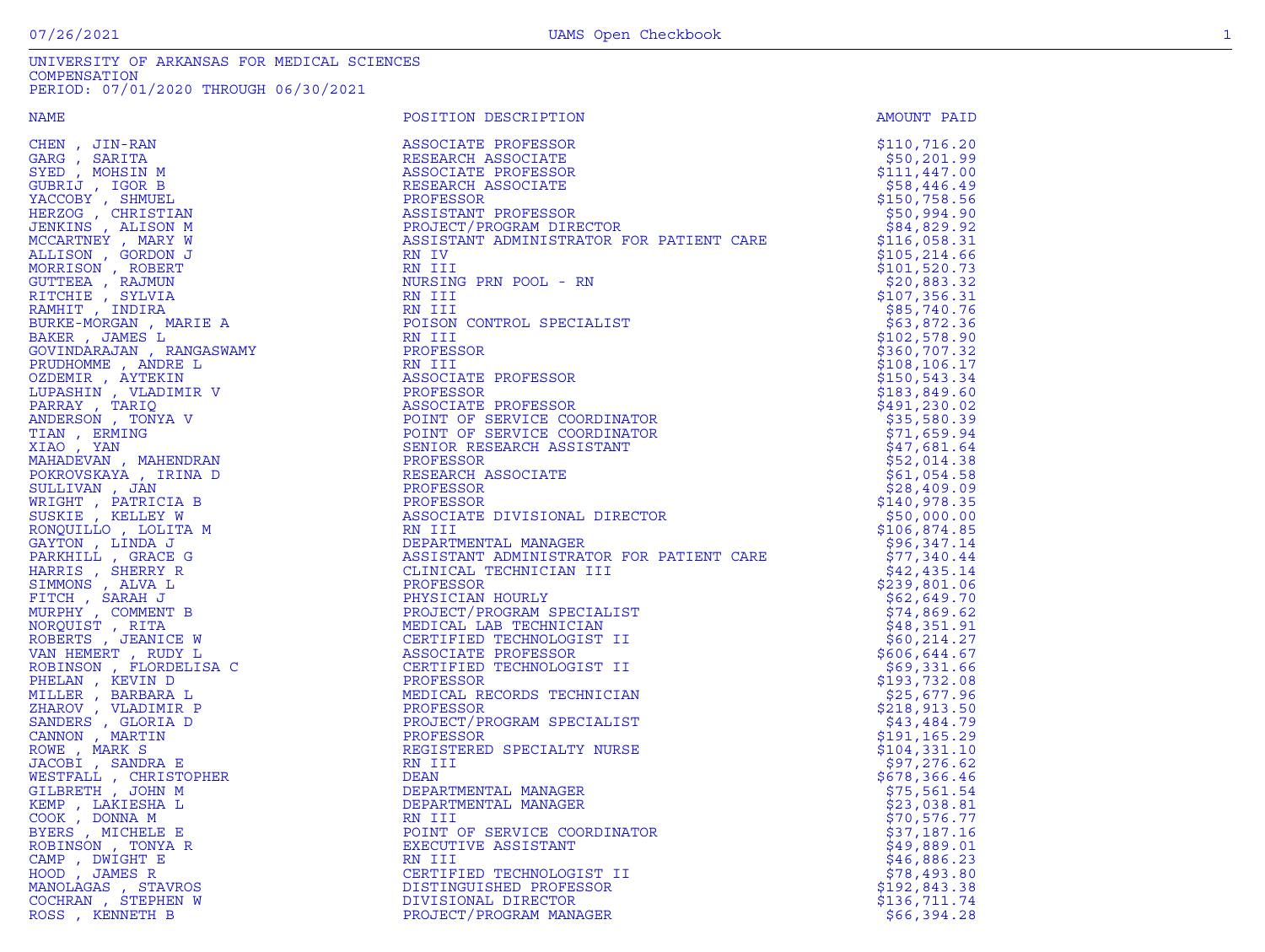|                                                                                                                                                                                                                                                    | PROFESSOR<br>HOUSEKEEPER<br>RN III<br>CLINICAL INTERPRETER<br>PATIENT SERVICES ASSOCIATE<br>ADVANCED PRACTICE REGISTERED NURSE<br>COMPLIANCE OFFICER                                                                                             | \$174,285.12               |
|----------------------------------------------------------------------------------------------------------------------------------------------------------------------------------------------------------------------------------------------------|--------------------------------------------------------------------------------------------------------------------------------------------------------------------------------------------------------------------------------------------------|----------------------------|
|                                                                                                                                                                                                                                                    |                                                                                                                                                                                                                                                  | \$35,592.09                |
|                                                                                                                                                                                                                                                    |                                                                                                                                                                                                                                                  | \$101,461.70               |
|                                                                                                                                                                                                                                                    |                                                                                                                                                                                                                                                  | \$348.74                   |
|                                                                                                                                                                                                                                                    |                                                                                                                                                                                                                                                  | \$38,800.51                |
|                                                                                                                                                                                                                                                    |                                                                                                                                                                                                                                                  | \$126,770.08               |
|                                                                                                                                                                                                                                                    |                                                                                                                                                                                                                                                  | \$40,086.46                |
|                                                                                                                                                                                                                                                    |                                                                                                                                                                                                                                                  | \$140, 517.12              |
|                                                                                                                                                                                                                                                    |                                                                                                                                                                                                                                                  | \$213, 124.26              |
|                                                                                                                                                                                                                                                    |                                                                                                                                                                                                                                                  | \$63,432.92                |
|                                                                                                                                                                                                                                                    |                                                                                                                                                                                                                                                  | \$111,447.00               |
|                                                                                                                                                                                                                                                    |                                                                                                                                                                                                                                                  | \$57,990.45                |
|                                                                                                                                                                                                                                                    | INSTRUCTIONAL DEVELOPMENT SPECIALIST I                                                                                                                                                                                                           | \$102,821.17               |
|                                                                                                                                                                                                                                                    | NURSING UNIT COORDINATOR                                                                                                                                                                                                                         | \$45,915.46                |
|                                                                                                                                                                                                                                                    | PROJECT/PROGRAM DIRECTOR                                                                                                                                                                                                                         | \$63,012.00                |
|                                                                                                                                                                                                                                                    |                                                                                                                                                                                                                                                  | \$68,148.77                |
|                                                                                                                                                                                                                                                    | WENT SEBUTES.<br>ITOR<br>JTOR<br>TOR<br>TOR<br>TOR<br>TOR                                                                                                                                                                                        | \$246,320.46               |
|                                                                                                                                                                                                                                                    |                                                                                                                                                                                                                                                  | \$134,523.96               |
|                                                                                                                                                                                                                                                    |                                                                                                                                                                                                                                                  | \$255,039.38               |
|                                                                                                                                                                                                                                                    |                                                                                                                                                                                                                                                  | \$27,522.93                |
|                                                                                                                                                                                                                                                    |                                                                                                                                                                                                                                                  | \$134,180.03               |
|                                                                                                                                                                                                                                                    |                                                                                                                                                                                                                                                  | \$146,430.34               |
|                                                                                                                                                                                                                                                    |                                                                                                                                                                                                                                                  | \$12,667.90                |
|                                                                                                                                                                                                                                                    |                                                                                                                                                                                                                                                  | \$42,803.87                |
|                                                                                                                                                                                                                                                    | ASSOCIATE DEAN<br>CERTIFIED PROCEDURAL CODING SPECIALIST<br>ASSISTANT DIRECTOR OF PHARMACY<br>HOUSEKEEPER<br>ASSISTANT DEPARTMENTAL MANAGER<br>RN III<br>PROFESSOR<br>PROFESSOR<br>PROFESSOR<br>PROFESSOR<br>PROFESSOR<br>PROFESSOR<br>PROFESSOR | \$144,636.68               |
|                                                                                                                                                                                                                                                    |                                                                                                                                                                                                                                                  | \$271,077.22               |
|                                                                                                                                                                                                                                                    |                                                                                                                                                                                                                                                  | \$173,054.98               |
|                                                                                                                                                                                                                                                    | DEPARTMENTAL DIRECTOR                                                                                                                                                                                                                            | \$86,696.40<br>\$67,598.91 |
|                                                                                                                                                                                                                                                    |                                                                                                                                                                                                                                                  |                            |
|                                                                                                                                                                                                                                                    |                                                                                                                                                                                                                                                  | \$44,033.28                |
|                                                                                                                                                                                                                                                    | DIRECTOR<br>FESSOR<br>RLY<br>FESSOR<br>N<br>AIRPERSON<br>ISIONAL DIRECTOR<br>RLY<br>AM DIRECTOR<br>FESSOR<br>FESSOR                                                                                                                              | \$1,559.88                 |
|                                                                                                                                                                                                                                                    |                                                                                                                                                                                                                                                  | \$4,795.00<br>\$480,655.94 |
|                                                                                                                                                                                                                                                    |                                                                                                                                                                                                                                                  | \$321,030.00               |
|                                                                                                                                                                                                                                                    |                                                                                                                                                                                                                                                  | \$280,527.46               |
|                                                                                                                                                                                                                                                    | DEPARTMENT CHAIRPERSON                                                                                                                                                                                                                           | \$298,727.83               |
|                                                                                                                                                                                                                                                    |                                                                                                                                                                                                                                                  | \$80,328.73                |
|                                                                                                                                                                                                                                                    | ASSISTANT DIVISIONAL DIRECTOR                                                                                                                                                                                                                    | \$93,232.44                |
|                                                                                                                                                                                                                                                    |                                                                                                                                                                                                                                                  | \$4,072.50                 |
|                                                                                                                                                                                                                                                    | PHYSICIAN ROOM<br>PROJECT/PROGRAM DIRECTOR                                                                                                                                                                                                       | \$71, 286.99               |
|                                                                                                                                                                                                                                                    |                                                                                                                                                                                                                                                  | \$258, 252.40              |
|                                                                                                                                                                                                                                                    |                                                                                                                                                                                                                                                  | \$148,577.70               |
|                                                                                                                                                                                                                                                    |                                                                                                                                                                                                                                                  | \$70,297.49                |
|                                                                                                                                                                                                                                                    |                                                                                                                                                                                                                                                  | \$74,175.91                |
|                                                                                                                                                                                                                                                    |                                                                                                                                                                                                                                                  | \$133,040.14               |
|                                                                                                                                                                                                                                                    |                                                                                                                                                                                                                                                  | \$127, 268.08              |
|                                                                                                                                                                                                                                                    |                                                                                                                                                                                                                                                  | \$207,557.18               |
|                                                                                                                                                                                                                                                    |                                                                                                                                                                                                                                                  | \$298, 210.67              |
|                                                                                                                                                                                                                                                    |                                                                                                                                                                                                                                                  | \$81,318.63                |
|                                                                                                                                                                                                                                                    |                                                                                                                                                                                                                                                  | \$153,786.93               |
|                                                                                                                                                                                                                                                    |                                                                                                                                                                                                                                                  | \$98,939.96                |
|                                                                                                                                                                                                                                                    |                                                                                                                                                                                                                                                  | \$50, 135.77               |
| GIES , ALLEN J                                                                                                                                                                                                                                     |                                                                                                                                                                                                                                                  | \$73,166.67                |
| JAMES , KESHA V                                                                                                                                                                                                                                    |                                                                                                                                                                                                                                                  | \$78,469.44                |
| EDANE IS A RANCOR A PROTEINE RESERVATION IN THE CONFIDENCE INTERFERENCE IN THE CONFIDENTIAL INFORMATION CONFIDENTIAL INTERFERENCE RECORD PACTICIES AND A RANCOR CONFIDENCE IN THE CONFIDENCE INTERFERENCE INTO A RANCOR CONFID<br>PHILLIPS, LORI A | THE PROFESSOR<br>CLINICAL TECHNICIAN III<br>RESEARCH/CLINICAL PROGRAM MANAGER<br>ASSISTANT DIVISIONAL DIRECTOR<br>NIII<br>PEPARTMENT CHAIDDT                                                                                                     | \$87,035.13                |
| DORNHOFFER, JOHN L                                                                                                                                                                                                                                 |                                                                                                                                                                                                                                                  | \$660,213.29               |
| WALTER , DONNAL C                                                                                                                                                                                                                                  | DEPARTMENT CHAIRPERSON                                                                                                                                                                                                                           | \$137,328.93               |
| HAUSHAHN , GAYLE M                                                                                                                                                                                                                                 | RN III                                                                                                                                                                                                                                           | \$76,856.69                |
| STANLEY, LAURA C                                                                                                                                                                                                                                   | ASSISTANT RESEARCH PROFESSOR                                                                                                                                                                                                                     | \$55,428.35                |
| PARR, MICHAEL D                                                                                                                                                                                                                                    | PHARMACY SPECIALIST                                                                                                                                                                                                                              | \$13,148.89                |
| HADLEY, DORIS E                                                                                                                                                                                                                                    | RN III                                                                                                                                                                                                                                           | \$81,138.07                |
| FERGUSON, LANCE N                                                                                                                                                                                                                                  | CERTIFIED TECHNOLOGIST II                                                                                                                                                                                                                        | \$56,057.56                |
| PHARIS, JONI                                                                                                                                                                                                                                       | EDUCATION COORDINATOR                                                                                                                                                                                                                            | \$58,274.38                |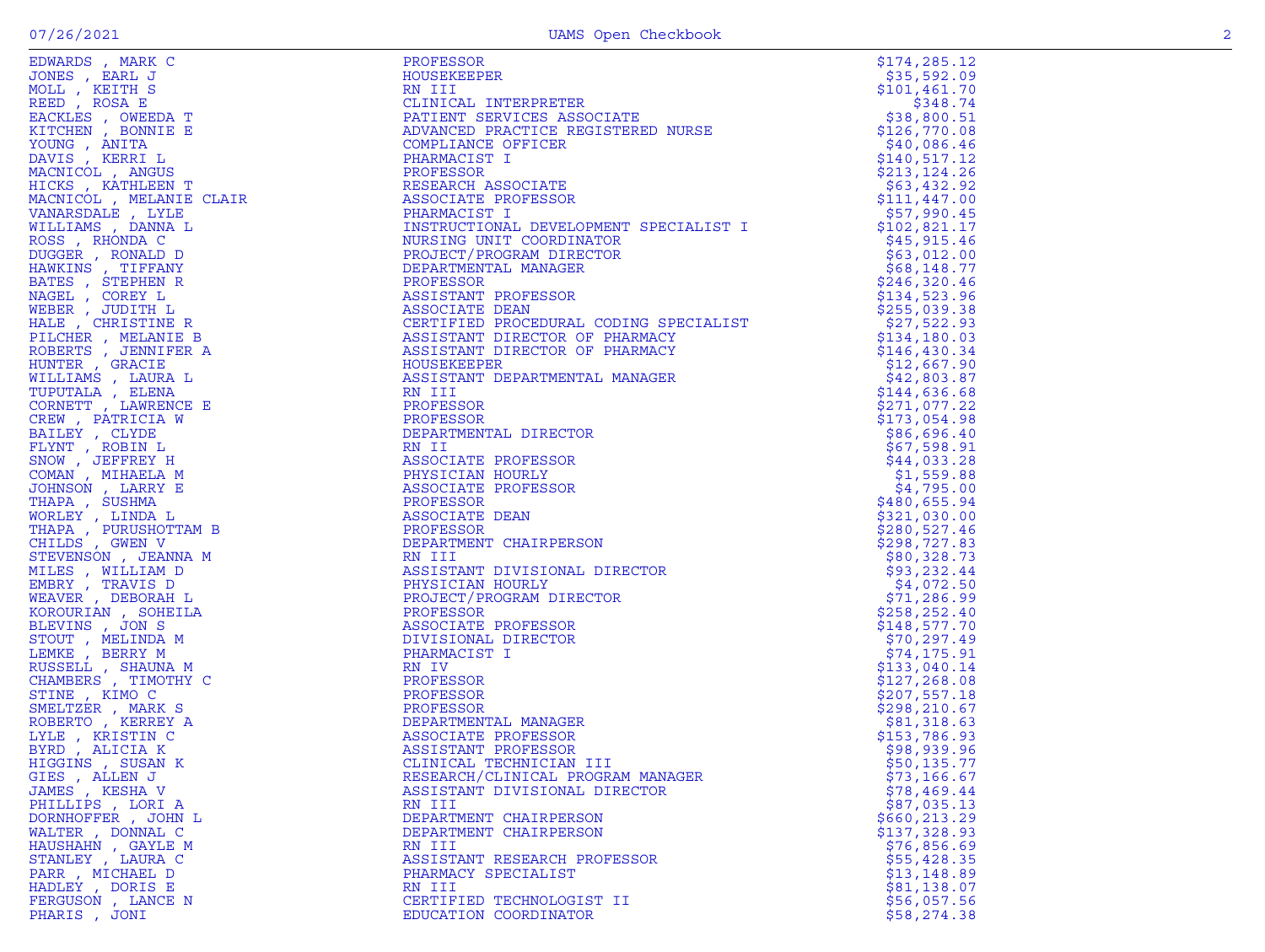|                                                                                                                                                                                                                                                                                       | EDUCATION COORDINATOR                                                                                                                                                                                                                             | \$63,170.51   |
|---------------------------------------------------------------------------------------------------------------------------------------------------------------------------------------------------------------------------------------------------------------------------------------|---------------------------------------------------------------------------------------------------------------------------------------------------------------------------------------------------------------------------------------------------|---------------|
|                                                                                                                                                                                                                                                                                       | ASSOCIATE ADMINISTRATOR OF PATIENT CARE                                                                                                                                                                                                           | \$127,236.21  |
|                                                                                                                                                                                                                                                                                       | CERTIFIED TECHNOLOGIST II                                                                                                                                                                                                                         | \$94,957.68   |
|                                                                                                                                                                                                                                                                                       | CERTIFIED TECHNOLOGIST II                                                                                                                                                                                                                         | \$33,706.20   |
|                                                                                                                                                                                                                                                                                       |                                                                                                                                                                                                                                                   |               |
|                                                                                                                                                                                                                                                                                       | RN III                                                                                                                                                                                                                                            | \$127,770.18  |
|                                                                                                                                                                                                                                                                                       | DEPARTMENTAL DIRECTOR                                                                                                                                                                                                                             | \$75,823.73   |
|                                                                                                                                                                                                                                                                                       | ASSOCIATE PROFESSOR                                                                                                                                                                                                                               | \$126,667.50  |
|                                                                                                                                                                                                                                                                                       | ASSOCIATE PROFESSOR                                                                                                                                                                                                                               | \$328,303.15  |
|                                                                                                                                                                                                                                                                                       | RN II                                                                                                                                                                                                                                             | \$68,984.34   |
|                                                                                                                                                                                                                                                                                       | RN III                                                                                                                                                                                                                                            | \$191,855.19  |
|                                                                                                                                                                                                                                                                                       | ADMINISTRATIVE ANALYST                                                                                                                                                                                                                            | \$41,801.21   |
|                                                                                                                                                                                                                                                                                       | ASSOCIATE PROFESSOR                                                                                                                                                                                                                               | \$422,865.71  |
|                                                                                                                                                                                                                                                                                       |                                                                                                                                                                                                                                                   |               |
|                                                                                                                                                                                                                                                                                       | PROFESSOR                                                                                                                                                                                                                                         | \$280,049.87  |
|                                                                                                                                                                                                                                                                                       |                                                                                                                                                                                                                                                   | \$38,112.05   |
|                                                                                                                                                                                                                                                                                       |                                                                                                                                                                                                                                                   | \$68,446.44   |
|                                                                                                                                                                                                                                                                                       |                                                                                                                                                                                                                                                   | \$68,562.47   |
|                                                                                                                                                                                                                                                                                       |                                                                                                                                                                                                                                                   | \$83,629.97   |
|                                                                                                                                                                                                                                                                                       |                                                                                                                                                                                                                                                   | \$63,969.41   |
|                                                                                                                                                                                                                                                                                       |                                                                                                                                                                                                                                                   | \$678,064.96  |
|                                                                                                                                                                                                                                                                                       |                                                                                                                                                                                                                                                   | \$60,688.84   |
|                                                                                                                                                                                                                                                                                       |                                                                                                                                                                                                                                                   | \$635,092.00  |
|                                                                                                                                                                                                                                                                                       |                                                                                                                                                                                                                                                   |               |
|                                                                                                                                                                                                                                                                                       |                                                                                                                                                                                                                                                   | \$64,184.69   |
|                                                                                                                                                                                                                                                                                       |                                                                                                                                                                                                                                                   | \$189,649.76  |
|                                                                                                                                                                                                                                                                                       | PLANAGER<br>DEPARTMENTAL MANAGER<br>DEPARTMENTAL MANAGER<br>DEPARTMENT CHAIRPERSON<br>ADVANCED PRACTICE REGISTERED NURSE<br>ASSOCIATE PROFESSOR<br>PROFESSOR<br>PROFESSOR<br>ROFESSOR<br>ROFESSOR<br>ROFESSOR<br>ROFESSOR<br>ROFESSOR<br>ROFESSOR | \$6,768.00    |
|                                                                                                                                                                                                                                                                                       |                                                                                                                                                                                                                                                   | \$188,667.56  |
|                                                                                                                                                                                                                                                                                       | IRECTOR<br>J MANAGER<br>-<br>ASSISTANT PROFESSOR                                                                                                                                                                                                  | \$68,582.81   |
|                                                                                                                                                                                                                                                                                       | ASSOCIATE DIVISIONAL DIRECTOR                                                                                                                                                                                                                     | \$80,822.56   |
|                                                                                                                                                                                                                                                                                       | PROFESSOR                                                                                                                                                                                                                                         | \$163,560.00  |
|                                                                                                                                                                                                                                                                                       | DEPARTMENTAL MANAGER                                                                                                                                                                                                                              | \$68,309.96   |
|                                                                                                                                                                                                                                                                                       |                                                                                                                                                                                                                                                   |               |
|                                                                                                                                                                                                                                                                                       | ASSISTANT DEPARTMENTAL MANAGER                                                                                                                                                                                                                    | \$40,739.12   |
|                                                                                                                                                                                                                                                                                       | PROFESSOR                                                                                                                                                                                                                                         | \$553,710.04  |
|                                                                                                                                                                                                                                                                                       | OCCUPATIONAL THERAPIST                                                                                                                                                                                                                            | \$76, 242.73  |
|                                                                                                                                                                                                                                                                                       | RN III                                                                                                                                                                                                                                            | \$105,734.92  |
|                                                                                                                                                                                                                                                                                       | PROFESSOR                                                                                                                                                                                                                                         | \$266, 180.40 |
|                                                                                                                                                                                                                                                                                       | RN III                                                                                                                                                                                                                                            | \$108,342.07  |
|                                                                                                                                                                                                                                                                                       | RN III                                                                                                                                                                                                                                            | \$79,340.34   |
|                                                                                                                                                                                                                                                                                       |                                                                                                                                                                                                                                                   | \$50,924.39   |
|                                                                                                                                                                                                                                                                                       | KN 11<br>EDUCATION COOLL<br>DEPARTMENTAL MANAGER<br>PROJECT/PROGRAM DIRECTOR<br>DROGRAM DERARCH PROFE                                                                                                                                             | \$60,886.01   |
|                                                                                                                                                                                                                                                                                       |                                                                                                                                                                                                                                                   |               |
|                                                                                                                                                                                                                                                                                       |                                                                                                                                                                                                                                                   | \$83,743.62   |
|                                                                                                                                                                                                                                                                                       |                                                                                                                                                                                                                                                   | \$182,613.37  |
|                                                                                                                                                                                                                                                                                       | ASSISTANT RESEARCH PROFESSOR                                                                                                                                                                                                                      | \$84,569.83   |
|                                                                                                                                                                                                                                                                                       | EDUCATION COORDINATOR                                                                                                                                                                                                                             | \$61,323.73   |
|                                                                                                                                                                                                                                                                                       | PROFESSOR                                                                                                                                                                                                                                         | \$147,437.07  |
|                                                                                                                                                                                                                                                                                       | PROFESSOR                                                                                                                                                                                                                                         | \$263,921.10  |
|                                                                                                                                                                                                                                                                                       | PROFESSOR                                                                                                                                                                                                                                         | \$222,684.46  |
|                                                                                                                                                                                                                                                                                       | PROFESSOR                                                                                                                                                                                                                                         | \$34,413.84   |
|                                                                                                                                                                                                                                                                                       | ASSOCIATE PROFESSOR                                                                                                                                                                                                                               | \$275,795.23  |
|                                                                                                                                                                                                                                                                                       | ASSISTANT PROFESSOR                                                                                                                                                                                                                               | \$100, 906.24 |
|                                                                                                                                                                                                                                                                                       |                                                                                                                                                                                                                                                   | \$115,582.51  |
|                                                                                                                                                                                                                                                                                       | DIVISIONAL DIRECTOR                                                                                                                                                                                                                               |               |
|                                                                                                                                                                                                                                                                                       | PROFESSOR                                                                                                                                                                                                                                         | \$258,737.15  |
|                                                                                                                                                                                                                                                                                       | PROFESSOR                                                                                                                                                                                                                                         | \$553,603.04  |
|                                                                                                                                                                                                                                                                                       | PROFESSOR                                                                                                                                                                                                                                         | \$6,260.04    |
| BERCHER , ANITA J                                                                                                                                                                                                                                                                     | NUTRITIONIST                                                                                                                                                                                                                                      | \$71,755.76   |
| MIDDAUGH , DONNA J<br>BOLT , DANN M<br>ROLT , DANN M<br>COULTRE , JOIS E<br>COULTRE , JOIS E<br>COULTRE , JOIS E<br>MARNER , MELL C<br>MARNER , MELL CREW , REALINE M<br>ROLED , REALINE MERINE B<br>MOREL , MICHELLE P<br>COUP , MICHELLE P<br>COUP , MICHELLE<br>GOAD , FREDERICK A | ASSISTANT ADMINISTRATOR FOR PATIENT CARE                                                                                                                                                                                                          | \$79,823.18   |
| BUNTING , COLETTA A                                                                                                                                                                                                                                                                   | ADMINISTRATIVE ANALYST                                                                                                                                                                                                                            | \$36, 231.13  |
| GILLS, EDWARD L                                                                                                                                                                                                                                                                       | ASSISTANT PROFESSOR                                                                                                                                                                                                                               | \$244,974.72  |
| CAPPS, NATALIE J                                                                                                                                                                                                                                                                      | ASSISTANT PROFESSOR                                                                                                                                                                                                                               | \$49,469.22   |
| MOSS , MARIE M                                                                                                                                                                                                                                                                        | PROFESSOR                                                                                                                                                                                                                                         | \$412,305.29  |
| SMITH, SHAROSLYN R                                                                                                                                                                                                                                                                    | MEDICAL RECORDS TECHNICIAN                                                                                                                                                                                                                        |               |
|                                                                                                                                                                                                                                                                                       |                                                                                                                                                                                                                                                   | \$30,832.40   |
| REINHARDT, MELANIE A                                                                                                                                                                                                                                                                  | ASSOCIATE PROFESSOR                                                                                                                                                                                                                               | \$120,785.04  |
| PICK, BRENDA K                                                                                                                                                                                                                                                                        | SENIOR PROJECT/PROGRAM DIRECTOR                                                                                                                                                                                                                   | \$76,008.18   |
| INGALLS-HOPPS, DONNA L                                                                                                                                                                                                                                                                | DEPARTMENTAL MANAGER                                                                                                                                                                                                                              | \$69,914.01   |
| TROTTA, HOLLY B                                                                                                                                                                                                                                                                       | CLINIC INSTRUCTOR                                                                                                                                                                                                                                 | \$107,811.75  |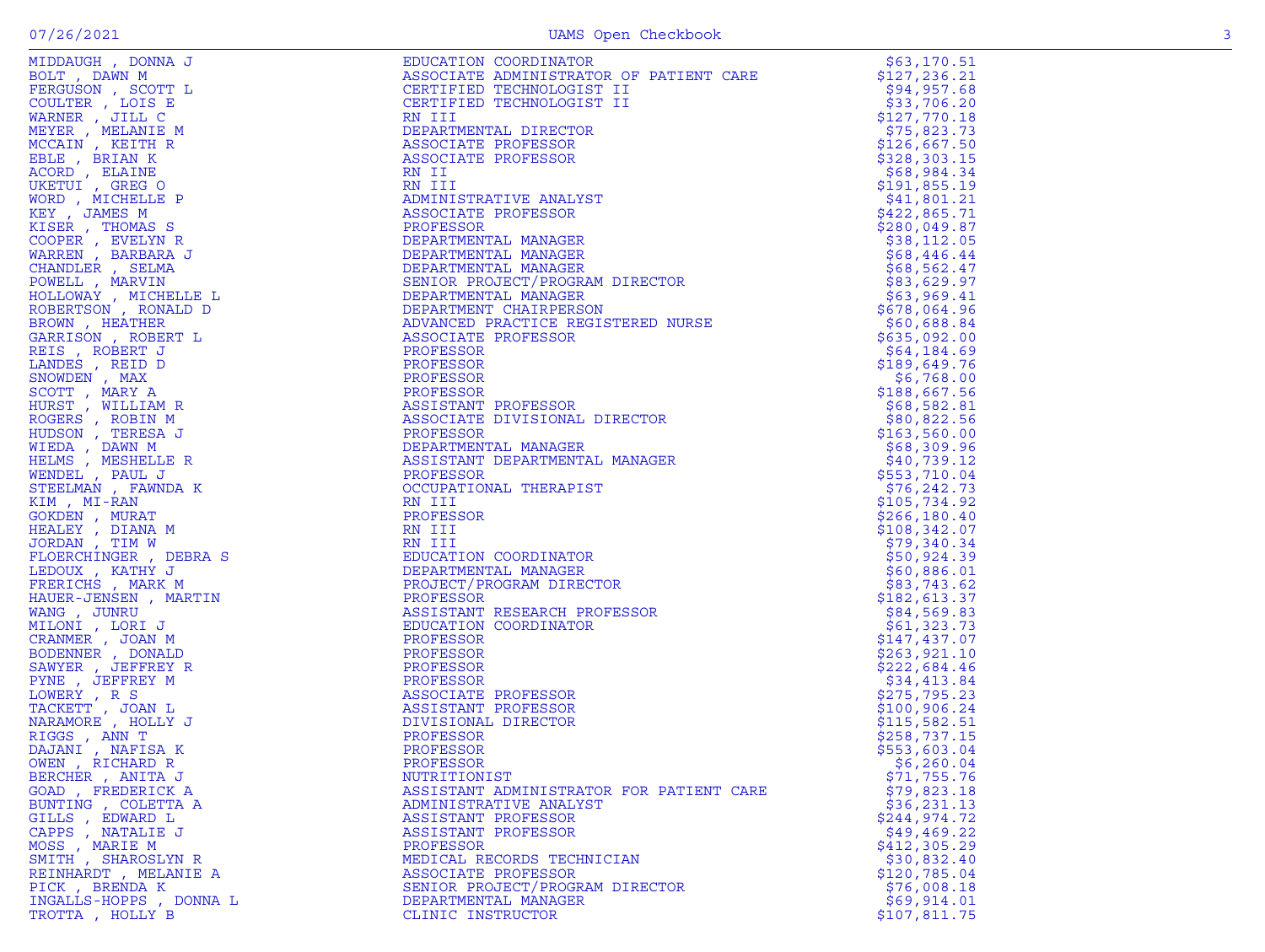| PULICE, SHEILA     | LPN I                      | \$46,899.37   |
|--------------------|----------------------------|---------------|
| RIVERA, DANNY      | CERTIFIED TECHNOLOGIST III | \$78,909.65   |
| SHIRM, STEVEN W    | PROFESSOR                  | \$258, 117.78 |
| STOVER, PAUL M     | ASSISTANT VICE CHANCELLOR  | \$224,193.82  |
| ZHANG , XUMING     | PROFESSOR                  | \$135,858.03  |
| TOWNSEND, GLORIA J | EXECUTIVE ASSISTANT        | \$52,847.78   |
| FOSTER , DONALD L  | PROFESSOR                  | \$320,287.04  |
| WORLEY, KAREN B    | PROFESSOR                  | \$128,620.43  |
| RUNION, LANCE K    | ASSISTANT PROFESSOR        | \$328,166.21  |
| DOYLE, LAURA E     | ADMINISTRATIVE ANALYST     | \$41, 145.26  |
| BRYANT, SHERRY L   | PROJECT/PROGRAM SPECIALIST | \$62,400.00   |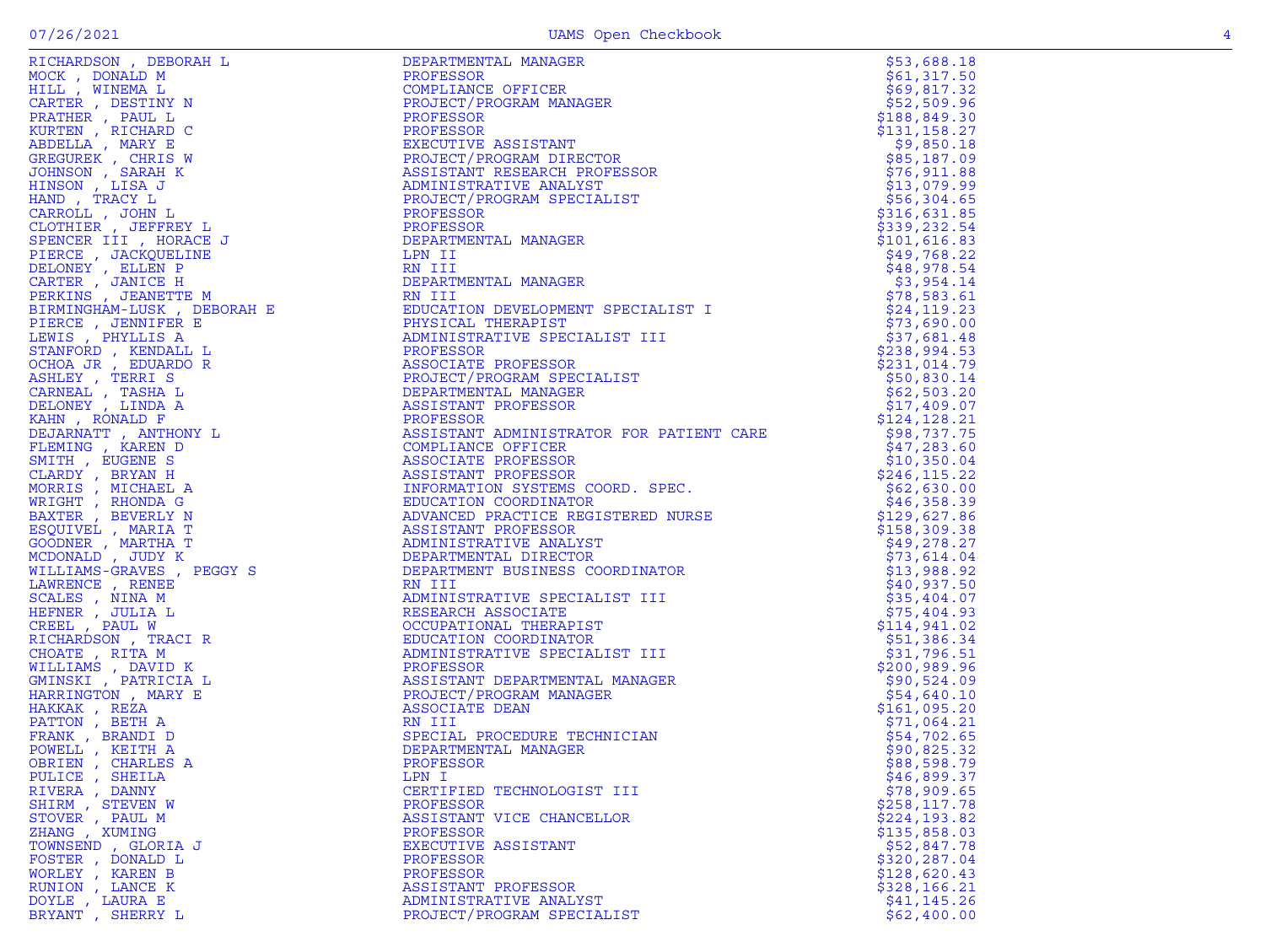| WARMACK, JENNA        |                                                                                                                                                                                                                                                               |               |
|-----------------------|---------------------------------------------------------------------------------------------------------------------------------------------------------------------------------------------------------------------------------------------------------------|---------------|
| EGGERSON, REMELLE M   | APPROXIMATE A FIRST MANUFACTION IN A SERVE AND MANUFACTION IN A SERVE AND A SERVE AND MANUFACTION IN A SERVE AND MANUFACTION IN A SERVE AND MANUFACTION IN A SERVE AND MANUFACTION IN A SERVE AND MANUFACTION IN A SERVE AND<br>MANAGER OF LAB ADMINISTRATION | \$51,392.94   |
| KURCZEK , LESLIE N    | PHARMACY SUPERVISOR                                                                                                                                                                                                                                           | \$129, 259.58 |
| MCNUTT, ANDREA D      | CERTIFIED TECHNOLOGIST II                                                                                                                                                                                                                                     | \$65,711.61   |
| BELUE, KARA D         | ASSISTANT PROFESSOR                                                                                                                                                                                                                                           | \$263,750.04  |
| BUCHANAN , VICTORIA L | SPEECH THERAPIST                                                                                                                                                                                                                                              | \$80,936.13   |
| MORGAN, JINGER R      | EDUCATION COORDINATOR                                                                                                                                                                                                                                         | \$49,605.04   |
| POSTON, BRIAN O       | CLINICAL TECHNICIAN III                                                                                                                                                                                                                                       | \$27,170.60   |
| FULTON , CRYSTAL S    | CLINICAL TECHNICIAN III                                                                                                                                                                                                                                       | \$31,628.28   |
| LOVELESS, STEPHANIE C | ASSISTANT DIVISIONAL DIRECTOR                                                                                                                                                                                                                                 | \$70,830.18   |

ANTHONY , RHONDA L PROJECT/PROGRAM SPECIALIST \$63,719.96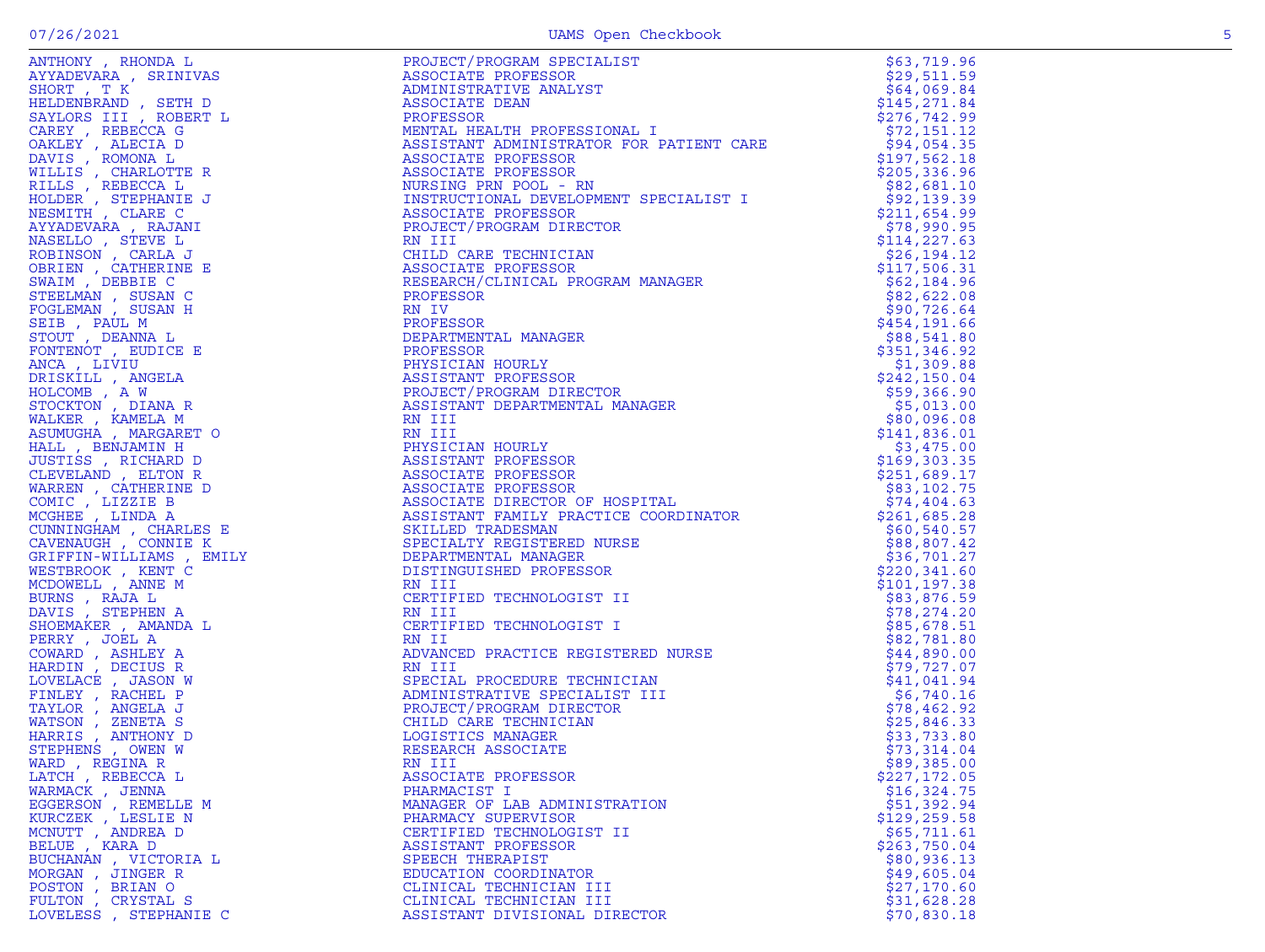| GHIENDONI , MICHAEL D | FAMILY ENRICHMENT SPECIALIST I | \$37,884.85  |
|-----------------------|--------------------------------|--------------|
| EFIRD, DAVID G        | RN III                         | \$90, 961.18 |
| DAY, LAKEITA S        | RN III                         | \$101,686.39 |
| BLOOD, ALFRELIA J     | RN III                         | \$91,371.34  |
| BRAXTON, PAULA M      | RN III                         | \$86, 250.74 |
| PROSPER, MAY G        | ASSISTANT DEPARTMENTAL MANAGER | \$12,692.48  |
| CARRELL , CAROL J     | DEPARTMENTAL MANAGER           | \$52,848.76  |
| COLEMAN , LISA        | PROJECT/PROGRAM SPECIALIST     | \$39,617.44  |
| SHELTON, RANDAL S     | RESEARCH ASSOCIATE             | \$50,779.88  |
| KAY, REBECCA L        | CERTIFIED TECHNOLOGIST II      | \$78,162.54  |
| KAISER, ROBERT E      | HOUSEKEEPER                    | \$14,705.33  |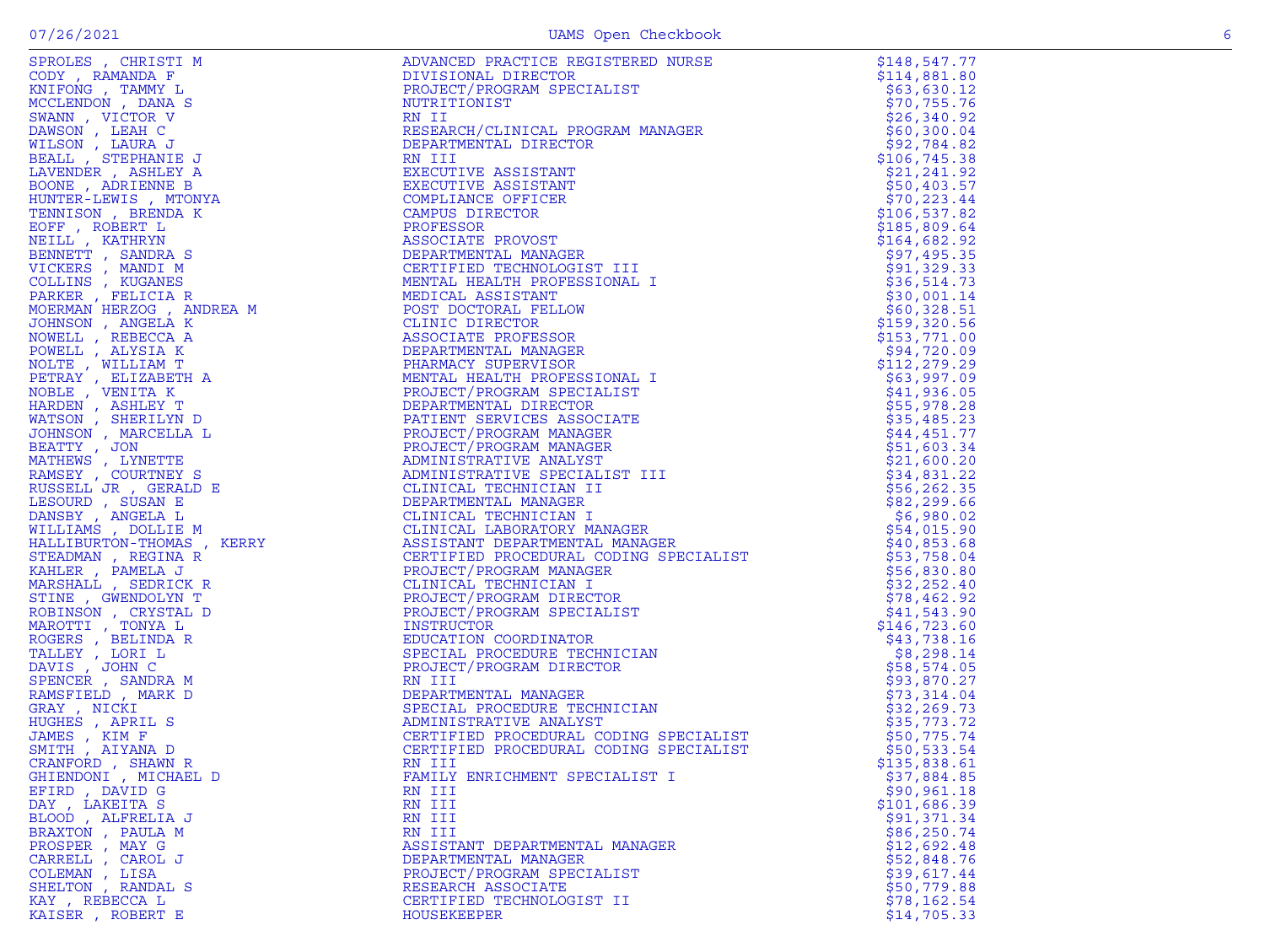| SPINKS, CYNTHIA D                               | DEPARTMENTAL MANAGER                                                                                                                                                                                                                               | \$73,098.86                  |
|-------------------------------------------------|----------------------------------------------------------------------------------------------------------------------------------------------------------------------------------------------------------------------------------------------------|------------------------------|
| MATHEWS, MARGARET A                             | RN IV                                                                                                                                                                                                                                              | \$6,266.17                   |
| MORRIS, BRENDA G                                | DEPARTMENTAL MANAGER<br>NURSING PRN POOL - RN<br>PATIENT SERVICES ASSOCIATE<br>ASSISTANT DEPARTMENTAL MANAGER<br>ASSOCIATE VICE CHANCELLOR<br>PHARMACIST I<br>INSTRUCTIONAL DEVELORMENT SERVICE I                                                  | \$78,699.03                  |
| REED, STEPHANIE M                               |                                                                                                                                                                                                                                                    | \$9,371.10                   |
| JAMES , DORA F                                  |                                                                                                                                                                                                                                                    | \$44,855.61                  |
| SMITH, AVA S                                    |                                                                                                                                                                                                                                                    | \$43,850.28                  |
| RAY, TRENDA D                                   |                                                                                                                                                                                                                                                    | \$331,512.40                 |
| BLANKENSHIP , LISA C                            |                                                                                                                                                                                                                                                    | \$135,467.71                 |
| STUTTS JR , CHARLES H                           | INSTRUCTIONAL DEVELOPMENT SPECIALIST I                                                                                                                                                                                                             | \$50,443.60                  |
| ROGERS, LYNDA C                                 |                                                                                                                                                                                                                                                    | \$44,199.19                  |
| SMITH , L T T                                   |                                                                                                                                                                                                                                                    | \$8,142.79                   |
| RULE, JAMES C                                   |                                                                                                                                                                                                                                                    | \$86,699.96                  |
| THURMAN, TRACY L                                |                                                                                                                                                                                                                                                    | \$72,899.96                  |
| UEKMAN , MICHELLE E                             |                                                                                                                                                                                                                                                    | \$84,180.51                  |
| HEDRICK, RICHARD G                              |                                                                                                                                                                                                                                                    | \$111,225.11                 |
| ARICK, DARLA A                                  |                                                                                                                                                                                                                                                    | \$34,139.62                  |
| PERKINS, RHONDA L                               |                                                                                                                                                                                                                                                    | \$47,710.89                  |
| COSTA, LAURIE A                                 |                                                                                                                                                                                                                                                    | \$59,262.76                  |
| GLANKLER, NANCY C                               |                                                                                                                                                                                                                                                    | \$83,900.72                  |
| WILLIAMS , VERONICA L                           |                                                                                                                                                                                                                                                    | \$250,099.96                 |
| HOWARD, CAREN L                                 |                                                                                                                                                                                                                                                    | \$28,860.57                  |
| ANDERSON, FELICIA D                             |                                                                                                                                                                                                                                                    | \$46, 160.59                 |
| KOBA, JANE M                                    |                                                                                                                                                                                                                                                    | \$49,666.36                  |
|                                                 |                                                                                                                                                                                                                                                    | \$1,162.80                   |
| LACEY, SCHEMEKA M                               |                                                                                                                                                                                                                                                    | \$47,629.62                  |
| COVERT, ANGELA K<br>HOUSE, DAVID A              |                                                                                                                                                                                                                                                    | \$91,259.96                  |
|                                                 |                                                                                                                                                                                                                                                    | \$54,438.73                  |
| BLACKWOOD, JIM O                                |                                                                                                                                                                                                                                                    | \$208,955.71                 |
| BALMAKUND, TONYA M                              |                                                                                                                                                                                                                                                    | \$63,619.53                  |
| HARALSON, KEVIN J<br>TURNER, EDITH R            |                                                                                                                                                                                                                                                    | \$43,502.66                  |
|                                                 |                                                                                                                                                                                                                                                    |                              |
| MORRIS, TERRY D                                 |                                                                                                                                                                                                                                                    | \$56,420.07<br>\$53,168.96   |
| MILLER , DONNA K                                |                                                                                                                                                                                                                                                    |                              |
| TURTON-WEEKS, SUSAN M<br>HENRY-TILLMAN, RONDA S |                                                                                                                                                                                                                                                    | \$2,034.72                   |
|                                                 |                                                                                                                                                                                                                                                    | \$409,183.56                 |
| JOHNSON, VALERIE L                              |                                                                                                                                                                                                                                                    | \$110, 114.66                |
| BARNES, REBECCA                                 |                                                                                                                                                                                                                                                    | \$37,608.17<br>\$460, 251.03 |
| GENTRY, WILLIAM B<br>RAGLAND, DARRELL G         |                                                                                                                                                                                                                                                    | \$78,457.10                  |
| SCOTT, DAVID E                                  |                                                                                                                                                                                                                                                    | \$61,380.04                  |
| BLACKERBY, TONIA L                              |                                                                                                                                                                                                                                                    |                              |
| BREWER, KEVIN L                                 |                                                                                                                                                                                                                                                    | \$55, 243.86<br>\$36,842.88  |
| BALL, KELLY K                                   |                                                                                                                                                                                                                                                    | \$53,241.42                  |
| GLASGOW, MARGARET                               |                                                                                                                                                                                                                                                    | \$92,505.87                  |
| KELLEY , RACHEL M                               |                                                                                                                                                                                                                                                    | \$34,551.70                  |
| BAILEY , ERNEST L                               |                                                                                                                                                                                                                                                    |                              |
| LEWIS , STEPHANIE D                             | C<br>C<br>SERIEVALLE VICE CHANGE<br>NEW INCREDITIONAL DEVELOPMENT SPECIALIST I<br>INCREDITIONAL DEVELOPMENT SPECIALIST I<br>INCREDITION<br>INCREDITION<br>DEPARTMENTAL MANAGER<br>DEPARTMENTAL MANAGER<br>DEPARTMENTAL MANAGER<br>DEPARTMENTAL MAN | \$87,712.35<br>\$31, 285.62  |
| JONES-SEALS, SUSIE                              |                                                                                                                                                                                                                                                    | \$44,467.69                  |
|                                                 |                                                                                                                                                                                                                                                    |                              |
| ASHLOCK, DONNA M                                |                                                                                                                                                                                                                                                    | \$48, 217.02                 |
| JONES, NATASHA C<br>STEWART, STEPHANIE R        |                                                                                                                                                                                                                                                    | \$60,951.64                  |
|                                                 |                                                                                                                                                                                                                                                    | \$46,865.77<br>\$41,084.91   |
| JACKSON, ALISA D<br>JONES , EVELYN              |                                                                                                                                                                                                                                                    | \$29,066.27                  |
| BRAWLEY , CONNIE S                              | RN III                                                                                                                                                                                                                                             | \$86,659.51                  |
| ROY, ANDREA L                                   | ASSISTANT DIVISIONAL DIRECTOR                                                                                                                                                                                                                      |                              |
| CATON, CYNTHIA C                                | ASSISTANT LIBRARIAN                                                                                                                                                                                                                                | \$83,100.04<br>\$48,957.17   |
|                                                 | HOUSEKEEPER                                                                                                                                                                                                                                        | \$31,202.40                  |
| STARKS, LAVORIS<br>BROWN, MARILYN D             | PATIENT SERVICES ASSOCIATE                                                                                                                                                                                                                         | \$41,046.05                  |
| STOCKER, PAMELA M                               | INSTRUCTIONAL DEVELOPMENT SPECIALIST II                                                                                                                                                                                                            | \$57,429.21                  |
| MCDANIEL , MARLA D                              | PATIENT SERVICES ASSOCIATE                                                                                                                                                                                                                         | \$37,587.15                  |
| JOHNSON, JILL T                                 | PROFESSOR                                                                                                                                                                                                                                          | \$159,763.63                 |
| HARDY, LINDA L                                  | RESEARCH ASSOCIATE                                                                                                                                                                                                                                 | \$50,552.66                  |
| HATLEY , SANDRA E                               | DEPARTMENTAL MANAGER                                                                                                                                                                                                                               | \$62,400.00                  |
| EASTER, KENNETH R                               | DEPARTMENTAL MANAGER                                                                                                                                                                                                                               | \$58,503.20                  |
|                                                 |                                                                                                                                                                                                                                                    |                              |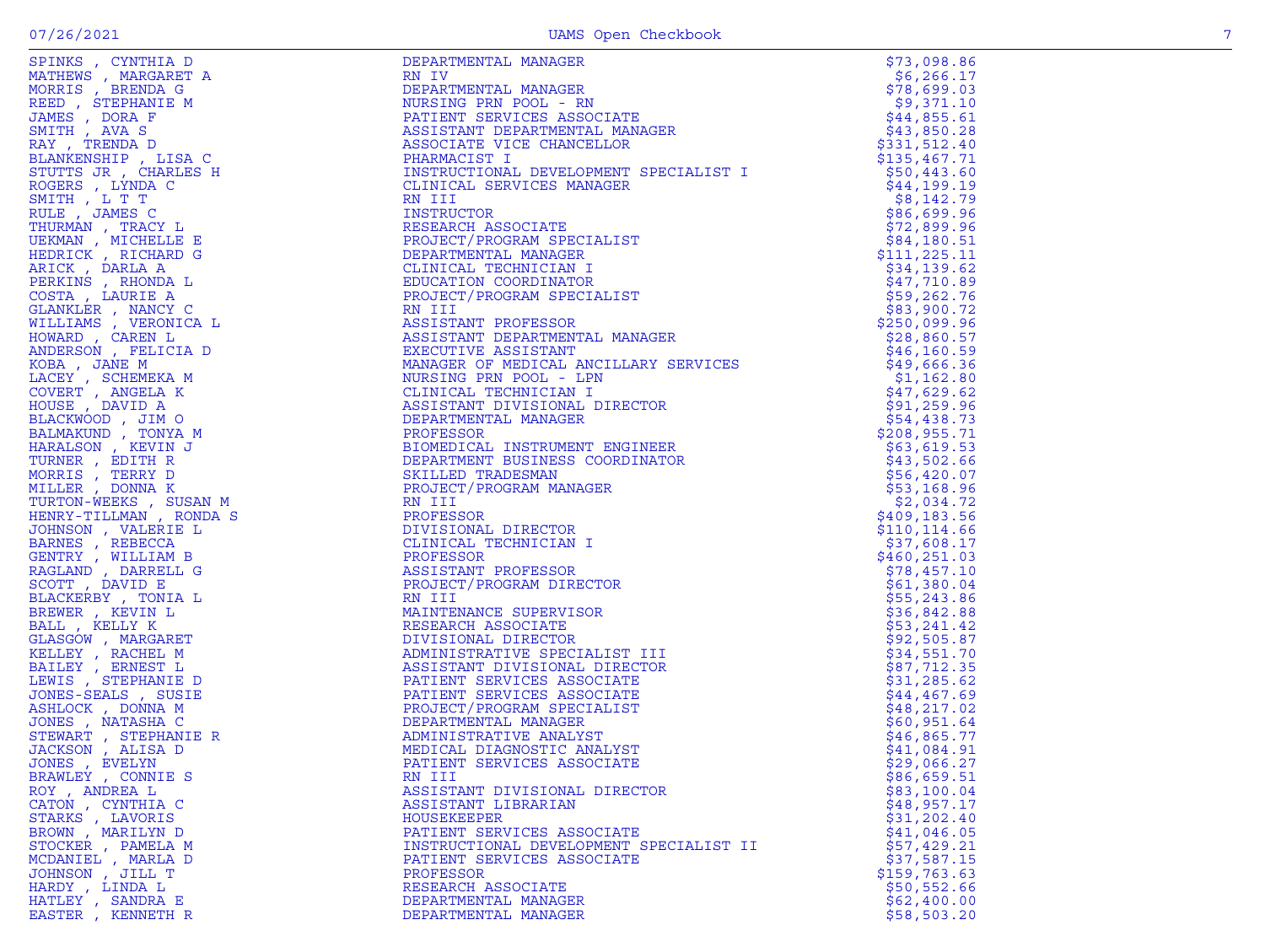| VINSON, LYNNE V   | RESEARCH ASSOCIATE                                                                                                                                                                                                                                    | \$44,915.51  |
|-------------------|-------------------------------------------------------------------------------------------------------------------------------------------------------------------------------------------------------------------------------------------------------|--------------|
| SMITH, TAMEKA M   | PROXIME (TRIPP) (1997) (1997) (1997) (1997) (1997) (1997) (1997) (1997) (1997) (1998) (1998) (1998) (1998) (1998) (1998) (1998) (1998) (1998) (1998) (1998) (1998) (1998) (1998) (1998) (1998) (1998) (1998) (1998) (1998) (1<br>DEPARTMENTAL MANAGER | \$54,685.98  |
| VANCE, MARLA Y    | DEPARTMENTAL MANAGER                                                                                                                                                                                                                                  | \$61,066.57  |
| AUSTIN, GARY L    | SKILLED TRADESMAN                                                                                                                                                                                                                                     | \$61,900.32  |
| ALLEN, FELICIA S  | MEDICAL ASSISTANT                                                                                                                                                                                                                                     | \$35,759.68  |
| BROOKS, NATHANIEL | PROJECT/PROGRAM DIRECTOR                                                                                                                                                                                                                              | \$80,507.86  |
| FERGUSON, KIM D   | PHARMACIST I                                                                                                                                                                                                                                          | \$17,533.75  |
| BARLOW, TINA M    | SPECIAL PROCEDURE TECHNICIAN                                                                                                                                                                                                                          | \$55,001.71  |
| THARP, BRENDA A   | POINT OF SERVICE COORDINATOR                                                                                                                                                                                                                          | \$33,590.99  |
| PRICE, CAROL D    | DEPARTMENT BUSINESS COORDINATOR                                                                                                                                                                                                                       | \$47,208.69  |
| GUISE, JOSEPH B   | ASSOCIATE PROFESSOR                                                                                                                                                                                                                                   | \$251,424.46 |
|                   |                                                                                                                                                                                                                                                       |              |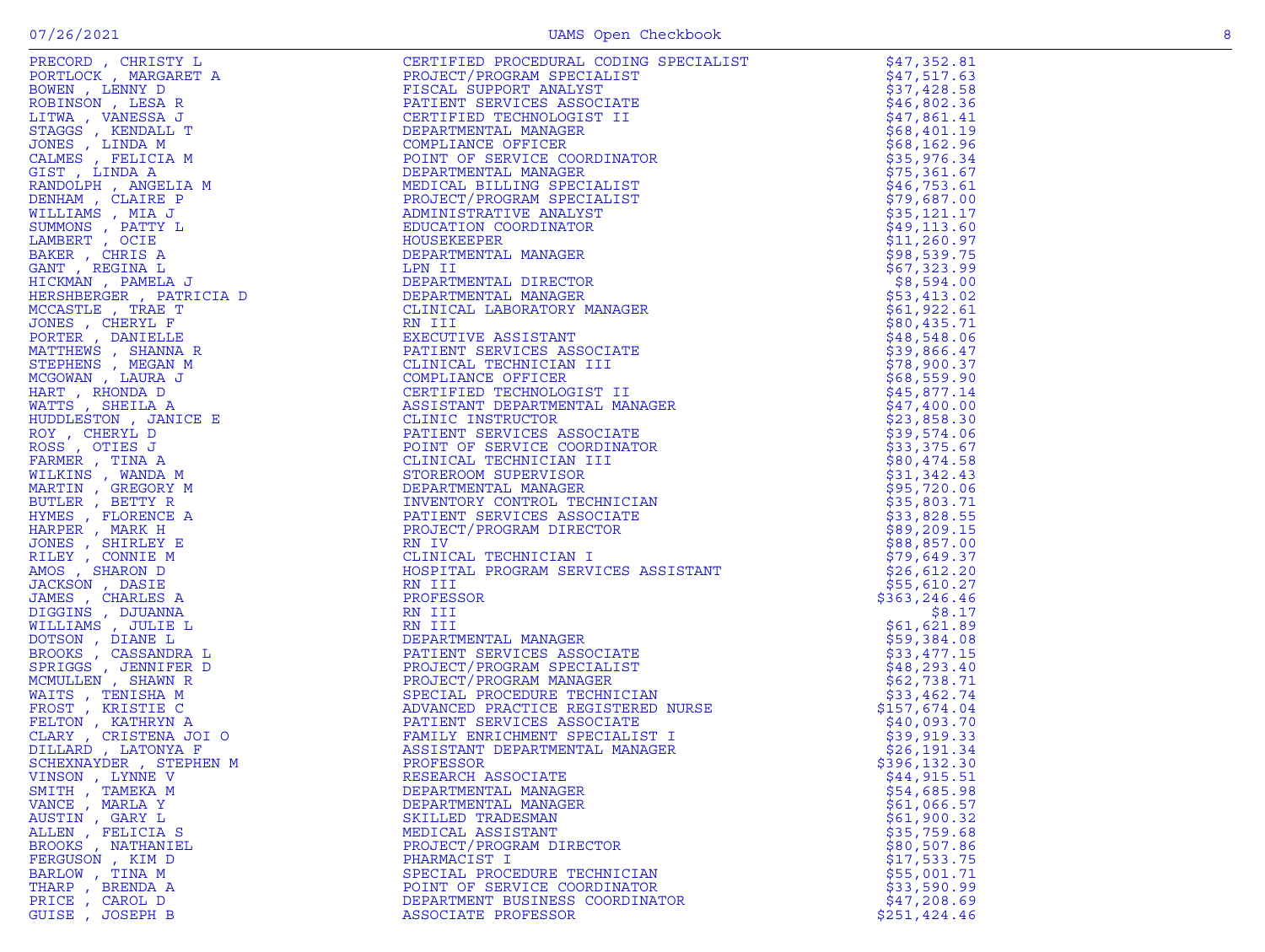| RHODES, JOANN          | HOSPITAL PROGRAM SERVICES ASSISTANT | \$28,918.07  |
|------------------------|-------------------------------------|--------------|
| SCOTT, MARY C          | RN III                              | \$83,826.11  |
| FOSHEE , LARRY L       | SENIOR PROJECT/PROGRAM DIRECTOR     | \$66, 402.60 |
| LUSTER, LINDA D        | PROJECT/PROGRAM MANAGER             | \$66,061.59  |
| JONES , LINDA D        | EDUCATION COORDINATOR               | \$49,290.96  |
| PIERCE , GWENDOLYN S   | CERTIFIED TECHNOLOGIST II           | \$74,191.74  |
| PERRY, MICHELE M       | DEPARTMENTAL DIRECTOR               | \$91,674.04  |
| PEARSON, JONI L        | DEPARTMENTAL DIRECTOR               | \$119,392.29 |
| BRANCH, CATHY M        | RN III                              | \$91,587.36  |
| BAUSINGER, ELIZABETH A | PROJECT/PROGRAM SPECIALIST          | \$57,236.93  |
| THOMAS, JAMES R        | PROJECT/PROGRAM DIRECTOR            | \$84,746.44  |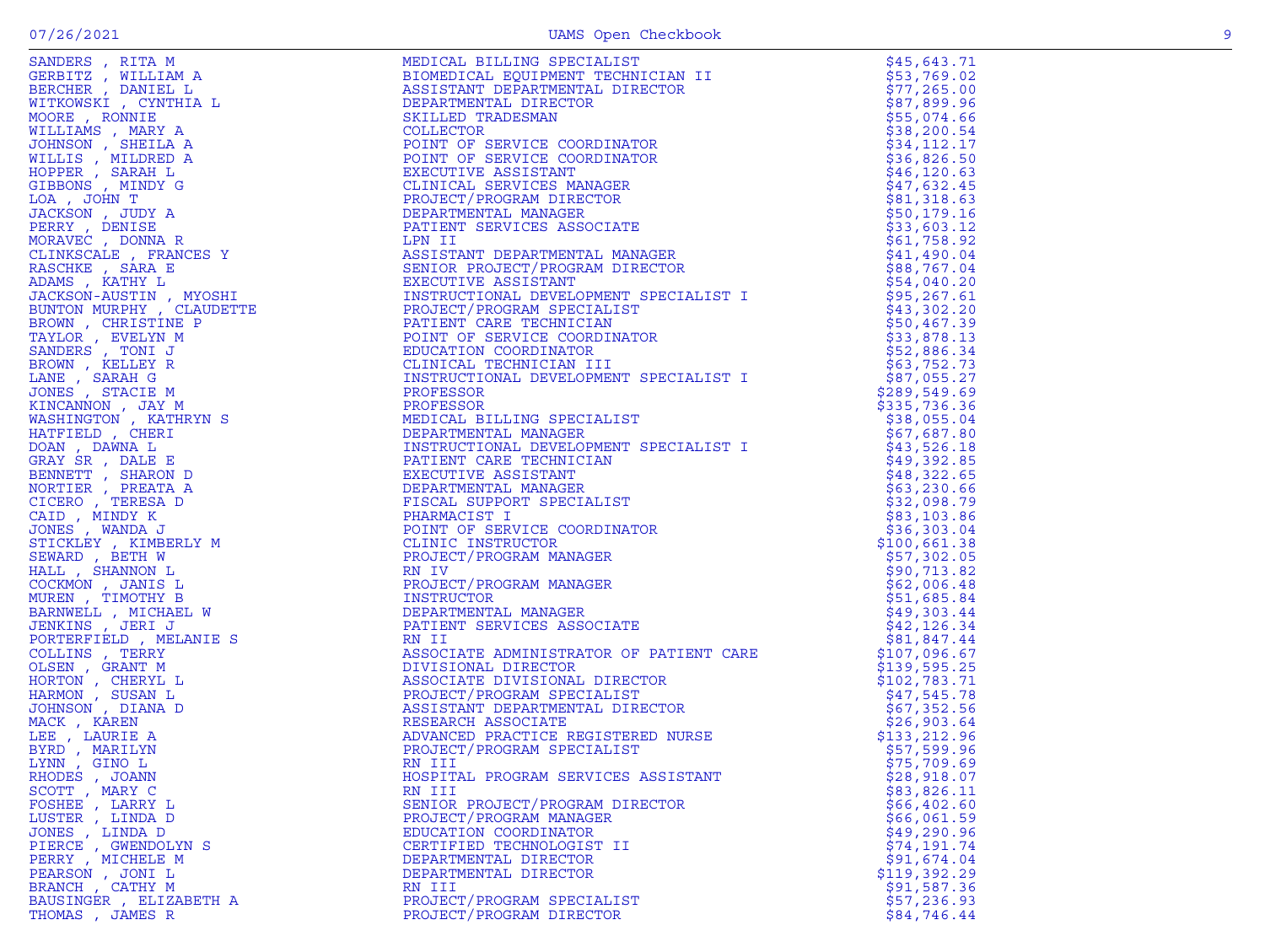| BROWN , CINDY L<br>BEAVERS , DIANA K<br>HOVIS , DANIEL D<br>INGRAM , LIBBY E<br>FRAZIER , ELIZABETH A<br>SULLIVAN , ELIZABETH A<br>SULLIVAN , ELIEN K<br>DAVATE MARY L                                                |
|-----------------------------------------------------------------------------------------------------------------------------------------------------------------------------------------------------------------------|
|                                                                                                                                                                                                                       |
|                                                                                                                                                                                                                       |
|                                                                                                                                                                                                                       |
|                                                                                                                                                                                                                       |
|                                                                                                                                                                                                                       |
|                                                                                                                                                                                                                       |
|                                                                                                                                                                                                                       |
|                                                                                                                                                                                                                       |
| PAYNE , MARY L<br>PAYNE , MARY L<br>HILL , PAMALA R<br>MOGEHEE , SONYA L<br>MCGEHEE JR , ROBERT E<br>COTANDOTUAM CEMENN                                                                                               |
|                                                                                                                                                                                                                       |
|                                                                                                                                                                                                                       |
|                                                                                                                                                                                                                       |
| HIGGINBOTHAM , GWENN T                                                                                                                                                                                                |
|                                                                                                                                                                                                                       |
| PARKER , ROWENA K<br>DAVIS , ERIN S                                                                                                                                                                                   |
| JAVIS , EKIN S<br>VILLIAMS , SHERRY J<br>VORLUND , JEANNIE F<br>JOBBINS , WILLIAM N<br>MCADOO , MELISSA MISSY A<br>HAMMACK , SUSAN K<br>JOFTEN , BRADLEY L<br>MCATEE , ROBIN E<br>JEWALLEN , TERRY W<br>JYE CHARLES R |
|                                                                                                                                                                                                                       |
|                                                                                                                                                                                                                       |
|                                                                                                                                                                                                                       |
|                                                                                                                                                                                                                       |
|                                                                                                                                                                                                                       |
|                                                                                                                                                                                                                       |
|                                                                                                                                                                                                                       |
|                                                                                                                                                                                                                       |
|                                                                                                                                                                                                                       |
| DYE , CHARLES R<br>STEPHENSON JR , ARDELL                                                                                                                                                                             |
|                                                                                                                                                                                                                       |
|                                                                                                                                                                                                                       |
| HERRON , SHIRLEY J<br>STEVENS , RONALD E                                                                                                                                                                              |
|                                                                                                                                                                                                                       |
| SIEMP , GLORIA D<br>SIBSON , REGINA V<br>SIBSON , MARY F<br>SISTNAT ROBIN                                                                                                                                             |
|                                                                                                                                                                                                                       |
|                                                                                                                                                                                                                       |
|                                                                                                                                                                                                                       |
|                                                                                                                                                                                                                       |
| SASION , MARIT<br>DALRYMPLE , ROBIN<br>FENDLEY , STEPHEN C<br>SURR , TAMMY J<br>SOLDEN , DEBORAH S<br>SRADSHER , ROBERT W<br>LIU , LING<br>MILKERSON , SHARON L<br>MILKERSON , SUE L<br>MILKERSON DANNY               |
|                                                                                                                                                                                                                       |
|                                                                                                                                                                                                                       |
|                                                                                                                                                                                                                       |
|                                                                                                                                                                                                                       |
|                                                                                                                                                                                                                       |
|                                                                                                                                                                                                                       |
|                                                                                                                                                                                                                       |
| "ILKERSON , DANNY<br>MILKERSON , DANNY<br>MARKHAM , GEORGE<br>DOBBINS , ELIZABETH A<br>SMITH , SAMUEL D<br>AKEL , NISREEN S                                                                                           |
|                                                                                                                                                                                                                       |
|                                                                                                                                                                                                                       |
|                                                                                                                                                                                                                       |
|                                                                                                                                                                                                                       |
|                                                                                                                                                                                                                       |
| ROBERTSON , FIONA A                                                                                                                                                                                                   |
| CARLE, MARTHA H                                                                                                                                                                                                       |
| XOBINSON , JOHN B<br>JOHNSON , JUDITH N<br>CHEEK , ROBERT T                                                                                                                                                           |
|                                                                                                                                                                                                                       |
|                                                                                                                                                                                                                       |
|                                                                                                                                                                                                                       |
| BORNEMEIER , RENEE A                                                                                                                                                                                                  |
| <b>EDSTROM , PATRICIA J<br/>JOHNSON , SHERRY B<br/>THANNISCH , MARTHA W</b>                                                                                                                                           |
|                                                                                                                                                                                                                       |
|                                                                                                                                                                                                                       |
| CHANEY , SHELIA J                                                                                                                                                                                                     |
|                                                                                                                                                                                                                       |
| ENWER , CHARLES M<br>LEYES , DIANNE M<br>JUEN , JAMES Y<br>300DEN , JENNIFER E<br>300DEN , JENNIFER E                                                                                                                 |
|                                                                                                                                                                                                                       |
|                                                                                                                                                                                                                       |
|                                                                                                                                                                                                                       |
|                                                                                                                                                                                                                       |
| MITCHELL , WALTER MATTHEW<br>MADISON , SHELLI D                                                                                                                                                                       |
|                                                                                                                                                                                                                       |
| STRINGFELLOW, JERRY B                                                                                                                                                                                                 |
| -<br>TRAWFORD , JULIE A<br>JOHNSON , DANYA L                                                                                                                                                                          |
|                                                                                                                                                                                                                       |
|                                                                                                                                                                                                                       |

| LESLIE , DEBORAH S        | CAMPUS DIRECTOR                                                                                                                                                                                                                                                                                                                                                                                                                                                                                                           | \$76,109.17                |
|---------------------------|---------------------------------------------------------------------------------------------------------------------------------------------------------------------------------------------------------------------------------------------------------------------------------------------------------------------------------------------------------------------------------------------------------------------------------------------------------------------------------------------------------------------------|----------------------------|
| BROWN, CINDY L            | RN III                                                                                                                                                                                                                                                                                                                                                                                                                                                                                                                    | \$82,659.22                |
| BEAVERS, DIANA K          |                                                                                                                                                                                                                                                                                                                                                                                                                                                                                                                           |                            |
|                           | RN III                                                                                                                                                                                                                                                                                                                                                                                                                                                                                                                    | \$75,552.46                |
| HOVIS, DANIEL D           | RN IV                                                                                                                                                                                                                                                                                                                                                                                                                                                                                                                     | \$105,729.44               |
| INGRAM, LIBBY E           | ASSISTANT PROFESSOR                                                                                                                                                                                                                                                                                                                                                                                                                                                                                                       | \$84,866.64                |
| FRAZIER, ELIZABETH A      | PROFESSOR                                                                                                                                                                                                                                                                                                                                                                                                                                                                                                                 | \$272,187.93               |
| SULLIVAN, ELLEN K         | CLINIC INSTRUCTOR                                                                                                                                                                                                                                                                                                                                                                                                                                                                                                         | \$313.49                   |
| PAYNE, MARY L             | CLINICAL TECHNICIAN III                                                                                                                                                                                                                                                                                                                                                                                                                                                                                                   | \$63,563.07                |
| HILL, PAMALA R            | PHARMACY SUPERVISOR                                                                                                                                                                                                                                                                                                                                                                                                                                                                                                       | \$111,340.81               |
| TONEY, LADEALIA A         | DEPARTMENTAL MANAGER                                                                                                                                                                                                                                                                                                                                                                                                                                                                                                      | \$60,808.67                |
| MILLER , SONYA L          | PHARMACIST I                                                                                                                                                                                                                                                                                                                                                                                                                                                                                                              | \$82,623.90                |
| MCGEHEE JR, ROBERT E      |                                                                                                                                                                                                                                                                                                                                                                                                                                                                                                                           | \$205, 245.91              |
| HIGGINBOTHAM, GWENN T     |                                                                                                                                                                                                                                                                                                                                                                                                                                                                                                                           | \$51,232.59                |
| PARKER, ROWENA K          |                                                                                                                                                                                                                                                                                                                                                                                                                                                                                                                           | \$72,838.62                |
| DAVIS, ERIN S             | DIARMACIST I<br>DISTINGUISHED PROFESSOR<br>ADMINISTRATIVE SPECIALIST III<br>MENTAL HEALTH PROFESSIONAL I<br>ADVANCED PRACTICE REGISTERED N<br>FISCAL SUPPORT SUPERVISOR<br>RN III<br>RESEARCH ASSOCIATE<br>RESEARCH ASSOCIATE<br>RESEARCH ASSOCIATE<br>RESEA<br>ADMINISTRATIVE SPECIALIST III<br>MENTAL HEALTH PROFESSIONAL I<br>ADVANCED PRACTICE REGISTERED NURSE<br>FISCAL SUPPORT SUPERVISOR<br>RN III<br>RESEARCH ASSOCIATE<br>RESEARCH ASSOCIATE<br>RESEARCH ASSOCIATE<br>RESEARCH ASSOCIATE<br>PROJECT/PROGRAM SPE | \$136,528.12               |
| WILLIAMS, SHERRY J        |                                                                                                                                                                                                                                                                                                                                                                                                                                                                                                                           | \$53,146.40                |
|                           |                                                                                                                                                                                                                                                                                                                                                                                                                                                                                                                           | \$36, 236.50               |
| WORLUND, JEANNIE F        |                                                                                                                                                                                                                                                                                                                                                                                                                                                                                                                           |                            |
| DOBBINS , WILLIAM N       |                                                                                                                                                                                                                                                                                                                                                                                                                                                                                                                           | \$60,873.16                |
| MCADOO, MELISSA MISSY A   |                                                                                                                                                                                                                                                                                                                                                                                                                                                                                                                           | \$83,741.29                |
| HAMMACK, SUSAN K          |                                                                                                                                                                                                                                                                                                                                                                                                                                                                                                                           | \$16,614.70                |
| LOFTEN, BRADLEY L         |                                                                                                                                                                                                                                                                                                                                                                                                                                                                                                                           | \$58,376.10                |
| MCATEE, ROBIN E           |                                                                                                                                                                                                                                                                                                                                                                                                                                                                                                                           | \$131,093.45               |
| LEWALLEN, TERRY W         |                                                                                                                                                                                                                                                                                                                                                                                                                                                                                                                           | \$90,075.62                |
| DYE, CHARLES R            |                                                                                                                                                                                                                                                                                                                                                                                                                                                                                                                           | \$82,697.71                |
| STEPHENSON JR , ARDELL    |                                                                                                                                                                                                                                                                                                                                                                                                                                                                                                                           | \$19,708.38                |
| HERRON, SHIRLEY J         |                                                                                                                                                                                                                                                                                                                                                                                                                                                                                                                           | \$32,569.42                |
| STEVENS, RONALD E         |                                                                                                                                                                                                                                                                                                                                                                                                                                                                                                                           | \$77,734.76                |
| KEMP, GLORIA D            |                                                                                                                                                                                                                                                                                                                                                                                                                                                                                                                           | \$43,519.59                |
| GIBSON, REGINA V          |                                                                                                                                                                                                                                                                                                                                                                                                                                                                                                                           | \$59,504.00                |
| GASTON, MARY F            |                                                                                                                                                                                                                                                                                                                                                                                                                                                                                                                           | \$54,213.03                |
| DALRYMPLE, ROBIN          |                                                                                                                                                                                                                                                                                                                                                                                                                                                                                                                           | \$55,867.85                |
| FENDLEY, STEPHEN C        |                                                                                                                                                                                                                                                                                                                                                                                                                                                                                                                           |                            |
|                           |                                                                                                                                                                                                                                                                                                                                                                                                                                                                                                                           | \$72,897.51                |
| BURR, TAMMY J             |                                                                                                                                                                                                                                                                                                                                                                                                                                                                                                                           | \$129,627.86               |
| GOLDEN, DEBORAH S         |                                                                                                                                                                                                                                                                                                                                                                                                                                                                                                                           | \$13,356.05                |
| BRADSHER, ROBERT W        | PROJECT/PROGRAM DIRECTOR<br>PROJECT/PROGRAM DIRECTOR<br>INVENTORY CONTROL MANAGER<br>PATIENT ACCOUNTS SPECIALIST<br>PROJECT/PROGRAM DIRECTOR<br>CAMPUS DIRECTOR<br>ASSISTANT PROFESSOR<br>DEPARTMENTAL MANAGER<br>RESEARCH/CLINICAL PROGRAM MA                                                                                                                                                                                                                                                                            | \$119,077.69               |
| LIU, LING                 |                                                                                                                                                                                                                                                                                                                                                                                                                                                                                                                           | \$48,162.68                |
| THOMPSON , SHARON L       |                                                                                                                                                                                                                                                                                                                                                                                                                                                                                                                           | \$58,784.79                |
| WILSON, SUE L             |                                                                                                                                                                                                                                                                                                                                                                                                                                                                                                                           | \$56, 254.47               |
| WILKERSON, DANNY          |                                                                                                                                                                                                                                                                                                                                                                                                                                                                                                                           | \$239,370.00               |
| MARKHAM, GEORGE           | PROJECT/PROGRAM DIRECTOR                                                                                                                                                                                                                                                                                                                                                                                                                                                                                                  | \$81,104.92                |
| DOBBINS, ELIZABETH A      |                                                                                                                                                                                                                                                                                                                                                                                                                                                                                                                           | \$80,544.57                |
| SMITH, SAMUEL D           |                                                                                                                                                                                                                                                                                                                                                                                                                                                                                                                           | \$347,855.85               |
| AKEL, NISREEN S           |                                                                                                                                                                                                                                                                                                                                                                                                                                                                                                                           | \$53,225.14                |
| ROBERTSON, FIONA A        |                                                                                                                                                                                                                                                                                                                                                                                                                                                                                                                           | \$30,617.08                |
| CARLE, MARTHA H           | PROJECT, THE MANAGER<br>DEPARTMENTAL MANAGER<br>RESEARCH ASSOCIATE<br>RN IV<br>RN IV<br>KN IV<br>PROJECT/PROGRAM MANAGER<br>RESEARCH ASSOCIATE                                                                                                                                                                                                                                                                                                                                                                            | \$41,020.38                |
| ROBINSON, JOHN B          |                                                                                                                                                                                                                                                                                                                                                                                                                                                                                                                           | \$51,901.24                |
| JOHNSON, JUDITH N         |                                                                                                                                                                                                                                                                                                                                                                                                                                                                                                                           | \$69,086.35                |
| CHEEK, ROBERT T           | ASSOCIATE PROFESSOR                                                                                                                                                                                                                                                                                                                                                                                                                                                                                                       | \$128,065.20               |
| BORNEMEIER, RENEE A       | PROFESSOR                                                                                                                                                                                                                                                                                                                                                                                                                                                                                                                 | \$477,979.04               |
|                           |                                                                                                                                                                                                                                                                                                                                                                                                                                                                                                                           | \$82,359.16                |
| EDSTROM, PATRICIA J       |                                                                                                                                                                                                                                                                                                                                                                                                                                                                                                                           |                            |
| JOHNSON, SHERRY B         |                                                                                                                                                                                                                                                                                                                                                                                                                                                                                                                           | \$68,845.58<br>\$76,730.48 |
| THANNISCH, MARTHA W       | PROFESSOR<br>DIVISIONAL DIRECTOR<br>INSTRUCTIONAL DEVELOPMENT SPECIALIST I<br>DEDAPTMENTAL MANAGER                                                                                                                                                                                                                                                                                                                                                                                                                        |                            |
| CHANEY, SHELIA J          | RN III                                                                                                                                                                                                                                                                                                                                                                                                                                                                                                                    | \$50,595.76                |
| BOWER, CHARLES M          | PROFESSOR                                                                                                                                                                                                                                                                                                                                                                                                                                                                                                                 | \$561,055.04               |
| LEYES, DIANNE M           | RN III                                                                                                                                                                                                                                                                                                                                                                                                                                                                                                                    | \$77,684.04                |
| SUEN , JAMES Y            | DISTINGUISHED PROFESSOR                                                                                                                                                                                                                                                                                                                                                                                                                                                                                                   | \$419,704.81               |
| GOODEN , JENNIFER E       | RN III                                                                                                                                                                                                                                                                                                                                                                                                                                                                                                                    | \$109,645.33               |
| MITCHELL , WALTER MATTHEW | PROJECT/PROGRAM MANAGER                                                                                                                                                                                                                                                                                                                                                                                                                                                                                                   | \$63,012.00                |
| MADISON, SHELLI D         | DEPARTMENTAL MANAGER                                                                                                                                                                                                                                                                                                                                                                                                                                                                                                      | \$70, 265.55               |
| STRINGFELLOW, JERRY B     | ASSISTANT PROFESSOR                                                                                                                                                                                                                                                                                                                                                                                                                                                                                                       | \$239,957.97               |
| CRAWFORD, JULIE A         | RESEARCH ASSOCIATE                                                                                                                                                                                                                                                                                                                                                                                                                                                                                                        | \$58,427.63                |
| JOHNSON, DANYA L          | PROJECT/PROGRAM MANAGER                                                                                                                                                                                                                                                                                                                                                                                                                                                                                                   | \$64,921.93                |
| RATLIFF , CARL            | SKILLED TRADES FOREMAN                                                                                                                                                                                                                                                                                                                                                                                                                                                                                                    | \$47,931.85                |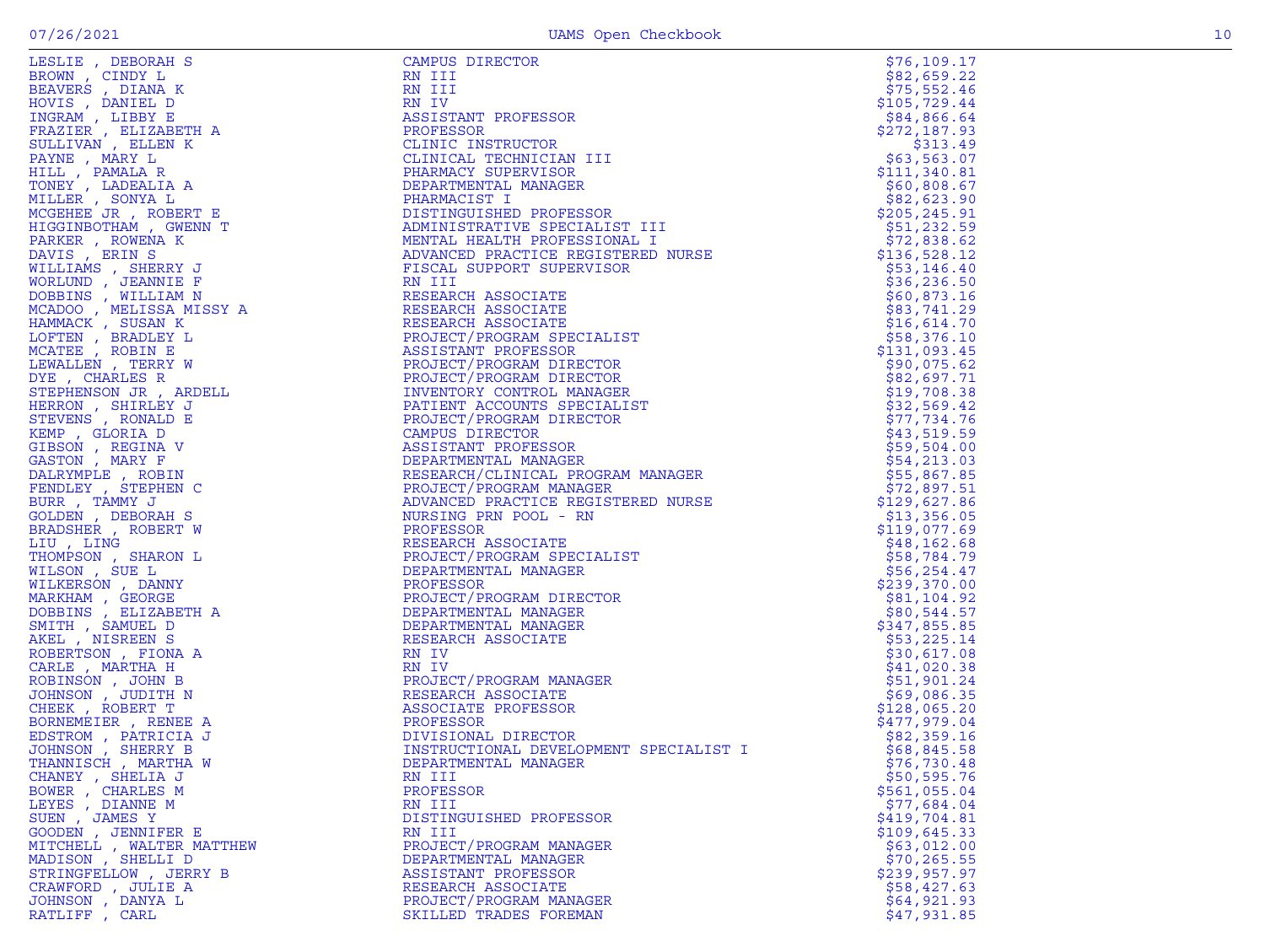|                                     | RN III                                 |                             |
|-------------------------------------|----------------------------------------|-----------------------------|
| WESTERMAN, DONNA C<br>PYE, SHERRY E | ADVANCED PRACTICE REGISTERED NURSE     | \$85,488.45<br>\$136,745.58 |
| MCCRARY, PHAEDRA E                  | ADMINISTRATIVE ANALYST                 | \$39,361.71                 |
| KING, ANTOINETTE                    | EDUCATION COORDINATOR                  | \$50,876.28                 |
| SHERRILL II , STEVEN L              | RN II                                  | \$81,535.17                 |
| HUTSON, REBECCA L                   | CERTIFIED TECHNOLOGIST II              | \$66,577.08                 |
| WILSON, AMANDA M                    | CLINICAL TECHNICIAN III                | \$98,535.40                 |
| STRICKLAND , SHANNON L              | INSTRUCTIONAL DEVELOPMENT SPECIALIST I | \$70,023.44                 |
| REESE, TRICIA M                     | ASSISTANT DEPARTMENTAL MANAGER         | \$40,553.68                 |
| BEARDEN, SANDRA R                   | RN III                                 | \$73,535.68                 |
| KIMBRELL , MONICA P                 | SPECIALTY REGISTERED NURSE             | \$83,032.89                 |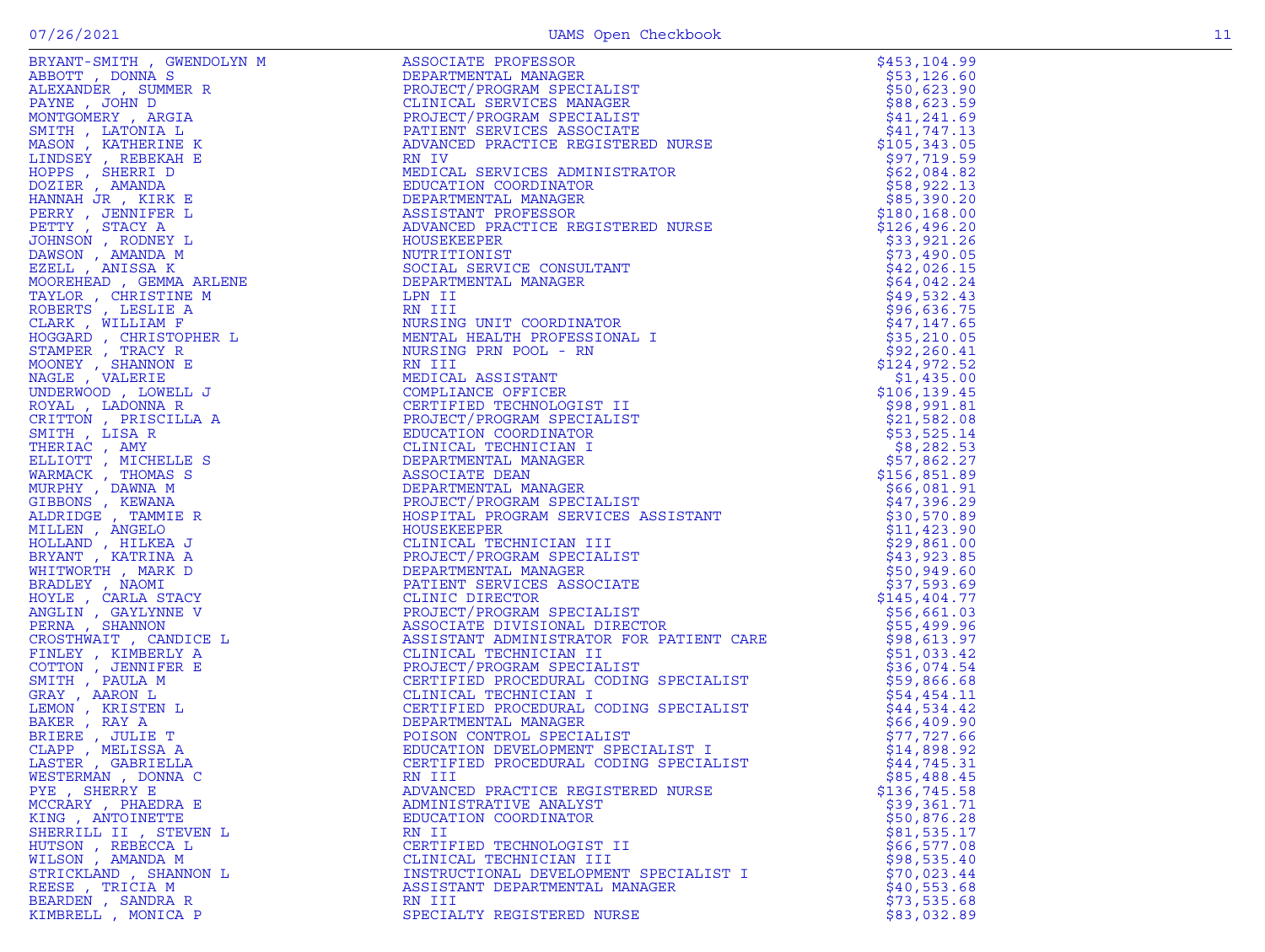| JOHNSON, TONYA L                        | EXECUTIVE DIVISIONAL DIRECTOR<br>EXECUTIVE ASSISTANT<br>PROJECT/PROGRAM DIRECTOR<br>CLINICAL SERVICES MANAGER<br>CERTIFIED TECHNOLOGIST II<br>RN III<br>CHILD CARE TECHNICIAN<br>ASSOCIATE PROFESSOR<br>SKILLED TRADESMAN<br>PROJECT/PROGRAM MANAGER<br>ADVA | \$135,449.96               |
|-----------------------------------------|--------------------------------------------------------------------------------------------------------------------------------------------------------------------------------------------------------------------------------------------------------------|----------------------------|
| CHING, DORIS                            |                                                                                                                                                                                                                                                              | \$53,225.14                |
| WONG, KOK-WEI D                         |                                                                                                                                                                                                                                                              | \$77,734.76                |
| RIGGINS, CHARICE A                      |                                                                                                                                                                                                                                                              | \$23,737.56                |
| ALLEY, RAEDA M                          |                                                                                                                                                                                                                                                              | \$50,960.82                |
| LAO, YUET M                             |                                                                                                                                                                                                                                                              | \$77,905.69                |
| SWINTON, STACY P                        |                                                                                                                                                                                                                                                              | \$30,900.15                |
| SCURLOCK, AMY M                         |                                                                                                                                                                                                                                                              | \$154,009.33               |
| ELLISON, RICHARD D                      |                                                                                                                                                                                                                                                              | \$51,747.71                |
| MCKINSTRY , DIANE                       |                                                                                                                                                                                                                                                              | \$56,320.63                |
| JERNIGAN, MICHELE A                     |                                                                                                                                                                                                                                                              | \$114,868.63               |
| RANEY, VERONICA M                       |                                                                                                                                                                                                                                                              | \$252,588.70               |
| COLEMAN , SHANNON K                     |                                                                                                                                                                                                                                                              | \$982.26                   |
| JACOB, HAZEL A                          |                                                                                                                                                                                                                                                              | \$77,760.32                |
| MEHARG, ALLISON                         |                                                                                                                                                                                                                                                              | \$51,463.94                |
| CRISP, AMY M                            | PHARMACIST I                                                                                                                                                                                                                                                 | \$118,694.72               |
| ADAMS, CHRISTINA M                      |                                                                                                                                                                                                                                                              | \$53,950.36                |
| BUNTING, CHRISTY L                      |                                                                                                                                                                                                                                                              | \$46, 261.81               |
| TRAMMELL, JENNIFER F                    |                                                                                                                                                                                                                                                              | \$46,341.61                |
| MORRIS, SHARON A                        |                                                                                                                                                                                                                                                              | \$75, 243.39               |
| PETEN, SHARONEA                         |                                                                                                                                                                                                                                                              | \$45,847.74                |
| KATKHORDEH, KAMRAN M                    |                                                                                                                                                                                                                                                              | \$47,992.71                |
| JOHNSON, GLORIA A                       |                                                                                                                                                                                                                                                              | \$42,501.80                |
| SMITH, VERONICA J                       |                                                                                                                                                                                                                                                              | \$104,015.04               |
| LAFFOON , SCOTT L                       |                                                                                                                                                                                                                                                              | \$243,591.06               |
| HAMILTON, DWIGHT D                      |                                                                                                                                                                                                                                                              | \$31,976.90                |
| EDWARDS, KATHY D                        |                                                                                                                                                                                                                                                              | \$74,833.37                |
| LOWERY , JOHN D                         |                                                                                                                                                                                                                                                              | \$123,337.24               |
| REICHARD, HELLEN R                      |                                                                                                                                                                                                                                                              | \$39,253.51                |
| LOVE, MARGARET P                        | NN TITULIS<br>NA TITURATION CONDINATOR<br>DEPARMACIST I<br>DEPARMACIST I<br>DEPARMACIST IN CONDINATOR<br>DEPARMACIST IN CONDINATOR<br>CLINICAL TECHNICIAN I<br>CLINICAL TECHNICIAN I<br>CLINICAL TECHNICIAN I<br>DIVISIONAL DIRECTOR<br>ASSOCIATE            | \$112,726.55               |
| EATON, ANTOINETTE B                     |                                                                                                                                                                                                                                                              | \$27,906.83                |
| WILLIAMS, PAUL D                        |                                                                                                                                                                                                                                                              | \$88,464.34                |
| WILLIAMSON, MARIE E                     |                                                                                                                                                                                                                                                              | \$78,449.55                |
| BOYETTE, JOSH R                         |                                                                                                                                                                                                                                                              | \$38,626.39                |
| GREGUREK, KATHRYN R                     |                                                                                                                                                                                                                                                              | \$99,368.96                |
| BROWN, FREDERICK C                      |                                                                                                                                                                                                                                                              | \$66,347.73                |
| GARDNER , CRYSTAL                       |                                                                                                                                                                                                                                                              | \$45,498.64                |
| BENNETT , SANDRA L                      |                                                                                                                                                                                                                                                              | \$58,982.34                |
| DAVIS, CYNTHIA K                        |                                                                                                                                                                                                                                                              | \$127,605.75               |
| TAYLOR SR, PHILLIP M                    |                                                                                                                                                                                                                                                              | \$83,988.95                |
| CROWLEY, CAROL A                        |                                                                                                                                                                                                                                                              | \$64,449.34                |
| RIDGE , TINA R                          |                                                                                                                                                                                                                                                              | \$60,429.87                |
| PAIRSH, DEBORAH E                       |                                                                                                                                                                                                                                                              | \$60,682.01                |
| HUMPHREY , DIETRICH D                   |                                                                                                                                                                                                                                                              | \$36,461.52                |
| STEWART , KARI L                        |                                                                                                                                                                                                                                                              | \$86,582.05                |
| HILLIARD, NICKI L                       |                                                                                                                                                                                                                                                              | \$52,545.67                |
| BLACKLAW, MONAK                         |                                                                                                                                                                                                                                                              | \$93,493.24                |
| BURKETT, LASONJA C                      |                                                                                                                                                                                                                                                              | \$64,766.75                |
| WHATLEY IV, ARTHUR G                    |                                                                                                                                                                                                                                                              | \$47,848.20                |
| HUITT, MICHAEL R                        |                                                                                                                                                                                                                                                              | \$17,522.32                |
| HOLLOWAY, TONIA T                       |                                                                                                                                                                                                                                                              | \$31,877.14                |
| BURCHELL , DEEANN                       |                                                                                                                                                                                                                                                              | \$46,563.64                |
| PERRY, KELLI D                          | RN III                                                                                                                                                                                                                                                       | \$128,981.02               |
| GUNNELL, MELINDA G                      | RESEARCH/CLINICAL PROGRAM MANAGER                                                                                                                                                                                                                            | \$61,539.54                |
| HANCOCK, PAMELA D                       | PHARMACIST I                                                                                                                                                                                                                                                 | \$147,696.71               |
| WALTON , CYNTHIA L<br>RIGGINS , CAROL A | SENIOR RESEARCH ASSISTANT                                                                                                                                                                                                                                    | \$56,555.64                |
| BOOKER , VICKIE L                       | MANAGER OF MEDICAL ANCILLARY SERVICES<br>DATABASE ANALYST                                                                                                                                                                                                    | \$54,513.03                |
|                                         |                                                                                                                                                                                                                                                              | \$43,802.66                |
| CAPLE, ELITA L                          | PROJECT/PROGRAM SPECIALIST                                                                                                                                                                                                                                   | \$82,013.37<br>\$77,607.22 |
| MILLIGAN, BILLIE A<br>BELL , YOLANDA C  | DEPARTMENTAL DIRECTOR                                                                                                                                                                                                                                        |                            |
| DURNAL , CYNTHIA A                      | FOOD PREPARATION SUPERVISOR<br>SKILLED TRADESMAN                                                                                                                                                                                                             | \$36,107.30<br>\$43,395.46 |
|                                         |                                                                                                                                                                                                                                                              |                            |
| HABENICHT, COLEEN A                     | CLINIC DIRECTOR                                                                                                                                                                                                                                              | \$163,395.90               |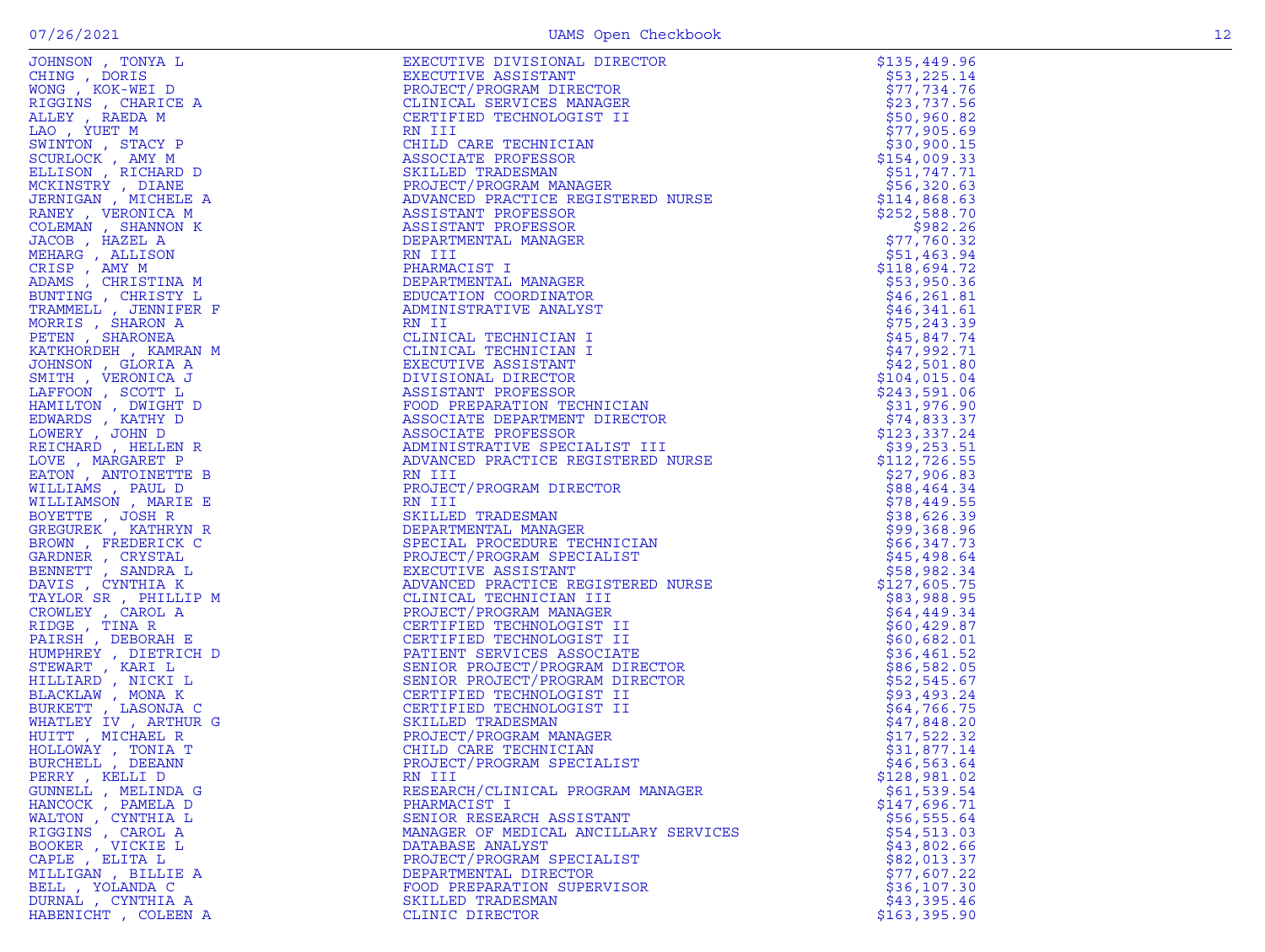| 13 |
|----|
|    |
|    |
|    |
|    |
|    |
|    |
|    |

| FRAZIER , SHONTE M<br>ROBINSON , ANNIE D                                                                                                                                                                                      |
|-------------------------------------------------------------------------------------------------------------------------------------------------------------------------------------------------------------------------------|
| ROSE , KATRINA L                                                                                                                                                                                                              |
| REBSAMEN, PAUL E                                                                                                                                                                                                              |
| STEEN, DENISE J                                                                                                                                                                                                               |
|                                                                                                                                                                                                                               |
| MCCAULEY , MARILYN K<br>DINSMORE , BRIAN K                                                                                                                                                                                    |
|                                                                                                                                                                                                                               |
|                                                                                                                                                                                                                               |
|                                                                                                                                                                                                                               |
|                                                                                                                                                                                                                               |
| DINSPORT , BRIAN<br>SMITH , TERESA R<br>TABOR , DANNETTE<br>SWINT , CINDY H<br>CRAIG , BRENDA G<br>NELLUMS , MARY B<br>CREEL , ANN M<br>CREEL , ANN M                                                                         |
|                                                                                                                                                                                                                               |
|                                                                                                                                                                                                                               |
|                                                                                                                                                                                                                               |
|                                                                                                                                                                                                                               |
|                                                                                                                                                                                                                               |
| FOSTER , HOWELL R<br>SHEPHARD , SHENITTA M<br>TIPPITT , FREDERICK A<br>CARTER , DEWINDA A<br>MORTON , SANDY K                                                                                                                 |
|                                                                                                                                                                                                                               |
|                                                                                                                                                                                                                               |
|                                                                                                                                                                                                                               |
| WHETSTONE , SHANTEA R<br>BERRYMAN , RYAN V<br>TURNER , CAROL L                                                                                                                                                                |
| STORM RULE , ELIZABETH A                                                                                                                                                                                                      |
| RAMSEY, BRENDA J                                                                                                                                                                                                              |
| MCKAY YARBERRY , DWANA S                                                                                                                                                                                                      |
| HODGES , KAREN D<br>CATLETT , LISA S<br>BUCKNER , ALICIA H                                                                                                                                                                    |
|                                                                                                                                                                                                                               |
|                                                                                                                                                                                                                               |
| WARD, JAMES E                                                                                                                                                                                                                 |
| TEMPLE-ERICKSON, SUSAN V                                                                                                                                                                                                      |
|                                                                                                                                                                                                                               |
|                                                                                                                                                                                                                               |
| COOPER , JOANN<br>HARDIN , BRIAN K<br>LIGHTNER , HERMAN A                                                                                                                                                                     |
| WARD, SUSAN D                                                                                                                                                                                                                 |
|                                                                                                                                                                                                                               |
|                                                                                                                                                                                                                               |
| BROOKS, TAMMY L                                                                                                                                                                                                               |
|                                                                                                                                                                                                                               |
|                                                                                                                                                                                                                               |
|                                                                                                                                                                                                                               |
|                                                                                                                                                                                                                               |
|                                                                                                                                                                                                                               |
|                                                                                                                                                                                                                               |
| BROOKS , TAMMI L<br>RNOX , MICHEAL<br>PETTUS , MONICA B<br>MEDLOCK , EDITH H<br>BROWN , R D<br>LEWIS , CHRISTINE<br>PATRICK , BRION C<br>MILLIAMS , MARCELL M<br>TINNS , MARCELL M                                            |
| BINNS, LISA D                                                                                                                                                                                                                 |
| WASCHALK, TAMARA D                                                                                                                                                                                                            |
|                                                                                                                                                                                                                               |
| SHEPHERD , VALERIE L<br>NIRENBERG , CHARLOTTE L                                                                                                                                                                               |
|                                                                                                                                                                                                                               |
|                                                                                                                                                                                                                               |
|                                                                                                                                                                                                                               |
|                                                                                                                                                                                                                               |
|                                                                                                                                                                                                                               |
|                                                                                                                                                                                                                               |
|                                                                                                                                                                                                                               |
|                                                                                                                                                                                                                               |
| SMITH, CAROL C                                                                                                                                                                                                                |
| NIKENBERG , CHARLOTI<br>ENOCH , VETA R<br>HIGGINS , ALICIA A<br>ATKINS , JULIE C<br>LINK , KRISTEN A<br>BUZBEE , CATHERINE B<br>BRADLEY , KAREN K<br>ADNEY , KAREN K<br>CAPIC , KAREN K<br>CAPIC , CAPIC C<br>LANE , CHERYL F |
|                                                                                                                                                                                                                               |
|                                                                                                                                                                                                                               |
| LOUTHER , PHYLLIS L                                                                                                                                                                                                           |
|                                                                                                                                                                                                                               |
|                                                                                                                                                                                                                               |
| HOGERS , GARY D<br>ROGERS , GARY D<br>THOMPSON , LATRINA M<br>DIEMER , WARREN H<br>COLLARD , CINDY A<br>PHARES , LORI J<br>CARGILE , CHRISTOPHER S<br>CARGILE , CHRISTOPHER S<br>MADDOX . RANDY P                             |

|                        |                                                                                                                                                                                                                                                                                                                                                  | \$76,500.71   |
|------------------------|--------------------------------------------------------------------------------------------------------------------------------------------------------------------------------------------------------------------------------------------------------------------------------------------------------------------------------------------------|---------------|
|                        |                                                                                                                                                                                                                                                                                                                                                  | \$39,042.53   |
|                        |                                                                                                                                                                                                                                                                                                                                                  |               |
|                        |                                                                                                                                                                                                                                                                                                                                                  | \$98,703.96   |
|                        |                                                                                                                                                                                                                                                                                                                                                  | \$59,129.11   |
|                        | $\begin{tabular}{ll} $\mathbb{A}\text{CT}/\text{PROGRAM} & \text{SPECLALIST} \\ \text{ASSOCIATE} & \text{DIVISIONAL} & \text{DIRECTOR} \\ \text{CLINICAL} & \text{TECHNICIAN} & \text{I I} \\ \text{CSTISTANT} & \text{DEPARTIMENTAL} & \text{MANAGER} \\ & \text{CARTETANT} & \text{TECHNICIAN} \\ & \text{T} & \text{ECHNICIAN} \end{tabular}$ | \$90, 220.42  |
|                        |                                                                                                                                                                                                                                                                                                                                                  |               |
|                        |                                                                                                                                                                                                                                                                                                                                                  | \$25,629.34   |
|                        |                                                                                                                                                                                                                                                                                                                                                  | \$113,985.31  |
|                        |                                                                                                                                                                                                                                                                                                                                                  | \$90,423.10   |
|                        |                                                                                                                                                                                                                                                                                                                                                  |               |
|                        |                                                                                                                                                                                                                                                                                                                                                  | \$54,581.09   |
|                        |                                                                                                                                                                                                                                                                                                                                                  | \$77,179.72   |
|                        |                                                                                                                                                                                                                                                                                                                                                  | \$3,333.47    |
|                        |                                                                                                                                                                                                                                                                                                                                                  |               |
|                        |                                                                                                                                                                                                                                                                                                                                                  | \$13,818.95   |
|                        |                                                                                                                                                                                                                                                                                                                                                  | \$107,060.04  |
|                        |                                                                                                                                                                                                                                                                                                                                                  | \$83,634.50   |
|                        |                                                                                                                                                                                                                                                                                                                                                  |               |
|                        |                                                                                                                                                                                                                                                                                                                                                  | \$145,021.45  |
|                        |                                                                                                                                                                                                                                                                                                                                                  | \$51,978.04   |
|                        |                                                                                                                                                                                                                                                                                                                                                  | \$40, 126.02  |
|                        |                                                                                                                                                                                                                                                                                                                                                  |               |
|                        |                                                                                                                                                                                                                                                                                                                                                  | \$33,309.12   |
|                        |                                                                                                                                                                                                                                                                                                                                                  | \$32,666.43   |
|                        |                                                                                                                                                                                                                                                                                                                                                  | \$31,021.40   |
|                        |                                                                                                                                                                                                                                                                                                                                                  |               |
|                        |                                                                                                                                                                                                                                                                                                                                                  | \$80,243.87   |
|                        |                                                                                                                                                                                                                                                                                                                                                  | \$59,204.26   |
|                        |                                                                                                                                                                                                                                                                                                                                                  | \$270, 250.50 |
|                        |                                                                                                                                                                                                                                                                                                                                                  |               |
|                        |                                                                                                                                                                                                                                                                                                                                                  | \$75,033.31   |
|                        |                                                                                                                                                                                                                                                                                                                                                  | \$115,630.25  |
|                        |                                                                                                                                                                                                                                                                                                                                                  | \$51,330.39   |
|                        |                                                                                                                                                                                                                                                                                                                                                  |               |
|                        |                                                                                                                                                                                                                                                                                                                                                  | \$62,717.33   |
|                        |                                                                                                                                                                                                                                                                                                                                                  | \$95,534.07   |
|                        |                                                                                                                                                                                                                                                                                                                                                  | \$107,338.96  |
|                        |                                                                                                                                                                                                                                                                                                                                                  |               |
|                        |                                                                                                                                                                                                                                                                                                                                                  | \$103, 321.13 |
|                        |                                                                                                                                                                                                                                                                                                                                                  | \$56,802.09   |
|                        |                                                                                                                                                                                                                                                                                                                                                  | \$81,282.02   |
|                        |                                                                                                                                                                                                                                                                                                                                                  |               |
|                        |                                                                                                                                                                                                                                                                                                                                                  | \$37,133.78   |
|                        |                                                                                                                                                                                                                                                                                                                                                  | \$68,093.31   |
|                        |                                                                                                                                                                                                                                                                                                                                                  | \$42,501.80   |
|                        |                                                                                                                                                                                                                                                                                                                                                  |               |
|                        |                                                                                                                                                                                                                                                                                                                                                  | \$86.00       |
|                        |                                                                                                                                                                                                                                                                                                                                                  | \$41, 143.03  |
|                        |                                                                                                                                                                                                                                                                                                                                                  | \$9,700.78    |
|                        |                                                                                                                                                                                                                                                                                                                                                  |               |
|                        |                                                                                                                                                                                                                                                                                                                                                  | \$44,471.42   |
|                        |                                                                                                                                                                                                                                                                                                                                                  | \$42,005.39   |
|                        |                                                                                                                                                                                                                                                                                                                                                  | \$145,956.25  |
|                        |                                                                                                                                                                                                                                                                                                                                                  |               |
|                        |                                                                                                                                                                                                                                                                                                                                                  | \$36,660.38   |
|                        |                                                                                                                                                                                                                                                                                                                                                  | \$65,600.76   |
|                        |                                                                                                                                                                                                                                                                                                                                                  | \$65,321.32   |
|                        |                                                                                                                                                                                                                                                                                                                                                  |               |
|                        |                                                                                                                                                                                                                                                                                                                                                  | \$71,728.44   |
|                        |                                                                                                                                                                                                                                                                                                                                                  | \$143,156.45  |
|                        |                                                                                                                                                                                                                                                                                                                                                  | \$50,414.80   |
|                        |                                                                                                                                                                                                                                                                                                                                                  |               |
|                        |                                                                                                                                                                                                                                                                                                                                                  | \$31,116.65   |
|                        |                                                                                                                                                                                                                                                                                                                                                  | \$160, 502.05 |
|                        |                                                                                                                                                                                                                                                                                                                                                  | \$94,801.94   |
|                        |                                                                                                                                                                                                                                                                                                                                                  |               |
|                        |                                                                                                                                                                                                                                                                                                                                                  | \$79,869.05   |
|                        |                                                                                                                                                                                                                                                                                                                                                  | \$125,425.04  |
| ADNEY , KAREN K        | DEPARTMENTAL MANAGER                                                                                                                                                                                                                                                                                                                             | \$85,517.32   |
|                        | POSITION (PAPA PRODUCED IN The CONTROL CONTROL INTERNATION CONTROL INTERNATIONAL INTERNATIONAL INTERNATIONAL INTERNATIONAL INTERNATIONAL INTERNATIONAL INTERNATIONAL INTERNATIONAL INTERNATIONAL INTERNATIONAL INTERNATIONAL                                                                                                                     |               |
| SMITH, CAROL C         | RN CLINICAL COORDINATOR HS/KF                                                                                                                                                                                                                                                                                                                    | \$63,049.33   |
| LANE , CHERYL F        | ASSISTANT VICE CHANCELLOR                                                                                                                                                                                                                                                                                                                        | \$170, 255.00 |
| LOUTHER, PHYLLIS L     | LPN II                                                                                                                                                                                                                                                                                                                                           | \$35,318.78   |
|                        |                                                                                                                                                                                                                                                                                                                                                  |               |
| ROGERS, GARY D         | LOGISTICS MANAGER                                                                                                                                                                                                                                                                                                                                | \$38,894.51   |
| THOMPSON , LATRINA M   | CHILD CARE TECHNICIAN                                                                                                                                                                                                                                                                                                                            | \$31,596.87   |
| DIEMER , WARREN H      | SKILLED TRADESMAN                                                                                                                                                                                                                                                                                                                                | \$12,788.00   |
|                        |                                                                                                                                                                                                                                                                                                                                                  |               |
| COLLARD, CINDY A       | CERTIFIED PROCEDURAL CODING SPECIALIST                                                                                                                                                                                                                                                                                                           | \$45,366.34   |
| PHARES, LORIJ          | SPECIALTY REGISTERED NURSE                                                                                                                                                                                                                                                                                                                       | \$102,486.47  |
| CARGILE, CHRISTOPHER S | EXECUTIVE ASSOCIATE DEAN                                                                                                                                                                                                                                                                                                                         | \$440,538.92  |
|                        |                                                                                                                                                                                                                                                                                                                                                  |               |
| MADDOX , RANDY P       | PROFESSOR                                                                                                                                                                                                                                                                                                                                        | \$502,718.08  |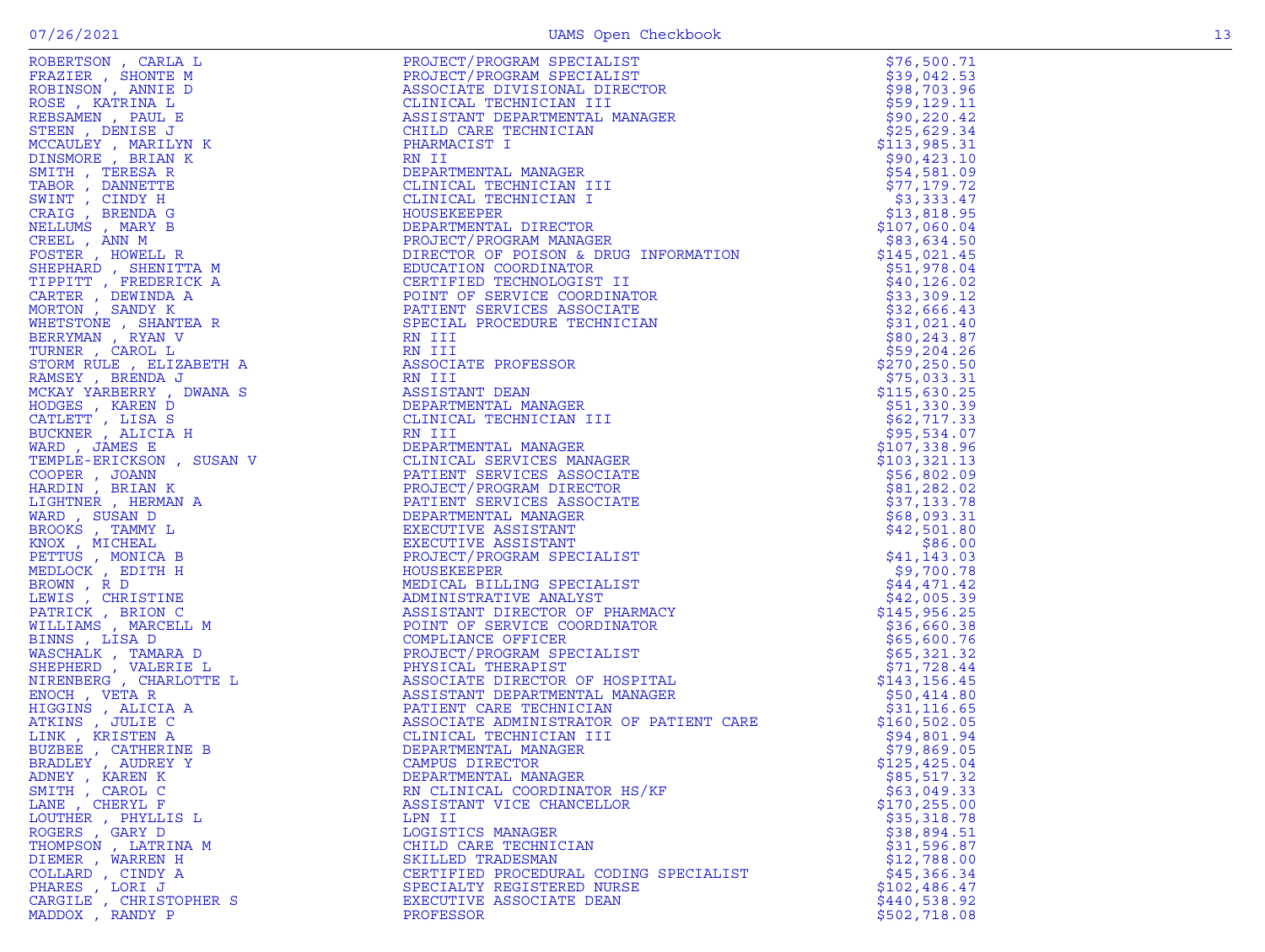| JENSEN, ALISSA G                                                                                                                                                                                                                                 | EXECUTIVE ASSISTANT                                                                                                                                                                                                                                                               | \$44,143.05   |
|--------------------------------------------------------------------------------------------------------------------------------------------------------------------------------------------------------------------------------------------------|-----------------------------------------------------------------------------------------------------------------------------------------------------------------------------------------------------------------------------------------------------------------------------------|---------------|
|                                                                                                                                                                                                                                                  |                                                                                                                                                                                                                                                                                   | \$57,930.56   |
| JACKSON, JACQUELYN                                                                                                                                                                                                                               | RESEARCH ASSOCIATE                                                                                                                                                                                                                                                                |               |
|                                                                                                                                                                                                                                                  |                                                                                                                                                                                                                                                                                   | \$46,700.00   |
|                                                                                                                                                                                                                                                  |                                                                                                                                                                                                                                                                                   | \$39,756.68   |
|                                                                                                                                                                                                                                                  | KESEARCH ASSOCIATE<br>INSTRUCTIONAL DEVELOPMENT SPECIALIST I<br>PATIENT SERVICES ASSOCIATE<br>SPECIAL PROCEDURE TECHNICIAN<br>DEPARTMENTAL MANAGER<br>CLINICAL TECHNICIAN III<br>PATIENT SERVICES ASSOCIATE<br>CERTIFIED TECHNICIAN<br>PATIENT CARE TE                            |               |
|                                                                                                                                                                                                                                                  |                                                                                                                                                                                                                                                                                   | \$44,070.43   |
|                                                                                                                                                                                                                                                  |                                                                                                                                                                                                                                                                                   |               |
|                                                                                                                                                                                                                                                  |                                                                                                                                                                                                                                                                                   | \$70,014.50   |
|                                                                                                                                                                                                                                                  |                                                                                                                                                                                                                                                                                   | \$120,731.98  |
|                                                                                                                                                                                                                                                  |                                                                                                                                                                                                                                                                                   |               |
|                                                                                                                                                                                                                                                  |                                                                                                                                                                                                                                                                                   | \$59,082.01   |
|                                                                                                                                                                                                                                                  |                                                                                                                                                                                                                                                                                   | \$58,512.22   |
|                                                                                                                                                                                                                                                  |                                                                                                                                                                                                                                                                                   |               |
|                                                                                                                                                                                                                                                  |                                                                                                                                                                                                                                                                                   | \$30,902.40   |
|                                                                                                                                                                                                                                                  |                                                                                                                                                                                                                                                                                   | \$34,071.45   |
|                                                                                                                                                                                                                                                  |                                                                                                                                                                                                                                                                                   |               |
|                                                                                                                                                                                                                                                  |                                                                                                                                                                                                                                                                                   | \$131,805.31  |
|                                                                                                                                                                                                                                                  |                                                                                                                                                                                                                                                                                   | \$120,604.25  |
|                                                                                                                                                                                                                                                  |                                                                                                                                                                                                                                                                                   |               |
|                                                                                                                                                                                                                                                  |                                                                                                                                                                                                                                                                                   | \$80,461.70   |
|                                                                                                                                                                                                                                                  |                                                                                                                                                                                                                                                                                   | \$48,956.86   |
|                                                                                                                                                                                                                                                  |                                                                                                                                                                                                                                                                                   |               |
|                                                                                                                                                                                                                                                  |                                                                                                                                                                                                                                                                                   | \$84,247.04   |
|                                                                                                                                                                                                                                                  |                                                                                                                                                                                                                                                                                   | \$48,322.65   |
|                                                                                                                                                                                                                                                  |                                                                                                                                                                                                                                                                                   |               |
|                                                                                                                                                                                                                                                  |                                                                                                                                                                                                                                                                                   | \$41,026.10   |
|                                                                                                                                                                                                                                                  |                                                                                                                                                                                                                                                                                   |               |
|                                                                                                                                                                                                                                                  |                                                                                                                                                                                                                                                                                   | \$62,128.52   |
|                                                                                                                                                                                                                                                  |                                                                                                                                                                                                                                                                                   | \$34,561.00   |
|                                                                                                                                                                                                                                                  |                                                                                                                                                                                                                                                                                   |               |
|                                                                                                                                                                                                                                                  |                                                                                                                                                                                                                                                                                   | \$98,453.53   |
|                                                                                                                                                                                                                                                  |                                                                                                                                                                                                                                                                                   | \$53,525.14   |
|                                                                                                                                                                                                                                                  |                                                                                                                                                                                                                                                                                   |               |
|                                                                                                                                                                                                                                                  |                                                                                                                                                                                                                                                                                   | \$75,822.75   |
|                                                                                                                                                                                                                                                  |                                                                                                                                                                                                                                                                                   | \$77,028.78   |
|                                                                                                                                                                                                                                                  |                                                                                                                                                                                                                                                                                   |               |
|                                                                                                                                                                                                                                                  |                                                                                                                                                                                                                                                                                   | \$55,640.44   |
|                                                                                                                                                                                                                                                  | DEPARTMENTAL MANAGER<br>LPN II<br>PROJECT/PROGRAM MANAGER<br>EDUCATION COORDINATOR<br>SKILLED TRADESMAN<br>MEDICAL SERVICES ADMINISTRATOR<br>PROJECT/PROGRAM SPECIALIST<br>SENIOR PROJECT/PROGRAM DIRECTOR<br>PROJECT/PROGRAM MANAGER<br>DEPARTMENTAL MAN<br>DEPARTMENTAL MANAGER | \$94,925.00   |
|                                                                                                                                                                                                                                                  |                                                                                                                                                                                                                                                                                   |               |
|                                                                                                                                                                                                                                                  | ASSOCIATE ADMINISTRATOR OF PATIENT CARE                                                                                                                                                                                                                                           | \$76,414.92   |
|                                                                                                                                                                                                                                                  | PROJECT/PROGRAM MANAGER                                                                                                                                                                                                                                                           | \$51,005.41   |
|                                                                                                                                                                                                                                                  |                                                                                                                                                                                                                                                                                   |               |
|                                                                                                                                                                                                                                                  | SPECIAL PROCEDURE TECHNICIAN                                                                                                                                                                                                                                                      | \$39,231.40   |
|                                                                                                                                                                                                                                                  | PATIENT SERVICES ASSOCIATE                                                                                                                                                                                                                                                        | \$37,822.41   |
|                                                                                                                                                                                                                                                  |                                                                                                                                                                                                                                                                                   |               |
|                                                                                                                                                                                                                                                  | CAMPUS DIRECTOR                                                                                                                                                                                                                                                                   | \$147,088.08  |
|                                                                                                                                                                                                                                                  |                                                                                                                                                                                                                                                                                   | \$135, 194.51 |
|                                                                                                                                                                                                                                                  | RN III                                                                                                                                                                                                                                                                            |               |
|                                                                                                                                                                                                                                                  | ASSISTANT DEPARTMENTAL MANAGER                                                                                                                                                                                                                                                    | \$45,395.58   |
|                                                                                                                                                                                                                                                  |                                                                                                                                                                                                                                                                                   |               |
|                                                                                                                                                                                                                                                  | SENIOR RESEARCH ASSISTANT                                                                                                                                                                                                                                                         | \$63,856.68   |
|                                                                                                                                                                                                                                                  | CLINICAL SERVICES MANAGER                                                                                                                                                                                                                                                         | \$110,537.15  |
|                                                                                                                                                                                                                                                  |                                                                                                                                                                                                                                                                                   |               |
|                                                                                                                                                                                                                                                  | SENIOR RESEARCH ASSISTANT                                                                                                                                                                                                                                                         | \$52,863.57   |
|                                                                                                                                                                                                                                                  | CERTIFIED TECHNOLOGIST III                                                                                                                                                                                                                                                        | \$81,193.73   |
|                                                                                                                                                                                                                                                  |                                                                                                                                                                                                                                                                                   |               |
|                                                                                                                                                                                                                                                  | CERTIFIED TECHNOLOGIST III                                                                                                                                                                                                                                                        | \$43, 259.83  |
|                                                                                                                                                                                                                                                  |                                                                                                                                                                                                                                                                                   | \$86,887.37   |
|                                                                                                                                                                                                                                                  |                                                                                                                                                                                                                                                                                   |               |
|                                                                                                                                                                                                                                                  |                                                                                                                                                                                                                                                                                   | \$41,719.09   |
|                                                                                                                                                                                                                                                  |                                                                                                                                                                                                                                                                                   | \$49,585.15   |
|                                                                                                                                                                                                                                                  |                                                                                                                                                                                                                                                                                   |               |
|                                                                                                                                                                                                                                                  |                                                                                                                                                                                                                                                                                   | \$179,553.81  |
|                                                                                                                                                                                                                                                  |                                                                                                                                                                                                                                                                                   | \$59,662.46   |
|                                                                                                                                                                                                                                                  |                                                                                                                                                                                                                                                                                   |               |
|                                                                                                                                                                                                                                                  |                                                                                                                                                                                                                                                                                   | \$55, 152.98  |
|                                                                                                                                                                                                                                                  |                                                                                                                                                                                                                                                                                   | \$32,111.77   |
|                                                                                                                                                                                                                                                  | TRATOR OF PATIENT CARE<br>NAGER<br>TECHNICIAN<br>SSOCIATE<br>"NTAL MANAGER<br>"SISTANT<br>"MANAGER<br>SISTANT<br>"GIST III<br>"GIST III<br>SSOCIATE<br>TOR<br>R<br>CIAN<br>ER<br>CIAN<br>ER<br>CIAN                                                                               |               |
|                                                                                                                                                                                                                                                  |                                                                                                                                                                                                                                                                                   | \$89,682.94   |
|                                                                                                                                                                                                                                                  |                                                                                                                                                                                                                                                                                   | \$83,636.51   |
|                                                                                                                                                                                                                                                  |                                                                                                                                                                                                                                                                                   |               |
|                                                                                                                                                                                                                                                  |                                                                                                                                                                                                                                                                                   | \$64,674.35   |
|                                                                                                                                                                                                                                                  |                                                                                                                                                                                                                                                                                   | \$39,673.02   |
|                                                                                                                                                                                                                                                  |                                                                                                                                                                                                                                                                                   |               |
| JENSEN, ALIESA (* 1798)<br>JACKSON, JACQUELYN (* 1807)<br>JACKSON, JACQUELYN (* 1807)<br>RUCKSON (* 1807)<br>1818 - RELISHA D<br>REDOSEN (* 1817)<br>1818 - PALLS , DIANNE PALLS , DIANNE PALLS , DIANNE RAILS , DIANNE RABERT DON'S MERINING MA | CERTIFIED TECHNOLOGIST III<br>RN III<br>PATIENT SERVICES ASSOCIATE<br>EDUCATION COORDINATOR<br>ASSOCIATE PROFESSOR<br>MEDICAL LAB TECHNICIAN<br>DEPARTMENTAL MANAGER<br>ADMINISTRATIVE SPECIALIST III<br>RN III<br>PHARMACIST III<br>PATIENT SERVI                                | \$284,957.67  |
|                                                                                                                                                                                                                                                  |                                                                                                                                                                                                                                                                                   | \$1,691.20    |
|                                                                                                                                                                                                                                                  |                                                                                                                                                                                                                                                                                   |               |
|                                                                                                                                                                                                                                                  | RN III                                                                                                                                                                                                                                                                            | \$66,186.43   |
| KUTAIT JR , KEMAL E                                                                                                                                                                                                                              | DEPARTMENTAL MANAGER                                                                                                                                                                                                                                                              | \$109,140.75  |
|                                                                                                                                                                                                                                                  |                                                                                                                                                                                                                                                                                   |               |
| GENTRY, BARRY L                                                                                                                                                                                                                                  | DIVISIONAL DIRECTOR                                                                                                                                                                                                                                                               | \$170,286.64  |
| HOPPER, JANET                                                                                                                                                                                                                                    | PROJECT/PROGRAM SPECIALIST                                                                                                                                                                                                                                                        | \$3,600.00    |
|                                                                                                                                                                                                                                                  |                                                                                                                                                                                                                                                                                   |               |
| MCEWEN, DORTHY M                                                                                                                                                                                                                                 | CASHIER                                                                                                                                                                                                                                                                           | \$34,342.65   |
| FIRESTONE, VICKI L                                                                                                                                                                                                                               | CASHIER                                                                                                                                                                                                                                                                           | \$24,610.71   |
|                                                                                                                                                                                                                                                  |                                                                                                                                                                                                                                                                                   |               |
| MAY, TERESA                                                                                                                                                                                                                                      | ASSISTANT ADMINISTRATOR FOR PATIENT CARE                                                                                                                                                                                                                                          | \$100, 492.78 |
| SMITH, NANCY J                                                                                                                                                                                                                                   | DEPARTMENTAL DIRECTOR                                                                                                                                                                                                                                                             | \$144,577.49  |
|                                                                                                                                                                                                                                                  |                                                                                                                                                                                                                                                                                   |               |
| ROOKER, JANET                                                                                                                                                                                                                                    | ASSOCIATE PROFESSOR                                                                                                                                                                                                                                                               | \$91,274.41   |
| HOWARD, JAMIE                                                                                                                                                                                                                                    |                                                                                                                                                                                                                                                                                   |               |
|                                                                                                                                                                                                                                                  | ASSOCIATE PROFESSOR                                                                                                                                                                                                                                                               | \$250,432.00  |
| PORTER, LINDA K                                                                                                                                                                                                                                  | CERTIFIED TECHNOLOGIST III                                                                                                                                                                                                                                                        | \$39,072.88   |
|                                                                                                                                                                                                                                                  |                                                                                                                                                                                                                                                                                   |               |
| NIXON, DAVID T                                                                                                                                                                                                                                   | ASSOCIATE PROFESSOR                                                                                                                                                                                                                                                               | \$12,647.68   |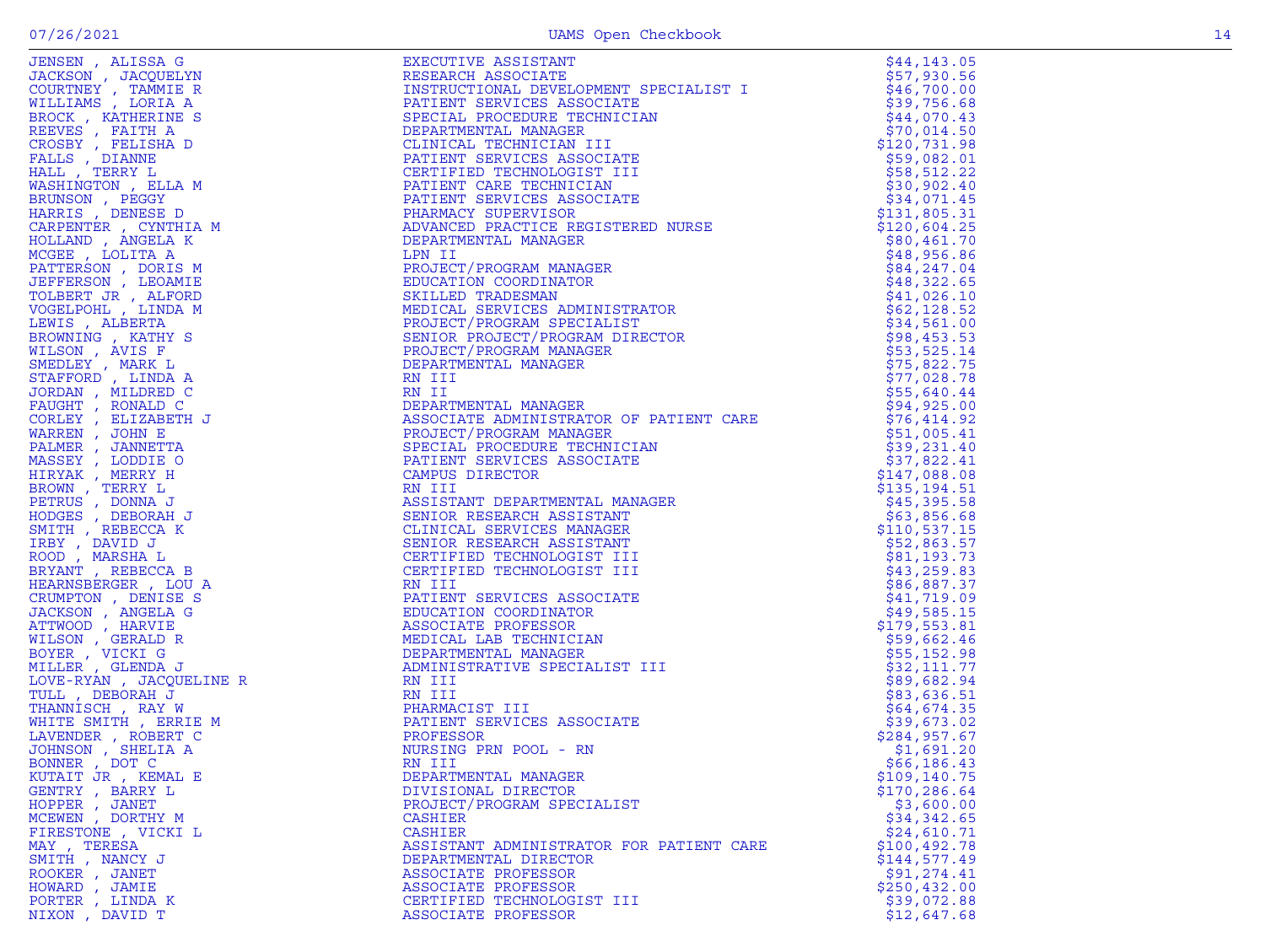| REDKO, OKSANA                                 | ASSISTANT PROFESSOR                                                                                                                                                                                                                                       | \$411,904.15  |
|-----------------------------------------------|-----------------------------------------------------------------------------------------------------------------------------------------------------------------------------------------------------------------------------------------------------------|---------------|
| TODOROVA , VALENTINA K                        | ASSISTANT PROFESSOR                                                                                                                                                                                                                                       | \$58,950.16   |
| FU, QIANG                                     | ASSISTANT PROFESSOR<br>ASSISTANT RESEARCH PROFESSOR                                                                                                                                                                                                       | \$61,812.00   |
| GANDY , JAY                                   | ASSOCIATE PROVOST                                                                                                                                                                                                                                         | \$255,025.04  |
| FARLEY, HARRIET A                             | SOCIAL SERVICE CONSULTANT                                                                                                                                                                                                                                 | \$85,807.78   |
| THOMAS, BILLY R                               | PROFESSOR                                                                                                                                                                                                                                                 | \$330,537.72  |
| XU, JING                                      | RN III                                                                                                                                                                                                                                                    | \$74,358.93   |
| KLIMOVA, ALLA                                 | ASSOCIATE PROFESSOR                                                                                                                                                                                                                                       | \$502,753.65  |
| SOUTH, TOM G                                  | ASSISTANT DEAN                                                                                                                                                                                                                                            | \$115,630.25  |
| HAGGINS , DERRICK                             | SKILLED TRADESMAN                                                                                                                                                                                                                                         | \$58,768.72   |
| FELIX, HOLLY                                  | PROFESSOR                                                                                                                                                                                                                                                 | \$188,135.43  |
| KNOX, CYNTHIA L                               | RN III                                                                                                                                                                                                                                                    | \$76,513.83   |
| LLOYD, PHYLLIS E                              | RN 111<br>ASSOCIATE DIVISIONAL DIRECTOR<br>BIOMEDICAL INSTRUMENT ENGINEER<br>CERTIFIED PROCEDURAL CODING SPECIALIST<br>DEPARTMENTAL DIRECTOR<br>ASSOCIATE PROFESSOR<br>DEPARTMENTAL MANAGER<br>DEPARTMENTAL MANAGER<br>CERTIFIED TECHNOLOGIST II<br>ASSOC | \$56, 281.96  |
| PORTER, CARL L                                |                                                                                                                                                                                                                                                           | \$38,698.64   |
| POLSTON, PHYLIS M                             |                                                                                                                                                                                                                                                           | \$45,914.63   |
| SMITH, LIU X                                  |                                                                                                                                                                                                                                                           | \$96,087.42   |
| WRIGHT, LARRY                                 |                                                                                                                                                                                                                                                           | \$266, 246.10 |
| HAN, XIAOTONG                                 |                                                                                                                                                                                                                                                           | \$88,560.92   |
| ROBINETTE, LOUISE A                           |                                                                                                                                                                                                                                                           | \$54,543.15   |
| MWANGI , PHILIP K                             |                                                                                                                                                                                                                                                           | \$74,390.76   |
| FENDLEY , HERBERT F                           | ASSOCIATE PROFESSOR                                                                                                                                                                                                                                       | \$253,950.28  |
| SHAW, JO A                                    |                                                                                                                                                                                                                                                           | \$47,408.70   |
| LOWE, JANE T                                  | CERTIFIED PROCEDURAL CODING SPECIALIST<br>DEPARTMENTAL DIRECTOR<br>PROFESSOR<br>RESEARCH ASSOCIATE<br>RN III<br>POINT OF SERVICE COORDINATOR<br>RN III                                                                                                    | \$69,063.82   |
| ARRINGTON, ROBERT W                           |                                                                                                                                                                                                                                                           | \$315,720.91  |
| DE LOOSE, ANNICK                              |                                                                                                                                                                                                                                                           | \$52,709.96   |
| HUGGINS, HEWLETT                              |                                                                                                                                                                                                                                                           | \$86,123.08   |
| KENNEDY , KRISTAN T                           |                                                                                                                                                                                                                                                           | \$34,821.05   |
| DAVIO, JULIE                                  | RN III<br>POINT (<br>RN III<br>RN III                                                                                                                                                                                                                     | \$84,940.11   |
| GRIFFIN, VERONICA I                           | RN III                                                                                                                                                                                                                                                    | \$90,400.24   |
| ARMSTRONG, ASHLEY S                           | RN III                                                                                                                                                                                                                                                    | \$32,661.25   |
| HAYNIE , KARA L                               | RN III<br>INSTRUCTIONAL DEVELOPMENT SPECIALIST I<br>ASSISTANT DEPARTMENTAL DIRECTOR<br>NURSING PRN POOL - RN<br>ASSOCIATE PROFESSOR<br>PROJECT/PROGRAM MANAGER<br>NURSING PRN POOL - RN<br>CLINICAL TECHNICIAN I<br>CERTIFIED PROCEDURAL CODING SPECIA    | \$102,771.17  |
| PRATER , RACHEL N                             |                                                                                                                                                                                                                                                           | \$102,483.71  |
| TIDWELL , TABORI L                            |                                                                                                                                                                                                                                                           | \$3,865.55    |
| DROBENA , GINA A                              |                                                                                                                                                                                                                                                           | \$247,884.30  |
| SIDES , ERICA A                               |                                                                                                                                                                                                                                                           | \$50,870.60   |
| MALIN, JENNIFER D                             |                                                                                                                                                                                                                                                           | \$41,364.38   |
| HENDERSON, DENISE                             |                                                                                                                                                                                                                                                           | \$33,478.74   |
| WILLIS, ASHLEY                                |                                                                                                                                                                                                                                                           | \$6,720.00    |
| PURYEAR , JEREMIAH L                          | PHARMACIST III                                                                                                                                                                                                                                            | \$123,198.82  |
| SMITH, KIMBERLY R                             |                                                                                                                                                                                                                                                           | \$65,379.38   |
| BRYANT , CHARLOTTE E                          |                                                                                                                                                                                                                                                           | \$22,807.09   |
| DENNIS, REGINA G                              |                                                                                                                                                                                                                                                           | \$67,792.16   |
| SCROGGINS , TYCE M                            |                                                                                                                                                                                                                                                           | \$49,405.04   |
| ZULPO VANCLEAVE , JAMA C                      |                                                                                                                                                                                                                                                           | \$16, 193.06  |
| HAIRR, LEEANNE X                              |                                                                                                                                                                                                                                                           | \$12,681.10   |
| STERBA , KRISTEN                              |                                                                                                                                                                                                                                                           | \$130,681.44  |
| BOODY, ANGELA J                               |                                                                                                                                                                                                                                                           | \$101,604.31  |
| JAMA C<br>NIE K<br>A<br>D<br>ADDISON, TERRY S | ADMINISTRATIVE ANALYST<br>DEPARTMENTAL MANAGER<br>PROJECT/PROGRAM SPECIALIST<br>POINT OF SERVICE COORDINATOR<br>CERTIFIED TECHNOLOGIST I<br>ASSOCIATE PROVOST<br>RN III<br>COMPLIANCE OFFICER<br>DEPARTMENTAT                                             | \$68,331.49   |
| HONEYCUTT, STEPHANIE K                        | DEPARTMENTAL DIRECTOR                                                                                                                                                                                                                                     | \$84,404.88   |
| RIFFEL , CAREY A                              | RN II                                                                                                                                                                                                                                                     | \$12,851.79   |
| DOWNIE, MICHELLE A                            | PROJECT/PROGRAM SPECIALIST                                                                                                                                                                                                                                | \$39,672.89   |
| BROWN, CONSTANCE D                            | CLINICAL LABORATORY MANAGER                                                                                                                                                                                                                               | \$47,338.94   |
| RUNNELLS, GAIL A                              | RN CLINICAL COORDINATOR HS/KF                                                                                                                                                                                                                             | \$61,536.54   |
| MCCASLIN, CELIA M                             | EDUCATION COORDINATOR                                                                                                                                                                                                                                     | \$44,906.35   |
| MACKINTOSH, SAMUEL G                          | ASSOCIATE PROFESSOR                                                                                                                                                                                                                                       | \$128,295.96  |
| RAINEY, LARRONDA M                            | ASSISTANT PROFESSOR                                                                                                                                                                                                                                       | \$101,179.48  |
| EDWARDS, TIFFANY F                            | ASSISTANT ADMINISTRATOR FOR PATIENT CARE                                                                                                                                                                                                                  | \$103,715.04  |
| RHINEHART, CHAD W                             | PROJECT/PROGRAM MANAGER                                                                                                                                                                                                                                   | \$72,399.96   |
| REYNOLDS , TERRY D                            | RN III                                                                                                                                                                                                                                                    | \$109,834.71  |
| KINCHEN , DELANEY L                           | PHYSICIAN HOURLY                                                                                                                                                                                                                                          | \$19,073.60   |
| WEAVER , ANTHONY J                            | DEPARTMENTAL MANAGER                                                                                                                                                                                                                                      | \$94,531.84   |
| LINCOLN, ANASTACIA L R                        | PROJECT/PROGRAM MANAGER                                                                                                                                                                                                                                   | \$45,971.59   |
| ODENA, LISA K                                 | RN IV                                                                                                                                                                                                                                                     | \$96,720.62   |
|                                               |                                                                                                                                                                                                                                                           |               |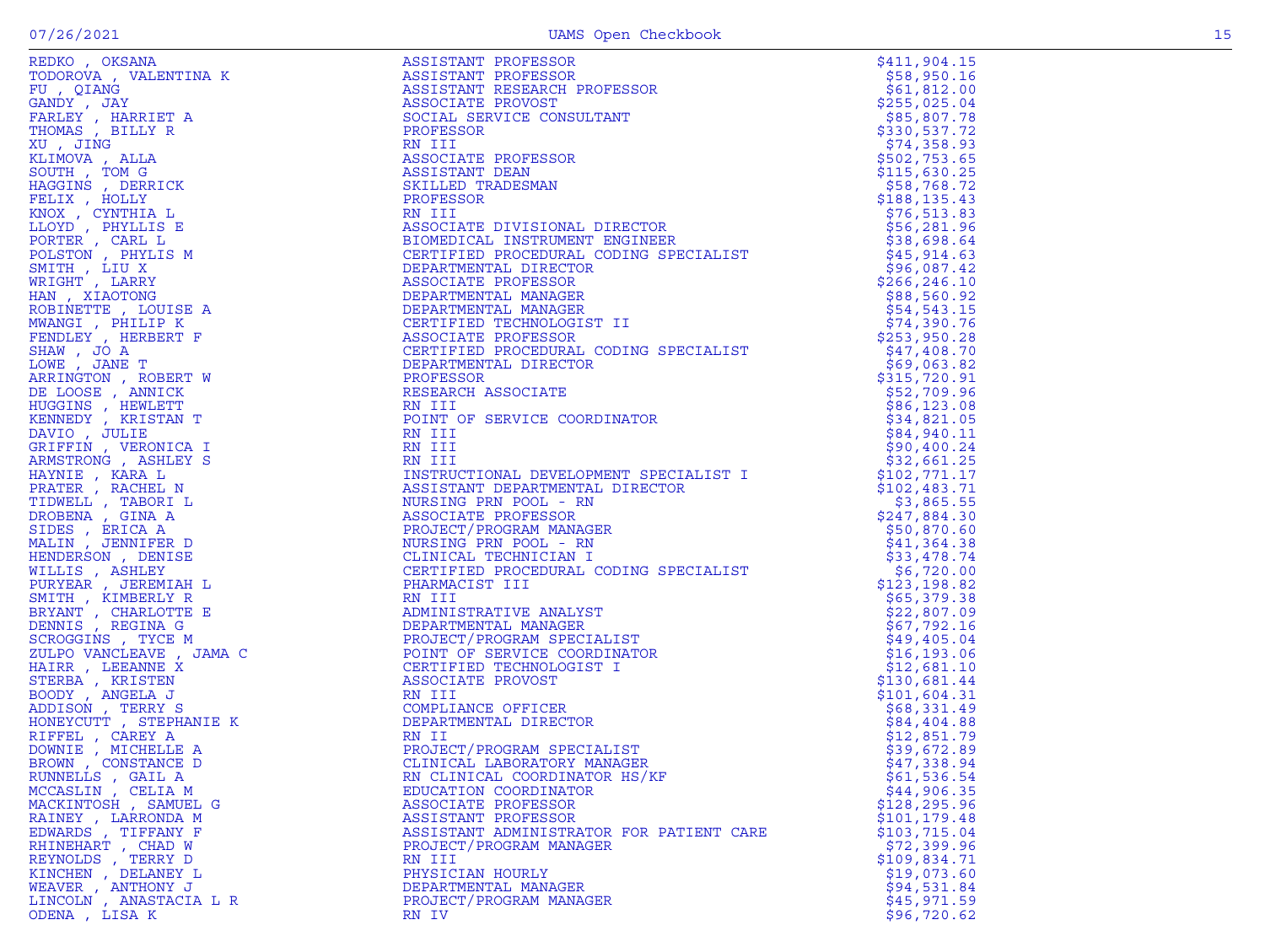| THOMAS, SHERRY R                          | ASSISTANT DEPARTMENTAL MANAGER<br>RESEARCH/CLINICAL PROGRAM MANAGER<br>PROJECT/PROGRAM SPECIALIST<br>CERTIFIED TECHNOLOGIST II<br>PROJECT/PROGRAM SPECIALIST<br>MEDICAL ASSISTANT<br>MEDICAL ASSISTANT<br>ANDUROLO PRACTICE REGISTERED NURSE<br>EDUCAT          | \$43, 110.43                |
|-------------------------------------------|-----------------------------------------------------------------------------------------------------------------------------------------------------------------------------------------------------------------------------------------------------------------|-----------------------------|
| JOHNSON, JENNIFER W                       |                                                                                                                                                                                                                                                                 | \$58,161.04                 |
| MCKEE , SAMUEL T                          |                                                                                                                                                                                                                                                                 | \$84,657.58                 |
| SWOPE, LESLIE A                           |                                                                                                                                                                                                                                                                 | \$78, 211.03                |
| HINTON, TIFFANY M                         |                                                                                                                                                                                                                                                                 | \$39,160.93                 |
| TURNER, DENISE L                          |                                                                                                                                                                                                                                                                 | \$36,637.85                 |
| GRIFFIN, SUE T                            |                                                                                                                                                                                                                                                                 | \$163,343.29                |
| DUNCAN, ANGELA M<br>BRAZIL , CHRISTY H    |                                                                                                                                                                                                                                                                 | \$130,900.61                |
|                                           |                                                                                                                                                                                                                                                                 | \$46,174.17                 |
| LISENBEY , TONYA K<br>STEED, KIMBERLY     |                                                                                                                                                                                                                                                                 | \$127,130.98<br>\$75,523.67 |
| PORTER, DONYALE C                         |                                                                                                                                                                                                                                                                 | \$3,019.08                  |
| PHILLIPS, ANGELA M                        |                                                                                                                                                                                                                                                                 | \$36,827.57                 |
| DAHLSTROM, SHARON J                       |                                                                                                                                                                                                                                                                 | \$75,615.01                 |
| REED, KRISTIE M                           |                                                                                                                                                                                                                                                                 | \$59,319.80                 |
| MACCONAUGHA , KIMBERLY                    |                                                                                                                                                                                                                                                                 | \$81,895.94                 |
| SIKES, NATALIE C                          |                                                                                                                                                                                                                                                                 | \$76, 116.14                |
| MATTHEWS , MICHAEL P                      |                                                                                                                                                                                                                                                                 | \$104,777.10                |
| ROBINSON, LINDA F                         |                                                                                                                                                                                                                                                                 | \$35,689.43                 |
| WOLFE, FRANKIE C                          |                                                                                                                                                                                                                                                                 | \$83,629.16                 |
| FALLS, CHAWONA R                          |                                                                                                                                                                                                                                                                 | \$36,863.70                 |
| BURKE, RICHARD A                          |                                                                                                                                                                                                                                                                 | \$88,097.63                 |
| OVERTON-MCCOY, AMY                        |                                                                                                                                                                                                                                                                 | \$143,803.70                |
| DERRICK, JENNIFER A                       |                                                                                                                                                                                                                                                                 | \$20,796.23                 |
| EDDLEMON II , GERRY C                     |                                                                                                                                                                                                                                                                 | \$59,360.63                 |
| PHILLIPS, LARYNG                          |                                                                                                                                                                                                                                                                 | \$78,260.55                 |
| EVANS, RHONDA MICHELLE                    |                                                                                                                                                                                                                                                                 | \$105,484.92                |
| JEFFUS , TERESA M                         |                                                                                                                                                                                                                                                                 | \$82,311.65                 |
| TERRY , JACKIE M                          |                                                                                                                                                                                                                                                                 | \$61, 245.02                |
| PEEPLES, RAPHEAL J                        |                                                                                                                                                                                                                                                                 | \$49,417.65                 |
| BROWN, CYNTHIA R                          |                                                                                                                                                                                                                                                                 | \$33,029.44                 |
| PETTY, NATHAN M                           | EN III<br>EN AMAION<br>RENITIT<br>ANVANCED PRACTICE REGISTERED NURSE<br>SITE MANAGES<br>HISICAL THERAPIST<br>HOUSEKEPPRE ROISTERED NURSE<br>PROJECT/PROGRAM DIRECTOR<br>RESISTANT PROFESSOR<br>ASSISTANT PROFESSOR<br>ASSISTANT PROFESSOR<br>NOINCED PRACTICE C | \$107,531.52                |
| HIPP, BONNIE D                            |                                                                                                                                                                                                                                                                 | \$93,734.64                 |
| MACKEY, REBECCA                           |                                                                                                                                                                                                                                                                 | \$63,108.49                 |
| SPOHN, REBECCA B                          |                                                                                                                                                                                                                                                                 | \$116,724.96                |
| TARKINGTON, KIMBERLY D                    |                                                                                                                                                                                                                                                                 | \$63,312.00                 |
| DECLERK, LEONIE C                         |                                                                                                                                                                                                                                                                 | \$113,818.23                |
| HART, DIATA MARIE                         |                                                                                                                                                                                                                                                                 | \$75,644.19                 |
| WILLARD, MARY J                           |                                                                                                                                                                                                                                                                 | \$18,432.00                 |
| DURHAM, SHAWNIE M                         |                                                                                                                                                                                                                                                                 | \$65,425.18                 |
| KLINGER, JOHN T                           |                                                                                                                                                                                                                                                                 | \$85,956.13                 |
| TRUSSELL , SUSAN L<br>ALEXANDER , CARLA A |                                                                                                                                                                                                                                                                 | \$85,698.62                 |
| KELNHOFER , TONYA D                       |                                                                                                                                                                                                                                                                 | \$66, 263.55<br>\$87,602.15 |
| LEE , CHRISTINA J                         |                                                                                                                                                                                                                                                                 | \$32,709.44                 |
| MONTGOMERY, LISA G                        |                                                                                                                                                                                                                                                                 | \$37,725.15                 |
| COOK, ANNE E                              |                                                                                                                                                                                                                                                                 | \$123,169.08                |
| LEWIS , JERRY L                           |                                                                                                                                                                                                                                                                 | \$59,277.24                 |
| CARTER, ELIZABETH B                       |                                                                                                                                                                                                                                                                 | \$81,449.66                 |
| GOSTON , ROSALYN                          |                                                                                                                                                                                                                                                                 | \$34,033.80                 |
| OWOH, KATRINA A                           |                                                                                                                                                                                                                                                                 | \$115,616.84                |
| BUCKNER, KENYA                            |                                                                                                                                                                                                                                                                 | \$62,029.31                 |
| JENKINS, CARLA S                          | PHARMACIST I                                                                                                                                                                                                                                                    | \$80,757.64                 |
| HOGAN, CHRISTOPHER C                      | PROJECT/PROGRAM DIRECTOR                                                                                                                                                                                                                                        | \$81,855.60                 |
| KILLEBREW, PAMELA M                       | DEPARTMENTAL DIRECTOR                                                                                                                                                                                                                                           | \$100,729.44                |
| FREEMAN , BOBBY L                         | ASSISTANT DIVISIONAL DIRECTOR                                                                                                                                                                                                                                   | \$102,040.18                |
| SALAZAR, MARIA F                          | SENIOR PROJECT/PROGRAM DIRECTOR                                                                                                                                                                                                                                 | \$108, 156.11               |
| BURROWS, BEVERLY A                        | RN III                                                                                                                                                                                                                                                          | \$24,734.42                 |
| SCOTT, PAMELA J                           | CERTIFIED PROCEDURAL CODING SPECIALIST                                                                                                                                                                                                                          | \$54,132.94                 |
| HAMPEL, GINA R                            | FISCAL SUPPORT ANALYST                                                                                                                                                                                                                                          | \$37,542.20                 |
| BOWLIN, ANNE K                            | RESEARCH ASSOCIATE                                                                                                                                                                                                                                              | \$34,416.43                 |
| MASON, MELANIE J                          | RN III                                                                                                                                                                                                                                                          | \$92,905.35                 |
| BENNETT , MICHAEL L                       | PHYSICAL THERAPIST ASSISTANT                                                                                                                                                                                                                                    | \$67,450.41                 |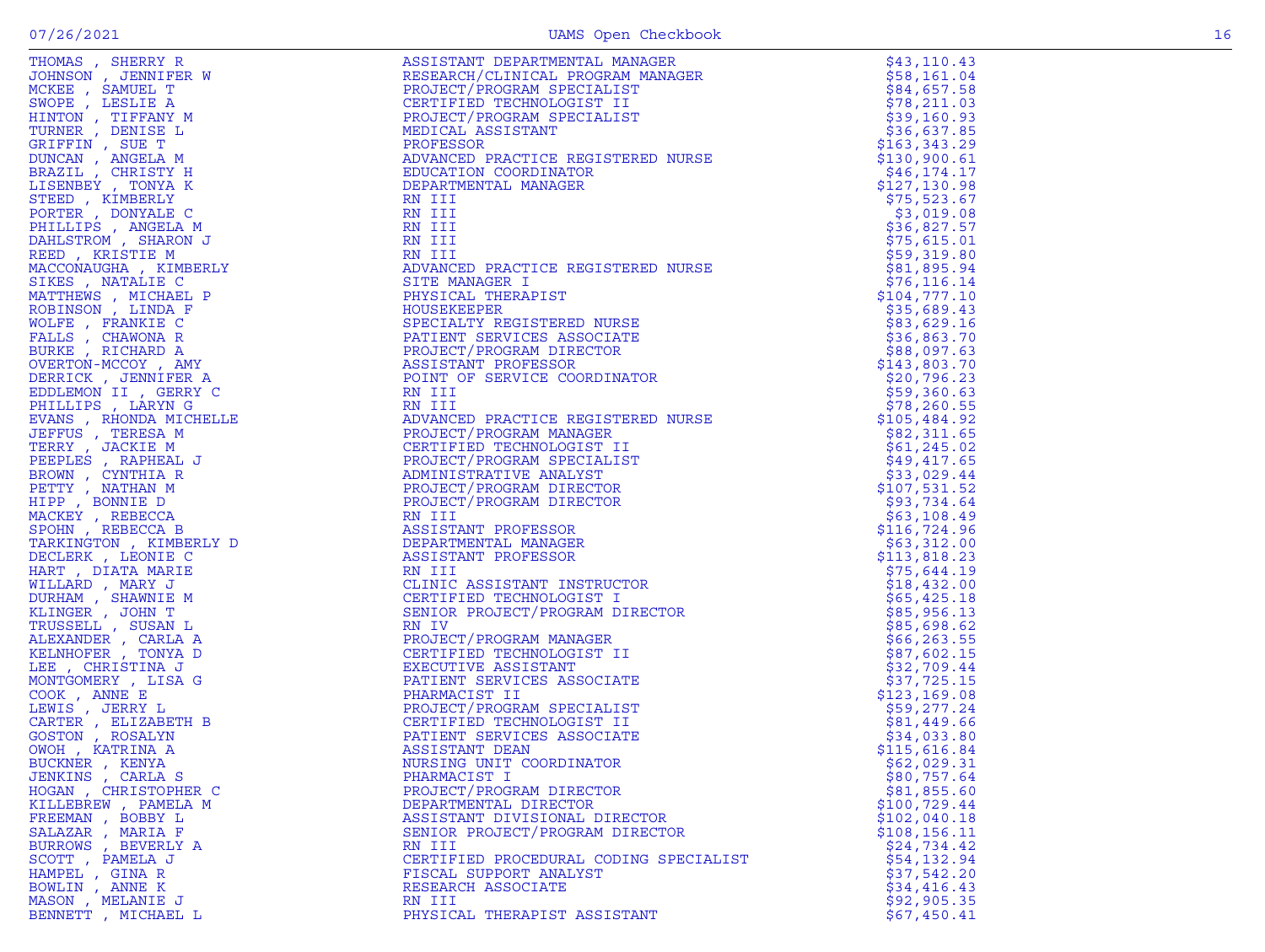| BROWN, TERESA A                         | LPN II                                                                                                                                        | \$77,509.62                |
|-----------------------------------------|-----------------------------------------------------------------------------------------------------------------------------------------------|----------------------------|
| MCWEENY , ELIZABETH K                   | SPEECH THERAPIST                                                                                                                              | \$101, 465.08              |
| PHILLIPS, ROBIN L                       | ASSISTANT DEPARTMENTAL MANAGER                                                                                                                | \$43,520.40                |
| MCNEW, TERESA L                         | DEPARTMENTAL DIRECTOR                                                                                                                         | \$106,760.04               |
| ATKINSON, KATHLEEN M                    | ASSISTANT PROFESSOR                                                                                                                           | \$33, 251.63               |
| RHEA, ANDREA                            | CLINICAL TECHNICIAN III                                                                                                                       | \$70,062.78                |
| HAYMON, DAVID J                         | PATIENT SERVICES ASSOCIATE                                                                                                                    | \$33,848.98                |
| MITCHELL, KATHY A                       | RN III                                                                                                                                        | \$96,349.40                |
| ELROD, DONNA J                          | CLINIC DIRECTOR                                                                                                                               | \$155,690.08               |
| REED, PATTY J                           | DEPARTMENTAL MANAGER                                                                                                                          | \$72,599.96                |
| JACKSON, JESSIE                         | HOUSEKEEPER                                                                                                                                   | \$5,699.75                 |
| DAWSON, SCOTT                           | RN III                                                                                                                                        | \$94,853.42                |
| SWEETEN, SARAH A                        | ADMINISTRATIVE ANALYST                                                                                                                        | \$37,457.71                |
| JUSTICE , MICHAEL L                     | DEPARTMENTAL MANAGER                                                                                                                          | \$61, 175.64               |
| THOMAS , LAKESHIA                       | HOUSEKEEPER                                                                                                                                   | \$11,868.50                |
| HAYWOOD, VIVIAN A                       | CERTIFIED CLASSROOM TEACHER                                                                                                                   | \$31,946.25                |
| DAIRION, LESLEY A                       | CLINICAL SERVICES MANAGER<br>RN III                                                                                                           | \$112,735.04               |
| SINK, GAYE<br>HAIR, LISA D              | PATIENT CARE TECHNICIAN                                                                                                                       | \$80,157.85<br>\$36,838.77 |
| POLLNOW, KELLY A                        | EDUCATION COORDINATOR                                                                                                                         | \$64,445.31                |
| ANDERSON, TERESA L                      | RN III                                                                                                                                        | \$87,925.41                |
| LANDIS , DIANA L                        | PROJECT/PROGRAM DIRECTOR                                                                                                                      | \$79,898.18                |
| WRIGHT, DEAN W                          | PROJECT/PROGRAM MANAGER                                                                                                                       | \$70, 710.47               |
| TRUSTY, LAURA L                         | RN III                                                                                                                                        | \$59,963.62                |
| JOHNSON , STEPHANIE L                   | PROJECT/PROGRAM SPECIALIST                                                                                                                    | \$39,405.04                |
| MORITZ, TERESE A                        | RN III                                                                                                                                        | \$83,978.24                |
| KIDD, ZINA                              | SOCIAL SERVICE CONSULTANT                                                                                                                     | \$43,623.84                |
| STACY, LISA G                           | RN IV                                                                                                                                         | \$161, 312.26              |
| DUDDERAR, SHARON S                      | RN IV<br>PHARMACIST I<br>PATIENT SERVICES ASSOCIATE<br>CHORAPCH/CLINICAL PROGRAM MANAGER                                                      | \$126,825.54               |
| WOLFE, PEGGY L                          |                                                                                                                                               | \$47,127.05                |
| FREE, PAMELA A                          |                                                                                                                                               | \$55,549.51                |
| STARKS JR , ROBERT M                    |                                                                                                                                               | \$38,690.26                |
| STARKS, RICHARD C                       | ---------------- MANAGER<br>ASSISTANT DIVISIONAL DIRECTOR<br>INSTRUCTIONAL DEVELOPMENT SPECIALIST I<br>CERTIFIED TECHNOLOGIST II<br>PROFFSCOR | \$41,920.64                |
| JONES , VALERIE A                       |                                                                                                                                               | \$54,699.57                |
| TAYLOR, JANET B                         |                                                                                                                                               | \$42,119.44                |
| BARGER, STEVEN W                        | PROFESSOR                                                                                                                                     | \$90,269.71                |
| VILLA, VITO A                           | OCCUPATIONAL THERAPIST                                                                                                                        | \$83,015.94                |
| WRIGHT, THERESA R                       | POINT OF SERVICE COORDINATOR                                                                                                                  | \$34,890.73                |
| HALL, KEN A                             | ASSISTANT DEPARTMENTAL DIRECTOR                                                                                                               | \$88,251.86                |
| LEWIS-HAMILTON , LOUAUNA D              | HOUSEKEEPER                                                                                                                                   | \$23,996.65                |
| WILLIAMS, SHEILA D                      | ADMINISTRATIVE SPECIALIST III                                                                                                                 | \$31,810.79                |
| CUNNINGHAM , SHERRY D                   | ASSISTANT DEPARTMENTAL MANAGER                                                                                                                | \$47,845.66                |
| TACKETT, ALAN J                         | PROFESSOR                                                                                                                                     | \$401,668.17               |
| RIDDLING, DEBBIE A                      | PROJECT/PROGRAM SPECIALIST                                                                                                                    | \$47,360.72                |
| WILLIAMS, SHELIA R                      | ADMINISTRATIVE ANALYST                                                                                                                        | \$42,783.37                |
| JOHNSON , SONDRA I                      | PROJECT/PROGRAM SPECIALIST                                                                                                                    | \$55,276.44                |
| BARNWELL , BLAKE E                      | EXECUTIVE ASSISTANT                                                                                                                           | \$56,961.52                |
| STEED, RENEE E                          | EDUCATION COORDINATOR                                                                                                                         | \$49,605.04                |
| HAMILTON, PATRICIA M<br>ARTHUR, PATSY A | ASSOCIATE DIVISIONAL DIRECTOR<br>RN III                                                                                                       | \$55,597.50<br>\$79,412.51 |
| DINSMORE, DEBORAH E                     | DEPARTMENTAL MANAGER                                                                                                                          | \$88,602.17                |
| THEUS , ALLISON M                       | SPECIAL PROCEDURE TECHNICIAN                                                                                                                  | \$19,756.62                |
| SAINE, LATONIA                          | PROJECT/PROGRAM SPECIALIST                                                                                                                    | \$43,424.96                |
| BREWER-WHITTED, DIANE D                 | SPECIALTY REGISTERED NURSE                                                                                                                    | \$85,226.79                |
| ARMSTRONG, CATONYA L                    | PROJECT/PROGRAM SPECIALIST                                                                                                                    | \$45,854.45                |
| BOLDEN , FEFE Y                         | PATIENT SERVICES ASSOCIATE                                                                                                                    | \$19,342.26                |
| WHITE , OLLIE E                         | DEPARTMENTAL MANAGER                                                                                                                          | \$62,645.27                |
| JONES , SUSAN K                         | ASSISTANT DEPARTMENTAL DIRECTOR                                                                                                               | \$50,752.66                |
| SANDERS, PAUL M                         | PROJECT/PROGRAM SPECIALIST                                                                                                                    | \$77,234.76                |
| TODD, LINDA                             | <b>COOK</b>                                                                                                                                   | \$32,902.90                |
| COOK, BETTIE J                          | DEPARTMENTAL MANAGER                                                                                                                          | \$71,181.46                |
| JONES , GREGORY L                       | SPECIAL PROCEDURE TECHNICIAN                                                                                                                  | \$7,506.75                 |
| BARNES , TAMELA Y                       | NURSING UNIT COORDINATOR                                                                                                                      | \$51, 253.37               |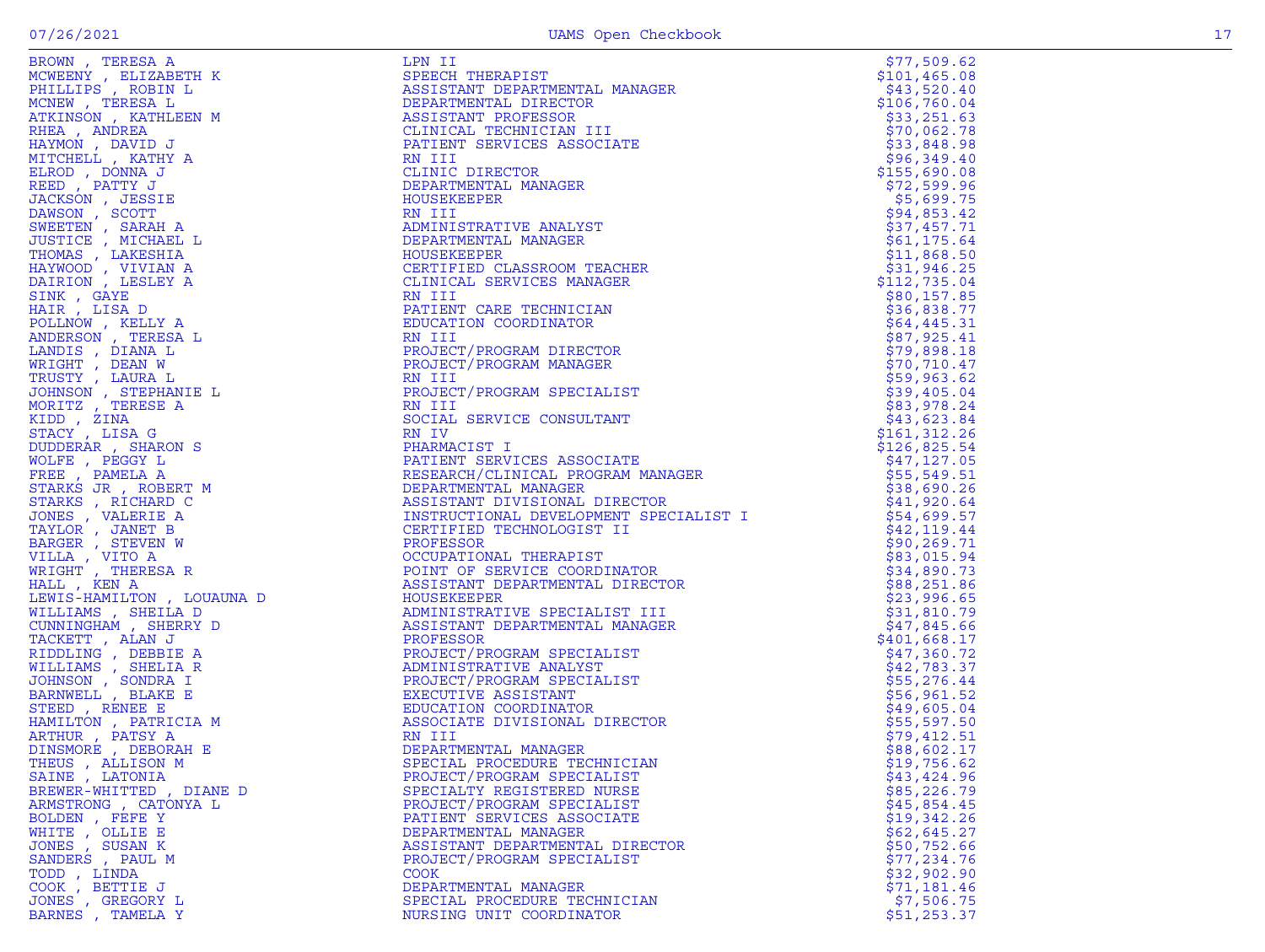|                                                                                                                                                                                                                                                                                                                                                                                                            | ADVANCED PRACTICE REGISTERED NURSE<br>RESEARCH ASSOCIATE<br>CERTIFIED PROCEDURAL CODING SPECIALIST<br>PATIENT SERVICES ASSOCIATE<br>CASHLER<br>SKILLED TRADESMAN<br>EDUCATION COORDINATOR<br>RN IV<br>PATIENT CARE TECHNICIAN<br>ADMINISTRATIVE ANALYST<br>CERTIFIED TECHNOLOGIST II<br> | \$129,890.33                |
|------------------------------------------------------------------------------------------------------------------------------------------------------------------------------------------------------------------------------------------------------------------------------------------------------------------------------------------------------------------------------------------------------------|------------------------------------------------------------------------------------------------------------------------------------------------------------------------------------------------------------------------------------------------------------------------------------------|-----------------------------|
|                                                                                                                                                                                                                                                                                                                                                                                                            |                                                                                                                                                                                                                                                                                          | \$59,948.57                 |
|                                                                                                                                                                                                                                                                                                                                                                                                            |                                                                                                                                                                                                                                                                                          | \$45,997.76                 |
|                                                                                                                                                                                                                                                                                                                                                                                                            |                                                                                                                                                                                                                                                                                          | \$39,844.97                 |
|                                                                                                                                                                                                                                                                                                                                                                                                            |                                                                                                                                                                                                                                                                                          | \$40,913.48                 |
|                                                                                                                                                                                                                                                                                                                                                                                                            |                                                                                                                                                                                                                                                                                          | \$41,088.80                 |
|                                                                                                                                                                                                                                                                                                                                                                                                            |                                                                                                                                                                                                                                                                                          | \$56,444.38                 |
|                                                                                                                                                                                                                                                                                                                                                                                                            |                                                                                                                                                                                                                                                                                          | \$92,480.60                 |
|                                                                                                                                                                                                                                                                                                                                                                                                            |                                                                                                                                                                                                                                                                                          | \$35,760.23                 |
|                                                                                                                                                                                                                                                                                                                                                                                                            |                                                                                                                                                                                                                                                                                          | \$8,411.26                  |
|                                                                                                                                                                                                                                                                                                                                                                                                            |                                                                                                                                                                                                                                                                                          | \$67,620.05                 |
|                                                                                                                                                                                                                                                                                                                                                                                                            |                                                                                                                                                                                                                                                                                          | \$289, 287.72               |
|                                                                                                                                                                                                                                                                                                                                                                                                            |                                                                                                                                                                                                                                                                                          | \$157,525.22                |
|                                                                                                                                                                                                                                                                                                                                                                                                            |                                                                                                                                                                                                                                                                                          | \$80,076.46                 |
|                                                                                                                                                                                                                                                                                                                                                                                                            |                                                                                                                                                                                                                                                                                          | \$246,455.11                |
|                                                                                                                                                                                                                                                                                                                                                                                                            |                                                                                                                                                                                                                                                                                          | \$53,855.50                 |
|                                                                                                                                                                                                                                                                                                                                                                                                            |                                                                                                                                                                                                                                                                                          | \$92,593.26                 |
|                                                                                                                                                                                                                                                                                                                                                                                                            |                                                                                                                                                                                                                                                                                          | \$31,754.21                 |
|                                                                                                                                                                                                                                                                                                                                                                                                            |                                                                                                                                                                                                                                                                                          | \$26, 113.66<br>\$35,614.98 |
|                                                                                                                                                                                                                                                                                                                                                                                                            |                                                                                                                                                                                                                                                                                          | \$71,399.96                 |
|                                                                                                                                                                                                                                                                                                                                                                                                            |                                                                                                                                                                                                                                                                                          | \$40,131.63                 |
|                                                                                                                                                                                                                                                                                                                                                                                                            |                                                                                                                                                                                                                                                                                          | \$54,246.20                 |
|                                                                                                                                                                                                                                                                                                                                                                                                            |                                                                                                                                                                                                                                                                                          | \$62,700.00                 |
|                                                                                                                                                                                                                                                                                                                                                                                                            |                                                                                                                                                                                                                                                                                          | \$107,902.65                |
|                                                                                                                                                                                                                                                                                                                                                                                                            |                                                                                                                                                                                                                                                                                          | \$56,502.26                 |
|                                                                                                                                                                                                                                                                                                                                                                                                            | ADVANCED PRACTICE REGISTERED NURSE<br>DEPARTMENTAL MANAGER<br>PROFESSOR<br>DEPARTMENTAL MANAGER<br>CENDESSOR<br>CENTENT SERVICES ASSOCIATE<br>CHILD CARE TECHNICIAN<br>PATIENT CARE TECHNICIAN<br>PATIENT CARE TECHNICIAN<br>RESEARCH/CLINICAL P                                         | \$176,010.47                |
|                                                                                                                                                                                                                                                                                                                                                                                                            |                                                                                                                                                                                                                                                                                          | \$45,222.03                 |
|                                                                                                                                                                                                                                                                                                                                                                                                            |                                                                                                                                                                                                                                                                                          | \$96,147.54                 |
|                                                                                                                                                                                                                                                                                                                                                                                                            |                                                                                                                                                                                                                                                                                          | \$318,000.01                |
|                                                                                                                                                                                                                                                                                                                                                                                                            |                                                                                                                                                                                                                                                                                          | \$58,764.24                 |
|                                                                                                                                                                                                                                                                                                                                                                                                            | ASSOCIATE PROFESSOR<br>ADMINISTRATIVE ANALYST<br>DESISTANT ADMINISTRATOR FOR PATIENT CARE<br>EXECUTIVE ASSOCIATE DEAN<br>ASSISTANT PROFESSOR<br>RN I<br>CCCUPATIONAL THERAPIST<br>CERTIFIED TECHNOLOGIST III<br>PHARMACIST I<br>CERTIFIED CLASSROOM TEACH                                | \$98,346.46                 |
|                                                                                                                                                                                                                                                                                                                                                                                                            |                                                                                                                                                                                                                                                                                          | \$113,772.58                |
|                                                                                                                                                                                                                                                                                                                                                                                                            |                                                                                                                                                                                                                                                                                          | \$115,698.23                |
|                                                                                                                                                                                                                                                                                                                                                                                                            |                                                                                                                                                                                                                                                                                          | \$66,669.82                 |
|                                                                                                                                                                                                                                                                                                                                                                                                            |                                                                                                                                                                                                                                                                                          | \$36,669.65                 |
|                                                                                                                                                                                                                                                                                                                                                                                                            |                                                                                                                                                                                                                                                                                          | \$58,161.04                 |
|                                                                                                                                                                                                                                                                                                                                                                                                            |                                                                                                                                                                                                                                                                                          | \$32,769.05                 |
|                                                                                                                                                                                                                                                                                                                                                                                                            |                                                                                                                                                                                                                                                                                          | \$59,690.02                 |
|                                                                                                                                                                                                                                                                                                                                                                                                            |                                                                                                                                                                                                                                                                                          | \$43,328.24                 |
|                                                                                                                                                                                                                                                                                                                                                                                                            |                                                                                                                                                                                                                                                                                          | \$38,993.07                 |
|                                                                                                                                                                                                                                                                                                                                                                                                            |                                                                                                                                                                                                                                                                                          | \$79,725.39                 |
|                                                                                                                                                                                                                                                                                                                                                                                                            |                                                                                                                                                                                                                                                                                          | \$69,999.57                 |
|                                                                                                                                                                                                                                                                                                                                                                                                            |                                                                                                                                                                                                                                                                                          | \$112,728.24                |
|                                                                                                                                                                                                                                                                                                                                                                                                            |                                                                                                                                                                                                                                                                                          | \$52,476.54                 |
|                                                                                                                                                                                                                                                                                                                                                                                                            | IST III<br>LOR<br>LOR<br>ADMINISTRATIVE SPECIALIST III                                                                                                                                                                                                                                   | \$35,163.10                 |
|                                                                                                                                                                                                                                                                                                                                                                                                            |                                                                                                                                                                                                                                                                                          | \$88,457.42                 |
|                                                                                                                                                                                                                                                                                                                                                                                                            |                                                                                                                                                                                                                                                                                          | \$124,016.66                |
|                                                                                                                                                                                                                                                                                                                                                                                                            |                                                                                                                                                                                                                                                                                          | \$119,597.52                |
|                                                                                                                                                                                                                                                                                                                                                                                                            |                                                                                                                                                                                                                                                                                          | \$82, 273.91                |
|                                                                                                                                                                                                                                                                                                                                                                                                            |                                                                                                                                                                                                                                                                                          | \$93,728.64                 |
| $\begin{tabular}{cccccccc} \texttt{MUPR-IR} & \texttt{P1-BRND} & \texttt{P1-BRND} & \texttt{P1-BRND} & \texttt{P1-BRND} & \texttt{P1-BRND} & \texttt{P1-BRND} & \texttt{P1-BRND} & \texttt{P1-BRND} & \texttt{P1-BRND} & \texttt{P1-BRND} & \texttt{P1-BRND} & \texttt{P1-BRND} & \texttt{P1-BRND} & \texttt{P1-BRND} & \texttt{P1-BRND} & \texttt{P1-BRND} & \texttt{P1-BRND} & \texttt{P1-BRND} & \text$ |                                                                                                                                                                                                                                                                                          | \$47,567.78<br>\$38,231.56  |
|                                                                                                                                                                                                                                                                                                                                                                                                            |                                                                                                                                                                                                                                                                                          |                             |
|                                                                                                                                                                                                                                                                                                                                                                                                            | CERTIFIED PROCEDURAL CODING SPECIALIST                                                                                                                                                                                                                                                   | \$45,179.07<br>\$58,748.70  |
|                                                                                                                                                                                                                                                                                                                                                                                                            |                                                                                                                                                                                                                                                                                          | \$37,905.54                 |
|                                                                                                                                                                                                                                                                                                                                                                                                            | RESEARCH/CLINICAL PROGRAM MANAGER                                                                                                                                                                                                                                                        | \$63,430.12                 |
| MOORE, SHELIA D                                                                                                                                                                                                                                                                                                                                                                                            | EXECUTIVE ASSISTANT                                                                                                                                                                                                                                                                      | \$47,574.79                 |
| PERRY, REOLA                                                                                                                                                                                                                                                                                                                                                                                               | HOSPITAL PROGRAM SERVICES ASSISTANT                                                                                                                                                                                                                                                      | \$20,975.83                 |
| COURTNEY, MARSHALL F                                                                                                                                                                                                                                                                                                                                                                                       | RN III                                                                                                                                                                                                                                                                                   | \$71,680.82                 |
| MOUZY, ROBIN D                                                                                                                                                                                                                                                                                                                                                                                             | EDUCATION COORDINATOR                                                                                                                                                                                                                                                                    | \$48,322.65                 |
| MCGHEE , DELORIS                                                                                                                                                                                                                                                                                                                                                                                           | RN III                                                                                                                                                                                                                                                                                   | \$136,680.08                |
| SMITH, FAVRIN M                                                                                                                                                                                                                                                                                                                                                                                            | RESEARCH ASSOCIATE                                                                                                                                                                                                                                                                       | \$19,861.52                 |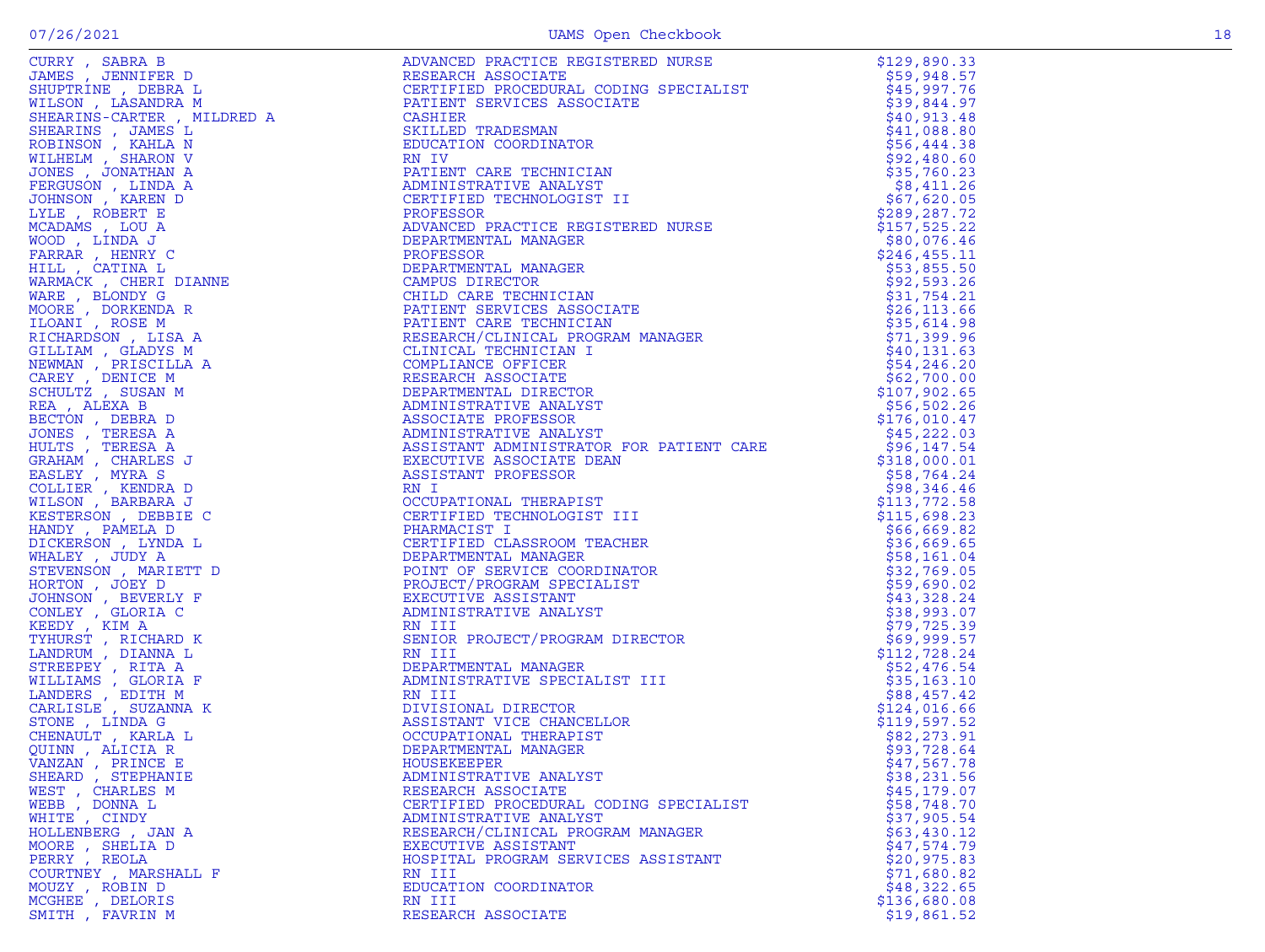| NATIVE A MUNICIPE PROTECTE RESIDENT ANNEXATE RESIDENCE RESERVE IN A MUNICIPE RESIDENCE (PACKINGRAM MARAGEM) (PROTECTE PROTECTES RESERVE TO PASSES THAT IS A MANUFACT PROTECTED TO A MANUFACT CONTROLL TO A MANUFACT CONTROLL<br>PERKINS , ROSALYN J | ADVANCED PRACTICE REGISTERED NURSE<br>POINT OF SERVICE COORDINATOR<br>PROJECT/PROGRAM MANAGER<br>MEDICAL SERVICES ADMINISTRATOR<br>CERTIFIED TECHNOLOGIST II<br>RN IU<br>RN IU<br>RN IU<br>CERTIFIED PROCEDURAL CODING SPECIALIST<br>RESEARCH ASSOCIATE                                      | \$123,988.70                 |
|-----------------------------------------------------------------------------------------------------------------------------------------------------------------------------------------------------------------------------------------------------|----------------------------------------------------------------------------------------------------------------------------------------------------------------------------------------------------------------------------------------------------------------------------------------------|------------------------------|
| DOTSON, DIANNE O                                                                                                                                                                                                                                    |                                                                                                                                                                                                                                                                                              | \$33,284.31                  |
| ROY, NATHAN                                                                                                                                                                                                                                         |                                                                                                                                                                                                                                                                                              | \$49,955.31                  |
| MARTENS , CHERYL L                                                                                                                                                                                                                                  |                                                                                                                                                                                                                                                                                              | \$72,899.96                  |
| TUCKER, RICKY J                                                                                                                                                                                                                                     |                                                                                                                                                                                                                                                                                              | \$72,191.79                  |
| FISHBURN , LEASA M                                                                                                                                                                                                                                  |                                                                                                                                                                                                                                                                                              | \$94,923.68                  |
| MASTERS, CARLA J                                                                                                                                                                                                                                    |                                                                                                                                                                                                                                                                                              | \$102,707.53                 |
| GRAY, SHAYNE M                                                                                                                                                                                                                                      |                                                                                                                                                                                                                                                                                              | \$90,073.71                  |
| CARTER, TOMMIE J                                                                                                                                                                                                                                    |                                                                                                                                                                                                                                                                                              | \$55,051.10                  |
| HAUSEN, MICHAEL J                                                                                                                                                                                                                                   |                                                                                                                                                                                                                                                                                              | \$77,448.34                  |
| STARKS, SUSAN R                                                                                                                                                                                                                                     |                                                                                                                                                                                                                                                                                              | \$52,793.59                  |
| STROZYK, MICHAEL J                                                                                                                                                                                                                                  |                                                                                                                                                                                                                                                                                              | \$77,421.68                  |
| CUNNINGHAM, SUSAN L                                                                                                                                                                                                                                 |                                                                                                                                                                                                                                                                                              | \$38,357.22                  |
| BLACKWELL , JEFFERY W                                                                                                                                                                                                                               |                                                                                                                                                                                                                                                                                              | \$83,728.32                  |
| HILL , KERRI M                                                                                                                                                                                                                                      |                                                                                                                                                                                                                                                                                              | \$123,043.56                 |
| HIGHTOWER, SHARON L                                                                                                                                                                                                                                 |                                                                                                                                                                                                                                                                                              | \$20,884.26                  |
| CARTER, SUSAN D                                                                                                                                                                                                                                     |                                                                                                                                                                                                                                                                                              | \$59,453.95                  |
| SHANNON, KIMBERLY A                                                                                                                                                                                                                                 |                                                                                                                                                                                                                                                                                              | \$25,798.19                  |
| HAHS, LARRY K                                                                                                                                                                                                                                       |                                                                                                                                                                                                                                                                                              | \$49,786.80                  |
| FENDLEY, R T                                                                                                                                                                                                                                        |                                                                                                                                                                                                                                                                                              | \$267,304.38                 |
| COX, KARAN                                                                                                                                                                                                                                          |                                                                                                                                                                                                                                                                                              | \$6,288.00                   |
| THOMAS, ANNETTE D                                                                                                                                                                                                                                   |                                                                                                                                                                                                                                                                                              | \$50,551.11                  |
| SESSOMS , NANCY H                                                                                                                                                                                                                                   |                                                                                                                                                                                                                                                                                              | \$42,238.16                  |
| RICHARDSON, MARY E                                                                                                                                                                                                                                  |                                                                                                                                                                                                                                                                                              | \$5,302.52                   |
| GOINS, REBECCA A                                                                                                                                                                                                                                    |                                                                                                                                                                                                                                                                                              | \$42,015.88                  |
| WRIGHT, PATRICIA A                                                                                                                                                                                                                                  |                                                                                                                                                                                                                                                                                              | \$20,082.50                  |
| BROWN, BARBARA G                                                                                                                                                                                                                                    |                                                                                                                                                                                                                                                                                              | \$47,528.69                  |
| TYLER, STEPHEN P                                                                                                                                                                                                                                    |                                                                                                                                                                                                                                                                                              | \$62,405.59                  |
| PATRICK, PAULA J                                                                                                                                                                                                                                    |                                                                                                                                                                                                                                                                                              | \$76,044.05                  |
| CHAPLAIN, KELLY M                                                                                                                                                                                                                                   |                                                                                                                                                                                                                                                                                              | \$39,497.98                  |
| BROWN, MARK C                                                                                                                                                                                                                                       |                                                                                                                                                                                                                                                                                              | \$245,997.82                 |
| BELCHER , SUSAN L<br>BELEW, GEORGE E                                                                                                                                                                                                                |                                                                                                                                                                                                                                                                                              | \$85,649.39<br>\$185, 295.00 |
|                                                                                                                                                                                                                                                     |                                                                                                                                                                                                                                                                                              |                              |
| CONLEY, MARTY<br>GILLESPIE, DENISE M                                                                                                                                                                                                                |                                                                                                                                                                                                                                                                                              | \$5,795.69<br>\$3,326.40     |
| HILL , CONNIE L                                                                                                                                                                                                                                     |                                                                                                                                                                                                                                                                                              | \$36,400.32                  |
| FORST, LOUIS G                                                                                                                                                                                                                                      |                                                                                                                                                                                                                                                                                              | \$26,147.50                  |
| MCCONNELL , KATHRYN L                                                                                                                                                                                                                               |                                                                                                                                                                                                                                                                                              | \$123,300.00                 |
| BIVENS, RAYMOND R                                                                                                                                                                                                                                   |                                                                                                                                                                                                                                                                                              | \$60,313.77                  |
| CALDWELL, MARILYN A                                                                                                                                                                                                                                 |                                                                                                                                                                                                                                                                                              | \$82,693.14                  |
| TROILLETT, DEBORAH                                                                                                                                                                                                                                  |                                                                                                                                                                                                                                                                                              | \$23,844.81                  |
| TOWELL, RANDY                                                                                                                                                                                                                                       |                                                                                                                                                                                                                                                                                              | \$108,441.44                 |
| GENTRY , BETHOLYN F                                                                                                                                                                                                                                 |                                                                                                                                                                                                                                                                                              | \$56,187.44                  |
| OVER , VIRGINIA S                                                                                                                                                                                                                                   |                                                                                                                                                                                                                                                                                              | \$14,651.76                  |
| DEHART, NATALIE E                                                                                                                                                                                                                                   |                                                                                                                                                                                                                                                                                              | \$16,090.40                  |
| BROWN, ALIZA T                                                                                                                                                                                                                                      |                                                                                                                                                                                                                                                                                              | \$92,928.16                  |
| THRIST, PHYLLIS                                                                                                                                                                                                                                     |                                                                                                                                                                                                                                                                                              | \$21,810.61                  |
| BECTON, DAVID L                                                                                                                                                                                                                                     |                                                                                                                                                                                                                                                                                              | \$337,324.58                 |
| ASKINS , BETTY L                                                                                                                                                                                                                                    |                                                                                                                                                                                                                                                                                              | \$11,398.89                  |
| SIMMONS , HENRY F                                                                                                                                                                                                                                   |                                                                                                                                                                                                                                                                                              | \$238,998.56                 |
| SMITH, JUDY F                                                                                                                                                                                                                                       |                                                                                                                                                                                                                                                                                              | \$10,171.12                  |
| ADAMS, ELIZABETH J                                                                                                                                                                                                                                  |                                                                                                                                                                                                                                                                                              | \$37,536.51                  |
| HARPER, JIMMY D                                                                                                                                                                                                                                     | MENTAL HEALTH PROFESSIONAL I                                                                                                                                                                                                                                                                 | \$6.32                       |
| MOORE, PEGGY L                                                                                                                                                                                                                                      | RN III                                                                                                                                                                                                                                                                                       | \$76,340.74                  |
| ALKIRE , DIANE                                                                                                                                                                                                                                      | RN III<br>IN ITALIA<br>CERIPIED PROCEDURAL CODING SPECIALIST<br>RESERRENT ASSOCIATE<br>CERIPIED TECHNOLOGIST II<br>CERIPIED TECHNOLOGIST II<br>PROJECT/FROGRAM DIRECTOR<br>PROJECT/FROGRAM DIRECTOR<br>MANAGER OF LARE TECHNICIAN<br>MANAGER OF LARE TECH<br>SENIOR PROJECT/PROGRAM DIRECTOR | \$106, 159.45                |
| HATCHETT, SHIRLEY M                                                                                                                                                                                                                                 | CLINICAL TECHNICIAN III                                                                                                                                                                                                                                                                      | \$14,062.57                  |
| DYER, JOHN W                                                                                                                                                                                                                                        | SKILLED TRADES HELPER                                                                                                                                                                                                                                                                        | \$34,713.15                  |
| YEDLICK, BARBI                                                                                                                                                                                                                                      | RN III                                                                                                                                                                                                                                                                                       | \$55,722.85                  |
| MOORE, SANDY                                                                                                                                                                                                                                        | MANAGER OF LAB ADMINISTRATION                                                                                                                                                                                                                                                                | \$58,799.48                  |
| HUBBARD, MARTHA C                                                                                                                                                                                                                                   | SENIOR RESEARCH ASSISTANT                                                                                                                                                                                                                                                                    | \$2,151.81                   |
| SIEMS, NANCE L                                                                                                                                                                                                                                      | NURSING PRN POOL - RN                                                                                                                                                                                                                                                                        | \$14,945.00                  |
| WOODRUFF, JOAN                                                                                                                                                                                                                                      | NURSING PRN POOL - RN                                                                                                                                                                                                                                                                        | \$9,860.00                   |
| HEMPHILL , INNA N                                                                                                                                                                                                                                   | DEPARTMENTAL MANAGER                                                                                                                                                                                                                                                                         | \$68,993.20                  |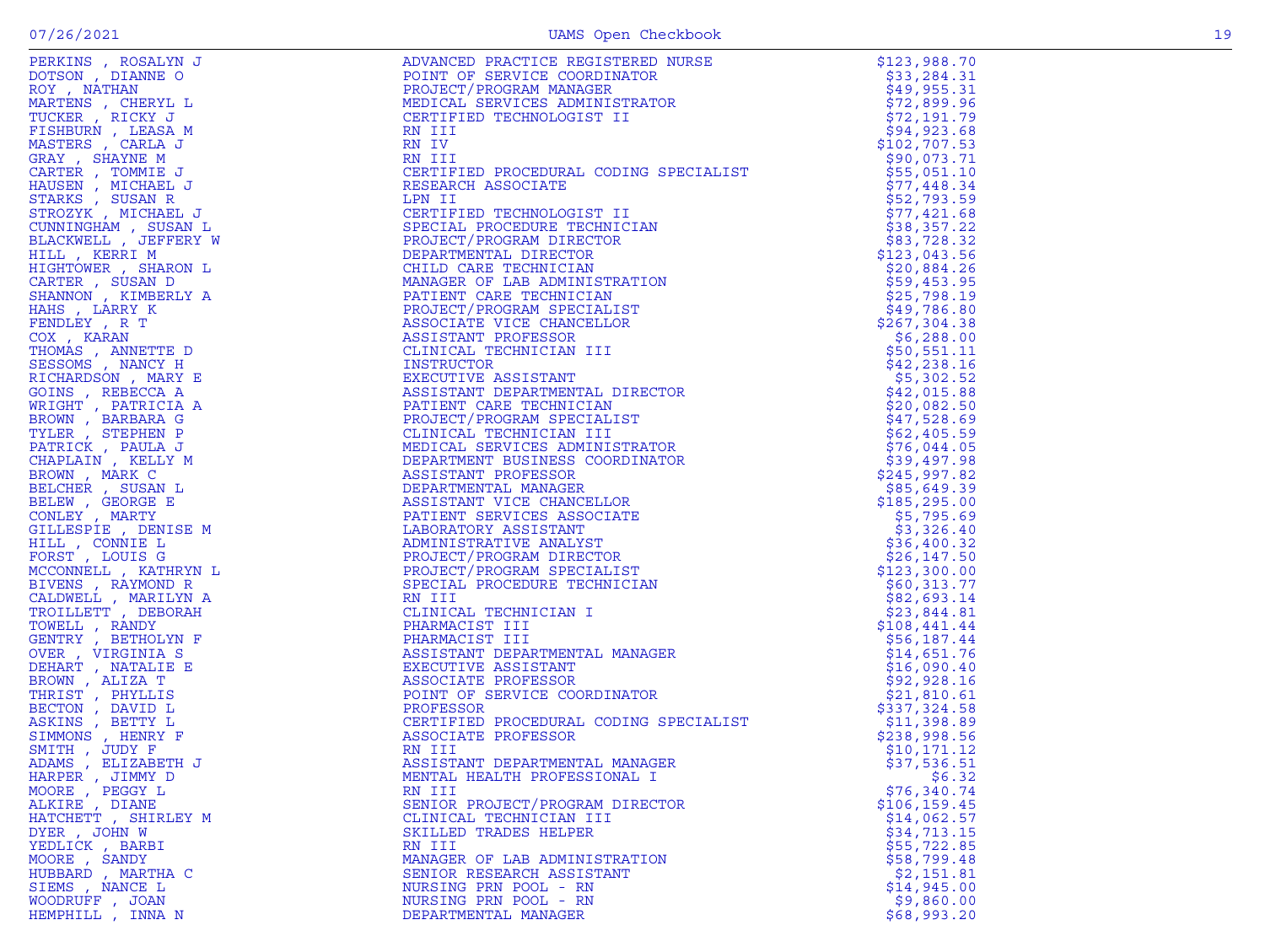| PEARSON, KATHLEEN                      | $\sqrt{\text{KF}}$ ) is the set of the set of the set of the set of the set of the set of the set of the set of the set of the set of the set of the set of the set of the set of the set of the set of the set of the set of the set<br>RN CLINICAL COORDINATOR HS/KF | \$12,918.43                  |
|----------------------------------------|------------------------------------------------------------------------------------------------------------------------------------------------------------------------------------------------------------------------------------------------------------------------|------------------------------|
| YUSUF, AMINA A                         | RN CLINICAL COORDINATOR HS/KF                                                                                                                                                                                                                                          | \$8,784.95                   |
| SIMPKINS, CHARLES M                    | PROJECT/PROGRAM DIRECTOR                                                                                                                                                                                                                                               | \$15, 277.79                 |
| THOMPSON, JOSEPH W                     | PROFESSOR                                                                                                                                                                                                                                                              | \$336,759.35                 |
| BRESHEARS , VIRGINIA B                 | .<br>CERTIFIED TECHNOLOGIST II<br>SENIOR NURSE ANESTHETIST                                                                                                                                                                                                             | \$50,232.71                  |
| REED, LESLEY D                         | SENIOR NURSE ANESTHETIST                                                                                                                                                                                                                                               | \$231,247.54                 |
| CAMPBELL , DANNY M                     | RN III                                                                                                                                                                                                                                                                 | \$22,393.97                  |
| CURTIS, DONNA S<br>HALL, RICHARD W     | RN II<br>PROFESSOR                                                                                                                                                                                                                                                     | \$19,421.01<br>\$316, 112.72 |
| STALLINGS , JOE H                      | ASSISTANT PROFESSOR                                                                                                                                                                                                                                                    | \$22,469.99                  |
| STEWART, RUBY S                        |                                                                                                                                                                                                                                                                        | \$22,692.80                  |
| KAUFMANN , YIHONG J                    | CERTIFIED PROCEDURAL CODING SPECIALIST<br>RESEARCH ASSOCIATE<br>RN III                                                                                                                                                                                                 |                              |
| VAN DOORN, LUCIA M                     |                                                                                                                                                                                                                                                                        |                              |
| FRANKLIN, LARRY H                      |                                                                                                                                                                                                                                                                        |                              |
| LEWIS , VANGIE L                       |                                                                                                                                                                                                                                                                        |                              |
| EDGE, NICOLA A                         |                                                                                                                                                                                                                                                                        |                              |
| LACEY-WATKINS, LEAH M                  |                                                                                                                                                                                                                                                                        |                              |
| BLACK, HOLLIE J                        |                                                                                                                                                                                                                                                                        |                              |
| GORE, MICHALEE E                       |                                                                                                                                                                                                                                                                        |                              |
| MORAN, JEFFERY H                       |                                                                                                                                                                                                                                                                        |                              |
| LUNSFORD , AMANDA                      |                                                                                                                                                                                                                                                                        |                              |
| URBAN, KELLY L                         |                                                                                                                                                                                                                                                                        |                              |
| MERCADO, CYNTHIA C                     |                                                                                                                                                                                                                                                                        |                              |
| DODSON, KAREN L                        |                                                                                                                                                                                                                                                                        |                              |
| COX, WESLEY K                          |                                                                                                                                                                                                                                                                        |                              |
| ELLISON, LABERTA L                     |                                                                                                                                                                                                                                                                        |                              |
| BURKS, MARY M                          |                                                                                                                                                                                                                                                                        |                              |
| ROBERTSON, SUSAN P                     |                                                                                                                                                                                                                                                                        |                              |
| MYKLEBUST, MATT R<br>LORING, FELICIA R |                                                                                                                                                                                                                                                                        |                              |
| WILKINS, EBONIE D                      |                                                                                                                                                                                                                                                                        |                              |
| MOORE, DEBRA S                         |                                                                                                                                                                                                                                                                        |                              |
| KRUEGER, LAINE M                       |                                                                                                                                                                                                                                                                        |                              |
| HOLLOMAN , MONICA Y                    |                                                                                                                                                                                                                                                                        |                              |
| DELAVAN, JOANNA E                      |                                                                                                                                                                                                                                                                        |                              |
| BUSH, SHARON K                         |                                                                                                                                                                                                                                                                        |                              |
| GILMORE , DONNA M                      |                                                                                                                                                                                                                                                                        |                              |
| PERRY, SHEREICE L                      |                                                                                                                                                                                                                                                                        |                              |
| NASH, CRESHELLE R                      |                                                                                                                                                                                                                                                                        |                              |
| WILSON, SHANNON K                      |                                                                                                                                                                                                                                                                        |                              |
| GARRETT, MELISSA                       |                                                                                                                                                                                                                                                                        |                              |
| ROMES , LAKEISHA N                     |                                                                                                                                                                                                                                                                        |                              |
|                                        |                                                                                                                                                                                                                                                                        |                              |
|                                        |                                                                                                                                                                                                                                                                        |                              |
|                                        |                                                                                                                                                                                                                                                                        |                              |
|                                        |                                                                                                                                                                                                                                                                        |                              |
|                                        |                                                                                                                                                                                                                                                                        |                              |
|                                        |                                                                                                                                                                                                                                                                        |                              |
|                                        |                                                                                                                                                                                                                                                                        |                              |
|                                        |                                                                                                                                                                                                                                                                        |                              |
|                                        |                                                                                                                                                                                                                                                                        |                              |
|                                        |                                                                                                                                                                                                                                                                        |                              |
|                                        |                                                                                                                                                                                                                                                                        |                              |
| OVERSTREET, JENNIFER R                 | DEPARTMENTAL DIRECTOR                                                                                                                                                                                                                                                  | \$106,571.46                 |
| PRINCE, MARY R                         | DEPARTMENTAL DIRECTOR                                                                                                                                                                                                                                                  | \$94, 218.00                 |
| MARENDT, CONNIE S<br>TYLER , DEBBIE L  | MEDICAL SERVICES ADMINISTRATOR                                                                                                                                                                                                                                         | \$85,545.48                  |
| WALTON, KATHRYN G                      | DEPARTMENTAL MANAGER<br>RN IV                                                                                                                                                                                                                                          | \$30,402.59<br>\$70,669.27   |
| JOYNER , MELANIE C                     | PATIENT SERVICES ASSOCIATE                                                                                                                                                                                                                                             | \$39,505.39                  |
| DEDNER, NAKIA A                        | ASSISTANT DEPARTMENTAL DIRECTOR                                                                                                                                                                                                                                        | \$61,258.86                  |
| PENNINGTON, TINA C                     | CLINICAL SERVICES MANAGER                                                                                                                                                                                                                                              | \$96,779.34                  |
| HOOPER, SHELLY F                       | SENIOR NURSE ANESTHETIST                                                                                                                                                                                                                                               | \$189,542.00                 |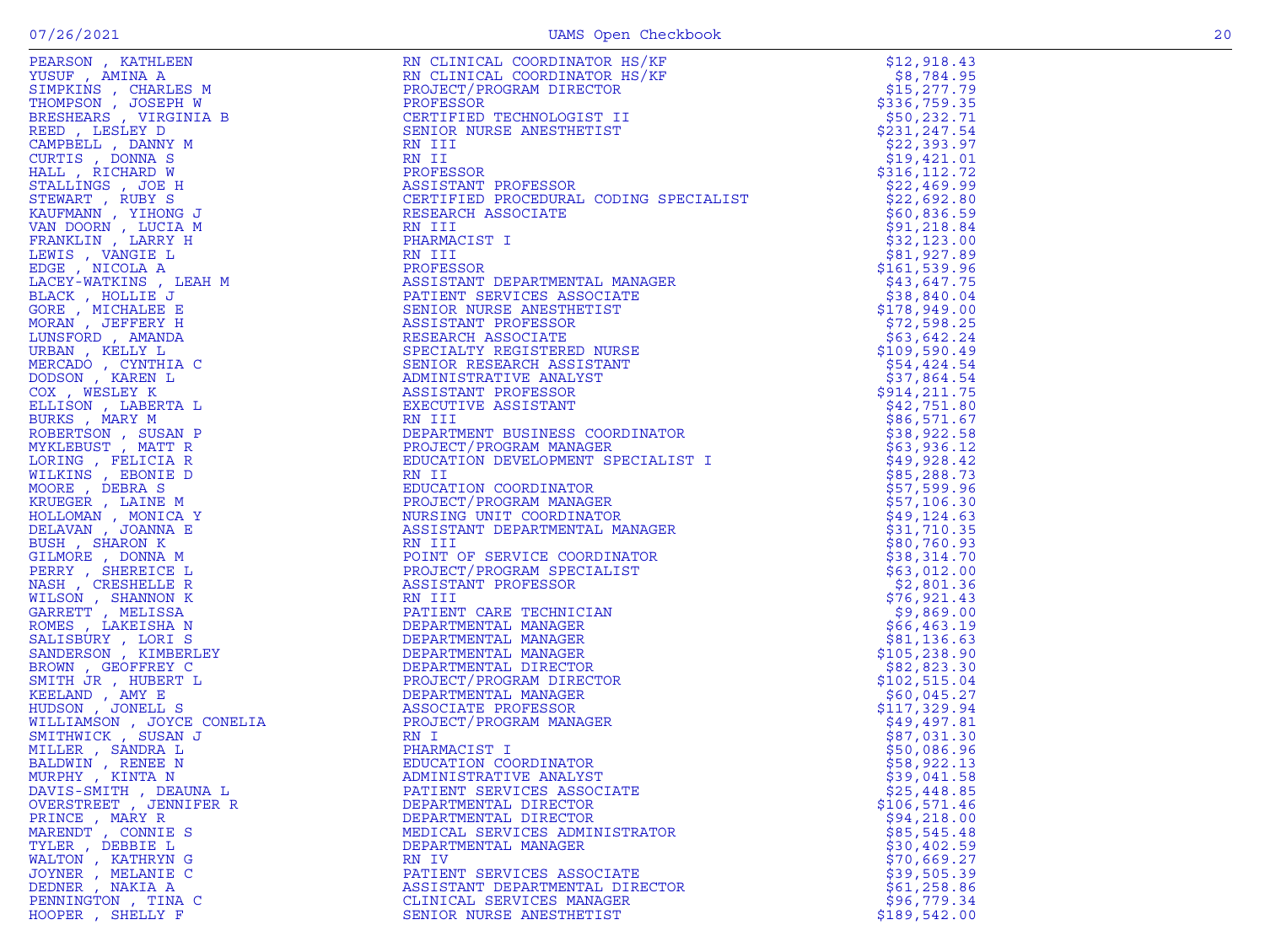| FERGUSON , SUSAN P                       | PHYSICIAN HOURLY                                                                                                                                                                                                                                                                                   | \$7,560.00             |
|------------------------------------------|----------------------------------------------------------------------------------------------------------------------------------------------------------------------------------------------------------------------------------------------------------------------------------------------------|------------------------|
| DOMON, STEVEN E                          | ASSISTANT PROFESSOR                                                                                                                                                                                                                                                                                | \$308,249.96           |
| MOSKOW, TINA H                           | ASSISTANT ADMINISTRATOR FOR PATIENT CARE<br>ASSISTANT ADMINISTRATOR FOR PATIENT CARE<br>DEPARTMENTAL MANAGER<br>DEPARTMENTAL MANAGER<br>ASSISTANT DEPARTMENTAL MANAGER<br>ASSISTANT PEOVOST<br>SENIOR RESEARCH ASSISTANT<br>CHILD CARE TECHNICIAN<br>SPECIAL PROJECT/PROGRAM MANAGER<br>PROJECT/PR | \$120,004.94           |
| KOSCIELNY, BRANDI D                      |                                                                                                                                                                                                                                                                                                    | \$64,042.24            |
| LEWIS , SHANTELL L                       |                                                                                                                                                                                                                                                                                                    | \$4,127.60             |
| EMERSON , TONI L                         |                                                                                                                                                                                                                                                                                                    | \$146,339.01           |
| SAVARY, PATRICIA E                       |                                                                                                                                                                                                                                                                                                    | \$14,950.14            |
| MCCRAY, ROBIN E                          |                                                                                                                                                                                                                                                                                                    | \$28,987.83            |
| CRAWFORD, KRISTI K                       |                                                                                                                                                                                                                                                                                                    | \$38,863.22            |
| SWINT, TONY J                            |                                                                                                                                                                                                                                                                                                    | \$50,501.44            |
| TRAMMELL , ANGELA                        |                                                                                                                                                                                                                                                                                                    | \$34,270.33            |
| MYATT, SHERRY M                          |                                                                                                                                                                                                                                                                                                    | \$154,402.00           |
| WHIGHAM, LINDA F                         |                                                                                                                                                                                                                                                                                                    | \$33,315.51            |
| WILLIAMS , DAWN P                        |                                                                                                                                                                                                                                                                                                    | \$72,860.04            |
| WHITE, MARY A                            |                                                                                                                                                                                                                                                                                                    | \$39,332.37            |
| COFFMAN, JENNIFER E                      |                                                                                                                                                                                                                                                                                                    | \$93,918.00            |
| LEWIS, SHANNON D                         |                                                                                                                                                                                                                                                                                                    | \$95,501.33            |
| PETRAY, JENNIFER M                       |                                                                                                                                                                                                                                                                                                    | \$71,920.02            |
| FARMER, DORIS R                          |                                                                                                                                                                                                                                                                                                    | \$59,611.48            |
| GREEN JR, JOHN A                         |                                                                                                                                                                                                                                                                                                    | \$91,154.05            |
| DWORSHAK, REGINA C                       |                                                                                                                                                                                                                                                                                                    | \$41,552.87            |
| KEEL , SHARON E                          |                                                                                                                                                                                                                                                                                                    | \$40,049.60            |
| DAVIS, DEES M                            |                                                                                                                                                                                                                                                                                                    | \$109,823.29           |
| JONES , DORIS J                          |                                                                                                                                                                                                                                                                                                    | \$89,191.33            |
| CRISP, BRADY E                           |                                                                                                                                                                                                                                                                                                    | \$128,378.14           |
| WATTS, NANCIE J                          |                                                                                                                                                                                                                                                                                                    | \$101, 377.44          |
| BREWER, KELLY D                          | ASSISTANT ADMINISTRATOR FOR PATIENT CARE                                                                                                                                                                                                                                                           | \$104,015.04           |
| SKIPPER, LARITA K                        | RN III<br>RN III<br>CLINICAL TECHNICIAN III<br>SENIOR RESEARCH ASSISTANT<br>CLINICAL TECHNICIAN I<br>CERTIFIED TECHNOLOGIST II<br>PROJECT/PROGRAM MANAGER<br>PROJECT/PROGRAM DIRECTOR<br>EDUCATION COORDINATOR<br>ASSISTANT DEPARTMENTAL MANAGER<br>CLINIC DIRECTOR                                | \$95,429.93            |
| STONER, JENNY R                          |                                                                                                                                                                                                                                                                                                    | \$75, 175.59           |
| SMITH, ROBERT T                          |                                                                                                                                                                                                                                                                                                    | \$69,086.35            |
| ESAW, CORNETHEA M                        |                                                                                                                                                                                                                                                                                                    | \$33,025.07            |
| MARTIN, KATHLEEN L                       |                                                                                                                                                                                                                                                                                                    | \$88,403.00            |
| SHEFFIELD, DAVID L                       |                                                                                                                                                                                                                                                                                                    | \$72,877.07            |
| ADAMS, BRYANT H                          |                                                                                                                                                                                                                                                                                                    | \$63,378.10            |
| HENRY, JAMIE C                           |                                                                                                                                                                                                                                                                                                    | \$45,580.88            |
| JONES II , JAMES A                       |                                                                                                                                                                                                                                                                                                    | \$59,841.70            |
| STILES, DEANNA                           |                                                                                                                                                                                                                                                                                                    | \$192,092.04           |
| CHACHERE, DONNA L                        |                                                                                                                                                                                                                                                                                                    | \$86, 225.36           |
| RYALS , JOHN D                           |                                                                                                                                                                                                                                                                                                    | \$87,944.80<br>\$17.94 |
| WOFFORD, MICHAEL B<br>JOHNSON, LAROSSI D |                                                                                                                                                                                                                                                                                                    | \$66, 563.14           |
| HICKS, RODNEY L                          |                                                                                                                                                                                                                                                                                                    | \$24,191.89            |
| GIBBS, MELISSA J                         | RN III                                                                                                                                                                                                                                                                                             | \$95,063.43            |
| HOLT, MARIANNE M                         |                                                                                                                                                                                                                                                                                                    | \$22.51                |
| ISON, SHEILA L                           | LIST<br>ONAL I<br>MANAGER<br>VISOR                                                                                                                                                                                                                                                                 | \$44,248.35            |
| THOMPSON, LORI D                         |                                                                                                                                                                                                                                                                                                    | \$74,317.25            |
| BONNER, KIMBERLY C                       |                                                                                                                                                                                                                                                                                                    | \$54,830.90            |
| HINES , SUSAN A                          |                                                                                                                                                                                                                                                                                                    | \$35,014.61            |
| PEASTER, LAKISHA N                       |                                                                                                                                                                                                                                                                                                    | \$33,189.95            |
| HARVEY , PAUL E                          |                                                                                                                                                                                                                                                                                                    | \$45,449.98            |
| PERRY, TAMARA T                          |                                                                                                                                                                                                                                                                                                    | \$320,658.89           |
| WILLIAMS, LISA R                         |                                                                                                                                                                                                                                                                                                    | \$29,313.00            |
| CRUME, MICHAEL W                         |                                                                                                                                                                                                                                                                                                    | \$96,077.14            |
| WHEAT, JULIE C                           |                                                                                                                                                                                                                                                                                                    | \$80,135.48            |
| LEWIS, BRANDY                            | ADMINING<br>MEDICAL BILLING<br>MENTAL HEALTH PROFESSIGN<br>DEPARTMENTAL MANAGER<br>DEPARTMENTAL MANAGER<br>ASSISTANT DEPARTMENTAL MANAGER<br>FOOD PREPARATION SUPERVISOR<br>PROFESSOR<br>SENIOR RESEARCH ASSISTANT<br>NATIOR RESEARCH ASSISTANT<br>                                                | \$6,118.56             |
| GILLHAM . SCOTT G                        | RN III                                                                                                                                                                                                                                                                                             | \$94,013.75            |
| NASH, DIANA J                            | PATIENT SERVICES ASSOCIATE                                                                                                                                                                                                                                                                         | \$38,333.48            |
| KEYES, ALPERDIS L                        | PROJECT/PROGRAM MANAGER                                                                                                                                                                                                                                                                            | \$99,650.91            |
| COLLIER , RAQUEL E                       | CERTIFIED PROCEDURAL CODING SPECIALIST                                                                                                                                                                                                                                                             | \$45,488.05            |
| LOCKERT, CYNTHIA D                       | PATIENT SERVICES ASSOCIATE                                                                                                                                                                                                                                                                         | \$39,210.49            |
| MOSLEY, CYNTHIA L                        | RESEARCH/CLINICAL PROGRAM MANAGER                                                                                                                                                                                                                                                                  | \$75,045.51            |
| JARRY , JIMIE M                          | EXECUTIVE ASSISTANT                                                                                                                                                                                                                                                                                | \$54,770.44            |
| GARCIA , SHELLI A                        | CAMPUS DIRECTOR                                                                                                                                                                                                                                                                                    | \$77,700.00            |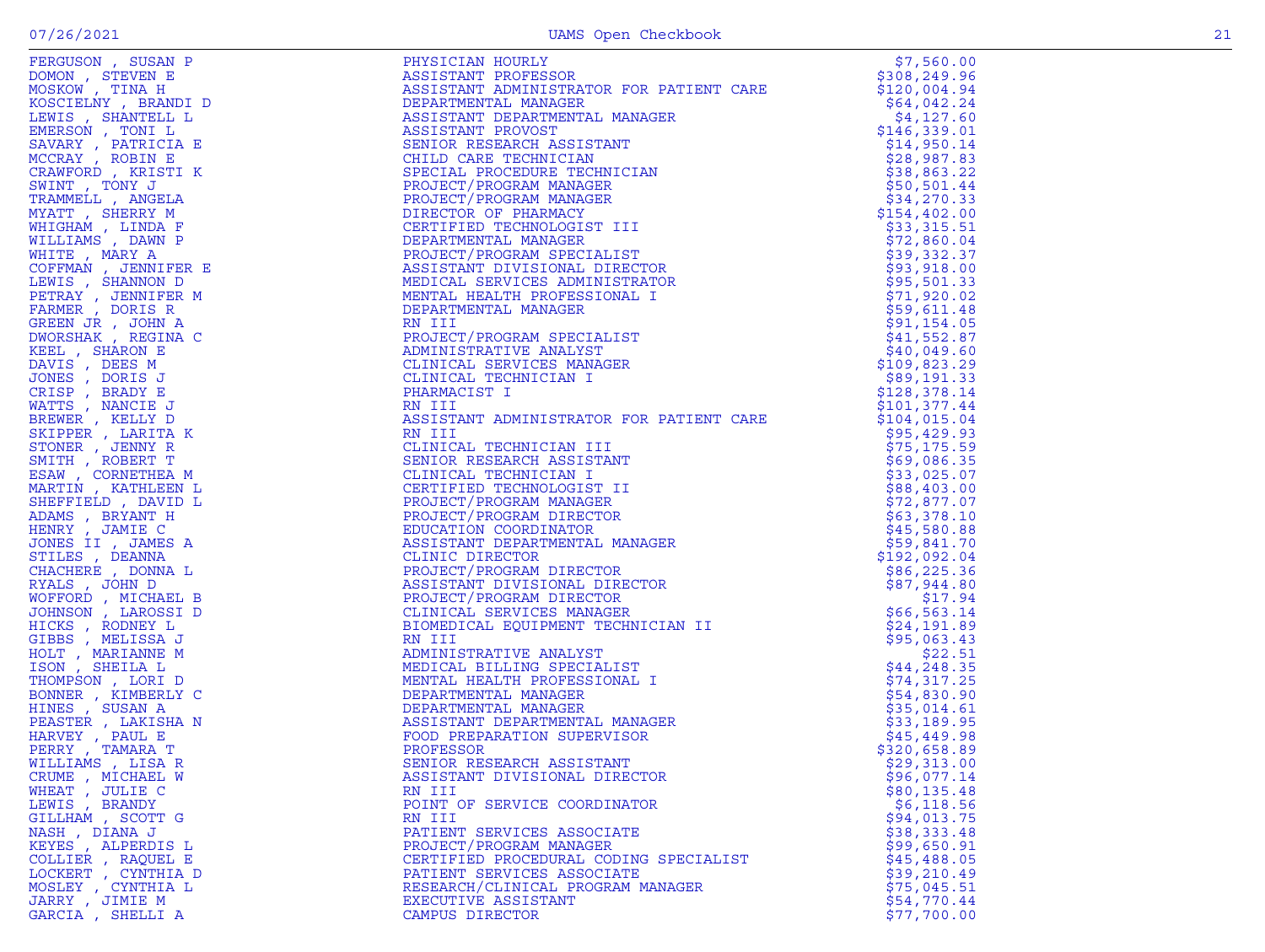| JEANS, CHARLOTTE K     | NURSING PRN POOL - RN                                                                                                                                                                                                         | \$16,494.20                |
|------------------------|-------------------------------------------------------------------------------------------------------------------------------------------------------------------------------------------------------------------------------|----------------------------|
| ADAMS, ARETHA M        |                                                                                                                                                                                                                               | \$6.30                     |
| CRAFT, BENNIE J        |                                                                                                                                                                                                                               | \$129,484.47               |
| COLE , DEE ANN         |                                                                                                                                                                                                                               | \$36,585.94                |
| ROBERTS, LILLY I       |                                                                                                                                                                                                                               | \$89,149.66                |
| TRAVIS , JAMI L        |                                                                                                                                                                                                                               | \$125,019.26               |
| COOPER, ALFREDIA E     |                                                                                                                                                                                                                               | \$31,133.26                |
| STEWART, SYLVIA Y      |                                                                                                                                                                                                                               | \$49,294.64                |
| CHEEK, JUDITH A        |                                                                                                                                                                                                                               | \$107,638.96               |
| NEWMAN , KENNETHA L    |                                                                                                                                                                                                                               | \$53,009.96                |
| TERRALL, HADRIAN F     |                                                                                                                                                                                                                               | \$34,146.10                |
| MANUEL , TRESSA        |                                                                                                                                                                                                                               | \$39,393.40                |
| STATON, LINDA F        |                                                                                                                                                                                                                               | \$10,532.25                |
| WIGGINS , ALICIA A     |                                                                                                                                                                                                                               | \$34,449.63                |
| CLEMENT , SARAH G      |                                                                                                                                                                                                                               | \$91,975.54                |
| MARCOTTE , STACY D     |                                                                                                                                                                                                                               | \$75,845.24                |
| MARTIN, JOYCE R        |                                                                                                                                                                                                                               | \$26,382.78                |
| WITT, LORA L           |                                                                                                                                                                                                                               | \$115,404.35               |
| HODGES, ANN W          |                                                                                                                                                                                                                               | \$120,031.21               |
| WEBB, DEBORAH K        |                                                                                                                                                                                                                               | \$48,322.65                |
| POE, ROZLYN R          |                                                                                                                                                                                                                               | \$33,359.87                |
| PARKER, EDITH R        |                                                                                                                                                                                                                               | \$48,022.65                |
| WILLIAMS, CYNTHIA D    |                                                                                                                                                                                                                               | \$31,830.84                |
| JOHNSON, DEBRA J       |                                                                                                                                                                                                                               | \$45,779.96                |
| GREEN, KEVIN W         |                                                                                                                                                                                                                               | \$73,314.04                |
| ADMIRE, MARY R         |                                                                                                                                                                                                                               | \$61,732.39                |
| WEATHERLY , KELLEY R   |                                                                                                                                                                                                                               | \$69,676.56                |
| LAWS, DEBBIE D         |                                                                                                                                                                                                                               | \$596.24                   |
| CHAPPLE, MARGARET      |                                                                                                                                                                                                                               | \$18,475.58                |
| GORDON, LAKIM          |                                                                                                                                                                                                                               | \$18,413.52                |
| HART, SONJA C          |                                                                                                                                                                                                                               | \$56,489.55                |
| HARDIN, DEANNA L       |                                                                                                                                                                                                                               | \$43,403.15                |
| DAVIS, LAKIM L         |                                                                                                                                                                                                                               | \$41,048.50                |
| GARLAND , CANDY L      |                                                                                                                                                                                                                               | \$68,035.91                |
| ONEAL, LATASHA R       |                                                                                                                                                                                                                               | \$38,539.71                |
| WELCH, ROSALIND M      |                                                                                                                                                                                                                               | \$75,198.40                |
| BARTHOL , JAMES E      |                                                                                                                                                                                                                               | \$48,505.93                |
| RANEY , KEVIN D        |                                                                                                                                                                                                                               | \$290,442.24               |
| FIELD, KAREN L         |                                                                                                                                                                                                                               |                            |
| HAMILTON, MAURICE      |                                                                                                                                                                                                                               | \$70,323.39<br>\$54,194.02 |
| HESTER, BRUCE A        |                                                                                                                                                                                                                               | \$107,338.96               |
| BECKETT, FONDA L       |                                                                                                                                                                                                                               | \$36,498.27                |
| NEAL , NATASHA V       |                                                                                                                                                                                                                               | \$34,513.47                |
| MOORE , MELISSA L      |                                                                                                                                                                                                                               | \$55,928.22                |
|                        |                                                                                                                                                                                                                               |                            |
| WOODALL , SHEILA D     |                                                                                                                                                                                                                               | \$86,302.28                |
| SKRIVANOS , WILLIAM T  |                                                                                                                                                                                                                               | \$53,698.62                |
| COATES, CARMEN D       |                                                                                                                                                                                                                               | \$78,462.92                |
| MILLEN, SHIRLEY        |                                                                                                                                                                                                                               | \$39,790.85                |
| NEELY, SHELIA L        |                                                                                                                                                                                                                               | \$34,161.15                |
| JONES , PATRICIA J     |                                                                                                                                                                                                                               | \$55,403.25                |
| MCGUIRE, LISA A        |                                                                                                                                                                                                                               | \$52,179.95                |
| WARREN, AARON D        |                                                                                                                                                                                                                               | \$58,927.63                |
| SCARBOROUGH, TABATHA M | FRAME PROFINE THE SERVICE CONDITATOR IN THE SERVICE CONDITATOR IN THE SERVICE CONDITATOR IN THE SERVICE ON DETERMINENT TO SERVICE DESCRIPTION AND RESERVATION AND SERVICE DESCRIPTION OF PERSONAL STREET AND DESCRIPTION OF P | \$29,158.23                |
| HULSEY, BRUCE B        | PROJECT/PROGRAM MANAGER                                                                                                                                                                                                       | \$72,126.15                |
| MOORE, FALANA          | HOUSEKEEPER                                                                                                                                                                                                                   | \$28,039.75                |
| KAISER, MELISSA C      | ASSISTANT DEPARTMENTAL MANAGER                                                                                                                                                                                                | \$7,653.11                 |
| HOWELL, ROBIN A        | DEPARTMENTAL MANAGER                                                                                                                                                                                                          | \$71,396.77                |
| GOLDBERG , CAROLYN A   | PATIENT SERVICES ASSOCIATE                                                                                                                                                                                                    | \$37,433.98                |
| HERVEY , VIVIAN J      | POINT OF SERVICE COORDINATOR                                                                                                                                                                                                  | \$39,732.71                |
| BARNES , LISA Y        | MEDICAL BILLING SPECIALIST                                                                                                                                                                                                    | \$41,354.50                |
| RHEA, NANCY W          | PROJECT/PROGRAM SPECIALIST                                                                                                                                                                                                    | \$73,039.26                |
| TULL, SHAWN R          | SKILLED TRADESMAN                                                                                                                                                                                                             | \$59,991.77                |
| ROSS, SHARON L         | FISCAL SUPPORT ANALYST                                                                                                                                                                                                        | \$35,994.42                |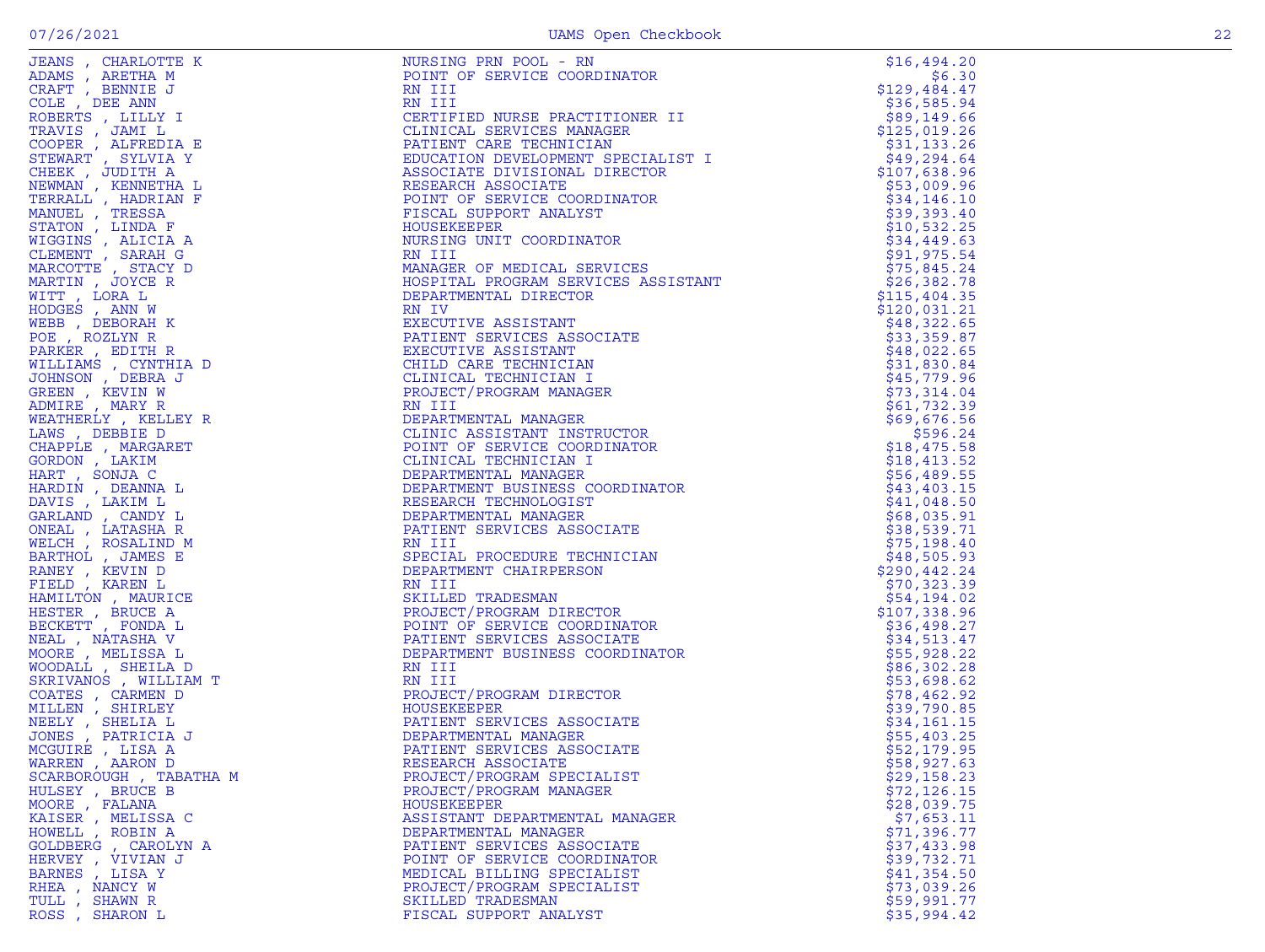|                           |                                                                                                                                                                                                                                                                                     | \$55,053.20  |
|---------------------------|-------------------------------------------------------------------------------------------------------------------------------------------------------------------------------------------------------------------------------------------------------------------------------------|--------------|
|                           |                                                                                                                                                                                                                                                                                     | \$50,384.23  |
|                           |                                                                                                                                                                                                                                                                                     | \$14,732.35  |
|                           |                                                                                                                                                                                                                                                                                     | \$43,351.09  |
|                           |                                                                                                                                                                                                                                                                                     | \$78,765.00  |
|                           |                                                                                                                                                                                                                                                                                     | \$31,197.22  |
|                           |                                                                                                                                                                                                                                                                                     | \$52,857.84  |
|                           |                                                                                                                                                                                                                                                                                     | \$55,067.43  |
|                           |                                                                                                                                                                                                                                                                                     | \$48,921.68  |
|                           |                                                                                                                                                                                                                                                                                     | \$52,107.38  |
|                           |                                                                                                                                                                                                                                                                                     | \$62,548.47  |
|                           |                                                                                                                                                                                                                                                                                     | \$59,777.64  |
|                           |                                                                                                                                                                                                                                                                                     | \$2,928.99   |
|                           |                                                                                                                                                                                                                                                                                     | \$51,721.61  |
|                           |                                                                                                                                                                                                                                                                                     | \$4,833.90   |
|                           |                                                                                                                                                                                                                                                                                     | \$107,036.55 |
|                           |                                                                                                                                                                                                                                                                                     | \$56,100.56  |
|                           |                                                                                                                                                                                                                                                                                     | \$80,513.53  |
|                           |                                                                                                                                                                                                                                                                                     | \$37,873.40  |
|                           |                                                                                                                                                                                                                                                                                     | \$55,931.89  |
|                           |                                                                                                                                                                                                                                                                                     | \$33,155.65  |
|                           |                                                                                                                                                                                                                                                                                     | \$53,597.60  |
|                           |                                                                                                                                                                                                                                                                                     | \$38,183.56  |
|                           |                                                                                                                                                                                                                                                                                     | \$48,022.19  |
|                           |                                                                                                                                                                                                                                                                                     | \$162,983.46 |
|                           |                                                                                                                                                                                                                                                                                     | \$209,984.57 |
|                           |                                                                                                                                                                                                                                                                                     | \$7,597.45   |
|                           |                                                                                                                                                                                                                                                                                     | \$134,237.42 |
|                           |                                                                                                                                                                                                                                                                                     | \$72,455.06  |
|                           |                                                                                                                                                                                                                                                                                     | \$46,886.40  |
|                           |                                                                                                                                                                                                                                                                                     | \$166,246.04 |
|                           |                                                                                                                                                                                                                                                                                     | \$39,476.82  |
|                           |                                                                                                                                                                                                                                                                                     | \$103,820.00 |
|                           |                                                                                                                                                                                                                                                                                     | \$57,213.51  |
|                           |                                                                                                                                                                                                                                                                                     | \$44,120.66  |
|                           |                                                                                                                                                                                                                                                                                     | \$171,882.96 |
|                           |                                                                                                                                                                                                                                                                                     | \$136,895.37 |
|                           |                                                                                                                                                                                                                                                                                     | \$31,533.89  |
|                           |                                                                                                                                                                                                                                                                                     | \$121,299.81 |
|                           |                                                                                                                                                                                                                                                                                     | \$63,312.00  |
|                           |                                                                                                                                                                                                                                                                                     | \$58,656.52  |
|                           |                                                                                                                                                                                                                                                                                     | \$46, 275.82 |
|                           |                                                                                                                                                                                                                                                                                     | \$35,467.01  |
|                           |                                                                                                                                                                                                                                                                                     | \$27,511.43  |
|                           |                                                                                                                                                                                                                                                                                     | \$107,056.91 |
|                           |                                                                                                                                                                                                                                                                                     | \$96,278.36  |
|                           |                                                                                                                                                                                                                                                                                     | \$42,211.79  |
|                           |                                                                                                                                                                                                                                                                                     | \$27,429.75  |
|                           |                                                                                                                                                                                                                                                                                     | \$63,205.88  |
|                           |                                                                                                                                                                                                                                                                                     | \$46,358.32  |
|                           |                                                                                                                                                                                                                                                                                     | \$44,143.73  |
|                           |                                                                                                                                                                                                                                                                                     | \$27,262.50  |
|                           |                                                                                                                                                                                                                                                                                     | \$37,839.08  |
|                           | $\begin{tabular}{@{}c c@{}}\hline & $M_1M_1^2$ & $M_1M_2^2$ & $M_1M_1^2$ & $M_1M_1^2$ & $M_1M_1^2$ & $M_1M_1^2$ & $M_1M_1^2$ & $M_1M_1^2$ & $M_1M_1^2$ & $M_1M_1^2$ & $M_1M_1^2$ & $M_1M_1^2$ & $M_1M_1^2$ & $M_1M_1^2$ & $M_1M_1^2$ & $M_1M_1^2$ & $M_1M_1^2$ & $M_1M_1^2$ & $M_1$ | \$15,337.20  |
|                           |                                                                                                                                                                                                                                                                                     | \$74,723.61  |
|                           |                                                                                                                                                                                                                                                                                     | \$19,939.94  |
|                           |                                                                                                                                                                                                                                                                                     | \$76,423.82  |
| ALONSO, PAULA R           | ASSISTANT VICE CHANCELLOR                                                                                                                                                                                                                                                           | \$215,859.99 |
| HARSHAW LOUDEN, REDONIA B | SOCIAL SERVICE CONSULTANT                                                                                                                                                                                                                                                           | \$44,726.42  |
| GOULD, CAROLYN S          | RN III                                                                                                                                                                                                                                                                              | \$44,129.94  |
| RAY, PAULA G              | ASSISTANT DEPARTMENTAL MANAGER                                                                                                                                                                                                                                                      | \$23, 231.58 |
| WHIPPLE, CAROL S          | PHARMACIST I                                                                                                                                                                                                                                                                        | \$127,001.45 |
| MASON, ANITA G            | SPECIAL PROCEDURE TECHNICIAN                                                                                                                                                                                                                                                        | \$60,586.46  |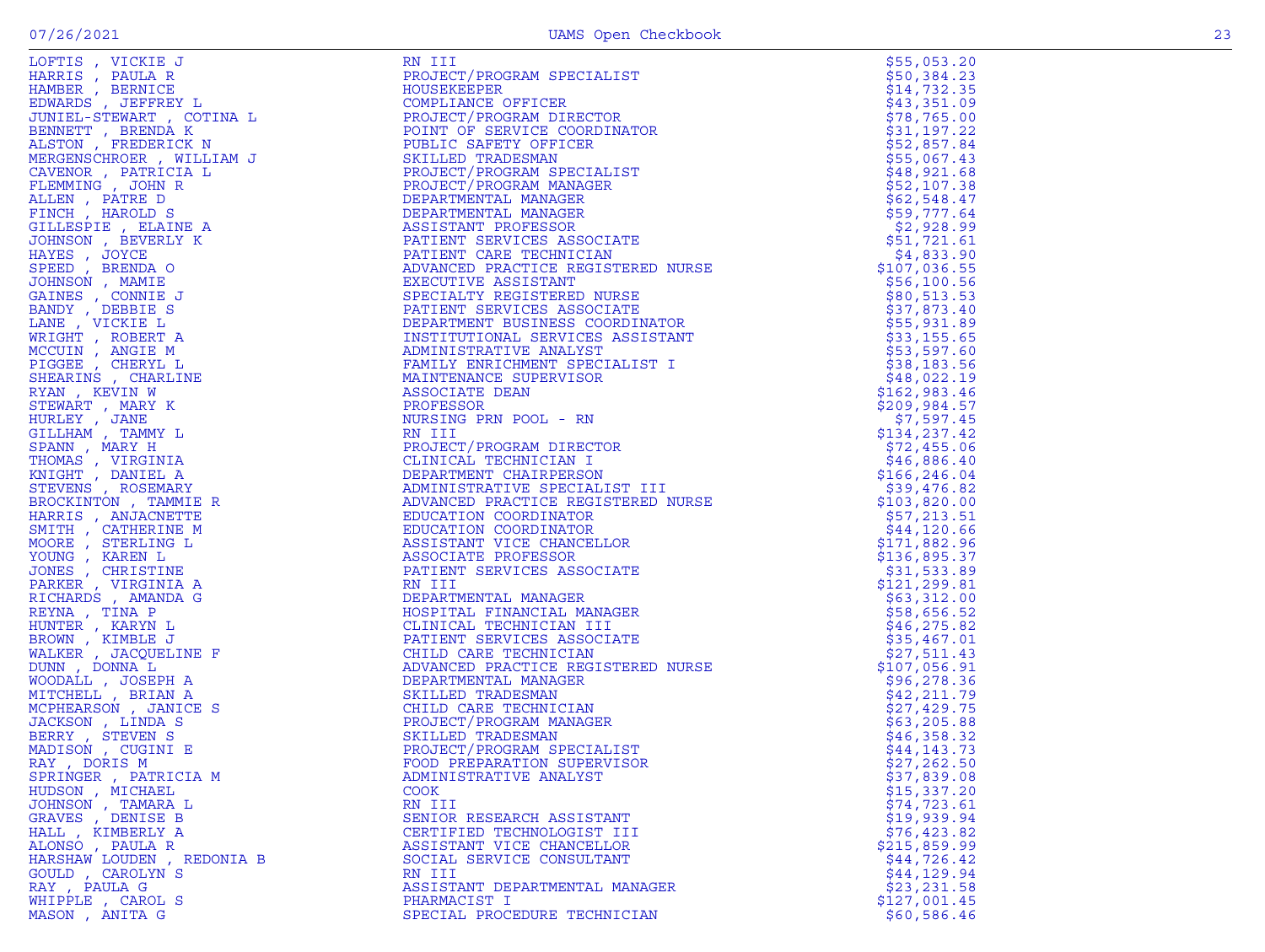| SHARP , GREGORY B<br>BEAN , ASHLEY S                                                               |  |
|----------------------------------------------------------------------------------------------------|--|
| PUCKETT , PORTER P<br>COHEN , TERRI R                                                              |  |
|                                                                                                    |  |
| MCCOWEN, LERE L                                                                                    |  |
|                                                                                                    |  |
| LONG , RICHARD E<br>GOULEY , KAY H<br>THORNES , SONJA R<br>WYATT , SANDRA J                        |  |
|                                                                                                    |  |
|                                                                                                    |  |
|                                                                                                    |  |
|                                                                                                    |  |
| MCHUGHES , BETTY J<br>ODONOHOE , STEFANI D<br>PYLAND , PAMELA R                                    |  |
|                                                                                                    |  |
| BROADWATER JR , JOHN R                                                                             |  |
| METZ, KATHERINE                                                                                    |  |
| LANE , ARLEAN                                                                                      |  |
| WHITESIDE-MANSELL , LEANNE                                                                         |  |
| PHILLIPS , LAURA K<br>HILLIARD , DANA J<br>GRANBERRY , MARK C                                      |  |
|                                                                                                    |  |
|                                                                                                    |  |
|                                                                                                    |  |
| COBB, BRIAN K                                                                                      |  |
| ORA , WYVONNE S<br>DUNN , EDDIE B                                                                  |  |
|                                                                                                    |  |
| MCLEMORE , DAVETTE M                                                                               |  |
| SKINNER, JUNE A                                                                                    |  |
| CLARK, NANCY A<br>PEARCE, JAMES L<br>HOLCOMB, DEBRA F                                              |  |
|                                                                                                    |  |
|                                                                                                    |  |
|                                                                                                    |  |
| RACY , CYNTHIA B<br>WHITE , PATTY                                                                  |  |
| MICHENER , SHARON T                                                                                |  |
|                                                                                                    |  |
| SMITH , VICKI L<br>MCCLOUD , MARVIN C<br>CRONE , CYNTHIA C<br>MORDEN , VICKI R<br>MUNDEN , VICKI R |  |
|                                                                                                    |  |
|                                                                                                    |  |
|                                                                                                    |  |
|                                                                                                    |  |
|                                                                                                    |  |
|                                                                                                    |  |
| SAWYER , ANNETTE<br>BURLEY , PAULA L<br>HOOD , SAMMIE L<br>CLARDY , JAMES A                        |  |
| LEON, SUSAN B                                                                                      |  |
| MAXHEIMER , JANET W                                                                                |  |
| BROOKS, KATHLEEN                                                                                   |  |
| SCHENEBECK, JAMES C                                                                                |  |
| FRINDIK, JOSEPH P                                                                                  |  |
| NELSEN JR , DAVID A                                                                                |  |
| DAVIS , GLENDA S<br>KEECH , RICHARD C<br>ALLISON , ZINA<br>ROBERTS , NORA S                        |  |
|                                                                                                    |  |
|                                                                                                    |  |
|                                                                                                    |  |
| MCGEE , GINA L                                                                                     |  |
|                                                                                                    |  |
| LONG , NICHOLAS<br>SMITH , CHRISTOPHER<br>MAGEE , JAMES S                                          |  |
|                                                                                                    |  |
|                                                                                                    |  |
| KING, ANGELIA L                                                                                    |  |
| WILLOUGHBY , CHARLES W<br>DOERHOFF , SHANNON M<br>PAGITT , ANITA G                                 |  |
|                                                                                                    |  |
|                                                                                                    |  |
| GREENFIELD, WILLIAM W                                                                              |  |
| JENKINS , JOHN F                                                                                   |  |
| CRAWFORD, HAROLD J                                                                                 |  |
| KIM , ELIZABETH L                                                                                  |  |
| MORROW, WILLIAM R                                                                                  |  |
|                                                                                                    |  |

| FRESH, RAY A           | SKILLED TRADESMAN                  |               |
|------------------------|------------------------------------|---------------|
|                        |                                    | \$71,611.09   |
|                        |                                    |               |
|                        |                                    |               |
|                        |                                    |               |
|                        |                                    |               |
|                        |                                    |               |
|                        |                                    |               |
|                        |                                    |               |
|                        |                                    |               |
|                        |                                    |               |
|                        |                                    |               |
|                        |                                    |               |
|                        |                                    |               |
|                        |                                    |               |
|                        |                                    |               |
|                        |                                    |               |
|                        |                                    |               |
|                        |                                    |               |
|                        |                                    |               |
|                        |                                    |               |
|                        |                                    |               |
|                        |                                    |               |
|                        |                                    |               |
|                        |                                    |               |
|                        |                                    |               |
|                        |                                    |               |
|                        |                                    |               |
|                        |                                    |               |
|                        |                                    |               |
|                        |                                    |               |
|                        |                                    |               |
|                        |                                    |               |
|                        |                                    |               |
|                        |                                    |               |
|                        |                                    |               |
|                        |                                    |               |
|                        |                                    |               |
|                        |                                    |               |
|                        |                                    |               |
|                        |                                    |               |
|                        |                                    |               |
|                        |                                    |               |
|                        |                                    |               |
|                        |                                    |               |
|                        |                                    |               |
|                        |                                    |               |
|                        |                                    |               |
|                        |                                    |               |
|                        |                                    |               |
|                        |                                    |               |
|                        |                                    |               |
|                        |                                    |               |
|                        |                                    |               |
|                        |                                    |               |
|                        |                                    |               |
|                        |                                    |               |
|                        |                                    |               |
|                        |                                    |               |
| MAGEE , JAMES S        | PROFESSOR                          | \$241,650.66  |
| KING, ANGELIA L        | RN III                             | \$75,237.02   |
| WILLOUGHBY , CHARLES W | CLINICAL TECHNICIAN III            | \$94,409.50   |
| DOERHOFF, SHANNON M    | ADVANCED PRACTICE REGISTERED NURSE | \$110,860.06  |
| PAGITT, ANITA G        | RN III                             | \$75,674.24   |
| GREENFIELD, WILLIAM W  | PROFESSOR                          | \$417,869.96  |
| JENKINS, JOHN F        | SENIOR PROJECT/PROGRAM DIRECTOR    | \$92,591.92   |
| CRAWFORD, HAROLD J     | CERTIFIED TECHNOLOGIST II          | \$82,632.10   |
| KIM, ELIZABETH L       | ASSOCIATE PROFESSOR                | \$242, 345.10 |
|                        |                                    |               |
| MORROW, WILLIAM R      | PROFESSOR                          | \$50,994.90   |
| KIRCHNER , JOANN E     | PROFESSOR                          | \$7,647.68    |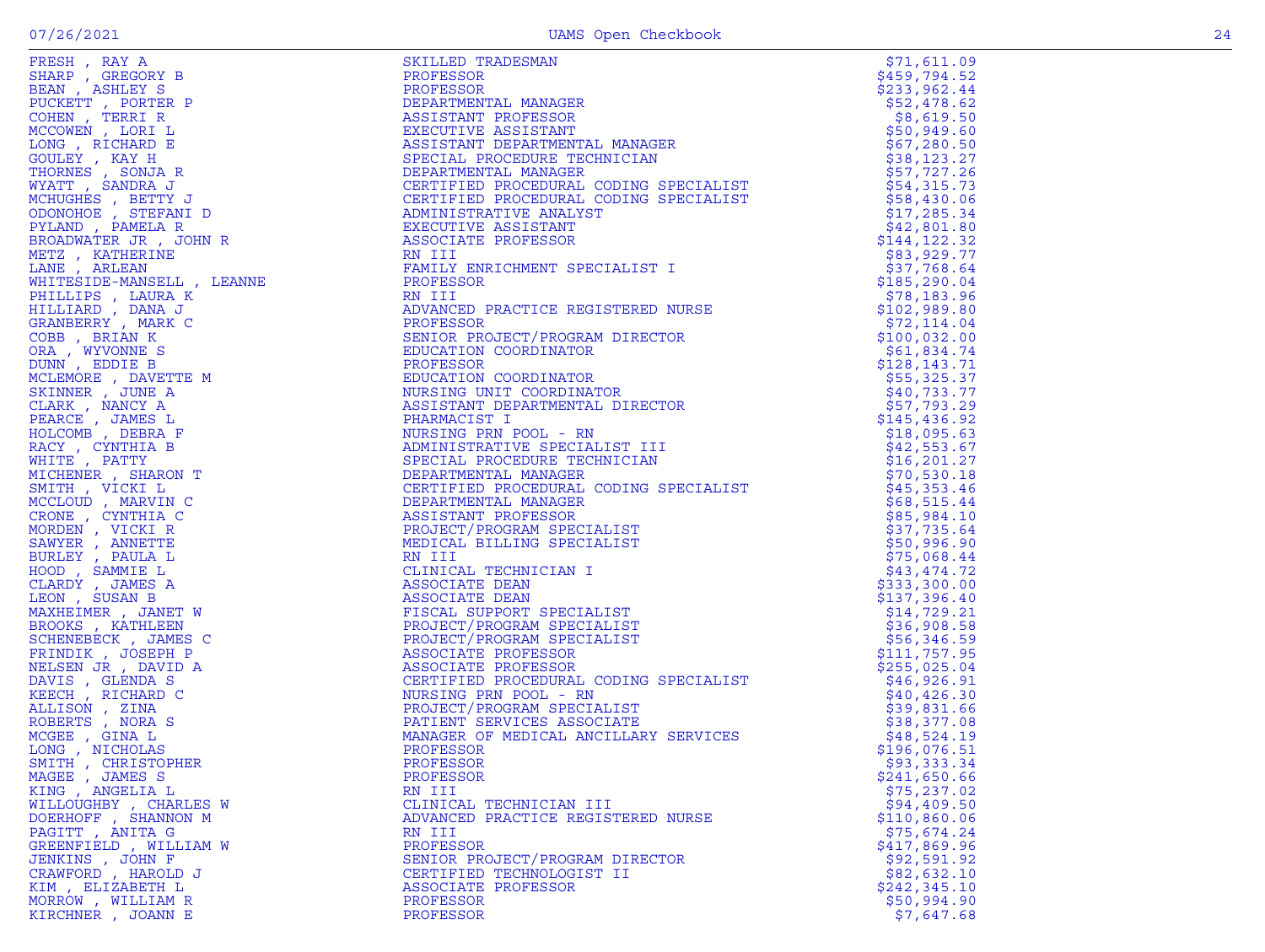| WASHINGTON , DIANE<br>WEADOWS, TONYA L<br>MEADOWS, TONYA L<br>WASHINGTON, CHRISTINE<br>USKEY, SHEILA<br>HAW-DEVINE, ALLISON M<br>UMP, ELIZABETH F<br>TRICK, TERESE<br>WN, ANGELA E<br>AIN, SHELIA J<br>S, MOHAMMAD<br>, LISA G<br>S, MAMOT | DEPARTMENTAL MANAGER                                                                                          | \$62,141.25                |
|--------------------------------------------------------------------------------------------------------------------------------------------------------------------------------------------------------------------------------------------|---------------------------------------------------------------------------------------------------------------|----------------------------|
|                                                                                                                                                                                                                                            | RESEARCH/CLINICAL PROGRAM MANAGER                                                                             | \$67,330.39                |
|                                                                                                                                                                                                                                            | PROFESSOR                                                                                                     | \$158,477.72               |
|                                                                                                                                                                                                                                            | SOCIAL SERVICE CONSULTANT                                                                                     | \$85,807.77                |
|                                                                                                                                                                                                                                            | PROFESSOR                                                                                                     | \$343,885.69               |
|                                                                                                                                                                                                                                            | PATIENT SERVICES ASSOCIATE                                                                                    | \$49,214.24                |
|                                                                                                                                                                                                                                            | DEPARTMENTAL FLANANCIER<br>DEPARTMENTAL DIRECTOR<br>COSTETANT PROFESSOR                                       | \$66,479.47                |
|                                                                                                                                                                                                                                            |                                                                                                               | \$22,134.04                |
|                                                                                                                                                                                                                                            |                                                                                                               | \$298,960.04               |
|                                                                                                                                                                                                                                            |                                                                                                               | \$43, 263.86               |
|                                                                                                                                                                                                                                            | DEPARTMENTAL DINLOIT<br>ASSISTANT PROFESSOR<br>SOCIAL SERVICE CONSULTANT<br>TESTADOW/CLINICAL PROGRAM MANAGER | \$72,899.96                |
|                                                                                                                                                                                                                                            |                                                                                                               | \$3.68                     |
|                                                                                                                                                                                                                                            | RN II                                                                                                         | \$79,409.23                |
|                                                                                                                                                                                                                                            | ASSOCIATE PROFESSOR                                                                                           | \$194, 225.06              |
|                                                                                                                                                                                                                                            | MEDICAL SERVICES ADMINISTRATOR                                                                                | \$68,096.49                |
| HARRIS, NANCY R                                                                                                                                                                                                                            | MENTAL HEALTH PROFESSIONAL I                                                                                  | \$72,151.12                |
| ATKINSON, TIMOTHY N                                                                                                                                                                                                                        | ASSOCIATE PROFESSOR                                                                                           | \$111,650.04               |
| COHEN, BRUCE M                                                                                                                                                                                                                             | MENTAL HEALTH PROFESSIONAL I                                                                                  | \$19,854.82                |
| ROBERSON, PAULA K                                                                                                                                                                                                                          | PROFESSOR                                                                                                     | \$346,949.32               |
| DICKSON, SCOTT M                                                                                                                                                                                                                           | ASSISTANT PROFESSOR                                                                                           | \$265, 135.98              |
| SMITH, MAURICE D                                                                                                                                                                                                                           | CLINICAL TECHNICIAN III                                                                                       | \$53,576.21                |
| HUTCHISON, LISA C                                                                                                                                                                                                                          | PROFESSOR                                                                                                     | \$134,487.54               |
| HAGEWOOD JR , JOHN N                                                                                                                                                                                                                       | SKILLED TRADESMAN                                                                                             | \$51,889.07                |
| WILLIFORD, VERONICA S                                                                                                                                                                                                                      | SKILLED IRA<br>HEAD NURSE                                                                                     | \$99,007.58                |
| LEWIS, LINDA C                                                                                                                                                                                                                             | RN III                                                                                                        | \$79,571.41                |
| JENSEN, JOSEPH C                                                                                                                                                                                                                           | ASSOCIATE PROFESSOR                                                                                           | \$26, 343.22               |
| LLOYD, SONDA F                                                                                                                                                                                                                             | PHARMACY SUPERVISOR                                                                                           | \$130,329.81               |
| ZHAN , FENGHUANG                                                                                                                                                                                                                           | PROFESSOR                                                                                                     | \$248,420.04               |
| LANKFORD, BARBARA S                                                                                                                                                                                                                        | RN III                                                                                                        | \$51,020.67                |
| XU, HONGWEI                                                                                                                                                                                                                                | RESEARCH ASSOCIATE                                                                                            | \$50,611.28                |
| STOWE, CINDY D                                                                                                                                                                                                                             | DEAN                                                                                                          | \$277,750.04               |
| BAKER, ANTHONY L                                                                                                                                                                                                                           | ASSOCIATE PROFESSOR                                                                                           | \$45,668.39                |
| COKER, BARBARA L                                                                                                                                                                                                                           | EXECUTIVE ASSISTANT                                                                                           | \$54,044.85                |
| STIGALL , DEBRA K                                                                                                                                                                                                                          | CLINICAL TECHNICIAN I                                                                                         | \$31,964.45                |
| CASE, KARLENE A<br>TILFORD, JOHN M                                                                                                                                                                                                         | PATIENT SERVICES ASSOCIATE                                                                                    | \$42,353.80                |
| HUNT, JACQUELINE D                                                                                                                                                                                                                         | DEPARTMENT CHAIRPERSON                                                                                        | \$225,801.97               |
| CONNERS , CANDACE L                                                                                                                                                                                                                        | MEDICAL BUYER<br>NURSING PRN POOL - RN                                                                        | \$20,628.96<br>\$14,305.48 |
|                                                                                                                                                                                                                                            | ADVANCED PRACTICE REGISTERED NURSE                                                                            | \$4,203.12                 |
| DEVINE, MARY E<br>MCCULLOUGH, SANDRA S                                                                                                                                                                                                     | SENIOR RESEARCH ASSISTANT                                                                                     | \$51,725.98                |
| ANDA, HAUWA O                                                                                                                                                                                                                              | RN IV                                                                                                         | \$110,551.46               |
| YANG, ZHAO                                                                                                                                                                                                                                 | MANAGER OF LAB ADMINISTRATION                                                                                 | \$48,893.28                |
| KASKIE , LEONARD J                                                                                                                                                                                                                         | CLINICAL TECHNICIAN II                                                                                        | \$61,221.93                |
| MOURSI , MOHAMMED M                                                                                                                                                                                                                        | PROFESSOR                                                                                                     | \$496,788.74               |
| MASSOLL, NICOLE A                                                                                                                                                                                                                          | PROFESSOR                                                                                                     | \$291,177.76               |
| BLASIER, ROBERT D                                                                                                                                                                                                                          | PROFESSOR                                                                                                     | \$757,826.40               |
| JOHNSON, ALLISON L                                                                                                                                                                                                                         | CLINICAL TECHNICIAN I                                                                                         | \$36,683.24                |
| MILLER, CAROL M                                                                                                                                                                                                                            | RN IV                                                                                                         | \$96,790.99                |
| CHE, YINGNI                                                                                                                                                                                                                                | RESEARCH ASSOCIATE                                                                                            | \$51,479.96                |
| DAI, GONGHE                                                                                                                                                                                                                                | PROJECT/PROGRAM DIRECTOR                                                                                      | \$55,492.72                |
| FRANK, SHERRIN S                                                                                                                                                                                                                           | PATIENT ACCOUNTS SPECIALIST                                                                                   | \$31,871.90                |
| SULLIVAN, DENNIS H                                                                                                                                                                                                                         | PROFESSOR                                                                                                     | \$5,299.96                 |
| DEAN, JANICE E                                                                                                                                                                                                                             | ASSISTANT PROFESSOR                                                                                           | \$51,000.04                |
| PITTS, DENICE A                                                                                                                                                                                                                            | ADMINISTRATIVE ANALYST                                                                                        | \$43,169.12                |
| THOMAS, TIMOTHY                                                                                                                                                                                                                            | MANAGER OF MEDICAL ANCILLARY SERVICES                                                                         | \$65,551.69                |
| PROFFITT , BETTY L                                                                                                                                                                                                                         | CLINICAL TECHNICIAN III                                                                                       | \$89,925.87                |
| EVANS, LARRY D                                                                                                                                                                                                                             | ASSOCIATE PROFESSOR                                                                                           | \$73,798.07                |
| MONTGOMERY, KRISTINE                                                                                                                                                                                                                       | PROJECT/PROGRAM SPECIALIST                                                                                    | \$53,332.61                |
| COMPADRE, CESAR M                                                                                                                                                                                                                          | PROFESSOR                                                                                                     | \$128,828.84               |
| WILLIAMS, KATISHA V                                                                                                                                                                                                                        | PROFESSOR                                                                                                     | \$5,915.70                 |
| GREEN, NANCY A                                                                                                                                                                                                                             | COOK                                                                                                          | \$32,596.65                |
| JEFFERSON, BETTY J                                                                                                                                                                                                                         | CERTIFIED TECHNOLOGIST II                                                                                     | \$50,696.27                |
| BLASZAK, RICHARD T                                                                                                                                                                                                                         | PROFESSOR                                                                                                     | \$286,880.40               |
|                                                                                                                                                                                                                                            |                                                                                                               |                            |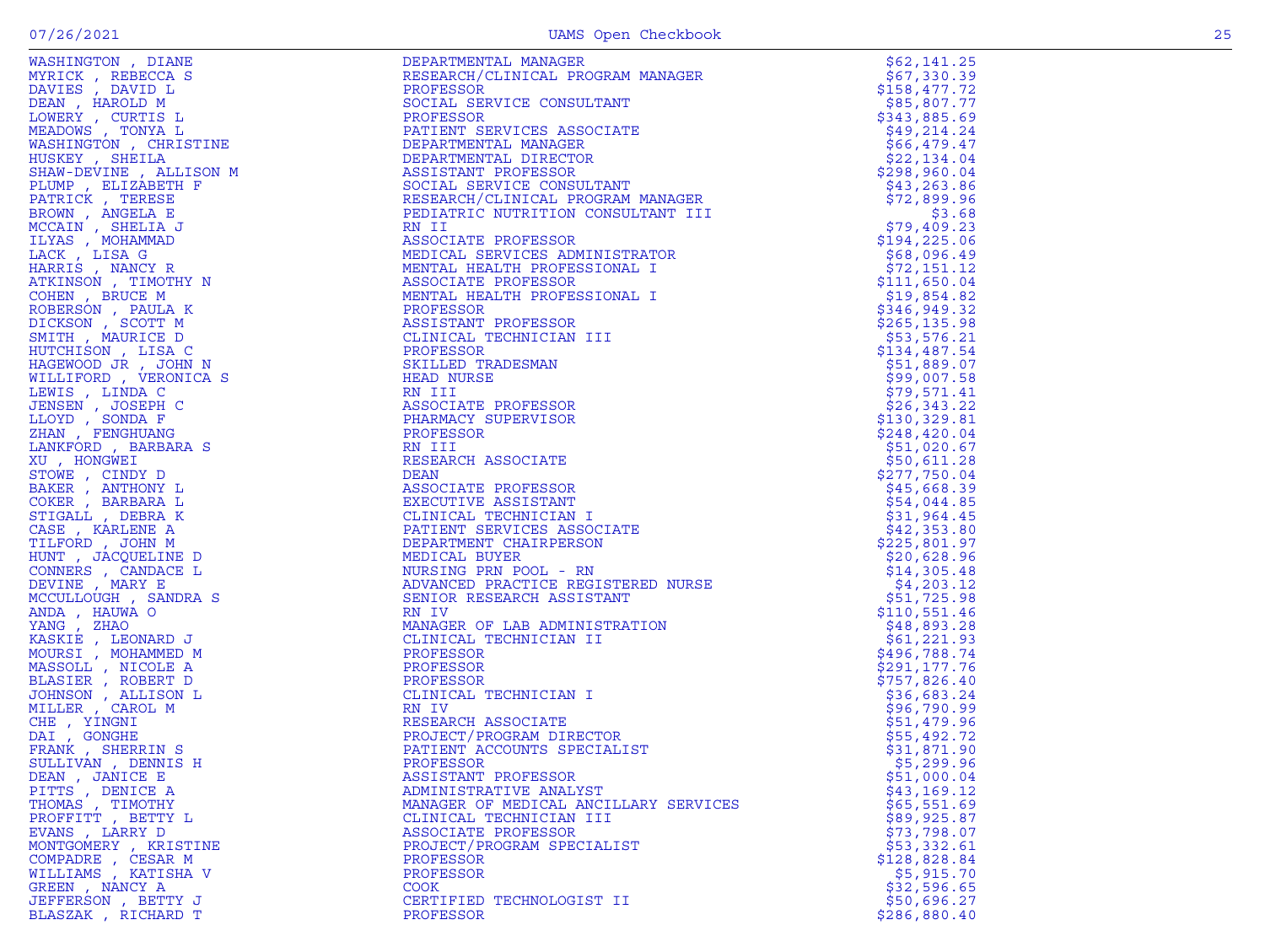| RIDDIOUGH , LOUANN<br>RICHTER , DONALD J<br>RICHTER , LONALD J                                                                                                                                                                                                     |
|--------------------------------------------------------------------------------------------------------------------------------------------------------------------------------------------------------------------------------------------------------------------|
|                                                                                                                                                                                                                                                                    |
|                                                                                                                                                                                                                                                                    |
|                                                                                                                                                                                                                                                                    |
| BIEDERMANN , JO A<br>WAINWRIGHT , KENNETH L<br>COMPKINS , ESTHER H                                                                                                                                                                                                 |
|                                                                                                                                                                                                                                                                    |
|                                                                                                                                                                                                                                                                    |
|                                                                                                                                                                                                                                                                    |
|                                                                                                                                                                                                                                                                    |
|                                                                                                                                                                                                                                                                    |
| TOMPKINS , ESTHER H<br>MITH , BARBARA L<br>MAGNER , STEPHANIE<br>BEENKEN , KAREN<br>HARDIN , BRIAN H<br>CONNERY , MICHAEL L<br>TRUME , NAOMI M<br>ZAPERTON , ANNA A<br>JAILY , MELINDA A<br>JOODS , KATHERINE D<br>JOODS , KATHERINE D<br>JAY , TAMMY M<br>BELAND  |
|                                                                                                                                                                                                                                                                    |
|                                                                                                                                                                                                                                                                    |
|                                                                                                                                                                                                                                                                    |
|                                                                                                                                                                                                                                                                    |
|                                                                                                                                                                                                                                                                    |
|                                                                                                                                                                                                                                                                    |
|                                                                                                                                                                                                                                                                    |
|                                                                                                                                                                                                                                                                    |
|                                                                                                                                                                                                                                                                    |
| BELAND , SUSAN S<br>ZANDERSCHILDEN , JOHN L                                                                                                                                                                                                                        |
|                                                                                                                                                                                                                                                                    |
| JARRETT II , BYRON J                                                                                                                                                                                                                                               |
|                                                                                                                                                                                                                                                                    |
| <br>.IGGIN , REBECCA L<br>?ETERSON ,_LETA M                                                                                                                                                                                                                        |
| WALL, JANET O                                                                                                                                                                                                                                                      |
|                                                                                                                                                                                                                                                                    |
|                                                                                                                                                                                                                                                                    |
| HEINSTEIN , ROBERT S<br>TAYLOR , LESLEY A<br>DREW , PAUL D<br>NEW , PAUL MINIT                                                                                                                                                                                     |
|                                                                                                                                                                                                                                                                    |
|                                                                                                                                                                                                                                                                    |
|                                                                                                                                                                                                                                                                    |
|                                                                                                                                                                                                                                                                    |
|                                                                                                                                                                                                                                                                    |
|                                                                                                                                                                                                                                                                    |
|                                                                                                                                                                                                                                                                    |
|                                                                                                                                                                                                                                                                    |
| DREW, PAUL D<br>CHMITZ, MICHAEL L<br>CAYLOR, DIANE L<br>CEAVIS, PATRICIA D<br>CLLL, PATRICIA A<br>CLLL, PATRICIA A<br>CLLL, PATRICIA A<br>CRICIA (CHIDO J<br>CRICIA ANDISON, KATHY M<br>CLOREY, KARIN<br>SELLIDO, TERESITA M<br>SELLIDO, TERESITA M<br>CEANNOR, ST |
|                                                                                                                                                                                                                                                                    |
|                                                                                                                                                                                                                                                                    |
|                                                                                                                                                                                                                                                                    |
|                                                                                                                                                                                                                                                                    |
|                                                                                                                                                                                                                                                                    |
|                                                                                                                                                                                                                                                                    |
|                                                                                                                                                                                                                                                                    |
|                                                                                                                                                                                                                                                                    |
|                                                                                                                                                                                                                                                                    |
|                                                                                                                                                                                                                                                                    |
|                                                                                                                                                                                                                                                                    |
|                                                                                                                                                                                                                                                                    |
|                                                                                                                                                                                                                                                                    |
|                                                                                                                                                                                                                                                                    |
|                                                                                                                                                                                                                                                                    |
| HAMBIDGE , SBENA<br>SOMMAN , BRIAN B<br>SOMMAN , JOLYNDA R<br>MAYFIELD , JEFFREY<br>CONNELLY , KELLY J<br>MDERS , MICHAEL<br>JONES , LAURA B<br>COWART , KENNETH E<br>JONEN NAS , MICHAEL L<br>MENINGS , MICHAEL L                                                 |
|                                                                                                                                                                                                                                                                    |
| COSEN, NANCY A<br>MANCINO, MICHAEL<br>HASIER, CHARLES M                                                                                                                                                                                                            |
|                                                                                                                                                                                                                                                                    |
|                                                                                                                                                                                                                                                                    |
|                                                                                                                                                                                                                                                                    |
| RADOMINSKA-PANDYA , ANNA                                                                                                                                                                                                                                           |
| ONG , SUSAN<br>CHURCH , JANICE K                                                                                                                                                                                                                                   |
|                                                                                                                                                                                                                                                                    |
| <b>ICSWEENEY</b> , JEAN C                                                                                                                                                                                                                                          |
|                                                                                                                                                                                                                                                                    |
| KRAMER , TERESA L                                                                                                                                                                                                                                                  |
| IEARN , NILMA T<br>CONAWAY , HOWARD H                                                                                                                                                                                                                              |
|                                                                                                                                                                                                                                                                    |
| , NANCY A                                                                                                                                                                                                                                                          |
| COLLINS , HOWARI<br>COLLINS , NANCY<br>COUNG , CAMILLE<br>$\mathbf{A}$                                                                                                                                                                                             |
|                                                                                                                                                                                                                                                                    |
|                                                                                                                                                                                                                                                                    |
|                                                                                                                                                                                                                                                                    |
| PAIT , THOMAS G<br>THRUSH , CAROL R<br>EASOM , ANDREA K                                                                                                                                                                                                            |
|                                                                                                                                                                                                                                                                    |

|                                                                                                                                                                                                                                                   |                                                                                                                                                                                                                                                                       | \$306,735.87               |
|---------------------------------------------------------------------------------------------------------------------------------------------------------------------------------------------------------------------------------------------------|-----------------------------------------------------------------------------------------------------------------------------------------------------------------------------------------------------------------------------------------------------------------------|----------------------------|
|                                                                                                                                                                                                                                                   | NEXTREAL PROPERTION SUPERVISOR<br>ASSOCIATE PROFESSOR<br>ASSOCIATE DIVISIONAL DIRECTOR<br>CERTIFIED TECHNOLOGIST II<br>RESEARCH ASSOCIATE<br>RESEARCH ASSOCIATE<br>REVISIONAL DIRECTOR<br>REVISIONAL DIRECTOR<br>REVISIONAL DIRECTOR<br>MENTAL H                      | \$69,017.14                |
|                                                                                                                                                                                                                                                   |                                                                                                                                                                                                                                                                       | \$61,897.21                |
|                                                                                                                                                                                                                                                   |                                                                                                                                                                                                                                                                       | \$46,776.13                |
|                                                                                                                                                                                                                                                   |                                                                                                                                                                                                                                                                       | \$33,498.32                |
|                                                                                                                                                                                                                                                   |                                                                                                                                                                                                                                                                       | \$243,795.74               |
|                                                                                                                                                                                                                                                   |                                                                                                                                                                                                                                                                       | \$92,505.87                |
|                                                                                                                                                                                                                                                   |                                                                                                                                                                                                                                                                       | \$68,308.87                |
|                                                                                                                                                                                                                                                   |                                                                                                                                                                                                                                                                       | \$99,442.50                |
|                                                                                                                                                                                                                                                   |                                                                                                                                                                                                                                                                       | \$38,310.98                |
|                                                                                                                                                                                                                                                   |                                                                                                                                                                                                                                                                       | \$119,793.49               |
|                                                                                                                                                                                                                                                   |                                                                                                                                                                                                                                                                       | \$95,560.17                |
|                                                                                                                                                                                                                                                   |                                                                                                                                                                                                                                                                       | \$74,023.80                |
|                                                                                                                                                                                                                                                   |                                                                                                                                                                                                                                                                       | \$118,550.10               |
|                                                                                                                                                                                                                                                   |                                                                                                                                                                                                                                                                       | \$36,698.57                |
|                                                                                                                                                                                                                                                   |                                                                                                                                                                                                                                                                       | \$105, 257.88              |
|                                                                                                                                                                                                                                                   |                                                                                                                                                                                                                                                                       | \$79,436.13                |
|                                                                                                                                                                                                                                                   |                                                                                                                                                                                                                                                                       | \$247,787.89               |
|                                                                                                                                                                                                                                                   |                                                                                                                                                                                                                                                                       | \$395,021.22               |
|                                                                                                                                                                                                                                                   |                                                                                                                                                                                                                                                                       | \$52,576.30                |
|                                                                                                                                                                                                                                                   |                                                                                                                                                                                                                                                                       | \$330,293.75               |
|                                                                                                                                                                                                                                                   |                                                                                                                                                                                                                                                                       | \$86,952.44                |
|                                                                                                                                                                                                                                                   |                                                                                                                                                                                                                                                                       | \$78,368.18                |
|                                                                                                                                                                                                                                                   |                                                                                                                                                                                                                                                                       | \$137,655.32               |
|                                                                                                                                                                                                                                                   |                                                                                                                                                                                                                                                                       | \$66,705.65                |
|                                                                                                                                                                                                                                                   |                                                                                                                                                                                                                                                                       | \$271,440.00               |
|                                                                                                                                                                                                                                                   |                                                                                                                                                                                                                                                                       | \$567,629.96               |
|                                                                                                                                                                                                                                                   |                                                                                                                                                                                                                                                                       | \$91,825.28                |
|                                                                                                                                                                                                                                                   |                                                                                                                                                                                                                                                                       | \$53,723.73                |
|                                                                                                                                                                                                                                                   |                                                                                                                                                                                                                                                                       | \$106,784.17               |
|                                                                                                                                                                                                                                                   |                                                                                                                                                                                                                                                                       | \$45,061.17                |
|                                                                                                                                                                                                                                                   | PROFESSOR<br>PROFESSOR<br>PROFESSOR<br>PHYSICAL THERAPIST<br>LPN II<br>CERNACIST I<br>CERTIFIED PROCEDURAL CODING SPECIALIST<br>PROFESSOR<br>PROFESSOR<br>PROFESSOR<br>PROTECT/PROGRAM SPECIALIST<br>DEPARTMENT CHAIRPERSON<br>ADVANCED PRACTICE REGISTERED NURSE<br> |                            |
|                                                                                                                                                                                                                                                   |                                                                                                                                                                                                                                                                       | \$69,687.72                |
|                                                                                                                                                                                                                                                   |                                                                                                                                                                                                                                                                       | \$47,282.13<br>\$37,644.19 |
|                                                                                                                                                                                                                                                   |                                                                                                                                                                                                                                                                       |                            |
|                                                                                                                                                                                                                                                   |                                                                                                                                                                                                                                                                       | \$83,513.02                |
|                                                                                                                                                                                                                                                   |                                                                                                                                                                                                                                                                       | \$251,097.60               |
|                                                                                                                                                                                                                                                   |                                                                                                                                                                                                                                                                       | \$121,688.70               |
|                                                                                                                                                                                                                                                   |                                                                                                                                                                                                                                                                       | \$70,651.14                |
|                                                                                                                                                                                                                                                   |                                                                                                                                                                                                                                                                       | \$103,730.07               |
|                                                                                                                                                                                                                                                   |                                                                                                                                                                                                                                                                       | \$41,437.86                |
|                                                                                                                                                                                                                                                   |                                                                                                                                                                                                                                                                       | \$39,599.98                |
|                                                                                                                                                                                                                                                   |                                                                                                                                                                                                                                                                       | \$82,697.71                |
|                                                                                                                                                                                                                                                   |                                                                                                                                                                                                                                                                       | \$74,645.41                |
|                                                                                                                                                                                                                                                   |                                                                                                                                                                                                                                                                       | \$96,529.78                |
|                                                                                                                                                                                                                                                   |                                                                                                                                                                                                                                                                       | \$112,751.62               |
|                                                                                                                                                                                                                                                   |                                                                                                                                                                                                                                                                       | \$85,187.09                |
|                                                                                                                                                                                                                                                   |                                                                                                                                                                                                                                                                       | \$127,281.00               |
|                                                                                                                                                                                                                                                   |                                                                                                                                                                                                                                                                       | \$37,213.77                |
|                                                                                                                                                                                                                                                   |                                                                                                                                                                                                                                                                       | \$292,483.96               |
|                                                                                                                                                                                                                                                   |                                                                                                                                                                                                                                                                       | \$440,433.63               |
|                                                                                                                                                                                                                                                   |                                                                                                                                                                                                                                                                       | \$167,032.80               |
|                                                                                                                                                                                                                                                   |                                                                                                                                                                                                                                                                       | \$244,824.00               |
| MODEL MANY BOOKEY, MANY ANNOUNCED ANNOUNCED IN A SECOND MANAGEM IN THE MOREOVER AND HANDWOOD AND ANNOUNCED IN A SECOND IN THE MODEL OF A SECOND IN THE MOREOVER CHOICE IN A SECOND IN THE MOREOVER CHOICE IN THE MOREOVER CHO<br>CHURCH, JANICE K | PROFESSOR                                                                                                                                                                                                                                                             | \$128,620.43               |
| MCSWEENEY, JEAN C                                                                                                                                                                                                                                 | PROFESSOR                                                                                                                                                                                                                                                             | \$83,052.95                |
| KRAMER , TERESA L                                                                                                                                                                                                                                 | PROFESSOR                                                                                                                                                                                                                                                             | \$62,416.56                |
| HEARN, NILMA T                                                                                                                                                                                                                                    | PHYSICAL THERAPIST                                                                                                                                                                                                                                                    | \$114, 197.22              |
| CONAWAY, HOWARD H                                                                                                                                                                                                                                 | ASSOCIATE PROFESSOR                                                                                                                                                                                                                                                   | \$51,759.41                |
| COLLINS, NANCY A                                                                                                                                                                                                                                  | ASSOCIATE PROFESSOR                                                                                                                                                                                                                                                   | \$109, 167.96              |
| YOUNG, CAMILLE A                                                                                                                                                                                                                                  | RN III                                                                                                                                                                                                                                                                | \$55,693.80                |
| PAIT, THOMAS G                                                                                                                                                                                                                                    | PROFESSOR                                                                                                                                                                                                                                                             | \$824,506.15               |
| THRUSH, CAROL R                                                                                                                                                                                                                                   | PROFESSOR                                                                                                                                                                                                                                                             | \$143,520.96               |
| EASOM, ANDREA K                                                                                                                                                                                                                                   | ADVANCED PRACTICE REGISTERED NURSE                                                                                                                                                                                                                                    | \$53,858.94                |
| SCHAFER, PATRICIA A                                                                                                                                                                                                                               | ASSISTANT PROFESSOR                                                                                                                                                                                                                                                   | \$18,939.55                |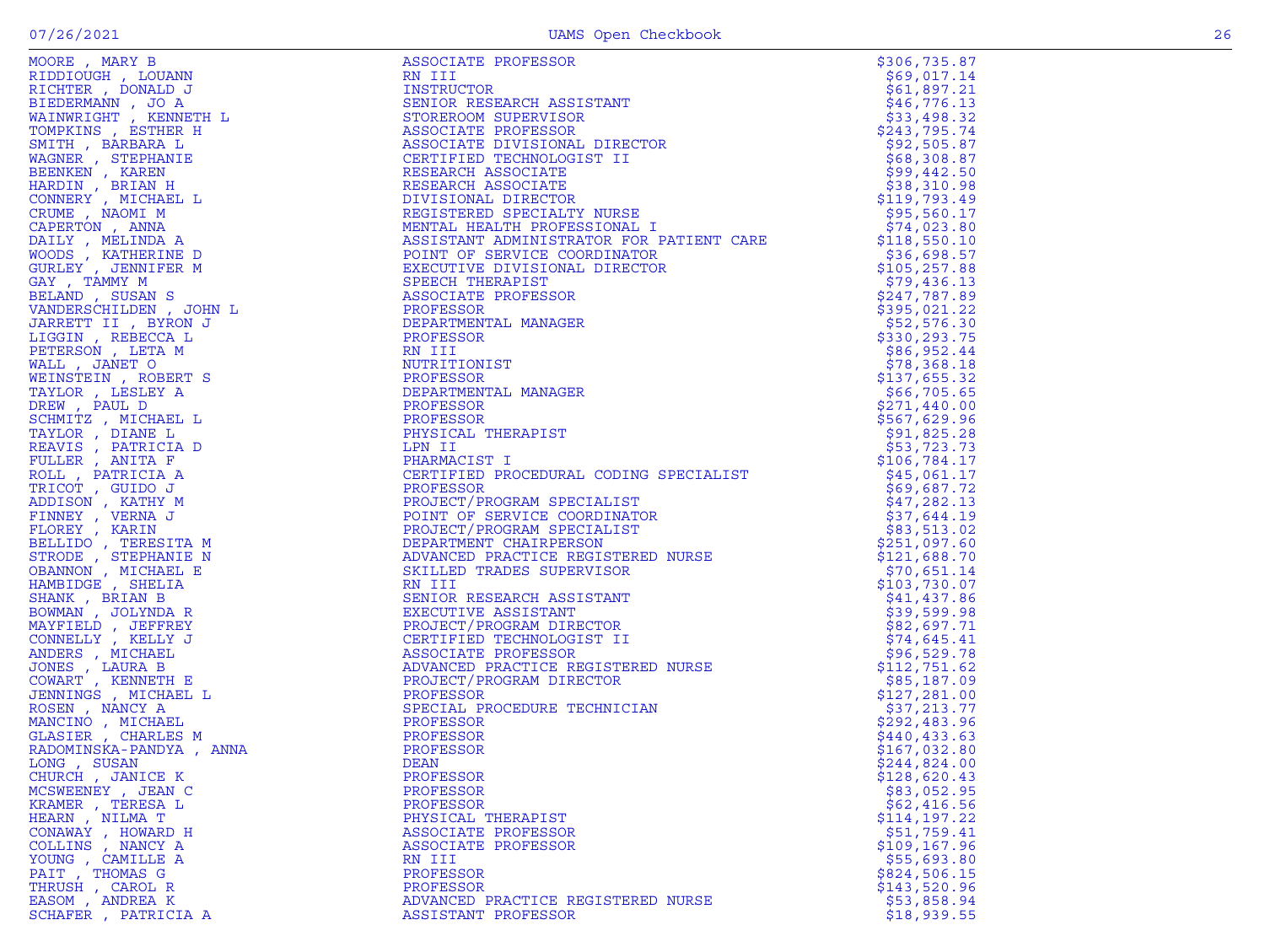| HOMAS , SUE E<br>LEONARD , MARK<br>HARVILLE , TERRY O<br>OVERHOLT , THERESA A<br>SOORA , INDU                                                                                                                                                                         |
|-----------------------------------------------------------------------------------------------------------------------------------------------------------------------------------------------------------------------------------------------------------------------|
|                                                                                                                                                                                                                                                                       |
|                                                                                                                                                                                                                                                                       |
|                                                                                                                                                                                                                                                                       |
|                                                                                                                                                                                                                                                                       |
|                                                                                                                                                                                                                                                                       |
|                                                                                                                                                                                                                                                                       |
|                                                                                                                                                                                                                                                                       |
|                                                                                                                                                                                                                                                                       |
|                                                                                                                                                                                                                                                                       |
| FORD , LAURA J<br>FORD , LAURA J<br>FORD , LAURA J<br>MITH , DIANA T<br>AHUDE , CHRISTINA M<br>MOWAK , GRAZYNA<br>YOUNG , CHRISTY M<br>NAVIDAD , SUSAN A<br>DANILL , JOSHUA<br>SACCENTE , CAROLYN S<br>MALL , BRANDON J<br>LONG , ALICIA K<br>JAMES , LAURA P<br>JAME |
|                                                                                                                                                                                                                                                                       |
|                                                                                                                                                                                                                                                                       |
|                                                                                                                                                                                                                                                                       |
|                                                                                                                                                                                                                                                                       |
|                                                                                                                                                                                                                                                                       |
|                                                                                                                                                                                                                                                                       |
|                                                                                                                                                                                                                                                                       |
|                                                                                                                                                                                                                                                                       |
|                                                                                                                                                                                                                                                                       |
|                                                                                                                                                                                                                                                                       |
|                                                                                                                                                                                                                                                                       |
|                                                                                                                                                                                                                                                                       |
|                                                                                                                                                                                                                                                                       |
|                                                                                                                                                                                                                                                                       |
|                                                                                                                                                                                                                                                                       |
|                                                                                                                                                                                                                                                                       |
|                                                                                                                                                                                                                                                                       |
|                                                                                                                                                                                                                                                                       |
|                                                                                                                                                                                                                                                                       |
|                                                                                                                                                                                                                                                                       |
|                                                                                                                                                                                                                                                                       |
|                                                                                                                                                                                                                                                                       |
| NOUNDATION , SHEART<br>SHOCK , JOHN P<br>SERSETT , RHONDA J<br>SARDNER , STEPHANIE F<br>PANOZZO , SUSAN B<br>SARRINGER , SHANNON N<br>SARRINGER , SHANNON N<br>STARO , JOANNE S                                                                                       |
|                                                                                                                                                                                                                                                                       |
|                                                                                                                                                                                                                                                                       |
| SZABO , JOANNE S<br>JACKSON , RICHARD J<br>SMITH , KRISTINA R                                                                                                                                                                                                         |
|                                                                                                                                                                                                                                                                       |
|                                                                                                                                                                                                                                                                       |
| SHAUGHNESSY JR , JOHN D                                                                                                                                                                                                                                               |
| YUEN, JAMES                                                                                                                                                                                                                                                           |
| STIDHAM , JOHN E                                                                                                                                                                                                                                                      |
|                                                                                                                                                                                                                                                                       |
|                                                                                                                                                                                                                                                                       |
| VICHOLAS , RICHARD<br>VAN RHEE , FRITS<br>WOOLFORD MORAGNE , CHERYL L                                                                                                                                                                                                 |
|                                                                                                                                                                                                                                                                       |
|                                                                                                                                                                                                                                                                       |
|                                                                                                                                                                                                                                                                       |
|                                                                                                                                                                                                                                                                       |
| NOOLFORD MOKAGNE , CHE<br>TACKETT , STEPHANIE<br>HUTCHESON , BELINDA A<br>SHIHABUDDIN , BASHIR S<br>SREEN , NANCY J<br>SILBERT , WEAVER<br>MOODWARD , SUE A<br>STEFANS , VIKKI A<br>SRIMBERRY , RONALD K<br>SHIMBERRY , RONALD K<br>SHIMBERRY , RONALD K<br>SHI       |
|                                                                                                                                                                                                                                                                       |
|                                                                                                                                                                                                                                                                       |
|                                                                                                                                                                                                                                                                       |
|                                                                                                                                                                                                                                                                       |
|                                                                                                                                                                                                                                                                       |
|                                                                                                                                                                                                                                                                       |
|                                                                                                                                                                                                                                                                       |
|                                                                                                                                                                                                                                                                       |
| HULE , ALLEN D<br>NABHOLZ , BETH A<br>FULLER , MARCIA L<br>PACLAND RECLAI                                                                                                                                                                                             |
|                                                                                                                                                                                                                                                                       |
|                                                                                                                                                                                                                                                                       |
|                                                                                                                                                                                                                                                                       |
| RAGLAND , DENISE<br>BADGER , PLUMMER D                                                                                                                                                                                                                                |
|                                                                                                                                                                                                                                                                       |
| SADUER , FLOWWER D<br>FISCHER , EIEWART B<br>FISCHER , ELLEN P<br>ZOELLER , MARK F<br>HOPKINS JR , ROBERT H<br>MCKNIGHT , LAWRENCE<br>MCKNIGHT , LAWRENCE<br>KANDASAMY , SRIKANTHAN<br>KANDASAMY , SRIKANTHAN<br>ROY                                                  |
|                                                                                                                                                                                                                                                                       |
|                                                                                                                                                                                                                                                                       |
|                                                                                                                                                                                                                                                                       |
|                                                                                                                                                                                                                                                                       |
|                                                                                                                                                                                                                                                                       |
|                                                                                                                                                                                                                                                                       |
|                                                                                                                                                                                                                                                                       |
|                                                                                                                                                                                                                                                                       |
| FOX , MICHELE H<br>MANN , LAWRENCE J                                                                                                                                                                                                                                  |
|                                                                                                                                                                                                                                                                       |
| SHERMAN , ALLEN C                                                                                                                                                                                                                                                     |
|                                                                                                                                                                                                                                                                       |

| THOMAS, SUE E                                                                                                                                                                                                                                          | RN II                                                                                                                                                                                                                                                                    | \$75,064.76                   |
|--------------------------------------------------------------------------------------------------------------------------------------------------------------------------------------------------------------------------------------------------------|--------------------------------------------------------------------------------------------------------------------------------------------------------------------------------------------------------------------------------------------------------------------------|-------------------------------|
| LEONARD, MARK                                                                                                                                                                                                                                          | DEPARTMENTAL MANAGER                                                                                                                                                                                                                                                     | \$51,129.37                   |
| HARVILLE, TERRY O                                                                                                                                                                                                                                      | PROFESSOR                                                                                                                                                                                                                                                                | \$264,514.91                  |
| OVERHOLT , THERESA A                                                                                                                                                                                                                                   | DEPARTMENTAL MANAGER                                                                                                                                                                                                                                                     | \$72,566.42                   |
| SOORA, INDU                                                                                                                                                                                                                                            | EDUCATION COORDINATOR                                                                                                                                                                                                                                                    | \$56,220.76                   |
| FORD, LAURA J                                                                                                                                                                                                                                          | ADMINISTRATIVE ANALYST                                                                                                                                                                                                                                                   | \$38,893.74                   |
| SMITH, DIANA T                                                                                                                                                                                                                                         | MENTAL HEALTH PROFESSIONAL I                                                                                                                                                                                                                                             | \$58,758.49                   |
| RHUDE , CHRISTINA M                                                                                                                                                                                                                                    | RN III                                                                                                                                                                                                                                                                   | \$85,734.15                   |
| AMERSON, MD                                                                                                                                                                                                                                            | PATIENT CARE ADMINISTRATOR                                                                                                                                                                                                                                               | \$135,066.85                  |
| NOWAK, GRAZYNA<br>YOUNG, CHRISTY M                                                                                                                                                                                                                     | PROFESSOR<br>SENIOR NURSE ANESTHETIST                                                                                                                                                                                                                                    | \$135,760.35<br>\$180,467.00  |
| NAVIDAD, SUSAN A                                                                                                                                                                                                                                       | RN III                                                                                                                                                                                                                                                                   | \$148,496.72                  |
| ONEILL , JOSHUA                                                                                                                                                                                                                                        |                                                                                                                                                                                                                                                                          | \$54,930.79                   |
| SACCENTE , CAROLYN S                                                                                                                                                                                                                                   |                                                                                                                                                                                                                                                                          | \$213,165.48                  |
| TALLEY, JULIA C                                                                                                                                                                                                                                        |                                                                                                                                                                                                                                                                          | \$133,490.39                  |
|                                                                                                                                                                                                                                                        |                                                                                                                                                                                                                                                                          | \$280,850.04                  |
|                                                                                                                                                                                                                                                        |                                                                                                                                                                                                                                                                          | \$10,438.75                   |
|                                                                                                                                                                                                                                                        |                                                                                                                                                                                                                                                                          | \$443,147.28                  |
|                                                                                                                                                                                                                                                        |                                                                                                                                                                                                                                                                          | \$782.80                      |
|                                                                                                                                                                                                                                                        |                                                                                                                                                                                                                                                                          | \$52,270.22                   |
|                                                                                                                                                                                                                                                        |                                                                                                                                                                                                                                                                          | \$13,591.24                   |
|                                                                                                                                                                                                                                                        |                                                                                                                                                                                                                                                                          | \$75,775.02                   |
|                                                                                                                                                                                                                                                        |                                                                                                                                                                                                                                                                          | \$79,079.54                   |
|                                                                                                                                                                                                                                                        |                                                                                                                                                                                                                                                                          | \$990.98                      |
|                                                                                                                                                                                                                                                        | NUTESSOR<br>NAME PRI POOL - RN<br>PROFESSOR<br>SPECIAL PROCEDURE TECHNICIAN<br>RESEARCH CLINICAL PROGRAM MANAGER<br>PROFESSOR<br>DEPARTMENTAL MANAGER<br>N III<br>ROFESSOR<br>'II<br>LLD CARE TTC<br>WOCT                                                                | \$85,745.89                   |
|                                                                                                                                                                                                                                                        |                                                                                                                                                                                                                                                                          | \$27,005.40                   |
|                                                                                                                                                                                                                                                        |                                                                                                                                                                                                                                                                          | \$447,076.50                  |
|                                                                                                                                                                                                                                                        | ASSISTANT DEPARTMENTAL DIRECTOR                                                                                                                                                                                                                                          | \$89,309.89                   |
|                                                                                                                                                                                                                                                        |                                                                                                                                                                                                                                                                          | \$97,617.05                   |
|                                                                                                                                                                                                                                                        |                                                                                                                                                                                                                                                                          | \$289,417.64                  |
| ONEILL, JOSHUA<br>SACCENTE , CAROLYN S<br>WALLEY , JULIA C<br>WALLEY , JULIA C<br>WALLEY , JULIA C<br>MADIES , LAURA P<br>JANIEL , SHANNON L<br>EVANS , TERESA<br>ANNIEL , SHANNON L<br>EVANS , TERESA<br>ARMATO , CYNTHIA<br>SHANKT , SHANNON D<br>NA | KN III<br>PROFESSOR<br>RN II<br>CHILD CARE TECHNICIAN<br>CHILD CARE TECHNICIAN<br>PROVOST<br>ASSISTANT DEPARTMENTAL L<br>CLINICAL SERVICES MANAGE<br>RSSOCIATE PROFESSOR<br>PROFESSOR<br>PROFESSOR<br>DEPARTMENTAL MANAGER<br>PROFESSOR<br>CHILD CARE TECHNICIAN<br>PROF | \$663,717.96                  |
|                                                                                                                                                                                                                                                        |                                                                                                                                                                                                                                                                          | \$66,411.96                   |
|                                                                                                                                                                                                                                                        |                                                                                                                                                                                                                                                                          | \$101,499.96                  |
|                                                                                                                                                                                                                                                        |                                                                                                                                                                                                                                                                          | \$530,452.04                  |
|                                                                                                                                                                                                                                                        |                                                                                                                                                                                                                                                                          | \$64,876.76                   |
|                                                                                                                                                                                                                                                        |                                                                                                                                                                                                                                                                          | \$350,929.36<br>\$484,547.54  |
|                                                                                                                                                                                                                                                        |                                                                                                                                                                                                                                                                          | \$26, 214.85                  |
|                                                                                                                                                                                                                                                        |                                                                                                                                                                                                                                                                          | \$68,856.99                   |
|                                                                                                                                                                                                                                                        |                                                                                                                                                                                                                                                                          | \$122,045.98                  |
|                                                                                                                                                                                                                                                        |                                                                                                                                                                                                                                                                          | \$170,019.24                  |
|                                                                                                                                                                                                                                                        |                                                                                                                                                                                                                                                                          | \$99,768.21                   |
|                                                                                                                                                                                                                                                        |                                                                                                                                                                                                                                                                          | \$135,836.24                  |
|                                                                                                                                                                                                                                                        | SPECIAL PROCEDURE TECHNICIAN                                                                                                                                                                                                                                             | \$55,473.11                   |
|                                                                                                                                                                                                                                                        |                                                                                                                                                                                                                                                                          | \$243,795.74                  |
|                                                                                                                                                                                                                                                        |                                                                                                                                                                                                                                                                          | \$262,834.78                  |
|                                                                                                                                                                                                                                                        |                                                                                                                                                                                                                                                                          | \$91, 467.12                  |
|                                                                                                                                                                                                                                                        |                                                                                                                                                                                                                                                                          | \$34,645.40                   |
|                                                                                                                                                                                                                                                        |                                                                                                                                                                                                                                                                          | \$90,743.47                   |
|                                                                                                                                                                                                                                                        | MENTAL HEALTH PROFESSIONAL I                                                                                                                                                                                                                                             | \$76,516.70                   |
|                                                                                                                                                                                                                                                        |                                                                                                                                                                                                                                                                          | \$30,899.20                   |
|                                                                                                                                                                                                                                                        |                                                                                                                                                                                                                                                                          | \$94,204.52                   |
| GREENBERG , STEWART B                                                                                                                                                                                                                                  | CERTIFIED TECHNOLOGIST III                                                                                                                                                                                                                                               | \$107,061.97                  |
| FISCHER, ELLEN P                                                                                                                                                                                                                                       | ASSOCIATE PROFESSOR                                                                                                                                                                                                                                                      | \$8,273.44                    |
| ZOELLER, MARK F                                                                                                                                                                                                                                        | ASSOCIATE PROFESSOR                                                                                                                                                                                                                                                      | \$105,666.37                  |
| HOPKINS JR , ROBERT H                                                                                                                                                                                                                                  | PROFESSOR                                                                                                                                                                                                                                                                | \$322,323.19<br>\$312, 235.56 |
| ANGTUACO, TERESITA L<br>MCKNIGHT, LAWRENCE                                                                                                                                                                                                             | PROFESSOR<br>RN II                                                                                                                                                                                                                                                       | \$97,230.70                   |
| KANDASAMY , SRIKANTHAN                                                                                                                                                                                                                                 | <b>PROFESSOR</b>                                                                                                                                                                                                                                                         | \$492,225.95                  |
| FOX, MICHELE H                                                                                                                                                                                                                                         | PROFESSOR                                                                                                                                                                                                                                                                | \$23,506.06                   |
| MANN , LAWRENCE J                                                                                                                                                                                                                                      | MEDICAL LAB TECHNICIAN                                                                                                                                                                                                                                                   | \$44,627.35                   |
| SHERMAN, ALLEN C                                                                                                                                                                                                                                       | PROFESSOR                                                                                                                                                                                                                                                                | \$153, 520.04                 |
| MEHTA, JAWAHAR                                                                                                                                                                                                                                         | DISTINGUISHED PROFESSOR                                                                                                                                                                                                                                                  | \$39,778.11                   |
|                                                                                                                                                                                                                                                        |                                                                                                                                                                                                                                                                          |                               |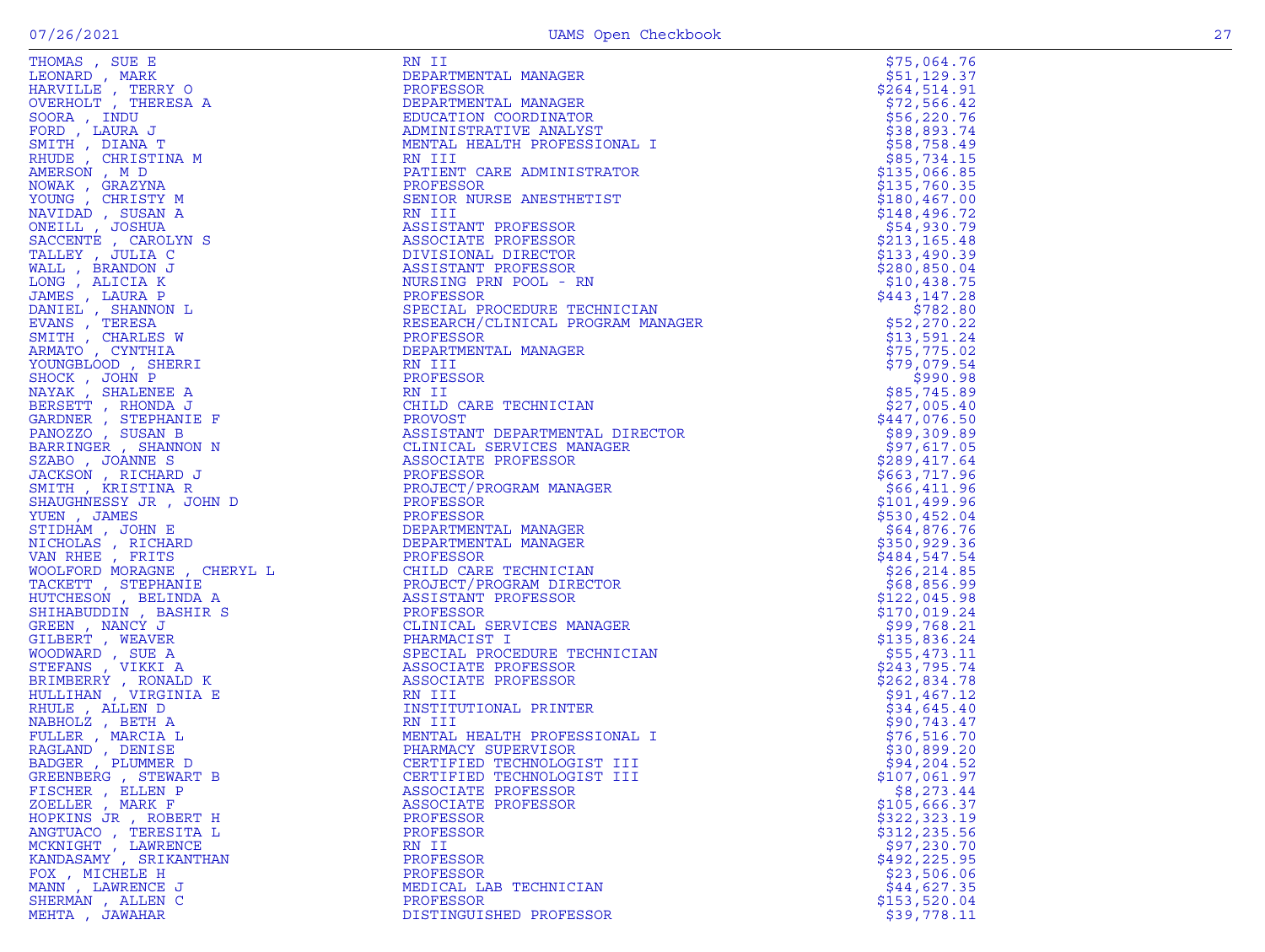| GOLDEN , WILLIAM                                                                                            |
|-------------------------------------------------------------------------------------------------------------|
| SPADARO , DANIEL C                                                                                          |
| GIANNAVOLA , SAMUEL                                                                                         |
|                                                                                                             |
| KONIS , GEORGE<br>ZANGARI , MAURIZIO                                                                        |
|                                                                                                             |
| FORD , GLENN F<br>KELLY JR , THOMAS J                                                                       |
|                                                                                                             |
| WILLIAMSON JR , JAMES M                                                                                     |
| JOHNSTON , SAMIA I                                                                                          |
| SCOTT, MALINDA                                                                                              |
| PHILLIPS , PAUL H                                                                                           |
|                                                                                                             |
|                                                                                                             |
| SHAH , HEMENDRA R                                                                                           |
|                                                                                                             |
| CHERNOFF , RONNI<br>SHAFER , GWYNN E                                                                        |
| MEANS , KEVIN M<br>SMITH , LISA A                                                                           |
|                                                                                                             |
| SLATER-HECKLER, DORIS A                                                                                     |
|                                                                                                             |
| SIEGEL , ERIC R<br>MAUNE , ARTHUR                                                                           |
|                                                                                                             |
| SIDDIQUI , MOHAMMAD S                                                                                       |
|                                                                                                             |
|                                                                                                             |
| MEHTA , PÁULETTE<br>BARONE , CLAUDIA P<br>BARCIA , ROWENA M<br>SACCENTE , MICHAEL<br>SACCENTE , MICHAEL     |
|                                                                                                             |
|                                                                                                             |
| SUN , SUZY C<br>KRAUS , SUNNY T                                                                             |
| VISWAMITRA , SANJAYA                                                                                        |
| MILLER , LAURENCE H                                                                                         |
|                                                                                                             |
|                                                                                                             |
| "HILBEN", "LANCHE E HILBEN", JANINE E<br>CANNON , THOMAS C<br>ANGTUACO , SYLVIA S<br>NAPOLITANO , CHARLES A |
|                                                                                                             |
|                                                                                                             |
| CARR, KENNETH A                                                                                             |
| BIRMINGHAM , JOAN G                                                                                         |
| CURRAN, GEOFFREY M                                                                                          |
| BASNAKIAN , ALEXEI G<br>JOHNSON , JOSHUA B                                                                  |
|                                                                                                             |
| IRISH-CLARDY, KATHERINE A                                                                                   |
|                                                                                                             |
|                                                                                                             |
| BREEN , PHILIP J                                                                                            |
| WILLIAMSON , LORI A                                                                                         |
|                                                                                                             |
| SMITH , G RICHARD<br>HALL , BECKY G                                                                         |
|                                                                                                             |
| BEASLEY , JANET A<br>ARCHER , ROBERT L                                                                      |
| WHITE , JENNIFER B                                                                                          |
| MAYO , RUSSELL E                                                                                            |
|                                                                                                             |
|                                                                                                             |
|                                                                                                             |
|                                                                                                             |
| "TEWART", DAVID<br>PETERS , PHILIP H<br>MCDOWELL , SHEENA R<br>JOHNSON , PAMELA K<br>CRANY , PAMELA K       |
| CASEY, DEBRA R                                                                                              |
| NOONER , JACKIE L                                                                                           |
| MCDONALD, MICHAEL R                                                                                         |
| VAUGHN , BRITTANY S                                                                                         |
| WALLACE , CESALIE D                                                                                         |
|                                                                                                             |
| BUTLER , JARED A<br>JOINER , CAROL R                                                                        |
| SLAYTON, CONNIE L                                                                                           |
| RICHARDSON, SHIRLEY A<br>FARRIS , SHARON YVONNE                                                             |

| GOLDEN , WILLIAM                          | PROFESSOR                                                                                                                                                                                                                                                                                        | \$254,799.23                  |
|-------------------------------------------|--------------------------------------------------------------------------------------------------------------------------------------------------------------------------------------------------------------------------------------------------------------------------------------------------|-------------------------------|
| SPADARO, DANIEL C                         | ASSOCIATE PROFESSOR                                                                                                                                                                                                                                                                              | \$55,346.44                   |
| GIANNAVOLA , SAMUEL                       | PROJECT/PROGRAM SPECIALIST                                                                                                                                                                                                                                                                       | \$21,579.32                   |
| KONIS, GEORGE                             | ASSISTANT PROFESSOR                                                                                                                                                                                                                                                                              | \$173,719.96                  |
| ZANGARI , MAURIZIO                        |                                                                                                                                                                                                                                                                                                  | \$450,884.24                  |
| FORD , GLENN F                            | PROFESSON,<br>PROJECT/PROGRAM PEARS<br>ASSOCIATE PROFESSOR<br>RESEARCH TECHNOLOGI?<br>MENTAL HEALTH PROFE<br>PROJECT/PROGRAM MANAGER                                                                                                                                                             | \$53,325.48                   |
| KELLY JR , THOMAS J                       |                                                                                                                                                                                                                                                                                                  | \$105,613.64                  |
| WILLIAMSON JR , JAMES M                   | RESEARCH TECHNOLOGIST                                                                                                                                                                                                                                                                            | \$41,043.80                   |
| JOHNSTON , SAMIA I                        | MENTAL HEALTH PROFESSIONAL I                                                                                                                                                                                                                                                                     | \$72,141.56                   |
| SCOTT, MALINDA                            | EDUCATION COORDINATOR                                                                                                                                                                                                                                                                            | \$60, 117.12                  |
| PHILLIPS, PAUL H                          | DEPARTMENT CHAIRPERSON                                                                                                                                                                                                                                                                           | \$621,105.71                  |
| STACY, CHERYLE L                          | CERTIFIED TECHNOLOGIST II                                                                                                                                                                                                                                                                        | \$74,007.18                   |
| BARONE , GARY                             | PROFESSOR                                                                                                                                                                                                                                                                                        | \$312,183.20                  |
| SHAH, HEMENDRA R                          | PROFESSOR                                                                                                                                                                                                                                                                                        | \$299, 229.23                 |
| CHERNOFF, RONNI                           | PROFESSOR                                                                                                                                                                                                                                                                                        | \$30, 136.58                  |
| SHAFER, GWYNN E                           | CERTIFIED TECHNOLOGIST II                                                                                                                                                                                                                                                                        | \$75, 105.40                  |
| MEANS , KEVIN M                           | DEPARTMENT CHAIRPERSON                                                                                                                                                                                                                                                                           | \$347,374.39                  |
|                                           | CERTIFIED PROCEDURAL CODING SPECIALIST                                                                                                                                                                                                                                                           | \$50,322.11                   |
|                                           |                                                                                                                                                                                                                                                                                                  | \$106, 515.06                 |
|                                           |                                                                                                                                                                                                                                                                                                  | \$88,560.92<br>\$96,056.79    |
|                                           |                                                                                                                                                                                                                                                                                                  |                               |
|                                           |                                                                                                                                                                                                                                                                                                  | \$511,855.06<br>\$10,098.16   |
|                                           |                                                                                                                                                                                                                                                                                                  | \$165, 153.26                 |
|                                           | CLINICAL SERVICES MANAGER                                                                                                                                                                                                                                                                        | \$105,592.10                  |
|                                           |                                                                                                                                                                                                                                                                                                  | \$144,499.84                  |
|                                           | PROFESSOR<br>CERTIFIED TECHNOLOGIST<br>DEPARTMENT CHAIRPERSON<br>CERTIFIED PROCEDURAL C<br>NURSING PRN POOL - RN<br>DEPARTMENTAL MANAGER<br>ASSISTANT PROFESSOR<br>ASSOCIATE PROFESSOR<br>PROFESSOR<br>CLINICAL SERVICES MANA<br>PROFESSOR<br>CLINICAL SERVICES<br>ASSOCIATE DIVISIONAL DIRECTOR | \$114,063.30                  |
|                                           | ASSOCIATE DIVISIONAL DIRECTOR                                                                                                                                                                                                                                                                    | \$57,613.30                   |
|                                           |                                                                                                                                                                                                                                                                                                  | \$385,669.55                  |
|                                           |                                                                                                                                                                                                                                                                                                  | \$264,739.86                  |
|                                           |                                                                                                                                                                                                                                                                                                  | \$121,375.77                  |
|                                           | PROFESSOR<br>PROFESSOR<br>ASSOCIATE PROFESSOR<br>ASSOCIATE PROFESSOR<br>PHYSICIAN HOURLY<br>PROFESSOR<br>PROFESSOR                                                                                                                                                                               | \$250.00                      |
|                                           |                                                                                                                                                                                                                                                                                                  | \$182,676.64                  |
|                                           |                                                                                                                                                                                                                                                                                                  | \$483,017.60                  |
|                                           | PROFESSOR<br>RN III<br>PROJECT/PROGRAM SPECIALIST<br>PROFESSOR<br>PROFESSOR<br>DIVISIONAL DIRECTOR<br>ASSISTANT PROFESSOR<br>PROFESSOR<br>PROFESSOR<br>RN III<br>RN III                                                                                                                          | \$97,350.28                   |
|                                           |                                                                                                                                                                                                                                                                                                  | \$80,199.04                   |
|                                           |                                                                                                                                                                                                                                                                                                  | \$208,663.91                  |
|                                           |                                                                                                                                                                                                                                                                                                  | \$100,881.90                  |
|                                           |                                                                                                                                                                                                                                                                                                  | \$134,072.25                  |
|                                           |                                                                                                                                                                                                                                                                                                  | \$279,030.50                  |
|                                           |                                                                                                                                                                                                                                                                                                  | \$132, 357.02                 |
|                                           |                                                                                                                                                                                                                                                                                                  | \$59,599.41                   |
|                                           |                                                                                                                                                                                                                                                                                                  | \$484,667.05                  |
|                                           | AREA DIRECTOR                                                                                                                                                                                                                                                                                    | \$156,781.31                  |
|                                           | INSTRUCTIONAL DEVELOPMENT SPECIALIST I                                                                                                                                                                                                                                                           | \$50,048.98                   |
|                                           | DEPARTMENT CHAIRPERSON<br>SON<br>AGER<br>ANAGER                                                                                                                                                                                                                                                  | \$459,763.64                  |
| WHITE , JENNIFER B                        | PROJECT/PROGRAM MANAGER                                                                                                                                                                                                                                                                          | \$39,220.43                   |
| MAYO, RUSSELL E                           | ASSOCIATE PROFESSOR                                                                                                                                                                                                                                                                              | \$269,313.25                  |
| STEWART , DAVID                           | CLINICAL SERVICES MANAGER                                                                                                                                                                                                                                                                        | \$60, 259.84                  |
| PETERS, PHILIP H                          | RN III                                                                                                                                                                                                                                                                                           | \$134,009.64                  |
| MCDOWELL , SHEENA R                       | POINT OF SERVICE COORDINATOR                                                                                                                                                                                                                                                                     | \$27,403.40                   |
| JOHNSON, PAMELA K                         | DEPARTMENTAL MANAGER                                                                                                                                                                                                                                                                             | \$62,796.94                   |
| CASEY, DEBRA R                            | RN III                                                                                                                                                                                                                                                                                           | \$86,949.44                   |
| NOONER, JACKIE L                          | PATIENT SERVICES ASSOCIATE                                                                                                                                                                                                                                                                       | \$35,630.03                   |
| MCDONALD , MICHAEL R                      | SKILLED TRADESMAN                                                                                                                                                                                                                                                                                | \$60,784.52                   |
| VAUGHN, BRITTANY S<br>WALLACE , CESALIE D | ASSISTANT PROFESSOR<br>ADVANCED PRACTICE REGISTERED NURSE                                                                                                                                                                                                                                        | \$146, 251.20                 |
| BUTLER , JARED A                          | PROJECT/PROGRAM DIRECTOR                                                                                                                                                                                                                                                                         | \$105, 409.61<br>\$80, 125.36 |
| JOINER , CAROL R                          | DIVISIONAL DIRECTOR                                                                                                                                                                                                                                                                              | \$104,190.54                  |
| SLAYTON, CONNIE L                         | DEPARTMENTAL MANAGER                                                                                                                                                                                                                                                                             | \$59,921.40                   |
| RICHARDSON, SHIRLEY A                     | CERTIFIED CLASSROOM TEACHER                                                                                                                                                                                                                                                                      | \$13,435.21                   |
| FARRIS, SHARON YVONNE                     | PROJECT/PROGRAM SPECIALIST                                                                                                                                                                                                                                                                       | \$45,722.02                   |
| RICE, LEAH G                              | ASSISTANT DEPARTMENTAL MANAGER                                                                                                                                                                                                                                                                   | \$55,478.40                   |
|                                           |                                                                                                                                                                                                                                                                                                  |                               |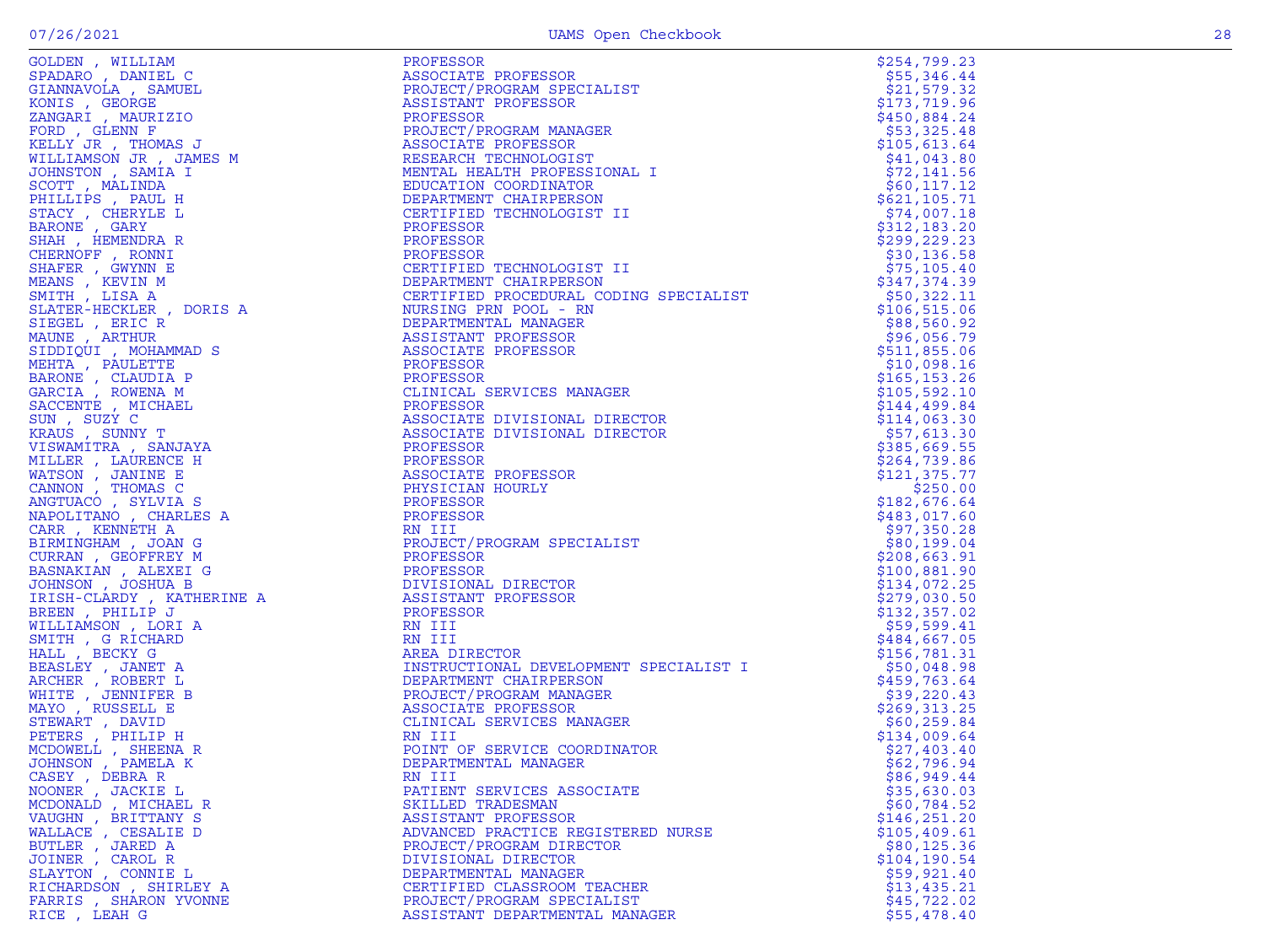| MINCY, KARA M                      | RN II                                         | \$6,882.81                 |
|------------------------------------|-----------------------------------------------|----------------------------|
| HOOD, LINDA                        | ADMINISTRATIVE ANALYST                        | \$40, 251.26               |
| DEES , WALTER                      | RN III                                        | \$93,565.09                |
| BRYANT, LOUISE L                   | DEPARTMENT BUSINESS COORDINATOR               | \$43, 215.51               |
| DRODDY, CINDY                      | PATIENT CARE TECHNICIAN                       | \$34,379.60                |
| HENRY , ASHLEY                     | DEPARTMENTAL MANAGER                          | \$84,449.00                |
| SELLARS , ELIZABETH A              | ASSOCIATE PROFESSOR                           | \$212, 271.62              |
| ALLRED, JAMES I                    | RESEARCH/CLINICAL PROGRAM MANAGER             | \$15,773.89                |
| ANTHONY , CARLIESS D               | ASSISTANT DEPARTMENTAL MANAGER                | \$113, 114.00              |
| MARAZITI, MICHAEL A                | SENIOR NURSE ANESTHETIST                      | \$167,929.47               |
| MARTIN, DUWARD J                   | CERTIFIED TECHNOLOGIST III                    | \$95,866.63                |
| PIERCE, DWIGHT                     | PROFESSOR                                     | \$123,018.00               |
| BRYANT JR , JAMES A                | PROJECT/PROGRAM SPECIALIST                    | \$68,632.61                |
| REID, CINDY D                      | RESEARCH ASSOCIATE                            | \$33,129.95                |
| BURBETT , BONNIE                   | RN III                                        | \$118,561.34               |
| GABEL-MARAZITI, DIANE              | SENIOR NURSE ANESTHETIST                      | \$167,929.47               |
| SPOLLEN III , JOHN J               | PROFESSOR                                     | \$40,647.94                |
| JONES , MATTIE L                   | ASSISTANT DEPARTMENTAL MANAGER                | \$18,032.10                |
| KIZER , ERIC H                     | RN III                                        | \$90,080.02                |
| BROWN, SHERIE L                    | DIVISIONAL DIRECTOR                           | \$132,949.96               |
| BUI , TOAN V<br>JOHNSON, CRISSY    | EDUCATION DEVELOPMENT SPECIALIST I            | \$88,097.49                |
|                                    | PROJECT/PROGRAM SPECIALIST                    | \$40,032.37                |
| HONDA, JENNIFER A<br>EPPS, ROBYN E | RN III<br>RN III                              | \$82,780.09                |
| CAMPBELL , RUTHA A                 | PATIENT SERVICES ASSOCIATE                    | \$74,350.52<br>\$43,396.01 |
| TAYLOR, MARILEE                    | EXECUTIVE ASSISTANT                           | \$51,763.20                |
| GUTIERREZ, AMBER R                 | DEPARTMENTAL DIRECTOR                         | \$134, 216.19              |
| ESQUIVEL , ROSIE                   | HOUSEKEEPER                                   | \$31,445.40                |
| LOWDEN , LATONYA S                 | CERTIFIED TECHNOLOGIST II                     | \$59,008.03                |
| FRANKS, AMY                        | DEPARTMENT CHAIRPERSON                        | \$160, 161.21              |
| MAPLES, HOLLY                      | ASSOCIATE PROFESSOR                           | \$120,262.27               |
| GOKDEN, NERIMAN                    | PROFESSOR                                     | \$273,951.06               |
| MANDOFF , VICTOR                   | PROFESSOR                                     | \$533,441.86               |
| SALEM, YASSER                      | PROFESSOR                                     | \$437,940.33               |
| MCDONNELL , LESLIE M               | ADVANCED PRACTICE REGISTERED NURSE            | \$15,679.80                |
| MOSELEY, THOMAS H                  | INSTRUCTOR                                    | \$2,035.26                 |
| DARE, JASON A                      | ASSOCIATE PROFESSOR                           | \$60,568.45                |
| RICHTER , GRESHAM T                | PROFESSOR                                     | \$649,865.92               |
| RANSOM, MICHELLE M                 | ASSISTANT PROFESSOR                           | \$270,800.04               |
| BEST, THOMAS H                     | PROFESSOR                                     | \$347,868.24               |
| MCKELVEY, SAMANTHA S               | ASSISTANT PROFESSOR                           | \$192,584.12               |
| SMITH-OLINDE , LAURA K             | PROFESSOR                                     | \$138,395.25               |
| PEYTON, DEBORAH A                  | NURSING UNIT COORDINATOR                      | \$46,317.31                |
| AUNSPAUGH , JENNIFER P             | ASSOCIATE PROFESSOR                           | \$557,289.69               |
| SISTERHEN, LAURA L                 | ASSOCIATE PROFESSOR                           | \$202, 919.50              |
| EWELL, PAMELA A                    | RN III                                        | \$6,130.98                 |
| HOOD, MELISA D                     | MEDICAL BILLING SPECIALIST                    | \$31,911.82                |
| HAUK , DEBORAH L                   | SPECIALTY REGISTERED NURSE                    | \$12,338.51                |
| GREEN, PAMELA E                    | CLINICAL TECHNICIAN I                         | \$14,410.36                |
| CULPEPPER, KENNETH W               | PHARMACY SUPERVISOR                           | \$140,050.56               |
| STEELE , TIM H                     | PROJECT/PROGRAM SPECIALIST                    | \$54,570.44                |
| KNIGHT, JEAN                       | NURSING UNIT COORDINATOR                      | \$4,643.57                 |
| SANDRIA , SHARON B                 | RESEARCH/CLINICAL PROGRAM MANAGER             | \$57,810.00                |
| STEWART, SCOTT A<br>EADS, LOU A    | <b>BIOSTATISTICIAN</b><br>ASSOCIATE PROFESSOR | \$7,033.33<br>\$294,490.64 |
| GARG, TARUN K                      | ASSISTANT RESEARCH PROFESSOR                  | \$66,962.96                |
| PLACE, LYNETTE J                   | DEPARTMENTAL MANAGER                          | \$101,959.56               |
| BAKER, ROBERT C                    | PHYSICIAN HOURLY                              | \$1,830.58                 |
| MILLER , GROVER P                  | PROFESSOR                                     | \$180,896.36               |
| DUGUID, PAUL                       | ASSISTANT DEPARTMENTAL DIRECTOR               | \$74,570.48                |
| TERRY, HOLLY M                     | PROJECT/PROGRAM MANAGER                       | \$54,065.66                |
| LAWRENCE, BRENDA J                 | RN III                                        | \$41,151.36                |
| EADY, ALISHA M                     | CERTIFIED TECHNOLOGIST II                     | \$57,896.00                |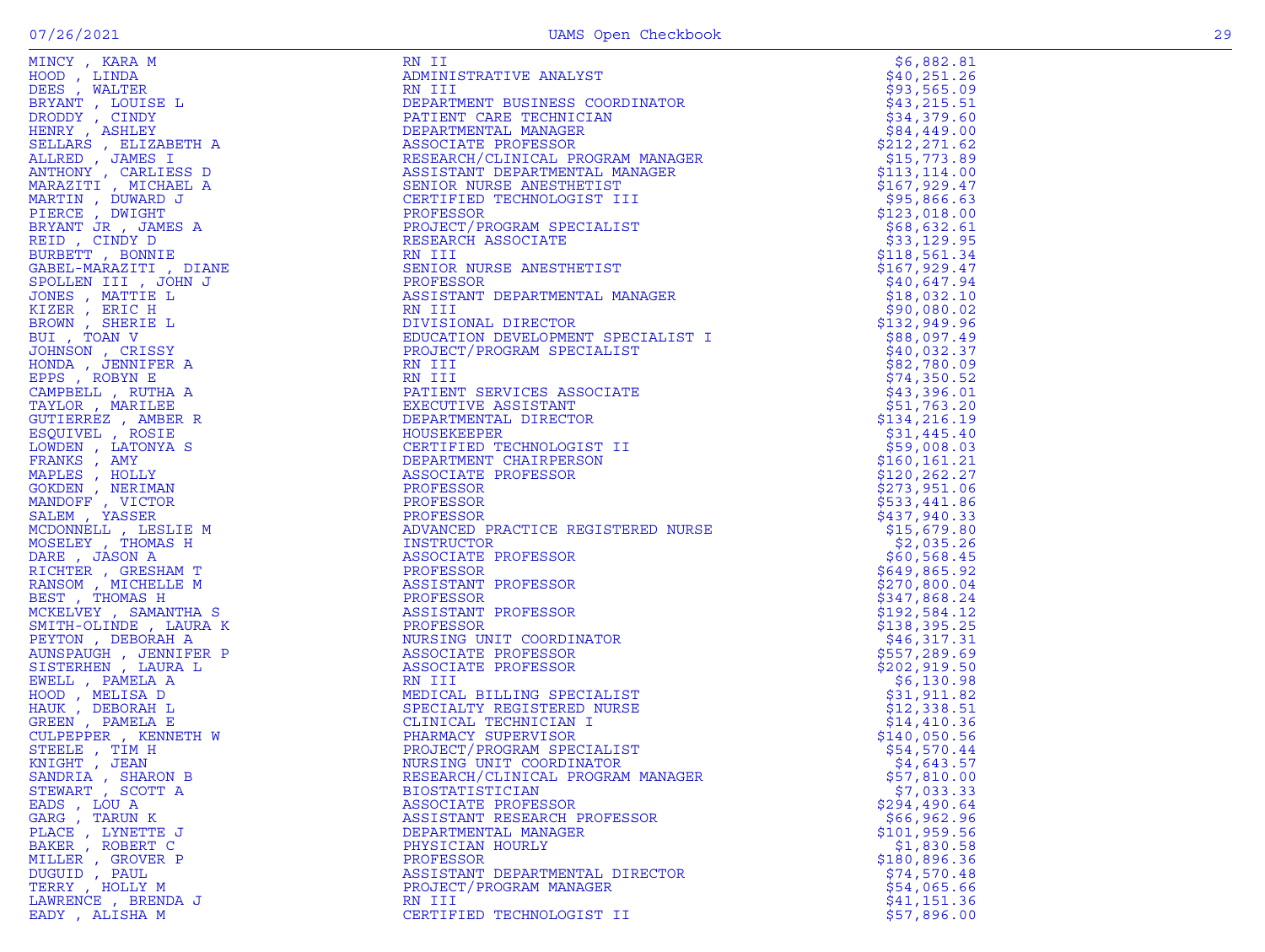|                        | FROMAND (WELLIGATED MERIDIAN PRODUCT) PRODUCTION ANNOTHER IN THE SOLUTION OF THE SOLUTION OF THE SOLUTION OF THE SOLUTION OF THE SOLUTION OF THE SOLUTION OF THE SOLUTION OF THE SOLUTION OF THE SOLUTION OF THE SOLUTION OF                   | \$43,969.78   |
|------------------------|------------------------------------------------------------------------------------------------------------------------------------------------------------------------------------------------------------------------------------------------|---------------|
|                        |                                                                                                                                                                                                                                                | \$104,647.27  |
|                        |                                                                                                                                                                                                                                                | \$31,566.04   |
|                        |                                                                                                                                                                                                                                                | \$37,499.32   |
|                        |                                                                                                                                                                                                                                                | \$57,483.92   |
|                        |                                                                                                                                                                                                                                                | \$49,981.28   |
|                        |                                                                                                                                                                                                                                                | \$3,554.42    |
|                        |                                                                                                                                                                                                                                                | \$32,849.12   |
|                        |                                                                                                                                                                                                                                                | \$78,416.73   |
|                        |                                                                                                                                                                                                                                                | \$43, 268.40  |
|                        |                                                                                                                                                                                                                                                | \$94,722.36   |
|                        |                                                                                                                                                                                                                                                | \$77,035.61   |
|                        |                                                                                                                                                                                                                                                | \$533,780.04  |
|                        |                                                                                                                                                                                                                                                | \$27,921.20   |
|                        |                                                                                                                                                                                                                                                | \$44,315.26   |
|                        |                                                                                                                                                                                                                                                | \$58,227.63   |
|                        |                                                                                                                                                                                                                                                | \$69,328.62   |
|                        |                                                                                                                                                                                                                                                | \$57,530.81   |
|                        |                                                                                                                                                                                                                                                | \$54,115.04   |
|                        |                                                                                                                                                                                                                                                | \$105,661.26  |
|                        |                                                                                                                                                                                                                                                | \$30,755.59   |
|                        |                                                                                                                                                                                                                                                | \$109,055.84  |
|                        |                                                                                                                                                                                                                                                | \$123,372.78  |
|                        |                                                                                                                                                                                                                                                | \$111,447.00  |
|                        |                                                                                                                                                                                                                                                | \$72,857.28   |
|                        |                                                                                                                                                                                                                                                | \$79,046.40   |
|                        |                                                                                                                                                                                                                                                | \$84,972.25   |
|                        |                                                                                                                                                                                                                                                | \$73,479.25   |
|                        |                                                                                                                                                                                                                                                | \$60,923.20   |
|                        |                                                                                                                                                                                                                                                | \$76,480.04   |
|                        |                                                                                                                                                                                                                                                | \$40,348.27   |
|                        |                                                                                                                                                                                                                                                | \$84,854.03   |
|                        |                                                                                                                                                                                                                                                | \$66,472.99   |
|                        |                                                                                                                                                                                                                                                |               |
|                        |                                                                                                                                                                                                                                                | \$47,117.38   |
|                        |                                                                                                                                                                                                                                                | \$44,024.63   |
|                        | MESEARCH ASSOCIATE<br>PROJECT/PROGRAM SPECIALIST<br>PROJECT/PROGRAM MANAGER<br>PROJECT/PROGRAM MANAGER<br>PROJECT/PROGRAM MANAGER<br>PROJECT/PROGRAM SPECIALIST<br>RN CLINICAL SERVICES MANAGER<br>PROJECT/PROGRAM SPECIALIST<br>CLINICAL TECH | \$58,057.81   |
|                        |                                                                                                                                                                                                                                                | \$77,250.37   |
|                        |                                                                                                                                                                                                                                                | \$462, 563.80 |
|                        |                                                                                                                                                                                                                                                | \$59,161.04   |
|                        |                                                                                                                                                                                                                                                | \$60,854.58   |
|                        |                                                                                                                                                                                                                                                | \$39,147.56   |
|                        |                                                                                                                                                                                                                                                | \$65,494.64   |
|                        |                                                                                                                                                                                                                                                | \$45,564.74   |
|                        |                                                                                                                                                                                                                                                | \$68,793.20   |
|                        |                                                                                                                                                                                                                                                | \$81,395.14   |
|                        |                                                                                                                                                                                                                                                | \$53,182.18   |
|                        |                                                                                                                                                                                                                                                | \$43,510.84   |
|                        |                                                                                                                                                                                                                                                | \$81,847.04   |
|                        |                                                                                                                                                                                                                                                | \$30,958.85   |
|                        |                                                                                                                                                                                                                                                | \$29,957.53   |
|                        |                                                                                                                                                                                                                                                | \$45,274.47   |
|                        |                                                                                                                                                                                                                                                | \$44,432.54   |
| MCWILLIAMS, CHRISTIE L |                                                                                                                                                                                                                                                | \$39,910.77   |
| BRUCE, DIANE M         | ADVANCED PRACTICE REGISTERED NURSE                                                                                                                                                                                                             | \$126,399.63  |
| HORN, LORI A           | RN III                                                                                                                                                                                                                                         | \$79,527.38   |
| HAWKINS, MATTHEW D     | DEPARTMENTAL MANAGER                                                                                                                                                                                                                           | \$95,058.28   |
| PETERS , SHERYL B      | PATIENT SERVICES ASSOCIATE                                                                                                                                                                                                                     | \$32,036.61   |
| ANDERSON, SHEY S       | ASSISTANT DEPARTMENTAL MANAGER                                                                                                                                                                                                                 | \$80, 867.10  |
| SMITH, ANGELA A        | DIVISIONAL DIRECTOR                                                                                                                                                                                                                            | \$119,793.49  |
| TAYLOR, JANICE L       | ASSISTANT PROFESSOR                                                                                                                                                                                                                            | \$103,813.55  |
| LEWIS , VANESSA L      | PROJECT/PROGRAM MANAGER                                                                                                                                                                                                                        | \$51,144.10   |
| LOWE, ANGELA           | ADVANCED PRACTICE REGISTERED NURSE                                                                                                                                                                                                             | \$103,843.05  |
| MCPEAKE, SUSAN S       | ADMINISTRATIVE SPECIALIST III                                                                                                                                                                                                                  | \$17,553.96   |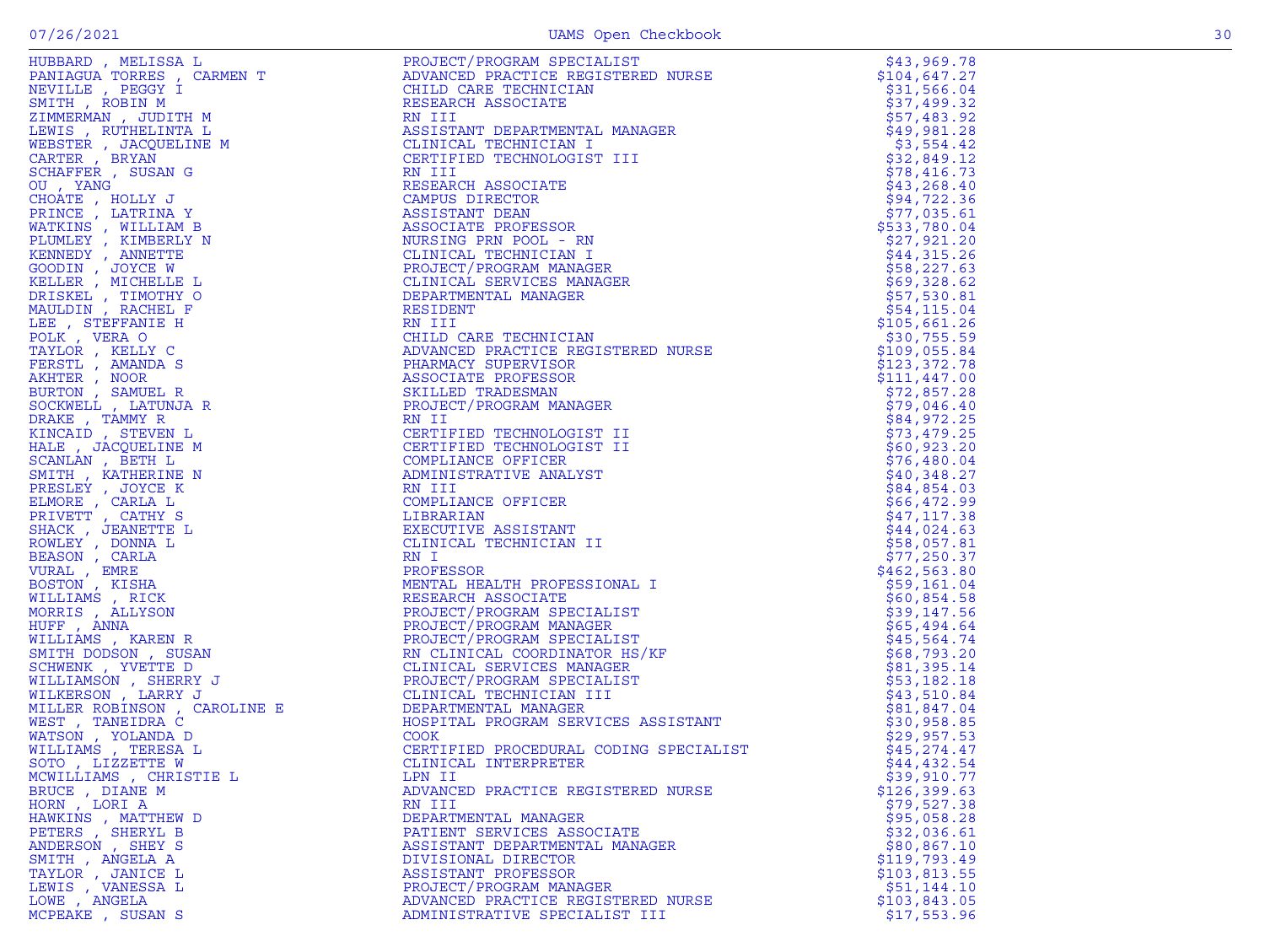| REASONER , ARMISTEAD<br>RAIL WILKERSON , SUE EN RAIL WILKERSON , SUE ENCARTY , STEPHANIE K<br>MCARTY , STEPHANIE K<br>JONES , ERICA , INDEENTA IS TO A THREE THAT IS SENCE . AND THE CORDER , BETTY D<br>ENGROSSON , CARLA THREE TO BE THE | ASSISTANT DEPARTMENTAL MANAGER                                                                                                                                                                                                 | \$826.65                   |
|--------------------------------------------------------------------------------------------------------------------------------------------------------------------------------------------------------------------------------------------|--------------------------------------------------------------------------------------------------------------------------------------------------------------------------------------------------------------------------------|----------------------------|
|                                                                                                                                                                                                                                            | PHARMACIST I                                                                                                                                                                                                                   | \$27,258.69                |
|                                                                                                                                                                                                                                            | ADMINISTRATIVE ANALYST                                                                                                                                                                                                         | \$39,188.94                |
|                                                                                                                                                                                                                                            | RN III                                                                                                                                                                                                                         | \$76,484.15                |
|                                                                                                                                                                                                                                            | EDUCATION COORDINATOR                                                                                                                                                                                                          | \$39,223.80                |
|                                                                                                                                                                                                                                            | MEDICAL BILLING SPECIALIST                                                                                                                                                                                                     | \$16, 717.32               |
|                                                                                                                                                                                                                                            | MENTAL HEALTH PROFESSIONAL II                                                                                                                                                                                                  | \$77,378.58                |
|                                                                                                                                                                                                                                            | CHILD CARE TECHNICIAN                                                                                                                                                                                                          | \$30,502.40                |
|                                                                                                                                                                                                                                            | MEDICAL DIAGNOSTIC ANALYST                                                                                                                                                                                                     | \$35,654.92                |
|                                                                                                                                                                                                                                            | NURSING PRN POOL - RN                                                                                                                                                                                                          | \$250.00                   |
|                                                                                                                                                                                                                                            | CLINIC DIRECTOR<br>CHILD CARE TECHNICIAN                                                                                                                                                                                       | \$70,152.94                |
|                                                                                                                                                                                                                                            |                                                                                                                                                                                                                                | \$30,902.40                |
|                                                                                                                                                                                                                                            | RN CLINICAL COORDINATOR HS/KF                                                                                                                                                                                                  | \$51,888.90                |
|                                                                                                                                                                                                                                            | CHILD CARE TECHNICIAN                                                                                                                                                                                                          | \$502.00                   |
|                                                                                                                                                                                                                                            |                                                                                                                                                                                                                                | \$58,919.31                |
|                                                                                                                                                                                                                                            |                                                                                                                                                                                                                                | \$69,327.10                |
|                                                                                                                                                                                                                                            |                                                                                                                                                                                                                                | \$55,241.32                |
|                                                                                                                                                                                                                                            |                                                                                                                                                                                                                                | \$52,262.11                |
|                                                                                                                                                                                                                                            |                                                                                                                                                                                                                                | \$31,198.90                |
|                                                                                                                                                                                                                                            |                                                                                                                                                                                                                                | \$30,522.16                |
|                                                                                                                                                                                                                                            |                                                                                                                                                                                                                                | \$28,443.86                |
|                                                                                                                                                                                                                                            |                                                                                                                                                                                                                                | \$42, 202.13               |
|                                                                                                                                                                                                                                            |                                                                                                                                                                                                                                | \$8,248.64                 |
|                                                                                                                                                                                                                                            |                                                                                                                                                                                                                                | \$31,568.40                |
|                                                                                                                                                                                                                                            |                                                                                                                                                                                                                                |                            |
|                                                                                                                                                                                                                                            |                                                                                                                                                                                                                                | \$41,904.34<br>\$17,186.50 |
|                                                                                                                                                                                                                                            |                                                                                                                                                                                                                                | \$42,473.09                |
|                                                                                                                                                                                                                                            |                                                                                                                                                                                                                                | \$42,168.32                |
|                                                                                                                                                                                                                                            |                                                                                                                                                                                                                                | \$67,117.05                |
|                                                                                                                                                                                                                                            |                                                                                                                                                                                                                                |                            |
|                                                                                                                                                                                                                                            |                                                                                                                                                                                                                                | \$42,701.43                |
|                                                                                                                                                                                                                                            |                                                                                                                                                                                                                                | \$47,660.69                |
|                                                                                                                                                                                                                                            | CHILD CARE ISCHIMATOR HEST ENTIRE AN INCLUSIVE CORDINATOR HEST CHILD CARRICLET AND CORDINATOR HEST CREAT REST CORDINATOR AND REST CORDINATOR IS A REPORT (FROM MANGER PRODUCT) FROM THE PRODUCT CHIRD CORDINATOR IS A REPORT O | \$29,973.31                |
|                                                                                                                                                                                                                                            |                                                                                                                                                                                                                                | \$56,128.61                |
|                                                                                                                                                                                                                                            |                                                                                                                                                                                                                                | \$31,243.77                |
|                                                                                                                                                                                                                                            |                                                                                                                                                                                                                                | \$18,816.43                |
|                                                                                                                                                                                                                                            |                                                                                                                                                                                                                                | \$39,553.38                |
|                                                                                                                                                                                                                                            |                                                                                                                                                                                                                                | \$31,513.69                |
|                                                                                                                                                                                                                                            |                                                                                                                                                                                                                                | \$28,849.16                |
|                                                                                                                                                                                                                                            |                                                                                                                                                                                                                                | \$55,866.41                |
|                                                                                                                                                                                                                                            |                                                                                                                                                                                                                                | \$65,501.61                |
|                                                                                                                                                                                                                                            |                                                                                                                                                                                                                                | \$71,996.78                |
|                                                                                                                                                                                                                                            |                                                                                                                                                                                                                                | \$52,414.36                |
|                                                                                                                                                                                                                                            |                                                                                                                                                                                                                                | \$15,941.10                |
|                                                                                                                                                                                                                                            |                                                                                                                                                                                                                                | \$79,363.17                |
|                                                                                                                                                                                                                                            |                                                                                                                                                                                                                                | \$58,227.63                |
|                                                                                                                                                                                                                                            |                                                                                                                                                                                                                                | \$4,852.42                 |
|                                                                                                                                                                                                                                            |                                                                                                                                                                                                                                | \$49,889.01                |
|                                                                                                                                                                                                                                            |                                                                                                                                                                                                                                | \$83,470.98                |
|                                                                                                                                                                                                                                            |                                                                                                                                                                                                                                | \$50,423.90                |
|                                                                                                                                                                                                                                            |                                                                                                                                                                                                                                | \$37,644.95                |
|                                                                                                                                                                                                                                            | DEPARTMENTAL MANAGER                                                                                                                                                                                                           | \$76,330.46                |
|                                                                                                                                                                                                                                            | PROJECT/PROGRAM MANAGER                                                                                                                                                                                                        | \$69,505.32                |
| CODY, HEATHER M                                                                                                                                                                                                                            | SENIOR NURSE ANESTHETIST                                                                                                                                                                                                       | \$55,974.05                |
| ELLISON, NADIR                                                                                                                                                                                                                             | HOSPITAL FINANCIAL MANAGER                                                                                                                                                                                                     | \$63,804.62                |
| CARTER , STEPHANIE L                                                                                                                                                                                                                       | SPECIAL PROCEDURE TECHNICIAN                                                                                                                                                                                                   | \$28,101.00                |
| TORRENCE, MAXINE                                                                                                                                                                                                                           | COMPLIANCE OFFICER                                                                                                                                                                                                             | \$35,897.25                |
| VANECKO, JENNIFER L                                                                                                                                                                                                                        | PROJECT/PROGRAM MANAGER                                                                                                                                                                                                        | \$49,884.44                |
| RICHARDSON, VANITY A                                                                                                                                                                                                                       | CHILD CARE TECHNICIAN                                                                                                                                                                                                          | \$27,181.91                |
| FERREN, CLIFFORD G                                                                                                                                                                                                                         | DEPARTMENTAL DIRECTOR                                                                                                                                                                                                          | \$118,892.29               |
| MCDONALD, JAMES E                                                                                                                                                                                                                          | ASSOCIATE PROFESSOR                                                                                                                                                                                                            | \$1, 112.11                |
| NICKLESON, REBECCA A                                                                                                                                                                                                                       | DIVISIONAL DIRECTOR                                                                                                                                                                                                            | \$115, 187.50              |
| RATLIFF, SHAUN K                                                                                                                                                                                                                           | DEPARTMENTAL MANAGER                                                                                                                                                                                                           | \$53,540.20                |
| BRADLEY, BRENDA A                                                                                                                                                                                                                          | ASSISTANT DEPARTMENTAL MANAGER                                                                                                                                                                                                 | \$50,389.01                |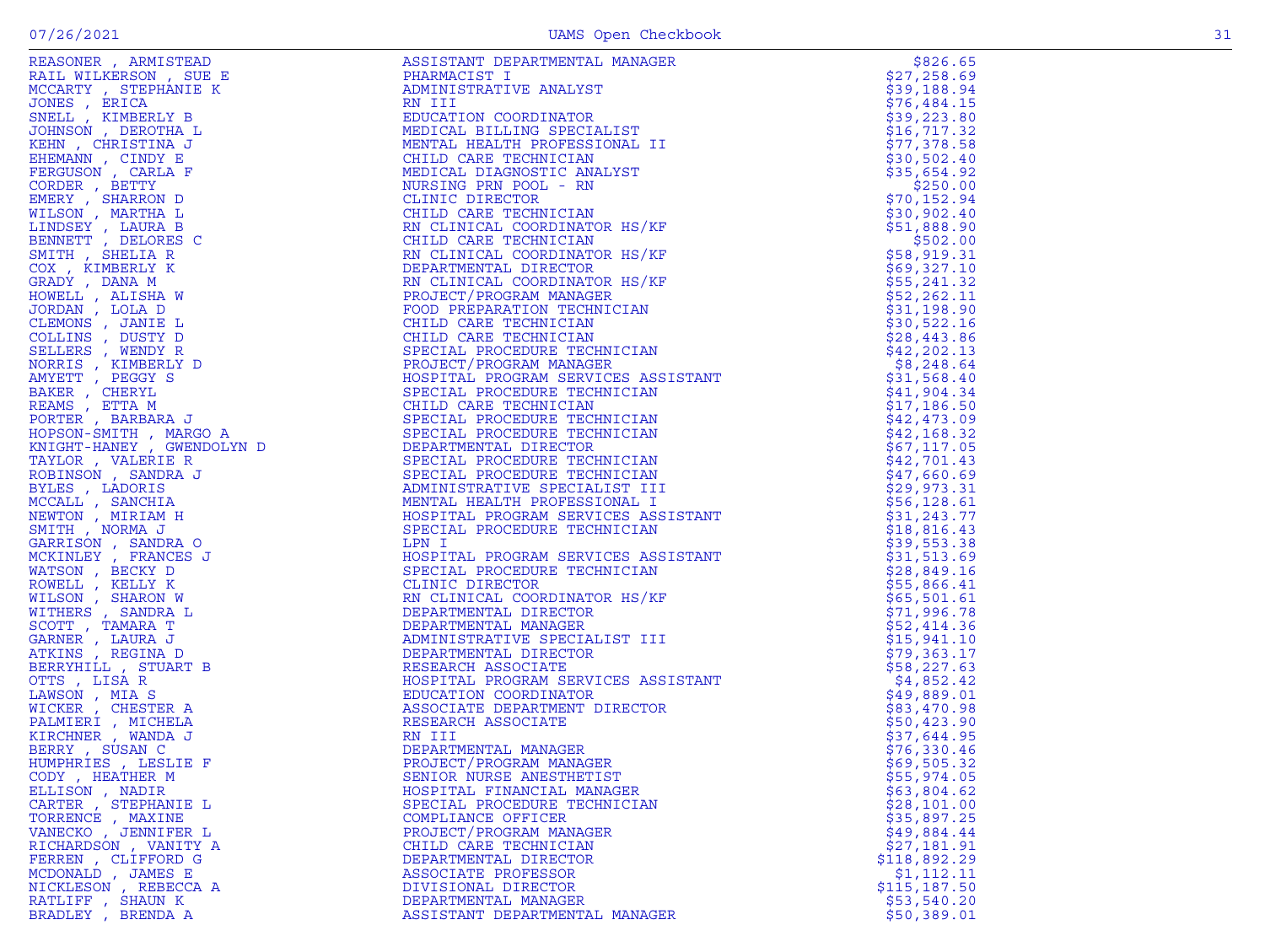|                                | ADIT A MEANINE MANY AND THE SERVE ENTERTY ON A SUITABLE PRESENT AND A SUITABLE PRESENT AND A SUITABLE PRESENT AND IN EVALUATION OF THE SERVE AND DRIVING SERVER CONTINUES IN THE SERVE AND INTERFERENCE IN THE SERVE AND IN T | \$123,186.79               |
|--------------------------------|-------------------------------------------------------------------------------------------------------------------------------------------------------------------------------------------------------------------------------|----------------------------|
|                                |                                                                                                                                                                                                                               | \$98,385.62                |
|                                |                                                                                                                                                                                                                               | \$82,600.04                |
|                                |                                                                                                                                                                                                                               | \$3,725.75                 |
|                                |                                                                                                                                                                                                                               | \$248,459.97               |
|                                |                                                                                                                                                                                                                               | \$16,015.83                |
|                                |                                                                                                                                                                                                                               | \$80,325.36                |
|                                |                                                                                                                                                                                                                               | \$101, 959.56              |
|                                |                                                                                                                                                                                                                               | \$5,664.75                 |
|                                |                                                                                                                                                                                                                               | \$178,250.03               |
|                                |                                                                                                                                                                                                                               | \$95,422.31                |
|                                |                                                                                                                                                                                                                               | \$35,698.76                |
|                                |                                                                                                                                                                                                                               | \$26, 158.45               |
|                                |                                                                                                                                                                                                                               | \$47,504.61                |
|                                |                                                                                                                                                                                                                               | \$113, 215.05              |
|                                |                                                                                                                                                                                                                               | \$48,938.74                |
|                                |                                                                                                                                                                                                                               | \$46,346.02                |
|                                |                                                                                                                                                                                                                               | \$47,844.93                |
|                                |                                                                                                                                                                                                                               | \$47,093.40<br>\$61,133.04 |
|                                |                                                                                                                                                                                                                               |                            |
|                                |                                                                                                                                                                                                                               | \$76,638.41                |
|                                |                                                                                                                                                                                                                               | \$46,848.52<br>\$64,608.28 |
|                                |                                                                                                                                                                                                                               | \$44,575.92                |
|                                |                                                                                                                                                                                                                               | \$42,515.51                |
|                                |                                                                                                                                                                                                                               | \$13,181.43                |
|                                |                                                                                                                                                                                                                               | \$40,849.16                |
|                                |                                                                                                                                                                                                                               | \$89,442.69                |
|                                |                                                                                                                                                                                                                               | \$241,833.75               |
|                                |                                                                                                                                                                                                                               | \$67,962.96                |
|                                |                                                                                                                                                                                                                               | \$76, 719.70               |
|                                |                                                                                                                                                                                                                               | \$35,680.23                |
|                                |                                                                                                                                                                                                                               | \$3,000.00                 |
|                                |                                                                                                                                                                                                                               | \$15,833.95                |
|                                |                                                                                                                                                                                                                               | \$11,019.38                |
|                                |                                                                                                                                                                                                                               | \$43,238.16                |
|                                |                                                                                                                                                                                                                               | \$3,558.75                 |
|                                |                                                                                                                                                                                                                               | \$80,307.86                |
|                                |                                                                                                                                                                                                                               | \$123,695.11               |
|                                |                                                                                                                                                                                                                               | \$38,353.27                |
|                                |                                                                                                                                                                                                                               | \$41, 465.11               |
|                                |                                                                                                                                                                                                                               | \$17,652.92                |
|                                |                                                                                                                                                                                                                               | \$42,198.00                |
|                                |                                                                                                                                                                                                                               | \$134,968.13               |
|                                |                                                                                                                                                                                                                               | \$33,718.99                |
|                                |                                                                                                                                                                                                                               | \$81,244.64                |
|                                |                                                                                                                                                                                                                               | \$51,169.56                |
|                                |                                                                                                                                                                                                                               | \$147,596.41               |
|                                |                                                                                                                                                                                                                               | \$87,567.04                |
|                                |                                                                                                                                                                                                                               | \$33,912.58                |
|                                |                                                                                                                                                                                                                               | \$51,203.86                |
|                                |                                                                                                                                                                                                                               | \$107,615.56               |
| COKER, KAREN K                 | RESEARCH ASSOCIATE                                                                                                                                                                                                            | \$52,643.26                |
| ADAMS, DONNA K                 | PROJECT/PROGRAM SPECIALIST                                                                                                                                                                                                    | \$20,905.19                |
| ROBERTSON, SONIA D             | POINT OF SERVICE COORDINATOR                                                                                                                                                                                                  | \$35,353.80<br>\$44,701.08 |
| PUTT, CLAIRE M C               | SENIOR RESEARCH ASSISTANT                                                                                                                                                                                                     |                            |
| CROUSE, SHELLY<br>ZHONG , YING | ASSOCIATE ADMINISTRATOR OF PATIENT CARE                                                                                                                                                                                       | \$92,664.00                |
| BEARD, ARTHUR W                | RESEARCH ASSOCIATE<br>EXECUTIVE DIVISIONAL DIRECTOR                                                                                                                                                                           | \$62,789.23<br>\$89,884.92 |
| GRAY, BECKIE L                 | POINT OF SERVICE COORDINATOR                                                                                                                                                                                                  | \$35,597.77                |
| SKIPPER, JAMES E               | PROJECT/PROGRAM SPECIALIST                                                                                                                                                                                                    | \$59,165.18                |
| MONTGOMERY , DONNELL A         | MEDICAL SERVICES ADMINISTRATOR                                                                                                                                                                                                | \$77,749.94                |
| WEI, JEANNE                    | DEPARTMENT CHAIRPERSON                                                                                                                                                                                                        | \$421,823.18               |
|                                |                                                                                                                                                                                                                               |                            |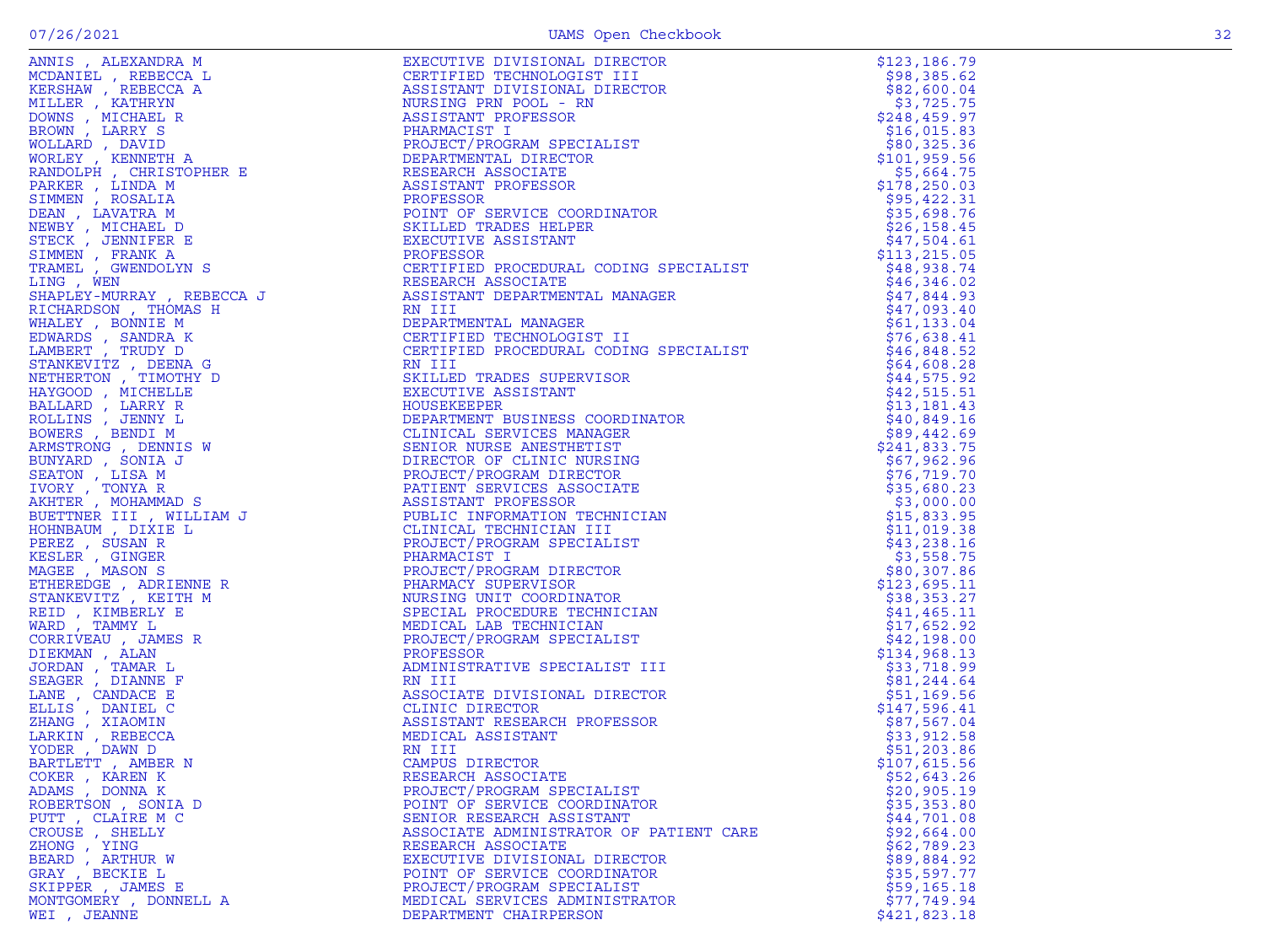|                                    | PROFESSOR<br>ASSOCIATE PROFESSOR<br>CERTIFIED PROCEDURAL CODING SPECIALIST<br>CERTIFIED PROCEDURAL CODING SPECIALIST<br>ADVANCED PRACTICE REGISTERED NURSE<br>ADVANCED PRACTICE REGISTERED NURSE<br>ADVANCED PRACTICE REGISTERED NURSE<br>AD |                              |
|------------------------------------|----------------------------------------------------------------------------------------------------------------------------------------------------------------------------------------------------------------------------------------------|------------------------------|
|                                    |                                                                                                                                                                                                                                              |                              |
|                                    |                                                                                                                                                                                                                                              |                              |
|                                    |                                                                                                                                                                                                                                              |                              |
|                                    |                                                                                                                                                                                                                                              |                              |
|                                    |                                                                                                                                                                                                                                              |                              |
|                                    |                                                                                                                                                                                                                                              |                              |
|                                    |                                                                                                                                                                                                                                              |                              |
|                                    | EN III<br>RN III<br>PATIENT SERVICES ASSOCIATE<br>RN II<br>PATIENT SERVICES ASSOCIATE<br>DIRECTOR OF PHARMACY<br>DEPARTMENTAL MANAGER<br>PATIENT SERVICES ASSOCIATE<br>MEDICAL RECORDS TECHNICIAN<br>PROFESSOR<br>PROFESSOR                  |                              |
|                                    |                                                                                                                                                                                                                                              |                              |
|                                    |                                                                                                                                                                                                                                              |                              |
|                                    |                                                                                                                                                                                                                                              |                              |
|                                    |                                                                                                                                                                                                                                              |                              |
|                                    |                                                                                                                                                                                                                                              |                              |
| VYAS, KEYUR S                      |                                                                                                                                                                                                                                              | \$240,006.55                 |
| LAWRENCE, LORA A                   | ASSOCIATE DEPARTMENT DIRECTOR                                                                                                                                                                                                                | \$83,415.96                  |
| KING, DEANNE                       | ASSISTANT PROFESSOR                                                                                                                                                                                                                          | \$153,015.00                 |
| ONISEI, DUCU F                     | ASSOCIATE PROFESSOR                                                                                                                                                                                                                          | \$340,563.77                 |
| ONISEI , ANNA M<br>MCGRAW, RENEE P | ASSOCIATE PROFESSOR<br>ASSOCIATE PROFESSOR                                                                                                                                                                                                   | \$375,930.63<br>\$387,600.00 |
| CASSAT, MICHAEL D                  | ASSISTANT PROFESSOR                                                                                                                                                                                                                          | \$349,918.60                 |
| TURNER , ANGELA L                  | PROJECT/PROGRAM MANAGER                                                                                                                                                                                                                      | \$56,552.45                  |
| EVANS, CLINTON E                   | PHYSICIAN HOURLY                                                                                                                                                                                                                             | \$37,007.25                  |
| COOK, JASON                        | MEDICAL BUYER                                                                                                                                                                                                                                | \$41,128.33                  |
| YOUNG, YAVON A                     | FISCAL SUPPORT ANALYST                                                                                                                                                                                                                       | \$33,080.53                  |
| ZHENG , FANG                       | ASSOCIATE PROFESSOR                                                                                                                                                                                                                          | \$90, 121.90                 |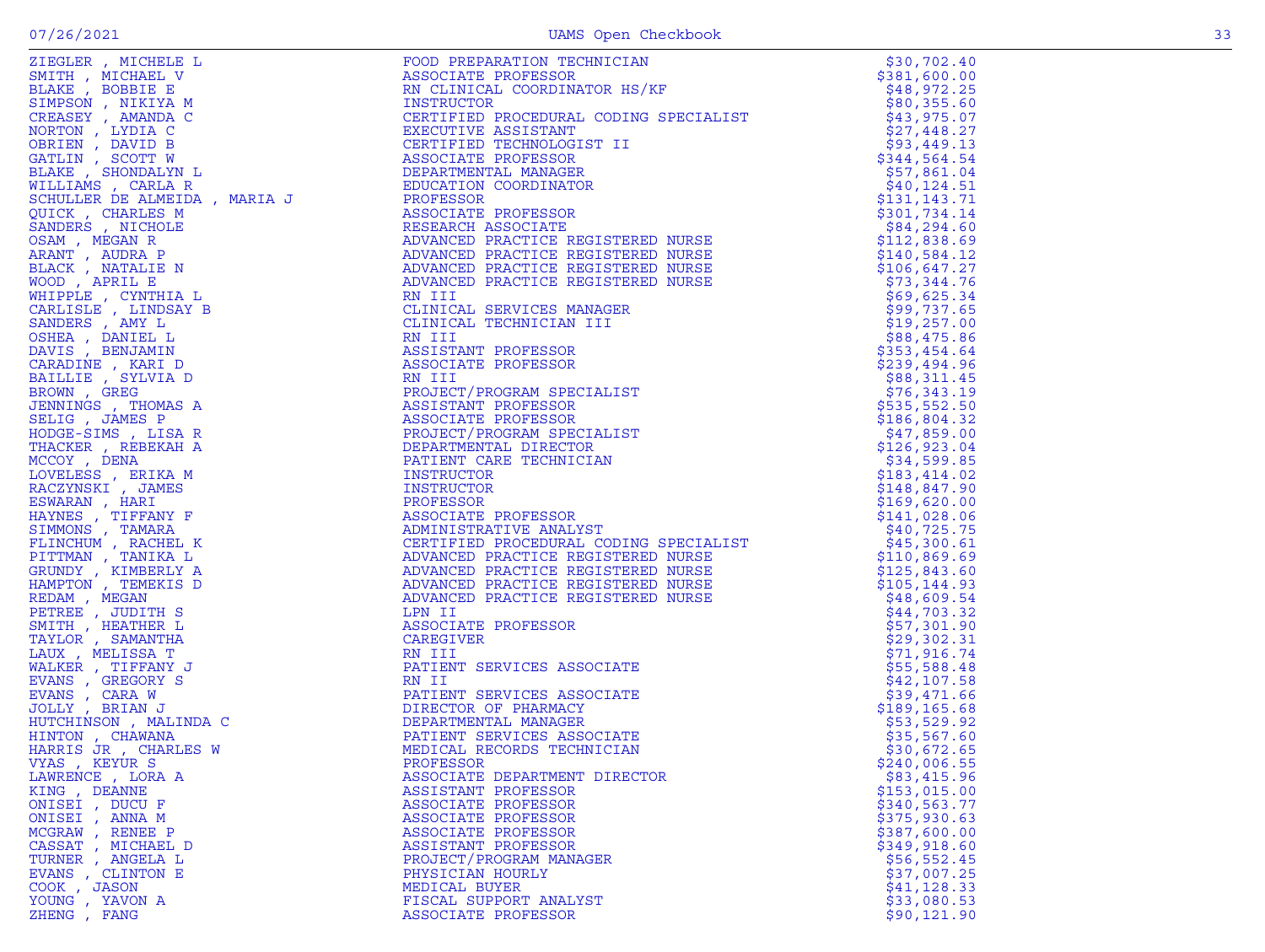| UAMES , IORI<br>HUITT , TIFFANY W<br>KWEEKUL , BLYTHE O                                                                                                                                                              |
|----------------------------------------------------------------------------------------------------------------------------------------------------------------------------------------------------------------------|
|                                                                                                                                                                                                                      |
|                                                                                                                                                                                                                      |
| MCPHEARSON, MAGWENDA T                                                                                                                                                                                               |
| KRAUSE , MICHELLE W                                                                                                                                                                                                  |
| SCHWAESDALL , LISA A                                                                                                                                                                                                 |
| YOUNG, ETTA L                                                                                                                                                                                                        |
| CHAKRABORTY , INDRANIL                                                                                                                                                                                               |
|                                                                                                                                                                                                                      |
| MARTINEZ , DELSA                                                                                                                                                                                                     |
| VANDIVER, MELISSA B                                                                                                                                                                                                  |
| PARKER, HEATHER L                                                                                                                                                                                                    |
| COBBS, GWENDOLYN F                                                                                                                                                                                                   |
| BUSH , CARLA M<br>TARIQ , SARA G<br>TAYLOR , LESLIE W<br>TAYLOR , LISULT                                                                                                                                             |
|                                                                                                                                                                                                                      |
|                                                                                                                                                                                                                      |
|                                                                                                                                                                                                                      |
| WEAVER , VICKI                                                                                                                                                                                                       |
| BROWN, GINGER J                                                                                                                                                                                                      |
|                                                                                                                                                                                                                      |
|                                                                                                                                                                                                                      |
| MOOREHEAD , ERIC K<br>DANIELS , JACLYN R<br>KELLEY , VALERIE D<br>ADKINS , LAURA L<br>REYNOLDS , TINA M<br>REYNOLDS , TINA M                                                                                         |
|                                                                                                                                                                                                                      |
|                                                                                                                                                                                                                      |
|                                                                                                                                                                                                                      |
| SMITH, SHERMAN L                                                                                                                                                                                                     |
| HU, BO                                                                                                                                                                                                               |
| OLDNER , SHERRY A<br>IRELAND , TRACI M<br>WHITE , TOMEKIA S                                                                                                                                                          |
|                                                                                                                                                                                                                      |
|                                                                                                                                                                                                                      |
|                                                                                                                                                                                                                      |
| KEARNEY , LASHONDA L<br>FALLON , SHANNON                                                                                                                                                                             |
|                                                                                                                                                                                                                      |
| WHITFIELD, LAQUITA Y                                                                                                                                                                                                 |
| REEVES , CRYSTAL S                                                                                                                                                                                                   |
| KEEVES, CRISTAL S<br>STORY, SARAH A<br>ZHANG, HAIHONG<br>SANDERS, LAURA N<br>TAPPE, ANDREA<br>COTHERN, JOYCE A<br>OLIVER, BRENDA S<br>GLAZE, KIMBERLY A<br>RIEGLER, RAMONA G<br>TOISER, RAMONA G<br>TOISER, RAMONA G |
|                                                                                                                                                                                                                      |
|                                                                                                                                                                                                                      |
|                                                                                                                                                                                                                      |
|                                                                                                                                                                                                                      |
|                                                                                                                                                                                                                      |
|                                                                                                                                                                                                                      |
|                                                                                                                                                                                                                      |
|                                                                                                                                                                                                                      |
| JOUSHEGHANY , FARIBA                                                                                                                                                                                                 |
| KARBASSI , BEHJATOLAH M                                                                                                                                                                                              |
|                                                                                                                                                                                                                      |
| ENOCH , SABRINA                                                                                                                                                                                                      |
| FUSSELL, JILL J                                                                                                                                                                                                      |
| MARTIN, BRENDA M                                                                                                                                                                                                     |
|                                                                                                                                                                                                                      |
| HAM, ANDREA C                                                                                                                                                                                                        |
|                                                                                                                                                                                                                      |
|                                                                                                                                                                                                                      |
| KNEELAND , KEESHA M<br>MCGUIRE , LINDA Y                                                                                                                                                                             |
|                                                                                                                                                                                                                      |
|                                                                                                                                                                                                                      |
|                                                                                                                                                                                                                      |
|                                                                                                                                                                                                                      |
| JOYNER , JUDY L<br>BIDDLE , SHARON K<br>MCENTYRE , CHRISTEL<br>CONNELL , DEIDRE S                                                                                                                                    |
| CROW, DEBRA A                                                                                                                                                                                                        |
| TULGETSKE , JENNIFER L                                                                                                                                                                                               |
| <b>BILLIE J</b>                                                                                                                                                                                                      |
| WAYNE P                                                                                                                                                                                                              |
| STROMAN<br>, DONNA S                                                                                                                                                                                                 |
| REBECCA S                                                                                                                                                                                                            |
|                                                                                                                                                                                                                      |
| DARLENE M                                                                                                                                                                                                            |
|                                                                                                                                                                                                                      |
| , KEITH G                                                                                                                                                                                                            |
| WHITE,<br>WAHLS,<br>CULVER<br>LANGHORN , SHANNON D<br>CLINTON<br>BENNETT<br>SMITH,<br>SHANNON<br>D<br>CHIARO<br>CARRIE<br>L                                                                                          |

| JAMES , TORI                                                                                                                                                                                                                                                                                                                                                                                                                                                                            | RN I                                                                                                                                                                                                                                                                                                                                                                                                                                                                    | \$110, 406.06 |
|-----------------------------------------------------------------------------------------------------------------------------------------------------------------------------------------------------------------------------------------------------------------------------------------------------------------------------------------------------------------------------------------------------------------------------------------------------------------------------------------|-------------------------------------------------------------------------------------------------------------------------------------------------------------------------------------------------------------------------------------------------------------------------------------------------------------------------------------------------------------------------------------------------------------------------------------------------------------------------|---------------|
| JAWES , IORI<br>HUITT , TIFFANY W<br>KWEEKUL , BLYTHE O<br>MCPHEARSON , MAGWENDA T<br>KRAUSE , MICHELLE W<br>SCHWAESDALL , LISA A<br>YOUNG , ETTA L<br>CHAKRABORTY , INDRANIL<br>MARTINEZ , DELSA<br>VANDIVER , MELISSA B<br>PARKER , HEATHER L<br>COBBS , GWEN                                                                                                                                                                                                                         | ASSOCIATE PROFESSOR                                                                                                                                                                                                                                                                                                                                                                                                                                                     | \$109,382.98  |
|                                                                                                                                                                                                                                                                                                                                                                                                                                                                                         | RN III                                                                                                                                                                                                                                                                                                                                                                                                                                                                  | \$81,202.82   |
|                                                                                                                                                                                                                                                                                                                                                                                                                                                                                         | CLINICAL TECHNICIAN III                                                                                                                                                                                                                                                                                                                                                                                                                                                 | \$68,437.29   |
|                                                                                                                                                                                                                                                                                                                                                                                                                                                                                         | PROFESSOR                                                                                                                                                                                                                                                                                                                                                                                                                                                               | \$498, 403.17 |
|                                                                                                                                                                                                                                                                                                                                                                                                                                                                                         | COMPLIANCE OFFICER                                                                                                                                                                                                                                                                                                                                                                                                                                                      | \$63,529.24   |
|                                                                                                                                                                                                                                                                                                                                                                                                                                                                                         | MEDICAL ASSISTANT                                                                                                                                                                                                                                                                                                                                                                                                                                                       | \$43,317.78   |
|                                                                                                                                                                                                                                                                                                                                                                                                                                                                                         | PROFESSOR                                                                                                                                                                                                                                                                                                                                                                                                                                                               | \$479,054.27  |
|                                                                                                                                                                                                                                                                                                                                                                                                                                                                                         | RN III                                                                                                                                                                                                                                                                                                                                                                                                                                                                  | \$99,653.13   |
|                                                                                                                                                                                                                                                                                                                                                                                                                                                                                         | MEDICAL SERVICES ADMINISTRATOR                                                                                                                                                                                                                                                                                                                                                                                                                                          | \$70,781.71   |
|                                                                                                                                                                                                                                                                                                                                                                                                                                                                                         | NURSING UNIT COORDINATOR                                                                                                                                                                                                                                                                                                                                                                                                                                                | \$38,162.06   |
|                                                                                                                                                                                                                                                                                                                                                                                                                                                                                         | RN I                                                                                                                                                                                                                                                                                                                                                                                                                                                                    | \$55,016.79   |
| BUSH, CARLA M                                                                                                                                                                                                                                                                                                                                                                                                                                                                           | PROJECT/PROGRAM SPECIALIST                                                                                                                                                                                                                                                                                                                                                                                                                                              | \$45,433.75   |
| TARIQ, SARA G                                                                                                                                                                                                                                                                                                                                                                                                                                                                           | <b>ASSOCIATE DEAN</b>                                                                                                                                                                                                                                                                                                                                                                                                                                                   | \$273,589.43  |
| TAYLOR, LESLIE W                                                                                                                                                                                                                                                                                                                                                                                                                                                                        | VICE CHANCELLOR                                                                                                                                                                                                                                                                                                                                                                                                                                                         | \$211, 366.13 |
| WEAVER, VICKI                                                                                                                                                                                                                                                                                                                                                                                                                                                                           | MEDICAL BUYER                                                                                                                                                                                                                                                                                                                                                                                                                                                           | \$42,108.95   |
| BROWN, GINGER J                                                                                                                                                                                                                                                                                                                                                                                                                                                                         | CLINICAL TECHNICIAN III                                                                                                                                                                                                                                                                                                                                                                                                                                                 | \$74,859.04   |
| MOOREHEAD, ERIC K                                                                                                                                                                                                                                                                                                                                                                                                                                                                       | DEPARTMENTAL MANAGER                                                                                                                                                                                                                                                                                                                                                                                                                                                    | \$47,821.24   |
| DANIELS, JACLYN R                                                                                                                                                                                                                                                                                                                                                                                                                                                                       | POST DOCTORAL FELLOW                                                                                                                                                                                                                                                                                                                                                                                                                                                    | \$37,166.64   |
| KELLEY , VALERIE D                                                                                                                                                                                                                                                                                                                                                                                                                                                                      | PROJECT/PROGRAM SPECIALIST                                                                                                                                                                                                                                                                                                                                                                                                                                              | \$50,389.01   |
|                                                                                                                                                                                                                                                                                                                                                                                                                                                                                         | DEPARTMENTAL MANAGER                                                                                                                                                                                                                                                                                                                                                                                                                                                    | \$77,275.00   |
| ADKINS, LAURA L                                                                                                                                                                                                                                                                                                                                                                                                                                                                         |                                                                                                                                                                                                                                                                                                                                                                                                                                                                         |               |
| REYNOLDS, TINA M                                                                                                                                                                                                                                                                                                                                                                                                                                                                        | RN III                                                                                                                                                                                                                                                                                                                                                                                                                                                                  | \$86,886.96   |
| SMITH , SHERMAN L                                                                                                                                                                                                                                                                                                                                                                                                                                                                       | CLINICAL TECHNICIAN I                                                                                                                                                                                                                                                                                                                                                                                                                                                   | \$27,071.75   |
| HU, BO                                                                                                                                                                                                                                                                                                                                                                                                                                                                                  | BIOSTATISTICIAN                                                                                                                                                                                                                                                                                                                                                                                                                                                         | \$75, 716.14  |
| OLDNER , SHERRY A                                                                                                                                                                                                                                                                                                                                                                                                                                                                       | ASSOCIATE ADMINISTRATOR OF PATIENT CARE                                                                                                                                                                                                                                                                                                                                                                                                                                 | \$39,333.76   |
| IRELAND, TRACI M                                                                                                                                                                                                                                                                                                                                                                                                                                                                        |                                                                                                                                                                                                                                                                                                                                                                                                                                                                         | \$33,927.47   |
| WHITE , TOMEKIA S                                                                                                                                                                                                                                                                                                                                                                                                                                                                       |                                                                                                                                                                                                                                                                                                                                                                                                                                                                         | \$101, 109.51 |
| KEARNEY , LASHONDA L                                                                                                                                                                                                                                                                                                                                                                                                                                                                    |                                                                                                                                                                                                                                                                                                                                                                                                                                                                         | \$36,329.53   |
| FALLON , SHANNON                                                                                                                                                                                                                                                                                                                                                                                                                                                                        |                                                                                                                                                                                                                                                                                                                                                                                                                                                                         | \$87,452.15   |
| $\begin{aligned} \mathbf{A} \\ \mathbf{A} \\ \mathbf{A} \\ \mathbf{A} \\ \mathbf{A} \\ \mathbf{A} \\ \mathbf{A} \\ \mathbf{A} \\ \mathbf{A} \\ \mathbf{A} \\ \mathbf{A} \\ \mathbf{A} \\ \mathbf{A} \\ \mathbf{A} \\ \mathbf{A} \\ \mathbf{A} \\ \mathbf{A} \\ \mathbf{A} \\ \mathbf{A} \\ \mathbf{A} \\ \mathbf{A} \\ \mathbf{A} \\ \mathbf{A} \\ \mathbf{A} \\ \mathbf{A} \\ \mathbf{A} \\ \mathbf{A} \\ \mathbf{A} \\ \mathbf{A} \\ \mathbf{A} \\ \mathbf{A$<br>WHITFIELD, LAQUITA Y | ASSOCIATE AL<br>ADMINISTRATIVE ANALISTRED NUMBER<br>ADMANCED PRACTICE REGISTERED NUMBER<br>ASSISTANT DEPARTMENTAL MANAGER<br>CERTIFIED TECHNOLOGIST II<br>CERTIFIED TECHNOLOGIST II<br>CERTIFIED TECHNOLOGIST II<br>ADMINISTRATIVE ANALYSTING CALLENT CARE<br>ADVANCED PRACTICE REGISTERED NURSE<br>ASSISTANT DEPARTMENTAL MANAGER<br>CERTIFIED TECHNOLOGIST II<br>CERTIFIED TECHNOLOGIST II<br>NURSING PRN POOL - RN<br>PROJECT/PROGRAM SPECIALIST<br>RESEARCH TECHNOL | \$81,842.59   |
| REEVES, CRYSTAL S                                                                                                                                                                                                                                                                                                                                                                                                                                                                       |                                                                                                                                                                                                                                                                                                                                                                                                                                                                         | \$12,741.45   |
| STORY, SARAH A                                                                                                                                                                                                                                                                                                                                                                                                                                                                          |                                                                                                                                                                                                                                                                                                                                                                                                                                                                         | \$61,282.00   |
| ZHANG , HAIHONG                                                                                                                                                                                                                                                                                                                                                                                                                                                                         |                                                                                                                                                                                                                                                                                                                                                                                                                                                                         | \$39,320.75   |
| SANDERS, LAURA N                                                                                                                                                                                                                                                                                                                                                                                                                                                                        |                                                                                                                                                                                                                                                                                                                                                                                                                                                                         | \$51,387.80   |
| TAPPE, ANDREA                                                                                                                                                                                                                                                                                                                                                                                                                                                                           |                                                                                                                                                                                                                                                                                                                                                                                                                                                                         | \$43,567.66   |
| COTHERN, JOYCE A                                                                                                                                                                                                                                                                                                                                                                                                                                                                        | CLINICAL TECHNICIAN III                                                                                                                                                                                                                                                                                                                                                                                                                                                 | \$61,007.79   |
| OLIVER, BRENDA S                                                                                                                                                                                                                                                                                                                                                                                                                                                                        | RN III                                                                                                                                                                                                                                                                                                                                                                                                                                                                  | \$71,471.66   |
| GLAZE , KIMBERLY A                                                                                                                                                                                                                                                                                                                                                                                                                                                                      | KN III<br>CLINICAL LABORATORY SUPERVISO<br>MEDICAL BILLING SPECIALIST<br>RESEARCH ASSOCIATE<br>ASSISTANT RESEARCH PROFESSOR<br>RN III<br>RN III<br>CLINICAL LABORATORY SUPERVISOR<br>MEDICAL BILLING SPECIALIST<br>RESEARCH ASSOCIATE<br>ASSISTANT RESEARCH PROFESSOR<br>RN III<br>PROFESSOR                                                                                                                                                                            | \$55,854.29   |
| RIEGLER, RAMONA G                                                                                                                                                                                                                                                                                                                                                                                                                                                                       |                                                                                                                                                                                                                                                                                                                                                                                                                                                                         | \$40,099.19   |
| JOUSHEGHANY , FARIBA                                                                                                                                                                                                                                                                                                                                                                                                                                                                    |                                                                                                                                                                                                                                                                                                                                                                                                                                                                         | \$39,513.11   |
| KARBASSI , BEHJATOLAH M                                                                                                                                                                                                                                                                                                                                                                                                                                                                 |                                                                                                                                                                                                                                                                                                                                                                                                                                                                         | \$71,083.80   |
| ENOCH, SABRINA                                                                                                                                                                                                                                                                                                                                                                                                                                                                          |                                                                                                                                                                                                                                                                                                                                                                                                                                                                         | \$109,281.76  |
| FUSSELL, JILL J                                                                                                                                                                                                                                                                                                                                                                                                                                                                         | PROFESSOR                                                                                                                                                                                                                                                                                                                                                                                                                                                               | \$298,727.09  |
| MARTIN, BRENDA M                                                                                                                                                                                                                                                                                                                                                                                                                                                                        | RN III                                                                                                                                                                                                                                                                                                                                                                                                                                                                  | \$63,965.28   |
| HAM, ANDREA C                                                                                                                                                                                                                                                                                                                                                                                                                                                                           | DEPARTMENTAL MANA<br>ADMINISTRATIVE ANA<br>MEDICAL ASSISTANT<br>DEPARTMENTAL MANAGER                                                                                                                                                                                                                                                                                                                                                                                    | \$68,793.20   |
| KNEELAND , KEESHA M                                                                                                                                                                                                                                                                                                                                                                                                                                                                     | ADMINISTRATIVE ANALYST                                                                                                                                                                                                                                                                                                                                                                                                                                                  | \$1,080.00    |
| MCGUIRE, LINDA Y                                                                                                                                                                                                                                                                                                                                                                                                                                                                        |                                                                                                                                                                                                                                                                                                                                                                                                                                                                         | \$27,421.91   |
| JOYNER, JUDY L                                                                                                                                                                                                                                                                                                                                                                                                                                                                          | RN III                                                                                                                                                                                                                                                                                                                                                                                                                                                                  | \$88,631.02   |
| BIDDLE , SHARON K                                                                                                                                                                                                                                                                                                                                                                                                                                                                       | ADMINISTRATIVE SPECIALIST III                                                                                                                                                                                                                                                                                                                                                                                                                                           | \$31,505.44   |
| MCENTYRE , CHRISTEL                                                                                                                                                                                                                                                                                                                                                                                                                                                                     | RN III                                                                                                                                                                                                                                                                                                                                                                                                                                                                  | \$82,347.47   |
| CONNELL , DEIDRE S                                                                                                                                                                                                                                                                                                                                                                                                                                                                      | ASSISTANT DIVISIONAL DIRECTOR                                                                                                                                                                                                                                                                                                                                                                                                                                           | \$81,060.00   |
| CROW, DEBRA A                                                                                                                                                                                                                                                                                                                                                                                                                                                                           | PATIENT SERVICES ASSOCIATE                                                                                                                                                                                                                                                                                                                                                                                                                                              | \$36, 141.57  |
| TULGETSKE, JENNIFER L                                                                                                                                                                                                                                                                                                                                                                                                                                                                   | SPECIAL PROCEDURE TECHNICIAN                                                                                                                                                                                                                                                                                                                                                                                                                                            | \$440.98      |
| WHITE, BILLIE J                                                                                                                                                                                                                                                                                                                                                                                                                                                                         | HOUSEKEEPER                                                                                                                                                                                                                                                                                                                                                                                                                                                             | \$30,702.40   |
| WAHLS, WAYNE P                                                                                                                                                                                                                                                                                                                                                                                                                                                                          | PROFESSOR                                                                                                                                                                                                                                                                                                                                                                                                                                                               | \$159,984.00  |
| STROMAN, DONNA S                                                                                                                                                                                                                                                                                                                                                                                                                                                                        | NURSING PRN POOL - RN                                                                                                                                                                                                                                                                                                                                                                                                                                                   | \$8,866.46    |
| CULVER, REBECCA S                                                                                                                                                                                                                                                                                                                                                                                                                                                                       | RN III                                                                                                                                                                                                                                                                                                                                                                                                                                                                  | \$53,536.68   |
| LANGHORN , SHANNON D                                                                                                                                                                                                                                                                                                                                                                                                                                                                    | PROJECT/PROGRAM MANAGER                                                                                                                                                                                                                                                                                                                                                                                                                                                 | \$47,415.99   |
| CLINTON, DARLENE M                                                                                                                                                                                                                                                                                                                                                                                                                                                                      | EDUCATION COORDINATOR                                                                                                                                                                                                                                                                                                                                                                                                                                                   | \$56,461.77   |
| BENNETT, KEITH G                                                                                                                                                                                                                                                                                                                                                                                                                                                                        | ASSISTANT PROFESSOR                                                                                                                                                                                                                                                                                                                                                                                                                                                     | \$187,917.77  |
| SMITH, SHANNON D                                                                                                                                                                                                                                                                                                                                                                                                                                                                        | LPN II                                                                                                                                                                                                                                                                                                                                                                                                                                                                  | \$6.22        |
|                                                                                                                                                                                                                                                                                                                                                                                                                                                                                         | DEPARTMENTAL MANAGER                                                                                                                                                                                                                                                                                                                                                                                                                                                    | \$85,316.78   |
| CHIARO, CARRIE L                                                                                                                                                                                                                                                                                                                                                                                                                                                                        |                                                                                                                                                                                                                                                                                                                                                                                                                                                                         |               |
| WYLLIA, ELIZABETH N                                                                                                                                                                                                                                                                                                                                                                                                                                                                     | RN III                                                                                                                                                                                                                                                                                                                                                                                                                                                                  | \$100,826.55  |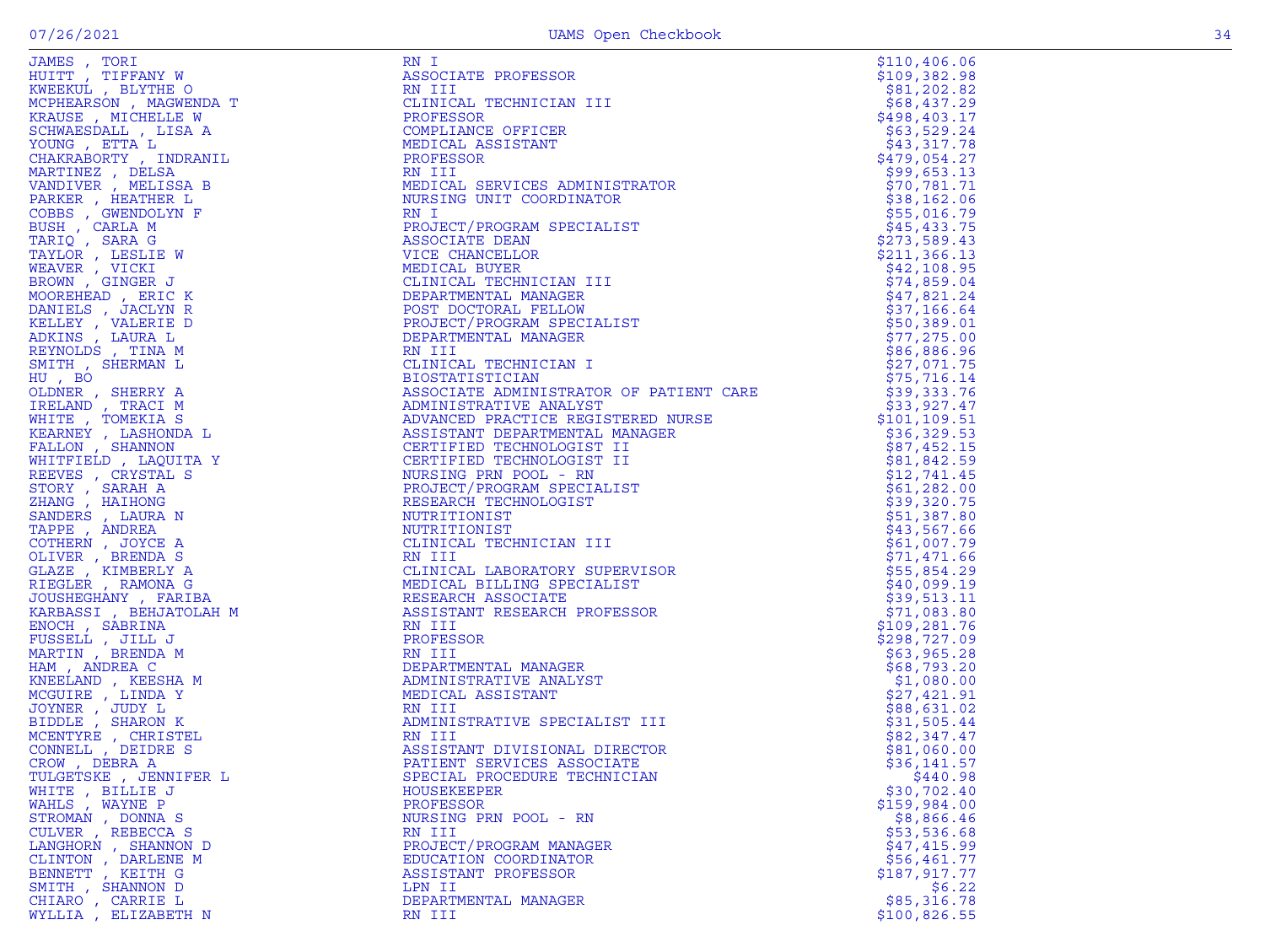| BUTLER, MARCO D       |                                                                                                                                                                                                                                                                                         |              |
|-----------------------|-----------------------------------------------------------------------------------------------------------------------------------------------------------------------------------------------------------------------------------------------------------------------------------------|--------------|
| GILMORE, GINGER M     | <b>FIGHERING ARRESTS IN The CONTRACT CONTRACT CONTRACT CONTRACT (1992)</b><br><b>FIGHERING ARRESTS IN The CONTRACT CONTRACT CONTRACT CONTRACT CONTRACT (1993)</b><br><b>ARRESTS IN THE CONTRACT CONTRACT CONTRACT CONTRACT CONTRACT CONTRACT </b><br>ADVANCED PRACTICE REGISTERED NURSE | \$2.23       |
| STEWART, GAIL D       | MEDICAL DIAGNOSTIC ANALYST                                                                                                                                                                                                                                                              | \$4,543.60   |
| MAKHOUL , ISSAM       | PROFESSOR                                                                                                                                                                                                                                                                               | \$492,708.30 |
| MBURU, SUSAN N        | PROJECT/PROGRAM MANAGER                                                                                                                                                                                                                                                                 | \$29,590.02  |
| WALTERS, KIM J        | RN III                                                                                                                                                                                                                                                                                  | \$83,988.66  |
| MARKS, TANEEKA J      | RN II                                                                                                                                                                                                                                                                                   | \$21,530.62  |
| STAPLES, STEVE S      | DEPARTMENTAL DIRECTOR                                                                                                                                                                                                                                                                   | \$65,536.26  |
| YOUNG , TACARLA       | LPN II                                                                                                                                                                                                                                                                                  | \$460.59     |
| BERG, BRANDY A        | EXECUTIVE ASSISTANT                                                                                                                                                                                                                                                                     | \$35,969.38  |
| DILLON JR , DELBERT E | PATIENT CARE TECHNICIAN                                                                                                                                                                                                                                                                 | \$35,248.54  |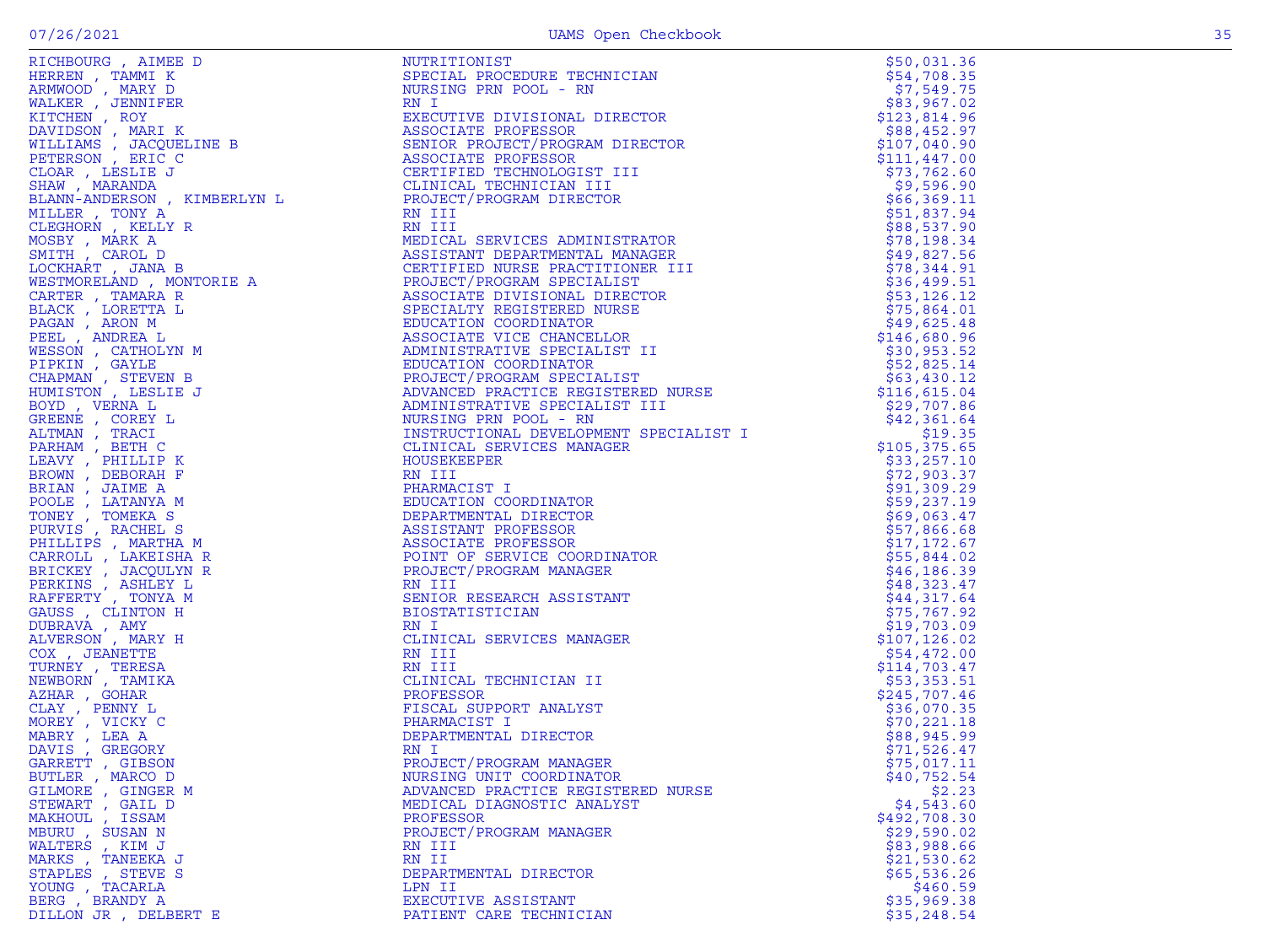|                                                                                                                                                                                                                                            | VICE CHANCELLOR                                                                                                                                                                                                                                                                                                 | \$332,332.54 |
|--------------------------------------------------------------------------------------------------------------------------------------------------------------------------------------------------------------------------------------------|-----------------------------------------------------------------------------------------------------------------------------------------------------------------------------------------------------------------------------------------------------------------------------------------------------------------|--------------|
|                                                                                                                                                                                                                                            | PROJECT/PROGRAM MANAGER                                                                                                                                                                                                                                                                                         | \$75,013.95  |
|                                                                                                                                                                                                                                            |                                                                                                                                                                                                                                                                                                                 |              |
|                                                                                                                                                                                                                                            | ADMINISTRATI PROFESSOR<br>CERTIFIED PROCEDURAL CODING SPECIALIST<br>RN III<br>ASSOCIATE PROFESSOR<br>ASSOCIATE PROFESSOR<br>SPEECH THERAPIST<br>INVENTORY CONTROL TECHNICIAN<br>RN III<br>TO TECT / PROGRAM MANAGER                                                                                             |              |
|                                                                                                                                                                                                                                            |                                                                                                                                                                                                                                                                                                                 |              |
|                                                                                                                                                                                                                                            |                                                                                                                                                                                                                                                                                                                 | \$41,171.01  |
|                                                                                                                                                                                                                                            |                                                                                                                                                                                                                                                                                                                 | \$64,133.68  |
|                                                                                                                                                                                                                                            |                                                                                                                                                                                                                                                                                                                 | \$216,901.82 |
|                                                                                                                                                                                                                                            |                                                                                                                                                                                                                                                                                                                 | \$79,403.97  |
|                                                                                                                                                                                                                                            |                                                                                                                                                                                                                                                                                                                 | \$11,036.50  |
|                                                                                                                                                                                                                                            |                                                                                                                                                                                                                                                                                                                 | \$72,335.50  |
|                                                                                                                                                                                                                                            |                                                                                                                                                                                                                                                                                                                 | \$67,433.62  |
|                                                                                                                                                                                                                                            |                                                                                                                                                                                                                                                                                                                 | \$102,760.24 |
|                                                                                                                                                                                                                                            | POINT OF SERVICE COORDINATOR                                                                                                                                                                                                                                                                                    | \$32,347.03  |
|                                                                                                                                                                                                                                            | DEPARTMENTAL MANAGER                                                                                                                                                                                                                                                                                            | \$67,592.09  |
|                                                                                                                                                                                                                                            | CERTIFIED TECHNOLOGIST I                                                                                                                                                                                                                                                                                        | \$42,057.44  |
|                                                                                                                                                                                                                                            |                                                                                                                                                                                                                                                                                                                 | \$48,999.42  |
|                                                                                                                                                                                                                                            | COMPLIANCE OFFICER<br>DIVISIONAL DIRECTOR<br>CERTIFIED TECHNOLOGIST I                                                                                                                                                                                                                                           | \$133,244.35 |
|                                                                                                                                                                                                                                            |                                                                                                                                                                                                                                                                                                                 |              |
|                                                                                                                                                                                                                                            |                                                                                                                                                                                                                                                                                                                 | \$18,692.10  |
|                                                                                                                                                                                                                                            | SPECIAL PROCEDURE TECHNICIAN                                                                                                                                                                                                                                                                                    | \$41,620.58  |
|                                                                                                                                                                                                                                            | EDUCATION COORDINATOR                                                                                                                                                                                                                                                                                           | \$49,889.01  |
|                                                                                                                                                                                                                                            | ASSOCIATE PROFESSOR                                                                                                                                                                                                                                                                                             | \$238,163.82 |
|                                                                                                                                                                                                                                            | INATOR<br>I<br>I<br>NICIAN<br>DIVISIONAL DIRECTOR                                                                                                                                                                                                                                                               | \$58, 267.32 |
|                                                                                                                                                                                                                                            | RN II                                                                                                                                                                                                                                                                                                           | \$72,777.46  |
|                                                                                                                                                                                                                                            | PROFESSOR                                                                                                                                                                                                                                                                                                       | \$493,317.53 |
|                                                                                                                                                                                                                                            | DEPARTMENTAL MANAGER                                                                                                                                                                                                                                                                                            | \$49,277.25  |
|                                                                                                                                                                                                                                            | PROFESSOR                                                                                                                                                                                                                                                                                                       | \$96,339.44  |
|                                                                                                                                                                                                                                            |                                                                                                                                                                                                                                                                                                                 |              |
|                                                                                                                                                                                                                                            |                                                                                                                                                                                                                                                                                                                 |              |
|                                                                                                                                                                                                                                            |                                                                                                                                                                                                                                                                                                                 |              |
|                                                                                                                                                                                                                                            |                                                                                                                                                                                                                                                                                                                 |              |
|                                                                                                                                                                                                                                            |                                                                                                                                                                                                                                                                                                                 |              |
|                                                                                                                                                                                                                                            |                                                                                                                                                                                                                                                                                                                 |              |
|                                                                                                                                                                                                                                            |                                                                                                                                                                                                                                                                                                                 |              |
|                                                                                                                                                                                                                                            |                                                                                                                                                                                                                                                                                                                 |              |
|                                                                                                                                                                                                                                            |                                                                                                                                                                                                                                                                                                                 |              |
|                                                                                                                                                                                                                                            |                                                                                                                                                                                                                                                                                                                 |              |
|                                                                                                                                                                                                                                            |                                                                                                                                                                                                                                                                                                                 |              |
|                                                                                                                                                                                                                                            |                                                                                                                                                                                                                                                                                                                 |              |
|                                                                                                                                                                                                                                            |                                                                                                                                                                                                                                                                                                                 |              |
|                                                                                                                                                                                                                                            |                                                                                                                                                                                                                                                                                                                 |              |
|                                                                                                                                                                                                                                            | HOUSEKEEPER                                                                                                                                                                                                                                                                                                     | \$32,888.40  |
|                                                                                                                                                                                                                                            |                                                                                                                                                                                                                                                                                                                 | \$77,965.40  |
|                                                                                                                                                                                                                                            |                                                                                                                                                                                                                                                                                                                 | \$248,600.28 |
|                                                                                                                                                                                                                                            |                                                                                                                                                                                                                                                                                                                 | \$6,378.67   |
| GEORGE , MANDA MELET TRIANGER , MANDA MELETT TATION , CARMEN BUNISH (MELETT TRIANGER)<br>ARUNALISM , ANNEL PARELA MELETICA PRINCIPALE , ANN ELIZABETH<br>MEHELE , ANN ELIZABETH<br>ELIZABETHE , ANN ELIZABETH<br>SCENIC , MERAL BUNISH , S | RN III<br>RN III<br>ASSOCIATE PROFESSOR<br>ADMINISTRATIVE ANALYST<br>RESEARCH ASSOCIATE<br>SENIOR RESEARCH ASSISTANT<br>EDUCATION COORDINATOR<br>CLINICAL TECHNOLOGIST II<br>CERTIFIED TECHNOLOGIST II<br>NANAGER OF MEDICAL ANCILLARY SERVICES<br>CLINICAER<br>RESEARCH ASSOCIATE<br>SENIOR RESEARCH ASSISTANT | \$62,525.71  |
|                                                                                                                                                                                                                                            |                                                                                                                                                                                                                                                                                                                 | \$47,359.00  |
|                                                                                                                                                                                                                                            |                                                                                                                                                                                                                                                                                                                 | \$46,822.65  |
|                                                                                                                                                                                                                                            | SENIOR RESEARCH ASSISTA<br>EDUCATION COORDINATOR<br>CLINICAL TECHNICIAN II<br>CERTIFIER TECHNICIAN II                                                                                                                                                                                                           | \$57,430.96  |
|                                                                                                                                                                                                                                            |                                                                                                                                                                                                                                                                                                                 | \$82,112.11  |
|                                                                                                                                                                                                                                            |                                                                                                                                                                                                                                                                                                                 | \$70,935.62  |
|                                                                                                                                                                                                                                            |                                                                                                                                                                                                                                                                                                                 | \$43,589.06  |
|                                                                                                                                                                                                                                            | CLINICAL SERVICES MANAGER                                                                                                                                                                                                                                                                                       | \$83,715.61  |
| PRICHETT, TIA                                                                                                                                                                                                                              | RESEARCH ASSOCIATE                                                                                                                                                                                                                                                                                              | \$68,885.98  |
| KULKARNI , LINA                                                                                                                                                                                                                            | ASSOCIATE PROFESSOR                                                                                                                                                                                                                                                                                             | \$452,067.54 |
| BAINTER , MELANIE J                                                                                                                                                                                                                        | EDUCATION COORDINATOR                                                                                                                                                                                                                                                                                           | \$57,774.38  |
| PATTERSON, SHARON A                                                                                                                                                                                                                        | EDUCATION COORDINATOR                                                                                                                                                                                                                                                                                           | \$4,285.61   |
| MANNEY , LINDA K                                                                                                                                                                                                                           | EDUCATION COORDINATOR                                                                                                                                                                                                                                                                                           | \$46, 452.23 |
| CUILLIER, JESSICA N                                                                                                                                                                                                                        | DEPARTMENTAL MANAGER                                                                                                                                                                                                                                                                                            | \$67,165.38  |
| IMUS, TERRI L                                                                                                                                                                                                                              | CLINIC DIRECTOR                                                                                                                                                                                                                                                                                                 | \$103,386.74 |
| DUPREE , KERI D                                                                                                                                                                                                                            | SENIOR PROJECT/PROGRAM DIRECTOR                                                                                                                                                                                                                                                                                 | \$88,567.04  |
| PIGGIE , SCHENETTA L                                                                                                                                                                                                                       | PATIENT SERVICES ASSOCIATE                                                                                                                                                                                                                                                                                      | \$32,963.61  |
| NUNNALLY , WILLIAM R                                                                                                                                                                                                                       | SENIOR PROJECT/PROGRAM DIRECTOR                                                                                                                                                                                                                                                                                 | \$82,359.16  |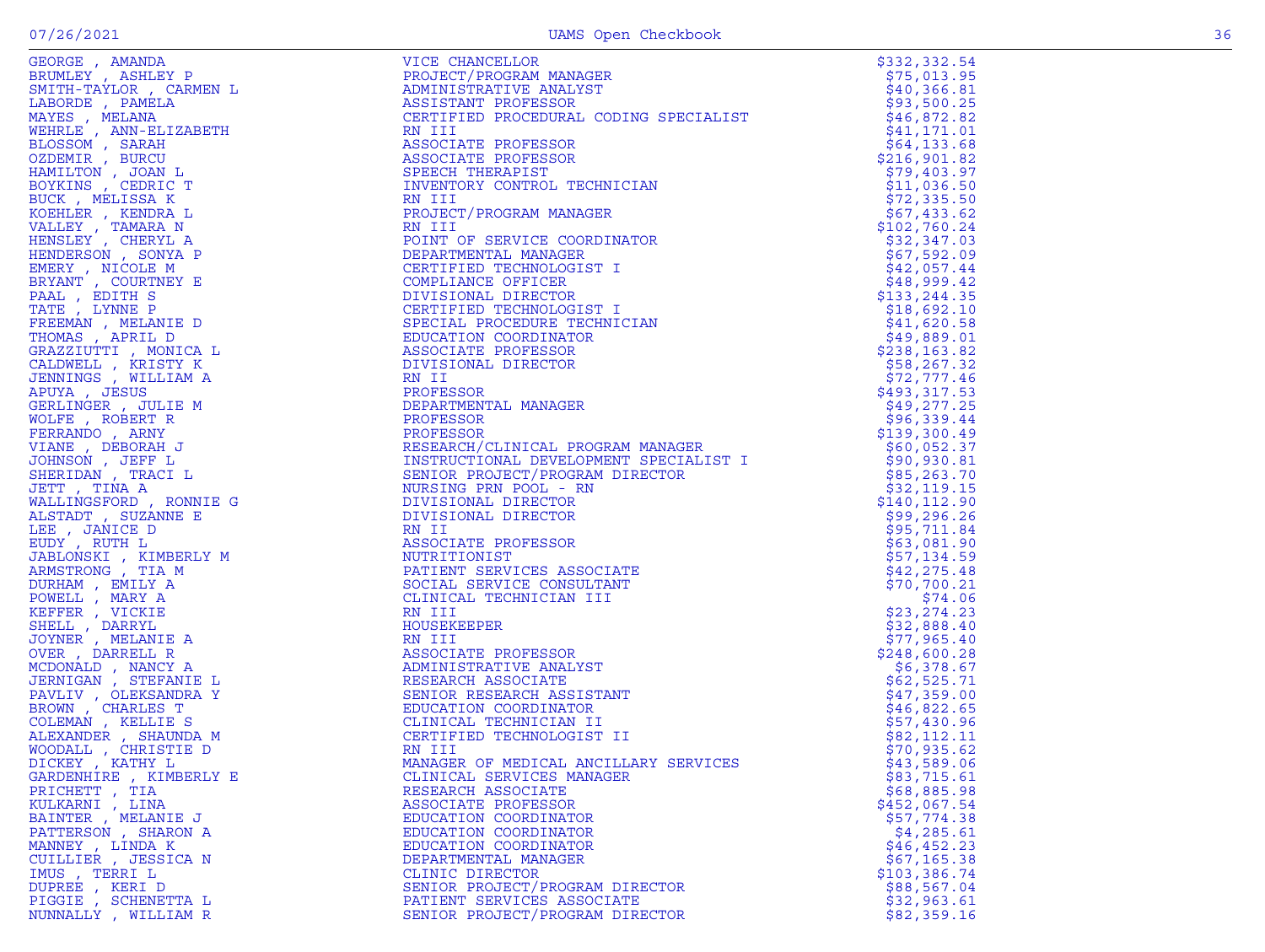| ۰. |  |
|----|--|

| TAYLOR, TIM A         | PROJECT/PROGRAM MANAGER                                                                                                                                                                                                                                                       | \$71,963.73                  |
|-----------------------|-------------------------------------------------------------------------------------------------------------------------------------------------------------------------------------------------------------------------------------------------------------------------------|------------------------------|
| TAYLOR, DEBORAH C     | EXECUTIVE ASSISTANT<br>EXECUTIVE ASSISTANT<br>CLINICAL TECHNICIAN III<br>CHINICAL TECHNICIAN III<br>BDUCATION COORDINATOR<br>PATIENT SERVICES ASSOCIATE<br>FATIENT SERVICES ASSOCIATE<br>ADVANCED PRACTICE REGISTERED NURSE<br>SPECIAL PROCEDURE TECHNICIAN<br>MEDICAL BILLIN | \$51,813.20                  |
| WARE, LATOSHA E       |                                                                                                                                                                                                                                                                               | \$83,640.39                  |
| CARLSON, KATHLEEN L   |                                                                                                                                                                                                                                                                               | \$56,589.55                  |
| EVANS, DANNY W        |                                                                                                                                                                                                                                                                               | \$85,517.85                  |
| DOAN, CATHERINE L     |                                                                                                                                                                                                                                                                               | \$35,213.02                  |
| PASMAN, CRYSTAL       |                                                                                                                                                                                                                                                                               | \$141,920.84                 |
| FLOWERS, HENRIETTA    |                                                                                                                                                                                                                                                                               | \$47,068.48                  |
| PORTER, AMBER J       |                                                                                                                                                                                                                                                                               | \$30,673.15                  |
| WALDRON, KIM VERONI   |                                                                                                                                                                                                                                                                               | \$80,596.54                  |
| DOWNS, SAMUEL         |                                                                                                                                                                                                                                                                               | \$21, 272.03                 |
|                       |                                                                                                                                                                                                                                                                               | \$13,521.90                  |
|                       |                                                                                                                                                                                                                                                                               | \$31,360.57                  |
|                       |                                                                                                                                                                                                                                                                               | \$12, 210.40                 |
|                       |                                                                                                                                                                                                                                                                               | \$67,000.00                  |
|                       |                                                                                                                                                                                                                                                                               | \$47,083.84                  |
|                       |                                                                                                                                                                                                                                                                               | \$53,773.62                  |
|                       |                                                                                                                                                                                                                                                                               | \$35,730.48                  |
|                       |                                                                                                                                                                                                                                                                               | \$222,487.46                 |
|                       |                                                                                                                                                                                                                                                                               | \$101,792.59                 |
|                       |                                                                                                                                                                                                                                                                               | \$9,469.92                   |
|                       |                                                                                                                                                                                                                                                                               | \$385,150.67                 |
|                       |                                                                                                                                                                                                                                                                               | \$86,506.56                  |
|                       |                                                                                                                                                                                                                                                                               | \$5,576.50                   |
|                       |                                                                                                                                                                                                                                                                               | \$92,607.68                  |
|                       |                                                                                                                                                                                                                                                                               | \$81,287.25                  |
|                       |                                                                                                                                                                                                                                                                               | \$4,057.60                   |
|                       |                                                                                                                                                                                                                                                                               | \$17,689.07                  |
|                       |                                                                                                                                                                                                                                                                               | \$40,825.90                  |
|                       |                                                                                                                                                                                                                                                                               | \$59,721.40                  |
|                       |                                                                                                                                                                                                                                                                               | \$40,334.35                  |
|                       |                                                                                                                                                                                                                                                                               | \$246,124.60                 |
|                       |                                                                                                                                                                                                                                                                               | \$297,949.96                 |
|                       |                                                                                                                                                                                                                                                                               | \$86, 276.18                 |
|                       |                                                                                                                                                                                                                                                                               | \$77,791.43                  |
|                       |                                                                                                                                                                                                                                                                               | \$385,807.04                 |
|                       |                                                                                                                                                                                                                                                                               | \$134, 102.42                |
|                       |                                                                                                                                                                                                                                                                               | \$214, 221.00                |
|                       |                                                                                                                                                                                                                                                                               | \$786,776.89                 |
|                       |                                                                                                                                                                                                                                                                               | \$284,554.06<br>\$570,173.37 |
|                       |                                                                                                                                                                                                                                                                               | \$307,900.04                 |
|                       |                                                                                                                                                                                                                                                                               | \$305,020.04                 |
|                       |                                                                                                                                                                                                                                                                               | \$20,292.47                  |
|                       |                                                                                                                                                                                                                                                                               | \$141, 420.44                |
|                       |                                                                                                                                                                                                                                                                               | \$80,752.93                  |
|                       |                                                                                                                                                                                                                                                                               | \$56,899.96                  |
|                       |                                                                                                                                                                                                                                                                               | \$357,324.75                 |
|                       |                                                                                                                                                                                                                                                                               | \$29,428.50                  |
|                       |                                                                                                                                                                                                                                                                               | \$56,535.20                  |
|                       |                                                                                                                                                                                                                                                                               | \$34,414.47                  |
|                       |                                                                                                                                                                                                                                                                               | \$51,209.19                  |
| SCHULZE, STEVEN R     | NATHEWA (AREN'S ROMAN MARINA REAL MINIT DEL MINOR MENDENANT (MENOR MARINA REAL MARINA REAL MARINA REAL MARINA REAL MARINA REAL MARINA REAL MARINA REAL MARINA REAL MARINA REAL MARINA REAL MARINA REAL MARINA REAL MARINA REA<br>CLINICAL LABORATORY MANAGER                  | \$106,287.25                 |
| JOHNSON, SARAH E      | RN III                                                                                                                                                                                                                                                                        | \$75,628.44                  |
| RAULS, STANLEY D      | <b>INSTRUCTOR</b>                                                                                                                                                                                                                                                             | \$60,890.21                  |
| STAMBOUGH, KATHRYN C  | ASSISTANT PROFESSOR                                                                                                                                                                                                                                                           | \$255,529.96                 |
| FITZGERALD, CARIS T   | ASSISTANT PROFESSOR                                                                                                                                                                                                                                                           | \$78, 295.24                 |
| DOUGLAS, JAMES C      | RESEARCH/CLINICAL PROGRAM MANAGER                                                                                                                                                                                                                                             | \$62,859.45                  |
| SMITH, SHARONDA N     | PROJECT/PROGRAM SPECIALIST                                                                                                                                                                                                                                                    | \$47,389.97                  |
| MACMILLAN-CROW, LEE A | PROFESSOR                                                                                                                                                                                                                                                                     | \$168,745.29                 |
| NIX, MATTHEW W        | ASSOCIATE PROFESSOR                                                                                                                                                                                                                                                           | \$256,023.03                 |
| HOWE, JAMES O         | COMPLIANCE OFFICER                                                                                                                                                                                                                                                            | \$104,174.96                 |
| FAULKNER , JENNIFER L | RESEARCH ASSOCIATE                                                                                                                                                                                                                                                            | \$56,661.04                  |
|                       |                                                                                                                                                                                                                                                                               |                              |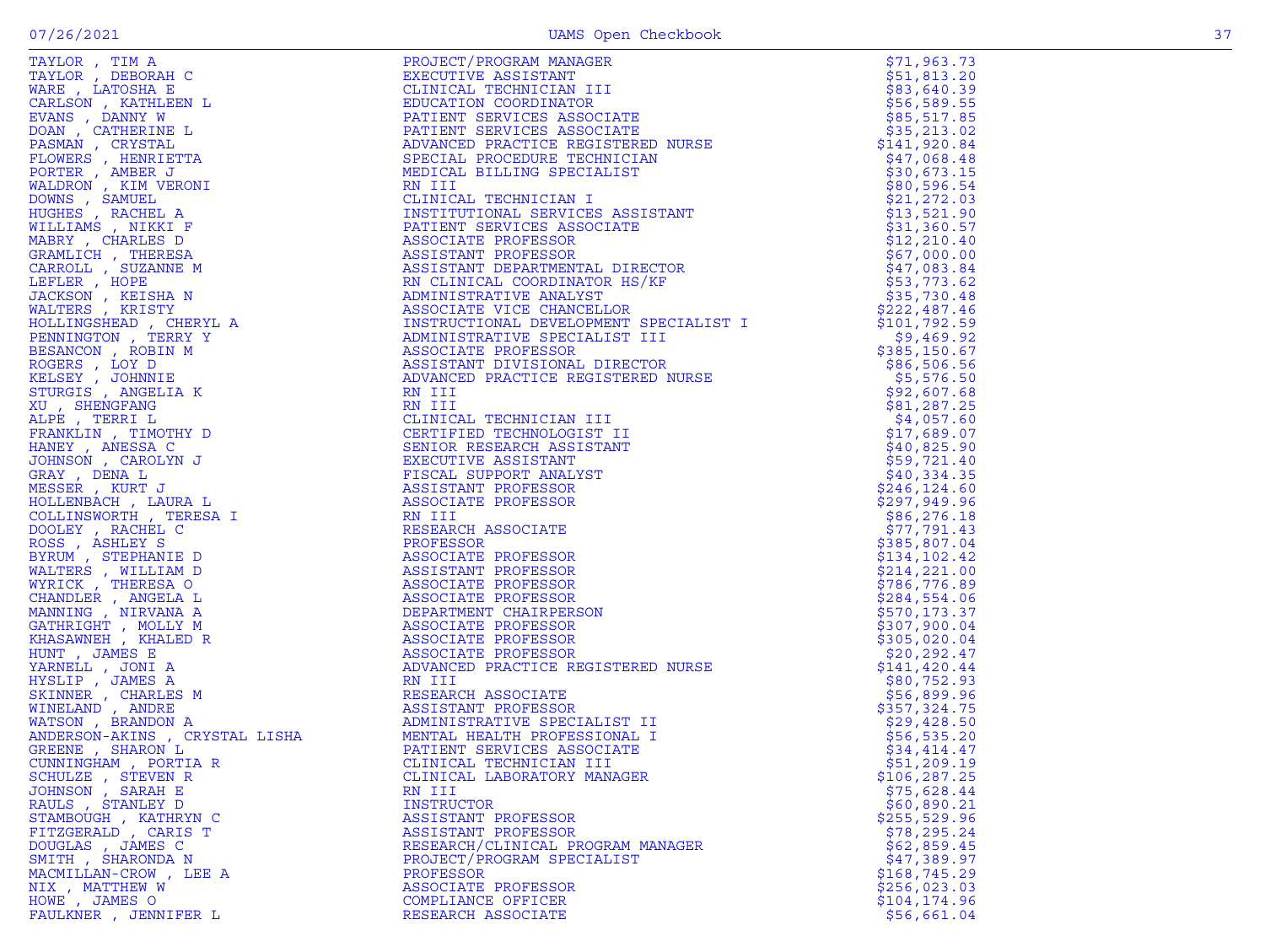| JONES , RONISHA                                                                                                                                                                                                                                                 | PROJECT/PROGRAM SPECIALIST                                                                                                                                                                                                                                                                                                                                                                                                                                                                       | \$39,214.35   |
|-----------------------------------------------------------------------------------------------------------------------------------------------------------------------------------------------------------------------------------------------------------------|--------------------------------------------------------------------------------------------------------------------------------------------------------------------------------------------------------------------------------------------------------------------------------------------------------------------------------------------------------------------------------------------------------------------------------------------------------------------------------------------------|---------------|
| DUNN, JOSEPH                                                                                                                                                                                                                                                    | RN II                                                                                                                                                                                                                                                                                                                                                                                                                                                                                            | \$78,061.96   |
| BROWN, KRISTIE K                                                                                                                                                                                                                                                | RN III                                                                                                                                                                                                                                                                                                                                                                                                                                                                                           | \$68,733.18   |
| MUSE, BEN E                                                                                                                                                                                                                                                     | DEPARTMENTAL MANAGER                                                                                                                                                                                                                                                                                                                                                                                                                                                                             | \$107,615.56  |
| MAYHUGH, JENNIFER R                                                                                                                                                                                                                                             | RN III                                                                                                                                                                                                                                                                                                                                                                                                                                                                                           | \$74,311.73   |
| MCKNIGHT , TRENEICA                                                                                                                                                                                                                                             | COMPLIANCE OFFICER<br>SPECIAL PROCEDURE TECH<br>ASSISTANT PROFESSOR<br>EDUCATION COORDINATOR<br>ADVANCED PRACTION                                                                                                                                                                                                                                                                                                                                                                                | \$44,577.46   |
| CALLANS , SUSAN J                                                                                                                                                                                                                                               | SPECIAL PROCEDURE TECHNICIAN                                                                                                                                                                                                                                                                                                                                                                                                                                                                     | \$4,224.00    |
| SUAREZ , VIVIANA                                                                                                                                                                                                                                                |                                                                                                                                                                                                                                                                                                                                                                                                                                                                                                  | \$247,682.70  |
| PRICE, PATRICIA A                                                                                                                                                                                                                                               |                                                                                                                                                                                                                                                                                                                                                                                                                                                                                                  | \$90,470.90   |
| MILLER , SUSAN E                                                                                                                                                                                                                                                | ADVANCED PRACTICE REGISTERED NURSE                                                                                                                                                                                                                                                                                                                                                                                                                                                               | \$115,570.80  |
| LEFLER , LEANNE                                                                                                                                                                                                                                                 | ASSOCIATE PROFESSOR                                                                                                                                                                                                                                                                                                                                                                                                                                                                              | \$149,586.99  |
| TUMBLESON, CHARLES J                                                                                                                                                                                                                                            | CLINICAL TECHNICIAN II                                                                                                                                                                                                                                                                                                                                                                                                                                                                           | \$45,360.48   |
| STANDRIDGE, TRACY L                                                                                                                                                                                                                                             | FN III<br>ASSOCIATE PROFESSOR<br>ASSISTANT PROFESSOR<br>PROJECT/PROGRAM MANAGER<br>RN III<br>TNI TII                                                                                                                                                                                                                                                                                                                                                                                             | \$6.15        |
|                                                                                                                                                                                                                                                                 |                                                                                                                                                                                                                                                                                                                                                                                                                                                                                                  | \$116,724.96  |
|                                                                                                                                                                                                                                                                 |                                                                                                                                                                                                                                                                                                                                                                                                                                                                                                  | \$87,187.44   |
|                                                                                                                                                                                                                                                                 |                                                                                                                                                                                                                                                                                                                                                                                                                                                                                                  | \$69,725.02   |
|                                                                                                                                                                                                                                                                 |                                                                                                                                                                                                                                                                                                                                                                                                                                                                                                  | \$86,696.63   |
|                                                                                                                                                                                                                                                                 |                                                                                                                                                                                                                                                                                                                                                                                                                                                                                                  | \$73,061.99   |
|                                                                                                                                                                                                                                                                 |                                                                                                                                                                                                                                                                                                                                                                                                                                                                                                  | \$90,667.40   |
|                                                                                                                                                                                                                                                                 |                                                                                                                                                                                                                                                                                                                                                                                                                                                                                                  | \$97,270.06   |
|                                                                                                                                                                                                                                                                 |                                                                                                                                                                                                                                                                                                                                                                                                                                                                                                  | \$128,494.43  |
|                                                                                                                                                                                                                                                                 |                                                                                                                                                                                                                                                                                                                                                                                                                                                                                                  | \$70, 291.87  |
|                                                                                                                                                                                                                                                                 |                                                                                                                                                                                                                                                                                                                                                                                                                                                                                                  | \$32, 225.45  |
|                                                                                                                                                                                                                                                                 |                                                                                                                                                                                                                                                                                                                                                                                                                                                                                                  | \$116,931.96  |
|                                                                                                                                                                                                                                                                 |                                                                                                                                                                                                                                                                                                                                                                                                                                                                                                  | \$60,954.94   |
| STANDRIDGE , TRACY L<br>EVERETT , BSINTA A<br>HANKINS , JENNIFER A<br>GILLAM , MARGUERITE C<br>WALKER , WENDY D<br>KIRK , WENDY D<br>KIRK , WENDY D<br>KIRK , SUNNY T<br>FULLINGTON , CAROL M<br>CARMICHAEL , SARA<br>SOTOMORA VON AHN , PAOLA M<br>MARCUS , KI | WANNAGER<br>NAM III<br>RN III<br>DEPARTMENTAL MANAGER<br>RN II<br>CERTIFIED TECHNOLOGIST I<br>RN III<br>RN III<br>RESIDENT<br>PATIENT SERVICES ASSOCIATE<br>OCCUPATIONAL THERAPIST<br>POINT OF SERVICE COOPTIONERENT<br>DEPARTMENT?<br>PATIENT SERVICES ASSOCIATE<br>OCCUPATIONAL THERAPIST<br>POINT OF SERVICE COORDINATOR<br>DEPARTMENTAL MANAGER<br>CAMPUS DIRECTOR<br>PUBLIC SAFETY OFFICER<br>OCCUPATIONAL SAFETY COORDINATOR<br>CERTIFIED TECHNOLOGIST III<br>EXECUTIVE ASSISTANT<br>ASSOC | \$37,827.02   |
|                                                                                                                                                                                                                                                                 |                                                                                                                                                                                                                                                                                                                                                                                                                                                                                                  | \$102,893.76  |
|                                                                                                                                                                                                                                                                 |                                                                                                                                                                                                                                                                                                                                                                                                                                                                                                  | \$1,636.66    |
|                                                                                                                                                                                                                                                                 |                                                                                                                                                                                                                                                                                                                                                                                                                                                                                                  | \$5,985.87    |
| MCREYNOLDS, ALISHA M                                                                                                                                                                                                                                            |                                                                                                                                                                                                                                                                                                                                                                                                                                                                                                  | \$99,998.87   |
| MILLER, CHRISTOPHER D                                                                                                                                                                                                                                           |                                                                                                                                                                                                                                                                                                                                                                                                                                                                                                  | \$37,842.93   |
| WEBB , RON H                                                                                                                                                                                                                                                    |                                                                                                                                                                                                                                                                                                                                                                                                                                                                                                  | \$37,542.77   |
| STARR, LYNN A                                                                                                                                                                                                                                                   |                                                                                                                                                                                                                                                                                                                                                                                                                                                                                                  | \$92,066.83   |
| LAMBERT , TYWANA L                                                                                                                                                                                                                                              |                                                                                                                                                                                                                                                                                                                                                                                                                                                                                                  | \$43,169.00   |
| ROGERS , BECKY J                                                                                                                                                                                                                                                |                                                                                                                                                                                                                                                                                                                                                                                                                                                                                                  | \$283,289.38  |
| EAST, JESSICA N                                                                                                                                                                                                                                                 | OR                                                                                                                                                                                                                                                                                                                                                                                                                                                                                               | \$84,849.02   |
| GREEN, STEPHANIE B                                                                                                                                                                                                                                              | POINT OF SERVICE COORDINATOR                                                                                                                                                                                                                                                                                                                                                                                                                                                                     | \$3,154.25    |
| QUERDIBITTY, DAVID                                                                                                                                                                                                                                              | CERTIFIED TECHNOLOGIST III                                                                                                                                                                                                                                                                                                                                                                                                                                                                       | \$24,578.90   |
| ROBINSON, PHILENA L                                                                                                                                                                                                                                             | POINT OF SERVICE COORDINATOR                                                                                                                                                                                                                                                                                                                                                                                                                                                                     | \$32,918.56   |
|                                                                                                                                                                                                                                                                 |                                                                                                                                                                                                                                                                                                                                                                                                                                                                                                  | \$105,945.30  |
| HEATH , SUSAN L                                                                                                                                                                                                                                                 | CLINICAL SERVICES MANAGER<br>OCCUPATIONAL THERAPIST                                                                                                                                                                                                                                                                                                                                                                                                                                              |               |
| BLAIR, JAYME E                                                                                                                                                                                                                                                  | POR PATITION                                                                                                                                                                                                                                                                                                                                                                                                                                                                                     | \$45,801.69   |
| SLATTON , BARBARA T                                                                                                                                                                                                                                             | PHARMACIST I                                                                                                                                                                                                                                                                                                                                                                                                                                                                                     | \$126, 566.69 |
| MARKS, TAYAE S                                                                                                                                                                                                                                                  | DEPARTMENTAL DIRECTOR                                                                                                                                                                                                                                                                                                                                                                                                                                                                            | \$107,615.56  |
| GAO, JUN                                                                                                                                                                                                                                                        | INSTRUCTOR                                                                                                                                                                                                                                                                                                                                                                                                                                                                                       | \$65,279.96   |
| HAWKINS, ALISHA S                                                                                                                                                                                                                                               | ASSISTANT ADMINISTRATOR FOR PATIENT CARE<br>ASSISTANT ADMINISTRATOR FOR FAILE<br>PROJECT/PROGRAM SPECIALIST<br>CERTIFIED NURSE PRACTITIONER III                                                                                                                                                                                                                                                                                                                                                  | \$104, 332.07 |
| FLASZA, HALINA                                                                                                                                                                                                                                                  | ALIST<br>MITONER III<br>MANAGER<br>AL MANAGER                                                                                                                                                                                                                                                                                                                                                                                                                                                    | \$57,836.70   |
| WORTHINGTON, BERYL C                                                                                                                                                                                                                                            |                                                                                                                                                                                                                                                                                                                                                                                                                                                                                                  | \$91,814.92   |
| MINICOZZI , JOY E                                                                                                                                                                                                                                               | RN III<br>ASSOCIATE PROVOST<br>ASSOCIATE PROFESSOR<br>ASSISTANT DEPARTMENTAL MANAGER<br>ASSOCIATE PROFESSOR                                                                                                                                                                                                                                                                                                                                                                                      | \$42,786.00   |
| WARD, WENDY L                                                                                                                                                                                                                                                   |                                                                                                                                                                                                                                                                                                                                                                                                                                                                                                  | \$187,718.56  |
| MCKELVEY , KENT D                                                                                                                                                                                                                                               |                                                                                                                                                                                                                                                                                                                                                                                                                                                                                                  | \$51,252.43   |
| MCCALL, DONNA K                                                                                                                                                                                                                                                 |                                                                                                                                                                                                                                                                                                                                                                                                                                                                                                  | \$39,044.88   |
| BUCHMANN, ROBERT                                                                                                                                                                                                                                                | ASSOCIATE PROFESSOR                                                                                                                                                                                                                                                                                                                                                                                                                                                                              | \$387,061.65  |
| DAVIS , CASSANDRA W                                                                                                                                                                                                                                             | HOUSEKEEPER                                                                                                                                                                                                                                                                                                                                                                                                                                                                                      | \$12,215.00   |
| SCOTT, CYRUS                                                                                                                                                                                                                                                    | HOUSEKEEPER                                                                                                                                                                                                                                                                                                                                                                                                                                                                                      | \$11,861.50   |
| OLIVER , ANGIELA                                                                                                                                                                                                                                                | PATIENT CARE TECHNICIAN                                                                                                                                                                                                                                                                                                                                                                                                                                                                          | \$39,108.51   |
| MCCAULEY-SHELTON, PAULA M                                                                                                                                                                                                                                       | DEPARTMENTAL MANAGER                                                                                                                                                                                                                                                                                                                                                                                                                                                                             | \$68,581.08   |
| CALLOWAY, THEANGELO M                                                                                                                                                                                                                                           | PROJECT/PROGRAM SPECIALIST                                                                                                                                                                                                                                                                                                                                                                                                                                                                       | \$36,861.10   |
| DEPRIEST, LINDA M                                                                                                                                                                                                                                               | EXECUTIVE ASSISTANT                                                                                                                                                                                                                                                                                                                                                                                                                                                                              | \$49,119.48   |
| PULLIAM, ELIZABETH                                                                                                                                                                                                                                              | ASSOCIATE PROFESSOR                                                                                                                                                                                                                                                                                                                                                                                                                                                                              | \$114,787.37  |
| PESEK, ROBERT D                                                                                                                                                                                                                                                 | ASSOCIATE PROFESSOR                                                                                                                                                                                                                                                                                                                                                                                                                                                                              | \$204,667.36  |
| GRIFFIN, KENDRA C                                                                                                                                                                                                                                               | POINT OF SERVICE COORDINATOR                                                                                                                                                                                                                                                                                                                                                                                                                                                                     | \$25,773.64   |
| LEONARD , TELETHA I                                                                                                                                                                                                                                             | PROJECT/PROGRAM MANAGER                                                                                                                                                                                                                                                                                                                                                                                                                                                                          | \$43,859.34   |
| MERCER, LEAANN                                                                                                                                                                                                                                                  | RN CLINICAL COORDINATOR HS/KF                                                                                                                                                                                                                                                                                                                                                                                                                                                                    | \$67,912.59   |

| F' I N | KENDRA C |  |
|--------|----------|--|
| ARD    | TELETHA  |  |
| ER     | LEAANN   |  |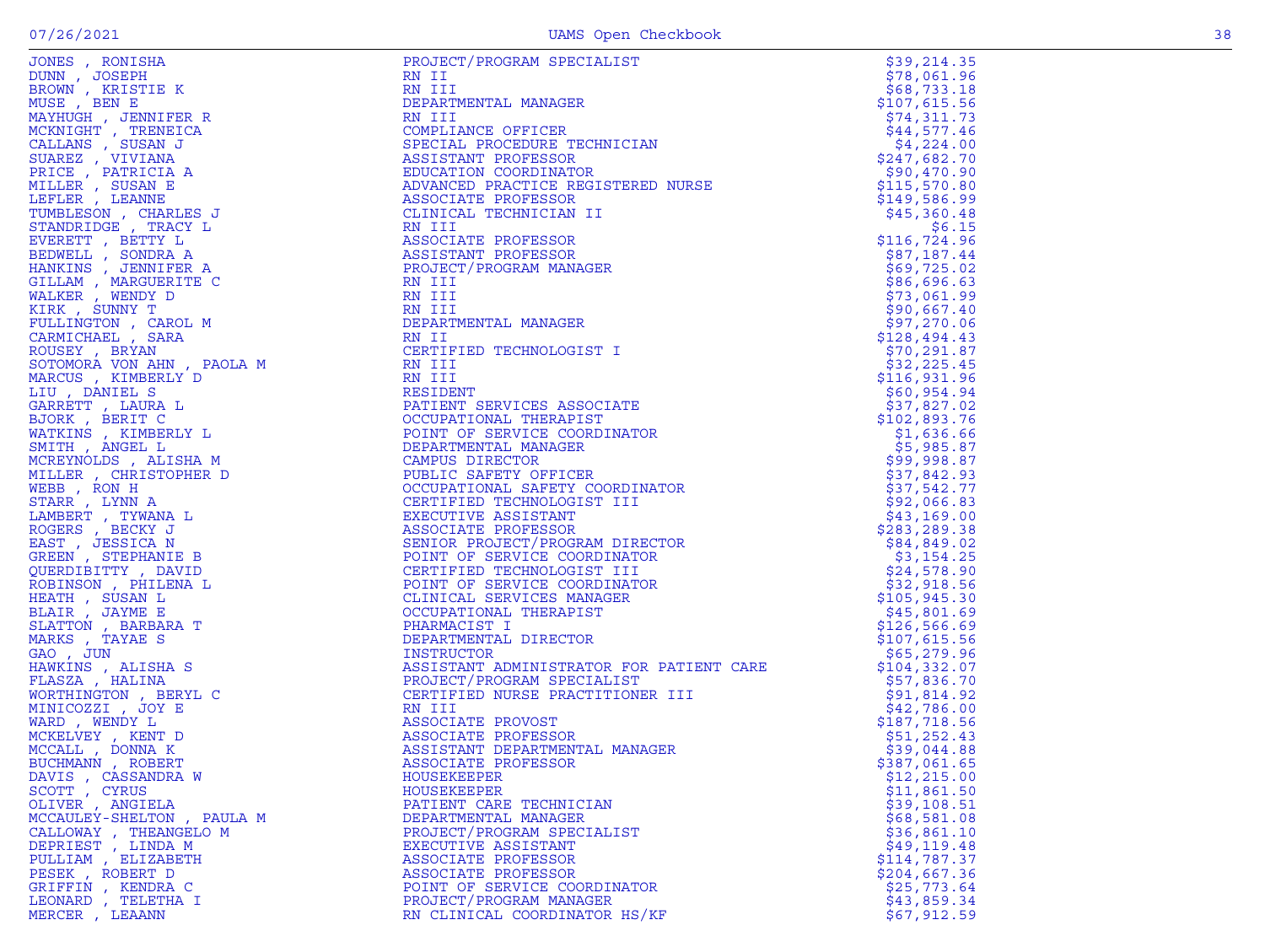| STUART , JENNIFER J                                                   | SPECIAL PROCEDURE TECHNICIAN                                                                                                                                                                                                                                                | \$44, 265.71  |
|-----------------------------------------------------------------------|-----------------------------------------------------------------------------------------------------------------------------------------------------------------------------------------------------------------------------------------------------------------------------|---------------|
| STORRIE, BRIAN                                                        | PROFESSOR<br>CERTIFIED TECHNOLOGIST II<br>CERTIFIED TECHNOLOGIST II<br>CLINICAL TECHNICIAN I<br>DEPARTMENTAL MANAGER<br>ASSISTANT DEPARTMENTAL MANAGER<br>DIVISIONAL DIRECTOR<br>RIONISIONAL DIRECTOR<br>RIOMEDICAL EQUIPMENT TECHNICIAN I                                  | \$168,871.96  |
| HUMPHRIES, MARTHA E                                                   |                                                                                                                                                                                                                                                                             | \$68,979.18   |
| SIPE, SHARON M                                                        |                                                                                                                                                                                                                                                                             | \$19, 162.35  |
| LUMPKIN, DERICK L                                                     | TECHNICIAL TECHNICIAL<br>DEPARTMENTAL MANAGE<br>ASSISTANT DEPARTMENT<br>DIVISIONAL DIRECTOR<br>BIOMEDICAL EQUIPMENT<br>ASSOCIATE                                                                                                                                            | \$36,798.00   |
| SNELLGROVE , CANDY A                                                  |                                                                                                                                                                                                                                                                             | \$85,516.78   |
| WARD, TINA R                                                          |                                                                                                                                                                                                                                                                             | \$44,943.78   |
| STEPHENS , TYRONE D                                                   |                                                                                                                                                                                                                                                                             | \$134,769.54  |
| STOWERS, CHRIS A                                                      |                                                                                                                                                                                                                                                                             | \$49,846.30   |
| HARRIS, MELODEE L                                                     |                                                                                                                                                                                                                                                                             | \$128,062.61  |
| QUERDIBITTY, CELESTE M                                                |                                                                                                                                                                                                                                                                             | \$35,592.64   |
| ROWELL , JENNIFER R                                                   |                                                                                                                                                                                                                                                                             | \$76, 291.82  |
| ALLEN, DEBRA J                                                        |                                                                                                                                                                                                                                                                             | \$33,341.36   |
| BUCKLEY , AMY T                                                       |                                                                                                                                                                                                                                                                             | \$35,755.00   |
| BURGENER , WENDY G                                                    |                                                                                                                                                                                                                                                                             | \$115, 516.46 |
| CHARTON, HEIDI N                                                      |                                                                                                                                                                                                                                                                             | \$43,238.16   |
| BYERS, MARCIA A                                                       |                                                                                                                                                                                                                                                                             | \$104,121.31  |
| AULTMAN, YVETTE R                                                     |                                                                                                                                                                                                                                                                             | \$32,633.81   |
| MANLEY, MICHAEL O                                                     |                                                                                                                                                                                                                                                                             | \$138,792.42  |
| WENGER, AMY                                                           |                                                                                                                                                                                                                                                                             | \$208,049.96  |
| ATLURI , RAMANI                                                       |                                                                                                                                                                                                                                                                             | \$45,815.05   |
| SILER, SANDRA J                                                       |                                                                                                                                                                                                                                                                             | \$82,465.50   |
| WILLINGHAM , SHAWNA C                                                 |                                                                                                                                                                                                                                                                             | \$43,067.46   |
| BEARD, JENNIFER E                                                     |                                                                                                                                                                                                                                                                             | \$92,454.40   |
| CLARKE, SHANNON                                                       | AND THE MELTING CORDINATOR<br>PATIENT SERVICES ASSOCIATE<br>MENTAL HEALTH PROFESSIONAL I<br>ADVANCED PRACTICE REGISTERED NURSE<br>SENIOR RESEARCH ASSISTANT<br>SENIOR PROJECT/PROGRAM DIRECTOR<br>MEDICAL ASSISTANT<br>CAMPUS DIRECTOR<br>TLE<br>MEDICAL BILLING SPECIALIST | \$29,764.04   |
| BABBITT, SUSAN C                                                      | ADMINISTRATIVE ANALYST                                                                                                                                                                                                                                                      | \$32,720.64   |
| MAYO, KIM                                                             | ASSISTANT PROFESSOR                                                                                                                                                                                                                                                         | \$27,635.81   |
| JOINER, DANIEL M                                                      | DIVISIONAL DIRECTOR                                                                                                                                                                                                                                                         | \$132,949.96  |
| D SOUZA , SHIRLEY                                                     | ASSOCIATE PROFESSOR                                                                                                                                                                                                                                                         | \$471,913.37  |
| $\begin{array}{ccc}\nC & & & \\ \end{array}$ TA L<br>JACKSON, VANESSA | DEPARTMENTAL MANAGER<br>DEPARTMENT<br>HOUSEKEEPER<br>PROJECT/PROG<br>SKILLED TRA<br>PHYSICAL TH                                                                                                                                                                             | \$50,964.66   |
| THOMASSON, CURTIS W                                                   | DEPARTMENT<br>HOUSEKEEPER<br>SKILLED TRADESMAN<br>HYSTCAL THERAPIST<br>CERTIFIED TECHNOLOGIST II<br>ADVANCED PRACTICE REGISTERED NURSE<br>PECEARCH INSTRUCTOR                                                                                                               | \$34,808.36   |
| HOLLISTER , CHICQUITA L                                               |                                                                                                                                                                                                                                                                             | \$62,812.00   |
| HELMS, CALVIN E                                                       |                                                                                                                                                                                                                                                                             | \$42,902.43   |
| WOMACK, CHAD                                                          |                                                                                                                                                                                                                                                                             | \$92,933.94   |
| WOODSON, JOHN R                                                       |                                                                                                                                                                                                                                                                             | \$72,435.57   |
| CHISM, VALERIE D                                                      |                                                                                                                                                                                                                                                                             | \$136,207.84  |
| GOELLNER, JOSEPH J                                                    |                                                                                                                                                                                                                                                                             | \$100, 562.00 |
| FURLOUGH, DARNELL                                                     | HOUSEKEEPER                                                                                                                                                                                                                                                                 | \$11,772.08   |
| LAZARENKO, OXANA P                                                    | RESEARCH ASSOCIATE                                                                                                                                                                                                                                                          | \$48,559.13   |
| KEY, BETTYE C                                                         | CLINICAL TECHNICIAN III                                                                                                                                                                                                                                                     | \$77,894.88   |
| HOGUE , LORIE A                                                       | RN III                                                                                                                                                                                                                                                                      | \$98,531.70   |
| TRICE, COZY E                                                         | CHILD CARE TECHNICIAN                                                                                                                                                                                                                                                       | \$29,022.40   |
| GIVENS , RONALD                                                       | MEDICAL ASSISTANT                                                                                                                                                                                                                                                           | \$26,834.54   |
| VYAS , KANAN K                                                        | SENIOR RESEARCH ASSISTANT                                                                                                                                                                                                                                                   | \$43,140.36   |
| HULL, TODD M                                                          | CLINICAL TECHNICIAN I                                                                                                                                                                                                                                                       | \$40,807.01   |
| KENT, MICHAEL N                                                       | PROJECT/PROGRAM DIRECTOR                                                                                                                                                                                                                                                    | \$83,328.33   |
| MORRIS, JANET L                                                       | DEPARTMENTAL MANAGER                                                                                                                                                                                                                                                        | \$51,294.89   |
| CAMPBELL , DALTON E                                                   | CERTIFIED TECHNOLOGIST III                                                                                                                                                                                                                                                  | \$125,995.44  |
| WEED, DIANNE D                                                        | <b>EXECUTIVE ASSISTANT</b>                                                                                                                                                                                                                                                  | \$31,948.42   |
| HUNTER , BEVERLY                                                      | PATIENT CARE TECHNICIAN                                                                                                                                                                                                                                                     | \$11,684.98   |
| VAUGHN, RITA                                                          | RN II                                                                                                                                                                                                                                                                       | \$80,441.35   |
| CONNORS, KENYA S                                                      | DIETETIC TECHNICIAN                                                                                                                                                                                                                                                         | \$21,597.88   |
| ROWELL , SHEIKA D                                                     | RN III                                                                                                                                                                                                                                                                      | \$87,087.89   |
| DARTON, VALENCIA                                                      | ASSISTANT DEPARTMENTAL MANAGER                                                                                                                                                                                                                                              | \$43, 143.80  |
| KESSLER , MARY L                                                      | MENTAL HEALTH PROFESSIONAL I                                                                                                                                                                                                                                                | \$56,351.14   |
| PREWITT , THERESA E                                                   | ASSOCIATE PROFESSOR                                                                                                                                                                                                                                                         | \$123,571.46  |
| SIMPKINS, REGINA R                                                    | FISCAL SUPPORT ANALYST                                                                                                                                                                                                                                                      | \$36,006.72   |
| CADE, MICAIAH                                                         | STOREROOM SUPERVISOR                                                                                                                                                                                                                                                        | \$36,840.78   |
| LAMBERTUS, CYNTHIA M                                                  | RN III                                                                                                                                                                                                                                                                      | \$73,885.38   |
| FREEMAN, CLAREN E                                                     | PROJECT/PROGRAM SPECIALIST                                                                                                                                                                                                                                                  | \$57,970.10   |
| WHITE, JAYME S                                                        | PROJECT/PROGRAM SPECIALIST                                                                                                                                                                                                                                                  | \$61,082.00   |
| JENSEN, VANESSA                                                       | INSTRUCTIONAL DEVELOPMENT SPECIALIST I                                                                                                                                                                                                                                      | \$51,322.80   |
| THOMPSON, TONYA M                                                     | PROFESSOR                                                                                                                                                                                                                                                                   | \$314,642.95  |
|                                                                       |                                                                                                                                                                                                                                                                             |               |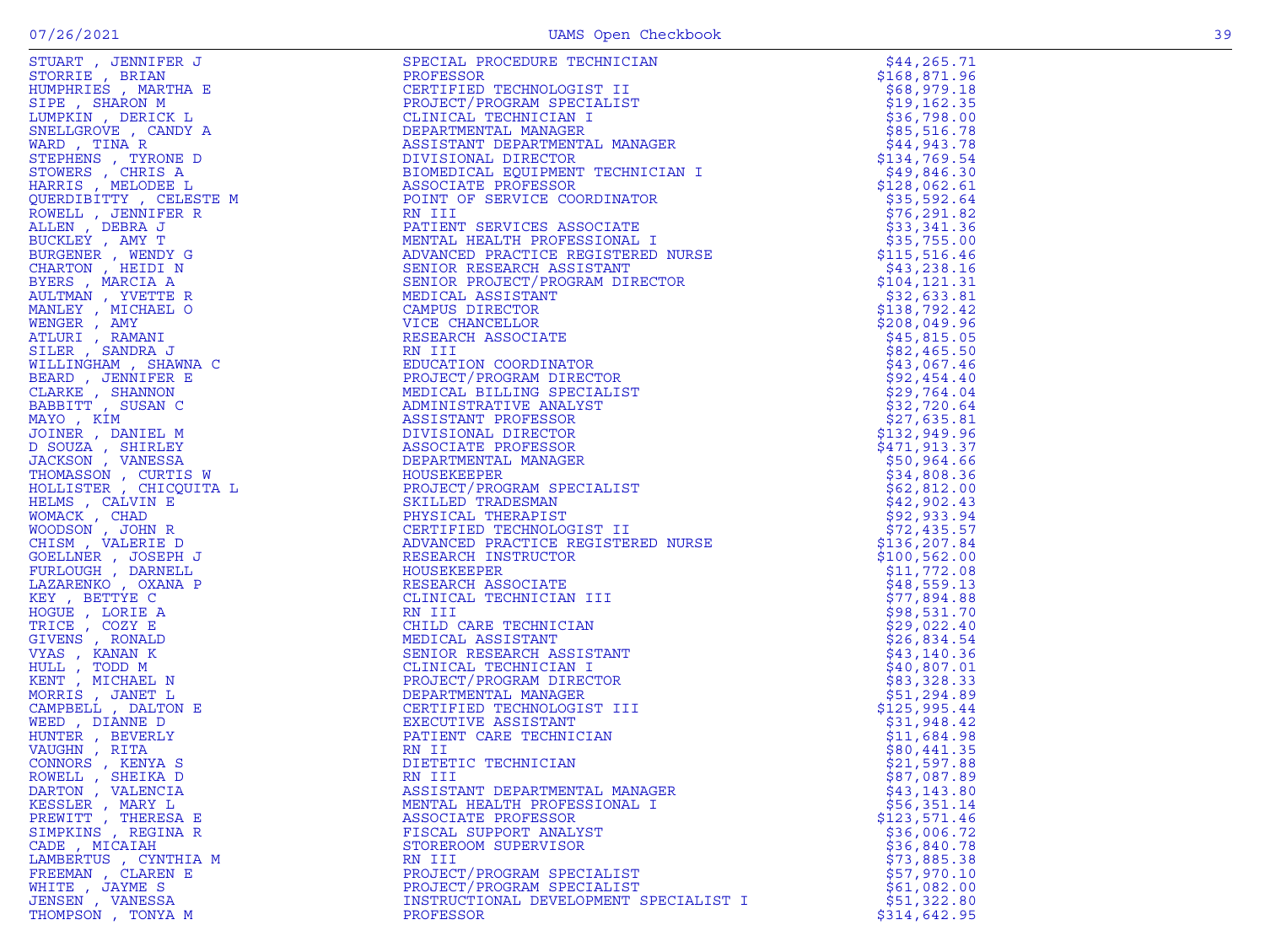| BOBO, ELIZABETH A                     | RN II                                                             | \$66,592.43                |
|---------------------------------------|-------------------------------------------------------------------|----------------------------|
| MORRIS, LISA N                        | RN III                                                            | \$84,517.59                |
| RHEE, SUNG                            | ASSOCIATE PROFESSOR                                               | \$149,015.00               |
| WADE, LEIGH A                         | MENTAL HEALTH PROFESSIONAL I                                      | \$62,430.12                |
| ANDREWS, JENNIFER P                   | ASSOCIATE PROFESSOR                                               | \$186,678.30               |
| PATTERSON, VELIA                      | PROJECT/PROGRAM MANAGER                                           | \$72,114.04                |
| SPADONI , DEBORAH A                   | RN IV                                                             | \$104, 440.71              |
| ROGERS MCNAIR , ROBIN M               | PATIENT SERVICES ASSOCIATE                                        | \$39,146.35                |
| IVERSON, RICKY M                      | DEPARTMENTAL DIRECTOR                                             | \$85,785.40                |
| STANDRIDGE , MELINDA                  | RN III                                                            | \$74, 175.44               |
| BRENNER , MARGARET E                  | PROJECT/PROGRAM SPECIALIST                                        | \$53,774.97                |
| MILTON , CYNFRANESIA D                | RN III                                                            | \$109,371.10               |
| HASELOW, DIRK T                       | PHYSICIAN HOURLY<br>ENT SPECIALIST I<br>IRECTOR<br>NATOR<br>ICIAN | \$1,684.85                 |
| JORDAN , LESLIE L                     | INSTRUCTIONAL DEVELOPMENT SPECIALIST I                            | \$56,054.54                |
| BEARD, OSMONETTA M                    | ASSOCIATE DIVISIONAL DIRECTOR                                     | \$54,721.47                |
| WILLIAMS, SHARANDA M                  | ASSISTANT DEAN                                                    | \$90,854.76                |
| MILLEN, SHADRICK L                    | MAINTENANCE SUPERVISOR                                            | \$8,208.87                 |
| CURTIS, MARYBETH                      | EDUCATION COORDINATOR                                             | \$74,929.00                |
| COLE, LUCRETIA S                      | POINT OF SERVICE COORDINATOR                                      | \$31,866.96                |
| WEST, TRACIE M                        | SPECIAL PROCEDURE TECHNICIAN                                      | \$38,841.98                |
| KYZER , ANGELA                        | PROJECT/PROGRAM MANAGER                                           | \$64,921.93                |
| BROTHERS, JUNE C                      | RN III                                                            | \$78,741.48                |
| SWANIGAN , LINDA L                    | MEDICAL BILLING SPECIALIST                                        | \$31,522.44                |
| THOMAS, EDDIE L<br>SAMMARTINO, GAEL M | CERTIFIED TECHNOLOGIST III<br>CERTIFIED TECHNOLOGIST II           | \$76,995.33<br>\$74,602.17 |
| AVRA, SANDRA F                        | CERTIFIED TECHNOLOGIST I                                          | \$35,848.76                |
| PARR, LEWIS G                         | CERTIFIED TECHNOLOGIST II                                         | \$69,094.20                |
| BINZ, REGINA                          | CERTIFIED TECHNOLOGIST II                                         | \$50,161.04                |
| BATIE, NANCY A                        | PROJECT/PROGRAM DIRECTOR                                          | \$81,312.03                |
| JOHNSON, MARIAN L                     | CERTIFIED TECHNOLOGIST II                                         | \$73,201.90                |
| MORRIS, JACQUELINE A                  | SPECIAL PROCEDURE TECHNICIAN                                      | \$43,250.10                |
| SHINN, ELIZABETH A                    | CERTIFIED TECHNOLOGIST II                                         | \$66,674.67                |
| KNOWLTON , MELISSA D                  | CERTIFIED TECHNOLOGIST II                                         | \$58,091.69                |
| SINELE , LINDA D                      | ADMINISTRATIVE SPECIALIST III                                     | \$10,835.43                |
| THOMAS , MELISSA L                    | RN III                                                            | \$78,450.72                |
| WILLIAMS , TERESA L                   | CLINICAL TECHNICIAN I                                             | \$51,592.51                |
| BURNETT , ALEXANDER F                 | PROFESSOR                                                         | \$448,440.00               |
| BRYANT, SHERRY L                      | PROJECT/PROGRAM MANAGER                                           | \$60,852.38                |
| ALLEN, MARILYN D                      | PATIENT SERVICES ASSOCIATE                                        | \$37,322.74                |
| CAVALIER , VICTORIA                   | HE PUBLIC SAFETY DISPATCHER                                       | \$9,310.00                 |
| RHODEN, LISA A                        | ASSOCIATE PROFESSOR                                               | \$85,169.96                |
| HARDWELL , JONATHAN T                 | HOUSEKEEPER                                                       | \$3,746.25                 |
| GORDON, MELISSA K                     | RN III                                                            | \$63,185.60                |
| KINSEY, JULIE                         | CHILD CARE TECHNICIAN<br>PHARMACY SUPERVISOR                      | \$30,502.40                |
| HARPER, JUSTIN R                      |                                                                   | \$111,511.94               |
| ZYLMA , JANIS L                       | CERTIFIED PROCEDURAL CODING SPECIALIST                            | \$46,464.28                |
| BLACK , DEBORAH L                     | EXECUTIVE ASSISTANT                                               | \$47,210.04                |
| TUCKER, MARY E                        | CERTIFIED PROCEDURAL CODING SPECIALIST                            | \$46,742.00                |
| WHITLOCK, PAMELA A                    | DIVISIONAL DIRECTOR                                               | \$117,724.96               |
| BARLOGIE , EVA M                      | PHYSICIAN ASSISTANT                                               | \$116, 272.21              |
| GUPTA, PRIYA                          | ASSOCIATE PROFESSOR                                               | \$237,906.02               |
| MYHAND, JEANNIE R                     | MEDICAL ASSISTANT                                                 | \$32,694.05                |
| LESLIE, HAZEL M                       | NURSING PRN POOL - RN                                             | \$6,836.20                 |
| CHAPMAN , CYNTHIA L                   | ADMINISTRATIVE ANALYST                                            | \$37,952.90                |
| OLIVETO, ALISON                       | PROFESSOR                                                         | \$198,560.37               |
| HALL , SHERRY D                       | ADMINISTRATIVE ANALYST                                            | \$39,159.85                |
| TOLBERT, GRETA M                      | DEPARTMENTAL MANAGER                                              | \$49,327.56                |
| COOPER , SHAQUAIL L                   | HOSPITAL PROGRAM SERVICES ASSISTANT                               | \$26,168.66                |
| SIMMONS , ALLISON E                   | RN III                                                            | \$49,817.76                |
| CLARK, NITISHA N                      | DEPARTMENTAL MANAGER                                              | \$61,666.60<br>\$78,944.23 |
| WOOTEN, DAWN N                        | PROJECT/PROGRAM SPECIALIST<br>ASSISTANT PROFESSOR                 | \$260, 440.25              |
| RASBERRY , TONI L                     | CERTIFIED TECHNOLOGIST III                                        | \$92,109.80                |
| SULLIVAN, SHANNA JYL                  |                                                                   |                            |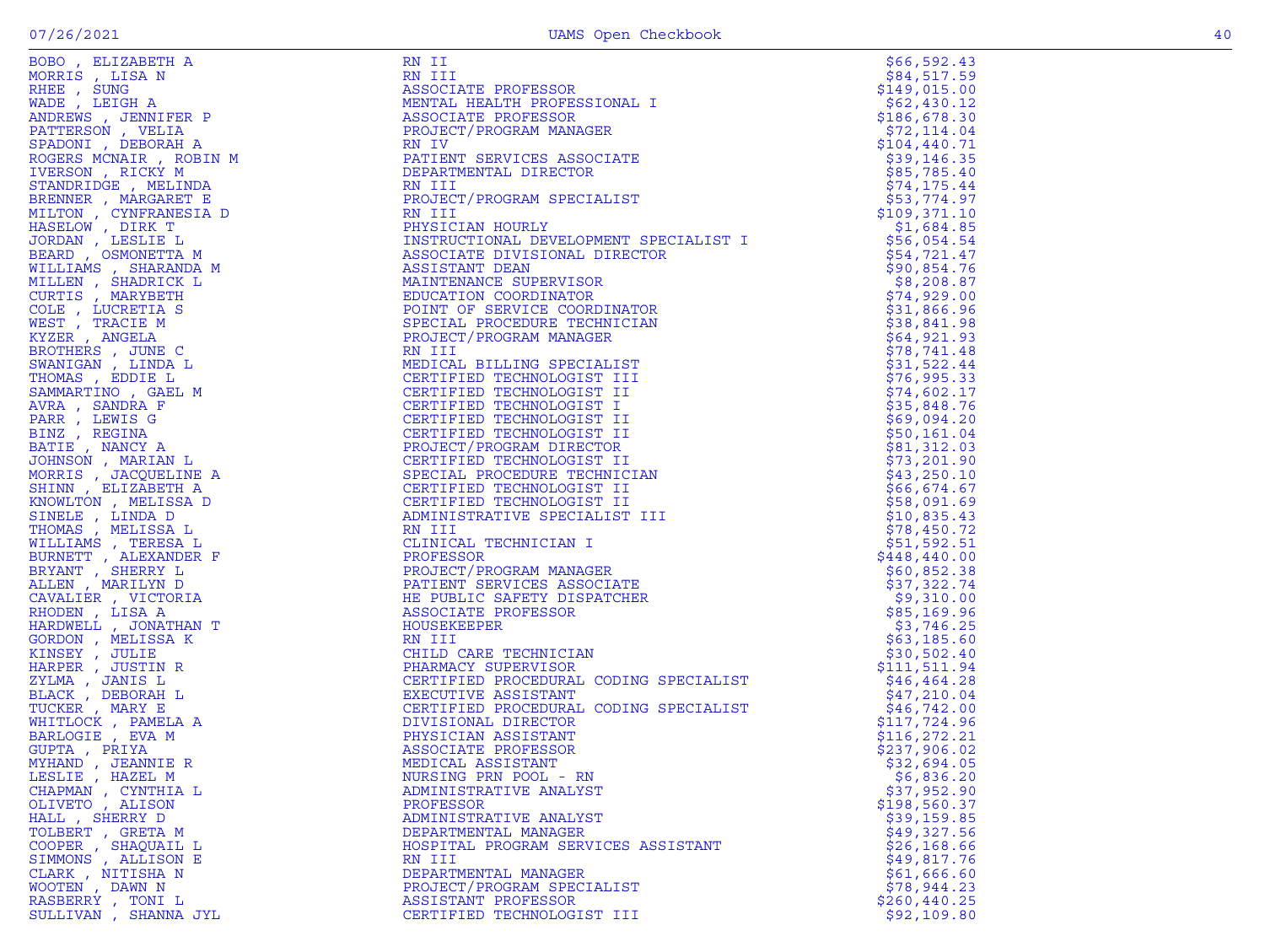|                                                                                                                                                                                                  | ADMINISTRATIVE SPECIALIST III                                                                                                                                                                                                                             |               |
|--------------------------------------------------------------------------------------------------------------------------------------------------------------------------------------------------|-----------------------------------------------------------------------------------------------------------------------------------------------------------------------------------------------------------------------------------------------------------|---------------|
| JOHNSON, TAMMY M                                                                                                                                                                                 |                                                                                                                                                                                                                                                           | \$26,853.65   |
| WILLIAMS, JANET R                                                                                                                                                                                | PROJECT/PROGRAM SPECIALIST                                                                                                                                                                                                                                | \$41,977.57   |
| TOOMBS , PHILLIP                                                                                                                                                                                 | HOUSEKEEPER                                                                                                                                                                                                                                               | \$4,852.89    |
| MARCELO JR , VICTORIANO L<br>CABALLERO , BLISS<br>TINER , THERESA<br>WELCH , JACKLIN M<br>CALDWELL , ELIZABETH G<br>DAVIS , CHRISTINA M<br>GROSS , ANGELA AMY M<br>LUSK , TIFFNEY R<br>MUTCULT . |                                                                                                                                                                                                                                                           | \$15,012.95   |
|                                                                                                                                                                                                  | PATIENT CARE TECHNICIAN<br>DEPARTMENTAL DIRECTOR                                                                                                                                                                                                          |               |
|                                                                                                                                                                                                  |                                                                                                                                                                                                                                                           | \$99,431.24   |
|                                                                                                                                                                                                  | RN II<br>PATIENT SERVICES ASSOCIATE<br>DIVISIONAL DIRECTOR<br>CLINICAL SERVICES MANAGER                                                                                                                                                                   | \$33,166.83   |
|                                                                                                                                                                                                  |                                                                                                                                                                                                                                                           | \$34,832.67   |
|                                                                                                                                                                                                  |                                                                                                                                                                                                                                                           |               |
|                                                                                                                                                                                                  |                                                                                                                                                                                                                                                           | \$54,822.62   |
|                                                                                                                                                                                                  |                                                                                                                                                                                                                                                           | \$111,685.71  |
|                                                                                                                                                                                                  | DEPARTMENTAL DIRECTOR                                                                                                                                                                                                                                     | \$65,912.72   |
|                                                                                                                                                                                                  |                                                                                                                                                                                                                                                           |               |
|                                                                                                                                                                                                  | ADMINISTRATIVE SPECIALIST III                                                                                                                                                                                                                             | \$31,296.51   |
| MITCHELL, MATTHEW E                                                                                                                                                                              | COMPLIANCE OFFICER                                                                                                                                                                                                                                        | \$127,675.04  |
| PARKER, BURKWIN J                                                                                                                                                                                | PROJECT/PROGRAM MANAGER                                                                                                                                                                                                                                   | \$37,344.93   |
|                                                                                                                                                                                                  | RN III                                                                                                                                                                                                                                                    |               |
| BEST PARKER, HOLLY K                                                                                                                                                                             |                                                                                                                                                                                                                                                           | \$78,573.53   |
| GILBERT , ANGELA E                                                                                                                                                                               | RN III                                                                                                                                                                                                                                                    | \$36,958.75   |
| GALANZHA , EKATERINA                                                                                                                                                                             | ASSOCIATE PROFESSOR                                                                                                                                                                                                                                       | \$95,808.60   |
| SCHAEFER, GERALD B                                                                                                                                                                               | PROFESSOR                                                                                                                                                                                                                                                 | \$307,058.26  |
|                                                                                                                                                                                                  | PROJECT/PROGRAM SPECIALIST<br>RESEARCH ASSOCIATE                                                                                                                                                                                                          |               |
| KLING, SHAWNA M                                                                                                                                                                                  |                                                                                                                                                                                                                                                           | \$46, 292.77  |
| MCCOY, HANNAH C                                                                                                                                                                                  |                                                                                                                                                                                                                                                           | \$40,961.26   |
| SISCO, KAREN J                                                                                                                                                                                   | CERTIFIED PROCEDURAL CODING SPECIALIST                                                                                                                                                                                                                    | \$49,531.26   |
|                                                                                                                                                                                                  |                                                                                                                                                                                                                                                           |               |
| SPARKS, JASON D                                                                                                                                                                                  |                                                                                                                                                                                                                                                           | \$101,054.98  |
| FARST, KAREN                                                                                                                                                                                     |                                                                                                                                                                                                                                                           | \$207,693.00  |
| GENTRY , DEBRA S                                                                                                                                                                                 |                                                                                                                                                                                                                                                           | \$50,944.10   |
|                                                                                                                                                                                                  |                                                                                                                                                                                                                                                           |               |
| HENDRIX, EVA M                                                                                                                                                                                   |                                                                                                                                                                                                                                                           | \$38,420.06   |
| PERRY , BLAKE A                                                                                                                                                                                  |                                                                                                                                                                                                                                                           | \$28,629.50   |
| BOYETTE , JENNINGS R                                                                                                                                                                             |                                                                                                                                                                                                                                                           | \$383,661.63  |
|                                                                                                                                                                                                  |                                                                                                                                                                                                                                                           |               |
| ROBBEN, JOHN W                                                                                                                                                                                   |                                                                                                                                                                                                                                                           | \$468,846.69  |
| LORD, ALLISON F                                                                                                                                                                                  | CERTIFIED PROCEDURAL CODING SPECIALIST<br>PROJECT/PROGRAM SPECIALIST<br>ASSOCIATE PROFESSOR<br>DEPARTMENTAL MANAGER<br>CLINICAL TECHNICIAN I<br>DIVISIONAL DIRECTOR<br>ASSOCIATE PROFESSOR<br>ASSOCIATE PROFESSOR<br>CLINIC DIRECTOR<br>ADVANCED PRACTICE | \$133,875.75  |
| BUTLER, TINA D                                                                                                                                                                                   |                                                                                                                                                                                                                                                           | \$113,566.46  |
|                                                                                                                                                                                                  | LPN II                                                                                                                                                                                                                                                    |               |
| CUMMINS, TONYA D                                                                                                                                                                                 |                                                                                                                                                                                                                                                           | \$353.10      |
| BALDWIN, CHASTITY D                                                                                                                                                                              | ASSISTANT DEPARTMENTAL DIRECTOR                                                                                                                                                                                                                           | \$79, 273.01  |
| BROADUS, JENNIFER K                                                                                                                                                                              | CLINICAL SERVICES MANAGER                                                                                                                                                                                                                                 | \$103, 263.30 |
| BLAND , CRYSTAL C                                                                                                                                                                                | RN I                                                                                                                                                                                                                                                      | \$58,580.60   |
|                                                                                                                                                                                                  |                                                                                                                                                                                                                                                           |               |
| TERRY, JENNIFER                                                                                                                                                                                  | RESIDENT                                                                                                                                                                                                                                                  | \$54,115.04   |
| STROUD, MICHAEL H                                                                                                                                                                                | ASSOCIATE PROFESSOR                                                                                                                                                                                                                                       | \$302,179.96  |
| MONTGOMERY, COREY O                                                                                                                                                                              | ASSOCIATE PROFESSOR                                                                                                                                                                                                                                       | \$592,702.58  |
|                                                                                                                                                                                                  |                                                                                                                                                                                                                                                           |               |
| BOURDO, ELIZABETH R                                                                                                                                                                              | RSSOUIA<br>RN III                                                                                                                                                                                                                                         | \$73,150.38   |
| MYERS, MARK K                                                                                                                                                                                    | RN IV                                                                                                                                                                                                                                                     | \$87,206.42   |
| UWAYDAT, SAMI H                                                                                                                                                                                  |                                                                                                                                                                                                                                                           | \$621,998.15  |
|                                                                                                                                                                                                  | ASSOCIATE PROFESSOR<br>CERTIFIED TECHNOLOGI                                                                                                                                                                                                               |               |
| CORDELL , NANCY S                                                                                                                                                                                | CERTIFIED TECHNOLOGIST II                                                                                                                                                                                                                                 | \$64,188.11   |
| RUSSELL, SUSAN R                                                                                                                                                                                 | RESEARCH ASSOCIATE                                                                                                                                                                                                                                        | \$10,399.02   |
| MARSH, JAMES D                                                                                                                                                                                   | RESEARCH ASSOCIATE                                                                                                                                                                                                                                        | \$227,920.38  |
|                                                                                                                                                                                                  |                                                                                                                                                                                                                                                           |               |
| MEEK, MARY E                                                                                                                                                                                     | PROFESSOR                                                                                                                                                                                                                                                 | \$565,715.29  |
| PHILLIPS, AMY M                                                                                                                                                                                  |                                                                                                                                                                                                                                                           | \$385,683.00  |
| GILLAM, MARCENE M                                                                                                                                                                                |                                                                                                                                                                                                                                                           | \$513, 926.42 |
|                                                                                                                                                                                                  |                                                                                                                                                                                                                                                           | \$96,735.02   |
| MAYFIELD, LAURA H                                                                                                                                                                                |                                                                                                                                                                                                                                                           |               |
| VANCIL, TOBIAS J                                                                                                                                                                                 |                                                                                                                                                                                                                                                           | \$265,480.04  |
| BROWN, KELLY A                                                                                                                                                                                   |                                                                                                                                                                                                                                                           | \$88,567.04   |
| CRAIG, ANGELA M                                                                                                                                                                                  | FRUEDSON<br>ASSOCIATE PROFESSOR<br>ASSOCIATE PROFESSOR<br>ASSISTANT PROFESSOR<br>ASSOCIATE PROFESSOR<br>SENIOR PROJECT/PROGRAM DIRECTOR<br>ASSISTANT ADMINISTRATOR FOR PATIENT CARE<br>ASSISTANT ADMINISTRATOR FOR PATIENT CARE                           | \$99,295.97   |
|                                                                                                                                                                                                  |                                                                                                                                                                                                                                                           |               |
| GARNER , KIRSTEN N                                                                                                                                                                               | ASSISTANT DEPARTMENTAL MANAGER                                                                                                                                                                                                                            | \$40,932.59   |
| RIGGS , ANGELA                                                                                                                                                                                   | LPN II                                                                                                                                                                                                                                                    | \$47,373.44   |
| GERNAT , JENNIFER L                                                                                                                                                                              | ASSISTANT PROFESSOR                                                                                                                                                                                                                                       | \$31,777.20   |
|                                                                                                                                                                                                  |                                                                                                                                                                                                                                                           |               |
| DAYER, LINDSEY                                                                                                                                                                                   | ASSOCIATE PROFESSOR                                                                                                                                                                                                                                       | \$145,795.00  |
| BAKER, DEBRAK                                                                                                                                                                                    | MEDICAL SERVICES ADMINISTRATOR                                                                                                                                                                                                                            | \$55,825.04   |
| COLEMAN, HANNAH N                                                                                                                                                                                | PROJECT/PROGRAM MANAGER                                                                                                                                                                                                                                   | \$53,751.41   |
|                                                                                                                                                                                                  |                                                                                                                                                                                                                                                           |               |
| HAVERSTICK, KIMBERLY A                                                                                                                                                                           | ASSISTANT DIRECTOR OF PHARMACY                                                                                                                                                                                                                            | \$153,817.66  |
| TYOUS, MARVESSA L                                                                                                                                                                                | RN III                                                                                                                                                                                                                                                    | \$84,707.62   |
| JACKSON, LESLIE                                                                                                                                                                                  | PATIENT SERVICES ASSOCIATE                                                                                                                                                                                                                                | \$19,970.80   |
| MENNEMEIER, MARK S                                                                                                                                                                               | PROFESSOR                                                                                                                                                                                                                                                 | \$152, 912.95 |
|                                                                                                                                                                                                  |                                                                                                                                                                                                                                                           |               |
| VATALARO, MICHAEL S                                                                                                                                                                              | SKILLED TRADESMAN                                                                                                                                                                                                                                         | \$34,408.10   |
| WARE, JERRY                                                                                                                                                                                      | PROFESSOR                                                                                                                                                                                                                                                 | \$194,189.19  |
| WEBB, REBECCA                                                                                                                                                                                    | CLINIC INSTRUCTOR                                                                                                                                                                                                                                         | \$106.82      |
|                                                                                                                                                                                                  |                                                                                                                                                                                                                                                           |               |
| CASEY, JENNIFER N                                                                                                                                                                                | ASSISTANT PROFESSOR                                                                                                                                                                                                                                       | \$183,731.69  |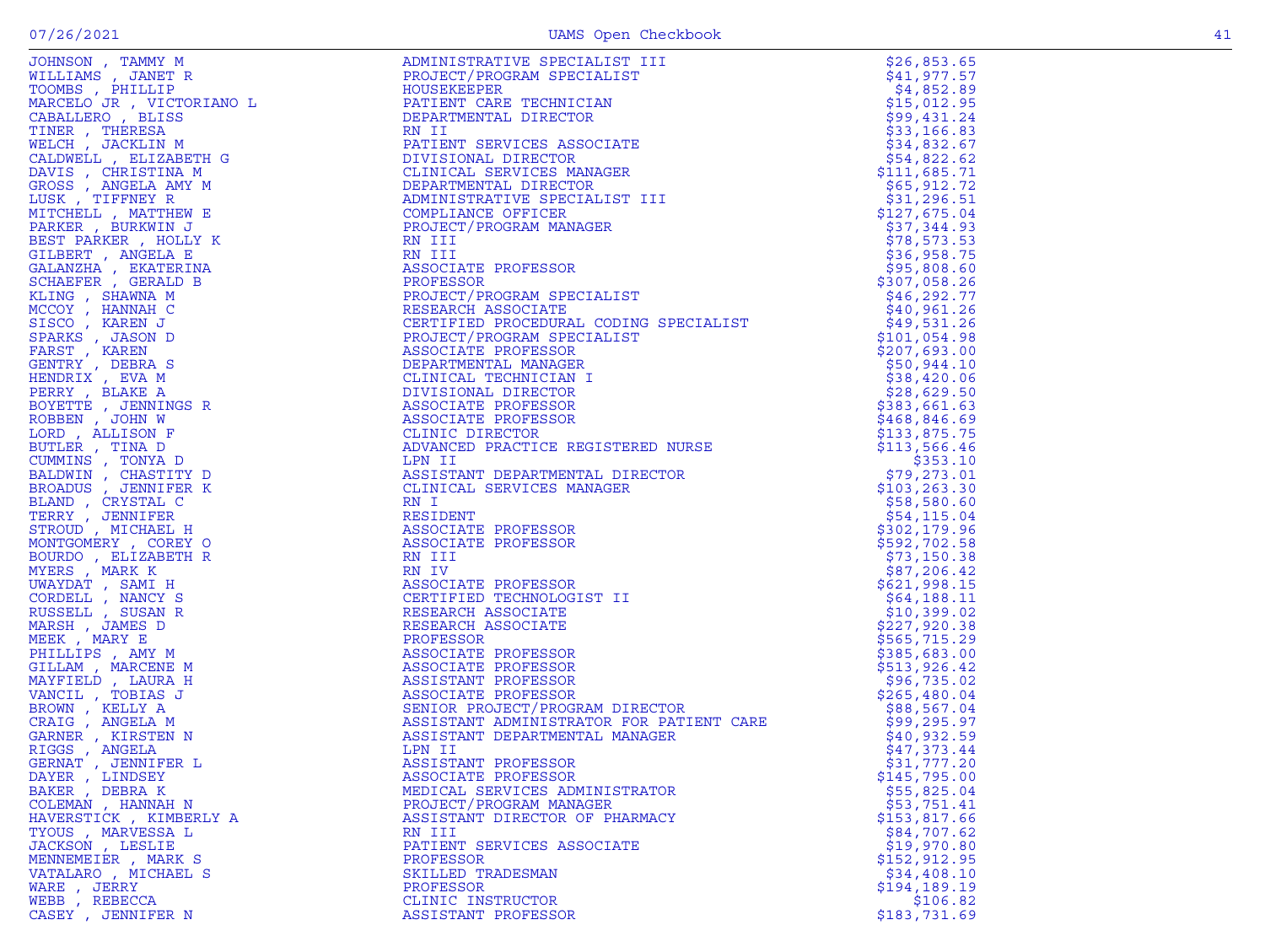| $\begin{tabular}{c c c c} \multicolumn{4}{c}{\textbf{F00a}}\hline \multicolumn{4}{c}{\textbf{F00a}}\hline \multicolumn{4}{c}{\textbf{F00a}}\hline \multicolumn{4}{c}{\textbf{R0a}}\hline \multicolumn{4}{c}{\textbf{R0a}}\hline \multicolumn{4}{c}{\textbf{R0a}}\hline \multicolumn{4}{c}{\textbf{R0a}}\hline \multicolumn{4}{c}{\textbf{R0a}}\hline \multicolumn{4}{c}{\textbf{R0a}}\hline \multicolumn{4}{c}{\textbf{R$ |                                        |              |
|---------------------------------------------------------------------------------------------------------------------------------------------------------------------------------------------------------------------------------------------------------------------------------------------------------------------------------------------------------------------------------------------------------------------------|----------------------------------------|--------------|
|                                                                                                                                                                                                                                                                                                                                                                                                                           |                                        |              |
|                                                                                                                                                                                                                                                                                                                                                                                                                           |                                        |              |
|                                                                                                                                                                                                                                                                                                                                                                                                                           |                                        |              |
|                                                                                                                                                                                                                                                                                                                                                                                                                           |                                        |              |
|                                                                                                                                                                                                                                                                                                                                                                                                                           |                                        |              |
|                                                                                                                                                                                                                                                                                                                                                                                                                           |                                        |              |
|                                                                                                                                                                                                                                                                                                                                                                                                                           |                                        |              |
|                                                                                                                                                                                                                                                                                                                                                                                                                           |                                        |              |
|                                                                                                                                                                                                                                                                                                                                                                                                                           |                                        |              |
|                                                                                                                                                                                                                                                                                                                                                                                                                           |                                        |              |
|                                                                                                                                                                                                                                                                                                                                                                                                                           |                                        |              |
|                                                                                                                                                                                                                                                                                                                                                                                                                           |                                        |              |
|                                                                                                                                                                                                                                                                                                                                                                                                                           |                                        |              |
|                                                                                                                                                                                                                                                                                                                                                                                                                           |                                        |              |
|                                                                                                                                                                                                                                                                                                                                                                                                                           |                                        |              |
|                                                                                                                                                                                                                                                                                                                                                                                                                           |                                        |              |
|                                                                                                                                                                                                                                                                                                                                                                                                                           |                                        |              |
|                                                                                                                                                                                                                                                                                                                                                                                                                           |                                        |              |
|                                                                                                                                                                                                                                                                                                                                                                                                                           |                                        |              |
|                                                                                                                                                                                                                                                                                                                                                                                                                           |                                        |              |
|                                                                                                                                                                                                                                                                                                                                                                                                                           |                                        |              |
|                                                                                                                                                                                                                                                                                                                                                                                                                           |                                        |              |
|                                                                                                                                                                                                                                                                                                                                                                                                                           |                                        |              |
|                                                                                                                                                                                                                                                                                                                                                                                                                           |                                        |              |
|                                                                                                                                                                                                                                                                                                                                                                                                                           |                                        |              |
|                                                                                                                                                                                                                                                                                                                                                                                                                           |                                        |              |
|                                                                                                                                                                                                                                                                                                                                                                                                                           |                                        |              |
|                                                                                                                                                                                                                                                                                                                                                                                                                           |                                        |              |
|                                                                                                                                                                                                                                                                                                                                                                                                                           |                                        |              |
|                                                                                                                                                                                                                                                                                                                                                                                                                           |                                        |              |
|                                                                                                                                                                                                                                                                                                                                                                                                                           |                                        |              |
|                                                                                                                                                                                                                                                                                                                                                                                                                           |                                        |              |
|                                                                                                                                                                                                                                                                                                                                                                                                                           |                                        |              |
|                                                                                                                                                                                                                                                                                                                                                                                                                           |                                        |              |
|                                                                                                                                                                                                                                                                                                                                                                                                                           |                                        |              |
|                                                                                                                                                                                                                                                                                                                                                                                                                           |                                        |              |
|                                                                                                                                                                                                                                                                                                                                                                                                                           |                                        |              |
|                                                                                                                                                                                                                                                                                                                                                                                                                           |                                        |              |
|                                                                                                                                                                                                                                                                                                                                                                                                                           |                                        |              |
|                                                                                                                                                                                                                                                                                                                                                                                                                           |                                        |              |
|                                                                                                                                                                                                                                                                                                                                                                                                                           |                                        |              |
|                                                                                                                                                                                                                                                                                                                                                                                                                           |                                        |              |
|                                                                                                                                                                                                                                                                                                                                                                                                                           |                                        |              |
|                                                                                                                                                                                                                                                                                                                                                                                                                           |                                        |              |
|                                                                                                                                                                                                                                                                                                                                                                                                                           |                                        |              |
|                                                                                                                                                                                                                                                                                                                                                                                                                           |                                        |              |
|                                                                                                                                                                                                                                                                                                                                                                                                                           |                                        |              |
|                                                                                                                                                                                                                                                                                                                                                                                                                           |                                        |              |
|                                                                                                                                                                                                                                                                                                                                                                                                                           |                                        |              |
|                                                                                                                                                                                                                                                                                                                                                                                                                           |                                        |              |
|                                                                                                                                                                                                                                                                                                                                                                                                                           |                                        |              |
|                                                                                                                                                                                                                                                                                                                                                                                                                           |                                        |              |
|                                                                                                                                                                                                                                                                                                                                                                                                                           |                                        |              |
|                                                                                                                                                                                                                                                                                                                                                                                                                           |                                        |              |
| HIGHTOWER, JEREMY L                                                                                                                                                                                                                                                                                                                                                                                                       |                                        |              |
| STAGGERS , PHYLLIS L                                                                                                                                                                                                                                                                                                                                                                                                      |                                        |              |
| COTTEN, MICHAEL B                                                                                                                                                                                                                                                                                                                                                                                                         | ASSOCIATE VICE CHANCELLOR              | \$242,893.04 |
| MAIZE , MARTIN O                                                                                                                                                                                                                                                                                                                                                                                                          | SENIOR PROJECT/PROGRAM DIRECTOR        | \$72,371.44  |
| HARDIMAN, JAMONICA C                                                                                                                                                                                                                                                                                                                                                                                                      | RN III                                 | \$59,462.64  |
| SCHWULST, KRISTEN C                                                                                                                                                                                                                                                                                                                                                                                                       | PROJECT/PROGRAM DIRECTOR               | \$83,415.96  |
| WANG, JING                                                                                                                                                                                                                                                                                                                                                                                                                | RESEARCH ASSOCIATE                     | \$49,595.05  |
| PALMER, ALICIA D                                                                                                                                                                                                                                                                                                                                                                                                          | CERTIFIED PROCEDURAL CODING SPECIALIST | \$47,464.15  |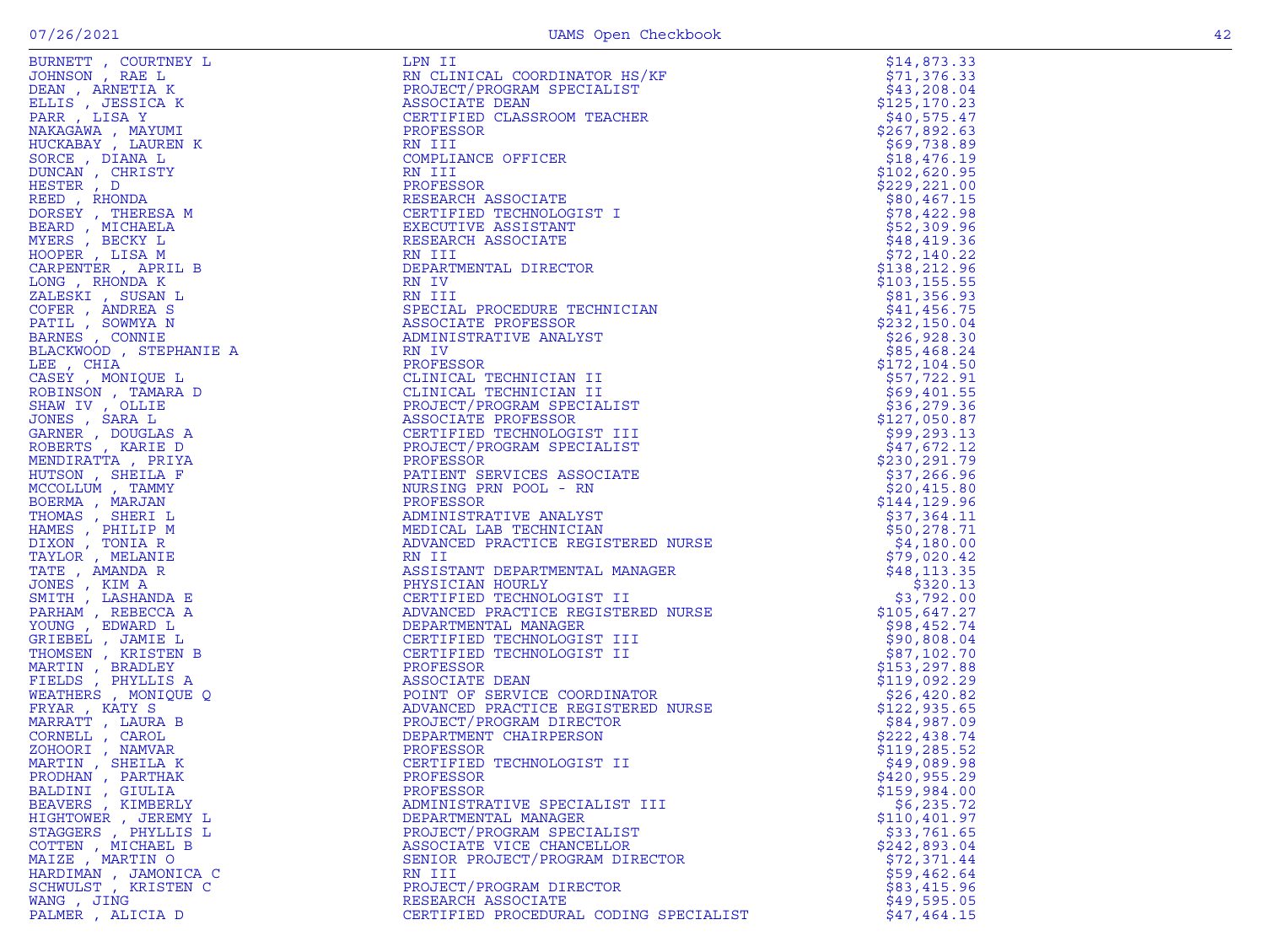|  | w |
|--|---|

| WO, HOMES AN INCREAST AND THE SERIENT AND THE SAMPLER AND A SERVE THE RANDER CHERIBE LANDS CHERIBE LOWING WEST LEXAMPLE DOWNTHR WHITE SAMPLER . THEAT AND INCREASE THE GRAPH AND THREE RANDOM TO THE SAMPLEM AND MANY LEXAMPLE | SENIOR RESEARCH ASSISTANT                                                                                                                                                                                                                                             | \$40,454.66  |
|--------------------------------------------------------------------------------------------------------------------------------------------------------------------------------------------------------------------------------|-----------------------------------------------------------------------------------------------------------------------------------------------------------------------------------------------------------------------------------------------------------------------|--------------|
|                                                                                                                                                                                                                                | CLINICAL TECHNICIAN I                                                                                                                                                                                                                                                 | \$27,692.48  |
|                                                                                                                                                                                                                                | CLINICAL TECHNICIAN<br>COMPLIANCE TECHNICIAN<br>COMPLIANCE OFFICER<br>PROJECT/PROGRAM SPECIALIST<br>ADMINISTRATIVE SPECIALIST III<br>RN III<br>RN III                                                                                                                 | \$30,702.40  |
|                                                                                                                                                                                                                                |                                                                                                                                                                                                                                                                       | \$89,337.16  |
|                                                                                                                                                                                                                                |                                                                                                                                                                                                                                                                       | \$42, 208.04 |
|                                                                                                                                                                                                                                |                                                                                                                                                                                                                                                                       | \$26, 186.15 |
|                                                                                                                                                                                                                                |                                                                                                                                                                                                                                                                       | \$83,066.70  |
|                                                                                                                                                                                                                                |                                                                                                                                                                                                                                                                       | \$82, 281.67 |
|                                                                                                                                                                                                                                |                                                                                                                                                                                                                                                                       | \$72,914.01  |
|                                                                                                                                                                                                                                | CERTIFIED TECHNOLOGIST III<br>PATIENT SERVICES ASSOCIATE<br>CEPTTETED CLASSPOOM TEACHER                                                                                                                                                                               | \$32,279.40  |
|                                                                                                                                                                                                                                |                                                                                                                                                                                                                                                                       | \$34,954.88  |
|                                                                                                                                                                                                                                |                                                                                                                                                                                                                                                                       | \$30,723.40  |
|                                                                                                                                                                                                                                |                                                                                                                                                                                                                                                                       | \$62,887.15  |
|                                                                                                                                                                                                                                |                                                                                                                                                                                                                                                                       | \$82,439.34  |
|                                                                                                                                                                                                                                |                                                                                                                                                                                                                                                                       | \$82,600.04  |
|                                                                                                                                                                                                                                |                                                                                                                                                                                                                                                                       | \$36,873.89  |
|                                                                                                                                                                                                                                | PUINT UP                                                                                                                                                                                                                                                              | \$49,478.11  |
|                                                                                                                                                                                                                                | RESEARCH ASSOCIATE<br>RESEARCH ASSOCIATE<br>CERTIFIED TECHNOLOG<br>ADMINISTRATIVE SPEC<br>CLINICAL LABORATORY                                                                                                                                                         | \$55,333.60  |
|                                                                                                                                                                                                                                |                                                                                                                                                                                                                                                                       | \$81,180.74  |
|                                                                                                                                                                                                                                |                                                                                                                                                                                                                                                                       | \$54,906.05  |
|                                                                                                                                                                                                                                |                                                                                                                                                                                                                                                                       | \$32,633.10  |
|                                                                                                                                                                                                                                |                                                                                                                                                                                                                                                                       | \$80,958.78  |
|                                                                                                                                                                                                                                |                                                                                                                                                                                                                                                                       | \$202,561.96 |
|                                                                                                                                                                                                                                |                                                                                                                                                                                                                                                                       | \$75, 112.79 |
|                                                                                                                                                                                                                                |                                                                                                                                                                                                                                                                       | \$6,617.83   |
|                                                                                                                                                                                                                                |                                                                                                                                                                                                                                                                       | \$24,003.69  |
|                                                                                                                                                                                                                                |                                                                                                                                                                                                                                                                       | \$9,804.90   |
|                                                                                                                                                                                                                                |                                                                                                                                                                                                                                                                       | \$30,176.08  |
|                                                                                                                                                                                                                                | RN III<br>RN III<br>RN III<br>RN III<br>CERTIFIED TECHNOLOGIST III<br>CERTIFIED CLASSROOM TEACHER<br>CERTIFIED CLASSROOM TEACHER<br>CHILD CRE TECHNOLOR<br>DEPARTMENTAL MANAGER<br>RN III<br>CAMPUS DIRECTOR<br>POINT OF SERVICE COORDINATOR<br>INSTRUCTOR<br>RESEARC | \$6,812.47   |
|                                                                                                                                                                                                                                |                                                                                                                                                                                                                                                                       | \$50,917.06  |
|                                                                                                                                                                                                                                |                                                                                                                                                                                                                                                                       | \$52,109.68  |
|                                                                                                                                                                                                                                |                                                                                                                                                                                                                                                                       | \$32,280.75  |
|                                                                                                                                                                                                                                |                                                                                                                                                                                                                                                                       | \$79,534.40  |
|                                                                                                                                                                                                                                |                                                                                                                                                                                                                                                                       | \$61,654.89  |
|                                                                                                                                                                                                                                |                                                                                                                                                                                                                                                                       | \$48,328.04  |
|                                                                                                                                                                                                                                |                                                                                                                                                                                                                                                                       | \$74,681.69  |
|                                                                                                                                                                                                                                |                                                                                                                                                                                                                                                                       | \$78,871.92  |
|                                                                                                                                                                                                                                |                                                                                                                                                                                                                                                                       | \$84,212.09  |
|                                                                                                                                                                                                                                |                                                                                                                                                                                                                                                                       | \$69,115.60  |
|                                                                                                                                                                                                                                |                                                                                                                                                                                                                                                                       | \$61,074.61  |
|                                                                                                                                                                                                                                |                                                                                                                                                                                                                                                                       | \$30,702.40  |
|                                                                                                                                                                                                                                |                                                                                                                                                                                                                                                                       | \$30,702.40  |
|                                                                                                                                                                                                                                |                                                                                                                                                                                                                                                                       | \$32, 240.86 |
|                                                                                                                                                                                                                                |                                                                                                                                                                                                                                                                       | \$108,640.75 |
|                                                                                                                                                                                                                                |                                                                                                                                                                                                                                                                       | \$96,405.18  |
|                                                                                                                                                                                                                                |                                                                                                                                                                                                                                                                       | \$25,982.95  |
|                                                                                                                                                                                                                                |                                                                                                                                                                                                                                                                       | \$75,459.96  |
|                                                                                                                                                                                                                                |                                                                                                                                                                                                                                                                       | \$51, 563.20 |
|                                                                                                                                                                                                                                | PATIENT CARE TECHNICIAN<br>SKILLED TRADESMAN<br>CERTIFIED PROCEDURAL CODING SPECIALIST<br>RN III<br>RN III<br>RN III<br>RN III<br>RN III<br>RN III<br>SKISTANT DEPARTMENTAL MANAGER<br>ASSISTANT DEPARTMENTAL MANAGER<br>CERTIFIED TECHNOLOGIST II<br>                | \$330,552.25 |
| CASTLEMAN, KELLY B                                                                                                                                                                                                             |                                                                                                                                                                                                                                                                       | \$94,976.44  |
| COBB, ANNALEE                                                                                                                                                                                                                  | RN IV                                                                                                                                                                                                                                                                 | \$25,764.57  |
| IVERSON, ROSLYN R                                                                                                                                                                                                              | SPECIAL PROCEDURE TECHNICIAN                                                                                                                                                                                                                                          | \$37,024.93  |
| BOAST, ANGELA J                                                                                                                                                                                                                | DEPARTMENTAL MANAGER                                                                                                                                                                                                                                                  | \$74,295.04  |
| HOOPER, KRISTEN B                                                                                                                                                                                                              | MENTAL HEALTH PROFESSIONAL II                                                                                                                                                                                                                                         | \$75,738.52  |
| CORNISH, SANDRA                                                                                                                                                                                                                | LPN I                                                                                                                                                                                                                                                                 | \$31,897.21  |
|                                                                                                                                                                                                                                | CHILD CARE TECHNICIAN                                                                                                                                                                                                                                                 | \$30,707.65  |
| WATSON, CONNIE M<br>KIMBROW, LORI A                                                                                                                                                                                            | ASSISTANT PROFESSOR                                                                                                                                                                                                                                                   | \$2,400.00   |
| RHEA, KAY B                                                                                                                                                                                                                    | CERTIFIED PROCEDURAL CODING SPECIALIST                                                                                                                                                                                                                                | \$48,054.23  |
| MENOTTI, TONIR                                                                                                                                                                                                                 | SPECIALTY REGISTERED NURSE                                                                                                                                                                                                                                            | \$84,548.28  |
| COX, LATONYA                                                                                                                                                                                                                   | DIETETIC TECHNICIAN                                                                                                                                                                                                                                                   | \$21,399.25  |
| STARKS, LAJOYCE A                                                                                                                                                                                                              | POINT OF SERVICE COORDINATOR                                                                                                                                                                                                                                          | \$35,088.77  |
| WHITE , JACQUELYN E                                                                                                                                                                                                            | EXECUTIVE ASSISTANT                                                                                                                                                                                                                                                   | \$42,828.24  |
| MORRISON, TERRI L                                                                                                                                                                                                              | MEDICAL LAB TECHNICIAN                                                                                                                                                                                                                                                | \$30,596.42  |
|                                                                                                                                                                                                                                |                                                                                                                                                                                                                                                                       |              |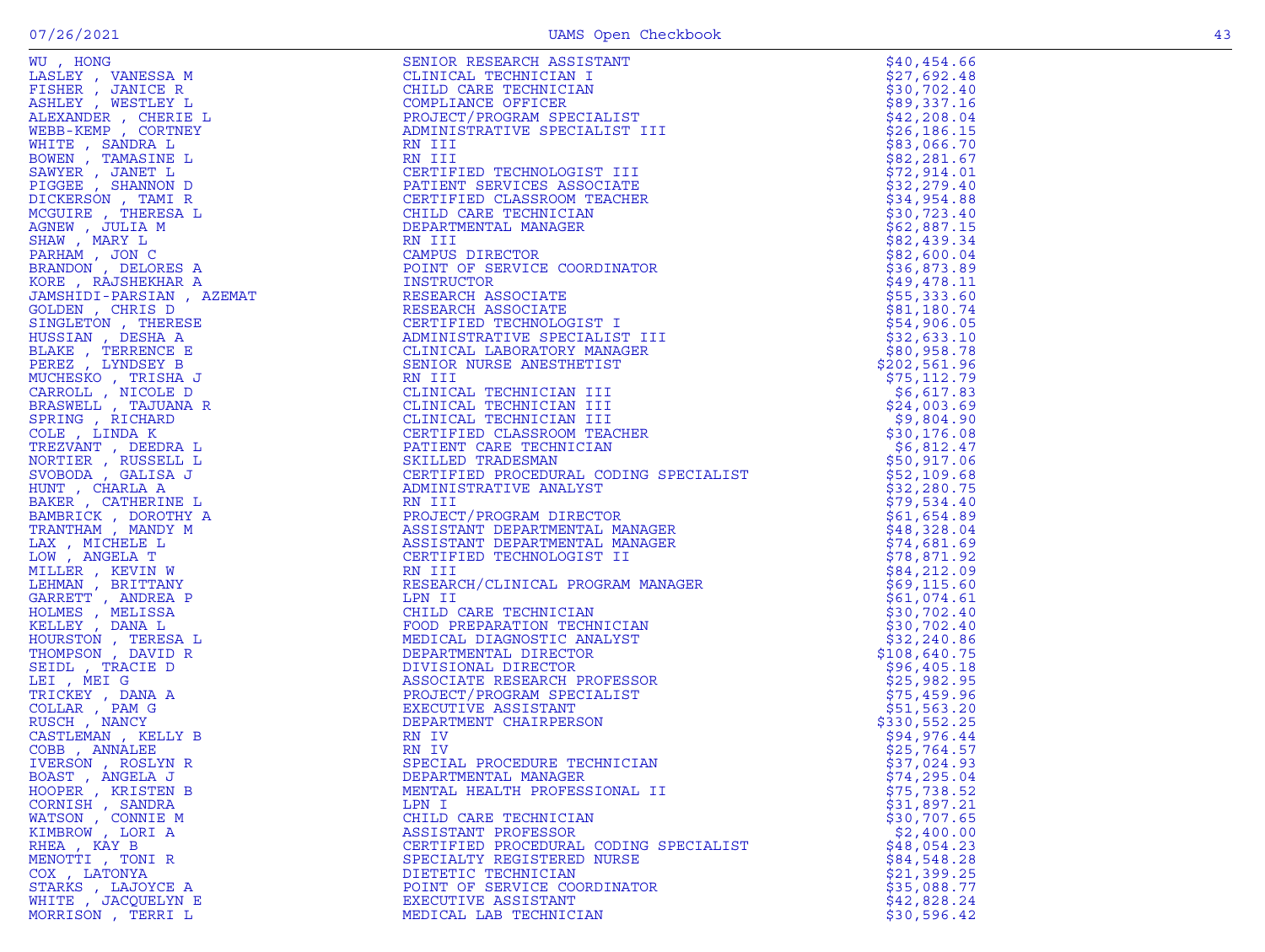| HUMPHREY, DEBORAH R  | FAMILY ENRICHMENT SPECIALIST I<br>PATIENT SERVICES ASSOCIATE<br>CLINICAL TECHNICIAN III<br>ASSISTANT DEPARTMENTAL MANAGER<br>REGIONAL TECHNICIAN SPECIALIST<br>PATIENT SERVICES ASSOCIATE<br>PATIENT SERVICES ASSOCIATE<br>PATIENT SERVICES ASSOCIA                   | \$39,659.45  |
|----------------------|-----------------------------------------------------------------------------------------------------------------------------------------------------------------------------------------------------------------------------------------------------------------------|--------------|
| IRELAND, ROSIE A     |                                                                                                                                                                                                                                                                       | \$37,241.19  |
| CRANFORD, KEDRIC J   |                                                                                                                                                                                                                                                                       | \$35,646.78  |
| DALTON, GEORGE T     |                                                                                                                                                                                                                                                                       | \$103,649.91 |
| DOUGLAS, ANNER       |                                                                                                                                                                                                                                                                       | \$40,353.68  |
| JONES , DEANNA R     |                                                                                                                                                                                                                                                                       | \$53,025.14  |
| SHELTON , SHEMEKA L  |                                                                                                                                                                                                                                                                       | \$54,666.78  |
| GARRINGER, HEATHER S |                                                                                                                                                                                                                                                                       | \$73, 233.04 |
| SAVENKA, ALENA V     |                                                                                                                                                                                                                                                                       | \$50,552.66  |
| PORTER, LATERRI      |                                                                                                                                                                                                                                                                       | \$37,593.52  |
| KELLEY , JENNIFER N  |                                                                                                                                                                                                                                                                       | \$8,198.46   |
| WESSEL , VALERIE G   |                                                                                                                                                                                                                                                                       | \$103,536.55 |
| PAYNE, KRISTINA L    |                                                                                                                                                                                                                                                                       | \$41,999.03  |
| MCCONNELL , JANA L   |                                                                                                                                                                                                                                                                       | \$83,383.03  |
| WESSEL , JENNIFER B  |                                                                                                                                                                                                                                                                       | \$81,094.50  |
| BERLINSKI , ARIEL    |                                                                                                                                                                                                                                                                       | \$290,242.97 |
| RODGERS, DORA A      |                                                                                                                                                                                                                                                                       | \$40,359.86  |
| MOORE, CYNTHIA       |                                                                                                                                                                                                                                                                       | \$30,702.40  |
| MURPHY, MARCUS D     |                                                                                                                                                                                                                                                                       | \$52,867.37  |
| LAWRENCE, TRACY D    |                                                                                                                                                                                                                                                                       | \$30,385.26  |
| RUSSELL , ANNA P     |                                                                                                                                                                                                                                                                       | \$34,376.56  |
| OTT, RACHEL E        |                                                                                                                                                                                                                                                                       | \$101,075.17 |
| STEWARD, DOUGLAS M   |                                                                                                                                                                                                                                                                       | \$74,875.62  |
| MOORE, STEPHON L     |                                                                                                                                                                                                                                                                       | \$80,307.86  |
| PATTON, TINA J       |                                                                                                                                                                                                                                                                       | \$63,314.04  |
| STAFFORD, RACHEL A   |                                                                                                                                                                                                                                                                       | \$109,075.00 |
| GULLETTE, DONNA      |                                                                                                                                                                                                                                                                       | \$168,007.73 |
| CARROLL, PETER J     |                                                                                                                                                                                                                                                                       | \$30,802.38  |
| MINYARD, JEANNETTE R |                                                                                                                                                                                                                                                                       | \$94,711.01  |
| MCFARLIN, ALISON M   |                                                                                                                                                                                                                                                                       | \$59,721.40  |
| BURKHEAD , MELISSA J |                                                                                                                                                                                                                                                                       | \$57,861.90  |
| HURLEY , MELISSA N   |                                                                                                                                                                                                                                                                       | \$48,786.55  |
| OVERMAN, LINDSEY E   |                                                                                                                                                                                                                                                                       | \$74,610.43  |
| CHAMBERS, HELEN A    |                                                                                                                                                                                                                                                                       | \$59,693.84  |
| PERRY, JAMES R       |                                                                                                                                                                                                                                                                       | \$36, 279.36 |
| BENNETT, JUDY        |                                                                                                                                                                                                                                                                       | \$78, 265.00 |
| LIPSCHITZ , RILEY    |                                                                                                                                                                                                                                                                       | \$217,641.30 |
| BASER, MEGHAN C      |                                                                                                                                                                                                                                                                       | \$62,093.28  |
| KACHOWSKI, LARISA    |                                                                                                                                                                                                                                                                       | \$11,080.71  |
| AMELING , SUSAN E    |                                                                                                                                                                                                                                                                       | \$85,740.20  |
| DANYLCHUK, NOELLE R  |                                                                                                                                                                                                                                                                       | \$102,515.04 |
| DILLOW, KRISTENE     | ASSISTANT ADMINISTRATOR FOR PATIENT CARE                                                                                                                                                                                                                              | \$102,010.24 |
| PRUITT, JOYCE M      | ADMINISTRATIVE ANALYST                                                                                                                                                                                                                                                | \$2.53       |
| CRUSE , STEVEN L     | ADMINISTRATIVE ANALYST<br>NURSING UNIT COORDINATOR<br>RN III<br>CLINICAL INTERPRETER<br>ASSISTANT DEPARTMENTAL MANAGER<br>SENIOR RESEARCH ASSISTANT<br>RN I<br>RN II<br>PATIENT CARE TECHNICIAN<br>ASSISTANT<br>MN III<br>PATIENT CARE TECHNICIAN<br>ASSISTANT<br>MOI | \$6,172.04   |
| RICKARD, RACHEL L    |                                                                                                                                                                                                                                                                       | \$63,973.30  |
| PILCHER , MERY T     |                                                                                                                                                                                                                                                                       | \$42,024.81  |
| CALL, KAREN M        |                                                                                                                                                                                                                                                                       | \$49,889.01  |
| JOHNSTON, SUE L      |                                                                                                                                                                                                                                                                       | \$45,388.36  |
| PHILLIPS, SONYA P    |                                                                                                                                                                                                                                                                       | \$82,876.07  |
| BOHANNON , WONDA S   |                                                                                                                                                                                                                                                                       | \$94,872.70  |
| MCGEE , CASSANDRA D  |                                                                                                                                                                                                                                                                       | \$30,037.43  |
| BREWER, HEATHER A    |                                                                                                                                                                                                                                                                       | \$48,178.46  |
| SMITH, SYLVIA A      | HOUSEKEEPER                                                                                                                                                                                                                                                           | \$6,434.75   |
| FITCH, THERESA A     | RN I                                                                                                                                                                                                                                                                  | \$25,684.96  |
| DOBSON, ROSETTA      | NURSING UNIT COORDINATOR                                                                                                                                                                                                                                              | \$35,610.90  |
| BRYAN, MELISSA J     | CERTIFIED TECHNOLOGIST III                                                                                                                                                                                                                                            | \$50, 113.04 |
| WADE, PAMELA E       | RN I                                                                                                                                                                                                                                                                  | \$24,229.75  |
| HASTINGS , JASON I   | DEPARTMENTAL MANAGER                                                                                                                                                                                                                                                  | \$74,573.25  |
| HAYES, KARIS D       | POINT OF SERVICE COORDINATOR                                                                                                                                                                                                                                          | \$40,192.39  |
| PFEIFFER, LAURA A    | PHYSICAL THERAPIST                                                                                                                                                                                                                                                    | \$95,478.73  |
| CLARK, LAURA A       | ADVANCED PRACTICE REGISTERED NURSE                                                                                                                                                                                                                                    | \$89,932.30  |
| BESANCON, MISTY      | DEPARTMENTAL MANAGER                                                                                                                                                                                                                                                  | \$59,521.40  |
| WALKER , BERTHA M    | DIRECTOR OF UNIVERSITY HOSPITAL                                                                                                                                                                                                                                       | \$73,763.14  |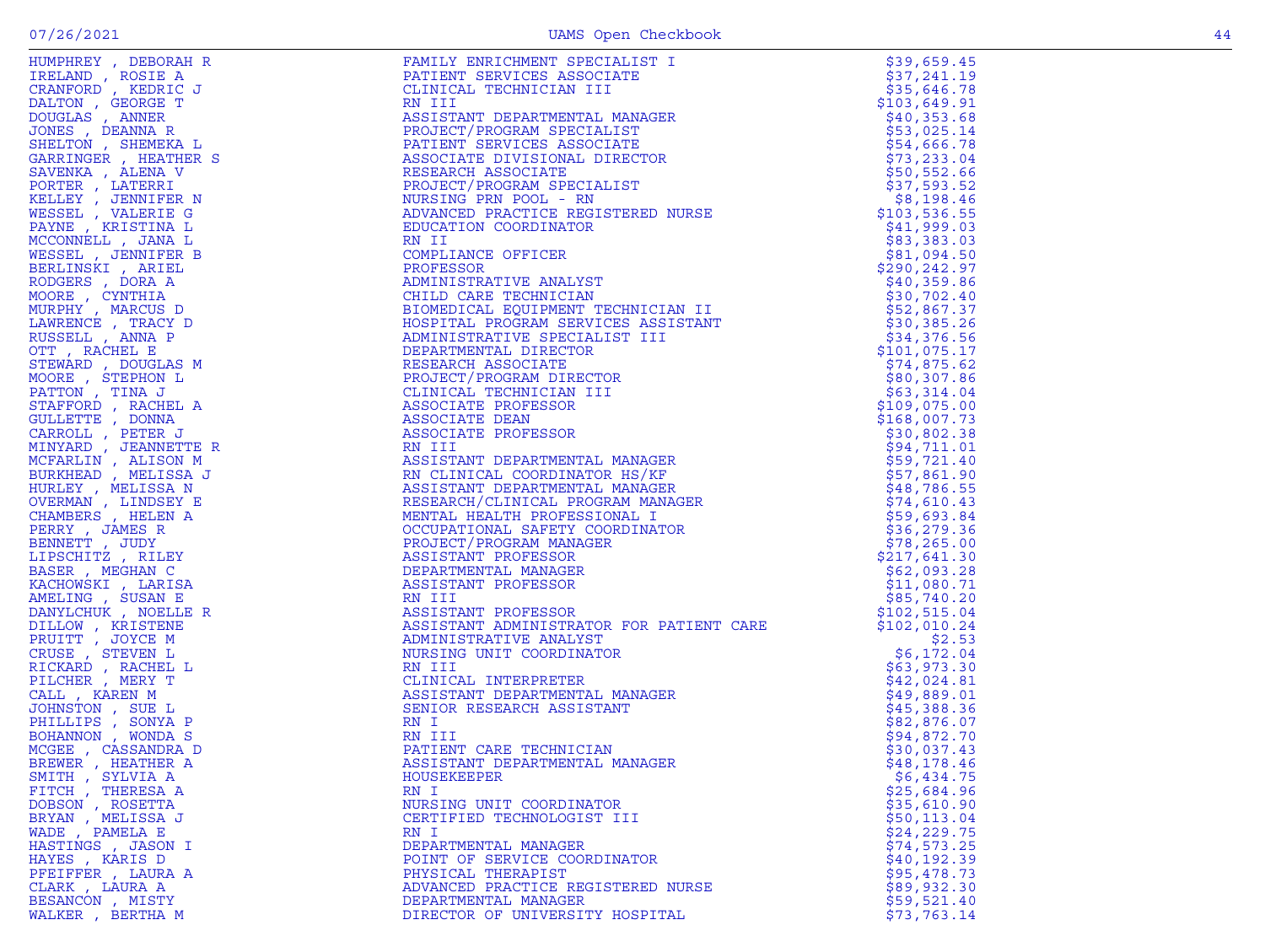| WARD, LATOYA N                        | CLINICAL TECHNICIAN I<br>ASSISTANT DEPARTMENTAL MANAGER<br>CERTIFIED CLASSROOM TEACHER<br>PROJECT/PROGRAM SPECIALIST<br>HOSPITAL PROGRAM SERVICES ASSISTANT<br>ROSPITAL PROGRAM SERVICES ASSISTANT | \$31,104.12            |
|---------------------------------------|----------------------------------------------------------------------------------------------------------------------------------------------------------------------------------------------------|------------------------|
| RACKLEY , TINA R                      |                                                                                                                                                                                                    | \$48,183.12            |
| SANDERS, CHRISTINA                    |                                                                                                                                                                                                    | \$34,412.25            |
| MYLES , NATASHA L                     |                                                                                                                                                                                                    | \$39,220.38            |
| BOND , LYNN A                         |                                                                                                                                                                                                    | \$31,047.20            |
| HOLLOWAY , SHIRLEY K                  |                                                                                                                                                                                                    | \$40,820.21            |
| BORRELLI , MICHAEL J                  |                                                                                                                                                                                                    | \$35,306.23            |
| GOODSON , DENNY A                     | PHARMACIST I                                                                                                                                                                                       | \$134, 110.81          |
| UEKMAN, CHADLEY D                     | DEPARTMENTAL MANAGER                                                                                                                                                                               | \$73,114.04            |
| YOUNG, TONJA L                        | PROJECT/PROGRAM SPECIALIST                                                                                                                                                                         | \$53,025.14            |
| REDD, HOWARD                          | HE PUBLIC SAFETY SUPERVISOR                                                                                                                                                                        | \$38,336.91            |
| BERTHIA , FLOMETTA L                  | HE PUBLIC SAFETY SUPERVISOR                                                                                                                                                                        | \$65,075.79            |
| LAUX, GREGORY S                       | RN III                                                                                                                                                                                             | \$84,973.50            |
| IVEY, TESA L                          | ADVANCED PRACTICE REGISTERED NURSE                                                                                                                                                                 | \$116,615.04           |
| ROBINSON , TAMARA L                   | PROJECT/PROGRAM MANAGER                                                                                                                                                                            | \$66,754.38            |
| CRAIG , SONDRA L                      | HOUSEKEEPER                                                                                                                                                                                        | \$14, 202.19           |
| BROADWAY, KAREN K                     | PROJECT/PROGRAM SPECIALIST                                                                                                                                                                         | \$43,252.72            |
| SMITH, MONICA R                       | COMPLIANCE OFFICER                                                                                                                                                                                 | \$62,812.00            |
| ROSE, SHANNON P                       | ASSISTANT PROFESSOR                                                                                                                                                                                | \$100,387.34           |
| LANDRUM , TERI R                      | RN IV                                                                                                                                                                                              | \$96,211.38            |
| YATES , JAMIE R                       | RN III                                                                                                                                                                                             | \$562.50               |
| STANDRIDGE, WANDA L                   | DEPARTMENTAL DIRECTOR                                                                                                                                                                              | \$96,976.68            |
| MONTGOMERY , BROOKE E                 | ASSISTANT PROFESSOR                                                                                                                                                                                | \$67,852.20            |
| HANCOCK , CAROLYN S                   | ASSISTANT ADMINISTRATOR FOR PATIENT CARE                                                                                                                                                           | \$119,185.53           |
| IVY, HENRY ALLEN                      | ASSISTANT ADMINISTRATOR FOR PATIENT CARE                                                                                                                                                           | \$136,593.88           |
| TORRES , CRYSTAL                      | EDUCATION COORDINATOR<br>DEPARTMENTAL MANAGER                                                                                                                                                      | \$2,363.64             |
| SHERROD , CLARKE L<br>CANTU, RHONDA J |                                                                                                                                                                                                    | \$87,149.16            |
| CORNIA, CATHERINE                     | ASSOCIATE DIVISIONAL DIRECTOR<br>CLINICAL TECHNICIAN II                                                                                                                                            | \$47.33<br>\$11,079.24 |
|                                       | RN III                                                                                                                                                                                             | \$32,593.75            |
| NIX , VERA<br>MCALISTER , AMANDA K    | DEPARTMENTAL MANAGER                                                                                                                                                                               | \$7,400.88             |
| CATALAN, NICITA R                     | CERTIFIED TECHNOLOGIST I                                                                                                                                                                           | \$75,782.87            |
| THOMAS , VALERIE D                    | PROJECT/PROGRAM MANAGER                                                                                                                                                                            | \$21, 112.43           |
| MILLER , WENDY K                      | MEDICAL SERVICES ADMINISTRATOR                                                                                                                                                                     | \$76,379.79            |
| EDWARDS , CRYSTAL R                   | CHILD CARE TECHNICIAN                                                                                                                                                                              | \$30,716.40            |
| QIANG, YA-WEI                         | ASSISTANT RESEARCH PROFESSOR                                                                                                                                                                       | \$84,045.22            |
| CANTRELL , JENNA S                    | RN III                                                                                                                                                                                             | \$61,675.11            |
| PROTACIO, REINE M                     | RESEARCH ASSOCIATE                                                                                                                                                                                 | \$59,220.79            |
| DAVIS , LISA G                        | RESEARCH ASSOCIATE                                                                                                                                                                                 | \$81,291.34            |
| GRINDLEY, RACHAEL T                   | RN III                                                                                                                                                                                             | \$50,308.09            |
| BREWER, LESLIE L                      | PATIENT SERVICES ASSOCIATE                                                                                                                                                                         | \$36,733.74            |
| HUGGINS , AUBREY M                    | DEPARTMENTAL MANAGER                                                                                                                                                                               | \$71,618.48            |
| KANDLBINDER, KIA                      | MEDICAL SERVICES ADMINISTRATOR                                                                                                                                                                     | \$76,883.84            |
| GRAHAM , AMANDA K                     | PHARMACIST I                                                                                                                                                                                       | \$160,689.78           |
| BLACKBURN , MICHAEL L                 | RESEARCH ASSOCIATE                                                                                                                                                                                 | \$62,177.36            |
| FORDYCE, JANINA                       | CERTIFIED TECHNOLOGIST II                                                                                                                                                                          | \$107,294.73           |
| FUGERE, JOHN A                        | DEPARTMENTAL MANAGER                                                                                                                                                                               | \$80,849.38            |
| EL-HASSAN, NAHED                      | PROFESSOR                                                                                                                                                                                          | \$238, 201.36          |
| BUTLER , DEBRA E                      | MENTAL HEALTH PROFESSIONAL I                                                                                                                                                                       | \$72,699.49            |
| KOCH , MISTY G                        | CERTIFIED TECHNOLOGIST II                                                                                                                                                                          | \$54,973.79            |
| BARNETT, BRIAN S                      | ASSOCIATE DIVISIONAL DIRECTOR                                                                                                                                                                      | \$69,835.53            |
| JOHNSON, KELLEY                       | POINT OF SERVICE COORDINATOR                                                                                                                                                                       | \$37,157.21            |
| MARCELO , FRITZIE F                   | FOOD PREPARATION TECHNICIAN                                                                                                                                                                        | \$24,180.16            |
| WALKER , KATHY L                      | RN III                                                                                                                                                                                             | \$71, 262.56           |
| MARTIN , DEBORAH L                    | SOCIAL SERVICE CONSULTANT                                                                                                                                                                          | \$21,152.03            |
| DEEN, TISHA L                         | ASSOCIATE PROFESSOR                                                                                                                                                                                | \$23,333.34            |
| BACKUS , MARZELLA                     | DEPARTMENTAL DIRECTOR                                                                                                                                                                              | \$117,700.67           |
| BERRY , LORI R                        | DEPARTMENTAL DIRECTOR                                                                                                                                                                              | \$98,354.18            |
| CARMICHAEL , TAYLOR R                 | ADVANCED PRACTICE REGISTERED NURSE                                                                                                                                                                 | \$102,843.05           |
| DRAKE , MELISSA G                     | ASSISTANT PROFESSOR                                                                                                                                                                                | \$64,908.56            |
| BARKER , JONI E                       | ADVANCED PRACTICE REGISTERED NURSE                                                                                                                                                                 | \$77,595.42            |
| MAYFIELD, AMBER D                     | RN III                                                                                                                                                                                             | \$76,586.34            |
| WRIGHT, IRENE E                       | ADVANCED PRACTICE REGISTERED NURSE                                                                                                                                                                 | \$114,628.60           |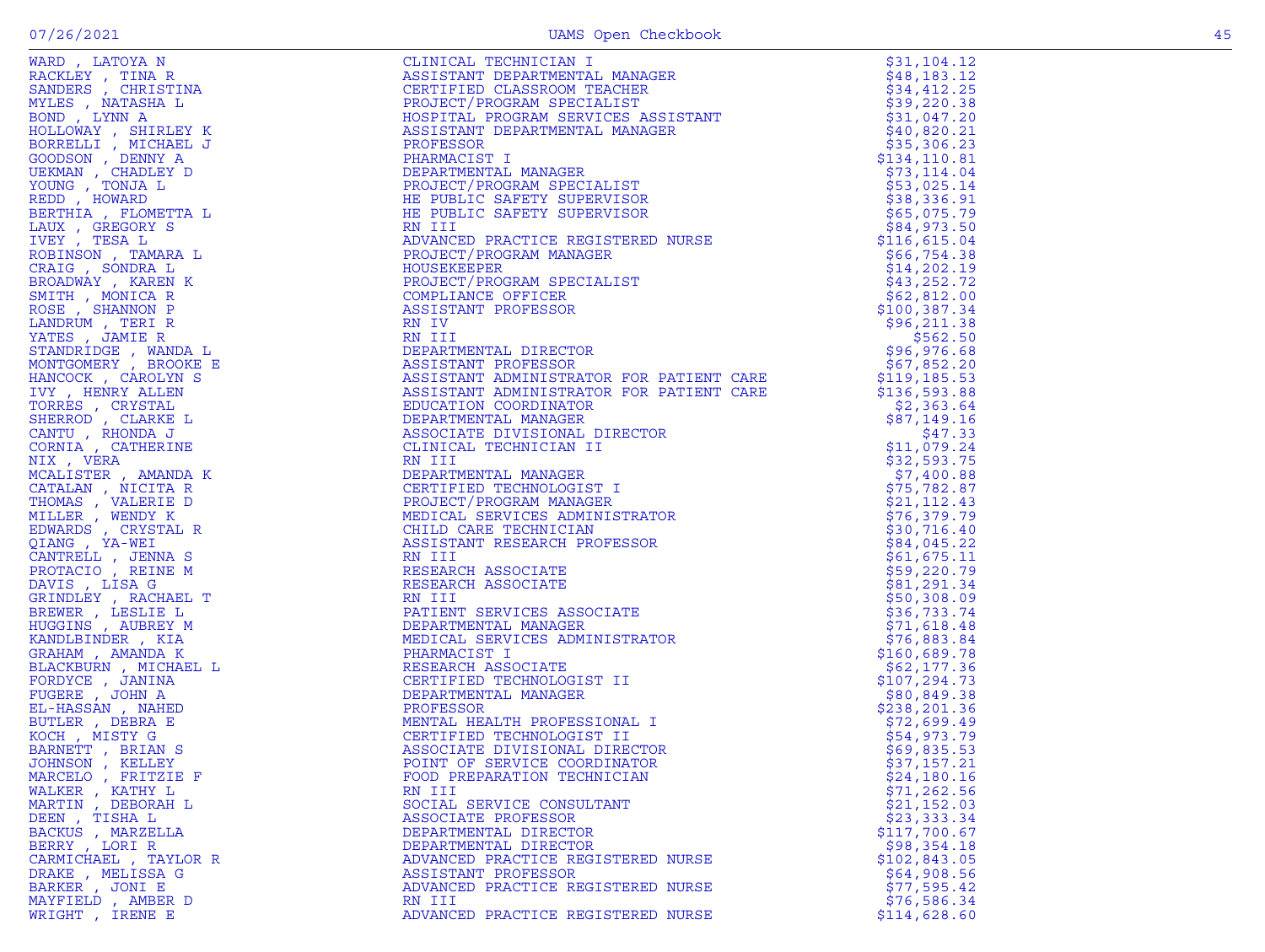|                      |                                                                                                                                                                                                                                                                        | \$72,062.62                 |
|----------------------|------------------------------------------------------------------------------------------------------------------------------------------------------------------------------------------------------------------------------------------------------------------------|-----------------------------|
|                      |                                                                                                                                                                                                                                                                        | \$86,839.36                 |
|                      |                                                                                                                                                                                                                                                                        | \$445, 203.23               |
|                      |                                                                                                                                                                                                                                                                        | \$242,199.96                |
|                      |                                                                                                                                                                                                                                                                        | \$68,145.05                 |
|                      |                                                                                                                                                                                                                                                                        | \$63,788.67                 |
|                      |                                                                                                                                                                                                                                                                        | \$53,788.93                 |
|                      |                                                                                                                                                                                                                                                                        | \$216, 304.06               |
|                      |                                                                                                                                                                                                                                                                        | \$232,582.50                |
|                      |                                                                                                                                                                                                                                                                        | \$367,374.96                |
|                      |                                                                                                                                                                                                                                                                        | \$203, 348.85               |
|                      |                                                                                                                                                                                                                                                                        | \$115, 593.63               |
|                      |                                                                                                                                                                                                                                                                        | \$95,752.92                 |
|                      |                                                                                                                                                                                                                                                                        | \$70,863.84                 |
|                      |                                                                                                                                                                                                                                                                        | \$49,405.04                 |
|                      |                                                                                                                                                                                                                                                                        | \$304, 268.17               |
|                      |                                                                                                                                                                                                                                                                        | \$94,100.00                 |
|                      |                                                                                                                                                                                                                                                                        | \$92,139.42                 |
|                      |                                                                                                                                                                                                                                                                        | \$355,500.04                |
|                      |                                                                                                                                                                                                                                                                        | \$7,667.92                  |
|                      |                                                                                                                                                                                                                                                                        | \$391,600.00                |
|                      |                                                                                                                                                                                                                                                                        | \$185,685.43                |
|                      |                                                                                                                                                                                                                                                                        | \$75,644.05                 |
|                      |                                                                                                                                                                                                                                                                        | \$119,748.65                |
|                      |                                                                                                                                                                                                                                                                        | \$54,036.05                 |
|                      |                                                                                                                                                                                                                                                                        | \$843,009.99                |
|                      |                                                                                                                                                                                                                                                                        | \$77,500.00                 |
|                      |                                                                                                                                                                                                                                                                        | \$183,249.00                |
|                      |                                                                                                                                                                                                                                                                        | \$110,381.56                |
|                      |                                                                                                                                                                                                                                                                        | \$22,769.88                 |
|                      |                                                                                                                                                                                                                                                                        | \$17,762.72                 |
|                      |                                                                                                                                                                                                                                                                        | \$284.05                    |
|                      |                                                                                                                                                                                                                                                                        | \$44,655.35                 |
|                      |                                                                                                                                                                                                                                                                        | \$5,231.74                  |
|                      |                                                                                                                                                                                                                                                                        | \$2,251.75                  |
|                      |                                                                                                                                                                                                                                                                        | \$341,702.86<br>\$72,421.21 |
|                      |                                                                                                                                                                                                                                                                        | \$75,339.22                 |
|                      |                                                                                                                                                                                                                                                                        | \$290, 242.73               |
|                      |                                                                                                                                                                                                                                                                        | \$55,466.88                 |
|                      |                                                                                                                                                                                                                                                                        | \$13,066.01                 |
|                      |                                                                                                                                                                                                                                                                        | \$74,743.20                 |
|                      |                                                                                                                                                                                                                                                                        | \$127,300.00                |
|                      |                                                                                                                                                                                                                                                                        | \$78,499.62                 |
|                      |                                                                                                                                                                                                                                                                        | \$12,060.39                 |
|                      |                                                                                                                                                                                                                                                                        | \$89,096.84                 |
|                      | RN III<br>MEDICAL BILLING SPECIALIST<br>ASSISTANT DEPARTMENTAL MANAGER<br>ADVANCED PRACTICE REGISTERED NURSE<br>PATIENT SERVICES ASSOCIATE<br>EXECUTIVE ASSISTANT<br>ASSOCIATE PROFESSOR<br>ADVANCED PRACTICE REGISTERED NURSE<br>NURSING PRN POOL - R                 | \$103,643.05                |
|                      |                                                                                                                                                                                                                                                                        | \$39,427.80                 |
|                      |                                                                                                                                                                                                                                                                        | \$50,944.10                 |
|                      |                                                                                                                                                                                                                                                                        | \$211,680.00                |
|                      |                                                                                                                                                                                                                                                                        | \$119,279.85                |
|                      |                                                                                                                                                                                                                                                                        | \$2,686.60                  |
| BROWN, REGINA        | RN III                                                                                                                                                                                                                                                                 | \$46,517.96                 |
| JOHNSON , COURTNEY R | NORMANOV, IRAN'I PROFINE PROTECTIVAL PRODUCTIVAL MANUFACTION AND RESERVATION OF A REPORT OF A REPORT OF A REPORT OF A REPORT OF A REPORT OF A REPORT OF A REPORT OF A REPORT OF A REPORT OF A REPORT OF A REPORT OF A REPORT<br>CERTIFIED PROCEDURAL CODING SPECIALIST | \$44,861.20                 |
| KO , JULIE A         | ADVANCED PRACTICE REGISTERED NURSE                                                                                                                                                                                                                                     | \$109,055.84                |
| OCHOA, ANTONIO R     | <b>HOUSEKEEPER</b>                                                                                                                                                                                                                                                     | \$41,343.98                 |
| GARNER , KRISTIN     | ASSISTANT PROFESSOR                                                                                                                                                                                                                                                    | \$156,706.60                |
| MENYAEV , YULIAN A   | RESEARCH ASSOCIATE                                                                                                                                                                                                                                                     | \$50,039.44                 |
| MORRIS , ROBIN D     | SENIOR NURSE ANESTHETIST                                                                                                                                                                                                                                               | \$180,011.96                |
| COONEY, MONTE L      | <b>HOUSEKEEPER</b>                                                                                                                                                                                                                                                     | \$12,624.00                 |
| BECK , PAIGE B       | ASSISTANT PROFESSOR                                                                                                                                                                                                                                                    | \$214,612.19                |
| HOGAN , ERIN         | RESEARCH ASSOCIATE                                                                                                                                                                                                                                                     | \$20,861.62                 |
| VAN DUSEN, SUSAN E   | PROJECT/PROGRAM MANAGER                                                                                                                                                                                                                                                | \$60,356.04                 |

|                                        |                                                                                                                                                                                                                                                                      | 712,002.02    |
|----------------------------------------|----------------------------------------------------------------------------------------------------------------------------------------------------------------------------------------------------------------------------------------------------------------------|---------------|
|                                        |                                                                                                                                                                                                                                                                      | \$86,839.36   |
|                                        |                                                                                                                                                                                                                                                                      | \$445,203.23  |
|                                        |                                                                                                                                                                                                                                                                      | \$242,199.96  |
|                                        |                                                                                                                                                                                                                                                                      |               |
|                                        |                                                                                                                                                                                                                                                                      | \$68,145.05   |
|                                        |                                                                                                                                                                                                                                                                      | \$63,788.67   |
|                                        |                                                                                                                                                                                                                                                                      | \$53,788.93   |
|                                        |                                                                                                                                                                                                                                                                      | \$216, 304.06 |
|                                        |                                                                                                                                                                                                                                                                      | \$232,582.50  |
|                                        |                                                                                                                                                                                                                                                                      | \$367,374.96  |
|                                        |                                                                                                                                                                                                                                                                      | \$203,348.85  |
|                                        |                                                                                                                                                                                                                                                                      | \$115, 593.63 |
|                                        | WORDTEIN<br>NOTES THE WORD CONTROLL AND ASSESS TO THE SECTION OF THE SECTION OF THE SECTION OF THE CLINICAL SECTION OF THE SECTION OF THE SECTION OF THE SECTION PROFESSOR<br>PROFESSOR<br>NOT IT IT ASSISTANT DEPARTMENTAL MANAGER<br>                              |               |
|                                        |                                                                                                                                                                                                                                                                      | \$95,752.92   |
|                                        |                                                                                                                                                                                                                                                                      | \$70,863.84   |
|                                        |                                                                                                                                                                                                                                                                      | \$49,405.04   |
|                                        |                                                                                                                                                                                                                                                                      | \$304, 268.17 |
|                                        |                                                                                                                                                                                                                                                                      | \$94,100.00   |
|                                        |                                                                                                                                                                                                                                                                      | \$92,139.42   |
|                                        |                                                                                                                                                                                                                                                                      | \$355,500.04  |
|                                        |                                                                                                                                                                                                                                                                      | \$7,667.92    |
|                                        |                                                                                                                                                                                                                                                                      | \$391,600.00  |
|                                        |                                                                                                                                                                                                                                                                      |               |
|                                        |                                                                                                                                                                                                                                                                      | \$185,685.43  |
|                                        |                                                                                                                                                                                                                                                                      | \$75,644.05   |
|                                        |                                                                                                                                                                                                                                                                      | \$119,748.65  |
|                                        |                                                                                                                                                                                                                                                                      | \$54,036.05   |
|                                        |                                                                                                                                                                                                                                                                      | \$843,009.99  |
|                                        |                                                                                                                                                                                                                                                                      | \$77,500.00   |
|                                        |                                                                                                                                                                                                                                                                      | \$183, 249.00 |
|                                        | ASSISTANT PROFESSOR<br>ASSOCIATE PROFESSOR<br>ASSOCIATE PROFESSOR<br>MEDICAL SERVICES ADMINISTRATOR<br>ASSISTANT PROFESSOR<br>RESEARCH ASSOCIATE<br>ASSISTANT PROFESSOR<br>BIOSTATISTICIAN<br>SENIOR NURSE ANESTHETIST<br>ADVANCED PRACTICE REGISTERED NU            | \$110,381.56  |
|                                        |                                                                                                                                                                                                                                                                      | \$22,769.88   |
|                                        |                                                                                                                                                                                                                                                                      | \$17,762.72   |
|                                        |                                                                                                                                                                                                                                                                      | \$284.05      |
|                                        |                                                                                                                                                                                                                                                                      |               |
|                                        |                                                                                                                                                                                                                                                                      | \$44,655.35   |
|                                        |                                                                                                                                                                                                                                                                      | \$5,231.74    |
|                                        |                                                                                                                                                                                                                                                                      | \$2,251.75    |
|                                        |                                                                                                                                                                                                                                                                      | \$341,702.86  |
|                                        |                                                                                                                                                                                                                                                                      | \$72,421.21   |
|                                        |                                                                                                                                                                                                                                                                      | \$75,339.22   |
|                                        |                                                                                                                                                                                                                                                                      | \$290, 242.73 |
|                                        |                                                                                                                                                                                                                                                                      | \$55,466.88   |
|                                        |                                                                                                                                                                                                                                                                      | \$13,066.01   |
|                                        |                                                                                                                                                                                                                                                                      | \$74,743.20   |
|                                        |                                                                                                                                                                                                                                                                      | \$127,300.00  |
|                                        |                                                                                                                                                                                                                                                                      | \$78,499.62   |
|                                        |                                                                                                                                                                                                                                                                      | \$12,060.39   |
|                                        |                                                                                                                                                                                                                                                                      |               |
|                                        |                                                                                                                                                                                                                                                                      | \$89,096.84   |
|                                        |                                                                                                                                                                                                                                                                      | \$103,643.05  |
|                                        |                                                                                                                                                                                                                                                                      | \$39,427.80   |
|                                        |                                                                                                                                                                                                                                                                      | \$50,944.10   |
|                                        |                                                                                                                                                                                                                                                                      | \$211,680.00  |
|                                        |                                                                                                                                                                                                                                                                      | \$119, 279.85 |
|                                        | RN III<br>MEDICAL BILLING SPECIALIST<br>ASSISTANT DEPARTMENTAL MANAGER<br>ADVANCED PRACTICE REGISTERED NURSE<br>PATIENT SERVICES ASSOCIATE<br>EXECUTIVE ASSISTANT<br>ASSOCIATE PROFESSOR<br>ADVANCED PRACTICE REGISTERED NURSE<br>NURSING PRN POOL - R               | \$2,686.60    |
|                                        |                                                                                                                                                                                                                                                                      | \$46,517.96   |
| JOHNSON , COURTNEY R                   | CERTIFIED PROCEDURAL CODING SPECIALIST                                                                                                                                                                                                                               | \$44,861.20   |
| KO, JULIE A                            | NEWROCK, INDEX IN THE RESERVATION CONTINUES ARE RESERVATION ON A SECURITY IN THE RESERVATION OF THE RESERVATION OF THE RESERVATION OF THE RESERVATION OF THE RESERVATION OF THE RESERVATION OF THE RESERVATION OF THE RESERVAT<br>ADVANCED PRACTICE REGISTERED NURSE | \$109,055.84  |
| OCHOA , ANTONIO R                      | HOUSEKEEPER                                                                                                                                                                                                                                                          | \$41,343.98   |
| GARNER , KRISTIN                       | ASSISTANT PROFESSOR                                                                                                                                                                                                                                                  | \$156,706.60  |
|                                        | RESEARCH ASSOCIATE                                                                                                                                                                                                                                                   |               |
| MENYAEV , YULIAN A<br>MORRIS , ROBIN D |                                                                                                                                                                                                                                                                      | \$50,039.44   |
|                                        | SENIOR NURSE ANESTHETIST                                                                                                                                                                                                                                             | \$180,011.96  |
| COONEY, MONTE L                        | <b>HOUSEKEEPER</b>                                                                                                                                                                                                                                                   | \$12,624.00   |
| BECK, PAIGE B                          | ASSISTANT PROFESSOR                                                                                                                                                                                                                                                  | \$214,612.19  |
| HOGAN , ERIN                           | RESEARCH ASSOCIATE                                                                                                                                                                                                                                                   | \$20,861.62   |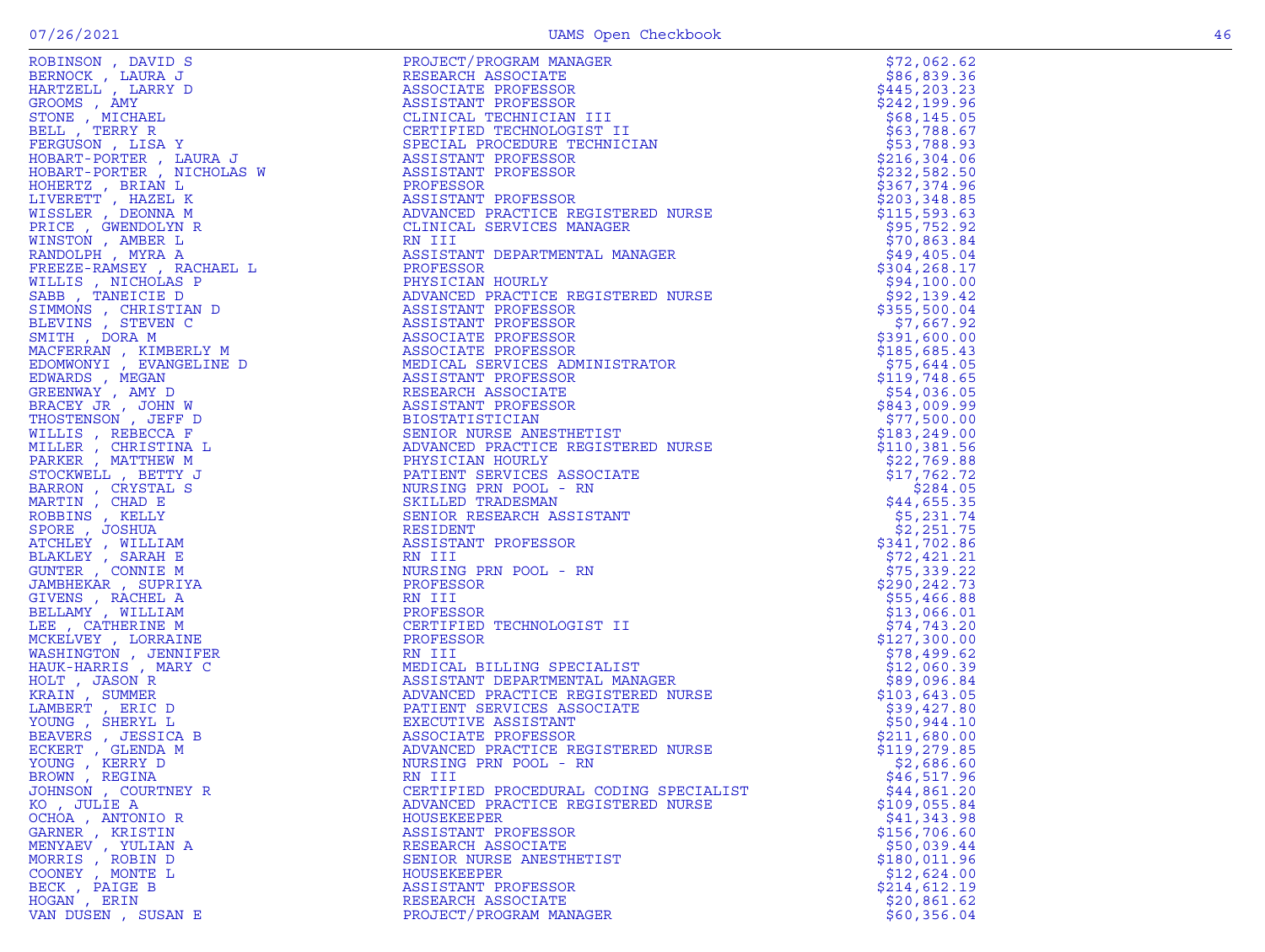| PRIVACY PROTECTION REQUIRED |                                         | \$30,372.00  |
|-----------------------------|-----------------------------------------|--------------|
| BOOTH, ASHLEY N             | DEPARTMENTAL MANAGER                    | \$44,051.03  |
| CORTINEZ, ELIZABETH B       | PROJECT/PROGRAM SPECIALIST              | \$56,284.04  |
| LIU, DAOJUN                 | PROJECT/PROGRAM DIRECTOR                | \$89,375.62  |
| MARSHALL , JAMES S          | ASSOCIATE ADMINISTRATOR OF PATIENT CARE | \$115,109.55 |
|                             |                                         |              |
| GUILLORY , VIRGINIA E       | CERTIFIED TECHNOLOGIST II               | \$56, 114.54 |
| MOYA, HEATHER L             | ASSISTANT DEPARTMENTAL MANAGER          | \$72,366.34  |
| PITTMAN, JENNIFER N         | CHILD CARE TECHNICIAN                   | \$30,702.40  |
| PHILLIPS , HEATHER M        | RN III                                  | \$93,015.13  |
| CLARK, CHRISTINA            | VICE CHANCELLOR                         |              |
|                             |                                         | \$312,984.00 |
| HENSON, SHERREA S           | POINT OF SERVICE COORDINATOR            | \$37,543.22  |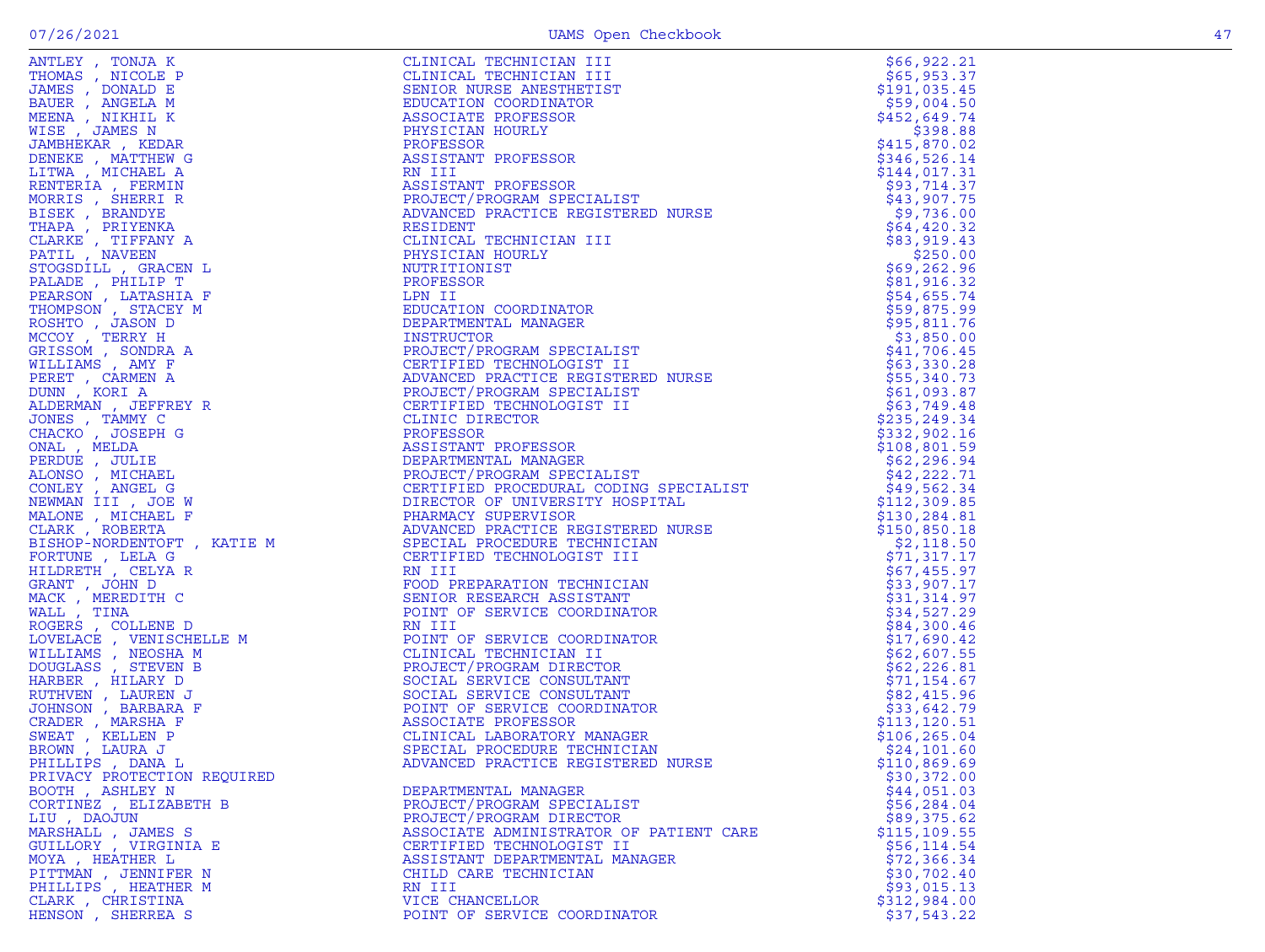| HINES, AUDRA           | CERTIFIED TECHNOLOGIST II                | \$62,902.49  |
|------------------------|------------------------------------------|--------------|
| AVERY, LORETTA A       | CLINICAL SERVICES MANAGER                | \$10,171.61  |
| HUEY , BEATRICE N      | PROJECT/PROGRAM SPECIALIST               | \$52,937.62  |
|                        |                                          |              |
| MORRISON, MARTI K      | PROJECT/PROGRAM MANAGER                  | \$73,835.10  |
| ERICKSON, DEBBIE L     | SENIOR PROJECT/PROGRAM DIRECTOR          | \$88,567.04  |
| MOCK, CASSANDRA L      | RN III                                   | \$74,867.64  |
| RAGSDALE , BECKY A     | RN III                                   | \$86,502.89  |
| HAYAR, ABDALLAH M      | ASSOCIATE PROFESSOR                      | \$116,960.46 |
| KATTNER JR , WILLIAM J | ASSISTANT ADMINISTRATOR FOR PATIENT CARE | \$98, 213.39 |
| CONLEY, TERESA L       | DEPARTMENTAL MANAGER                     | \$54, 215.97 |
|                        |                                          |              |
| HERNANDEZ , MARIELLA   | SENIOR PROJECT/PROGRAM DIRECTOR          | \$67,100.04  |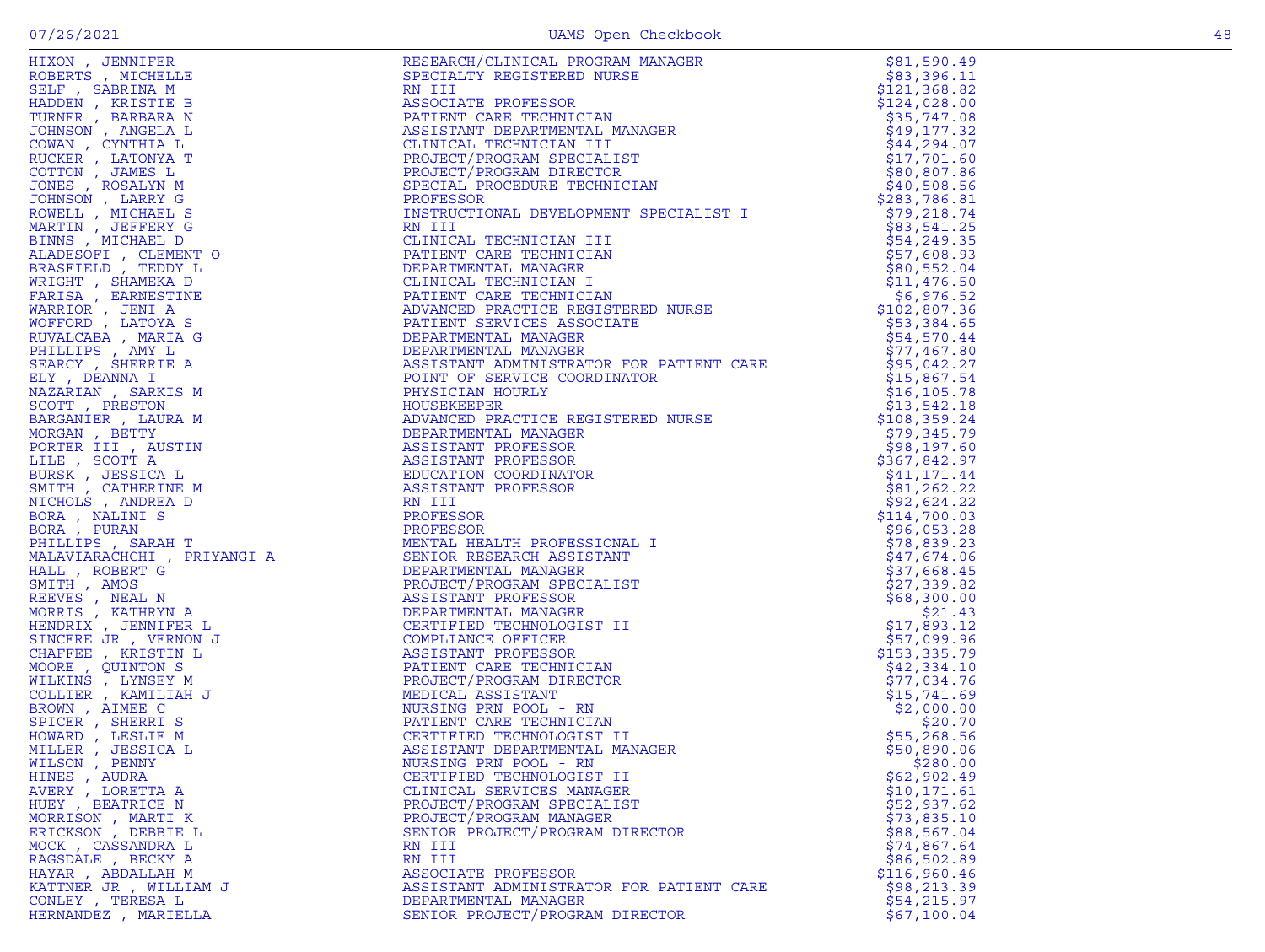BRYELS , MONICA T<br>
HIRSCHEIDER , BLAKE T<br>
WILLIAMS , HEATHER R<br>
WILLIAMS , HEATHER R<br>
PHARMACY SUPERVISOR

PATIENT SERVICES ASSOCIATE  $$40,083.00$ <br>PHARMACY SUPERVISOR  $$122,814.96$ <br>ASSISTANT PROFESSOR  $$263,462.09$ 

| WILLS, CARRIE L    |                                | \$14,322.04  |
|--------------------|--------------------------------|--------------|
| CONLEY, TIFFANY L  | POINT OF SERVICE COORDINATOR   | \$26,740.18  |
| DEWITT, CYNDI K    | PROJECT/PROGRAM MANAGER        | \$56,635.45  |
| THOMPSON, SELENA M | CERTIFIED TECHNOLOGIST III     | \$75,620.64  |
| CONLEY, ANTONIA D  | DEPARTMENTAL MANAGER           | \$66,088.68  |
| WADE, DAISY E      | COMPLIANCE OFFICER             | \$64, 228.66 |
| THOMAS , DESTRY E  | ASSISTANT DEPARTMENTAL MANAGER | \$41,668.80  |
| COLLIER, JUDITH A  | SPECIAL PROCEDURE TECHNICIAN   | \$41,183.01  |
| SOULSBY, CINDY     | EXECUTIVE ASSISTANT            | \$1,432.00   |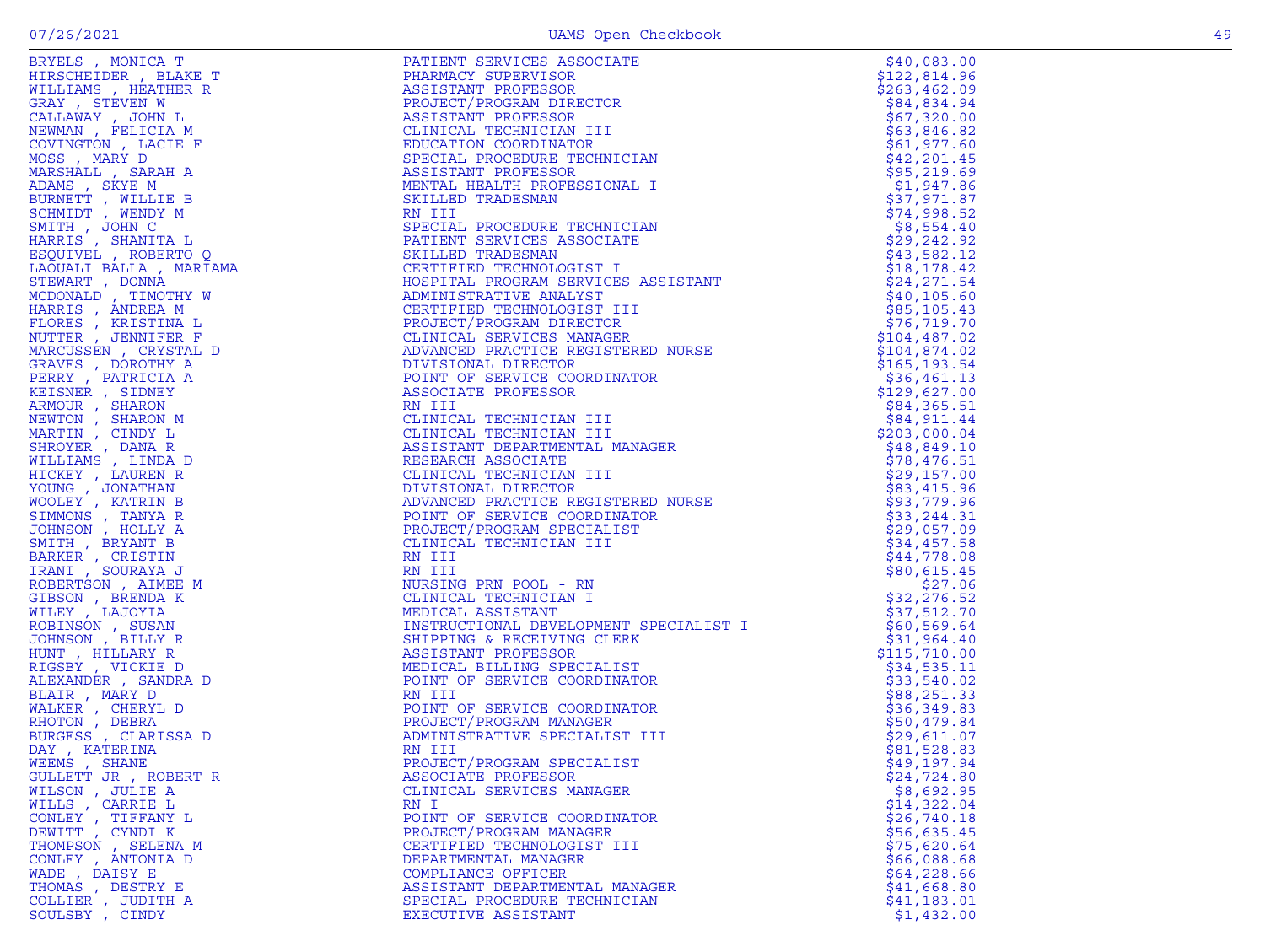| MULLENS , TANYA L<br>MULLENS , TANYA L<br>MILLS , THERESA L<br>HORTON , MARY A<br>HORTON , EDWARD H<br>HARRIS , AVELINA M<br>BRYANT , ROBERT H<br>HANSBERRY , DENNIS D<br>KING , ISAAC<br>LAWRENCE , ELLA L<br>BRUCE , TARA Y<br>DORTERFIELD , DAMARIS<br>CRAWFORD , STANARIS<br>CRAWFO | NUTRITIONIST                                                                                                                                                                                                                                                                                                                                                                 | \$67,415.71                 |
|-----------------------------------------------------------------------------------------------------------------------------------------------------------------------------------------------------------------------------------------------------------------------------------------|------------------------------------------------------------------------------------------------------------------------------------------------------------------------------------------------------------------------------------------------------------------------------------------------------------------------------------------------------------------------------|-----------------------------|
|                                                                                                                                                                                                                                                                                         | ADMINISTRATIVE ANALYST                                                                                                                                                                                                                                                                                                                                                       | \$35,806.72                 |
|                                                                                                                                                                                                                                                                                         | DEPARTMENTAL MANAGER                                                                                                                                                                                                                                                                                                                                                         | \$74, 269.90                |
|                                                                                                                                                                                                                                                                                         | CLINIC DIRECTOR                                                                                                                                                                                                                                                                                                                                                              | \$225,074.96                |
|                                                                                                                                                                                                                                                                                         | CERTIFIED TECHNOLOGIST I                                                                                                                                                                                                                                                                                                                                                     | \$83,590.18                 |
|                                                                                                                                                                                                                                                                                         | HOUSEKEEPER                                                                                                                                                                                                                                                                                                                                                                  | \$14,108.68                 |
|                                                                                                                                                                                                                                                                                         | CLINICAL TECHNICIAN I                                                                                                                                                                                                                                                                                                                                                        | \$26,319.16                 |
|                                                                                                                                                                                                                                                                                         | HOUSEKEEPER                                                                                                                                                                                                                                                                                                                                                                  | \$12,671.24                 |
|                                                                                                                                                                                                                                                                                         | HOUSEKEEPER<br>NURSING UNIT COORDINATOR<br>PROJECT/PROGRAM MANAGER<br>POINT OF SERVICE COORDINATOR<br>ASSISTANT PROFESSOR<br>RESEARCH ASSOCIATE                                                                                                                                                                                                                              | \$42,909.13                 |
|                                                                                                                                                                                                                                                                                         |                                                                                                                                                                                                                                                                                                                                                                              | \$73, 235.74                |
|                                                                                                                                                                                                                                                                                         |                                                                                                                                                                                                                                                                                                                                                                              | \$40,027.49                 |
|                                                                                                                                                                                                                                                                                         |                                                                                                                                                                                                                                                                                                                                                                              | \$137,481.75                |
|                                                                                                                                                                                                                                                                                         | RESEARCH ASSOCIATE<br>RESEARCH ASSOCIATE<br>CERTIFIED TECHNOLOGIST II<br>CERTIFIED TECHNOLOGIST II<br>CLINICAL TECHNOLOGIST II<br>CLINICAL TECHNOLOGIST II<br>ASSISTANT PROFESSOR<br>PHYSICIAN HOURLY<br>DEPARTMENTAL MANAGER<br>DEPARTMENTAL MA                                                                                                                             | \$73, 283.25                |
| CRAWFORD , STANLET L<br>MOODY , HEATHER L<br>REED , VICTORIA G<br>ONEAL , DUSTAN L<br>FERGUSON , SABRA A<br>CAMPBELL-GOMEZ , ENRIQUE<br>SHELTON , KYLA<br>ROE , ZACHARY G<br>MARECKI , SARA H<br>VARUGHESE , KOTTAYIL I<br>BOYD , ANN<br>DOUGHTY , JENNIFER B<br>C                      | RN III<br>CERTIFIED TECHNOLOGIST II<br>CERTIFIED TECHNOLOGIST II<br>CLINICAL TECHNICIAN III<br>ASANICAL TECHNICIAN III<br>TECHNOLOGI<br>CLINICAL TECHNOLOGI<br>CLINICAL TECHNICIAN I<br>ASSISTANT PROFESSOR<br>PHYSICIAN HOURLY<br>DEPARTMENTAL MANAGER<br>DEPARTMENTAL MANAGER<br>EDUCATION COORDINATOR<br>PROJECT/PROGRAM MANAGER<br>ASSOCIATE PROFESSOR<br>DEPARTMENTAL M | \$47,348.26                 |
|                                                                                                                                                                                                                                                                                         |                                                                                                                                                                                                                                                                                                                                                                              | \$61,968.10                 |
|                                                                                                                                                                                                                                                                                         |                                                                                                                                                                                                                                                                                                                                                                              | \$75,528.36                 |
|                                                                                                                                                                                                                                                                                         |                                                                                                                                                                                                                                                                                                                                                                              | \$67,502.02                 |
|                                                                                                                                                                                                                                                                                         |                                                                                                                                                                                                                                                                                                                                                                              | \$357,034.96                |
|                                                                                                                                                                                                                                                                                         |                                                                                                                                                                                                                                                                                                                                                                              | \$14,436.80                 |
|                                                                                                                                                                                                                                                                                         |                                                                                                                                                                                                                                                                                                                                                                              | \$70,950.62                 |
|                                                                                                                                                                                                                                                                                         |                                                                                                                                                                                                                                                                                                                                                                              | \$5,796.53                  |
|                                                                                                                                                                                                                                                                                         |                                                                                                                                                                                                                                                                                                                                                                              | \$43,021.53                 |
|                                                                                                                                                                                                                                                                                         |                                                                                                                                                                                                                                                                                                                                                                              | \$53,500.31                 |
| LOPEZ, MAYA L                                                                                                                                                                                                                                                                           |                                                                                                                                                                                                                                                                                                                                                                              | \$187,542.33                |
| NEWTON, CYNTHIA K                                                                                                                                                                                                                                                                       |                                                                                                                                                                                                                                                                                                                                                                              | \$62,546.74                 |
| BOONE , CARRIE L                                                                                                                                                                                                                                                                        |                                                                                                                                                                                                                                                                                                                                                                              | \$41,903.18                 |
|                                                                                                                                                                                                                                                                                         |                                                                                                                                                                                                                                                                                                                                                                              |                             |
| REAMEY, GALE L                                                                                                                                                                                                                                                                          |                                                                                                                                                                                                                                                                                                                                                                              | \$70,851.16<br>\$381,667.00 |
| ATIQ, OMAR T                                                                                                                                                                                                                                                                            | PROFESSOR                                                                                                                                                                                                                                                                                                                                                                    |                             |
| BOYD, CYNTHIA M                                                                                                                                                                                                                                                                         | RN III                                                                                                                                                                                                                                                                                                                                                                       | \$88,154.62                 |
| CARLOCK, ALISA D                                                                                                                                                                                                                                                                        | RN III                                                                                                                                                                                                                                                                                                                                                                       | \$86,943.62                 |
| ELLIS, TOMMY E                                                                                                                                                                                                                                                                          |                                                                                                                                                                                                                                                                                                                                                                              | \$98,478.10                 |
| GUSTKE, AMY                                                                                                                                                                                                                                                                             | RN III<br>RN III<br>RN III<br>RN III<br>NURSING PRN POOL - RN<br>SENIOR NURSE ANESTHETIST<br>RN IV<br>ASSISTANT PROFESSOR<br>CERTIFIED TECHNOLOGIST II<br>POINT OF SENICE COORDINATOR<br>ADVANCED PRACTICE REGISTERED NURSE<br>EDUCATION COORDINATOR                                                                                                                         | \$7,808.10                  |
| HEFLEY, SARAH E                                                                                                                                                                                                                                                                         |                                                                                                                                                                                                                                                                                                                                                                              | \$172,699.00                |
| HOLLAND, SARAH A                                                                                                                                                                                                                                                                        |                                                                                                                                                                                                                                                                                                                                                                              | \$88,107.82                 |
| HOLTHOFF , JOSEPH H                                                                                                                                                                                                                                                                     |                                                                                                                                                                                                                                                                                                                                                                              | \$67,616.56                 |
| MCDANIEL , SALLIE A                                                                                                                                                                                                                                                                     |                                                                                                                                                                                                                                                                                                                                                                              | \$56,144.28                 |
| JONES , WHITNEY E                                                                                                                                                                                                                                                                       |                                                                                                                                                                                                                                                                                                                                                                              | \$34,743.80                 |
| JOHNSON, STACEY M                                                                                                                                                                                                                                                                       |                                                                                                                                                                                                                                                                                                                                                                              | \$105,611.24                |
| HOLLOWAY , BETHANY L                                                                                                                                                                                                                                                                    |                                                                                                                                                                                                                                                                                                                                                                              | \$33,755.30                 |
| CHEN, YU                                                                                                                                                                                                                                                                                |                                                                                                                                                                                                                                                                                                                                                                              | \$42,063.14                 |
| HICKEY , WILLIAM C                                                                                                                                                                                                                                                                      |                                                                                                                                                                                                                                                                                                                                                                              | \$92,519.52                 |
| JOHNSON, KAREN M                                                                                                                                                                                                                                                                        |                                                                                                                                                                                                                                                                                                                                                                              | \$68,167.66                 |
| KLEINER , JENNIFER                                                                                                                                                                                                                                                                      |                                                                                                                                                                                                                                                                                                                                                                              | \$150,004.76                |
| BELLANDO, BETTY J                                                                                                                                                                                                                                                                       |                                                                                                                                                                                                                                                                                                                                                                              | \$184,890.60                |
| BATES, JOSEPH H                                                                                                                                                                                                                                                                         |                                                                                                                                                                                                                                                                                                                                                                              | \$40,177.80                 |
| APPLEBERRY, LINNIE                                                                                                                                                                                                                                                                      |                                                                                                                                                                                                                                                                                                                                                                              | \$34,896.38                 |
| GATSON, NATIKA M                                                                                                                                                                                                                                                                        |                                                                                                                                                                                                                                                                                                                                                                              | \$32,638.19                 |
| KHAN, SHARMIN                                                                                                                                                                                                                                                                           |                                                                                                                                                                                                                                                                                                                                                                              | \$38,449.17                 |
| REDDIN, AUTUMN                                                                                                                                                                                                                                                                          |                                                                                                                                                                                                                                                                                                                                                                              | \$93,761.24                 |
| ASHLEY , CLINT M                                                                                                                                                                                                                                                                        |                                                                                                                                                                                                                                                                                                                                                                              | \$86,827.32                 |
| ROBERTSON, RHONDA Y                                                                                                                                                                                                                                                                     |                                                                                                                                                                                                                                                                                                                                                                              | \$9,696.31                  |
| SIMPSON, KACIE L                                                                                                                                                                                                                                                                        |                                                                                                                                                                                                                                                                                                                                                                              | \$84,246.20                 |
| BRUSH-STRODE, NATALIE J                                                                                                                                                                                                                                                                 | ASSISTANT PROFESSOR                                                                                                                                                                                                                                                                                                                                                          | \$75,283.80                 |
| KEELING, JACQUELINE A                                                                                                                                                                                                                                                                   | RN III                                                                                                                                                                                                                                                                                                                                                                       | \$88,168.76                 |
| WYERICK, LINDSEY E                                                                                                                                                                                                                                                                      | ADVANCED PRACTICE REGISTERED NURSE                                                                                                                                                                                                                                                                                                                                           | \$81,130.06                 |
| MIAN, AMIR R                                                                                                                                                                                                                                                                            | ASSOCIATE PROFESSOR                                                                                                                                                                                                                                                                                                                                                          | \$219,155.85                |
| HUGGINS, AMY N                                                                                                                                                                                                                                                                          | ASSISTANT PROFESSOR                                                                                                                                                                                                                                                                                                                                                          | \$275,119.41                |
| MARION, ROSE                                                                                                                                                                                                                                                                            | ADMINISTRATIVE SPECIALIST III                                                                                                                                                                                                                                                                                                                                                | \$738.99                    |
| NELSON, WANDA F                                                                                                                                                                                                                                                                         | EDUCATION DEVELOPMENT SPECIALIST I                                                                                                                                                                                                                                                                                                                                           | \$44,919.57                 |
| KENNEDY , JOSHUA L                                                                                                                                                                                                                                                                      | ASSOCIATE PROFESSOR                                                                                                                                                                                                                                                                                                                                                          | \$243,542.72                |
| ROGERS , ELIZABETH J                                                                                                                                                                                                                                                                    | ASSISTANT PROFESSOR                                                                                                                                                                                                                                                                                                                                                          | \$207,958.20                |
| ERICKSON, ALRIC W                                                                                                                                                                                                                                                                       | OCCUPATIONAL SAFETY COORDINATOR                                                                                                                                                                                                                                                                                                                                              | \$37,342.77                 |
| LOGAN-ONEAL , TAMEKA M                                                                                                                                                                                                                                                                  | DEPARTMENTAL MANAGER                                                                                                                                                                                                                                                                                                                                                         | \$48, 416.22                |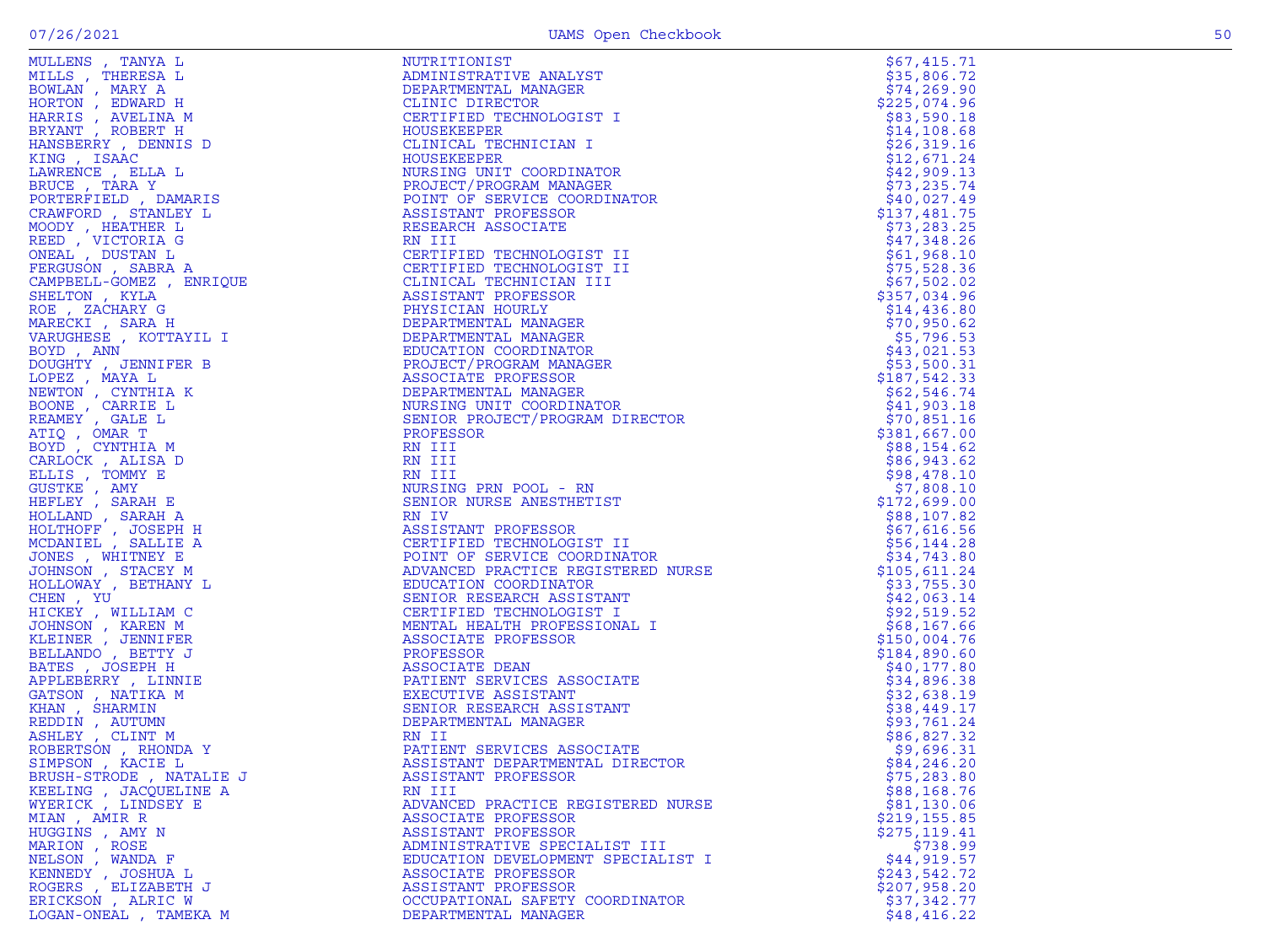|                      |                                                                                                                                                                                                                                                                       | \$18, 162.00                |
|----------------------|-----------------------------------------------------------------------------------------------------------------------------------------------------------------------------------------------------------------------------------------------------------------------|-----------------------------|
|                      |                                                                                                                                                                                                                                                                       | \$200, 143.62               |
|                      |                                                                                                                                                                                                                                                                       | \$315,971.53                |
|                      |                                                                                                                                                                                                                                                                       | \$36,720.30                 |
|                      |                                                                                                                                                                                                                                                                       | \$231,052.65                |
|                      |                                                                                                                                                                                                                                                                       | \$412,624.49                |
|                      |                                                                                                                                                                                                                                                                       | \$30,479.18                 |
|                      |                                                                                                                                                                                                                                                                       | \$94,559.79                 |
|                      |                                                                                                                                                                                                                                                                       | \$116, 201.48               |
|                      |                                                                                                                                                                                                                                                                       | \$74,445.58                 |
|                      |                                                                                                                                                                                                                                                                       | \$345, 316.24               |
|                      | ! II<br>HATE<br>IST<br>DIRECTOR                                                                                                                                                                                                                                       | \$54,959.56                 |
|                      |                                                                                                                                                                                                                                                                       | \$46,082.53                 |
|                      |                                                                                                                                                                                                                                                                       | \$456,234.61                |
|                      |                                                                                                                                                                                                                                                                       | \$218,056.29                |
|                      |                                                                                                                                                                                                                                                                       | \$131,630.50                |
|                      |                                                                                                                                                                                                                                                                       | \$107,575.00                |
|                      |                                                                                                                                                                                                                                                                       | \$16,657.28                 |
|                      |                                                                                                                                                                                                                                                                       | \$2,600.75                  |
|                      |                                                                                                                                                                                                                                                                       | \$29,383.86                 |
|                      |                                                                                                                                                                                                                                                                       | \$144,709.90                |
|                      |                                                                                                                                                                                                                                                                       | \$6.12                      |
|                      |                                                                                                                                                                                                                                                                       | \$213,024.66                |
|                      |                                                                                                                                                                                                                                                                       | \$3,862.35                  |
|                      |                                                                                                                                                                                                                                                                       | \$104, 275.43<br>\$1,031.10 |
|                      |                                                                                                                                                                                                                                                                       | \$109, 290.56               |
|                      |                                                                                                                                                                                                                                                                       | \$8,865.49                  |
|                      |                                                                                                                                                                                                                                                                       | \$222,837.50                |
|                      |                                                                                                                                                                                                                                                                       | \$88,190.54                 |
|                      |                                                                                                                                                                                                                                                                       | \$45,716.39                 |
|                      | NATIONAL DIRECTOR<br>ASSISTANT PROFESSOR<br>DEPARTMENTAL MANAGER<br>CERTIFIED PROCEDURAL CODING SPECIALIST<br>PROJECT/PROGRAM DIRECTOR<br>CLINICAL TECHNICIAN I<br>PHYSICAL THERAPIST<br>DEPARTMENTAL MANAGER<br>WIII<br>NIII<br>NIII<br>NIII<br>NIII<br>NIII<br>NIII | \$85,210.61                 |
|                      |                                                                                                                                                                                                                                                                       | \$44,282.93                 |
|                      |                                                                                                                                                                                                                                                                       | \$76, 707.74                |
|                      |                                                                                                                                                                                                                                                                       | \$77,411.02                 |
|                      |                                                                                                                                                                                                                                                                       | \$75,455.34                 |
|                      |                                                                                                                                                                                                                                                                       | \$88,691.16                 |
|                      | NN III<br>DEPARTMENTAL MANAGER<br>CLINICAL TECHNICIAN II<br>PROJECT/PROGRAM MANAGER<br>SPECIAL PROCEDURE TECHNICIAN<br>SENIOR RESEARCH ASSISTANT<br>CHILD CARE TECHNICIAN<br>EDUCATION COORDINATOR<br>ASSOCIATE PROFESSOR<br>ADVANCED PRACTICE REGISTERED             | \$85,874.52                 |
|                      |                                                                                                                                                                                                                                                                       | \$68, 217.72                |
|                      |                                                                                                                                                                                                                                                                       | \$63,030.73                 |
|                      |                                                                                                                                                                                                                                                                       | \$46,676.36                 |
|                      |                                                                                                                                                                                                                                                                       | \$46,290.59                 |
|                      |                                                                                                                                                                                                                                                                       | \$50,984.62                 |
|                      |                                                                                                                                                                                                                                                                       | \$30,502.40                 |
|                      |                                                                                                                                                                                                                                                                       | \$47,509.30                 |
|                      |                                                                                                                                                                                                                                                                       | \$236,690.76                |
|                      |                                                                                                                                                                                                                                                                       | \$101,518.56                |
|                      |                                                                                                                                                                                                                                                                       | \$236,762.17                |
|                      |                                                                                                                                                                                                                                                                       | \$133,811.43                |
|                      |                                                                                                                                                                                                                                                                       | \$112,312.70                |
|                      |                                                                                                                                                                                                                                                                       | \$109,705.39                |
|                      |                                                                                                                                                                                                                                                                       | \$31,408.80                 |
|                      |                                                                                                                                                                                                                                                                       | \$35,436.76                 |
|                      |                                                                                                                                                                                                                                                                       | \$158, 116.07               |
|                      | IN CATHERINES PROFESSION INSTANTION CONTINUES AND MANUSCRIPT REPORTSION ANNOUNCE IN THE MANUSCRIPT REPORTSION IN THE MANUSCRIPT REPORTSION IN A SECURITY PROFESSION INSTANTANT MANUSCRIPT PROFESSION INSTANTS IN A SECURITY P                                         | \$340,369.96                |
| CANFIELD, REBECCA A  | CLINICAL TECHNICIAN III                                                                                                                                                                                                                                               | \$39,699.43                 |
| LEWIS, GLEN A        | RN II                                                                                                                                                                                                                                                                 | \$79,002.76                 |
| CAIN, LISA J         | CERTIFIED TECHNOLOGIST I                                                                                                                                                                                                                                              | \$20,943.58                 |
| BURGESS , MEREDITH M | PROJECT/PROGRAM MANAGER                                                                                                                                                                                                                                               | \$62,096.94                 |
| WOMACK, SANDRA K     | PATIENT SERVICES ASSOCIATE                                                                                                                                                                                                                                            | \$49,311.11                 |
| GALLUPPO, SUMMER R   | PUBLIC SAFETY OFFICER                                                                                                                                                                                                                                                 | \$39,848.71                 |
| RICHARD, VICKIE R    | PATIENT SERVICES ASSOCIATE                                                                                                                                                                                                                                            | \$51,221.00                 |
| FINLEY, SHANNON      | PROJECT/PROGRAM MANAGER                                                                                                                                                                                                                                               | \$83,446.20                 |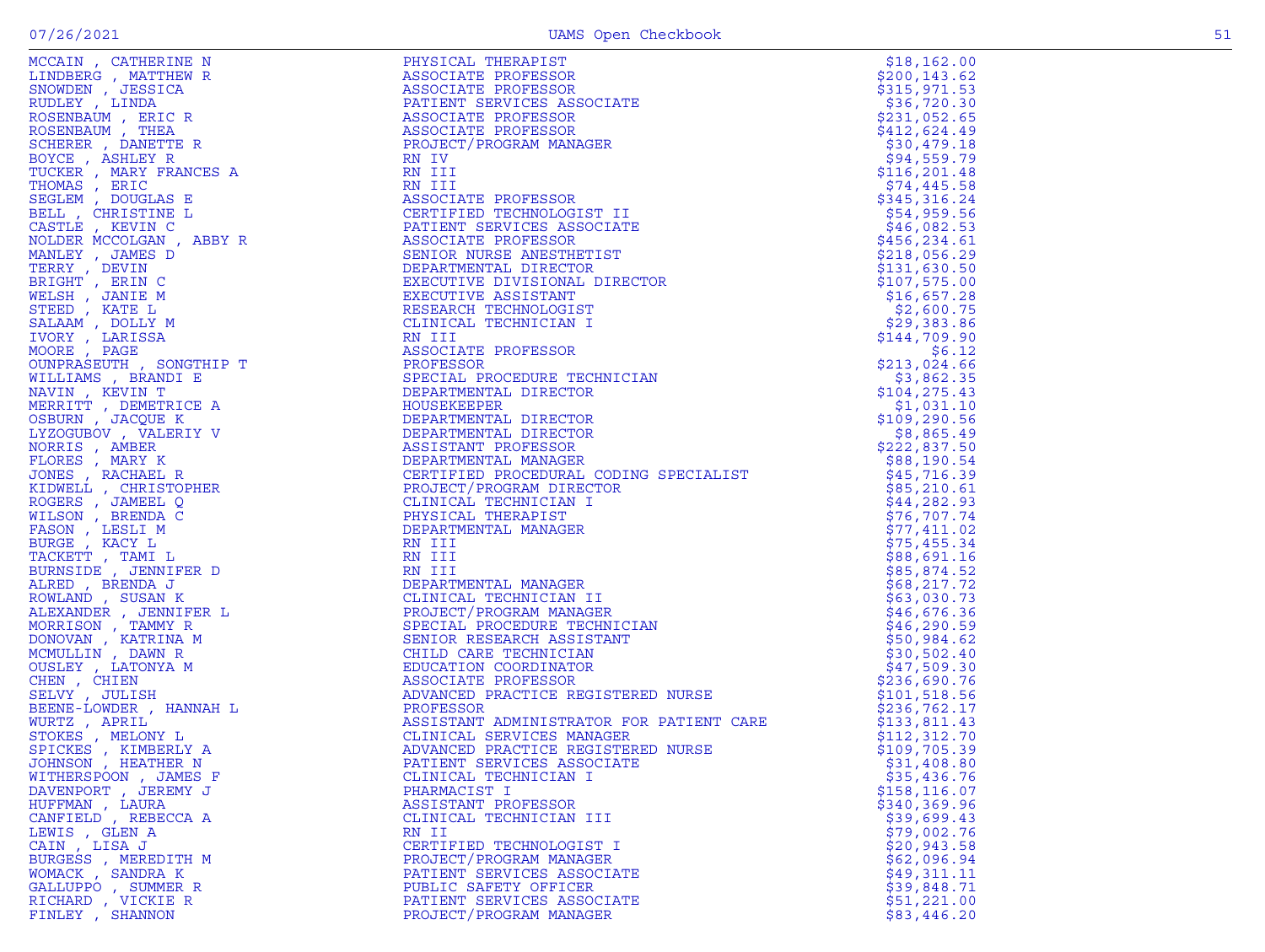| SCHUTZLER, SCOTT E     | RESEARCH/CLINICAL PROGRAM MANAGER<br>PROJECT/PROGRAM SPECIALIST<br>ADVANCED PRACTICE REGISTERED NURSE<br>PN TT                                                                                                                                               | \$85,005.32   |
|------------------------|--------------------------------------------------------------------------------------------------------------------------------------------------------------------------------------------------------------------------------------------------------------|---------------|
| GAFFORD, LISA A        |                                                                                                                                                                                                                                                              | \$40, 257.47  |
| KEATHLEY, ASHLEY B     | ADVANCED PRACTICE REGISTERED NURSE<br>RN II<br>NURSING PRN POOL - RN<br>HOUSEKEEPER<br>ASSOCIATE DIVISIONAL DIRECTOR<br>DEPARTMENT BUSINESS COORDINATOR<br>EDUCATION COORDINATOR<br>CERTIFIED TECHNOLOGIST II<br>ASSOCIATE PROFESSOR<br>EDUCATIO             | \$111,055.84  |
| POTTER, DONNA          |                                                                                                                                                                                                                                                              | \$81,713.74   |
| HILL, MISTY D          |                                                                                                                                                                                                                                                              | \$250.00      |
| MANNING, COLEECIA      |                                                                                                                                                                                                                                                              | \$10,972.50   |
| BILELLO, LISA M        |                                                                                                                                                                                                                                                              | \$108,440.75  |
| LUCAS, DONNA L         |                                                                                                                                                                                                                                                              | \$40,576.48   |
| GRIFFEY , PATRICIA E   |                                                                                                                                                                                                                                                              | \$48,329.95   |
| ROBINSON, KATRINA L    |                                                                                                                                                                                                                                                              | \$55,205.52   |
| RAM, ROOPA             |                                                                                                                                                                                                                                                              | \$349,780.05  |
| BENTLEY , BERVA D      |                                                                                                                                                                                                                                                              | \$56,461.77   |
| JONES , THOMAS D       |                                                                                                                                                                                                                                                              | \$92,718.00   |
| STOVER , JAKE          |                                                                                                                                                                                                                                                              | \$298,159.11  |
| AEILTS, KIMBERLY A     |                                                                                                                                                                                                                                                              | \$55,656.01   |
| PORTER, CHRISTINA E    |                                                                                                                                                                                                                                                              | \$103,642.81  |
| HILL, RUBINIA          |                                                                                                                                                                                                                                                              | \$52,820.00   |
| WALKER, JAY            | INSTRUCTOR                                                                                                                                                                                                                                                   | \$96,936.64   |
| JOYNER , SHEENA N      | EXECUTIVE ASSISTANT                                                                                                                                                                                                                                          | \$45,900.12   |
| WALLS, TROY C          | DIVISIONAL DIRECTOR                                                                                                                                                                                                                                          | \$136,917.95  |
| JONES , JAMIE L        | ASSISTANT PROFESSOR                                                                                                                                                                                                                                          | \$99,075.19   |
| GOSSETT , MARY M       | RN IV                                                                                                                                                                                                                                                        | \$76, 762.13  |
| WASHBURN, SHELLY R     | DEPARTMENTAL MANAGER                                                                                                                                                                                                                                         | \$69,220.13   |
| GLASPIE , ALGENINE     |                                                                                                                                                                                                                                                              | \$11,435.07   |
| SMILEY, DONNA F        | ASSOCIATE PROFESSOR                                                                                                                                                                                                                                          | \$3,495.24    |
| BESHEARS, JUDITH K     | <b>NATIONALISM</b><br>HOUSEKEEPER<br>ASSOCIATE PR<br>RN LII<br>RN LII                                                                                                                                                                                        | \$29,769.88   |
| LI, CHENGHUI           | ASSOCIATE PROFESSOR                                                                                                                                                                                                                                          | \$121,670.07  |
| DURAN, TAMMY M         |                                                                                                                                                                                                                                                              | \$40, 175.18  |
| ROBINSON, GENEVIEVE    |                                                                                                                                                                                                                                                              | \$2,294.26    |
| LEE , PAULA D          |                                                                                                                                                                                                                                                              | \$49,205.04   |
| SMOLARZ, CASEY M       |                                                                                                                                                                                                                                                              | \$438,305.26  |
| BLACK, SAVANNAH F      |                                                                                                                                                                                                                                                              | \$30,426.11   |
| NEAL, JOEY R           |                                                                                                                                                                                                                                                              | \$9,049.13    |
|                        |                                                                                                                                                                                                                                                              | \$32,067.47   |
|                        | ASSOCIATE PROFESSOR<br>LPN II<br>CERTIFIED TECHNOLOGIST I<br>ASSISTANT DEPARTMENTAL MANAGER<br>ASSISTANT PROFESSOR<br>PATIENT SERVICES ASSOCIATE<br>HOUSEKEEPER<br>DIETETIC TECHNICIAN<br>HOUSEKEEPER<br>SKILLED TRADESMAN<br>ADVANCED PRACTICE REGISTERED N | \$14, 125.31  |
|                        |                                                                                                                                                                                                                                                              | \$2,120.25    |
|                        |                                                                                                                                                                                                                                                              | \$21,225.40   |
|                        |                                                                                                                                                                                                                                                              | \$455,772.60  |
|                        |                                                                                                                                                                                                                                                              | \$108, 145.84 |
|                        |                                                                                                                                                                                                                                                              | \$4,157.44    |
|                        |                                                                                                                                                                                                                                                              | \$62,156.80   |
|                        |                                                                                                                                                                                                                                                              | \$102, 515.04 |
|                        |                                                                                                                                                                                                                                                              | \$4,771.96    |
|                        |                                                                                                                                                                                                                                                              | \$49,793.61   |
|                        |                                                                                                                                                                                                                                                              | \$44,753.23   |
|                        |                                                                                                                                                                                                                                                              | \$28,822.40   |
|                        |                                                                                                                                                                                                                                                              | \$131,863.14  |
|                        |                                                                                                                                                                                                                                                              | \$24,792.93   |
|                        |                                                                                                                                                                                                                                                              | \$47,644.93   |
|                        |                                                                                                                                                                                                                                                              | \$5.69        |
|                        |                                                                                                                                                                                                                                                              | \$46,500.89   |
|                        |                                                                                                                                                                                                                                                              | \$90, 916.29  |
| HENDERSON, CANDICE J   | ASSISTANT DEPARTMENTAL MANAGER                                                                                                                                                                                                                               | \$91,891.20   |
| JOHNSON, GLENN E       | ADMINISTRATIVE ANALYST                                                                                                                                                                                                                                       | \$12,087.22   |
| WATKINS, JOSEPH W      | ASSISTANT PROFESSOR                                                                                                                                                                                                                                          | \$307,651.62  |
| WATTS, MARTIN R        | ASSISTANT PROFESSOR                                                                                                                                                                                                                                          | \$248,449.96  |
| GARZA , ELIZABETH      | CLINICAL INTERPRETER                                                                                                                                                                                                                                         | \$28,155.30   |
| WONG SCOGGINS , DORCAS | COMPLIANCE OFFICER                                                                                                                                                                                                                                           | \$112,650.04  |
| NEASE, MELISSA         | CHILD CARE TECHNICIAN                                                                                                                                                                                                                                        | \$8,385.86    |
| MENTENEZZ , LENREYAH   | RN I                                                                                                                                                                                                                                                         | \$85,363.57   |
| JOHNSON, ANTOINETTE Y  | NURSING PRN POOL - RN                                                                                                                                                                                                                                        | \$54,034.28   |
| JONES , WESLEY W       | PROJECT/PROGRAM DIRECTOR                                                                                                                                                                                                                                     | \$76,962.92   |
| ALLEN, WILLIAM L       | ASSISTANT PROFESSOR                                                                                                                                                                                                                                          | \$3,500.00    |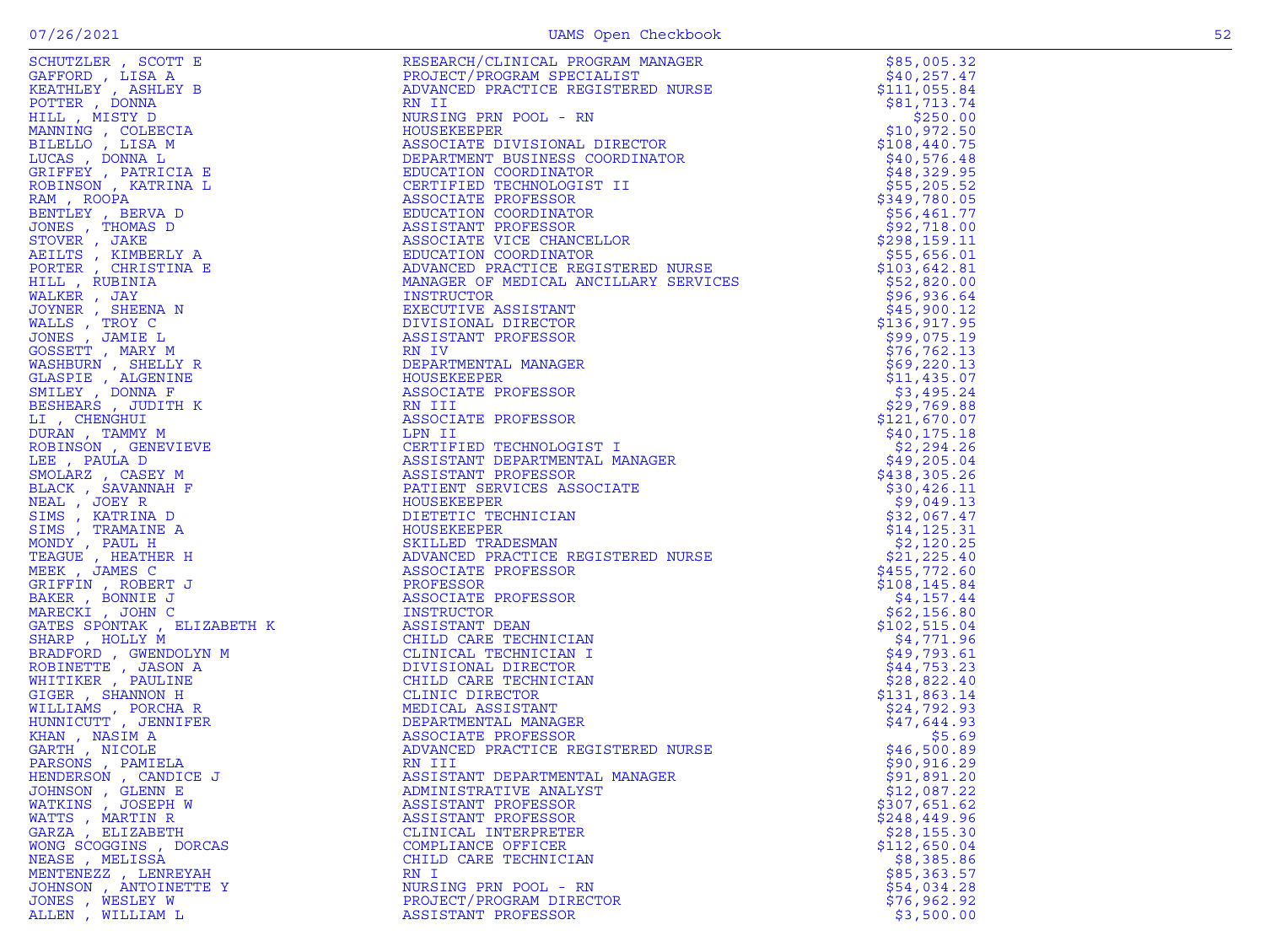| STEWART, KATHERINE R   | RN II                                                                                                                                                                                                                                                               | \$98,282.62   |
|------------------------|---------------------------------------------------------------------------------------------------------------------------------------------------------------------------------------------------------------------------------------------------------------------|---------------|
|                        | PROJECT/PROGRAM SPECIALIST                                                                                                                                                                                                                                          |               |
| BOYSTER, AMANDA K      |                                                                                                                                                                                                                                                                     | \$63,745.73   |
| MCVINNEY, DIANE L      | PROJECT/PROGRAM SPECIALIST<br>PROJECT/PROGRAM MANAGER<br>PROJECT/PROGRAM MANAGER<br>MENTAL HEALTH PROFESSIONAL I<br>SENIOR PROJECT/PROGRAM DIRECTOR<br>ASSOCIATE PROFESSOR<br>ASSOCIATE PROFESSOR<br>RESEARCH/CLINICAL PROGRAM MANAGER<br>RN TIT                    | \$59,171.09   |
| PORTER, MARY E         |                                                                                                                                                                                                                                                                     | \$54,401.90   |
| SORROWS, JILL D        |                                                                                                                                                                                                                                                                     | \$69,880.00   |
| KING, SCOTT D          |                                                                                                                                                                                                                                                                     | \$88,367.04   |
|                        |                                                                                                                                                                                                                                                                     | \$74,151.49   |
| GILBERT , LINDSAY W    |                                                                                                                                                                                                                                                                     |               |
| WARNER, DAVID B        |                                                                                                                                                                                                                                                                     | \$296,245.35  |
| MARTEL , ISIS D        |                                                                                                                                                                                                                                                                     | \$72,199.96   |
| ENGLISH, PATRICIA A    | RN III<br>CLINICAL TECHNICIAN I<br>DEPARTMENTAL MANAGER<br>PROJECT/PROGRAM SPECIALIST<br>DIETETIC TECHNICIAN<br>ASSISTANT DEPARTMENTAL MANAGER<br>PROJECT/PROGRAM SPECIALIST<br>PROJECT/PROGRAM SPECIALIST<br>NURSING PRN POOL - RN<br>CLINICAL TECHNICIAN III<br>" | \$28,816.20   |
| BYRD-ROBERTS, DIANA K  |                                                                                                                                                                                                                                                                     | \$92,729.29   |
| HATTON, ALDIAS D       |                                                                                                                                                                                                                                                                     | \$37,449.26   |
|                        |                                                                                                                                                                                                                                                                     |               |
| WASHINGTON, KIMBERLY Y |                                                                                                                                                                                                                                                                     | \$51,784.62   |
| MCNAIR, CANDICE L      |                                                                                                                                                                                                                                                                     | \$50,521.56   |
| JARRETT , MARCUS C     |                                                                                                                                                                                                                                                                     | \$30,488.85   |
| HOWARD, LANA J         |                                                                                                                                                                                                                                                                     | \$40, 153.68  |
|                        |                                                                                                                                                                                                                                                                     | \$45,493.66   |
| REEVES , BARBARA G     |                                                                                                                                                                                                                                                                     |               |
| CRAIG, TAMEYRA V       |                                                                                                                                                                                                                                                                     | \$36,453.66   |
| BRIDWELL , BRANDI L    |                                                                                                                                                                                                                                                                     | \$4,842.15    |
| MOORE, LAKEESHA T      |                                                                                                                                                                                                                                                                     | \$74, 236.43  |
| HIGGINS , TAMEKIA N    |                                                                                                                                                                                                                                                                     | \$38,314.23   |
|                        |                                                                                                                                                                                                                                                                     |               |
| THAKALI , KESHARI M    |                                                                                                                                                                                                                                                                     | \$92,123.38   |
| MCLAURIN, SUZETTE R    |                                                                                                                                                                                                                                                                     | \$61,725.90   |
| PAPARIC , CRYSTAL L    |                                                                                                                                                                                                                                                                     | \$122,749.45  |
| MILTON, ALICIA R       |                                                                                                                                                                                                                                                                     | \$55,570.09   |
| DARDEN, RHONDA         |                                                                                                                                                                                                                                                                     | \$37,947.52   |
|                        |                                                                                                                                                                                                                                                                     |               |
| GARCIA, XIOMARA        |                                                                                                                                                                                                                                                                     | \$346,964.54  |
| REID, PAMELA           |                                                                                                                                                                                                                                                                     | \$42,101.80   |
| MOORE, AMY F           |                                                                                                                                                                                                                                                                     | \$52,712.89   |
| HENDERSON, BRANDIE E   |                                                                                                                                                                                                                                                                     | \$77,295.07   |
| WILLIAMS, BONITA       |                                                                                                                                                                                                                                                                     | \$60,628.88   |
|                        |                                                                                                                                                                                                                                                                     |               |
| OSWEILER , KEVIN H     | D INN K RESERVECTIVITION NAMAGER IN THE RESERVED IN THE RESERVED IN THE RESERVED ON THE SERVED IN THE SERVED ON THE RESERVED ON THE RESERVED ON THE RESERVED ON THE RESERVED ON THE RESERVED ON A MANUSCREP IN THE RESERVED PR                                      | \$79,678.60   |
| RANSOM, LORENE         |                                                                                                                                                                                                                                                                     | \$36, 945.74  |
| LEECH-MULLINS, SARAH M |                                                                                                                                                                                                                                                                     | \$100, 764.13 |
| WAYLAN, MONA           |                                                                                                                                                                                                                                                                     | \$80,900.60   |
| FORD, AMY L            |                                                                                                                                                                                                                                                                     | \$74,024.47   |
|                        |                                                                                                                                                                                                                                                                     |               |
| RAYMOND, KADIE         |                                                                                                                                                                                                                                                                     | \$76,044.91   |
| WATSON, DEANN L        |                                                                                                                                                                                                                                                                     | \$33,108.06   |
| YANCY, LASHAUNDRA R    |                                                                                                                                                                                                                                                                     | \$52,365.46   |
| BREWER, LEQUITA L      |                                                                                                                                                                                                                                                                     | \$460.34      |
| GASPARD, ANNA C        |                                                                                                                                                                                                                                                                     | \$71,884.72   |
|                        | RN II<br>RN II<br>CLINICAL TECHNICIAN I<br>PROJECT/PROGRAM MANAGER<br>CHILD CARE TECHNICIAN<br>RN III<br>ASSISTANT DEPARTMENTAL MANAGER<br>RESEARCH/CLINICAL PROGRAM MANAGER<br>ADVANCED PRACTICE REGISTERED NURSE<br>NIVANCED PRACTICE REGISTERED NURSE            |               |
| CRAWLEY, KIMBERLEY A   |                                                                                                                                                                                                                                                                     | \$80,161.31   |
| REYNOLDS , SUSAN       |                                                                                                                                                                                                                                                                     | \$2,232.75    |
| STOTTS, EMILY A        |                                                                                                                                                                                                                                                                     | \$59,717.72   |
| PATTERSON, LATICIA R   |                                                                                                                                                                                                                                                                     | \$29,434.48   |
| TALCOTT, CHRISTY E     |                                                                                                                                                                                                                                                                     | \$91,228.03   |
|                        |                                                                                                                                                                                                                                                                     |               |
| RAGLAND , TEQULIA S    |                                                                                                                                                                                                                                                                     | \$40,745.45   |
| HARRIS, ANDREA         |                                                                                                                                                                                                                                                                     | \$65,702.60   |
| MOTES, TRACI M         |                                                                                                                                                                                                                                                                     | \$112,101.55  |
| FRANKLIN, TRACEY L     | NURSING PRN POOL - RN                                                                                                                                                                                                                                               | \$4,293.05    |
| TALLEY, TIFFINY N      | RN III                                                                                                                                                                                                                                                              | \$69,421.56   |
|                        |                                                                                                                                                                                                                                                                     |               |
| CROSS, LISA M          | CHILD CARE TECHNICIAN                                                                                                                                                                                                                                               | \$6,675.02    |
| BILELLO, ERICA         | PROJECT/PROGRAM SPECIALIST                                                                                                                                                                                                                                          | \$56,970.10   |
| FILAT, RAFID           | DEPARTMENTAL MANAGER                                                                                                                                                                                                                                                | \$58,940.00   |
| CLARKE, SAMANTHA L     | RN III                                                                                                                                                                                                                                                              | \$106,710.36  |
| BOAZ, ANTHONY D        | CLINIC DIRECTOR                                                                                                                                                                                                                                                     | \$93,645.18   |
| MAYNARD, LATRICIA K    |                                                                                                                                                                                                                                                                     | \$8,284.90    |
|                        | NURSING PRN POOL - RN                                                                                                                                                                                                                                               |               |
| WALKER, LATONIA        | RN II                                                                                                                                                                                                                                                               | \$48,548.28   |
| CRAIN, JESSICA L       | CLINICAL TECHNICIAN III                                                                                                                                                                                                                                             | \$105,783.37  |
| COLEMAN, AVA L         | ASSISTANT DIVISIONAL DIRECTOR                                                                                                                                                                                                                                       | \$51,917.48   |
| MOORE , YOLANDA L      | MANAGER OF MEDICAL SERVICES                                                                                                                                                                                                                                         | \$56,087.09   |
| SHELTON , BELINDA C    | DEPARTMENTAL MANAGER                                                                                                                                                                                                                                                |               |
|                        |                                                                                                                                                                                                                                                                     | \$70, 762.03  |
| PACHECO, IRMA C        | HOUSEKEEPER                                                                                                                                                                                                                                                         | \$33,111.65   |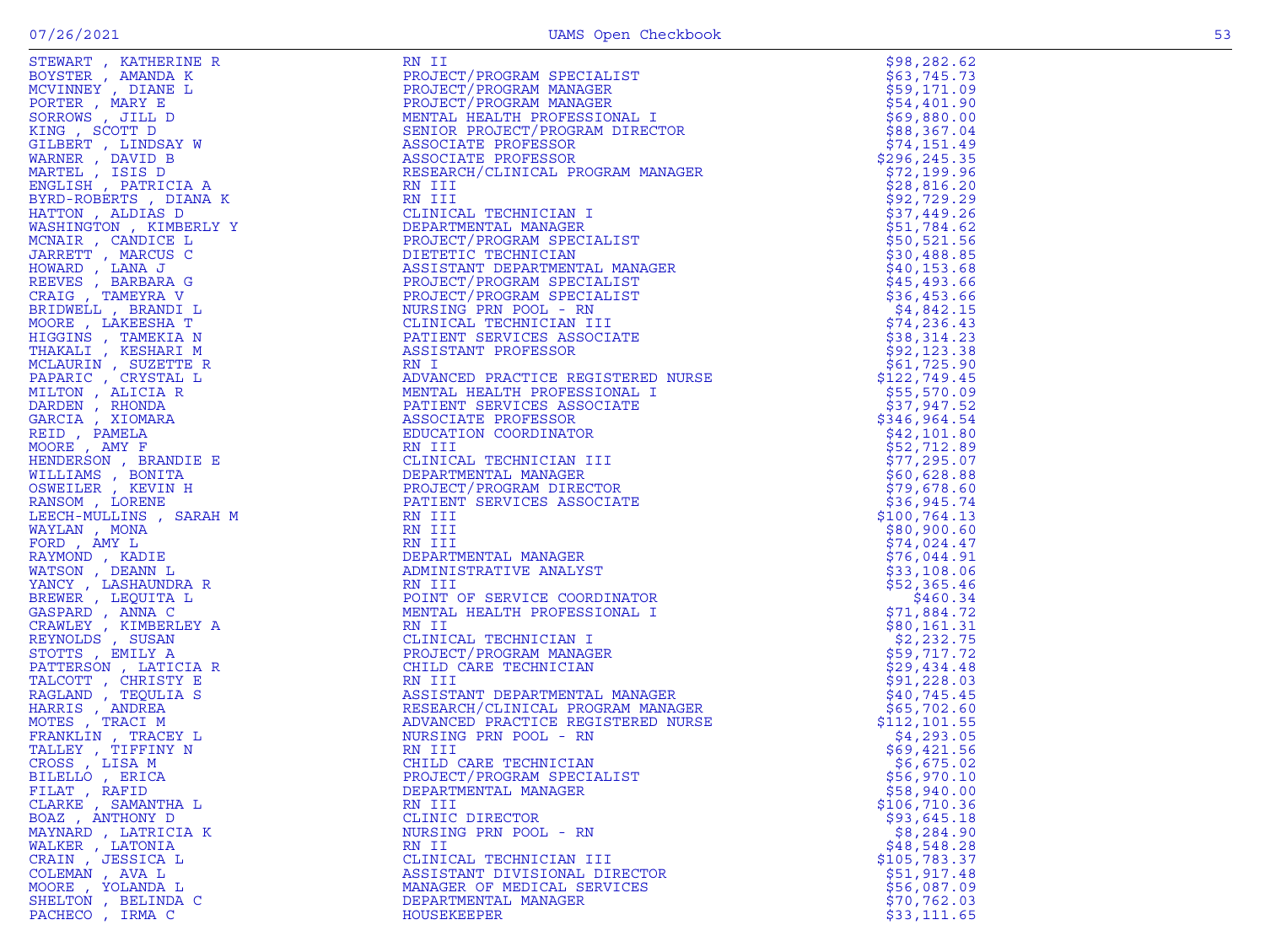| $\sim$ |  |
|--------|--|

| KOHLER , PETER                                                        | DISTINGUISHED PROFESSOR                                                                                                                                                                                                                            | \$10,350.04                 |
|-----------------------------------------------------------------------|----------------------------------------------------------------------------------------------------------------------------------------------------------------------------------------------------------------------------------------------------|-----------------------------|
| CHUKES, CASANDRA                                                      | POINT OF SERVICE COORDINATOR                                                                                                                                                                                                                       | \$7,472.00                  |
| BOATENG, BEATRICE                                                     | PROFESSOR                                                                                                                                                                                                                                          | \$142, 100.04               |
| BOWMAN, STEPHEN M                                                     | ASSOCIATE PROFESSOR                                                                                                                                                                                                                                | \$22,503.00                 |
| MAXWELL , RACHEL A                                                    | RN III                                                                                                                                                                                                                                             | \$105, 183.63               |
| COWART, APRIL                                                         | MEDICAL SERVICES ADMINISTRATOR                                                                                                                                                                                                                     | \$78,146.05                 |
| RONE , CHRISTINA                                                      | ADVANCED PRACTICE REGISTERED NURSE                                                                                                                                                                                                                 | \$104,772.75                |
| GEORGE , ASHLEY N                                                     | RN III                                                                                                                                                                                                                                             | \$62,610.24                 |
| SURRATT , AMBER L                                                     | PUBLIC SAFETY/SECURITY OFFICER                                                                                                                                                                                                                     | \$31,497.05                 |
| ALLEN, HEATHER M                                                      | MENTAL HEALTH PROFESSIONAL I                                                                                                                                                                                                                       | \$54,171.43                 |
| HOLDER , KIMBERLY S                                                   | RN III                                                                                                                                                                                                                                             | \$77,317.13                 |
| WATSON , LASHONDRA R                                                  | RN III                                                                                                                                                                                                                                             | \$102,190.79                |
| RICHARDSON, STACY N                                                   | HOUSEKEEPER                                                                                                                                                                                                                                        | \$5,495.00                  |
| WALLIS , JACQUELINE M                                                 | CERTIFIED TECHNOLOGIST II<br>CERTIFIED IECHNOLOGIS.<br>DEPARTMENTAL DIRECTOR                                                                                                                                                                       | \$32,718.69                 |
| PRITCHETT, VIRGINIA L                                                 |                                                                                                                                                                                                                                                    | \$67,859.90                 |
| MCFATRIDGE, BEVERLY A                                                 |                                                                                                                                                                                                                                                    | \$364.48                    |
| MCNEIL , MINOR L                                                      |                                                                                                                                                                                                                                                    | \$5,932.78                  |
| JACK, ADRIANE L                                                       |                                                                                                                                                                                                                                                    | \$54,966.81                 |
| JONES , STEPHANIE L                                                   |                                                                                                                                                                                                                                                    | \$32,105.85                 |
| CRANFORD, ANNDI E                                                     |                                                                                                                                                                                                                                                    | \$97,910.21                 |
| TRICKEY , MARK E                                                      |                                                                                                                                                                                                                                                    | \$75,604.96                 |
| RAINEY , ASHLEY N                                                     |                                                                                                                                                                                                                                                    | \$34,714.82                 |
| ANDERSON , ANGELA L                                                   | DEPARTMENTAL MANAGER<br>DEPARTMENTAL MANAGER<br>RN III<br>RN III<br>NURSING PRN POOL - RN<br>ADVANCED PRACTICE REGISTERED NURSE<br>ASSISTANT DIVISIONAL DIRECTOR<br>PATIENT SERVICES ASSOCIATE<br>CLINIC INSTRUCTOR<br>DEPARTMENTAL DIRECTOR<br>DE | \$98,430.04                 |
| IRBY, CARMEN F                                                        |                                                                                                                                                                                                                                                    | \$50,534.98                 |
| SWEETSER, KATHRYN L                                                   |                                                                                                                                                                                                                                                    | \$58,721.40                 |
| PHILLIPS, REGINA D                                                    |                                                                                                                                                                                                                                                    | \$36,452.22                 |
| HERNANDEZ , JENNIFER                                                  | RN III                                                                                                                                                                                                                                             | \$72,130.49                 |
| COE-HOUT, APRIL                                                       | ASSISTANT PROFESSOR                                                                                                                                                                                                                                | \$146,263.53                |
| MALONE , SARA L<br>SHELTON, TARRA E                                   | PATIENT SERVICES ASSOCIATE                                                                                                                                                                                                                         | \$44,642.66                 |
| THOMPSON, BARBARA L                                                   | PROJECT/PROGRAM SPECIALIST<br>CERTIFIED TECHNOLOGIST II                                                                                                                                                                                            | \$76, 186.87<br>\$59,765.67 |
| MARTIN, PHILLIP W                                                     | ASSISTANT DIVISIONAL DIRECTOR                                                                                                                                                                                                                      |                             |
| COPELAND, DEUNTATE                                                    | ADMINISTRATIVE SPECIALIST III                                                                                                                                                                                                                      | \$97,700.04<br>\$31,096.51  |
| TIDWELL , JACKIE L                                                    | CHILD CARE TECHNICIAN                                                                                                                                                                                                                              | \$29,702.40                 |
| HARRIS , GAMNELL D                                                    | PATIENT SERVICES ASSOCIATE                                                                                                                                                                                                                         | \$31,318.33                 |
| DUNCAN, TANYA                                                         | RN III                                                                                                                                                                                                                                             | \$73,137.89                 |
| JONES , LISA A                                                        | ADVANCED PRACTICE REGISTERED NURSE                                                                                                                                                                                                                 | \$95,083.86                 |
| SHELTON, DONALD J                                                     | RN III                                                                                                                                                                                                                                             | \$89,508.61                 |
| AMBROGINI , ELENA                                                     | ASSISTANT PROFESSOR                                                                                                                                                                                                                                | \$32,237.59                 |
| DAVIS , AMBER B                                                       | POINT OF SERVICE COORDINATOR                                                                                                                                                                                                                       | \$24,902.12                 |
| MATTHEWS , MARNISHIA N                                                | ASSISTANT DEPARTMENTAL MANAGER                                                                                                                                                                                                                     | \$48,586.67                 |
| $\begin{array}{c} \overline{1} \\ 1 \end{array}$<br>TUCKER , KELLYE B | DEPARTMENTAL MANAGER                                                                                                                                                                                                                               | \$41.41                     |
| CHATMON, MARTHA                                                       |                                                                                                                                                                                                                                                    | \$30,502.40                 |
| ARNOLD, CAROL L                                                       | INSTITUTIONAL SERVICES ASSISTANT<br>PROJECT/PROGRAM SPECIALIST<br>HOUSEKEEPER<br>CLINICAL TECHNICIAN I<br>HOUSEKEEPER<br>MOUSEKEEPER<br>MOUSEKEEPER                                                                                                | \$37,309.35                 |
| JONES , LAQUANNA C                                                    |                                                                                                                                                                                                                                                    | \$11,922.18                 |
| HAYNES , EMMA J                                                       |                                                                                                                                                                                                                                                    | \$31,445.65                 |
| WALKER , MARK                                                         |                                                                                                                                                                                                                                                    | \$13,479.37                 |
| GOCIO, SUSAN C                                                        | RN II                                                                                                                                                                                                                                              | \$36,854.64                 |
| CLEGG, SHARISSA S                                                     | RN II                                                                                                                                                                                                                                              | \$40,147.85                 |
| MOORE, GARY W                                                         | SENIOR RESEARCH ASSISTANT                                                                                                                                                                                                                          | \$27,093.79                 |
| HOUSE , SUZANNE E                                                     | RESEARCH ASSOCIATE                                                                                                                                                                                                                                 | \$48,562.44                 |
| LUCKETT, LEANNA                                                       | PHARMACIST I                                                                                                                                                                                                                                       | \$29,974.75                 |
| MAJORS , DEBORAH E                                                    | RN II                                                                                                                                                                                                                                              | \$15,743.47                 |
| DICKINSON , ELEANOR E                                                 | EDUCATION COORDINATOR                                                                                                                                                                                                                              | \$52,773.61                 |
| MEEK , SUSAN S                                                        | RN III                                                                                                                                                                                                                                             | \$91,046.34                 |
| BELL , DEBORAH K                                                      | ADVANCED PRACTICE REGISTERED NURSE                                                                                                                                                                                                                 | \$109,390.23                |
| LEA , JARRETT B                                                       | ASSISTANT PROFESSOR                                                                                                                                                                                                                                | \$263,308.83                |
| VINYARD , LAUREN J                                                    | ASSISTANT DEPARTMENTAL MANAGER                                                                                                                                                                                                                     | \$89,187.92                 |
| KELLEY , JASON                                                        | RN I                                                                                                                                                                                                                                               | \$128,605.61                |
| KELLY , CARLISSA M                                                    | PROJECT/PROGRAM MANAGER                                                                                                                                                                                                                            | \$91,784.39                 |
| VAUGHAN, KATHY                                                        | RN III                                                                                                                                                                                                                                             | \$73,166.55                 |
| BENTLEY, STACIE D                                                     | FISCAL SUPPORT SPECIALIST                                                                                                                                                                                                                          | \$30,221.01                 |
| KINNEY JR , DON M                                                     | CLINICAL TECHNICIAN III                                                                                                                                                                                                                            | \$74,492.25                 |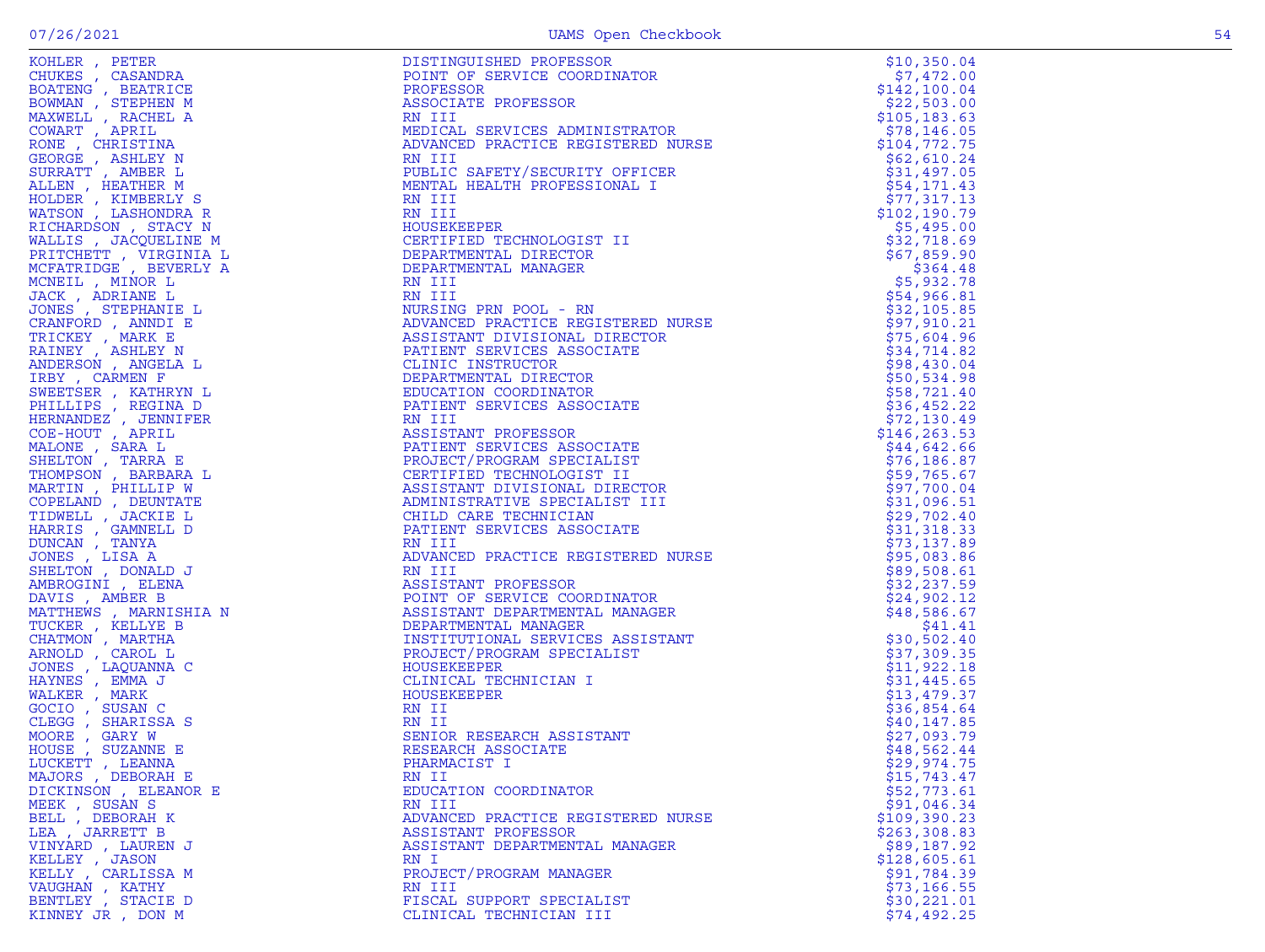|                                                                                        | ᆂᅜᆂᅑ<br>----        |
|----------------------------------------------------------------------------------------|---------------------|
| MCCREADY, JANETTE                                                                      | PROJECT/PROG        |
| BROCK, ANGELA                                                                          | DEPARTMENTAL        |
| BAKER, SHERRY Y                                                                        | NURSING UNIT        |
| FAULKNER , CAMERON                                                                     | MEDICAL ASSI        |
|                                                                                        |                     |
| MOORE, KATHERINE R                                                                     | ADMINISTRATI        |
| MOSIER , MITZI K                                                                       | PROJECT/PROG        |
| PENDERGRASS , CARRIE L                                                                 | RN III              |
| JERSILD, MARILYN B                                                                     | RN III              |
| HART, BARBARA J                                                                        | RN II               |
| HUDSON BROWN, RITA C                                                                   | RESEARCH/CLI        |
| MOLDEN , SYLVIA A                                                                      | PATIENT SERV        |
| CROWDER , ALESHA L<br>PICKETT , HYLAN C                                                | SPEECH THERA        |
|                                                                                        | SPEECH THERA        |
|                                                                                        | PHARMACY SUP        |
|                                                                                        | PATIENT CARE        |
| SWAFFORD , ERIK P<br>EVERHART , DANNY W<br>DILLION , SARAH A                           | ADVANCED PRA        |
| SANDERS, ANNE S                                                                        | PROJECT/PROG        |
| LOYA, FELICIA G                                                                        |                     |
|                                                                                        | RN III              |
| SHERWOOD-MARKLE , LAURA N                                                              | DEPARTMENTAL        |
| TVEDTEN , NATALYA A                                                                    | RN IV               |
| WILES , AMBER N                                                                        | <b>SENIOR NURSE</b> |
| MENENDEZ , ASTRYD A                                                                    | PROFESSOR           |
| WILKERSON , BRITTANY L                                                                 | ASSISTANT PR        |
| SANFORD, JOSEPH A                                                                      | <b>ASSOCIATE VI</b> |
| GUILBEAU , KASANDRA L<br>FREEMAN , VIOLA L<br>WRIGHT , SIDNEY J<br>ASTON , HANNAH B    | PROJECT/PROG        |
|                                                                                        | ASSISTANT DE        |
|                                                                                        | ADMINISTRATI        |
|                                                                                        | RESEARCH/CLI        |
| ALEXANDER, ALICE P                                                                     | ASSOCIATE PR        |
| HEARD, GEORGIE L                                                                       | FOOD PREPARA        |
| BRODRICK, ZACHARY T                                                                    | ASSISTANT PR        |
|                                                                                        | ASSOCIATE PR        |
| ANTIPOLO , ASHLEY R<br>RANDOLPH , MILDRED M                                            | ASSOCIATE PR        |
|                                                                                        | ASSISTANT PR        |
| FRIEND , DONA M<br>JOHNSON , CANDACE                                                   |                     |
|                                                                                        | MENTAL HEALT        |
| ODLE , ANGELA K                                                                        | <b>ASSISTANT PR</b> |
| DAUGHERTY , JONATHAN D                                                                 | RN II               |
| HUTCHINS , ELLEN                                                                       | PROJECT/PROG        |
| BELL , MATTHEW C<br>BHAKTA , RUPAL T                                                   | ASSISTANT PR        |
|                                                                                        | ASSISTANT PR        |
| BURFORD , JEFFREY M<br>HESTER , ALLISON L                                              | ASSISTANT PR        |
|                                                                                        | ADVANCED PRA        |
|                                                                                        | RN III              |
|                                                                                        | ADVANCED PRA        |
|                                                                                        | EXECUTIVE DI        |
|                                                                                        | ASSISTANT PR        |
| SOTO, PATRICIA<br>WALKER, MEAGAN M<br>RAKES, ANNA L<br>COBB, SARAH B<br>SMITH, EMILY S | ASSISTANT PR        |
| LINDBERG , RANI                                                                        | <b>ASSOCIATE PR</b> |
| BROWN, TENISHIA C                                                                      | CLINICAL TEC        |
| BOOKER , VICTORIA D                                                                    | CERTIFIED TE        |
| ZENO , VIRGINIA SHELBY                                                                 | ADVANCED PRA        |
|                                                                                        |                     |
| MEHAFFEY , GREGORY R                                                                   | ASSOCIATE PR        |
| SANDLIN, ADAM T<br>SACHLEBEN, BRANT C                                                  | <b>ASSOCIATE PR</b> |
|                                                                                        | ASSOCIATE PR        |
| $HOGUE$ , $MORGAN A$                                                                   | DIVISIONAL D        |
| WEAVER , MICHAEL<br>WEBB , BRIAN                                                       | ASSISTANT PR        |
|                                                                                        | CERTIFIED PR        |
| MILLER, QUINCY D                                                                       | CLINICAL TEC        |
| HYDE, CARRIE R                                                                         | <b>ASSISTANT PR</b> |
| VINSON, JOSHUA                                                                         | DEPARTMENTAL        |
| DODINGONI CUVCTAI A                                                                    | $ATTMTOAT$ THEO     |

| MARBLEY, NINA                       | ASSISTANT DEPARTMENTAL MANAGER                                                                                                                                                                                                                                                                                                                                                                             | \$12,890.57               |
|-------------------------------------|------------------------------------------------------------------------------------------------------------------------------------------------------------------------------------------------------------------------------------------------------------------------------------------------------------------------------------------------------------------------------------------------------------|---------------------------|
| CHAPMAN, DIANE R                    | RN III                                                                                                                                                                                                                                                                                                                                                                                                     | \$50,470.81               |
| MCCREADY, JANETTE                   | PROJECT/PROGRAM SPECIALIST                                                                                                                                                                                                                                                                                                                                                                                 | \$76, 123.88              |
| BROCK, ANGELA                       | DEPARTMENTAL MANAGER                                                                                                                                                                                                                                                                                                                                                                                       | \$68,381.08               |
| BAKER, SHERRY Y                     | NURSING UNIT COORDINATOR                                                                                                                                                                                                                                                                                                                                                                                   | \$37,340.64               |
| FAULKNER, CAMERON                   | NUNDER<br>MEDICAL ASSIBIANT<br>ADMINISTRATIVE ANALYST<br>PROJECT/PROGRAM SPECIALIST<br>RN III<br>PN III                                                                                                                                                                                                                                                                                                    | \$755.05                  |
| MOORE, KATHERINE R                  | ADMINISTRATIVE ANALYST                                                                                                                                                                                                                                                                                                                                                                                     | \$35,534.56               |
| MOSIER, MITZI K                     |                                                                                                                                                                                                                                                                                                                                                                                                            | \$21, 274.59              |
| PENDERGRASS, CARRIE L               |                                                                                                                                                                                                                                                                                                                                                                                                            | \$78,071.96               |
| JERSILD, MARILYN B                  |                                                                                                                                                                                                                                                                                                                                                                                                            | \$73,983.46               |
| HART, BARBARA J                     |                                                                                                                                                                                                                                                                                                                                                                                                            | \$76, 743.86              |
| HUDSON BROWN, RITA C                |                                                                                                                                                                                                                                                                                                                                                                                                            | \$44,051.88               |
| MOLDEN, SYLVIA A                    |                                                                                                                                                                                                                                                                                                                                                                                                            | \$33,899.59               |
| CROWDER , ALESHA L                  |                                                                                                                                                                                                                                                                                                                                                                                                            | \$74,329.48               |
| PICKETT, HYLAN C                    |                                                                                                                                                                                                                                                                                                                                                                                                            | \$93,845.84               |
| SWAFFORD, ERIK P                    |                                                                                                                                                                                                                                                                                                                                                                                                            | \$107,398.39              |
| EVERHART , DANNY W                  |                                                                                                                                                                                                                                                                                                                                                                                                            | \$25, 110.03              |
| DILLION, SARAH A                    |                                                                                                                                                                                                                                                                                                                                                                                                            | \$96,022.61               |
| SANDERS, ANNE S                     |                                                                                                                                                                                                                                                                                                                                                                                                            | \$41,517.09               |
| LOYA, FELICIA G                     |                                                                                                                                                                                                                                                                                                                                                                                                            | \$80, 240.25              |
| SHERWOOD-MARKLE, LAURA N            |                                                                                                                                                                                                                                                                                                                                                                                                            | \$88,080.02               |
| TVEDTEN, NATALYA A                  |                                                                                                                                                                                                                                                                                                                                                                                                            | \$110, 115.81             |
| WILES, AMBER N                      |                                                                                                                                                                                                                                                                                                                                                                                                            | \$1,040.00                |
| MENENDEZ, ASTRYD A                  |                                                                                                                                                                                                                                                                                                                                                                                                            | \$186,745.69              |
| WILKERSON, BRITTANY L               |                                                                                                                                                                                                                                                                                                                                                                                                            | \$96, 247.80              |
| SANFORD, JOSEPH A                   |                                                                                                                                                                                                                                                                                                                                                                                                            | \$477,552.67              |
| GUILBEAU , KASANDRA L               |                                                                                                                                                                                                                                                                                                                                                                                                            | \$78,065.00               |
| FREEMAN, VIOLA L                    |                                                                                                                                                                                                                                                                                                                                                                                                            | \$48,054.63               |
| WRIGHT, SIDNEY J<br>ASTON, HANNAH B |                                                                                                                                                                                                                                                                                                                                                                                                            | \$2,456.16<br>\$58,902.54 |
| ALEXANDER, ALICE P                  |                                                                                                                                                                                                                                                                                                                                                                                                            | \$272,498.88              |
| HEARD, GEORGIE L                    |                                                                                                                                                                                                                                                                                                                                                                                                            | \$30,421.90               |
| BRODRICK, ZACHARY T                 |                                                                                                                                                                                                                                                                                                                                                                                                            | \$314,835.63              |
| ANTIPOLO, ASHLEY R                  |                                                                                                                                                                                                                                                                                                                                                                                                            | \$191, 926.09             |
| RANDOLPH, MILDRED M                 |                                                                                                                                                                                                                                                                                                                                                                                                            | \$66,818.92               |
| FRIEND, DONA M                      |                                                                                                                                                                                                                                                                                                                                                                                                            | \$80,613.13               |
| JOHNSON, CANDACE                    |                                                                                                                                                                                                                                                                                                                                                                                                            | \$50,988.10               |
| ODLE, ANGELA K                      |                                                                                                                                                                                                                                                                                                                                                                                                            | \$111,064.92              |
| DAUGHERTY , JONATHAN D              |                                                                                                                                                                                                                                                                                                                                                                                                            | \$67,944.09               |
| HUTCHINS, ELLEN                     |                                                                                                                                                                                                                                                                                                                                                                                                            | \$48,419.36               |
| BELL, MATTHEW C                     |                                                                                                                                                                                                                                                                                                                                                                                                            | \$11,723.56               |
| BHAKTA, RUPAL T                     |                                                                                                                                                                                                                                                                                                                                                                                                            | \$280,670.21              |
| BURFORD, JEFFREY M                  |                                                                                                                                                                                                                                                                                                                                                                                                            | \$443,959.96              |
| HESTER , ALLISON L                  |                                                                                                                                                                                                                                                                                                                                                                                                            | \$66,860.02               |
| SOTO, PATRICIA                      |                                                                                                                                                                                                                                                                                                                                                                                                            | \$87,286.91               |
| WALKER, MEAGAN M                    | RN III<br>ADVANCED PRACTICE REGISTERED NURSE<br>EXECUTIVE DIVISIONAL DIRECTOR<br>ASSISTANT PROFESSOR<br>ASSISTANT PROFESSOR<br>ASSOCIATE PROFESSOR<br>CLINICAL TECHNICIAN III<br>CERTIFIED TECHNOLOGIST II<br>PRINCED PROFESSOR<br>ANVATED PROFESSOR                                                                                                                                                       | \$98,769.13               |
| RAKES, ANNA L                       |                                                                                                                                                                                                                                                                                                                                                                                                            | \$107,375.00              |
| $COBB$ , SARAH B                    |                                                                                                                                                                                                                                                                                                                                                                                                            | \$214,221.00              |
| SMITH, EMILY S                      |                                                                                                                                                                                                                                                                                                                                                                                                            | \$173,117.27              |
| LINDBERG , RANI                     |                                                                                                                                                                                                                                                                                                                                                                                                            | \$245,844.14              |
| BROWN, TENISHIA C                   |                                                                                                                                                                                                                                                                                                                                                                                                            | \$75,345.70               |
| BOOKER, VICTORIA D                  |                                                                                                                                                                                                                                                                                                                                                                                                            | \$48, 257.01              |
| ZENO , VIRGINIA SHELBY              | ADVANCED PRACTICE REGISTERED NURSE                                                                                                                                                                                                                                                                                                                                                                         | \$76,877.60               |
| MEHAFFEY , GREGORY R                | $\begin{tabular}{c c c} {\bf 0} & {\bf 0} & {\bf 0} & {\bf 0} & {\bf 0} & {\bf 0} & {\bf 0} & {\bf 0} & {\bf 0} & {\bf 0} & {\bf 0} & {\bf 0} & {\bf 0} & {\bf 0} & {\bf 0} & {\bf 0} & {\bf 0} & {\bf 0} & {\bf 0} & {\bf 0} & {\bf 0} & {\bf 0} & {\bf 0} & {\bf 0} & {\bf 0} & {\bf 0} & {\bf 0} & {\bf 0} & {\bf 0} & {\bf 0} & {\bf 0} & {\bf 0} & {\bf 0} & {\bf 0} & {\bf 0$<br>ASSOCIATE PROFESSOR | \$486,982.78              |
| SANDLIN, ADAM T                     | ASSOCIATE PROFESSOR                                                                                                                                                                                                                                                                                                                                                                                        | \$489,309.00              |
| SACHLEBEN, BRANT C                  | ASSOCIATE PROFESSOR                                                                                                                                                                                                                                                                                                                                                                                        | \$787,507.10              |
| HOGUE, MORGAN A                     | DIVISIONAL DIRECTOR                                                                                                                                                                                                                                                                                                                                                                                        | \$67,860.02               |
| WEAVER , MICHAEL                    | ASSISTANT PROFESSOR                                                                                                                                                                                                                                                                                                                                                                                        | \$262,527.00              |
| WEBB , BRIAN                        | CERTIFIED PROCEDURAL CODING SPECIALIST                                                                                                                                                                                                                                                                                                                                                                     | \$44,674.47               |
| MILLER , QUINCY D                   | CLINICAL TECHNICIAN I                                                                                                                                                                                                                                                                                                                                                                                      | \$44,982.66               |
| HYDE , CARRIE R                     | ASSISTANT PROFESSOR                                                                                                                                                                                                                                                                                                                                                                                        | \$153,581.03              |
| VINSON, JOSHUA                      | DEPARTMENTAL MANAGER                                                                                                                                                                                                                                                                                                                                                                                       | \$56,554.50               |
| ROBINSON, CRYSTAL A                 | CLINICAL TECHNICIAN I                                                                                                                                                                                                                                                                                                                                                                                      | \$46,527.75               |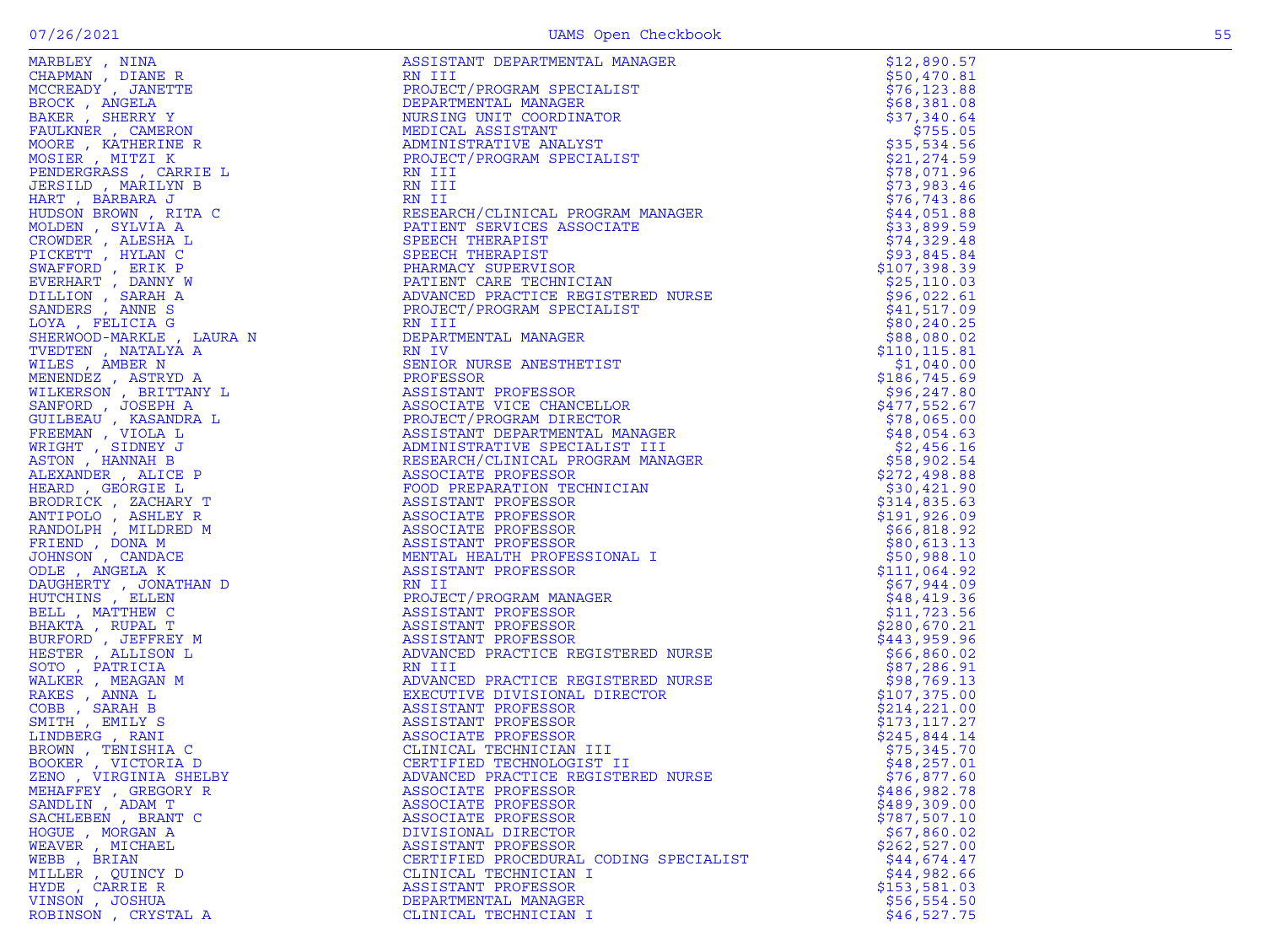| DAVIS, REBECCA G                 | RN I                                                                                                                                                                                             | \$72,834.80   |
|----------------------------------|--------------------------------------------------------------------------------------------------------------------------------------------------------------------------------------------------|---------------|
| DAWSON, TRACY S                  | CLINICAL TECHNICIAN III                                                                                                                                                                          | \$8,011.48    |
| EDMONDSON, RICKY D               | ASSOCIATE PROFESSOR                                                                                                                                                                              | \$146, 282.65 |
| KING, DAVID L                    | ASSISTANT PROFESSOR                                                                                                                                                                              | \$245,509.22  |
| MURPHREE , JENNIFER              | NURSING PRN POOL - RN                                                                                                                                                                            | \$18,891.70   |
| GARNER , DEENA D                 | ASSISTANT PROFESSOR                                                                                                                                                                              | \$98,150.35   |
| BROWN, ANGELA G                  | RN IV                                                                                                                                                                                            | \$65, 267.99  |
| WILLIS , VIRGINIA E              | ASSOCIATE PROFESSOR                                                                                                                                                                              | \$249,669.46  |
| GRIGORIAN, ADRIANA               | ASSOCIATE PROFESSOR                                                                                                                                                                              | \$279,757.67  |
| ASHBY, SARAH N                   | PHARMACY SUPERVISOR                                                                                                                                                                              | \$112,563.54  |
| RHODES , CORDDALE                | HOUSEKEEPER                                                                                                                                                                                      | \$16,017.94   |
|                                  |                                                                                                                                                                                                  |               |
| ARCHER, AMANDA N                 | PROJECT/PROGRAM MANAGER                                                                                                                                                                          | \$58,027.63   |
| LASLEY, COSBY J                  | RESEARCH ASSOCIATE                                                                                                                                                                               | \$24,733.50   |
| BERGGREN, ALAN R                 | PROJECT/PROGRAM DIRECTOR                                                                                                                                                                         | \$87,397.63   |
| CONAWAY, YMELDA                  | ADMINISTRATIVE SPECIALIST III                                                                                                                                                                    | \$31,257.20   |
| CARTER, JENNIFER B               | RESEARCH ASSOCIATE                                                                                                                                                                               | \$66,019.86   |
| GAMBRELL , AMIY                  | NURSING PRN POOL - RN<br>NURSING PRN POOL - RN<br>DEPARTMENTAL MANAGER<br>DEPARTMENTAL MANAGER<br>ASSOCIATE PROFESSOR<br>PATIENT CARE TECHNICIAN<br>ASSISTANT PROFESSOR<br>CLINICAL TECHNICIAN I | \$3,196.00    |
| SKINNER-MCMAHEN, PAM S           |                                                                                                                                                                                                  | \$86,249.39   |
| WRIGHT , JENNIFER W              |                                                                                                                                                                                                  | \$17,018.27   |
| LI, RUIZONG                      |                                                                                                                                                                                                  | \$460,330.33  |
| JEFFERSON, VICTOR L              |                                                                                                                                                                                                  | \$4,513.47    |
| STONE , LESLIE                   |                                                                                                                                                                                                  | \$261,808.85  |
| MILLER, REGINA U                 |                                                                                                                                                                                                  | \$4,110.50    |
| GRAY, DERRICK A                  | ASSISTANT PROFESSOR                                                                                                                                                                              | \$242,916.00  |
| MASSEY , MARIANNE N              | PHYSICIAN HOURLY                                                                                                                                                                                 | \$1,192.76    |
| ANDRES, ALINE                    | PROFESSOR                                                                                                                                                                                        | \$234,643.66  |
| MURPHY, CONOR A                  | EDUCATION COORDINATOR                                                                                                                                                                            | \$83,691.09   |
| RAY, AMY J                       | NURSING PRN POOL - RN                                                                                                                                                                            | \$43,641.17   |
| GEORGE , MASIL M                 | ASSOCIATE PROFESSOR                                                                                                                                                                              | \$175,614.09  |
| HILL , MARY                      | RN III                                                                                                                                                                                           | \$95,851.83   |
|                                  |                                                                                                                                                                                                  |               |
| MATHERNE, MONA G                 | RN II                                                                                                                                                                                            | \$80, 236.92  |
| HUTCHESON, KIMBERLY N            | RN III<br>ASSIST                                                                                                                                                                                 | \$87,400.08   |
| SLEDGE, EMILY P                  | ASSISTANT DEPARTMENTAL MANAGER                                                                                                                                                                   | \$76, 215.21  |
| LOGAN, LETRICA                   | RN II                                                                                                                                                                                            | \$66,564.54   |
| MORRISON, RICHARD P              | RN II                                                                                                                                                                                            | \$199,082.80  |
| REPPOND , DONNA L                | RN III<br>RN III<br>POINT OF SERVICE COORDINATOR                                                                                                                                                 | \$87,654.01   |
| JONES , SHERLONDO D              |                                                                                                                                                                                                  | \$33,898.41   |
|                                  |                                                                                                                                                                                                  | \$88,485.39   |
|                                  |                                                                                                                                                                                                  | \$89,062.64   |
|                                  |                                                                                                                                                                                                  | \$56, 725.12  |
|                                  |                                                                                                                                                                                                  | \$92, 235.15  |
|                                  |                                                                                                                                                                                                  | \$64,721.93   |
|                                  |                                                                                                                                                                                                  | \$737,828.02  |
|                                  |                                                                                                                                                                                                  | \$261,661.50  |
|                                  | ADVANCED PRACTICE REGISTERED NURSE                                                                                                                                                               | \$115,304.05  |
|                                  |                                                                                                                                                                                                  | \$384,577.66  |
|                                  |                                                                                                                                                                                                  | \$124,298.24  |
|                                  |                                                                                                                                                                                                  | \$73, 285.52  |
|                                  |                                                                                                                                                                                                  | \$101, 116.83 |
|                                  |                                                                                                                                                                                                  | \$11,899.61   |
|                                  |                                                                                                                                                                                                  | \$52,448.25   |
|                                  |                                                                                                                                                                                                  | \$70,051.67   |
| ROSE, WENDY J                    |                                                                                                                                                                                                  | \$52,082.09   |
| DAILEY, JODIE W                  | PATIENT SERVICES ASSOCIATE                                                                                                                                                                       |               |
| BALL , CYNTHIA A                 | INSTRUCTIONAL DEVELOPMENT SPECIALIST II<br>DEPARTMENTAL MANAGER                                                                                                                                  | \$62,612.00   |
|                                  |                                                                                                                                                                                                  | \$71,864.62   |
| ROJO, MARTHA O                   | ASSISTANT PROFESSOR                                                                                                                                                                              | \$103, 248.24 |
| PETTIGREW, EDNER J               | DIETETIC TECHNICIAN                                                                                                                                                                              | \$39,101.51   |
| BRADLEY, MICHELLE I              | ASSOCIATE DIVISIONAL DIRECTOR                                                                                                                                                                    | \$39,759.31   |
| HUBBARD, JAIME L                 | POINT OF SERVICE COORDINATOR                                                                                                                                                                     | \$33,188.99   |
| JONES , CAMESHA                  | CERTIFIED PROCEDURAL CODING SPECIALIST                                                                                                                                                           | \$45,173.01   |
| ROBERTS, JOHN T                  | CERTIFIED TECHNOLOGIST II                                                                                                                                                                        | \$72,766.30   |
| WOOLDRIDGE , STEPHANIE G         | CERTIFIED TECHNOLOGIST II                                                                                                                                                                        | \$61,514.49   |
| HOSAHALLI RAMAKRISHNAIAH , RAGHU | PROFESSOR                                                                                                                                                                                        | \$470,082.79  |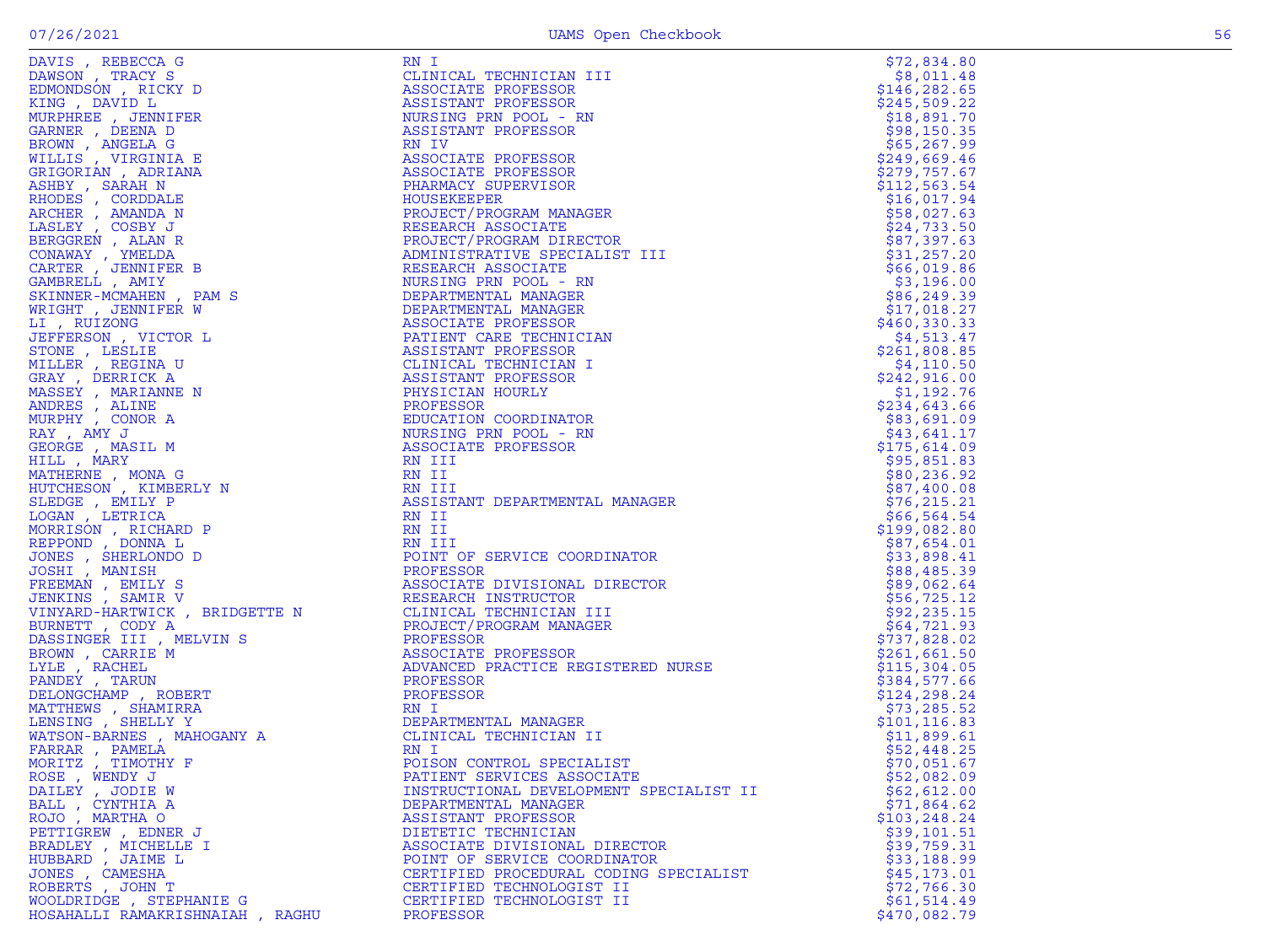| $\sim$ 1910 11910 11910 11910 11910 11910 11910 11910 11910 11910 11910 11910 11910 11910 11910 11910 11910 11910 11910 11910 11910 11910 11910 11910 11910 11910 11910 11910 11910 11910 11910 11910 11910 11910 11910 11910 1<br>1.41                         |
|-----------------------------------------------------------------------------------------------------------------------------------------------------------------------------------------------------------------------------------------------------------------|
| REILL , SHERRY<br>BELL , SHERRY<br>BROOKS , GLORIA<br>COPE , LESLIE<br>DSBORN , JUDY M<br>THOMPSON , RICHELLE H<br>GOLDMAN , PAMELA<br>KITCHEN , LARAH R<br>VADEN , LAURA L<br>MELERO , JOE<br>COSTELLO , ANTHONY W                                             |
|                                                                                                                                                                                                                                                                 |
|                                                                                                                                                                                                                                                                 |
|                                                                                                                                                                                                                                                                 |
|                                                                                                                                                                                                                                                                 |
|                                                                                                                                                                                                                                                                 |
|                                                                                                                                                                                                                                                                 |
|                                                                                                                                                                                                                                                                 |
|                                                                                                                                                                                                                                                                 |
|                                                                                                                                                                                                                                                                 |
|                                                                                                                                                                                                                                                                 |
|                                                                                                                                                                                                                                                                 |
|                                                                                                                                                                                                                                                                 |
|                                                                                                                                                                                                                                                                 |
|                                                                                                                                                                                                                                                                 |
|                                                                                                                                                                                                                                                                 |
|                                                                                                                                                                                                                                                                 |
|                                                                                                                                                                                                                                                                 |
|                                                                                                                                                                                                                                                                 |
|                                                                                                                                                                                                                                                                 |
|                                                                                                                                                                                                                                                                 |
|                                                                                                                                                                                                                                                                 |
|                                                                                                                                                                                                                                                                 |
| MELERO , JOE<br>COSTELLO , ANTHONY W<br>JOHNSON , TAMMIE<br>MORRISON , SANDRA G<br>MULKEY , ROBIN L<br>DARBY , SHERRY<br>RADER , JANET S<br>KIONG , JINHU<br>LIU , JUAN<br>LETU , JUAN<br>YERUVA , VENKAT LAXMI<br>YERUVA , VENKAT LAXMI<br>CARPENTER , BRIAN J |
|                                                                                                                                                                                                                                                                 |
| CARPENTER, BRIAN J                                                                                                                                                                                                                                              |
|                                                                                                                                                                                                                                                                 |
| ALLEN, WILLIAM M                                                                                                                                                                                                                                                |
|                                                                                                                                                                                                                                                                 |
|                                                                                                                                                                                                                                                                 |
|                                                                                                                                                                                                                                                                 |
|                                                                                                                                                                                                                                                                 |
|                                                                                                                                                                                                                                                                 |
|                                                                                                                                                                                                                                                                 |
|                                                                                                                                                                                                                                                                 |
|                                                                                                                                                                                                                                                                 |
|                                                                                                                                                                                                                                                                 |
|                                                                                                                                                                                                                                                                 |
| "CAELUNEI PEELLAT<br>FILAT , INAS M<br>BASS , KARLAH<br>MALKER , SANDRA<br>MCDOUGAL , SUSAN H<br>BARKER , RYAN L<br>MILKEE , TONYA C<br>"HILDESS TEOYA "                                                                                                        |
| CHILDRESS , TROY A                                                                                                                                                                                                                                              |
| MCNEAL-WHITE , REBECCA S                                                                                                                                                                                                                                        |
|                                                                                                                                                                                                                                                                 |
| ROBERTSON, CHERIKA                                                                                                                                                                                                                                              |
| LEPARD TASSIN , TIFFANY J                                                                                                                                                                                                                                       |
|                                                                                                                                                                                                                                                                 |
| MILTON , ANEESHA S<br>CUMMINS , SHALISA M                                                                                                                                                                                                                       |
|                                                                                                                                                                                                                                                                 |
|                                                                                                                                                                                                                                                                 |
| COMINI , SANDRA S<br>STELL , LIBBY S<br>LANUM , LISA K<br>NOUANESENGSY , BOONTHAVONE                                                                                                                                                                            |
|                                                                                                                                                                                                                                                                 |
|                                                                                                                                                                                                                                                                 |
|                                                                                                                                                                                                                                                                 |
|                                                                                                                                                                                                                                                                 |
|                                                                                                                                                                                                                                                                 |
|                                                                                                                                                                                                                                                                 |
|                                                                                                                                                                                                                                                                 |
| COAKLEY , BARBARA<br>BENNETT , CYNARA<br>YOUNG , JULIE A<br>HAND , BRENDA                                                                                                                                                                                       |
|                                                                                                                                                                                                                                                                 |
| JOHNSÓN , ASJIA<br>HEREDIA , MANUEL<br>ADAMS , JAMIE D<br>HALL , BRYAN B                                                                                                                                                                                        |
|                                                                                                                                                                                                                                                                 |
|                                                                                                                                                                                                                                                                 |
|                                                                                                                                                                                                                                                                 |
| FANTEGROSSI , WILLIAM E                                                                                                                                                                                                                                         |
| "LEITON", PAULA<br>MEHRAN , TANYA L<br>THOMAS , DEVYNNE E<br>NEAR , BRENT S<br>COOK , TONYA<br>MIIIADD WITTTAM                                                                                                                                                  |
|                                                                                                                                                                                                                                                                 |
|                                                                                                                                                                                                                                                                 |
|                                                                                                                                                                                                                                                                 |
|                                                                                                                                                                                                                                                                 |
|                                                                                                                                                                                                                                                                 |
|                                                                                                                                                                                                                                                                 |
| MILLARD , WILLIAM A<br>SRYGLEY , TODD W                                                                                                                                                                                                                         |
|                                                                                                                                                                                                                                                                 |
| COOK, SHARON A                                                                                                                                                                                                                                                  |
|                                                                                                                                                                                                                                                                 |
|                                                                                                                                                                                                                                                                 |
| WILLIAMS , ANN M                                                                                                                                                                                                                                                |
| PERRY, BOBBIE L<br>THOMPSON, JENNIFER A                                                                                                                                                                                                                         |

| FREEMAN, AARON W     |                                          |              |
|----------------------|------------------------------------------|--------------|
|                      |                                          |              |
|                      |                                          |              |
|                      |                                          |              |
|                      |                                          |              |
|                      |                                          |              |
|                      |                                          |              |
|                      |                                          |              |
|                      |                                          |              |
|                      |                                          |              |
|                      |                                          |              |
|                      |                                          |              |
|                      |                                          |              |
|                      |                                          |              |
|                      |                                          |              |
|                      |                                          |              |
|                      |                                          |              |
|                      |                                          |              |
|                      |                                          |              |
|                      |                                          |              |
|                      |                                          |              |
|                      |                                          |              |
|                      |                                          |              |
|                      |                                          |              |
|                      |                                          |              |
|                      |                                          |              |
|                      |                                          |              |
|                      |                                          |              |
|                      |                                          |              |
|                      |                                          |              |
|                      |                                          |              |
|                      |                                          |              |
|                      |                                          |              |
|                      |                                          |              |
|                      |                                          |              |
|                      |                                          |              |
|                      |                                          |              |
|                      |                                          |              |
|                      |                                          |              |
|                      |                                          |              |
|                      |                                          |              |
|                      |                                          |              |
|                      |                                          |              |
|                      |                                          |              |
|                      |                                          |              |
|                      |                                          |              |
|                      |                                          |              |
|                      |                                          |              |
|                      |                                          |              |
|                      |                                          |              |
| MEHRAN , TANYA L     | EXECUTIVE ASSISTANT                      | \$57,330.19  |
| THOMAS , DEVYNNE E   | CERTIFIED TECHNOLOGIST I                 | \$60,362.37  |
| WEAR, BRENT S        | RN III                                   | \$83,231.18  |
| COOK, TONYA          | ASSISTANT PROFESSOR                      | \$74,689.46  |
| MILLARD, WILLIAM A   | PATIENT SERVICES ASSOCIATE               | \$34,854.38  |
| SRYGLEY , TODD W     | RN III                                   | \$75,895.40  |
| COOK, SHARON A       | CERTIFIED TECHNOLOGIST II                | \$91, 913.84 |
| WILLIAMS, ANN M      | DIVISIONAL DIRECTOR                      | \$9,954.67   |
| PERRY , BOBBIE L     | SKILLED TRADESMAN                        | \$46,394.23  |
| THOMPSON, JENNIFER A | CLINICAL TECHNICIAN III                  | \$64, 249.80 |
| WALKER, LAVONIA D    | ASSISTANT ADMINISTRATOR FOR PATIENT CARE | \$121,954.87 |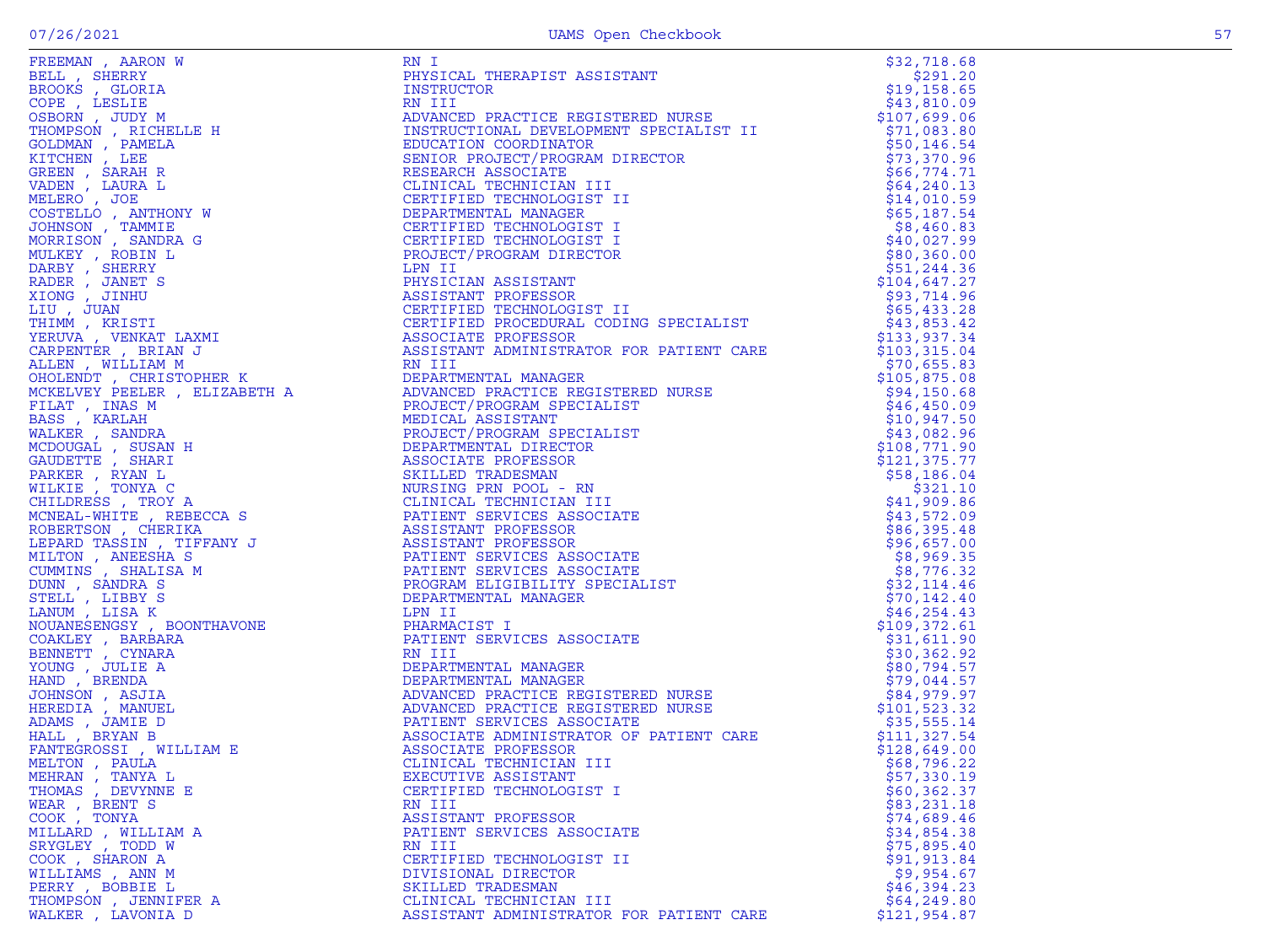| GATLING , JEFFERY W    | PROJECT/PROGRAM MANAGER                                                                                                                                                                                                                                                                    | \$52,825.14  |
|------------------------|--------------------------------------------------------------------------------------------------------------------------------------------------------------------------------------------------------------------------------------------------------------------------------------------|--------------|
| KAMYKOWSKI, JEFFREY A  | RESEARCH ASSOCIATE                                                                                                                                                                                                                                                                         | \$50,352.66  |
| PERRY, KEITH A         | $\begin{bmatrix} 0.018 & 0.018 & 0.018 & 0.018 & 0.018 & 0.018 & 0.018 & 0.018 & 0.018 & 0.018 & 0.018 & 0.018 & 0.018 & 0.018 & 0.018 & 0.018 & 0.018 & 0.018 & 0.018 & 0.018 & 0.018 & 0.018 & 0.018 & 0.018 & 0.018 & 0.018 & 0.018 & 0.018 & 0.018 & 0.018 & 0.0$<br>SKILLED TRADESMAN | \$48,909.35  |
| ROGERS, CASEY L        | ADMINISTRATIVE ANALYST                                                                                                                                                                                                                                                                     | \$32,549.25  |
| BONDURANT, KATHERINE L | CLINICAL TECHNICIAN III                                                                                                                                                                                                                                                                    | \$80,849.85  |
| MORGAN , KARLA L       | RN III                                                                                                                                                                                                                                                                                     | \$75,645.14  |
| DAVIS , JAMES C        | RN II                                                                                                                                                                                                                                                                                      | \$17,439.57  |
| LUMLEY , ROSEMARY J    | CLINICAL TECHNICIAN III                                                                                                                                                                                                                                                                    | \$32,532.00  |
| NELLIS, SCOTT A        | BIOMEDICAL EQUIPMENT TECHNICIAN II                                                                                                                                                                                                                                                         | \$53,619.02  |
| HICKS, JANET S         | DEPARTMENTAL DIRECTOR                                                                                                                                                                                                                                                                      | \$117,524.96 |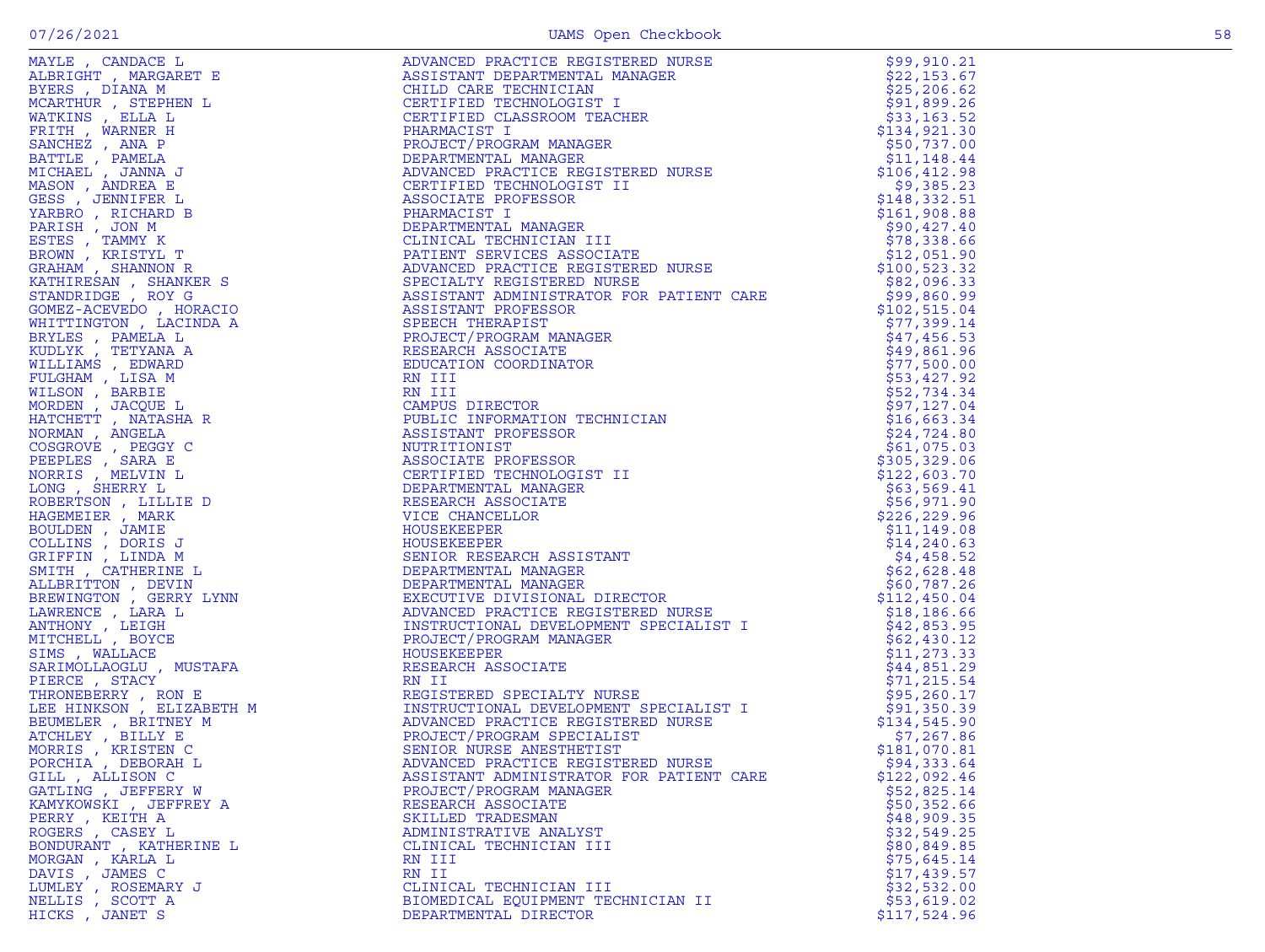|                                                                                                                                                                                                                                                                                       | DEPARTMENTAL MANAGER                                                                                                                                                                                                                                         | \$65,677.74  |
|---------------------------------------------------------------------------------------------------------------------------------------------------------------------------------------------------------------------------------------------------------------------------------------|--------------------------------------------------------------------------------------------------------------------------------------------------------------------------------------------------------------------------------------------------------------|--------------|
|                                                                                                                                                                                                                                                                                       | EDUCATION COORDINATOR                                                                                                                                                                                                                                        | \$51,574.61  |
|                                                                                                                                                                                                                                                                                       |                                                                                                                                                                                                                                                              | \$51,844.65  |
| , PENNIX RANGER (DOWN MARRIA MARRIA CLINIC CONTROLLINE)<br>1970<br>1970<br>1970<br>1970<br>1970<br>1970<br>1970<br>1970<br>1970<br>1970<br>1970<br>1970<br>1970<br>1970<br>1970<br>1970<br>1970<br>1970<br>1980<br>1980<br>1980<br>1980<br>1980<br>1980<br>1980<br>1980<br>1980<br>19 | EDUCATION CORDINATOR<br>CLINICAL TECHNICIAN I<br>SPECIAL PROCEDURE TECHNICIAN<br>PATIENT SERVICES ASSOCIATE<br>PROJECT/PROGRAM MANAGER<br>BIOMEDICAL INSTRUMENT ENGINEER<br>CLINICAL TECHNICIAN III<br>NE IOMEDICAL ASSISTANT<br>MOUSEKEEPER<br>RO NIII<br>D | \$49,890.48  |
|                                                                                                                                                                                                                                                                                       |                                                                                                                                                                                                                                                              |              |
|                                                                                                                                                                                                                                                                                       |                                                                                                                                                                                                                                                              | \$29,736.90  |
|                                                                                                                                                                                                                                                                                       |                                                                                                                                                                                                                                                              | \$65,618.14  |
|                                                                                                                                                                                                                                                                                       |                                                                                                                                                                                                                                                              | \$63,619.53  |
|                                                                                                                                                                                                                                                                                       |                                                                                                                                                                                                                                                              | \$68,477.35  |
|                                                                                                                                                                                                                                                                                       |                                                                                                                                                                                                                                                              | \$84,566.50  |
|                                                                                                                                                                                                                                                                                       |                                                                                                                                                                                                                                                              | \$16,516.82  |
|                                                                                                                                                                                                                                                                                       |                                                                                                                                                                                                                                                              | \$15,481.14  |
|                                                                                                                                                                                                                                                                                       |                                                                                                                                                                                                                                                              | \$12,992.21  |
|                                                                                                                                                                                                                                                                                       |                                                                                                                                                                                                                                                              |              |
|                                                                                                                                                                                                                                                                                       |                                                                                                                                                                                                                                                              | \$61,812.00  |
|                                                                                                                                                                                                                                                                                       |                                                                                                                                                                                                                                                              | \$21,078.60  |
|                                                                                                                                                                                                                                                                                       |                                                                                                                                                                                                                                                              | \$144,961.75 |
|                                                                                                                                                                                                                                                                                       |                                                                                                                                                                                                                                                              | \$38,450.70  |
|                                                                                                                                                                                                                                                                                       |                                                                                                                                                                                                                                                              | \$31,320.90  |
|                                                                                                                                                                                                                                                                                       |                                                                                                                                                                                                                                                              | \$103,643.05 |
|                                                                                                                                                                                                                                                                                       |                                                                                                                                                                                                                                                              | \$39,302.06  |
|                                                                                                                                                                                                                                                                                       |                                                                                                                                                                                                                                                              | \$33,691.78  |
|                                                                                                                                                                                                                                                                                       |                                                                                                                                                                                                                                                              |              |
|                                                                                                                                                                                                                                                                                       |                                                                                                                                                                                                                                                              | \$4,250.00   |
|                                                                                                                                                                                                                                                                                       |                                                                                                                                                                                                                                                              | \$20,460.64  |
|                                                                                                                                                                                                                                                                                       |                                                                                                                                                                                                                                                              | \$40,329.84  |
|                                                                                                                                                                                                                                                                                       |                                                                                                                                                                                                                                                              | \$215,555.00 |
|                                                                                                                                                                                                                                                                                       |                                                                                                                                                                                                                                                              | \$62,547.25  |
|                                                                                                                                                                                                                                                                                       |                                                                                                                                                                                                                                                              | \$44,701.08  |
|                                                                                                                                                                                                                                                                                       |                                                                                                                                                                                                                                                              | \$40,820.01  |
|                                                                                                                                                                                                                                                                                       |                                                                                                                                                                                                                                                              | \$44,068.40  |
|                                                                                                                                                                                                                                                                                       |                                                                                                                                                                                                                                                              |              |
|                                                                                                                                                                                                                                                                                       |                                                                                                                                                                                                                                                              | \$91,796.20  |
|                                                                                                                                                                                                                                                                                       |                                                                                                                                                                                                                                                              | \$65, 116.04 |
|                                                                                                                                                                                                                                                                                       |                                                                                                                                                                                                                                                              | \$87,239.61  |
|                                                                                                                                                                                                                                                                                       | FAILMAN SENICIES ASSOCIANT<br>ADVANCED PRACTICE REGISTERED NURSE<br>LPN II<br>DEPARTMENTAL MANAGER<br>ASSOCIATE PROFESSOR<br>PROTECT PROFESSOR<br>PROTECT/PROGRAM MANAGER<br>PROTECT/PROGRAM MANAGER<br>ADVACTION CORDINATOR<br>ADVACTION CORDINATOR<br>ADVA | \$87,197.44  |
|                                                                                                                                                                                                                                                                                       |                                                                                                                                                                                                                                                              | \$32,648.87  |
|                                                                                                                                                                                                                                                                                       |                                                                                                                                                                                                                                                              | \$89,898.88  |
|                                                                                                                                                                                                                                                                                       |                                                                                                                                                                                                                                                              | \$104,076.05 |
|                                                                                                                                                                                                                                                                                       |                                                                                                                                                                                                                                                              | \$59,088.72  |
|                                                                                                                                                                                                                                                                                       |                                                                                                                                                                                                                                                              |              |
|                                                                                                                                                                                                                                                                                       |                                                                                                                                                                                                                                                              | \$48,091.70  |
|                                                                                                                                                                                                                                                                                       |                                                                                                                                                                                                                                                              | \$86, 234.65 |
|                                                                                                                                                                                                                                                                                       |                                                                                                                                                                                                                                                              | \$66,010.71  |
|                                                                                                                                                                                                                                                                                       |                                                                                                                                                                                                                                                              | \$45,407.32  |
|                                                                                                                                                                                                                                                                                       |                                                                                                                                                                                                                                                              | \$28,668.88  |
| JARRETT, DIANE M                                                                                                                                                                                                                                                                      |                                                                                                                                                                                                                                                              | \$98,939.96  |
| SHIPP, GORDON C                                                                                                                                                                                                                                                                       |                                                                                                                                                                                                                                                              | \$250.00     |
| DOOLEY, MARY F                                                                                                                                                                                                                                                                        |                                                                                                                                                                                                                                                              | \$5,141.20   |
| ROBINSON, KRISTIN M                                                                                                                                                                                                                                                                   |                                                                                                                                                                                                                                                              | \$82, 202.12 |
|                                                                                                                                                                                                                                                                                       |                                                                                                                                                                                                                                                              |              |
| KENNEY, PHILIP J                                                                                                                                                                                                                                                                      |                                                                                                                                                                                                                                                              | \$299,228.98 |
| JOHNSON , ESTELLA R                                                                                                                                                                                                                                                                   |                                                                                                                                                                                                                                                              | \$31,939.43  |
| KEATON, JASON                                                                                                                                                                                                                                                                         |                                                                                                                                                                                                                                                              | \$117,259.45 |
| HUNT , JAMYLE                                                                                                                                                                                                                                                                         | CASHIER                                                                                                                                                                                                                                                      | \$5,192.67   |
| CORNELIUS, ANDREA R                                                                                                                                                                                                                                                                   | MENTAL HEALTH PROFESSIONAL I                                                                                                                                                                                                                                 | \$35,569.44  |
| SUGDEN, MADELEINE A                                                                                                                                                                                                                                                                   | NURSING PRN POOL - RN                                                                                                                                                                                                                                        | \$21,416.30  |
| ATCHERSON, SAMUEL R                                                                                                                                                                                                                                                                   | PROFESSOR                                                                                                                                                                                                                                                    | \$103,550.04 |
| WEBB-KING, SARAH A                                                                                                                                                                                                                                                                    | SENIOR PROJECT/PROGRAM DIRECTOR                                                                                                                                                                                                                              | \$87,499.96  |
|                                                                                                                                                                                                                                                                                       |                                                                                                                                                                                                                                                              |              |
| WHITE, CAROLYN L                                                                                                                                                                                                                                                                      | CHILD CARE TECHNICIAN                                                                                                                                                                                                                                        | \$30,054.40  |
| ELLISON, JENNIFER A                                                                                                                                                                                                                                                                   | CASHIER                                                                                                                                                                                                                                                      | \$35,356.81  |
| BONGE, CHRISTY G                                                                                                                                                                                                                                                                      | MENTAL HEALTH PROFESSIONAL I                                                                                                                                                                                                                                 | \$72,326.12  |
| MURPHY, KELLI C                                                                                                                                                                                                                                                                       | PROJECT/PROGRAM DIRECTOR                                                                                                                                                                                                                                     | \$74,974.40  |
| THOMPSON, ANDREA D                                                                                                                                                                                                                                                                    | PROJECT/PROGRAM SPECIALIST                                                                                                                                                                                                                                   | \$40,582.20  |
| SEAY, AMY D                                                                                                                                                                                                                                                                           | ASSOCIATE PROFESSOR                                                                                                                                                                                                                                          | \$126,938.99 |
| WILLIAMS, ODELL N                                                                                                                                                                                                                                                                     | <b>HOUSEKEEPER</b>                                                                                                                                                                                                                                           | \$1,043.50   |
| CALDWELL, SHARON                                                                                                                                                                                                                                                                      | RN CLINICAL COORDINATOR                                                                                                                                                                                                                                      | \$2,279.00   |
| WILLIAMS, STACI A                                                                                                                                                                                                                                                                     | RN III                                                                                                                                                                                                                                                       | \$69,593.60  |
| HOOD, KIMBERLY E                                                                                                                                                                                                                                                                      | PATIENT CARE TECHNICIAN                                                                                                                                                                                                                                      | \$25, 723.87 |
|                                                                                                                                                                                                                                                                                       |                                                                                                                                                                                                                                                              |              |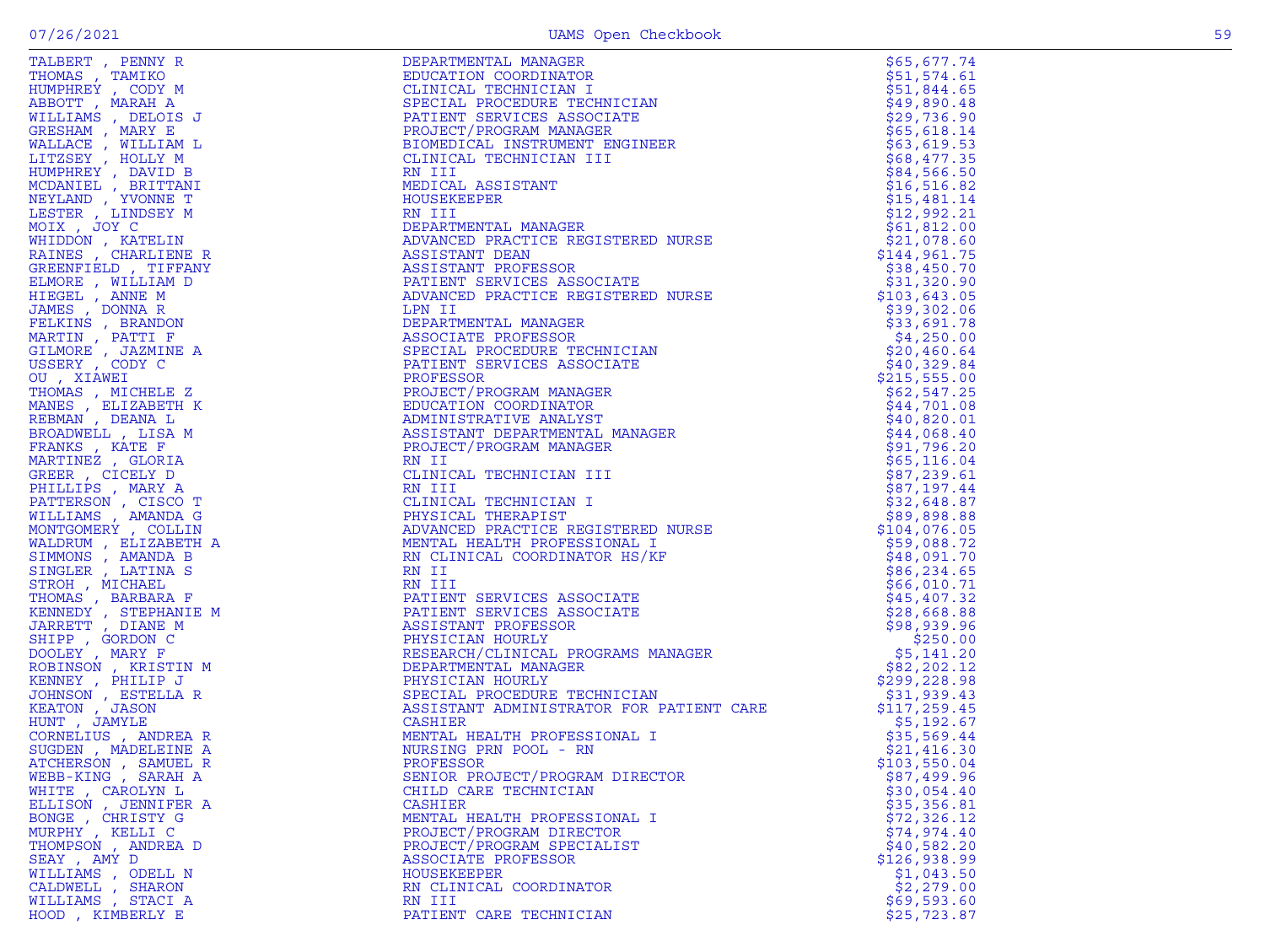| SANDLIN, MALINDA K                    |                                                                                                                                                                                                                                                                    | \$55,808.39                |
|---------------------------------------|--------------------------------------------------------------------------------------------------------------------------------------------------------------------------------------------------------------------------------------------------------------------|----------------------------|
| WARREN, ROSALIND J                    |                                                                                                                                                                                                                                                                    | \$32,539.79                |
| BARROW, CRYSTAL D                     |                                                                                                                                                                                                                                                                    | \$6,105.53                 |
| LENT , AMANDA                         |                                                                                                                                                                                                                                                                    | \$78,039.08                |
| ODOM, DAWNELLE C                      |                                                                                                                                                                                                                                                                    | \$68,622.35                |
| JENKINS, JEANETTE M                   |                                                                                                                                                                                                                                                                    | \$24,745.99                |
| WHITE JR, VAN H                       | CENTIENT CARE IBC.L<br>PHARMACY SUPERVISOR<br>PHARMACIST I                                                                                                                                                                                                         | \$103,725.02               |
| DEWITT, JAN C                         |                                                                                                                                                                                                                                                                    | \$113,764.65               |
| MCELFISH, PEARL ANNA                  |                                                                                                                                                                                                                                                                    | \$310,868.04               |
| STROUD, CHRIS S                       |                                                                                                                                                                                                                                                                    | \$128,562.17               |
| BAILEY, R.L.                          |                                                                                                                                                                                                                                                                    | \$36,470.79                |
| LANGSTON, KRISTA N                    |                                                                                                                                                                                                                                                                    | \$114,930.01               |
| LEE , JEANNETTE Y                     |                                                                                                                                                                                                                                                                    | \$267,649.96               |
| MAHON JR, LEROY                       |                                                                                                                                                                                                                                                                    | \$45,712.03                |
| BUSH, ALICIA D                        |                                                                                                                                                                                                                                                                    | \$35,291.30                |
| GREEN , EBONYE N                      |                                                                                                                                                                                                                                                                    | \$123,821.17               |
| BURCH, KARA D                         |                                                                                                                                                                                                                                                                    | \$42,329.81                |
| HARCOURT, CERISSE K                   |                                                                                                                                                                                                                                                                    | \$105,447.27               |
| ONEAL, SHAUN M                        |                                                                                                                                                                                                                                                                    |                            |
| HUBBERD, DEANN E                      |                                                                                                                                                                                                                                                                    | \$32,737.86<br>\$83,215.96 |
| THOMAS, AARON R                       |                                                                                                                                                                                                                                                                    | \$68, 282.48               |
| BURNS, MATTHEW T                      |                                                                                                                                                                                                                                                                    | \$794.59                   |
| FORTSON, KAREN A                      |                                                                                                                                                                                                                                                                    | \$78,568.02                |
|                                       |                                                                                                                                                                                                                                                                    | \$89,789.96                |
| BONDS , CONNIE A<br>FROST, ANGELA V   |                                                                                                                                                                                                                                                                    | \$192,544.86               |
|                                       | PROJECT/PROGRAM MANAGER<br>POINT OF SERVICE COORDINATOR<br>EDUCATION COORDINATOR<br>RN III<br>RN III<br>PATIENT CARE TECHNOLOGIST II<br>PATIENT CARE TECHNOLOGIST II<br>PHARMACY SUPERVISOR<br>VICE CHANCELLOR<br>VICE NEVICARE<br>SKILLED TRADESMAN<br>SKILLED    |                            |
| MELERO, HOLLY<br>FREEMAN, ELIZABETH K |                                                                                                                                                                                                                                                                    | \$17,584.06                |
| MINNIE , KIMBERLY A                   | RN III                                                                                                                                                                                                                                                             | \$17,896.75                |
| BOULLIE, JACLYN A                     |                                                                                                                                                                                                                                                                    | \$78,809.67<br>\$75,925.70 |
| MATTOX, SANDRA G                      |                                                                                                                                                                                                                                                                    | \$86,900.69                |
| RUCKER, LAUREN                        |                                                                                                                                                                                                                                                                    | \$73,432.66                |
| KOCH, HARRY L                         | NORSING PRN POOL - RN<br>RN III<br>INSTRUCTIONAL MANAGER<br>DEPARTMENTAL MANAGER<br>ADVANCED PRACTICE REGISTERED NURSE<br>RN III<br>CCCUPATIONAL THERAPIST<br>RN III<br>CCCUPATIONAL THERAPIST<br>PROFESSOR<br>CLINICAL TECHNICIAN III<br>ASSISTANT PROFESSOR<br>C | \$101,426.86               |
| GROVES, KELLI                         |                                                                                                                                                                                                                                                                    | \$10,499.39                |
| HARTMAN, BRANDY M                     |                                                                                                                                                                                                                                                                    | \$32,230.83                |
| URETSKY , BARRY F                     |                                                                                                                                                                                                                                                                    | \$61,168.18                |
| MARTIN, KENNETH R                     |                                                                                                                                                                                                                                                                    | \$44,058.10                |
| EVANS, JOSEPH A                       |                                                                                                                                                                                                                                                                    | \$83,767.09                |
| MILAM, JESSICA A                      |                                                                                                                                                                                                                                                                    | \$113,055.84               |
| KING, STEPHEN                         |                                                                                                                                                                                                                                                                    | \$258,163.82               |
| INGRAM , LUCIE H                      |                                                                                                                                                                                                                                                                    | \$145,945.04               |
| HARRISON, ROBERT D                    |                                                                                                                                                                                                                                                                    | \$3,225.38                 |
| POST, GINELL R                        |                                                                                                                                                                                                                                                                    | \$318,377.21               |
| MADDOX, RYAN P                        |                                                                                                                                                                                                                                                                    | \$2,251.75                 |
| LEWIS, CANDACE J                      |                                                                                                                                                                                                                                                                    | \$40,536.69                |
| THANNISCH, ADAM T                     |                                                                                                                                                                                                                                                                    | \$78,585.59                |
| WATSON, AIMEE A                       |                                                                                                                                                                                                                                                                    | \$18,822.16                |
| SPOND, MATTHEW F                      |                                                                                                                                                                                                                                                                    | \$508,573.69               |
| GRAY, CHRISTOPHER S                   |                                                                                                                                                                                                                                                                    | \$87,499.96                |
| GOODHART, SARAH C                     |                                                                                                                                                                                                                                                                    | \$80,466.30                |
| LYNCH, ASHLEY L                       |                                                                                                                                                                                                                                                                    | \$256,627.54               |
| KORFF, STEPHANIE G                    |                                                                                                                                                                                                                                                                    | \$250,872.04               |
| ASUNCION, SAILANIE Z                  |                                                                                                                                                                                                                                                                    | \$15,296.28                |
| BIELAMOWICZ, KEVIN J                  | ASSISTANT PROFESSOR                                                                                                                                                                                                                                                | \$177,650.00               |
| CRABTREE , DONALD E                   | ASSISTANT PROFESSOR                                                                                                                                                                                                                                                | \$63.01                    |
| LITES, THOMAS M                       | DEPARTMENTAL MANAGER                                                                                                                                                                                                                                               | \$89,080.02                |
| INMAN, JULIE S                        | CLINICAL TECHNICIAN III                                                                                                                                                                                                                                            | \$69,927.89                |
| DAVIS, LATISHA S                      | NURSING PRN POOL - RN                                                                                                                                                                                                                                              | \$9,481.77                 |
| SMITH, RHONDA M                       | RN III                                                                                                                                                                                                                                                             | \$76,476.04                |
| DYER, CHARLIE N                       | RN III                                                                                                                                                                                                                                                             | \$85,375.84                |
| MARTIN, ROBERT D                      | ASSISTANT PROFESSOR                                                                                                                                                                                                                                                | \$832,592.59               |
| ULLOA, ERIN                           | PHYSICIAN HOURLY                                                                                                                                                                                                                                                   | \$529.15                   |
| MOORE-SMITH, TIESHA M                 | CLINICAL TECHNICIAN III                                                                                                                                                                                                                                            | \$63,947.94                |
| YETTER, ROBERT B                      | CLINICAL TECHNICIAN III                                                                                                                                                                                                                                            | \$66,409.99                |
|                                       |                                                                                                                                                                                                                                                                    |                            |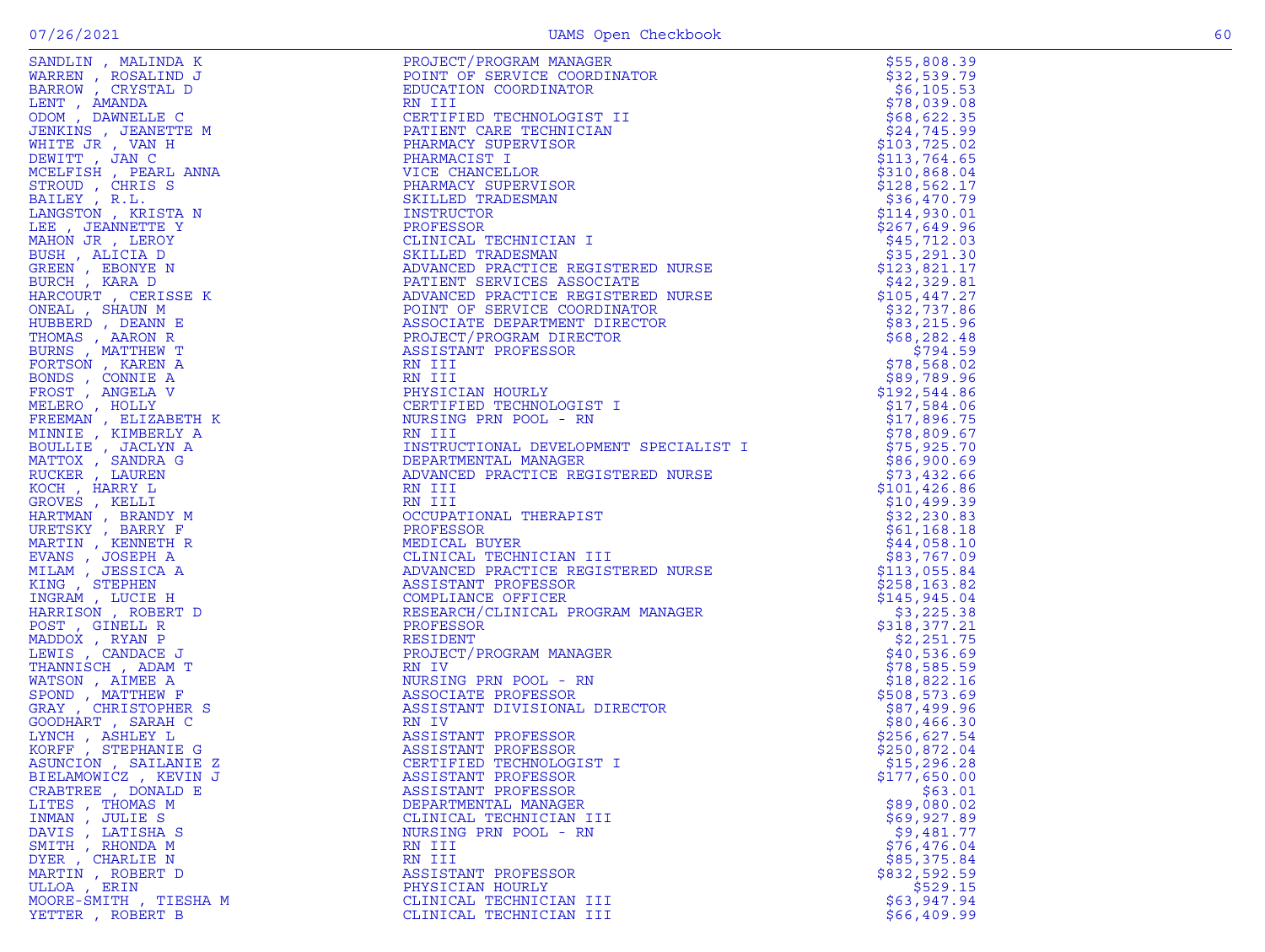|                        | eries , the state of the state of the state of the state of the state of the state of the state of the state of the state of the state of the state of the state of the state of the state of the state of the state of the s |              |
|------------------------|-------------------------------------------------------------------------------------------------------------------------------------------------------------------------------------------------------------------------------|--------------|
|                        |                                                                                                                                                                                                                               |              |
|                        |                                                                                                                                                                                                                               |              |
|                        |                                                                                                                                                                                                                               |              |
|                        |                                                                                                                                                                                                                               |              |
|                        |                                                                                                                                                                                                                               |              |
|                        |                                                                                                                                                                                                                               |              |
|                        |                                                                                                                                                                                                                               |              |
|                        |                                                                                                                                                                                                                               |              |
|                        |                                                                                                                                                                                                                               |              |
|                        |                                                                                                                                                                                                                               |              |
|                        |                                                                                                                                                                                                                               |              |
|                        |                                                                                                                                                                                                                               |              |
|                        |                                                                                                                                                                                                                               |              |
|                        |                                                                                                                                                                                                                               |              |
|                        |                                                                                                                                                                                                                               |              |
|                        |                                                                                                                                                                                                                               |              |
|                        |                                                                                                                                                                                                                               |              |
|                        |                                                                                                                                                                                                                               |              |
|                        |                                                                                                                                                                                                                               |              |
|                        |                                                                                                                                                                                                                               |              |
|                        |                                                                                                                                                                                                                               |              |
|                        |                                                                                                                                                                                                                               |              |
|                        |                                                                                                                                                                                                                               |              |
|                        |                                                                                                                                                                                                                               |              |
|                        |                                                                                                                                                                                                                               |              |
|                        |                                                                                                                                                                                                                               |              |
|                        |                                                                                                                                                                                                                               |              |
|                        |                                                                                                                                                                                                                               |              |
|                        |                                                                                                                                                                                                                               |              |
|                        |                                                                                                                                                                                                                               |              |
|                        |                                                                                                                                                                                                                               |              |
|                        |                                                                                                                                                                                                                               |              |
|                        |                                                                                                                                                                                                                               |              |
|                        |                                                                                                                                                                                                                               |              |
|                        |                                                                                                                                                                                                                               |              |
|                        |                                                                                                                                                                                                                               |              |
|                        |                                                                                                                                                                                                                               |              |
|                        |                                                                                                                                                                                                                               |              |
|                        |                                                                                                                                                                                                                               |              |
|                        |                                                                                                                                                                                                                               |              |
|                        |                                                                                                                                                                                                                               |              |
|                        |                                                                                                                                                                                                                               |              |
|                        |                                                                                                                                                                                                                               |              |
|                        |                                                                                                                                                                                                                               |              |
|                        |                                                                                                                                                                                                                               |              |
|                        |                                                                                                                                                                                                                               |              |
|                        |                                                                                                                                                                                                                               |              |
|                        |                                                                                                                                                                                                                               |              |
|                        |                                                                                                                                                                                                                               |              |
|                        |                                                                                                                                                                                                                               |              |
| FRIDAY, PAUL D         | PUBLIC SAFETY OFFICER                                                                                                                                                                                                         | \$51,258.07  |
| JOHNSTON, MARK D       | CERTIFIED TECHNOLOGIST II                                                                                                                                                                                                     | \$61,492.07  |
| FELICITAS , RICHELLE A | ADVANCED PRACTICE REGISTERED NURSE                                                                                                                                                                                            | \$100,460.21 |
| NELSON, CARRI L        | PUBLIC SAFETY OFFICER                                                                                                                                                                                                         | \$41,971.99  |
| SHEA, PATRICK J        | PROJECT/PROGRAM SPECIALIST                                                                                                                                                                                                    | \$40,643.04  |
| SOBKOVIAK, DANIEL      | PROJECT/PROGRAM DIRECTOR                                                                                                                                                                                                      | \$91,043.94  |
| FLETCHER , KATHLEEN    | PROJECT/PROGRAM DIRECTOR                                                                                                                                                                                                      | \$78,758.77  |
| GILBERT , DEANNA       |                                                                                                                                                                                                                               | \$5,392.16   |
| PARKER, ALIX           | NURSING PRN POOL - RN<br>SPEECH THERAPIST                                                                                                                                                                                     | \$69,971.30  |
|                        |                                                                                                                                                                                                                               |              |
| STEWART, TIFFANY N     | CLINICAL LABORATORY MANAGER                                                                                                                                                                                                   | \$82,306.87  |
| WHITFIELD, TAMMYE W    | CLINICAL TECHNICIAN III                                                                                                                                                                                                       | \$53,029.46  |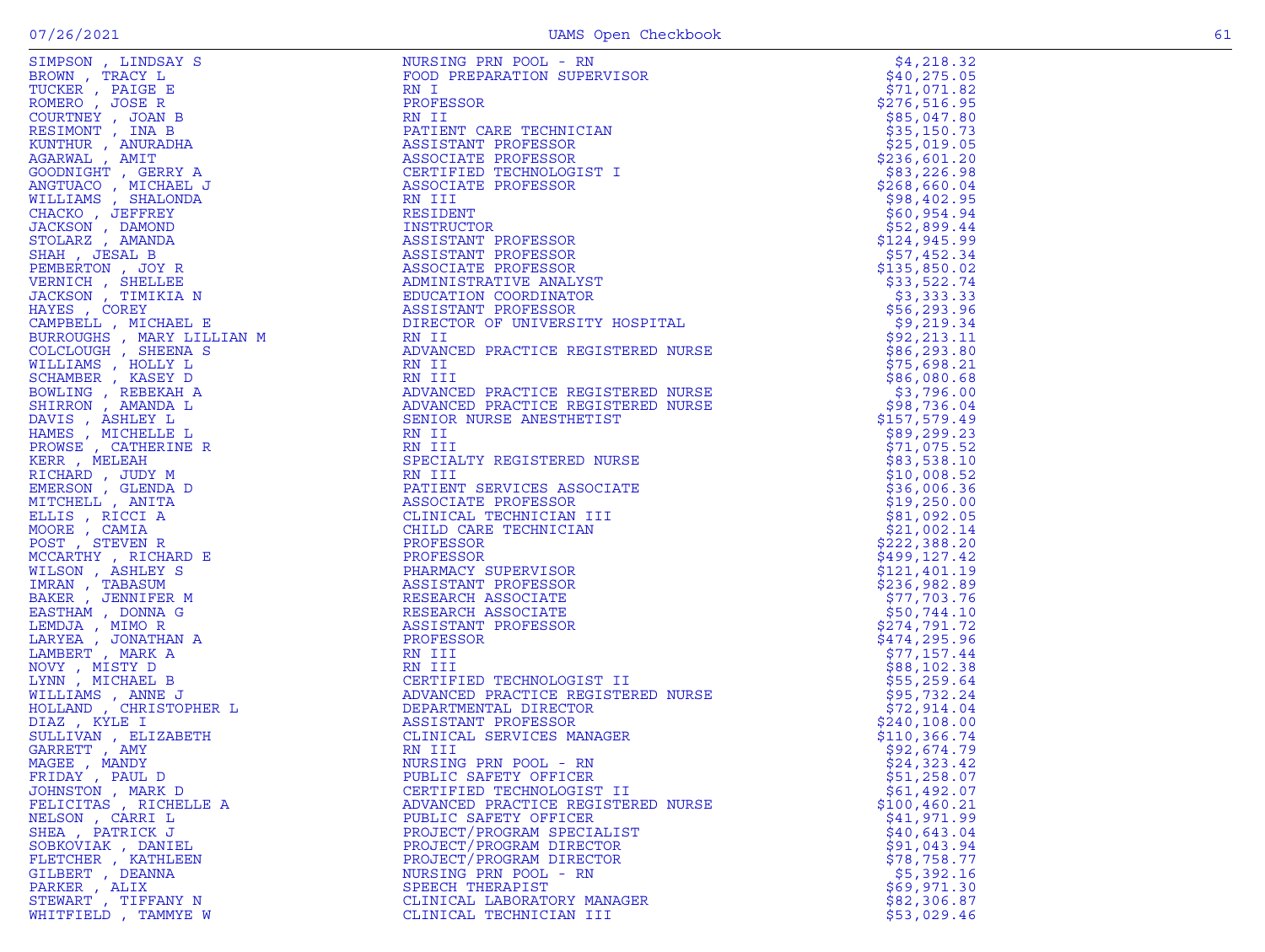| ×<br>۹ |  |
|--------|--|
|        |  |

| HARRISON , DAVID<br>DUMDEI , RAWLIN<br>PAYAKACHAT , NALIN<br>SIMMONS , KIRT E<br>FITZPATRICK , WENDY N<br>MCCAMMON , CHRISTI R<br>BAVON , MINA<br>HARRINGTON , SARAH E<br>MCALISTER , ELIZABETH<br>VANCE , DUSTIN S<br>COX , TONIA S<br>MURRY , KATRINA Y<br>MURRY                                                                                                                                                                                                                                                                                                      | POST DOCTORAL FELLOW                                                                                                                                                                                                                                                 | \$34,961.07  |
|-------------------------------------------------------------------------------------------------------------------------------------------------------------------------------------------------------------------------------------------------------------------------------------------------------------------------------------------------------------------------------------------------------------------------------------------------------------------------------------------------------------------------------------------------------------------------|----------------------------------------------------------------------------------------------------------------------------------------------------------------------------------------------------------------------------------------------------------------------|--------------|
|                                                                                                                                                                                                                                                                                                                                                                                                                                                                                                                                                                         | PROJECT/PROGRAM SPECIALIST                                                                                                                                                                                                                                           | \$41,208.04  |
|                                                                                                                                                                                                                                                                                                                                                                                                                                                                                                                                                                         | ASSOCIATE PROFESSOR                                                                                                                                                                                                                                                  | \$140,845.56 |
|                                                                                                                                                                                                                                                                                                                                                                                                                                                                                                                                                                         | PROFESSOR                                                                                                                                                                                                                                                            | \$332,873.06 |
|                                                                                                                                                                                                                                                                                                                                                                                                                                                                                                                                                                         | RN III                                                                                                                                                                                                                                                               | \$82,175.82  |
|                                                                                                                                                                                                                                                                                                                                                                                                                                                                                                                                                                         | SPEECH THERAPIST                                                                                                                                                                                                                                                     | \$64,959.14  |
|                                                                                                                                                                                                                                                                                                                                                                                                                                                                                                                                                                         | RN III<br>ASSOCIATE PROFESSOR<br>CLINICAL TECHNICIAN<br>PROJECT/PROGRAM DIRE                                                                                                                                                                                         | \$137,319.09 |
|                                                                                                                                                                                                                                                                                                                                                                                                                                                                                                                                                                         |                                                                                                                                                                                                                                                                      | \$204,444.80 |
|                                                                                                                                                                                                                                                                                                                                                                                                                                                                                                                                                                         | CLINICAL TECHNICIAN III                                                                                                                                                                                                                                              | \$68,024.26  |
|                                                                                                                                                                                                                                                                                                                                                                                                                                                                                                                                                                         | PROJECT/PROGRAM DIRECTOR                                                                                                                                                                                                                                             | \$85,276.44  |
|                                                                                                                                                                                                                                                                                                                                                                                                                                                                                                                                                                         | RN III                                                                                                                                                                                                                                                               | \$82,697.84  |
| MURRY, KATRINA Y                                                                                                                                                                                                                                                                                                                                                                                                                                                                                                                                                        | RN III                                                                                                                                                                                                                                                               | \$88, 208.04 |
| NASH, PAMELA F                                                                                                                                                                                                                                                                                                                                                                                                                                                                                                                                                          |                                                                                                                                                                                                                                                                      | \$79,910.03  |
| AUSTIN, LEIGH B                                                                                                                                                                                                                                                                                                                                                                                                                                                                                                                                                         |                                                                                                                                                                                                                                                                      | \$58,604.50  |
| BRIDEWELL , MARY B                                                                                                                                                                                                                                                                                                                                                                                                                                                                                                                                                      |                                                                                                                                                                                                                                                                      | \$153,050.00 |
| KUMAR, MANOJ                                                                                                                                                                                                                                                                                                                                                                                                                                                                                                                                                            |                                                                                                                                                                                                                                                                      | \$572,531.23 |
| BOYSEN, GUNNAR                                                                                                                                                                                                                                                                                                                                                                                                                                                                                                                                                          |                                                                                                                                                                                                                                                                      | \$114,882.37 |
| FURR, DANIEL G                                                                                                                                                                                                                                                                                                                                                                                                                                                                                                                                                          |                                                                                                                                                                                                                                                                      | \$37,131.01  |
| KHAN, FAIZA A                                                                                                                                                                                                                                                                                                                                                                                                                                                                                                                                                           |                                                                                                                                                                                                                                                                      | \$255,414.34 |
| NORTHCUTT, TAMMY L                                                                                                                                                                                                                                                                                                                                                                                                                                                                                                                                                      |                                                                                                                                                                                                                                                                      | \$88,339.20  |
| CHRISTIAN, JASMINE C                                                                                                                                                                                                                                                                                                                                                                                                                                                                                                                                                    |                                                                                                                                                                                                                                                                      | \$10, 176.44 |
| WATSON, NINA                                                                                                                                                                                                                                                                                                                                                                                                                                                                                                                                                            |                                                                                                                                                                                                                                                                      | \$57,928.08  |
| HYSHAW, YOLANDA                                                                                                                                                                                                                                                                                                                                                                                                                                                                                                                                                         |                                                                                                                                                                                                                                                                      | \$12,036.50  |
| TEAGUE, JOYCE                                                                                                                                                                                                                                                                                                                                                                                                                                                                                                                                                           |                                                                                                                                                                                                                                                                      | \$28, 281.57 |
| REED, AMBER R                                                                                                                                                                                                                                                                                                                                                                                                                                                                                                                                                           |                                                                                                                                                                                                                                                                      | \$94,985.19  |
| GRAY, JOSALIN Y E                                                                                                                                                                                                                                                                                                                                                                                                                                                                                                                                                       |                                                                                                                                                                                                                                                                      | \$30,157.15  |
| HARMON, ASHLEY L                                                                                                                                                                                                                                                                                                                                                                                                                                                                                                                                                        |                                                                                                                                                                                                                                                                      | \$37,558.50  |
| ANDERSON, TRACIE L                                                                                                                                                                                                                                                                                                                                                                                                                                                                                                                                                      |                                                                                                                                                                                                                                                                      | \$33,551.53  |
| SPURLOCK, LESLIE D                                                                                                                                                                                                                                                                                                                                                                                                                                                                                                                                                      |                                                                                                                                                                                                                                                                      | \$68,591.37  |
| HUETTER, SUZANNE H                                                                                                                                                                                                                                                                                                                                                                                                                                                                                                                                                      |                                                                                                                                                                                                                                                                      | \$82,812.26  |
| ROBERTS, GREG L                                                                                                                                                                                                                                                                                                                                                                                                                                                                                                                                                         |                                                                                                                                                                                                                                                                      | \$72,973.24  |
| HOUSE, AMANDAH J                                                                                                                                                                                                                                                                                                                                                                                                                                                                                                                                                        |                                                                                                                                                                                                                                                                      | \$1,040.00   |
| $\begin{array}{l} \begin{array}{lllllllllllllll} \Gamma & \Gamma \end{array} & \begin{array}{lllllllllllll} \Gamma & \Gamma \end{array} & \begin{array}{lllllllllllllll} \Gamma & \Gamma \end{array} & \begin{array}{lllllllllllllllll} \Gamma & \Gamma \end{array} & \begin{array}{lllllllllllllllllll} \Gamma & \Gamma \end{array} & \begin{array}{lllllllllllllllllll} \Gamma & \Gamma \end{array} & \begin{array}{lllllllllllllllllllll} \Gamma & \Gamma \end{array} & \begin{array}{lllllllllllllllllllllllllllllll} \Gamma & \Gamma \end{array$<br>MARTIN, DARA L | PROVECT/PROGRAM DIRECTOR<br>RN III<br>RN III<br>RN III<br>RN IIII<br>RN IIII<br>RN IIII<br>RN IIII<br>RN IIII<br>RN IIII<br>RN IIII<br>RN IIII<br>RN IIII<br>RN IIII<br>RN IIII<br>PROFESSOR PROSTOR - RN<br>RN IIII<br>PROFESSOR PROGRAM MANAGER<br>POUSEKEPER<br>P | \$55,880.00  |
| ROBINSON, DONNA M                                                                                                                                                                                                                                                                                                                                                                                                                                                                                                                                                       |                                                                                                                                                                                                                                                                      | \$103,643.05 |
| HAVNIEAR, ROGER W                                                                                                                                                                                                                                                                                                                                                                                                                                                                                                                                                       |                                                                                                                                                                                                                                                                      | \$50,309.33  |
| DRUMMOND, KAREN L                                                                                                                                                                                                                                                                                                                                                                                                                                                                                                                                                       |                                                                                                                                                                                                                                                                      | \$31,846.94  |
| CRAIG , SHAKKINA J                                                                                                                                                                                                                                                                                                                                                                                                                                                                                                                                                      |                                                                                                                                                                                                                                                                      | \$34,724.42  |
| BROWNING, RYAN E                                                                                                                                                                                                                                                                                                                                                                                                                                                                                                                                                        |                                                                                                                                                                                                                                                                      | \$1,300.00   |
| MCCOY, FRANCES G                                                                                                                                                                                                                                                                                                                                                                                                                                                                                                                                                        |                                                                                                                                                                                                                                                                      | \$47,622.65  |
| KANASKAR, NITIN V                                                                                                                                                                                                                                                                                                                                                                                                                                                                                                                                                       |                                                                                                                                                                                                                                                                      | \$80,870.66  |
| WHITEFIELD, LESLIE R                                                                                                                                                                                                                                                                                                                                                                                                                                                                                                                                                    |                                                                                                                                                                                                                                                                      | \$112,462.24 |
| TAYLOR, MECHELE L                                                                                                                                                                                                                                                                                                                                                                                                                                                                                                                                                       |                                                                                                                                                                                                                                                                      | \$84,168.28  |
| TOOTLE, CHRISTINA M                                                                                                                                                                                                                                                                                                                                                                                                                                                                                                                                                     |                                                                                                                                                                                                                                                                      | \$68,537.15  |
| SIMS , KIMBERLY                                                                                                                                                                                                                                                                                                                                                                                                                                                                                                                                                         |                                                                                                                                                                                                                                                                      | \$17,448.95  |
| STOGNER , MEREDITH                                                                                                                                                                                                                                                                                                                                                                                                                                                                                                                                                      |                                                                                                                                                                                                                                                                      | \$107,054.40 |
| HORTON, JERI W                                                                                                                                                                                                                                                                                                                                                                                                                                                                                                                                                          |                                                                                                                                                                                                                                                                      | \$74,086.17  |
| HAIRSTON, CINDY L                                                                                                                                                                                                                                                                                                                                                                                                                                                                                                                                                       |                                                                                                                                                                                                                                                                      | \$86,799.92  |
| BAKER, LORRIE L                                                                                                                                                                                                                                                                                                                                                                                                                                                                                                                                                         |                                                                                                                                                                                                                                                                      | \$107,801.47 |
| OSBURN, MATTHEW R                                                                                                                                                                                                                                                                                                                                                                                                                                                                                                                                                       |                                                                                                                                                                                                                                                                      | \$109,405.04 |
| BRENTS, LISA K                                                                                                                                                                                                                                                                                                                                                                                                                                                                                                                                                          |                                                                                                                                                                                                                                                                      | \$112,520.00 |
| PAULY, MARGARET                                                                                                                                                                                                                                                                                                                                                                                                                                                                                                                                                         |                                                                                                                                                                                                                                                                      | \$59,034.99  |
| BURNS , SAMUEL T                                                                                                                                                                                                                                                                                                                                                                                                                                                                                                                                                        | NUTRITIONIST                                                                                                                                                                                                                                                         | \$29,916.08  |
| CONLEY, JORDAN                                                                                                                                                                                                                                                                                                                                                                                                                                                                                                                                                          | PATIENT CARE TECHNICIAN                                                                                                                                                                                                                                              | \$31,863.45  |
| BATES, NICOLE D                                                                                                                                                                                                                                                                                                                                                                                                                                                                                                                                                         | DIVISIONAL DIRECTOR                                                                                                                                                                                                                                                  | \$81,196.60  |
| CUNINGKIN , VENEINE P                                                                                                                                                                                                                                                                                                                                                                                                                                                                                                                                                   | ASSISTANT PROFESSOR                                                                                                                                                                                                                                                  | \$93,500.25  |
| WARE, KAREN M                                                                                                                                                                                                                                                                                                                                                                                                                                                                                                                                                           | CHILD CARE TECHNICIAN                                                                                                                                                                                                                                                | \$30,623.15  |
| MCCULLOUGH, CHARLES                                                                                                                                                                                                                                                                                                                                                                                                                                                                                                                                                     | DIETETIC TECHNICIAN                                                                                                                                                                                                                                                  | \$10,898.34  |
| JONES , CYNTHIA A                                                                                                                                                                                                                                                                                                                                                                                                                                                                                                                                                       | RESEARCH ASSOCIATE                                                                                                                                                                                                                                                   | \$84,787.09  |
| BULLINGTON , WHITNEY E                                                                                                                                                                                                                                                                                                                                                                                                                                                                                                                                                  | CHILD CARE TECHNICIAN                                                                                                                                                                                                                                                | \$30,502.40  |
| KIEHN, KATIE T                                                                                                                                                                                                                                                                                                                                                                                                                                                                                                                                                          | MENTAL HEALTH PROFESSIONAL II                                                                                                                                                                                                                                        | \$62,048.39  |
| DOHERTY CLARK, THERESA E                                                                                                                                                                                                                                                                                                                                                                                                                                                                                                                                                | NURSING PRN POOL - RN                                                                                                                                                                                                                                                | \$1,311.29   |
| MILLER, JENNIFER L                                                                                                                                                                                                                                                                                                                                                                                                                                                                                                                                                      | ADMINISTRATIVE SPECIALIST III                                                                                                                                                                                                                                        | \$15,830.09  |
| JONES , BRADLEY T                                                                                                                                                                                                                                                                                                                                                                                                                                                                                                                                                       | HE PUBLIC SAFETY SUPERVISOR                                                                                                                                                                                                                                          | \$38,823.99  |
|                                                                                                                                                                                                                                                                                                                                                                                                                                                                                                                                                                         |                                                                                                                                                                                                                                                                      |              |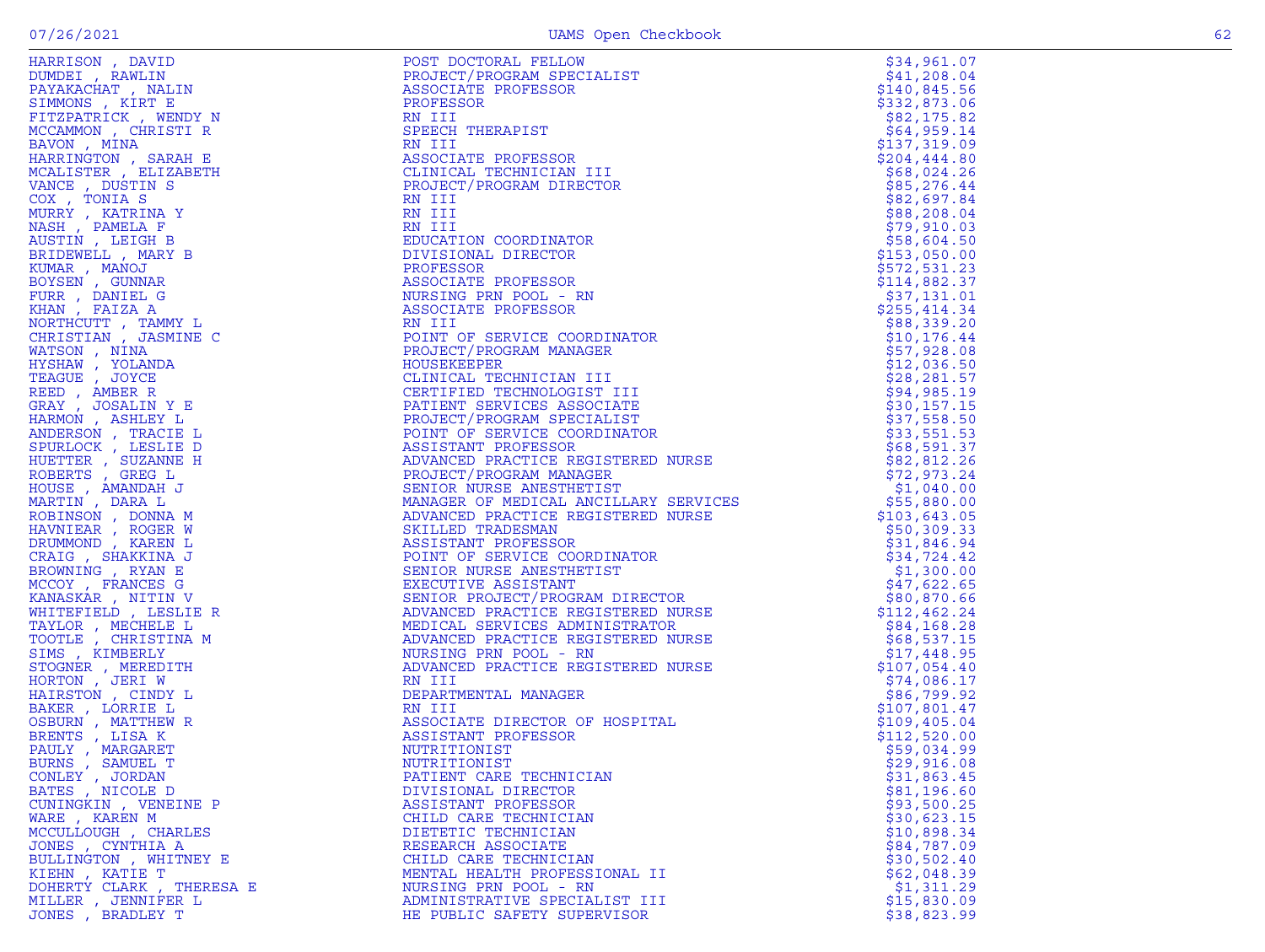| NORRIS , LASHONDA Y    | PROJECT/PROGRAM SPECIALIST             | \$39,236.37   |
|------------------------|----------------------------------------|---------------|
| TULUNAY UGUR , OZLEM E | PROFESSOR                              | \$282,602.04  |
| RUPLEY , SHEILA K      | PROFESSOR                              | \$42,112.74   |
| WOODS, ODETTE B        | SENIOR PROJECT/PROGRAM DIRECTOR        | \$118,892.29  |
| WILSON, CARY C         | EXECUTIVE ASSISTANT                    | \$26,818.68   |
| JOHNSON, JUDY K        | CERTIFIED PROCEDURAL CODING SPECIALIST | \$44,653.44   |
| ANTHONY, ERICKA        | PATIENT SERVICES ASSOCIATE             | \$32,992.73   |
| PETTY , TRACY L        | COMPLIANCE OFFICER                     | \$73,635.10   |
| EVANS, LISA J          | ASSOCIATE PROFESSOR                    | \$154,752.96  |
| SANDERS JR, RONALD C   | PROFESSOR                              | \$325, 153.30 |
| BROWN, DAVIYIA         | EXTRA HELP                             | \$362.00      |
|                        |                                        |               |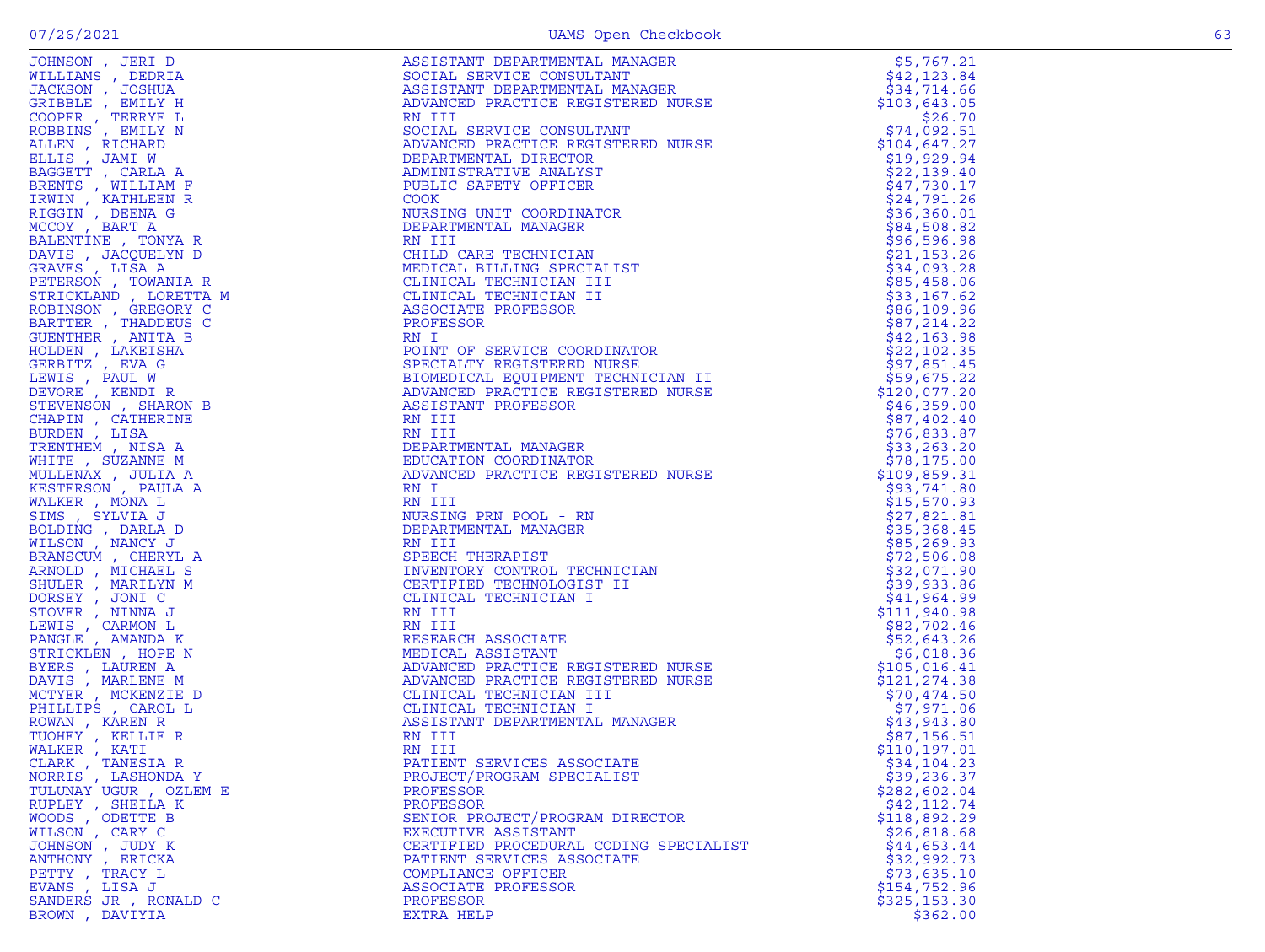| RAMSEY, SUSAN C     |                                        | \$8,907.85    |
|---------------------|----------------------------------------|---------------|
| CARDENAS, KAREN J   | RN III<br>PATIENT SERVICES ASSOCIATE   | \$14.58       |
| MARTIN, KRESHA A    | PATIENT SERVICES ASSOCIATE             | \$11,334.50   |
| SWANSON, SARAH F    | RN III                                 | \$96,520.90   |
| JACKSON, ANGELA M   | PATIENT SERVICES ASSOCIATE             | \$40,484.64   |
| COHEN, KATHERINE S  | INSTRUCTOR                             | \$172, 204.96 |
| SMITH, LAQUANA      | RN II                                  | \$94,387.61   |
| SOWELL , KRISTEN D  | INSTRUCTIONAL DEVELOPMENT SPECIALIST I | \$91,623.90   |
| GIDEON, THERESA A   | LPN II                                 | \$59,307.03   |
| MCCRAY, KENNETH     | LPN II                                 | \$55,932.67   |
| BRAGALONE , LAURA M | LPN II                                 | \$74,748.77   |
|                     |                                        |               |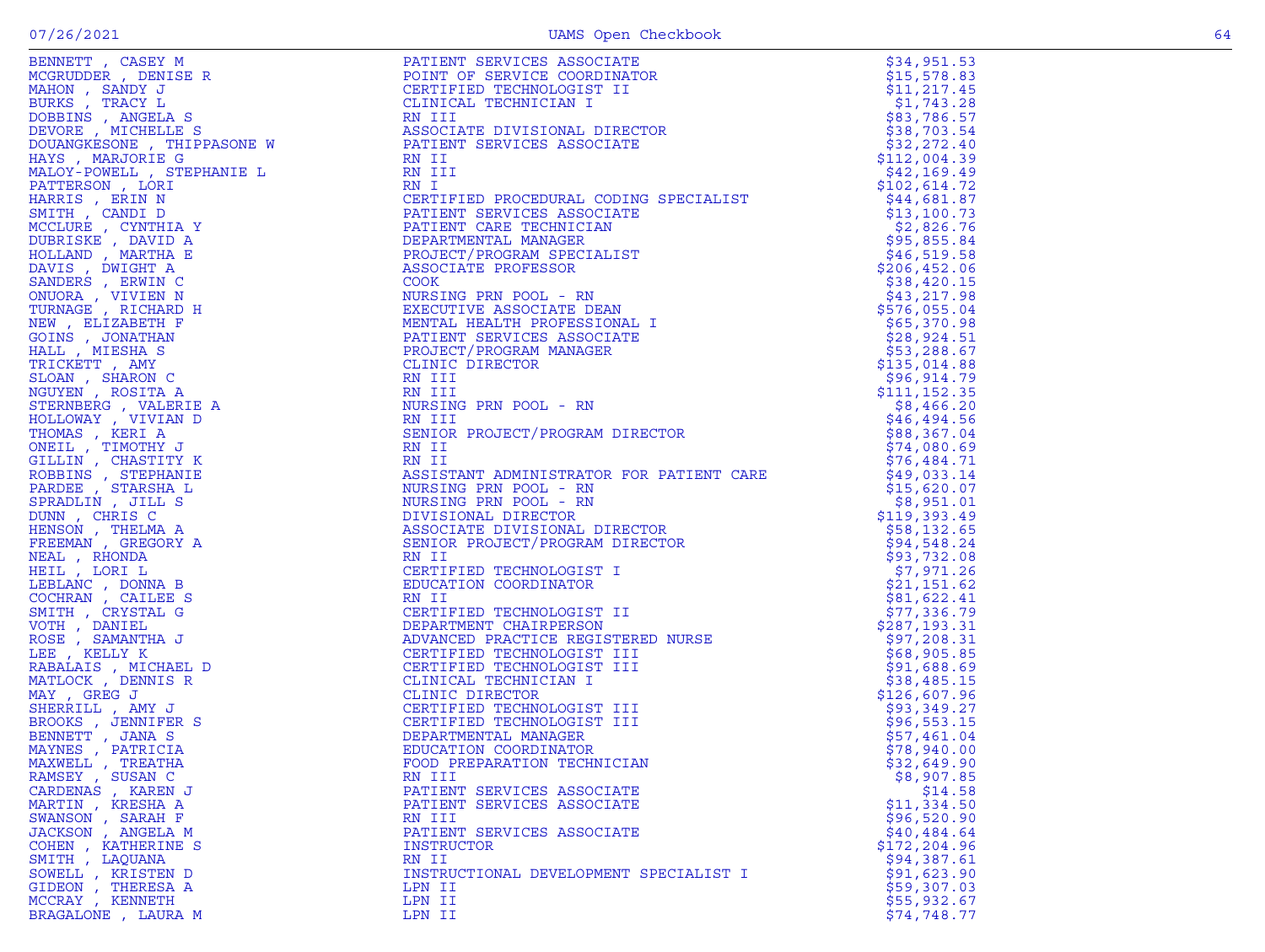| CLOUD , CAROL L<br>CLOUP (PROLI CAROL CHONGETE DERRON ANTHONETTE DERRON ANTHONETTE DERRON AND<br>BURATOWSKI , SHARON A<br>GATLIN , TWANA D<br>GATLIN , TWANA D<br>AGES , TIMOTHY E RAETY J<br>HARDISTER , WENDELL L<br>HARDERSON , JATEDRIA L<br>HENDE | CERTIFIED PROCEDURAL CODING SPECIALIST<br>LPN II<br>RN III<br>OCCUPATIONAL THERAPIST<br>RN III<br>RN III<br>BIOMEDICAL EQUIPMENT TECHNICIAN II<br>HOUSEKEEPER<br>DEPARTMENTAL MANAGER<br>CASHIER<br>CASHIER<br>FOOD PREPARATION SUPERVISOR<br>PATIENT CARE TECHNIC | \$56,957.24                 |
|--------------------------------------------------------------------------------------------------------------------------------------------------------------------------------------------------------------------------------------------------------|--------------------------------------------------------------------------------------------------------------------------------------------------------------------------------------------------------------------------------------------------------------------|-----------------------------|
|                                                                                                                                                                                                                                                        |                                                                                                                                                                                                                                                                    | \$79,220.58                 |
|                                                                                                                                                                                                                                                        |                                                                                                                                                                                                                                                                    | \$1,906.53                  |
|                                                                                                                                                                                                                                                        |                                                                                                                                                                                                                                                                    | \$81,276.68                 |
|                                                                                                                                                                                                                                                        |                                                                                                                                                                                                                                                                    | \$87,704.65                 |
|                                                                                                                                                                                                                                                        |                                                                                                                                                                                                                                                                    | \$70,991.59                 |
|                                                                                                                                                                                                                                                        |                                                                                                                                                                                                                                                                    | \$53,306.52                 |
|                                                                                                                                                                                                                                                        |                                                                                                                                                                                                                                                                    | \$7,903.00<br>\$45,716.76   |
|                                                                                                                                                                                                                                                        |                                                                                                                                                                                                                                                                    | \$30,409.15                 |
|                                                                                                                                                                                                                                                        |                                                                                                                                                                                                                                                                    | \$39,261.03                 |
|                                                                                                                                                                                                                                                        | PATIENT CARE TECHNICIAN                                                                                                                                                                                                                                            | \$6,924.77                  |
|                                                                                                                                                                                                                                                        | RN III                                                                                                                                                                                                                                                             | \$85,226.48                 |
|                                                                                                                                                                                                                                                        | ASSISTANT ADMINISTRATOR FOR PATIENT CARE                                                                                                                                                                                                                           | \$80,377.71                 |
|                                                                                                                                                                                                                                                        |                                                                                                                                                                                                                                                                    | \$64,160.39                 |
|                                                                                                                                                                                                                                                        |                                                                                                                                                                                                                                                                    | \$25,051.94                 |
|                                                                                                                                                                                                                                                        |                                                                                                                                                                                                                                                                    | \$86,895.48                 |
|                                                                                                                                                                                                                                                        |                                                                                                                                                                                                                                                                    | \$73,777.36                 |
|                                                                                                                                                                                                                                                        |                                                                                                                                                                                                                                                                    | \$114,698.24                |
|                                                                                                                                                                                                                                                        |                                                                                                                                                                                                                                                                    | \$81,634.07                 |
|                                                                                                                                                                                                                                                        |                                                                                                                                                                                                                                                                    | \$49,737.91                 |
|                                                                                                                                                                                                                                                        |                                                                                                                                                                                                                                                                    | \$42,001.27                 |
|                                                                                                                                                                                                                                                        |                                                                                                                                                                                                                                                                    | \$66,311.16<br>\$64,040.04  |
|                                                                                                                                                                                                                                                        |                                                                                                                                                                                                                                                                    | \$120,836.03                |
|                                                                                                                                                                                                                                                        |                                                                                                                                                                                                                                                                    | \$50,088.28                 |
|                                                                                                                                                                                                                                                        |                                                                                                                                                                                                                                                                    | \$130, 277.42               |
|                                                                                                                                                                                                                                                        |                                                                                                                                                                                                                                                                    | \$65,451.26                 |
|                                                                                                                                                                                                                                                        |                                                                                                                                                                                                                                                                    | \$26,606.53                 |
|                                                                                                                                                                                                                                                        |                                                                                                                                                                                                                                                                    | \$184,154.50                |
|                                                                                                                                                                                                                                                        |                                                                                                                                                                                                                                                                    | \$2,843.75                  |
|                                                                                                                                                                                                                                                        | RETI<br>FRIEDRIM MONIMISTRATIC PRESIDENT CARE<br>ASSISTANT ADMINISTRATIC FOR PATIENT CARE<br>LPN II<br>ENSIGNAL THERAPIST ASSISTANT<br>ASSISTANT PROFESSOR<br>ANGILE PROJECT (PROGRAM SPECIALIST II<br>PROJECT (PROGRAM SECTATE THE CERTIFIED TECHN                | \$49,826.79                 |
|                                                                                                                                                                                                                                                        |                                                                                                                                                                                                                                                                    | \$83,815.92                 |
|                                                                                                                                                                                                                                                        |                                                                                                                                                                                                                                                                    | \$40,649.16                 |
|                                                                                                                                                                                                                                                        |                                                                                                                                                                                                                                                                    | \$30,772.24                 |
|                                                                                                                                                                                                                                                        |                                                                                                                                                                                                                                                                    | \$90, 265.38                |
|                                                                                                                                                                                                                                                        |                                                                                                                                                                                                                                                                    | \$83,960.83                 |
|                                                                                                                                                                                                                                                        |                                                                                                                                                                                                                                                                    | \$184, 355.71               |
|                                                                                                                                                                                                                                                        |                                                                                                                                                                                                                                                                    | \$38,713.58                 |
|                                                                                                                                                                                                                                                        |                                                                                                                                                                                                                                                                    | \$76, 255.98<br>\$80,355.02 |
|                                                                                                                                                                                                                                                        |                                                                                                                                                                                                                                                                    | \$1,739.42                  |
|                                                                                                                                                                                                                                                        |                                                                                                                                                                                                                                                                    | \$2,407.77                  |
|                                                                                                                                                                                                                                                        |                                                                                                                                                                                                                                                                    | \$45,187.85                 |
|                                                                                                                                                                                                                                                        |                                                                                                                                                                                                                                                                    | \$36,985.17                 |
|                                                                                                                                                                                                                                                        |                                                                                                                                                                                                                                                                    | \$35,090.61                 |
|                                                                                                                                                                                                                                                        |                                                                                                                                                                                                                                                                    | \$28, 200.56                |
|                                                                                                                                                                                                                                                        |                                                                                                                                                                                                                                                                    | \$129,393.71                |
|                                                                                                                                                                                                                                                        |                                                                                                                                                                                                                                                                    | \$91,994.46                 |
|                                                                                                                                                                                                                                                        |                                                                                                                                                                                                                                                                    | \$149,008.34                |
|                                                                                                                                                                                                                                                        |                                                                                                                                                                                                                                                                    | \$48,903.57                 |
|                                                                                                                                                                                                                                                        |                                                                                                                                                                                                                                                                    | \$30,512.90                 |
| GIBSON , ASHLEY M                                                                                                                                                                                                                                      | MEDICAL ASSISTANT                                                                                                                                                                                                                                                  | \$27,813.95                 |
| WRIGHT, LESLIE B                                                                                                                                                                                                                                       | CERTIFIED TECHNOLOGIST II                                                                                                                                                                                                                                          | \$71,225.57                 |
| STRICKLAND, LINDA D<br>MCCULLOUGH, MARIA                                                                                                                                                                                                               | CHILD CARE TECHNICIAN                                                                                                                                                                                                                                              | \$30,505.90<br>\$54,849.47  |
| PORCHIA, COURTNY                                                                                                                                                                                                                                       | CLINICAL INTERPRETER<br>RN III                                                                                                                                                                                                                                     | \$83,937.04                 |
| BYRD, ELIZABETH A                                                                                                                                                                                                                                      | EXECUTIVE ASSISTANT                                                                                                                                                                                                                                                | \$46,351.16                 |
| ABDELNAEM, ESAMELDEN S                                                                                                                                                                                                                                 | ASSOCIATE PROFESSOR                                                                                                                                                                                                                                                | \$520,448.67                |
| WILLIAMS , GREGORY                                                                                                                                                                                                                                     | PROJECT/PROGRAM MANAGER                                                                                                                                                                                                                                            | \$57,140.24                 |
| DUNAVANT, SAORI                                                                                                                                                                                                                                        | PROJECT/PROGRAM SPECIALIST                                                                                                                                                                                                                                         | \$42,420.04                 |
| DAY, TAKIA                                                                                                                                                                                                                                             | PATIENT SERVICES ASSOCIATE                                                                                                                                                                                                                                         | \$35,720.34                 |
| BRANNON, HAILEY M                                                                                                                                                                                                                                      | CLINICAL TECHNICIAN III                                                                                                                                                                                                                                            | \$84,095.63                 |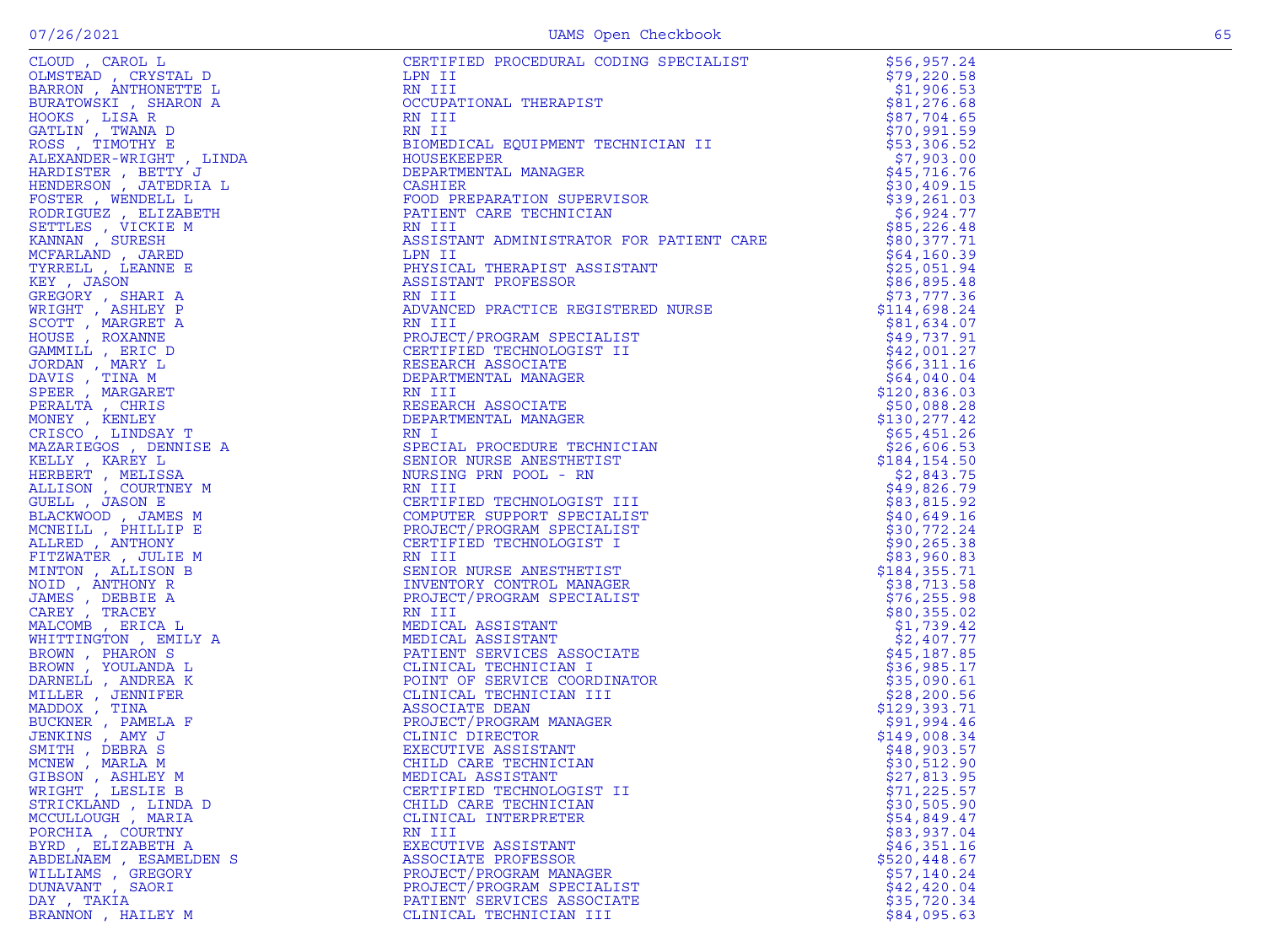|                                                                                                                                                                                                                                                                                                                                                                                                                                                                                            |                                                                                                                                                                                                                                                       | \$34,104.56   |
|--------------------------------------------------------------------------------------------------------------------------------------------------------------------------------------------------------------------------------------------------------------------------------------------------------------------------------------------------------------------------------------------------------------------------------------------------------------------------------------------|-------------------------------------------------------------------------------------------------------------------------------------------------------------------------------------------------------------------------------------------------------|---------------|
|                                                                                                                                                                                                                                                                                                                                                                                                                                                                                            | PATIENT SERVICES ASSOCIATE                                                                                                                                                                                                                            | \$21,797.55   |
|                                                                                                                                                                                                                                                                                                                                                                                                                                                                                            |                                                                                                                                                                                                                                                       | \$66,452.44   |
|                                                                                                                                                                                                                                                                                                                                                                                                                                                                                            |                                                                                                                                                                                                                                                       |               |
|                                                                                                                                                                                                                                                                                                                                                                                                                                                                                            |                                                                                                                                                                                                                                                       | \$28,346.98   |
| $\begin{tabular}{c c c} $\mathbb{Z}$ & $\mathbb{Z}$ & $\mathbb{Z}$ & $\mathbb{Z}$ \\ $\mathbb{Z}$ & $\mathbb{Z}$ & $\mathbb{Z}$ & $\mathbb{Z}$ \\ $\mathbb{Z}$ & $\mathbb{Z}$ & $\mathbb{Z}$ & $\mathbb{Z}$ & $\mathbb{Z}$ \\ $\mathbb{Z}$ & $\mathbb{Z}$ & $\mathbb{Z}$ & $\mathbb{Z}$ & $\mathbb{Z}$ & $\mathbb{Z}$ & $\mathbb{Z}$ \\ $\mathbb{Z}$ & $\mathbb{Z}$ & $\mathbb{Z}$ & $\mathbb{Z}$ & $\mathbb{Z}$ & $\mathbb{Z}$ & $\mathbb{Z}$ & $\mathbb{Z}$ & $\mathbb{Z}$ & $\mathbb{Z$ | PATIEM SEKVICES ASSOCIATE<br>CLINICAL TECHNICIAN III<br>DEPARTMENTAL MANAGER<br>INSTRUCTIONAL DEVELOPMENT SPECIALIST I<br>CLINICAL TECHNICIAN III<br>FACULTS (FROGRAM SPECIALIST<br>ADVANCED PRACTICE REGISTERED NURSE<br>FACULED TRADESMAN<br>FROUET | \$90, 299.03  |
|                                                                                                                                                                                                                                                                                                                                                                                                                                                                                            |                                                                                                                                                                                                                                                       | \$48,999.23   |
|                                                                                                                                                                                                                                                                                                                                                                                                                                                                                            |                                                                                                                                                                                                                                                       |               |
|                                                                                                                                                                                                                                                                                                                                                                                                                                                                                            |                                                                                                                                                                                                                                                       | \$62,331.15   |
|                                                                                                                                                                                                                                                                                                                                                                                                                                                                                            |                                                                                                                                                                                                                                                       | \$14,332.15   |
|                                                                                                                                                                                                                                                                                                                                                                                                                                                                                            |                                                                                                                                                                                                                                                       | \$2,467.08    |
|                                                                                                                                                                                                                                                                                                                                                                                                                                                                                            |                                                                                                                                                                                                                                                       | \$88,875.98   |
|                                                                                                                                                                                                                                                                                                                                                                                                                                                                                            |                                                                                                                                                                                                                                                       |               |
|                                                                                                                                                                                                                                                                                                                                                                                                                                                                                            |                                                                                                                                                                                                                                                       | \$43,950.32   |
|                                                                                                                                                                                                                                                                                                                                                                                                                                                                                            |                                                                                                                                                                                                                                                       | \$42,435.22   |
|                                                                                                                                                                                                                                                                                                                                                                                                                                                                                            |                                                                                                                                                                                                                                                       |               |
|                                                                                                                                                                                                                                                                                                                                                                                                                                                                                            |                                                                                                                                                                                                                                                       | \$62,818.00   |
|                                                                                                                                                                                                                                                                                                                                                                                                                                                                                            |                                                                                                                                                                                                                                                       | \$29,437.23   |
|                                                                                                                                                                                                                                                                                                                                                                                                                                                                                            |                                                                                                                                                                                                                                                       | \$60,740.24   |
|                                                                                                                                                                                                                                                                                                                                                                                                                                                                                            |                                                                                                                                                                                                                                                       | \$31,923.21   |
|                                                                                                                                                                                                                                                                                                                                                                                                                                                                                            |                                                                                                                                                                                                                                                       |               |
|                                                                                                                                                                                                                                                                                                                                                                                                                                                                                            |                                                                                                                                                                                                                                                       | \$335,481.43  |
|                                                                                                                                                                                                                                                                                                                                                                                                                                                                                            |                                                                                                                                                                                                                                                       | \$35,105.21   |
|                                                                                                                                                                                                                                                                                                                                                                                                                                                                                            |                                                                                                                                                                                                                                                       | \$91,030.36   |
|                                                                                                                                                                                                                                                                                                                                                                                                                                                                                            |                                                                                                                                                                                                                                                       |               |
|                                                                                                                                                                                                                                                                                                                                                                                                                                                                                            |                                                                                                                                                                                                                                                       | \$112,072.33  |
|                                                                                                                                                                                                                                                                                                                                                                                                                                                                                            |                                                                                                                                                                                                                                                       | \$40,155.68   |
|                                                                                                                                                                                                                                                                                                                                                                                                                                                                                            |                                                                                                                                                                                                                                                       | \$19,138.98   |
|                                                                                                                                                                                                                                                                                                                                                                                                                                                                                            |                                                                                                                                                                                                                                                       |               |
|                                                                                                                                                                                                                                                                                                                                                                                                                                                                                            |                                                                                                                                                                                                                                                       | \$68, 238.66  |
|                                                                                                                                                                                                                                                                                                                                                                                                                                                                                            |                                                                                                                                                                                                                                                       | \$4,375.00    |
|                                                                                                                                                                                                                                                                                                                                                                                                                                                                                            |                                                                                                                                                                                                                                                       | \$36,300.15   |
|                                                                                                                                                                                                                                                                                                                                                                                                                                                                                            |                                                                                                                                                                                                                                                       |               |
|                                                                                                                                                                                                                                                                                                                                                                                                                                                                                            |                                                                                                                                                                                                                                                       | \$42,866.52   |
|                                                                                                                                                                                                                                                                                                                                                                                                                                                                                            |                                                                                                                                                                                                                                                       | \$69,617.32   |
|                                                                                                                                                                                                                                                                                                                                                                                                                                                                                            |                                                                                                                                                                                                                                                       | \$51,804.99   |
|                                                                                                                                                                                                                                                                                                                                                                                                                                                                                            |                                                                                                                                                                                                                                                       |               |
|                                                                                                                                                                                                                                                                                                                                                                                                                                                                                            |                                                                                                                                                                                                                                                       | \$2,146.00    |
|                                                                                                                                                                                                                                                                                                                                                                                                                                                                                            |                                                                                                                                                                                                                                                       | \$71,419.91   |
|                                                                                                                                                                                                                                                                                                                                                                                                                                                                                            |                                                                                                                                                                                                                                                       | \$44,010.80   |
|                                                                                                                                                                                                                                                                                                                                                                                                                                                                                            |                                                                                                                                                                                                                                                       |               |
|                                                                                                                                                                                                                                                                                                                                                                                                                                                                                            |                                                                                                                                                                                                                                                       | \$88,504.99   |
|                                                                                                                                                                                                                                                                                                                                                                                                                                                                                            |                                                                                                                                                                                                                                                       | \$33,584.74   |
|                                                                                                                                                                                                                                                                                                                                                                                                                                                                                            |                                                                                                                                                                                                                                                       | \$82,640.75   |
|                                                                                                                                                                                                                                                                                                                                                                                                                                                                                            |                                                                                                                                                                                                                                                       |               |
|                                                                                                                                                                                                                                                                                                                                                                                                                                                                                            |                                                                                                                                                                                                                                                       | \$35,522.44   |
|                                                                                                                                                                                                                                                                                                                                                                                                                                                                                            |                                                                                                                                                                                                                                                       | \$30,778.40   |
|                                                                                                                                                                                                                                                                                                                                                                                                                                                                                            |                                                                                                                                                                                                                                                       | \$69,989.03   |
|                                                                                                                                                                                                                                                                                                                                                                                                                                                                                            |                                                                                                                                                                                                                                                       |               |
|                                                                                                                                                                                                                                                                                                                                                                                                                                                                                            |                                                                                                                                                                                                                                                       | \$84,336.48   |
|                                                                                                                                                                                                                                                                                                                                                                                                                                                                                            |                                                                                                                                                                                                                                                       | \$66,446.02   |
|                                                                                                                                                                                                                                                                                                                                                                                                                                                                                            | INSTRUCTIONAL DEVELOPMENT SPECIALIST II                                                                                                                                                                                                               | \$19,200.77   |
|                                                                                                                                                                                                                                                                                                                                                                                                                                                                                            |                                                                                                                                                                                                                                                       | \$101, 226.03 |
|                                                                                                                                                                                                                                                                                                                                                                                                                                                                                            |                                                                                                                                                                                                                                                       |               |
|                                                                                                                                                                                                                                                                                                                                                                                                                                                                                            |                                                                                                                                                                                                                                                       | \$130,572.93  |
|                                                                                                                                                                                                                                                                                                                                                                                                                                                                                            |                                                                                                                                                                                                                                                       | \$48,454.97   |
|                                                                                                                                                                                                                                                                                                                                                                                                                                                                                            |                                                                                                                                                                                                                                                       | \$55,729.35   |
|                                                                                                                                                                                                                                                                                                                                                                                                                                                                                            |                                                                                                                                                                                                                                                       |               |
|                                                                                                                                                                                                                                                                                                                                                                                                                                                                                            |                                                                                                                                                                                                                                                       | \$2,251.75    |
|                                                                                                                                                                                                                                                                                                                                                                                                                                                                                            | R<br>Maria Santa (1993)<br>Maria Santa (1993)<br>Maria Santa (1993)                                                                                                                                                                                   | \$43,983.32   |
|                                                                                                                                                                                                                                                                                                                                                                                                                                                                                            |                                                                                                                                                                                                                                                       | \$44,797.64   |
|                                                                                                                                                                                                                                                                                                                                                                                                                                                                                            |                                                                                                                                                                                                                                                       |               |
|                                                                                                                                                                                                                                                                                                                                                                                                                                                                                            |                                                                                                                                                                                                                                                       | \$51,583.30   |
|                                                                                                                                                                                                                                                                                                                                                                                                                                                                                            |                                                                                                                                                                                                                                                       | \$126,837.30  |
|                                                                                                                                                                                                                                                                                                                                                                                                                                                                                            |                                                                                                                                                                                                                                                       | \$32,121.32   |
|                                                                                                                                                                                                                                                                                                                                                                                                                                                                                            |                                                                                                                                                                                                                                                       |               |
|                                                                                                                                                                                                                                                                                                                                                                                                                                                                                            |                                                                                                                                                                                                                                                       | \$59,519.29   |
|                                                                                                                                                                                                                                                                                                                                                                                                                                                                                            |                                                                                                                                                                                                                                                       | \$12,160.75   |
| SIBENER, HANNAH DRIVISTRATIVE ANALYST<br>SUDY, PENNYL ANARAH DRIVISTRATIVE ANALYST<br>TOLLIVER, PANRAH DRIVISTRATIVE ANALYST<br>TOLLIVER, PANRICK L<br>BRUCK, JOSEPH G<br>HANNER KYM MATEICAL HEALTH PROFESSIONAL I<br>GENER, KYMEERLY L<br><br>HATFIELD, ELISE E                                                                                                                                                                                                                          | ADVANCED PRACTICE REGISTERED NURSE                                                                                                                                                                                                                    | \$7,916.31    |
|                                                                                                                                                                                                                                                                                                                                                                                                                                                                                            |                                                                                                                                                                                                                                                       | \$63,637.50   |
| PICKETT, AMANDA D                                                                                                                                                                                                                                                                                                                                                                                                                                                                          | CLINICAL TECHNICIAN III                                                                                                                                                                                                                               |               |
| MILLNER, RACHEL O                                                                                                                                                                                                                                                                                                                                                                                                                                                                          | ASSISTANT PROFESSOR                                                                                                                                                                                                                                   | \$161,236.00  |
| REYNOLDS, CALLIE R                                                                                                                                                                                                                                                                                                                                                                                                                                                                         | ADVANCED PRACTICE REGISTERED NURSE                                                                                                                                                                                                                    | \$115, 343.20 |
| BLAGG, MEGAN J                                                                                                                                                                                                                                                                                                                                                                                                                                                                             | CLINIC DIRECTOR                                                                                                                                                                                                                                       | \$115, 161.90 |
|                                                                                                                                                                                                                                                                                                                                                                                                                                                                                            |                                                                                                                                                                                                                                                       |               |
| DAVIS, EMILY A                                                                                                                                                                                                                                                                                                                                                                                                                                                                             | ADVANCED PRACTICE REGISTERED NURSE                                                                                                                                                                                                                    | \$114, 463.44 |
| ROCCONI, SHELLEY A                                                                                                                                                                                                                                                                                                                                                                                                                                                                         | PHARMACIST I                                                                                                                                                                                                                                          | \$58,964.10   |
| FOSTER, KENDRA L                                                                                                                                                                                                                                                                                                                                                                                                                                                                           | CLINICAL LABORATORY MANAGER                                                                                                                                                                                                                           | \$67,896.45   |
|                                                                                                                                                                                                                                                                                                                                                                                                                                                                                            |                                                                                                                                                                                                                                                       |               |
| HELMICH, MELISSA S                                                                                                                                                                                                                                                                                                                                                                                                                                                                         | ASSISTANT PROFESSOR                                                                                                                                                                                                                                   | \$344,200.04  |
| TOLBERT, MISTY D                                                                                                                                                                                                                                                                                                                                                                                                                                                                           | CLINICAL TECHNICIAN III                                                                                                                                                                                                                               | \$74,939.58   |
| RAY, ASHLEY M                                                                                                                                                                                                                                                                                                                                                                                                                                                                              | SENIOR PROJECT/PROGRAM DIRECTOR                                                                                                                                                                                                                       | \$88,880.02   |
|                                                                                                                                                                                                                                                                                                                                                                                                                                                                                            |                                                                                                                                                                                                                                                       |               |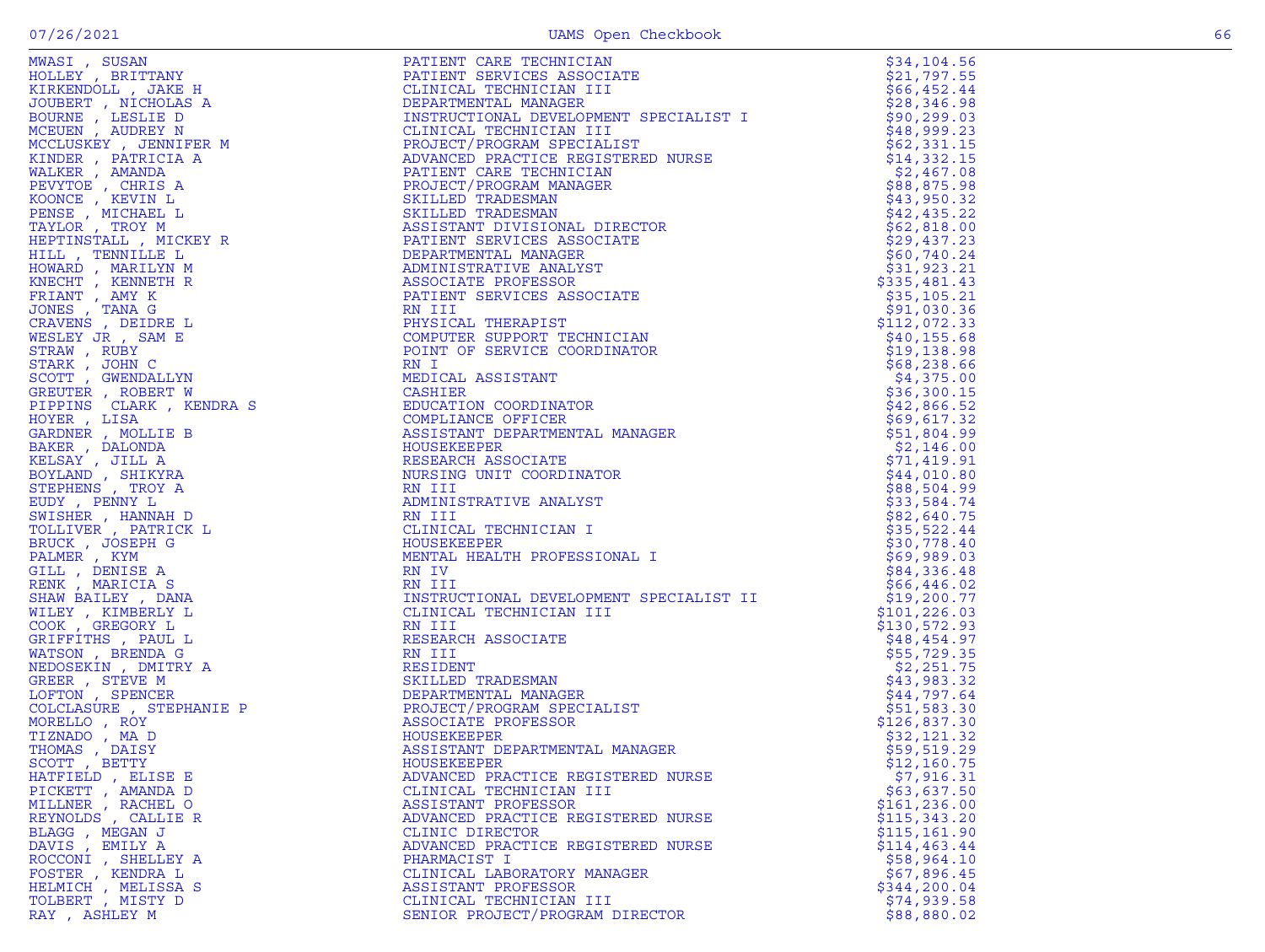|                                                                                                                                                                                                                                                     | PROJECT/PROGRAM SPECIALIST                                                                                                                                                                                                                                   | \$37,079.36                  |
|-----------------------------------------------------------------------------------------------------------------------------------------------------------------------------------------------------------------------------------------------------|--------------------------------------------------------------------------------------------------------------------------------------------------------------------------------------------------------------------------------------------------------------|------------------------------|
|                                                                                                                                                                                                                                                     |                                                                                                                                                                                                                                                              | \$165,952.69                 |
|                                                                                                                                                                                                                                                     |                                                                                                                                                                                                                                                              | \$61,281.12                  |
|                                                                                                                                                                                                                                                     |                                                                                                                                                                                                                                                              | \$82,620.00                  |
|                                                                                                                                                                                                                                                     |                                                                                                                                                                                                                                                              | \$64,940.28                  |
|                                                                                                                                                                                                                                                     |                                                                                                                                                                                                                                                              | \$49,205.04                  |
|                                                                                                                                                                                                                                                     |                                                                                                                                                                                                                                                              | \$8,365.50                   |
|                                                                                                                                                                                                                                                     |                                                                                                                                                                                                                                                              | \$69,298.70                  |
|                                                                                                                                                                                                                                                     |                                                                                                                                                                                                                                                              | \$72,373.77                  |
|                                                                                                                                                                                                                                                     |                                                                                                                                                                                                                                                              | \$66,320.72                  |
|                                                                                                                                                                                                                                                     |                                                                                                                                                                                                                                                              | \$78, 269.28                 |
|                                                                                                                                                                                                                                                     |                                                                                                                                                                                                                                                              | \$79,198.18                  |
|                                                                                                                                                                                                                                                     | PHARMACIST I<br>RESIDENT<br>RESIDENT<br>RESIDENT DEPARTMENTAL DIRECTOR<br>RESIDENT<br>ASSISTANT DEPARTMENTAL MANAGER<br>NUTRITIONIST<br>NUTRITIONIST<br>ADVANCED PRACTICE REGISTERED NURSE<br>RESERARCH/CLINICAL PROGRAM MANAGER<br>RESERARCH/CLINICAL PROGR | \$96,752.81                  |
|                                                                                                                                                                                                                                                     |                                                                                                                                                                                                                                                              | \$53,748.17                  |
|                                                                                                                                                                                                                                                     |                                                                                                                                                                                                                                                              | \$96, 102.16                 |
|                                                                                                                                                                                                                                                     |                                                                                                                                                                                                                                                              | \$148,154.60                 |
|                                                                                                                                                                                                                                                     |                                                                                                                                                                                                                                                              | \$319,319.33                 |
|                                                                                                                                                                                                                                                     |                                                                                                                                                                                                                                                              | \$255,025.04                 |
|                                                                                                                                                                                                                                                     |                                                                                                                                                                                                                                                              | \$245,022.04                 |
|                                                                                                                                                                                                                                                     |                                                                                                                                                                                                                                                              |                              |
|                                                                                                                                                                                                                                                     |                                                                                                                                                                                                                                                              | \$41,051.25<br>\$8,000.81    |
|                                                                                                                                                                                                                                                     |                                                                                                                                                                                                                                                              |                              |
|                                                                                                                                                                                                                                                     |                                                                                                                                                                                                                                                              | \$253,061.21                 |
|                                                                                                                                                                                                                                                     | CLINICAL TECHNICIAN I                                                                                                                                                                                                                                        | \$639.00<br>\$109,011.69     |
|                                                                                                                                                                                                                                                     | CLINICAL TECHNICIAN III                                                                                                                                                                                                                                      | \$226, 119.31                |
|                                                                                                                                                                                                                                                     |                                                                                                                                                                                                                                                              |                              |
|                                                                                                                                                                                                                                                     |                                                                                                                                                                                                                                                              | \$265,936.48                 |
|                                                                                                                                                                                                                                                     |                                                                                                                                                                                                                                                              | \$207, 159.89                |
|                                                                                                                                                                                                                                                     |                                                                                                                                                                                                                                                              | \$136,995.54<br>\$150,759.42 |
|                                                                                                                                                                                                                                                     |                                                                                                                                                                                                                                                              | \$306,529.96                 |
|                                                                                                                                                                                                                                                     |                                                                                                                                                                                                                                                              |                              |
|                                                                                                                                                                                                                                                     |                                                                                                                                                                                                                                                              | \$362, 200.04                |
|                                                                                                                                                                                                                                                     |                                                                                                                                                                                                                                                              | \$86,240.15                  |
|                                                                                                                                                                                                                                                     | INSTRUCTIONAL DEVELOPMENT SPECIALIST I                                                                                                                                                                                                                       | \$108,409.55                 |
|                                                                                                                                                                                                                                                     |                                                                                                                                                                                                                                                              | \$96,011.20<br>\$343,030.00  |
|                                                                                                                                                                                                                                                     |                                                                                                                                                                                                                                                              |                              |
|                                                                                                                                                                                                                                                     |                                                                                                                                                                                                                                                              | \$76, 367.52                 |
|                                                                                                                                                                                                                                                     |                                                                                                                                                                                                                                                              | \$64,655.31                  |
|                                                                                                                                                                                                                                                     | ASSOCIAIL<br>RN I<br>PATIENT CARE TECHNICIAN<br>LOCOCIATE PROFESSOR                                                                                                                                                                                          | \$127,327.18                 |
|                                                                                                                                                                                                                                                     |                                                                                                                                                                                                                                                              | \$43,483.63                  |
|                                                                                                                                                                                                                                                     |                                                                                                                                                                                                                                                              | \$20,767.25<br>\$368,256.14  |
|                                                                                                                                                                                                                                                     |                                                                                                                                                                                                                                                              | \$77,565.77                  |
|                                                                                                                                                                                                                                                     | ADMINISTRATIVE SPECIALIST III                                                                                                                                                                                                                                | \$1,368.00                   |
|                                                                                                                                                                                                                                                     | RN CLINICAL COORDINATOR HS/KF                                                                                                                                                                                                                                | \$59,656.19                  |
|                                                                                                                                                                                                                                                     | CLINICAL TECHNICIAN II                                                                                                                                                                                                                                       | \$54,435.42                  |
|                                                                                                                                                                                                                                                     |                                                                                                                                                                                                                                                              | \$108,187.10                 |
|                                                                                                                                                                                                                                                     |                                                                                                                                                                                                                                                              | \$221,766.67                 |
|                                                                                                                                                                                                                                                     | CHILD CARE TECHNICIAN                                                                                                                                                                                                                                        | \$30,502.40                  |
|                                                                                                                                                                                                                                                     | $\rm _{H S / K F}^{irr}$ and $\rm _{H S / K F}^{irr}$<br>CHILD CARE TECHNICIAN                                                                                                                                                                               | \$30,481.40                  |
|                                                                                                                                                                                                                                                     |                                                                                                                                                                                                                                                              | \$439,674.71                 |
|                                                                                                                                                                                                                                                     | CLINICAL TECHNICIAN II                                                                                                                                                                                                                                       | \$250.00                     |
|                                                                                                                                                                                                                                                     |                                                                                                                                                                                                                                                              | \$32,072.55                  |
| WILSON , DALLAS PRODUCTION FROM PROPERTY PROPERTY (FROM PROPERTY ASSOCIATE PROPERTY AND NOTING THE RESERVE TO A RESOLUTE THE RESERVE TO A REPORT OF THE RESERVE TO A REPORT OF THE RESERVE TO A REPORT OF THE RESERVE TO A RE<br>FOSTER , STEPHEN R |                                                                                                                                                                                                                                                              | \$62, 255.12                 |
| LEISENRING, CHRISTINA G                                                                                                                                                                                                                             | RESIDENT<br>CLINICAL SERVICES MANAGER                                                                                                                                                                                                                        | \$114,829.76                 |
| GLASGOW, PHILLIP J                                                                                                                                                                                                                                  | PHYSICIAN HOURLY                                                                                                                                                                                                                                             | \$13,019.00                  |
|                                                                                                                                                                                                                                                     | RN II                                                                                                                                                                                                                                                        | \$76,549.53                  |
| CARLTON, VICKIE L<br>RATTON, EMILEE P                                                                                                                                                                                                               | NUTRITIONIST                                                                                                                                                                                                                                                 | \$61,954.80                  |
| MACECHKO, MICHAEL D                                                                                                                                                                                                                                 | ASSISTANT PROFESSOR                                                                                                                                                                                                                                          | \$258,888.01                 |
| AVANCE , EFIGENIA                                                                                                                                                                                                                                   | RN III                                                                                                                                                                                                                                                       | \$132,498.33                 |
| LAWRENCE, DANA K                                                                                                                                                                                                                                    | ADVANCED PRACTICE REGISTERED NURSE                                                                                                                                                                                                                           | \$119,100.04                 |
| LAMBERT, ELIZABETH G                                                                                                                                                                                                                                | CERTIFIED TECHNOLOGIST I                                                                                                                                                                                                                                     | \$61, 290.50                 |
| BEAR, ROBERT W                                                                                                                                                                                                                                      | CERTIFIED TECHNOLOGIST II                                                                                                                                                                                                                                    | \$43,592.07                  |
| LAVENDER, CHARLES                                                                                                                                                                                                                                   | INSTRUCTOR                                                                                                                                                                                                                                                   | \$59,281.12                  |
|                                                                                                                                                                                                                                                     |                                                                                                                                                                                                                                                              |                              |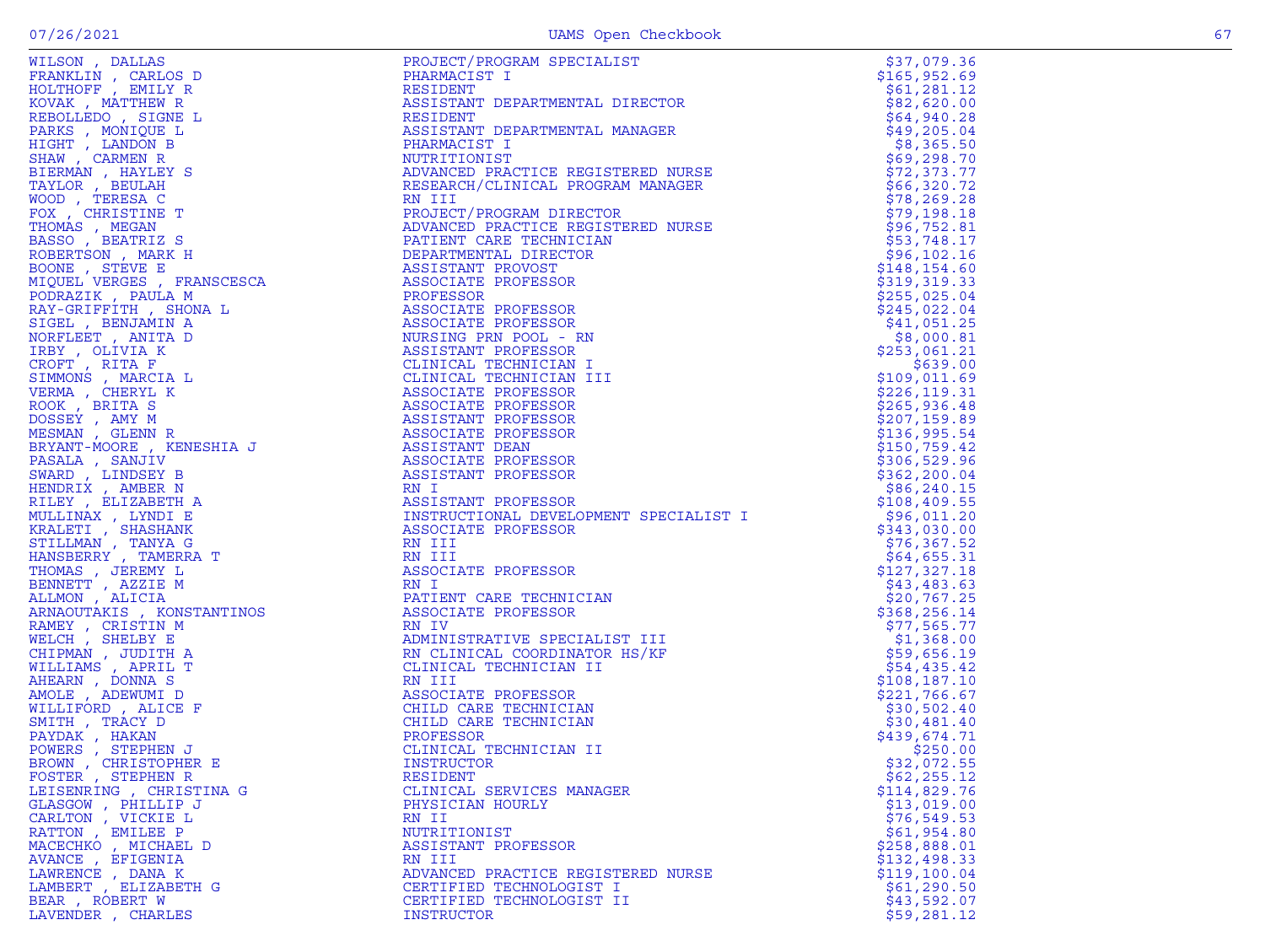| FITSIMONES , JAMES P<br>SHARP , SARAH NOBERTSON , MELISSA A<br>ROBERTSON , MELISSA A<br>ROBERTSON , HINA R<br>WALTHALL , EDMINA S<br>FORREST , JAMES CO<br>COCKMON , SANIEVA RELOY L<br>MATKINS , KELLI G<br>ABERNATHY , MELOY L<br>ROSE POWELL , CARMEN | RN III                                                                                                                                                                                                                                                 | \$71,385.42                 |
|----------------------------------------------------------------------------------------------------------------------------------------------------------------------------------------------------------------------------------------------------------|--------------------------------------------------------------------------------------------------------------------------------------------------------------------------------------------------------------------------------------------------------|-----------------------------|
|                                                                                                                                                                                                                                                          | PROJECT/PROGRAM MANAGER                                                                                                                                                                                                                                | \$53,570.44                 |
|                                                                                                                                                                                                                                                          | AUDIOLOGIST                                                                                                                                                                                                                                            | \$67,294.91                 |
|                                                                                                                                                                                                                                                          | POINT OF SERVICE COORDINATOR                                                                                                                                                                                                                           | \$11,244.75                 |
|                                                                                                                                                                                                                                                          | ADVANCED PRACTICE REGISTERED NURSE                                                                                                                                                                                                                     | \$114,468.63                |
|                                                                                                                                                                                                                                                          | PROFESSOR                                                                                                                                                                                                                                              | \$142, 447.20               |
|                                                                                                                                                                                                                                                          | ASSOCIATE PROFESSOR                                                                                                                                                                                                                                    | \$403,381.04                |
|                                                                                                                                                                                                                                                          | PHARMACIST III                                                                                                                                                                                                                                         | \$53,540.50                 |
|                                                                                                                                                                                                                                                          | INSTRUCTOR                                                                                                                                                                                                                                             | \$86,165.93                 |
|                                                                                                                                                                                                                                                          | RN III                                                                                                                                                                                                                                                 | \$79,482.77                 |
|                                                                                                                                                                                                                                                          | SENIOR NURSE ANESTHETIST                                                                                                                                                                                                                               | \$202, 393.50               |
|                                                                                                                                                                                                                                                          | PHYSICIAN HOURLY<br>U SPECIALIST I<br>MALIST<br>II<br>Artes                                                                                                                                                                                            | \$1,820.00                  |
|                                                                                                                                                                                                                                                          | EDUCATION DEVELOPMENT SPECIALIST I                                                                                                                                                                                                                     | \$82,893.59                 |
|                                                                                                                                                                                                                                                          | PROJECT/PROGRAM SPECIALIST                                                                                                                                                                                                                             | \$49,734.54                 |
|                                                                                                                                                                                                                                                          | CLINICAL TECHNICIAN III                                                                                                                                                                                                                                | \$59,178.78                 |
|                                                                                                                                                                                                                                                          | ASSOCIATE PROFESSOR                                                                                                                                                                                                                                    | \$663,064.96                |
|                                                                                                                                                                                                                                                          | HOUSEKEEPER                                                                                                                                                                                                                                            | \$11,933.25                 |
|                                                                                                                                                                                                                                                          | INSTRUCTIONAL DEVELOPMENT SPECIALIST I                                                                                                                                                                                                                 | \$89,601.74                 |
|                                                                                                                                                                                                                                                          | RN II                                                                                                                                                                                                                                                  | \$71,720.08                 |
|                                                                                                                                                                                                                                                          | ASSOCIATE PROFESSOR                                                                                                                                                                                                                                    | \$532,591.22                |
|                                                                                                                                                                                                                                                          | ASSOCIATE PROFESSOR                                                                                                                                                                                                                                    | \$387,340.04                |
|                                                                                                                                                                                                                                                          | RN III                                                                                                                                                                                                                                                 | \$98, 233.41                |
|                                                                                                                                                                                                                                                          | ADVANCED PRACTICE REGISTERED NURSE                                                                                                                                                                                                                     | \$101,059.96                |
|                                                                                                                                                                                                                                                          | INSTRUCTOR                                                                                                                                                                                                                                             | \$77,265.00                 |
|                                                                                                                                                                                                                                                          |                                                                                                                                                                                                                                                        | \$72,914.04                 |
|                                                                                                                                                                                                                                                          |                                                                                                                                                                                                                                                        | \$173,369.56                |
|                                                                                                                                                                                                                                                          | INSTRUCTOR<br>DEPARTMENTAL DIRECTOR<br>SENIOR NURSE ANESTHETIST<br>MANAGER OF LAB ADMINISTRATION<br>ASSISTANT PROFESSOR<br>NURSING PRN POOL - RN<br>ASSOCIATE PROFESSOR                                                                                | \$61,777.77<br>\$111,873.30 |
|                                                                                                                                                                                                                                                          |                                                                                                                                                                                                                                                        | \$17,983.83                 |
|                                                                                                                                                                                                                                                          |                                                                                                                                                                                                                                                        | \$491,955.80                |
|                                                                                                                                                                                                                                                          | ASSOCIATE PROFESSOR<br>CLINICAL SERVICES MANAGER<br>ASSISTANT DIVISIONAL DIRECTOR<br>PROJECT/PROGRAM MANAGER<br>PROJECT/PROGRAM MANAGER<br>PROJECT/PROGRAM DIRECTOR<br>POINT OF SERVICE COORDINATOR<br>RESEARCH/CLINICAL PROGRAM MANAGER<br>DEPARTMENT | \$22,520.61                 |
|                                                                                                                                                                                                                                                          |                                                                                                                                                                                                                                                        | \$77,300.00                 |
|                                                                                                                                                                                                                                                          |                                                                                                                                                                                                                                                        | \$74,174.40                 |
|                                                                                                                                                                                                                                                          |                                                                                                                                                                                                                                                        | \$47,487.11                 |
|                                                                                                                                                                                                                                                          |                                                                                                                                                                                                                                                        | \$78,887.65                 |
|                                                                                                                                                                                                                                                          |                                                                                                                                                                                                                                                        | \$3,860.79                  |
|                                                                                                                                                                                                                                                          |                                                                                                                                                                                                                                                        | \$54,401.90                 |
| PYLE, LINDA M                                                                                                                                                                                                                                            |                                                                                                                                                                                                                                                        | \$77,300.00                 |
| SULLIVAN, VICTORIA                                                                                                                                                                                                                                       |                                                                                                                                                                                                                                                        | \$21,399.72                 |
| TOOMBS , BRIANA R                                                                                                                                                                                                                                        |                                                                                                                                                                                                                                                        | \$39,418.14                 |
| KILTS, CLINT D                                                                                                                                                                                                                                           | )CIAL J__<br>ROFESSOR<br>IENTAL HEALTH PROFESSIONAL<br>PATIENT CARE TECHNICIAN<br>PHYSICIAN ASSISTANT<br>MEDICAL ASSISTANT<br>ADVANCED PRACTICE REGISTERED NURSE<br>PROJECT/PROGRAM SPECIALIST                                                         | \$258,602.25                |
| SHEARON, HANNA C                                                                                                                                                                                                                                         |                                                                                                                                                                                                                                                        | \$21,459.77                 |
| CABALLO, MA.TERESA                                                                                                                                                                                                                                       |                                                                                                                                                                                                                                                        | \$30,996.46                 |
| HUBERTY , ALISSA G                                                                                                                                                                                                                                       |                                                                                                                                                                                                                                                        | \$92,470.75                 |
| SPARKS, BRANDON                                                                                                                                                                                                                                          |                                                                                                                                                                                                                                                        | \$12,995.08                 |
| STEWART , CHARLA J                                                                                                                                                                                                                                       |                                                                                                                                                                                                                                                        | \$101,536.55                |
| COMERFORD, DOROTHY                                                                                                                                                                                                                                       | ADVANCED PRACTICE REGISTERE<br>PROJECT/PROGRAM SPECIALIST<br>RN III<br>ASSOCIATE PROFESSOR                                                                                                                                                             | \$46,643.94                 |
| TRUSTY, TIMOTHY A                                                                                                                                                                                                                                        |                                                                                                                                                                                                                                                        | \$73,795.14                 |
| VUK, JASNA                                                                                                                                                                                                                                               |                                                                                                                                                                                                                                                        | \$86,517.22                 |
| ALI, MIR M                                                                                                                                                                                                                                               |                                                                                                                                                                                                                                                        | \$71,963.36                 |
| STEVENS , KATHRYN P                                                                                                                                                                                                                                      | RESEARCH ASSOCIATE<br>NURSING PRN POOL - RN<br>ASSISTANT PROFESSOR                                                                                                                                                                                     | \$18,844.80                 |
| CHOI , ANGIE N                                                                                                                                                                                                                                           | ASSISTANT PROFESSOR                                                                                                                                                                                                                                    | \$81,600.04                 |
| WOLFORD, DANA M                                                                                                                                                                                                                                          | CLINICAL TECHNICIAN I                                                                                                                                                                                                                                  | \$41,364.08                 |
| MAGANN , EVERETT F                                                                                                                                                                                                                                       | PROFESSOR                                                                                                                                                                                                                                              | \$555,711.04                |
| LIGON, JANET B                                                                                                                                                                                                                                           | PROJECT/PROGRAM MANAGER                                                                                                                                                                                                                                | \$45,188.36                 |
| SIMONSON, MELINDA E                                                                                                                                                                                                                                      | PROJECT/PROGRAM MANAGER                                                                                                                                                                                                                                | \$84,877.73                 |
| HOOVER, STACIE L                                                                                                                                                                                                                                         | PHYSICAL THERAPIST ASSISTANT                                                                                                                                                                                                                           | \$68,941.96                 |
| GANN , JESSICA I                                                                                                                                                                                                                                         | RESEARCH TECHNICIAN                                                                                                                                                                                                                                    | \$46.41                     |
| FREEMAN, KATHERINE E                                                                                                                                                                                                                                     | COMPLIANCE OFFICER                                                                                                                                                                                                                                     | \$62,043.82                 |
| MIKESELL, BRANDIE L                                                                                                                                                                                                                                      | DEPARTMENTAL DIRECTOR                                                                                                                                                                                                                                  | \$66,657.14                 |
| WANG, HAN-NI                                                                                                                                                                                                                                             | PROJECT/PROGRAM MANAGER                                                                                                                                                                                                                                | \$63,431.24                 |
| JONES , TERRY L                                                                                                                                                                                                                                          | CAMPUS DIRECTOR                                                                                                                                                                                                                                        | \$90,559.96                 |
| LYON, JOSHUA D                                                                                                                                                                                                                                           | RESIDENT                                                                                                                                                                                                                                               | \$59,281.12                 |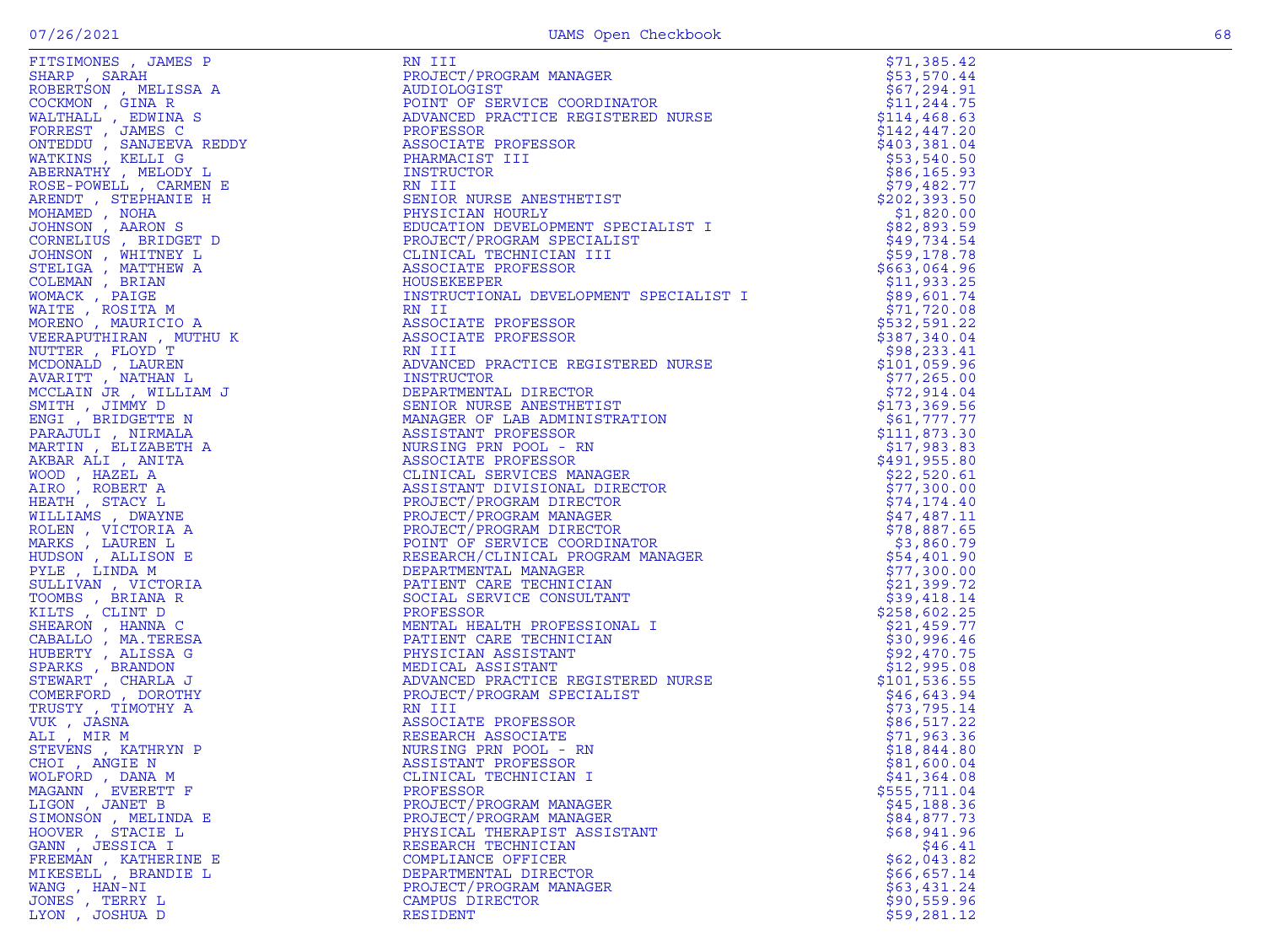|                                                                                                                                                                                                                                                            | PUBLIC SAFETY/SECURITY<br>CLINICAL TRETTY/SECURITY<br>CLINICAL TECHNICIAN MANAGER<br>CLINICAL SERVICES MANAGER<br>CLINICAL SERVICES MANAGER<br>POINT OF SERVICE CORDINATOR<br>POINT ORER TECHNICIAN<br>CHILD CARE TECHNICIAN<br>CHILD CARE TECHNICIAN<br>                                                                                                                                                    | \$32,322.65  |
|------------------------------------------------------------------------------------------------------------------------------------------------------------------------------------------------------------------------------------------------------------|--------------------------------------------------------------------------------------------------------------------------------------------------------------------------------------------------------------------------------------------------------------------------------------------------------------------------------------------------------------------------------------------------------------|--------------|
|                                                                                                                                                                                                                                                            |                                                                                                                                                                                                                                                                                                                                                                                                              | \$61,812.00  |
|                                                                                                                                                                                                                                                            |                                                                                                                                                                                                                                                                                                                                                                                                              | \$34,074.70  |
|                                                                                                                                                                                                                                                            |                                                                                                                                                                                                                                                                                                                                                                                                              | \$95,731.89  |
|                                                                                                                                                                                                                                                            |                                                                                                                                                                                                                                                                                                                                                                                                              | \$29, 217.25 |
|                                                                                                                                                                                                                                                            |                                                                                                                                                                                                                                                                                                                                                                                                              | \$32,681.37  |
|                                                                                                                                                                                                                                                            |                                                                                                                                                                                                                                                                                                                                                                                                              | \$79,836.50  |
|                                                                                                                                                                                                                                                            |                                                                                                                                                                                                                                                                                                                                                                                                              | \$30,054.40  |
|                                                                                                                                                                                                                                                            |                                                                                                                                                                                                                                                                                                                                                                                                              | \$42,252.04  |
|                                                                                                                                                                                                                                                            |                                                                                                                                                                                                                                                                                                                                                                                                              | \$51,879.62  |
|                                                                                                                                                                                                                                                            |                                                                                                                                                                                                                                                                                                                                                                                                              | \$245,029.67 |
|                                                                                                                                                                                                                                                            |                                                                                                                                                                                                                                                                                                                                                                                                              | \$12,706.75  |
|                                                                                                                                                                                                                                                            |                                                                                                                                                                                                                                                                                                                                                                                                              | \$16,655.34  |
|                                                                                                                                                                                                                                                            |                                                                                                                                                                                                                                                                                                                                                                                                              | \$16,044.60  |
|                                                                                                                                                                                                                                                            |                                                                                                                                                                                                                                                                                                                                                                                                              | \$37,902.60  |
|                                                                                                                                                                                                                                                            |                                                                                                                                                                                                                                                                                                                                                                                                              | \$53,477.21  |
|                                                                                                                                                                                                                                                            |                                                                                                                                                                                                                                                                                                                                                                                                              | \$4,873.75   |
|                                                                                                                                                                                                                                                            |                                                                                                                                                                                                                                                                                                                                                                                                              | \$48,419.36  |
|                                                                                                                                                                                                                                                            |                                                                                                                                                                                                                                                                                                                                                                                                              | \$30,502.40  |
|                                                                                                                                                                                                                                                            |                                                                                                                                                                                                                                                                                                                                                                                                              | \$2,547.80   |
|                                                                                                                                                                                                                                                            |                                                                                                                                                                                                                                                                                                                                                                                                              | \$64,457.38  |
|                                                                                                                                                                                                                                                            |                                                                                                                                                                                                                                                                                                                                                                                                              | \$62,152.75  |
|                                                                                                                                                                                                                                                            |                                                                                                                                                                                                                                                                                                                                                                                                              | \$49,189.19  |
|                                                                                                                                                                                                                                                            |                                                                                                                                                                                                                                                                                                                                                                                                              | \$230,270.00 |
|                                                                                                                                                                                                                                                            |                                                                                                                                                                                                                                                                                                                                                                                                              | \$56,598.73  |
|                                                                                                                                                                                                                                                            |                                                                                                                                                                                                                                                                                                                                                                                                              | \$814,628.40 |
|                                                                                                                                                                                                                                                            |                                                                                                                                                                                                                                                                                                                                                                                                              | \$92,639.41  |
|                                                                                                                                                                                                                                                            |                                                                                                                                                                                                                                                                                                                                                                                                              | \$61, 229.74 |
|                                                                                                                                                                                                                                                            |                                                                                                                                                                                                                                                                                                                                                                                                              | \$41,482.31  |
|                                                                                                                                                                                                                                                            |                                                                                                                                                                                                                                                                                                                                                                                                              | \$12,719.42  |
|                                                                                                                                                                                                                                                            |                                                                                                                                                                                                                                                                                                                                                                                                              |              |
|                                                                                                                                                                                                                                                            |                                                                                                                                                                                                                                                                                                                                                                                                              |              |
|                                                                                                                                                                                                                                                            |                                                                                                                                                                                                                                                                                                                                                                                                              |              |
|                                                                                                                                                                                                                                                            |                                                                                                                                                                                                                                                                                                                                                                                                              |              |
|                                                                                                                                                                                                                                                            |                                                                                                                                                                                                                                                                                                                                                                                                              |              |
|                                                                                                                                                                                                                                                            |                                                                                                                                                                                                                                                                                                                                                                                                              |              |
|                                                                                                                                                                                                                                                            |                                                                                                                                                                                                                                                                                                                                                                                                              |              |
|                                                                                                                                                                                                                                                            |                                                                                                                                                                                                                                                                                                                                                                                                              |              |
|                                                                                                                                                                                                                                                            |                                                                                                                                                                                                                                                                                                                                                                                                              |              |
|                                                                                                                                                                                                                                                            |                                                                                                                                                                                                                                                                                                                                                                                                              |              |
|                                                                                                                                                                                                                                                            |                                                                                                                                                                                                                                                                                                                                                                                                              |              |
|                                                                                                                                                                                                                                                            |                                                                                                                                                                                                                                                                                                                                                                                                              |              |
|                                                                                                                                                                                                                                                            |                                                                                                                                                                                                                                                                                                                                                                                                              |              |
|                                                                                                                                                                                                                                                            |                                                                                                                                                                                                                                                                                                                                                                                                              |              |
|                                                                                                                                                                                                                                                            |                                                                                                                                                                                                                                                                                                                                                                                                              |              |
|                                                                                                                                                                                                                                                            |                                                                                                                                                                                                                                                                                                                                                                                                              |              |
|                                                                                                                                                                                                                                                            |                                                                                                                                                                                                                                                                                                                                                                                                              |              |
|                                                                                                                                                                                                                                                            |                                                                                                                                                                                                                                                                                                                                                                                                              |              |
|                                                                                                                                                                                                                                                            |                                                                                                                                                                                                                                                                                                                                                                                                              |              |
|                                                                                                                                                                                                                                                            |                                                                                                                                                                                                                                                                                                                                                                                                              |              |
|                                                                                                                                                                                                                                                            |                                                                                                                                                                                                                                                                                                                                                                                                              |              |
|                                                                                                                                                                                                                                                            |                                                                                                                                                                                                                                                                                                                                                                                                              |              |
|                                                                                                                                                                                                                                                            |                                                                                                                                                                                                                                                                                                                                                                                                              |              |
| FENTERS, PHILLIP J                                                                                                                                                                                                                                         |                                                                                                                                                                                                                                                                                                                                                                                                              |              |
| IX, RANDAL JONES (C. 1988)<br>MEREAD JAMAIR TERESAN (C. 1988)<br>MEREAD JAMAIR TERESAN (C. 1998)<br>NERE VIAR DE PRIAN MEREAD PRESSAN<br>DE DE PRIAM RESAN (RESERVENT) (MELISSAN AREA LANGUE DE PRIAM AREA LANGUE DE PRIAM AREA LANGUE<br>BOYD, JENNIFER L | $\begin{tabular}{l c c c c} \multicolumn{1}{c}{\textbf{PROIST} \textbf{FRO} \textbf{RECT}}/ \textbf{PROGRAM DIRECTOR} & \begin{tabular}{l@{}} \multicolumn{1}{c}{\textbf{114, 799.4}} & \multicolumn{1}{c}{\textbf{214, 799.4}} & \multicolumn{1}{c}{\textbf{214, 799.4}} & \multicolumn{1}{c}{\textbf{214, 799.4}} & \multicolumn{1}{c}{\textbf{214, 799.4}} & \multicolumn{1}{c}{\textbf{214, 799.4}} & \$ |              |
| SANTIAGO, FIDES                                                                                                                                                                                                                                            | RN III                                                                                                                                                                                                                                                                                                                                                                                                       | \$102,715.68 |
| NEAL . GREGORY L                                                                                                                                                                                                                                           | CLINICAL TECHNICIAN I                                                                                                                                                                                                                                                                                                                                                                                        | \$48, 208.43 |
| HENDERSON, STACY                                                                                                                                                                                                                                           | SOCIAL SERVICE CONSULTANT                                                                                                                                                                                                                                                                                                                                                                                    | \$46,534.96  |
| WEST, LATISHA                                                                                                                                                                                                                                              | HOUSEKEEPER                                                                                                                                                                                                                                                                                                                                                                                                  | \$8,820.00   |
| TAYLOR, TANGY                                                                                                                                                                                                                                              | LPN II                                                                                                                                                                                                                                                                                                                                                                                                       | \$43,390.93  |
| JOHNSON, RHONDA J                                                                                                                                                                                                                                          | ADMINISTRATIVE SPECIALIST III                                                                                                                                                                                                                                                                                                                                                                                | \$26,644.72  |
| COLE, NATALIE F                                                                                                                                                                                                                                            | CLINICAL TECHNICIAN I                                                                                                                                                                                                                                                                                                                                                                                        | \$24,076.48  |
| MOFFETT , CASSANDRA E                                                                                                                                                                                                                                      | CLINICAL LABORATORY MANAGER                                                                                                                                                                                                                                                                                                                                                                                  | \$39,427.35  |
| ELTAHAWY , EHAB                                                                                                                                                                                                                                            | <b>PROFESSOR</b>                                                                                                                                                                                                                                                                                                                                                                                             | \$181,732.80 |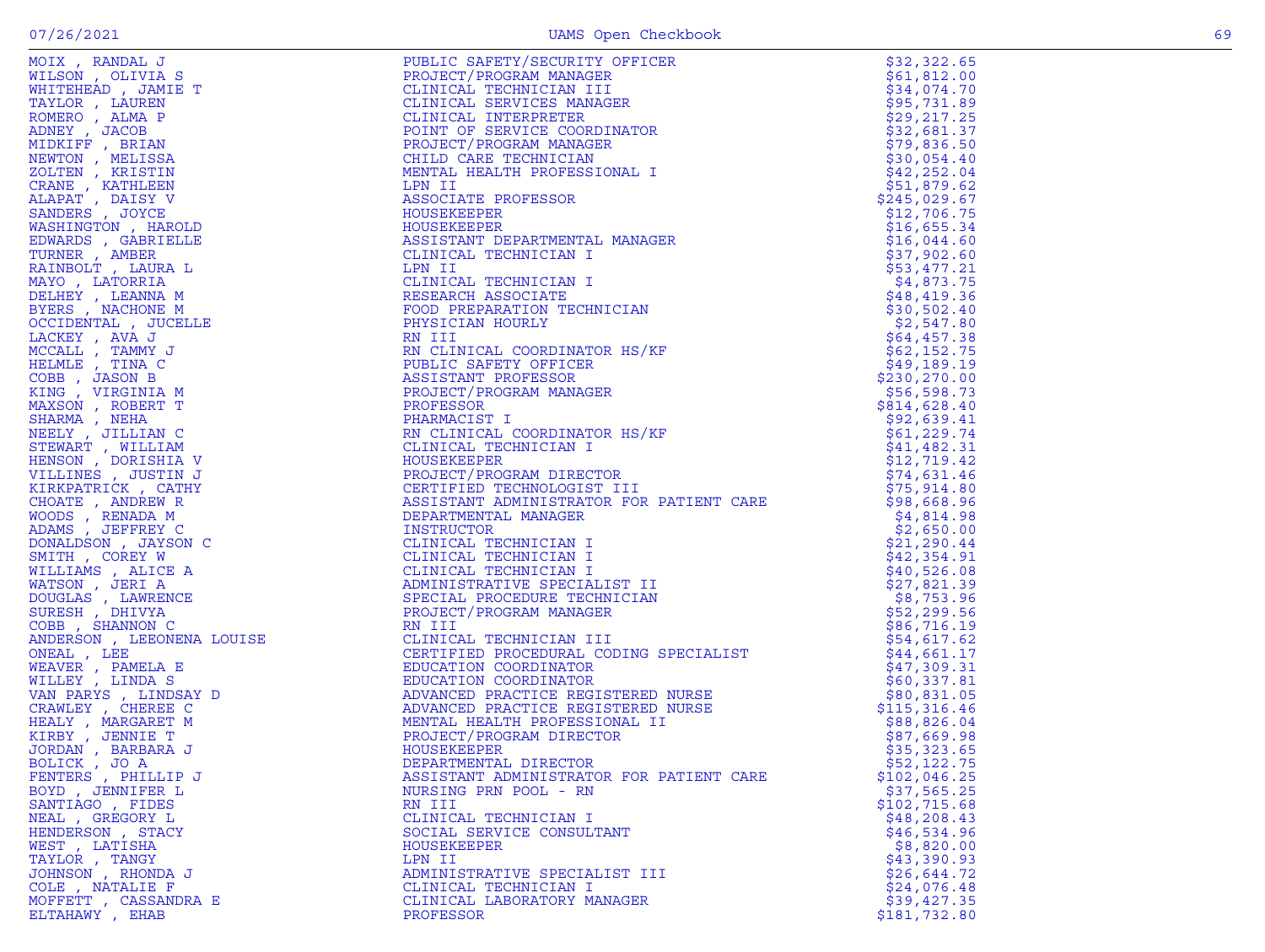| THOMAS , SHEILA L    | ASSOCIATE PROFESSOR                | \$58,830.46  |
|----------------------|------------------------------------|--------------|
| RAWLS, ANN           | <b>COOK</b>                        | \$19,296.82  |
| ROWLAND, JOSHUA J    | ADVANCED PRACTICE REGISTERED NURSE | \$12,578.90  |
| JOHNSON , BRITTANY N | EDUCATION DEVELOPMENT SPECIALIST I | \$78,072.00  |
| RATLIFFE, SANDRA A   | CHILD CARE TECHNICIAN              | \$30,502.40  |
| STARK, ROBERT D      | PHARMACIST I                       | \$103,730.91 |
| CO, MARIA ELSIE M    | PATIENT SERVICES ASSOCIATE         | \$32,325.60  |
|                      |                                    |              |
| BERRY , TERRANCE D   | CLINICAL TECHNICIAN I              | \$42,518.66  |
| UPTON, LORI B        | PATIENT CARE TECHNICIAN            | \$17,439.76  |
| LINDSTRAND , KELLI R | SPECIAL PROCEDURE TECHNICIAN       | \$45,361.92  |
| STIGALL , SIRONDA    | LPN II                             | \$52,309.40  |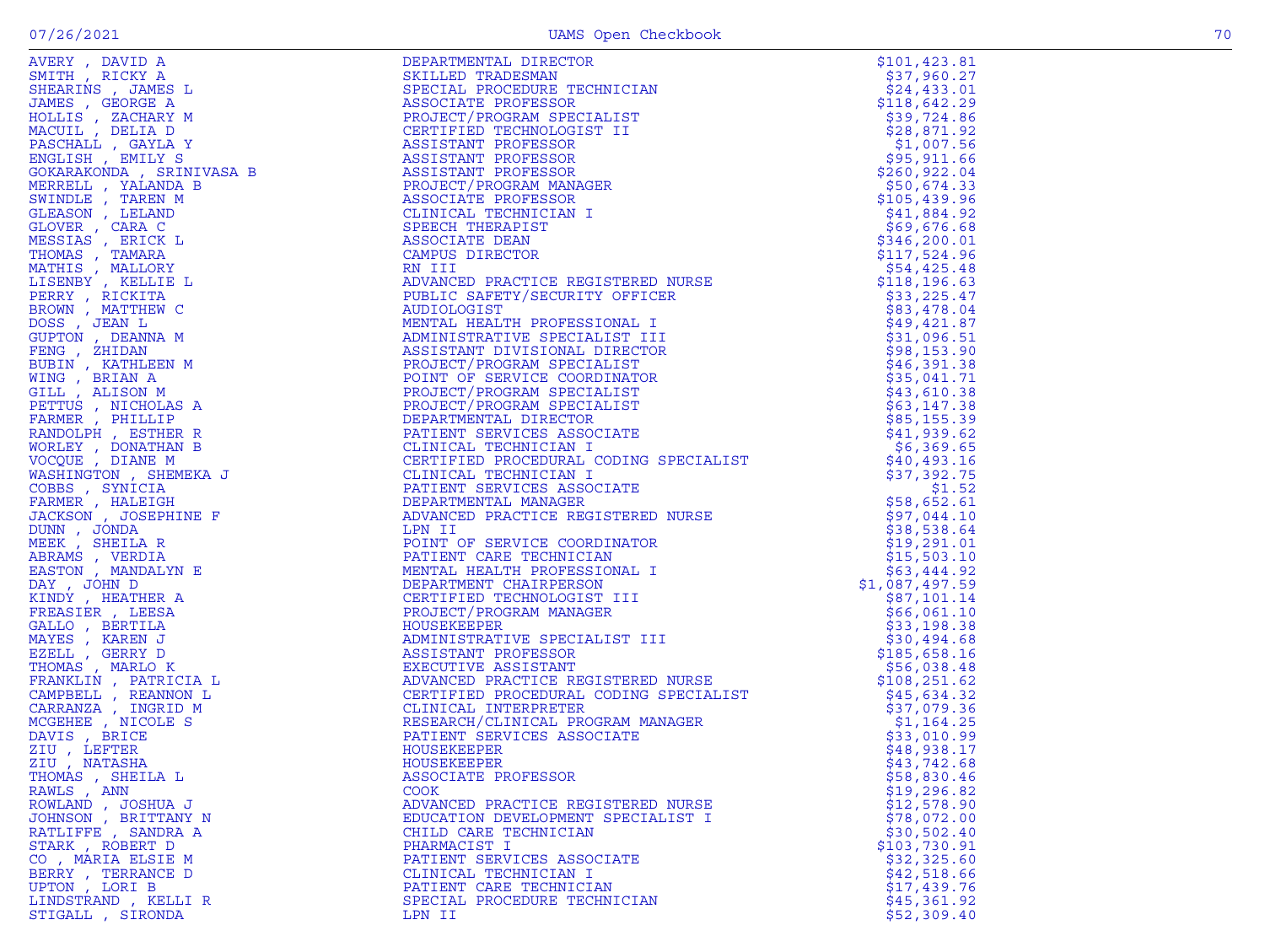| CLARK, JACKILINE A          | $\begin{tabular}{c} $\begin{array}{c} \multicolumn{3}{c}{\begin{array}{c} \multicolumn{3}{c}{\begin{array}{c} \multicolumn{3}{c}{\begin{array}{c} \multicolumn{3}{c}{\begin{array}{c} \multicolumn{3}{c}{\text{}}\\ \multicolumn{3}{c}{\text{}}\\ \multicolumn{3}{c}{\text{LIP}}\\ \multicolumn{3}{c}{\text{A}}\\ \multicolumn{3}{c}{\text{AS}}\\ \multicolumn{3}{c}{\text{AS}}\\ \multicolumn{3}{c}{\text{N}}\\ \multicolumn{3}{c}{\text{N}}\\ \multicolumn{3}{c}{\text{N}}\\ \multicolumn{3}{$ | \$6,384.50                |
|-----------------------------|--------------------------------------------------------------------------------------------------------------------------------------------------------------------------------------------------------------------------------------------------------------------------------------------------------------------------------------------------------------------------------------------------------------------------------------------------------------------------------------------------|---------------------------|
| GUERNSEY, HOLLY R           |                                                                                                                                                                                                                                                                                                                                                                                                                                                                                                  | \$30,502.40               |
| BROWN, LESLIE N             |                                                                                                                                                                                                                                                                                                                                                                                                                                                                                                  | \$15,654.65               |
| TURGEON , BERNARD J         |                                                                                                                                                                                                                                                                                                                                                                                                                                                                                                  | \$54,297.00               |
| BILON, KATHLEEN F           |                                                                                                                                                                                                                                                                                                                                                                                                                                                                                                  | \$37,217.55               |
| SHNAEKEL , ASA W            |                                                                                                                                                                                                                                                                                                                                                                                                                                                                                                  | \$64,440.28               |
| KIRBY, CARA D               |                                                                                                                                                                                                                                                                                                                                                                                                                                                                                                  | \$65,902.48               |
| COZART , MICHAEL A          |                                                                                                                                                                                                                                                                                                                                                                                                                                                                                                  | \$12,009.55               |
| HUNT, CAROLINE A            |                                                                                                                                                                                                                                                                                                                                                                                                                                                                                                  | \$1,040.00                |
| BUFFINGTON, TEARANI M       |                                                                                                                                                                                                                                                                                                                                                                                                                                                                                                  | \$72,683.27               |
| BEAVERS, JARED C            |                                                                                                                                                                                                                                                                                                                                                                                                                                                                                                  | \$162,804.38              |
| ACHANTA, LATHA M            |                                                                                                                                                                                                                                                                                                                                                                                                                                                                                                  | \$272,444.29              |
| SANDERS , ANDRE'NETTA       |                                                                                                                                                                                                                                                                                                                                                                                                                                                                                                  | \$31,920.79               |
| WYRICK, DEIDRE L            |                                                                                                                                                                                                                                                                                                                                                                                                                                                                                                  | \$361,333.30              |
| YOUNG, HEATHER L            |                                                                                                                                                                                                                                                                                                                                                                                                                                                                                                  | \$184,333.42              |
| CAPERTON, KENNETH J         |                                                                                                                                                                                                                                                                                                                                                                                                                                                                                                  | \$43,971.63               |
| MECUM, DOROTHEE S           |                                                                                                                                                                                                                                                                                                                                                                                                                                                                                                  | \$128,143.71              |
| CHERVINSKIY , SHEVA K       |                                                                                                                                                                                                                                                                                                                                                                                                                                                                                                  | \$178,891.23              |
| SUNDE, JUMIN                |                                                                                                                                                                                                                                                                                                                                                                                                                                                                                                  | \$346,500.00              |
| TAIT, MARK A                |                                                                                                                                                                                                                                                                                                                                                                                                                                                                                                  | \$856, 211.79             |
| KRAMP, LYNDSEY J            |                                                                                                                                                                                                                                                                                                                                                                                                                                                                                                  | \$95,418.83               |
| MORSE, AMBER M              |                                                                                                                                                                                                                                                                                                                                                                                                                                                                                                  | \$235,619.50              |
| BELL, JAMIE H               |                                                                                                                                                                                                                                                                                                                                                                                                                                                                                                  | \$255.17                  |
| VESTAL , SARAH              |                                                                                                                                                                                                                                                                                                                                                                                                                                                                                                  | \$73,196.10               |
| BALDRIDGE, LAUREN T         |                                                                                                                                                                                                                                                                                                                                                                                                                                                                                                  | \$2,446.25                |
| ZAKARIA, DALA               |                                                                                                                                                                                                                                                                                                                                                                                                                                                                                                  | \$276,778.38              |
| DAS, RAUL R                 |                                                                                                                                                                                                                                                                                                                                                                                                                                                                                                  | \$391,806.66              |
| FLOR, JAIMIE M              |                                                                                                                                                                                                                                                                                                                                                                                                                                                                                                  | \$186,435.43              |
| MONTGOMERY , JEFFREY S      |                                                                                                                                                                                                                                                                                                                                                                                                                                                                                                  | \$177,728.00              |
| MCCLELLAN, KELSEY L         |                                                                                                                                                                                                                                                                                                                                                                                                                                                                                                  | \$250.00                  |
| RACHER, MARY L              |                                                                                                                                                                                                                                                                                                                                                                                                                                                                                                  | \$352,200.04              |
|                             |                                                                                                                                                                                                                                                                                                                                                                                                                                                                                                  |                           |
| ISRAEL , MICHAEL P          |                                                                                                                                                                                                                                                                                                                                                                                                                                                                                                  | \$294, 252.92             |
| PRICE, LENESE               |                                                                                                                                                                                                                                                                                                                                                                                                                                                                                                  | \$8,845.06<br>\$36,869.08 |
| DUNCAN, JACK A              |                                                                                                                                                                                                                                                                                                                                                                                                                                                                                                  |                           |
| GALLO, EDIANE F             |                                                                                                                                                                                                                                                                                                                                                                                                                                                                                                  | \$3,749.40                |
| CHARLES, DEBRA A            | SPECIAL PROCEDURE TECHNICIAN                                                                                                                                                                                                                                                                                                                                                                                                                                                                     | \$4,550.23                |
| PATHAK, RUPAK               |                                                                                                                                                                                                                                                                                                                                                                                                                                                                                                  | \$89,250.04               |
| PRIVACY PROTECTION REQUIRED |                                                                                                                                                                                                                                                                                                                                                                                                                                                                                                  | \$3,214.29                |
| MILLER, JOSHUA              |                                                                                                                                                                                                                                                                                                                                                                                                                                                                                                  | \$70, 773.49              |
| ALLISON, MARY K             |                                                                                                                                                                                                                                                                                                                                                                                                                                                                                                  | \$54,137.52               |
| DALBY , STEPHEN T           |                                                                                                                                                                                                                                                                                                                                                                                                                                                                                                  | \$63,920.32               |
| MOTE , SUMMER N             | ASSISTANT DEPARTMENTAL DIRECTOR                                                                                                                                                                                                                                                                                                                                                                                                                                                                  | \$51,361.48               |
| SIBLEY, CANDI               | $\frac{1}{2}$                                                                                                                                                                                                                                                                                                                                                                                                                                                                                    | \$33,051.82               |
| BURDINE , LYLE J            |                                                                                                                                                                                                                                                                                                                                                                                                                                                                                                  | \$429,250.04              |
| HARGER, CHARLES S           |                                                                                                                                                                                                                                                                                                                                                                                                                                                                                                  | \$63,549.11               |
| NELSON, AMANDA J            | MENTAL HEALTH PROFESSIONAL I                                                                                                                                                                                                                                                                                                                                                                                                                                                                     | \$953.40                  |
| INMAN, REGINA A             |                                                                                                                                                                                                                                                                                                                                                                                                                                                                                                  | \$109,513.93              |
| BEHRLE , BRIAN L            |                                                                                                                                                                                                                                                                                                                                                                                                                                                                                                  | \$67,392.09               |
| MILLER, MARGARET            |                                                                                                                                                                                                                                                                                                                                                                                                                                                                                                  | \$28,639.08               |
| PETERSEN, ERIKA A           |                                                                                                                                                                                                                                                                                                                                                                                                                                                                                                  | \$636,471.24              |
| SHIPP, TRACEY S             |                                                                                                                                                                                                                                                                                                                                                                                                                                                                                                  | \$59,383.27               |
| BARKLEY , JEFF L            |                                                                                                                                                                                                                                                                                                                                                                                                                                                                                                  | \$44,686.52               |
| CHANEY, BRYAN L             |                                                                                                                                                                                                                                                                                                                                                                                                                                                                                                  | \$39,246.70               |
| GRAY, FRANKLIN J            | $\begin{tabular}{c} \texttt{ITRA} \texttt{FOR} \texttt{PPQEBES} \\ \texttt{STAR} \texttt{RQSEISTANT PROPESES} \\ \texttt{S} \texttt{S} \texttt{S} \texttt{S} \texttt{S} \texttt{S} \texttt{S} \texttt{S} \texttt{S} \texttt{S} \texttt{S} \texttt{S} \texttt{S} \texttt{S} \texttt{S} \texttt{S} \texttt{S} \texttt{S} \texttt{S} \texttt{S} \texttt{S} \texttt{S} \texttt{S} \texttt{S} \texttt{S} \texttt{S} \texttt{S} \texttt$                                                               | \$334,565.44              |
| QUARLES SMITH, CHRISTI L    |                                                                                                                                                                                                                                                                                                                                                                                                                                                                                                  | \$153, 141.00             |
| MCKENZIE , SARAH B          | ASSISTANT PROFESSOR                                                                                                                                                                                                                                                                                                                                                                                                                                                                              | \$166, 585.12             |
| BULLOCH, KELLY W            | PROJECT/PROGRAM MANAGER                                                                                                                                                                                                                                                                                                                                                                                                                                                                          | \$51,528.93               |
| JAMES , STEVEN              | ASSISTANT DIVISIONAL DIRECTOR                                                                                                                                                                                                                                                                                                                                                                                                                                                                    | \$83,755.29               |
| WILLIS , ALEXANDRA S        | PATIENT SERVICES ASSOCIATE                                                                                                                                                                                                                                                                                                                                                                                                                                                                       | \$37,630.10               |
| AUSTIN, TARA L              | DEPARTMENTAL MANAGER                                                                                                                                                                                                                                                                                                                                                                                                                                                                             | \$77,034.76               |
| THOMAS , MICHAEL L          | PROJECT/PROGRAM MANAGER                                                                                                                                                                                                                                                                                                                                                                                                                                                                          | \$72,784.44               |
| ROBIE , VERONICA R          | MEDICAL SERVICES ADMINISTRATOR                                                                                                                                                                                                                                                                                                                                                                                                                                                                   | \$11,016.50               |
| CADDY, JENNIFER H           | RN III                                                                                                                                                                                                                                                                                                                                                                                                                                                                                           | \$69,385.84               |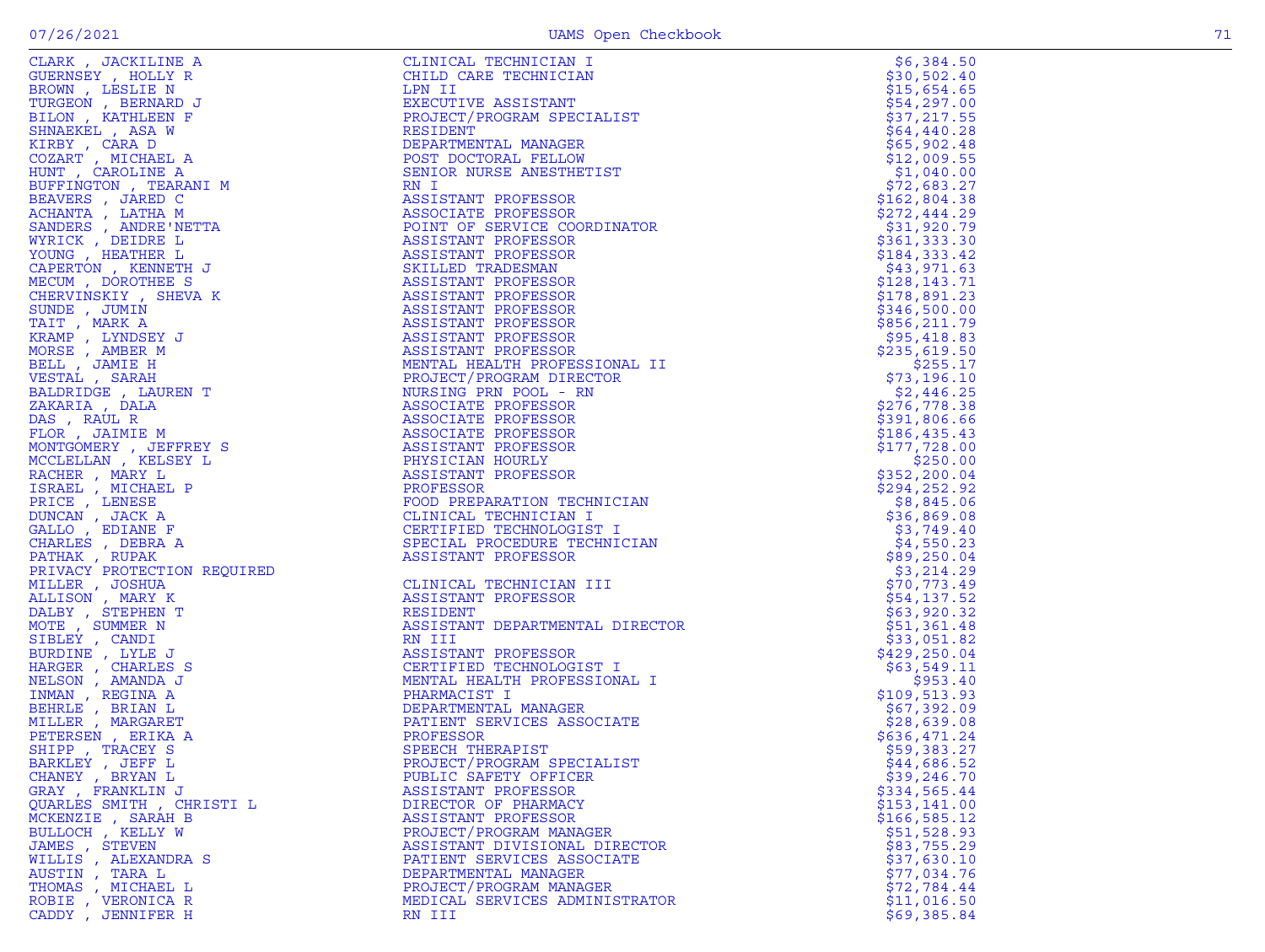|                              |                                                                                                                                                                                                                                                                           | \$79,503.77  |
|------------------------------|---------------------------------------------------------------------------------------------------------------------------------------------------------------------------------------------------------------------------------------------------------------------------|--------------|
|                              |                                                                                                                                                                                                                                                                           |              |
|                              |                                                                                                                                                                                                                                                                           |              |
|                              |                                                                                                                                                                                                                                                                           |              |
|                              |                                                                                                                                                                                                                                                                           | \$32,805.21  |
|                              |                                                                                                                                                                                                                                                                           |              |
|                              |                                                                                                                                                                                                                                                                           |              |
|                              |                                                                                                                                                                                                                                                                           |              |
|                              |                                                                                                                                                                                                                                                                           |              |
| RUSSELL , CHERYL             | NURSING PRN POOL - RN                                                                                                                                                                                                                                                     | \$59,044.66  |
| PORCHIA-WASHINGTON, AMANDA L | <b>PERIODAL ARRESTS IN THE SECTION AND RESIDENT IN THE SECTION AND RESIDENT IN THE SECTION AND RESIDENT IN THE SECTION AND RESIDENT (2013) (2013) (2013) (2013) (2013) (2013) (2013) (2013) (2013) (2013) (2013) (2013) (2013) </b><br>ADVANCED PRACTICE REGISTERED NURSE | \$96,097.10  |
| JONES, TONDAHUE R            | RN III                                                                                                                                                                                                                                                                    | \$93,816.86  |
| LOGAN, ALISAR                | DIVISIONAL DIRECTOR                                                                                                                                                                                                                                                       | \$119,393.49 |
| WALTER, CRYSTAL              | SENIOR RESEARCH ASSISTANT                                                                                                                                                                                                                                                 | \$43,764.52  |
| ROBINSON, MEREDITH D         | NURSING PRN POOL - RN                                                                                                                                                                                                                                                     | \$8,184.75   |
| WALTER, TAMEKIA T            | PATIENT SERVICES ASSOCIATE                                                                                                                                                                                                                                                | \$34,939.04  |
| HATFIELD, STACY L            | EDUCATION COORDINATOR                                                                                                                                                                                                                                                     | \$57,200.94  |
| GRIFFITHS , RICHARD F        | INSTRUCTOR                                                                                                                                                                                                                                                                | \$173,416.96 |
| TUCKER, KEITH M              | <b>COOK</b>                                                                                                                                                                                                                                                               | \$24,080.18  |
| FITZPATRICK, MICHAEL D       | PROJECT/PROGRAM MANAGER                                                                                                                                                                                                                                                   | \$71,654.42  |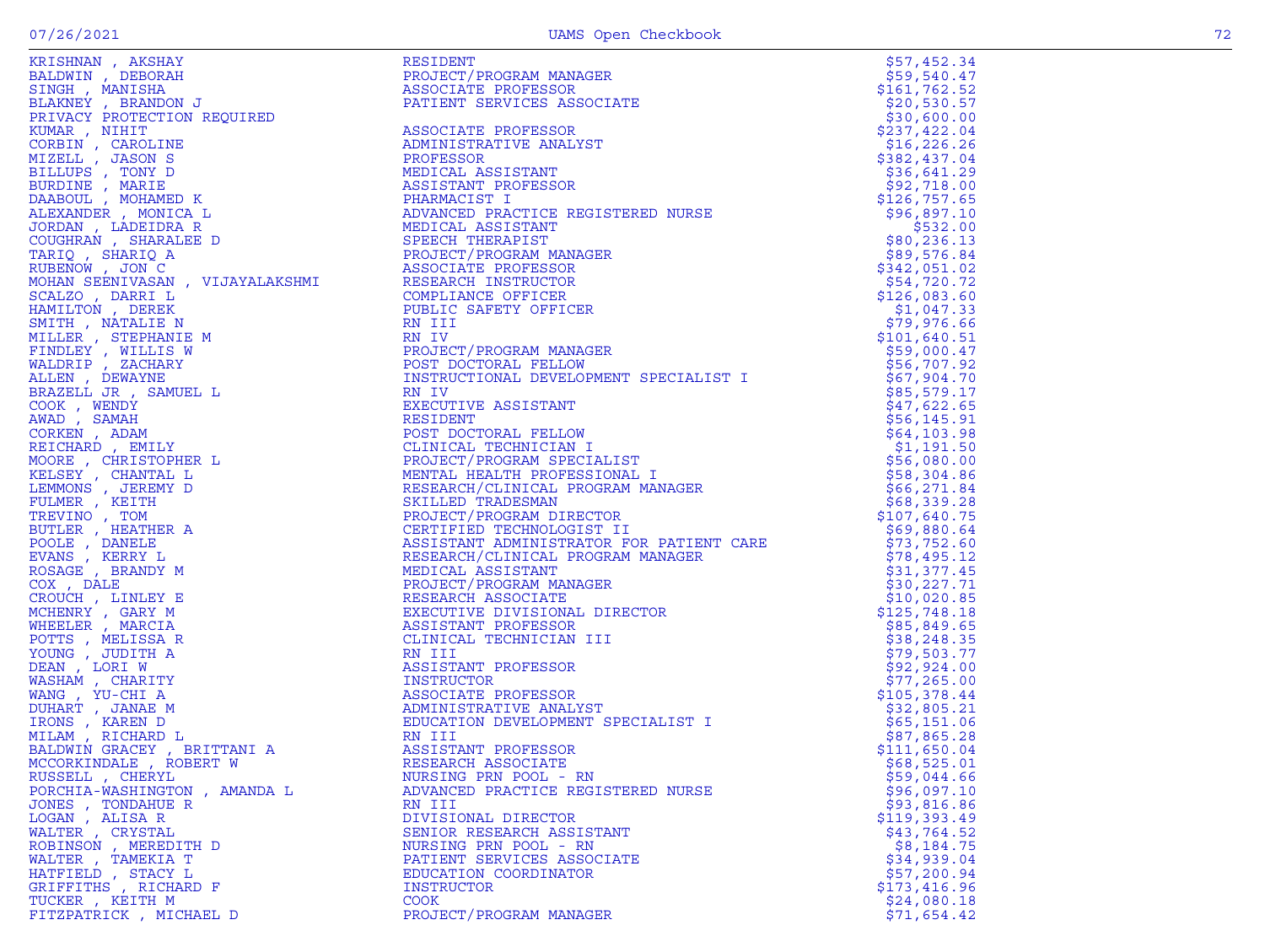| KRUEGER, MINNIE L      |                                    |             |
|------------------------|------------------------------------|-------------|
| SCHREYER , STEPHANIE R | PROJECT/PROGRAM SPECIALIST         | \$75,226.25 |
| THOMPSON, MONIQUE N    | CHILD CARE TECHNICIAN              | \$25,522.32 |
| HARRIS, SHANTE L       | LPN II                             | \$15,958.50 |
| WALLACE, MICHAEL R     | EDUCATION COORDINATOR              | \$25,853.22 |
| POST, LINDA C          | ADVANCED PRACTICE REGISTERED NURSE | \$94,283.86 |
| COX, GREGORY           | DIETETIC TECHNICIAN                | \$34,184.65 |
| JAMISON, SUMMER D      | EDUCATION COORDINATOR              | \$44,741.61 |
| DE LA ROSA, BRENDA     | CLINICAL TECHNICIAN II             | \$22,660.93 |
| LEATH, KATHERINE J     | DEPARTMENTAL MANAGER               | \$48,950.88 |
| RICE, CARMEN D         | CERTIFIED TECHNOLOGIST I           | \$9,373.42  |
|                        |                                    |             |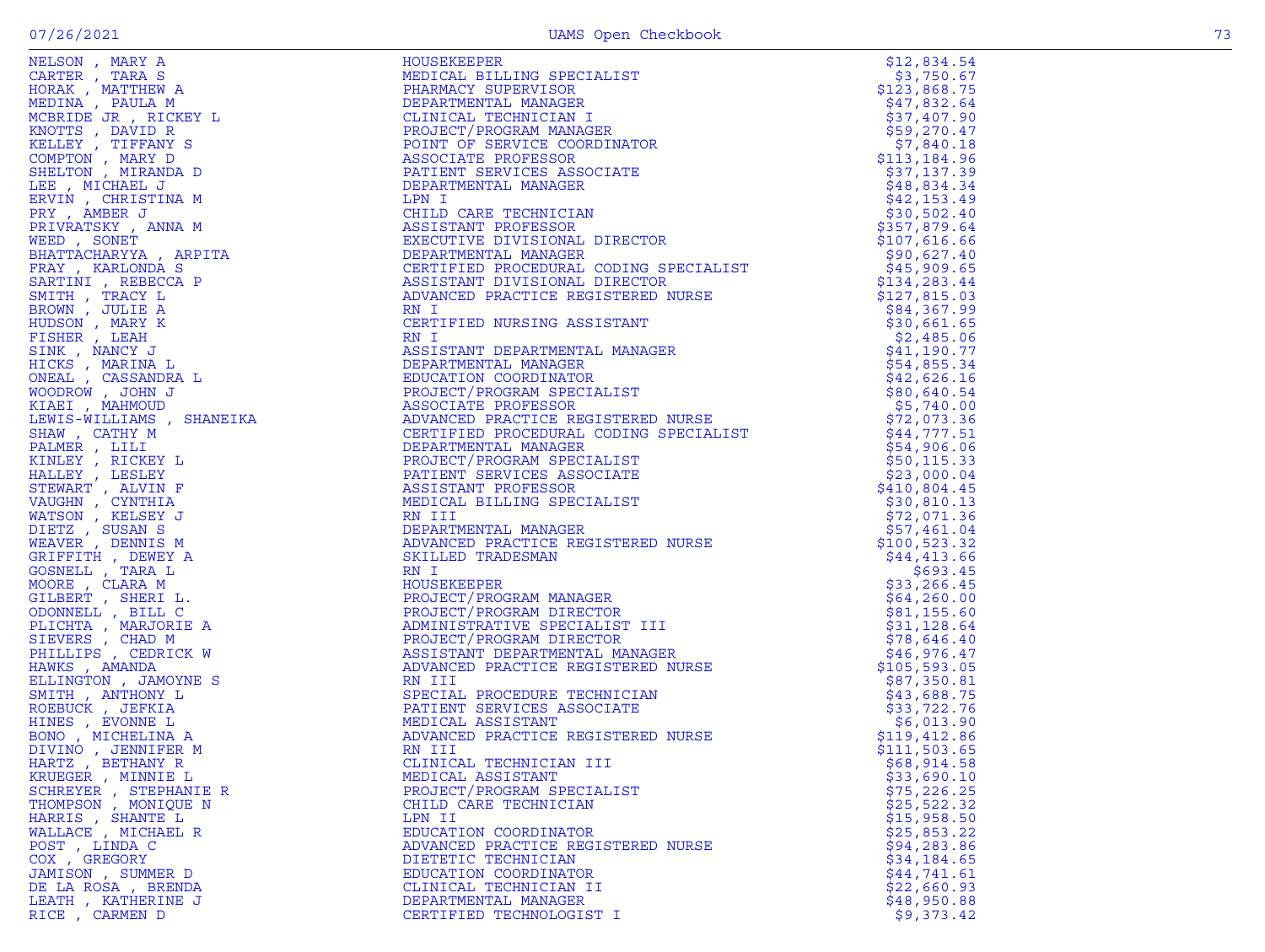| ORFANOS, ANDREA M | INSTRUCTIONAL DEVELOPMENT SPECIALIST I                                                                                                                                                                                                                    | \$55,468.61   |
|-------------------|-----------------------------------------------------------------------------------------------------------------------------------------------------------------------------------------------------------------------------------------------------------|---------------|
| HINES , JAMES     | MARCH (1971) (1972) (1972) (1972) (1972) (1972) (1972) (1972) (1972) (1972) (1972) (1972) (1972) (1972) (1972) (1972) (1972) (1972) (1972) (1972) (1972) (1972) (1972) (1972) (1972) (1972) (1972) (1972) (1972) (1972) (1972<br>CERTIFIED TECHNOLOGIST I | \$24,563.89   |
| ERMISOGLU, EMRE   | PROJECT/PROGRAM DIRECTOR                                                                                                                                                                                                                                  | \$72,914.04   |
| BLAGG , GARAN D   | PUBLIC SAFETY OFFICER                                                                                                                                                                                                                                     | \$43, 115.18  |
| MILLER, KAREN     | PROJECT/PROGRAM SPECIALIST                                                                                                                                                                                                                                | \$42,634.36   |
| BELL , KIMBERLY   | RN III                                                                                                                                                                                                                                                    | \$84,213.89   |
| ROSS, WENDY       | ASSISTANT DEPARTMENTAL DIRECTOR                                                                                                                                                                                                                           | \$69,179.50   |
| HOLDER, DARREL B  | SKILLED TRADESMAN                                                                                                                                                                                                                                         | \$39,046.24   |
| ZYBAYLOV, BORIS L | ASSISTANT PROFESSOR                                                                                                                                                                                                                                       | \$122, 219.96 |
| WILSON, ALLISON B | RESIDENT                                                                                                                                                                                                                                                  | \$58,452.34   |
| SMITH, AMBER      | ASSISTANT DEPARTMENTAL MANAGER                                                                                                                                                                                                                            | \$41.17       |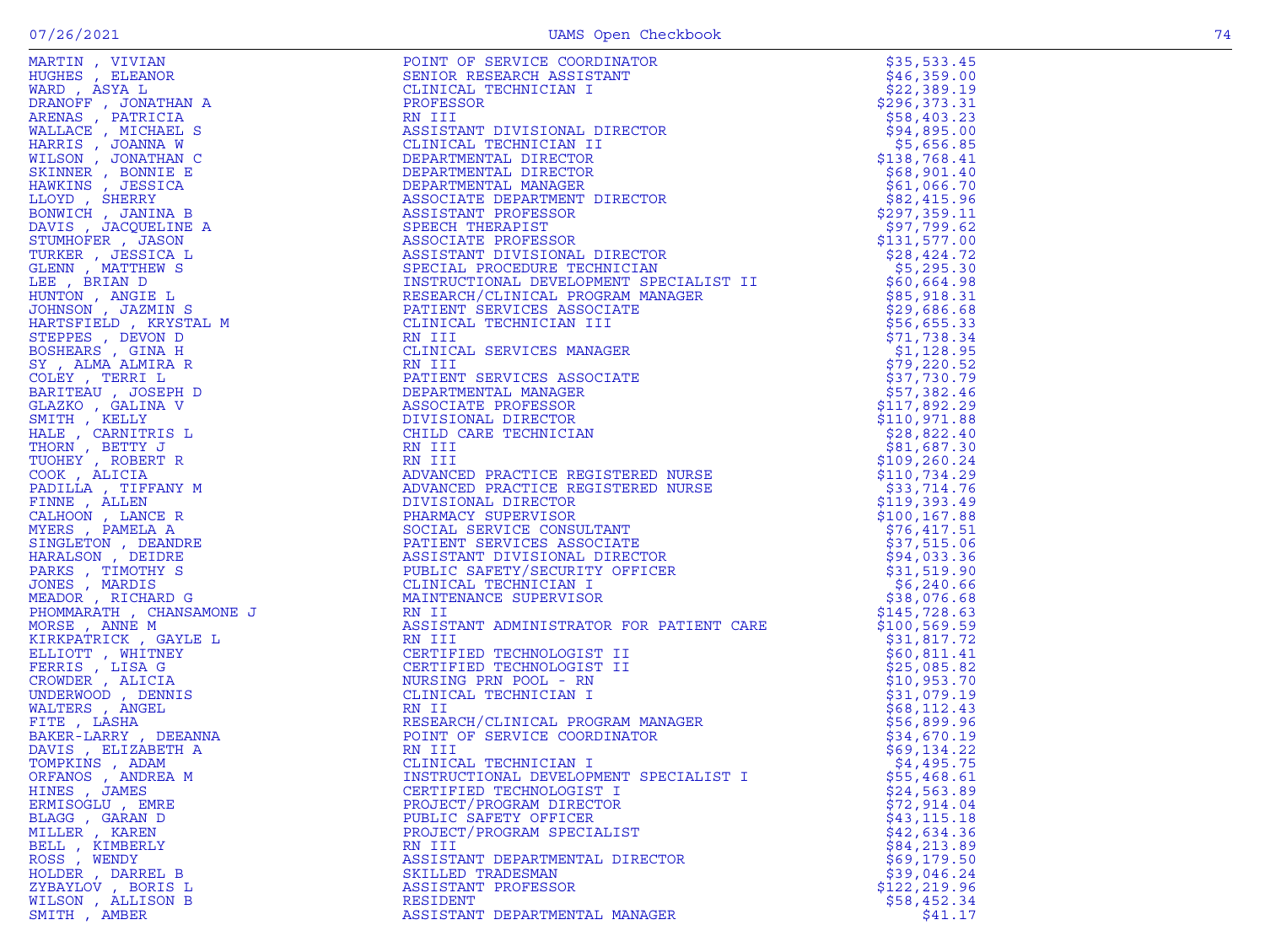| ORELLANO , MARY J                         | CLINIC DIRECTOR                                                                                                                                                          | \$129,353.81                |
|-------------------------------------------|--------------------------------------------------------------------------------------------------------------------------------------------------------------------------|-----------------------------|
| MEDFORD, ALLISON K                        | RN IV                                                                                                                                                                    | \$121,651.26                |
| MANTOOTH , GAIL                           | ASSISTANT DEPARTMENTAL MANAGER                                                                                                                                           | \$39,517.81                 |
| MATHENIA , TYREE S                        | NURSING PRN POOL - RN                                                                                                                                                    | \$5,182.05                  |
| WILLIAMSON, SHANA                         | ASSISTANT PROFESSOR                                                                                                                                                      | \$82,370.06                 |
| TRICE , TINA-MARIE J                      | OCCUPATIONAL THERAPIST                                                                                                                                                   | \$103,654.21                |
| CURREY, MARK W                            | PROJECT/PROGRAM SPECIALIST                                                                                                                                               | \$50,568.46                 |
| WILLIAMS , DAPHNE D                       | PATIENT SERVICES ASSOCIATE                                                                                                                                               | \$38,135.61                 |
| HAMILTON , ALECIA                         | PROJECT/PROGRAM MANAGER                                                                                                                                                  | \$70,833.49                 |
| KITTLER , BRIAN H                         | RN III                                                                                                                                                                   | \$82,408.22                 |
| BRUNNER, JEANMAIRE                        | LPN II                                                                                                                                                                   | \$69,945.39                 |
| LEE , DEVAUNTE D                          | EDUCATION COORDINATOR                                                                                                                                                    | \$46,833.79                 |
| DUVALL , ALMA L                           | CERTIFIED TECHNOLOGIST II                                                                                                                                                | \$42,101.40                 |
| MCMURRIAN , JOE                           | HOUSEKEEPER                                                                                                                                                              | \$13,385.24                 |
| HALE , LOIS-ANN                           | PATIENT SERVICES ASSOCIATE                                                                                                                                               | \$21,897.89                 |
| CLARK , LINDSEY                           | ASSISTANT PROFESSOR                                                                                                                                                      | \$78,153.80                 |
| TUCKER , JESSICA                          | NURSING PRN POOL - RN                                                                                                                                                    | \$10,586.91                 |
| PRENTISS, JOHN D                          | RESEARCH ASSOCIATE                                                                                                                                                       | \$47,065.45                 |
| DUCKWORTH, SAMARA                         | MENTAL HEALTH PROFESSIONAL I                                                                                                                                             | \$81,218.78                 |
| NEAL , GINA J                             | EXECUTIVE ASSISTANT                                                                                                                                                      | \$53,997.73                 |
| PACE, DENISE P                            | RN III                                                                                                                                                                   | \$70,650.71                 |
| ASHMORE , DAVID M                         | EXECUTIVE DIVISIONAL DIRECTOR                                                                                                                                            | \$124,843.19                |
| GRAY , ERIN                               | DEPARTMENTAL DIRECTOR                                                                                                                                                    | \$97,143.46                 |
| HORTON , VANESSA J                        | RN III                                                                                                                                                                   | \$126,643.77<br>\$45,008.96 |
| FOX, DARRYL W                             | NURSING PRN POOL - RN<br>RN III                                                                                                                                          |                             |
| WILLIAMS , CORLISS J<br>PATTERSON, LANA K | SPECIAL PROCEDURE TECHNICIAN                                                                                                                                             | \$38,834.72<br>\$24,411.76  |
| SHANER, DONNA M                           | SENIOR PROJECT/PROGRAM DIRECTOR                                                                                                                                          | \$60,127.39                 |
| SCHWEIZERHOF , ROBYN                      |                                                                                                                                                                          | \$8,543.50                  |
| WADDELL , CHRISTOPHER A                   |                                                                                                                                                                          | \$67,545.86                 |
| DUNCAN , NAKISHA M                        |                                                                                                                                                                          | \$48,550.69                 |
| MARTINEAU, ASHLEY D                       | TROUBCT/PROGRAM DIRECTOR<br>CERTIFIED PROCEDURAL CODING SPECIALIST<br>ADMINISTRATIVE ANALYST<br>PATIENT SERVICES ASSOCIATE<br>INSTRUCTOR<br>NN III<br>CERTIFIED TROUBLES | \$34,151.37                 |
| SMITH, CHARONDA N                         |                                                                                                                                                                          | \$46,157.00                 |
| GERGERICH, ERIKA M                        |                                                                                                                                                                          | \$2,600.00                  |
| HENDRIX-BRIDGES, MICHELLE A               |                                                                                                                                                                          | \$80,643.47                 |
| PLEDGER, CODY M                           | CERTIFIED TECHNOLOGIST I                                                                                                                                                 | \$222.18                    |
| BLOCK, CHRISTOPHE M                       | NURSING PRN POOL - RN                                                                                                                                                    | \$17,275.95                 |
| WEATHERFORD, VICKIE                       | HOUSEKEEPER                                                                                                                                                              | \$33,575.95                 |
| KIRBY , SUSANNAH                          | PROJECT/PROGRAM MANAGER                                                                                                                                                  | \$29,157.68                 |
| MILES II , DAVID A                        | ASSISTANT DEPARTMENTAL MANAGER                                                                                                                                           | \$39,539.12                 |
| HORN , DAWN C                             | DIVISIONAL DIRECTOR                                                                                                                                                      | \$96,516.96                 |
| MOSES , AMY J                             | PROJECT/PROGRAM MANAGER                                                                                                                                                  | \$57,818.72                 |
| YOUNG, MAUDEEN                            | PROJECT/PROGRAM SPECIALIST                                                                                                                                               | \$57,756.62                 |
| HYMAN , HANNAH C                          | NURSING PRN POOL - RN                                                                                                                                                    | \$5,388.95                  |
| HENRY , SUSAN D                           | CLINIC DIRECTOR                                                                                                                                                          | \$165,251.79                |
| KETKAR, AMIT                              | INSTRUCTOR                                                                                                                                                               | \$55,630.80                 |
| CERVANTES , SHERRY L                      | CERTIFIED TECHNOLOGIST II                                                                                                                                                | \$82,038.59                 |
| ZAKRZEWSKI, LISA C                        | RN III                                                                                                                                                                   | \$80,415.86                 |
| SEARCY, LAUREN                            | ADVANCED PRACTICE REGISTERED NURSE                                                                                                                                       | \$97,910.21                 |
| REICHENBACH , MICHAEL B                   | CERTIFIED TECHNOLOGIST I                                                                                                                                                 | \$19,670.31                 |
| JOHNSON, DEBORAH K                        | CLINIC DIRECTOR                                                                                                                                                          | \$165,688.80                |
| ARTHUR , CHRISTI                          | INSTRUCTOR                                                                                                                                                               | \$76,455.36                 |
| RITCHIE , PATRICIA M                      | RN III                                                                                                                                                                   | \$20.62                     |
| WILLIAMS , TAYLOR D                       | RN III                                                                                                                                                                   | \$69,284.09                 |
| SYED, SHORABUDDIN                         | PROJECT/PROGRAM DIRECTOR                                                                                                                                                 | \$91,843.94                 |
| MCKENSIE HUNTER , ALISON J                | NURSING PRN POOL - RN                                                                                                                                                    | \$21,329.25                 |
| RUSSELL , JULIE R                         | DEPARTMENTAL MANAGER                                                                                                                                                     | \$45,468.97                 |
| HERNANDEZ , VERONICA                      | CLINICAL INTERPRETER                                                                                                                                                     | \$42,512.39                 |
| ALDRICH, STEPHANIE                        | RN III                                                                                                                                                                   | \$74,302.12                 |
| WILLIAMS , SHANNON D                      | CLINIC DIRECTOR                                                                                                                                                          | \$137,931.54                |
| ROY , CASSANDRA M                         | CERTIFIED CLASSROOM TEACHER                                                                                                                                              | \$28,455.19                 |
| ARNOLD, ROSALINDA                         | CERTIFIED PROCEDURAL CODING SPECIALIST                                                                                                                                   | \$45,473.72                 |
| STANLEY, KIM                              | RN III                                                                                                                                                                   | \$36, 236.99                |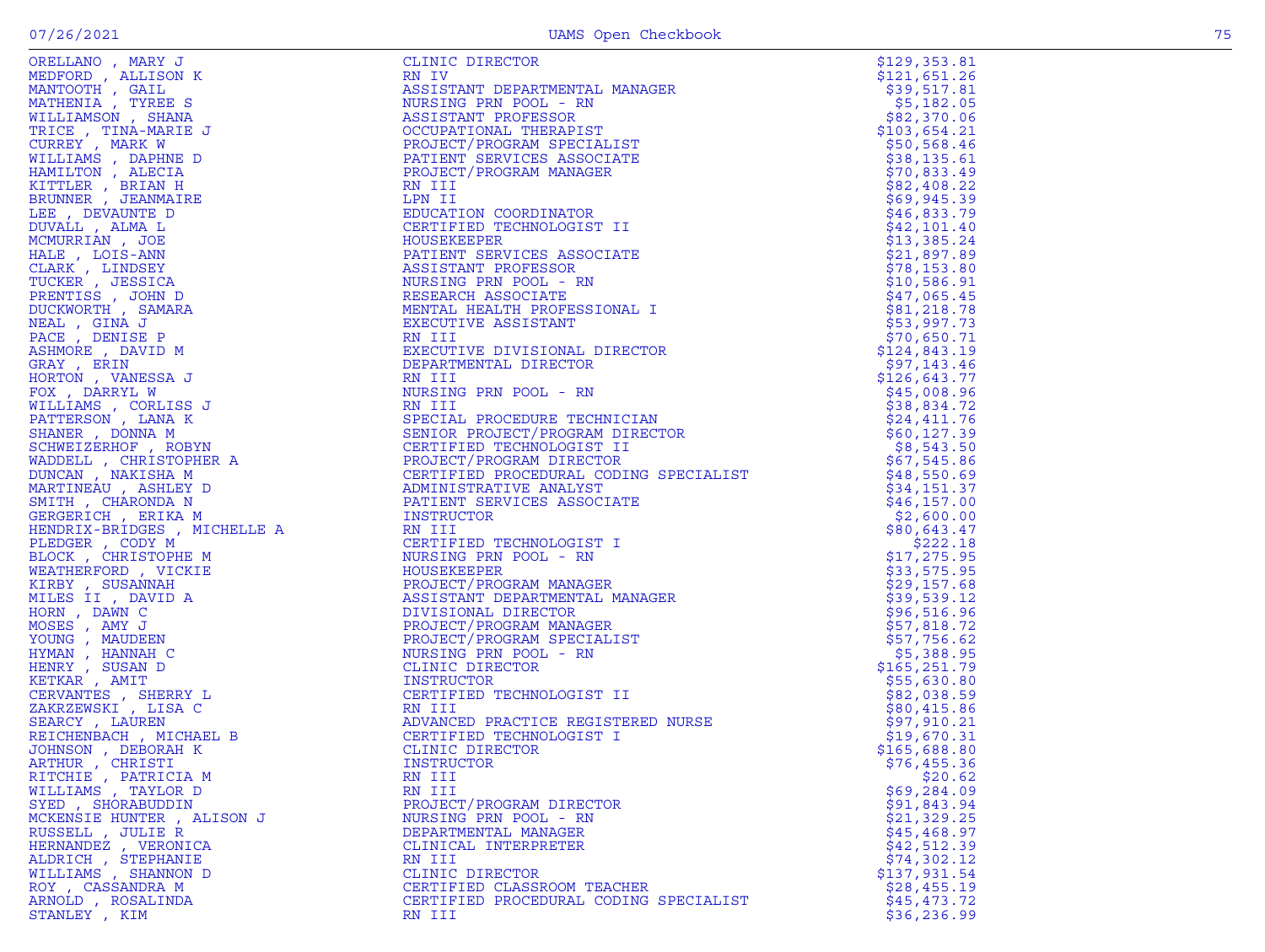| WATSON, KIMBERLEY K                            | RN III                                                                                                                                                                                                                                                                | \$116,075.05  |
|------------------------------------------------|-----------------------------------------------------------------------------------------------------------------------------------------------------------------------------------------------------------------------------------------------------------------------|---------------|
| MOORE, HEATHER C                               | ASSISTANT PROFESSOR                                                                                                                                                                                                                                                   | \$70,086.11   |
| MURRAY , LIZA C                                | ASSISTANT PROFESSOR                                                                                                                                                                                                                                                   | \$169,383.54  |
| HUGHES , DAWN                                  | ASSISTANT PROFESSOR                                                                                                                                                                                                                                                   | \$447,507.96  |
| WILBANKS, LINDSEY A                            | ASSISTANT PROFESSOR<br>CLINIC INSTRUCTOR<br>PHYSICIAN HOURLY<br>ASSISTANT PROFESSOR                                                                                                                                                                                   | \$247,699.96  |
| KALKWARF , SHANNON A                           |                                                                                                                                                                                                                                                                       |               |
|                                                |                                                                                                                                                                                                                                                                       | \$82,153.87   |
| RAINOSEK, SHUO                                 |                                                                                                                                                                                                                                                                       | \$2,547.80    |
| BENSON JR , DONALD                             |                                                                                                                                                                                                                                                                       | \$350,191.82  |
| ESMAEILPOUR, DIANNA J                          | ASSISTANT PROFESSOR<br>ASSISTANT PROFESSOR<br>ASSISTANT PROFESSOR                                                                                                                                                                                                     | \$164,506.68  |
| JAKUBOWICZ, JESSICA                            |                                                                                                                                                                                                                                                                       | \$248,656.59  |
| BERNER, KEITH                                  | ASSISTANT PROFESSOR                                                                                                                                                                                                                                                   | \$47,940.04   |
| ANDERSON, TONIA M                              | RN III                                                                                                                                                                                                                                                                | \$20, 264.52  |
| SHELBY , ANGELA K                              | RN III<br>RN III<br>CLINICAL SERVICES MANAGER<br>POINT OF SERVICE COORDINATOR<br>EDUCATION COORDINATOR<br>CLINICAL TECHNICIAN III<br>PROJECT/PROGRAM MANAGER<br>PATIENT SERVICES ASSOCIATE<br>ASSISTANT DEPARTMENTAL MANAGER<br>SENIOR PROJECT/PROGRAM DI             | \$79,108.02   |
| TILLMAN, MELISSA A                             |                                                                                                                                                                                                                                                                       | \$101,667.53  |
| CLARK, KENDRA C                                |                                                                                                                                                                                                                                                                       | \$7,230.41    |
| SIMPSON, TANISHA S                             |                                                                                                                                                                                                                                                                       |               |
|                                                |                                                                                                                                                                                                                                                                       | \$12,697.53   |
| STILLMAN, KELLY A                              |                                                                                                                                                                                                                                                                       | \$67,746.02   |
| RICE, BRADY A                                  |                                                                                                                                                                                                                                                                       | \$92, 277.73  |
| PATTERSON, CARMEN M                            |                                                                                                                                                                                                                                                                       | \$30, 127.07  |
| HOUSE, LINDA K                                 |                                                                                                                                                                                                                                                                       | \$35,885.23   |
| ALTMAN, MYCAH L                                |                                                                                                                                                                                                                                                                       | \$84,649.02   |
| NICHOLSON, CALE M                              |                                                                                                                                                                                                                                                                       | \$15, 144.45  |
| PHELAN, PATRICK S                              | RESIDENT                                                                                                                                                                                                                                                              | \$54,115.04   |
| HOBBS , STEPHANIE M                            |                                                                                                                                                                                                                                                                       | \$60,080.90   |
|                                                |                                                                                                                                                                                                                                                                       |               |
| CALE, LAURA S                                  |                                                                                                                                                                                                                                                                       | \$34,999.25   |
| YU, FAN                                        | RESIDENT<br>RN CLINICAL COORDINATOR HS/KF<br>PHARMACIST I<br>SENIOR PROJECT/PROGRAM DIRECTOR<br>DEPARTMENTAL MANAGER<br>CERTIFIED PROCEDURAL CODING SPECIALIST<br>PECTIFIED PROCEDURAL CODING SPECIALIST                                                              | \$80,870.66   |
| STANGEBY, ALISON L                             |                                                                                                                                                                                                                                                                       | \$86, 126.68  |
| BURTON, MARY M                                 |                                                                                                                                                                                                                                                                       | \$44,772.30   |
| HYATT, WILLIAM                                 | RESIDENT                                                                                                                                                                                                                                                              | \$2,251.75    |
| CALAMESE, ALEXANDRIA                           | RESIDENT                                                                                                                                                                                                                                                              | \$4,478.87    |
| SPOON, JANICE R                                | EXECUTIVE ASSISTANT<br>THREE PROTTICE REGISTERED NURSE<br>NURSING PROVICES ASSOCIATE<br>PATIENT SERVICES ASSOCIATE<br>SENIOR PROJECT/PROGRAM DIRECTOR<br>ASSOCIATE PROFESSOR<br>ASSISTANT PROFESSOR<br>ASSISTANT PROFESSOR<br>POST DOCTORAL FELLOW<br>RESEARCH/CLINIC | \$55,946.59   |
| BOLEN, MELANIE S                               |                                                                                                                                                                                                                                                                       | \$80,873.32   |
| PRESSON, CHELSEA E                             |                                                                                                                                                                                                                                                                       | \$88,115.44   |
| ROBERTSON , DEBBIE L                           |                                                                                                                                                                                                                                                                       | \$50,088.26   |
|                                                |                                                                                                                                                                                                                                                                       |               |
| WHITMAN, ETUCIA S                              |                                                                                                                                                                                                                                                                       | \$9,788.18    |
| OWENS , BOOTH                                  |                                                                                                                                                                                                                                                                       | \$79,291.05   |
| JAGANA , RAJANI                                |                                                                                                                                                                                                                                                                       | \$397,141.65  |
| KALKWARF, KYLE J                               |                                                                                                                                                                                                                                                                       | \$358,629.64  |
| MORRIS III , THOMAS                            |                                                                                                                                                                                                                                                                       | \$745,308.37  |
| EWING, LAURA E                                 |                                                                                                                                                                                                                                                                       | \$50,820.37   |
| ZAFAR, MAROOF K                                |                                                                                                                                                                                                                                                                       | \$54,692.92   |
| BURGESS-WEST , NIKKI D                         |                                                                                                                                                                                                                                                                       | \$18,183.70   |
| PANDEY, SOUMYA                                 | MANAGER<br>MANAGER                                                                                                                                                                                                                                                    | \$241,310.46  |
| ALBERT, GREGORY W                              |                                                                                                                                                                                                                                                                       | \$713,217.16  |
|                                                |                                                                                                                                                                                                                                                                       |               |
| HENDERSON , KENDRA                             |                                                                                                                                                                                                                                                                       | \$43,943.80   |
| VANDIVER, ALEX E                               |                                                                                                                                                                                                                                                                       | \$41,106.58   |
| FAULKNER, LAURA B                              |                                                                                                                                                                                                                                                                       | \$101,779.19  |
| BROWN, CLARE                                   |                                                                                                                                                                                                                                                                       | \$109,114.87  |
| FOSTER , CLAIRE C                              | RESIDENT                                                                                                                                                                                                                                                              | \$59,281.12   |
| COOPER, KASA B                                 | RESIDENT                                                                                                                                                                                                                                                              | \$61,954.94   |
| KILLINGŚWORTH , JULIA G<br>HORN , MORGAN MOORE |                                                                                                                                                                                                                                                                       | \$123,246.05  |
|                                                | RESIDENT<br>ASSISTAN'<br>ASSISTANT PROFESSOR                                                                                                                                                                                                                          | \$227,763.00  |
| NISSEN, TIMOTHY E                              | RESIDENT                                                                                                                                                                                                                                                              | \$57,452.34   |
| PUGH, CHARLES P                                | RESIDENT                                                                                                                                                                                                                                                              | \$94,184.04   |
|                                                |                                                                                                                                                                                                                                                                       |               |
| FISHER, CHARALENE R                            | ASSISTANT PROFESSOR                                                                                                                                                                                                                                                   | \$169,117.27  |
| MADDUKURI , LEENA                              | INSTRUCTOR                                                                                                                                                                                                                                                            | \$56,380.80   |
| HIGH, JENNIFER A                               | RN IV                                                                                                                                                                                                                                                                 | \$36,448.39   |
| ABUABDOU , AHMED Y                             | ASSOCIATE PROFESSOR                                                                                                                                                                                                                                                   | \$421, 103.57 |
| WY, PAULETTE W                                 | ASSISTANT PROFESSOR                                                                                                                                                                                                                                                   | \$96,051.56   |
| PONDER, JACOB M                                | CLINIC INSTRUCTOR                                                                                                                                                                                                                                                     | \$84,522.83   |
| EVANS , MEGAN S                                | ASSISTANT PROFESSOR                                                                                                                                                                                                                                                   | \$78,088.55   |
| ZEQO, JONIDA                                   | ASSISTANT PROFESSOR                                                                                                                                                                                                                                                   | \$13.18       |
| PEMBERTON, JOHN D                              | PROFESSOR                                                                                                                                                                                                                                                             | \$359,889.28  |
|                                                |                                                                                                                                                                                                                                                                       |               |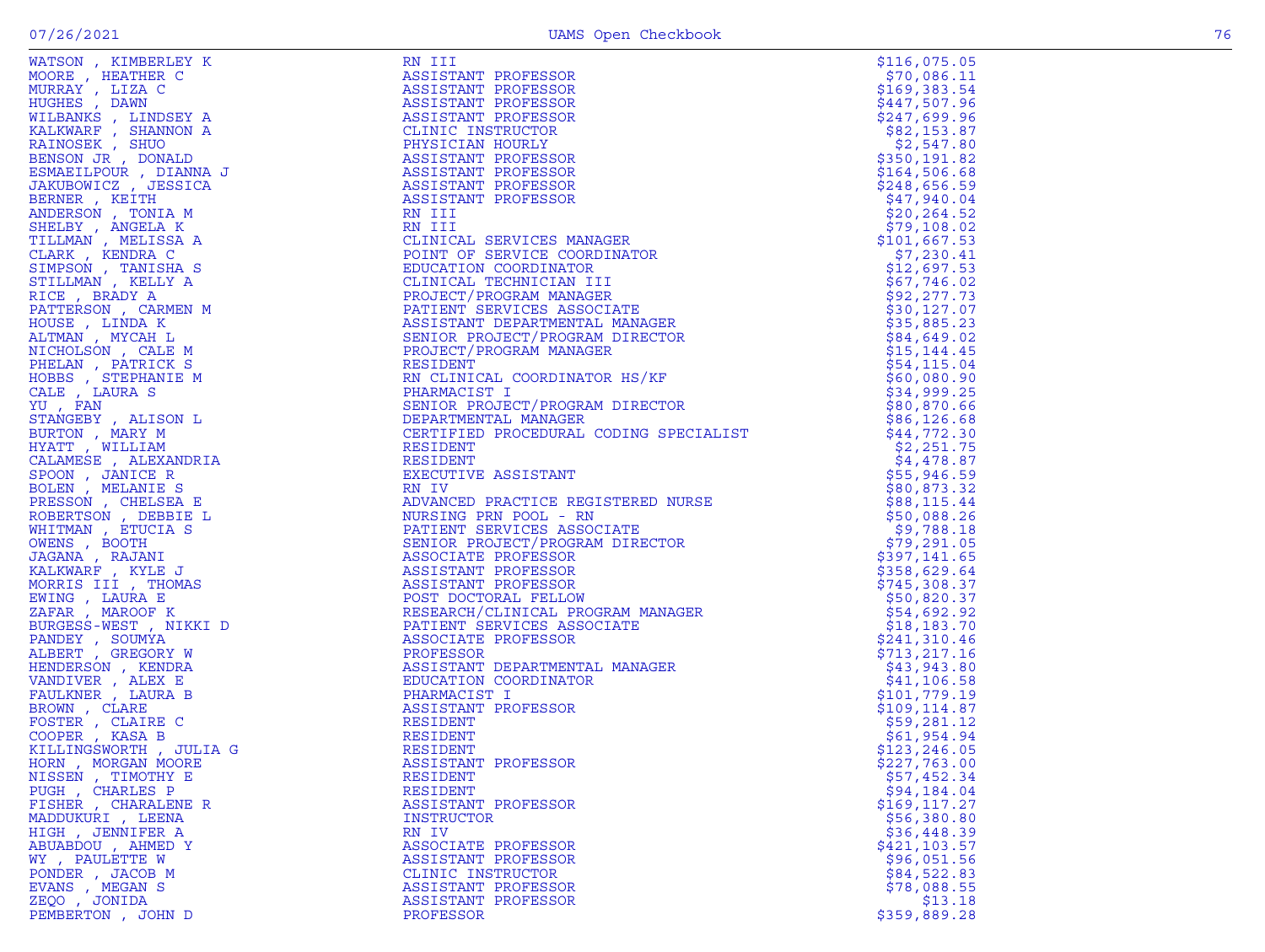|                  | RESIDENT PROFESSOR MINICIAL TRIPLET AND RESISTANT ASSISTANT PROFESSOR DEFARTMENT IN MANGER ALLOWED THE DECIRIES OF SECRET IT DEPARTMENT OR DEFAIL THE DECRET IN SECRET IN THE CRIMINAL MANAGER PARTMENT CRIMINAL MANAGER PARTM                                                                                     | \$2,251.75                  |
|------------------|--------------------------------------------------------------------------------------------------------------------------------------------------------------------------------------------------------------------------------------------------------------------------------------------------------------------|-----------------------------|
|                  |                                                                                                                                                                                                                                                                                                                    | \$64, 264.98                |
|                  |                                                                                                                                                                                                                                                                                                                    | \$237,507.32                |
|                  |                                                                                                                                                                                                                                                                                                                    | \$65,772.49                 |
|                  |                                                                                                                                                                                                                                                                                                                    | \$76, 755.32                |
|                  |                                                                                                                                                                                                                                                                                                                    | \$30,799.44                 |
|                  |                                                                                                                                                                                                                                                                                                                    | \$90,979.30                 |
|                  |                                                                                                                                                                                                                                                                                                                    | \$230, 280.00               |
|                  |                                                                                                                                                                                                                                                                                                                    | \$44,780.07                 |
|                  |                                                                                                                                                                                                                                                                                                                    | \$127,119.02                |
|                  |                                                                                                                                                                                                                                                                                                                    | \$16,346.57                 |
|                  |                                                                                                                                                                                                                                                                                                                    | \$133,894.33                |
|                  |                                                                                                                                                                                                                                                                                                                    | \$75, 115.41                |
|                  |                                                                                                                                                                                                                                                                                                                    | \$21,933.57                 |
|                  |                                                                                                                                                                                                                                                                                                                    | \$3,844.72                  |
|                  |                                                                                                                                                                                                                                                                                                                    | \$42,384.86                 |
|                  |                                                                                                                                                                                                                                                                                                                    | \$153,015.00                |
|                  |                                                                                                                                                                                                                                                                                                                    | \$112,712.24                |
|                  |                                                                                                                                                                                                                                                                                                                    | \$75,652.17                 |
|                  |                                                                                                                                                                                                                                                                                                                    | \$25,545.21<br>\$64,944.87  |
|                  |                                                                                                                                                                                                                                                                                                                    | \$33,962.16                 |
|                  |                                                                                                                                                                                                                                                                                                                    | \$26.84                     |
|                  |                                                                                                                                                                                                                                                                                                                    | \$50,719.06                 |
|                  |                                                                                                                                                                                                                                                                                                                    | \$364,175.70                |
|                  |                                                                                                                                                                                                                                                                                                                    |                             |
|                  |                                                                                                                                                                                                                                                                                                                    | \$11.93                     |
|                  |                                                                                                                                                                                                                                                                                                                    | \$85,307.78                 |
|                  |                                                                                                                                                                                                                                                                                                                    | \$135,771.44                |
|                  |                                                                                                                                                                                                                                                                                                                    | \$173,700.04                |
|                  |                                                                                                                                                                                                                                                                                                                    | \$10,613.63                 |
|                  |                                                                                                                                                                                                                                                                                                                    | \$52,011.52                 |
|                  |                                                                                                                                                                                                                                                                                                                    | \$55,429.62                 |
|                  |                                                                                                                                                                                                                                                                                                                    | \$96, 147.69                |
|                  |                                                                                                                                                                                                                                                                                                                    | \$92,860.31                 |
|                  |                                                                                                                                                                                                                                                                                                                    | \$55,209.29                 |
|                  |                                                                                                                                                                                                                                                                                                                    | \$92,677.23                 |
|                  |                                                                                                                                                                                                                                                                                                                    | \$40,372.18                 |
|                  |                                                                                                                                                                                                                                                                                                                    | \$65,646.42                 |
|                  |                                                                                                                                                                                                                                                                                                                    | \$70,816.08                 |
|                  |                                                                                                                                                                                                                                                                                                                    | \$69,385.51                 |
|                  |                                                                                                                                                                                                                                                                                                                    | \$57,948.81                 |
|                  |                                                                                                                                                                                                                                                                                                                    | \$57,727.63                 |
|                  |                                                                                                                                                                                                                                                                                                                    | \$43,895.16                 |
|                  |                                                                                                                                                                                                                                                                                                                    | \$134,006.39                |
|                  |                                                                                                                                                                                                                                                                                                                    | \$69,854.90                 |
|                  |                                                                                                                                                                                                                                                                                                                    | \$421,508.65                |
|                  |                                                                                                                                                                                                                                                                                                                    | \$54,397.50                 |
|                  |                                                                                                                                                                                                                                                                                                                    | \$33,025.31                 |
|                  |                                                                                                                                                                                                                                                                                                                    | \$94,069.03                 |
|                  |                                                                                                                                                                                                                                                                                                                    | \$68,878.26                 |
|                  |                                                                                                                                                                                                                                                                                                                    | \$90,693.78                 |
|                  |                                                                                                                                                                                                                                                                                                                    | \$111,470.44                |
|                  |                                                                                                                                                                                                                                                                                                                    | \$68,458.51                 |
|                  |                                                                                                                                                                                                                                                                                                                    | \$59,281.12                 |
|                  |                                                                                                                                                                                                                                                                                                                    | \$1,312,440.18              |
|                  |                                                                                                                                                                                                                                                                                                                    | \$65,541.83<br>\$129,143.71 |
|                  |                                                                                                                                                                                                                                                                                                                    | \$128,143.71                |
|                  |                                                                                                                                                                                                                                                                                                                    | \$106, 346.73               |
|                  |                                                                                                                                                                                                                                                                                                                    | \$76,337.73                 |
|                  |                                                                                                                                                                                                                                                                                                                    | \$105,917.59                |
| CRARY, SHELLEY E | $\begin{tabular}{ c  c } \hline & $m^2$ & $m^2$ & $m^2$ & $m^2$ & $m^2$ & $m^2$ & $m^2$ & $m^2$ & $m^2$ & $m^2$ & $m^2$ & $m^2$ & $m^2$ & $m^2$ & $m^2$ & $m^2$ & $m^2$ & $m^2$ & $m^2$ & $m^2$ & $m^2$ & $m^2$ & $m^2$ & $m^2$ & $m^2$ & $m^2$ & $m^2$ & $m^2$ & $m^2$ & $m^2$ & $m^2$ & $m^2$ & $m^2$ & $m^2$ &$ | \$212,415.48                |
|                  |                                                                                                                                                                                                                                                                                                                    |                             |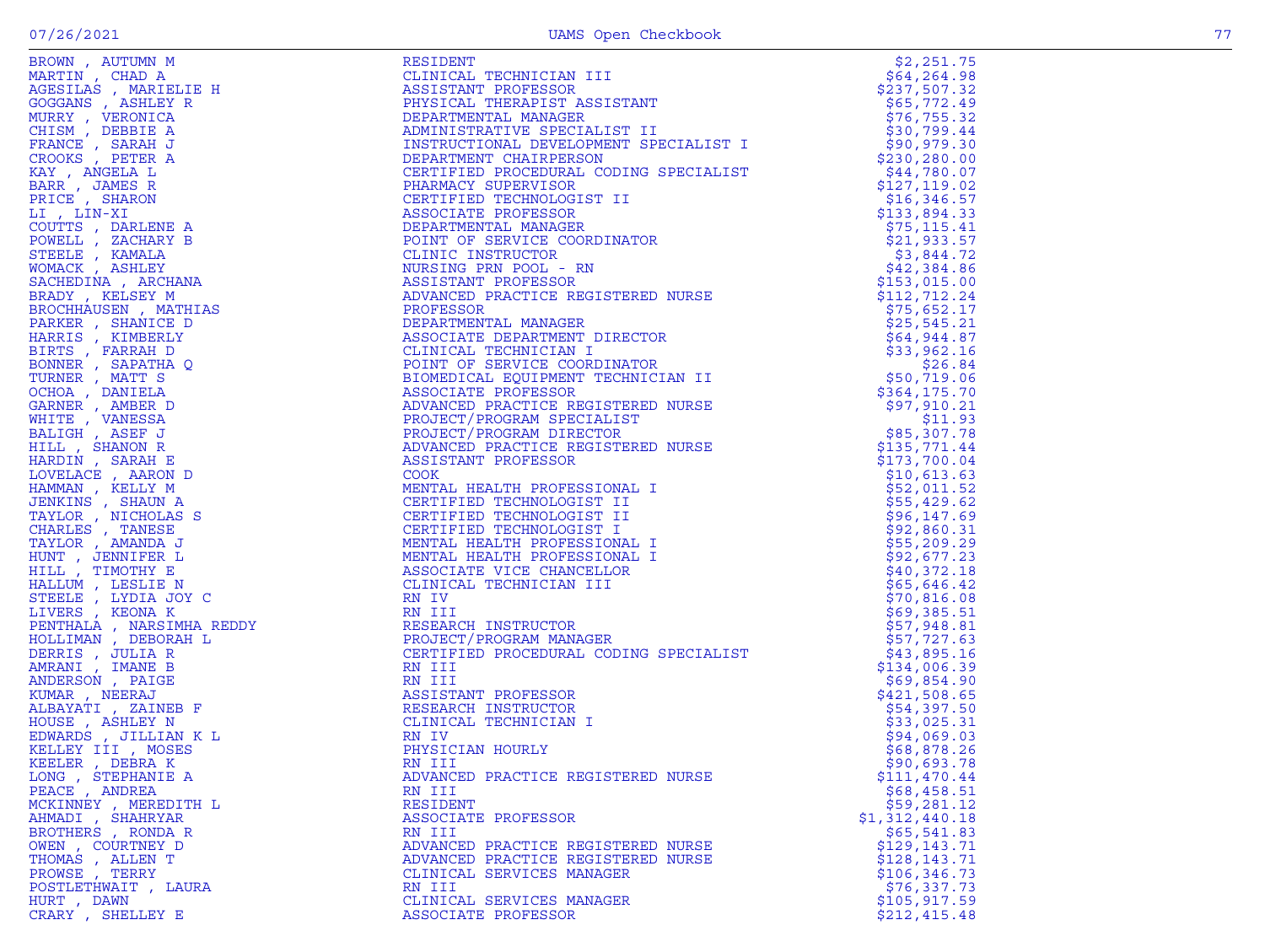| NOWLIN, CASEY W         | CLINICAL TECHNICIAN III                | \$50,590.80   |
|-------------------------|----------------------------------------|---------------|
| CASAVECHIA, JUDI A      | INSTRUCTIONAL DEVELOPMENT SPECIALIST I | \$51,422.69   |
| ALEXANDER , WILLIE L    | CLINICAL TECHNICIAN III                | \$45,746.97   |
|                         |                                        |               |
|                         |                                        |               |
|                         |                                        |               |
|                         |                                        |               |
|                         |                                        |               |
|                         |                                        |               |
|                         |                                        |               |
|                         |                                        |               |
|                         |                                        |               |
|                         |                                        |               |
|                         |                                        |               |
|                         |                                        |               |
|                         |                                        |               |
|                         |                                        |               |
|                         |                                        |               |
|                         |                                        |               |
|                         |                                        |               |
|                         |                                        |               |
|                         |                                        |               |
|                         |                                        |               |
|                         |                                        |               |
|                         |                                        |               |
|                         |                                        |               |
|                         |                                        |               |
|                         |                                        |               |
|                         |                                        |               |
|                         |                                        |               |
|                         |                                        |               |
|                         |                                        |               |
|                         |                                        |               |
|                         |                                        |               |
|                         |                                        |               |
|                         |                                        |               |
|                         |                                        |               |
|                         |                                        |               |
|                         |                                        |               |
|                         |                                        |               |
|                         |                                        |               |
|                         |                                        |               |
|                         |                                        |               |
|                         |                                        |               |
|                         |                                        |               |
|                         |                                        |               |
|                         |                                        |               |
|                         |                                        |               |
|                         |                                        |               |
|                         |                                        |               |
|                         |                                        |               |
|                         |                                        |               |
|                         |                                        |               |
|                         |                                        |               |
|                         |                                        |               |
|                         |                                        |               |
|                         |                                        |               |
|                         |                                        |               |
|                         |                                        |               |
|                         |                                        |               |
| FREEMAN, DEBRA          | CERTIFIED TECHNOLOGIST II              | \$58,528.00   |
| STERN , RONNI           | MANAGER OF MEDICAL ANCILLARY SERVICES  | \$42,698.14   |
|                         |                                        |               |
| LUSARDI , KATHERINE T   | PHARMACY SUPERVISOR                    | \$118, 722.53 |
| MOORE, BRENDAN P        | <b>RESIDENT</b>                        | \$57,952.34   |
| HART , CAMILLE          | PROJECT/PROGRAM MANAGER                | \$36,356.78   |
| DING , ZUFENG           | ASSISTANT PROFESSOR                    | \$51,509.96   |
| HAYS, LAURA             | ASSISTANT PROFESSOR                    | \$110,065.30  |
| SHAIDE , RENEE          | ADVANCED PRACTICE REGISTERED NURSE     | \$49,433.05   |
| CURTIS BRYANT, SHELIA A | RN III                                 | \$106,678.86  |
|                         |                                        |               |
| BALTZ, HOLLY            | MEDICAL LAB TECHNICIAN                 | \$44,864.63   |
| TURNER , WANDA F        | ASSISTANT DIVISIONAL DIRECTOR          | \$81,861.64   |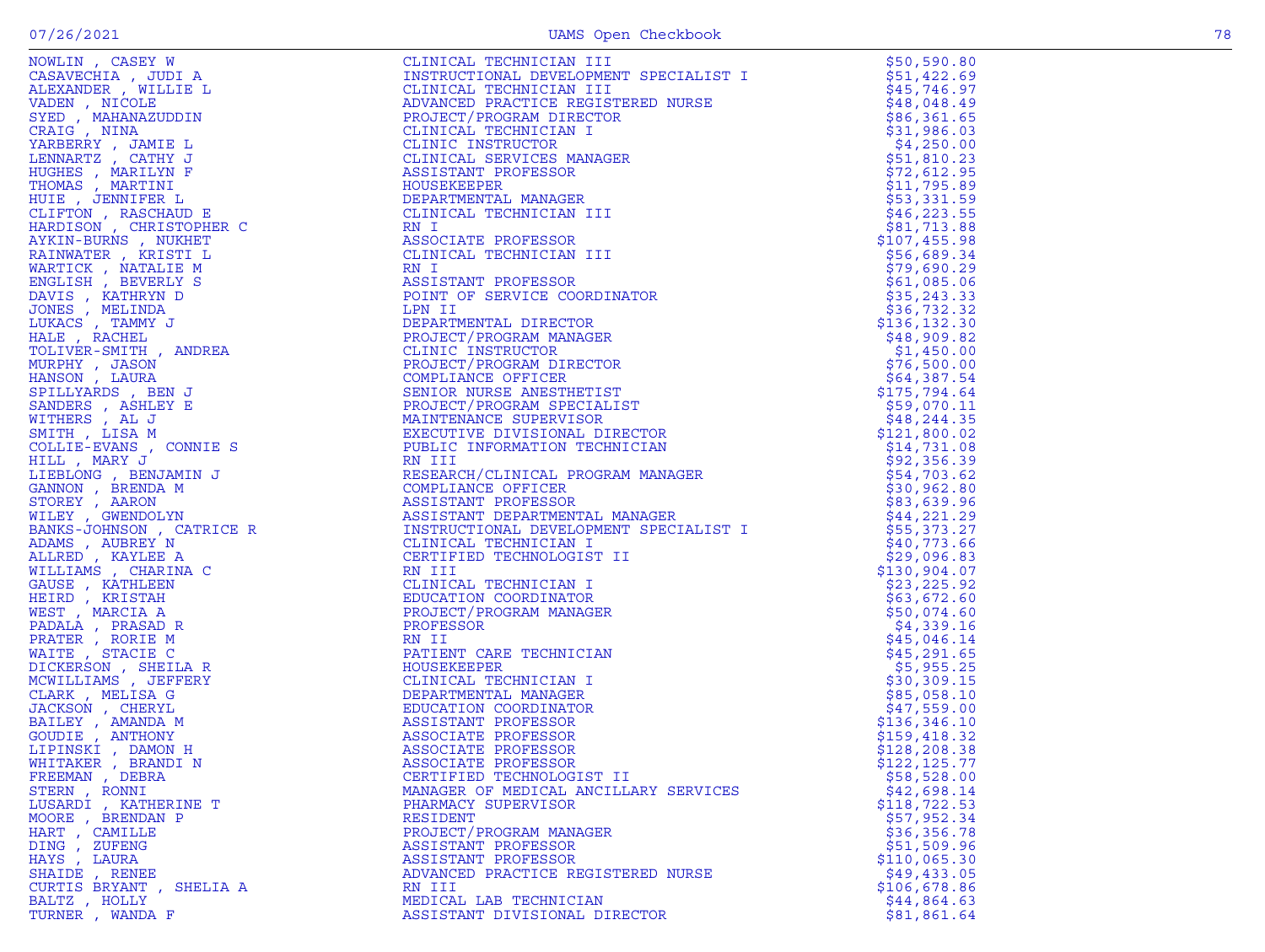| WILLIAMS , DARRILL M                    | PATIENT CARE TECHNICIAN                                 | \$37,264.13                |
|-----------------------------------------|---------------------------------------------------------|----------------------------|
| GLOVER , JENNIFER L                     | CHILD CARE TECHNICIAN<br>PUBLIC SAFETY/SECURITY OFFICER | \$27,619.62                |
| STONE SR , DENNIS W                     |                                                         | \$30,498.15                |
| RICKARD, CRYSTAL C<br>AUSTIN, SEDRICK D | PATIENT SERVICES ASSOCIATE                              | \$37,066.98                |
|                                         | MEDICAL ASSISTANT                                       | \$6,216.14                 |
| BANERJEE , SUDIP<br>BARNES , RACHEL D   | MEDICAL ASSISTANT<br>RN IV                              | \$19,069.80                |
| HENRY , RACHEL A                        | PROJECT/PROGRAM MANAGER                                 | \$73, 298.64               |
| HAYES, HELEN R                          | INSTRUCTOR                                              | \$82,026.41<br>\$25,852.35 |
| CONES, TIERRA S                         | PROJECT/PROGRAM SPECIALIST                              | \$36,279.36                |
| ROUNSAVILLE , TIMOTHY J                 | EXECUTIVE ASSISTANT                                     | \$41,301.80                |
|                                         |                                                         |                            |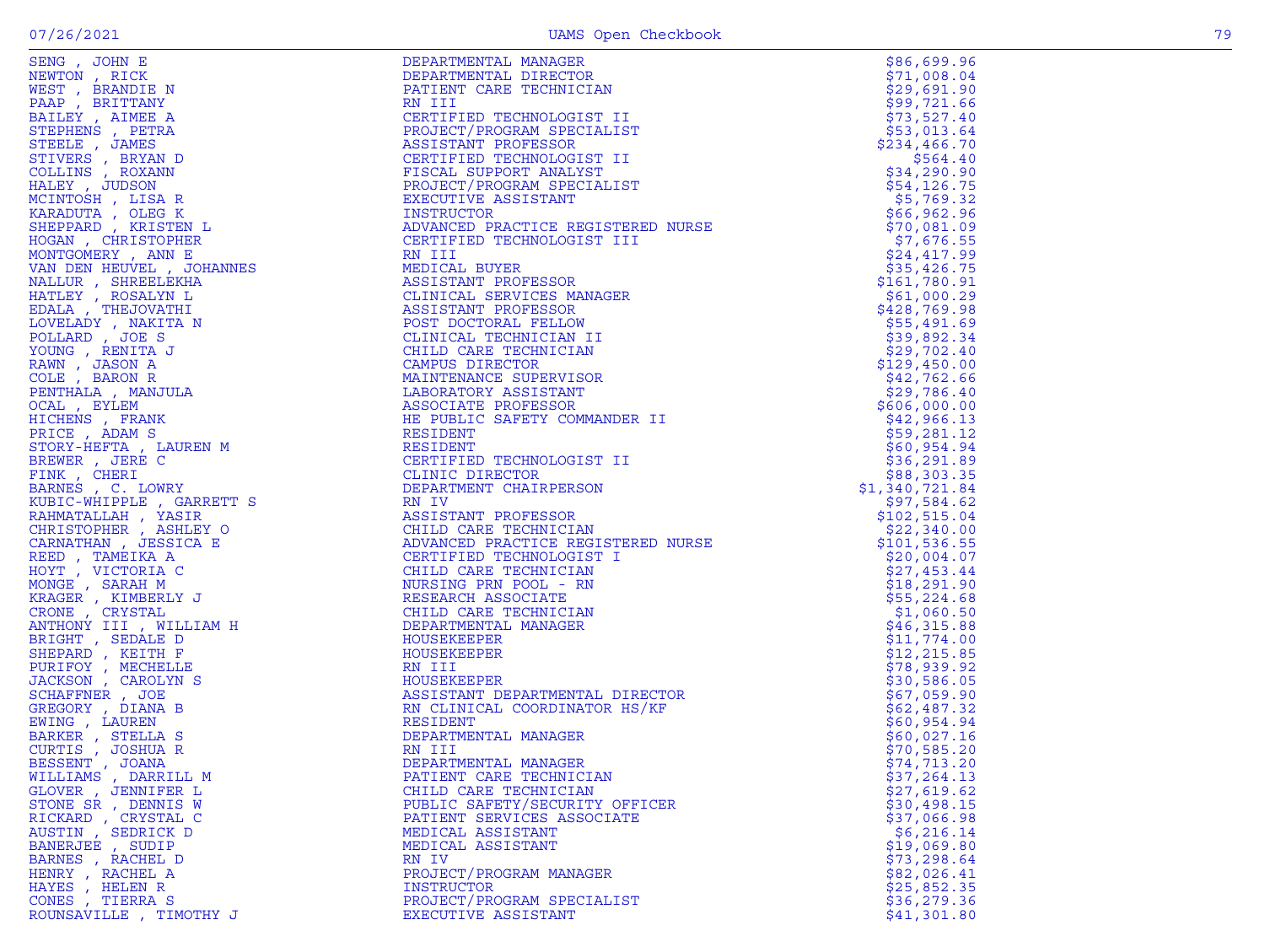| ORTIZ, MALISSA N                                                                                                                                                                                                                                                             | CLINICAL TECHNICIAN II                                                                                                                                                                                                                                          | \$10,828.15                 |
|------------------------------------------------------------------------------------------------------------------------------------------------------------------------------------------------------------------------------------------------------------------------------|-----------------------------------------------------------------------------------------------------------------------------------------------------------------------------------------------------------------------------------------------------------------|-----------------------------|
| SMITH, BOBBY A                                                                                                                                                                                                                                                               | CASHIER                                                                                                                                                                                                                                                         | \$27,766.37                 |
| SMITH, DEBRA L                                                                                                                                                                                                                                                               | EXECUTIVE ASSISTANT                                                                                                                                                                                                                                             | \$61,576.99                 |
| CUMMINGS, ASHLY B                                                                                                                                                                                                                                                            | CERTIFIED TECHNOLOGIST III                                                                                                                                                                                                                                      | \$44,670.27                 |
| TOON, JULIE A                                                                                                                                                                                                                                                                | RN III                                                                                                                                                                                                                                                          | \$85,261.93                 |
| YANCEY, SHENAN T                                                                                                                                                                                                                                                             | RN III                                                                                                                                                                                                                                                          | \$93,496.52                 |
| PETERS , MICHELLE                                                                                                                                                                                                                                                            | RESEARCH ASSOCIATE                                                                                                                                                                                                                                              | \$78,398.18                 |
| SHERIDAN , WENDY L                                                                                                                                                                                                                                                           | PROJECT/PROGRAM SPECIALIST<br>POINT OF SERVICE COORDINATOR                                                                                                                                                                                                      | \$59,308.67                 |
| PATRICK, LASHONDA M                                                                                                                                                                                                                                                          | CLINICAL TECHNICIAN I                                                                                                                                                                                                                                           | \$34,698.81                 |
| WASHINGTON , ANTONIO<br>HALE, CHAD A                                                                                                                                                                                                                                         | PROJECT/PROGRAM SPECIALIST                                                                                                                                                                                                                                      | \$31,969.69<br>\$41,219.97  |
| ARMSTRONG, NAOMI                                                                                                                                                                                                                                                             | EDUCATION COORDINATOR                                                                                                                                                                                                                                           | \$22,695.65                 |
| FIELDER, GINA P                                                                                                                                                                                                                                                              | DEPARTMENTAL DIRECTOR                                                                                                                                                                                                                                           | \$118,224.96                |
| SMITH, SHANA M                                                                                                                                                                                                                                                               | LPN II                                                                                                                                                                                                                                                          | \$48,253.96                 |
| LEE , ARIEN W                                                                                                                                                                                                                                                                | NURSING PRN POOL - RN                                                                                                                                                                                                                                           | \$40,655.30                 |
| ROGERS, LORA J                                                                                                                                                                                                                                                               | SENIOR RESEARCH ASSISTANT                                                                                                                                                                                                                                       | \$44,518.09                 |
| SHUFFIELD, PATTIE                                                                                                                                                                                                                                                            | PHARMACIST I                                                                                                                                                                                                                                                    | \$111, 152.47               |
|                                                                                                                                                                                                                                                                              | BIOMEDICAL EQUIPMENT TECHNICIAN II                                                                                                                                                                                                                              | \$49,450.02                 |
|                                                                                                                                                                                                                                                                              | PROJECT/PROGRAM MANAGER                                                                                                                                                                                                                                         | \$47,727.87                 |
|                                                                                                                                                                                                                                                                              | CERTIFIED TECHNOLOGIST II                                                                                                                                                                                                                                       | \$80,191.52                 |
|                                                                                                                                                                                                                                                                              | ASSOCIATE PROFESSOR                                                                                                                                                                                                                                             | \$229,522.50                |
|                                                                                                                                                                                                                                                                              | PROJECT/PROGRAM SPECIALIST                                                                                                                                                                                                                                      | \$49,991.95                 |
|                                                                                                                                                                                                                                                                              | PROFESSOR                                                                                                                                                                                                                                                       | \$250,480.04                |
|                                                                                                                                                                                                                                                                              | LPN II                                                                                                                                                                                                                                                          | \$37,884.86                 |
|                                                                                                                                                                                                                                                                              | EDUCATION COORDINATOR                                                                                                                                                                                                                                           | \$38,801.25                 |
|                                                                                                                                                                                                                                                                              | SPECIAL PROCEDURE TECHNICIAN                                                                                                                                                                                                                                    | \$54,117.07                 |
|                                                                                                                                                                                                                                                                              | ADMINISTRATIVE ANALYST                                                                                                                                                                                                                                          | \$33,609.94                 |
|                                                                                                                                                                                                                                                                              | CLINICAL TECHNICIAN III                                                                                                                                                                                                                                         | \$28,655.74                 |
|                                                                                                                                                                                                                                                                              | RESEARCH ASSOCIATE                                                                                                                                                                                                                                              | \$11,856.00                 |
|                                                                                                                                                                                                                                                                              | MENTAL HEALTH PROFESSIONAL I                                                                                                                                                                                                                                    | \$53,346.93                 |
|                                                                                                                                                                                                                                                                              | RESEARCH ASSOCIATE                                                                                                                                                                                                                                              | \$53,946.23                 |
|                                                                                                                                                                                                                                                                              | PROJECT/PROGRAM MANAGER                                                                                                                                                                                                                                         | \$55,669.19                 |
|                                                                                                                                                                                                                                                                              | RN III                                                                                                                                                                                                                                                          | \$74,654.39                 |
|                                                                                                                                                                                                                                                                              | SENIOR NURSE ANESTHETIST                                                                                                                                                                                                                                        | \$178,319.54                |
|                                                                                                                                                                                                                                                                              | NURSING PRN POOL - RN                                                                                                                                                                                                                                           | \$769.50                    |
|                                                                                                                                                                                                                                                                              | DIVISIONAL DIRECTOR                                                                                                                                                                                                                                             | \$118,593.49                |
|                                                                                                                                                                                                                                                                              | PROJECT/PROGRAM SPECIALIST                                                                                                                                                                                                                                      | \$15,367.53                 |
|                                                                                                                                                                                                                                                                              | CLINICAL SERVICES MANAGER<br>RN IV                                                                                                                                                                                                                              | \$85,735.00<br>\$119,057.17 |
|                                                                                                                                                                                                                                                                              |                                                                                                                                                                                                                                                                 | \$84,261.04                 |
|                                                                                                                                                                                                                                                                              |                                                                                                                                                                                                                                                                 | \$72,114.04                 |
|                                                                                                                                                                                                                                                                              |                                                                                                                                                                                                                                                                 | \$29,615.77                 |
|                                                                                                                                                                                                                                                                              |                                                                                                                                                                                                                                                                 | \$27,087.75                 |
|                                                                                                                                                                                                                                                                              | NN IV<br>RESISTANT PROFESSOR<br>CLINICAL TECHNICIAN I<br>CLINICAL TECHNICIAN III<br>DEPARTMENTAL MANAGER<br>DIETETIC TECHNICIAN<br>DEPARTMENTAL MANAGER<br>NURSING PRN POOL - RN<br>SENIOR PROJECT/PROGRAM DIRECTOR<br>NURSING PRN POOL - RN<br>COOK<br>PHYSICA | \$47,137.34                 |
|                                                                                                                                                                                                                                                                              |                                                                                                                                                                                                                                                                 | \$17,791.35                 |
|                                                                                                                                                                                                                                                                              |                                                                                                                                                                                                                                                                 | \$1,747.35                  |
|                                                                                                                                                                                                                                                                              |                                                                                                                                                                                                                                                                 | \$652.00                    |
|                                                                                                                                                                                                                                                                              |                                                                                                                                                                                                                                                                 | \$87,567.04                 |
|                                                                                                                                                                                                                                                                              |                                                                                                                                                                                                                                                                 | \$42,532.85                 |
|                                                                                                                                                                                                                                                                              |                                                                                                                                                                                                                                                                 | \$5,779.04                  |
|                                                                                                                                                                                                                                                                              |                                                                                                                                                                                                                                                                 | \$102,205.33                |
|                                                                                                                                                                                                                                                                              |                                                                                                                                                                                                                                                                 | \$22,317.56                 |
| MAXWELL, DEBRA F                                                                                                                                                                                                                                                             | DEPARTMENTAL MANAGER                                                                                                                                                                                                                                            | \$90,591.33                 |
| FIRELD , PATTIE<br>JERS , HERTA<br>JEPHELD , PATTIE<br>SBE , HERTA<br>FFORD , VALARIE E<br>THA , ELIZABETH C<br>THA , ELIZABETH C<br>ANIOCK , SUSANDRA E<br>THA , ELIZABETH C<br>AVION , HEATHER L<br>LUVIN , DEBORAH A<br>LUVIN , DEBORAH A<br>LUVIN<br>CHASTAIN, RANDALL S | SPECIAL PROCEDURE TECHNICIAN                                                                                                                                                                                                                                    | \$59,722.09                 |
| LACKIE, DAVON                                                                                                                                                                                                                                                                | ADVANCED PRACTICE REGISTERED NURSE                                                                                                                                                                                                                              | \$116,079.64                |
| BEAN, JUSTIN                                                                                                                                                                                                                                                                 | CLINICAL LABORATORY MANAGER                                                                                                                                                                                                                                     | \$73,191.67                 |
| BRADSHAW, PAUL W                                                                                                                                                                                                                                                             | PROJECT/PROGRAM SPECIALIST                                                                                                                                                                                                                                      | \$68,313.70                 |
| WELCH, CATIYA C                                                                                                                                                                                                                                                              | MENTAL HEALTH PROFESSIONAL I                                                                                                                                                                                                                                    | \$7,157.93                  |
| LYLE, SHANNA C                                                                                                                                                                                                                                                               | RN III                                                                                                                                                                                                                                                          | \$24,346.65                 |
| HUGHEY, MARVIN                                                                                                                                                                                                                                                               | RN I                                                                                                                                                                                                                                                            | \$95,192.47                 |
| HOWELL, SARAH E<br>EDMUND , BLAKELY                                                                                                                                                                                                                                          | ADVANCED PRACTICE REGISTERED NURSE                                                                                                                                                                                                                              | \$90,789.54<br>\$98,910.21  |
| CUTLIFF, TAMISHA A                                                                                                                                                                                                                                                           | ADVANCED PRACTICE REGISTERED NURSE<br>CLINICAL TECHNICIAN III                                                                                                                                                                                                   | \$109,762.28                |
|                                                                                                                                                                                                                                                                              |                                                                                                                                                                                                                                                                 |                             |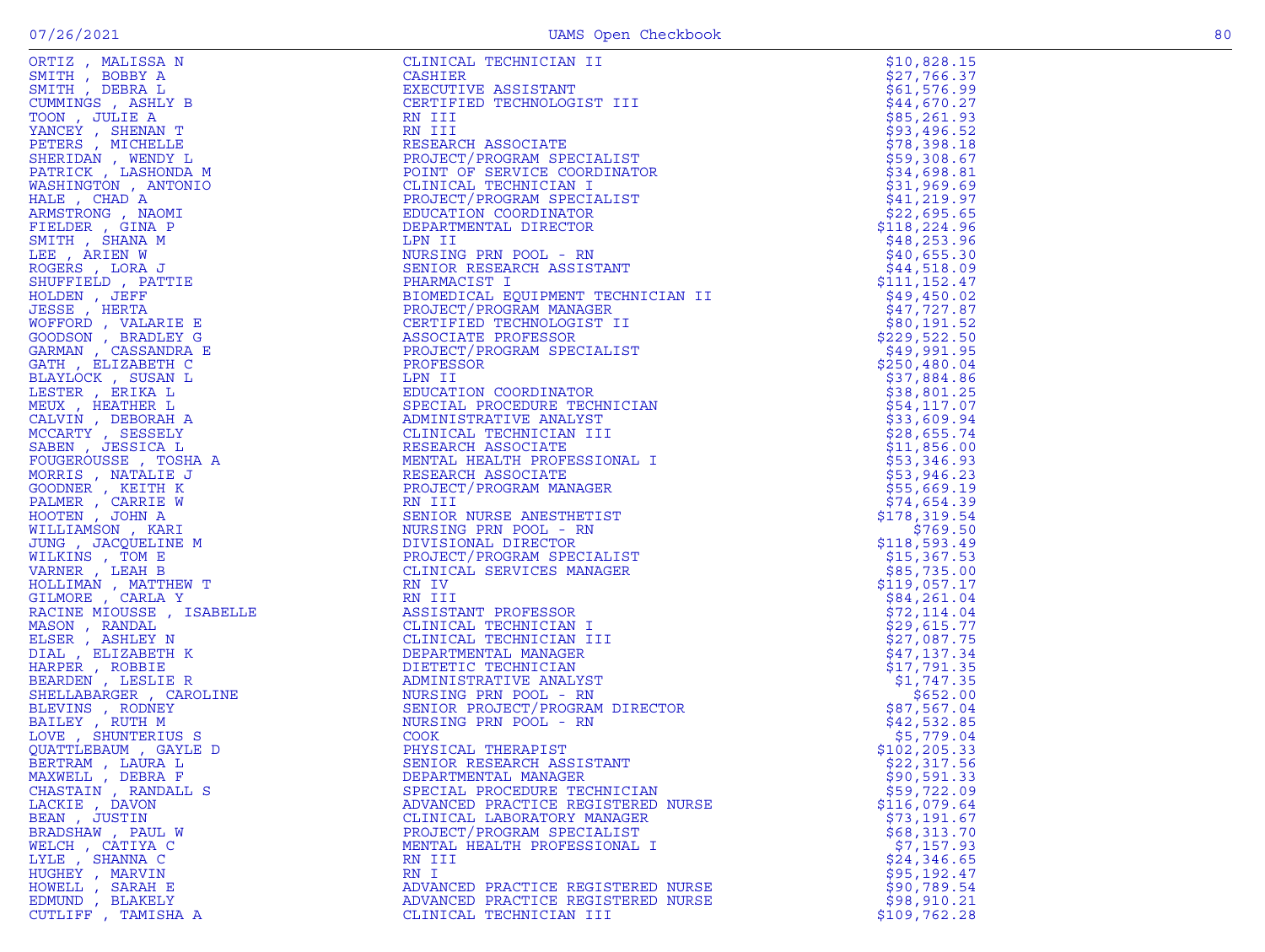BAUER , JONATHAN J

PROJECT/PROGRAM SPECIALIST \$45,644.30<br>RN III \$78,809.05

KEENE , KELLSIE CERTIFIED TECHNOLOGIST II \$56,657.77

DUNCAN , MELISSA RN III \$78,809.05 HOOTEN , ANDREA PROJECT/PROGRAM MANAGER \$52,523.48 TIMMONS , LEAH E EXECUTIVE ASSISTANT \$14,786.24 GASS , CHARLOTTE E ASSOCIATE DIVISIONAL DIRECTOR \$67,962.96 HAN , SHANA R POINT OF SERVICE COORDINATOR \$33,274.47 EUBANKS , AMANDA L ADVANCED PRACTICE REGISTERED NURSE \$106,647.27 FISCHBACH , LORI A ASSOCIATE PROFESSOR \$48,535.60

BARNES , TYLISHA PATIENT CARE TECHNICIAN \$22,818.43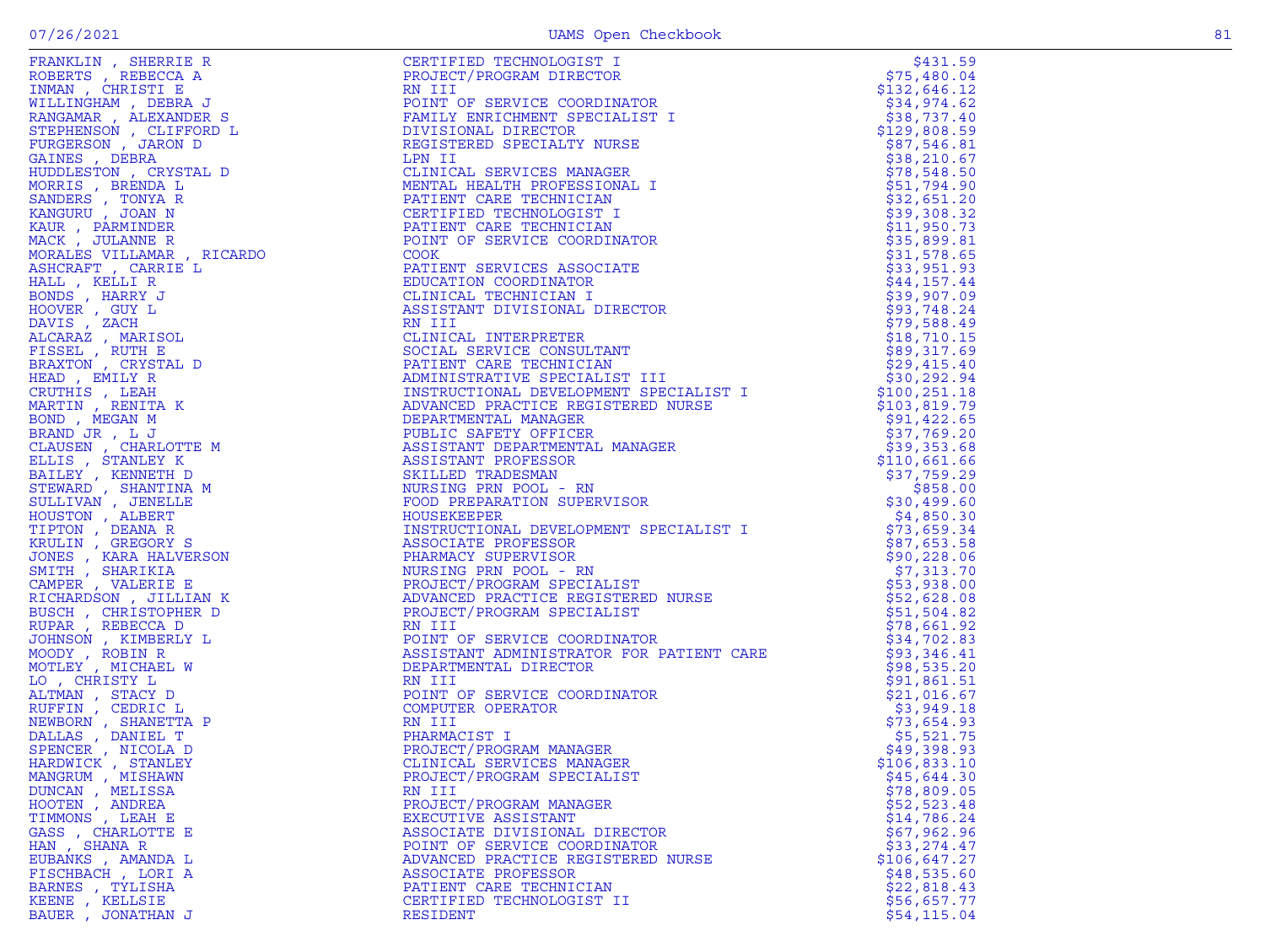| NGUON , JOCELIN S<br>JILLARD , SUZETTE M<br>JOUDERMILK , VICTORIA L                                                                                                                                                                                            |
|----------------------------------------------------------------------------------------------------------------------------------------------------------------------------------------------------------------------------------------------------------------|
|                                                                                                                                                                                                                                                                |
|                                                                                                                                                                                                                                                                |
| BARROW , LATOYA B D<br>CATES , KIRBI                                                                                                                                                                                                                           |
|                                                                                                                                                                                                                                                                |
|                                                                                                                                                                                                                                                                |
| WALDERNS , KERI A<br>WILLIAMS , MATTHEW                                                                                                                                                                                                                        |
|                                                                                                                                                                                                                                                                |
|                                                                                                                                                                                                                                                                |
|                                                                                                                                                                                                                                                                |
|                                                                                                                                                                                                                                                                |
| VILLIAMS , MATTHEW<br>MITH , GREGORY L<br>EPPS , SARENTHIA M<br>TERRY , DANIELLE S<br>ICCOY , SHANEKA M<br>ZATO , ROSE ANNE G<br>PHELPS , JOSHUA A<br>MOORE , ANDREA T<br>CANNON , JESSICA S<br>JOHERTY , JESSICA R<br>JOHERTY , LESSICA R<br>JOHERTY , DONALD |
|                                                                                                                                                                                                                                                                |
|                                                                                                                                                                                                                                                                |
|                                                                                                                                                                                                                                                                |
|                                                                                                                                                                                                                                                                |
|                                                                                                                                                                                                                                                                |
|                                                                                                                                                                                                                                                                |
|                                                                                                                                                                                                                                                                |
|                                                                                                                                                                                                                                                                |
|                                                                                                                                                                                                                                                                |
|                                                                                                                                                                                                                                                                |
|                                                                                                                                                                                                                                                                |
|                                                                                                                                                                                                                                                                |
| BETZNER , SARAH L<br>BETZNER , SARAH L<br>BOSSARD , REBECCA I<br>BROADFOOT , BRANNON G                                                                                                                                                                         |
|                                                                                                                                                                                                                                                                |
|                                                                                                                                                                                                                                                                |
|                                                                                                                                                                                                                                                                |
| PARKER , TRACY L<br>CHNEIDER , BRANDI M                                                                                                                                                                                                                        |
|                                                                                                                                                                                                                                                                |
|                                                                                                                                                                                                                                                                |
|                                                                                                                                                                                                                                                                |
| NUMAS , ELIZABETH                                                                                                                                                                                                                                              |
|                                                                                                                                                                                                                                                                |
| KELLEY , LAYTON D<br>DELANEY , ROSALYN<br>SCHEFFLER , STEPHANIE M                                                                                                                                                                                              |
|                                                                                                                                                                                                                                                                |
|                                                                                                                                                                                                                                                                |
|                                                                                                                                                                                                                                                                |
| OOD, CHANCHALDEEP K                                                                                                                                                                                                                                            |
| <b>ALLURUPALLI</b> , SRIKANTH                                                                                                                                                                                                                                  |
|                                                                                                                                                                                                                                                                |
| UIEMYER , JOSELIN G<br>1ATLOCK , DAVID                                                                                                                                                                                                                         |
|                                                                                                                                                                                                                                                                |
|                                                                                                                                                                                                                                                                |
|                                                                                                                                                                                                                                                                |
|                                                                                                                                                                                                                                                                |
|                                                                                                                                                                                                                                                                |
|                                                                                                                                                                                                                                                                |
|                                                                                                                                                                                                                                                                |
| "LINGUAL" , TAMARA L<br>RAMOS , JEANETTE M<br>REYES , JOSE R<br>JEAL , JEFFREY<br>JRR , LISA M<br>RR , LISA M                                                                                                                                                  |
| OWERY , JONATHON<br>ISCOBAR , JESSICA L<br>JONES , RACHEL L                                                                                                                                                                                                    |
|                                                                                                                                                                                                                                                                |
|                                                                                                                                                                                                                                                                |
|                                                                                                                                                                                                                                                                |
| JANGANATI , VENUMADHAV                                                                                                                                                                                                                                         |
|                                                                                                                                                                                                                                                                |
|                                                                                                                                                                                                                                                                |
|                                                                                                                                                                                                                                                                |
|                                                                                                                                                                                                                                                                |
|                                                                                                                                                                                                                                                                |
|                                                                                                                                                                                                                                                                |
|                                                                                                                                                                                                                                                                |
|                                                                                                                                                                                                                                                                |
|                                                                                                                                                                                                                                                                |
|                                                                                                                                                                                                                                                                |
|                                                                                                                                                                                                                                                                |
| ARNGANAIL , VENUMADA<br>KASAPU , APPALANAIDU<br>JILISON , TAMMY M<br>PERIN , REBECCA L T<br>MCK , JOANA M<br>ARADLEY , ALISIA A<br>PATTILLO , RHONDA M<br>CATTILLO , RHONDA M<br>CATTILLO , RHONDA M<br>CATTILLO , RHONDA M                                    |
|                                                                                                                                                                                                                                                                |
|                                                                                                                                                                                                                                                                |
|                                                                                                                                                                                                                                                                |
|                                                                                                                                                                                                                                                                |
|                                                                                                                                                                                                                                                                |
|                                                                                                                                                                                                                                                                |
| MIT , SUMERA<br>AJAJ , GITANJALI<br>COKER , JESSICA L<br>HIBBS , HUNTER M<br>TAREN<br>ICGARRAH , CLARENCE D                                                                                                                                                    |
|                                                                                                                                                                                                                                                                |
|                                                                                                                                                                                                                                                                |
|                                                                                                                                                                                                                                                                |
|                                                                                                                                                                                                                                                                |
|                                                                                                                                                                                                                                                                |
|                                                                                                                                                                                                                                                                |
| AU , CHRYSTAL<br>---<br>WIGHT , BETTINA T<br>ROBERTS , KARL<br>BUCK , JÓEL M<br>PAUL , EMILY K                                                                                                                                                                 |
|                                                                                                                                                                                                                                                                |
| BERGGREN , ADELE L<br>CALHOUN , DEBRA<br>STANLEY , DAVID                                                                                                                                                                                                       |

| AGUON, JOCELYN S                         | RN III                                                                                                                                                                                                                                           | \$133,393.81                |
|------------------------------------------|--------------------------------------------------------------------------------------------------------------------------------------------------------------------------------------------------------------------------------------------------|-----------------------------|
| DILLARD, SUZETTE M                       | RN III                                                                                                                                                                                                                                           | \$75,191.93                 |
| LOUDERMILK, VICTORIA L                   | ADVANCED PRACTICE REGISTERED NURSE                                                                                                                                                                                                               | \$101,536.92                |
| BARROW, LATOYA B D                       | RN IV                                                                                                                                                                                                                                            | \$151,852.00                |
| CATES, KIRBI                             | NURSING PRN POOL - RN                                                                                                                                                                                                                            | \$7,558.46                  |
| WALDERNS, KERI A                         | PROJECT/PROGRAM SPECIALIST                                                                                                                                                                                                                       | \$11,902.03<br>\$533,704.49 |
| WILLIAMS , MATTHEW<br>SMITH, GREGORY L   | ASSISTANT PROFESSOR<br>ASSISTANT PROFESSOR                                                                                                                                                                                                       | \$368, 927.42               |
| EPPS, SARENTHIA M                        | RESIDENT                                                                                                                                                                                                                                         | \$63,420.32                 |
| TERRY, DANIELLE S                        | PROJECT/PROGRAM SPECIALIST                                                                                                                                                                                                                       | \$37,090.63                 |
| MCCOY, SHANEKA M                         | CLINICAL TECHNICIAN III                                                                                                                                                                                                                          | \$57,577.27                 |
| CATO, ROSE ANNE G                        | CAMPUS DIRECTOR                                                                                                                                                                                                                                  | \$101, 596.67               |
| PHELPS, JOSHUA A                         | CAMPUS DIRECTOR                                                                                                                                                                                                                                  | \$85,181.83                 |
| MOORE, ANDREA T                          | PATIENT SERVICES ASSOCIATE                                                                                                                                                                                                                       | \$4,726.34                  |
| CANNON, JESSICA S                        | PROJECT/PROGRAM MANAGER                                                                                                                                                                                                                          | \$54,901.54                 |
| DOHERTY , JESSICA R                      | RN CLINICAL COORDINATOR HS/KF                                                                                                                                                                                                                    | \$53,245.59                 |
| JOHANN JR, DONALD J                      | ASSOCIATE PROFESSOR                                                                                                                                                                                                                              | \$260, 125.50               |
| ELFARAMAWI , MOHAMMED                    | ASSOCIATE PROFESSOR                                                                                                                                                                                                                              | \$113,747.36                |
| BETZNER, SARAH L                         | RN II                                                                                                                                                                                                                                            | \$19,374.32                 |
| BROSSARD , REBECCA I                     | RN IV                                                                                                                                                                                                                                            | \$58,410.25                 |
| GUTHRIDGE , MARIE                        | CLINICAL SERVICES MANAGER                                                                                                                                                                                                                        | \$86,065.76                 |
| BROADFOOT, BRANNON G<br>PARKER , TRACY L | RESIDENT<br>EDUCATION COORDINATOR                                                                                                                                                                                                                | \$60,954.94<br>\$39,001.25  |
| SCHNEIDER, BRANDI M                      |                                                                                                                                                                                                                                                  | \$73,762.28                 |
| DUMAS , ELIZABETH                        |                                                                                                                                                                                                                                                  | \$37,227.95                 |
| YIN, XIN                                 |                                                                                                                                                                                                                                                  | \$76,599.51                 |
| KELLEY , LAYTON D                        |                                                                                                                                                                                                                                                  | \$182, 365.68               |
| DELANEY , ROSALYN                        | BDUCK BRYICES AND DIVISIONAL PATIENT SERVICES AND DIRECTOR OF PHARMACY MENTAL HEALTH PROFESSIONAL I<br>ASSISTANT PROFESSIONAL I<br>ASSISTANT PROFESSOR<br>ASSISTANT PROFESSOR<br>ASSISTANT PROFESSOR<br>ASSISTANT PROFESSOR<br>ASSISTANT PROFESS | \$64,775.42                 |
| SCHEFFLER, STEPHANIE M                   |                                                                                                                                                                                                                                                  | \$169,117.27                |
| SOOD, CHANCHALDEEP K                     |                                                                                                                                                                                                                                                  | \$180,089.24                |
| VALLURUPALLI , SRIKANTH                  |                                                                                                                                                                                                                                                  | \$336,041.39                |
| NIEMYER, JOSELIN G                       |                                                                                                                                                                                                                                                  | \$176,972.00                |
| MATLOCK, DAVID                           |                                                                                                                                                                                                                                                  | \$257,056.59                |
| HULA, TAMARA L                           |                                                                                                                                                                                                                                                  | \$80,951.93                 |
| RAMOS , JEANETTE M                       |                                                                                                                                                                                                                                                  | \$198,593.67                |
| REYES, JOSE R                            |                                                                                                                                                                                                                                                  | \$1,456.00                  |
| NEAL , JEFFREY                           | ASSISTANT PROFESSOR<br>RESEARCH ASSOCIATE<br>RESIDENT<br>DEPARTMENTAL MANAGER<br>RESEARCH/CLINICAL PROGRAM MANAGER<br>DECEARCH/CLINICAL PROGRAM MANAGER                                                                                          | \$144,768.32                |
| ORR, LISA M                              | KESIDENT<br>DEPARTMENTAL MANAGER<br>RESEARCH/CLINICAL PROGRAM MANAGER<br>RESEARCH/CLINICAL PROGRAM MANAGER<br>ASSISTANT PROFESSOR                                                                                                                | \$52,159.55                 |
| LOWERY , JONATHON                        |                                                                                                                                                                                                                                                  | \$59,281.12                 |
| ESCOBAR, JESSICA L<br>JONES, RACHEL L    |                                                                                                                                                                                                                                                  | \$46,379.75<br>\$51,580.67  |
| JANGANATI , VENUMADHAV                   |                                                                                                                                                                                                                                                  | \$23,423.84                 |
| SASAPU, APPALANAIDU                      |                                                                                                                                                                                                                                                  | \$278,382.86                |
| WILSON , TAMMY M                         |                                                                                                                                                                                                                                                  | \$34,090.02                 |
| PERIN, REBECCA L T                       | COMPLIANCE OFFICER<br>ASSISTANT PROFESSOR<br>ASSISTANT PROFESSOR<br>ASSISTANT PROFESSOR                                                                                                                                                          | \$129,274.42                |
| MACK, JOANA M                            | ASSISTANT PROFESSOR                                                                                                                                                                                                                              | \$175,626.74                |
| LEWIS, VELVET A                          | <b>LPN II<br/>MEDICA!</b><br>CLINIC<br>^¤¤TST                                                                                                                                                                                                    | \$46,557.89                 |
| BRADLEY , ALISIA A                       | MEDICAL DIAGNOSTIC ANALYST                                                                                                                                                                                                                       | \$29,845.90                 |
| PATTILLO, RHONDA M                       | CLINIC DIRECTOR                                                                                                                                                                                                                                  | \$60,338.05                 |
| ALI, SUMERA                              | ASSISTANT PROFESSOR                                                                                                                                                                                                                              | \$367,842.97                |
| BAJAJ , GITANJALI                        | ASSISTANT PROFESSOR                                                                                                                                                                                                                              | \$338,533.42                |
| COKER, JESSICA L                         | ASSISTANT PROFESSOR                                                                                                                                                                                                                              | \$253,522.04                |
| GIBBS, HUNTER M                          | ASSISTANT PROFESSOR                                                                                                                                                                                                                              | \$266, 424.46               |
| MCGARRAH, CLARENCE D                     | SKILLED TRADESMAN                                                                                                                                                                                                                                | \$35,107.39                 |
| LAU , CHRYSTAL<br>KNIGHT, BETTINA T      | RESIDENT<br>RESEARCH/CLINICAL PROGRAM MANAGER                                                                                                                                                                                                    | \$54,115.04<br>\$96,982.25  |
| ROBERTS, KARL                            | PROJECT/PROGRAM DIRECTOR                                                                                                                                                                                                                         | \$90,080.65                 |
| BUCK, JOEL M                             | RN III                                                                                                                                                                                                                                           | \$80,665.02                 |
| PAUL , EMILY K                           | SPECIALTY REGISTERED NURSE                                                                                                                                                                                                                       | \$50,861.11                 |
| BERGGREN, ADELE L                        | PROJECT/PROGRAM SPECIALIST                                                                                                                                                                                                                       | \$36,544.53                 |
| CALHOUN, DEBRA                           | PATIENT SERVICES ASSOCIATE                                                                                                                                                                                                                       | \$37,048.54                 |
| STANLEY , DAVID                          | PATIENT SERVICES ASSOCIATE                                                                                                                                                                                                                       | \$25,648.37                 |
| PADEN, JESSICA F                         | PATIENT SERVICES ASSOCIATE                                                                                                                                                                                                                       | \$35,470.35                 |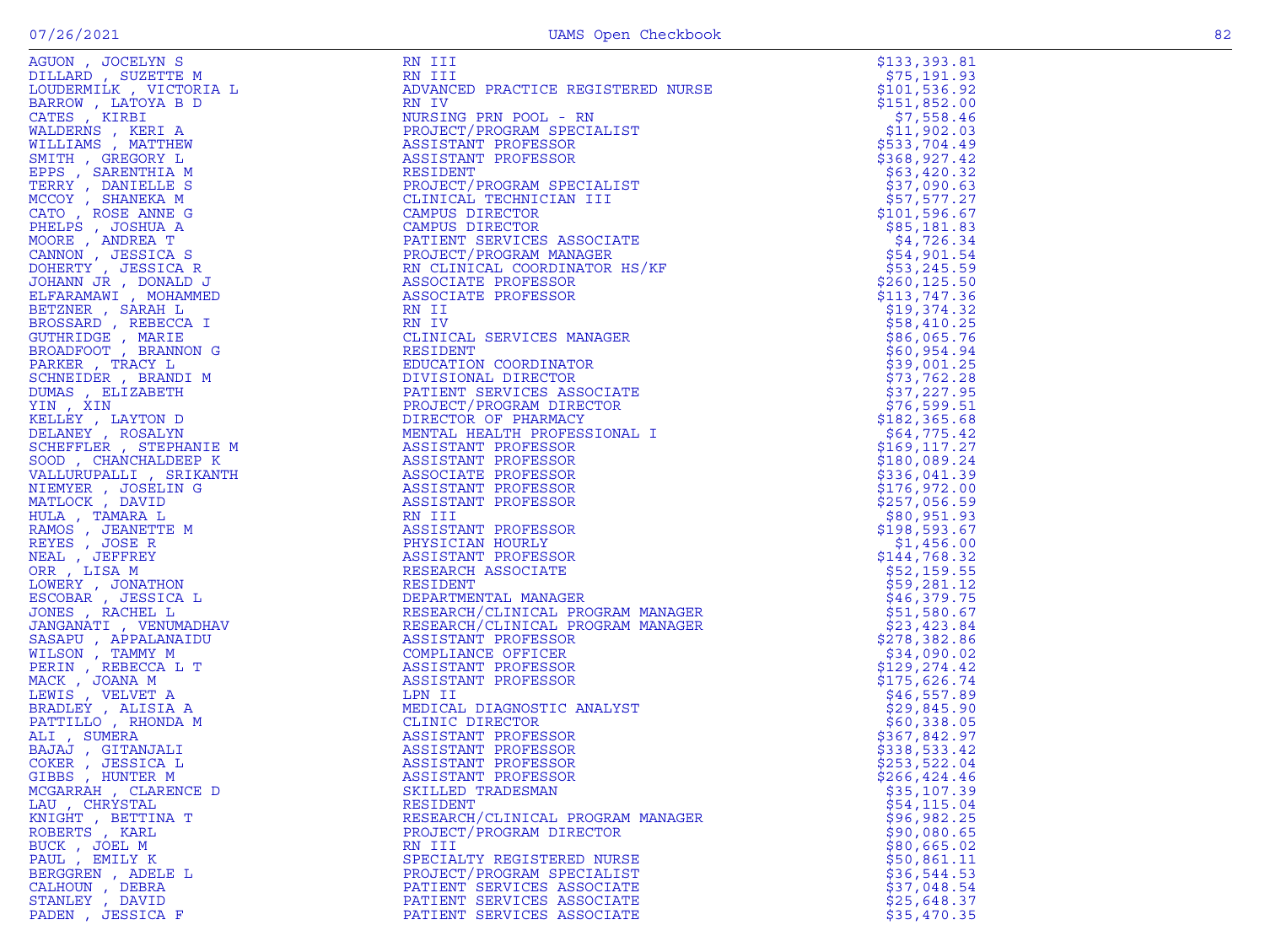| I<br>$\sim$ | w |
|-------------|---|
|             |   |

|                                                  | PATIENT SERVICES ASSOCIATE<br>CIATE<br>N<br>N<br>DRDINATOR                                                                                                                                                                                                           | \$53,302.64                 |
|--------------------------------------------------|----------------------------------------------------------------------------------------------------------------------------------------------------------------------------------------------------------------------------------------------------------------------|-----------------------------|
|                                                  |                                                                                                                                                                                                                                                                      | \$30,600.00                 |
|                                                  |                                                                                                                                                                                                                                                                      | \$138,823.80                |
|                                                  |                                                                                                                                                                                                                                                                      | \$88,757.48                 |
|                                                  |                                                                                                                                                                                                                                                                      | \$156,741.90                |
|                                                  |                                                                                                                                                                                                                                                                      | \$9,049.95                  |
|                                                  |                                                                                                                                                                                                                                                                      | \$98,809.07                 |
|                                                  | POINT OF SERVICE COORDINATOR                                                                                                                                                                                                                                         | \$10,722.11                 |
|                                                  |                                                                                                                                                                                                                                                                      | \$59,729.12                 |
|                                                  |                                                                                                                                                                                                                                                                      | \$61,954.94                 |
|                                                  |                                                                                                                                                                                                                                                                      | \$59,281.12                 |
|                                                  | NESIDENT<br>RESIDENT<br>EDUCATION COORDINATOR<br>RESIDENT<br>RESIDENT                                                                                                                                                                                                | \$57,952.34<br>\$60, 281.12 |
|                                                  |                                                                                                                                                                                                                                                                      | \$50,782.02                 |
|                                                  |                                                                                                                                                                                                                                                                      | \$60,954.94                 |
|                                                  |                                                                                                                                                                                                                                                                      | \$458,968.00                |
|                                                  |                                                                                                                                                                                                                                                                      | \$76,753.60                 |
|                                                  |                                                                                                                                                                                                                                                                      | \$43,358.92                 |
|                                                  |                                                                                                                                                                                                                                                                      | \$104,544.96                |
|                                                  |                                                                                                                                                                                                                                                                      | \$38,220.38                 |
|                                                  |                                                                                                                                                                                                                                                                      | \$36,720.00                 |
|                                                  |                                                                                                                                                                                                                                                                      | \$74,351.61                 |
|                                                  |                                                                                                                                                                                                                                                                      | \$14,879.61                 |
|                                                  |                                                                                                                                                                                                                                                                      | \$42, 205.82                |
|                                                  |                                                                                                                                                                                                                                                                      | \$36,375.85                 |
|                                                  |                                                                                                                                                                                                                                                                      | \$183,099.00                |
|                                                  |                                                                                                                                                                                                                                                                      | \$6,714.88                  |
|                                                  |                                                                                                                                                                                                                                                                      | \$78,539.41                 |
|                                                  |                                                                                                                                                                                                                                                                      | \$67,226.68                 |
|                                                  |                                                                                                                                                                                                                                                                      | \$79,424.86                 |
|                                                  | RESIDENT<br>DEPARTMENT CHAIRPERSON<br>DEPARTMENTAL DIRECTOR<br>CERTIFIED PROCEDURAL CODING SPECIALIST<br>ASSISTANT PROFESSOR<br>PROJECT/PROGRAM SPECIALIST<br>SENIOR RESEARCH ASSISTANT<br>PROJECT/PROGRAM MANAGER<br>PHYSICIAN HOURLY<br>SPEECH                     | \$87,649.47                 |
|                                                  |                                                                                                                                                                                                                                                                      | \$83,683.74                 |
|                                                  |                                                                                                                                                                                                                                                                      | \$92,718.00                 |
|                                                  |                                                                                                                                                                                                                                                                      | \$3,097.32                  |
|                                                  |                                                                                                                                                                                                                                                                      | \$89,097.27                 |
|                                                  |                                                                                                                                                                                                                                                                      | \$75,441.72                 |
|                                                  |                                                                                                                                                                                                                                                                      | \$77,423.48                 |
|                                                  |                                                                                                                                                                                                                                                                      | \$89,024.60                 |
|                                                  |                                                                                                                                                                                                                                                                      | \$87,774.98                 |
|                                                  |                                                                                                                                                                                                                                                                      | \$50, 291.81                |
|                                                  |                                                                                                                                                                                                                                                                      | \$6,843.70                  |
|                                                  |                                                                                                                                                                                                                                                                      | \$64,440.28                 |
|                                                  |                                                                                                                                                                                                                                                                      | \$64,770.04                 |
|                                                  |                                                                                                                                                                                                                                                                      | \$45,900.00                 |
|                                                  | DEFANITHINITE<br>INSTRUCTIONAL DEVELOPMENT SPECIALIST I<br>INSTRUCTIONAL DEVELOPMENT SPECIALIST I<br>NURSING PRN POOL - RN<br>LPN II<br>ASSOCIATE PROFESSOR<br>PHARMACY SUPERVISOR<br>CLINIC INSTRUCTOR                                                              | \$41,080.06                 |
|                                                  |                                                                                                                                                                                                                                                                      | \$5,094.20                  |
|                                                  |                                                                                                                                                                                                                                                                      | \$46,025.39                 |
|                                                  |                                                                                                                                                                                                                                                                      | \$434,232.84                |
|                                                  |                                                                                                                                                                                                                                                                      | \$119,393.59                |
| STEELE , TAYLOR L<br>PRIVACY PROTECTION REQUIRED |                                                                                                                                                                                                                                                                      | \$73,629.10<br>\$1,510.25   |
| JORDAN, KAYLA M                                  |                                                                                                                                                                                                                                                                      | \$77,246.31                 |
| WALLACE, ASHLEY N                                |                                                                                                                                                                                                                                                                      | \$73,058.15                 |
| FELTS JR, DANIEL O                               | CERTIFIED TECHNOLOGIST III                                                                                                                                                                                                                                           | \$84,904.76                 |
| WHITE , MARGARET J                               | AN III<br>DEPARTMENTAL MANAGER<br>SPECIAL PROCEDURE TECHNICIAN<br>NURSING PRN POOL - RN<br>NURSING PRN POOL - RN<br>NURSING PRN POOL - RN<br>DEPARTMENTAL MANAGER<br>POST DOCTORAL FELLOW<br>NSTRUCTIONAL DEVELOPMENT SPECIALIST I<br>RSING PRN<br>MEDICAL ASSISTANT | \$31,968.60                 |
| HOLSTEN, JENNIFER                                | RN III                                                                                                                                                                                                                                                               | \$64,966.78                 |
| RASSMANN, ANJA                                   | RESEARCH/CLINICAL PROGRAM MANAGER                                                                                                                                                                                                                                    | \$71,399.96                 |
| COOLEY, KEYA                                     | RN III                                                                                                                                                                                                                                                               | \$67,978.95                 |
| BRINER , LAURA                                   | RN III                                                                                                                                                                                                                                                               | \$72, 259.82                |
| LEWIS, TRODREIGUS C                              | PATIENT SERVICES ASSOCIATE                                                                                                                                                                                                                                           | \$31,081.04                 |
| ROBNETT , KATHRYN M                              | RN III                                                                                                                                                                                                                                                               | \$48,159.35                 |
| TRIMBLE , LAUREN                                 | ADVANCED PRACTICE REGISTERED NURSE                                                                                                                                                                                                                                   | \$103,874.64                |
| FARRAR, JASON E                                  | ASSOCIATE PROFESSOR                                                                                                                                                                                                                                                  | \$227,189.40                |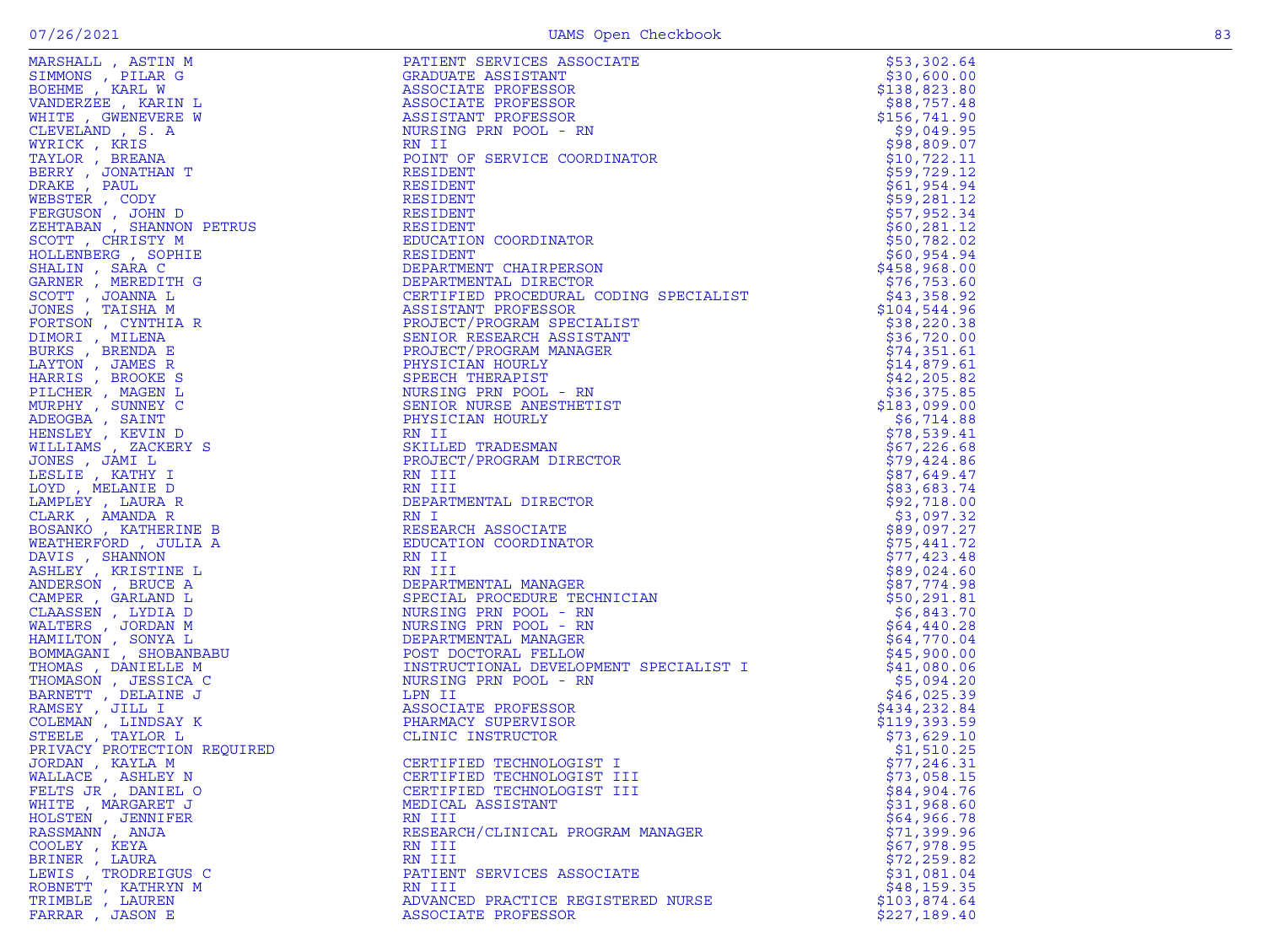| CROW, TIMOTHY J                                                                                                                                                                                                                                             | ASSISTANT DIVISIONAL DIRECTOR                                                                                                                                                                                                                                  | \$90,918.81  |
|-------------------------------------------------------------------------------------------------------------------------------------------------------------------------------------------------------------------------------------------------------------|----------------------------------------------------------------------------------------------------------------------------------------------------------------------------------------------------------------------------------------------------------------|--------------|
|                                                                                                                                                                                                                                                             |                                                                                                                                                                                                                                                                |              |
| KARR, MISHA A                                                                                                                                                                                                                                               | POINT OF SERVICE COORDINATOR                                                                                                                                                                                                                                   | \$16,797.22  |
| OAK, ALANNA K                                                                                                                                                                                                                                               | PATIENT SERVICES ASSOCIATE                                                                                                                                                                                                                                     | \$35,362.12  |
| PRIYAMBADA, PRIYA                                                                                                                                                                                                                                           | ASSISTANT PROFESSOR                                                                                                                                                                                                                                            | \$204,019.96 |
| NOACK, ANNA R                                                                                                                                                                                                                                               | DEPARTMENTAL MANAGER                                                                                                                                                                                                                                           | \$79,834.47  |
| DELGIORNO, DENISE D                                                                                                                                                                                                                                         | RN III                                                                                                                                                                                                                                                         | \$62,463.26  |
| BUCKNER, KAYLEE C                                                                                                                                                                                                                                           |                                                                                                                                                                                                                                                                | \$102,629.94 |
| SIMS, JERREN S                                                                                                                                                                                                                                              |                                                                                                                                                                                                                                                                | \$30,327.15  |
| CAROTHERS, DONNA L                                                                                                                                                                                                                                          |                                                                                                                                                                                                                                                                | \$43,861.17  |
| WHITE , LANITA                                                                                                                                                                                                                                              |                                                                                                                                                                                                                                                                | \$144,637.50 |
| HARASYM, LOUANN                                                                                                                                                                                                                                             |                                                                                                                                                                                                                                                                | \$44,024.00  |
| PEASTER, RITA                                                                                                                                                                                                                                               |                                                                                                                                                                                                                                                                | \$54,785.75  |
| TABOR, JULIE A                                                                                                                                                                                                                                              |                                                                                                                                                                                                                                                                | \$99,803.52  |
|                                                                                                                                                                                                                                                             |                                                                                                                                                                                                                                                                | \$31,513.10  |
|                                                                                                                                                                                                                                                             |                                                                                                                                                                                                                                                                |              |
|                                                                                                                                                                                                                                                             |                                                                                                                                                                                                                                                                | \$3,975.00   |
|                                                                                                                                                                                                                                                             |                                                                                                                                                                                                                                                                | \$4,803.37   |
|                                                                                                                                                                                                                                                             | RN III<br>ADVANCED PRACTICE REGISTERED NURSE<br>INVENTORY CONTROL TECHNICIAN<br>CERTIFIED PROCEDURAL CODING SPECIALIST<br>ASSISTANT DEAN<br>CERTIFIED PROCEDURAL CODING SPECIALIST<br>MENTAL HEALTH PROFESSIONAL I<br>CAMPUS DIRECTOR<br>ADMINISTRATIV         | \$57,192.62  |
|                                                                                                                                                                                                                                                             |                                                                                                                                                                                                                                                                | \$54,997.30  |
|                                                                                                                                                                                                                                                             |                                                                                                                                                                                                                                                                | \$66,945.02  |
|                                                                                                                                                                                                                                                             | HOUSEKEEPER                                                                                                                                                                                                                                                    | \$15,621.69  |
|                                                                                                                                                                                                                                                             | NUTRITIONIST                                                                                                                                                                                                                                                   | \$25,693.80  |
|                                                                                                                                                                                                                                                             | CLINICAL TECHNICIAN III                                                                                                                                                                                                                                        | \$96,319.98  |
|                                                                                                                                                                                                                                                             | NURSING PRN POOL - RN                                                                                                                                                                                                                                          | \$450.54     |
|                                                                                                                                                                                                                                                             | NURSING PRN POOL - RN                                                                                                                                                                                                                                          | \$15,647.37  |
|                                                                                                                                                                                                                                                             | RESEARCH ASSOCIATE                                                                                                                                                                                                                                             | \$41,833.36  |
|                                                                                                                                                                                                                                                             |                                                                                                                                                                                                                                                                |              |
|                                                                                                                                                                                                                                                             | ASSOCIATE DIVISIONAL DIRECTOR                                                                                                                                                                                                                                  | \$59,910.27  |
|                                                                                                                                                                                                                                                             | SOCIAL SERVICE CONSULTANT                                                                                                                                                                                                                                      | \$52,898.29  |
|                                                                                                                                                                                                                                                             | CHILD CARE TECHNICIAN                                                                                                                                                                                                                                          | \$23,860.62  |
|                                                                                                                                                                                                                                                             | MENTAL HEALTH PROFESSIONAL I                                                                                                                                                                                                                                   | \$47,931.22  |
|                                                                                                                                                                                                                                                             | ASSISTANT PROFESSOR                                                                                                                                                                                                                                            | \$110,624.96 |
|                                                                                                                                                                                                                                                             | OR<br>I LA CONTROLLER                                                                                                                                                                                                                                          | \$43,993.27  |
|                                                                                                                                                                                                                                                             |                                                                                                                                                                                                                                                                | \$54,787.28  |
|                                                                                                                                                                                                                                                             |                                                                                                                                                                                                                                                                | \$55,891.74  |
|                                                                                                                                                                                                                                                             |                                                                                                                                                                                                                                                                | \$330,123.49 |
| PRAGER ' RITAL<br>TRADITION DELESHIA LANDIQUE A<br>CADENA MONIQUE<br>MILLIAMS , BRITINEY S<br>CURENTER , ADAM G<br>CURENTON , SYREETA S<br>CURENTON , SYREETA S<br>CURENTON , SYREETA S<br>SIMS , LEONARD<br>TENNYSON , AMANDA LANDID , TANCE D<br>KARLER , | ASSISTANT PROFESSOR<br>NUTRITIONIST<br>RESIDENT<br>NUTRITIONIST<br>ASSOCIATE PROFESSOR<br>ASSISTANT PROFESSOR<br>PATIENT SERVICES ASSOCIATE<br>RN IV<br>NURSING PRN POOL - RN<br>PATIENT SERVICES ASSOCIATE<br>ADVANCED PRACTICE REGISTERED NURSE<br>ASSOCIATE | \$92,819.43  |
|                                                                                                                                                                                                                                                             |                                                                                                                                                                                                                                                                | \$27,830.92  |
|                                                                                                                                                                                                                                                             |                                                                                                                                                                                                                                                                | \$99,251.74  |
|                                                                                                                                                                                                                                                             |                                                                                                                                                                                                                                                                | \$2,506.10   |
|                                                                                                                                                                                                                                                             |                                                                                                                                                                                                                                                                | \$38,029.27  |
|                                                                                                                                                                                                                                                             |                                                                                                                                                                                                                                                                | \$115,763.71 |
|                                                                                                                                                                                                                                                             |                                                                                                                                                                                                                                                                | \$90,025.75  |
|                                                                                                                                                                                                                                                             |                                                                                                                                                                                                                                                                | \$81,624.00  |
|                                                                                                                                                                                                                                                             | RESIDENT                                                                                                                                                                                                                                                       | \$59,729.12  |
|                                                                                                                                                                                                                                                             |                                                                                                                                                                                                                                                                |              |
|                                                                                                                                                                                                                                                             | EXTRA HELP                                                                                                                                                                                                                                                     | \$34.30      |
|                                                                                                                                                                                                                                                             | SENIOR NURSE ANESTHETIST                                                                                                                                                                                                                                       | \$182,043.47 |
|                                                                                                                                                                                                                                                             | CLINICAL TECHNICIAN III                                                                                                                                                                                                                                        | \$41,533.88  |
|                                                                                                                                                                                                                                                             | CERTIFIED TECHNOLOGIST I                                                                                                                                                                                                                                       | \$49,259.20  |
|                                                                                                                                                                                                                                                             | DEPARTMENT CHAIRPERSON                                                                                                                                                                                                                                         | \$613,856.59 |
|                                                                                                                                                                                                                                                             | NURSING PRN POOL - RN                                                                                                                                                                                                                                          | \$20,962.58  |
|                                                                                                                                                                                                                                                             | CASHIER                                                                                                                                                                                                                                                        | \$30,366.40  |
|                                                                                                                                                                                                                                                             | CLINICAL TECHNICIAN III                                                                                                                                                                                                                                        | \$14,347.58  |
|                                                                                                                                                                                                                                                             | ASSISTANT PROFESSOR                                                                                                                                                                                                                                            | \$98,610.14  |
| WHITED, KATIE                                                                                                                                                                                                                                               | DEPARTMENTAL MANAGER                                                                                                                                                                                                                                           | \$79,401.53  |
| KAYLOR, JULIE A                                                                                                                                                                                                                                             | ASSISTANT PROFESSOR                                                                                                                                                                                                                                            | \$1,000.00   |
| DILKS, NANCY L                                                                                                                                                                                                                                              | RN III                                                                                                                                                                                                                                                         | \$88,242.63  |
| MOORE, ALICIA R                                                                                                                                                                                                                                             | RN III                                                                                                                                                                                                                                                         | \$76, 251.32 |
| TORINO, MARIA TERESA R                                                                                                                                                                                                                                      | RN III                                                                                                                                                                                                                                                         | \$75,136.26  |
| SHIPP, MEI N                                                                                                                                                                                                                                                | DEPARTMENTAL MANAGER                                                                                                                                                                                                                                           | \$74,920.79  |
| EDWARDS-ROBERTS, GERALDINE                                                                                                                                                                                                                                  | LPN II                                                                                                                                                                                                                                                         | \$29,161.43  |
| HARRINGTON, KAYLA C                                                                                                                                                                                                                                         | RN III                                                                                                                                                                                                                                                         | \$93,800.52  |
| REGNAS , KRISTYN A                                                                                                                                                                                                                                          | RN III                                                                                                                                                                                                                                                         | \$91, 245.66 |
|                                                                                                                                                                                                                                                             |                                                                                                                                                                                                                                                                | \$48,725.72  |
| MARSHALL, RHONDA G                                                                                                                                                                                                                                          | ASSISTANT DEPARTMENTAL MANAGER                                                                                                                                                                                                                                 |              |
| WALKER JR, LLOYD T                                                                                                                                                                                                                                          | <b>COOK</b>                                                                                                                                                                                                                                                    | \$1,008.00   |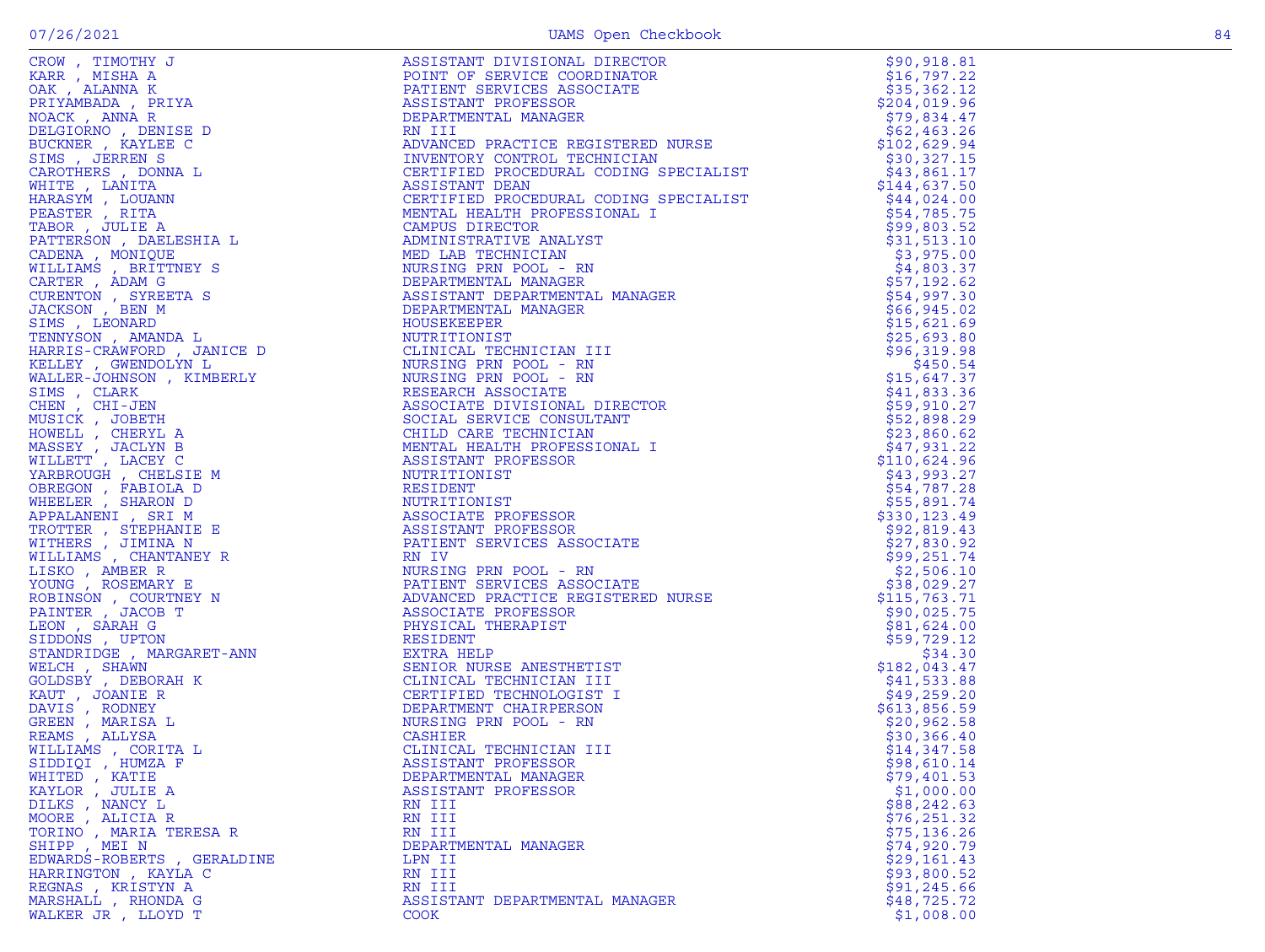| JENKINS JR , KEITH A<br>BALLARD , TALITHA L<br>WILLIAMS , LAUREN L<br>BODKINS , JAMMIE J |
|------------------------------------------------------------------------------------------|
|                                                                                          |
|                                                                                          |
|                                                                                          |
| LITTLEJOHN , NATHAN                                                                      |
| HILLERY , TAMICA A                                                                       |
|                                                                                          |
| DANIEL , MARLA S                                                                         |
| BITTINGER , BETH N                                                                       |
| BROWN, AARON B                                                                           |
| KOTURBASH, IGOR                                                                          |
| DURDEN, MARVIN D                                                                         |
|                                                                                          |
| MCCUIEN, EBONY                                                                           |
| BRACY, DERYA                                                                             |
| BOULDEN , BENJAMIN                                                                       |
| EADS, LAUREN                                                                             |
|                                                                                          |
| MCDONALD, MORGAN                                                                         |
| CHANDLER , PEGGY L                                                                       |
| SONGY, CHAD E                                                                            |
| GRAY, JERROD                                                                             |
|                                                                                          |
|                                                                                          |
| HOWELL , TIFFANY<br>DAWKINS , JHEANELLE N                                                |
| PETERSON, ERICH A                                                                        |
| GROBMYER , ELIZABETH D                                                                   |
| BRYANT , AMBER E                                                                         |
| SCOTT, RAMONA<br>SIMON, EMILY J                                                          |
|                                                                                          |
|                                                                                          |
| COOK, ELIZABETH B                                                                        |
| DRENNIN, CASSIE D                                                                        |
| FROST, AMANDA J                                                                          |
|                                                                                          |
| HODGE, RYAN A                                                                            |
| HUDDLESTON , ALLEN L                                                                     |
| MARKOVIC, SRDAN                                                                          |
| HOLLIS, JAMES MC NEAL<br>FORTSON, SYLVIA M<br>BROWN, YVONNE R<br>TCEV, YTER              |
|                                                                                          |
|                                                                                          |
|                                                                                          |
| TICEY, RITA A                                                                            |
| MCPHEARSON, KAREN E                                                                      |
| ANDELMAN, PAMELA D                                                                       |
|                                                                                          |
| PYBURN , BROOKLYN J                                                                      |
| MARSHALL , CANDACE D                                                                     |
|                                                                                          |
|                                                                                          |
| MAY, LAUREN                                                                              |
| GUENTHER , JASON A                                                                       |
| FINLEY, LUCAS D                                                                          |
|                                                                                          |
|                                                                                          |
| BOWMAN , CASEY M<br>STEWART , KARA                                                       |
|                                                                                          |
| RUDDY , CASSANDRA K<br>GRIFFIN , BRENDA J                                                |
| FLANAGAN , WILLIAM P                                                                     |
| EID, SARAH                                                                               |
|                                                                                          |
| HALE, HOLLIE E                                                                           |
| COURTNEY , SHERRY E                                                                      |
| CLINGENPEEL , RACHEL A                                                                   |
| PARTEE , CHRISTOPHER L                                                                   |
| WILKINSON , VICTORIA A                                                                   |
|                                                                                          |
| WASHINGTON , CHERYL                                                                      |
| TIMS,<br>CYNTHIA B                                                                       |
| YOUNG,<br><b>JAMES B</b>                                                                 |
| NESBIT , TIFFANY K                                                                       |
| DUNCAN, CALVIN                                                                           |
| WHITE                                                                                    |
| KATRINA D<br><b>OWENS</b><br>SHILITA M                                                   |

| WAYNE, OBREONA       | DEPARTMENTAL MANAGER                    | \$72,631.54                 |
|----------------------|-----------------------------------------|-----------------------------|
| JENKINS JR , KEITH A | HOUSEKEEPER                             | \$31,668.40                 |
| BALLARD , TALITHA L  | POINT OF SERVICE COORDINATOR<br>RN I    | \$32,167.68                 |
| WILLIAMS , LAUREN L  | RN I                                    | \$55,188.47                 |
| BODKINS, JAMMIE J    | INSTRUCTIONAL DEVELOPMENT SPECIALIST I  | \$64,793.05                 |
| LITTLEJOHN , NATHAN  | PHYSICIAN HOURLY                        | \$8,700.00                  |
| HILLERY, TAMICA A    |                                         | \$30,375.88                 |
| DANIEL, MARLA S      |                                         | \$61,812.00                 |
| BITTINGER , BETH N   |                                         | \$15,362.76                 |
| BROWN, AARON B       |                                         | \$31,303.65                 |
| KOTURBASH, IGOR      |                                         | \$170,096.17                |
|                      |                                         | \$3,550.00                  |
|                      |                                         | \$34,252.23                 |
|                      |                                         | \$54,775.32                 |
|                      |                                         | \$58,772.58                 |
|                      |                                         | \$60,954.94                 |
|                      |                                         | \$121,063.84                |
|                      |                                         | \$104,647.27                |
|                      |                                         | \$558,030.66                |
|                      |                                         | \$46, 174.68                |
|                      |                                         | \$96,838.84                 |
|                      |                                         | \$57,281.12                 |
|                      |                                         | \$102,515.04                |
|                      |                                         | \$53,753.16                 |
|                      |                                         | \$84,198.29                 |
|                      | INSTRUCTIONAL DEVELOPMENT SPECIALIST II | \$63,872.36                 |
|                      |                                         | \$56,952.34                 |
|                      | INSTRUCTIONAL DEVELOPMENT SPECIALIST I  | \$86,313.15                 |
|                      |                                         | \$56, 267.73                |
|                      |                                         | \$81,728.15                 |
|                      | CLINICAL LABORATORY MANAGER             | \$63,410.48                 |
|                      |                                         | \$40,330.39                 |
|                      |                                         | \$50,755.97                 |
|                      |                                         | \$76,500.00                 |
|                      |                                         | \$2,860.60                  |
|                      |                                         | \$35,029.76                 |
|                      |                                         | \$45,231.32                 |
|                      |                                         | \$168.00                    |
|                      |                                         | \$7,418.75                  |
|                      |                                         | \$59,375.61<br>\$68, 260.00 |
|                      |                                         | \$69,034.68                 |
|                      |                                         | \$69,393.00                 |
|                      |                                         | \$87,154.67                 |
|                      |                                         | \$118,632.86                |
|                      |                                         | \$49,271.32                 |
|                      |                                         | \$49, 243.72                |
|                      |                                         | \$52,567.99                 |
|                      |                                         | \$81,654.14                 |
|                      |                                         | \$40,628.99                 |
|                      |                                         | \$58,679.18                 |
|                      |                                         | \$228,370.25                |
|                      |                                         | \$187,024.69                |
|                      |                                         | \$76,395.79                 |
|                      |                                         | \$75,789.07                 |
|                      |                                         | \$72,335.92                 |
|                      |                                         | \$90, 113.72                |
|                      |                                         | \$36,289.96                 |
|                      |                                         | \$87,567.04                 |
| DUNCAN, CALVIN       | PROJECT/PROGRAM MANAGER                 | \$57,155.05                 |
| WHITE , KATRINA D    | EXECUTIVE ASSISTANT                     | \$43,701.08                 |
| OWENS , SHILITA M    | PATIENT CARE TECHNICIAN                 | \$3,117.07                  |
| BUSER, KRISTEN A     | PROJECT/PROGRAM SPECIALIST              | \$40,579.64                 |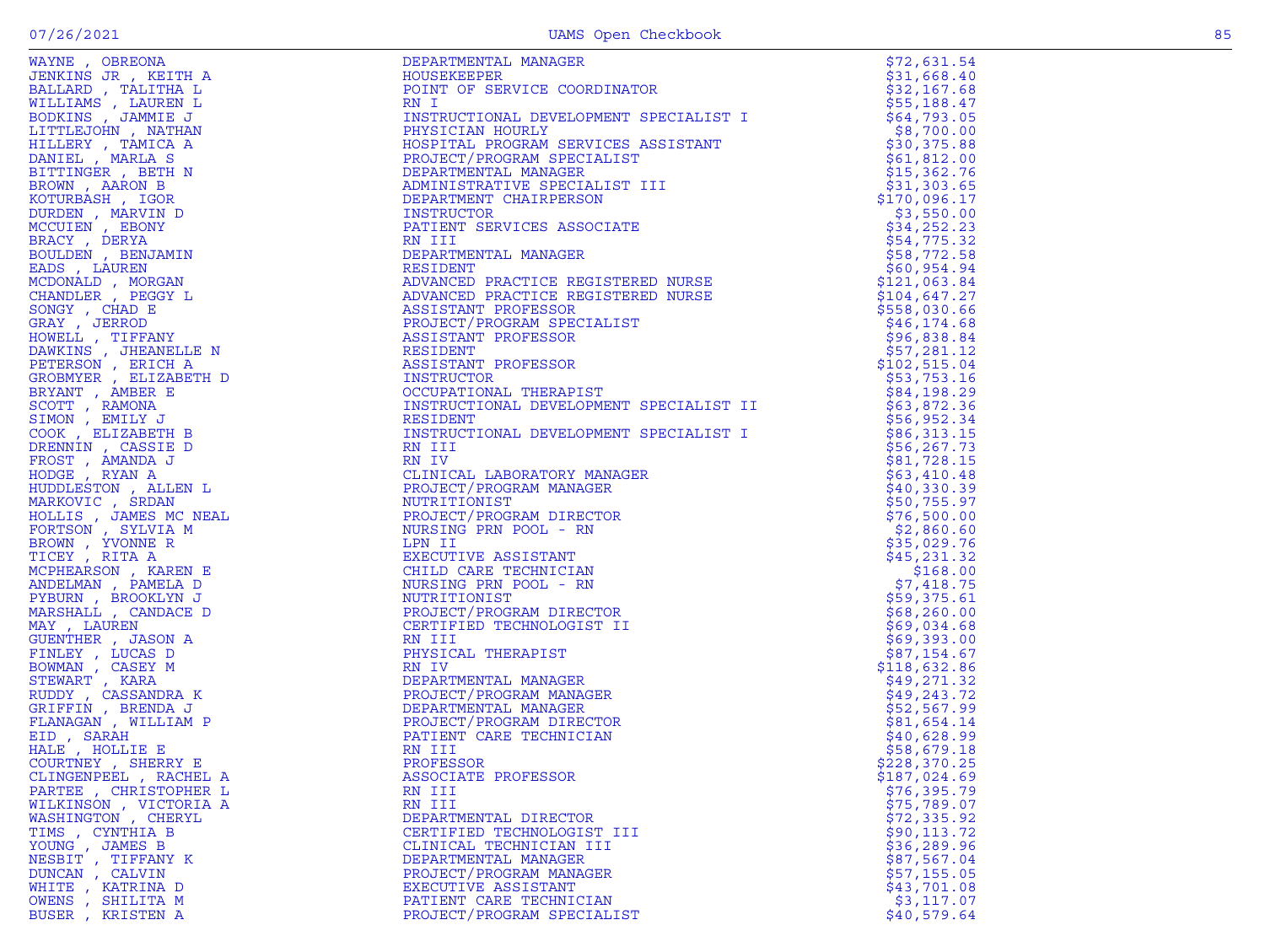| SPIKES , JENIFER L       | CERTIFIED PROCEDURAL CODING SPECIALIST | \$51,829.33   |
|--------------------------|----------------------------------------|---------------|
| KIM, HA-NEUI             | ASSISTANT PROFESSOR                    | \$77,048.11   |
| SCOTT, MILDRED           | ADMINISTRATIVE SPECIALIST III          | \$34,323.55   |
|                          |                                        |               |
| JOHNSON, ANDREA L        | ADVANCED PRACTICE REGISTERED NURSE     | \$118, 125.03 |
| SCROGGINS, CRAIG A       | CLINICAL TECHNICIAN III                | \$33,660.43   |
| MONTGOMERY , ELIZABETH F | COMPLIANCE OFFICER                     | \$61,397.94   |
| MORRILL , STEVEN M       | PROFESSOR                              | \$252,499.96  |
| ALEXANDER, KATRIEL K     | ASSISTANT DEPARTMENTAL MANAGER         | \$55,681.82   |
| GAMALIE , FLORENTINA C   | INSTRUCTOR                             | \$67,581.08   |
| BARANSKI , JOSHUA        | RN III                                 | \$42,234.38   |
| HANDLOSER, PAMELA        | OCCUPATIONAL THERAPIST                 | \$67,757.98   |
|                          |                                        |               |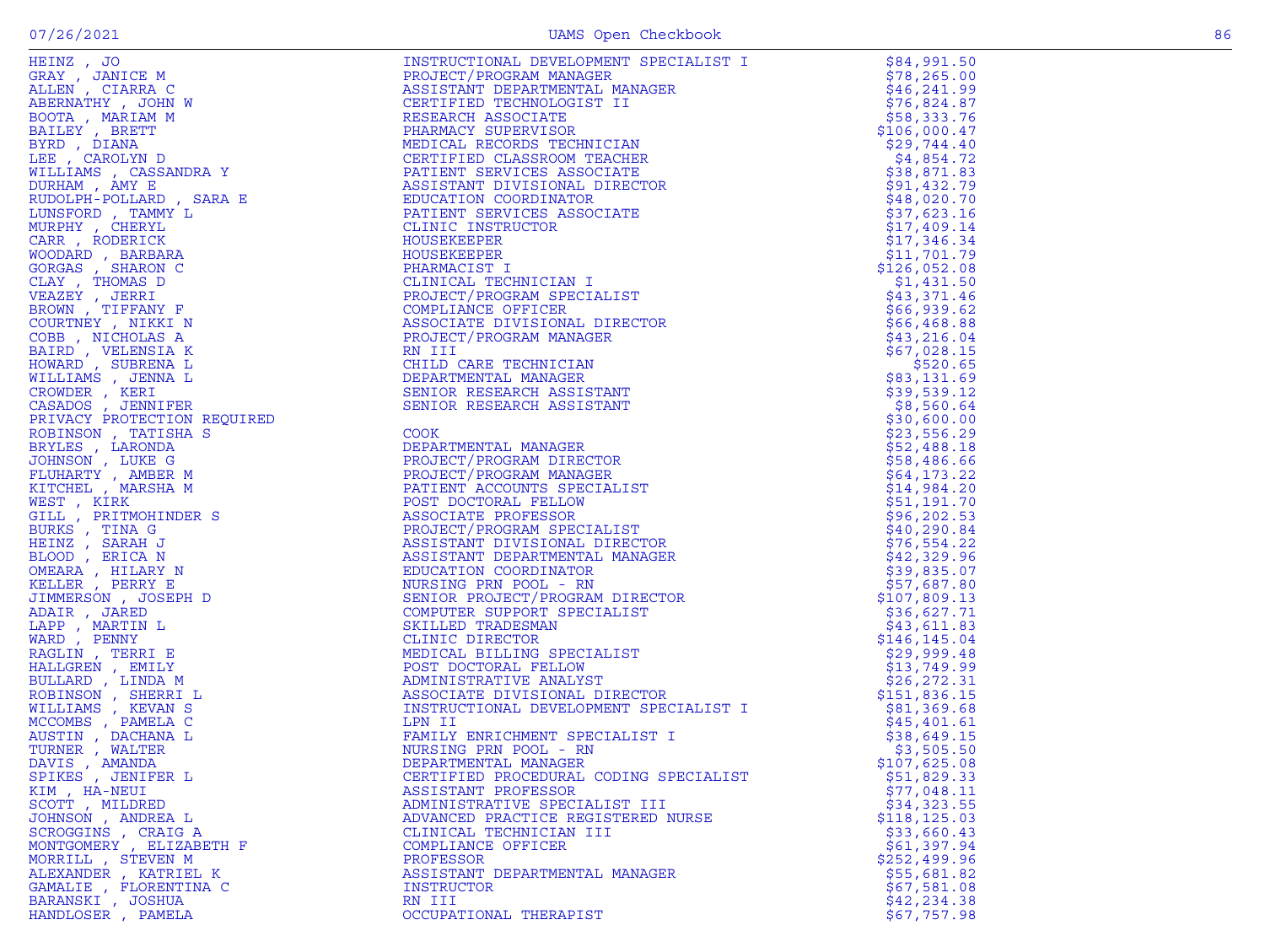|                           | THET?, CRISTAL RESERVATION CONSUMER PROPERTY AND MANUFACTION INTERNATIONAL DESCRIPTION ON A SAMPLE AND DESCRIPTION ON A SAMPLE TO CONSUMER THE CONSUMER PROPERTY OF THE CONSUMER CONSUMER THE CONSUMER CONSUMER PROPERTY AND C                   | \$67,544.77                |
|---------------------------|--------------------------------------------------------------------------------------------------------------------------------------------------------------------------------------------------------------------------------------------------|----------------------------|
|                           |                                                                                                                                                                                                                                                  | \$41,301.80                |
|                           |                                                                                                                                                                                                                                                  | \$96,425.50                |
|                           |                                                                                                                                                                                                                                                  | \$64,387.54                |
|                           |                                                                                                                                                                                                                                                  | \$90,662.54                |
|                           |                                                                                                                                                                                                                                                  | \$96,607.89                |
|                           |                                                                                                                                                                                                                                                  | \$53,833.92                |
|                           |                                                                                                                                                                                                                                                  | \$42,849.92                |
|                           |                                                                                                                                                                                                                                                  | \$68, 234.46               |
|                           |                                                                                                                                                                                                                                                  | \$72,114.04                |
|                           |                                                                                                                                                                                                                                                  | \$40,978.79                |
|                           |                                                                                                                                                                                                                                                  | \$32,307.00                |
|                           |                                                                                                                                                                                                                                                  | \$52,488.67                |
|                           |                                                                                                                                                                                                                                                  | \$3,964.50                 |
|                           |                                                                                                                                                                                                                                                  | \$57,452.34                |
|                           |                                                                                                                                                                                                                                                  | \$78,967.06                |
|                           |                                                                                                                                                                                                                                                  | \$586, 255.96              |
|                           |                                                                                                                                                                                                                                                  | \$40,997.19                |
|                           |                                                                                                                                                                                                                                                  | \$84,329.85                |
|                           |                                                                                                                                                                                                                                                  | \$78,092.29                |
|                           |                                                                                                                                                                                                                                                  | \$85,911.67                |
|                           |                                                                                                                                                                                                                                                  | \$110,958.29               |
|                           |                                                                                                                                                                                                                                                  | \$3,642.88                 |
|                           |                                                                                                                                                                                                                                                  | \$27,945.49<br>\$77,329.87 |
|                           |                                                                                                                                                                                                                                                  | \$30,606.55                |
|                           |                                                                                                                                                                                                                                                  | \$348,874.20               |
|                           |                                                                                                                                                                                                                                                  | \$491,863.36               |
|                           |                                                                                                                                                                                                                                                  | \$50,563.20                |
|                           |                                                                                                                                                                                                                                                  | \$38,015.02                |
|                           |                                                                                                                                                                                                                                                  | \$23,560.51                |
|                           |                                                                                                                                                                                                                                                  | \$86,809.36                |
|                           |                                                                                                                                                                                                                                                  | \$183,600.00               |
|                           |                                                                                                                                                                                                                                                  | \$104,095.76               |
|                           |                                                                                                                                                                                                                                                  | \$5,421.50                 |
|                           |                                                                                                                                                                                                                                                  | \$50,664.54                |
|                           |                                                                                                                                                                                                                                                  | \$75,500.00                |
|                           |                                                                                                                                                                                                                                                  | \$95,045.19                |
|                           |                                                                                                                                                                                                                                                  | \$28,503.11                |
|                           |                                                                                                                                                                                                                                                  | \$16,093.80                |
|                           |                                                                                                                                                                                                                                                  | \$35,133.46                |
|                           |                                                                                                                                                                                                                                                  | \$100, 196.27              |
|                           |                                                                                                                                                                                                                                                  | \$245,742.09               |
|                           |                                                                                                                                                                                                                                                  | \$86,699.96                |
|                           |                                                                                                                                                                                                                                                  | \$24,142.80                |
|                           |                                                                                                                                                                                                                                                  | \$14,383.26                |
|                           |                                                                                                                                                                                                                                                  | \$70,364.13                |
|                           |                                                                                                                                                                                                                                                  | \$41,631.95                |
|                           |                                                                                                                                                                                                                                                  | \$44,914.75                |
|                           |                                                                                                                                                                                                                                                  | \$59,281.12                |
|                           |                                                                                                                                                                                                                                                  | \$174,470.64               |
|                           |                                                                                                                                                                                                                                                  | \$45,790.90                |
| RUSHING , VICTORIA R      | HILL, TRAVIS È BEARNE (DESARTMENTAL DIRECTOR<br>MOGOWAN , AMOREE A CLINICAL TECHNICIAN INCOVAN , AMOREE A CLINICAL TECHNICIAN INCOVER<br>MOGOWAN , AMOREE A DEPARTMENTAL DIRECTOR<br>MATTS , KRYSTAL N<br>MATTS , KRYSTAL N<br>MATTS , K<br>RN I | \$49,340.83                |
| SHELBY , CHANDARYL V      | CLINICAL TECHNICIAN I                                                                                                                                                                                                                            | \$61,492.90                |
| CARROLL-HICKS, LATRICIA   | PATIENT SERVICES ASSOCIATE                                                                                                                                                                                                                       | \$32,751.34                |
| ELEBEKE, BRIDGET C        | RN III                                                                                                                                                                                                                                           | \$125,482.53               |
| HEFNER , KAYLA B          | RN III                                                                                                                                                                                                                                           | \$73, 213.24               |
| WOODS, PAMELA D           | RN IV                                                                                                                                                                                                                                            | \$81,657.67                |
| MORNINGSTAR, MARY F       | CLINICAL TECHNICIAN I                                                                                                                                                                                                                            | \$39,159.30                |
| WALLACE, CAROL H          | FAMILY ENRICHMENT SPECIALIST I                                                                                                                                                                                                                   | \$28, 220.22               |
| GAINES , GEORGE E         | COOK                                                                                                                                                                                                                                             | \$31,805.90                |
| PARTNEY-WAKELYN, RHONDA L | ASSISTANT PROFESSOR                                                                                                                                                                                                                              | \$68,780.96                |
| HORN, ROBYN               | DIRECTOR OF UNIVERSITY HOSPITAL                                                                                                                                                                                                                  | \$124,055.79               |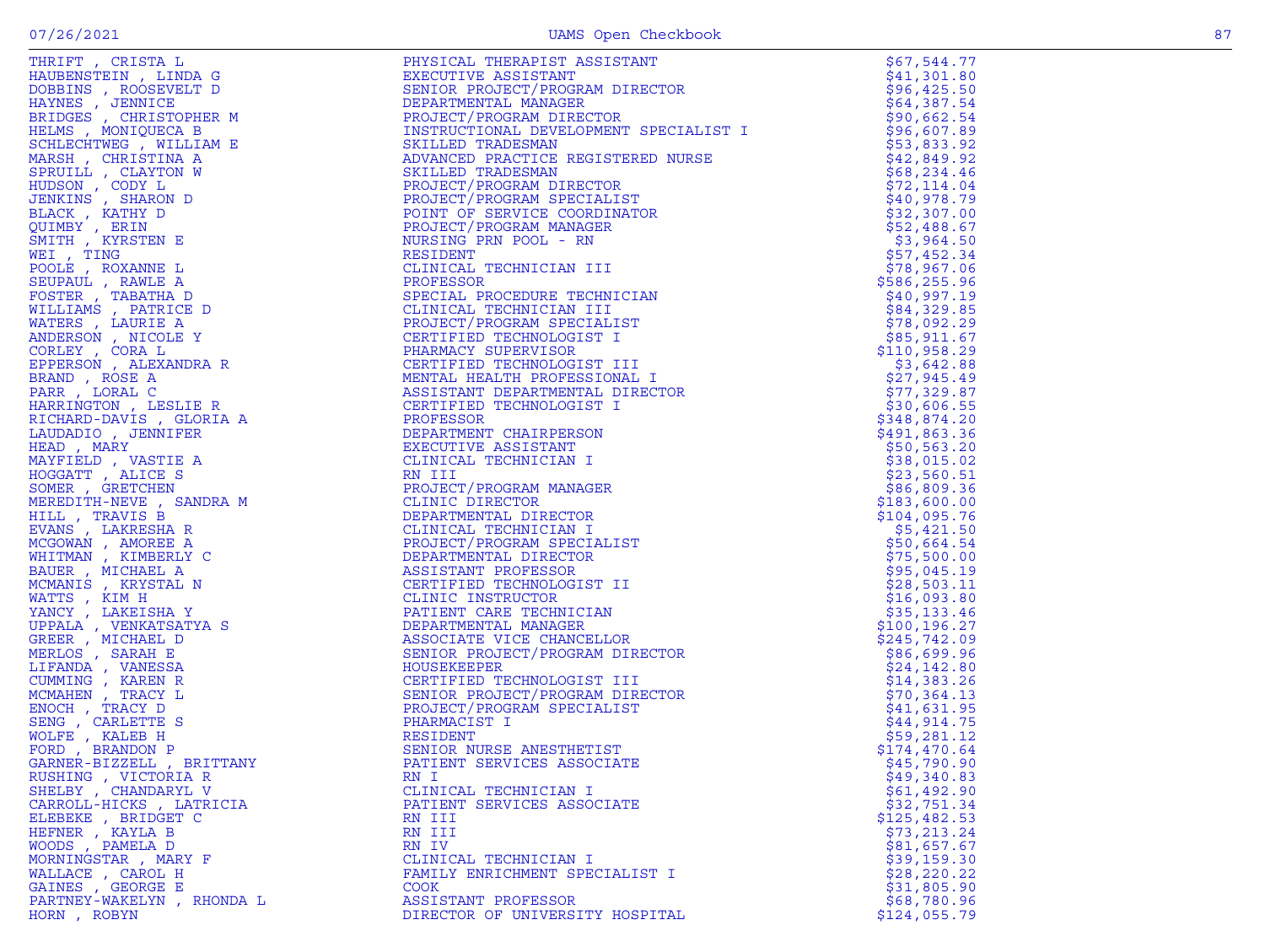|                       |                                    | \$25,977.05   |
|-----------------------|------------------------------------|---------------|
| KIRKWOOD, MELVIN      | DEPARTMENTAL MANAGER               | \$50,719.14   |
| HARRIS, COURTNEY M    | SPECIAL PROCEDURE TECHNICIAN       | \$0.51        |
| MCCANCE, COLTON B     | CLINIC INSTRUCTOR                  | \$81,609.29   |
| BALDRIDGE , ALISON M  | ADVANCED PRACTICE REGISTERED NURSE | \$118, 355.71 |
| CARR, ALLISON         | PATIENT CARE TECHNICIAN            | \$3,761.21    |
| STEVES, MARY K        | PROJECT/PROGRAM MANAGER            | \$61,440.64   |
| ROBERTSON, MICHELLE C | ADVANCED PRACTICE REGISTERED NURSE | \$62,504.63   |
| THIBODAUX , JULIE M   | ADVANCED PRACTICE REGISTERED NURSE | \$85,580.73   |
| ROBINSON, ARDIA       | CLINICAL TECHNICIAN I              | \$38,093.95   |
| PHILLIPS, BEATRIZ X   | CLINICAL INTERPRETER               | \$36, 279.36  |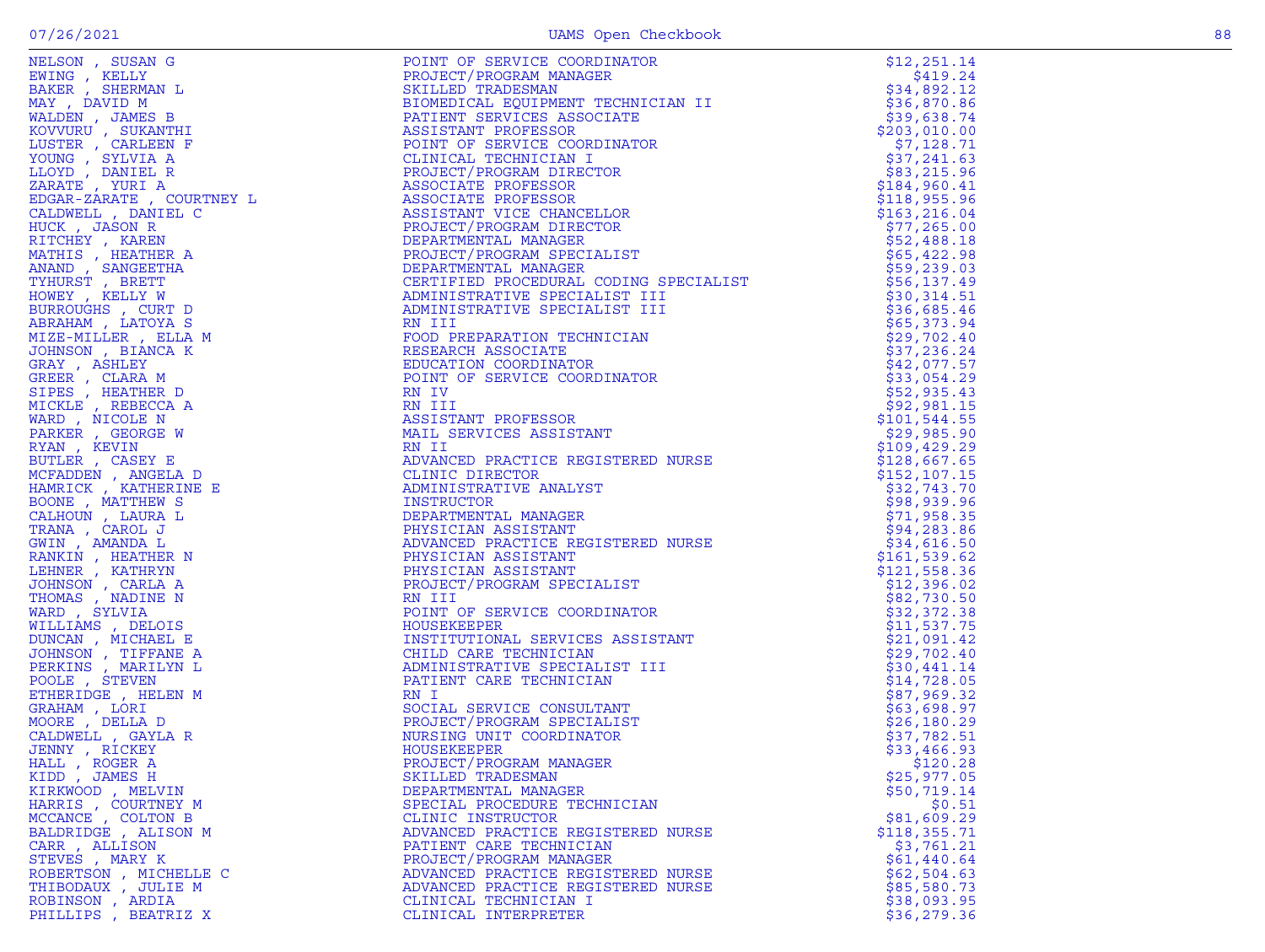| GRAY, KARL               | RN 11                                                                                                                                                                                                                            | \$71,894.30   |
|--------------------------|----------------------------------------------------------------------------------------------------------------------------------------------------------------------------------------------------------------------------------|---------------|
| WELLS, RENEE M           | RN III                                                                                                                                                                                                                           | \$100,059.33  |
| DOUGLAS , ELIZABETH A    | RN III                                                                                                                                                                                                                           | \$95,143.49   |
| RAMBO, LESLIE D          | RN III                                                                                                                                                                                                                           | \$81,458.46   |
| ROYAL, PAMELA D          | ADVANCED PRACTICE REGISTERED NURSE                                                                                                                                                                                               | \$119,457.16  |
|                          |                                                                                                                                                                                                                                  |               |
| TYREE, HEATHER L         | RN I                                                                                                                                                                                                                             | \$20,328.15   |
| MAXWELL, KIRSTIE R       | RN III                                                                                                                                                                                                                           | \$70,440.47   |
| BROWN, MELISSA B         | CLINICAL TECHNICIAN III                                                                                                                                                                                                          | \$46, 242.00  |
| REICHENBERG , DANIELLE N | RN II                                                                                                                                                                                                                            | \$109, 156.02 |
| CHENG, PATRICK G         | RN III                                                                                                                                                                                                                           | \$92,590.71   |
| GARDNER , MELJOELYN M    | SPECIALTY REGISTERED NURSE                                                                                                                                                                                                       | \$78,070.01   |
| LEWIS , JASON T          |                                                                                                                                                                                                                                  |               |
|                          | PROJECT/PROGRAM DIRECTOR                                                                                                                                                                                                         | \$71,939.08   |
| SINGLETON , JALEESA L    | PATIENT SERVICES ASSOCIATE                                                                                                                                                                                                       | \$1,646.19    |
| BAILEY , NATALY          |                                                                                                                                                                                                                                  | \$36,137.74   |
| WILLIAMS, VALLON         |                                                                                                                                                                                                                                  | \$72, 200.57  |
| HOWE, LAURENCE J         |                                                                                                                                                                                                                                  | \$188,833.33  |
| CATER, HANNAH D          |                                                                                                                                                                                                                                  | \$103, 191.44 |
|                          |                                                                                                                                                                                                                                  |               |
| HOWARD, SARAH            |                                                                                                                                                                                                                                  | \$25,286.91   |
| EDWARDS, HENRY H         |                                                                                                                                                                                                                                  | \$78,878.60   |
| POWELL, THOMAS E         |                                                                                                                                                                                                                                  | \$226, 163.81 |
| CAMP, CAROL A            |                                                                                                                                                                                                                                  | \$90,542.70   |
| NICHOLS , MELISSA M      |                                                                                                                                                                                                                                  | \$25,554.94   |
| GREEN , BRENDA           | PATIENT CONTRECHINOLOGIST<br>CERTIFIED TECHNOLOGIST<br>ADVANCED PRACTICE REGISTERED NURSE<br>ASSISTANT PROFESSOR<br>RN III<br>DEPARTMENTAL MANAGER<br>PROJECT/PROGRAM DIRECTOR<br>ASSISTANT PROFESSOR<br>THE THERAPIST<br>RN III | \$72,087.10   |
|                          |                                                                                                                                                                                                                                  |               |
| MORRIS, THERESA A        | ASSISTANT PROFESSOR                                                                                                                                                                                                              | \$83,979.56   |
| BEE, CHAKETA L           | MEDICAL ASSISTANT                                                                                                                                                                                                                | \$32,481.70   |
| VAWRYK BUTTON, NADJA     | ASSISTANT PROFESSOR                                                                                                                                                                                                              | \$49,060.73   |
| PEAIRSON, JANA E         | PHARMACIST III                                                                                                                                                                                                                   | \$111,571.24  |
| PHAN, NHAN               | ASSISTANT PROFESSOR                                                                                                                                                                                                              | \$419,021.41  |
| MAY , AMANDA G           | CAMPUS DIRECTOR                                                                                                                                                                                                                  | \$86, 266.78  |
|                          | PROJECT/PROGRAM MANAGER                                                                                                                                                                                                          | \$7,052.30    |
| VENHAUS, DANA D          |                                                                                                                                                                                                                                  |               |
| SORSBY, STEPHEN C        | ASSISTANT PROFESSOR                                                                                                                                                                                                              | \$258,310.00  |
| LITTLETON, DANIEL        | PROJECT/PROGRAM SPECIALIST                                                                                                                                                                                                       | \$32,120.99   |
| BROWN, CARLA             | ASSISTANT PROFESSOR                                                                                                                                                                                                              | \$158,309.38  |
| CASEY, JOHN M            | ASSISTANT PROFESSOR                                                                                                                                                                                                              | \$275,814.11  |
| COCKERELL, KAITLIN       | ASSISTANT PROFESSOR                                                                                                                                                                                                              | \$101,883.90  |
|                          |                                                                                                                                                                                                                                  |               |
| GHEYARA JOHN, SUFNA      | ASSOCIATE PROFESSOR                                                                                                                                                                                                              | \$101,519.97  |
| COLE, CHRISTIE L         | LPN II                                                                                                                                                                                                                           | \$44,772.70   |
| NARDI, CAROLINE          | ASSISTANT PROFESSOR                                                                                                                                                                                                              | \$230,519.96  |
| RUMPEL , JENNIFER A      | ASSISTANT PROFESSOR                                                                                                                                                                                                              | \$225,332.96  |
| SHEARER, ZACKARY S       | ASSISTANT PROFESSOR                                                                                                                                                                                                              | \$156,741.90  |
| SYLVESTER, SARAH K       | ASSISTANT PROFESSOR                                                                                                                                                                                                              | \$230, 278.50 |
| TAYLOR, MAXWELL D        | ASSISTANT PROFESSOR                                                                                                                                                                                                              | \$169, 117.27 |
|                          |                                                                                                                                                                                                                                  |               |
| VENABLE , TARA B         | ASSISTANT PROFESSOR                                                                                                                                                                                                              | \$158,309.38  |
| WILLIFORD, DUSTIN E      | ASSISTANT PROFESSOR                                                                                                                                                                                                              | \$172,645.27  |
| YORK, DONNA              | POINT OF SERVICE COORDINATOR                                                                                                                                                                                                     | \$11,346.58   |
| EWANS, IESHA T           | PATIENT SERVICES ASSOCIATE                                                                                                                                                                                                       | \$35,539.93   |
| STARK, CHRISTINE E       | NURSING PRN POOL - RN                                                                                                                                                                                                            | \$36,379.55   |
|                          | NURSING PRN POOL - RN                                                                                                                                                                                                            | \$11,992.85   |
| PEPPERS, ERIC            |                                                                                                                                                                                                                                  |               |
| STEELE , CAROLINE C      | RN III                                                                                                                                                                                                                           | \$73,098.04   |
| WILSON, KATRENA          | ADVANCED PRACTICE REGISTERED NURSE                                                                                                                                                                                               | \$80,680.00   |
| LAKE, SUZANNE R          | RN III                                                                                                                                                                                                                           | \$86,548.43   |
| REED , MEGAN R           | POST DOCTORAL FELLOW                                                                                                                                                                                                             | \$33,711.43   |
| THOMAS , NATALIE         | POINT OF SERVICE COORDINATOR                                                                                                                                                                                                     | \$11,013.75   |
| CARNES , STEPHEN G       |                                                                                                                                                                                                                                  |               |
|                          | PATIENT SERVICES ASSOCIATE                                                                                                                                                                                                       | \$31,515.95   |
| CASTILLO, HALEY D        | CERTIFIED PROCEDURAL CODING SPECIALIST                                                                                                                                                                                           | \$61,623.13   |
| HICKSON, MELISSA         | CERTIFIED TECHNOLOGIST II                                                                                                                                                                                                        | \$61,089.53   |
| SIMMERMAN, MARVIN S      | CERTIFIED TECHNOLOGIST II                                                                                                                                                                                                        | \$68,030.01   |
| SIFFORD, MEGAN J         | CLINICAL TECHNICIAN III                                                                                                                                                                                                          | \$86,440.48   |
| GARCIA , MARIEL M        | ASSOCIATE DIVISIONAL DIRECTOR                                                                                                                                                                                                    | \$66,876.92   |
|                          |                                                                                                                                                                                                                                  |               |
| MORELL , SEAN            | ASSISTANT PROFESSOR                                                                                                                                                                                                              | \$540, 575.18 |
| HOLMAN, VIVIAN           | PROJECT/PROGRAM SPECIALIST                                                                                                                                                                                                       | \$41,896.52   |
| HEARN, GAYLA A           | OCCUPATIONAL THERAPIST                                                                                                                                                                                                           | \$106, 156.37 |
| RICE, EVONNE V           | DEPARTMENTAL MANAGER                                                                                                                                                                                                             | \$76,537.46   |

 $$71,894.30$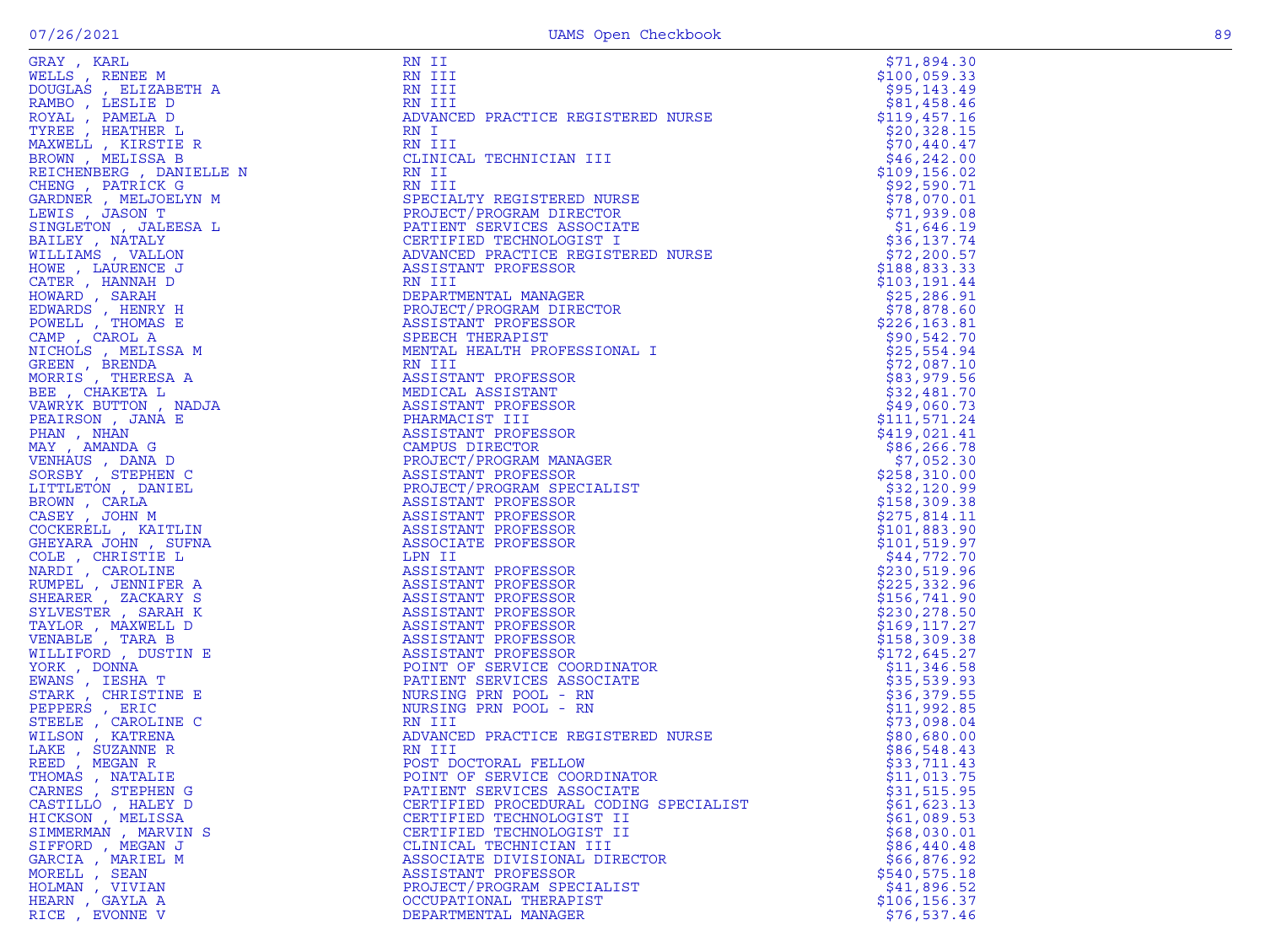| FORITOI , MELISSA A<br>BORSHEIM , ELISABET<br>CHANCELLOR , JENNA T                                                                                                           |
|------------------------------------------------------------------------------------------------------------------------------------------------------------------------------|
|                                                                                                                                                                              |
|                                                                                                                                                                              |
| SHULTZ , LANCE C<br>CALHOON , CARRIE<br>AGARWAL , SHIV KUMAR<br>AGARWAL , SHIV KUMAR                                                                                         |
|                                                                                                                                                                              |
|                                                                                                                                                                              |
|                                                                                                                                                                              |
| FOWLER , CHRISTOPHER W                                                                                                                                                       |
| ANDREW C<br>ESTRADA,                                                                                                                                                         |
|                                                                                                                                                                              |
|                                                                                                                                                                              |
| FORD , ALEXANDER T<br>HARDIN , APRIL E<br>BONNEY , SAMUEL<br>GRAMPETI                                                                                                        |
|                                                                                                                                                                              |
| CAMPBELL , CANDACE L<br>CLARKE , MELONESE A<br>FOLLESON , ROBERT J<br>FIEDOREK , DANIEL J                                                                                    |
|                                                                                                                                                                              |
|                                                                                                                                                                              |
|                                                                                                                                                                              |
|                                                                                                                                                                              |
| WELLS , TAMIER L                                                                                                                                                             |
| MCCRANEY, HARRY                                                                                                                                                              |
|                                                                                                                                                                              |
| BUIE , MEREDITH R                                                                                                                                                            |
| MOULTON, JENNIFER A                                                                                                                                                          |
| SHAH , MAITRI                                                                                                                                                                |
|                                                                                                                                                                              |
| SHEPHARD , SHARON N                                                                                                                                                          |
| ZORN , KRÍSTIN K                                                                                                                                                             |
|                                                                                                                                                                              |
|                                                                                                                                                                              |
| ZOKN , KRISTIN K<br>PRICE , MARY K<br>PRICE , MARY K<br>SITLER , CINDY K<br>HALL , SANDRA A<br>CORLEY , KEVIN M<br>HARROD , LEIGHSAN L<br>FOSE , COURTNEY<br>AULT , PIGUARRY |
|                                                                                                                                                                              |
|                                                                                                                                                                              |
|                                                                                                                                                                              |
|                                                                                                                                                                              |
|                                                                                                                                                                              |
|                                                                                                                                                                              |
| AULT , RICHARD J                                                                                                                                                             |
| TRULSRUD , MICHELLE K                                                                                                                                                        |
|                                                                                                                                                                              |
| STACEY , TY<br>STACEY , TY<br>JLOVER , ASHLEY L<br>JLOVER , ASHLEY L<br>KHAIRI , SUMMER A<br>TAYLOR , WHITNEY E<br>TAYLOR , WHITNEY E<br>KELLY DONATD P                      |
|                                                                                                                                                                              |
|                                                                                                                                                                              |
|                                                                                                                                                                              |
|                                                                                                                                                                              |
|                                                                                                                                                                              |
|                                                                                                                                                                              |
|                                                                                                                                                                              |
|                                                                                                                                                                              |
| KELLY , DONALD R<br>RUMPEL , DUSTIN<br>SCOTT , ANGELA L                                                                                                                      |
|                                                                                                                                                                              |
| CREIGHTON, ERIN<br>R                                                                                                                                                         |
| GRAY , EMILY A<br>THEVAR , PRIYA                                                                                                                                             |
|                                                                                                                                                                              |
|                                                                                                                                                                              |
| HERVAK , PRIYA<br>SPELLNUT , AIMEE J<br>QUIROZ , KRAH J<br>HURVEY , TIFFANY<br>SPEED , GARY N<br>SHEPARD , MELISSA<br>RORINS , JUDY M<br>ROBINSON , TANAT<br>K               |
|                                                                                                                                                                              |
|                                                                                                                                                                              |
|                                                                                                                                                                              |
|                                                                                                                                                                              |
|                                                                                                                                                                              |
|                                                                                                                                                                              |
|                                                                                                                                                                              |
|                                                                                                                                                                              |
| ROBINSON , HANNAH A                                                                                                                                                          |
| DEMING VIRMANI , MISTY L                                                                                                                                                     |
|                                                                                                                                                                              |
| LIU , JIA<br>ALI , SYED F                                                                                                                                                    |
|                                                                                                                                                                              |
|                                                                                                                                                                              |
| HARDEN , CURTIS L<br>PRIDDY , ALISHA<br>DAWSON , CARA M                                                                                                                      |
|                                                                                                                                                                              |
|                                                                                                                                                                              |
| ONARECKER , TIMOTHY R                                                                                                                                                        |
| TINGLE, SARAH                                                                                                                                                                |
|                                                                                                                                                                              |
|                                                                                                                                                                              |
|                                                                                                                                                                              |
|                                                                                                                                                                              |
|                                                                                                                                                                              |

|                     | FOCUS CREATION (ASSEMBATION CONSULTANTS)<br>A MARIA DEL PROTECTION CONSULTANTS<br>A MARIA DEL PROTECTION (ASSEMBATION CREATION CREATION CREATION CREATION CONSULTANTS)<br>A MARIA DEL PROTECTION (ASSEMBATION CREATION CREATION CRE                  | \$21,178.29                 |
|---------------------|------------------------------------------------------------------------------------------------------------------------------------------------------------------------------------------------------------------------------------------------------|-----------------------------|
|                     |                                                                                                                                                                                                                                                      | \$249,310.55                |
|                     |                                                                                                                                                                                                                                                      | \$70, 102.32                |
|                     |                                                                                                                                                                                                                                                      | \$85,227.79                 |
|                     |                                                                                                                                                                                                                                                      | \$40,756.20                 |
|                     |                                                                                                                                                                                                                                                      | \$36, 121.95                |
|                     |                                                                                                                                                                                                                                                      | \$308,707.44                |
|                     |                                                                                                                                                                                                                                                      | \$95,171.55<br>\$78,437.50  |
|                     |                                                                                                                                                                                                                                                      | \$78,995.01                 |
|                     |                                                                                                                                                                                                                                                      | \$2,757.70                  |
|                     |                                                                                                                                                                                                                                                      | \$53,294.72                 |
|                     |                                                                                                                                                                                                                                                      | \$99,561.26                 |
|                     |                                                                                                                                                                                                                                                      | \$45,100.12                 |
|                     |                                                                                                                                                                                                                                                      | \$63,420.32                 |
|                     |                                                                                                                                                                                                                                                      | \$43,511.73                 |
|                     |                                                                                                                                                                                                                                                      | \$48,521.44                 |
|                     |                                                                                                                                                                                                                                                      | \$41,274.73                 |
|                     |                                                                                                                                                                                                                                                      | \$51,968.96                 |
|                     |                                                                                                                                                                                                                                                      | \$59,781.12                 |
|                     |                                                                                                                                                                                                                                                      | \$28,819.56                 |
|                     |                                                                                                                                                                                                                                                      | \$383,800.04                |
|                     |                                                                                                                                                                                                                                                      | \$88,975.80                 |
|                     |                                                                                                                                                                                                                                                      | \$110,875.49                |
|                     |                                                                                                                                                                                                                                                      | \$48,889.01                 |
|                     |                                                                                                                                                                                                                                                      | \$91,687.76                 |
|                     |                                                                                                                                                                                                                                                      | \$76, 272.84                |
|                     |                                                                                                                                                                                                                                                      | \$51,000.04                 |
|                     |                                                                                                                                                                                                                                                      | \$69,023.44                 |
|                     |                                                                                                                                                                                                                                                      | \$84,155.02                 |
|                     | CRETIFIED TECHNOLOGIST II<br>CERTIFIED TECHNOLOGIST II<br>EDUCATION COORDINATOR<br>INSTRUCTOR<br>INSTRUCTOR<br>INSTRUCTOR<br>INSTRUCTOR<br>INSTRUCTOR<br>RESEARCH ASSOCIATE<br>RESEARCH ASSOCIATE<br>RESEARCH ASSOCIATE<br>PATIENT SERVICES ASSOCIAT | \$50,464.30                 |
|                     |                                                                                                                                                                                                                                                      | \$59,236.46                 |
|                     |                                                                                                                                                                                                                                                      | \$35,503.96                 |
|                     |                                                                                                                                                                                                                                                      | \$57,202.34                 |
|                     |                                                                                                                                                                                                                                                      | \$59,281.12                 |
|                     |                                                                                                                                                                                                                                                      | \$66,962.96                 |
|                     |                                                                                                                                                                                                                                                      | \$102,038.90                |
|                     |                                                                                                                                                                                                                                                      | \$35,655.14                 |
|                     |                                                                                                                                                                                                                                                      | \$188,641.65                |
|                     |                                                                                                                                                                                                                                                      | \$158,516.39                |
|                     |                                                                                                                                                                                                                                                      | \$59,281.12                 |
|                     |                                                                                                                                                                                                                                                      | \$87,740.30                 |
|                     |                                                                                                                                                                                                                                                      | \$72,345.00<br>\$74, 234.15 |
|                     |                                                                                                                                                                                                                                                      | \$70,647.84                 |
|                     |                                                                                                                                                                                                                                                      | \$7,243.63                  |
|                     |                                                                                                                                                                                                                                                      | \$56, 208.40                |
|                     |                                                                                                                                                                                                                                                      | \$77,074.01                 |
|                     |                                                                                                                                                                                                                                                      | \$69,818.55                 |
|                     |                                                                                                                                                                                                                                                      | \$75,782.23                 |
|                     |                                                                                                                                                                                                                                                      | \$89,865.27                 |
|                     |                                                                                                                                                                                                                                                      | \$249,181.59                |
|                     |                                                                                                                                                                                                                                                      | \$126,670.01                |
|                     |                                                                                                                                                                                                                                                      | \$278, 312.54               |
|                     |                                                                                                                                                                                                                                                      | \$74,089.76                 |
|                     |                                                                                                                                                                                                                                                      | \$56, 145.86                |
|                     |                                                                                                                                                                                                                                                      | \$24,015.15                 |
|                     |                                                                                                                                                                                                                                                      | \$147,301.88                |
| TINGLE , SARAH      | ASSISTANT PROFESSOR                                                                                                                                                                                                                                  | \$380,372.33                |
| GRONWALD, JASON P   | DEPARTMENTAL MANAGER                                                                                                                                                                                                                                 | \$87,567.04                 |
| NICHOLS , NESHAJA S | PROJECT/PROGRAM SPECIALIST                                                                                                                                                                                                                           | \$44,067.79                 |
| BECK, JASON R       | CLINICAL TECHNICIAN I                                                                                                                                                                                                                                | \$32,111.90                 |
| BINGHAM, MICHELE R  | NURSING PRN POOL - LPN                                                                                                                                                                                                                               | \$29,648.93                 |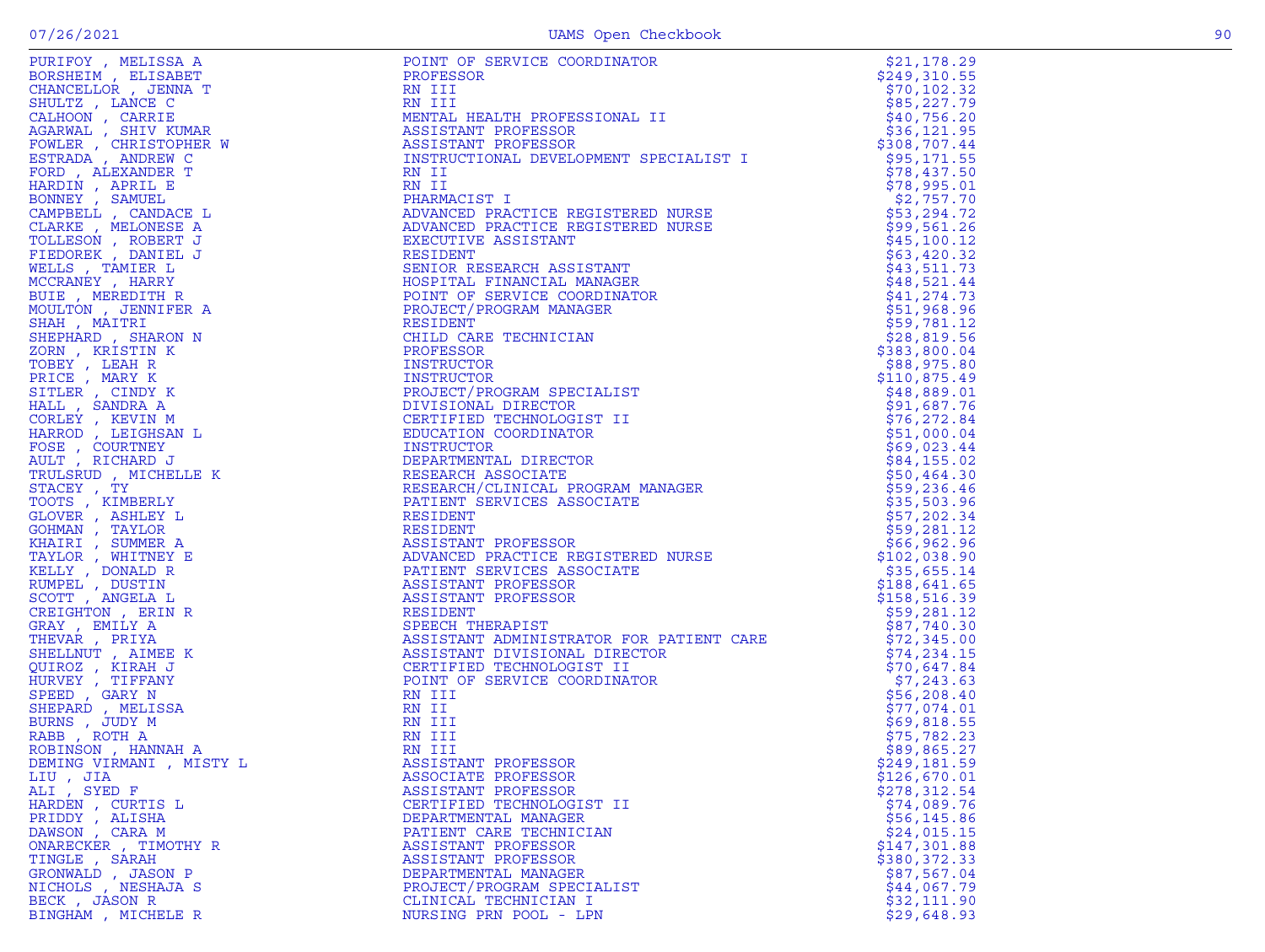| ł<br>۰.<br>٠ |  |
|--------------|--|
|              |  |

| GARCIA SAENZ DE SICILIA , MAURICIO<br>YOON , DONGHOON<br>ATKINSON , BRYAN M<br>KIRKPATRICK , ALYSSA<br>SORDELON , BRYAN<br>ROBERTS , JESSIELA V<br>TLAYBORN , DIAMOND D<br>HALPAIN JR , JERRY D<br>MINZ , MATELYNN E<br>IOORE , LATASHA<br>JOORE , LATASHA<br>A |                                                                                                                                                                                                                                                           |                            |
|-----------------------------------------------------------------------------------------------------------------------------------------------------------------------------------------------------------------------------------------------------------------|-----------------------------------------------------------------------------------------------------------------------------------------------------------------------------------------------------------------------------------------------------------|----------------------------|
|                                                                                                                                                                                                                                                                 |                                                                                                                                                                                                                                                           |                            |
|                                                                                                                                                                                                                                                                 |                                                                                                                                                                                                                                                           |                            |
|                                                                                                                                                                                                                                                                 |                                                                                                                                                                                                                                                           |                            |
|                                                                                                                                                                                                                                                                 |                                                                                                                                                                                                                                                           |                            |
|                                                                                                                                                                                                                                                                 |                                                                                                                                                                                                                                                           |                            |
|                                                                                                                                                                                                                                                                 |                                                                                                                                                                                                                                                           |                            |
|                                                                                                                                                                                                                                                                 |                                                                                                                                                                                                                                                           |                            |
|                                                                                                                                                                                                                                                                 |                                                                                                                                                                                                                                                           |                            |
|                                                                                                                                                                                                                                                                 |                                                                                                                                                                                                                                                           |                            |
|                                                                                                                                                                                                                                                                 |                                                                                                                                                                                                                                                           |                            |
|                                                                                                                                                                                                                                                                 |                                                                                                                                                                                                                                                           |                            |
|                                                                                                                                                                                                                                                                 | ASSISTANT PROFESSON<br>CLINICAL SERVICES MANAGER<br>INSTRUCTIONAL DEVELOPMENT SPECIALIST I<br>PHARMACY SUPERVISOR<br>CERTIFIED TECHNOLOGIST I<br>HOUSEKEEPER<br>ADVANCED PRACTICE REGISTERED NURSE<br>RN III<br>NENTAL HEALTH PROFESSIONAL I<br>PROJECT/P |                            |
|                                                                                                                                                                                                                                                                 |                                                                                                                                                                                                                                                           |                            |
|                                                                                                                                                                                                                                                                 |                                                                                                                                                                                                                                                           |                            |
|                                                                                                                                                                                                                                                                 |                                                                                                                                                                                                                                                           |                            |
|                                                                                                                                                                                                                                                                 |                                                                                                                                                                                                                                                           | \$39,946.18<br>\$47,360.88 |
|                                                                                                                                                                                                                                                                 |                                                                                                                                                                                                                                                           | \$60,065.96                |
|                                                                                                                                                                                                                                                                 |                                                                                                                                                                                                                                                           | \$57,056.68                |
|                                                                                                                                                                                                                                                                 |                                                                                                                                                                                                                                                           | \$46, 410.38               |
|                                                                                                                                                                                                                                                                 | COMPUTER SUFICIL<br>SPEECH THERAPIST<br>PROJECT/PROGRAM SPECIALIST<br>CLINICAL TECHNICIAN I<br>CLINICAL TECHNICIAN I                                                                                                                                      | \$60,501.76                |
| LOVE , JODI L                                                                                                                                                                                                                                                   |                                                                                                                                                                                                                                                           | \$92,049.59                |
| EISENBERG , LEAH R                                                                                                                                                                                                                                              | ASSOCIATE PROFESSOR                                                                                                                                                                                                                                       | \$4,662.10                 |
| GATHRIGHT , EMILY S                                                                                                                                                                                                                                             | RN III                                                                                                                                                                                                                                                    | \$45,823.19                |
| FLIPPO, ELIZABETH G                                                                                                                                                                                                                                             | EDUCATION COORDINATOR                                                                                                                                                                                                                                     | \$25,752.47                |
| PRIVACY PROTECTION REQUIRED                                                                                                                                                                                                                                     |                                                                                                                                                                                                                                                           | \$5,827.27                 |
| WASHINGTON , CHELSEA A                                                                                                                                                                                                                                          | CERTIFIED TECHNOLOGIST III                                                                                                                                                                                                                                | \$58,354.93                |
| STALLINGS-ARCHER, KANDI A                                                                                                                                                                                                                                       | ASSOCIATE PROFESSOR                                                                                                                                                                                                                                       | \$256,650.00               |
| DAVIDSON , WENDI M                                                                                                                                                                                                                                              | CHILD CARE TECHNICIAN                                                                                                                                                                                                                                     | \$29,702.40                |
| HOLLOWAY , JESSICA L                                                                                                                                                                                                                                            | PHYSICIAN ASSISTANT                                                                                                                                                                                                                                       | \$112,962.24               |
| GREEN JR , WILLIAM R                                                                                                                                                                                                                                            | RN III                                                                                                                                                                                                                                                    | \$81,675.91                |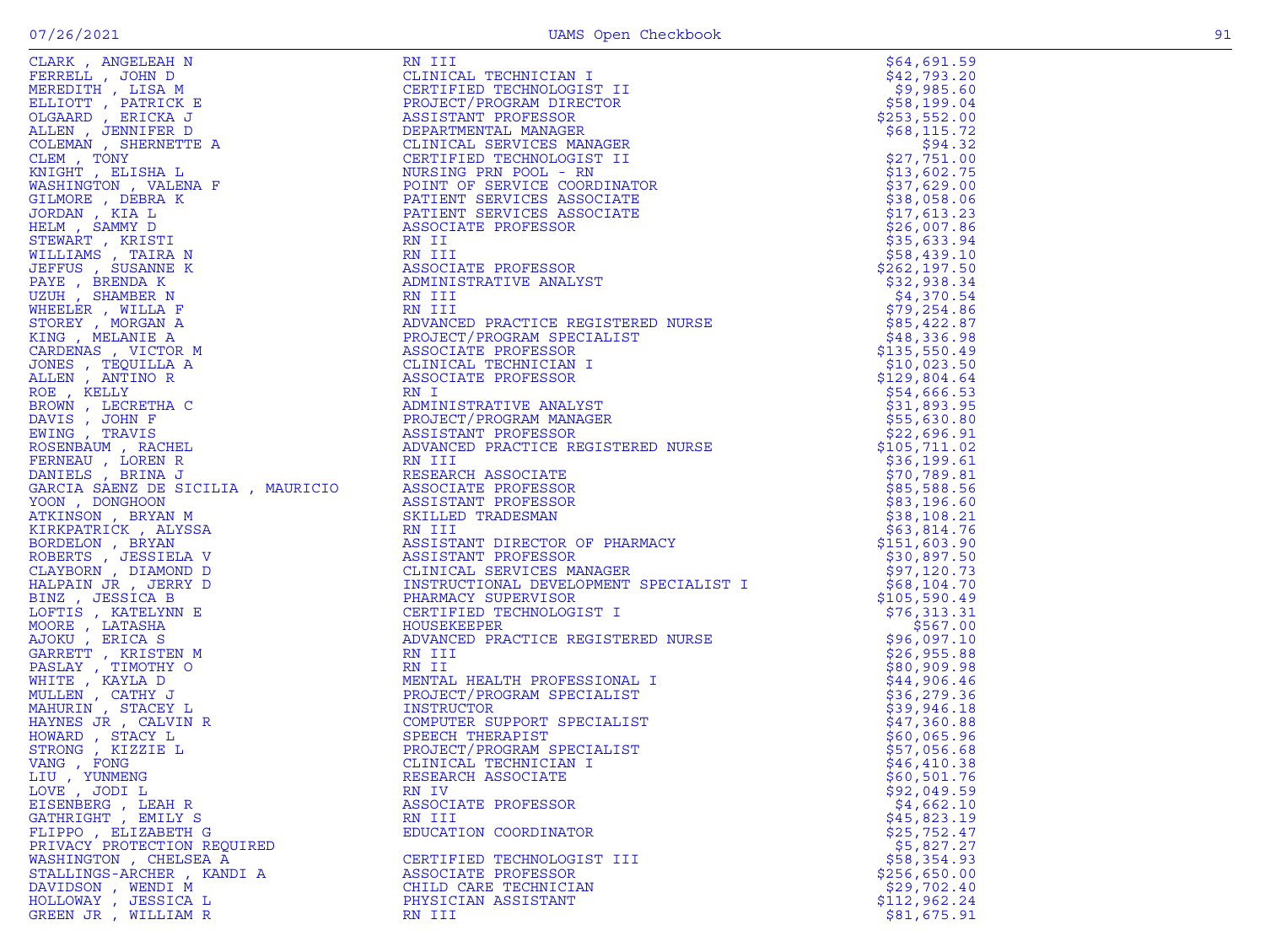| ٠. |  |
|----|--|

| ANDERSON, LORI A                        | RN II                                                                                                                                                                                                                                               | \$78,541.09                |
|-----------------------------------------|-----------------------------------------------------------------------------------------------------------------------------------------------------------------------------------------------------------------------------------------------------|----------------------------|
| WILLETT , BRENDA M                      | RN III                                                                                                                                                                                                                                              | \$69,717.51                |
| SIEPERT, SHANNON M                      | RN III                                                                                                                                                                                                                                              | \$120,806.42               |
| KIRKLEY, SHARON M                       | CLINICAL SERVICES MANAGER                                                                                                                                                                                                                           | \$54,096.91                |
| GODWIN, SABRINA M                       | CLINICAL TECHNICIAN III                                                                                                                                                                                                                             | \$67,717.45                |
| PARCON, PAUL A                          | RESIDENT                                                                                                                                                                                                                                            | \$59,281.12                |
| HAHN, RICHARD A<br>EQUIRED              | ADMINISTRATIVE SPECIALIST I                                                                                                                                                                                                                         | \$250.00                   |
| PRIVACY PROTECTION REQUIRED             |                                                                                                                                                                                                                                                     | \$30,600.00                |
| NOUNAMO, BERNICE C                      | SENIOR RESEARCH ASSISTANT                                                                                                                                                                                                                           | \$31,808.98                |
| WORKMAN, ALICIA B                       | CLINICAL SERVICES MANAGER                                                                                                                                                                                                                           | \$79,850.32                |
| RENARD, REGIS L                         | ASSOCIATE PROFESSOR                                                                                                                                                                                                                                 | \$635,092.00               |
| ROBINSON, TINA S                        | POINT OF SERVICE COORDINATOR                                                                                                                                                                                                                        | \$8.27                     |
| OLIPHANT, SALLIE S                      | ASSISTANT PROFESSOR                                                                                                                                                                                                                                 | \$33,662.69                |
| RJOOP, ANWAR A                          | INSTRUCTOR                                                                                                                                                                                                                                          | \$23,461.48                |
| STUBBS , ANGELA L                       | LPN II                                                                                                                                                                                                                                              | \$49,981.82                |
| RAGSDALE , STEVEN R                     | RN I                                                                                                                                                                                                                                                | \$15,275.81                |
| BENTON , ASHLEY M                       | RN III                                                                                                                                                                                                                                              | \$75,272.99                |
| BEARD, LACEY A                          | RN II<br>RN II<br>RN III<br>ADVANCED PRACTICE REGISTERED NURSE<br>ADVANCED PRACTICE REGISTERED NURSE                                                                                                                                                | \$57,881.83                |
| ODOM, CHUNG M                           |                                                                                                                                                                                                                                                     | \$104,433.12               |
| DAVIS , MONZELLE O                      |                                                                                                                                                                                                                                                     | \$114,908.63               |
| GREATHOUSE , MEGAN                      |                                                                                                                                                                                                                                                     | \$76, 224.42               |
| MCVAY, ANNE M                           |                                                                                                                                                                                                                                                     | \$21,392.36                |
| DANIEL , JULIE A                        |                                                                                                                                                                                                                                                     | \$89,527.88                |
| GREEN, TAMMY<br>MITCHELL , SHINEKA N    |                                                                                                                                                                                                                                                     | \$29,690.30<br>\$33,959.66 |
| WARR, ANGELA L                          |                                                                                                                                                                                                                                                     | \$44,298.64                |
| LAWRENCE, CHRISTA K                     |                                                                                                                                                                                                                                                     | \$54,397.50                |
| MARTAR , JACOB S                        |                                                                                                                                                                                                                                                     | \$66,536.76                |
| COOPER, TERRENCE                        |                                                                                                                                                                                                                                                     | \$23,890.82                |
| BOOTH-MCCOY, AMBER N                    |                                                                                                                                                                                                                                                     | \$60,063.11                |
| WILLIAMS , MARY L                       |                                                                                                                                                                                                                                                     | \$29,976.25                |
| ZODROW, READE D                         |                                                                                                                                                                                                                                                     | \$49,486.01                |
| GRIMSLEY, ROSLYN                        | SPECIALTY REGISTERED NURSE<br>CAREGIVER<br>CAREGIVER<br>PATIENT SERVICES ASSOCIATE<br>EDUCATION COORDINATOR<br>PROJECT/PROGRAM MANAGER<br>ASSISTANT PROFESSOR<br>PATIENT CARE TECHNICIAN<br>PROJECT/PROGRAM SPECIALIST<br>CHILD CARE TECHNICIAN<br> | \$103,396.36               |
| MYERS, BERNITA                          |                                                                                                                                                                                                                                                     | \$28,617.30                |
| EASTIN, CARLY D                         |                                                                                                                                                                                                                                                     | \$293,275.46               |
| EASTIN, TRAVIS R                        |                                                                                                                                                                                                                                                     | \$303,772.87               |
| GILLETT , ETHAN                         |                                                                                                                                                                                                                                                     | \$177,482.00               |
| GIBLIN, CHERYL A                        |                                                                                                                                                                                                                                                     | \$57,965.58                |
| VIRMANI , TUHIN                         | ASSOCIATE PROFESSOR                                                                                                                                                                                                                                 | \$243,388.48               |
| CARVALHO, EUGENIA                       | INSTRUCTOR                                                                                                                                                                                                                                          | \$14,011.24                |
| DIAZ FUENTES, EVA C                     | ASSISTANT PROFESSOR                                                                                                                                                                                                                                 | \$92,123.38                |
| KLINE , SUZANNE M                       | COMPLIANCE OFFICER                                                                                                                                                                                                                                  | \$57,482.17                |
| TACKETT , SUMMAR Y                      | CLINICAL TECHNICIAN I                                                                                                                                                                                                                               | \$40,762.64                |
| THOMAS , CRYSTAL D                      | NURSING PRN POOL - RN                                                                                                                                                                                                                               | \$47,684.45                |
| ORLOFF , MOHAMMED S                     | ASSOCIATE PROFESSOR                                                                                                                                                                                                                                 | \$120,852.56               |
| CURRY, KYLE S                           | PROJECT/PROGRAM DIRECTOR                                                                                                                                                                                                                            | \$35,096.14                |
| BRIMLEY, BRANDON M                      | PATIENT CARE TECHNICIAN                                                                                                                                                                                                                             | \$11,707.37                |
| SCHNEBELEN , KELLY D                    | RN III                                                                                                                                                                                                                                              | \$82,058.95                |
| STEPHENS , JULIE P                      | EDUCATION DEVELOPMENT SPECIALIST I                                                                                                                                                                                                                  | \$44,823.00                |
| MASHBURN, LINDSEY B                     | RN III                                                                                                                                                                                                                                              | \$72,885.00                |
| GIBSON , ELIZABETH L                    | SPECIALTY REGISTERED NURSE                                                                                                                                                                                                                          | \$12, 200.25               |
| YLANAN, RAMON C                         | ASSISTANT PROFESSOR                                                                                                                                                                                                                                 | \$478,008.80               |
| TAPLEY JR, SHELTON L                    | CLINICAL TECHNICIAN III                                                                                                                                                                                                                             | \$95,967.61                |
| JACINTO, CLINTON C                      | LPN II                                                                                                                                                                                                                                              | \$3,941.93                 |
| CULPEPPER, JOANI M                      | CERTIFIED TECHNOLOGIST II                                                                                                                                                                                                                           | \$90,823.93                |
| GONZALEZ-KRELLWITZ, LAURA A             | ASSOCIATE PROFESSOR                                                                                                                                                                                                                                 | \$254,400.00               |
| ESCALONA-VARGAS, DIANA I                | ASSISTANT PROFESSOR                                                                                                                                                                                                                                 | \$99,960.04                |
| CUCCIARE, MICHAEL A                     | ASSOCIATE PROFESSOR                                                                                                                                                                                                                                 | \$82,449.87                |
| TYRA, PATSY L<br>HERAL PATRICK, KASEY D | PATIENT CARE TECHNICIAN<br>DEPARTMENTAL MANAGER                                                                                                                                                                                                     | \$11,492.25                |
|                                         |                                                                                                                                                                                                                                                     | \$52,488.18                |
| NEW, RITA J<br>MUNNERLYN, CHRISTOPHER P | PATIENT ACCOUNTS SPECIALIST                                                                                                                                                                                                                         | \$10,598.10<br>\$5,774.70  |
|                                         | SPECIAL PROCEDURE TECHNICIAN<br>PATIENT SERVICES ASSOCIATE                                                                                                                                                                                          |                            |
| DUNBAR , SHACARRIA Y                    |                                                                                                                                                                                                                                                     | \$19,907.75                |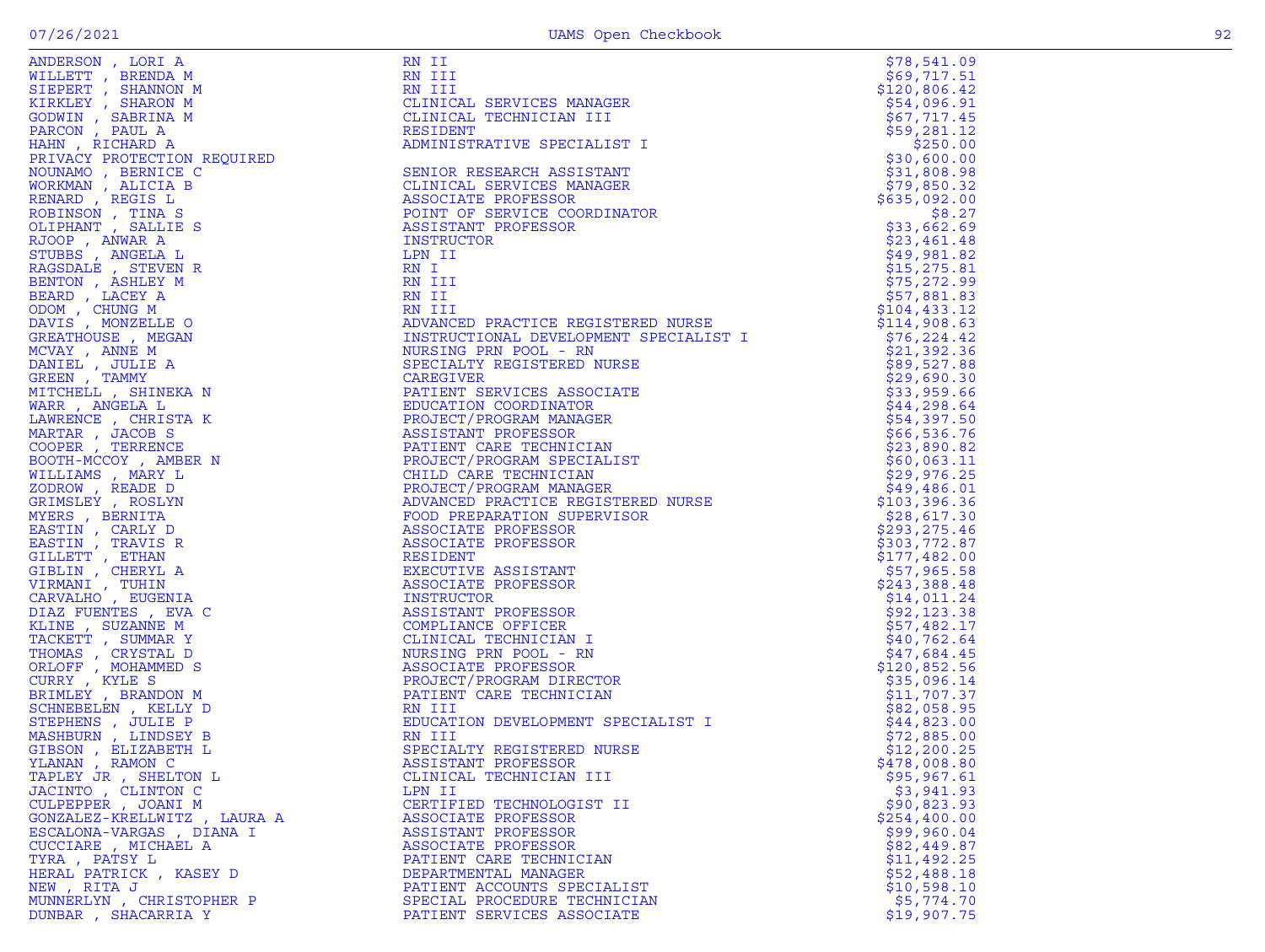| GOBER, LAUREN A                      |                                                                                                                                                                                                                                                      | \$52.49                      |
|--------------------------------------|------------------------------------------------------------------------------------------------------------------------------------------------------------------------------------------------------------------------------------------------------|------------------------------|
| INDELICATO, NIA L                    | NEST TANT DEFARTMENT SPECIALIST<br>DEPARTMENTAL MANAGER<br>DEPARTMENTAL MANAGER<br>DEPARTMENTAL DIRECTOR<br>RN II<br>CLINICAL TECHNICIAN III<br>ADVANCED PRACTICE REGISTERED NURSE<br>ASSISTANT DEPARTMENTAL DIRECTOR<br>PHARMACIST DEPARTMENT       | \$73,508.05                  |
| BEAN, CECELIA                        |                                                                                                                                                                                                                                                      | \$38,581.66                  |
| FITZGERALD, SHALESE                  |                                                                                                                                                                                                                                                      | \$86,496.04                  |
| WHITWORTH, KEITH A                   |                                                                                                                                                                                                                                                      | \$134,935.40                 |
| TURSKY, ANNE M                       |                                                                                                                                                                                                                                                      | \$58,783.07                  |
| WOODWORTH, RICHARD R                 |                                                                                                                                                                                                                                                      | \$62,143.69                  |
| TALLEY, PRISCILLA M                  |                                                                                                                                                                                                                                                      | \$64,205.70                  |
| RUFF , JEREMY B                      |                                                                                                                                                                                                                                                      | \$126,875.04                 |
| HART, KATIE M                        |                                                                                                                                                                                                                                                      | \$21,447.46                  |
| MOORE , SARAH J                      |                                                                                                                                                                                                                                                      | \$72,979.64                  |
| GARCIA-OLIVER , SHEILA R             |                                                                                                                                                                                                                                                      | \$57,531.43                  |
| MATTHEWS, LORI A                     |                                                                                                                                                                                                                                                      | \$38,679.24                  |
| BAGGETT, BECKY S                     |                                                                                                                                                                                                                                                      | \$88,304.24                  |
| PRIMM, SAMANTHA T                    |                                                                                                                                                                                                                                                      | \$11, 149.73                 |
| MHYRE, JILL M                        |                                                                                                                                                                                                                                                      | \$625,039.96                 |
| RABENHORST, BRIEN M                  |                                                                                                                                                                                                                                                      | \$521,804.75                 |
| JEFFERSON, JOHN R                    | AL DIRECTOR<br>R<br>I<br>ON<br>ALIST III<br>ALIST III<br>IAN<br>NICIAN                                                                                                                                                                               | \$144,797.30                 |
| TATE, KIMBERLY K                     |                                                                                                                                                                                                                                                      | \$29,751.04                  |
| ZAVALA, EDUARDO P                    |                                                                                                                                                                                                                                                      | \$29,526.86                  |
| JUDKINS, HUNTER                      |                                                                                                                                                                                                                                                      | \$252,010.97                 |
| MCGRAW, BEVERLY V                    |                                                                                                                                                                                                                                                      | \$29,718.15                  |
| KIMBROUGH, MARY K                    |                                                                                                                                                                                                                                                      | \$408,040.04                 |
| NIXON, SHIRLEY                       |                                                                                                                                                                                                                                                      |                              |
| MCGAHAGAN , ANNEMARIE                |                                                                                                                                                                                                                                                      | \$43,525.93                  |
|                                      |                                                                                                                                                                                                                                                      | \$52,540.20                  |
| BROWN, KATHRYN L                     |                                                                                                                                                                                                                                                      | \$214,846.89                 |
| MATIN, AASIYA                        |                                                                                                                                                                                                                                                      | \$284,642.85<br>\$408,040.04 |
| WOLTER, KEITH G                      |                                                                                                                                                                                                                                                      |                              |
| SAMANTA, DEBOPAM<br>ONG , KRISTINA D |                                                                                                                                                                                                                                                      | \$262, 153.42                |
|                                      |                                                                                                                                                                                                                                                      | \$84,786.83                  |
| ALLAM, HEBA S                        |                                                                                                                                                                                                                                                      | \$61,812.00                  |
| WILLIAMS , KERRY L                   |                                                                                                                                                                                                                                                      | \$56,918.57                  |
| ROSE, BRIAN M                        |                                                                                                                                                                                                                                                      | \$53,013.03                  |
| ORT, ERIN A                          |                                                                                                                                                                                                                                                      | \$51,731.16                  |
| CARTER-HERNDON, ALICIA S             |                                                                                                                                                                                                                                                      | \$46,076.26                  |
| MOUSA, MONICA M P                    |                                                                                                                                                                                                                                                      | \$101,999.96                 |
| CRUMPTON, MIRANDA J                  |                                                                                                                                                                                                                                                      | \$45,279.47                  |
| AGRE , KELSEY A                      |                                                                                                                                                                                                                                                      | \$112,962.24                 |
| ROBINSON, MADELEINE E                |                                                                                                                                                                                                                                                      | \$93,884.72                  |
| MURPHY, KYLA M                       |                                                                                                                                                                                                                                                      | \$83,122.69                  |
| RAY, BRENDA M                        |                                                                                                                                                                                                                                                      | \$19,169.10                  |
| LAWSON, HELLENA E                    |                                                                                                                                                                                                                                                      | \$58,503.61                  |
| OWENS , CHANEL                       |                                                                                                                                                                                                                                                      | \$91,680.11                  |
| MITCHELL , REAGAN L                  |                                                                                                                                                                                                                                                      | \$8,449.21                   |
| CHAPMAN, YOSHA A                     |                                                                                                                                                                                                                                                      | \$28,305.66                  |
| MARKS, LATOYA Y                      |                                                                                                                                                                                                                                                      | \$77,693.95                  |
| WRIGHT, MELISSA L                    |                                                                                                                                                                                                                                                      | \$107,249.96                 |
| SNEAD, GREGORY R                     |                                                                                                                                                                                                                                                      | \$344,138.10                 |
| LAWRENCE, BRAE A                     |                                                                                                                                                                                                                                                      | \$50,479.84                  |
| RUFF, TIMOTHY M                      |                                                                                                                                                                                                                                                      | \$59,700.53                  |
| KING-CONLEY, DAWN M                  |                                                                                                                                                                                                                                                      | \$68,096.47                  |
| JOHNSON, DEBRA                       |                                                                                                                                                                                                                                                      | \$43,701.08                  |
| ABRAHAM, TRACI H                     | A CHINESE SERIES AND MINIMUM IT AN EXAMPLE AND THE MANUSES AND RESERVE AN AN ANOTHER DESCRIPTION OF A REPORT OF A REPORT OF A REPORT OF A REPORT OF A REPORT OF A REPORT OF A REPORT OF A REPORT OF A REPORT OF A REPORT OF A<br>ASSISTANT PROFESSOR | \$49,314.88                  |
| JOHNSON, OLYMPIA R                   | PATIENT SERVICES ASSOCIATE                                                                                                                                                                                                                           | \$50, 266.08                 |
| WILLIAMS, TEKEYAH K                  | CLINICAL TECHNICIAN I                                                                                                                                                                                                                                | \$31,324.12                  |
| WEBBER , AUNDRIA D                   | CLINICAL TECHNICIAN I                                                                                                                                                                                                                                | \$3,694.81                   |
| DUPINS, KATRINA R                    | DEPARTMENTAL MANAGER                                                                                                                                                                                                                                 | \$63,997.09                  |
| WILLIAMS , CHANNOAH M                | ADVANCED PRACTICE REGISTERED NURSE                                                                                                                                                                                                                   | \$85,981.36                  |
| HOUSTON, GAYLA T                     | CLINICAL TECHNICIAN I                                                                                                                                                                                                                                | \$34,676.93                  |
| HIGGINBOTHAM , COURTNEY              | NURSING PRN POOL - RN                                                                                                                                                                                                                                | \$38,148.03                  |
| MU , SHENGYU                         | ASSISTANT PROFESSOR                                                                                                                                                                                                                                  | \$119,873.20                 |
| ALAM, SINTHIA                        | RESIDENT                                                                                                                                                                                                                                             | \$2,251.75                   |
| MURPHY, KIMBERLY J                   | PROJECT/PROGRAM SPECIALIST                                                                                                                                                                                                                           | \$68,094.97                  |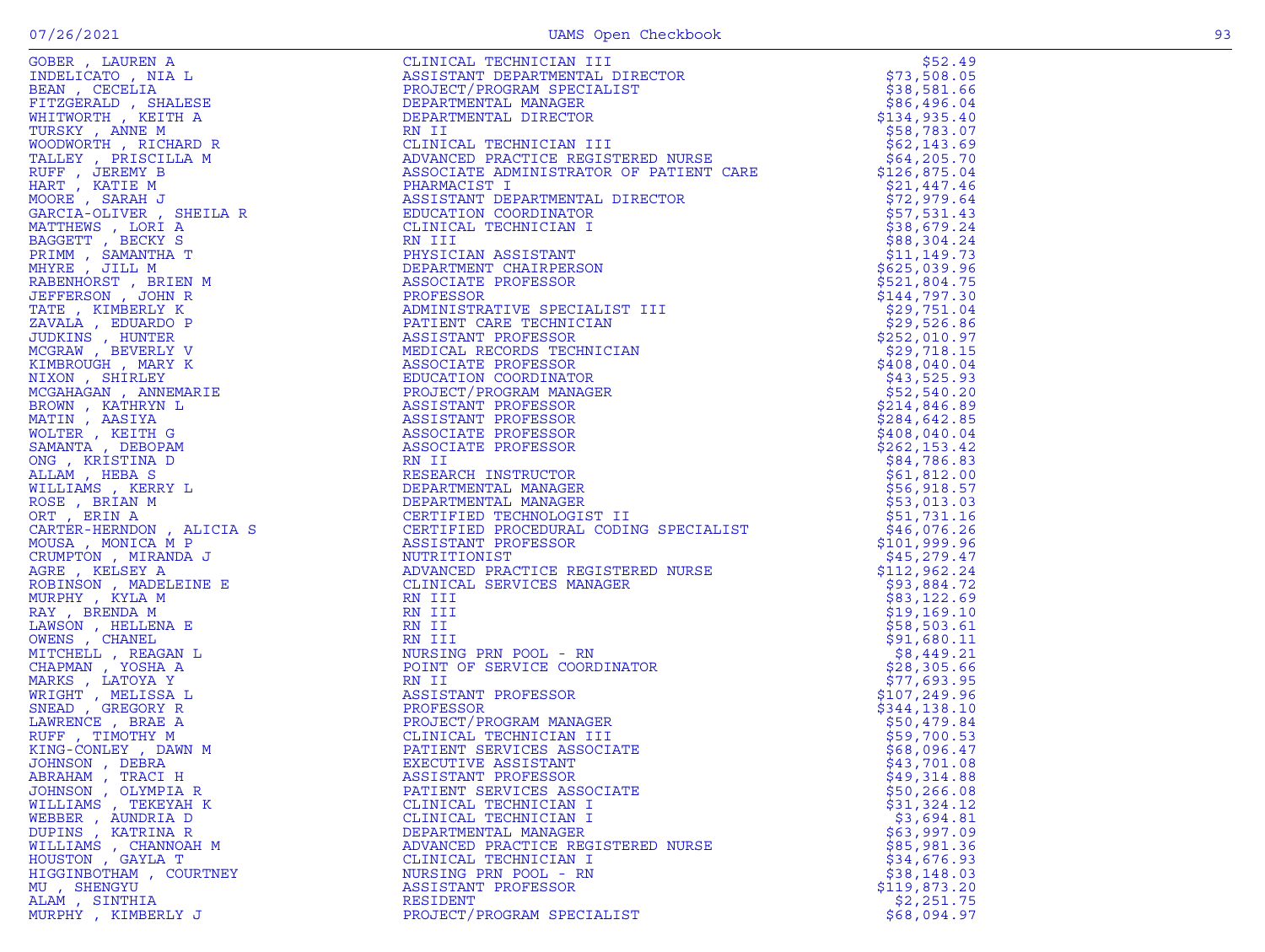| PINTADO, AMY M                            | PHYSICIAN ASSISTANT<br>PATIENT SERVICES ASSOCIATE<br>CLINICAL TECHNICIAN III<br>CLINICAL TECHNICIAN III<br>PROJECT/PROGRAM MANAGER<br>POINT OF SERVICE COORDINATOR<br>DEPARTMENTAL MANAGER<br>RN III<br>SENIOR RESEARCH ASSISTANT<br>POINT OF SE     | \$98,150.06                |
|-------------------------------------------|------------------------------------------------------------------------------------------------------------------------------------------------------------------------------------------------------------------------------------------------------|----------------------------|
| BAIN, KIMBERLY L                          |                                                                                                                                                                                                                                                      | \$36,050.23                |
| CHILDRESS, DAVID A                        |                                                                                                                                                                                                                                                      | \$89,693.70                |
| LEWIS, CYNTHIA A                          |                                                                                                                                                                                                                                                      | \$9,213.52                 |
| LOWERY, LISA A                            |                                                                                                                                                                                                                                                      | \$57,740.36                |
| DEWITT, TILIA Q                           |                                                                                                                                                                                                                                                      | \$33,843.59                |
| MERKER, HEATHER                           |                                                                                                                                                                                                                                                      | \$21,178.32                |
| CAMBI, REIMA                              |                                                                                                                                                                                                                                                      | \$133,612.45               |
| PEEK, RICHARD                             |                                                                                                                                                                                                                                                      | \$40,827.87                |
| JORDAN , SHALONDA E                       |                                                                                                                                                                                                                                                      | \$37,797.29                |
| STEWART, JAN R<br>PAPAN, KRISTIN E        |                                                                                                                                                                                                                                                      | \$83,329.63                |
|                                           |                                                                                                                                                                                                                                                      | \$74,006.74                |
| ROGERS , STEPHANIE M<br>BRUTON , RONALD L | RN III<br>NURSING PRN POOL - RN                                                                                                                                                                                                                      | \$30,783.55<br>\$705.00    |
| DOAN, STEVE C                             | PATIENT SERVICES ASSOCIATE                                                                                                                                                                                                                           | \$33,228.81                |
| MUCE, PAUL W                              | OCCUPATIONAL THERAPIST                                                                                                                                                                                                                               | \$51,502.79                |
| MOHNEY, LINDSAY E                         | ASSISTANT PROFESSOR                                                                                                                                                                                                                                  | \$208,060.04               |
| HORTON, SHERRY J                          | CHILD CARE TECHNICIAN                                                                                                                                                                                                                                | \$26,570.18                |
| KAELIN, AMY D                             | CHILD CARE TECHNICIAN                                                                                                                                                                                                                                | \$29,702.40                |
| VIGBEDOR, KENNETH                         | ADMINISTRATIVE ANALYST                                                                                                                                                                                                                               | \$11,589.68                |
| MAYBERRY , HILLARY M                      | ASSISTANT PROFESSOR                                                                                                                                                                                                                                  | \$97,712.13                |
| CROWDER, ALICE F                          | RN III                                                                                                                                                                                                                                               | \$119,093.69               |
| HIEGEL , AMY                              |                                                                                                                                                                                                                                                      | \$94,394.31                |
| GASS, HALEY L                             |                                                                                                                                                                                                                                                      | \$74,985.40                |
| CLAYTON, TINA L                           | INSTRUCTIONAL DEVELOPMENT SPECIALIST I<br>INSTRUCTIONAL DEVELOPMENT SPECIALIST I<br>RN II                                                                                                                                                            | \$79,539.11                |
| MOORE, CHRISTOPHER L                      | RN III                                                                                                                                                                                                                                               | \$68,367.51                |
| JENKINS , JAIWANA L                       | RN I                                                                                                                                                                                                                                                 | \$36,671.47                |
| HONEA , CRYSTAL M                         |                                                                                                                                                                                                                                                      | \$99,999.44                |
| THOMAS , SHARUNDA D                       |                                                                                                                                                                                                                                                      | \$29,928.10                |
| HOUSE, TAMEKA                             |                                                                                                                                                                                                                                                      | \$68,870.61                |
| HOLLOWOA, BLAKE R                         |                                                                                                                                                                                                                                                      | \$59,281.12                |
| JONES , PENNI M                           | RN II<br>HE RIN II<br>MEDICAL ASSISTANT<br>RESIDENT<br>RESIDENT<br>PATIENT SERVICES ASSOCIATE<br>PATIENT SERVICES ASSOCIATE<br>PATIENT SERVICES ASSOCIATE<br>DEPARTMENTAL DIRECTOR<br>NURSING UNICALSOR<br>NURSING TEORIOLOGIST II<br>PATIENT SERVIC | \$25,879.49                |
| HALL , QUIANA                             |                                                                                                                                                                                                                                                      | \$2,203.48                 |
| HOMSLEY , SUZANNE M                       |                                                                                                                                                                                                                                                      | \$71,193.12                |
| MATHEWS, CHELSEA S                        |                                                                                                                                                                                                                                                      | \$357,715.17               |
| GREEN, ALYCE T                            |                                                                                                                                                                                                                                                      | \$32,739.39                |
| BROWN, KETURAH                            |                                                                                                                                                                                                                                                      | \$31,813.16                |
| BALL , JENNIFER E                         |                                                                                                                                                                                                                                                      | \$68,367.33                |
| WES, KELVIN C                             |                                                                                                                                                                                                                                                      | \$13,905.87                |
| GERAD, GEETHAMARY                         |                                                                                                                                                                                                                                                      | \$40,955.16                |
| CARDER, JOAN E                            |                                                                                                                                                                                                                                                      | \$39,167.25                |
| FREEMAN , CYNTHIA Y<br>COLEMAN, KACEY     |                                                                                                                                                                                                                                                      | \$91,848.13<br>\$20,020.53 |
| BROWN, CYNTHIA J                          |                                                                                                                                                                                                                                                      | \$182,800.00               |
| SKARDA, TAYLOR L                          |                                                                                                                                                                                                                                                      | \$47,925.32                |
| BOYER, MARANDA L                          |                                                                                                                                                                                                                                                      | \$197,524.00               |
| GOFF, TINA D                              |                                                                                                                                                                                                                                                      | \$115,684.12               |
| SCHUTTE, BIANCA                           |                                                                                                                                                                                                                                                      | \$42,934.58                |
| ANDERSON, SHEKEENA C                      |                                                                                                                                                                                                                                                      | \$22, 233.36               |
| HENLEY, AARON K                           |                                                                                                                                                                                                                                                      | \$64,902.60                |
| WILDBUR, SHELLY A                         |                                                                                                                                                                                                                                                      | \$71,816.61                |
| DAS, SRIKANT                              |                                                                                                                                                                                                                                                      | \$277,750.04               |
| HOLDCRAFT, ROBIN R                        | RN III                                                                                                                                                                                                                                               | \$82,991.53                |
| THILTGEN, JENNIFER N                      | EDUCATION COORDINATOR                                                                                                                                                                                                                                | \$55,805.95                |
| CHASTAIN, EMILY                           | ADVANCED PRACTICE REGISTERED NURSE                                                                                                                                                                                                                   | \$90,657.64                |
| ALBERT , LASHANDA                         | INSTRUCTIONAL DEVELOPMENT SPECIALIST I                                                                                                                                                                                                               | \$13,384.64                |
| HILL, JOHN R                              | ADVANCED PRACTICE REGISTERED NURSE                                                                                                                                                                                                                   | \$91,782.64                |
| HENLEY, CHRISTOPHER R                     | RN III                                                                                                                                                                                                                                               | \$100, 907.66              |
| SWANSON, JOHN B                           | RN III                                                                                                                                                                                                                                               | \$105,037.59               |
| KENNEY , BONITA E                         | ASSISTANT PROFESSOR                                                                                                                                                                                                                                  | \$73,916.87                |
| NEWTON, JANET W                           | PROJECT/PROGRAM SPECIALIST                                                                                                                                                                                                                           | \$61,812.00                |
| ROGERS, HOLLY J                           | SENIOR NURSE ANESTHETIST                                                                                                                                                                                                                             | \$86,032.15                |
| ROLSTON, CANDACE                          | ADVANCED PRACTICE REGISTERED NURSE                                                                                                                                                                                                                   | \$23,154.90                |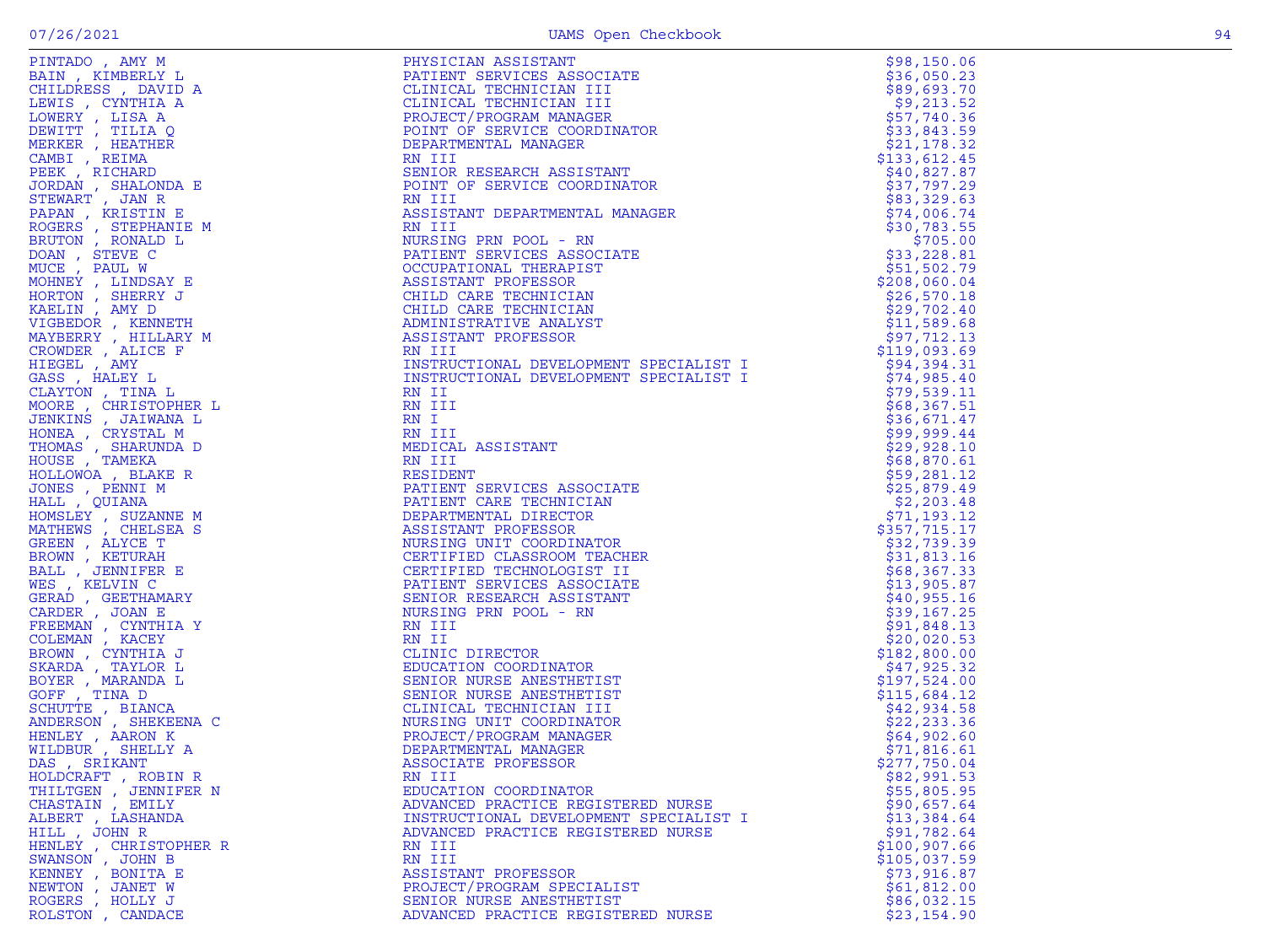| ٠            |        |
|--------------|--------|
|              | .,     |
| ł<br>۰.<br>٠ | $\sim$ |
|              |        |

| LESTER, ANNIE         | PATIENT SERVICES ASSOCIATE             | \$31,607.00  |
|-----------------------|----------------------------------------|--------------|
| HOWARD, AMY           | PROJECT/PROGRAM SPECIALIST             | \$17,099.63  |
| RUTHERFORD, MICHAEL W | SENIOR PROJECT/PROGRAM DIRECTOR        | \$88,575.62  |
| COX, STACIR           | CERTIFIED PROCEDURAL CODING SPECIALIST | \$43,440.01  |
| SMITH, JAMEESHA       | PATIENT SERVICES ASSOCIATE             | \$33,439.28  |
| TUCKER , CLAIRE S     | ASSOCIATE PROFESSOR                    | \$100,748.66 |
| HARRIS, JULIA N       | CERTIFIED PROCEDURAL CODING SPECIALIST | \$51,363.83  |
| MOORE, LINDA S        | NURSING PRN POOL - RN                  | \$10, 207.88 |
| HENRY , SELENA        | POINT OF SERVICE COORDINATOR           | \$23, 298.31 |
| SMITH, KEITH E        | PROJECT/PROGRAM MANAGER                | \$63, 234.17 |
| HOLLAND, JAMES A      | MENTAL HEALTH PROFESSIONAL I           | \$65,088.04  |
|                       |                                        |              |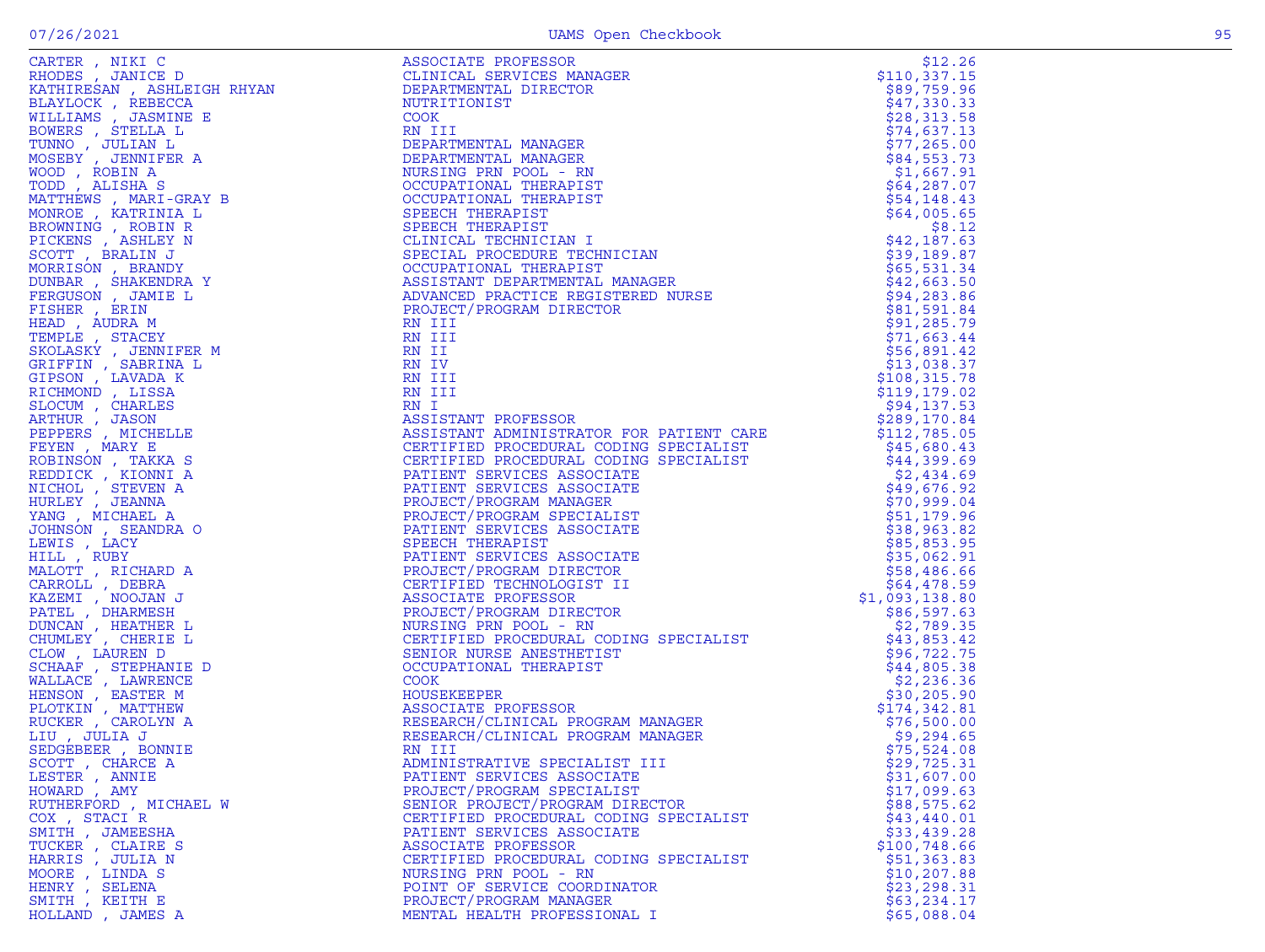| TEDFORD, SANDRA A                                                                                                                                                                                                                                                  | CTOR<br>CHNICIAN<br>CHNICIAN<br>IAN<br>ELLOR<br>ST I<br>R<br>RDINATOR<br>IAN<br>IAN<br>PROJECT/PROGRAM DIRECTOR                                                                                                                                                                        | \$98,385.98   |
|--------------------------------------------------------------------------------------------------------------------------------------------------------------------------------------------------------------------------------------------------------------------|----------------------------------------------------------------------------------------------------------------------------------------------------------------------------------------------------------------------------------------------------------------------------------------|---------------|
| LEE, RCIESAE L                                                                                                                                                                                                                                                     | POINT OF SERVICE COORDINATOR                                                                                                                                                                                                                                                           | \$32,337.50   |
|                                                                                                                                                                                                                                                                    | MEDICAL ASSISTANT                                                                                                                                                                                                                                                                      | \$34,368.47   |
|                                                                                                                                                                                                                                                                    |                                                                                                                                                                                                                                                                                        | \$86,467.95   |
|                                                                                                                                                                                                                                                                    |                                                                                                                                                                                                                                                                                        | \$50,775.21   |
|                                                                                                                                                                                                                                                                    |                                                                                                                                                                                                                                                                                        | \$82,099.23   |
|                                                                                                                                                                                                                                                                    | INVENTORY CONTROL TECHNICIAN                                                                                                                                                                                                                                                           | \$32,035.15   |
|                                                                                                                                                                                                                                                                    | PATIENT CARE TECHNICIAN                                                                                                                                                                                                                                                                | \$36,050.84   |
|                                                                                                                                                                                                                                                                    | DEPARTMENTAL MANAGER                                                                                                                                                                                                                                                                   | \$61, 296.94  |
|                                                                                                                                                                                                                                                                    | ASSOCIATE VICE CHANCELLOR                                                                                                                                                                                                                                                              | \$21,678.30   |
|                                                                                                                                                                                                                                                                    | CERTIFIED TECHNOLOGIST I                                                                                                                                                                                                                                                               | \$44,756.03   |
|                                                                                                                                                                                                                                                                    | DEPARTMENTAL MANAGER                                                                                                                                                                                                                                                                   | \$81,607.76   |
|                                                                                                                                                                                                                                                                    |                                                                                                                                                                                                                                                                                        | \$88,464.35   |
|                                                                                                                                                                                                                                                                    | DEPARTMENTAL DIRECTOR                                                                                                                                                                                                                                                                  |               |
|                                                                                                                                                                                                                                                                    |                                                                                                                                                                                                                                                                                        | \$78,540.04   |
|                                                                                                                                                                                                                                                                    | POINT OF SERVICE COORDINATOR                                                                                                                                                                                                                                                           | \$34,627.68   |
|                                                                                                                                                                                                                                                                    | RESEARCH ASSOCIATE                                                                                                                                                                                                                                                                     | \$44,289.73   |
|                                                                                                                                                                                                                                                                    | PATIENT CARE TECHNICIAN                                                                                                                                                                                                                                                                | \$11,763.96   |
|                                                                                                                                                                                                                                                                    | ASSISTANT PROFESSOR                                                                                                                                                                                                                                                                    | \$196,950.00  |
|                                                                                                                                                                                                                                                                    | EDUCATION COORDINATOR                                                                                                                                                                                                                                                                  | \$45,371.84   |
|                                                                                                                                                                                                                                                                    |                                                                                                                                                                                                                                                                                        | \$108, 111.73 |
|                                                                                                                                                                                                                                                                    |                                                                                                                                                                                                                                                                                        | \$91,755.06   |
|                                                                                                                                                                                                                                                                    | NURSING PRN POOL - RN                                                                                                                                                                                                                                                                  | \$750.00      |
|                                                                                                                                                                                                                                                                    | INSTRUCTIONAL DEVELOPMENT SPECIALIST I                                                                                                                                                                                                                                                 | \$85,683.43   |
|                                                                                                                                                                                                                                                                    |                                                                                                                                                                                                                                                                                        | \$105,792.55  |
|                                                                                                                                                                                                                                                                    |                                                                                                                                                                                                                                                                                        | \$74,346.50   |
|                                                                                                                                                                                                                                                                    |                                                                                                                                                                                                                                                                                        | \$77,352.69   |
|                                                                                                                                                                                                                                                                    | PATIENT SERVICES ASSOCIATE                                                                                                                                                                                                                                                             | \$28,659.06   |
|                                                                                                                                                                                                                                                                    | EDUCATION COORDINATOR                                                                                                                                                                                                                                                                  | \$47,904.60   |
|                                                                                                                                                                                                                                                                    | POINT OF SERVICE COORDINATOR                                                                                                                                                                                                                                                           | \$22,813.98   |
|                                                                                                                                                                                                                                                                    | PROJECT/PROGRAM SPECIALIST                                                                                                                                                                                                                                                             | \$34,597.97   |
| MCDONALD , CARTORI R<br>PEARSON , CINDY M<br>KAYLOR-LINTON , KELLEY R<br>TILLMAN , JESSICA W<br>THOMASON , ASHLEN E<br>SMEDLEY , LORI<br>GAINES , EDWARD D<br>ALLEN , KATHRYNG<br>DEISCH , SERGIO<br>DEISCH , SERGIO<br>COLE , JOSHUA R<br>COLE , JOSHUA R<br>VANN | ASSOCIATE<br>MATOR<br>COORDINATOR<br>SPECIALIST<br>R<br>R<br>NR<br>NAT<br>NICIAN I<br>MANAGER<br>DIRECTOR<br>DIRECTOR<br>CIAN I<br>SSOR<br>T<br>T<br>NICIAN I<br>SSOR<br>T<br>NICIAN I<br>SSOR<br>NRICIALIST<br>MANAGER<br>T<br>NICIAN I<br>SPECIALIST<br>NICIAN<br>M SPECIALIST<br>NI | \$94,193.65   |
|                                                                                                                                                                                                                                                                    |                                                                                                                                                                                                                                                                                        | \$2,400.00    |
|                                                                                                                                                                                                                                                                    |                                                                                                                                                                                                                                                                                        | \$1,200.00    |
|                                                                                                                                                                                                                                                                    | CLINIC INSTRUCTOR                                                                                                                                                                                                                                                                      | \$5,050.00    |
|                                                                                                                                                                                                                                                                    | EXECUTIVE ASSISTANT                                                                                                                                                                                                                                                                    | \$61,576.99   |
|                                                                                                                                                                                                                                                                    | CLINICAL TECHNICIAN I                                                                                                                                                                                                                                                                  | \$44,603.64   |
|                                                                                                                                                                                                                                                                    | RESEARCH ASSOCIATE                                                                                                                                                                                                                                                                     |               |
|                                                                                                                                                                                                                                                                    |                                                                                                                                                                                                                                                                                        | \$72,561.17   |
|                                                                                                                                                                                                                                                                    | CHILD CARE TECHNICIAN                                                                                                                                                                                                                                                                  | \$19,560.45   |
|                                                                                                                                                                                                                                                                    | PROJECT/PROGRAM MANAGER                                                                                                                                                                                                                                                                | \$71,477.32   |
|                                                                                                                                                                                                                                                                    | CERTIFIED TECHNOLOGIST I                                                                                                                                                                                                                                                               | \$39,019.24   |
|                                                                                                                                                                                                                                                                    | PROJECT/PROGRAM DIRECTOR                                                                                                                                                                                                                                                               | \$91,687.76   |
|                                                                                                                                                                                                                                                                    | CLINICAL TECHNICIAN I                                                                                                                                                                                                                                                                  | \$6,035.50    |
|                                                                                                                                                                                                                                                                    | ASSISTANT PROFESSOR                                                                                                                                                                                                                                                                    | \$87,567.04   |
|                                                                                                                                                                                                                                                                    | RESIDENT                                                                                                                                                                                                                                                                               | \$57,452.34   |
|                                                                                                                                                                                                                                                                    | SPEECH THERAPIST                                                                                                                                                                                                                                                                       | \$67,975.70   |
|                                                                                                                                                                                                                                                                    | CHILD CARE TECHNICIAN<br>PROJECT/PROGRAM SPECIALIST<br>CHILD CARE TECHNICIAN<br>PROJECT/PROGRAM SPECIALIST<br>CERTIFIED TECHNOLOGIST I                                                                                                                                                 | \$23,122.47   |
|                                                                                                                                                                                                                                                                    |                                                                                                                                                                                                                                                                                        | \$50,479.84   |
|                                                                                                                                                                                                                                                                    |                                                                                                                                                                                                                                                                                        | \$2,243.50    |
|                                                                                                                                                                                                                                                                    |                                                                                                                                                                                                                                                                                        | \$63,230.12   |
|                                                                                                                                                                                                                                                                    | CERTIFIED TECHNOLOGIST I                                                                                                                                                                                                                                                               | \$49,684.37   |
| BAILEY, JUSTIN M                                                                                                                                                                                                                                                   | ADMINISTRATIVE ANALYST                                                                                                                                                                                                                                                                 | \$31,840.70   |
| CATE , SHANE B                                                                                                                                                                                                                                                     | RN II                                                                                                                                                                                                                                                                                  | \$48,626.37   |
| POWELL, TERI D                                                                                                                                                                                                                                                     | RN III                                                                                                                                                                                                                                                                                 | \$103,996.60  |
| SIMMONS, LAYLA O                                                                                                                                                                                                                                                   | ASSISTANT PROFESSOR                                                                                                                                                                                                                                                                    | \$76,778.00   |
| EYE , RUSSELL D                                                                                                                                                                                                                                                    | PROJECT/PROGRAM MANAGER                                                                                                                                                                                                                                                                | \$68,456.85   |
| HARDING , JANELL L                                                                                                                                                                                                                                                 | MEDICAL SERVICES ADMINISTRATOR                                                                                                                                                                                                                                                         | \$90,780.04   |
| PARAMBY, TOWINO                                                                                                                                                                                                                                                    | CLINICAL TECHNICIAN III                                                                                                                                                                                                                                                                | \$34,401.94   |
| ABSHER , STEPHANIE R                                                                                                                                                                                                                                               | CERTIFIED TECHNOLOGIST II                                                                                                                                                                                                                                                              | \$43,224.99   |
| HARRIS, ADRIAN N                                                                                                                                                                                                                                                   | PATIENT SERVICES ASSOCIATE                                                                                                                                                                                                                                                             | \$6,599.74    |
| DOCKERY, TIM D                                                                                                                                                                                                                                                     | EXECUTIVE DIVISIONAL DIRECTOR                                                                                                                                                                                                                                                          | \$143,057.03  |
| LANE, JOHN C                                                                                                                                                                                                                                                       | ASSISTANT PROFESSOR                                                                                                                                                                                                                                                                    | \$243,371.36  |
| MARSHALL , CHARISSA                                                                                                                                                                                                                                                | NURSING PRN POOL - RN                                                                                                                                                                                                                                                                  | \$4,992.25    |
| LOVETT, CARLA M                                                                                                                                                                                                                                                    | SKILLED TRADESMAN                                                                                                                                                                                                                                                                      | \$12,861.41   |
|                                                                                                                                                                                                                                                                    |                                                                                                                                                                                                                                                                                        |               |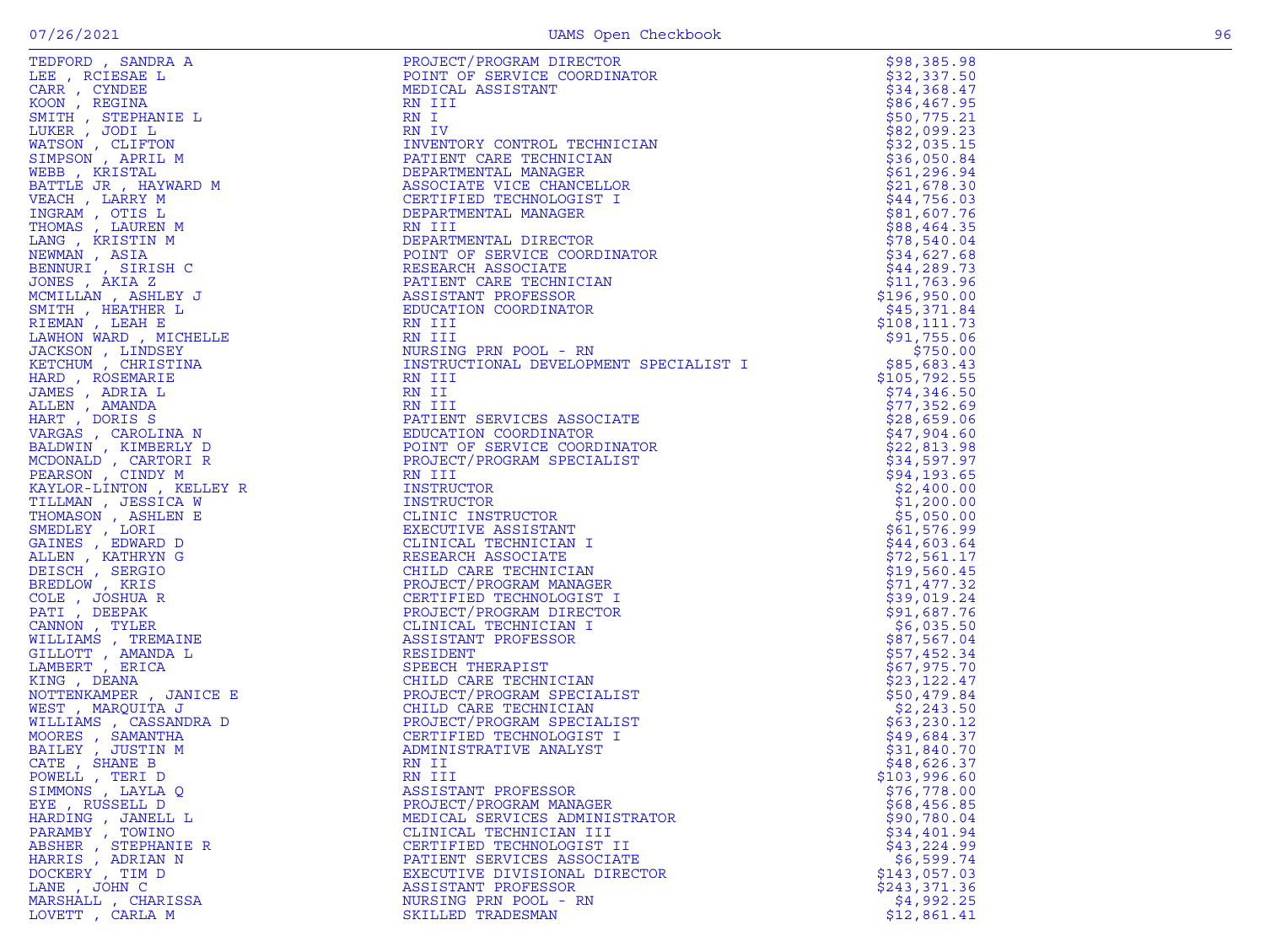| ۰.<br>٠ |  |
|---------|--|
|         |  |

| PATEL, KRIPA                | PROJECT/PROGRAM SPECIALIST                                                                                                             | \$46,043.82   |
|-----------------------------|----------------------------------------------------------------------------------------------------------------------------------------|---------------|
| GRIGSBY, DASHAYNA B         | CERTIFIED TECHNOLOGIST II                                                                                                              | \$15,619.77   |
| ZELLA , NATALEA A           | RN III                                                                                                                                 | \$16,042.21   |
| LATHAM, MARY M              | PHYSICAL THERAPIST                                                                                                                     | \$99,744.38   |
|                             |                                                                                                                                        |               |
| FEARS, KATRINA M            | CHILD CARE TECHNICIAN                                                                                                                  | \$29,705.90   |
| BOLDEN, KAREN S             | DEPARTMENTAL MANAGER                                                                                                                   | \$72,854.50   |
| CHAPA, MICHAEL H            | DEPARTMENTAL MANAGER                                                                                                                   | \$57,444.18   |
|                             | CLINICAL TECHNICIAN I                                                                                                                  |               |
| ISLAM-GILES , FATISHA S     |                                                                                                                                        | \$34,026.70   |
| BOSWELL , JEANNE B          | SPEECH THERAPIST                                                                                                                       | \$6.60        |
| WILLIS , CALVIN D           | HOUSEKEEPER                                                                                                                            | \$32,813.45   |
| STATEN, CYNTHIA E           | RN III                                                                                                                                 | \$39,338.16   |
|                             |                                                                                                                                        |               |
| HURLEY, KIMBERLY A          | OCCUPATIONAL THERAPIST                                                                                                                 | \$58,424.69   |
| PARSONS , CAITLYN           | RN I                                                                                                                                   | \$80,026.83   |
| DINGS, RUUD P               | ASSISTANT PROFESSOR                                                                                                                    | \$84,364.55   |
|                             |                                                                                                                                        |               |
| COPLEY, ZAINAB              | RN III                                                                                                                                 | \$68,779.76   |
| CHEDJIEU, IRENE M           | SITE MANAGER I                                                                                                                         | \$66,962.96   |
| PABIN, LINDA M              | RN III                                                                                                                                 | \$73,880.31   |
|                             |                                                                                                                                        |               |
| REED, SHARON                | RN IV                                                                                                                                  | \$70,971.63   |
| SEAMAN, MICHAEL T           | RN II                                                                                                                                  | \$102,083.37  |
| COOK, JOSHUA A              | RN III                                                                                                                                 | \$65,465.91   |
| ROSS , KRISHONDA L          |                                                                                                                                        |               |
|                             | EDUCATION COORDINATOR                                                                                                                  | \$114.09      |
| WILLIAMS , GREGORY          | EDUCATION COOKDINATOR<br>ASSISTANT DEPARTMENTAL MANA<br>PATIENT SERVICES ASSOCIATE<br>ASSISTANT DEPARTMENTAL MANAGER                   | \$42,127.75   |
| ABERNATHY, NNE-ALI N        |                                                                                                                                        | \$27, 288.22  |
| ZALLER , NICKOLAS D         | DIVISIONAL DIRECTOR                                                                                                                    |               |
|                             |                                                                                                                                        | \$201,191.31  |
| VAN LIEROP , HENREY         | RN II                                                                                                                                  | \$76,790.59   |
| GREEN, GLENDA J             | HOSPITAL PROGRAM SERVICES ASSISTANT                                                                                                    | \$28,062.66   |
| ANDERS, CATHERINE           | RN III                                                                                                                                 | \$77,059.17   |
|                             |                                                                                                                                        |               |
| WILLIAMS, EDWARD L          | ASSISTANT PROFESSOR                                                                                                                    | \$143,520.96  |
| ZANCA, JESSICA E            | LPN II                                                                                                                                 | \$39,976.29   |
| DEYOUNG, OKTAWIA A          | PHARMACY SUPERVISOR                                                                                                                    | \$130,229.58  |
|                             |                                                                                                                                        |               |
| WILLIAMS , LINDSEY M        | LPN II                                                                                                                                 | \$13,587.64   |
| MASON, ERIKA                | DEPARTMENTAL MANAGER                                                                                                                   | \$74,634.01   |
| ROBINSON, WARDELL           | CLINICAL TECHNICIAN I                                                                                                                  | \$35,373.66   |
|                             |                                                                                                                                        |               |
| DESHPANDE, SHAYU            | RESEARCH ASSOCIATE                                                                                                                     | \$54,202.39   |
| JONES , DARIN E             | ASSOCIATE PROFESSOR<br>ASSOCIATE PROFESSOR<br>CERTIFIED TECHNOLOGIST I<br>PATIENT CARE TECHNICIAN<br>RESEARCH/CLINICAL PROGRAM MANAGER | \$120,847.80  |
| CRANFORD, ANDREW N          |                                                                                                                                        | \$53,772.06   |
|                             |                                                                                                                                        |               |
| ANUSZEK, JADE C             |                                                                                                                                        | \$10,673.77   |
| DOUGLAS, HEATHER L          |                                                                                                                                        | \$52,748.32   |
| JONES, ANDREA R             | RN II                                                                                                                                  | \$83,604.79   |
| GRINAGE, MEAGAN A           | RN III                                                                                                                                 | \$47,078.74   |
|                             |                                                                                                                                        |               |
| FREY, BRIAN R               | RN II                                                                                                                                  | \$57,431.95   |
| HUNEYCUTT, KEVIN W          | PROJECT/PROGRAM SPECIALIST                                                                                                             | \$50,479.84   |
| JAMISON, FELESHA D          | RN III                                                                                                                                 | \$80,565.85   |
|                             |                                                                                                                                        |               |
| TRAYLOR, JESSICA M          | RN I                                                                                                                                   | \$107,361.28  |
| COPE, JOY P                 | CLINIC DIRECTOR                                                                                                                        | \$133,777.54  |
| WILSON, SHUNDRA             | PATIENT SERVICES ASSOCIATE                                                                                                             | \$36,583.39   |
| TATUM II , RICHARD A        | SENIOR RESEARCH ASSISTANT                                                                                                              | \$36, 279.36  |
|                             |                                                                                                                                        |               |
| HOWARD, SIAMESEE A          |                                                                                                                                        | \$16,904.32   |
| GEE, TRACEY                 | PATIENT SERVICES ASSOCIATE<br>PROJECT/PROGRAM SPECIALIST                                                                               | \$38, 220.38  |
| CROCKETT, SHARAYAH D        | RN I                                                                                                                                   | \$69,094.50   |
|                             |                                                                                                                                        |               |
| BARNES, ANDREA L            | ADVANCED PRACTICE REGISTERED NURSE                                                                                                     | \$60,340.00   |
| EVERHART , CLINTON D        | ASSISTANT PROVOST                                                                                                                      | \$117,347.85  |
| LEE , BRENDA                | HOUSEKEEPER                                                                                                                            | \$13,585.80   |
|                             |                                                                                                                                        |               |
| MCKISSICK, JASMINE S        | CLINICAL TECHNICIAN I                                                                                                                  | \$2,868.00    |
| HENSON, MATALCHA            | MEDICAL ASSISTANT                                                                                                                      | \$13, 149.50  |
| MCKISSACK, KEVIN M          | PROJECT/PROGRAM SPECIALIST                                                                                                             | \$62,430.12   |
| WARREN, SHANTA L            | CLINICAL TECHNICIAN I                                                                                                                  | \$35,231.57   |
|                             |                                                                                                                                        |               |
| CARNES, MARY C              | RN CLINICAL COORDINATOR HS/KF                                                                                                          | \$52,858.83   |
| ORAHOOD , JENNIFER          | RN IV                                                                                                                                  | \$94,629.06   |
| PRIVACY PROTECTION REQUIRED |                                                                                                                                        | \$27,147.62   |
|                             |                                                                                                                                        |               |
| HOOF , RENITA M             | DEPARTMENTAL DIRECTOR                                                                                                                  | \$113, 243.37 |
| BAILEY, CHARLES M           | RESEARCH/CLINICAL PROGRAM MANAGER                                                                                                      | \$70,754.18   |
| FREYER, LORI M              | SPECIAL PROCEDURE TECHNICIAN                                                                                                           | \$43, 113.93  |
|                             |                                                                                                                                        |               |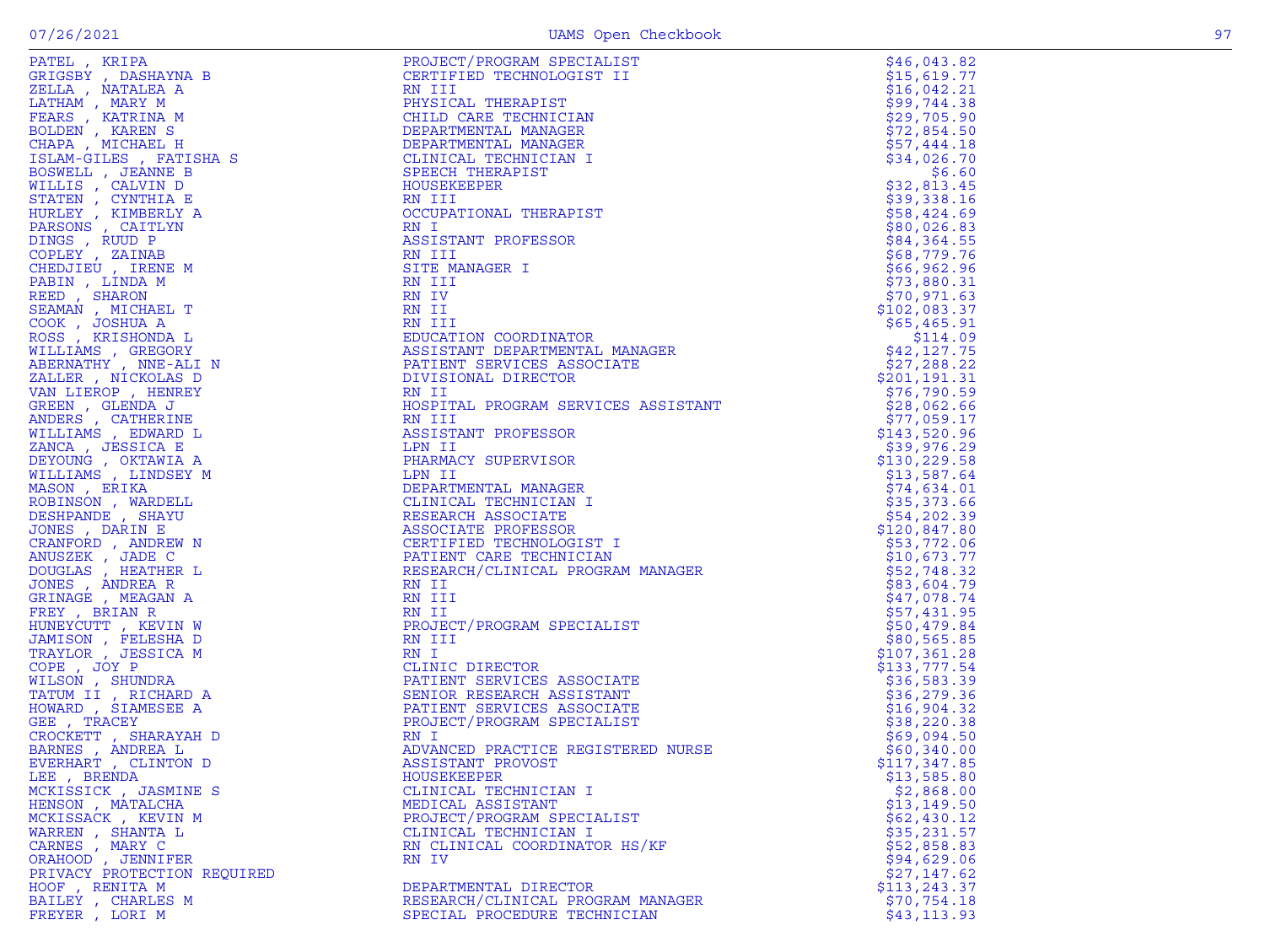| TRAFFANSTEDT, SHERRIE       | NURSING PRN POOL - RN                    | \$39,156.28               |
|-----------------------------|------------------------------------------|---------------------------|
| SANDERS, SHERRY L           | LPN II                                   | \$37,131.19               |
| STERLING , TONYA L          | RN CLINICAL COORDINATOR HS/KF            | \$51,197.72               |
| SAVENKA, TATSIANA           | RESIDENT                                 | \$54,115.04               |
| HOLLAND , ANGELA M          | ASSOCIATE PROFESSOR                      | \$118,275.47              |
| RUMPH, AVA                  | PATIENT SERVICES ASSOCIATE               | \$10.67                   |
|                             |                                          | \$26,905.95               |
|                             |                                          | \$300,714.83              |
|                             |                                          | \$65,209.50               |
|                             |                                          | \$415,078.33              |
|                             |                                          | \$170,881.27              |
| PRIVACY PROTECTION REQUIRED |                                          | \$30,600.00               |
|                             |                                          | \$202,934.00              |
|                             |                                          | \$254, 127.00             |
|                             |                                          | \$169, 117.27             |
|                             |                                          | \$77,573.21               |
|                             |                                          | \$168,309.38              |
|                             |                                          | \$214,971.00              |
|                             |                                          | \$332,025.00              |
|                             | NURSING PRN POOL - RN                    | \$11,240.00               |
|                             |                                          | \$343,186.67              |
|                             | CLINICAL TECHNICIAN I                    | \$720.00                  |
|                             |                                          | \$176,972.00              |
|                             |                                          | \$162,859.29              |
| PALMER, ANGELA W            | RESIDENT                                 | \$68,636.64               |
| EDWARDS, LAUREN             | RESIDENT                                 |                           |
| POOLE, KATIE J              | CERTIFIED TECHNOLOGIST I                 | \$277,876.61              |
| MOORE , CARRIE L            | MEDICAL BUYER                            | \$2,809.90<br>\$15,004.30 |
|                             |                                          | \$37,576.16               |
| HARRIS, BRANDON             | POINT OF SERVICE COORDINATOR             |                           |
| CAWLEY, KEISHA M            | POST DOCTORAL FELLOW                     | \$3,792.31                |
| BEVILL, LOGAN W             | RESIDENT                                 | \$54,115.04               |
| TAYLOR , HALEY B            | RESIDENT                                 | \$54,115.04               |
| ASKEW, EMILY A              | RESIDENT                                 | \$56,412.90               |
| BURROUGHS, ADAM             | RESIDENT                                 | \$54, 115.04              |
| DAVIDSON, PARKER            | RESIDENT                                 | \$2,251.75                |
| GARDNER, JAMES R            | RESIDENT                                 | \$24, 252.99              |
| HOLLAWAY, MORIAH N          | RESIDENT                                 | \$2,251.75                |
| RANA, AAKASH D              | RESIDENT                                 | \$57,452.34               |
| RHOMBERG , MARY BETH        | RESIDENT                                 | \$54,115.04               |
| SMITH, CONOR H              | RESIDENT                                 | \$54,115.04               |
| TURNER , TODD N             | RESIDENT                                 | \$57,952.34               |
| WHITE , LUCAS               | RN II                                    | \$63,424.07               |
| BURFORD, KAYLEY E           | RN I                                     | \$54,678.38               |
| FENTON, EMBER R             | PHARMACIST I                             | \$2,219.50                |
| CARLOCK , TRAYVON D         | CLINICAL TECHNICIAN I                    | \$17,660.38               |
| HINES, BRIANA A             | RN II                                    | \$63,811.67               |
| MORROW, MORGAN A            | ADVANCED PRACTICE REGISTERED NURSE       | \$86,440.56               |
| CONNORS, ASHLEY T           | EDUCATION COORDINATOR                    | \$87,441.30               |
| PRIVACY PROTECTION REQUIRED |                                          | \$12,750.00               |
| STARKS, ADLEONER            | HOUSEKEEPER                              | \$27,680.00               |
| TERRY, EMILY D              | PATIENT CARE TECHNICIAN                  | \$10,914.00               |
| SCHMIEGELOW, HEATHER L      | COMPLIANCE OFFICER                       | \$127,366.87              |
| HOWSER, PATRICK             | ASSISTANT ADMINISTRATOR FOR PATIENT CARE | \$104,784.85              |
| RHEA, BRIAN W               | RESIDENT                                 | \$54, 115.04              |
| KAUR, JASPREET              | PATIENT CARE TECHNICIAN                  | \$4,259.82                |
| RITCHEY, HOPE               | CLINICAL TECHNICIAN I                    | \$13,708.61               |
| WOOD, LEIGHANA S            | ASSOCIATE DIVISIONAL DIRECTOR            | \$52,570.80               |
| HARVILLE, YANPING I         | RESEARCH TECHNICIAN                      | \$13, 165.94              |
| BURKS, LISA M               | LPN II                                   | \$28,245.23               |
| WILLIS, VALERIE A           | CERTIFIED TECHNOLOGIST II                | \$68,105.54               |
| SIMMONS, BRIANNA M          | CERTIFIED TECHNOLOGIST I                 | \$96,636.98               |
| FUNDERBURG , ASHLEY         | DEPARTMENTAL MANAGER                     | \$52,025.14               |
| BEGLEY, NICHOLAS B          | SENIOR NURSE ANESTHETIST                 | \$172,486.96              |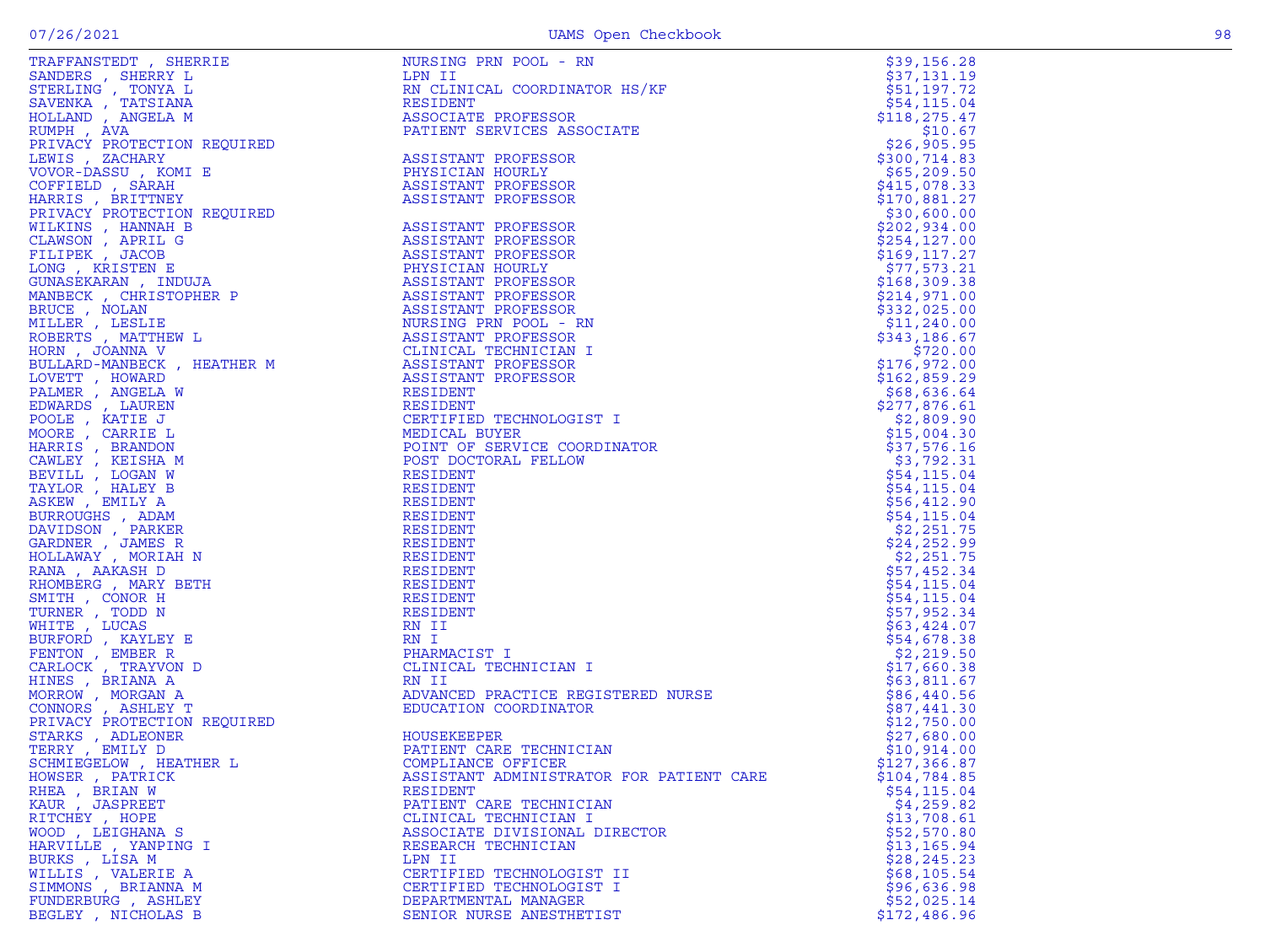|                                                                                                                                                                                                                                                                                                                                                                                                                                                                                                                 | ASSISTANT DIVISIONAL DIRECTOR                                                                                                                                                                                                                                   | \$98,639.94   |
|-----------------------------------------------------------------------------------------------------------------------------------------------------------------------------------------------------------------------------------------------------------------------------------------------------------------------------------------------------------------------------------------------------------------------------------------------------------------------------------------------------------------|-----------------------------------------------------------------------------------------------------------------------------------------------------------------------------------------------------------------------------------------------------------------|---------------|
|                                                                                                                                                                                                                                                                                                                                                                                                                                                                                                                 |                                                                                                                                                                                                                                                                 | \$42,444.28   |
|                                                                                                                                                                                                                                                                                                                                                                                                                                                                                                                 |                                                                                                                                                                                                                                                                 |               |
| CRANE, JASMINE<br>MOORE, TELISHA<br>GOODWIN, CASSIDY L<br>GOODWIN, CASSIDY L<br>MONTGOMERY RAILEY R<br>10LDER , CAITLYN M<br>HIBSON , SHANETTA<br>"LUMLEY , MATTHEW W<br>FIVEY , TIFFANY<br>ERDICARES, PEARL<br>INGHAM , DANIEL<br>"RIL , ELIZMARY &                                                                                                                                                                                                                                                            | ASSISTANI DIVISIONAL LINLOION<br>SENIOR RESEARCH ASSISTANT<br>CERTIFIED PROCEDURAL CODING SPECIALIST                                                                                                                                                            | \$45,875.36   |
|                                                                                                                                                                                                                                                                                                                                                                                                                                                                                                                 | RN II                                                                                                                                                                                                                                                           |               |
|                                                                                                                                                                                                                                                                                                                                                                                                                                                                                                                 |                                                                                                                                                                                                                                                                 | \$17,784.45   |
|                                                                                                                                                                                                                                                                                                                                                                                                                                                                                                                 | NN 11<br>PHYSICAL THERAPIST<br>PATIENT CARE TECHNICIAN<br>RN III                                                                                                                                                                                                | \$60,586.37   |
|                                                                                                                                                                                                                                                                                                                                                                                                                                                                                                                 |                                                                                                                                                                                                                                                                 |               |
|                                                                                                                                                                                                                                                                                                                                                                                                                                                                                                                 |                                                                                                                                                                                                                                                                 | \$66,189.79   |
|                                                                                                                                                                                                                                                                                                                                                                                                                                                                                                                 |                                                                                                                                                                                                                                                                 | \$10, 279.30  |
|                                                                                                                                                                                                                                                                                                                                                                                                                                                                                                                 |                                                                                                                                                                                                                                                                 |               |
|                                                                                                                                                                                                                                                                                                                                                                                                                                                                                                                 |                                                                                                                                                                                                                                                                 | \$64,749.57   |
|                                                                                                                                                                                                                                                                                                                                                                                                                                                                                                                 | INSTRE<br>MEDICAL BILL<br>ASSISTANT PROFESL<br>PHYSICT/PROGRAM<br>PROJECT/PROGRAM<br>RN IV<br>NN II<br>TTRENT<br>INSTRUCTIONAL DEVELOPMENT SPECIALIST<br>MEDICAL BILLING SPECIALIST<br>ASSISTANT PROFESSOR<br>PHYSICIAN HOURLY<br>PROJECT/PROGRAM SPECIALIST    | \$95,212.89   |
|                                                                                                                                                                                                                                                                                                                                                                                                                                                                                                                 |                                                                                                                                                                                                                                                                 |               |
|                                                                                                                                                                                                                                                                                                                                                                                                                                                                                                                 |                                                                                                                                                                                                                                                                 | \$9,260.37    |
|                                                                                                                                                                                                                                                                                                                                                                                                                                                                                                                 |                                                                                                                                                                                                                                                                 | \$94,225.02   |
|                                                                                                                                                                                                                                                                                                                                                                                                                                                                                                                 |                                                                                                                                                                                                                                                                 |               |
|                                                                                                                                                                                                                                                                                                                                                                                                                                                                                                                 |                                                                                                                                                                                                                                                                 | \$6,086.02    |
|                                                                                                                                                                                                                                                                                                                                                                                                                                                                                                                 |                                                                                                                                                                                                                                                                 |               |
|                                                                                                                                                                                                                                                                                                                                                                                                                                                                                                                 |                                                                                                                                                                                                                                                                 | \$52,199.06   |
|                                                                                                                                                                                                                                                                                                                                                                                                                                                                                                                 |                                                                                                                                                                                                                                                                 | \$49,815.27   |
|                                                                                                                                                                                                                                                                                                                                                                                                                                                                                                                 |                                                                                                                                                                                                                                                                 |               |
|                                                                                                                                                                                                                                                                                                                                                                                                                                                                                                                 |                                                                                                                                                                                                                                                                 | \$84, 288.55  |
|                                                                                                                                                                                                                                                                                                                                                                                                                                                                                                                 |                                                                                                                                                                                                                                                                 | \$83,270.65   |
|                                                                                                                                                                                                                                                                                                                                                                                                                                                                                                                 |                                                                                                                                                                                                                                                                 |               |
| FOSTER, ASHLEY N                                                                                                                                                                                                                                                                                                                                                                                                                                                                                                | ASSISTANT DEPARTMENTAL MANAGER<br>ASSISTANT DEPARTMENTAL MANAGER<br>PHARMACY SUPERVISOR<br>PHARMACY SUPERVISOR<br>PHARMACY SUPERVISOR<br>PHARMACY SUPERVISOR<br>DEPART OF SERVICE COORDINATOR<br>SPEECH THERAPIST<br>ADVANCED PRACTICE REGISTE                  | \$41,699.23   |
|                                                                                                                                                                                                                                                                                                                                                                                                                                                                                                                 |                                                                                                                                                                                                                                                                 |               |
| BABB , CHERYL L                                                                                                                                                                                                                                                                                                                                                                                                                                                                                                 |                                                                                                                                                                                                                                                                 | \$36,788.65   |
| DOVE, DAVID                                                                                                                                                                                                                                                                                                                                                                                                                                                                                                     |                                                                                                                                                                                                                                                                 | \$65,429.43   |
|                                                                                                                                                                                                                                                                                                                                                                                                                                                                                                                 |                                                                                                                                                                                                                                                                 |               |
| JONES , GAVIN D                                                                                                                                                                                                                                                                                                                                                                                                                                                                                                 |                                                                                                                                                                                                                                                                 | \$112,220.76  |
| FRANKS, DANIELLE A                                                                                                                                                                                                                                                                                                                                                                                                                                                                                              |                                                                                                                                                                                                                                                                 | \$29,702.40   |
|                                                                                                                                                                                                                                                                                                                                                                                                                                                                                                                 |                                                                                                                                                                                                                                                                 |               |
| BORDELON, STACIE L                                                                                                                                                                                                                                                                                                                                                                                                                                                                                              |                                                                                                                                                                                                                                                                 | \$101,710.14  |
| DEDMON, ESTHER M                                                                                                                                                                                                                                                                                                                                                                                                                                                                                                |                                                                                                                                                                                                                                                                 | \$26,260.24   |
|                                                                                                                                                                                                                                                                                                                                                                                                                                                                                                                 |                                                                                                                                                                                                                                                                 |               |
| GRIFFIN, AMY E                                                                                                                                                                                                                                                                                                                                                                                                                                                                                                  |                                                                                                                                                                                                                                                                 | \$74,896.93   |
|                                                                                                                                                                                                                                                                                                                                                                                                                                                                                                                 |                                                                                                                                                                                                                                                                 |               |
| WHITE , JENNIFER J                                                                                                                                                                                                                                                                                                                                                                                                                                                                                              |                                                                                                                                                                                                                                                                 | \$99,267.22   |
|                                                                                                                                                                                                                                                                                                                                                                                                                                                                                                                 |                                                                                                                                                                                                                                                                 | \$32,728.83   |
|                                                                                                                                                                                                                                                                                                                                                                                                                                                                                                                 |                                                                                                                                                                                                                                                                 |               |
|                                                                                                                                                                                                                                                                                                                                                                                                                                                                                                                 |                                                                                                                                                                                                                                                                 | \$65,062.21   |
|                                                                                                                                                                                                                                                                                                                                                                                                                                                                                                                 |                                                                                                                                                                                                                                                                 | \$240,615.99  |
|                                                                                                                                                                                                                                                                                                                                                                                                                                                                                                                 |                                                                                                                                                                                                                                                                 |               |
|                                                                                                                                                                                                                                                                                                                                                                                                                                                                                                                 |                                                                                                                                                                                                                                                                 | \$32,307.02   |
|                                                                                                                                                                                                                                                                                                                                                                                                                                                                                                                 |                                                                                                                                                                                                                                                                 | \$285,628.04  |
|                                                                                                                                                                                                                                                                                                                                                                                                                                                                                                                 |                                                                                                                                                                                                                                                                 |               |
|                                                                                                                                                                                                                                                                                                                                                                                                                                                                                                                 |                                                                                                                                                                                                                                                                 | \$79,267.25   |
|                                                                                                                                                                                                                                                                                                                                                                                                                                                                                                                 |                                                                                                                                                                                                                                                                 |               |
|                                                                                                                                                                                                                                                                                                                                                                                                                                                                                                                 |                                                                                                                                                                                                                                                                 | \$45,137.93   |
|                                                                                                                                                                                                                                                                                                                                                                                                                                                                                                                 |                                                                                                                                                                                                                                                                 | \$276,778.38  |
|                                                                                                                                                                                                                                                                                                                                                                                                                                                                                                                 |                                                                                                                                                                                                                                                                 |               |
|                                                                                                                                                                                                                                                                                                                                                                                                                                                                                                                 |                                                                                                                                                                                                                                                                 | \$2,231.05    |
|                                                                                                                                                                                                                                                                                                                                                                                                                                                                                                                 |                                                                                                                                                                                                                                                                 | \$144,270.96  |
|                                                                                                                                                                                                                                                                                                                                                                                                                                                                                                                 |                                                                                                                                                                                                                                                                 |               |
|                                                                                                                                                                                                                                                                                                                                                                                                                                                                                                                 |                                                                                                                                                                                                                                                                 | \$194,989.27  |
|                                                                                                                                                                                                                                                                                                                                                                                                                                                                                                                 |                                                                                                                                                                                                                                                                 |               |
|                                                                                                                                                                                                                                                                                                                                                                                                                                                                                                                 |                                                                                                                                                                                                                                                                 | \$60,394.43   |
|                                                                                                                                                                                                                                                                                                                                                                                                                                                                                                                 |                                                                                                                                                                                                                                                                 | \$49,974.08   |
|                                                                                                                                                                                                                                                                                                                                                                                                                                                                                                                 |                                                                                                                                                                                                                                                                 |               |
|                                                                                                                                                                                                                                                                                                                                                                                                                                                                                                                 |                                                                                                                                                                                                                                                                 | \$102,835.86  |
|                                                                                                                                                                                                                                                                                                                                                                                                                                                                                                                 |                                                                                                                                                                                                                                                                 | \$26,329.94   |
|                                                                                                                                                                                                                                                                                                                                                                                                                                                                                                                 |                                                                                                                                                                                                                                                                 |               |
|                                                                                                                                                                                                                                                                                                                                                                                                                                                                                                                 |                                                                                                                                                                                                                                                                 | \$225,552.99  |
|                                                                                                                                                                                                                                                                                                                                                                                                                                                                                                                 |                                                                                                                                                                                                                                                                 | \$211,769.83  |
|                                                                                                                                                                                                                                                                                                                                                                                                                                                                                                                 |                                                                                                                                                                                                                                                                 |               |
|                                                                                                                                                                                                                                                                                                                                                                                                                                                                                                                 |                                                                                                                                                                                                                                                                 | \$69,277.94   |
|                                                                                                                                                                                                                                                                                                                                                                                                                                                                                                                 |                                                                                                                                                                                                                                                                 | \$45,226.80   |
|                                                                                                                                                                                                                                                                                                                                                                                                                                                                                                                 |                                                                                                                                                                                                                                                                 |               |
|                                                                                                                                                                                                                                                                                                                                                                                                                                                                                                                 |                                                                                                                                                                                                                                                                 | \$118,573.25  |
|                                                                                                                                                                                                                                                                                                                                                                                                                                                                                                                 |                                                                                                                                                                                                                                                                 |               |
| FR $\mu$ B . JENNIFER .<br>S . CYNTHIA .<br>S . CYNTHIA .<br>S . JENNIFER .<br>ASSISIANT OF SERVICE .<br>AN . CASSIE .<br>AN . CASSIE .<br>ARE .<br>AN . STRIT .<br>AN . THAT TO A SSISIANT PROFESSOR .<br>AN . THAT TY . ASSISITANT PROF<br>SCHIMAL , CAROLINA D<br>RICO , JUAN C<br>CLEM , CANDICE P<br>HESINGTON , WHITNEY L<br>KARIM , SALEEMA A<br>CHILDRESS , JOY A<br>MATHUR , PANKAJ<br>TAPPIN , RICHARD<br>BEASLEY , BRITTANY<br>BURGESS , MARY J<br>NABAWEESI , ROSEMARY<br>DOTSON , DEBBIE G<br>PAKE | ASSOCIATE PROFESSOR<br>RN II<br>PROJECT/PROGRAM SPECIALIST<br>ASSOCIATE PROFESSOR<br>ADVANCED PRACTICE REGISTERED NURSE<br>RESIDENT<br>HOUSEKEEPER<br>ASSISTANT PROFESSOR<br>ASSISTANT PROFESSOR<br>ASSISTANT PROFESSOR<br>ASSISTANT PROFESSOR<br>SENIOR PROJEC | \$120, 304.25 |
|                                                                                                                                                                                                                                                                                                                                                                                                                                                                                                                 |                                                                                                                                                                                                                                                                 | \$61,354.94   |
|                                                                                                                                                                                                                                                                                                                                                                                                                                                                                                                 |                                                                                                                                                                                                                                                                 |               |
|                                                                                                                                                                                                                                                                                                                                                                                                                                                                                                                 |                                                                                                                                                                                                                                                                 | \$1,802.36    |
|                                                                                                                                                                                                                                                                                                                                                                                                                                                                                                                 |                                                                                                                                                                                                                                                                 | \$90,319.43   |
|                                                                                                                                                                                                                                                                                                                                                                                                                                                                                                                 |                                                                                                                                                                                                                                                                 |               |
|                                                                                                                                                                                                                                                                                                                                                                                                                                                                                                                 |                                                                                                                                                                                                                                                                 | \$226,179.88  |
|                                                                                                                                                                                                                                                                                                                                                                                                                                                                                                                 |                                                                                                                                                                                                                                                                 |               |
|                                                                                                                                                                                                                                                                                                                                                                                                                                                                                                                 |                                                                                                                                                                                                                                                                 | \$95,900.57   |
|                                                                                                                                                                                                                                                                                                                                                                                                                                                                                                                 |                                                                                                                                                                                                                                                                 | \$87,567.04   |
|                                                                                                                                                                                                                                                                                                                                                                                                                                                                                                                 |                                                                                                                                                                                                                                                                 |               |
| BAKER , SHQUERIA                                                                                                                                                                                                                                                                                                                                                                                                                                                                                                | PATIENT SERVICES ASSOCIATE                                                                                                                                                                                                                                      | \$16, 505.22  |
| WAWAK, SARA                                                                                                                                                                                                                                                                                                                                                                                                                                                                                                     | CERTIFIED PROCEDURAL CODING SPECIALIST                                                                                                                                                                                                                          | \$57,189.18   |
|                                                                                                                                                                                                                                                                                                                                                                                                                                                                                                                 |                                                                                                                                                                                                                                                                 |               |
| RASAVONG , PHILAVIENE                                                                                                                                                                                                                                                                                                                                                                                                                                                                                           | FOOD PREPARATION TECHNICIAN                                                                                                                                                                                                                                     | \$29,999.52   |
| MENON, LAKSHMI P                                                                                                                                                                                                                                                                                                                                                                                                                                                                                                | ASSISTANT PROFESSOR                                                                                                                                                                                                                                             | \$206,595.05  |
|                                                                                                                                                                                                                                                                                                                                                                                                                                                                                                                 |                                                                                                                                                                                                                                                                 |               |
| PARTIN, ROSA A                                                                                                                                                                                                                                                                                                                                                                                                                                                                                                  | MEDICAL ASSISTANT                                                                                                                                                                                                                                               | \$32,117.40   |
| WHITE , HEATHER A                                                                                                                                                                                                                                                                                                                                                                                                                                                                                               | RN I                                                                                                                                                                                                                                                            | \$69,737.05   |
|                                                                                                                                                                                                                                                                                                                                                                                                                                                                                                                 |                                                                                                                                                                                                                                                                 |               |
| RUSSELL , CORNESHA S                                                                                                                                                                                                                                                                                                                                                                                                                                                                                            | CLINICAL TECHNICIAN I                                                                                                                                                                                                                                           | \$36,593.28   |
|                                                                                                                                                                                                                                                                                                                                                                                                                                                                                                                 |                                                                                                                                                                                                                                                                 |               |
| RANDALL, ASHLEY M                                                                                                                                                                                                                                                                                                                                                                                                                                                                                               | RN II                                                                                                                                                                                                                                                           | \$95,837.93   |
| PHONVILAI , KRISTEN V                                                                                                                                                                                                                                                                                                                                                                                                                                                                                           | RN II                                                                                                                                                                                                                                                           | \$62,953.30   |
|                                                                                                                                                                                                                                                                                                                                                                                                                                                                                                                 |                                                                                                                                                                                                                                                                 |               |
| ASHBY, TIMOTHY C                                                                                                                                                                                                                                                                                                                                                                                                                                                                                                | ASSISTANT PROFESSOR                                                                                                                                                                                                                                             | \$92,718.00   |
| KNAPP, BROOKE                                                                                                                                                                                                                                                                                                                                                                                                                                                                                                   | NURSING PRN POOL - RN                                                                                                                                                                                                                                           | \$40,331.43   |
|                                                                                                                                                                                                                                                                                                                                                                                                                                                                                                                 |                                                                                                                                                                                                                                                                 |               |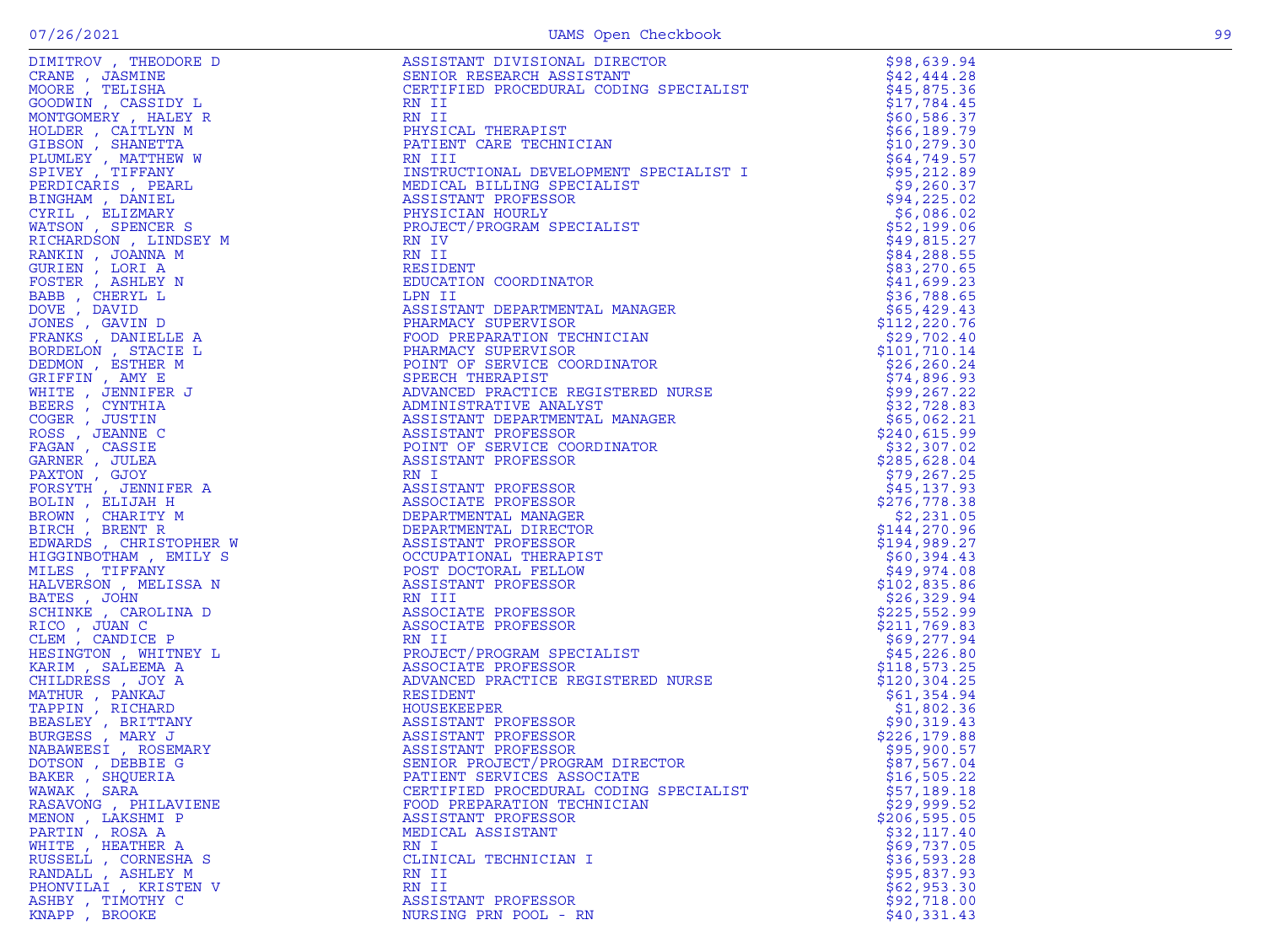| ROSEBY, KIEYANA                                                                                                                                                                                                               | MEDICAL ASSISTANT                  | \$7,626.50    |
|-------------------------------------------------------------------------------------------------------------------------------------------------------------------------------------------------------------------------------|------------------------------------|---------------|
| REAGAN, ELIZABETH R                                                                                                                                                                                                           | RN III                             | \$97,646.11   |
| HUNTER, SHARON D                                                                                                                                                                                                              | CLINICAL TECHNICIAN III            | \$86,401.80   |
| KODALI , MANEETHA                                                                                                                                                                                                             | ASSISTANT PROFESSOR                | \$138,400.10  |
| NORRIS, DEVON L                                                                                                                                                                                                               | EDUCATION COORDINATOR              | \$4,032.22    |
| WALTON, AMBER P                                                                                                                                                                                                               | LPN II                             | \$43,036.05   |
| JOHNSON, TONISHA                                                                                                                                                                                                              | HOUSEKEEPER                        | \$12,456.53   |
| SHIELDS, BRADLEY D                                                                                                                                                                                                            | POST DOCTORAL FELLOW               | \$4,541.64    |
| ROYER, DENISE S                                                                                                                                                                                                               | POINT OF SERVICE COORDINATOR       | \$13,029.55   |
| COOK, KRISTINA                                                                                                                                                                                                                | ADMINISTRATIVE ANALYST             | \$31,823.81   |
| JOHNSON, KEDRIA                                                                                                                                                                                                               | LPN II                             | \$3,315.00    |
| LARKIN, TYRA M                                                                                                                                                                                                                | DIVISIONAL DIRECTOR                | \$88,839.12   |
| RICHARDSON, LEAH D                                                                                                                                                                                                            | ASSISTANT PROFESSOR                | \$93,000.25   |
| BLACK, LISA J                                                                                                                                                                                                                 | DIVISIONAL DIRECTOR                | \$8.53        |
| KOTHARI , ATUL                                                                                                                                                                                                                | DIVISIONAL DIRECTOR                | \$5,110.52    |
| WILSON, KATHRYN J                                                                                                                                                                                                             | RN I                               | \$33,087.06   |
| GOREE , JOHNATHAN H                                                                                                                                                                                                           | ASSOCIATE PROFESSOR                | \$504, 155.81 |
| SHAW, SAVANNA P                                                                                                                                                                                                               | RN I                               | \$75,630.64   |
| LEVERETTE , ALICIA W                                                                                                                                                                                                          | PHYSICIAN ASSISTANT                | \$97,910.21   |
| VENTRANO, VICTOR                                                                                                                                                                                                              | RESIDENT                           | \$2,251.75    |
| CONDER, ALLISON C                                                                                                                                                                                                             | CERTIFIED TECHNOLOGIST I           | \$88,987.59   |
|                                                                                                                                                                                                                               |                                    |               |
| AL-FANEK , YAZAN                                                                                                                                                                                                              | CERTIFIED TECHNOLOGIST I           | \$59,781.12   |
|                                                                                                                                                                                                                               |                                    | \$30,600.00   |
|                                                                                                                                                                                                                               |                                    | \$54, 115.04  |
|                                                                                                                                                                                                                               |                                    | \$42,150.89   |
|                                                                                                                                                                                                                               | ADVANCED PRACTICE REGISTERED NURSE | \$93,779.96   |
|                                                                                                                                                                                                                               |                                    | \$19,672.50   |
| AL-FANEK , YAZAN (ERTIFIED TECHNOLOGIST I PAINARY PROTECTION REQUIRED THE THOMPSON , RESERAH N RESIDENT TAKAMARU , TERRY (CLINICAL INTERPRETER SHEPHERD , YANTELIN ADVANCED PRACTICE REGIST (DHNSON , CATELINIA (S) ENGLANDED |                                    | \$71,100.64   |
|                                                                                                                                                                                                                               |                                    | \$65, 273.28  |
|                                                                                                                                                                                                                               |                                    | \$69,615.68   |
|                                                                                                                                                                                                                               |                                    | \$312,090.00  |
|                                                                                                                                                                                                                               |                                    | \$4,161.08    |
|                                                                                                                                                                                                                               |                                    | \$412, 416.33 |
|                                                                                                                                                                                                                               | PATIENT SERVICES ASSOCIATE         | \$24,820.36   |
|                                                                                                                                                                                                                               | PATIENT SERVICES ASSOCIATE         | \$37,416.28   |
|                                                                                                                                                                                                                               |                                    | \$77,265.00   |
|                                                                                                                                                                                                                               |                                    | \$2,873.35    |
|                                                                                                                                                                                                                               |                                    | \$28,795.33   |
| NORRIS, LESLIE C                                                                                                                                                                                                              | PROJECT/PROGRAM SPECIALIST         | \$46,874.06   |
| FULLERTON, MARISSA S                                                                                                                                                                                                          | RESEARCH ASSOCIATE                 | \$48,866.28   |
| BALLI, MICHELLE L                                                                                                                                                                                                             | ASSOCIATE PROFESSOR                | \$107,551.96  |
| NEWMAN , KIMBERLY A                                                                                                                                                                                                           | ADVANCED PRACTICE REGISTERED NURSE | \$101,536.55  |
| BAKER, TRACI R                                                                                                                                                                                                                | RN III                             | \$64,766.33   |
| BROOKS , KEITRA L                                                                                                                                                                                                             | PROJECT/PROGRAM SPECIALIST         | \$47,159.00   |
| KERETZ, MELISSA                                                                                                                                                                                                               | LPN II                             | \$19,333.43   |
| COULTER , MARTHA C                                                                                                                                                                                                            | CLINICAL TECHNICIAN I              | \$40,725.01   |
| CLEMONS, ERIN L                                                                                                                                                                                                               | CLINICAL TECHNICIAN I              | \$40,582.85   |
| MACK, ANNA M                                                                                                                                                                                                                  | CERTIFIED TECHNOLOGIST III         | \$71,603.85   |
| WINSOR, KELLY D                                                                                                                                                                                                               | RN III                             | \$70,593.01   |
| BURRIS, MATTHEW D                                                                                                                                                                                                             | ASSISTANT DIVISIONAL DIRECTOR      | \$93,748.24   |
| ROSALES , LUCRETCIA A                                                                                                                                                                                                         | CLINICAL TECHNICIAN III            | \$8,816.44    |
| YORK, JONATHAN L                                                                                                                                                                                                              | ASSISTANT DEPARTMENTAL MANAGER     | \$44,042.34   |
| FARMER, JONATHAN K                                                                                                                                                                                                            | MEDICAL ASSISTANT                  | \$31,583.02   |
| LAKHANI , SAMEER                                                                                                                                                                                                              | RN III                             | \$17,303.36   |
| MOORE, JERMAINE E                                                                                                                                                                                                             | ADMINISTRATIVE SPECIALIST I        | \$15,169.70   |
| MURPHREE , REBECCA L                                                                                                                                                                                                          | PROJECT/PROGRAM DIRECTOR           | \$83,299.32   |
| BAKER, RAYLON R                                                                                                                                                                                                               | PUBLIC SAFETY/SECURITY OFFICER     | \$31,770.80   |
| MUSSER, ROBERT E                                                                                                                                                                                                              | INSTRUCTOR                         | \$24,165.27   |
| HARTSFIELD, BRENT F                                                                                                                                                                                                           | SENIOR NURSE ANESTHETIST           | \$179,717.00  |
| ONARECKER, MALLORY                                                                                                                                                                                                            | ADVANCED PRACTICE REGISTERED NURSE | \$33,146.68   |
| WOODRUFF , BREJUANA                                                                                                                                                                                                           | PROJECT/PROGRAM SPECIALIST         | \$44,708.29   |
| OVERMAN, BRIAN C                                                                                                                                                                                                              | EDUCATION COORDINATOR              | \$43,701.08   |
| ALDEA, REBECCA A                                                                                                                                                                                                              | ASSISTANT PROFESSOR                | \$104,544.96  |
|                                                                                                                                                                                                                               |                                    |               |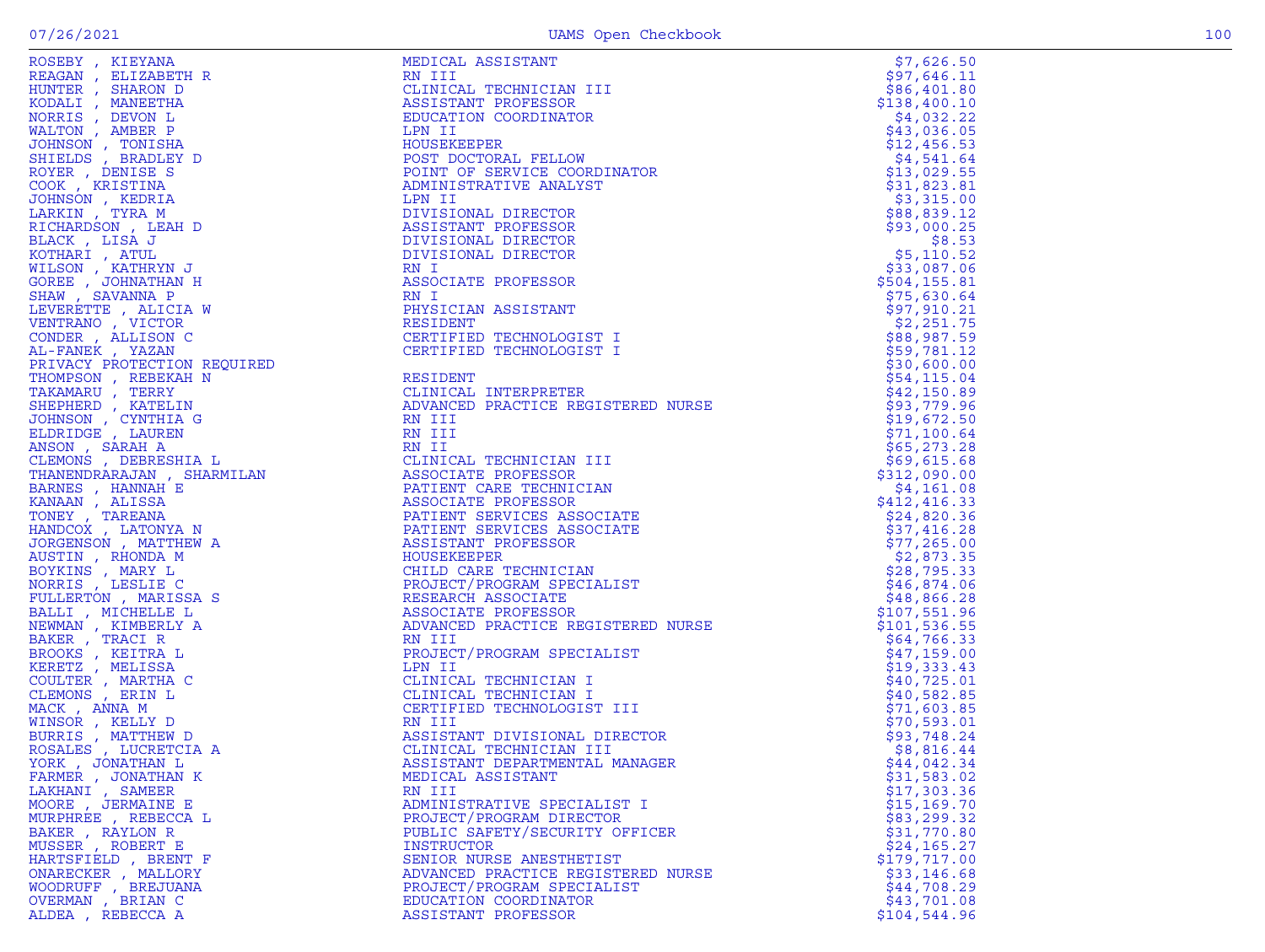| SMITH, REBECCA R                                                                                                   | PHARMACY SUPERVISOR                                                                                                                                                                                                                                             | \$111,813.29 |
|--------------------------------------------------------------------------------------------------------------------|-----------------------------------------------------------------------------------------------------------------------------------------------------------------------------------------------------------------------------------------------------------------|--------------|
| LAGASSE , ALEXANDRA                                                                                                | RESEARCH TECHNOLOGIST                                                                                                                                                                                                                                           | \$36,491.75  |
| DANIEL , MARY M                                                                                                    | CLINIC INSTRUCTOR                                                                                                                                                                                                                                               | \$295.45     |
| KANURU , SRUTHI                                                                                                    | ASSISTANT PROFESSOR                                                                                                                                                                                                                                             | \$18,696.73  |
| CARDENAS, IRMA C                                                                                                   |                                                                                                                                                                                                                                                                 | \$52,621.00  |
| TOBACYK, JULIA S                                                                                                   | RESEARCH ASSOCIATE<br>RESEARCH ASSOCIATE<br>POST DOCTORAL FELLOW                                                                                                                                                                                                | \$30,600.00  |
|                                                                                                                    |                                                                                                                                                                                                                                                                 | \$5,000.00   |
|                                                                                                                    |                                                                                                                                                                                                                                                                 | \$51,004.08  |
|                                                                                                                    |                                                                                                                                                                                                                                                                 | \$30,600.00  |
|                                                                                                                    |                                                                                                                                                                                                                                                                 | \$15,250.00  |
|                                                                                                                    |                                                                                                                                                                                                                                                                 | \$11,576.17  |
|                                                                                                                    |                                                                                                                                                                                                                                                                 | \$58,241.32  |
|                                                                                                                    |                                                                                                                                                                                                                                                                 | \$32,736.35  |
|                                                                                                                    |                                                                                                                                                                                                                                                                 | \$64,075.98  |
|                                                                                                                    |                                                                                                                                                                                                                                                                 | \$50,716.42  |
|                                                                                                                    |                                                                                                                                                                                                                                                                 | \$38,541.50  |
|                                                                                                                    |                                                                                                                                                                                                                                                                 | \$134,999.96 |
|                                                                                                                    |                                                                                                                                                                                                                                                                 | \$66, 112.59 |
|                                                                                                                    |                                                                                                                                                                                                                                                                 | \$29,816.95  |
|                                                                                                                    |                                                                                                                                                                                                                                                                 | \$110,710.95 |
|                                                                                                                    |                                                                                                                                                                                                                                                                 | \$247,788.41 |
|                                                                                                                    |                                                                                                                                                                                                                                                                 | \$32,640.04  |
|                                                                                                                    |                                                                                                                                                                                                                                                                 | \$1,872.00   |
|                                                                                                                    |                                                                                                                                                                                                                                                                 | \$65,547.00  |
|                                                                                                                    |                                                                                                                                                                                                                                                                 | \$85,348.84  |
| HARDWICK, ALLYSSA D                                                                                                | RN III<br>RN I<br>PATIENT SERVICES ASSOCIATE<br>ASSISTANT PROFESSOR<br>CERTIFIED TECHNOLOGIST II<br>MEDICAL ASSISTANT<br>DEPARTMENTAL MANAGER<br>DEPARTMENT CHAIRPERSON<br>INSTRUCTOR<br>OCCUPATIONAL THERAPIST<br>NURSING PRN POOL - RN<br>ASSISTANT DEPARTMEN | \$73,808.37  |
| HENRY, MORGAN G                                                                                                    | RN II                                                                                                                                                                                                                                                           | \$83,891.53  |
| SPENCER, VERNON J                                                                                                  | HOUSEKEEPER                                                                                                                                                                                                                                                     | \$35,400.14  |
| GIBSON , CANDACE                                                                                                   | CLINICAL TECHNICIAN I                                                                                                                                                                                                                                           | \$668.50     |
| HERES A<br>ARLES A<br>ARLES A<br>ARLES A<br>VA LYN E<br>NYA L<br>A L<br>A L<br>A L<br>STOPHER S<br>DIXON, SCOTTA P | RN III                                                                                                                                                                                                                                                          | \$84,528.37  |
| JACKSON, ANDREA                                                                                                    | NURSING PRN POOL - RN                                                                                                                                                                                                                                           | \$1,273.00   |
| RUSSEY II , CHARLES A                                                                                              | HOUSEKEEPER<br>NURSING PRN POOL - RN<br>PN TII                                                                                                                                                                                                                  | \$32,049.47  |
| KUBIC, COURTNEY A                                                                                                  |                                                                                                                                                                                                                                                                 | \$15,541.21  |
| JOHNSON , BROOKLYN E                                                                                               |                                                                                                                                                                                                                                                                 | \$89,328.22  |
| WILLIAMS , TYRONYA L                                                                                               | CASHIER                                                                                                                                                                                                                                                         | \$1,746.50   |
| MISSOURI , BRITTANY D                                                                                              |                                                                                                                                                                                                                                                                 | \$29,594.97  |
| HINES , AISA A                                                                                                     |                                                                                                                                                                                                                                                                 | \$32,352.93  |
| BANKS, CATRENIA L                                                                                                  |                                                                                                                                                                                                                                                                 | \$52,508.62  |
| BENTON, BOBBIEJO                                                                                                   |                                                                                                                                                                                                                                                                 | \$33,243.02  |
| AKINS, FAY L                                                                                                       |                                                                                                                                                                                                                                                                 | \$21,764.29  |
| CATHCART, CHRISTOPHER S                                                                                            |                                                                                                                                                                                                                                                                 | \$103,483.71 |
| BANKS, ROBIN                                                                                                       |                                                                                                                                                                                                                                                                 | \$77,312.50  |
| MURRAY, TAMMARIA R                                                                                                 |                                                                                                                                                                                                                                                                 | \$79,451.06  |
| STEINAUER , JENNIFER R                                                                                             |                                                                                                                                                                                                                                                                 | \$50,657.27  |
| TAYLOR, LETTIE D                                                                                                   |                                                                                                                                                                                                                                                                 | \$66,174.27  |
| JOHNSON, LYNDSAY M                                                                                                 |                                                                                                                                                                                                                                                                 | \$44,504.64  |
| WALDEN, ALYSSA R                                                                                                   |                                                                                                                                                                                                                                                                 | \$66,096.84  |
| EVANS, JAIMEE J                                                                                                    |                                                                                                                                                                                                                                                                 | \$34,309.10  |
| LIEM, JASON W                                                                                                      |                                                                                                                                                                                                                                                                 | \$61,812.00  |
| MORGAN, SOFIE                                                                                                      | TANY D<br>CASHIER<br>POINT OF SERVICE COORDINATOR<br>A L<br>DEPARTMENTAL MANAGER<br>JO PATIENT SERVICES ASSOCIATE<br>STOPHER S<br>CHINICAL TECHNICATIN<br>TOPHER P<br>CLINICAL SERVICES MANAGER<br>IFER R<br>PEVSICAL THERAPIST<br>DEVICATION COORDINA          | \$229,506.65 |
| MCCOY-ROAF, CARLA S                                                                                                |                                                                                                                                                                                                                                                                 | \$40, 215.50 |
| IKILIAGWU , NADINE                                                                                                 |                                                                                                                                                                                                                                                                 | \$28, 227.01 |
| HOLLADAY, ALEXANDER B                                                                                              | EDUCATION COORDINATOR                                                                                                                                                                                                                                           | \$58,140.00  |
| KIBBEY, PAIGE M                                                                                                    | PHYSICAL THERAPIST                                                                                                                                                                                                                                              | \$21,942.00  |
| SHIELDS , FELICIA                                                                                                  | POINT OF SERVICE COORDINATOR                                                                                                                                                                                                                                    | \$28,722.13  |
| TURNER, CYNTHIA K                                                                                                  | POINT OF SERVICE COORDINATOR                                                                                                                                                                                                                                    | \$23, 224.12 |
| MUNROE, KEN H                                                                                                      | DEPARTMENTAL MANAGER                                                                                                                                                                                                                                            | \$5,611.54   |
| SELLEW, ANDREA                                                                                                     | NURSING PRN POOL - RN                                                                                                                                                                                                                                           | \$74,673.53  |
| WOOD, MARA                                                                                                         | ASSISTANT PROFESSOR                                                                                                                                                                                                                                             | \$98,996.02  |
| MUGULUMA, JABRARI D                                                                                                | CLINICAL TECHNICIAN I                                                                                                                                                                                                                                           | \$9,009.90   |
| RUSH, KRISTOPHER                                                                                                   | ASSOCIATE DIVISIONAL DIRECTOR                                                                                                                                                                                                                                   | \$102,792.71 |
| BELLO RODRIGUEZ , YAZMIN                                                                                           | POINT OF SERVICE COORDINATOR                                                                                                                                                                                                                                    | \$32,436.89  |
| JONES , DARON                                                                                                      | CLINICAL TECHNICIAN I                                                                                                                                                                                                                                           | \$46,000.26  |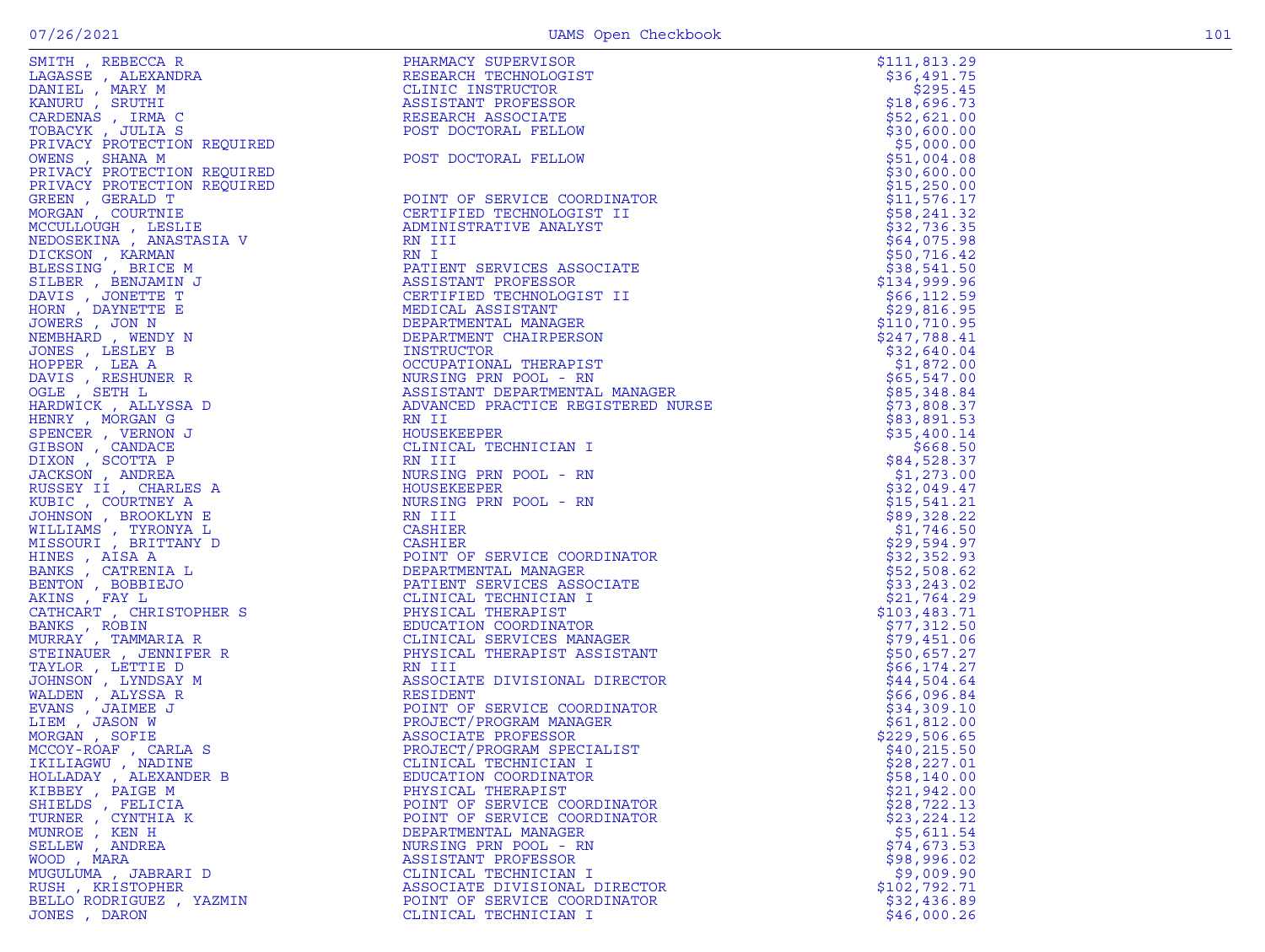HILL , KRISTEN E RN II \$69,615.24

| WILSON, LEIGH A                             | MENTAL HEALTH PROFESSIONAL II                                                                                                           | \$67,220.61                |
|---------------------------------------------|-----------------------------------------------------------------------------------------------------------------------------------------|----------------------------|
| WILLIAMS, TAMARA J                          | CLINICAL TECHNICIAN I                                                                                                                   | \$34,991.23                |
| FOSTER , EMILY                              | RN III                                                                                                                                  | \$68,799.70                |
| TILLMAN, JUAN E                             | MEDICAL ASSISTANT                                                                                                                       | \$7,982.42                 |
| WESSELS , ROBYN E                           | CLINIC DIRECTOR                                                                                                                         | \$64,905.66                |
| RIGSBY, MAURICE                             | VICE CHANCELLOR                                                                                                                         | \$210, 166.13              |
| PLATT, DINAH                                | PHYSICAL THERAPIST                                                                                                                      | \$49,010.52                |
| SPINKS, AMANDA                              | DEPARTMENTAL DIRECTOR                                                                                                                   | \$72,914.04                |
| ADAMS, SEAN H                               | DEPARTMENTAL DIRECTOR                                                                                                                   | \$70,868.92                |
| JOHNINSON, KAYLA E                          | ADMINISTRATIVE ANALISI<br>FAMILY ENRICHMENT SPECIALIST I<br>TING TING TECHNICIAN                                                        | \$15,600.00                |
| MARTIN, LASONYA SHAVETTE                    |                                                                                                                                         | \$5,614.75                 |
| ORR, TONYA L                                | CHILD CARE TECHNICIAN                                                                                                                   | \$26,608.12                |
| BERNEY, SETH M                              | PROFESSOR                                                                                                                               | \$268,613.56               |
| JOHNSON , DEANNA M                          | RN III                                                                                                                                  | \$80,046.00                |
| CHRONISTER, HALEY B                         | RN II                                                                                                                                   | \$64,777.54                |
| KAPTURE, MALLORY R                          | NURSING PRN POOL - RN                                                                                                                   | \$13,353.41                |
| BYARS, SHARON M                             | PROJECT/PROGRAM MANAGER                                                                                                                 | \$87,635.20                |
| DOOM, RICHARD K                             | RN II                                                                                                                                   | \$72,414.79                |
| JEMISON, NAKESHA L                          | RN III                                                                                                                                  | \$91,168.72                |
| WILLIS , KORRY L                            | PROJECT/PROGRAM MANAGER                                                                                                                 | \$63,982.43                |
| WOODS, CARLOUS                              | RN III                                                                                                                                  | \$60,315.74                |
| DOMINGO-BELL , LOUISA N                     | RN I                                                                                                                                    | \$80, 262.23               |
| BAUER, MELISSA                              | RN I                                                                                                                                    | \$80,153.77                |
| JOHNSON , DARRELL R                         | PROJECT/PROGRAM MANAGER                                                                                                                 | \$58,905.00                |
| GREEN, LUKE A                               | PHARMACIST III                                                                                                                          | \$122, 255.10              |
| PARKER, LASHUNA                             | NURSING UNIT COORDINATOR                                                                                                                | \$43,679.97                |
| GASKELL , KEVIN M                           | PROJECT/PROGRAM MANAGER                                                                                                                 | \$27.70                    |
| WOOD, DINA C                                | EXECUTIVE DIVISIONAL DIRECTOR                                                                                                           | \$152,973.26               |
| CRAFTON , JESSICA L                         | CHILD CARE TECHNICIAN                                                                                                                   | \$18, 147.36               |
| CONLEY, SHANTANA E                          | CASHIER                                                                                                                                 | \$6,234.60                 |
| JONES , KEITH N                             | <b>COOK</b>                                                                                                                             | \$8,060.50                 |
| BROWNFIELD, TONYA L                         | RN III                                                                                                                                  | \$76,311.82                |
| WHITING, ALLISON                            | PHYSICAL THERAPIST                                                                                                                      | \$70, 274.09               |
| YERTON , LINDA R                            | CERTIFIED TECHNOLOGIST III                                                                                                              | \$87,215.38                |
| HU, ZHUOPEI                                 |                                                                                                                                         | \$72,320.04                |
| WILLIAMS, DAVE H                            | CERIILI<br>BIOSTATISTICIAN<br>SKILLED TRADESMAN<br>PROJECT/PROGRAM ST                                                                   | \$38,602.94                |
| CANTRELL KELLEY , JOANNA M                  | PROJECT/PROGRAM SPECIALIST                                                                                                              | \$41,203.88                |
| SPARKS, KARRA D                             | PROJECT/PROGRAM MANAGER                                                                                                                 | \$32,496.44                |
| BING, WILLIAMINA I                          | PROJECT/PROGRAM MANAGER                                                                                                                 | \$53,025.14                |
| HUGH , SARA N                               | NUTRITIONIST                                                                                                                            | \$60,588.23                |
| FOSTER, JORDAN A                            | RESEARCH ASSOCIATE                                                                                                                      | \$73,161.91                |
| PORCHIA, CHANDRIA                           | RN II                                                                                                                                   | \$63,952.49                |
| BAILEY, REBECCA L                           | POINT OF SERVICE COORDINATOR                                                                                                            | \$32,102.98                |
| CHRISTIE , PAMELA K                         | PROJECT/PROGRAM DIRECTOR                                                                                                                | \$85,991.50                |
| PURIFOY, TERRI L                            | CLINICAL TECHNICIAN III                                                                                                                 | \$52,319.31                |
| WILLIAMS , SHERIKA                          | PATIENT CARE TECHNICIAN                                                                                                                 | \$1,783.80                 |
| BLASINI , IVAN N                            | NURSING PRN POOL - RN                                                                                                                   | \$4,707.50                 |
| REHMERT, KATHRYN J                          | RN III                                                                                                                                  | \$74,632.00                |
| MCCOY, JOELYBELLE B                         | MEDICAL ASSISTANT                                                                                                                       | \$34,227.28                |
| ARRINGTON , STARLA G                        | MEDICAL ASSISTANT<br>CLINICAL TECHNICIAN<br>CLINICAL TECHNICIAN I<br>POINT OF SERVICE COORDINATOR<br>ADVANCED PRACTICE REGISTERED NURSE | \$3,411.68                 |
| PICKENS, ERIC A                             |                                                                                                                                         | \$39,363.76                |
|                                             |                                                                                                                                         |                            |
| ECHEVERRIA, KATIA I<br>TRAVIS , KATHERINE E | ADVANCED PRACTICE REGISTERED NURSE                                                                                                      | \$3,106.48<br>\$121,558.36 |
|                                             | LPN II                                                                                                                                  |                            |
| PROCK, SHEILA Y                             |                                                                                                                                         | \$758.26                   |
| BALM, DONALD L                              | NURSING PRN POOL - RN                                                                                                                   | \$18, 243.80               |

BOWD , EMILY NURSING PRN POOL - RN<br>RN III \$57,117.49

BALM , DONALD LUIS AND RESERVE TO MURSING PRN POOL - RN STRING PROSESS (243.80)<br>BOYD , EMILY \$4,025.00

KNAUER , CARRIE RN III \$57,117.49 SANDLIN , JORDAN L RN II \$61,485.24 COTTRELL , LAKEICHA T RN III \$86,981.62 BREWCZYNSKI , JOHN B RN II \$91,529.55

FITZGERALD , MARGARET E RN III \$63,763.43 SPECIAL PROCEDURE TECHNICIAN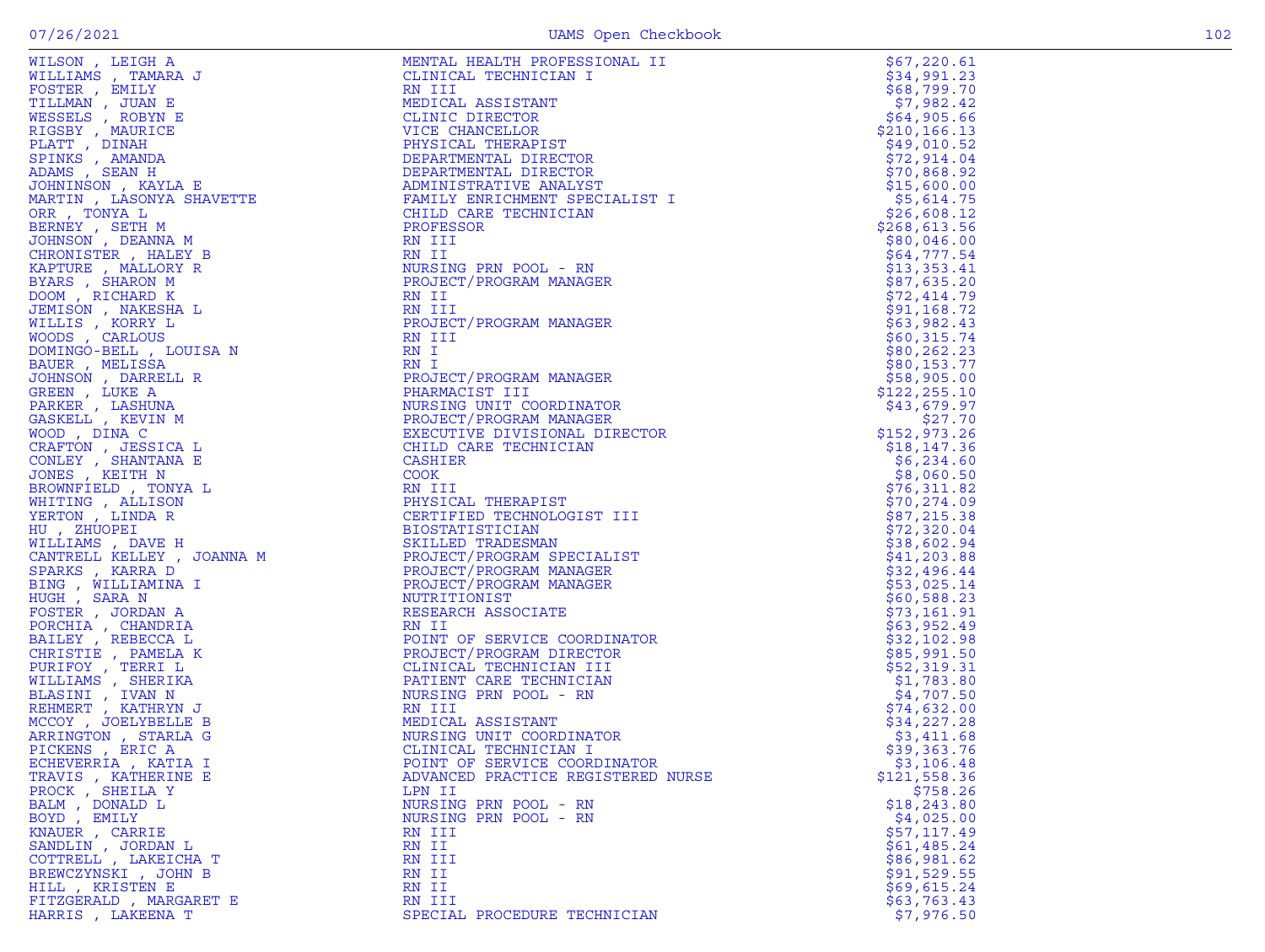|                                      | WARES, VERICION 3 (1993)<br>WARES, VERICAN ARRESTS (1994)<br>TRANSFORMATION (1995)<br>CLARK (1995)<br>CLARK (1995)<br>CLARK (1995)<br>TRANSFORMATION CONSULTER (1995)<br>TRANSFORMATION (1997)<br>TRANSFORMATION (1997)<br>TRANSFORMATION (1997 | \$63,571.40                |
|--------------------------------------|-------------------------------------------------------------------------------------------------------------------------------------------------------------------------------------------------------------------------------------------------|----------------------------|
|                                      |                                                                                                                                                                                                                                                 | \$55,448.65                |
|                                      |                                                                                                                                                                                                                                                 | \$64,486.07                |
|                                      |                                                                                                                                                                                                                                                 | \$30,845.06                |
|                                      |                                                                                                                                                                                                                                                 | \$75,727.07                |
|                                      |                                                                                                                                                                                                                                                 | \$9,294.35                 |
|                                      |                                                                                                                                                                                                                                                 | \$64,440.28                |
|                                      |                                                                                                                                                                                                                                                 | \$23,321.12<br>\$40,318.17 |
|                                      |                                                                                                                                                                                                                                                 | \$46,820.64                |
|                                      |                                                                                                                                                                                                                                                 | \$8,974.00                 |
|                                      |                                                                                                                                                                                                                                                 | \$64,506.18                |
|                                      |                                                                                                                                                                                                                                                 | \$65,468.62                |
|                                      |                                                                                                                                                                                                                                                 | \$44,787.24                |
|                                      |                                                                                                                                                                                                                                                 | \$70,019.65                |
|                                      |                                                                                                                                                                                                                                                 | \$164,503.37               |
|                                      |                                                                                                                                                                                                                                                 | \$43,737.49                |
|                                      |                                                                                                                                                                                                                                                 | \$78,765.30                |
|                                      |                                                                                                                                                                                                                                                 | \$55,105.84                |
|                                      |                                                                                                                                                                                                                                                 | \$15,427.01                |
|                                      |                                                                                                                                                                                                                                                 | \$76,963.16                |
|                                      |                                                                                                                                                                                                                                                 | \$42,834.74                |
|                                      |                                                                                                                                                                                                                                                 | \$50,907.38                |
|                                      |                                                                                                                                                                                                                                                 | \$81,528.00                |
|                                      |                                                                                                                                                                                                                                                 | \$61,812.00                |
|                                      |                                                                                                                                                                                                                                                 | \$39,353.68                |
|                                      |                                                                                                                                                                                                                                                 | \$45,918.54                |
|                                      |                                                                                                                                                                                                                                                 | \$22,188.38                |
|                                      |                                                                                                                                                                                                                                                 | \$4,558.31                 |
|                                      |                                                                                                                                                                                                                                                 | \$64,511.16<br>\$31,659.39 |
|                                      |                                                                                                                                                                                                                                                 | \$280,527.46               |
|                                      |                                                                                                                                                                                                                                                 | \$161, 539.62              |
|                                      |                                                                                                                                                                                                                                                 | \$72,360.08                |
|                                      |                                                                                                                                                                                                                                                 | \$20.32                    |
|                                      |                                                                                                                                                                                                                                                 | \$137,212.57               |
|                                      |                                                                                                                                                                                                                                                 | \$61,296.94                |
|                                      |                                                                                                                                                                                                                                                 | \$13,359.88                |
|                                      |                                                                                                                                                                                                                                                 | \$4,724.04                 |
|                                      |                                                                                                                                                                                                                                                 | \$38,220.38                |
|                                      |                                                                                                                                                                                                                                                 | \$38,145.57                |
|                                      |                                                                                                                                                                                                                                                 | \$32,333.70                |
|                                      |                                                                                                                                                                                                                                                 | \$81,919.64                |
|                                      |                                                                                                                                                                                                                                                 | \$81,123.53                |
|                                      |                                                                                                                                                                                                                                                 | \$111,458.33               |
|                                      |                                                                                                                                                                                                                                                 | \$37.34<br>\$46,456.25     |
|                                      |                                                                                                                                                                                                                                                 | \$80,474.67                |
|                                      |                                                                                                                                                                                                                                                 | \$89,240.30                |
|                                      |                                                                                                                                                                                                                                                 | \$29,737.40                |
|                                      |                                                                                                                                                                                                                                                 | \$63,470.64                |
|                                      |                                                                                                                                                                                                                                                 | \$59,751.64                |
| MEREDITH, MCGEE                      | SENIOR PROJECT/PROGRAM DIRECTOR                                                                                                                                                                                                                 | \$62,842.24                |
| LONG, CHRISTOPHER R                  | ASSISTANT PROFESSOR                                                                                                                                                                                                                             | \$137,949.96               |
| MORENO, RUBEN A                      | CLINICAL INTERPRETER                                                                                                                                                                                                                            | \$24,510.97                |
| MURPHY, KRISTIN N                    | PROJECT/PROGRAM MANAGER                                                                                                                                                                                                                         | \$59,577.70                |
| NOVOTNY , FRANK                      | PROJECT/PROGRAM SPECIALIST                                                                                                                                                                                                                      | \$43,909.16                |
| TUCKER, BAILEY F                     | EDUCATION COORDINATOR                                                                                                                                                                                                                           | \$52,082.04                |
| COULON, LEIGH A                      | DEPARTMENTAL MANAGER                                                                                                                                                                                                                            | \$68,557.36                |
| PEPPERS, JOY                         | PROJECT/PROGRAM MANAGER                                                                                                                                                                                                                         | \$88,740.00                |
| ERWIN, JORDAN<br>THOMISEE , MICHELLE | CERTIFIED TECHNOLOGIST II<br>DEPARTMENTAL MANAGER                                                                                                                                                                                               | \$55,072.70                |
| LONG, ALICIA R                       | RN I                                                                                                                                                                                                                                            | \$94,229.64<br>\$66,572.77 |
|                                      |                                                                                                                                                                                                                                                 |                            |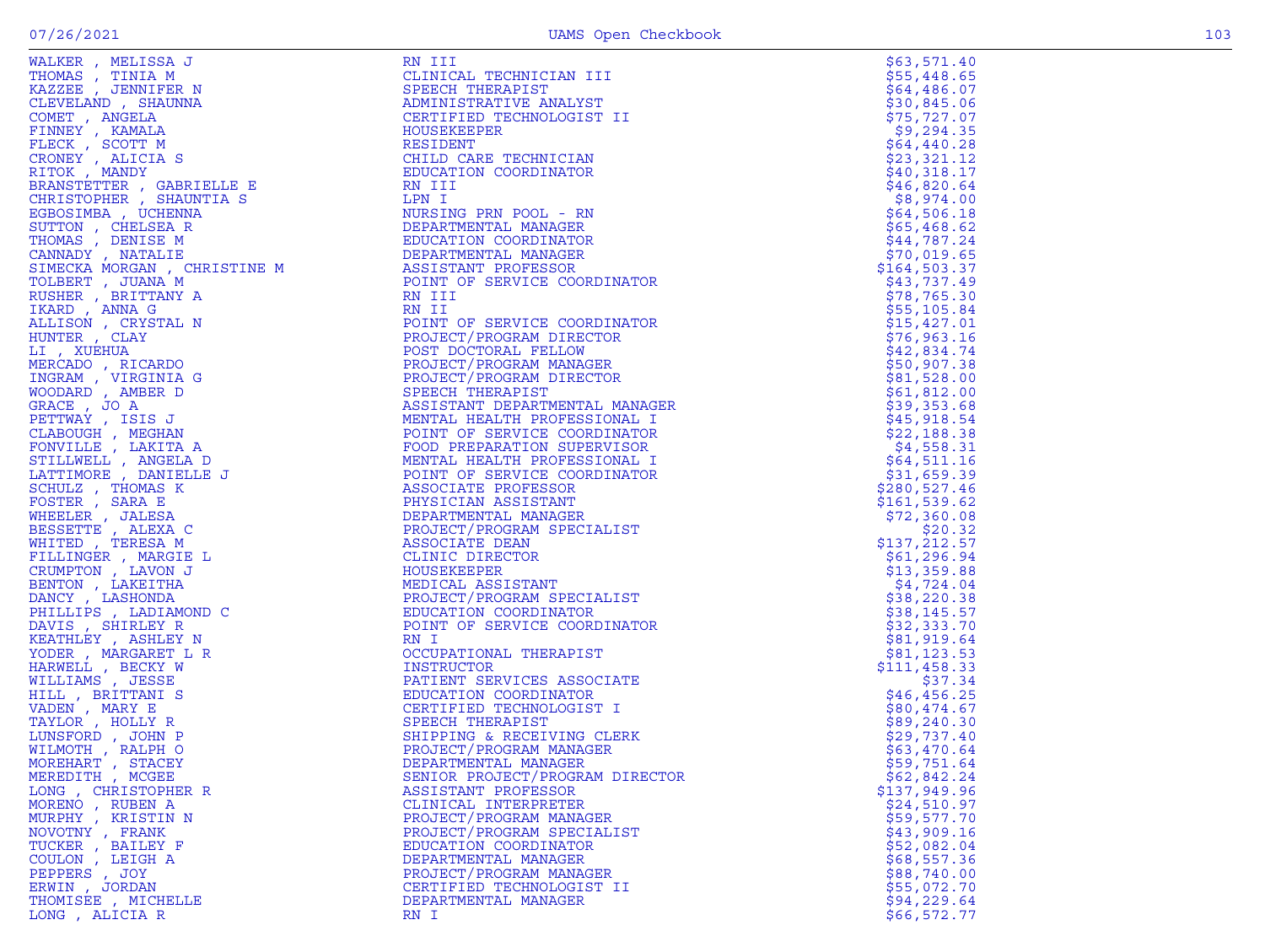| TINGLE , CANDACE<br>FREEN , BRENDA L                                                                                                                                                                                                                                                 |
|--------------------------------------------------------------------------------------------------------------------------------------------------------------------------------------------------------------------------------------------------------------------------------------|
| DAVENPORT , CHICKILAH D                                                                                                                                                                                                                                                              |
|                                                                                                                                                                                                                                                                                      |
| GOREE , JEANNIE C<br>CARINGOLA , MARY D                                                                                                                                                                                                                                              |
|                                                                                                                                                                                                                                                                                      |
| KANGURU-WALDEN , EVELYN                                                                                                                                                                                                                                                              |
| VDUKU, ELVIS T                                                                                                                                                                                                                                                                       |
|                                                                                                                                                                                                                                                                                      |
| <b>WILKERSON</b> , SHANNON B                                                                                                                                                                                                                                                         |
| VILKERSON , SHANNON B<br>SILLER , JAMEE M<br>SLROD , JENNY R<br>DEMPSEY , JONATHAN<br>JONES , CHEYNEY N<br>MATION , LATASHA M<br>SPURLIN , TIMOTHY S<br>JUISQUIS , GRACIELINE C<br>NYEP , TACCHELINE C                                                                               |
|                                                                                                                                                                                                                                                                                      |
|                                                                                                                                                                                                                                                                                      |
|                                                                                                                                                                                                                                                                                      |
|                                                                                                                                                                                                                                                                                      |
|                                                                                                                                                                                                                                                                                      |
|                                                                                                                                                                                                                                                                                      |
|                                                                                                                                                                                                                                                                                      |
| DYER, JACQUELINE G                                                                                                                                                                                                                                                                   |
|                                                                                                                                                                                                                                                                                      |
| ARMSTRONG, ANNELIESE N                                                                                                                                                                                                                                                               |
| GRAY , NANCY M<br>KERR , KRISTI N                                                                                                                                                                                                                                                    |
|                                                                                                                                                                                                                                                                                      |
| KAMINICKI , KYLE                                                                                                                                                                                                                                                                     |
|                                                                                                                                                                                                                                                                                      |
| BUSH , KEITH A                                                                                                                                                                                                                                                                       |
| LUNDERS , SANDRA A<br>RAGHAVAN , DEEPA S                                                                                                                                                                                                                                             |
|                                                                                                                                                                                                                                                                                      |
| SMALL, CELESTE J                                                                                                                                                                                                                                                                     |
| STATIBERY<br>NTTEBERY , STEPHEN A<br>ROGERS , TEMIKA R<br>RIFFIN , MARK<br>MASHINGTON , MARIA A                                                                                                                                                                                      |
|                                                                                                                                                                                                                                                                                      |
|                                                                                                                                                                                                                                                                                      |
|                                                                                                                                                                                                                                                                                      |
|                                                                                                                                                                                                                                                                                      |
|                                                                                                                                                                                                                                                                                      |
|                                                                                                                                                                                                                                                                                      |
|                                                                                                                                                                                                                                                                                      |
|                                                                                                                                                                                                                                                                                      |
| <i>NASHINGTON , MARIA A<br/>ACVOY , EDWARD J<br/>BROWN , BRENNEN E<br/>PICCOLO , BRIAN D<br/>BULLOCK , LINDSEY L<br/>VILLSON , REBECCA L<br/>VILLSON , REBECCA L<br/>VINTER , BRANDI<br/>VONG , HENRY K<br/>MILLER , JAMES<br/>MELNICK , JAMES<br/>ROGERS , TRACY M<br/>MORENO-C</i> |
|                                                                                                                                                                                                                                                                                      |
|                                                                                                                                                                                                                                                                                      |
|                                                                                                                                                                                                                                                                                      |
|                                                                                                                                                                                                                                                                                      |
|                                                                                                                                                                                                                                                                                      |
|                                                                                                                                                                                                                                                                                      |
|                                                                                                                                                                                                                                                                                      |
|                                                                                                                                                                                                                                                                                      |
|                                                                                                                                                                                                                                                                                      |
|                                                                                                                                                                                                                                                                                      |
|                                                                                                                                                                                                                                                                                      |
|                                                                                                                                                                                                                                                                                      |
|                                                                                                                                                                                                                                                                                      |
|                                                                                                                                                                                                                                                                                      |
|                                                                                                                                                                                                                                                                                      |
|                                                                                                                                                                                                                                                                                      |
|                                                                                                                                                                                                                                                                                      |
|                                                                                                                                                                                                                                                                                      |
|                                                                                                                                                                                                                                                                                      |
|                                                                                                                                                                                                                                                                                      |
|                                                                                                                                                                                                                                                                                      |
|                                                                                                                                                                                                                                                                                      |
|                                                                                                                                                                                                                                                                                      |
| <i>MORENO-COOK , SHANNOI<br/>NHEELER , KRISTEN<br/>NERRITT , CYNTHIA L<br/>MERRITT , TAMIKA L<br/>SURNETT , TAMIKA L<br/>SREWSTER , ALLISON M<br/>LOVELL , APRIL R<br/>COMANO , JEAN A<br/>DARRELL , HOLLY<br/>NARRELL , HOLLY A<br/>MILER , KAREN L<br/>MULER , KAREN L<br/>JON</i> |
|                                                                                                                                                                                                                                                                                      |
| RICHARDS , VINIAN                                                                                                                                                                                                                                                                    |
| NLLEN , ANGEL<br>SILBERT , NEKO M<br>SILBERT , NEKO M                                                                                                                                                                                                                                |
|                                                                                                                                                                                                                                                                                      |
| FLETCHER, ABBY A                                                                                                                                                                                                                                                                     |
|                                                                                                                                                                                                                                                                                      |
| SYED J<br>EHDI,                                                                                                                                                                                                                                                                      |
| FERGUSON, JEFFERY                                                                                                                                                                                                                                                                    |
| <b>BRADLEY</b><br>, VANESSA J                                                                                                                                                                                                                                                        |
| PETTIT<br>, BRITTANY<br>M                                                                                                                                                                                                                                                            |
|                                                                                                                                                                                                                                                                                      |
| HARTWIG , SABRINA A<br>RUSHING , ANGELA                                                                                                                                                                                                                                              |
|                                                                                                                                                                                                                                                                                      |
|                                                                                                                                                                                                                                                                                      |

| TINGLE , CANDACE                                                                                 | RN III                                                                                                                                                                                                      | \$89,532.26                |
|--------------------------------------------------------------------------------------------------|-------------------------------------------------------------------------------------------------------------------------------------------------------------------------------------------------------------|----------------------------|
| GREEN, BRENDA L                                                                                  | NUTRITIONIST                                                                                                                                                                                                | \$53,674.78                |
| DAVENPORT, CHICKILAH D                                                                           | PROJECT/PROGRAM MANAGER                                                                                                                                                                                     | \$44,906.19                |
| GOREE , JEANNIE C                                                                                |                                                                                                                                                                                                             | \$65,694.23                |
| CARINGOLA, MARY D                                                                                |                                                                                                                                                                                                             | \$35,519.11                |
| KANGURU-WALDEN, EVELYN<br>SLYN<br>B<br>B<br>j<br>j<br>SLE D<br>J<br>B<br>SE N<br>C<br>SLE D<br>S | RN II<br>PATIENT SERVICES ASSOCIATE<br>NURSING PRN POOL - RN<br>RN III<br>RN IV_                                                                                                                            | \$1,960.30                 |
| NDUKU, ELVIS T                                                                                   |                                                                                                                                                                                                             | \$118,850.37               |
| WILKERSON, SHANNON B                                                                             |                                                                                                                                                                                                             | \$72, 299.07               |
| SILLER, JAMEE M                                                                                  | RN III                                                                                                                                                                                                      | \$81,815.71                |
| ELROD, JENNY R                                                                                   | RN II                                                                                                                                                                                                       | \$81,897.50                |
| DEMPSEY , JONATHAN                                                                               | RN I                                                                                                                                                                                                        | \$84,078.29                |
| JONES , CHEYNEY N                                                                                | CLINICAL TECHNICIAN III                                                                                                                                                                                     | \$53,089.35                |
| NATION, LATASHA M                                                                                | RN III                                                                                                                                                                                                      | \$93,637.33                |
| SPURLIN, TIMOTHY S                                                                               | REGISTERED SPECIALTY NURSE                                                                                                                                                                                  | \$95,450.48                |
| QUISQUIS, GRACIELLE D                                                                            | RN II                                                                                                                                                                                                       | \$84,099.37                |
| DYER, JACQUELINE G                                                                               | CLINICAL TECHNICIAN III                                                                                                                                                                                     | \$76, 250.08               |
| ARMSTRONG , ANNELIESE N                                                                          | EXECUTIVE ASSISTANT                                                                                                                                                                                         | \$29,917.75                |
| GRAY, NANCY M                                                                                    | CAMPUS DIRECTOR                                                                                                                                                                                             | \$233,069.20               |
| KERR, KRISTI N                                                                                   | RN III                                                                                                                                                                                                      | \$62,764.52                |
| KAMINICKI, KYLE                                                                                  | DEPARTMENTAL MANAGER                                                                                                                                                                                        | \$45,366.66                |
| BUSH, KEITH A                                                                                    | ASSOCIATE PROFESSOR                                                                                                                                                                                         | \$139,775.00               |
| LUNDERS, SANDRA A                                                                                | RN III                                                                                                                                                                                                      | \$64,636.51                |
| RAGHAVAN, DEEPA S                                                                                | PHYSICIAN HOURLY                                                                                                                                                                                            | \$301.90                   |
| SMALL , CELESTE J                                                                                | INSTRUCTOR                                                                                                                                                                                                  | \$2,650.00                 |
| ATTEBERY , STEPHEN A                                                                             | MENTAL HEALTH PROFESSIONAL I                                                                                                                                                                                | \$62,430.12                |
| ROGERS , TEMIKA R                                                                                | MENTAL HEALTH PROFESSIONAL I                                                                                                                                                                                | \$68,673.13                |
| GRIFFIN, MARK                                                                                    | ASSISTANT DEPARTMENTAL MANAGER                                                                                                                                                                              | \$57,816.97                |
| WASHINGTON , MARIA A                                                                             | CHILD CARE TECHNICIAN<br>PROJECT/PROGRAM MANAGER                                                                                                                                                            | \$26,758.25                |
| MCVOY, EDWARD J                                                                                  | HOUSEKEEPER                                                                                                                                                                                                 | \$67,955.03                |
| BROWN, BRENNEN E                                                                                 |                                                                                                                                                                                                             | \$30,608.90                |
| PICCOLO, BRIAN D<br>BULLOCK , LINDSEY L                                                          | ASSISTANT PROFESSOR<br>SPEECH THERAPIST                                                                                                                                                                     | \$97,223.30<br>\$47,619.25 |
| WILSON, REBECCA L                                                                                | RESEARCH/CLINICAL PROGRAM MANAGER<br>POINT OF SERVICE COORDINATOR<br>DEPARTMENT CHAIRPERSON<br>PHYSICIAN ASSISTANT<br>CERTIFIED TECHNOLOGIST II<br>PATIENT SERVICES ASSOCIATE<br>PATIENT SERVICES ASSOCIATE | \$33,504.06                |
| HUNTER, BRANDI                                                                                   |                                                                                                                                                                                                             | \$15,660.49                |
| WONG, HENRY K                                                                                    |                                                                                                                                                                                                             | \$354,449.81               |
| TEMPLE , JAMIE J                                                                                 |                                                                                                                                                                                                             | \$94,829.46                |
| MILLER, DONNA C                                                                                  |                                                                                                                                                                                                             | \$53,476.35                |
| MELNICK, JAMES                                                                                   |                                                                                                                                                                                                             | \$82.40                    |
| MCCASTER , CHANELLE                                                                              | RN III                                                                                                                                                                                                      | \$68,672.69                |
| ROGERS, TRACY M                                                                                  | ADMINISTRATIVE SPECIALIST III                                                                                                                                                                               | \$32, 268.96               |
| E<br>NON R<br>L<br>MORENO-COOK, SHANNON R                                                        | RN III                                                                                                                                                                                                      | \$75,910.12                |
| WHEELER, KRISTEN                                                                                 | NURSING PRN POOL - RN                                                                                                                                                                                       | \$45,197.69                |
| ONSTOTT , CYNTHIA L                                                                              | EDUCATION DEVELOPMENT SPECIALIST I                                                                                                                                                                          | \$79,328.45                |
| MERRITT , ANETRA L                                                                               | PATIENT CARE TECHNICIAN                                                                                                                                                                                     | \$30,572.57                |
| BURNETT, TAMIKA D                                                                                | RN I                                                                                                                                                                                                        | \$62,958.23                |
| BREWSTER , ALLISON M                                                                             | PATIENT SERVICES ASSOCIATE                                                                                                                                                                                  | \$37,686.01                |
| LOVELL, APRIL R                                                                                  | PROJECT/PROGRAM SPECIALIST                                                                                                                                                                                  | \$50,014.11                |
| ROMANO, JEAN A                                                                                   | DEPARTMENTAL DIRECTOR                                                                                                                                                                                       | \$88,442.69                |
| JARRELL , HOLLY                                                                                  | ASSISTANT DEPARTMENTAL DIRECTOR                                                                                                                                                                             | \$70,512.06                |
| DEGROAT, BAILEY A                                                                                | SPEECH THERAPIST                                                                                                                                                                                            | \$56,661.04                |
| MYLER, KAREN L                                                                                   | MENTAL HEALTH PROFESSIONAL I                                                                                                                                                                                | \$60,184.32                |
| JONES , TAMEKA M                                                                                 | PROJECT/PROGRAM SPECIALIST                                                                                                                                                                                  | \$57,761.56                |
| RICHARDS, VINIAN                                                                                 | RESIDENT                                                                                                                                                                                                    | \$4,251.75                 |
| ALLEN, ANGEL                                                                                     | PATIENT SERVICES ASSOCIATE                                                                                                                                                                                  | \$26,283.33                |
| GILBERT , NEKO M                                                                                 | RN III                                                                                                                                                                                                      | \$85,264.94                |
| FLETCHER, ABBY A                                                                                 | NURSING PRN POOL - RN                                                                                                                                                                                       | \$948.10                   |
| MEHDI , SYED J                                                                                   | POST DOCTORAL FELLOW                                                                                                                                                                                        | \$56,409.63                |
| FERGUSON, JEFFERY                                                                                | PROJECT/PROGRAM DIRECTOR                                                                                                                                                                                    | \$58,666.86                |
| BRADLEY , VANESSA J                                                                              | CERTIFIED PROCEDURAL CODING SPECIALIST                                                                                                                                                                      | \$54,427.21                |
| PETTIT , BRITTANY M                                                                              | PATIENT CARE TECHNICIAN                                                                                                                                                                                     | \$16, 278.82               |
| HARTWIG, SABRINA A                                                                               | CERTIFIED TECHNOLOGIST II                                                                                                                                                                                   | \$62,945.42                |
| RUSHING , ANGELA                                                                                 | PATIENT SERVICES ASSOCIATE                                                                                                                                                                                  | \$38,628.50                |
| JOHNSTON , SARA M                                                                                | CERTIFIED TECHNOLOGIST II                                                                                                                                                                                   | \$65, 213.13               |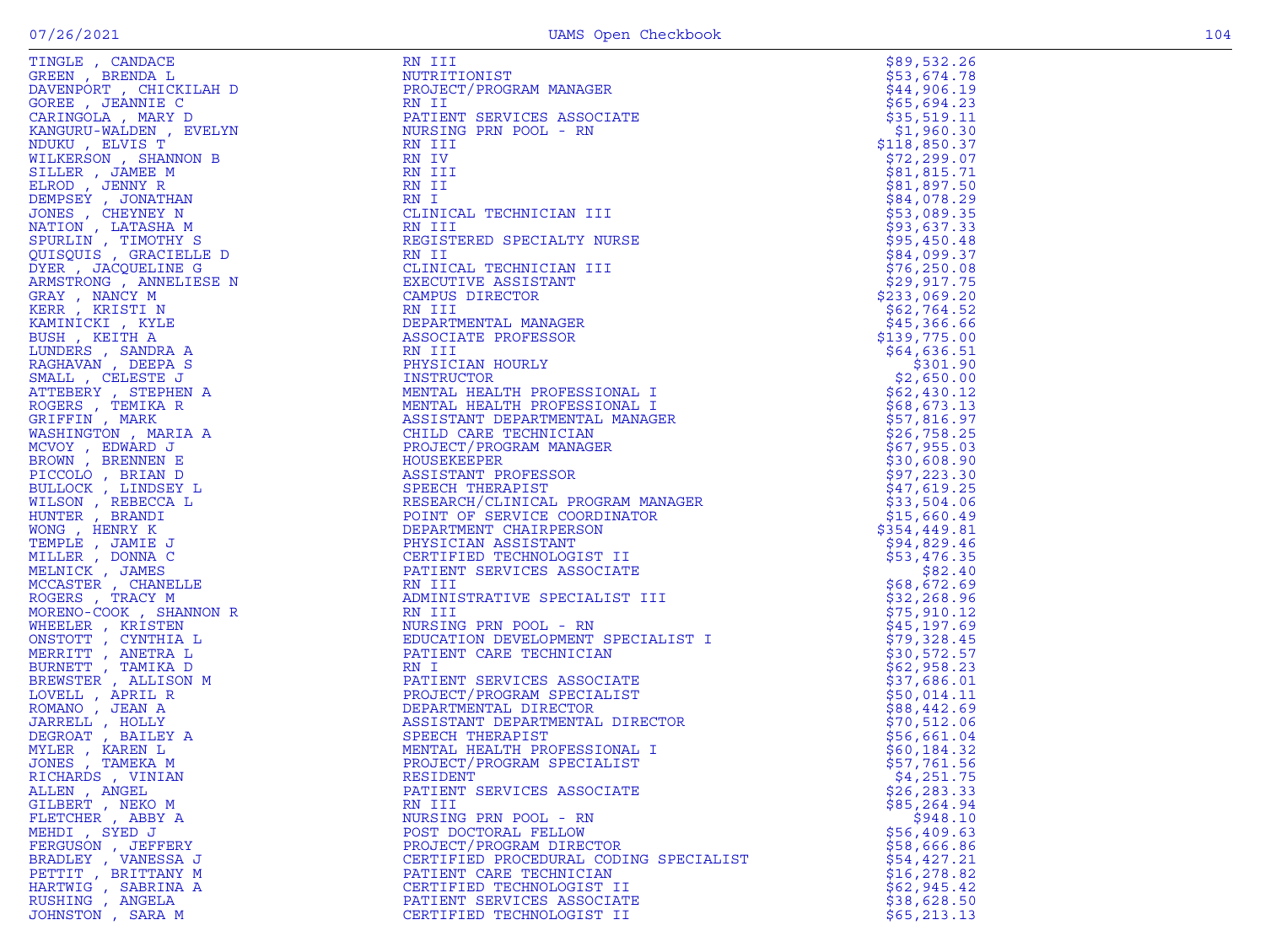| MARTIN, REVA A                                                                                                                                                                                                                                                     | RN I                                                                                                                                                                                                                                                                      | \$65,539.57    |
|--------------------------------------------------------------------------------------------------------------------------------------------------------------------------------------------------------------------------------------------------------------------|---------------------------------------------------------------------------------------------------------------------------------------------------------------------------------------------------------------------------------------------------------------------------|----------------|
| NORCROSS , MARYBETH                                                                                                                                                                                                                                                | ASSISTANT PROFESSOR<br>RESIDENT<br>CERTIFIED TECHNOLOGIST I<br>POINT OF SERVICE COORDINATOR<br>RN CLINICAL COORDINATOR HS/KF<br>RN CLINICAL COORDINATOR HS/KF<br>RN CLINICAL COORDINATOR HS/KF<br>DEPARTMENTAL MANAGER<br>DEPARTMENTAL MANAGER<br>N I<br>N II<br>JTRITION | \$48,195.00    |
| HUTCHESON, MELISSA                                                                                                                                                                                                                                                 |                                                                                                                                                                                                                                                                           | \$11,394.81    |
| GRANT, MYCA S                                                                                                                                                                                                                                                      |                                                                                                                                                                                                                                                                           | \$48,013.27    |
| DELOACH, ABIGAIL                                                                                                                                                                                                                                                   |                                                                                                                                                                                                                                                                           | \$54,115.04    |
| RAMBERG, HANNAH W                                                                                                                                                                                                                                                  |                                                                                                                                                                                                                                                                           | \$33,214.68    |
|                                                                                                                                                                                                                                                                    |                                                                                                                                                                                                                                                                           |                |
| BERRY, TERRIA                                                                                                                                                                                                                                                      |                                                                                                                                                                                                                                                                           | \$31,546.02    |
| GREER , EBONY C                                                                                                                                                                                                                                                    |                                                                                                                                                                                                                                                                           | \$54,017.96    |
| WEBB , ASHLEY D                                                                                                                                                                                                                                                    |                                                                                                                                                                                                                                                                           | \$58,511.68    |
| SLATER, MELISSA C                                                                                                                                                                                                                                                  |                                                                                                                                                                                                                                                                           | \$83,747.04    |
| STARKS, BONNIE D                                                                                                                                                                                                                                                   |                                                                                                                                                                                                                                                                           | \$85,849.32    |
| BRANTLEY , STACI R                                                                                                                                                                                                                                                 |                                                                                                                                                                                                                                                                           | \$53,803.78    |
| FLAHERTY, KIM L                                                                                                                                                                                                                                                    |                                                                                                                                                                                                                                                                           | \$44,075.49    |
| CARBERRY, CLAUDIA                                                                                                                                                                                                                                                  |                                                                                                                                                                                                                                                                           | \$55,384.32    |
| CASTELO, KARINA                                                                                                                                                                                                                                                    |                                                                                                                                                                                                                                                                           | \$31,986.03    |
| THOMPSON, AMANDA B                                                                                                                                                                                                                                                 |                                                                                                                                                                                                                                                                           | \$32,602.78    |
| WILSON, DERRICK                                                                                                                                                                                                                                                    |                                                                                                                                                                                                                                                                           | \$3,277.25     |
| BARTLETT , LARAYNE O                                                                                                                                                                                                                                               |                                                                                                                                                                                                                                                                           | \$51,213.79    |
|                                                                                                                                                                                                                                                                    |                                                                                                                                                                                                                                                                           |                |
| SMITH, TERESA M                                                                                                                                                                                                                                                    | NOIRT OF SERVICE COORDINATOR<br>CLINICAL TECHNICIAN I<br>HOUSEKEEPER<br>LPN II<br>ADVANCED PRACTICE REGISTERED NURSE<br>RN I                                                                                                                                              | \$111,060.06   |
| SPEARS, TONY                                                                                                                                                                                                                                                       |                                                                                                                                                                                                                                                                           | \$82.40        |
| WRIGHT, PATTI L                                                                                                                                                                                                                                                    |                                                                                                                                                                                                                                                                           | \$9,200.80     |
| YAO, TIANYUAN                                                                                                                                                                                                                                                      |                                                                                                                                                                                                                                                                           | \$25.65        |
|                                                                                                                                                                                                                                                                    |                                                                                                                                                                                                                                                                           | \$73, 276.44   |
|                                                                                                                                                                                                                                                                    |                                                                                                                                                                                                                                                                           | \$2,798.79     |
|                                                                                                                                                                                                                                                                    |                                                                                                                                                                                                                                                                           | \$199,180.43   |
|                                                                                                                                                                                                                                                                    |                                                                                                                                                                                                                                                                           | \$1,220,450.91 |
|                                                                                                                                                                                                                                                                    |                                                                                                                                                                                                                                                                           | \$31,490.15    |
|                                                                                                                                                                                                                                                                    |                                                                                                                                                                                                                                                                           | \$29,888.15    |
|                                                                                                                                                                                                                                                                    |                                                                                                                                                                                                                                                                           | \$30,013.90    |
|                                                                                                                                                                                                                                                                    |                                                                                                                                                                                                                                                                           |                |
|                                                                                                                                                                                                                                                                    |                                                                                                                                                                                                                                                                           | \$89,753.64    |
|                                                                                                                                                                                                                                                                    |                                                                                                                                                                                                                                                                           | \$31,835.06    |
|                                                                                                                                                                                                                                                                    |                                                                                                                                                                                                                                                                           | \$55,500.00    |
|                                                                                                                                                                                                                                                                    |                                                                                                                                                                                                                                                                           | \$78,689.54    |
|                                                                                                                                                                                                                                                                    |                                                                                                                                                                                                                                                                           | \$45,780.20    |
|                                                                                                                                                                                                                                                                    |                                                                                                                                                                                                                                                                           | \$30,969.15    |
|                                                                                                                                                                                                                                                                    |                                                                                                                                                                                                                                                                           | \$826.31       |
|                                                                                                                                                                                                                                                                    |                                                                                                                                                                                                                                                                           | \$746,590.64   |
|                                                                                                                                                                                                                                                                    |                                                                                                                                                                                                                                                                           | \$36, 273.35   |
|                                                                                                                                                                                                                                                                    |                                                                                                                                                                                                                                                                           |                |
|                                                                                                                                                                                                                                                                    |                                                                                                                                                                                                                                                                           | \$8,152.48     |
|                                                                                                                                                                                                                                                                    |                                                                                                                                                                                                                                                                           | \$13.17        |
|                                                                                                                                                                                                                                                                    |                                                                                                                                                                                                                                                                           | \$67,875.44    |
|                                                                                                                                                                                                                                                                    |                                                                                                                                                                                                                                                                           | \$8,511.51     |
|                                                                                                                                                                                                                                                                    |                                                                                                                                                                                                                                                                           | \$8,636.36     |
|                                                                                                                                                                                                                                                                    |                                                                                                                                                                                                                                                                           | \$32,543.99    |
| TAGO, TIANYUNA SINOTANG MARYUNA<br>SNOW , DANIEL M<br>HOBSON , DANIEL M<br>HOBSON , DANIEL M<br>DANES , MARCUS W<br>DERBY , ADARUS W<br>MILLIS , JUDY L<br>CLARK , JUDY L<br>CLARK , JUDY L<br>CLARK , JUDY L<br>CLARK , JUDY MANA M<br>MOORE , RAMEY<br>GRIFFIN , | FRY I<br>ADVANCED PRACTICE REGISTERED NURSE<br>RN I<br>RATIENT SERVICES ASSOCIATE<br>CLINICAL TECHNICIAN III<br>MEDICAL ASSISTANT<br>MEDICAL ASSISTANT<br>ASSOCIATE PROFESSOR<br>PROFESSOR<br>PROFESSOR<br>PATIENT SERVICES ASSOCIATE<br>PROFESSOR<br>RITIENT SERV        | \$553.52       |
|                                                                                                                                                                                                                                                                    |                                                                                                                                                                                                                                                                           | \$17,865.58    |
|                                                                                                                                                                                                                                                                    |                                                                                                                                                                                                                                                                           | \$84,495.83    |
|                                                                                                                                                                                                                                                                    |                                                                                                                                                                                                                                                                           | \$28,748.30    |
|                                                                                                                                                                                                                                                                    |                                                                                                                                                                                                                                                                           | \$78,350.27    |
|                                                                                                                                                                                                                                                                    |                                                                                                                                                                                                                                                                           |                |
|                                                                                                                                                                                                                                                                    | RN II                                                                                                                                                                                                                                                                     | \$35,785.92    |
|                                                                                                                                                                                                                                                                    | NURSING PRN POOL - RN                                                                                                                                                                                                                                                     | \$68,922.46    |
|                                                                                                                                                                                                                                                                    | ADMINISTRATIVE ANALYST                                                                                                                                                                                                                                                    | \$31,823.81    |
|                                                                                                                                                                                                                                                                    | DEPARTMENTAL MANAGER                                                                                                                                                                                                                                                      | \$2,217.61     |
| COLE, MARY                                                                                                                                                                                                                                                         | POINT OF SERVICE COORDINATOR                                                                                                                                                                                                                                              | \$39,363.24    |
| HENRY, DERRICK A                                                                                                                                                                                                                                                   | RESIDENT                                                                                                                                                                                                                                                                  | \$59,281.12    |
| TONEY, EMISHA                                                                                                                                                                                                                                                      | ADMINISTRATIVE ANALYST                                                                                                                                                                                                                                                    | \$24,985.01    |
| MARTIN, GAIL                                                                                                                                                                                                                                                       | PATIENT SERVICES ASSOCIATE                                                                                                                                                                                                                                                | \$10,648.80    |
| WILSON, WONDER J                                                                                                                                                                                                                                                   | PATIENT CARE TECHNICIAN                                                                                                                                                                                                                                                   | \$36,631.98    |
| MEARS, SIMON C                                                                                                                                                                                                                                                     | PROFESSOR                                                                                                                                                                                                                                                                 | \$842,162.22   |
|                                                                                                                                                                                                                                                                    |                                                                                                                                                                                                                                                                           |                |
| COTTON, VANESSA                                                                                                                                                                                                                                                    | CERTIFIED TECHNOLOGIST II                                                                                                                                                                                                                                                 | \$34, 203.45   |
| STAPLETON, AMANDA N                                                                                                                                                                                                                                                | RN CLINICAL COORDINATOR HS/KF                                                                                                                                                                                                                                             | \$64,770.04    |
| REYES, JIOVANNY N                                                                                                                                                                                                                                                  | CERTIFIED TECHNOLOGIST II                                                                                                                                                                                                                                                 | \$15,615.54    |
| THOMAS , SHEENA                                                                                                                                                                                                                                                    | HOUSEKEEPER                                                                                                                                                                                                                                                               | \$2,138.15     |

| F<br>F  | \$48,195.00<br>11,394.81<br>48,<br>013.27<br>115.04<br>54,<br>33,214.68<br>546.02<br>31,<br>54,017.96<br>58,<br>511.68<br>747.04<br>83,<br>85,<br>849.<br>32<br>53,<br>803.78<br>44,<br>075.49<br>55,<br>384.32<br>31,986.03<br>32,602.<br>78 |
|---------|-----------------------------------------------------------------------------------------------------------------------------------------------------------------------------------------------------------------------------------------------|
| NURSE   | 277.25<br>\$3,<br>\$51,<br>213.<br>79<br>\$111,060.06<br>\$82.40<br>200.80<br>\$9,                                                                                                                                                            |
|         | \$25.65<br>276.44<br>73,<br>Ş<br>\$2,<br>798.79<br>\$199,<br>180.<br>43<br>\$1,220,450.91<br>31,<br>490.15<br>29,888.15<br>30,013.90                                                                                                          |
|         | 753.64<br>89,<br>31,835.06<br>55,<br>500.00<br>\$78,<br>\$45,<br>689.54<br>780.20<br>30,969.15<br>\$826.31                                                                                                                                    |
|         | \$746,590.64<br>\$36,273.35<br>\$8,<br>152.<br>48<br>\$13.17                                                                                                                                                                                  |
|         | \$67,<br>875.44<br>\$8,<br>511.51<br>\$8,<br>636.36<br>\$32,<br>543.<br>99<br>\$553.52                                                                                                                                                        |
| SISTANT | \$17,865.<br>58<br>\$84,<br>495.83<br>28,<br>748.<br>30<br>350.27<br>78,<br>35,<br>785.92<br>68,922.46<br>31,823.81<br>\$2,<br>217.61                                                                                                         |
|         | 39, 363.24<br>59, 281.12<br>24,985.01<br>\$10,648.80<br>\$36,631.98<br>\$842,162.22<br>\$34, 203.45                                                                                                                                           |
| F       | \$64,770.04<br>\$15,615.54                                                                                                                                                                                                                    |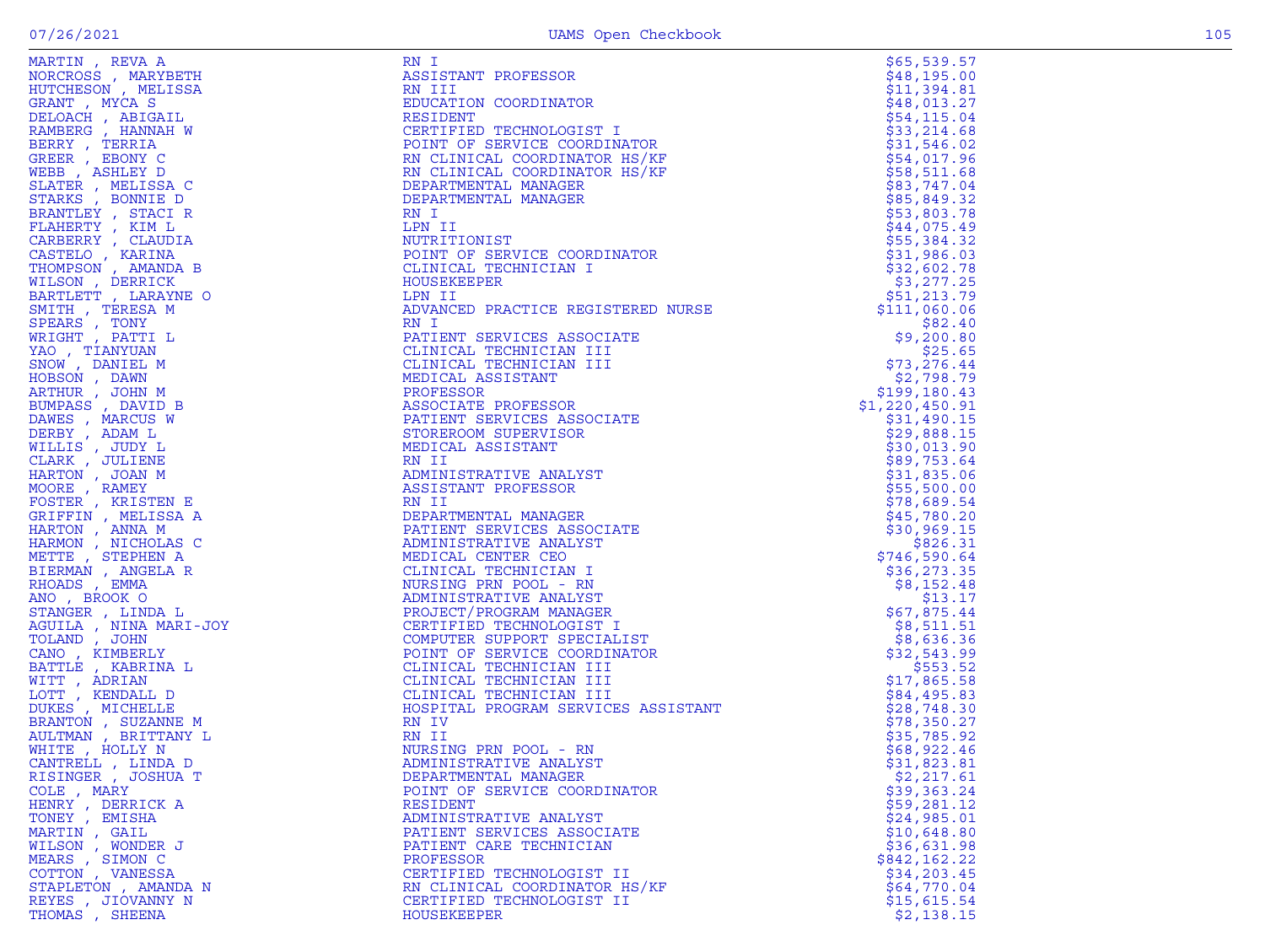| $\sim$ | ۰.<br>v |
|--------|---------|
|        |         |

|                     |                                                                                                                                                                                                                                                                                                                                                                                                                     | \$32,623.81                |
|---------------------|---------------------------------------------------------------------------------------------------------------------------------------------------------------------------------------------------------------------------------------------------------------------------------------------------------------------------------------------------------------------------------------------------------------------|----------------------------|
|                     |                                                                                                                                                                                                                                                                                                                                                                                                                     | \$34,253.29                |
|                     |                                                                                                                                                                                                                                                                                                                                                                                                                     |                            |
|                     |                                                                                                                                                                                                                                                                                                                                                                                                                     | \$57,285.00                |
|                     |                                                                                                                                                                                                                                                                                                                                                                                                                     | \$56,661.04                |
|                     |                                                                                                                                                                                                                                                                                                                                                                                                                     | \$79,307.86                |
|                     |                                                                                                                                                                                                                                                                                                                                                                                                                     |                            |
|                     |                                                                                                                                                                                                                                                                                                                                                                                                                     | \$25,931.27                |
|                     |                                                                                                                                                                                                                                                                                                                                                                                                                     | \$64,469.92                |
|                     |                                                                                                                                                                                                                                                                                                                                                                                                                     |                            |
|                     |                                                                                                                                                                                                                                                                                                                                                                                                                     | \$12, 257.06               |
|                     |                                                                                                                                                                                                                                                                                                                                                                                                                     | \$9,796.62                 |
|                     |                                                                                                                                                                                                                                                                                                                                                                                                                     | \$62,612.00                |
|                     |                                                                                                                                                                                                                                                                                                                                                                                                                     |                            |
|                     |                                                                                                                                                                                                                                                                                                                                                                                                                     | \$1,500.00                 |
|                     |                                                                                                                                                                                                                                                                                                                                                                                                                     | \$70,895.28                |
|                     |                                                                                                                                                                                                                                                                                                                                                                                                                     |                            |
|                     |                                                                                                                                                                                                                                                                                                                                                                                                                     | \$40,059.32                |
|                     |                                                                                                                                                                                                                                                                                                                                                                                                                     | \$96,866.40                |
|                     |                                                                                                                                                                                                                                                                                                                                                                                                                     |                            |
|                     |                                                                                                                                                                                                                                                                                                                                                                                                                     | \$43,868.95                |
|                     |                                                                                                                                                                                                                                                                                                                                                                                                                     | \$31,829.44                |
|                     |                                                                                                                                                                                                                                                                                                                                                                                                                     | \$42,430.66                |
|                     |                                                                                                                                                                                                                                                                                                                                                                                                                     |                            |
|                     |                                                                                                                                                                                                                                                                                                                                                                                                                     | \$43,779.02                |
|                     |                                                                                                                                                                                                                                                                                                                                                                                                                     | \$78,528.51                |
|                     |                                                                                                                                                                                                                                                                                                                                                                                                                     | \$77,537.46                |
|                     |                                                                                                                                                                                                                                                                                                                                                                                                                     |                            |
|                     |                                                                                                                                                                                                                                                                                                                                                                                                                     | \$40,050.71                |
|                     |                                                                                                                                                                                                                                                                                                                                                                                                                     | \$20,809.70                |
|                     |                                                                                                                                                                                                                                                                                                                                                                                                                     |                            |
|                     |                                                                                                                                                                                                                                                                                                                                                                                                                     | \$41,650.39                |
|                     |                                                                                                                                                                                                                                                                                                                                                                                                                     | \$56,575.13                |
|                     |                                                                                                                                                                                                                                                                                                                                                                                                                     | \$49,986.66                |
|                     |                                                                                                                                                                                                                                                                                                                                                                                                                     |                            |
|                     |                                                                                                                                                                                                                                                                                                                                                                                                                     | \$5,400.00                 |
|                     |                                                                                                                                                                                                                                                                                                                                                                                                                     | \$17,216.77                |
|                     |                                                                                                                                                                                                                                                                                                                                                                                                                     |                            |
|                     |                                                                                                                                                                                                                                                                                                                                                                                                                     | \$286,652.68               |
|                     |                                                                                                                                                                                                                                                                                                                                                                                                                     | \$92,123.38                |
|                     |                                                                                                                                                                                                                                                                                                                                                                                                                     | \$94,879.34                |
|                     |                                                                                                                                                                                                                                                                                                                                                                                                                     |                            |
|                     |                                                                                                                                                                                                                                                                                                                                                                                                                     | \$34,016.86                |
|                     |                                                                                                                                                                                                                                                                                                                                                                                                                     | \$62,430.12                |
|                     |                                                                                                                                                                                                                                                                                                                                                                                                                     |                            |
|                     |                                                                                                                                                                                                                                                                                                                                                                                                                     | \$11,024.35                |
|                     |                                                                                                                                                                                                                                                                                                                                                                                                                     | \$36,419.28                |
|                     |                                                                                                                                                                                                                                                                                                                                                                                                                     | \$66,596.84                |
|                     |                                                                                                                                                                                                                                                                                                                                                                                                                     |                            |
|                     |                                                                                                                                                                                                                                                                                                                                                                                                                     | \$198,950.00               |
|                     |                                                                                                                                                                                                                                                                                                                                                                                                                     | \$66,096.84                |
|                     |                                                                                                                                                                                                                                                                                                                                                                                                                     |                            |
|                     |                                                                                                                                                                                                                                                                                                                                                                                                                     | \$29,705.90                |
|                     |                                                                                                                                                                                                                                                                                                                                                                                                                     | \$41,320.83                |
|                     |                                                                                                                                                                                                                                                                                                                                                                                                                     |                            |
|                     |                                                                                                                                                                                                                                                                                                                                                                                                                     | \$73,691.15<br>\$69,848.61 |
|                     |                                                                                                                                                                                                                                                                                                                                                                                                                     |                            |
|                     |                                                                                                                                                                                                                                                                                                                                                                                                                     | \$68,769.10                |
|                     |                                                                                                                                                                                                                                                                                                                                                                                                                     | \$65,005.62                |
|                     |                                                                                                                                                                                                                                                                                                                                                                                                                     |                            |
|                     |                                                                                                                                                                                                                                                                                                                                                                                                                     | \$78,820.30                |
|                     |                                                                                                                                                                                                                                                                                                                                                                                                                     | \$42,558.49                |
|                     |                                                                                                                                                                                                                                                                                                                                                                                                                     |                            |
|                     |                                                                                                                                                                                                                                                                                                                                                                                                                     | \$66,096.84                |
|                     |                                                                                                                                                                                                                                                                                                                                                                                                                     | \$37,519.21                |
|                     |                                                                                                                                                                                                                                                                                                                                                                                                                     | \$66,194.06                |
|                     |                                                                                                                                                                                                                                                                                                                                                                                                                     |                            |
|                     |                                                                                                                                                                                                                                                                                                                                                                                                                     | \$31,306.51                |
|                     |                                                                                                                                                                                                                                                                                                                                                                                                                     | \$48,115.42                |
|                     |                                                                                                                                                                                                                                                                                                                                                                                                                     |                            |
|                     |                                                                                                                                                                                                                                                                                                                                                                                                                     | \$224,199.96               |
|                     |                                                                                                                                                                                                                                                                                                                                                                                                                     | \$108,840.75               |
| WALDEN, VICTORIA F  | ASSISTANT PROFESSOR                                                                                                                                                                                                                                                                                                                                                                                                 | \$233,921.00               |
|                     | $\begin{tabular}{ c c c c c c c c c} \hline \textbf{C} & \textbf{C} & \textbf{C} & \textbf{C} & \textbf{C} & \textbf{C} & \textbf{C} & \textbf{C} & \textbf{C} & \textbf{C} & \textbf{C} & \textbf{C} & \textbf{C} & \textbf{C} & \textbf{C} & \textbf{C} & \textbf{C} & \textbf{C} & \textbf{C} & \textbf{C} & \textbf{C} & \textbf{C} & \textbf{C} & \textbf{C} & \textbf{C} & \textbf{C} & \textbf{C} & \textbf$ |                            |
| ELLIS, CHARITY F    | CHILD CARE TECHNICIAN                                                                                                                                                                                                                                                                                                                                                                                               | \$29,716.40                |
| CALLOWAY, STACY L   | INSTRUCTOR                                                                                                                                                                                                                                                                                                                                                                                                          | \$62,750.37                |
| GOULET , DENNIS     | COMPLIANCE OFFICER                                                                                                                                                                                                                                                                                                                                                                                                  | \$62,842.24                |
|                     |                                                                                                                                                                                                                                                                                                                                                                                                                     |                            |
| BRIZZOLARA, CAROL L | RN IV                                                                                                                                                                                                                                                                                                                                                                                                               | \$106,276.57               |
| GIBBS , AMANDA      | NURSING PRN POOL - RN                                                                                                                                                                                                                                                                                                                                                                                               | \$461.63                   |
| HEINTZ , JOHN T     | RN I                                                                                                                                                                                                                                                                                                                                                                                                                | \$70,773.64                |
|                     |                                                                                                                                                                                                                                                                                                                                                                                                                     |                            |
| LEA, BROOKE K       | ADVANCED PRACTICE REGISTERED NURSE                                                                                                                                                                                                                                                                                                                                                                                  | \$99,685.19                |
| ROGERS , VANESSA D  | CHILD CARE TECHNICIAN                                                                                                                                                                                                                                                                                                                                                                                               | \$29,702.40                |
|                     |                                                                                                                                                                                                                                                                                                                                                                                                                     |                            |
| CUNNINGHAM, ALYSSA  | ASSISTANT DEPARTMENTAL MANAGER                                                                                                                                                                                                                                                                                                                                                                                      | \$26,002.38                |
| MCLEMORE , HEATHER  | ASSISTANT PROFESSOR                                                                                                                                                                                                                                                                                                                                                                                                 | \$347,405.26               |
|                     |                                                                                                                                                                                                                                                                                                                                                                                                                     |                            |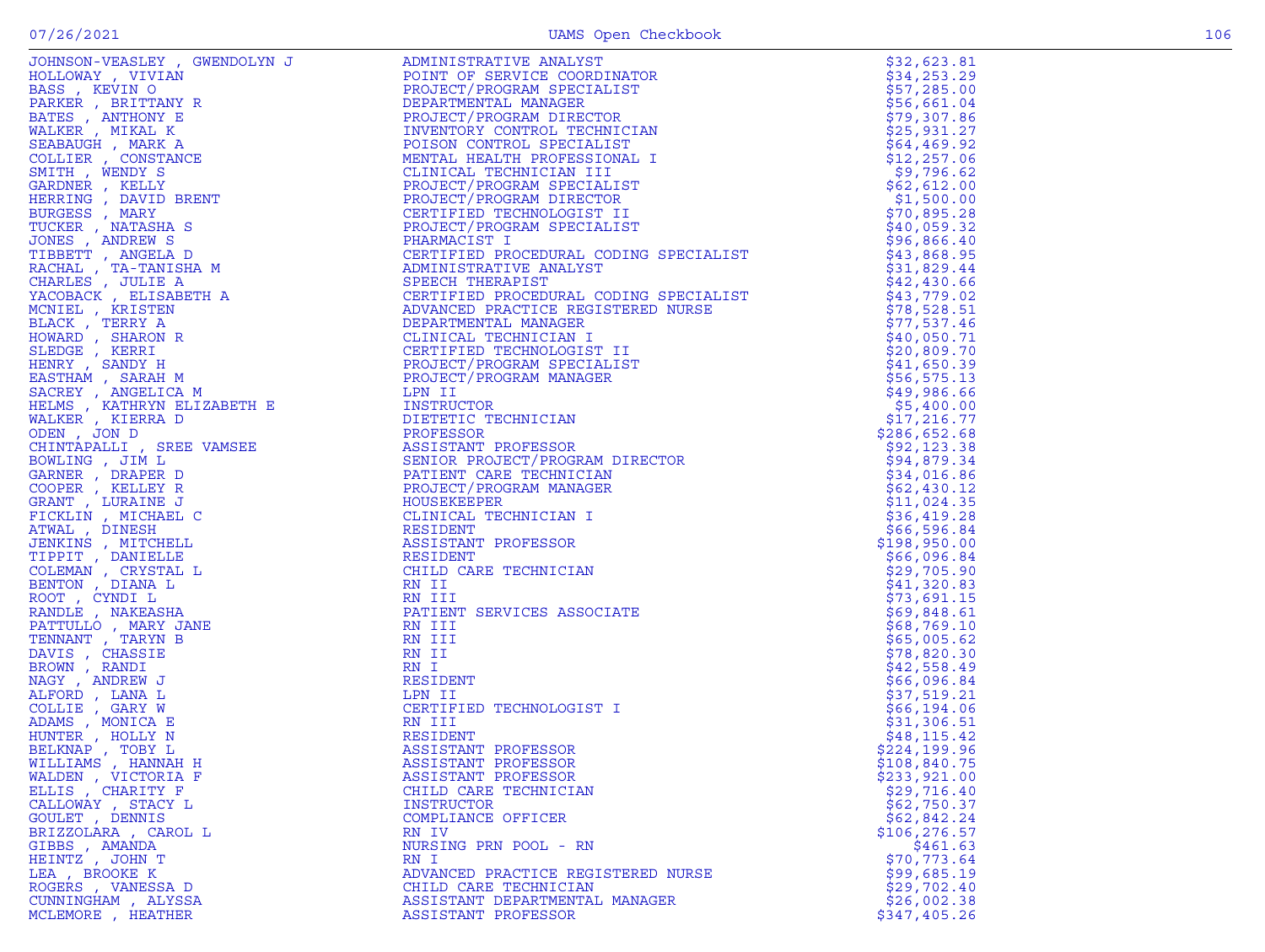| ۰.<br>w |  |
|---------|--|

| KEEN , KEVIN E                        | ASSISTANT ADMINISTRATOR FOR PATIENT CARE | \$73,173.09                |
|---------------------------------------|------------------------------------------|----------------------------|
| JACKSON, ASHLEY N                     | MEDICAL ASSISTANT                        | \$29, 276.10               |
| DIGBY, COURTNEY A                     | DEPARTMENTAL MANAGER                     | \$72,114.04                |
| SHIPP, SARAH K                        | CERTIFIED PROCEDURAL CODING SPECIALIST   | \$50,309.49<br>\$38,201.99 |
| PERKINS, DOMINIQUE N<br>NIX , ERICA A | CLINICAL TECHNICIAN I<br>RN III          | \$76,331.42                |
| HAMPTON, LATOYA Y                     | POINT OF SERVICE COORDINATOR             | \$36,062.18                |
| EMERY, MICHAEL S                      | RN III                                   | \$77,150.97                |
| TAYLOR, MEGAN A                       | POINT OF SERVICE COORDINATOR             | \$26,032.86                |
| MOORE , SIDNEY                        | CLINICAL TECHNICIAN I                    | \$16, 963.63               |
| GIERSCH, ALLISON M                    | RN I                                     | \$75,379.03                |
| PHAM, CATHERINE G                     | RN I                                     | \$63,766.67                |
|                                       |                                          |                            |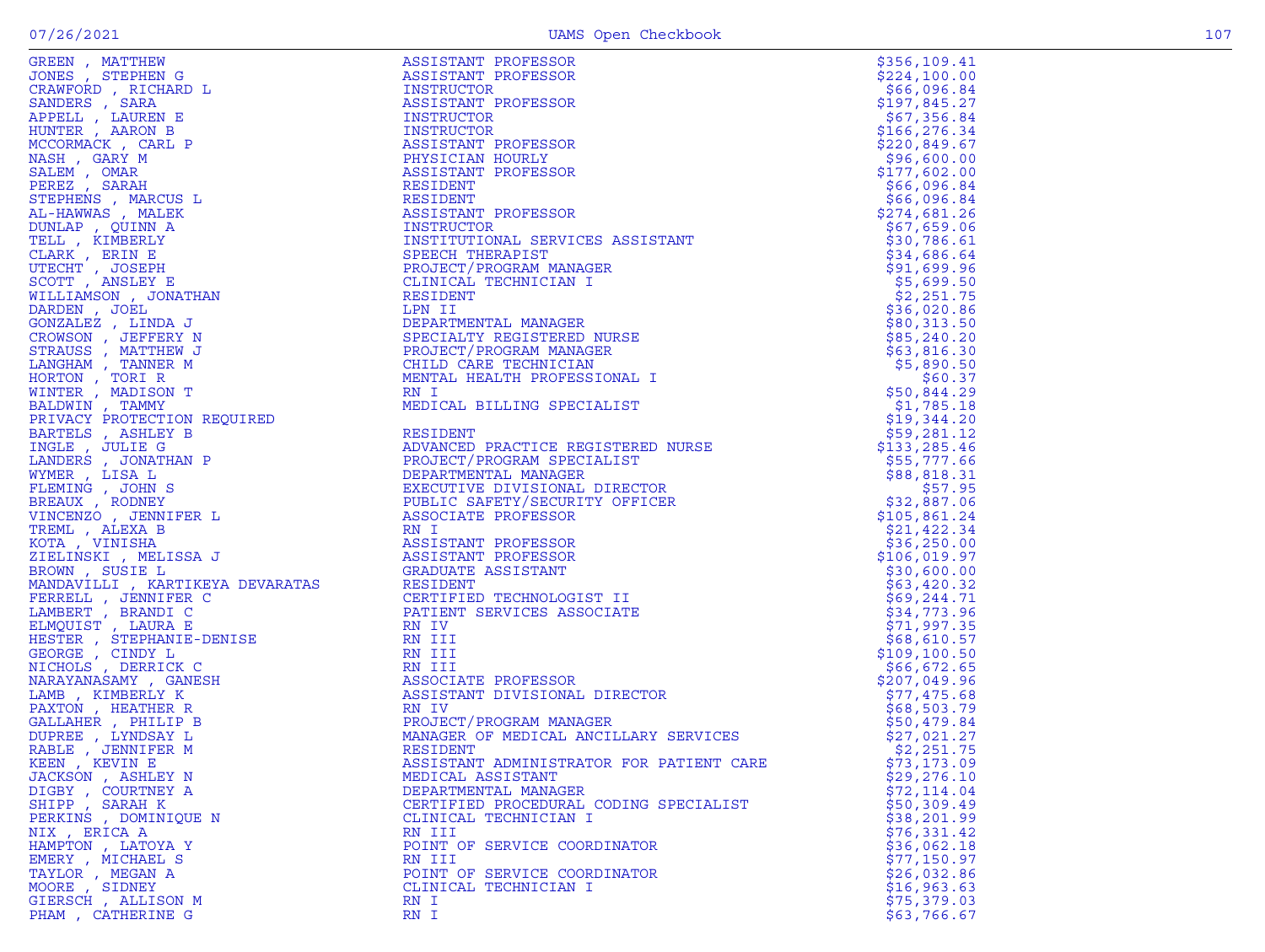| RINER, JESSICA F                                                                                                                                                                                 | NURSING PRN POOL - RN                                                       | \$83,135.37           |
|--------------------------------------------------------------------------------------------------------------------------------------------------------------------------------------------------|-----------------------------------------------------------------------------|-----------------------|
| WHITE, CHEYENNE N                                                                                                                                                                                | RN I                                                                        | \$62,416.47           |
| KOTHARI , MONICA                                                                                                                                                                                 | RESIDENT                                                                    | \$54,115.04           |
| CRAWFORD, MELISSA A                                                                                                                                                                              | RN III                                                                      | \$58,866.26           |
| COILEY, DAWANNA J                                                                                                                                                                                | DEPARTMENTAL MANAGER                                                        | \$5,510.45            |
| BERRY, CHARLES R                                                                                                                                                                                 | CLINICAL TECHNICIAN I                                                       | \$18,308.40           |
| SNOW, SHELBY J                                                                                                                                                                                   | NURSING PRN POOL - RN                                                       | \$3,329.90            |
| BARD, MADISON                                                                                                                                                                                    | RN III                                                                      | \$20,334.44           |
| LAMB, LAUREN L                                                                                                                                                                                   | ADVANCED PRACTICE REGISTERED NURSE                                          | \$78,097.10           |
| HEIDELBERG , AMBER                                                                                                                                                                               | RN I                                                                        | \$52,811.42           |
| STONE , BRADLEY J                                                                                                                                                                                | <b>RESIDENT</b>                                                             | \$2,251.75            |
| MAYS , CHRISTELLA L                                                                                                                                                                              | RN I                                                                        | \$79,983.00           |
| BARD, THERESA F                                                                                                                                                                                  | EDUCATION COORDINATOR                                                       | \$50,089.01           |
| THURSTON , STACY L                                                                                                                                                                               | CLINICAL TECHNICIAN I                                                       | \$35,694.44           |
| HUFFMAN, LAURA D                                                                                                                                                                                 | RN I                                                                        | \$80,896.63           |
| STALEY, JUDY K                                                                                                                                                                                   | SPECIALTY REGISTERED NURSE                                                  | \$16, 229.83          |
| YANG, EDWARD M                                                                                                                                                                                   | ASSISTANT PROFESSOR                                                         | \$240,795.25          |
| SHIPMAN, JOSHUA K                                                                                                                                                                                | PROJECT/PROGRAM DIRECTOR                                                    | \$79,307.86           |
| WINDSOR, SARA H                                                                                                                                                                                  | DIVISIONAL DIRECTOR                                                         | \$103,540.11          |
| PENISTER, RAYNA B                                                                                                                                                                                | ASSISTANT PROFESSOR                                                         | \$209,763.11          |
| BROWN, TAMMY R                                                                                                                                                                                   | HOSPITAL FINANCIAL MANAGER                                                  | \$42,644.91           |
| HARPER, KENDRE A                                                                                                                                                                                 | SPECIAL PROCEDURE TECHNICIAN                                                | \$40,586.96           |
| PARKINSON, AMANDA M                                                                                                                                                                              | RN I                                                                        | \$78,605.05           |
| LOPEZ, YOSIE S                                                                                                                                                                                   | NURSING PRN POOL - RN                                                       | \$97,080.44           |
| WATTS, JENNIFER R                                                                                                                                                                                | RN II                                                                       | \$110,013.06          |
| OWENS, TAYLOR                                                                                                                                                                                    | NURSING PRN POOL - RN                                                       | \$47,437.51           |
| CRISWELL , SONIA A                                                                                                                                                                               | RN II                                                                       | \$131,091.41          |
| CROSBY , CATHERINE J<br>BLAKLEY , MARA J<br>HURST , SUNNI M<br>DEGRAVELLES , PAMELA V<br>ROBINSON MAYS , DEBRA A<br>BROWN , AMANDA J<br>ROWELL , AMY C<br>FILIP , ARI B<br>CAMPBELJ. CHOTOMONITY | RN III<br>UFESSOR<br>VE ANALYST<br>VE ANALYST<br>FESSOR<br>LY<br>SPECTATION | \$86,283.64           |
|                                                                                                                                                                                                  | INSTRUCTIONAL DEVELOPMENT SPECIALIST I                                      | \$79,248.74           |
|                                                                                                                                                                                                  | SENIOR NURSE ANESTHETIST                                                    | \$1,040.00            |
|                                                                                                                                                                                                  | ASSOCIATE PROFESSOR                                                         | \$95,000.25           |
|                                                                                                                                                                                                  | ADMINISTRATIVE ANALYST                                                      | \$32,838.82           |
|                                                                                                                                                                                                  | RN I                                                                        | \$86,607.20           |
|                                                                                                                                                                                                  | ASSOCIATE PROFESSOR                                                         | \$448,768.45          |
|                                                                                                                                                                                                  | PHYSICIAN HOURLY                                                            | \$873.60              |
| CAMPBELL , CHRISTOPHER M                                                                                                                                                                         | RESIDENT                                                                    | \$64,440.28           |
| PALANIAPPAN, ALAMELU                                                                                                                                                                             | RESIDENT                                                                    | \$102,664.89          |
| BARNES , LATOYIC                                                                                                                                                                                 | PROJECT/PROGRAM SPECIALIST                                                  | \$49,964.66           |
| PEARSON, KENNETH                                                                                                                                                                                 | PHYSICIAN HOURLY                                                            | \$1,624.90            |
| PEACOCK, LOVERD M<br>SCALES , DANIELLE M                                                                                                                                                         | PROFESSOR<br>CLINICAL TECHNICIAN I                                          | \$80.83<br>\$3,964.45 |
| PHER M<br>IELU<br>M<br>JL<br>JROUITERD                                                                                                                                                           | ASSISTANT PROFESSOR                                                         | \$399,719.49          |
| RADER, GEORGE R<br>HOQUE, MD SHADIQUL                                                                                                                                                            | RESIDENT                                                                    | \$308,688.93          |
| MOSER, DANA R<br>$\begin{aligned} &\texttt{.QUIRED} \\ &\texttt{K} \end{aligned}$ .                                                                                                              | ASSOCIATE PROFESSOR                                                         | \$91,991.34           |
| PRIVACY PROTECTION REQUIRED                                                                                                                                                                      |                                                                             | \$26,790.48           |
| CAMPBELL, KATELYNN K                                                                                                                                                                             | ASSISTANT PROFESSOR                                                         | \$204,000.04          |
| MCDOUGAL, PAMELA                                                                                                                                                                                 | CLINICAL TECHNICIAN III                                                     | \$58,411.37           |
| CUSHING , KATHLEEN                                                                                                                                                                               | RN III                                                                      | \$83,937.37           |
| SEXTON, KEVIN W                                                                                                                                                                                  | ASSOCIATE PROFESSOR                                                         | \$403,999.96          |
| CUMMINGS, JALEESA                                                                                                                                                                                | CLINICAL TECHNICIAN III                                                     | \$86,717.77           |
| BENSON, JULIE L                                                                                                                                                                                  | PROJECT/PROGRAM DIRECTOR                                                    | \$80,355.60           |
| HABASH, FUAD                                                                                                                                                                                     | RESIDENT                                                                    | \$66,596.84           |
| JOHNSON, ADAM                                                                                                                                                                                    | ASSISTANT PROFESSOR                                                         | \$357,324.75          |
| POE, KATIE H                                                                                                                                                                                     | PROJECT/PROGRAM MANAGER                                                     | \$47,863.05           |
| FREEMAN, MALLORY B                                                                                                                                                                               | POINT OF SERVICE COORDINATOR                                                | \$51.77               |
| ENOCH, SANDRA D                                                                                                                                                                                  | PATIENT SERVICES ASSOCIATE                                                  | \$37,291.90           |
| BROWN, AUTUMN N                                                                                                                                                                                  | PHARMACY SUPERVISOR                                                         | \$120,273.96          |
| GLAZE , LAUREN E                                                                                                                                                                                 | PHARMACY SUPERVISOR                                                         | \$107,565.06          |
| HACKNEY, STEPHANIE                                                                                                                                                                               | DEPARTMENTAL MANAGER                                                        | \$73,691.54           |
| HOLDCRAFT, COURTNEY N                                                                                                                                                                            | CLINICAL TECHNICIAN III                                                     | \$53,117.85           |
| BLAKE, JASON R                                                                                                                                                                                   | PHARMACIST II                                                               | \$90,062.21           |
| BEAL , LETICIA Z                                                                                                                                                                                 | MEDICAL ASSISTANT                                                           | \$3,199.63            |
| FORD, BRIAN                                                                                                                                                                                      | PROJECT/PROGRAM DIRECTOR                                                    | \$60,781.76           |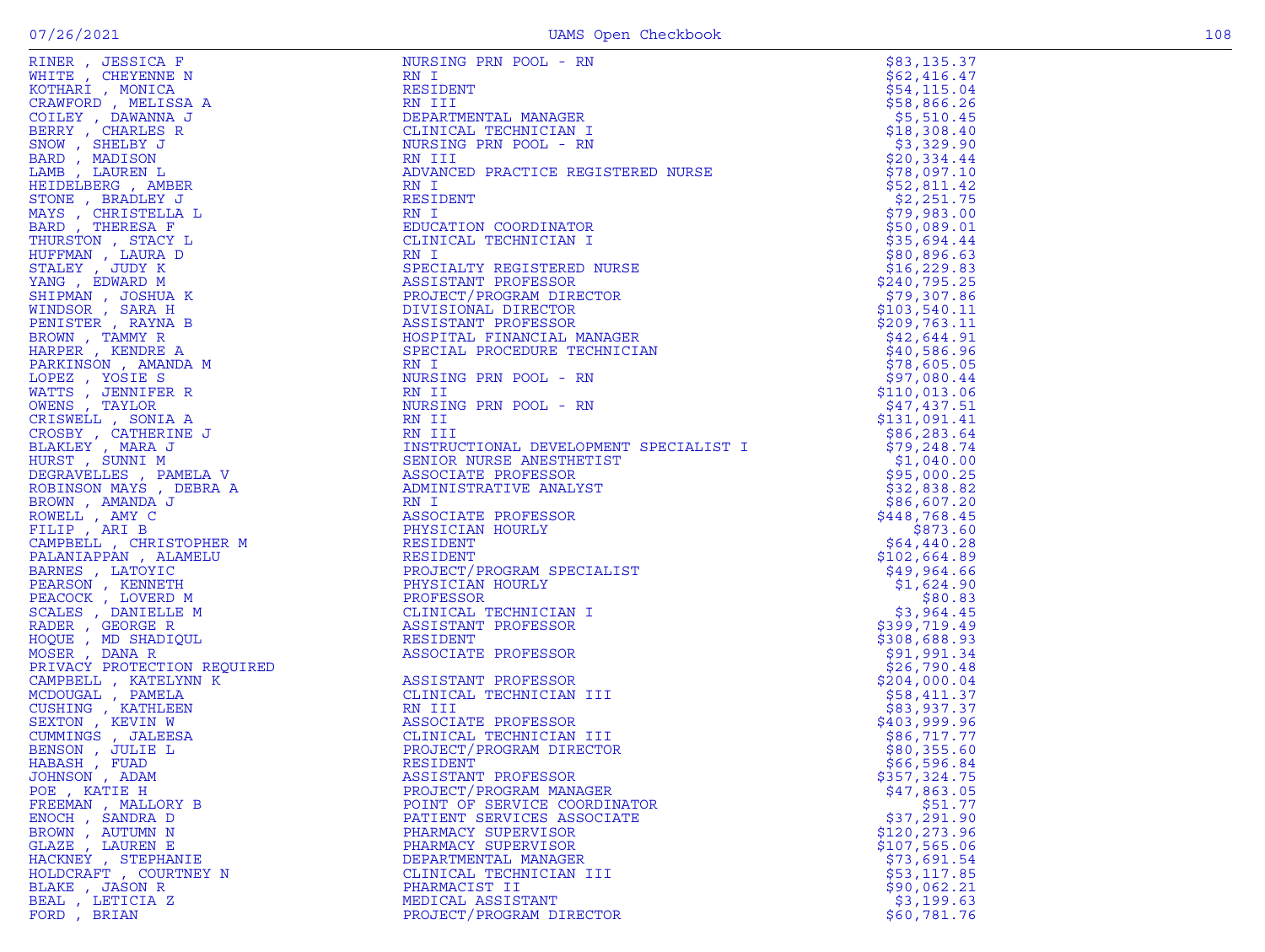| KUMARAPELI , ASANGI R<br>MCCORMACK , LESILIE R<br>MCCORMACK , LESILIE R<br>DAILY , JOSHUA A<br>DAILY , JOSHUA A<br>PACCE , JEAN A<br>PACCE , JEAN A<br>PACCE , MARY JEAN M<br>RALKER , MARY JEAN M<br>RALKER , MARY JEAN M<br>RANEBRRO, BERTY A<br>TARBERRO, BE | ASSISTANT PROFESSOR              | \$179,760.60               |
|-----------------------------------------------------------------------------------------------------------------------------------------------------------------------------------------------------------------------------------------------------------------|----------------------------------|----------------------------|
|                                                                                                                                                                                                                                                                 | CLINIC INSTRUCTOR                | \$41,828.94                |
|                                                                                                                                                                                                                                                                 | RN III<br>STRATOR<br>LINT<br>NT  | \$62,063.54                |
|                                                                                                                                                                                                                                                                 | ASSOCIATE PROFESSOR              | \$277,750.04               |
|                                                                                                                                                                                                                                                                 | MEDICAL SERVICES ADMINISTRATOR   | \$76,500.00                |
|                                                                                                                                                                                                                                                                 | NUTRITIONIST                     | \$37,324.17                |
|                                                                                                                                                                                                                                                                 | ADMINISTRATIVE ANALYST           | \$31,823.81                |
|                                                                                                                                                                                                                                                                 | PROJECT/PROGRAM MANAGER          | \$4,745.03                 |
|                                                                                                                                                                                                                                                                 | SENIOR RESEARCH ASSISTANT        | \$35,165.15                |
|                                                                                                                                                                                                                                                                 | RESEARCH TECHNICIAN              | \$26,849.90                |
|                                                                                                                                                                                                                                                                 | CLINICAL INTERPRETER             | \$42,370.04                |
|                                                                                                                                                                                                                                                                 | RN I                             | \$73,696.27                |
|                                                                                                                                                                                                                                                                 | RN III                           | \$51,626.75                |
|                                                                                                                                                                                                                                                                 | RN II                            | \$101,842.12               |
|                                                                                                                                                                                                                                                                 | NURSING PRN POOL - RN            | \$52,463.87                |
|                                                                                                                                                                                                                                                                 | RN III                           | \$116,456.88               |
|                                                                                                                                                                                                                                                                 | RN I                             | \$50,309.52                |
|                                                                                                                                                                                                                                                                 | RN III                           | \$84,709.36                |
|                                                                                                                                                                                                                                                                 | RN III                           | \$77,333.69                |
|                                                                                                                                                                                                                                                                 | RN III                           | \$84,082.46                |
|                                                                                                                                                                                                                                                                 | ASSOCIATE DEAN                   | \$277,600.04               |
|                                                                                                                                                                                                                                                                 | RN III                           | \$58,739.66                |
|                                                                                                                                                                                                                                                                 | NURSING PRN POOL - RN            | \$44,918.07                |
|                                                                                                                                                                                                                                                                 | RN III                           | \$61,861.20                |
|                                                                                                                                                                                                                                                                 | RN II                            | \$66,868.99                |
|                                                                                                                                                                                                                                                                 | CLINICAL TECHNICIAN I            | \$3,744.32                 |
|                                                                                                                                                                                                                                                                 | RN III                           | \$112,592.12               |
|                                                                                                                                                                                                                                                                 | PROJECT/PROGRAM MANAGER          | \$61,820.03                |
|                                                                                                                                                                                                                                                                 | RESIDENT                         | \$2,251.75                 |
|                                                                                                                                                                                                                                                                 | RESIDENT                         | \$63,420.32                |
|                                                                                                                                                                                                                                                                 | EXECUTIVE ASSISTANT              | \$45,201.08                |
|                                                                                                                                                                                                                                                                 | SPECIAL PROCEDURE TECHNICIAN     | \$29,891.40                |
|                                                                                                                                                                                                                                                                 | CERTIFIED TECHNOLOGIST II        | \$37,429.96                |
|                                                                                                                                                                                                                                                                 | ASSISTANT PROFESSOR              | \$66,096.84                |
|                                                                                                                                                                                                                                                                 | ASSISTANT PROFESSOR              | \$336,633.00               |
|                                                                                                                                                                                                                                                                 | LPN II<br>OR<br>IATE<br>IATE     | \$37,245.15                |
|                                                                                                                                                                                                                                                                 | CHILD CARE TECHNICIAN            | \$28,628.38                |
|                                                                                                                                                                                                                                                                 | RESIDENT                         | \$3,927.13                 |
|                                                                                                                                                                                                                                                                 | CHILD CARE TECHNICIAN            | \$27,057.70                |
|                                                                                                                                                                                                                                                                 | HOUSEKEEPER<br>MEDICAL ASSISTANT | \$12,624.50<br>\$23,728.18 |
|                                                                                                                                                                                                                                                                 | PROJECT/PROGRAM DIRECTOR         | \$62,281.76                |
|                                                                                                                                                                                                                                                                 | CLINICAL TECHNICIAN I            | \$4,996.74                 |
|                                                                                                                                                                                                                                                                 | POST DOCTORAL FELLOW             | \$25,188.93                |
|                                                                                                                                                                                                                                                                 | ASSOCIATE PROFESSOR              | \$280,527.46               |
|                                                                                                                                                                                                                                                                 | CLINICAL TECHNICIAN I            | \$32,882.53                |
|                                                                                                                                                                                                                                                                 | DEPARTMENTAL MANAGER             | \$9,628.67                 |
|                                                                                                                                                                                                                                                                 | NURSING PRN POOL - RN            | \$17,910.90                |
|                                                                                                                                                                                                                                                                 | RN II                            | \$70,465.57                |
|                                                                                                                                                                                                                                                                 | NURSING PRN POOL - RN            | \$2,916.15                 |
|                                                                                                                                                                                                                                                                 | EDUCATION COORDINATOR            | \$60,414.56                |
|                                                                                                                                                                                                                                                                 | PATIENT SERVICES ASSOCIATE       | \$47,394.09                |
| FOURKILLER , CAROLYN D                                                                                                                                                                                                                                          | PATIENT SERVICES ASSOCIATE       | \$11,357.00                |
| JASSO , ERIKA Y                                                                                                                                                                                                                                                 | RESIDENT                         | \$54,115.04                |
| GOSHEN , KARL B                                                                                                                                                                                                                                                 | RESIDENT                         | \$2,251.75                 |
| JOSHI , KRISHNA                                                                                                                                                                                                                                                 | RESIDENT                         | \$66,596.84                |
| POE JR, DONALD E                                                                                                                                                                                                                                                | SENIOR PROJECT/PROGRAM DIRECTOR  | \$106, 131.09              |
| RUDE, MARY K                                                                                                                                                                                                                                                    | ASSISTANT PROFESSOR              | \$278,851.12               |
| WYATT , DEANA J                                                                                                                                                                                                                                                 | OCCUPATIONAL THERAPIST           | \$96,458.34                |
| HENRICH LOBO , RODOLFO                                                                                                                                                                                                                                          | ASSISTANT PROFESSOR              | \$189,532.19               |
| REMICK , TRINA L                                                                                                                                                                                                                                                | ADMINISTRATIVE ANALYST           | \$14.82                    |
| HARRIS , HOLLY                                                                                                                                                                                                                                                  | PHYSICAL THERAPIST               | \$58,576.35                |
| WILSON , DANIELLE                                                                                                                                                                                                                                               | CLINICAL TECHNICIAN I            | \$4,923.06                 |
|                                                                                                                                                                                                                                                                 |                                  |                            |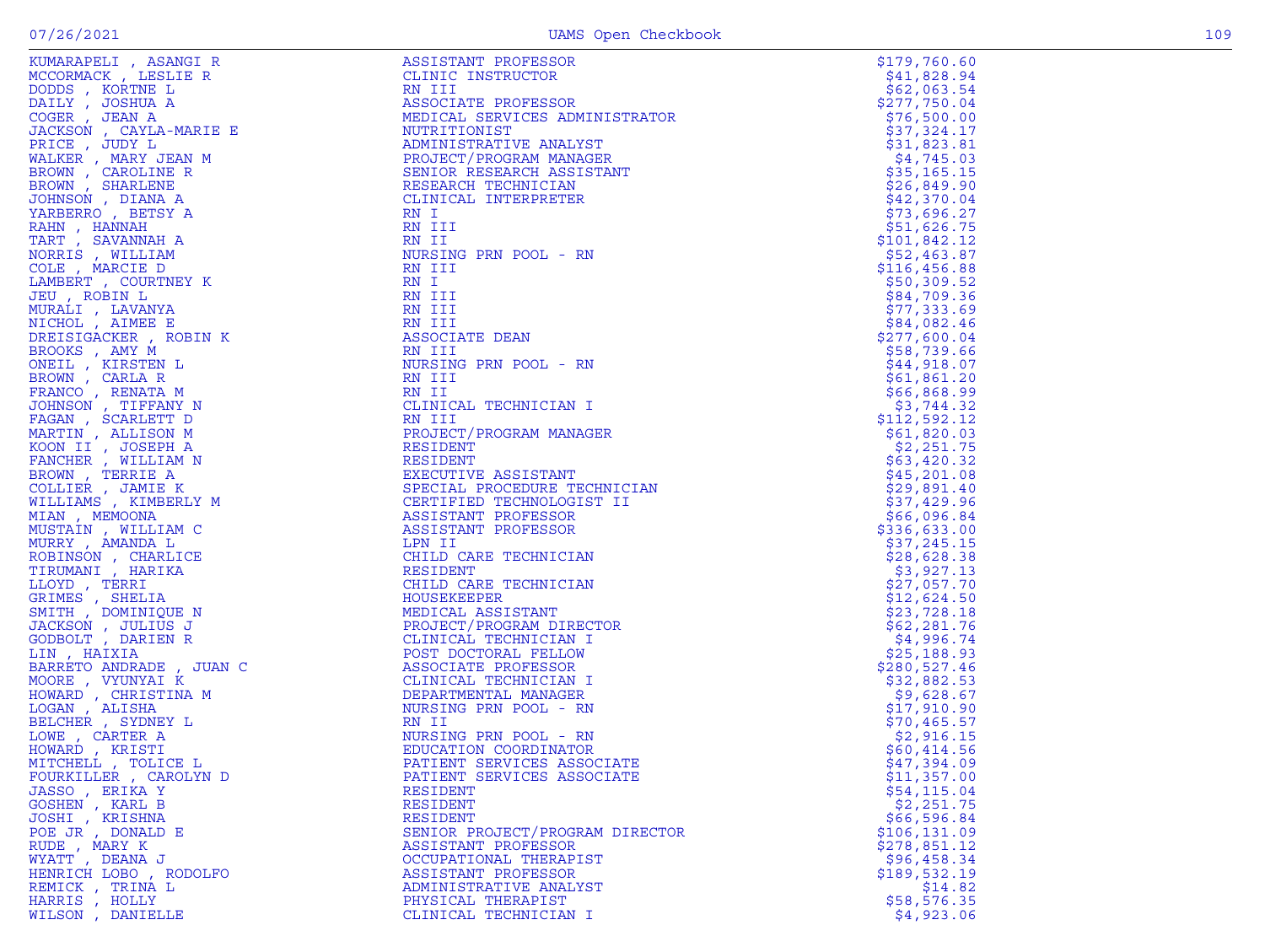| JAMES , TAYLOR B                                                                                                                                                                                                                                   | PHARMACY SUPERVISOR                                                                                                                                                                                                                                                                                                                                                                                                                                       | \$46,112.52   |
|----------------------------------------------------------------------------------------------------------------------------------------------------------------------------------------------------------------------------------------------------|-----------------------------------------------------------------------------------------------------------------------------------------------------------------------------------------------------------------------------------------------------------------------------------------------------------------------------------------------------------------------------------------------------------------------------------------------------------|---------------|
| HARRIS, MEGAN R                                                                                                                                                                                                                                    | PHARMACY SUPERVISOR<br>MENTAL HEALTH PROFESSIONAL I<br>RESEARCH ASSOCIATE<br>PHYSICAL THERAPIST<br>PROFESSOR<br>CLINICAL TECHNICIAN III<br>PATIENT SERVICES ASSOCIATE<br>RESEARCH/CLINICAL PROGRAM MANAGER<br>DIVISIONAL DIRECTOR<br>ASSISTANT DEPARTMENT<br>MENTAL HEALTH PROFES<br>RESEARCH ASSOCIATE<br>PHYSICAL THERAPIST<br>PROFESSOR<br>CLINICAL TECHNICIA<br>PATIENT SERVICES A<br>RESEARCH/CLINICAL                                               | \$21,438.87   |
| WILLIAMS, MARY K                                                                                                                                                                                                                                   |                                                                                                                                                                                                                                                                                                                                                                                                                                                           | \$85,161.51   |
| HARGETT, NICHOLAS                                                                                                                                                                                                                                  |                                                                                                                                                                                                                                                                                                                                                                                                                                                           | \$83,578.15   |
| NUTT, TIMOTHY G                                                                                                                                                                                                                                    |                                                                                                                                                                                                                                                                                                                                                                                                                                                           | \$83,291.73   |
|                                                                                                                                                                                                                                                    |                                                                                                                                                                                                                                                                                                                                                                                                                                                           |               |
| ATKINSON-MACCHIARELLA, MAGGIE C                                                                                                                                                                                                                    |                                                                                                                                                                                                                                                                                                                                                                                                                                                           | \$22,460.81   |
| LANE, SHARON<br>LANE , SHARON<br>NEVOLA , ADRIENNE<br>PRIVACY PROTECTION REQUIRED                                                                                                                                                                  |                                                                                                                                                                                                                                                                                                                                                                                                                                                           | \$35,076.90   |
|                                                                                                                                                                                                                                                    |                                                                                                                                                                                                                                                                                                                                                                                                                                                           | \$72, 209.00  |
|                                                                                                                                                                                                                                                    |                                                                                                                                                                                                                                                                                                                                                                                                                                                           | \$30,600.00   |
| CHASE, YAVONDA C                                                                                                                                                                                                                                   |                                                                                                                                                                                                                                                                                                                                                                                                                                                           | \$74,617.43   |
| DESANTIS , JEFFREY                                                                                                                                                                                                                                 |                                                                                                                                                                                                                                                                                                                                                                                                                                                           | \$71,399.96   |
| PRIOR, FRED W                                                                                                                                                                                                                                      |                                                                                                                                                                                                                                                                                                                                                                                                                                                           | \$351,633.00  |
| KOSS , BRIAN S                                                                                                                                                                                                                                     |                                                                                                                                                                                                                                                                                                                                                                                                                                                           | \$44,298.08   |
| JONES , JALISA                                                                                                                                                                                                                                     |                                                                                                                                                                                                                                                                                                                                                                                                                                                           | \$12,185.25   |
|                                                                                                                                                                                                                                                    |                                                                                                                                                                                                                                                                                                                                                                                                                                                           | \$30,600.00   |
| JONES , JALISA<br>PRIVACY PROTECTION REQUIRED<br>TAZELAAR , TAMYLAND R<br>AVERY , MARYLAND R<br>UURGER , SHIMIKA L<br>LOR , JOSHUA<br>HUNDLEY , KELSEY N<br>PRIVACY PROTECTION REQUIRED<br>NORD , KEITH M<br>FREEMAN , VANESSA Y<br>KINCANNON , CH | NURSING UNIT COORDINATOR                                                                                                                                                                                                                                                                                                                                                                                                                                  | \$45,998.65   |
|                                                                                                                                                                                                                                                    | DEPARTMENTAL MANAGER                                                                                                                                                                                                                                                                                                                                                                                                                                      | \$47,359.00   |
|                                                                                                                                                                                                                                                    | CLINICAL TECHNICIAN I                                                                                                                                                                                                                                                                                                                                                                                                                                     | \$31,317.46   |
|                                                                                                                                                                                                                                                    | CLINICAL TECHNICIAN I                                                                                                                                                                                                                                                                                                                                                                                                                                     | \$42,252.32   |
|                                                                                                                                                                                                                                                    | RESIDENT                                                                                                                                                                                                                                                                                                                                                                                                                                                  | \$63,420.32   |
|                                                                                                                                                                                                                                                    |                                                                                                                                                                                                                                                                                                                                                                                                                                                           | \$181.16      |
|                                                                                                                                                                                                                                                    |                                                                                                                                                                                                                                                                                                                                                                                                                                                           |               |
|                                                                                                                                                                                                                                                    | RESIDENT                                                                                                                                                                                                                                                                                                                                                                                                                                                  | \$64,440.28   |
|                                                                                                                                                                                                                                                    | RESIDENT                                                                                                                                                                                                                                                                                                                                                                                                                                                  | \$63,420.32   |
|                                                                                                                                                                                                                                                    | ADVANCED PRACTICE REGISTERED NURSE                                                                                                                                                                                                                                                                                                                                                                                                                        | \$101, 906.72 |
|                                                                                                                                                                                                                                                    |                                                                                                                                                                                                                                                                                                                                                                                                                                                           | \$15,250.00   |
| PRIVACY PROTECTION REQUIRED                                                                                                                                                                                                                        | POST DOCTORAL FELLOW<br>RN CLINICAL COORDINATOR HS/KF<br>DEPARTMENT BUSINESS COORDINATOR<br>RN I<br>RN III                                                                                                                                                                                                                                                                                                                                                | \$30,600.00   |
| JACKSON-LITTEKEN, CLAY D                                                                                                                                                                                                                           |                                                                                                                                                                                                                                                                                                                                                                                                                                                           | \$17,955.30   |
| PRIVACY PROTECTION REQUIRED                                                                                                                                                                                                                        |                                                                                                                                                                                                                                                                                                                                                                                                                                                           | \$3,809.52    |
| ROGERS, SHELLAH C                                                                                                                                                                                                                                  |                                                                                                                                                                                                                                                                                                                                                                                                                                                           | \$68,077.29   |
| WILEY , LATINA                                                                                                                                                                                                                                     |                                                                                                                                                                                                                                                                                                                                                                                                                                                           | \$37,360.27   |
| WHITE, TRACEY R                                                                                                                                                                                                                                    |                                                                                                                                                                                                                                                                                                                                                                                                                                                           | \$63,076.85   |
| HOLDER , JAMIE L                                                                                                                                                                                                                                   | RN III                                                                                                                                                                                                                                                                                                                                                                                                                                                    | \$101,636.75  |
| FLOOD, JUANITA F                                                                                                                                                                                                                                   | RN I                                                                                                                                                                                                                                                                                                                                                                                                                                                      | \$73,660.87   |
| RECKLING, TIFFANY D                                                                                                                                                                                                                                | RN II                                                                                                                                                                                                                                                                                                                                                                                                                                                     | \$66,795.33   |
| COSSEY , OLEN L                                                                                                                                                                                                                                    | RN II                                                                                                                                                                                                                                                                                                                                                                                                                                                     | \$75,481.70   |
|                                                                                                                                                                                                                                                    | RN III                                                                                                                                                                                                                                                                                                                                                                                                                                                    |               |
| WEST, JANIE M                                                                                                                                                                                                                                      |                                                                                                                                                                                                                                                                                                                                                                                                                                                           | \$75,789.26   |
| HAWKINS, MELISSA N                                                                                                                                                                                                                                 | PHARMACIST I                                                                                                                                                                                                                                                                                                                                                                                                                                              | \$125,441.79  |
| LEWIS, DANELLE N                                                                                                                                                                                                                                   | NURSING PRN POOL - RN                                                                                                                                                                                                                                                                                                                                                                                                                                     | \$14,089.77   |
| PITTMAN, CLAUDINE W                                                                                                                                                                                                                                | COOK                                                                                                                                                                                                                                                                                                                                                                                                                                                      | \$23,970.02   |
| FISCHER-LAYCOCK, IAN                                                                                                                                                                                                                               | RESEARCH ASSOCIATE                                                                                                                                                                                                                                                                                                                                                                                                                                        | \$53,055.26   |
| THOMPSON, JORDON J                                                                                                                                                                                                                                 | DEPARTMENTAL MANAGER                                                                                                                                                                                                                                                                                                                                                                                                                                      | \$51,936.27   |
| HEAD, TAMMY R                                                                                                                                                                                                                                      | CLINICAL TECHNICIAN I                                                                                                                                                                                                                                                                                                                                                                                                                                     | \$33,450.38   |
| ELLINGTON, MCCALL                                                                                                                                                                                                                                  | INSTRUCTIONAL DEVELOPMENT SPECIALIST I                                                                                                                                                                                                                                                                                                                                                                                                                    | \$68,339.96   |
| STEVENS, DEBORAH                                                                                                                                                                                                                                   | LPN II                                                                                                                                                                                                                                                                                                                                                                                                                                                    | \$28,981.75   |
| BARRON, MILDRED M                                                                                                                                                                                                                                  | $\begin{array}{cccc}\nT & 1 & \mathbf{I} & \mathbf{I} & \mathbf{I} & \mathbf{I} & \mathbf{I} & \mathbf{I} & \mathbf{I} & \mathbf{I} & \mathbf{I} & \mathbf{I} & \mathbf{I} & \mathbf{I} & \mathbf{I} & \mathbf{I} & \mathbf{I} & \mathbf{I} & \mathbf{I} & \mathbf{I} & \mathbf{I} & \mathbf{I} & \mathbf{I} & \mathbf{I} & \mathbf{I} & \mathbf{I} & \mathbf{I} & \mathbf{I} & \mathbf{I} & \mathbf{I} & \mathbf{I} & \mathbf{$<br>EDUCATION COORDINATOR | \$50,688.32   |
| BEGUM , SALMA                                                                                                                                                                                                                                      | PROJECT/PROGRAM DIRECTOR                                                                                                                                                                                                                                                                                                                                                                                                                                  | \$79,840.54   |
| SHAW, SADRINA T                                                                                                                                                                                                                                    | CLINICAL TECHNICIAN I                                                                                                                                                                                                                                                                                                                                                                                                                                     | \$42,630.86   |
| GIARDINA, PAMELA M                                                                                                                                                                                                                                 | MENTAL HEALTH PROFESSIONAL I                                                                                                                                                                                                                                                                                                                                                                                                                              | \$55,630.80   |
| WALKER, RENA                                                                                                                                                                                                                                       | NURSING UNIT COORDINATOR                                                                                                                                                                                                                                                                                                                                                                                                                                  | \$16,579.31   |
| PRIVACY PROTECTION REQUIRED                                                                                                                                                                                                                        |                                                                                                                                                                                                                                                                                                                                                                                                                                                           | \$30,675.00   |
| PRIVACY PROTECTION REQUIRED                                                                                                                                                                                                                        |                                                                                                                                                                                                                                                                                                                                                                                                                                                           | \$11,547.62   |
| TRENTMAN, SHERRY R                                                                                                                                                                                                                                 | CERTIFIED TECHNOLOGIST II                                                                                                                                                                                                                                                                                                                                                                                                                                 | \$94,097.13   |
|                                                                                                                                                                                                                                                    |                                                                                                                                                                                                                                                                                                                                                                                                                                                           |               |
| SYKES , TEMEKIA C                                                                                                                                                                                                                                  | MEDICAL ASSISTANT                                                                                                                                                                                                                                                                                                                                                                                                                                         | \$3,799.70    |
| ADAMS, MALLOREE                                                                                                                                                                                                                                    | NURSING PRN POOL - RN                                                                                                                                                                                                                                                                                                                                                                                                                                     | \$3,290.00    |
| HAWLEY , CRISTY L                                                                                                                                                                                                                                  | CERTIFIED TECHNOLOGIST I                                                                                                                                                                                                                                                                                                                                                                                                                                  | \$50,050.24   |
| NAPIER, PAMELA J                                                                                                                                                                                                                                   | LPN II                                                                                                                                                                                                                                                                                                                                                                                                                                                    | \$50,631.88   |
| STAFF, KEITH                                                                                                                                                                                                                                       | DATABASE ANALYST                                                                                                                                                                                                                                                                                                                                                                                                                                          | \$27,908.71   |
| FELLS, DAWN M                                                                                                                                                                                                                                      | PROJECT/PROGRAM SPECIALIST                                                                                                                                                                                                                                                                                                                                                                                                                                | \$28,884.49   |
| GRESHAM , JAMESON L                                                                                                                                                                                                                                | ADMINISTRATIVE ANALYST                                                                                                                                                                                                                                                                                                                                                                                                                                    | \$8,888.11    |
| WANKHADE , UMESH                                                                                                                                                                                                                                   | ASSISTANT PROFESSOR                                                                                                                                                                                                                                                                                                                                                                                                                                       | \$92,123.38   |
| HAPNER, REBECCA                                                                                                                                                                                                                                    | RN III                                                                                                                                                                                                                                                                                                                                                                                                                                                    | \$57,559.73   |
| JOHNSON, ANISSIA S                                                                                                                                                                                                                                 | PATIENT SERVICES ASSOCIATE                                                                                                                                                                                                                                                                                                                                                                                                                                | \$33,005.16   |
| BRINCEFIELD, MINDY J                                                                                                                                                                                                                               | LPN II                                                                                                                                                                                                                                                                                                                                                                                                                                                    | \$54, 268.78  |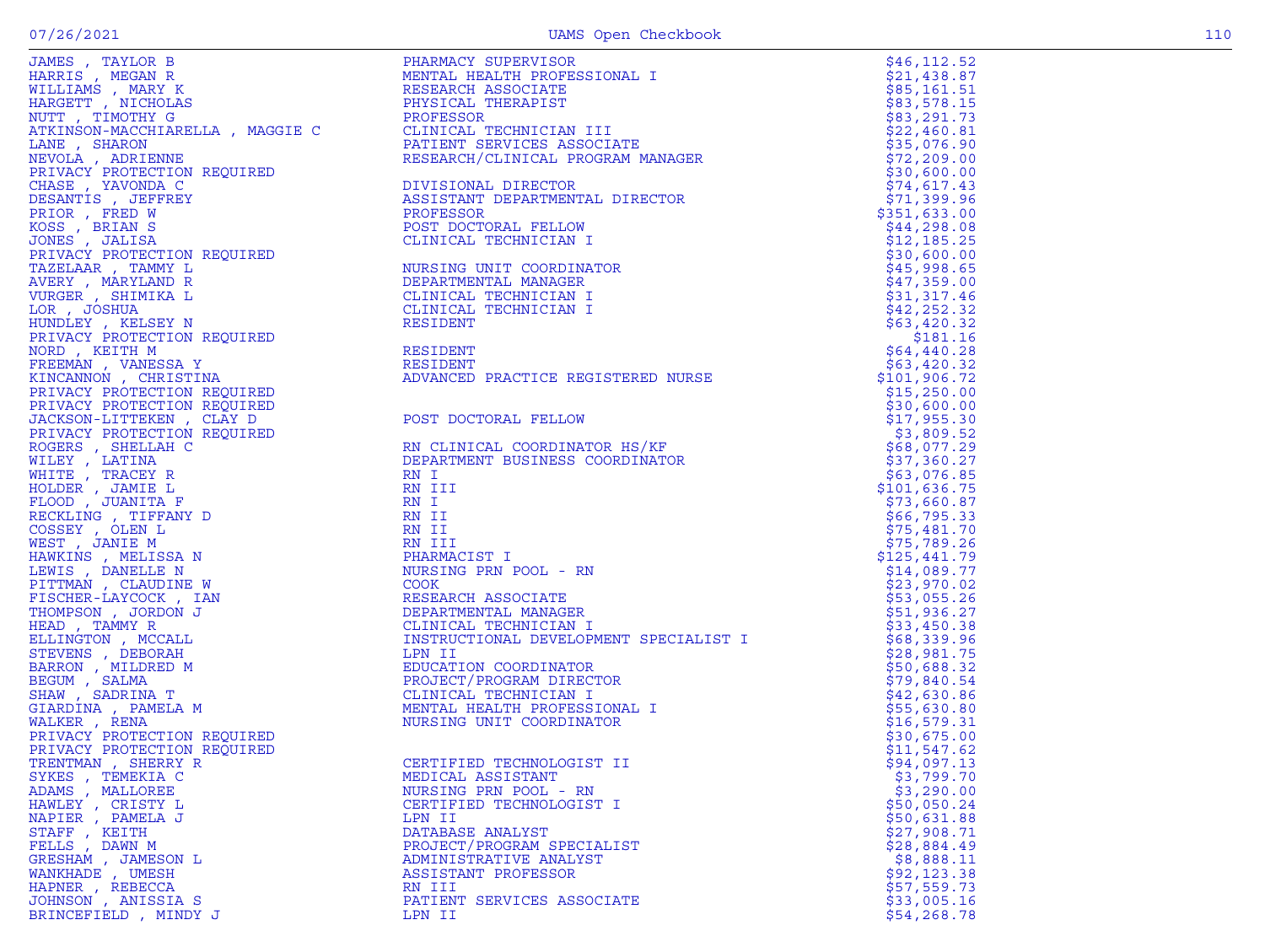| SMITH , ELIZABETH D<br>NGARWAL , NIDHI<br>HOBBS , RAMONA R<br>DOBRY , DAVID J<br>LARSON-PRIOR , LINDA J                                                                                                                                                              |
|----------------------------------------------------------------------------------------------------------------------------------------------------------------------------------------------------------------------------------------------------------------------|
|                                                                                                                                                                                                                                                                      |
|                                                                                                                                                                                                                                                                      |
|                                                                                                                                                                                                                                                                      |
|                                                                                                                                                                                                                                                                      |
|                                                                                                                                                                                                                                                                      |
|                                                                                                                                                                                                                                                                      |
|                                                                                                                                                                                                                                                                      |
|                                                                                                                                                                                                                                                                      |
|                                                                                                                                                                                                                                                                      |
|                                                                                                                                                                                                                                                                      |
|                                                                                                                                                                                                                                                                      |
| HARSUN-FRIOR<br>FRASURE , HALEY N<br>STURD , CATRINA R<br>DAVIS , CHYNA M<br>HART , LAUREN E<br>VILLIAMS , RUBY S<br>JOHNSON , KIMBERLY L<br>PRIVACY PROTECTION REQUIREL<br>PRIVACY PROTECTION REQUIREL                                                              |
|                                                                                                                                                                                                                                                                      |
| <b>DUENSING , THEODORE G<br/>MURPHY , VENT S<br/>SCOTT , CHARLES D<br/>HARSHFIELD , EVE</b>                                                                                                                                                                          |
|                                                                                                                                                                                                                                                                      |
|                                                                                                                                                                                                                                                                      |
|                                                                                                                                                                                                                                                                      |
|                                                                                                                                                                                                                                                                      |
|                                                                                                                                                                                                                                                                      |
|                                                                                                                                                                                                                                                                      |
|                                                                                                                                                                                                                                                                      |
| HOSS , JOELLEN M<br>HOSS , JOELLEN M<br>FTRAHS , CHARITY M<br>VAUGHN , MONICA D<br>VATTS , KAITLYN B<br>LANE , TERYN                                                                                                                                                 |
|                                                                                                                                                                                                                                                                      |
| FAGGION, ASHLEY T                                                                                                                                                                                                                                                    |
|                                                                                                                                                                                                                                                                      |
|                                                                                                                                                                                                                                                                      |
|                                                                                                                                                                                                                                                                      |
|                                                                                                                                                                                                                                                                      |
|                                                                                                                                                                                                                                                                      |
|                                                                                                                                                                                                                                                                      |
|                                                                                                                                                                                                                                                                      |
|                                                                                                                                                                                                                                                                      |
|                                                                                                                                                                                                                                                                      |
| FAGGION , ASHLEY T<br>BEETSTRA , STEPHEN M<br>WHITLEY , TERRESSA J<br>MCCRANEY , CARMEN P<br>BECKER , JENNIFER E<br>KELTNER , CHERYL A<br>JONES , MAURICE<br>JACKSON , BRIAN A<br>JACKSON , BRIAN A<br>JYLE TERESA L<br><br>PYLE , TERESA L<br>MCALISTER , SHANNON M |
|                                                                                                                                                                                                                                                                      |
|                                                                                                                                                                                                                                                                      |
| GOBER , JONATHAN K                                                                                                                                                                                                                                                   |
| NILLIAMS , STEPHANIE<br>PRINCIPE , PHILIP R                                                                                                                                                                                                                          |
|                                                                                                                                                                                                                                                                      |
| JONES , BRITTNEY A<br>HALE , ERIC L                                                                                                                                                                                                                                  |
|                                                                                                                                                                                                                                                                      |
| HALE , ERIC L<br>MCMURTRY , CRYSTAL R<br>JOHNSON , LILY F<br>JOYNER , LETA D<br>BABER , MEGAN N<br>DAVILA , JOSE A<br>MERKINS , ANDREA N<br>CESY , SUZANNE M<br>CILBY , RANDI<br>MICEY , NANDI<br>LIPSCOMR STACY J                                                   |
|                                                                                                                                                                                                                                                                      |
|                                                                                                                                                                                                                                                                      |
|                                                                                                                                                                                                                                                                      |
|                                                                                                                                                                                                                                                                      |
|                                                                                                                                                                                                                                                                      |
|                                                                                                                                                                                                                                                                      |
|                                                                                                                                                                                                                                                                      |
|                                                                                                                                                                                                                                                                      |
|                                                                                                                                                                                                                                                                      |
|                                                                                                                                                                                                                                                                      |
|                                                                                                                                                                                                                                                                      |
|                                                                                                                                                                                                                                                                      |
|                                                                                                                                                                                                                                                                      |
|                                                                                                                                                                                                                                                                      |
|                                                                                                                                                                                                                                                                      |
|                                                                                                                                                                                                                                                                      |
|                                                                                                                                                                                                                                                                      |
|                                                                                                                                                                                                                                                                      |
|                                                                                                                                                                                                                                                                      |
| (ILBY , KANDI<br>LIPSCOMB , STACY J<br>DARDEN , ELIZABETH C<br>CHAMBERS , WILSON<br>CHAMBERS , WILSON<br>VILLIAMS , ZANDRA<br>VILLIAMS , ZANDRA<br>CHAMBERS , ERIN L<br>COLLIE , WENDY D<br>VENNERSON . JEREMY L<br>FENDERSON . JEREMY L<br>HENDERSON , JEREMY L     |
| 3USLIG<br><b>GELINA</b>                                                                                                                                                                                                                                              |
| $\mathbf{r}$<br><b>BENJAMIN T</b><br><b>IARRIS</b>                                                                                                                                                                                                                   |
| $\hat{E}$                                                                                                                                                                                                                                                            |
|                                                                                                                                                                                                                                                                      |
| CHIOUITA J                                                                                                                                                                                                                                                           |
| EVANS                                                                                                                                                                                                                                                                |
| VORDEN, RYAN M                                                                                                                                                                                                                                                       |
|                                                                                                                                                                                                                                                                      |
| MALLETT , SHAIKIA<br>THARIAN , BENJAMIN<br>ROBINSON , VALARIE L                                                                                                                                                                                                      |

|                                                                                                                                                                                                                                                                              | RN I                                                                                                                                                                                  | \$69,660.84                  |
|------------------------------------------------------------------------------------------------------------------------------------------------------------------------------------------------------------------------------------------------------------------------------|---------------------------------------------------------------------------------------------------------------------------------------------------------------------------------------|------------------------------|
|                                                                                                                                                                                                                                                                              | ASSISTANT PROFESSOR                                                                                                                                                                   | \$248,806.59                 |
|                                                                                                                                                                                                                                                                              | RN II                                                                                                                                                                                 | \$19,716.60                  |
|                                                                                                                                                                                                                                                                              | RESEARCH TECHNICIAN                                                                                                                                                                   | \$2,477.76                   |
|                                                                                                                                                                                                                                                                              | PROFESSOR                                                                                                                                                                             | \$157,015.00                 |
|                                                                                                                                                                                                                                                                              | CLINICAL TECHNICIAN III                                                                                                                                                               | \$87,498.04                  |
|                                                                                                                                                                                                                                                                              | MAINTENANCE SUPERVISOR                                                                                                                                                                | \$44,951.26                  |
|                                                                                                                                                                                                                                                                              | <b>COOK</b>                                                                                                                                                                           | \$24,191.78                  |
|                                                                                                                                                                                                                                                                              | SENIOR NURSE ANESTHETIST                                                                                                                                                              | \$129,619.89                 |
|                                                                                                                                                                                                                                                                              | CLINICAL TECHNICIAN I                                                                                                                                                                 | \$34,085.03                  |
|                                                                                                                                                                                                                                                                              | NURSING PRN POOL - LPN                                                                                                                                                                | \$44,773.09                  |
|                                                                                                                                                                                                                                                                              |                                                                                                                                                                                       | \$13,695.65                  |
|                                                                                                                                                                                                                                                                              | PROJECT/PROGRAM MANAGER                                                                                                                                                               | \$65,149.48                  |
|                                                                                                                                                                                                                                                                              | ASSISTANT PROFESSOR                                                                                                                                                                   | \$306,552.98                 |
|                                                                                                                                                                                                                                                                              | PROJECT/PROGRAM DIRECTOR                                                                                                                                                              | \$75, 204.64                 |
|                                                                                                                                                                                                                                                                              | RN II                                                                                                                                                                                 | \$13,873.84                  |
|                                                                                                                                                                                                                                                                              | PATIENT CARE TECHNICIAN                                                                                                                                                               | \$22,504.12                  |
|                                                                                                                                                                                                                                                                              | RN III                                                                                                                                                                                | \$83,035.98                  |
|                                                                                                                                                                                                                                                                              | RN III                                                                                                                                                                                | \$99,987.90                  |
|                                                                                                                                                                                                                                                                              | RN III                                                                                                                                                                                | \$69,745.98                  |
|                                                                                                                                                                                                                                                                              | RN III                                                                                                                                                                                | \$99,323.12                  |
|                                                                                                                                                                                                                                                                              |                                                                                                                                                                                       | \$99,815.36                  |
|                                                                                                                                                                                                                                                                              |                                                                                                                                                                                       | \$69,415.14                  |
|                                                                                                                                                                                                                                                                              |                                                                                                                                                                                       | \$39,031.52                  |
|                                                                                                                                                                                                                                                                              |                                                                                                                                                                                       | \$11, 269.04                 |
|                                                                                                                                                                                                                                                                              | RN III<br>ADVANCED PRACTICE REGISTERED NURSE<br>ASSOCIATE PROFESSOR<br>PATIENT SERVICES ASSOCIATE<br>RN II<br>ADVANCED PRACTICE REGISTERED NURSE<br>RN III<br>COOK                    | \$93,201.64                  |
|                                                                                                                                                                                                                                                                              |                                                                                                                                                                                       | \$750.00                     |
|                                                                                                                                                                                                                                                                              |                                                                                                                                                                                       | \$62,985.40                  |
|                                                                                                                                                                                                                                                                              | RN I                                                                                                                                                                                  | \$67,990.60                  |
|                                                                                                                                                                                                                                                                              | RN IV                                                                                                                                                                                 | \$76,918.37                  |
|                                                                                                                                                                                                                                                                              | CERTIFIED PROCEDURAL CODING SPECIALIST<br>SOCIAL SERVICE CONSULTANT<br>CAMPUS DIRECTOR<br>EXECUTIVE ASSISTANT<br>DIVISIONAL DIRECTOR<br>SENIOR NURSE ANESTHETIST<br>SKILLED TRADESMAN | \$45,487.28                  |
|                                                                                                                                                                                                                                                                              |                                                                                                                                                                                       | \$41,273.69<br>\$118,892.29  |
|                                                                                                                                                                                                                                                                              |                                                                                                                                                                                       |                              |
|                                                                                                                                                                                                                                                                              |                                                                                                                                                                                       | \$47,159.00<br>\$125, 283.60 |
|                                                                                                                                                                                                                                                                              |                                                                                                                                                                                       | \$119,079.40                 |
|                                                                                                                                                                                                                                                                              |                                                                                                                                                                                       | \$41,723.85                  |
|                                                                                                                                                                                                                                                                              | EDUCATION COORDINATOR                                                                                                                                                                 | \$50, 135.15                 |
|                                                                                                                                                                                                                                                                              | CHILD CARE TECHNICIAN                                                                                                                                                                 | \$29,709.40                  |
|                                                                                                                                                                                                                                                                              | POINT OF SERVICE COORDINATOR                                                                                                                                                          | \$32,512.97                  |
|                                                                                                                                                                                                                                                                              | ASSISTANT PROFESSOR                                                                                                                                                                   | \$158,309.38                 |
|                                                                                                                                                                                                                                                                              | ASSISTANT PROFESSOR                                                                                                                                                                   | \$51,284.29                  |
|                                                                                                                                                                                                                                                                              | RN III                                                                                                                                                                                | \$100,750.42                 |
|                                                                                                                                                                                                                                                                              | PHARMACIST I                                                                                                                                                                          | \$123,589.21                 |
|                                                                                                                                                                                                                                                                              | NURSING PRN POOL - RN                                                                                                                                                                 | \$29,316.30                  |
|                                                                                                                                                                                                                                                                              | PATIENT CARE TECHNICIAN                                                                                                                                                               | \$9,648.38                   |
|                                                                                                                                                                                                                                                                              | POINT OF SERVICE COORDINATOR                                                                                                                                                          | \$32,940.39                  |
|                                                                                                                                                                                                                                                                              | CLINICAL TECHNICIAN I                                                                                                                                                                 | \$37,064.38                  |
|                                                                                                                                                                                                                                                                              | EDUCATION COORDINATOR                                                                                                                                                                 | \$42,840.00                  |
|                                                                                                                                                                                                                                                                              | POINT OF SERVICE COORDINATOR                                                                                                                                                          | \$34,936.55                  |
|                                                                                                                                                                                                                                                                              | RN III                                                                                                                                                                                | \$82,169.38                  |
|                                                                                                                                                                                                                                                                              | ASSOCIATE PROFESSOR                                                                                                                                                                   | \$49,135.58                  |
| JENKINS, RICKY D                                                                                                                                                                                                                                                             | SENIOR PROJECT/PROGRAM DIRECTOR                                                                                                                                                       | \$78,249.94                  |
| SMITH, ELIZABERTH DI MINI ROMANIA NARANA , NIDHI<br>AGRAWAL , NIDHI HOBES , RAMONA R<br>DOBRY , RAMONA R<br>LARSON-PRIOR , LINDA J<br>FRASURE , HALEY N<br>DIVIS , CHYNA M<br>BART , CHYNA M<br>MILLIAMS , RUBY EN MINIS R<br>MILLIAMS , RUBY L<br>PRIVAC<br>COLLIE, WENDY D | RN III                                                                                                                                                                                | \$78,427.17                  |
| HENDERSON, JEREMY L                                                                                                                                                                                                                                                          | CERTIFIED TECHNOLOGIST III                                                                                                                                                            | \$15,664.80                  |
| BUSLIG , GELINA                                                                                                                                                                                                                                                              | RESIDENT                                                                                                                                                                              | \$2,251.75                   |
| HARRIS, BENJAMIN T                                                                                                                                                                                                                                                           | CERTIFIED TECHNOLOGIST II                                                                                                                                                             | \$80,694.24                  |
| EVANS, CHIQUITA J                                                                                                                                                                                                                                                            | RN III                                                                                                                                                                                | \$79,656.13                  |
| WORDEN, RYAN M                                                                                                                                                                                                                                                               | RN III                                                                                                                                                                                | \$92,792.32                  |
| MALLETT , SHAIKIA                                                                                                                                                                                                                                                            | RN I                                                                                                                                                                                  | \$75,939.45                  |
| THARIAN, BENJAMIN                                                                                                                                                                                                                                                            | ASSOCIATE PROFESSOR                                                                                                                                                                   | \$451,923.51                 |
| ROBINSON, VALARIE L                                                                                                                                                                                                                                                          | EDUCATION COORDINATOR                                                                                                                                                                 | \$39,298.59                  |
| MARABOYINA , SANJAY                                                                                                                                                                                                                                                          | ASSOCIATE PROFESSOR                                                                                                                                                                   | \$456,520.04                 |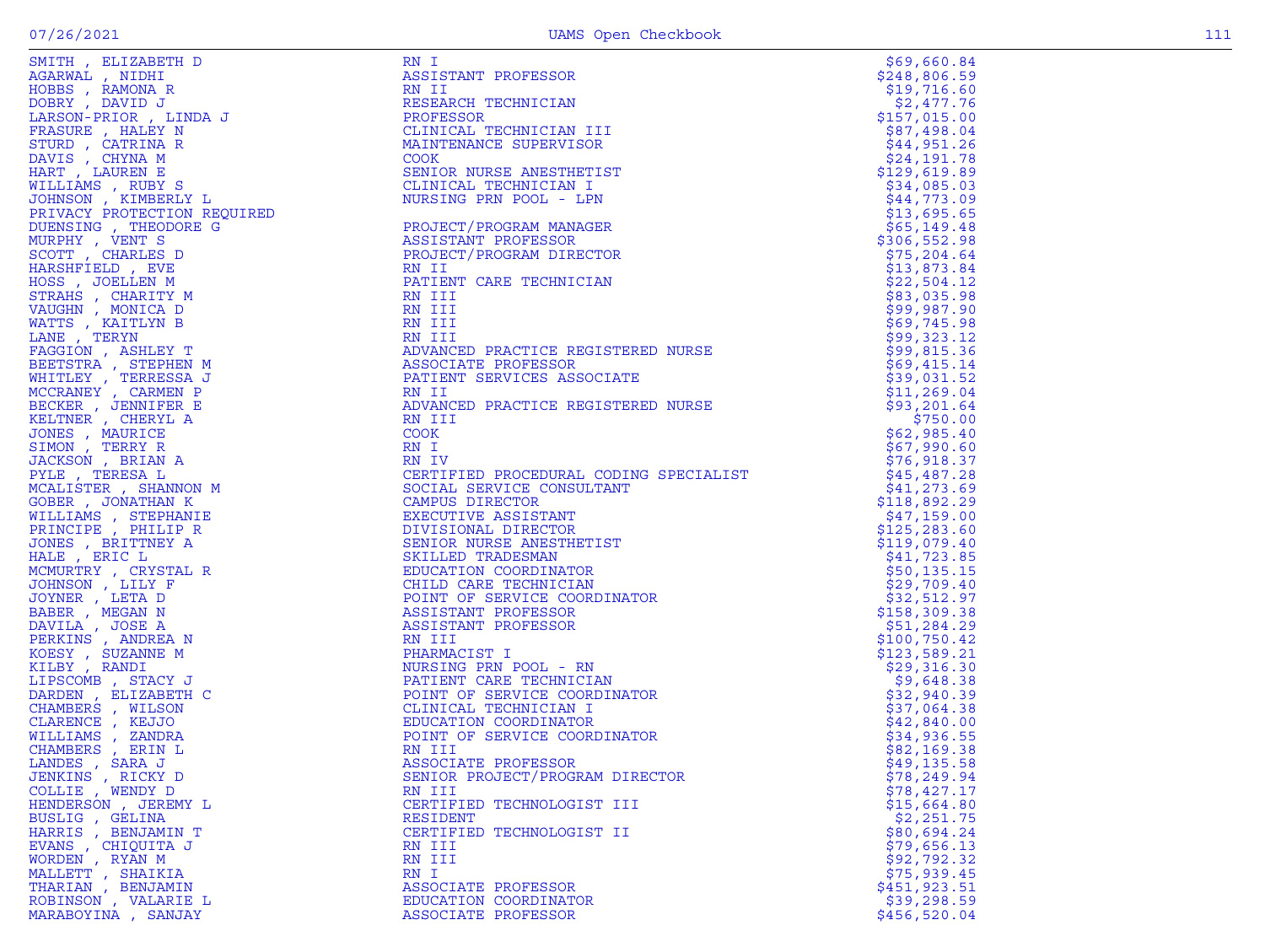|                     | The state in the state of the state of the state of the state of the state of the state of the state of the state of the state of the state of the state of the state of the state of the state of the state of the state of<br>HE PUBLIC DAPENGES IN THE CORDINATOR<br>ASSISTANT PROPIESOR PRIVITSOR<br>NOTENT OF SERVICE CORDINATOR<br>NUESSING PRIN<br>NOTENTION DEVELOPMENT SPECIALIST I<br>NOTENT CARE TECHNICIAN<br>NOTENT CARE TECHNICIAN<br>ENTIRE THE CORDINATOR SP |                                                                                                  |
|---------------------|------------------------------------------------------------------------------------------------------------------------------------------------------------------------------------------------------------------------------------------------------------------------------------------------------------------------------------------------------------------------------------------------------------------------------------------------------------------------------|--------------------------------------------------------------------------------------------------|
|                     |                                                                                                                                                                                                                                                                                                                                                                                                                                                                              |                                                                                                  |
|                     |                                                                                                                                                                                                                                                                                                                                                                                                                                                                              |                                                                                                  |
|                     |                                                                                                                                                                                                                                                                                                                                                                                                                                                                              |                                                                                                  |
|                     |                                                                                                                                                                                                                                                                                                                                                                                                                                                                              |                                                                                                  |
|                     |                                                                                                                                                                                                                                                                                                                                                                                                                                                                              |                                                                                                  |
|                     |                                                                                                                                                                                                                                                                                                                                                                                                                                                                              |                                                                                                  |
|                     |                                                                                                                                                                                                                                                                                                                                                                                                                                                                              |                                                                                                  |
|                     |                                                                                                                                                                                                                                                                                                                                                                                                                                                                              |                                                                                                  |
|                     |                                                                                                                                                                                                                                                                                                                                                                                                                                                                              |                                                                                                  |
|                     |                                                                                                                                                                                                                                                                                                                                                                                                                                                                              |                                                                                                  |
|                     |                                                                                                                                                                                                                                                                                                                                                                                                                                                                              |                                                                                                  |
|                     |                                                                                                                                                                                                                                                                                                                                                                                                                                                                              |                                                                                                  |
|                     |                                                                                                                                                                                                                                                                                                                                                                                                                                                                              |                                                                                                  |
|                     |                                                                                                                                                                                                                                                                                                                                                                                                                                                                              |                                                                                                  |
|                     |                                                                                                                                                                                                                                                                                                                                                                                                                                                                              |                                                                                                  |
|                     |                                                                                                                                                                                                                                                                                                                                                                                                                                                                              |                                                                                                  |
|                     |                                                                                                                                                                                                                                                                                                                                                                                                                                                                              |                                                                                                  |
|                     |                                                                                                                                                                                                                                                                                                                                                                                                                                                                              |                                                                                                  |
|                     |                                                                                                                                                                                                                                                                                                                                                                                                                                                                              |                                                                                                  |
|                     |                                                                                                                                                                                                                                                                                                                                                                                                                                                                              |                                                                                                  |
|                     |                                                                                                                                                                                                                                                                                                                                                                                                                                                                              |                                                                                                  |
|                     |                                                                                                                                                                                                                                                                                                                                                                                                                                                                              |                                                                                                  |
|                     |                                                                                                                                                                                                                                                                                                                                                                                                                                                                              |                                                                                                  |
|                     |                                                                                                                                                                                                                                                                                                                                                                                                                                                                              |                                                                                                  |
|                     |                                                                                                                                                                                                                                                                                                                                                                                                                                                                              |                                                                                                  |
|                     |                                                                                                                                                                                                                                                                                                                                                                                                                                                                              |                                                                                                  |
|                     |                                                                                                                                                                                                                                                                                                                                                                                                                                                                              |                                                                                                  |
|                     |                                                                                                                                                                                                                                                                                                                                                                                                                                                                              |                                                                                                  |
|                     |                                                                                                                                                                                                                                                                                                                                                                                                                                                                              |                                                                                                  |
|                     |                                                                                                                                                                                                                                                                                                                                                                                                                                                                              |                                                                                                  |
|                     |                                                                                                                                                                                                                                                                                                                                                                                                                                                                              |                                                                                                  |
|                     |                                                                                                                                                                                                                                                                                                                                                                                                                                                                              |                                                                                                  |
|                     |                                                                                                                                                                                                                                                                                                                                                                                                                                                                              | $, 1, 190$<br>$$87, 567$ .0<br>$$102, 515$ .04<br>$$27, 043$ .52<br>$$120, 866$ .41<br>$$45, 35$ |
|                     |                                                                                                                                                                                                                                                                                                                                                                                                                                                                              |                                                                                                  |
|                     |                                                                                                                                                                                                                                                                                                                                                                                                                                                                              |                                                                                                  |
|                     |                                                                                                                                                                                                                                                                                                                                                                                                                                                                              |                                                                                                  |
|                     |                                                                                                                                                                                                                                                                                                                                                                                                                                                                              |                                                                                                  |
|                     |                                                                                                                                                                                                                                                                                                                                                                                                                                                                              |                                                                                                  |
|                     |                                                                                                                                                                                                                                                                                                                                                                                                                                                                              | \$96,378.00<br>\$527,362.23                                                                      |
|                     |                                                                                                                                                                                                                                                                                                                                                                                                                                                                              | \$31,175.65                                                                                      |
|                     |                                                                                                                                                                                                                                                                                                                                                                                                                                                                              | \$25,168.75                                                                                      |
|                     |                                                                                                                                                                                                                                                                                                                                                                                                                                                                              | \$77,625.59                                                                                      |
|                     |                                                                                                                                                                                                                                                                                                                                                                                                                                                                              | \$75,008.06                                                                                      |
|                     |                                                                                                                                                                                                                                                                                                                                                                                                                                                                              | \$66,388.43                                                                                      |
|                     |                                                                                                                                                                                                                                                                                                                                                                                                                                                                              | \$264,525.04                                                                                     |
|                     |                                                                                                                                                                                                                                                                                                                                                                                                                                                                              | \$29,702.40                                                                                      |
|                     |                                                                                                                                                                                                                                                                                                                                                                                                                                                                              | \$124,146.28                                                                                     |
|                     |                                                                                                                                                                                                                                                                                                                                                                                                                                                                              | \$66, 241.90                                                                                     |
|                     |                                                                                                                                                                                                                                                                                                                                                                                                                                                                              | \$22,599.57                                                                                      |
|                     |                                                                                                                                                                                                                                                                                                                                                                                                                                                                              | \$29,709.40                                                                                      |
| BURNS, AMANDA L     | RN III                                                                                                                                                                                                                                                                                                                                                                                                                                                                       | \$98,917.30                                                                                      |
| BERGREN, LISA       | NURSING PRN POOL - RN                                                                                                                                                                                                                                                                                                                                                                                                                                                        | \$13,755.50                                                                                      |
| NANTHALANGSY , DAWN | PROJECT/PROGRAM SPECIALIST                                                                                                                                                                                                                                                                                                                                                                                                                                                   | \$50,479.84                                                                                      |
| WELCH, RUBY         | EDUCATION COORDINATOR                                                                                                                                                                                                                                                                                                                                                                                                                                                        | \$36,819.44                                                                                      |
| YORK, JENNIFER K    | ADVANCED PRACTICE REGISTERED NURSE                                                                                                                                                                                                                                                                                                                                                                                                                                           | \$104,677.33                                                                                     |
| GUIDRY, MARLENE A   | CHILD CARE TECHNICIAN                                                                                                                                                                                                                                                                                                                                                                                                                                                        | \$29,702.40                                                                                      |
| TARBOX, LAWRENCE R  | ASSISTANT PROFESSOR                                                                                                                                                                                                                                                                                                                                                                                                                                                          | \$138,395.25                                                                                     |
| LAPP, JONATHAN M    | COMPUTER SUPPORT SPECIALIST                                                                                                                                                                                                                                                                                                                                                                                                                                                  | \$36,627.71                                                                                      |
| MONK, SHARON K      | CERTIFIED TECHNOLOGIST II                                                                                                                                                                                                                                                                                                                                                                                                                                                    | \$73,479.75                                                                                      |
| REYES, ZULEIMA      | NURSING PRN POOL - RN                                                                                                                                                                                                                                                                                                                                                                                                                                                        | \$87,930.40                                                                                      |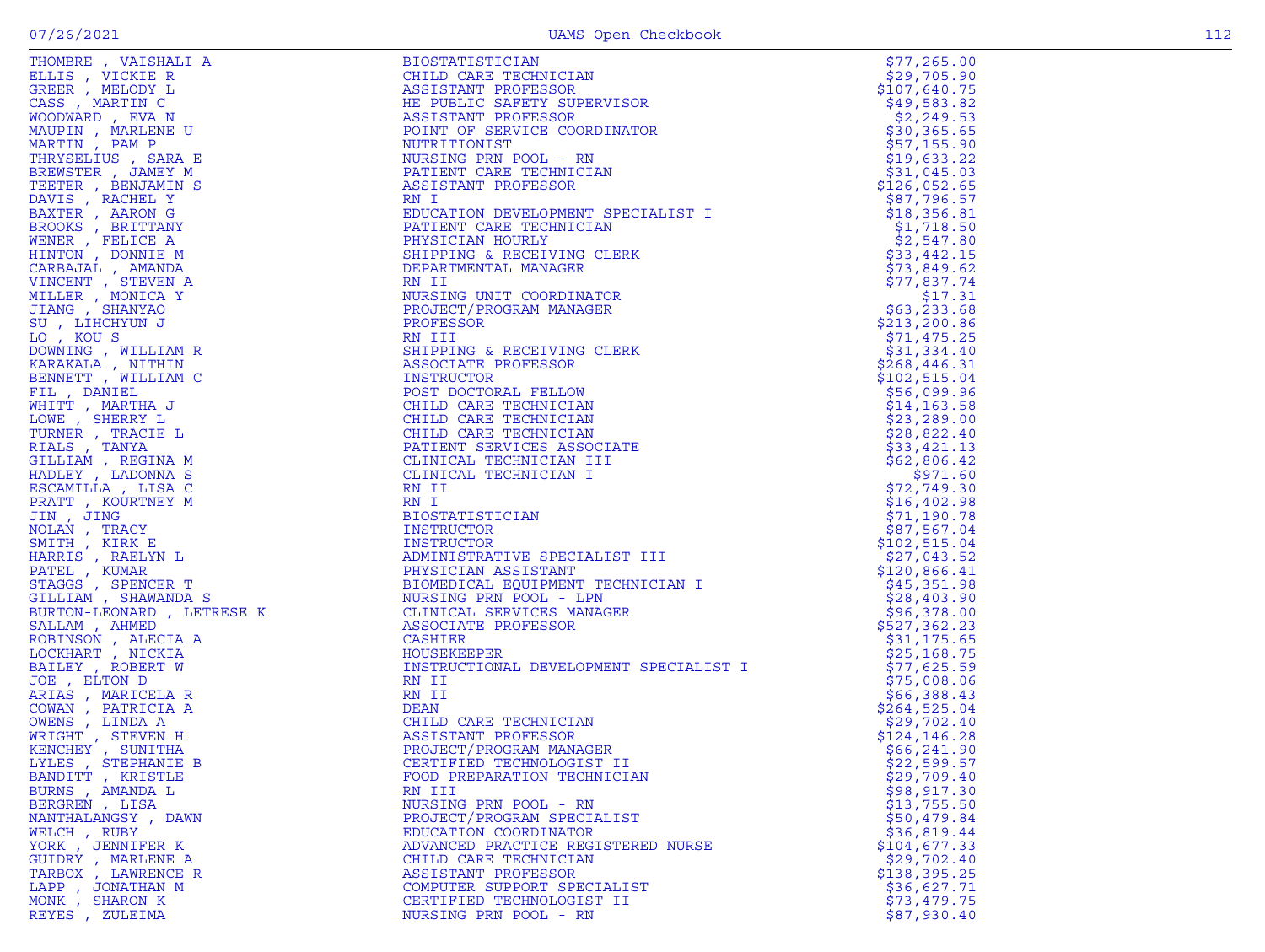| VANDING , THOMAS , THE MOVING SOMETIME SERIES (THE MOVING SOMETIME SERIES (THE MOVING SERIES (THE MOVING SERIES (THE MOVING SERIES (THE MOVING SERIES (THE MOVING SERIES (THE MOVING SERIES (THE MOVING SERIES (THE MOVING SE | EDUCATION COORDINATOR<br>SPEECH THERAFIST<br>CHELD CARE TECHNICIAN<br>NEWTAL HEALTH PROFESSIONAL I<br>NEWTAL HEALTH PROFESSIONAL TRONG METALLIST<br>RODECT/PROGRAM SPECIALIST<br>HE POUSATION PRODUCT AND THE PROTECT SUPPRIVISOR<br>HE POUS                 | \$77,500.00                |
|-------------------------------------------------------------------------------------------------------------------------------------------------------------------------------------------------------------------------------|--------------------------------------------------------------------------------------------------------------------------------------------------------------------------------------------------------------------------------------------------------------|----------------------------|
|                                                                                                                                                                                                                               |                                                                                                                                                                                                                                                              | \$84,484.14                |
|                                                                                                                                                                                                                               |                                                                                                                                                                                                                                                              | \$23,715.50                |
|                                                                                                                                                                                                                               |                                                                                                                                                                                                                                                              | \$56,380.80                |
|                                                                                                                                                                                                                               |                                                                                                                                                                                                                                                              | \$49,411.96                |
|                                                                                                                                                                                                                               |                                                                                                                                                                                                                                                              | \$7,895.42                 |
|                                                                                                                                                                                                                               |                                                                                                                                                                                                                                                              | \$250.00                   |
|                                                                                                                                                                                                                               |                                                                                                                                                                                                                                                              | \$66, 269.10               |
|                                                                                                                                                                                                                               |                                                                                                                                                                                                                                                              | \$55,444.14                |
|                                                                                                                                                                                                                               |                                                                                                                                                                                                                                                              | \$70,898.27                |
|                                                                                                                                                                                                                               |                                                                                                                                                                                                                                                              | \$42,305.11                |
|                                                                                                                                                                                                                               |                                                                                                                                                                                                                                                              | \$45,726.97                |
|                                                                                                                                                                                                                               |                                                                                                                                                                                                                                                              | \$101,700.93               |
|                                                                                                                                                                                                                               |                                                                                                                                                                                                                                                              | \$44,410.72                |
|                                                                                                                                                                                                                               |                                                                                                                                                                                                                                                              | \$27,958.15                |
|                                                                                                                                                                                                                               |                                                                                                                                                                                                                                                              | \$75,884.57                |
|                                                                                                                                                                                                                               |                                                                                                                                                                                                                                                              | \$5,090.97                 |
|                                                                                                                                                                                                                               |                                                                                                                                                                                                                                                              | \$42, 208.04               |
|                                                                                                                                                                                                                               |                                                                                                                                                                                                                                                              | \$8,743.41                 |
|                                                                                                                                                                                                                               |                                                                                                                                                                                                                                                              | \$43,877.91                |
|                                                                                                                                                                                                                               |                                                                                                                                                                                                                                                              | \$53,841.15                |
|                                                                                                                                                                                                                               |                                                                                                                                                                                                                                                              | \$74,835.37                |
|                                                                                                                                                                                                                               |                                                                                                                                                                                                                                                              | \$107,766.08               |
|                                                                                                                                                                                                                               |                                                                                                                                                                                                                                                              | \$85,508.20                |
|                                                                                                                                                                                                                               |                                                                                                                                                                                                                                                              | \$2,023.50                 |
|                                                                                                                                                                                                                               |                                                                                                                                                                                                                                                              | \$69,020.23                |
|                                                                                                                                                                                                                               |                                                                                                                                                                                                                                                              | \$82,415.96                |
|                                                                                                                                                                                                                               |                                                                                                                                                                                                                                                              | \$75,181.62                |
|                                                                                                                                                                                                                               |                                                                                                                                                                                                                                                              | \$58,248.80                |
|                                                                                                                                                                                                                               |                                                                                                                                                                                                                                                              | \$39,313.73                |
|                                                                                                                                                                                                                               |                                                                                                                                                                                                                                                              | \$30,153.03                |
|                                                                                                                                                                                                                               |                                                                                                                                                                                                                                                              | \$46,359.00                |
|                                                                                                                                                                                                                               |                                                                                                                                                                                                                                                              | \$68,636.64                |
|                                                                                                                                                                                                                               |                                                                                                                                                                                                                                                              | \$2,296.65                 |
|                                                                                                                                                                                                                               |                                                                                                                                                                                                                                                              | \$34,346.91                |
|                                                                                                                                                                                                                               |                                                                                                                                                                                                                                                              | \$30,430.88                |
|                                                                                                                                                                                                                               |                                                                                                                                                                                                                                                              | \$62,842.24                |
|                                                                                                                                                                                                                               |                                                                                                                                                                                                                                                              | \$38,760.00                |
|                                                                                                                                                                                                                               |                                                                                                                                                                                                                                                              | \$77,500.00                |
|                                                                                                                                                                                                                               |                                                                                                                                                                                                                                                              | \$61,358.10                |
|                                                                                                                                                                                                                               |                                                                                                                                                                                                                                                              | \$3,811.36                 |
|                                                                                                                                                                                                                               |                                                                                                                                                                                                                                                              | \$61,193.88                |
|                                                                                                                                                                                                                               |                                                                                                                                                                                                                                                              | \$79,820.81<br>\$56,661.04 |
|                                                                                                                                                                                                                               |                                                                                                                                                                                                                                                              | \$39,080.01                |
|                                                                                                                                                                                                                               |                                                                                                                                                                                                                                                              | \$45,763.91                |
|                                                                                                                                                                                                                               | INSIKULIUK<br>DEPARTMENTAL MANAGER<br>LPN II<br>CERTIFIED PROCEDURAL CODING SPECIALIST<br>CERTIFIED TECHNOLOGIST II<br>HOUSEKEEPER<br>RESIDENT<br>CERTIFIED TECHNOLOGIST II<br>DEPARTMENTAL MANAGER<br>POINT OF SERVICE COORDINATOR<br>PROJECT/PROGRAM DIREC | \$64,562.94                |
|                                                                                                                                                                                                                               |                                                                                                                                                                                                                                                              | \$13,666.69                |
|                                                                                                                                                                                                                               |                                                                                                                                                                                                                                                              | \$2,251.75                 |
|                                                                                                                                                                                                                               |                                                                                                                                                                                                                                                              | \$54,543.41                |
|                                                                                                                                                                                                                               |                                                                                                                                                                                                                                                              | \$84,136.16                |
|                                                                                                                                                                                                                               |                                                                                                                                                                                                                                                              | \$34,397.53                |
| JOYCE, DENISE B                                                                                                                                                                                                               | PROJECT/PROGRAM DIRECTOR                                                                                                                                                                                                                                     | \$80,732.71                |
| ORLINA, VOLTAIRE TITO O                                                                                                                                                                                                       | RN III                                                                                                                                                                                                                                                       | \$161, 593.91              |
| MORRILL, SHIRLEY V                                                                                                                                                                                                            | POINT OF SERVICE COORDINATOR                                                                                                                                                                                                                                 | \$3,755.90                 |
| COOPER, JOSHUA J                                                                                                                                                                                                              | CERTIFIED TECHNOLOGIST II                                                                                                                                                                                                                                    | \$73,475.70                |
| TERRELL , SUSAN R                                                                                                                                                                                                             | POINT OF SERVICE COORDINATOR                                                                                                                                                                                                                                 | \$32,314.58                |
| COVINGTON , TATIANA R                                                                                                                                                                                                         | CASHIER                                                                                                                                                                                                                                                      | \$1,386.70                 |
| LOVELACE, KAREN M                                                                                                                                                                                                             | EXECUTIVE ASSISTANT                                                                                                                                                                                                                                          | \$44,741.61                |
| CHANEY , NATHAN P                                                                                                                                                                                                             | COMPLIANCE OFFICER                                                                                                                                                                                                                                           | \$79,881.72                |
| DUFFIN, TANEKA S                                                                                                                                                                                                              | RN II                                                                                                                                                                                                                                                        | \$63,018.03                |
| LUCERO, MARICAR B                                                                                                                                                                                                             | PATIENT SERVICES ASSOCIATE                                                                                                                                                                                                                                   | \$36,882.06                |
| WILLIAMS , MARACIA L                                                                                                                                                                                                          | CLINICAL TECHNICIAN I                                                                                                                                                                                                                                        | \$36,721.06                |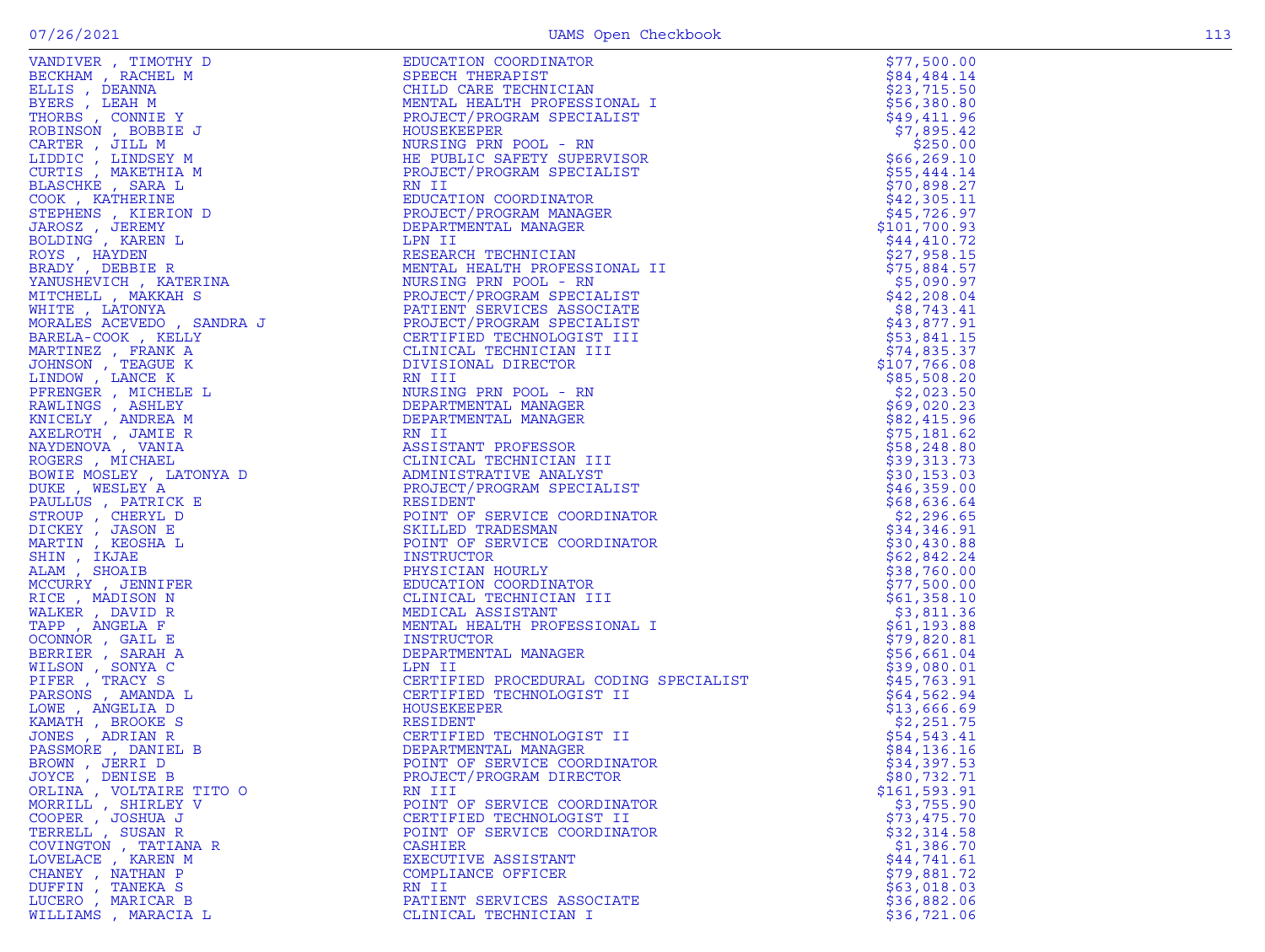|                                   | <b>STRATEGIES (ELECTRIC PRODUCTS)</b><br>STRATEGIES (ELECTRIC PRODUCTS)<br>CONSTRUCTION (ELECTRIC PRODUCTS)<br>CONSTRUCTION (ELECTRIC PRODUCTS)<br>CONSTRUCTION (ELECTRIC PRODUCTS)<br>ARREST (ELECTRIC PRODUCTS)<br>ARREST (ELECTRIC PRODUCTS | \$63,793.08                 |
|-----------------------------------|------------------------------------------------------------------------------------------------------------------------------------------------------------------------------------------------------------------------------------------------|-----------------------------|
|                                   |                                                                                                                                                                                                                                                | \$90,080.65                 |
|                                   |                                                                                                                                                                                                                                                | \$57,452.34                 |
|                                   |                                                                                                                                                                                                                                                | \$72,244.71                 |
|                                   |                                                                                                                                                                                                                                                | \$71,419.39                 |
|                                   |                                                                                                                                                                                                                                                | \$49,158.90                 |
|                                   |                                                                                                                                                                                                                                                | \$82,721.78                 |
|                                   |                                                                                                                                                                                                                                                | \$50,907.38                 |
|                                   |                                                                                                                                                                                                                                                | \$36,982.83                 |
|                                   |                                                                                                                                                                                                                                                | \$109, 158.01               |
|                                   |                                                                                                                                                                                                                                                | \$45,267.45                 |
|                                   |                                                                                                                                                                                                                                                | \$34,339.49                 |
|                                   |                                                                                                                                                                                                                                                | \$34,432.68                 |
|                                   |                                                                                                                                                                                                                                                | \$40,056.52                 |
|                                   |                                                                                                                                                                                                                                                | \$43,867.28                 |
|                                   |                                                                                                                                                                                                                                                | \$41, 269.33                |
|                                   |                                                                                                                                                                                                                                                | \$122,059.33                |
|                                   |                                                                                                                                                                                                                                                | \$65,129.52                 |
|                                   |                                                                                                                                                                                                                                                | \$30,996.23                 |
|                                   |                                                                                                                                                                                                                                                | \$40, 114.13                |
|                                   |                                                                                                                                                                                                                                                | \$21,915.18                 |
|                                   |                                                                                                                                                                                                                                                | \$32,551.98                 |
|                                   |                                                                                                                                                                                                                                                | \$10,393.74                 |
|                                   |                                                                                                                                                                                                                                                | \$28, 260.45<br>\$84,476.44 |
|                                   |                                                                                                                                                                                                                                                | \$183,752.66                |
|                                   |                                                                                                                                                                                                                                                | \$37,309.64                 |
|                                   |                                                                                                                                                                                                                                                | \$41,908.54                 |
|                                   |                                                                                                                                                                                                                                                | \$10,517.22                 |
|                                   |                                                                                                                                                                                                                                                | \$61,812.00                 |
|                                   |                                                                                                                                                                                                                                                | \$67,040.02                 |
|                                   |                                                                                                                                                                                                                                                | \$65,889.16                 |
|                                   |                                                                                                                                                                                                                                                | \$38,275.92                 |
|                                   |                                                                                                                                                                                                                                                | \$78,177.93                 |
|                                   |                                                                                                                                                                                                                                                | \$107,987.54                |
|                                   |                                                                                                                                                                                                                                                | \$50,076.54                 |
|                                   |                                                                                                                                                                                                                                                | \$354,248.65                |
|                                   |                                                                                                                                                                                                                                                | \$52,970.01                 |
|                                   |                                                                                                                                                                                                                                                | \$94,623.24                 |
|                                   |                                                                                                                                                                                                                                                | \$50,429.95                 |
|                                   |                                                                                                                                                                                                                                                | \$163,991.15                |
|                                   |                                                                                                                                                                                                                                                | \$65,628.84                 |
|                                   |                                                                                                                                                                                                                                                | \$61,778.36                 |
|                                   |                                                                                                                                                                                                                                                | \$39,189.62                 |
|                                   |                                                                                                                                                                                                                                                | \$51,826.98                 |
|                                   |                                                                                                                                                                                                                                                | \$82, 298.08                |
|                                   |                                                                                                                                                                                                                                                | \$3,360.00                  |
|                                   |                                                                                                                                                                                                                                                | \$69,023.44                 |
|                                   |                                                                                                                                                                                                                                                | \$78,503.01                 |
|                                   |                                                                                                                                                                                                                                                | \$46,866.49                 |
|                                   |                                                                                                                                                                                                                                                | \$79,699.53                 |
|                                   |                                                                                                                                                                                                                                                | \$62,977.17                 |
| THOMAS, DAVID W                   | MEDICAL BUYER                                                                                                                                                                                                                                  | \$16,242.19                 |
| MCCLELLAN, AMY L                  | NURSING PRN POOL - RN                                                                                                                                                                                                                          | \$22,636.52                 |
| GIVENS , MARCUS J                 | PATIENT SERVICES ASSOCIATE                                                                                                                                                                                                                     | \$41,588.32                 |
| ARNETT , TIARA L                  | CLINICAL TECHNICIAN III                                                                                                                                                                                                                        | \$41,954.57                 |
| TAYLOR, LYNDSEY S                 | RN I                                                                                                                                                                                                                                           | \$88,923.32                 |
| RICHARDSON, JENNIFER R            | POINT OF SERVICE COORDINATOR                                                                                                                                                                                                                   | \$30,580.89                 |
| BARBER, SEAN                      | PUBLIC SAFETY OFFICER                                                                                                                                                                                                                          | \$39,715.30                 |
| JONES , LAKEN K                   | PHARMACY SUPERVISOR                                                                                                                                                                                                                            | \$109,038.20                |
| IVORY , WAYNITA                   | POINT OF SERVICE COORDINATOR                                                                                                                                                                                                                   | \$32,718.98                 |
| HERD , FATERA S<br>BURRIS , CARLA | DEPARTMENTAL MANAGER                                                                                                                                                                                                                           | \$43,676.76                 |
|                                   | PATIENT SERVICES ASSOCIATE                                                                                                                                                                                                                     | \$25,631.23                 |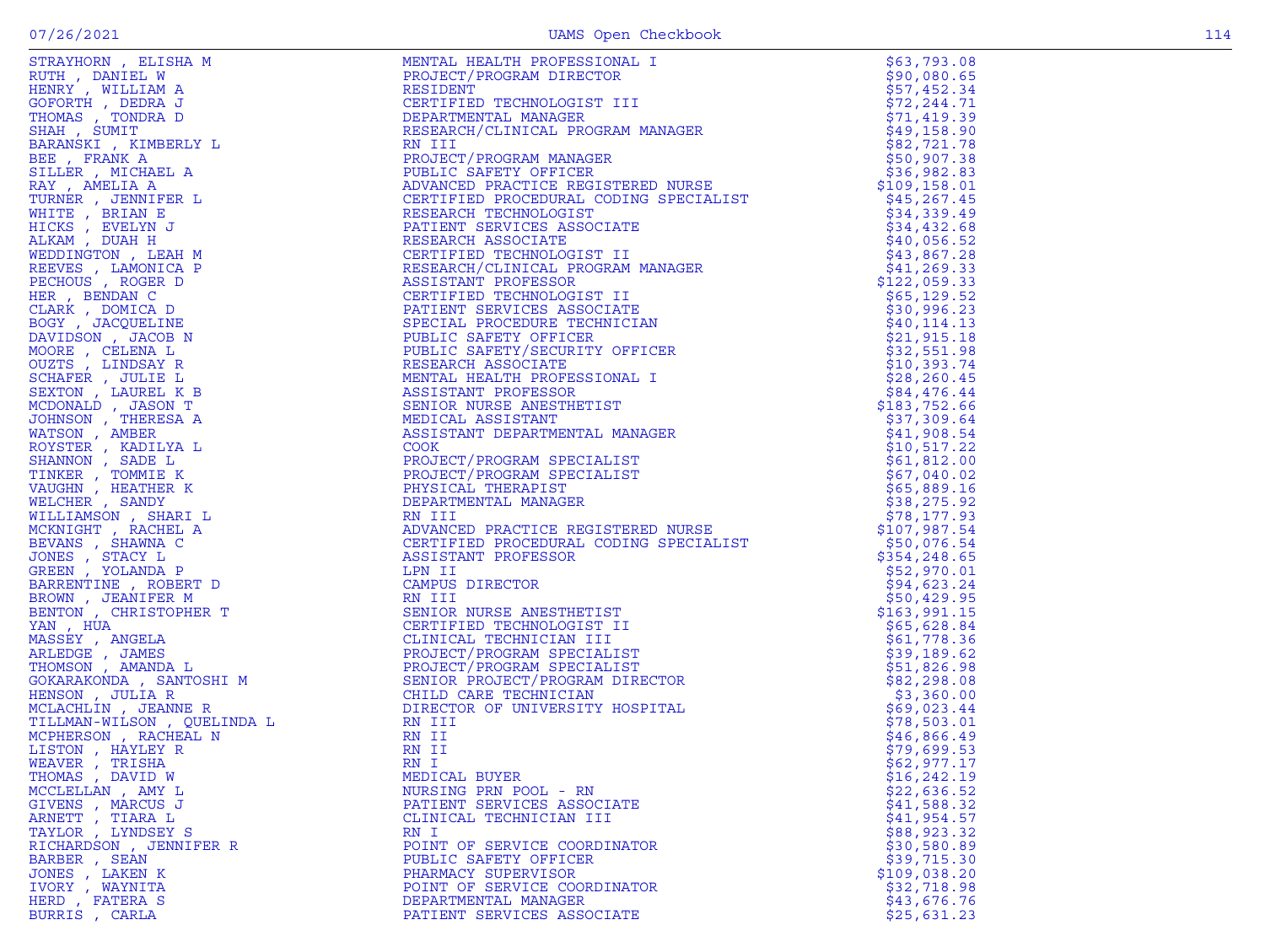|  | M |
|--|---|
|  |   |

| SCOGGINS , TONY         |                                                                                                                                                                                                                                                                    | \$26,901.22                 |
|-------------------------|--------------------------------------------------------------------------------------------------------------------------------------------------------------------------------------------------------------------------------------------------------------------|-----------------------------|
| SHUTTLEWORTH, KAY L     |                                                                                                                                                                                                                                                                    | \$83,348.27                 |
| HENDERSON, LAQUINTHA C  |                                                                                                                                                                                                                                                                    | \$2,429.30                  |
| STEWART, SARA N         |                                                                                                                                                                                                                                                                    | \$59,903.49                 |
| NORMAN , CARTER L       |                                                                                                                                                                                                                                                                    | \$70,617.80                 |
| MINNER, REBECCA F       |                                                                                                                                                                                                                                                                    | \$54,115.04                 |
| BIZZELL , COURTNEY B    |                                                                                                                                                                                                                                                                    | \$65,388.59                 |
| ISHAM, ALLISON          |                                                                                                                                                                                                                                                                    | \$20,365.93                 |
| ZERBE , RHIANNON        |                                                                                                                                                                                                                                                                    | \$91,875.85                 |
| SWEAT, ELIZABETH T      |                                                                                                                                                                                                                                                                    | \$49,047.88                 |
| PURYEAR, ERIN           |                                                                                                                                                                                                                                                                    | \$104,940.77                |
| HILL , LATRECE          |                                                                                                                                                                                                                                                                    | \$10,936.80                 |
| NKUNGA, MARGARET H      |                                                                                                                                                                                                                                                                    | \$76, 701.32                |
| WALDRUM, BENJAMIN J     |                                                                                                                                                                                                                                                                    | \$52,545.34                 |
| CROUTHAMEL , MYLENE T   |                                                                                                                                                                                                                                                                    | \$69,708.69                 |
| TRINH, DANIEL           |                                                                                                                                                                                                                                                                    | \$54,115.04                 |
| ALLEN, ASHLEY N         |                                                                                                                                                                                                                                                                    | \$94, 283.86                |
| GREEN, RICKITA J        |                                                                                                                                                                                                                                                                    | \$30,985.27                 |
| AARON, GLENDA L         |                                                                                                                                                                                                                                                                    | \$30,034.46                 |
| VENABLE , ANGELA C      |                                                                                                                                                                                                                                                                    | \$75,985.90                 |
| ROWLAND, MATTHEW B      |                                                                                                                                                                                                                                                                    | \$66,300.04                 |
| WILLIAMSON, CRYSTAL     |                                                                                                                                                                                                                                                                    | \$93,748.24                 |
| LANGLEY , KERRIE L      |                                                                                                                                                                                                                                                                    | \$31,782.56                 |
| FRIERSON, MILANI J      |                                                                                                                                                                                                                                                                    | \$31,916.04                 |
| DENHAM , JESSICA        |                                                                                                                                                                                                                                                                    | \$44,298.64                 |
| POWELL , LINDA G        |                                                                                                                                                                                                                                                                    | \$31,457.50                 |
| ROBBINS, MARTHA         |                                                                                                                                                                                                                                                                    | \$56,099.96                 |
|                         |                                                                                                                                                                                                                                                                    |                             |
| BROWN, ELIZABETH M      | RN III<br>REIDENT<br>REIDENT<br>REDUCATION DEVELOPMENT SPECIALIST I<br>EDUCATION CORDINATOR<br>EDUCATION CORDINATOR<br>DEPARTMENTAL MANAGER<br>PEARTMENTAL MANAGER<br>PEARTMENTAL MANAGER<br>PEOJECT/PROGRAM SPECIALIST<br>PEARTMENTAL MANAGER<br>RESIDENT<br>PEAR | \$63,046.62                 |
| MCKENZIE , SHATERICKA B |                                                                                                                                                                                                                                                                    | \$54,100.75<br>\$449,212.81 |
| ABDELDAYEM, MOHAMED A   |                                                                                                                                                                                                                                                                    |                             |
| TEIGEN, AMBER M         |                                                                                                                                                                                                                                                                    | \$105,488.91                |
| HARTWICK, CHELSEA       |                                                                                                                                                                                                                                                                    | \$67,941.01                 |
| HENDRICKS, SHANIKA M    |                                                                                                                                                                                                                                                                    | \$56,831.02                 |
| HATFIELD, KATELYN L     |                                                                                                                                                                                                                                                                    | \$49,630.83                 |
| WILLIAMS , TIFINEY L    |                                                                                                                                                                                                                                                                    | \$7,893.03                  |
| FARMER, PATRICIA L      |                                                                                                                                                                                                                                                                    | \$44,696.33                 |
| EVANS, TERRI L          |                                                                                                                                                                                                                                                                    | \$53,519.28                 |
| WALDRON, ANDREW W       |                                                                                                                                                                                                                                                                    | \$31,587.56                 |
| FREEMAN, TREMEL D       |                                                                                                                                                                                                                                                                    | \$949.00                    |
| JONES , JOHN K          |                                                                                                                                                                                                                                                                    | \$426,220.04                |
| ROBINSON, RENA D        |                                                                                                                                                                                                                                                                    | \$42,083.86                 |
| WILSON, ASHLEY L        |                                                                                                                                                                                                                                                                    | \$127,048.04                |
| BROWN, THERESA A        |                                                                                                                                                                                                                                                                    | \$46,822.65                 |
| CHANG, DI               |                                                                                                                                                                                                                                                                    | \$71,902.66                 |
| ONEDO, AKPEVWOGHENE     |                                                                                                                                                                                                                                                                    | \$60,954.94                 |
| KECK, LINDSAY B         |                                                                                                                                                                                                                                                                    | \$29,522.78                 |
| PARDUE, JON T           |                                                                                                                                                                                                                                                                    | \$56,148.24                 |
| POLICHERLA , ANURADHA   |                                                                                                                                                                                                                                                                    | \$75, 729.15                |
| BARNES , KAREN S        |                                                                                                                                                                                                                                                                    | \$63,393.15                 |
| TEAGUE , TIFFANY G      |                                                                                                                                                                                                                                                                    | \$103,536.55                |
| ROBERTS, ELIZABETH M    |                                                                                                                                                                                                                                                                    | \$84,232.89                 |
| BURKS, LARHONDA L       |                                                                                                                                                                                                                                                                    | \$19,202.38                 |
| WARRIOR JR, MANUEL A    | SENIOR NURSE ANESTHETIST                                                                                                                                                                                                                                           | \$172,825.31                |
| HAYWOOD, ANGIENEI L     | EN II REPUBBENT DES COLLECTS AND THE SECTION AND THE SECTION ON A SECTION AND THE SECTION ON A SECTION ON A SECTION ON A SECTION ON A SECTION ON A SECTION ON A SECTION ON A SECTION ON A SECTION ON A SECTION ON A SECTION O<br>CHILD CARE TECHNICIAN             | \$27,687.50                 |
| SETTLES JR , GREGORY S  | CERTIFIED TECHNOLOGIST II                                                                                                                                                                                                                                          | \$80,042.98                 |
| MOTT, MARY R            | RN III                                                                                                                                                                                                                                                             | \$123,950.34                |
| MILLER, JASMINE V       | HOUSEKEEPER                                                                                                                                                                                                                                                        | \$11,805.50                 |
| KONYAOLE, BRUNO F       | RN III                                                                                                                                                                                                                                                             | \$77,867.94                 |
| ASAF, SAEEDAH           | ASSOCIATE PROFESSOR                                                                                                                                                                                                                                                | \$200, 901.67               |
| TIPTON, NEKEYDA L       | CLINICAL TECHNICIAN III                                                                                                                                                                                                                                            | \$250.00                    |
| CLEMMONS, KARINA R      | ASSISTANT DEAN                                                                                                                                                                                                                                                     | \$101,673.37                |
| GANAWAY, ARLISTIC C     | CLINICAL TECHNICIAN II                                                                                                                                                                                                                                             | \$52,447.56                 |
| HARDAWAY, RANI R        | CERTIFIED NURSING ASSISTANT                                                                                                                                                                                                                                        | \$4,181.38                  |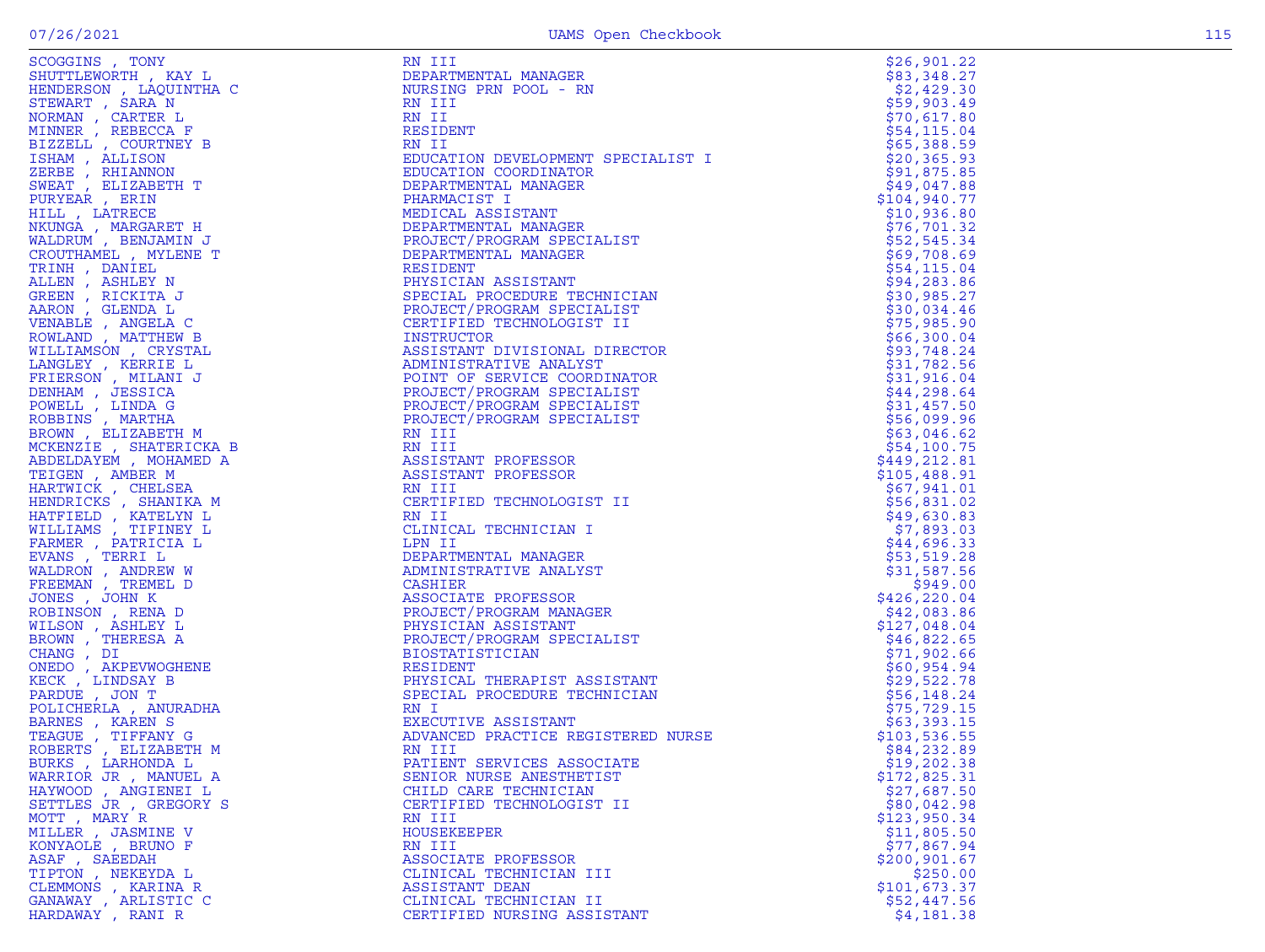|                    |                                                                                                                                                                                                                                                        | \$88,046.57   |
|--------------------|--------------------------------------------------------------------------------------------------------------------------------------------------------------------------------------------------------------------------------------------------------|---------------|
|                    |                                                                                                                                                                                                                                                        | \$21,733.92   |
|                    |                                                                                                                                                                                                                                                        | \$41,047.93   |
|                    |                                                                                                                                                                                                                                                        |               |
|                    |                                                                                                                                                                                                                                                        | \$22,006.96   |
|                    |                                                                                                                                                                                                                                                        | \$109,078.54  |
|                    |                                                                                                                                                                                                                                                        | \$14, 113.23  |
|                    |                                                                                                                                                                                                                                                        | \$69,143.36   |
|                    |                                                                                                                                                                                                                                                        | \$53,037.76   |
|                    |                                                                                                                                                                                                                                                        | \$121,787.82  |
|                    |                                                                                                                                                                                                                                                        | \$70,620.46   |
|                    |                                                                                                                                                                                                                                                        | \$5,009.01    |
|                    |                                                                                                                                                                                                                                                        | \$108, 155.96 |
|                    |                                                                                                                                                                                                                                                        | \$247,148.71  |
|                    |                                                                                                                                                                                                                                                        |               |
|                    |                                                                                                                                                                                                                                                        | \$60, 122.51  |
|                    |                                                                                                                                                                                                                                                        | \$44,067.79   |
|                    |                                                                                                                                                                                                                                                        | \$45,206.37   |
|                    |                                                                                                                                                                                                                                                        | \$49,944.10   |
|                    |                                                                                                                                                                                                                                                        | \$32,056.80   |
|                    |                                                                                                                                                                                                                                                        | \$33,195.05   |
|                    |                                                                                                                                                                                                                                                        | \$168, 316.50 |
|                    |                                                                                                                                                                                                                                                        | \$75,314.06   |
|                    |                                                                                                                                                                                                                                                        |               |
|                    |                                                                                                                                                                                                                                                        | \$673,500.04  |
|                    |                                                                                                                                                                                                                                                        | \$49,894.64   |
|                    |                                                                                                                                                                                                                                                        | \$81,043.25   |
|                    |                                                                                                                                                                                                                                                        | \$53,369.32   |
|                    |                                                                                                                                                                                                                                                        | \$62,995.30   |
|                    |                                                                                                                                                                                                                                                        | \$46,342.24   |
|                    |                                                                                                                                                                                                                                                        | \$77,700.42   |
|                    |                                                                                                                                                                                                                                                        | \$77,027.50   |
|                    |                                                                                                                                                                                                                                                        | \$11,837.00   |
|                    |                                                                                                                                                                                                                                                        |               |
|                    |                                                                                                                                                                                                                                                        | \$2,893.50    |
|                    |                                                                                                                                                                                                                                                        | \$101, 536.55 |
|                    |                                                                                                                                                                                                                                                        | \$7,190.81    |
|                    |                                                                                                                                                                                                                                                        | \$10,605.03   |
|                    |                                                                                                                                                                                                                                                        | \$7,332.28    |
|                    |                                                                                                                                                                                                                                                        | \$79,413.86   |
|                    |                                                                                                                                                                                                                                                        | \$28,415.24   |
|                    |                                                                                                                                                                                                                                                        | \$75,033.59   |
|                    |                                                                                                                                                                                                                                                        | \$52,642.06   |
|                    |                                                                                                                                                                                                                                                        |               |
|                    |                                                                                                                                                                                                                                                        | \$41,733.78   |
|                    |                                                                                                                                                                                                                                                        | \$51,521.94   |
|                    |                                                                                                                                                                                                                                                        | \$1,452.36    |
|                    |                                                                                                                                                                                                                                                        | \$65,200.75   |
|                    |                                                                                                                                                                                                                                                        | \$60, 271.72  |
|                    |                                                                                                                                                                                                                                                        | \$55,592.49   |
|                    |                                                                                                                                                                                                                                                        | \$50,241.10   |
|                    |                                                                                                                                                                                                                                                        | \$34,536.82   |
|                    |                                                                                                                                                                                                                                                        | \$35,676.48   |
|                    |                                                                                                                                                                                                                                                        | \$8,612.47    |
|                    |                                                                                                                                                                                                                                                        |               |
|                    |                                                                                                                                                                                                                                                        | \$58,652.61   |
|                    |                                                                                                                                                                                                                                                        | \$78,416.09   |
|                    |                                                                                                                                                                                                                                                        | \$15,663.08   |
| CRENSHAW, TAMMY L  | CERTIFIED PROCEDURAL CODING SPECIALIST                                                                                                                                                                                                                 | \$43,490.18   |
| GUIRE, JOHN T      | DEPARTMENTAL DIRECTOR                                                                                                                                                                                                                                  | \$57,227.63   |
| WARD, RENISHA V    | SOURCES (WEST ), The street of the street of the street of the street of the street of the street of the street of the street of the street of the street of the street of the street of the street of the street of the stre<br>EDUCATION COORDINATOR | \$58,721.40   |
| EZIKA , DIONNA S   | RN I                                                                                                                                                                                                                                                   | \$34,587.42   |
| BROOKMAN , DONAN E | RN III                                                                                                                                                                                                                                                 | \$82,106.74   |
| COLEY, JENNIFER L  | RN II                                                                                                                                                                                                                                                  | \$64,297.55   |
| MITCHELL, JACOB A  | RN III                                                                                                                                                                                                                                                 | \$10,635.10   |
| RICH, KATHERINE A  | RN IV                                                                                                                                                                                                                                                  | \$63,325.40   |
|                    |                                                                                                                                                                                                                                                        |               |
| LEWIS, ERIC        | HOUSEKEEPER                                                                                                                                                                                                                                            | \$11,520.25   |
| GORDON , MONDREA P | PATIENT CARE TECHNICIAN                                                                                                                                                                                                                                | \$14,307.23   |
| MURPHY, MICHAEL R  | PUBLIC SAFETY OFFICER                                                                                                                                                                                                                                  | \$52.82       |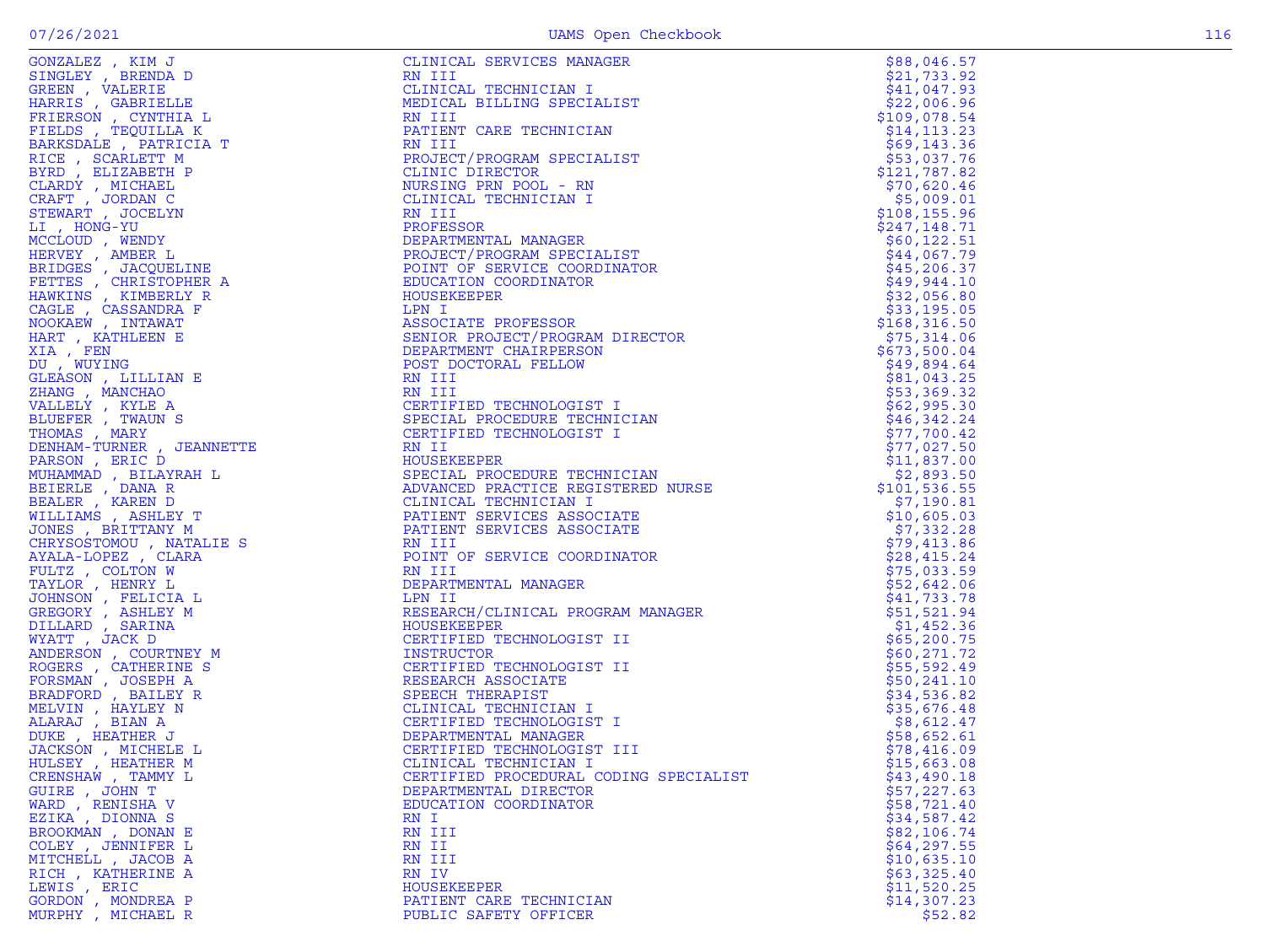| $\begin{array}{ccc} & & & & \text{K} & & \\ & & & & \text{L} & & \\ & & & \text{N} & & \\ & & \text{N} & & \\ & & \text{N} & & \\ & & \text{N} & & \\ & & \text{N} & & \\ & & \text{N} & & \\ & & \text{N} & & \\ & & & \text{N} & & \\ & & & \text{N} & & \\ & & & & \text{N} & & \\ & & & & & \text{N} & \\ & & & & & & \text{N} \\ & & & & & & & \text{N} \\ & & & & & & & \text{N} \\ & & & & & & & & \text{N} \\ & & & & & & & & \text{N} \\ & & & & & &$<br>PARKER, DANIELLE K | CHILD CARE TECHNICIAN<br>LPN I<br>LPN I<br>ROJECT/PROGRAM MANAGER<br>RESEARCH ASSOCIATE<br>EDUCATION COORDINATOR<br>POST DOCTORAL FELLOW<br>ADVANCED PRACTICE REGISTERED NURSE<br>RN I<br>PROJECT/PROGRAM MANAGER<br>CLINICAL TECHNICIAN I<br>DETERT SERVICES A | \$479.78                  |
|--------------------------------------------------------------------------------------------------------------------------------------------------------------------------------------------------------------------------------------------------------------------------------------------------------------------------------------------------------------------------------------------------------------------------------------------------------------------------------------|-----------------------------------------------------------------------------------------------------------------------------------------------------------------------------------------------------------------------------------------------------------------|---------------------------|
| NELSON, TONI                                                                                                                                                                                                                                                                                                                                                                                                                                                                         |                                                                                                                                                                                                                                                                 | \$37,703.52               |
| BRADFORD, SHERYL L                                                                                                                                                                                                                                                                                                                                                                                                                                                                   |                                                                                                                                                                                                                                                                 | \$64,902.60               |
| OVERTON , VERONICA L                                                                                                                                                                                                                                                                                                                                                                                                                                                                 |                                                                                                                                                                                                                                                                 | \$52,451.93               |
| PATTERSON, TAMIKA N                                                                                                                                                                                                                                                                                                                                                                                                                                                                  |                                                                                                                                                                                                                                                                 | \$42,608.54               |
| MANIAN, RAJESHKUMAR                                                                                                                                                                                                                                                                                                                                                                                                                                                                  |                                                                                                                                                                                                                                                                 | \$38,512.21               |
| MONEY , JENNIFER                                                                                                                                                                                                                                                                                                                                                                                                                                                                     |                                                                                                                                                                                                                                                                 | \$101, 133.60             |
| RABB, ALESHA M                                                                                                                                                                                                                                                                                                                                                                                                                                                                       |                                                                                                                                                                                                                                                                 | \$58,797.25               |
| HANLYN, ANDRU M                                                                                                                                                                                                                                                                                                                                                                                                                                                                      |                                                                                                                                                                                                                                                                 | \$62,718.62               |
| TAYLOR, LOREN N                                                                                                                                                                                                                                                                                                                                                                                                                                                                      |                                                                                                                                                                                                                                                                 | \$1,470.00                |
| ROBINSON, MARCUS                                                                                                                                                                                                                                                                                                                                                                                                                                                                     |                                                                                                                                                                                                                                                                 | \$36,744.51               |
| KOPPARAPU, ANIL K                                                                                                                                                                                                                                                                                                                                                                                                                                                                    |                                                                                                                                                                                                                                                                 | \$265,013.82              |
| CHRISMAN, JULI F                                                                                                                                                                                                                                                                                                                                                                                                                                                                     |                                                                                                                                                                                                                                                                 | \$50,984.62               |
| HOLCOMBE , BARBARA L                                                                                                                                                                                                                                                                                                                                                                                                                                                                 |                                                                                                                                                                                                                                                                 | \$65,211.66               |
| GREEN, JALISA A                                                                                                                                                                                                                                                                                                                                                                                                                                                                      |                                                                                                                                                                                                                                                                 | \$48,903.57               |
| SNYDER, RANDA K                                                                                                                                                                                                                                                                                                                                                                                                                                                                      |                                                                                                                                                                                                                                                                 | \$20,261.59               |
| WILLIAMS , BRIANNA T                                                                                                                                                                                                                                                                                                                                                                                                                                                                 |                                                                                                                                                                                                                                                                 | \$89,745.99               |
| HONEY, ASHLEY B                                                                                                                                                                                                                                                                                                                                                                                                                                                                      |                                                                                                                                                                                                                                                                 | \$86,513.70               |
| MEEKER, MELANIE M                                                                                                                                                                                                                                                                                                                                                                                                                                                                    |                                                                                                                                                                                                                                                                 | \$1,872.00                |
| FORD, ANGELA D                                                                                                                                                                                                                                                                                                                                                                                                                                                                       |                                                                                                                                                                                                                                                                 | \$80, 278.41              |
| ROSE, HANNAH S                                                                                                                                                                                                                                                                                                                                                                                                                                                                       | RN III                                                                                                                                                                                                                                                          | \$77,658.63               |
| HAMILTON, DOROTHY                                                                                                                                                                                                                                                                                                                                                                                                                                                                    | CLINICAL TECHNICIAN I                                                                                                                                                                                                                                           | \$34,111.34               |
| BALTZ, NICHOLAS J<br>MOSLEY, MITCHELL A                                                                                                                                                                                                                                                                                                                                                                                                                                              | RESIDENT                                                                                                                                                                                                                                                        | \$2,251.75<br>\$95,550.60 |
| FAIRCLOTH, TYLER S                                                                                                                                                                                                                                                                                                                                                                                                                                                                   | RN II<br>PROJECT/PROGRAM MANAGER                                                                                                                                                                                                                                | \$49,404.20               |
| PASSARELLO, SARAH K                                                                                                                                                                                                                                                                                                                                                                                                                                                                  | RESIDENT                                                                                                                                                                                                                                                        | \$70,573.32               |
| JOHNSTON , JERRY L                                                                                                                                                                                                                                                                                                                                                                                                                                                                   | RESIDENT                                                                                                                                                                                                                                                        | \$16,449.74               |
| PAGE, PATRICK W                                                                                                                                                                                                                                                                                                                                                                                                                                                                      | ASSISTANT PROFESSOR                                                                                                                                                                                                                                             | \$458,400.28              |
| BUI, SAN T                                                                                                                                                                                                                                                                                                                                                                                                                                                                           | ASSISTANT PROFESSOR                                                                                                                                                                                                                                             | \$221,400.00              |
| DAVIS, LAUREN E                                                                                                                                                                                                                                                                                                                                                                                                                                                                      | RESIDENT                                                                                                                                                                                                                                                        | \$68,724.28               |
| MUELLER, MEGAN N                                                                                                                                                                                                                                                                                                                                                                                                                                                                     | RESIDENT                                                                                                                                                                                                                                                        | \$63,420.32               |
| SOBIK, SARAH RT                                                                                                                                                                                                                                                                                                                                                                                                                                                                      | ASSISTANT PROFESSOR                                                                                                                                                                                                                                             | \$134,929.00              |
| USSERY, DAVID W                                                                                                                                                                                                                                                                                                                                                                                                                                                                      | PROFESSOR                                                                                                                                                                                                                                                       | \$234,622.96              |
| EVANS, LAUREN N                                                                                                                                                                                                                                                                                                                                                                                                                                                                      | ASSISTANT PROFESSOR                                                                                                                                                                                                                                             | \$271,821.04              |
| PAMPOLINA, MERYLL E                                                                                                                                                                                                                                                                                                                                                                                                                                                                  | ASSISTANT PROFESSOR                                                                                                                                                                                                                                             | \$275, 106.31             |
| WYETH, AUTUMN L                                                                                                                                                                                                                                                                                                                                                                                                                                                                      | CLINIC INSTRUCTOR                                                                                                                                                                                                                                               | \$83,750.04               |
| TUCKER, DEANN M                                                                                                                                                                                                                                                                                                                                                                                                                                                                      | RN I                                                                                                                                                                                                                                                            | \$48,374.69               |
| MOHR, KAYLA M                                                                                                                                                                                                                                                                                                                                                                                                                                                                        | RN I                                                                                                                                                                                                                                                            | \$3,340.34                |
| MIDDLETON, DEREK C                                                                                                                                                                                                                                                                                                                                                                                                                                                                   | RESIDENT                                                                                                                                                                                                                                                        | \$63,420.32               |
| SANDERS , RILEY N                                                                                                                                                                                                                                                                                                                                                                                                                                                                    | INSTRUCTOR                                                                                                                                                                                                                                                      | \$76,459.96               |
| WHITCOMBE, DAYNA D                                                                                                                                                                                                                                                                                                                                                                                                                                                                   | RESIDENT                                                                                                                                                                                                                                                        | \$63,420.32               |
| KONDA, MANOJNA                                                                                                                                                                                                                                                                                                                                                                                                                                                                       | RESIDENT                                                                                                                                                                                                                                                        | \$58,954.94               |
| FRAZIER, JESSICA K                                                                                                                                                                                                                                                                                                                                                                                                                                                                   | RESIDENT                                                                                                                                                                                                                                                        | \$63,420.32               |
| FRAZIER , JESSICA K<br>PRIVACY PROTECTION REQUIRED<br>RIKLON , SHELDON<br>GAU , VICTORIA L<br>GAU , VICTORIA L<br>ANDERSON , ZACHARY V<br>NGUYEN , THU HA T<br>PAGTEILAN , JOHN N<br>SAVARESE , JOSEPH A<br>SCHONEFELD , SALLY A<br>NAMRESE , JOSEPH A<br>SCHON                                                                                                                                                                                                                      |                                                                                                                                                                                                                                                                 | \$30,600.00               |
|                                                                                                                                                                                                                                                                                                                                                                                                                                                                                      | ASSOCIATE PROFESSOR                                                                                                                                                                                                                                             | \$236,455.04              |
|                                                                                                                                                                                                                                                                                                                                                                                                                                                                                      | RESIDENT                                                                                                                                                                                                                                                        | \$65,240.28               |
|                                                                                                                                                                                                                                                                                                                                                                                                                                                                                      | RESIDENT                                                                                                                                                                                                                                                        | \$64,440.28               |
|                                                                                                                                                                                                                                                                                                                                                                                                                                                                                      | RESIDENT                                                                                                                                                                                                                                                        | \$64,940.28               |
|                                                                                                                                                                                                                                                                                                                                                                                                                                                                                      | RESIDENT                                                                                                                                                                                                                                                        | \$64,440.28               |
|                                                                                                                                                                                                                                                                                                                                                                                                                                                                                      | RESIDENT                                                                                                                                                                                                                                                        | \$66, 460.36              |
|                                                                                                                                                                                                                                                                                                                                                                                                                                                                                      | RESIDENT                                                                                                                                                                                                                                                        | \$64,940.28               |
|                                                                                                                                                                                                                                                                                                                                                                                                                                                                                      | RESIDENT                                                                                                                                                                                                                                                        | \$64,440.28               |
| VANDER SCHILDEN, JACLYN E                                                                                                                                                                                                                                                                                                                                                                                                                                                            | RESIDENT                                                                                                                                                                                                                                                        | \$60,954.94               |
| SCHURHAMER, BENJAMIN T                                                                                                                                                                                                                                                                                                                                                                                                                                                               | RESIDENT                                                                                                                                                                                                                                                        | \$64,940.28               |
| DUBBERKE, CHRISTINE M                                                                                                                                                                                                                                                                                                                                                                                                                                                                | <b>RESIDENT</b>                                                                                                                                                                                                                                                 | \$64,440.28               |
| POTHUGANTI , SAHITHI                                                                                                                                                                                                                                                                                                                                                                                                                                                                 | ASSISTANT PROFESSOR                                                                                                                                                                                                                                             | \$120,735.80              |
| WILSON, ANA                                                                                                                                                                                                                                                                                                                                                                                                                                                                          | CLINICAL TECHNICIAN I                                                                                                                                                                                                                                           | \$3,145.00                |
| NWAIWU, OBIOMA B                                                                                                                                                                                                                                                                                                                                                                                                                                                                     | ASSISTANT PROFESSOR                                                                                                                                                                                                                                             | \$178,170.04              |
| LAUNIUS , SARAH N                                                                                                                                                                                                                                                                                                                                                                                                                                                                    | RN IV                                                                                                                                                                                                                                                           | \$43,883.75               |
| THOTAKURA, RAMAKRISHNA                                                                                                                                                                                                                                                                                                                                                                                                                                                               | ASSISTANT PROFESSOR                                                                                                                                                                                                                                             | \$321,061.09              |
| BARNES , CLINTON J                                                                                                                                                                                                                                                                                                                                                                                                                                                                   | COMPUTER SUPPORT SPECIALIST                                                                                                                                                                                                                                     | \$43,496.45               |
| JILLELLA, ANUSHA                                                                                                                                                                                                                                                                                                                                                                                                                                                                     | RESIDENT                                                                                                                                                                                                                                                        | \$63,420.32               |
| RUSS, BRIAN A                                                                                                                                                                                                                                                                                                                                                                                                                                                                        | ASSISTANT PROFESSOR                                                                                                                                                                                                                                             | \$136,425.00              |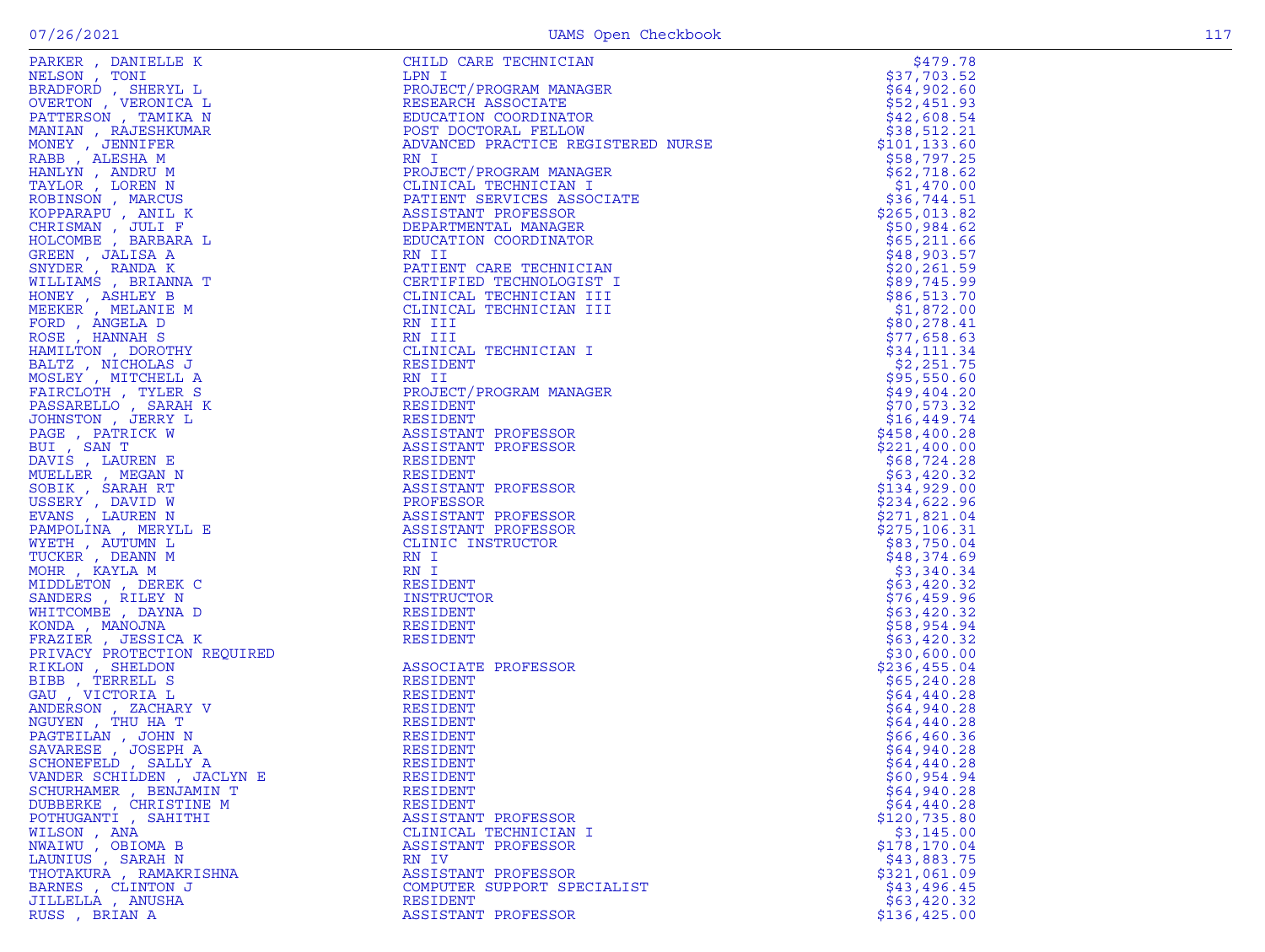| WILLIS , CHAD B                        | RESIDENT                           | \$64,440.28                |
|----------------------------------------|------------------------------------|----------------------------|
| GUTHREY, CALEB L                       | ASSISTANT PROFESSOR                | \$224,763.00               |
| WELBORN , FRANKLIN W                   | PHYSICIAN HOURLY                   | \$5,040.80                 |
| CAMPBELL, RYAN J                       | RESIDENT                           | \$63,920.32                |
| HANNA , MARK E                         | RESIDENT                           | \$63,420.32                |
| ALI , SARAH A                          | RESIDENT                           | \$63,420.32                |
| HUNTON , SARAH V                       | ASSISTANT PROFESSOR                | \$182, 166.70              |
| NIENABER , THOMAS A                    | RESIDENT                           | \$64,420.32                |
| JONES, DEREK L                         | PROJECT/PROGRAM SPECIALIST         | \$44,880.04                |
| PRIVACY PROTECTION REQUIRED            |                                    | \$30,600.00                |
| LATIMER , ETHAN C                      | RESIDENT                           | \$63,920.32                |
| MOUSTAFA , AMR S                       | RESIDENT                           | \$63,420.32                |
| NELSON, SAMUEL D                       | MAINTENANCE COORDINATOR            | \$38,279.36                |
| RUSS , ABIGAIL E                       | RESIDENT                           | \$63,420.32                |
| FREDERICK, DANA                        | SENIOR RESEARCH ASSISTANT          | \$42,444.28                |
| KINNICK , JED D                        | RESIDENT                           | \$48,647.23                |
| PORTLOCK, LA'TEISHA P                  | POINT OF SERVICE COORDINATOR       | \$30,446.69                |
| CORBELLO, ALLISON R                    | RN I<br>RN II                      | \$69,665.33                |
| GUSTAFSON , AMANDA L<br>CAPARAS, ALEXA | RN III                             | \$78,895.93<br>\$53,795.57 |
| DESALVO , CASSIDY L                    | RN II                              | \$60,350.66                |
| RAVULA, SRILAKSHMI                     | ASSISTANT PROFESSOR                | \$277,327.76               |
| DOUGLASS, DAVID P                      | ASSISTANT PROFESSOR                | \$179,810.50               |
| CONWAY, JANE A                         | INSTRUCTOR                         | \$1,440.00                 |
| JENKINS , DANIELLE R                   | ADVANCED PRACTICE REGISTERED NURSE | \$37,945.69                |
| EARLS, BRITTANY R                      | RN II                              | \$46,436.56                |
| SHAHRIARI , SIAMAK                     | ASSOCIATE PROFESSOR                | \$28.87                    |
| SAVAGE, JOHN E                         | ASSOCIATE PROFESSOR                | \$408,040.04               |
| DESANTIS , ABIGAIL I                   | PATIENT CARE TECHNICIAN            | \$25,812.98                |
| SOUTHERLAND, LINDSAY                   | PATIENT CARE TECHNICIAN            | \$35,111.59                |
| GOSS, LINDSEY                          | RN II                              | \$838.17                   |
| RAMEY , BENJAMIN A                     | PATIENT CARE TECHNICIAN            | \$1,688.59                 |
| HARTWICK , CRYSTALLYNE R               | RN II                              | \$8,454.32                 |
| JAIN , NISHANK                         | ASSISTANT PROFESSOR                | \$233,123.40               |
| RUIZ, ASHLEY                           | RN III                             | \$116, 245.33              |
| GROVE , ASHLEY A                       | CLINICAL TECHNICIAN III            | \$52,717.74                |
| MURPHY , CAROLYN L                     | DEPARTMENTAL MANAGER               | \$63,443.96                |
| TANG, LING                             | PROJECT/PROGRAM SPECIALIST         | \$60,472.70                |
| WHITE , RACHEL L                       | RESIDENT                           | \$57,452.34                |
| HAMPTON , MYRNESHIA J                  | CHILD CARE TECHNICIAN              | \$29, 254.40               |
| PUGH, CONNIE J                         | RN I                               | \$90,649.37                |
| WILLIAMS , MARK L                      | POINT OF SERVICE COORDINATOR       | \$33,624.67                |
| COTTRELL, SHALA                        | POINT OF SERVICE COORDINATOR       | \$32,699.94                |
| MITCHELL , BROOKE A                    | RN I                               | \$21,861.93                |
| HOLLINS , ELAYTRESS B                  | MEDICAL ASSISTANT                  | \$10,883.25                |
| MILLER , JAYLON M                      | HOUSEKEEPER                        | \$14,046.27                |
| KELLEY , SARAH L                       | RN III                             | \$68,333.36                |
| STONE , SEAN                           | PHYSICAL THERAPIST<br>RESIDENT     | \$76,556.18                |
| WHITE , CALE M<br>GIVAN, EBENE S       | PROJECT/PROGRAM SPECIALIST         | \$57,452.34<br>\$39,888.34 |
| DUSIO , GIUSEPPINA F                   | DEPARTMENTAL MANAGER               | \$71,505.48                |
| HANEY , EBONI F                        | MENTAL HEALTH PROFESSIONAL I       | \$60, 140.25               |
| ADAY , KAREN D                         | RN II                              | \$105,716.15               |
| CANADA , TASHAYLA L                    | CERTIFIED TECHNOLOGIST I           | \$61,611.42                |
| BROWN, TRACY J                         | PROJECT/PROGRAM SPECIALIST         | \$50,918.77                |
| DOMON, REBECCA K                       | CLINIC INSTRUCTOR                  | \$250.00                   |
| PRATT, JEFF L                          | DEPARTMENTAL MANAGER               | \$44,395.00                |
| GONZALEZ , DANIEL W                    | PROJECT/PROGRAM DIRECTOR           | \$67,706.44                |
| RIDDLE, OLIVIA G                       | RN III                             | \$62,329.78                |
| KIM , HYELIM L                         | RESEARCH ASSOCIATE                 | \$79,355.23                |
| WRIGHT , MARCY R                       | POINT OF SERVICE COORDINATOR       | \$32,366.15                |
| GOLBECK, AMANDA L                      | PROFESSOR                          | \$222,891.89               |
| SHAW, KELSEY B                         | MEDICAL SERVICES ADMINISTRATOR     | \$74,382.74                |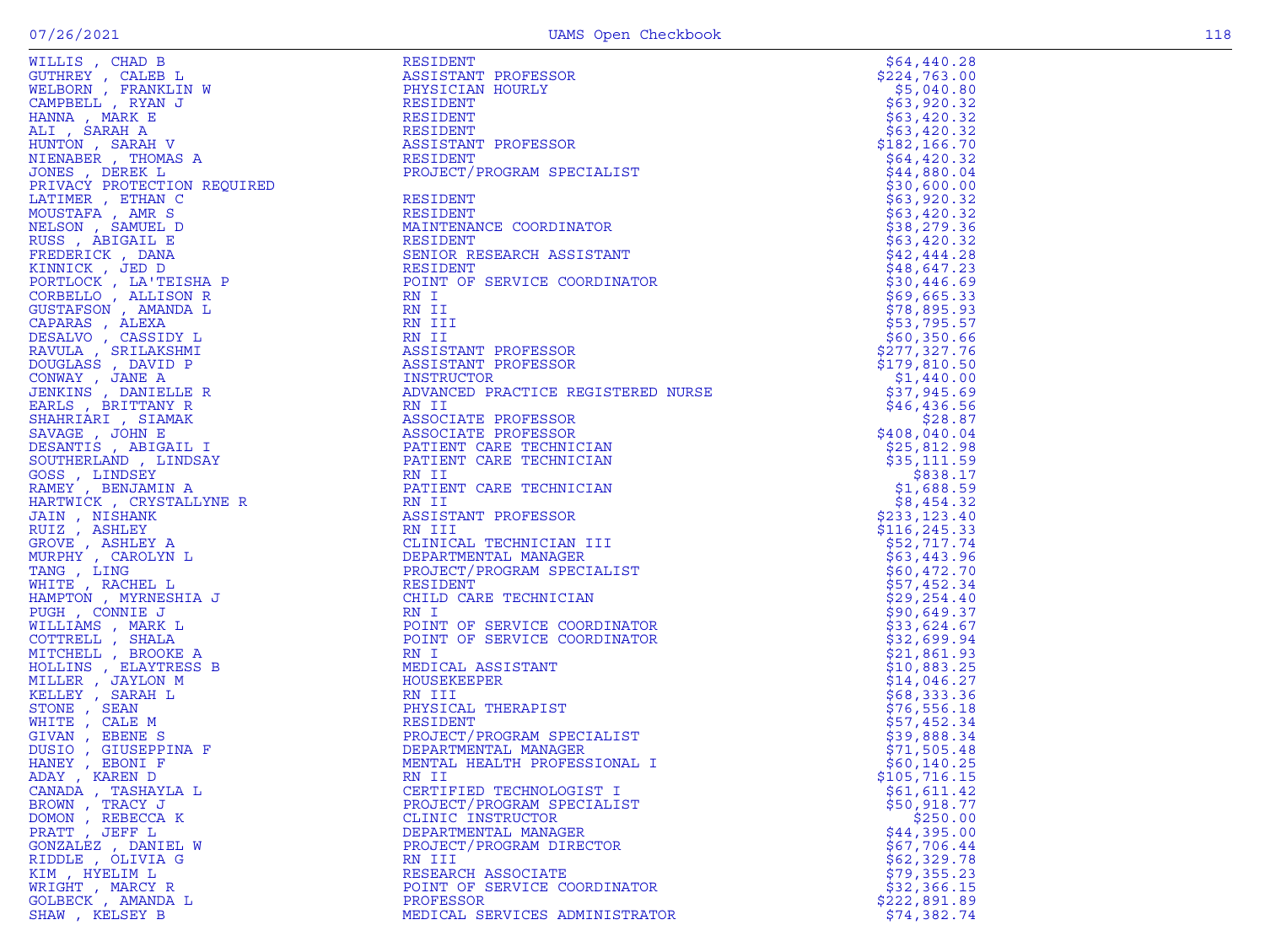| THOMAS , CARVIE S<br>NUISSEN REGISSARIES (ANTIFICAN REGISSARIES AND RESERVATIVE PRESSARIES (REALLY RENEW PROPOSITION PROFINE PRESSISTANT PROFESSOR CHASTING AND ANN III THAN THE SESIDENT CARR TECHNICIAL SERVANT , JONAN MAN RE |                                                                                                                                                                                                                                                                                        | \$38,179.58   |
|----------------------------------------------------------------------------------------------------------------------------------------------------------------------------------------------------------------------------------|----------------------------------------------------------------------------------------------------------------------------------------------------------------------------------------------------------------------------------------------------------------------------------------|---------------|
|                                                                                                                                                                                                                                  |                                                                                                                                                                                                                                                                                        | \$79,367.10   |
|                                                                                                                                                                                                                                  |                                                                                                                                                                                                                                                                                        | \$64,058.13   |
|                                                                                                                                                                                                                                  |                                                                                                                                                                                                                                                                                        | \$77,819.89   |
|                                                                                                                                                                                                                                  |                                                                                                                                                                                                                                                                                        | \$82,956.87   |
|                                                                                                                                                                                                                                  |                                                                                                                                                                                                                                                                                        | \$71,882.05   |
|                                                                                                                                                                                                                                  |                                                                                                                                                                                                                                                                                        | \$71,437.87   |
|                                                                                                                                                                                                                                  |                                                                                                                                                                                                                                                                                        | \$90, 903.23  |
|                                                                                                                                                                                                                                  |                                                                                                                                                                                                                                                                                        | \$27,647.89   |
|                                                                                                                                                                                                                                  |                                                                                                                                                                                                                                                                                        | \$39,395.49   |
|                                                                                                                                                                                                                                  |                                                                                                                                                                                                                                                                                        | \$52, 295.11  |
|                                                                                                                                                                                                                                  |                                                                                                                                                                                                                                                                                        | \$33.63       |
|                                                                                                                                                                                                                                  |                                                                                                                                                                                                                                                                                        | \$2,251.75    |
|                                                                                                                                                                                                                                  |                                                                                                                                                                                                                                                                                        | \$55,744.20   |
|                                                                                                                                                                                                                                  |                                                                                                                                                                                                                                                                                        | \$30,101.80   |
|                                                                                                                                                                                                                                  |                                                                                                                                                                                                                                                                                        | \$67,309.95   |
|                                                                                                                                                                                                                                  |                                                                                                                                                                                                                                                                                        | \$39,807.24   |
|                                                                                                                                                                                                                                  |                                                                                                                                                                                                                                                                                        | \$6,078.01    |
|                                                                                                                                                                                                                                  |                                                                                                                                                                                                                                                                                        | \$15, 121.75  |
|                                                                                                                                                                                                                                  |                                                                                                                                                                                                                                                                                        | \$5,489.75    |
|                                                                                                                                                                                                                                  |                                                                                                                                                                                                                                                                                        | \$39,191.74   |
|                                                                                                                                                                                                                                  |                                                                                                                                                                                                                                                                                        | \$29,768.43   |
|                                                                                                                                                                                                                                  |                                                                                                                                                                                                                                                                                        | \$38,831.55   |
|                                                                                                                                                                                                                                  |                                                                                                                                                                                                                                                                                        | \$74,965.99   |
|                                                                                                                                                                                                                                  |                                                                                                                                                                                                                                                                                        | \$46,874.06   |
|                                                                                                                                                                                                                                  |                                                                                                                                                                                                                                                                                        | \$61,812.00   |
|                                                                                                                                                                                                                                  |                                                                                                                                                                                                                                                                                        | \$102,515.04  |
|                                                                                                                                                                                                                                  |                                                                                                                                                                                                                                                                                        | \$86,190.04   |
|                                                                                                                                                                                                                                  |                                                                                                                                                                                                                                                                                        | \$33,003.25   |
|                                                                                                                                                                                                                                  |                                                                                                                                                                                                                                                                                        | \$30,555.06   |
| PRIVACY PROTECTION REQUIRED                                                                                                                                                                                                      |                                                                                                                                                                                                                                                                                        | \$5,000.00    |
| PRIVACY PROTECTION REQUIRED                                                                                                                                                                                                      |                                                                                                                                                                                                                                                                                        | \$30,600.00   |
| PRIVACY PROTECTION REQUIRED                                                                                                                                                                                                      | DINATOR<br>JTOR<br>JIALIST<br>N REQUIRED<br>MEROURED<br>THE L<br>THE L<br>FOUNT OF SERVICE COORDINATOR<br>THE L<br>FOUNT OF SERVICE COORDINATOR<br>FROJECT/PROGRAM DIRECTOR<br>ASSISTANT PROFESSOR<br>PROJECT/PROGRAM MERCIALIST<br>THE ASSISTANT<br>HE RESIDENT<br>A RESIDENT<br>PROJ | \$27,750.00   |
| DULANEY , STEPHANIE L                                                                                                                                                                                                            |                                                                                                                                                                                                                                                                                        | \$26,022.90   |
| WALKER , JEANNETTE L                                                                                                                                                                                                             |                                                                                                                                                                                                                                                                                        | \$34,537.44   |
| BROOKS, LAURA A                                                                                                                                                                                                                  |                                                                                                                                                                                                                                                                                        | \$89,759.96   |
| SPENCE, LEISAR                                                                                                                                                                                                                   |                                                                                                                                                                                                                                                                                        | \$58,281.12   |
| MCNAMARA, TIMOTHY A                                                                                                                                                                                                              |                                                                                                                                                                                                                                                                                        | \$237,369.01  |
| GILMARTIN, CADE                                                                                                                                                                                                                  |                                                                                                                                                                                                                                                                                        | \$43,268.40   |
| PEELER, ERIC A                                                                                                                                                                                                                   |                                                                                                                                                                                                                                                                                        | \$57,952.34   |
| BAVINENI , MAHESH                                                                                                                                                                                                                |                                                                                                                                                                                                                                                                                        | \$65,220.32   |
| BONASSO, PATRICK C                                                                                                                                                                                                               |                                                                                                                                                                                                                                                                                        | \$69,936.87   |
| JOHNSON , QUINEQA                                                                                                                                                                                                                |                                                                                                                                                                                                                                                                                        | \$7,923.60    |
| JAYA SHANKAR , GIRI                                                                                                                                                                                                              |                                                                                                                                                                                                                                                                                        | \$63,400.22   |
| SUMMERS, EMILY B                                                                                                                                                                                                                 |                                                                                                                                                                                                                                                                                        | \$57,034.67   |
| MADDIRALA, SIREESHA                                                                                                                                                                                                              |                                                                                                                                                                                                                                                                                        | \$1,872.00    |
| FUNMAKER, ERIKA R                                                                                                                                                                                                                |                                                                                                                                                                                                                                                                                        | \$108,546.62  |
| BAILEY , SUZAN L                                                                                                                                                                                                                 |                                                                                                                                                                                                                                                                                        | \$45,011.74   |
| WILSON , STEVEN                                                                                                                                                                                                                  |                                                                                                                                                                                                                                                                                        | \$24,008.11   |
| AWAD, RAMEZ                                                                                                                                                                                                                      |                                                                                                                                                                                                                                                                                        | \$317,087.13  |
| LOYD, SHELLY                                                                                                                                                                                                                     |                                                                                                                                                                                                                                                                                        | \$35,774.10   |
| CATES, AMY T                                                                                                                                                                                                                     |                                                                                                                                                                                                                                                                                        | \$27,918.32   |
| DARE, RYAN                                                                                                                                                                                                                       | ASSISTANT PROFESSOR                                                                                                                                                                                                                                                                    | \$174,540.85  |
| ROBERTSON, AMY D                                                                                                                                                                                                                 | ASSISTANT PROFESSOR                                                                                                                                                                                                                                                                    | \$5,515.15    |
| MARSH, MICHAEL R                                                                                                                                                                                                                 | SENIOR NURSE ANESTHETIST                                                                                                                                                                                                                                                               | \$169,791.23  |
| EMISON, DANIEL L                                                                                                                                                                                                                 | SENIOR NURSE ANESTHETIST                                                                                                                                                                                                                                                               | \$163,028.73  |
| NELSON, SHAYNNA R                                                                                                                                                                                                                | RN I                                                                                                                                                                                                                                                                                   | \$40,314.97   |
| PARIKH, RICHA D                                                                                                                                                                                                                  | ASSISTANT PROFESSOR                                                                                                                                                                                                                                                                    | \$246, 155.61 |
| PALAGIRI , RAGA DEEPAK REDDY                                                                                                                                                                                                     | RESIDENT                                                                                                                                                                                                                                                                               | \$63,420.32   |
| HARTWEG, KARSTEN W                                                                                                                                                                                                               | PROJECT/PROGRAM DIRECTOR                                                                                                                                                                                                                                                               | \$94,685.70   |
| SMITH, MACKEISHA                                                                                                                                                                                                                 | CLINICAL TECHNICIAN I                                                                                                                                                                                                                                                                  | \$12,019.26   |
|                                                                                                                                                                                                                                  | PROJECT/PROGRAM MANAGER                                                                                                                                                                                                                                                                | \$72,913.91   |
| LEE DAVIS, MICHELLE K<br>KEE, JAMES R                                                                                                                                                                                            | <b>RESIDENT</b>                                                                                                                                                                                                                                                                        | \$61,454.94   |
|                                                                                                                                                                                                                                  |                                                                                                                                                                                                                                                                                        |               |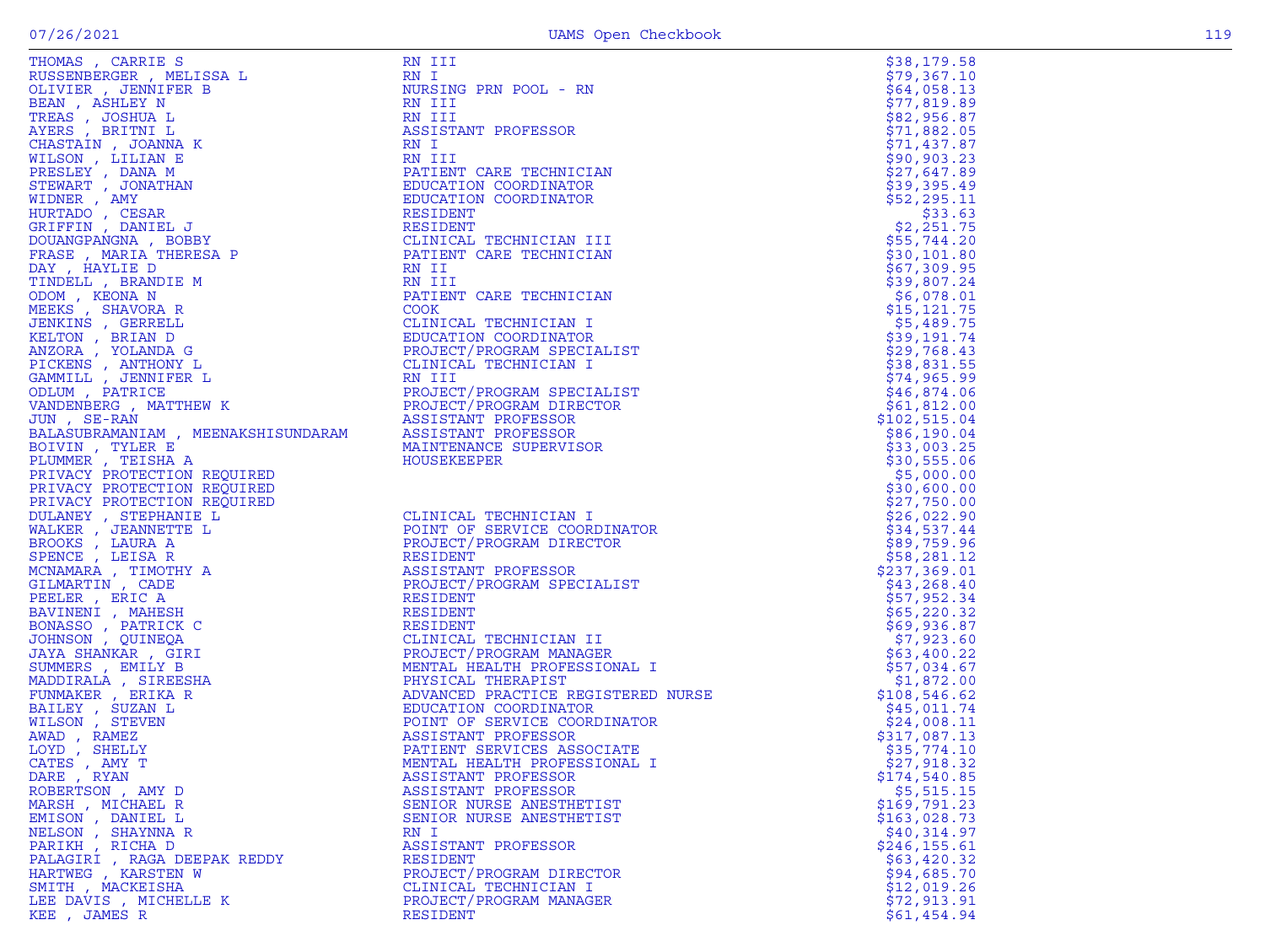| JONES-CHRISTL , SHANIEL L | POINT OF SERVICE COORDINATOR       | \$19,326.57   |
|---------------------------|------------------------------------|---------------|
| WILLIAMS, JAMES B         | RN I                               | \$7.82        |
| HENRY HOLSCLAW, MARY F    | ADVANCED PRACTICE REGISTERED NURSE | \$117,396.63  |
| FORTE, CANDICE A          | RN IV                              | \$118,720.48  |
| MCCOY, TIECHE             | NURSING PRN POOL - RN              | \$250.00      |
| HOLLOWELL , JAMES M       | CLINICAL TECHNICIAN I              | \$38,294.12   |
| TAS, VILDAN               | ASSISTANT PROFESSOR                | \$168, 309.38 |
| BROCATO GUZMAN, DORIS E   | POINT OF SERVICE COORDINATOR       | \$32,190.78   |
| GU, MOFAN                 | RESEARCH ASSOCIATE                 | \$48,666.70   |
| ASTIFAN-QUIROA, MARIA     | NURSING PRN POOL - RN              | \$8,651.76    |
| ODOR , HILDA              | MENTAL HEALTH PROFESSIONAL I       | \$19,353.65   |
|                           |                                    |               |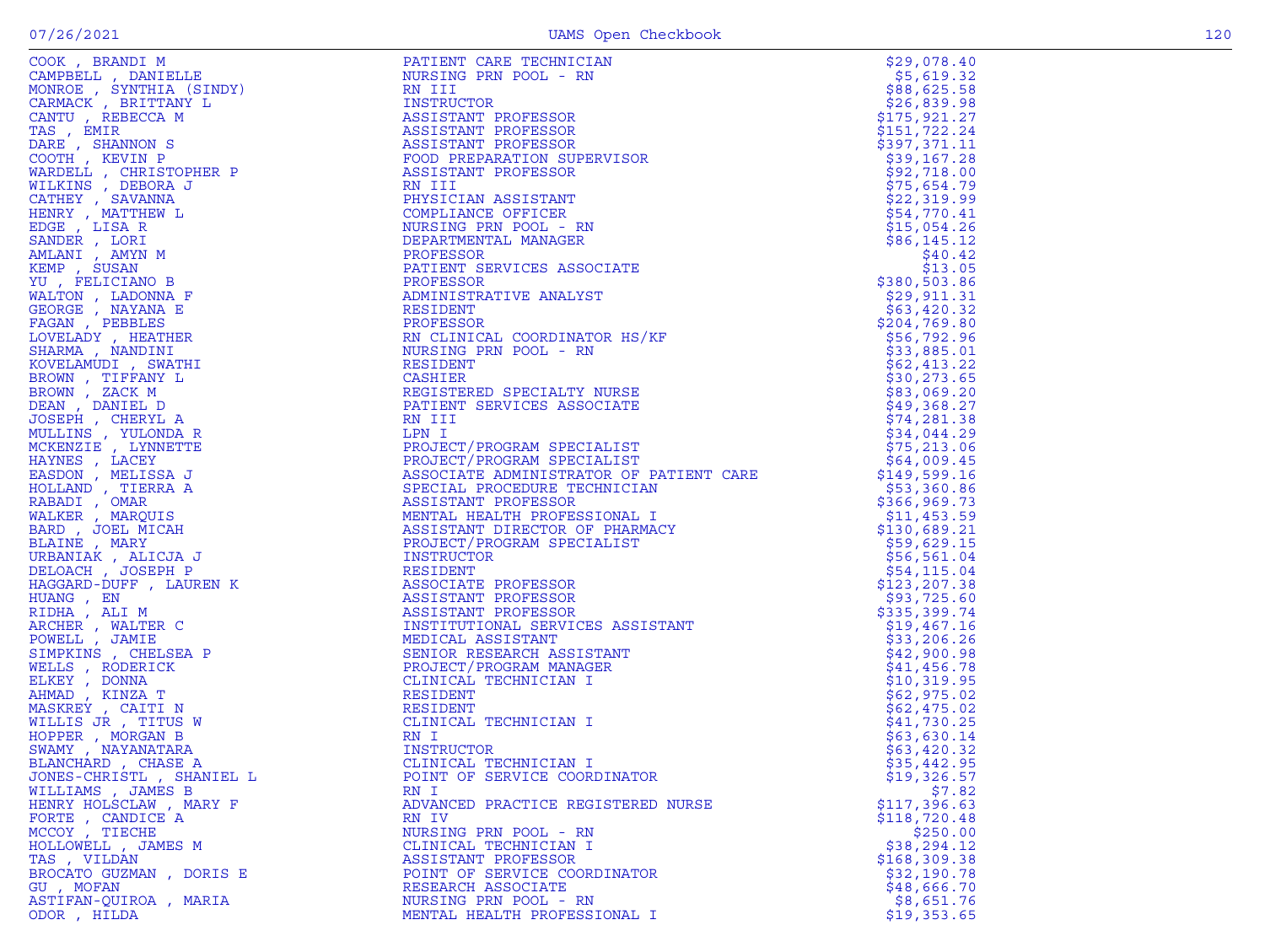| SMITH, SHATERIA K                                                                                                                                                                                                                                               | MEDICAL ASSISTANT                                                                                                                                                                                                                                                  | \$9,049.25                  |
|-----------------------------------------------------------------------------------------------------------------------------------------------------------------------------------------------------------------------------------------------------------------|--------------------------------------------------------------------------------------------------------------------------------------------------------------------------------------------------------------------------------------------------------------------|-----------------------------|
| HALL, MALLORY T                                                                                                                                                                                                                                                 | RN I                                                                                                                                                                                                                                                               | \$72,113.76                 |
| SMITH , MEGAN                                                                                                                                                                                                                                                   | ASSISTANT PROFESSOR                                                                                                                                                                                                                                                | \$114,695.04                |
| ROBINSON, DAWN                                                                                                                                                                                                                                                  | RN IV                                                                                                                                                                                                                                                              | \$79,095.53                 |
| BAKER, CASSANDRA                                                                                                                                                                                                                                                | RN III                                                                                                                                                                                                                                                             | \$19, 299.37                |
| THOMPSON, STEPHEN                                                                                                                                                                                                                                               |                                                                                                                                                                                                                                                                    | \$49,042.23                 |
| YOUNG , DOMINIQUE                                                                                                                                                                                                                                               |                                                                                                                                                                                                                                                                    | \$45,508.83                 |
| LOTIA, MITESH P                                                                                                                                                                                                                                                 |                                                                                                                                                                                                                                                                    | \$256, 150.04               |
| BYERS SR, JOHNATHAN J                                                                                                                                                                                                                                           |                                                                                                                                                                                                                                                                    | \$15,451.84                 |
| FIELDS, CRYSTAL D                                                                                                                                                                                                                                               |                                                                                                                                                                                                                                                                    | \$41,208.04                 |
| ROSE, TYLER K                                                                                                                                                                                                                                                   |                                                                                                                                                                                                                                                                    | \$2,251.75                  |
| GAGE, ANTOINE B                                                                                                                                                                                                                                                 | CERTIFIED TECHNOLOGIST III<br>CLINICAL TECHNICIAN I<br>ASSISTANT PROFESSOR<br>CLINICAL TECHNICIAN I<br>PROJECT/PROGRAM SPECIALIST<br>RESIDENT<br>COOK<br>COOK                                                                                                      | \$35,354.67                 |
| BURKS, VANESSA L                                                                                                                                                                                                                                                | MEDICAL BILLING SPECIALIST                                                                                                                                                                                                                                         | \$37,198.37                 |
| COLPOYS, CAITLYNN A                                                                                                                                                                                                                                             | MEDICAL BILLING SPECIALIST<br>CLINIC INSTRUCTOR<br>ASSISTANT PROFESSOR<br>CAMPUS DIRECTOR<br>EDUCATION COORDINATOR<br>ENCATION COORDINATOR<br>PHARMACY SUPERVISOR<br>POINT OF SERVICE COORDINATOR<br>POST DOCTORAL FELLOW<br>CLINICAL TECHNICIAN I<br>RN I         | \$45.45                     |
| BANSAL , SHIPRA                                                                                                                                                                                                                                                 |                                                                                                                                                                                                                                                                    | \$151,722.24                |
| EVANS, KIMBERLY H                                                                                                                                                                                                                                               |                                                                                                                                                                                                                                                                    | \$84,395.08                 |
| BURRIS , GAYLA L                                                                                                                                                                                                                                                |                                                                                                                                                                                                                                                                    | \$42,660.56                 |
| WHITE , AMY H                                                                                                                                                                                                                                                   |                                                                                                                                                                                                                                                                    | \$114,942.64                |
| LYNCH, ASHLEY                                                                                                                                                                                                                                                   |                                                                                                                                                                                                                                                                    | \$35,482.84                 |
| GORVINE , MARGARET M                                                                                                                                                                                                                                            |                                                                                                                                                                                                                                                                    | \$47,346.19                 |
| HUNTER, JERRIMY                                                                                                                                                                                                                                                 |                                                                                                                                                                                                                                                                    | \$40,941.14                 |
| WEAVER, MOLLY R                                                                                                                                                                                                                                                 |                                                                                                                                                                                                                                                                    | \$65,389.97                 |
| BONAVOGLIA, KRYSTAL                                                                                                                                                                                                                                             |                                                                                                                                                                                                                                                                    | \$21,921.46                 |
| WENGER, AARON S                                                                                                                                                                                                                                                 |                                                                                                                                                                                                                                                                    | \$362,824.96                |
| BOEHMER, KACI A                                                                                                                                                                                                                                                 |                                                                                                                                                                                                                                                                    | \$107,589.96                |
| WILKINS, RACHEL L                                                                                                                                                                                                                                               |                                                                                                                                                                                                                                                                    | \$60,342.40                 |
| JILES , CHASITY R                                                                                                                                                                                                                                               |                                                                                                                                                                                                                                                                    | \$57,021.63                 |
| PIERPONT , DONALD S                                                                                                                                                                                                                                             |                                                                                                                                                                                                                                                                    | \$23,467.40                 |
| YOUNG, JANA F                                                                                                                                                                                                                                                   |                                                                                                                                                                                                                                                                    | \$33,700.77                 |
| MALLADI , SAI ARUNA SRI                                                                                                                                                                                                                                         |                                                                                                                                                                                                                                                                    | \$160,502.00                |
| BOYKIN, CANDACE T                                                                                                                                                                                                                                               |                                                                                                                                                                                                                                                                    | \$42,488.05                 |
|                                                                                                                                                                                                                                                                 |                                                                                                                                                                                                                                                                    | \$18,987.51                 |
| ESTES, ANNIE<br>DHALL, ROHIT                                                                                                                                                                                                                                    | RN I<br>RN II<br>RSSOCIATE PROFESSOR<br>ASSISTANT PROFESSOR<br>PHYSICAL THERAPIST<br>MENTAL HEALTH PROFESSIONAL I<br>SKILLED TRADESMAN<br>CLINICAL TECHNICIAN III<br>ASSISTANT PROFESSOR<br>PROJECT/PROGRAM SPECIALIST<br>NURSING PRN POOL - RN<br>PROFESSOR<br>AS | \$275,427.00                |
|                                                                                                                                                                                                                                                                 |                                                                                                                                                                                                                                                                    | \$209, 120.54               |
|                                                                                                                                                                                                                                                                 |                                                                                                                                                                                                                                                                    |                             |
|                                                                                                                                                                                                                                                                 |                                                                                                                                                                                                                                                                    | \$38,184.42                 |
|                                                                                                                                                                                                                                                                 |                                                                                                                                                                                                                                                                    | \$49,558.85                 |
|                                                                                                                                                                                                                                                                 | LPN II                                                                                                                                                                                                                                                             | \$112,766.46<br>\$24,092.69 |
|                                                                                                                                                                                                                                                                 |                                                                                                                                                                                                                                                                    |                             |
| <b>ERILL , VANESSA<br/> BRILL , VANESSA<br/> WHITFIELD , JANEELLE T<br/> BONA , JONATHAN P<br/> MORRIS , TIMOTHY K<br/> EASLEY , CARRIE E<br/> PRIVACY PROTECTION PEOLLEMENT</b>                                                                                | PHARMACIST I                                                                                                                                                                                                                                                       | \$42,615.24                 |
| EASLEY , CARRIE E<br>PRIVACY PROTECTION REQUIRED<br>BERBER , ALBREY<br>LOW , CHRISTY A<br>NETWON , MORDA<br>JOHNSON , STEPHEN<br>SUTTON , KELSEY K<br>MALONE , MATTHEW P<br>CAMP , KYLE M<br>PRIVACY PROTECTION REQUIRED<br>PRIVACY PROTECTION REQUIRED<br>PRIV | DIRECTOR<br>'.<br>T II<br>ASSISTANT PROFESSOR                                                                                                                                                                                                                      | \$30,600.00                 |
|                                                                                                                                                                                                                                                                 | EXECUTIVE DIVISIONAL DIRECTOR                                                                                                                                                                                                                                      | \$106,203.35                |
|                                                                                                                                                                                                                                                                 |                                                                                                                                                                                                                                                                    | \$110, 263.49               |
|                                                                                                                                                                                                                                                                 | EDUCATION COORDINATOR                                                                                                                                                                                                                                              | \$44,880.04                 |
|                                                                                                                                                                                                                                                                 | ASSISTANT PROFESSOR                                                                                                                                                                                                                                                | \$22,364.13                 |
|                                                                                                                                                                                                                                                                 | CERTIFIED TECHNOLOGIST II                                                                                                                                                                                                                                          | \$6,527.73                  |
|                                                                                                                                                                                                                                                                 | ASSISTANT PROFESSOR                                                                                                                                                                                                                                                | \$249,386.21                |
|                                                                                                                                                                                                                                                                 | RESIDENT                                                                                                                                                                                                                                                           | \$57,452.34                 |
|                                                                                                                                                                                                                                                                 |                                                                                                                                                                                                                                                                    | \$30,600.00                 |
|                                                                                                                                                                                                                                                                 |                                                                                                                                                                                                                                                                    | \$15,369.05                 |
| MARTINEZ , JASMINE                                                                                                                                                                                                                                              | POINT OF SERVICE COORDINATOR                                                                                                                                                                                                                                       | \$34,248.94                 |
| STAWSKI, PRESTON J                                                                                                                                                                                                                                              | CLINICAL TECHNICIAN I                                                                                                                                                                                                                                              | \$32,023.75                 |
| JAGADALE , AKSHAYA                                                                                                                                                                                                                                              | RESIDENT                                                                                                                                                                                                                                                           | \$60,954.94                 |
| PRIVACY PROTECTION REQUIRED                                                                                                                                                                                                                                     |                                                                                                                                                                                                                                                                    | \$30,600.00                 |
| MORRIS, ALEX C                                                                                                                                                                                                                                                  | POINT OF SERVICE COORDINATOR                                                                                                                                                                                                                                       | \$32,154.50                 |
| DRAGAN, AMANDA                                                                                                                                                                                                                                                  | RESEARCH ASSOCIATE                                                                                                                                                                                                                                                 | \$56,974.00                 |
| PRIVACY PROTECTION REQUIRED                                                                                                                                                                                                                                     |                                                                                                                                                                                                                                                                    | \$15,250.00                 |
| TAYLOR, LORI                                                                                                                                                                                                                                                    | PHYSICAL THERAPIST                                                                                                                                                                                                                                                 | \$61,856.81                 |
| TROUT , CHELSEY M                                                                                                                                                                                                                                               | ASSISTANT PROFESSOR                                                                                                                                                                                                                                                | \$30,568.35                 |
| KAIRAMKONDA, SUPRIYA R                                                                                                                                                                                                                                          | RESIDENT                                                                                                                                                                                                                                                           | \$2,094.17                  |
| ROY CHOUDHURY, SAMRAT                                                                                                                                                                                                                                           | ASSISTANT PROFESSOR                                                                                                                                                                                                                                                | \$80,643.59                 |
| MORGAN, ALICIA A                                                                                                                                                                                                                                                | RN I                                                                                                                                                                                                                                                               | \$79,237.52                 |
| PRIVACY PROTECTION REQUIRED                                                                                                                                                                                                                                     |                                                                                                                                                                                                                                                                    | \$30,600.00                 |
| FRETT, BRENDAN A                                                                                                                                                                                                                                                | ASSISTANT PROFESSOR                                                                                                                                                                                                                                                | \$94,349.96                 |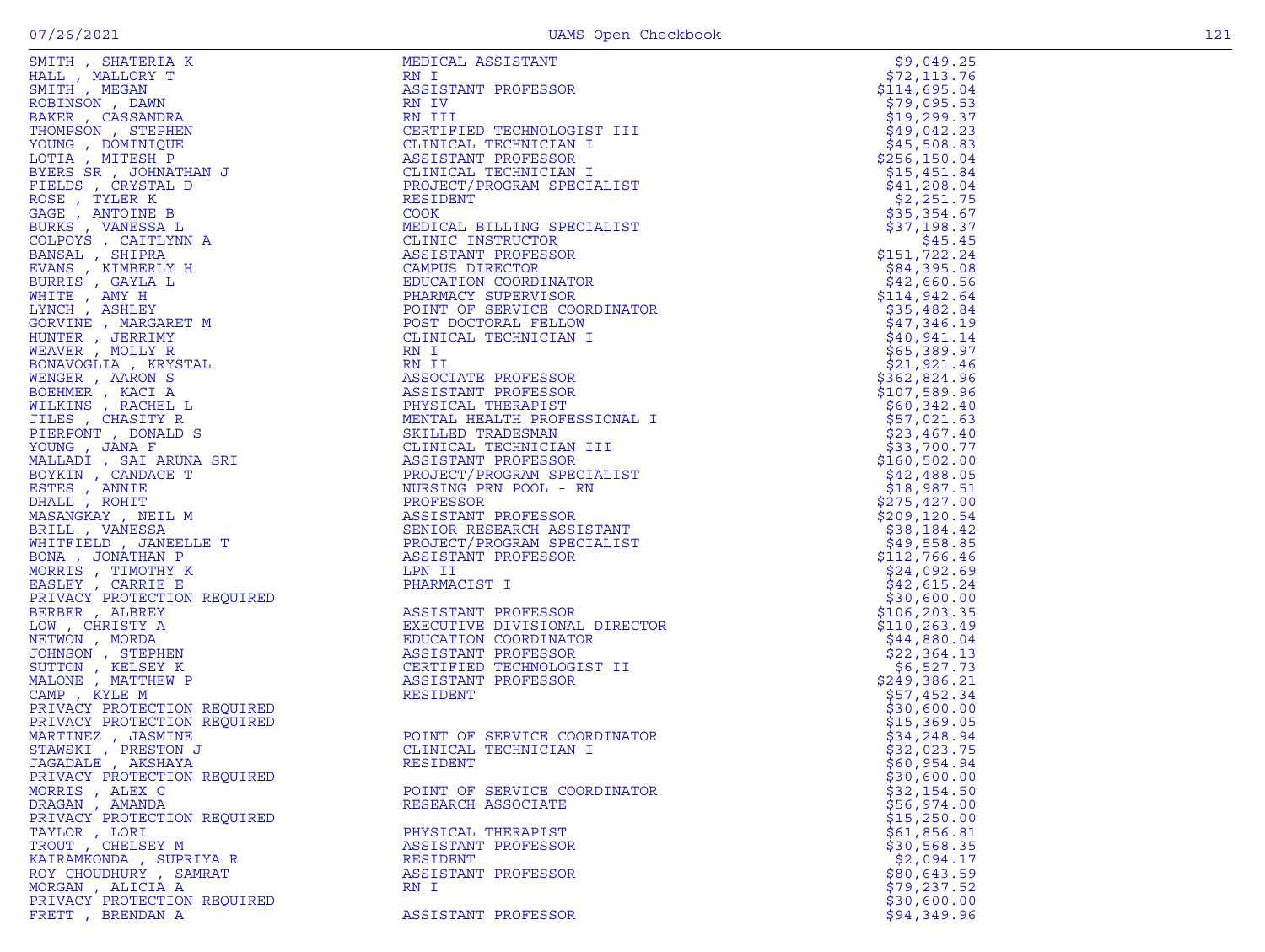| BYNUM , SHAWN B                                                                                                                                                                                                                                             |
|-------------------------------------------------------------------------------------------------------------------------------------------------------------------------------------------------------------------------------------------------------------|
| HOLLIMAN, ALLISON H                                                                                                                                                                                                                                         |
| SCARAMUZZA , BRITTANY M                                                                                                                                                                                                                                     |
| SCARAMUZZA , BRITTANY M<br>NELSON , BECKIE A<br>ARYA , KAPIL<br>KIRKES , ANNA C<br>PRIVACY PROTECTION REQUIRED<br>REEDER , JENNIFER<br>BECK , CORINNE L<br>FULLER , CARLO<br>PRIVACY PROTECTION REQUIRED<br>HANLEY , PAUL B<br>MCCOY RORY A<br>MCCOY RORY A |
|                                                                                                                                                                                                                                                             |
|                                                                                                                                                                                                                                                             |
|                                                                                                                                                                                                                                                             |
|                                                                                                                                                                                                                                                             |
|                                                                                                                                                                                                                                                             |
|                                                                                                                                                                                                                                                             |
|                                                                                                                                                                                                                                                             |
|                                                                                                                                                                                                                                                             |
|                                                                                                                                                                                                                                                             |
|                                                                                                                                                                                                                                                             |
|                                                                                                                                                                                                                                                             |
|                                                                                                                                                                                                                                                             |
| " CONTROL CONTROL<br>CONTROL RON A<br>ROSE , ASHLEY L<br>HOLDER , AMBER D<br>HOLMES , AMGELIQUE N<br>REOWN LINDA K                                                                                                                                          |
|                                                                                                                                                                                                                                                             |
|                                                                                                                                                                                                                                                             |
|                                                                                                                                                                                                                                                             |
| BROWN , LINDA K<br>BENNETT , SUSAN R<br>COLORATION                                                                                                                                                                                                          |
|                                                                                                                                                                                                                                                             |
| PRIVACY PROTECTION REQUIRED                                                                                                                                                                                                                                 |
|                                                                                                                                                                                                                                                             |
| BOWERMAN , CAROL A<br>RIDDLE , LINDSEY                                                                                                                                                                                                                      |
| CLAY, JAIAERRA                                                                                                                                                                                                                                              |
| SLOTCAVAGE, RACHEL L                                                                                                                                                                                                                                        |
| LOGGINS , RANDY G<br>PHILLIPS , ADRIANNE R                                                                                                                                                                                                                  |
|                                                                                                                                                                                                                                                             |
|                                                                                                                                                                                                                                                             |
|                                                                                                                                                                                                                                                             |
|                                                                                                                                                                                                                                                             |
|                                                                                                                                                                                                                                                             |
|                                                                                                                                                                                                                                                             |
| PRILITIPS , ADKINING R<br>PRIVACY PROTECTION REQUIRED<br>WARDY , RAYMOND J<br>TARVIN , ROCHELLE<br>SRAHAM , CHRISTY<br>MCEUEN , EMILY F<br>MCEUEN , EMILY F<br>BUTLER , THERESA M<br>POTLEWITTE FOWAPD                                                      |
|                                                                                                                                                                                                                                                             |
|                                                                                                                                                                                                                                                             |
| APPLEWHITE , EDWARD                                                                                                                                                                                                                                         |
|                                                                                                                                                                                                                                                             |
|                                                                                                                                                                                                                                                             |
| PRIVACY PROTECTION REQUIRED<br>WALLIS , KATHERINE F<br>JEWETT , AMANDA C<br>BYRD , BARBARA D                                                                                                                                                                |
|                                                                                                                                                                                                                                                             |
| FONTENETTE-BURTON, ANGELIQUE                                                                                                                                                                                                                                |
|                                                                                                                                                                                                                                                             |
| GRAHAM , KENNETH<br>LYNN-ALLISON , TINA M                                                                                                                                                                                                                   |
|                                                                                                                                                                                                                                                             |
| STEPHENS , ADRIENNE D<br>WILLIAMS , APRIL L                                                                                                                                                                                                                 |
|                                                                                                                                                                                                                                                             |
|                                                                                                                                                                                                                                                             |
|                                                                                                                                                                                                                                                             |
| WINDING / TERRY W<br>LEDET , NADINE M<br>PRIVACY PROTECTION REQUIRED<br>SCHWARTZ , ZACHARY L<br>STAWARTZ , ZANDRAY L                                                                                                                                        |
|                                                                                                                                                                                                                                                             |
| JACKSON , SANDRA D<br>COLEMAN , JUJUAN A<br>VOIGHT , SUMMER B<br>WILLIAMS , MISTY G<br>THOMBOON , TAUT G                                                                                                                                                    |
|                                                                                                                                                                                                                                                             |
|                                                                                                                                                                                                                                                             |
|                                                                                                                                                                                                                                                             |
|                                                                                                                                                                                                                                                             |
| THOMPSON,<br>PAULA<br>А                                                                                                                                                                                                                                     |
|                                                                                                                                                                                                                                                             |
|                                                                                                                                                                                                                                                             |
| GILES , STANLEY<br>GILES , STANLEY<br>WANCHAI , VISANU<br>MCLITTLE , JOANN A<br>LABONTE , JUDY M                                                                                                                                                            |
|                                                                                                                                                                                                                                                             |
| DACHAVARAM, SOMA SHEKAR                                                                                                                                                                                                                                     |
|                                                                                                                                                                                                                                                             |
|                                                                                                                                                                                                                                                             |
|                                                                                                                                                                                                                                                             |
|                                                                                                                                                                                                                                                             |
| EXEMP , AARON S<br>KEMP , AARON S<br>RILEY , JENNIFER A<br>JONES , CRAIG S<br>MILEY , ASHLEY<br>MILEON SUALANDA D                                                                                                                                           |

|                         | EVANS, SIMMAR BOWLER (ENGLISH MENDENDRICH CHARGES IN THE SERVER (ENGLISH MENDENDRICH MENDENDRICH MENDENDRICH (SERVER MENDENDRICH MENDENDRICH MENDENDRICH MENDENDRICH (SERVER MENDENDRICH MENDENDRICH MENDENDRICH MENDENDRICH | \$118,593.49                |
|-------------------------|------------------------------------------------------------------------------------------------------------------------------------------------------------------------------------------------------------------------------|-----------------------------|
|                         |                                                                                                                                                                                                                              | \$42,813.54                 |
|                         |                                                                                                                                                                                                                              | \$58,095.96                 |
|                         |                                                                                                                                                                                                                              | \$13,025.95                 |
|                         |                                                                                                                                                                                                                              | \$247,197.46                |
|                         |                                                                                                                                                                                                                              | \$55,080.00                 |
|                         |                                                                                                                                                                                                                              | \$12,500.00                 |
|                         |                                                                                                                                                                                                                              | \$20, 242.46                |
|                         |                                                                                                                                                                                                                              | \$24,612.77                 |
|                         |                                                                                                                                                                                                                              | \$25,767.12                 |
|                         |                                                                                                                                                                                                                              | \$3,575.39                  |
|                         |                                                                                                                                                                                                                              | \$106,850.21                |
|                         |                                                                                                                                                                                                                              | \$76,500.00                 |
|                         |                                                                                                                                                                                                                              | \$55,256.29                 |
|                         |                                                                                                                                                                                                                              | \$30,652.96                 |
|                         |                                                                                                                                                                                                                              | \$55,630.80                 |
|                         |                                                                                                                                                                                                                              | \$64,950.94                 |
|                         |                                                                                                                                                                                                                              | \$47,783.17                 |
|                         |                                                                                                                                                                                                                              | \$47,632.54                 |
|                         |                                                                                                                                                                                                                              | \$72,511.92                 |
|                         |                                                                                                                                                                                                                              | \$28,554.55                 |
|                         |                                                                                                                                                                                                                              | \$11,200.97                 |
|                         |                                                                                                                                                                                                                              | \$41,396.06                 |
|                         |                                                                                                                                                                                                                              | \$5,020.50                  |
|                         |                                                                                                                                                                                                                              | \$295,828.96<br>\$66,942.67 |
|                         |                                                                                                                                                                                                                              | \$96,097.10                 |
|                         |                                                                                                                                                                                                                              | \$30,600.00                 |
|                         |                                                                                                                                                                                                                              | \$39,534.06                 |
|                         |                                                                                                                                                                                                                              | \$29,988.08                 |
|                         |                                                                                                                                                                                                                              | \$24,061.22                 |
|                         |                                                                                                                                                                                                                              | \$53,770.02                 |
|                         |                                                                                                                                                                                                                              | \$64,055.25                 |
|                         |                                                                                                                                                                                                                              | \$12,781.35                 |
|                         |                                                                                                                                                                                                                              | \$8,881.25                  |
|                         |                                                                                                                                                                                                                              | \$3,095.24                  |
|                         |                                                                                                                                                                                                                              | \$40,742.64                 |
|                         |                                                                                                                                                                                                                              | \$72,019.87                 |
|                         |                                                                                                                                                                                                                              | \$74,586.52                 |
|                         |                                                                                                                                                                                                                              | \$347,405.26                |
|                         |                                                                                                                                                                                                                              | \$32,324.55                 |
|                         |                                                                                                                                                                                                                              | \$3,922.36                  |
|                         |                                                                                                                                                                                                                              | \$1,565.87                  |
|                         |                                                                                                                                                                                                                              | \$62,474.81                 |
|                         |                                                                                                                                                                                                                              | \$1,393.00                  |
|                         |                                                                                                                                                                                                                              | \$58,027.63                 |
|                         |                                                                                                                                                                                                                              | \$30,600.00                 |
|                         |                                                                                                                                                                                                                              | \$54, 115.04                |
|                         |                                                                                                                                                                                                                              | \$28,423.34                 |
|                         |                                                                                                                                                                                                                              | \$32,513.61                 |
|                         |                                                                                                                                                                                                                              | \$50,980.66                 |
|                         |                                                                                                                                                                                                                              | \$99, 115.39                |
| THOMPSON, PAULA A       | RN III                                                                                                                                                                                                                       | \$79,014.84                 |
| GILES, STANLEY          | CASHIER                                                                                                                                                                                                                      | \$31,715.65                 |
| WANCHAI , VISANU        | POST DOCTORAL FELLOW                                                                                                                                                                                                         | \$48,417.44                 |
| MCLITTLE , JOANN A      | HOSPITAL PROGRAM SERVICES ASSISTANT                                                                                                                                                                                          | \$29,301.38                 |
| LABONTE, JUDY M         | ASSISTANT PROFESSOR                                                                                                                                                                                                          | \$38.56                     |
| DACHAVARAM, SOMA SHEKAR | ASSISTANT PROFESSOR                                                                                                                                                                                                          | \$14,454.75                 |
| KEMP, AARON S           | RESEARCH/CLINICAL PROGRAM MANAGER                                                                                                                                                                                            | \$83, 240.20                |
| RILEY , JENNIFER A      | LPN I                                                                                                                                                                                                                        | \$37,785.78                 |
| JONES, CRAIG S          | MENTAL HEALTH PROFESSIONAL I                                                                                                                                                                                                 | \$92,480.88                 |
| MCCRARY, ASHLEY         | ASSISTANT PROFESSOR                                                                                                                                                                                                          | \$103,834.50                |
| WILSON, SHALANDA D      | DIVISIONAL DIRECTOR                                                                                                                                                                                                          | \$126,875.04                |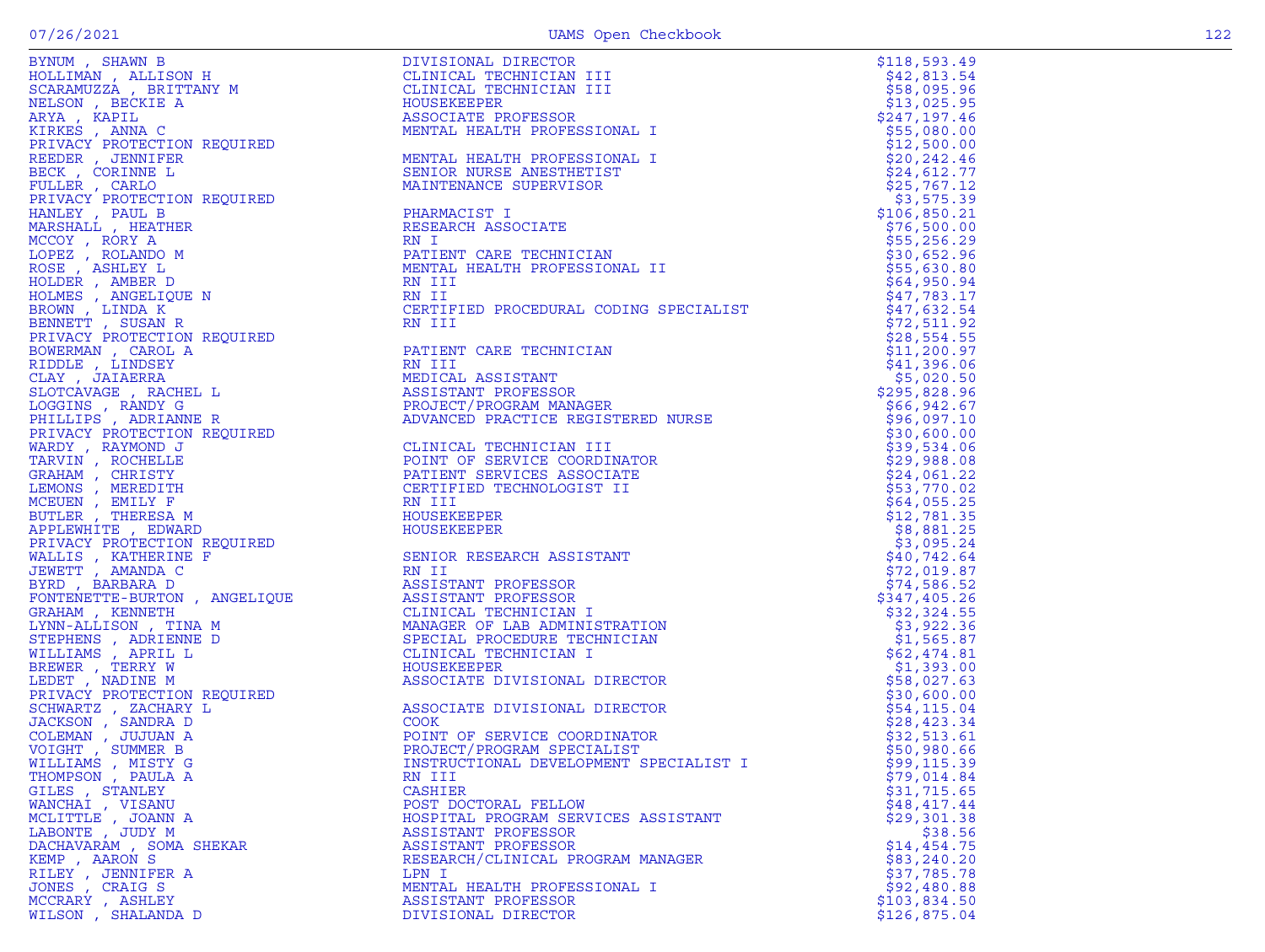| IS, BOBBIL C<br>ISSICK, MARQUITA<br>EY, TAMARA S<br>IDEN, NICHOLAS R<br>YGLEY, MARGARET M<br>COWN, BARBARA<br>ISON, BARBARA<br>OLENTINE, KRISTEANA R<br>ISU, PING-CHING<br>MANG, YAN<br>HARRIS, JERRY<br>TAYLOR, TIFFANY L<br>TAYLOR, TIFFANY L<br>TAYLO | LPN II                                       | \$44,820.04   |
|----------------------------------------------------------------------------------------------------------------------------------------------------------------------------------------------------------------------------------------------------------|----------------------------------------------|---------------|
|                                                                                                                                                                                                                                                          | RN II                                        | \$24,095.13   |
|                                                                                                                                                                                                                                                          | POINT OF SERVICE COORDINATOR                 | \$32,120.91   |
|                                                                                                                                                                                                                                                          |                                              |               |
|                                                                                                                                                                                                                                                          | OCCUPATIONAL THERAPIST                       | \$94,544.66   |
|                                                                                                                                                                                                                                                          | MENTAL HEALTH PROFESSIONAL II                | \$68,714.38   |
|                                                                                                                                                                                                                                                          | FOOD PREPARATION SUPERVISOR                  | \$32,105.20   |
|                                                                                                                                                                                                                                                          | RN III                                       | \$7.12        |
|                                                                                                                                                                                                                                                          | CLINICAL TECHNICIAN I                        | \$51,609.74   |
|                                                                                                                                                                                                                                                          |                                              |               |
|                                                                                                                                                                                                                                                          | ASSISTANT PROFESSOR                          | \$97,861.05   |
|                                                                                                                                                                                                                                                          | RESEARCH ASSOCIATE                           | \$46,800.66   |
|                                                                                                                                                                                                                                                          | HOUSEKEEPER                                  | \$14, 155.75  |
|                                                                                                                                                                                                                                                          | MEDICAL ASSISTANT                            | \$30,554.30   |
|                                                                                                                                                                                                                                                          | PROFESSOR                                    | \$262,520.41  |
|                                                                                                                                                                                                                                                          |                                              |               |
|                                                                                                                                                                                                                                                          | RN II                                        | \$76, 735.05  |
| MCNEIL, BRENDA S                                                                                                                                                                                                                                         | RN II                                        | \$74,708.90   |
| BRANCCA, ASHLEY N                                                                                                                                                                                                                                        | CLINICAL TECHNICIAN I                        | \$22,977.41   |
| CAWTHON, JOHN W                                                                                                                                                                                                                                          | NURSING PRN POOL - RN                        | \$30,262.86   |
| KINCAID, KIMBERLY M                                                                                                                                                                                                                                      | RN III                                       | \$87,159.14   |
|                                                                                                                                                                                                                                                          |                                              |               |
| ANKNEY, MEGAN M                                                                                                                                                                                                                                          | RN I                                         | \$60,722.54   |
| BERQUIST II, MICHAEL D                                                                                                                                                                                                                                   | ASSISTANT PROFESSOR                          | \$60,781.76   |
| DICKERSON, CANDACE R                                                                                                                                                                                                                                     | RN II                                        | \$87,204.69   |
| MCCULLOUGH, EMMA                                                                                                                                                                                                                                         | RN I                                         | \$64,643.61   |
| HANKINS , SHANNON L                                                                                                                                                                                                                                      | RN III                                       | \$98,933.83   |
|                                                                                                                                                                                                                                                          | RN III                                       |               |
| JONES , DEENA                                                                                                                                                                                                                                            |                                              | \$77,747.85   |
| BLAYLOCK, CECILIA C                                                                                                                                                                                                                                      | RN III                                       | \$80,521.74   |
| HAYMAN, KRISTI L                                                                                                                                                                                                                                         | CLINICAL TECHNICIAN I                        | \$31,481.25   |
| SANDERS , DEANA L                                                                                                                                                                                                                                        | CLINICAL TECHNICIAN I                        | \$32,628.44   |
| BLAND, KIMBERLY L                                                                                                                                                                                                                                        | CLINICAL TECHNICIAN I                        | \$44,279.04   |
| GOODEN, TINA M                                                                                                                                                                                                                                           | CLINICAL TECHNICIAN I                        | \$41,232.44   |
| $\begin{array}{lll} \texttt{M} & \\ \texttt{EL} & \texttt{D} \\ \texttt{R} & \\ \texttt{C} & \\ \texttt{C} & \\ \texttt{H} & \\ \texttt{A} & \\ \end{array}$                                                                                             |                                              |               |
| DAIGLE , OLIVIA                                                                                                                                                                                                                                          | RESIDENT                                     | \$61,454.94   |
| HAWKINS, LYNN C                                                                                                                                                                                                                                          | PROJECT/PROGRAM DIRECTOR                     | \$83,639.96   |
| RAMAVARAM, NAMRATHA                                                                                                                                                                                                                                      | RESIDENT                                     | \$60,954.94   |
| COOPER, HEATHER L                                                                                                                                                                                                                                        | NURSING PRN POOL - RN                        | \$2,584.75    |
| GLYNN, WILLIAM J                                                                                                                                                                                                                                         | CERTIFIED TECHNOLOGIST II                    | \$77,571.60   |
|                                                                                                                                                                                                                                                          |                                              |               |
| PORTER, KIERRA                                                                                                                                                                                                                                           | ADMINISTRATIVE ANALYST                       | \$8,065.80    |
| LOVELL , EMILY C                                                                                                                                                                                                                                         | OCCUPATIONAL THERAPIST                       | \$50, 261.92  |
| SMITH, MIRANDA N                                                                                                                                                                                                                                         | PATIENT SERVICES ASSOCIATE                   | \$18,387.61   |
| BROWN, TENAHIA M                                                                                                                                                                                                                                         | OPECIALIST<br>PROJECT/PROGRAM SPECIALIST     | \$38,404.05   |
| FORTUNE , SUSANNA                                                                                                                                                                                                                                        | CERTIFIED PROCEDURAL CODING SPECIALIST       | \$50,407.78   |
|                                                                                                                                                                                                                                                          | ODING SPECIALISI<br>IATE<br>ONAL I<br>ONAL I |               |
| SMITH , IKEVYA D                                                                                                                                                                                                                                         | CLINICAL TECHNICIAN I                        | \$23,776.70   |
| HARRIS, LAURA E                                                                                                                                                                                                                                          | CASHIER                                      | \$35,371.15   |
| WEST, LEANDRA D                                                                                                                                                                                                                                          | PATIENT SERVICES ASSOCIATE                   | \$32,178.28   |
| KIMBALL , MARGARET M                                                                                                                                                                                                                                     | MENTAL HEALTH PROFESSIONAL I                 | \$53,009.96   |
| STIDUM, VIOLA                                                                                                                                                                                                                                            | CLINICAL TECHNICIAN I                        | \$27,043.90   |
| HENRY , CARA B                                                                                                                                                                                                                                           |                                              |               |
|                                                                                                                                                                                                                                                          | CLINICAL TECHNICIAN I                        | \$31,309.79   |
| WITZKE, MEGAN E                                                                                                                                                                                                                                          | NURSING PRN POOL - RN                        | \$28,948.08   |
| MARAKA, SPYRIDOULA                                                                                                                                                                                                                                       | ASSISTANT PROFESSOR                          | \$38,872.98   |
| MENDOZA, CAROLINA                                                                                                                                                                                                                                        | CHILD CARE TECHNICIAN                        | \$18, 280.28  |
| HARRIS, LANCE K                                                                                                                                                                                                                                          | PHYSICIAN ASSISTANT                          | \$120,609.64  |
| WILLEY, MARC S                                                                                                                                                                                                                                           | OCCUPATIONAL THERAPIST                       | \$7,542.00    |
|                                                                                                                                                                                                                                                          |                                              |               |
| WICKS, SUSAN R                                                                                                                                                                                                                                           | RN III                                       | \$44,134.12   |
| KESSLER , JENSI J                                                                                                                                                                                                                                        | MENTAL HEALTH PROFESSIONAL I                 | \$47,600.77   |
| TEO, ESTHER H                                                                                                                                                                                                                                            | ASSISTANT PROFESSOR                          | \$500, 169.96 |
| PECOR, REBECCA L                                                                                                                                                                                                                                         | PROJECT/PROGRAM MANAGER                      | \$60,535.24   |
| HAYES, MYIA                                                                                                                                                                                                                                              | PROJECT/PROGRAM SPECIALIST                   | \$56,661.04   |
|                                                                                                                                                                                                                                                          | CLINIC ASSISTANT INSTRUCTOR                  |               |
| SCALZO, BROOK                                                                                                                                                                                                                                            |                                              | \$8,049.96    |
| ACHESON, ASHLEY W                                                                                                                                                                                                                                        | ASSOCIATE PROFESSOR                          | \$134,809.71  |
| OBRIEN, MARCUS D                                                                                                                                                                                                                                         | ASSOCIATE PROFESSOR                          | \$178,316.50  |
| GIBSON, SUSAN Y                                                                                                                                                                                                                                          | CLINICAL TECHNICIAN I                        | \$37,868.10   |
| HALEY , PHYLLIS J                                                                                                                                                                                                                                        | CLINICAL TECHNICIAN I                        | \$37,481.35   |
| EMERSON, BRILEY J                                                                                                                                                                                                                                        | PATIENT CARE TECHNICIAN                      | \$32,051.56   |
|                                                                                                                                                                                                                                                          |                                              | \$13,068.87   |
| DAVIS , NICHALAUS T                                                                                                                                                                                                                                      | CLINICAL TECHNICIAN I                        |               |
| SURRATT, DEDRIC T                                                                                                                                                                                                                                        | CLINICAL TECHNICIAN I                        | \$40,379.95   |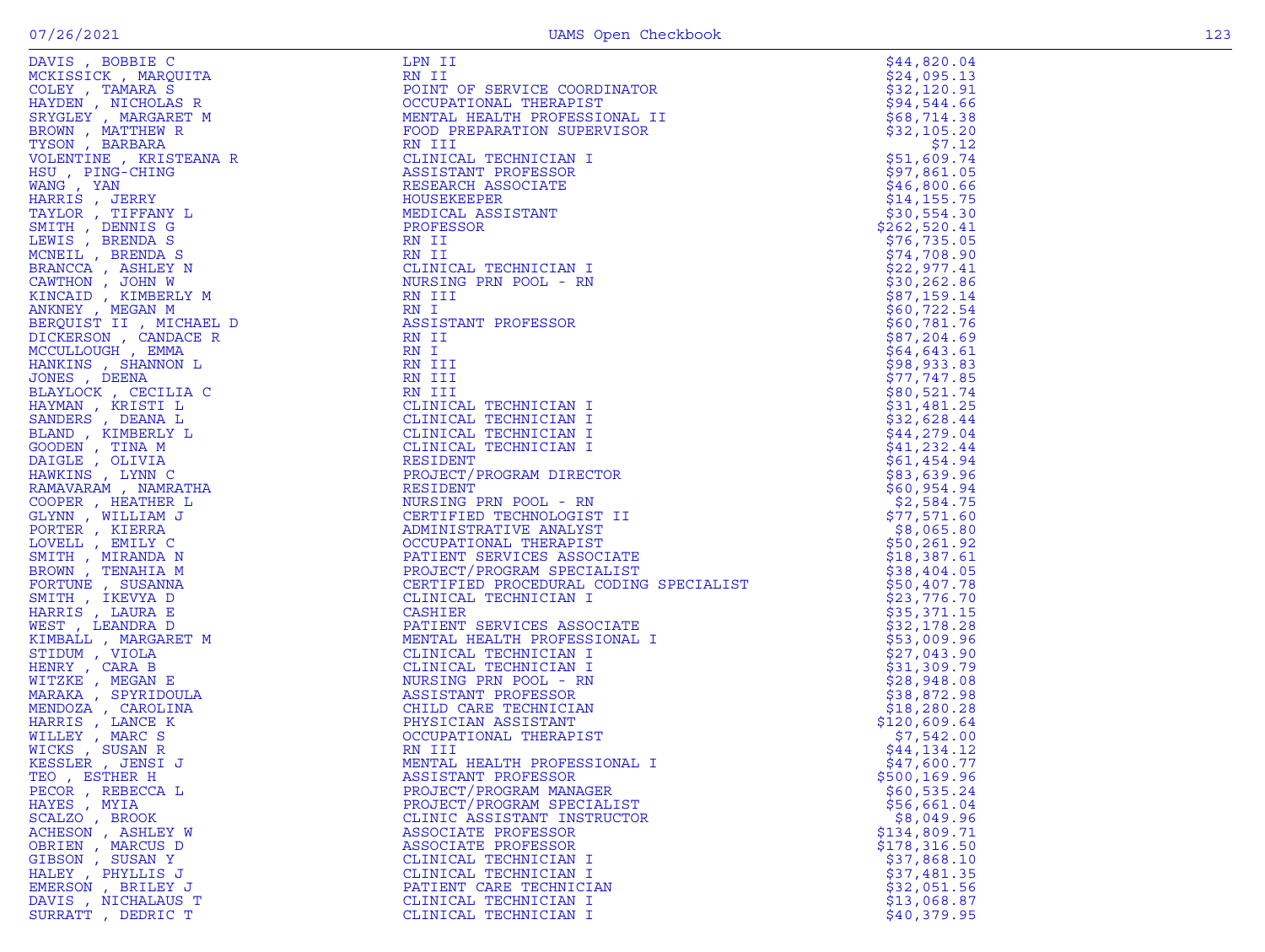| SMITH, THADDIUS D                         | CLINICAL TECHNICIAN III                                                                                                                                                                                                                                    | \$44,005.06                |
|-------------------------------------------|------------------------------------------------------------------------------------------------------------------------------------------------------------------------------------------------------------------------------------------------------------|----------------------------|
| HALL, TIFFANY L                           | SPECIALTY REGISTERED NURSE                                                                                                                                                                                                                                 | \$90,991.42                |
| JONES , MIRANDA N                         | RN III                                                                                                                                                                                                                                                     | \$21,536.13                |
| MCCRARY, ALEXIA F                         | DEPARTMENTAL MANAGER                                                                                                                                                                                                                                       | \$13,609.58                |
| LOVELACE, LAKESHIA S                      | PROJECT/PROGRAM SPECIALIST                                                                                                                                                                                                                                 | \$61,812.00                |
| CHRISTMAN, SUMMER L                       | NURSING UNIT COORDINATOR                                                                                                                                                                                                                                   | \$29,773.99                |
| PIERCE, BENJAMIN O                        | PATIENT SERVICES ASSOCIATE                                                                                                                                                                                                                                 | \$44,055.42                |
| HENRY, LAUREN                             | PROJECT/PROGRAM DIRECTOR                                                                                                                                                                                                                                   | \$79,437.36                |
| ARMSTRONG, JESSICA R                      | POINT OF SERVICE COORDINATOR                                                                                                                                                                                                                               | \$29,781.85                |
| FINNEY, KAMERON D                         | POINT OF SERVICE COORDINATOR                                                                                                                                                                                                                               | \$4,244.59                 |
| HICKMAN, APRIL                            | PROJECT/PROGRAM MANAGER<br>SPECIAL PROCEDURE TECHNICIAN                                                                                                                                                                                                    | \$72,199.96<br>\$38,669.24 |
| MORRIS, KAYLA S<br>YOUNG , NINA SHELLEY M | PROJECT/PROGRAM MANAGER                                                                                                                                                                                                                                    | \$63,749.96                |
| RATCLIFF , KELSEY L                       | CERTIFIED TECHNOLOGIST II                                                                                                                                                                                                                                  | \$21,038.77                |
| WOERNER, TERYN D                          | PHYSICIAN ASSISTANT                                                                                                                                                                                                                                        | \$135, 108.63              |
| SIEBENMORGEN , LACHAN E                   | ASSISTANT PROFESSOR                                                                                                                                                                                                                                        | \$103,834.50               |
| WINTERS , KRISTIN D                       | MANAGER OF LAB ADMINISTRATION                                                                                                                                                                                                                              | \$69,963.96                |
| CHIANG , TUNG-CHIN                        | ASSISTANT PROFESSOR                                                                                                                                                                                                                                        | \$90,657.64                |
| SORIANO, LEAH                             | RN III                                                                                                                                                                                                                                                     | \$104, 296.20              |
| JOHNSON, HALEY J                          | AUDIOLOGIST                                                                                                                                                                                                                                                | \$74,233.38                |
| CHIU, MARIA V                             | RN III                                                                                                                                                                                                                                                     | \$90, 964.28               |
| LORIA, RHEA T                             | RN III                                                                                                                                                                                                                                                     | \$118,945.41               |
| ELSER , HELEN ANGIE A                     | NURSING PRN POOL - RN                                                                                                                                                                                                                                      | \$35,716.63                |
| BISHOP , JAMES E                          | CAMPUS DIRECTOR                                                                                                                                                                                                                                            | \$100,760.04               |
| HOOF , NICHOLAS T                         | SKILLED TRADESMAN                                                                                                                                                                                                                                          | \$38,462.87                |
| XIONG, KAO NHUE                           | SPECIAL PROCEDURE TECHNICIAN                                                                                                                                                                                                                               | \$7,672.81                 |
| PRIVACY PROTECTION REQUIRED               |                                                                                                                                                                                                                                                            | \$30,600.00                |
| READY, LAKENDRA S                         |                                                                                                                                                                                                                                                            | \$97,910.21                |
| FOSTER, BRIAN A                           | CERTIFIED TECHNOLOGIST II                                                                                                                                                                                                                                  | \$62,311.62                |
| MORENO, JACOB                             |                                                                                                                                                                                                                                                            | \$37,086.77                |
| MOON, SUN HEE                             |                                                                                                                                                                                                                                                            | \$49,423.90                |
| SIMMONS , SUSAN H                         | REQUIRED<br>;<br>; H<br>POST DOCTORAL :-<br>; H<br>NURSING PRN POOL - K.<br>CLINICAL 1.<br>NURSING PRN POOL - K.<br>CLA MEDICAL ASSISTANT PROFESSI<br>XIS C<br>AN MENITAL HEALTH PROFESSOR<br>ASSISTANT PROFESSOR<br>ASSISTANT PROFESSOR<br>RN I<br>CLINIC | \$1,673.25                 |
| WIGGINS , FELICIA A                       |                                                                                                                                                                                                                                                            | \$23,868.11                |
| DURAN, JAMI N                             | MENTAL HEALTH PROFESSIONAL I                                                                                                                                                                                                                               | \$62,430.12                |
| ELLIOTT, ALEXIS C                         | ADMINISTRATIVE SPECIALIST III                                                                                                                                                                                                                              | \$31,669.28                |
| JEAN LOUIS , MARIE RACHELLE N             |                                                                                                                                                                                                                                                            | \$82,415.96                |
|                                           |                                                                                                                                                                                                                                                            | \$351, 200.04              |
|                                           |                                                                                                                                                                                                                                                            | \$149,827.95               |
|                                           |                                                                                                                                                                                                                                                            | \$74,484.19                |
|                                           |                                                                                                                                                                                                                                                            | \$5,343.44                 |
|                                           |                                                                                                                                                                                                                                                            | \$35,066.63                |
|                                           |                                                                                                                                                                                                                                                            | \$39,010.56                |
|                                           | LPN II<br>ASSISTANT PROFESSOR<br>ELEMENT INTERPRETEJ                                                                                                                                                                                                       | \$3,624.05                 |
|                                           | CLINICAL INTERPRETER                                                                                                                                                                                                                                       | \$61,917.14<br>\$28.50     |
|                                           |                                                                                                                                                                                                                                                            | \$36,468.08                |
|                                           | EXECUTIVE DIVISIONAL DIRECTOR                                                                                                                                                                                                                              | \$109,944.72               |
|                                           | ASSISTANT PROFESSOR                                                                                                                                                                                                                                        | \$161, 175.76              |
|                                           | ADVANCED PRACTICE REGISTERED NURSE                                                                                                                                                                                                                         | \$60,962.40                |
|                                           |                                                                                                                                                                                                                                                            | \$48,961.50                |
|                                           | ASSISTANT PROFESSOR                                                                                                                                                                                                                                        | \$277,754.38               |
|                                           | INSTITUTIONAL SERVICES ASSISTANT                                                                                                                                                                                                                           | \$34,152.12                |
|                                           | PATIENT SERVICES ASSOCIATE                                                                                                                                                                                                                                 | \$36,843.13                |
|                                           | EXECU11.<br>ASSISTANT FRACTICE .<br>ADVANCED PRACTICE .<br>RESEARCH ASSOCIATE<br>ASSISTANT PROFESSO<br>INSTITUTIONAL SER<br>INSTITUTIONAL SER                                                                                                              | \$30,600.00                |
|                                           | EDUCATION COORDINATOR                                                                                                                                                                                                                                      | \$39,288.58                |
| WILLIAMS, CHAROLETTE                      | POINT OF SERVICE COORDINATOR                                                                                                                                                                                                                               | \$35,270.49                |
| WAKEFIELD, CHELSEA M                      | ASSOCIATE PROFESSOR                                                                                                                                                                                                                                        | \$159,487.50               |
| KEITH, KANDIACE A                         | ASSOCIATE DIVISIONAL DIRECTOR                                                                                                                                                                                                                              | \$39,226.50                |
| PARKER , RHONDA L                         | CLINICAL TECHNICIAN I                                                                                                                                                                                                                                      | \$39,539.01                |
| ROBINSON, RODERICK D                      | ADMINISTRATIVE ANALYST                                                                                                                                                                                                                                     | \$34,493.88                |
| SIMS, BEN                                 | CLINICAL TECHNICIAN I                                                                                                                                                                                                                                      | \$13,721.78                |
| MILAM, NANCY                              | RN I                                                                                                                                                                                                                                                       | \$82,878.50                |
| LO, SORENA                                | RESEARCH ASSOCIATE                                                                                                                                                                                                                                         | \$44, 253.44               |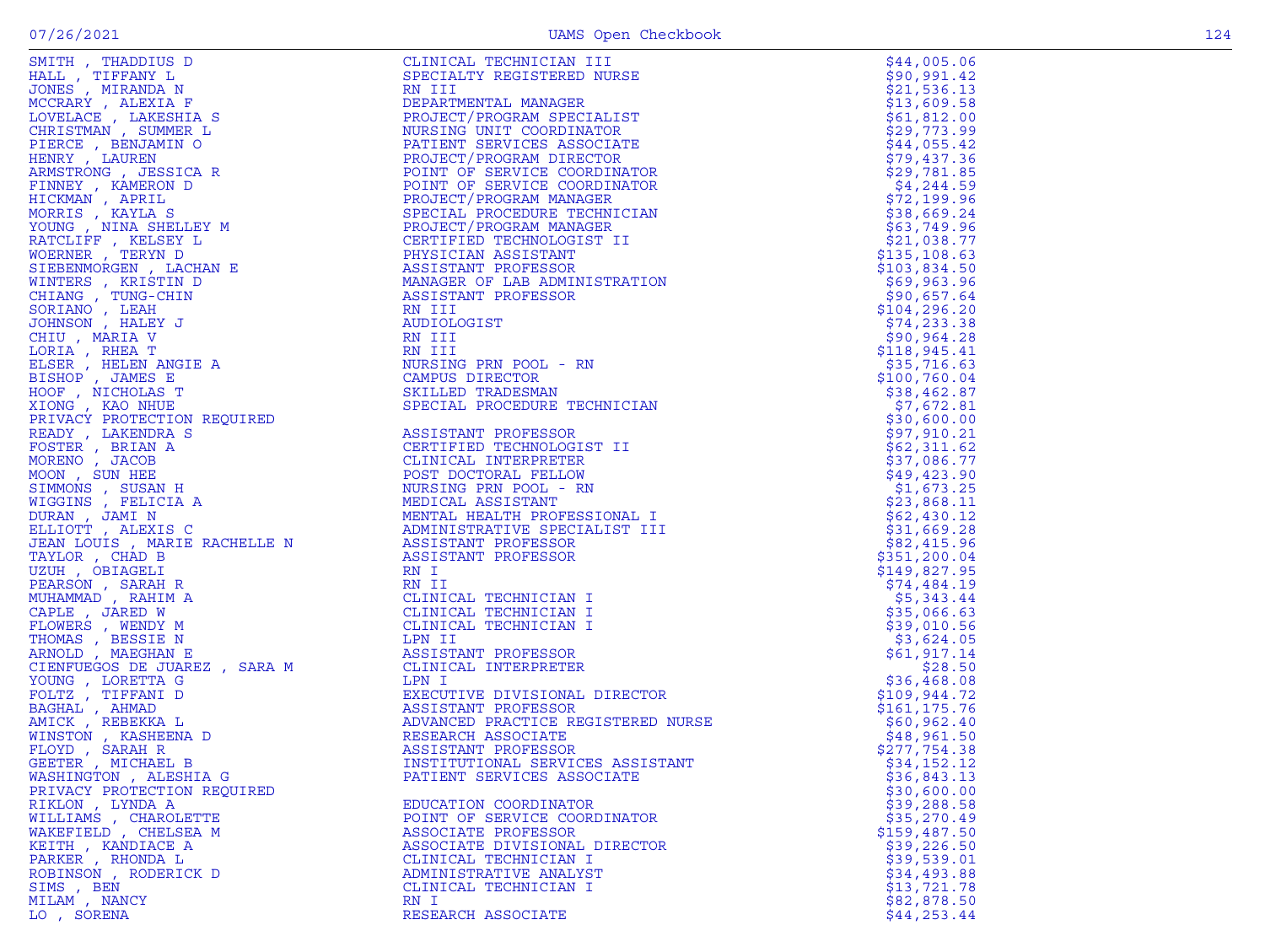| SLIGER , TIFFANY M       | RN III                                                                                                                                                                                                                                                          | \$59,215.81   |
|--------------------------|-----------------------------------------------------------------------------------------------------------------------------------------------------------------------------------------------------------------------------------------------------------------|---------------|
| JACKSON THOMAS , WHITNEY | PATIENT SERVICES ASSOCIATE                                                                                                                                                                                                                                      | \$22,513.99   |
| JORDAN, CAMILIA J        | SPECIAL PROCEDURE TECHNICIAN                                                                                                                                                                                                                                    | \$40,083.51   |
| MOORE , SEQUOIA          | CLINICAL TECHNICIAN I                                                                                                                                                                                                                                           | \$31,276.90   |
| BAXTER , SARAH N         | ADVANCED PRACTICE REGISTERED NURSE                                                                                                                                                                                                                              | \$11.80       |
| YANCY, KEVIN B           | MAINTENANCE COORDINATOR                                                                                                                                                                                                                                         | \$38,154.36   |
| WORRELL , AMANDA J       | PROJECT/PROGRAM MANAGER                                                                                                                                                                                                                                         | \$67,675.44   |
| MENTEN, DANIEL D         | PROJECT/PROGRAM DIRECTOR                                                                                                                                                                                                                                        | \$94,778.36   |
| KLING , MARLIE           | CLINICAL TECHNICIAN I                                                                                                                                                                                                                                           | \$34,431.53   |
| WYCOFF, ROBERT M         | ASSISTANT PROFESSOR                                                                                                                                                                                                                                             | \$377,405.26  |
| PEARCE, CHARLES E        | ASSISTANT PROFESSOR                                                                                                                                                                                                                                             | \$343,779.74  |
| RASOOL, AGINA            | FOOD PREPARATION SUPERVISOR                                                                                                                                                                                                                                     | \$36,491.68   |
|                          | ASSOCIATE PROFESSOR                                                                                                                                                                                                                                             | \$179,161.23  |
|                          | OCCUPATIONAL THERAPIST                                                                                                                                                                                                                                          | \$71,710.00   |
|                          | CHILD CARE TECHNICIAN                                                                                                                                                                                                                                           | \$21,490.67   |
|                          |                                                                                                                                                                                                                                                                 | \$7,620.20    |
|                          | $\begin{aligned} &\mathbf{1} \end{aligned}$<br>$\begin{aligned} &\mathbf{R} \end{aligned}$<br>$\begin{aligned} &\mathbf{R} \end{aligned}$<br>PROJECT/PROGRAM SPECIALIST                                                                                         | \$48,405.04   |
|                          | PROJECT/PROGRAM MANAGER                                                                                                                                                                                                                                         | \$61,812.00   |
|                          | POINT OF SERVICE COORDINATOR                                                                                                                                                                                                                                    | \$36,970.41   |
|                          | SENIOR RESEARCH ASSISTANT                                                                                                                                                                                                                                       | \$42,444.28   |
|                          | ASSISTANT DEPARTMENTAL MANAGER                                                                                                                                                                                                                                  | \$52,933.74   |
|                          | CLINICAL TECHNICIAN I                                                                                                                                                                                                                                           | \$13,677.92   |
|                          | PATIENT SERVICES ASSOCIATE                                                                                                                                                                                                                                      | \$239.51      |
|                          | DEPARTMENTAL MANAGER                                                                                                                                                                                                                                            | \$90,900.85   |
|                          | ASSISTANT PROFESSOR                                                                                                                                                                                                                                             | \$618, 545.07 |
|                          | DEPARTMENTAL MANAGER                                                                                                                                                                                                                                            | \$54, 213.03  |
|                          | POINT OF SERVICE COORDINATOR                                                                                                                                                                                                                                    | \$32,375.66   |
|                          | PATIENT CARE TECHNICIAN                                                                                                                                                                                                                                         | \$79,474.32   |
|                          | PATIENT SERVICES ASSOCIATE                                                                                                                                                                                                                                      | \$27,395.98   |
|                          |                                                                                                                                                                                                                                                                 | \$50,743.74   |
|                          | RN III<br>ADMINISTRATIVE SPECIALIST III<br>CLINICAL TECHNICIAN I<br>NURSING PRN POOL - RN<br>RN III<br>PHYSICAL THERAPIST<br>MEDICAL ASSISTANT<br>ASSISTANT PROFESSOR<br>ASSOCIATE PROFESSOR<br>CERTIFIED TECHNOLOGIST I<br>DIVISIONAL DIRECTOR<br>DIVISIONAL D | \$30,300.08   |
|                          |                                                                                                                                                                                                                                                                 |               |
|                          |                                                                                                                                                                                                                                                                 | \$32,015.58   |
|                          |                                                                                                                                                                                                                                                                 | \$57,488.40   |
|                          |                                                                                                                                                                                                                                                                 | \$56, 363.36  |
|                          |                                                                                                                                                                                                                                                                 | \$85,441.88   |
|                          |                                                                                                                                                                                                                                                                 | \$6,709.07    |
|                          |                                                                                                                                                                                                                                                                 | \$55,759.96   |
|                          |                                                                                                                                                                                                                                                                 | \$188,510.41  |
|                          |                                                                                                                                                                                                                                                                 | \$59,751.64   |
|                          |                                                                                                                                                                                                                                                                 | \$93,985.81   |
|                          |                                                                                                                                                                                                                                                                 | \$111,650.04  |
|                          | POINT OF SERVICE COORDINATOR                                                                                                                                                                                                                                    | \$34,620.89   |
|                          |                                                                                                                                                                                                                                                                 | \$11, 152.43  |
|                          | ASSISTANT DEPARTMENTAL MANAGER                                                                                                                                                                                                                                  | \$40,799.96   |
|                          | ASSISTANT DEPARTMENTAL<br>PATIENT CARE TECHNICIAN<br>CLINICAL TECHNICIAN I                                                                                                                                                                                      | \$34, 245.48  |
|                          |                                                                                                                                                                                                                                                                 | \$35,150.17   |
|                          |                                                                                                                                                                                                                                                                 | \$89,234.90   |
|                          |                                                                                                                                                                                                                                                                 | \$54,322.38   |
|                          | MEDICAL ASSISTANT                                                                                                                                                                                                                                               | \$14,026.85   |
|                          |                                                                                                                                                                                                                                                                 | \$74,710.01   |
|                          | PATIENT SERVICES ASSOCIATE                                                                                                                                                                                                                                      | \$38,036.06   |
|                          | PROJECT/PROGRAM MANAGER                                                                                                                                                                                                                                         | \$48,537.66   |
|                          | ADMINISTRATIVE ANALYST                                                                                                                                                                                                                                          | \$32,026.33   |
|                          |                                                                                                                                                                                                                                                                 | \$66,844.65   |
| WALSTON, VICKI L         | RN III                                                                                                                                                                                                                                                          | \$11,728.62   |
| BESHEARS, JADE L         | RESEARCH TECHNICIAN                                                                                                                                                                                                                                             | \$5,955.30    |
| STRAW, JASMINE S         | POINT OF SERVICE COORDINATOR                                                                                                                                                                                                                                    | \$33,209.45   |
| LEAVY , ALANDA M         | DEPARTMENTAL MANAGER                                                                                                                                                                                                                                            | \$22,020.86   |
| BECKER, ANDREW C         | CERTIFIED TECHNOLOGIST I                                                                                                                                                                                                                                        | \$70,896.87   |
| VEERAPANENI, KARTHIKA    | ASSISTANT PROFESSOR                                                                                                                                                                                                                                             | \$281,089.96  |
| HADLEY, DARVEL L         | MEDICAL ASSISTANT                                                                                                                                                                                                                                               | \$29,109.39   |
| PLUMMER, PHYLLIS D       | RN III                                                                                                                                                                                                                                                          | \$78,622.89   |
| TARRANCE, BETH S         | RN II                                                                                                                                                                                                                                                           | \$80,019.58   |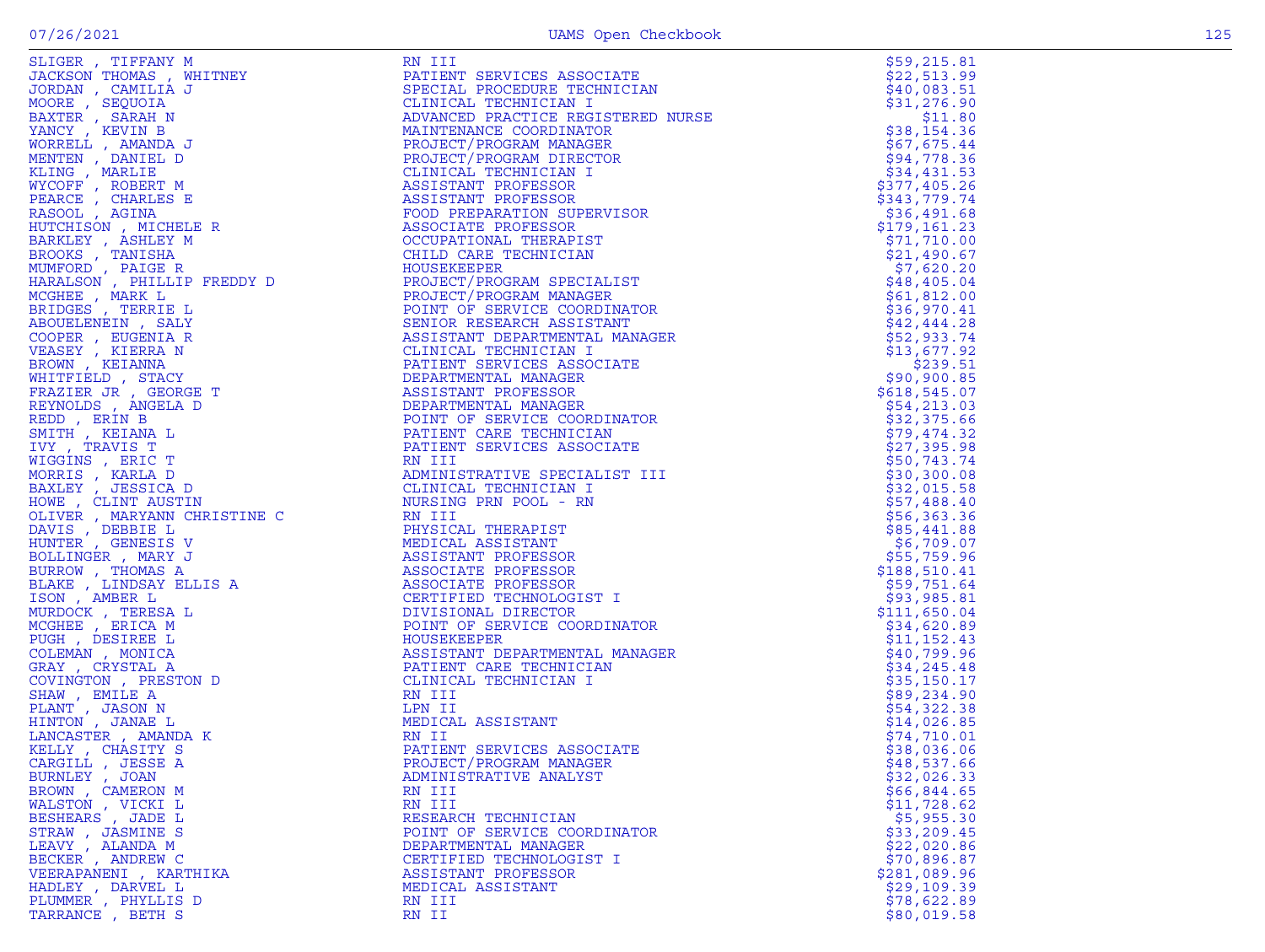| JACKLICK, MELL                                                                                                                                                                                                                                                                       | PROJECT/PROGRAM SPECIALIST                                                                                                                                                                                                                                | \$38,498.58   |
|--------------------------------------------------------------------------------------------------------------------------------------------------------------------------------------------------------------------------------------------------------------------------------------|-----------------------------------------------------------------------------------------------------------------------------------------------------------------------------------------------------------------------------------------------------------|---------------|
| BENNETT, STACY                                                                                                                                                                                                                                                                       | RN III                                                                                                                                                                                                                                                    | \$20,801.71   |
| GADDE, MARY A                                                                                                                                                                                                                                                                        | PROJECT/PROGRAM MANAGER                                                                                                                                                                                                                                   | \$66,942.67   |
| PHILLIPS, JEFFREY                                                                                                                                                                                                                                                                    | DEPARTMENTAL DIRECTOR                                                                                                                                                                                                                                     | \$121,875.00  |
| STAMBOUGH , JEFFREY                                                                                                                                                                                                                                                                  | ASSISTANT PROFESSOR                                                                                                                                                                                                                                       | \$745,454.41  |
| CRABSON, COURTNEY                                                                                                                                                                                                                                                                    | MEDICAL ASSISTANT                                                                                                                                                                                                                                         | \$22,566.97   |
| BRONER , JESSICA                                                                                                                                                                                                                                                                     | SENIOR RESEARCH ASSISTANT                                                                                                                                                                                                                                 | \$23,483.05   |
| LORGE, MEGAN M                                                                                                                                                                                                                                                                       | PHARMACIST I                                                                                                                                                                                                                                              | \$8,136.63    |
| GRAHAM , SHAWN                                                                                                                                                                                                                                                                       | PROJECT/PROGRAM SPECIALIST                                                                                                                                                                                                                                | \$21,024.36   |
| ADAMS, MICHELLE                                                                                                                                                                                                                                                                      | POINT OF SERVICE COORDINATOR                                                                                                                                                                                                                              | \$34,980.21   |
|                                                                                                                                                                                                                                                                                      |                                                                                                                                                                                                                                                           | \$35,870.35   |
|                                                                                                                                                                                                                                                                                      |                                                                                                                                                                                                                                                           | \$33,654.45   |
|                                                                                                                                                                                                                                                                                      |                                                                                                                                                                                                                                                           | \$76,330.52   |
|                                                                                                                                                                                                                                                                                      |                                                                                                                                                                                                                                                           | \$15,013.92   |
|                                                                                                                                                                                                                                                                                      |                                                                                                                                                                                                                                                           | \$59,242.98   |
|                                                                                                                                                                                                                                                                                      |                                                                                                                                                                                                                                                           | \$71,706.08   |
|                                                                                                                                                                                                                                                                                      |                                                                                                                                                                                                                                                           | \$103,741.95  |
|                                                                                                                                                                                                                                                                                      |                                                                                                                                                                                                                                                           | \$79,373.39   |
|                                                                                                                                                                                                                                                                                      |                                                                                                                                                                                                                                                           | \$356,980.42  |
|                                                                                                                                                                                                                                                                                      |                                                                                                                                                                                                                                                           | \$26,047.98   |
|                                                                                                                                                                                                                                                                                      |                                                                                                                                                                                                                                                           | \$87,226.22   |
|                                                                                                                                                                                                                                                                                      |                                                                                                                                                                                                                                                           | \$7,764.24    |
|                                                                                                                                                                                                                                                                                      |                                                                                                                                                                                                                                                           | \$68,125.99   |
|                                                                                                                                                                                                                                                                                      |                                                                                                                                                                                                                                                           | \$9,574.29    |
|                                                                                                                                                                                                                                                                                      |                                                                                                                                                                                                                                                           | \$51,037.02   |
|                                                                                                                                                                                                                                                                                      |                                                                                                                                                                                                                                                           | \$31,286.21   |
|                                                                                                                                                                                                                                                                                      |                                                                                                                                                                                                                                                           | \$64,687.56   |
|                                                                                                                                                                                                                                                                                      |                                                                                                                                                                                                                                                           | \$69,049.97   |
|                                                                                                                                                                                                                                                                                      |                                                                                                                                                                                                                                                           | \$7,223.14    |
|                                                                                                                                                                                                                                                                                      |                                                                                                                                                                                                                                                           | \$52,746.20   |
|                                                                                                                                                                                                                                                                                      | PATIENT SERVICES ASSOCIATE<br>PATIENT SERVICES ASSOCIATE<br>DEPARTMENTAL MANAGER<br>ADMINISTRATIVE SPECIALIST II<br>FROJECT/PROGRAM SPECIALIST<br>SPECIAL THERAPIST<br>SCOUPATIONAL THERAPIST<br>COCUPATION IN ITT<br>ASSISTANT PROFESSOR<br>MEDICAL BILL | \$31,517.30   |
|                                                                                                                                                                                                                                                                                      |                                                                                                                                                                                                                                                           | \$92,123.38   |
|                                                                                                                                                                                                                                                                                      |                                                                                                                                                                                                                                                           | \$58,486.66   |
|                                                                                                                                                                                                                                                                                      |                                                                                                                                                                                                                                                           | \$40,975.95   |
|                                                                                                                                                                                                                                                                                      |                                                                                                                                                                                                                                                           | \$323,200.04  |
|                                                                                                                                                                                                                                                                                      |                                                                                                                                                                                                                                                           | \$304,009.57  |
|                                                                                                                                                                                                                                                                                      |                                                                                                                                                                                                                                                           | \$101, 536.55 |
|                                                                                                                                                                                                                                                                                      |                                                                                                                                                                                                                                                           | \$3,933.86    |
|                                                                                                                                                                                                                                                                                      |                                                                                                                                                                                                                                                           | \$33,056.82   |
|                                                                                                                                                                                                                                                                                      |                                                                                                                                                                                                                                                           | \$103,926.10  |
|                                                                                                                                                                                                                                                                                      |                                                                                                                                                                                                                                                           | \$31,823.81   |
|                                                                                                                                                                                                                                                                                      |                                                                                                                                                                                                                                                           | \$56,425.30   |
|                                                                                                                                                                                                                                                                                      |                                                                                                                                                                                                                                                           | \$23,173.20   |
|                                                                                                                                                                                                                                                                                      |                                                                                                                                                                                                                                                           | \$63,435.07   |
|                                                                                                                                                                                                                                                                                      |                                                                                                                                                                                                                                                           | \$34,165.83   |
|                                                                                                                                                                                                                                                                                      |                                                                                                                                                                                                                                                           | \$34,856.45   |
|                                                                                                                                                                                                                                                                                      | RN III                                                                                                                                                                                                                                                    | \$90,756.81   |
|                                                                                                                                                                                                                                                                                      | EXECUTIVE ASSISTANT                                                                                                                                                                                                                                       | \$12,148.76   |
|                                                                                                                                                                                                                                                                                      | ASSISTANT PROFESSOR                                                                                                                                                                                                                                       | \$103,745.22  |
|                                                                                                                                                                                                                                                                                      | RN III                                                                                                                                                                                                                                                    | \$68,826.85   |
|                                                                                                                                                                                                                                                                                      | CERTIFIED TECHNOLOGIST II                                                                                                                                                                                                                                 | \$73,394.59   |
|                                                                                                                                                                                                                                                                                      | ASSOCIATE PROFESSOR                                                                                                                                                                                                                                       | \$183,997.10  |
| DONNER, COURTNEY J                                                                                                                                                                                                                                                                   | ASSISTANT PROFESSOR                                                                                                                                                                                                                                       | \$216,699.78  |
| HANELINÉ TROEDEL, RACHEL<br>WARD , DAWNN L<br>DIFFENDERFER , WAYNE W<br>SPEARS , NIGEL A<br>GSEENE , CROLYN J<br>GOWELL , ANDREA E<br>GOREENE , CAROLYN J<br>MOREL , ANDREA E<br>HOLLEY , JOSEPH A<br>LAN , SHANG-LUN<br>HUNT , TODD A<br>MAN , SHANG-LUN<br>HUNT<br>SHARMA, SWATI L | ASSISTANT PROFESSOR                                                                                                                                                                                                                                       | \$174,931.84  |
| BLAYLOCK, KARLA                                                                                                                                                                                                                                                                      | ASSISTANT DEPARTMENTAL MANAGER                                                                                                                                                                                                                            | \$95,760.68   |
| ROBINSON, ANITA                                                                                                                                                                                                                                                                      | <b>COOK</b>                                                                                                                                                                                                                                               | \$30,914.90   |
| BURCH, LACIE                                                                                                                                                                                                                                                                         | PATIENT SERVICES ASSOCIATE                                                                                                                                                                                                                                | \$35,079.47   |
| TOBLER , JEFF                                                                                                                                                                                                                                                                        | SENIOR PROJECT/PROGRAM DIRECTOR                                                                                                                                                                                                                           | \$93,853.26   |
|                                                                                                                                                                                                                                                                                      | PROJECT/PROGRAM SPECIALIST                                                                                                                                                                                                                                | \$46,591.56   |
| BUCUR, ANITA<br>FRAZE , STEPHANIE M                                                                                                                                                                                                                                                  | ADVANCED PRACTICE REGISTERED NURSE                                                                                                                                                                                                                        | \$115, 236.59 |
|                                                                                                                                                                                                                                                                                      |                                                                                                                                                                                                                                                           |               |
| FINK, KELSEY T                                                                                                                                                                                                                                                                       | MENTAL HEALTH PROFESSIONAL I                                                                                                                                                                                                                              | \$50,724.66   |
| NUNERLEY , TASHA                                                                                                                                                                                                                                                                     | ASSISTANT DEPARTMENTAL MANAGER                                                                                                                                                                                                                            | \$39,353.68   |
| DAUGHERTY , LAUREN A                                                                                                                                                                                                                                                                 | DEPARTMENTAL MANAGER                                                                                                                                                                                                                                      | \$67,762.96   |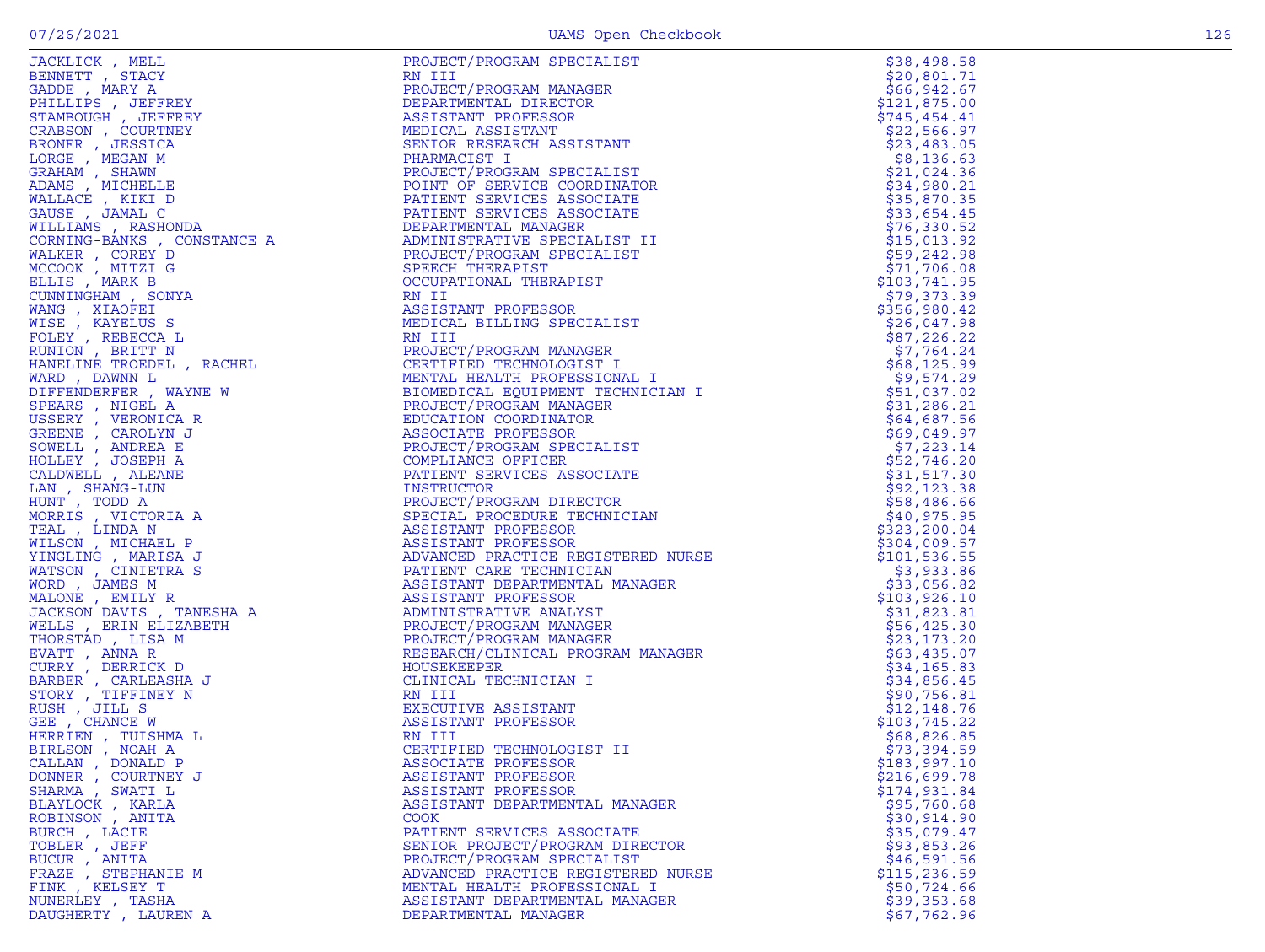| DENTON , LOU ELLEN<br>MOLGAARD , CRAIG A<br>LEEMIS , ERIC<br>VAGY , DAVID J<br>HEISEL , CIMONE R<br>HEISEL , CIMONE R                   |
|-----------------------------------------------------------------------------------------------------------------------------------------|
|                                                                                                                                         |
|                                                                                                                                         |
|                                                                                                                                         |
|                                                                                                                                         |
|                                                                                                                                         |
| PRIDEMORE , BRITTANY<br>DANIELS , SANDY L                                                                                               |
|                                                                                                                                         |
| HARRINGTÓN , AMY E<br>BROADAWAY , MONIKA J                                                                                              |
|                                                                                                                                         |
| EKER, EMEL                                                                                                                              |
| MANNEN , ERIN<br>VILLIAMS , JASON L                                                                                                     |
|                                                                                                                                         |
| JENJAROENPUN , PIROON<br>VONGSURAWAT , THIDATHIP                                                                                        |
|                                                                                                                                         |
| GARZA , MARYAM Y                                                                                                                        |
|                                                                                                                                         |
| AYMON , GLENNA L<br>TAYMON , GLENNA L<br>TAYLOR , ROBERT P<br>MCNATT , ASHLEY L<br>RALLS , TAYLOR<br>MONES , AMY L<br>JETULADES , AMY L |
|                                                                                                                                         |
|                                                                                                                                         |
|                                                                                                                                         |
|                                                                                                                                         |
|                                                                                                                                         |
| BETHARDS , SARAH M<br>SHANNON , DEANNA                                                                                                  |
|                                                                                                                                         |
| VANG , PEI<br>BOND , JAMES R                                                                                                            |
|                                                                                                                                         |
| VESTBROOK , RICKY M                                                                                                                     |
| JENKINS , HOLLY J                                                                                                                       |
|                                                                                                                                         |
| SRIVASTAVA , SHWETA<br>EL SHARAWI , NADIR                                                                                               |
|                                                                                                                                         |
|                                                                                                                                         |
|                                                                                                                                         |
|                                                                                                                                         |
|                                                                                                                                         |
| HOEY, SHANNON D                                                                                                                         |
| REER, JORDAN                                                                                                                            |
|                                                                                                                                         |
| HERRILL , JOHN<br>BOTTERWECK , REBECCA A<br>ROBERSON , CHESTER<br>MORENO , MISTY<br>HENSON , LAUREN                                     |
|                                                                                                                                         |
|                                                                                                                                         |
|                                                                                                                                         |
|                                                                                                                                         |
| HANKS-CLARK , ELIZABETH C                                                                                                               |
| "CCULLOUGH", MEGAN A<br>PETERSON , RONDELL<br>"ERGUSON , ROBERT L<br>"AN CAMP , SCOTT M<br>SULLINS", PATRICK W<br>SULLINS", PATRICK W   |
|                                                                                                                                         |
|                                                                                                                                         |
|                                                                                                                                         |
|                                                                                                                                         |
| 70 , JIMMY                                                                                                                              |
|                                                                                                                                         |
| )GLESBY , LAUREN K<br>TURNER , JESSICA                                                                                                  |
|                                                                                                                                         |
|                                                                                                                                         |
|                                                                                                                                         |
|                                                                                                                                         |
|                                                                                                                                         |
| PATEL , AKASH D<br>ROGERS , KISHA L<br>JOHNSON , JOHN R                                                                                 |
| ON EDWINS , KIRBY N                                                                                                                     |
| DLIVETO, CHARLES E                                                                                                                      |
|                                                                                                                                         |
|                                                                                                                                         |
|                                                                                                                                         |
| CITYLIV , CHARLES E<br>FREY , AMANDA<br>POWERS , JORDAN<br>STEELE , RYLAND WALT<br>KOCH , SEAN                                          |
|                                                                                                                                         |
| EARNEST-HASTINGS , SHELBY J<br>PRIVACY PROTECTION REQUIRED<br>DNEAL , LAUREL                                                            |

|                                           | FITMES , ANNIHON THE MANUFACTION INTO THE MANUFACTION INTERNATIONAL FRAMEWORK (SEE AND A SEE AND A SEE AND A SEE AND A SEE AND MANUFACTION INTO THE MANUFACTION INTO THE MANUFACTION INTO THE MANUFACTION INTO THE MANUFACTIO | \$8,337.93                     |
|-------------------------------------------|-------------------------------------------------------------------------------------------------------------------------------------------------------------------------------------------------------------------------------|--------------------------------|
|                                           |                                                                                                                                                                                                                               | \$52,389.81                    |
|                                           |                                                                                                                                                                                                                               | \$111,463.62                   |
|                                           |                                                                                                                                                                                                                               | \$125,962.48                   |
|                                           |                                                                                                                                                                                                                               | \$440,852.83                   |
|                                           |                                                                                                                                                                                                                               | \$185,244.72                   |
|                                           |                                                                                                                                                                                                                               | \$2,327.81<br>\$43,853.42      |
|                                           |                                                                                                                                                                                                                               | \$46,843.46                    |
|                                           |                                                                                                                                                                                                                               | \$8,428.70                     |
|                                           |                                                                                                                                                                                                                               | \$66, 241.90                   |
|                                           |                                                                                                                                                                                                                               | \$5,098.41                     |
|                                           |                                                                                                                                                                                                                               | \$87,161.28                    |
|                                           |                                                                                                                                                                                                                               | \$18,421.67                    |
|                                           |                                                                                                                                                                                                                               | \$18,421.67                    |
|                                           |                                                                                                                                                                                                                               | \$112,766.46                   |
|                                           |                                                                                                                                                                                                                               | \$72,842.81                    |
|                                           |                                                                                                                                                                                                                               | \$72,378.44                    |
|                                           |                                                                                                                                                                                                                               | \$65,383.93                    |
|                                           |                                                                                                                                                                                                                               | \$64,417.56                    |
|                                           |                                                                                                                                                                                                                               | \$70,450.10                    |
|                                           |                                                                                                                                                                                                                               | \$151,572.72<br>\$34,839.29    |
|                                           |                                                                                                                                                                                                                               | \$6,260.35                     |
|                                           |                                                                                                                                                                                                                               | \$64,490.48                    |
|                                           |                                                                                                                                                                                                                               | \$16, 289.34                   |
|                                           |                                                                                                                                                                                                                               | \$31,786.72                    |
|                                           |                                                                                                                                                                                                                               | \$88,867.30                    |
|                                           |                                                                                                                                                                                                                               | \$59,281.12                    |
|                                           |                                                                                                                                                                                                                               | \$425,950.31                   |
|                                           |                                                                                                                                                                                                                               | \$82,569.82                    |
|                                           |                                                                                                                                                                                                                               | \$183,107.99                   |
|                                           |                                                                                                                                                                                                                               | \$106, 719.82                  |
|                                           |                                                                                                                                                                                                                               | \$787.50                       |
|                                           |                                                                                                                                                                                                                               | \$107,965.76                   |
|                                           |                                                                                                                                                                                                                               | \$60,954.94                    |
|                                           |                                                                                                                                                                                                                               | \$53,758.08                    |
|                                           |                                                                                                                                                                                                                               | \$111,380.84                   |
|                                           |                                                                                                                                                                                                                               | \$33,912.10                    |
|                                           |                                                                                                                                                                                                                               | \$157, 111.99<br>\$105, 370.22 |
|                                           |                                                                                                                                                                                                                               | \$97,910.21                    |
|                                           |                                                                                                                                                                                                                               | \$46, 104.99                   |
|                                           |                                                                                                                                                                                                                               | \$61,954.94                    |
|                                           |                                                                                                                                                                                                                               | \$57,281.12                    |
|                                           |                                                                                                                                                                                                                               | \$50, 145.10                   |
|                                           |                                                                                                                                                                                                                               | \$229,155.66                   |
|                                           |                                                                                                                                                                                                                               | \$59,281.12                    |
|                                           |                                                                                                                                                                                                                               | \$47,378.30                    |
|                                           |                                                                                                                                                                                                                               | \$37,692.17                    |
|                                           |                                                                                                                                                                                                                               | \$57,452.34                    |
|                                           |                                                                                                                                                                                                                               | \$57,452.34                    |
| JOHNSON, JOHN R                           | RESIDENT                                                                                                                                                                                                                      | \$55,452.34                    |
| VON EDWINS, KIRBY N<br>OLIVETO, CHARLES E | RESIDENT<br>RESIDENT                                                                                                                                                                                                          | \$59,781.12<br>\$57,452.34     |
| GREY, AMANDA                              | CLINICAL TECHNICIAN III                                                                                                                                                                                                       | \$80,058.72                    |
| POWERS , JORDAN                           | RESIDENT                                                                                                                                                                                                                      | \$59,281.12                    |
| STEELE , RYLAND WALT                      | PHYSICIAN ASSISTANT                                                                                                                                                                                                           | \$108,091.81                   |
| KOCH, SEAN                                | RESIDENT                                                                                                                                                                                                                      | \$55,900.57                    |
| EARNEST-HASTINGS, SHELBY J                | ADVANCED PRACTICE REGISTERED NURSE                                                                                                                                                                                            | \$102,960.53                   |
| PRIVACY PROTECTION REQUIRED               |                                                                                                                                                                                                                               | \$30,600.00                    |
| ONEAL, LAUREL                             | ADVANCED PRACTICE REGISTERED NURSE                                                                                                                                                                                            | \$74,986.70                    |
| BAKA, ANTHONY                             | CERTIFIED TECHNOLOGIST I                                                                                                                                                                                                      | \$45,850.36                    |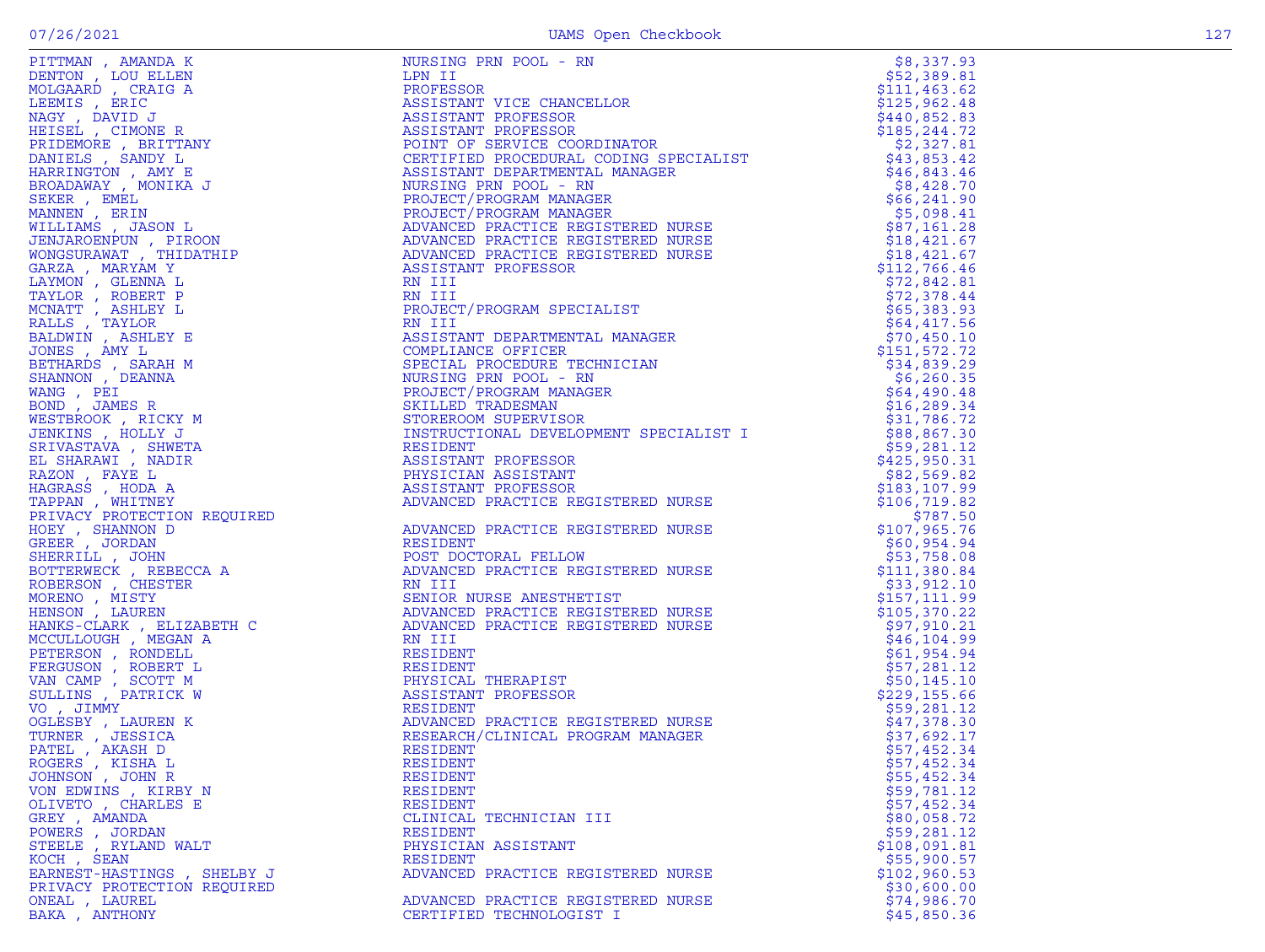| BRINKLEY, TODD V                                                                                                                                            |
|-------------------------------------------------------------------------------------------------------------------------------------------------------------|
|                                                                                                                                                             |
| MILES , ELIZABETH M                                                                                                                                         |
| KERN, MALAN                                                                                                                                                 |
| RASHEED, ANUM A                                                                                                                                             |
|                                                                                                                                                             |
| HARDY, MORGAN                                                                                                                                               |
|                                                                                                                                                             |
| MCLEOD , CODY B<br>LINDSEY , MIKI S<br>COCKRUM , RACHEL<br>TRICAS                                                                                           |
|                                                                                                                                                             |
| TREAS , JUSTIN                                                                                                                                              |
| CUNNINGHAM, SARAH                                                                                                                                           |
|                                                                                                                                                             |
| BARDNER , JULIE B<br>FILLEY , ZACHARY W<br>FISHER , SYLVIE J<br>SANDERS , KARINA E                                                                          |
|                                                                                                                                                             |
|                                                                                                                                                             |
|                                                                                                                                                             |
| TART, ANNA                                                                                                                                                  |
| BRECHEISEN,<br>JAMES                                                                                                                                        |
|                                                                                                                                                             |
|                                                                                                                                                             |
|                                                                                                                                                             |
|                                                                                                                                                             |
|                                                                                                                                                             |
|                                                                                                                                                             |
| SURKS , ALLISON<br>PAHLS , TAYLOR A<br>VEAVER , CARLOS<br>JORDAN , ALICIA M<br>COATES , JOHN E<br>JONES , KATIE R<br>JUNES , KATIE R                        |
| BLACKBURN , DAVID                                                                                                                                           |
|                                                                                                                                                             |
|                                                                                                                                                             |
|                                                                                                                                                             |
| VOLFE, CHELSEA N                                                                                                                                            |
| BARTHOLOMEW, SETH A                                                                                                                                         |
|                                                                                                                                                             |
|                                                                                                                                                             |
|                                                                                                                                                             |
|                                                                                                                                                             |
| DAVIS , JULIA R<br>JAVIS , JULIA R<br>JIXON , KYLE A<br>MARTS , AMBER M<br>CUNG , ARMENDA R<br>JDOM , RACHEAL<br>HAMBY , DOMINIQUE A<br>HAMBY , DOMINIQUE A |
|                                                                                                                                                             |
|                                                                                                                                                             |
|                                                                                                                                                             |
| <b>THOMPSON</b> , STEPHANIE                                                                                                                                 |
| DUNN-BARNETT , ALEXANDRIA L                                                                                                                                 |
|                                                                                                                                                             |
|                                                                                                                                                             |
| MILLIGAN , JAYME                                                                                                                                            |
|                                                                                                                                                             |
|                                                                                                                                                             |
|                                                                                                                                                             |
|                                                                                                                                                             |
| BOWNE , CRYSTAL<br>JEFFERS , KRISTEN<br>JORE , LARA B<br>STATON , ALLIE D                                                                                   |
| MORRISON , BETHANY P                                                                                                                                        |
| <b>GIP</b> , TRANG Q                                                                                                                                        |
|                                                                                                                                                             |
|                                                                                                                                                             |
|                                                                                                                                                             |
|                                                                                                                                                             |
| LANGFORD , BRIAN<br>LEBOEUF , ALYSSA<br>AMATO , SHANNON<br>JEAL , LYNDSEY M<br>JKADIKE, JOHN                                                                |
|                                                                                                                                                             |
|                                                                                                                                                             |
| XAYBURN , CONNOR E<br>RAYBURN , CONNOR E<br>ALEXANDER , KRISTEN                                                                                             |
| HILL , BRANNON                                                                                                                                              |
|                                                                                                                                                             |
|                                                                                                                                                             |
| WELCHMAN , NATALIE N<br>RAY , ZACHARY R                                                                                                                     |
|                                                                                                                                                             |
|                                                                                                                                                             |
| MASSEY , VIRGIL R<br>HEREFORD , TIMOTHY E<br>FOOMBS , OCTAVIA                                                                                               |
| CROW, DAVID                                                                                                                                                 |
|                                                                                                                                                             |
|                                                                                                                                                             |
| CROW, ANNIE<br>CEPPER , MARY CANDACE<br>CEEPLES , NATALIE B<br>MOORE , ASHLEY M<br>PROVAZNIK, DOUGLAS                                                       |

| KERIN BRATTON , MEGHAN      | RESIDENT                                | \$61,454.94  |
|-----------------------------|-----------------------------------------|--------------|
| BRINKLEY , TODD V           | RESIDENT                                | \$57,952.34  |
| MILES , ELIZABETH M         | PATIENT CARE TECHNICIAN                 | \$61,781.46  |
| KERN, MALAN                 | RESIDENT                                | \$61,975.02  |
| RASHEED, ANUM A             | RESIDENT                                | \$55,452.34  |
| HARDY, MORGAN               | RN III                                  | \$64,709.33  |
| MCLEOD , CODY B             | RESIDENT                                | \$59,281.12  |
| LINDSEY , MIKI S            | RESIDENT                                | \$57,452.34  |
| COCKRUM, RACHEL             | CLINICAL TECHNICIAN III                 | \$61,855.98  |
| TREAS, JUSTIN               | RESIDENT                                | \$40,438.64  |
| CUNNINGHAM, SARAH           | NURSING PRN POOL - RN                   | \$80,269.93  |
| GARDNER, JULIE B            | RESIDENT                                | \$59,281.12  |
| TILLEY, ZACHARY W           | INSTRUCTOR                              | \$59,281.12  |
| FISHER, SYLVIE J            | PHYSICIAN ASSISTANT                     | \$92,616.77  |
| SANDERS, KARINA E           | RESIDENT                                | \$57,952.34  |
| TART , ANNA                 | RESIDENT                                | \$61,975.02  |
| BRECHEISEN, JAMES           | RESIDENT                                | \$57,281.12  |
| BURKS, ALLISON              | CLINIC INSTRUCTOR                       | \$8,100.00   |
| PAHLS, TAYLOR A             | RESIDENT                                | \$60,954.94  |
| WEAVER, CARLOS              | CERTIFIED TECHNOLOGIST III              | \$66,573.46  |
| JORDAN, ALICIA M            | SPECIAL PROCEDURE TECHNICIAN            | \$43,388.15  |
| COATES, JOHN E              | RESIDENT                                | \$57,077.34  |
| JONES , KATIE R             | ADVANCED PRACTICE REGISTERED NURSE      | \$98,097.10  |
| BLACKBURN , DAVID           | RESIDENT                                | \$59,755.12  |
| CUPPLES, STEPHEN A          | RN II                                   | \$681.39     |
| WHITMORE, CRYSTAL           | CERTIFIED TECHNOLOGIST II               | \$55,651.29  |
| WOLFE, CHELSEA N            | RESIDENT                                | \$59,781.12  |
| BARTHOLOMEW, SETH A         | RESIDENT                                | \$59,781.12  |
| DAVIS , JULIA R             | RESIDENT                                | \$34,922.92  |
| NIXON , KYLE A              | CLINICAL TECHNICIAN II                  | \$5,447.20   |
| MARTS , AMBER M             | ADVANCED PRACTICE REGISTERED NURSE      | \$7,260.00   |
| YOUNG, ARMENDA R            | PHARMACIST I                            | \$111,661.83 |
| ODOM, RACHEAL               | EDUCATION COORDINATOR                   | \$15,041.21  |
| HARRIS , JEFFREY            | RESIDENT                                | \$54,115.04  |
| HAMBY , DOMINIQUE A         |                                         | \$46,404.56  |
| THOMPSON, STEPHANIE         | RESEARCH ASSOCIATE<br>CLINIC INSTRUCTOR | \$385.36     |
| DUNN-BARNETT , ALEXANDRIA L | RESIDENT                                | \$59,202.34  |
| MILLIGAN , JAYME            | RN III                                  | \$40,314.90  |
| BOWNE, CRYSTAL              | INSTRUCTOR                              |              |
| JEFFERS , KRISTEN           | RN III                                  | \$12,121.22  |
| GORE , LARA B               | RN III                                  | \$61,210.42  |
| STATON , ALLIE D            | PHARMACY SUPERVISOR                     | \$73,731.47  |
|                             |                                         | \$8,866.67   |
| MORRISON , BETHANY P        | RESIDENT                                | \$57,452.34  |
| GIP, TRANG Q                | CERTIFIED TECHNOLOGIST II               | \$59,949.17  |
| LANGFORD, BRIAN             | RESIDENT                                | \$60,954.94  |
| LEBOEUF , ALYSSA            | RN III                                  | \$55,688.44  |
| AMATO, SHANNON              | CERTIFIED TECHNOLOGIST II               | \$24,039.53  |
| GEAL , LYNDSEY M            | CERTIFIED TECHNOLOGIST I                | \$21,319.31  |
| UKADIKE, JOHN               | RESIDENT                                | \$54,115.04  |
| RAYBURN , CONNOR E          | RESIDENT                                | \$57,452.34  |
| ALEXANDER , KRISTEN         | INSTRUCTIONAL DEVELOPMENT SPECIALIST I  | \$49,243.60  |
| HILL , BRANNON              | PHARMACIST I                            | \$21,347.86  |
| WELCHMAN , NATALIE N        | SPEECH THERAPIST                        | \$80,161.62  |
| RAY , ZACHARY R             | RESIDENT                                | \$59,281.12  |
| MASSEY , VIRGIL R           | RESIDENT                                | \$57,452.34  |
| HEREFORD , TIMOTHY E        | <b>RESIDENT</b>                         | \$60,281.12  |
| TOOMBS , OCTAVIA            | PROJECT/PROGRAM SPECIALIST              | \$19,604.95  |
| CROW, DAVID                 | ASSISTANT PROFESSOR                     | \$346,213.87 |
| DEPPER, MARY CANDACE        | ASSISTANT PROFESSOR                     | \$61, 268.12 |
| PEEPLES, NATALIE B          | RESIDENT                                | \$60,954.94  |
| MOORE , ASHLEY M            | NURSING PRN POOL - RN                   | \$46,842.39  |
| PROVAZNIK, DOUGLAS          | RESIDENT                                | \$60, 281.12 |
| KOONCE, LAKEN               | RN II                                   | \$56, 209.36 |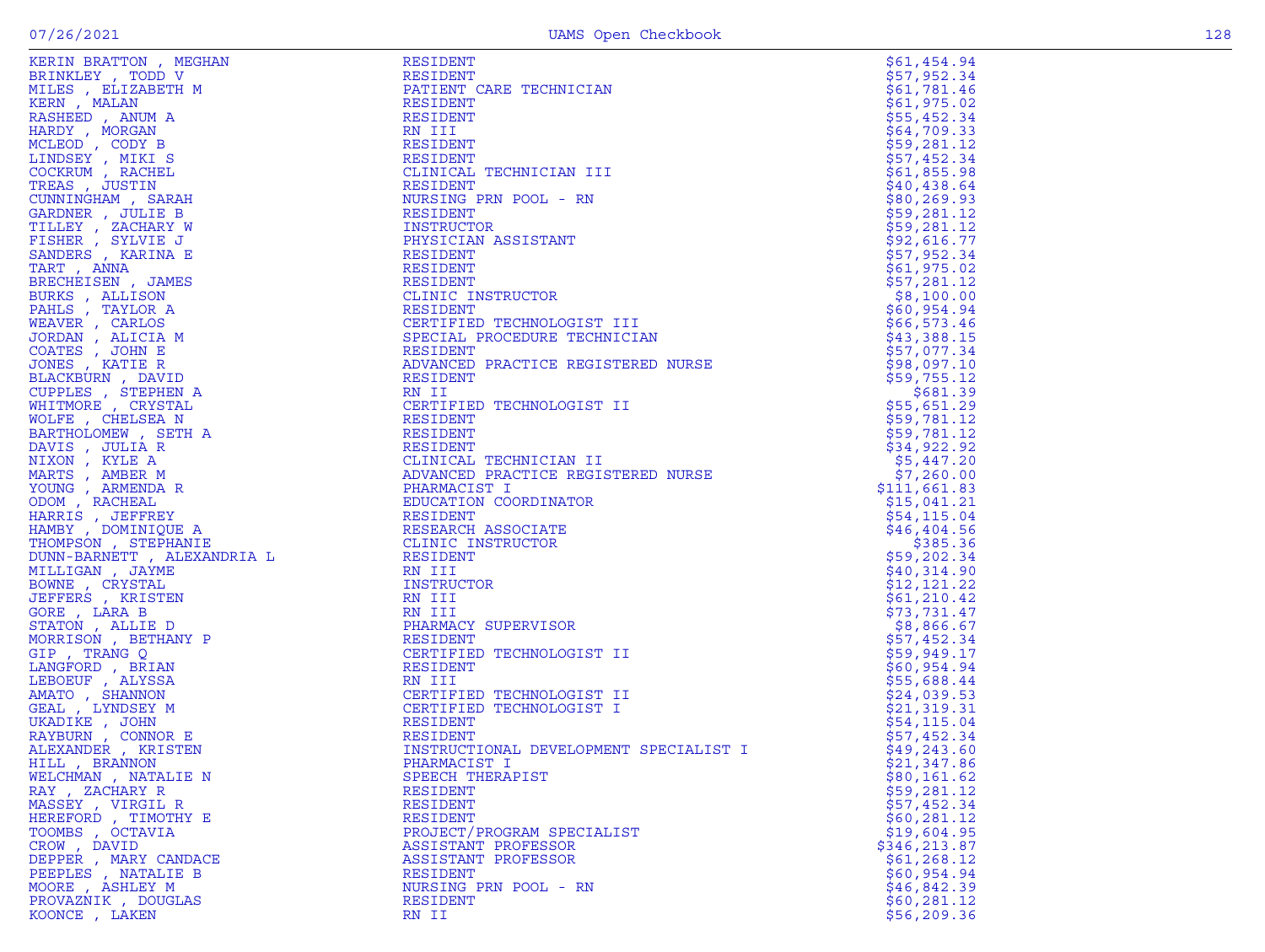|  | ۰. |
|--|----|

|                                                                                                                                                                                                                                                                                                                                                                                                                                                                                    |                                                                                                              | \$59,281.12   |
|------------------------------------------------------------------------------------------------------------------------------------------------------------------------------------------------------------------------------------------------------------------------------------------------------------------------------------------------------------------------------------------------------------------------------------------------------------------------------------|--------------------------------------------------------------------------------------------------------------|---------------|
|                                                                                                                                                                                                                                                                                                                                                                                                                                                                                    |                                                                                                              | \$60,954.94   |
|                                                                                                                                                                                                                                                                                                                                                                                                                                                                                    |                                                                                                              |               |
|                                                                                                                                                                                                                                                                                                                                                                                                                                                                                    |                                                                                                              | \$12,437.50   |
|                                                                                                                                                                                                                                                                                                                                                                                                                                                                                    |                                                                                                              | \$61,831.20   |
|                                                                                                                                                                                                                                                                                                                                                                                                                                                                                    |                                                                                                              | \$55,952.34   |
|                                                                                                                                                                                                                                                                                                                                                                                                                                                                                    |                                                                                                              | \$58,452.34   |
|                                                                                                                                                                                                                                                                                                                                                                                                                                                                                    |                                                                                                              | \$57,452.34   |
|                                                                                                                                                                                                                                                                                                                                                                                                                                                                                    |                                                                                                              | \$57,452.34   |
|                                                                                                                                                                                                                                                                                                                                                                                                                                                                                    |                                                                                                              | \$30,980.80   |
|                                                                                                                                                                                                                                                                                                                                                                                                                                                                                    |                                                                                                              | \$72,355.09   |
|                                                                                                                                                                                                                                                                                                                                                                                                                                                                                    |                                                                                                              |               |
|                                                                                                                                                                                                                                                                                                                                                                                                                                                                                    |                                                                                                              | \$52,735.24   |
|                                                                                                                                                                                                                                                                                                                                                                                                                                                                                    | TERED NURSE                                                                                                  | \$62,597.97   |
|                                                                                                                                                                                                                                                                                                                                                                                                                                                                                    |                                                                                                              | \$57,452.34   |
|                                                                                                                                                                                                                                                                                                                                                                                                                                                                                    |                                                                                                              | \$57,452.34   |
|                                                                                                                                                                                                                                                                                                                                                                                                                                                                                    | ADVANCED PRACTICE REGISTERED NURSE                                                                           | \$41,485.71   |
|                                                                                                                                                                                                                                                                                                                                                                                                                                                                                    |                                                                                                              | \$55,452.34   |
|                                                                                                                                                                                                                                                                                                                                                                                                                                                                                    |                                                                                                              | \$87,128.04   |
|                                                                                                                                                                                                                                                                                                                                                                                                                                                                                    |                                                                                                              |               |
|                                                                                                                                                                                                                                                                                                                                                                                                                                                                                    |                                                                                                              | \$59,281.12   |
|                                                                                                                                                                                                                                                                                                                                                                                                                                                                                    | SPECIAL PROCEDURE TECHNICIAN                                                                                 | \$54,900.00   |
|                                                                                                                                                                                                                                                                                                                                                                                                                                                                                    |                                                                                                              | \$57,952.34   |
|                                                                                                                                                                                                                                                                                                                                                                                                                                                                                    |                                                                                                              | \$54,115.04   |
|                                                                                                                                                                                                                                                                                                                                                                                                                                                                                    |                                                                                                              | \$57,702.34   |
|                                                                                                                                                                                                                                                                                                                                                                                                                                                                                    |                                                                                                              | \$109,808.04  |
|                                                                                                                                                                                                                                                                                                                                                                                                                                                                                    |                                                                                                              |               |
|                                                                                                                                                                                                                                                                                                                                                                                                                                                                                    |                                                                                                              | \$69,246.04   |
|                                                                                                                                                                                                                                                                                                                                                                                                                                                                                    |                                                                                                              | \$59,781.12   |
|                                                                                                                                                                                                                                                                                                                                                                                                                                                                                    | CERTIFIED TECHNOLOGIST I                                                                                     | \$72,378.26   |
|                                                                                                                                                                                                                                                                                                                                                                                                                                                                                    |                                                                                                              | \$57,452.34   |
|                                                                                                                                                                                                                                                                                                                                                                                                                                                                                    | <b>SEARCH STATES</b><br>ASSISTANT DEPARTMENTAL MANAGER                                                       | \$95,583.13   |
|                                                                                                                                                                                                                                                                                                                                                                                                                                                                                    |                                                                                                              | \$72, 110.06  |
|                                                                                                                                                                                                                                                                                                                                                                                                                                                                                    |                                                                                                              | \$57,452.34   |
|                                                                                                                                                                                                                                                                                                                                                                                                                                                                                    |                                                                                                              | \$57,452.34   |
|                                                                                                                                                                                                                                                                                                                                                                                                                                                                                    |                                                                                                              |               |
|                                                                                                                                                                                                                                                                                                                                                                                                                                                                                    |                                                                                                              | \$13,661.54   |
|                                                                                                                                                                                                                                                                                                                                                                                                                                                                                    | ADVANCED PRACTICE REGISTERED NURSE                                                                           | \$103,536.55  |
|                                                                                                                                                                                                                                                                                                                                                                                                                                                                                    |                                                                                                              | \$58,531.22   |
|                                                                                                                                                                                                                                                                                                                                                                                                                                                                                    |                                                                                                              | \$74,758.66   |
|                                                                                                                                                                                                                                                                                                                                                                                                                                                                                    |                                                                                                              | \$59,281.12   |
|                                                                                                                                                                                                                                                                                                                                                                                                                                                                                    |                                                                                                              | \$60,301.20   |
|                                                                                                                                                                                                                                                                                                                                                                                                                                                                                    |                                                                                                              | \$63,455.38   |
|                                                                                                                                                                                                                                                                                                                                                                                                                                                                                    |                                                                                                              |               |
|                                                                                                                                                                                                                                                                                                                                                                                                                                                                                    | RESIDENT<br>RESIDENT<br>RESIDENT<br>ADVANCED PRACTICE REGISTERED NURSE<br>ADVANCED PRACTICE REGISTERED NURSE | \$59,281.12   |
|                                                                                                                                                                                                                                                                                                                                                                                                                                                                                    |                                                                                                              | \$60,301.20   |
|                                                                                                                                                                                                                                                                                                                                                                                                                                                                                    |                                                                                                              | \$60,954.94   |
|                                                                                                                                                                                                                                                                                                                                                                                                                                                                                    |                                                                                                              | \$80,052.60   |
|                                                                                                                                                                                                                                                                                                                                                                                                                                                                                    |                                                                                                              | \$47,520.00   |
|                                                                                                                                                                                                                                                                                                                                                                                                                                                                                    |                                                                                                              | \$73, 126.42  |
|                                                                                                                                                                                                                                                                                                                                                                                                                                                                                    |                                                                                                              | \$59,281.12   |
|                                                                                                                                                                                                                                                                                                                                                                                                                                                                                    |                                                                                                              | \$57,952.34   |
|                                                                                                                                                                                                                                                                                                                                                                                                                                                                                    |                                                                                                              |               |
|                                                                                                                                                                                                                                                                                                                                                                                                                                                                                    |                                                                                                              | \$57,452.34   |
|                                                                                                                                                                                                                                                                                                                                                                                                                                                                                    |                                                                                                              | \$59,281.12   |
|                                                                                                                                                                                                                                                                                                                                                                                                                                                                                    |                                                                                                              | \$104,462.75  |
|                                                                                                                                                                                                                                                                                                                                                                                                                                                                                    |                                                                                                              | \$59,781.12   |
|                                                                                                                                                                                                                                                                                                                                                                                                                                                                                    |                                                                                                              | \$57,452.34   |
|                                                                                                                                                                                                                                                                                                                                                                                                                                                                                    |                                                                                                              | \$60,301.20   |
|                                                                                                                                                                                                                                                                                                                                                                                                                                                                                    |                                                                                                              |               |
| $\begin{tabular}{l c c c} \hline & \multicolumn{1}{c}{\multicolumn{1}{c}{\multicolumn{1}{c}{\multicolumn{1}{c}{\multicolumn{1}{c}{\multicolumn{1}{c}{\multicolumn{1}{c}{\multicolumn{1}{c}{\multicolumn{1}{c}{\multicolumn{1}{c}{\multicolumn{1}{c}{\multicolumn{1}{c}{\multicolumn{1}{c}{\multicolumn{1}{c}{\multicolumn{1}{c}{\multicolumn{1}{c}{\multicolumn{1}{c}{\multicolumn{1}{c}{\multicolumn{1}{c}{\multicolumn{1}{c}{\multicolumn{1}{c}{\multicolumn{1}{c}{\multicolumn$ |                                                                                                              | \$102,400.04  |
|                                                                                                                                                                                                                                                                                                                                                                                                                                                                                    |                                                                                                              | \$59,281.12   |
| STICKLER, KATIE M                                                                                                                                                                                                                                                                                                                                                                                                                                                                  | ADVANCED PRACTICE REGISTERED NURSE                                                                           | \$98,097.10   |
| LIDDELL, KODI                                                                                                                                                                                                                                                                                                                                                                                                                                                                      | PHARMACY SUPERVISOR                                                                                          | \$109, 112.46 |
| MOORE, REBECCA A                                                                                                                                                                                                                                                                                                                                                                                                                                                                   | RESIDENT                                                                                                     | \$57,452.34   |
| FITZHUGH, BRIDGET C                                                                                                                                                                                                                                                                                                                                                                                                                                                                | INSTRUCTOR                                                                                                   | \$59,460.87   |
| EICHELMANN, KIMBERLY A                                                                                                                                                                                                                                                                                                                                                                                                                                                             | CERTIFIED TECHNOLOGIST I                                                                                     | \$84,310.61   |
| PATTERSON, JASON                                                                                                                                                                                                                                                                                                                                                                                                                                                                   | RN II                                                                                                        | \$38,103.59   |
|                                                                                                                                                                                                                                                                                                                                                                                                                                                                                    |                                                                                                              |               |
| COTTON, MCKENZIE L                                                                                                                                                                                                                                                                                                                                                                                                                                                                 | RN III                                                                                                       | \$15, 179.03  |
| WALSH, TYLER                                                                                                                                                                                                                                                                                                                                                                                                                                                                       | PHARMACY RESIDENT                                                                                            | \$47,940.04   |
| WOOD, COLE T                                                                                                                                                                                                                                                                                                                                                                                                                                                                       | RESIDENT                                                                                                     | \$60,954.94   |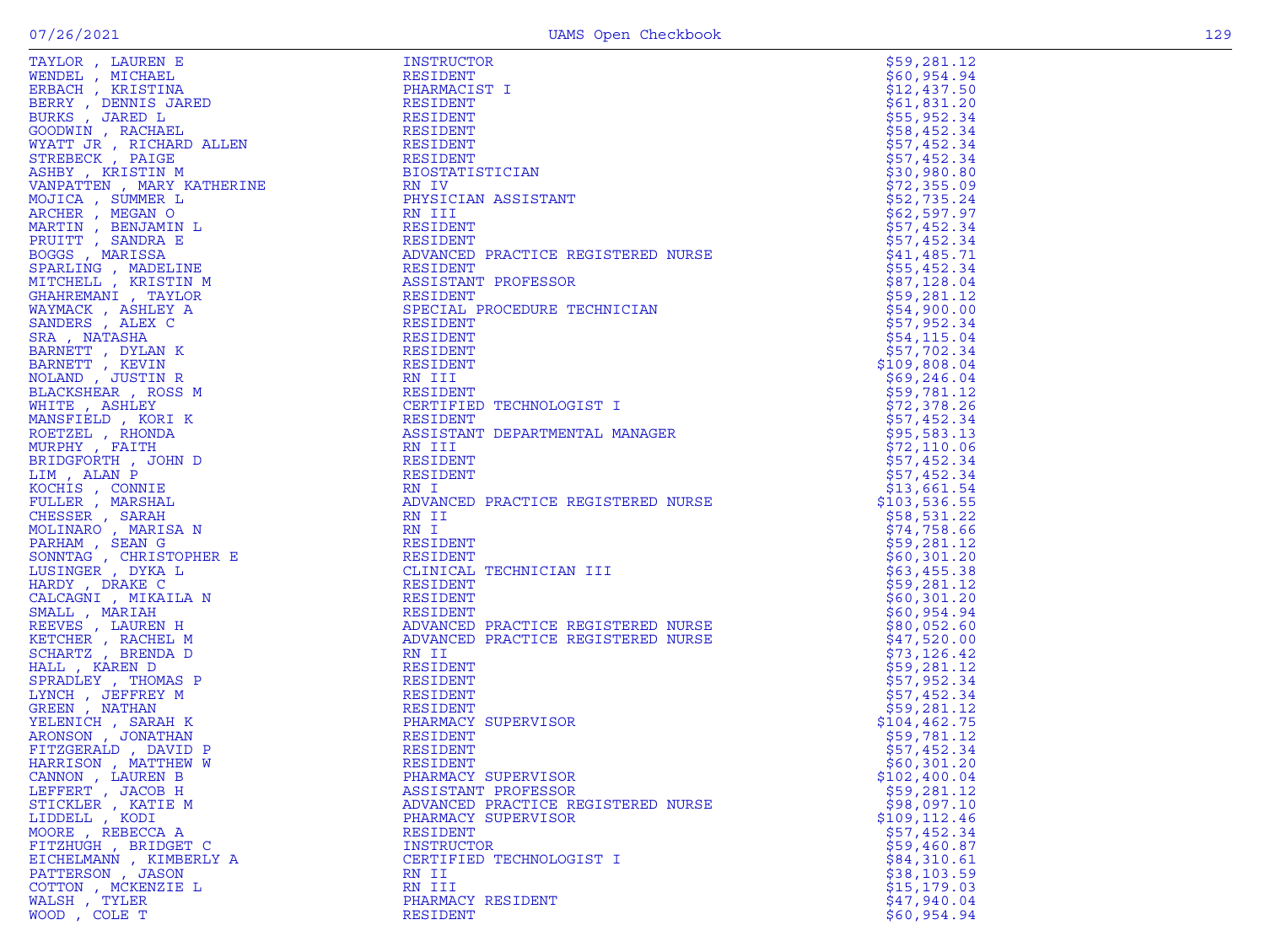| MCSPADDEN , STANLEY                                                                                                                                                                                                                                                   | ASSISTANT PROFESSOR                                                                                                                    | \$90,954.94   |
|-----------------------------------------------------------------------------------------------------------------------------------------------------------------------------------------------------------------------------------------------------------------------|----------------------------------------------------------------------------------------------------------------------------------------|---------------|
| ENDERLIN, EMILY A                                                                                                                                                                                                                                                     | RESIDENT                                                                                                                               | \$57,452.34   |
|                                                                                                                                                                                                                                                                       |                                                                                                                                        |               |
| SMITH, ZACHARY P                                                                                                                                                                                                                                                      | PHARMACIST I                                                                                                                           | \$40, 176.25  |
| LIVINGSTON , JENNIFER                                                                                                                                                                                                                                                 | ADVANCED PRACTICE REGISTERED NURSE                                                                                                     | \$101,536.55  |
|                                                                                                                                                                                                                                                                       |                                                                                                                                        |               |
| MAJORS, ISAAC B                                                                                                                                                                                                                                                       | RESIDENT                                                                                                                               | \$60,954.94   |
|                                                                                                                                                                                                                                                                       |                                                                                                                                        |               |
| STANLEY, MARC O                                                                                                                                                                                                                                                       | RESIDENT                                                                                                                               | \$57,452.34   |
| JAMES , RYAN K                                                                                                                                                                                                                                                        | RESIDENT                                                                                                                               | \$59,781.12   |
|                                                                                                                                                                                                                                                                       |                                                                                                                                        |               |
| WARE, JUDITH C                                                                                                                                                                                                                                                        | ADVANCED PRACTICE REGISTERED NURSE                                                                                                     | \$101, 536.55 |
| COLE, MEGAN E                                                                                                                                                                                                                                                         | ADVANCED PRACTICE REGISTERED NURSE                                                                                                     | \$101,948.00  |
|                                                                                                                                                                                                                                                                       |                                                                                                                                        |               |
| BELLINGRATH, KATE                                                                                                                                                                                                                                                     | CLINICAL TECHNICIAN I                                                                                                                  | \$7,594.05    |
| MIZER , KARLI                                                                                                                                                                                                                                                         | INSTRUCTOR                                                                                                                             | \$5,416.67    |
|                                                                                                                                                                                                                                                                       |                                                                                                                                        |               |
|                                                                                                                                                                                                                                                                       | RESIDENT                                                                                                                               | \$57,452.34   |
|                                                                                                                                                                                                                                                                       | RESIDENT                                                                                                                               | \$54,115.04   |
|                                                                                                                                                                                                                                                                       |                                                                                                                                        |               |
|                                                                                                                                                                                                                                                                       | RESIDENT                                                                                                                               | \$57,452.34   |
|                                                                                                                                                                                                                                                                       |                                                                                                                                        |               |
|                                                                                                                                                                                                                                                                       | RESIDENT                                                                                                                               | \$57,452.34   |
|                                                                                                                                                                                                                                                                       | ASSISTANT PROFESSOR                                                                                                                    | \$76,454.94   |
|                                                                                                                                                                                                                                                                       |                                                                                                                                        |               |
| BELLINGRATH , KATE<br>MIZER , KARLI<br>SIDDIQUI , M. ZIA<br>STEELE , RYAN W<br>NANCE , MARY E<br>BROWN , JOE W<br>BLANKENSHIP , ELIZABETH<br>JONES , AMY<br>JONES , AMY<br>LAND , ELIZABETH L<br>LEA , PAYTON<br>FIELDS , LISA L<br>HENRY , ALLISON<br>HENRY , ALLISO | RESIDENT                                                                                                                               | \$54,115.04   |
|                                                                                                                                                                                                                                                                       | SENIOR RESEARCH ASSISTANT                                                                                                              | \$41,208.04   |
|                                                                                                                                                                                                                                                                       |                                                                                                                                        |               |
|                                                                                                                                                                                                                                                                       | NURSING PRN POOL - RN                                                                                                                  | \$41,724.76   |
|                                                                                                                                                                                                                                                                       | RESIDENT                                                                                                                               | \$61,454.94   |
|                                                                                                                                                                                                                                                                       |                                                                                                                                        |               |
|                                                                                                                                                                                                                                                                       | CLINIC INSTRUCTOR                                                                                                                      | \$45.45       |
|                                                                                                                                                                                                                                                                       |                                                                                                                                        |               |
|                                                                                                                                                                                                                                                                       | PHYSICIAN ASSISTANT                                                                                                                    | \$101,729.42  |
|                                                                                                                                                                                                                                                                       | ASSISTANT PROFESSOR                                                                                                                    | \$91,954.94   |
|                                                                                                                                                                                                                                                                       |                                                                                                                                        |               |
|                                                                                                                                                                                                                                                                       | PHARMACIST III                                                                                                                         | \$111,561.17  |
|                                                                                                                                                                                                                                                                       | RN I                                                                                                                                   | \$63,425.98   |
|                                                                                                                                                                                                                                                                       |                                                                                                                                        |               |
|                                                                                                                                                                                                                                                                       | RESIDENT                                                                                                                               | \$57,452.34   |
|                                                                                                                                                                                                                                                                       | RESIDENT                                                                                                                               | \$59,452.34   |
|                                                                                                                                                                                                                                                                       | RESIDENT<br>CERTIFIED TECHNOLOGIST I<br>CERTIFIED TECHNOLOGIST I                                                                       |               |
|                                                                                                                                                                                                                                                                       |                                                                                                                                        | \$86,916.94   |
|                                                                                                                                                                                                                                                                       |                                                                                                                                        | \$76, 425.23  |
|                                                                                                                                                                                                                                                                       | CERTIFIED TECHNOLOGIST I                                                                                                               |               |
|                                                                                                                                                                                                                                                                       | RESIDENT                                                                                                                               | \$57,452.34   |
|                                                                                                                                                                                                                                                                       |                                                                                                                                        |               |
| BATTLE , JULIEN M                                                                                                                                                                                                                                                     | CLINICAL TECHNICIAN III                                                                                                                | \$250.00      |
| LEIBROCK, HAYDEN S                                                                                                                                                                                                                                                    | RESIDENT                                                                                                                               | \$55,452.34   |
|                                                                                                                                                                                                                                                                       |                                                                                                                                        |               |
| HOYT, LAWRENCE A                                                                                                                                                                                                                                                      | RESIDENT                                                                                                                               | \$57,452.34   |
| DANIELS, KAY B                                                                                                                                                                                                                                                        | PHARMACIST I                                                                                                                           | \$47,989.25   |
|                                                                                                                                                                                                                                                                       |                                                                                                                                        |               |
| FUGERE , TYLER                                                                                                                                                                                                                                                        | RESIDENT                                                                                                                               | \$57,452.34   |
|                                                                                                                                                                                                                                                                       | INSTRUCTOR                                                                                                                             |               |
| MURPHY, LINDA D                                                                                                                                                                                                                                                       |                                                                                                                                        | \$59,281.12   |
|                                                                                                                                                                                                                                                                       | RESIDENT                                                                                                                               | \$57,452.34   |
|                                                                                                                                                                                                                                                                       |                                                                                                                                        |               |
|                                                                                                                                                                                                                                                                       | RN III                                                                                                                                 | \$18,753.87   |
|                                                                                                                                                                                                                                                                       | ASSISTANT PROFESSOR                                                                                                                    | \$59,281.12   |
|                                                                                                                                                                                                                                                                       |                                                                                                                                        |               |
|                                                                                                                                                                                                                                                                       | RESIDENT                                                                                                                               | \$57,452.34   |
|                                                                                                                                                                                                                                                                       |                                                                                                                                        | \$60, 281.12  |
|                                                                                                                                                                                                                                                                       |                                                                                                                                        |               |
|                                                                                                                                                                                                                                                                       |                                                                                                                                        | \$59,781.12   |
|                                                                                                                                                                                                                                                                       |                                                                                                                                        | \$2,251.75    |
|                                                                                                                                                                                                                                                                       |                                                                                                                                        |               |
|                                                                                                                                                                                                                                                                       |                                                                                                                                        | \$84,566.77   |
|                                                                                                                                                                                                                                                                       |                                                                                                                                        | \$56,922.70   |
|                                                                                                                                                                                                                                                                       |                                                                                                                                        |               |
|                                                                                                                                                                                                                                                                       |                                                                                                                                        | \$71,974.08   |
|                                                                                                                                                                                                                                                                       | PHARMACIST I                                                                                                                           |               |
|                                                                                                                                                                                                                                                                       | JL<br>KESIDEN<br>RESIDENT<br>RESIDENT<br>RN TII<br>RESIDFT<br>RN T<br>PT<br>RESIDENT<br>ADVANCED PRACTICE REGISTERED NURSE<br>RESIDENT | \$2,962.40    |
|                                                                                                                                                                                                                                                                       |                                                                                                                                        | \$65,401.12   |
|                                                                                                                                                                                                                                                                       |                                                                                                                                        | \$21,053.72   |
|                                                                                                                                                                                                                                                                       |                                                                                                                                        |               |
|                                                                                                                                                                                                                                                                       | RESIDENT                                                                                                                               | \$57,452.34   |
|                                                                                                                                                                                                                                                                       |                                                                                                                                        |               |
|                                                                                                                                                                                                                                                                       | ADVANCED PRACTICE REGISTERED NURSE                                                                                                     | \$96,097.10   |
|                                                                                                                                                                                                                                                                       | MENTAL HEALTH PROFESSIONAL I                                                                                                           | \$44,273.71   |
| WATSON , CHASE A<br>BESETT , KELSEY R<br>BESETT , KELSEY R<br>GIORDANO , JESSICA J<br>MEYERS , ERIK L<br>BRIDGFORTH , MORGAN J<br>MAIN , HOLLY R<br>ST. CLAIR , BLAKE D<br>MOORE , DUSTIN<br>JILLUM, MORGAN N<br>JILLUMS , KENNETH BRACH<br>COCO , ZACKARY D<br>ST    |                                                                                                                                        |               |
|                                                                                                                                                                                                                                                                       | INSTRUCTOR                                                                                                                             | \$53,962.81   |
|                                                                                                                                                                                                                                                                       | RESIDENT                                                                                                                               | \$59,281.12   |
|                                                                                                                                                                                                                                                                       |                                                                                                                                        |               |
| UBEDA, JOEL S                                                                                                                                                                                                                                                         | <b>RESIDENT</b>                                                                                                                        | \$57,452.34   |
| CROSS, MICHAEL S                                                                                                                                                                                                                                                      | <b>INSTRUCTOR</b>                                                                                                                      | \$73,062.62   |
|                                                                                                                                                                                                                                                                       |                                                                                                                                        |               |
| DESAI, ROHAN                                                                                                                                                                                                                                                          | PHYSICIAN ASSISTANT                                                                                                                    | \$115,971.24  |
| COWAN, PHILLIP M                                                                                                                                                                                                                                                      | RESIDENT                                                                                                                               | \$57,452.34   |
|                                                                                                                                                                                                                                                                       |                                                                                                                                        |               |
| FALLS, NATHAN                                                                                                                                                                                                                                                         | RESIDENT                                                                                                                               | \$59,281.12   |
|                                                                                                                                                                                                                                                                       | RESIDENT                                                                                                                               | \$54,687.34   |
| HOOSE, DALTON V                                                                                                                                                                                                                                                       |                                                                                                                                        |               |
| COLLINS, BAILEY J                                                                                                                                                                                                                                                     | CERTIFIED TECHNOLOGIST I                                                                                                               | \$1,923.95    |
|                                                                                                                                                                                                                                                                       |                                                                                                                                        |               |
| MCFERGUSON , ROCHELLE                                                                                                                                                                                                                                                 | CLINIC INSTRUCTOR                                                                                                                      | \$78,658.21   |
| MERRITT BUTLER , TERESA L                                                                                                                                                                                                                                             | RN III                                                                                                                                 | \$82,641.51   |
|                                                                                                                                                                                                                                                                       |                                                                                                                                        |               |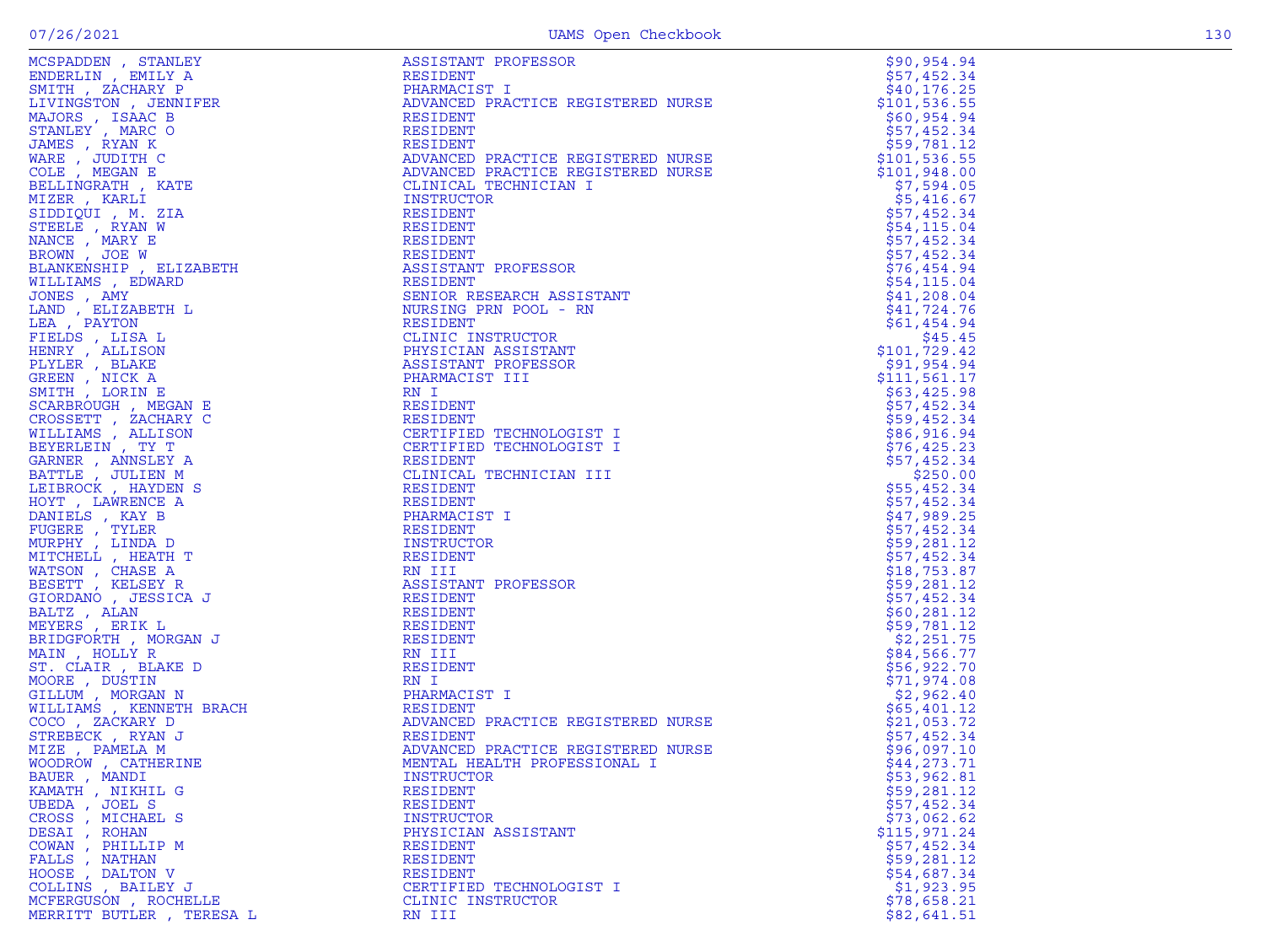| WISE-EHLERS , ALEXANDRA M                                                                                                                                                                                                                                     | RESIDENT                                                                | \$56,687.34  |
|---------------------------------------------------------------------------------------------------------------------------------------------------------------------------------------------------------------------------------------------------------------|-------------------------------------------------------------------------|--------------|
| OLMSTEAD , MEREDITH                                                                                                                                                                                                                                           | AUDIOLOGIST                                                             | \$10,957.14  |
| DENEFE , MATTHEW J                                                                                                                                                                                                                                            | RESIDENT                                                                | \$57,452.34  |
| TURNER, TIFFANY D                                                                                                                                                                                                                                             | CLINIC INSTRUCTOR                                                       | \$11,000.00  |
| WADDELL, RYAN S                                                                                                                                                                                                                                               | RESIDENT                                                                | \$58,452.34  |
| MAY, MICHAEL                                                                                                                                                                                                                                                  | RESIDENT                                                                | \$57,281.12  |
| MARTIN, SARAH                                                                                                                                                                                                                                                 | RESIDENT                                                                | \$57,452.34  |
| BURGER , BARRETT                                                                                                                                                                                                                                              | RESIDENT                                                                | \$60, 281.12 |
| STEED, JOHN Z                                                                                                                                                                                                                                                 | RESIDENT                                                                | \$57,452.34  |
| WILLIAMS, EINNOD M                                                                                                                                                                                                                                            | RESIDENT                                                                | \$2,251.75   |
| PHILLIPS, KARA C                                                                                                                                                                                                                                              | RESIDENT                                                                | \$57,452.34  |
|                                                                                                                                                                                                                                                               | PHARMACY RESIDENT                                                       | \$47,500.04  |
|                                                                                                                                                                                                                                                               | <b>RESIDENT</b>                                                         | \$57,281.12  |
|                                                                                                                                                                                                                                                               |                                                                         | \$30,600.00  |
|                                                                                                                                                                                                                                                               | SPECIAL PROCEDURE TECHNICIAN                                            | \$60,756.78  |
|                                                                                                                                                                                                                                                               | RESIDENT                                                                | \$59,281.12  |
|                                                                                                                                                                                                                                                               | CLINICAL TECHNICIAN I                                                   | \$9,665.45   |
|                                                                                                                                                                                                                                                               |                                                                         |              |
|                                                                                                                                                                                                                                                               | RESIDENT                                                                | \$60, 281.12 |
|                                                                                                                                                                                                                                                               | RN II<br>PROJECT/PROGRAM MANAGER<br>ALLINGTON DRACTICE REGISTERED NURSE | \$63,370.23  |
|                                                                                                                                                                                                                                                               |                                                                         | \$3,580.44   |
|                                                                                                                                                                                                                                                               |                                                                         | \$95,145.56  |
|                                                                                                                                                                                                                                                               | PHARMACY RESIDENT                                                       | \$47,084.46  |
|                                                                                                                                                                                                                                                               | POST DOCTORAL FELLOW                                                    | \$59,319.34  |
|                                                                                                                                                                                                                                                               | PHARMACY RESIDENT                                                       | \$46,499.96  |
|                                                                                                                                                                                                                                                               | PHARMACY RESIDENT                                                       | \$41,500.04  |
|                                                                                                                                                                                                                                                               | PHARMACIST I                                                            | \$92,632.07  |
| , KARAN LOODY<br>MADISYN LOODY<br>PROTECTION REQUIRED<br>, BREE A<br>HANH T<br>, DIONNA A<br>, KILEY A<br>, KILEY A<br>IAN , TALLEN N<br>EY , JENNIFER S<br>XETT , SUMMER N<br>MISCH , MARY M<br>ITH , ALLEN M<br>CCANN , KATTLIN<br>COUNTAIN , BRATDEN A<br> | RN III                                                                  | \$33,772.74  |
|                                                                                                                                                                                                                                                               | NURSING PRN POOL - RN                                                   | \$9,698.52   |
|                                                                                                                                                                                                                                                               | PHARMACY RESIDENT                                                       | \$41,500.04  |
|                                                                                                                                                                                                                                                               | CERTIFIED TECHNOLOGIST II                                               | \$65,134.03  |
|                                                                                                                                                                                                                                                               | RN III                                                                  | \$65,321.99  |
|                                                                                                                                                                                                                                                               | RN I                                                                    | \$70,345.71  |
| WILLIAMS , ABIGAIL M                                                                                                                                                                                                                                          | PHARMACY SUPERVISOR                                                     | \$41,500.04  |
| GERMAIN, ELIZABETH                                                                                                                                                                                                                                            | CERTIFIED TECHNOLOGIST I                                                | \$80,103.72  |
| LEDET , DYLAN J                                                                                                                                                                                                                                               | PHARMACY RESIDENT                                                       | \$41,500.04  |
| OGLE, MADELYN B                                                                                                                                                                                                                                               | RN III                                                                  | \$69,250.88  |
| NGUYEN, ELIZABETH                                                                                                                                                                                                                                             | RN I                                                                    | \$55,233.09  |
| STRIPLING, TORY E                                                                                                                                                                                                                                             | RN I                                                                    | \$47,953.67  |
| KENNEMER , SUZANNE                                                                                                                                                                                                                                            | RN II                                                                   | \$59,561.21  |
| WARD, ANGELA A                                                                                                                                                                                                                                                | RN I                                                                    | \$69,209.75  |
| ERNST, NATHAN                                                                                                                                                                                                                                                 | RN I                                                                    | \$66,862.55  |
| YEMETS , MARIYA                                                                                                                                                                                                                                               | PHARMACIST I                                                            | \$25, 173.73 |
| MORGAN, SKYE                                                                                                                                                                                                                                                  | CLINICAL TECHNICIAN III                                                 | \$31,340.55  |
| PRIVACY PROTECTION REQUIRED                                                                                                                                                                                                                                   |                                                                         | \$30,600.00  |
| PRIVACY PROTECTION REQUIRED                                                                                                                                                                                                                                   |                                                                         | \$1,363.64   |
|                                                                                                                                                                                                                                                               |                                                                         |              |
| MCGHEE , ALLISON C                                                                                                                                                                                                                                            | CERTIFIED TECHNOLOGIST I<br>PHARMACIST I                                | \$71,465.14  |
| PRICE, DANIELLE D                                                                                                                                                                                                                                             |                                                                         | \$63,235.01  |
| MORGAN, EMILY G                                                                                                                                                                                                                                               | PHARMACY RESIDENT                                                       | \$48,011.21  |
| SCHLEUSE, MARIELA J                                                                                                                                                                                                                                           | RN I                                                                    | \$70, 151.55 |
| TAYLOR, ALLISON M                                                                                                                                                                                                                                             | CERTIFIED TECHNOLOGIST I                                                | \$33,413.54  |
| ROONEY, JENIFER L                                                                                                                                                                                                                                             | RN I                                                                    | \$101,037.11 |
| YU, KRYSTAL                                                                                                                                                                                                                                                   | CERTIFIED TECHNOLOGIST I                                                | \$43,712.20  |
| AGUIRRE, ADAM                                                                                                                                                                                                                                                 | CERTIFIED TECHNOLOGIST II                                               | \$73,627.70  |
| PAUL, RYAN                                                                                                                                                                                                                                                    | PHARMACIST I                                                            | \$94,179.38  |
| WILLIAMS , HANNAH E                                                                                                                                                                                                                                           | RN I                                                                    | \$76, 176.50 |
| PRIVACY PROTECTION REQUIRED                                                                                                                                                                                                                                   |                                                                         | \$30,600.00  |
| DANG, LONG                                                                                                                                                                                                                                                    | RN I                                                                    | \$65,192.08  |
| CURRY, BRENT D                                                                                                                                                                                                                                                | RN I                                                                    | \$47,619.96  |
| NEVALA, KAYLA                                                                                                                                                                                                                                                 | ADVANCED PRACTICE REGISTERED NURSE                                      | \$97,145.56  |
| NGUYEN, JACK                                                                                                                                                                                                                                                  | PHARMACIST I                                                            | \$4,875.00   |
| WARNER, JOSIE R                                                                                                                                                                                                                                               | RN I                                                                    | \$55,676.72  |
| FERGUSON, MATTHEW                                                                                                                                                                                                                                             | RN III                                                                  | \$55,596.32  |
| CHARLES, KRISTOPHER D                                                                                                                                                                                                                                         | RN I                                                                    | \$60,337.42  |
|                                                                                                                                                                                                                                                               |                                                                         |              |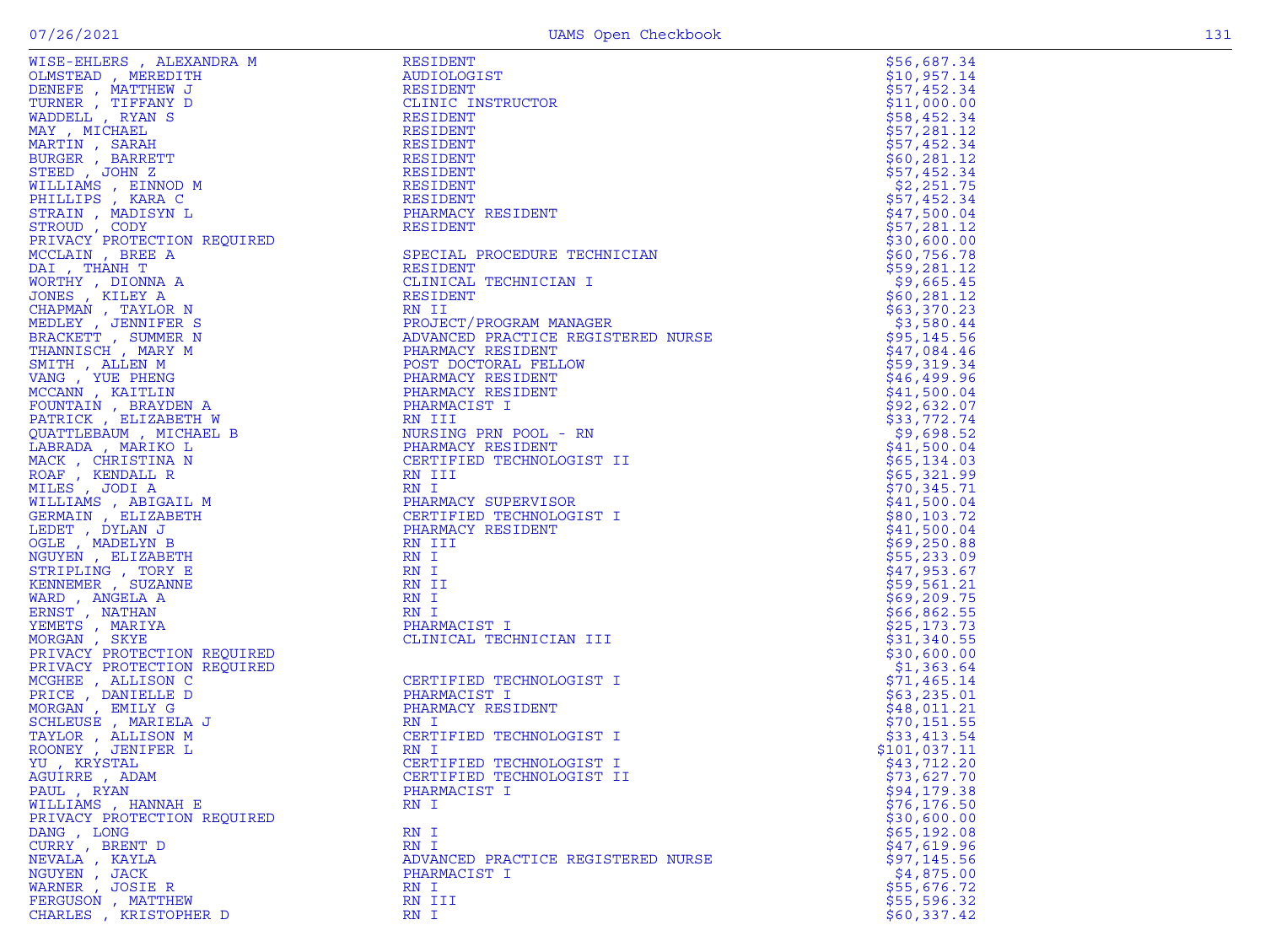|                                                                                                                                                                                                                                                     | ADVANCED PRACTICE REGISTERED NURSE | \$108, 184.00                                                     |
|-----------------------------------------------------------------------------------------------------------------------------------------------------------------------------------------------------------------------------------------------------|------------------------------------|-------------------------------------------------------------------|
|                                                                                                                                                                                                                                                     | CERTIFIED TECHNOLOGIST I           | \$35,869.75                                                       |
|                                                                                                                                                                                                                                                     | RN II                              | \$32,793.75                                                       |
|                                                                                                                                                                                                                                                     | CLINICAL TECHNICIAN III            | \$33,597.05                                                       |
|                                                                                                                                                                                                                                                     | CERTIFIED TECHNOLOGIST II          | \$59,755.06                                                       |
|                                                                                                                                                                                                                                                     | <b>RESIDENT</b>                    | \$54, 115.04                                                      |
|                                                                                                                                                                                                                                                     | <b>RESIDENT</b>                    | \$54, 115.04                                                      |
|                                                                                                                                                                                                                                                     | RESIDENT                           | \$54,115.04                                                       |
|                                                                                                                                                                                                                                                     | <b>RESIDENT</b>                    | \$54, 115.04                                                      |
|                                                                                                                                                                                                                                                     | RESIDENT                           | \$54,115.04                                                       |
|                                                                                                                                                                                                                                                     | RESIDENT                           | \$2,251.75                                                        |
|                                                                                                                                                                                                                                                     | RESIDENT                           | \$54, 115.04                                                      |
|                                                                                                                                                                                                                                                     | <b>RESIDENT</b>                    | \$2,251.75                                                        |
|                                                                                                                                                                                                                                                     | <b>RESIDENT</b>                    | \$54, 115.04                                                      |
|                                                                                                                                                                                                                                                     | RESIDENT                           | \$54,115.04                                                       |
|                                                                                                                                                                                                                                                     | RESIDENT                           | \$54,115.04                                                       |
|                                                                                                                                                                                                                                                     | RESIDENT                           | \$54, 115.04                                                      |
|                                                                                                                                                                                                                                                     | RESIDENT                           | \$54,115.04                                                       |
|                                                                                                                                                                                                                                                     | RESIDENT                           | \$54, 115.04                                                      |
|                                                                                                                                                                                                                                                     | RESIDENT                           | \$54, 115.04                                                      |
|                                                                                                                                                                                                                                                     | <b>RESIDENT</b>                    | \$54, 115.04                                                      |
|                                                                                                                                                                                                                                                     | RESIDENT                           | \$54, 115.04                                                      |
|                                                                                                                                                                                                                                                     | RESIDENT                           | \$54,115.04                                                       |
|                                                                                                                                                                                                                                                     | RESIDENT                           | \$54, 115.04                                                      |
|                                                                                                                                                                                                                                                     | RESIDENT                           | \$54, 115.04                                                      |
|                                                                                                                                                                                                                                                     | <b>RESIDENT</b>                    | \$54,115.04                                                       |
|                                                                                                                                                                                                                                                     | <b>RESIDENT</b>                    | \$54, 115.04                                                      |
|                                                                                                                                                                                                                                                     | RESIDENT                           | \$54, 115.04                                                      |
|                                                                                                                                                                                                                                                     | RESIDENT                           | \$2,251.75                                                        |
|                                                                                                                                                                                                                                                     | RESIDENT                           | \$54,115.04                                                       |
|                                                                                                                                                                                                                                                     | RESIDENT                           | \$54,115.04                                                       |
|                                                                                                                                                                                                                                                     | <b>RESIDENT</b>                    | \$54,115.04<br>\$27,750.00                                        |
|                                                                                                                                                                                                                                                     | RESIDENT                           |                                                                   |
|                                                                                                                                                                                                                                                     | RESIDENT                           | \$54,115.04<br>\$54,115.04                                        |
|                                                                                                                                                                                                                                                     | <b>RESIDENT</b>                    | \$54, 115.04                                                      |
|                                                                                                                                                                                                                                                     | <b>RESIDENT</b>                    | \$54, 115.04                                                      |
|                                                                                                                                                                                                                                                     | RESIDENT                           | \$54, 115.04                                                      |
|                                                                                                                                                                                                                                                     | RESIDENT                           | \$54, 115.04                                                      |
|                                                                                                                                                                                                                                                     | RESIDENT                           | \$54, 115.04                                                      |
|                                                                                                                                                                                                                                                     | RESIDENT                           | \$54,115.04                                                       |
|                                                                                                                                                                                                                                                     | RESIDENT                           | \$54,115.04                                                       |
|                                                                                                                                                                                                                                                     | CLINICAL TECHNICIAN III            | \$50,873.35                                                       |
|                                                                                                                                                                                                                                                     | <b>RESIDENT</b>                    | \$54, 115.04                                                      |
|                                                                                                                                                                                                                                                     | SPECIAL PROCEDURE TECHNICIAN       | \$29,447.11                                                       |
| MEALER , TABITHAR (MARINE REALER)<br>BRODNAX , AMANDA M<br>BRODNAX , AMANDA M<br>WOLLINS , RAWEIEDAH R<br>WORTHINGTON , HAYLIE<br>ACEMENT , SCARLETT M<br>AGEMENT , MARINE PICTON , MARINE TO STREET REALER<br>STREET , JOHN BROWN , ANNEN CORPER , | RESIDENT                           | TERED NURSE<br>I<br>II<br>ICIAN<br>ICIAN<br>ICIAN<br>\$54, 115.04 |
|                                                                                                                                                                                                                                                     | SPECIAL PROCEDURE TECHNICIAN       | \$8,816.38                                                        |
|                                                                                                                                                                                                                                                     | RESIDENT                           | \$2,251.75                                                        |
|                                                                                                                                                                                                                                                     | RESIDENT                           | \$54,115.04                                                       |
|                                                                                                                                                                                                                                                     | RESIDENT                           | \$4,251.75                                                        |
|                                                                                                                                                                                                                                                     | <b>RESIDENT</b>                    | \$54,115.04                                                       |
|                                                                                                                                                                                                                                                     | RESIDENT                           | \$54, 115.04                                                      |
| MANN, ROBERT                                                                                                                                                                                                                                        | RESIDENT                           | \$2,251.75                                                        |
| LEDNICK-HAYES, HAZEL H                                                                                                                                                                                                                              | RN III                             | \$34,495.44                                                       |
| WINSLOW, HARRISON W                                                                                                                                                                                                                                 | RESIDENT                           | \$54,115.04                                                       |
| BRANCH, KILEY R                                                                                                                                                                                                                                     | ADVANCED PRACTICE REGISTERED NURSE | \$96,850.44                                                       |
| DANIEL , JESSICA L                                                                                                                                                                                                                                  | ADVANCED PRACTICE REGISTERED NURSE | \$97,645.56                                                       |
| ROBINSON, MALCOLM                                                                                                                                                                                                                                   | CLINICAL TECHNICIAN I              | \$6,414.56                                                        |
| ALLEYNE, APRIL N                                                                                                                                                                                                                                    | ADMINISTRATIVE ANALYST             | \$7,646.85                                                        |
| GOODWIN, CANDACE M                                                                                                                                                                                                                                  | SENIOR NURSE ANESTHETIST           | \$183, 285.83                                                     |
| HARDY, SABRINA                                                                                                                                                                                                                                      | CLINICAL TECHNICIAN I              | \$11, 244.45                                                      |
| BAKER, VICKY H                                                                                                                                                                                                                                      | MENTAL HEALTH PROFESSIONAL I       | \$44,936.92                                                       |
| MCGINNIS , LAURA N                                                                                                                                                                                                                                  | RN CLINICAL COORDINATOR HS/KF      | \$52,025.14                                                       |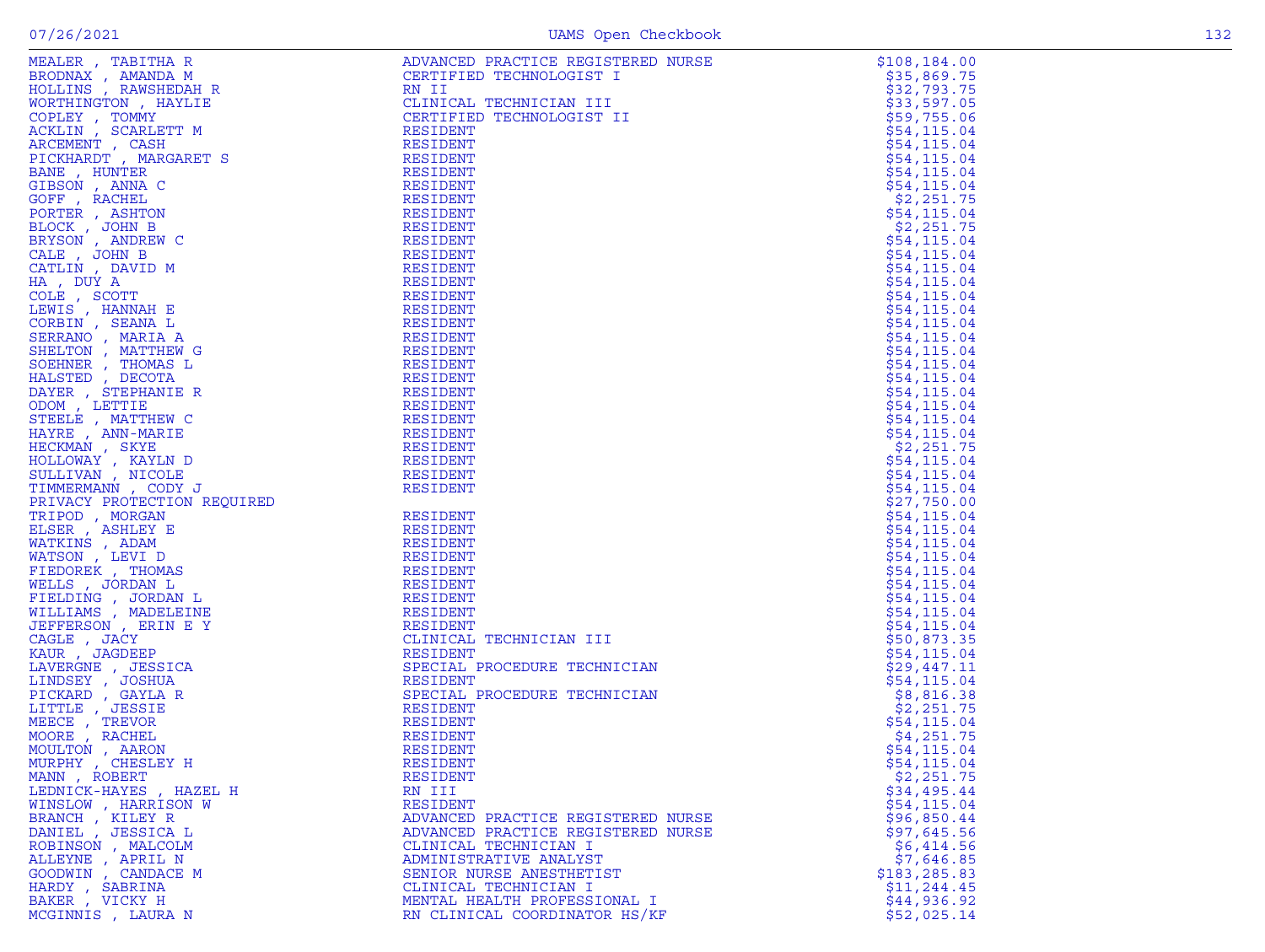|  | $\sim$ | . .<br>۰. |
|--|--------|-----------|

|                       | NORRES / REN IWAN AN SENITE DE SANTON MUNICIPALE ANNE ANNE ANNE ANNE ANNE CHARTER CONDITIONAL MANAGEMENT (1973)<br>AN INCOLLECTIVE CONDITIONAL CONDUCTIVE CONDUCTIVE CONDUCT (1974)<br>CONDUCT AN INCOLLECTIVE CONDUCT (1975)<br>CONDU<br>SENIOR NURSE ANESTHETIST<br>PROJECT/PROGRAM MANAGER<br>ASSISTANT DEPARTMENTAL MANAGER<br>CERTIFIED PROCEDURAL CODING SPECIALIST<br>CERTIFIED PROCEDURAL CODING SPECIALIST | \$158, 224.09 |
|-----------------------|---------------------------------------------------------------------------------------------------------------------------------------------------------------------------------------------------------------------------------------------------------------------------------------------------------------------------------------------------------------------------------------------------------------------|---------------|
|                       |                                                                                                                                                                                                                                                                                                                                                                                                                     | \$6.72        |
|                       |                                                                                                                                                                                                                                                                                                                                                                                                                     | \$44,082.78   |
|                       |                                                                                                                                                                                                                                                                                                                                                                                                                     | \$18,530.80   |
|                       |                                                                                                                                                                                                                                                                                                                                                                                                                     | \$29,032.22   |
|                       |                                                                                                                                                                                                                                                                                                                                                                                                                     | \$64,451.89   |
|                       |                                                                                                                                                                                                                                                                                                                                                                                                                     | \$21,190.58   |
|                       |                                                                                                                                                                                                                                                                                                                                                                                                                     | \$36,041.02   |
|                       |                                                                                                                                                                                                                                                                                                                                                                                                                     | \$679.56      |
|                       |                                                                                                                                                                                                                                                                                                                                                                                                                     | \$45,782.13   |
|                       |                                                                                                                                                                                                                                                                                                                                                                                                                     |               |
|                       | -------------<br>REGISTERED SPECIALTY NURSE<br>DEPARTMENTAL MANAGER<br>DEPARTMENTAL MANAGER<br>ASSISTANT ADMINISTRATOR ROD DATITITI                                                                                                                                                                                                                                                                                 |               |
|                       |                                                                                                                                                                                                                                                                                                                                                                                                                     |               |
|                       |                                                                                                                                                                                                                                                                                                                                                                                                                     |               |
|                       |                                                                                                                                                                                                                                                                                                                                                                                                                     |               |
|                       |                                                                                                                                                                                                                                                                                                                                                                                                                     |               |
|                       |                                                                                                                                                                                                                                                                                                                                                                                                                     |               |
|                       |                                                                                                                                                                                                                                                                                                                                                                                                                     |               |
|                       |                                                                                                                                                                                                                                                                                                                                                                                                                     |               |
|                       |                                                                                                                                                                                                                                                                                                                                                                                                                     |               |
|                       |                                                                                                                                                                                                                                                                                                                                                                                                                     |               |
|                       |                                                                                                                                                                                                                                                                                                                                                                                                                     |               |
|                       |                                                                                                                                                                                                                                                                                                                                                                                                                     |               |
|                       |                                                                                                                                                                                                                                                                                                                                                                                                                     |               |
|                       |                                                                                                                                                                                                                                                                                                                                                                                                                     |               |
|                       |                                                                                                                                                                                                                                                                                                                                                                                                                     |               |
|                       |                                                                                                                                                                                                                                                                                                                                                                                                                     |               |
|                       |                                                                                                                                                                                                                                                                                                                                                                                                                     |               |
|                       |                                                                                                                                                                                                                                                                                                                                                                                                                     |               |
|                       |                                                                                                                                                                                                                                                                                                                                                                                                                     |               |
|                       |                                                                                                                                                                                                                                                                                                                                                                                                                     |               |
|                       |                                                                                                                                                                                                                                                                                                                                                                                                                     |               |
|                       |                                                                                                                                                                                                                                                                                                                                                                                                                     |               |
|                       |                                                                                                                                                                                                                                                                                                                                                                                                                     |               |
|                       |                                                                                                                                                                                                                                                                                                                                                                                                                     |               |
|                       |                                                                                                                                                                                                                                                                                                                                                                                                                     |               |
|                       |                                                                                                                                                                                                                                                                                                                                                                                                                     |               |
|                       |                                                                                                                                                                                                                                                                                                                                                                                                                     |               |
|                       |                                                                                                                                                                                                                                                                                                                                                                                                                     |               |
|                       |                                                                                                                                                                                                                                                                                                                                                                                                                     |               |
|                       |                                                                                                                                                                                                                                                                                                                                                                                                                     |               |
|                       |                                                                                                                                                                                                                                                                                                                                                                                                                     |               |
|                       |                                                                                                                                                                                                                                                                                                                                                                                                                     |               |
|                       |                                                                                                                                                                                                                                                                                                                                                                                                                     |               |
|                       |                                                                                                                                                                                                                                                                                                                                                                                                                     |               |
|                       |                                                                                                                                                                                                                                                                                                                                                                                                                     |               |
|                       |                                                                                                                                                                                                                                                                                                                                                                                                                     |               |
|                       |                                                                                                                                                                                                                                                                                                                                                                                                                     |               |
|                       |                                                                                                                                                                                                                                                                                                                                                                                                                     |               |
|                       |                                                                                                                                                                                                                                                                                                                                                                                                                     |               |
|                       |                                                                                                                                                                                                                                                                                                                                                                                                                     |               |
| CUNNINGHAM, LACEY E   |                                                                                                                                                                                                                                                                                                                                                                                                                     |               |
| MURDOCK, ARIELLE R    | MENTAL HEALTH PROFESSIONAL I                                                                                                                                                                                                                                                                                                                                                                                        | \$58,412.34   |
| HENDERSON, CALEE M    | ASSISTANT PROFESSOR                                                                                                                                                                                                                                                                                                                                                                                                 | \$7,725.60    |
| STALEY , JACOB T      | INVENTORY CONTROL TECHNICIAN                                                                                                                                                                                                                                                                                                                                                                                        | \$31,054.15   |
| WILLIAMS, LASHAWNNA R | PROJECT/PROGRAM SPECIALIST                                                                                                                                                                                                                                                                                                                                                                                          | \$38,581.66   |
| FORD, SHEMIKIA D      | PROJECT/PROGRAM MANAGER                                                                                                                                                                                                                                                                                                                                                                                             | \$26,633.03   |
| SAIED, NAHEL N        | PROFESSOR                                                                                                                                                                                                                                                                                                                                                                                                           | \$336,345.73  |
| DOTSON, JERRICA D     | CLINICAL TECHNICIAN I                                                                                                                                                                                                                                                                                                                                                                                               | \$34,313.32   |
| CULLERS, LINDA D      | PROJECT/PROGRAM SPECIALIST                                                                                                                                                                                                                                                                                                                                                                                          | \$45,323.62   |
| SUNG , YI-SHAN        | PROJECT/PROGRAM SPECIALIST                                                                                                                                                                                                                                                                                                                                                                                          | \$16,474.49   |
| BAILEY , THOMAS E     | HOUSEKEEPER                                                                                                                                                                                                                                                                                                                                                                                                         | \$32,414.46   |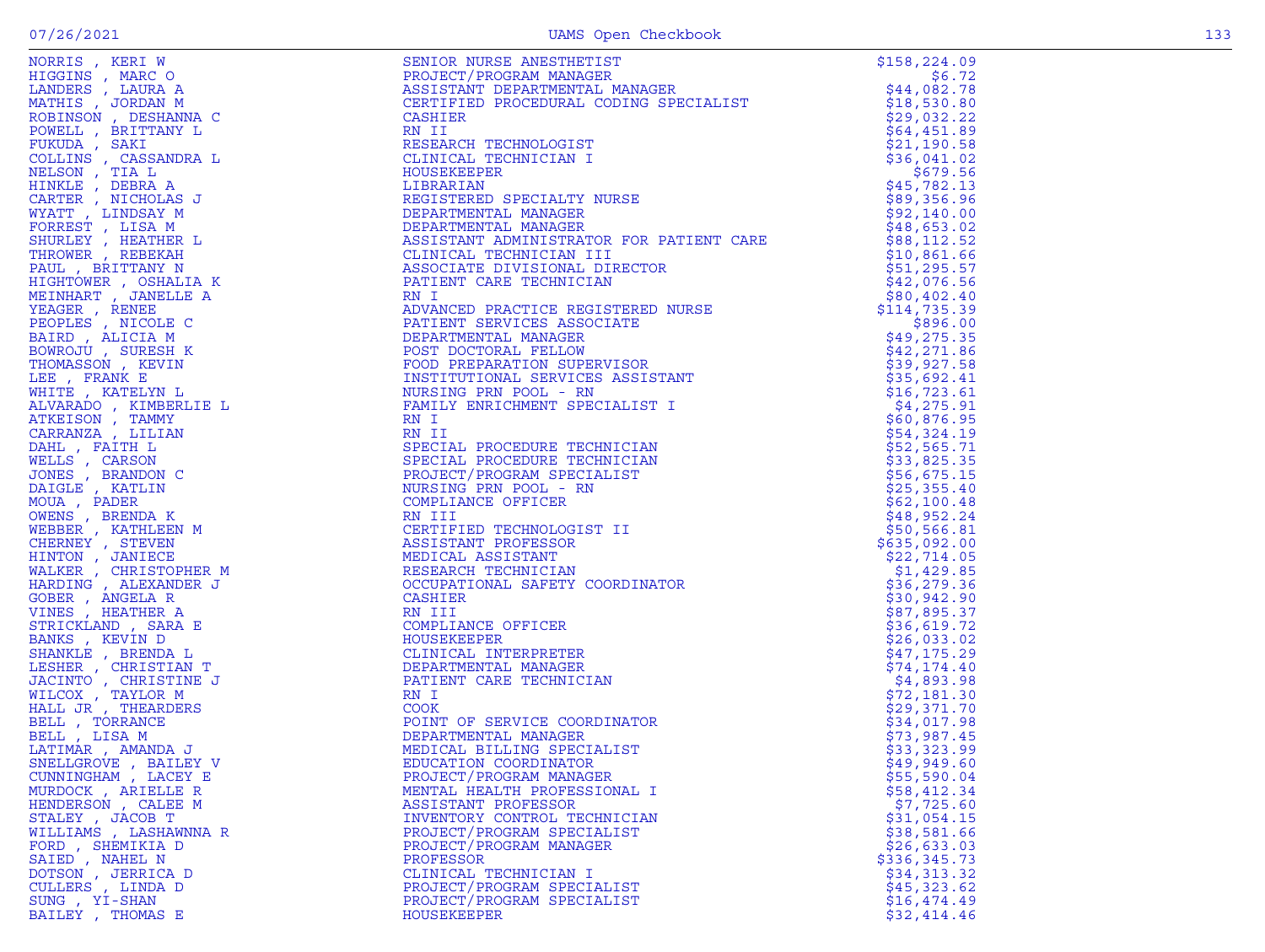|                                                                                                                                                                                                                                                              | PROJECT/PROGRAM MANAGER         | \$53,868.12   |
|--------------------------------------------------------------------------------------------------------------------------------------------------------------------------------------------------------------------------------------------------------------|---------------------------------|---------------|
|                                                                                                                                                                                                                                                              | PATIENT SERVICES ASSOCIATE      | \$37,249.64   |
|                                                                                                                                                                                                                                                              | CERTIFIED TECHNOLOGIST II       | \$48,424.20   |
|                                                                                                                                                                                                                                                              |                                 |               |
|                                                                                                                                                                                                                                                              | CHILD CARE TECHNICIAN           | \$27,858.73   |
|                                                                                                                                                                                                                                                              | NURSING PRN POOL - RN           | \$7,636.55    |
|                                                                                                                                                                                                                                                              | RN IV                           | \$82,981.15   |
|                                                                                                                                                                                                                                                              | RN III                          | \$54,215.56   |
|                                                                                                                                                                                                                                                              | PROJECT/PROGRAM DIRECTOR        | \$86,519.96   |
|                                                                                                                                                                                                                                                              | PROJECT/PROGRAM MANAGER         | \$82,375.32   |
|                                                                                                                                                                                                                                                              | CLINICAL TECHNICIAN I           | \$42,997.59   |
|                                                                                                                                                                                                                                                              | ASSISTANT DEPARTMENTAL DIRECTOR | \$73,144.16   |
|                                                                                                                                                                                                                                                              |                                 |               |
|                                                                                                                                                                                                                                                              | PATIENT SERVICES ASSOCIATE      | \$37,651.33   |
|                                                                                                                                                                                                                                                              | MEDICAL ASSISTANT               | \$25,154.15   |
|                                                                                                                                                                                                                                                              | PROJECT/PROGRAM SPECIALIST      | \$52,025.14   |
|                                                                                                                                                                                                                                                              | PROJECT/PROGRAM DIRECTOR        | \$82,998.08   |
|                                                                                                                                                                                                                                                              | NURSING PRN POOL - RN           | \$10,543.53   |
|                                                                                                                                                                                                                                                              | LPN II                          | \$59,593.25   |
|                                                                                                                                                                                                                                                              | PROJECT/PROGRAM SPECIALIST      | \$52,956.36   |
|                                                                                                                                                                                                                                                              | NURSE IN-SERVICE INSTRUCTOR     | \$14,538.74   |
|                                                                                                                                                                                                                                                              |                                 |               |
|                                                                                                                                                                                                                                                              | POST DOCTORAL FELLOW            | \$22,356.51   |
|                                                                                                                                                                                                                                                              | EXECUTIVE ASSISTANT             | \$45,782.13   |
|                                                                                                                                                                                                                                                              | ASSISTANT PROFESSOR             | \$597,159.30  |
|                                                                                                                                                                                                                                                              | PROJECT/PROGRAM SPECIALIST      | \$59,397.98   |
|                                                                                                                                                                                                                                                              | PUBLIC SAFETY OFFICER           | \$22,898.07   |
|                                                                                                                                                                                                                                                              | PATIENT SERVICES ASSOCIATE      | \$3,818.70    |
|                                                                                                                                                                                                                                                              | EDUCATION COORDINATOR           | \$41,208.04   |
|                                                                                                                                                                                                                                                              |                                 |               |
|                                                                                                                                                                                                                                                              | MEDICAL BILLING SPECIALIST      | \$23,554.77   |
|                                                                                                                                                                                                                                                              | SPECIAL PROCEDURE TECHNICIAN    | \$16,360.53   |
|                                                                                                                                                                                                                                                              | CLINICAL LABORATORY MANAGER     | \$73,309.65   |
|                                                                                                                                                                                                                                                              | CERTIFIED TECHNOLOGIST II       | \$83,610.76   |
|                                                                                                                                                                                                                                                              | CERTIFIED TECHNOLOGIST II       | \$55,632.50   |
|                                                                                                                                                                                                                                                              | RESEARCH ASSOCIATE              | \$62,706.69   |
|                                                                                                                                                                                                                                                              | MEDICAL ASSISTANT               | \$10.03       |
|                                                                                                                                                                                                                                                              | HE PUBLIC SAFETY SUPERVISOR     | \$50,302.44   |
|                                                                                                                                                                                                                                                              | PROJECT/PROGRAM SPECIALIST      | \$49,964.66   |
|                                                                                                                                                                                                                                                              |                                 |               |
|                                                                                                                                                                                                                                                              | HOUSEKEEPER                     | \$7,972.35    |
| S, KIMBERLY D<br>IN, SHONYA M<br>IN, KANAUGHNJLA S<br>IE, TYNICE M<br>S, CHANDRA L<br>IS, CHANDRA L<br>IN, TOBY E<br>XWELL , LEAH N<br>MN, ROBERT N<br>MN, ROBERT N<br>MN, ROBERT N<br>MN, ROBERT N<br>MN, ROBERT N<br>NAN, RONAUGHN J<br>TAK, BONNIE M<br>N | RN III                          | \$98,223.32   |
|                                                                                                                                                                                                                                                              | PROJECT/PROGRAM SPECIALIST      | \$15,877.49   |
|                                                                                                                                                                                                                                                              | PATIENT CARE TECHNICIAN         | \$10,354.41   |
|                                                                                                                                                                                                                                                              | NURSING PRN POOL - RN           | \$32, 208.21  |
|                                                                                                                                                                                                                                                              | CLINICAL TECHNICIAN I           | \$5,572.55    |
|                                                                                                                                                                                                                                                              | CLINICAL TECHNICIAN I           | \$34,333.21   |
|                                                                                                                                                                                                                                                              | RN III                          | \$72, 237.64  |
| TRICE , KERIAN J                                                                                                                                                                                                                                             |                                 |               |
| WHITE , RYAN C                                                                                                                                                                                                                                               | CLINICAL TECHNICIAN I           | \$40, 224.33  |
| WEINKOPFF , TIFFANY S                                                                                                                                                                                                                                        | ASSISTANT PROFESSOR             | \$118,342.00  |
| CALDERON, CECIL P                                                                                                                                                                                                                                            | RN III                          | \$100, 928.15 |
| ASHCRAFT , COURTLAND                                                                                                                                                                                                                                         | RN III                          | \$63,906.67   |
| YOUNG, SEAN G                                                                                                                                                                                                                                                | ASSISTANT PROFESSOR             | \$92,831.63   |
| WOODS , JONATHAN A                                                                                                                                                                                                                                           | CLINICAL TECHNICIAN I           | \$42,545.24   |
| GRANT , JUVARIS D                                                                                                                                                                                                                                            | CLINICAL TECHNICIAN I           | \$12,804.92   |
| EVANS , WILLIAM D                                                                                                                                                                                                                                            | PROJECT/PROGRAM MANAGER         | \$46,173.64   |
|                                                                                                                                                                                                                                                              |                                 |               |
| WHITTAKER , ALANA L                                                                                                                                                                                                                                          | MEDICAL ASSISTANT               | \$6,517.00    |
| HAMILTON , CHRISTINA C                                                                                                                                                                                                                                       | DEPARTMENTAL MANAGER            | \$54,600.56   |
| STEWART, MIRACLE S                                                                                                                                                                                                                                           | FOOD PREPARATION SUPERVISOR     | \$11,053.20   |
| BEALS, SHANTE D                                                                                                                                                                                                                                              | RN II                           | \$66,178.74   |
| HARPER, STEPHANIE M                                                                                                                                                                                                                                          | CLINICAL TECHNICIAN I           | \$41,809.16   |
| MCGUIRE , KELSEY L                                                                                                                                                                                                                                           | PROJECT/PROGRAM SPECIALIST      | \$18,392.57   |
| GREEN , MICHELLE D                                                                                                                                                                                                                                           | PROJECT/PROGRAM SPECIALIST      | \$43, 289.57  |
| MCMILLAN, DONNA L                                                                                                                                                                                                                                            | ADMINISTRATIVE ANALYST          | \$27,787.32   |
| SWEENEY , JESSICA L                                                                                                                                                                                                                                          | NURSING PRN POOL - RN           | \$44,304.97   |
|                                                                                                                                                                                                                                                              |                                 |               |
| MYANE , ANDREA H                                                                                                                                                                                                                                             | PHYSICAL THERAPIST              | \$64,855.74   |
| HACKETT, JEREMY L                                                                                                                                                                                                                                            | MEDICAL BILLING SPECIALIST      | \$27.15       |
| MCGLAUGHN, BRENDA                                                                                                                                                                                                                                            | NURSING PRN POOL - RN           | \$2,924.95    |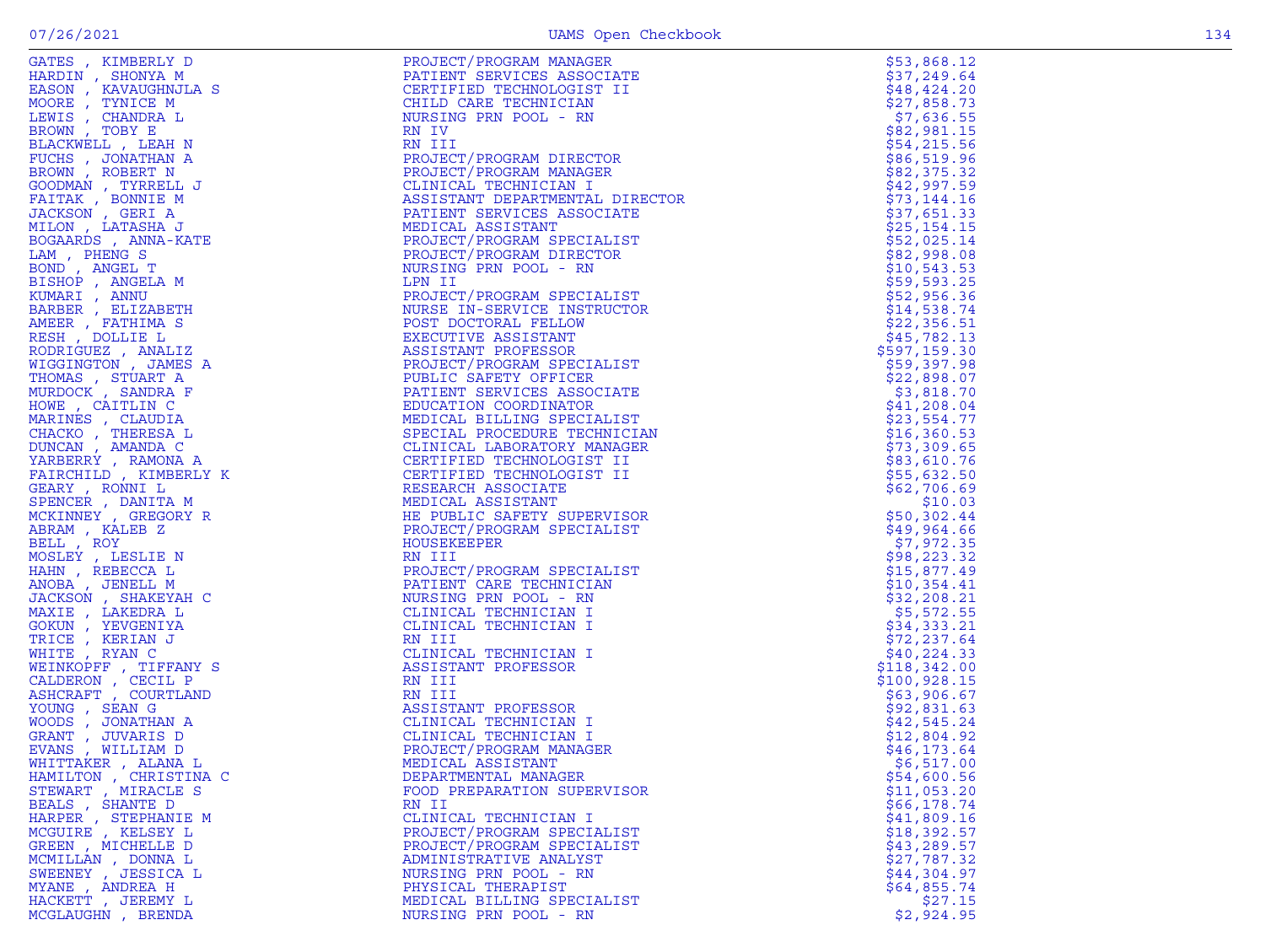| $\sim$ | $\sim$ |
|--------|--------|

| LUKENS , DANA M                                                                                                                                                                                                                                                                                                                                                                                                  | CERTIFIED TECHNOLOGIST I                                                                                                                                                                                                                                   | \$98,733.83               |
|------------------------------------------------------------------------------------------------------------------------------------------------------------------------------------------------------------------------------------------------------------------------------------------------------------------------------------------------------------------------------------------------------------------|------------------------------------------------------------------------------------------------------------------------------------------------------------------------------------------------------------------------------------------------------------|---------------------------|
| REED, TIFFANY T                                                                                                                                                                                                                                                                                                                                                                                                  | POINT OF SERVICE COORDINATOR                                                                                                                                                                                                                               | \$34,328.61               |
| $\begin{array}{c} \mathbf{T} \\ \mathbf{M} \\ \mathbf{I} \ \mathbf{J} \\ \mathbf{I} \ \mathbf{S} \\ \mathbf{HIA} \ \mathbf{A} \end{array}$<br>MIZELL , KATELYN T                                                                                                                                                                                                                                                 | RN I                                                                                                                                                                                                                                                       | \$69,606.47               |
| WRIGHT, AERIEL M                                                                                                                                                                                                                                                                                                                                                                                                 | DEPARTMENTAL MANAGER                                                                                                                                                                                                                                       | \$62,860.00               |
| WIENS , ELIZABETH J                                                                                                                                                                                                                                                                                                                                                                                              | POINT OF SERVICE COORDINATOR                                                                                                                                                                                                                               | \$34,835.57               |
| ARMES, RACHEL L                                                                                                                                                                                                                                                                                                                                                                                                  | PROJECT/PROGRAM MANAGER                                                                                                                                                                                                                                    | \$55,577.04               |
| BRADLEY, MATTHEW S                                                                                                                                                                                                                                                                                                                                                                                               | RESIDENT                                                                                                                                                                                                                                                   | \$54, 115.04              |
| CAWLEY, RENARD                                                                                                                                                                                                                                                                                                                                                                                                   | HOUSEKEEPER                                                                                                                                                                                                                                                | \$13,060.10               |
|                                                                                                                                                                                                                                                                                                                                                                                                                  | HOUSEKEEPER                                                                                                                                                                                                                                                | \$16,803.68               |
|                                                                                                                                                                                                                                                                                                                                                                                                                  | CLINICAL TECHNICIAN I                                                                                                                                                                                                                                      | \$2,600.25                |
| MURRY , SHAMEKA L $\begin{array}{l} \texttt{MINR} \texttt{M} \texttt{M} \texttt{N} \texttt{N} \texttt{N} \texttt{N} \texttt{N} \texttt{N} \texttt{N} \texttt{N} \texttt{N} \texttt{N} \texttt{N} \texttt{N} \texttt{N} \texttt{N} \texttt{N} \texttt{R} \texttt{P} \texttt{R} \texttt{R} \texttt{N} \texttt{R} \texttt{R} \texttt{R} \texttt{R} \texttt{R} \texttt{R} \texttt{R} \texttt{R} \texttt{R} \texttt{$ | HOUSEKEEPER                                                                                                                                                                                                                                                | \$918.40                  |
|                                                                                                                                                                                                                                                                                                                                                                                                                  | RN I                                                                                                                                                                                                                                                       | \$62,472.27               |
|                                                                                                                                                                                                                                                                                                                                                                                                                  | RESEARCH TECHNICIAN                                                                                                                                                                                                                                        | \$2,402.06                |
|                                                                                                                                                                                                                                                                                                                                                                                                                  | SPECIAL PROCEDURE TECHNICIAN                                                                                                                                                                                                                               | \$48,995.05               |
|                                                                                                                                                                                                                                                                                                                                                                                                                  | DEPARTMENTAL MANAGER                                                                                                                                                                                                                                       | \$66,391.32               |
|                                                                                                                                                                                                                                                                                                                                                                                                                  | POINT OF SERVICE COORDINATOR                                                                                                                                                                                                                               | \$36,232.01               |
|                                                                                                                                                                                                                                                                                                                                                                                                                  | SENIOR NURSE ANESTHETIST                                                                                                                                                                                                                                   | \$189,631.00              |
|                                                                                                                                                                                                                                                                                                                                                                                                                  | CLINICAL TECHNICIAN III                                                                                                                                                                                                                                    | \$7,718.10                |
|                                                                                                                                                                                                                                                                                                                                                                                                                  | LPN II                                                                                                                                                                                                                                                     | \$37,089.86               |
|                                                                                                                                                                                                                                                                                                                                                                                                                  | OCCUPATIONAL THERAPIST                                                                                                                                                                                                                                     | \$86,389.65               |
|                                                                                                                                                                                                                                                                                                                                                                                                                  | POINT OF SERVICE COORDINATOR                                                                                                                                                                                                                               | \$33,676.05               |
|                                                                                                                                                                                                                                                                                                                                                                                                                  | DEPARTMENTAL MANAGER                                                                                                                                                                                                                                       | \$54,067.56               |
|                                                                                                                                                                                                                                                                                                                                                                                                                  | EDUCATION COORDINATOR                                                                                                                                                                                                                                      | \$43,180.88               |
|                                                                                                                                                                                                                                                                                                                                                                                                                  |                                                                                                                                                                                                                                                            | \$47,103.53               |
|                                                                                                                                                                                                                                                                                                                                                                                                                  |                                                                                                                                                                                                                                                            | \$36,640.67               |
| SCHMIDT, JOHNATHON                                                                                                                                                                                                                                                                                                                                                                                               |                                                                                                                                                                                                                                                            | \$4,892.98                |
| GREGORY, TAYLOR B<br>GUPTON , DEONDRA S                                                                                                                                                                                                                                                                                                                                                                          |                                                                                                                                                                                                                                                            | \$89,759.96               |
| GRAY, PORSCHE S                                                                                                                                                                                                                                                                                                                                                                                                  | r<br>DINATOR<br>II<br>HNICIAN<br>NN                                                                                                                                                                                                                        | \$6,802.99<br>\$38,363.46 |
| HARDWICK, JENNIFER                                                                                                                                                                                                                                                                                                                                                                                               |                                                                                                                                                                                                                                                            | \$31,174.83               |
| THAREL , MICHAEL G                                                                                                                                                                                                                                                                                                                                                                                               |                                                                                                                                                                                                                                                            | \$43,804.72               |
| MCLEMORE , WINONA D                                                                                                                                                                                                                                                                                                                                                                                              |                                                                                                                                                                                                                                                            | \$34,363.74               |
| PARKER, JUANITA K                                                                                                                                                                                                                                                                                                                                                                                                |                                                                                                                                                                                                                                                            | \$28,878.29               |
| LAW, MARILYNG                                                                                                                                                                                                                                                                                                                                                                                                    |                                                                                                                                                                                                                                                            | \$109,629.23              |
| JONES , VALERIE A                                                                                                                                                                                                                                                                                                                                                                                                | .I MISTRATIVLET CARE TECHNATIVLET (FRAME TREADURES ON DINT OF SERVICE COORDINATOR JOURNAGER CLINICAL TECHNICIAN DEPARTMENTAL MANAGER TRAME MANAGER TRAME MANAGER TRAME MANAGER TRAME MANAGER TRAME MANAGER TRAME MANAGER TRAME                             | \$29,854.12               |
| MAY, ANGELA NECOLLE C                                                                                                                                                                                                                                                                                                                                                                                            |                                                                                                                                                                                                                                                            | \$31,020.52               |
| SADASIVAN, GIREESH                                                                                                                                                                                                                                                                                                                                                                                               |                                                                                                                                                                                                                                                            | \$57,281.12               |
| ARNETT, DEZIREE L                                                                                                                                                                                                                                                                                                                                                                                                |                                                                                                                                                                                                                                                            | \$62, 219.96              |
| BIGGERS , ERICA S                                                                                                                                                                                                                                                                                                                                                                                                |                                                                                                                                                                                                                                                            | \$29,420.19               |
| MARTIN, ANTHONY C                                                                                                                                                                                                                                                                                                                                                                                                |                                                                                                                                                                                                                                                            | \$32,731.25               |
| SINGLETON , TOMESHA                                                                                                                                                                                                                                                                                                                                                                                              |                                                                                                                                                                                                                                                            | \$885.50                  |
| SEARCY, CITA                                                                                                                                                                                                                                                                                                                                                                                                     |                                                                                                                                                                                                                                                            | \$11,374.23               |
| HART, LAUREN B                                                                                                                                                                                                                                                                                                                                                                                                   |                                                                                                                                                                                                                                                            | \$51,311.15               |
| SANDERS, LAVERNE                                                                                                                                                                                                                                                                                                                                                                                                 |                                                                                                                                                                                                                                                            | \$31,555.27               |
| HAYGOOD, MAURICE                                                                                                                                                                                                                                                                                                                                                                                                 |                                                                                                                                                                                                                                                            | \$1,220.80                |
| TERRELL, SARITA N                                                                                                                                                                                                                                                                                                                                                                                                |                                                                                                                                                                                                                                                            | \$56,966.39               |
| SIGLER, NINA M                                                                                                                                                                                                                                                                                                                                                                                                   |                                                                                                                                                                                                                                                            | \$55,146.59               |
| LYON, BRIDGETTE M                                                                                                                                                                                                                                                                                                                                                                                                |                                                                                                                                                                                                                                                            | \$57,411.04               |
| PRIVACY PROTECTION REQUIRED                                                                                                                                                                                                                                                                                                                                                                                      |                                                                                                                                                                                                                                                            | \$26,909.52               |
| WILSON, TERISE N                                                                                                                                                                                                                                                                                                                                                                                                 |                                                                                                                                                                                                                                                            | \$123,012.35              |
| SMITH , MEGAN L                                                                                                                                                                                                                                                                                                                                                                                                  |                                                                                                                                                                                                                                                            | \$65, 204.52              |
| STEVENS , AMANDA E                                                                                                                                                                                                                                                                                                                                                                                               | AN I<br>ADVANCED PRACTICE REGISTERED NURSE                                                                                                                                                                                                                 | \$104,593.05              |
| DUNCAN, TERRY R                                                                                                                                                                                                                                                                                                                                                                                                  |                                                                                                                                                                                                                                                            | \$75,272.80               |
| KENNEDY , SIMONE M                                                                                                                                                                                                                                                                                                                                                                                               | EDUCATION CORDINATOR<br>EDUCATION CORDINATOR<br>SEDUCATION CORDINATOR<br>SECULAI PROCEDURE TECHNICIAN<br>PATIENT CARE TECHNICIAN<br>PATIENT CARE TECHNICIAN<br>PUBLIC SAFETY OFFICER<br>RN III<br>POINT OF SERVICE COORDINATOR<br>DEPARTMENTAL M<br>RN III | \$5,929.50                |
| DEROO, REBEKAH J                                                                                                                                                                                                                                                                                                                                                                                                 | ASSISTANT DEPARTMENTAL MANAGER                                                                                                                                                                                                                             | \$7,449.89                |
| LIM . JUCHAN                                                                                                                                                                                                                                                                                                                                                                                                     | GRADUATE ASSISTANT                                                                                                                                                                                                                                         | \$30,600.00               |
| GALHARDO, EDVALDO P                                                                                                                                                                                                                                                                                                                                                                                              | GRADUATE ASSISTANT                                                                                                                                                                                                                                         | \$43,061.78               |
| PILLAI , LAKSHMI R                                                                                                                                                                                                                                                                                                                                                                                               | RESEARCH ASSOCIATE                                                                                                                                                                                                                                         | \$49,552.66               |
| BREEDING, CRAIG T                                                                                                                                                                                                                                                                                                                                                                                                | POINT OF SERVICE COORDINATOR                                                                                                                                                                                                                               | \$31,873.92               |
| LINDSEY, AARON O                                                                                                                                                                                                                                                                                                                                                                                                 | PROJECT/PROGRAM SPECIALIST                                                                                                                                                                                                                                 | \$53,510.68               |
| JONES , JASMINE                                                                                                                                                                                                                                                                                                                                                                                                  | POINT OF SERVICE COORDINATOR                                                                                                                                                                                                                               | \$30,072.17               |
| FERREN, ANDREW D                                                                                                                                                                                                                                                                                                                                                                                                 | PROJECT/PROGRAM SPECIALIST                                                                                                                                                                                                                                 | \$61,812.00               |
| MILLER-MILAKOV, BARBARA M                                                                                                                                                                                                                                                                                                                                                                                        | RN III                                                                                                                                                                                                                                                     | \$69,585.88               |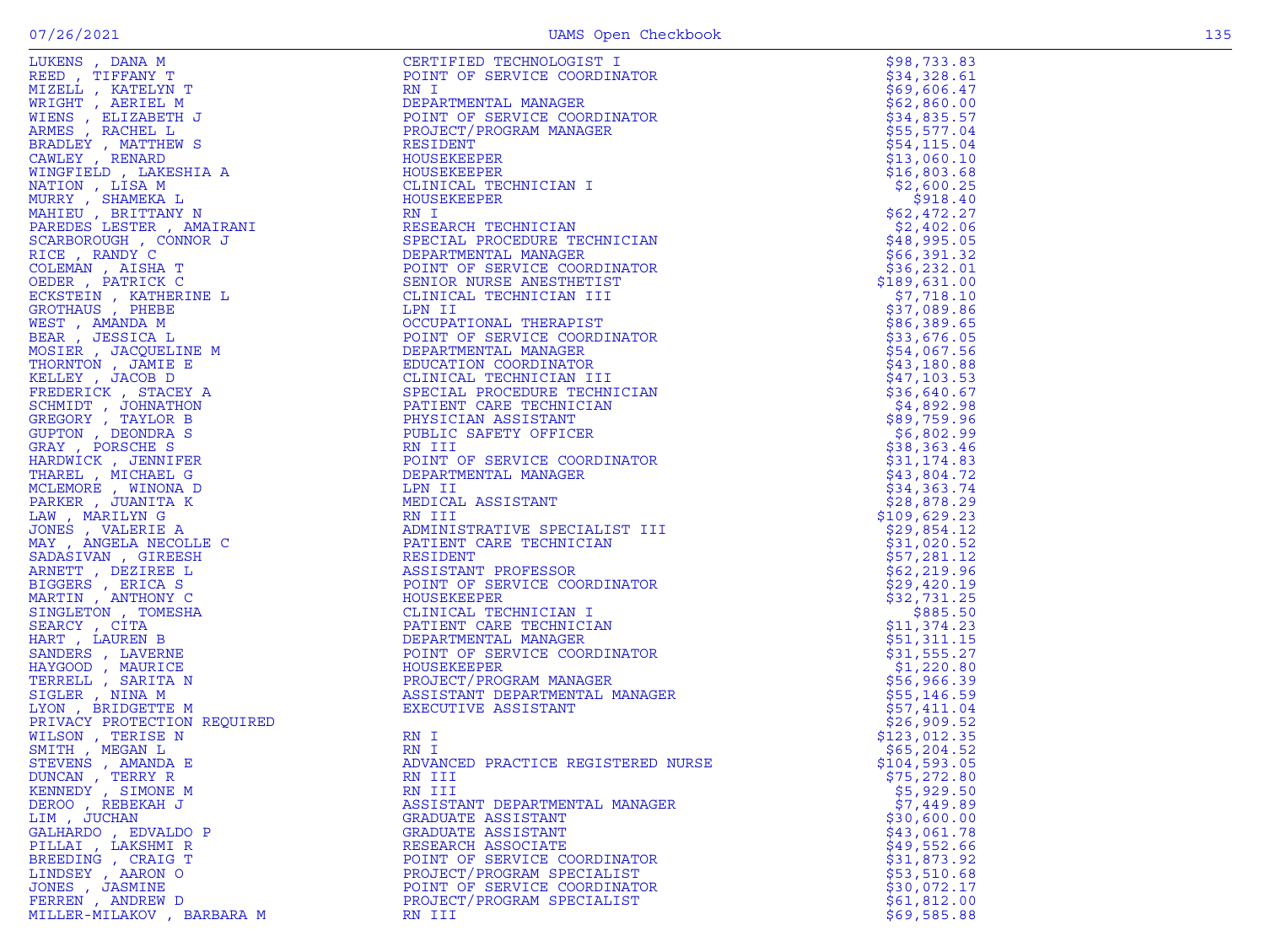| DAVIS , DIANE<br>INGRAM , CHRISTOPHER R<br>HIDITII – TILUMI I                                 |
|-----------------------------------------------------------------------------------------------|
| HARVELL , TIANNA L                                                                            |
|                                                                                               |
| BOYD , MISTY M                                                                                |
| JOHNSON , NATALIE L                                                                           |
| DOWTHARD, DANIELLE<br>$\mathbb P$                                                             |
| GRIFFIN, TERESA A                                                                             |
|                                                                                               |
| PALYS, VIKTORAS                                                                               |
| THOMPSON JR, RONALD G                                                                         |
| BURKS, MARY K                                                                                 |
| SIZEMORE , HEATHER M                                                                          |
|                                                                                               |
| EAKIN , KRIS A                                                                                |
| SHAH, DHAVAL S                                                                                |
| JONES , MELISSA M                                                                             |
| GIANG-RILEY , TRANG M<br>GRAY-PIERCE , BALERIA O                                              |
|                                                                                               |
|                                                                                               |
| EDWARDS, LATRISE<br>D                                                                         |
| BROWN , JEANNIE L                                                                             |
| OWENS , APRIL N<br>KINCAID , JOHN C<br>KRINCAID , JOHN C                                      |
|                                                                                               |
|                                                                                               |
|                                                                                               |
| KEEFER , JODI L<br>WOODLE , ALEXANDRA G<br>WOODLE , BENJAMIN                                  |
|                                                                                               |
|                                                                                               |
| BARKLEY , KEVIN A<br>DRAKE , MIRANDA M<br>WALLACE , TABITHA D<br>WILSON , EMILY               |
|                                                                                               |
|                                                                                               |
|                                                                                               |
| MEREDITH, HEIDI D                                                                             |
|                                                                                               |
| STANDIFORD, AMY M                                                                             |
| STOCKHOLM, MORGAN B                                                                           |
| PALMER HARROD, SHEILA G                                                                       |
| THOMPSON, EMORY L                                                                             |
|                                                                                               |
|                                                                                               |
|                                                                                               |
|                                                                                               |
| PITTS-GILREATH , KIMBERLY D<br>SCHREKENHOFER , TAYLOR F<br>DRAKE , KIMBERLY D                 |
|                                                                                               |
| LOGAN, ANABEL H                                                                               |
| BUCK, SARAH L                                                                                 |
| PATEL , JEMINI J                                                                              |
| KIERSTEAD , STEPHANIE M                                                                       |
|                                                                                               |
|                                                                                               |
|                                                                                               |
|                                                                                               |
|                                                                                               |
| GREEN , BRANDI<br>THOMAS , KEVIN O<br>STRAIN , AARYN J<br>MAITLAND , ALI C<br>VICK, BRANDON K |
|                                                                                               |
| WALTERS, CANDICE A                                                                            |
| EOFF, ELIZABETH L                                                                             |
|                                                                                               |
|                                                                                               |
|                                                                                               |
|                                                                                               |
| BIDER , ERIN N<br>FONG , JOSEPH W<br>HUDSON , MARJORIE E<br>PALASCAK, MATTHEW W               |
| VON DOHLEN, MEREDITH K                                                                        |
| HELTON, SARA OSTEEN                                                                           |
|                                                                                               |
|                                                                                               |
|                                                                                               |
| LOVICHIT , WANWIWAT<br>PETTIS , ZACHERY C<br>TORRES , REBECCA L                               |
|                                                                                               |
|                                                                                               |
| BROOKINGS , AUSTIN L<br>DARRINGTON , MEGAN N                                                  |
| BALLE, LARRY                                                                                  |
|                                                                                               |
| SUNG , JIN HEE<br>RUSH , WILLIAM J                                                            |
|                                                                                               |
| SHELTON , DEMETRIA S<br>DANIELL , AMANDA B                                                    |

| DAVIS, DIANE          | HOUSEKEEPER<br>HOUSEKEEPER<br>INVENTORY CONTROL TECHNICIAN<br>IN III<br>MEDICAL ASSISTANT<br>OCCUPATIONAL THERAPIST<br>INSTITUTIONAL PRINTER<br>INSTITUTIONAL PRINTER<br>ASSISTANT PROFESSOR<br>ASSISTANT PROFESSOR<br>ADVANCED PRACTICE REGISTERED NURSE<br>CLINICAL TECHN | \$12,741.41                |
|-----------------------|-----------------------------------------------------------------------------------------------------------------------------------------------------------------------------------------------------------------------------------------------------------------------------|----------------------------|
| INGRAM, CHRISTOPHER R |                                                                                                                                                                                                                                                                             | \$27,954.28                |
| HARVELL , TIANNA L    |                                                                                                                                                                                                                                                                             | \$9,811.16                 |
| BOYD, MISTY M         | WEDICAL ASSISIAN.<br>MEDICAL ASSISTANT THERAPIST<br>ASSISTANT DEPARTMENTAL MANAGER<br>INSTITUTIONAL PRINTER<br>ASSISTANT PROFESSOR<br>ASSISTANT PROFESSOR<br>ADVANCED PRACTICE REGISTERED NURSE<br>CLINICAL TECHNICIAN II<br>PHARMACIST I<br>ENI                            | \$29,995.59                |
| JOHNSON, NATALIE L    |                                                                                                                                                                                                                                                                             | \$45,208.50                |
| DOWTHARD, DANIELLE P  |                                                                                                                                                                                                                                                                             | \$45, 256.67               |
| GRIFFIN, TERESA A     |                                                                                                                                                                                                                                                                             | \$31,202.40                |
| PALYS, VIKTORAS       |                                                                                                                                                                                                                                                                             | \$510,049.96               |
| THOMPSON JR, RONALD G |                                                                                                                                                                                                                                                                             | \$87,035.04                |
|                       |                                                                                                                                                                                                                                                                             | \$106, 129.49              |
|                       |                                                                                                                                                                                                                                                                             | \$44,371.39                |
|                       |                                                                                                                                                                                                                                                                             | \$70,473.00                |
|                       |                                                                                                                                                                                                                                                                             | \$19.20                    |
|                       |                                                                                                                                                                                                                                                                             | \$34,024.17                |
|                       |                                                                                                                                                                                                                                                                             | \$68, 226.00               |
|                       |                                                                                                                                                                                                                                                                             | \$22,917.19                |
|                       |                                                                                                                                                                                                                                                                             | \$9,058.62                 |
|                       |                                                                                                                                                                                                                                                                             | \$33,290.84                |
|                       |                                                                                                                                                                                                                                                                             | \$27,043.27                |
|                       |                                                                                                                                                                                                                                                                             | \$61,454.94                |
|                       |                                                                                                                                                                                                                                                                             | \$77,213.97                |
|                       |                                                                                                                                                                                                                                                                             | \$60,954.94                |
|                       |                                                                                                                                                                                                                                                                             | \$58,954.94                |
|                       |                                                                                                                                                                                                                                                                             | \$60,954.94                |
|                       |                                                                                                                                                                                                                                                                             | \$34,641.68                |
|                       |                                                                                                                                                                                                                                                                             | \$61,092.45                |
|                       |                                                                                                                                                                                                                                                                             | \$54,115.04                |
|                       |                                                                                                                                                                                                                                                                             | \$54,115.04<br>\$85,007.90 |
|                       |                                                                                                                                                                                                                                                                             |                            |
|                       |                                                                                                                                                                                                                                                                             | \$77,142.73                |
|                       |                                                                                                                                                                                                                                                                             | \$77,265.00                |
|                       |                                                                                                                                                                                                                                                                             | \$40,988.96                |
|                       |                                                                                                                                                                                                                                                                             | \$68,032.61<br>\$22,503.59 |
|                       |                                                                                                                                                                                                                                                                             | \$45,782.13                |
|                       |                                                                                                                                                                                                                                                                             | \$29,557.07                |
|                       |                                                                                                                                                                                                                                                                             | \$62,404.14                |
|                       |                                                                                                                                                                                                                                                                             | \$45,007.62                |
|                       |                                                                                                                                                                                                                                                                             | \$60,954.94                |
|                       |                                                                                                                                                                                                                                                                             | \$1,383.92                 |
|                       |                                                                                                                                                                                                                                                                             | \$2,251.75                 |
|                       |                                                                                                                                                                                                                                                                             | \$68,247.73                |
|                       |                                                                                                                                                                                                                                                                             | \$60,954.94                |
|                       |                                                                                                                                                                                                                                                                             | \$1,795.34                 |
|                       |                                                                                                                                                                                                                                                                             | \$60,954.94                |
|                       |                                                                                                                                                                                                                                                                             | \$61,373.04                |
|                       |                                                                                                                                                                                                                                                                             | \$60,954.94                |
|                       |                                                                                                                                                                                                                                                                             | \$61,975.02                |
|                       |                                                                                                                                                                                                                                                                             | \$184,469.92               |
|                       |                                                                                                                                                                                                                                                                             | \$63, 225.02               |
|                       |                                                                                                                                                                                                                                                                             | \$149,901.76               |
|                       |                                                                                                                                                                                                                                                                             | \$154,138.30               |
| LOVICHIT, WANWIWAT    | RESIDENT                                                                                                                                                                                                                                                                    | \$61,454.94                |
| PETTIS, ZACHERY C     | FAIRS: VIRTORAS - MARINE A ASSISTANT PROFESSOR<br>RATHRONG JA (CARLE CARR AND CARR AND THOROXICAL PROPERTIES)<br>AND THE CARR AND THE CARR AND THE CARR AND THE CARR AND THE CARR AND CARR AND TRUCK AND CARR AND CARR AND CARR AN<br>RESIDENT                              | \$60,954.94                |
| TORRES, REBECCA L     | SPEECH THERAPIST                                                                                                                                                                                                                                                            | \$64,284.48                |
| BROOKINGS , AUSTIN L  | RN II                                                                                                                                                                                                                                                                       | \$69,339.77                |
| DARRINGTON, MEGAN N   | SENIOR RESEARCH ASSISTANT                                                                                                                                                                                                                                                   | \$13,876.04                |
| BALLE, LARRY          | ASSISTANT PROFESSOR                                                                                                                                                                                                                                                         | \$288,290.00               |
| SUNG , JIN HEE        | POST DOCTORAL FELLOW                                                                                                                                                                                                                                                        | \$45,011.50                |
| RUSH , WILLIAM J      | CERTIFIED TECHNOLOGIST II                                                                                                                                                                                                                                                   | \$46, 422.95               |
| SHELTON, DEMETRIA S   | CERTIFIED TECHNOLOGIST II                                                                                                                                                                                                                                                   | \$7,287.00                 |
| DANIELL, AMANDA B     | RESEARCH ASSOCIATE                                                                                                                                                                                                                                                          | \$47,883.86                |
| DARLAND, KATHARINE E  | <b>RESIDENT</b>                                                                                                                                                                                                                                                             | \$3,441.06                 |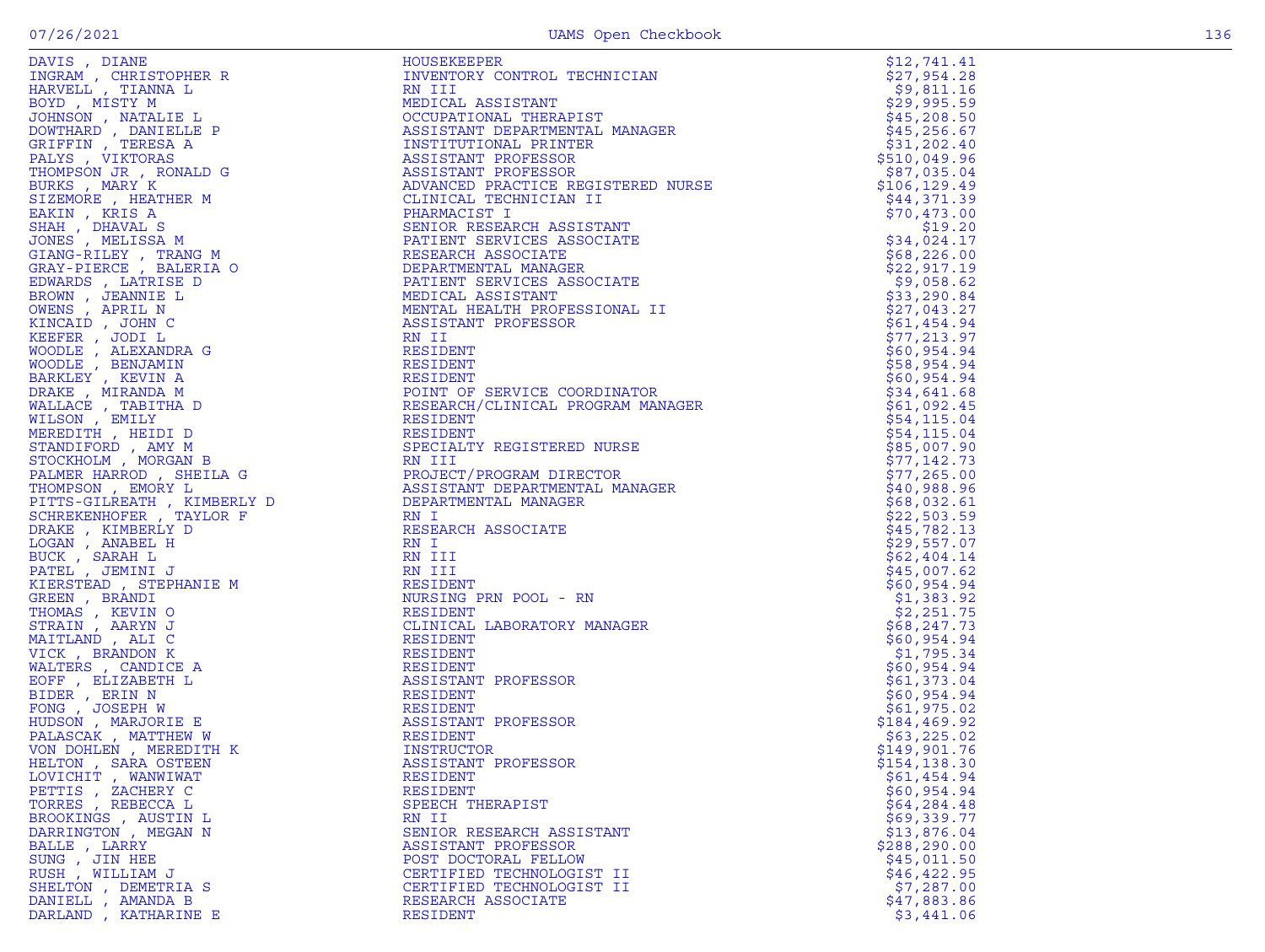| ٦ |  |
|---|--|

| LOUNG, CAIARINA G<br>BARLOW, JAMES D     | REDEARCH ADDUCIAIE<br>PROJECT/PROGRAM MANAGER                   | 77. COT 117<br>\$31,454.76  |
|------------------------------------------|-----------------------------------------------------------------|-----------------------------|
| WARNER, BRITTANY N                       | RN I                                                            | \$33,666.52                 |
| ZERMENO , MARIANA R                      | RN I                                                            | \$73,142.45                 |
| HARMAN, FALLON M                         | RN I                                                            | \$68,869.80                 |
| KITCHENS, NICHOLAS M                     | NURSING PRN POOL - RN                                           | \$32,687.67                 |
| WITT, LESLIE A                           | RN I                                                            | \$74,734.14                 |
| HUCKABY, TAYLOR B                        | RN I                                                            | \$63,167.20                 |
| RIGDON , CAELEY N                        | RN I                                                            | \$35,531.10                 |
| TURNER , MARIA A                         | RN III                                                          | \$16,636.20                 |
| JACKSON, CODY W                          | CLINICAL TECHNICIAN I                                           | \$38,848.56                 |
| COUNCIL, SARAH K                         | PROJECT/PROGRAM SPECIALIST                                      | \$55, 289.18                |
| WITT, ANNA N                             | RESIDENT                                                        | \$69,400.42                 |
| NEWSOME , EMILY M<br>BIDER, LUCAS W      | RESIDENT<br>RESIDENT                                            | \$60,954.94                 |
| NADEEM , MESHAAL                         | RESIDENT                                                        | \$61,975.02<br>\$60,954.94  |
| JONES , ANGELICA M                       | RN I                                                            | \$48,139.51                 |
| GREEN, ASHTON S                          | RN I                                                            | \$53,247.91                 |
| STEPHENSON, KRISTA J                     | RESIDENT                                                        | \$60,954.94                 |
| GANN, MICHAEL K                          | ASSISTANT PROFESSOR                                             | \$235,754.15                |
| ALI , MIR N                              | RESIDENT                                                        | \$60,954.94                 |
| AYERS, PATRICK R                         | RESIDENT                                                        | \$60,954.94                 |
| WITT, TAYLOR B                           | RESIDENT                                                        | \$59,750.80                 |
| FAULKNER, JUDY M                         | POINT OF SERVICE COORDINATOR                                    | \$9,600.40                  |
| KAUSHIK, JASON A                         | RESIDENT                                                        | \$60,954.94                 |
| KITCHENS, HOLLY L                        | RESEARCH ASSOCIATE                                              | \$76,282.25                 |
| ENOCH, DIMITRUS L                        | POINT OF SERVICE COORDINATOR                                    | \$6,251.26                  |
| GAN , JENNIFER M                         | INSTRUCTOR                                                      | \$61,812.00                 |
| DESALVO, ROBERT M                        | MENTAL HEALTH PROFESSIONAL I                                    | \$17,817.41                 |
| ACHILIKE, ROBERT A                       | RESIDENT                                                        | \$59,281.12                 |
| RENK, VICTORIA N<br>VAUGHN, LAKISA D     | ADVANCED PRACTICE REGISTERED NURSE<br>SENIOR RESEARCH ASSISTANT | \$60, 212.14<br>\$45,627.54 |
| CARR, LAURA E                            | ASSISTANT PROFESSOR                                             | \$261, 127.54               |
| MCBAIN, SACHA A                          | ASSISTANT PROFESSOR                                             | \$101,294.97                |
| SHENG , SEN                              | RESIDENT                                                        | \$60,954.94                 |
| HEATH-MCGATH, TINA S                     | LPN II                                                          | \$2,343.83                  |
| ALFANO, DANIEL A                         | RESIDENT                                                        | \$60,954.94                 |
| TOURCHI, ALI                             | RESIDENT                                                        | \$60,954.94                 |
| FRANTZ , ANGELA M                        | ASSISTANT PROFESSOR                                             | \$53,804.35                 |
| MALYUTIN, GRIGORIY                       | RESIDENT                                                        | \$60,954.94                 |
| WILSON, KELSEY D                         | RESIDENT                                                        | \$61,975.02                 |
| TOLLY, RENEE L                           | RESIDENT                                                        | \$60,954.94                 |
| BANERJEE , SRIJON K                      | POST DOCTORAL FELLOW                                            | \$24,620.41                 |
| CALVIN, TARONDA                          | SENIOR NURSE ANESTHETIST                                        | \$174,241.61                |
| GUARNIERI , SARAH B                      | RN I                                                            | \$62,633.81                 |
| CAREY, VICTORIA G                        | RN II                                                           | \$6,715.36<br>\$70, 115.76  |
| SLEDGE , QUESTEARA N<br>STRANGE, EDWIN K | RN I<br>RN I                                                    | \$49,091.84                 |
| YOUNT, KAYLA                             | RN I                                                            | \$66,223.71                 |
| LITTLE, DANICA G                         | RN III                                                          | \$62,131.68                 |
| SEXTON , AMANDA M                        | RN I                                                            | \$55,934.63                 |
| WHITTINGTON, LOGAN R                     | INSTRUCTOR                                                      | \$46,359.00                 |
| MERCHANT, AZHAR                          | RESIDENT                                                        | \$60.954.94                 |
| HELTON , MATTHEW T                       | <b>RESIDENT</b>                                                 | \$60,954.94                 |
| VEACH, STEPHANIE A                       | EDUCATION COORDINATOR                                           | \$56, 104.73                |
| RYAN, HOLLY S                            | RESIDENT                                                        | \$59,281.12                 |
| GIBSON-OLIVER , LAUREN E                 | ASSISTANT PROFESSOR                                             | \$224,632.68                |
| LEE , PAUL F                             | RESIDENT                                                        | \$60,954.94                 |
| EDENS , STEVEN N                         | RESIDENT                                                        | \$62,475.02                 |
| PRIVACY PROTECTION REQUIRED              |                                                                 | \$500.00                    |
| MURRIETA, ELENA M                        | NURSING PRN POOL - RN                                           | \$49,111.07                 |
| USSERY, AMANDA J                         | NURSING PRN POOL - RN                                           | \$10, 244.03                |
| BERRY, ADAM M                            | <b>RESIDENT</b>                                                 | \$60,954.94                 |

| YOUNG , CATARINA G                         | RESEARCH ASSOCIATE                 | \$47,183.12                 |
|--------------------------------------------|------------------------------------|-----------------------------|
| BARLOW, JAMES D                            | PROJECT/PROGRAM MANAGER            | \$31,454.76                 |
| WARNER , BRITTANY N                        | RN I                               | \$33,666.52                 |
| ZERMENO , MARIANA R                        | RN I                               | \$73,142.45                 |
| HARMAN , FALLON M                          | RN I                               | \$68,869.80                 |
| KITCHENS , NICHOLAS M                      | NURSING PRN POOL - RN              | \$32,687.67                 |
| WITT, LESLIE A                             | RN I                               | \$74,734.14                 |
| HUCKABY , TAYLOR B                         | RN I                               | \$63,167.20                 |
| RIGDON , CAELEY N                          | RN I                               | \$35,531.10                 |
| TURNER , MARIA A                           | RN III                             | \$16,636.20                 |
| JACKSON , CODY W                           | CLINICAL TECHNICIAN I              | \$38,848.56                 |
| COUNCIL , SARAH K                          | PROJECT/PROGRAM SPECIALIST         | \$55,289.18                 |
| WITT , ANNA N                              | RESIDENT                           | \$69,400.42                 |
| NEWSOME , EMILY M                          | RESIDENT                           | \$60,954.94                 |
| BIDER , LUCAS W                            | RESIDENT                           | \$61,975.02                 |
| NADEEM , MESHAAL                           | RESIDENT                           | \$60,954.94                 |
| JONES , ANGELICA M                         | RN I                               | \$48,139.51                 |
| GREEN, ASHTON S                            | RN I<br>RESIDENT                   | \$53,247.91                 |
| STEPHENSON, KRISTA J<br>GANN , MICHAEL K   | ASSISTANT PROFESSOR                | \$60,954.94                 |
|                                            | RESIDENT                           | \$235,754.15<br>\$60,954.94 |
| ALI , MIR N<br>AYERS , PATRICK R           | RESIDENT                           | \$60,954.94                 |
|                                            | RESIDENT                           | \$59,750.80                 |
| WITT , TAYLOR B<br>FAULKNER, JUDY M        | POINT OF SERVICE COORDINATOR       | \$9,600.40                  |
| KAUSHIK , JASON A                          | RESIDENT                           | \$60,954.94                 |
| KITCHENS , HOLLY L                         | RESEARCH ASSOCIATE                 | \$76, 282.25                |
| ENOCH , DIMITRUS L                         | POINT OF SERVICE COORDINATOR       | \$6,251.26                  |
| GAN , JENNIFER M                           | INSTRUCTOR                         | \$61,812.00                 |
| DESALVO, ROBERT M                          | MENTAL HEALTH PROFESSIONAL I       | \$17,817.41                 |
| ACHILIKE , ROBERT A                        | RESIDENT                           | \$59,281.12                 |
| RENK , VICTORIA N                          | ADVANCED PRACTICE REGISTERED NURSE | \$60,212.14                 |
| VAUGHN , LAKISA D                          | SENIOR RESEARCH ASSISTANT          | \$45,627.54                 |
| CARR, LAURA E                              | ASSISTANT PROFESSOR                | \$261,127.54                |
| MCBAIN , SACHA A                           | ASSISTANT PROFESSOR                | \$101,294.97                |
| SHENG, SEN                                 | RESIDENT                           | \$60,954.94                 |
| HEATH-MCGATH , TINA S                      | LPN II                             | \$2,343.83                  |
| ALFANO , DANIEL A                          | RESIDENT                           | \$60,954.94                 |
| TOURCHI, ALI                               | RESIDENT                           | \$60,954.94                 |
| FRANTZ , ANGELA M                          | ASSISTANT PROFESSOR                | \$53,804.35                 |
| MALYUTIN , GRIGORIY                        | RESIDENT                           | \$60,954.94                 |
| WILSON , KELSEY D                          | RESIDENT                           | \$61,975.02                 |
| TOLLY, RENEE L                             | RESIDENT                           | \$60,954.94                 |
| BANERJEE , SRIJON K                        | POST DOCTORAL FELLOW               | \$24,620.41                 |
| CALVIN, TARONDA                            | SENIOR NURSE ANESTHETIST           | \$174,241.61                |
| GUARNIERI , SARAH B                        | RN I                               | \$62,633.81                 |
| CAREY, VICTORIA G                          | RN II                              | \$6,715.36                  |
| SLEDGE , QUESTEARA N                       | RN I                               | \$70, 115.76                |
| STRANGE, EDWIN K                           | RN I                               | \$49,091.84                 |
| YOUNT , KAYLA                              | RN I                               | \$66,223.71                 |
| LITTLE, DANICA G                           | RN III                             | \$62,131.68                 |
| SEXTON, AMANDA M                           | RN I                               | \$55,934.63                 |
| WHITTINGTON , LOGAN R                      | <b>INSTRUCTOR</b>                  | \$46,359.00                 |
| MERCHANT , AZHAR                           | RESIDENT                           | \$60,954.94                 |
| HELTON , MATTHEW T<br>VEACH, STEPHANIE A   | RESIDENT                           | \$60,954.94                 |
|                                            | EDUCATION COORDINATOR              | \$56,104.73                 |
| RYAN , HOLLY S<br>GIBSON-OLIVER , LAUREN E | RESIDENT<br>ASSISTANT PROFESSOR    | \$59,281.12<br>\$224,632.68 |
| LEE , PAUL F                               | RESIDENT                           | \$60,954.94                 |
| EDENS , STEVEN N                           | RESIDENT                           | \$62,475.02                 |
| PRIVACY PROTECTION REQUIRED                |                                    | \$500.00                    |
| MURRIETA , ELENA M                         | NURSING PRN POOL - RN              | \$49,111.07                 |
| USSERY, AMANDA J                           | NURSING PRN POOL - RN              | \$10, 244.03                |
| $M$ MARCING $\overline{M}$                 | <b>DECTORME</b>                    | $CCD$ $QEA$ $QA$            |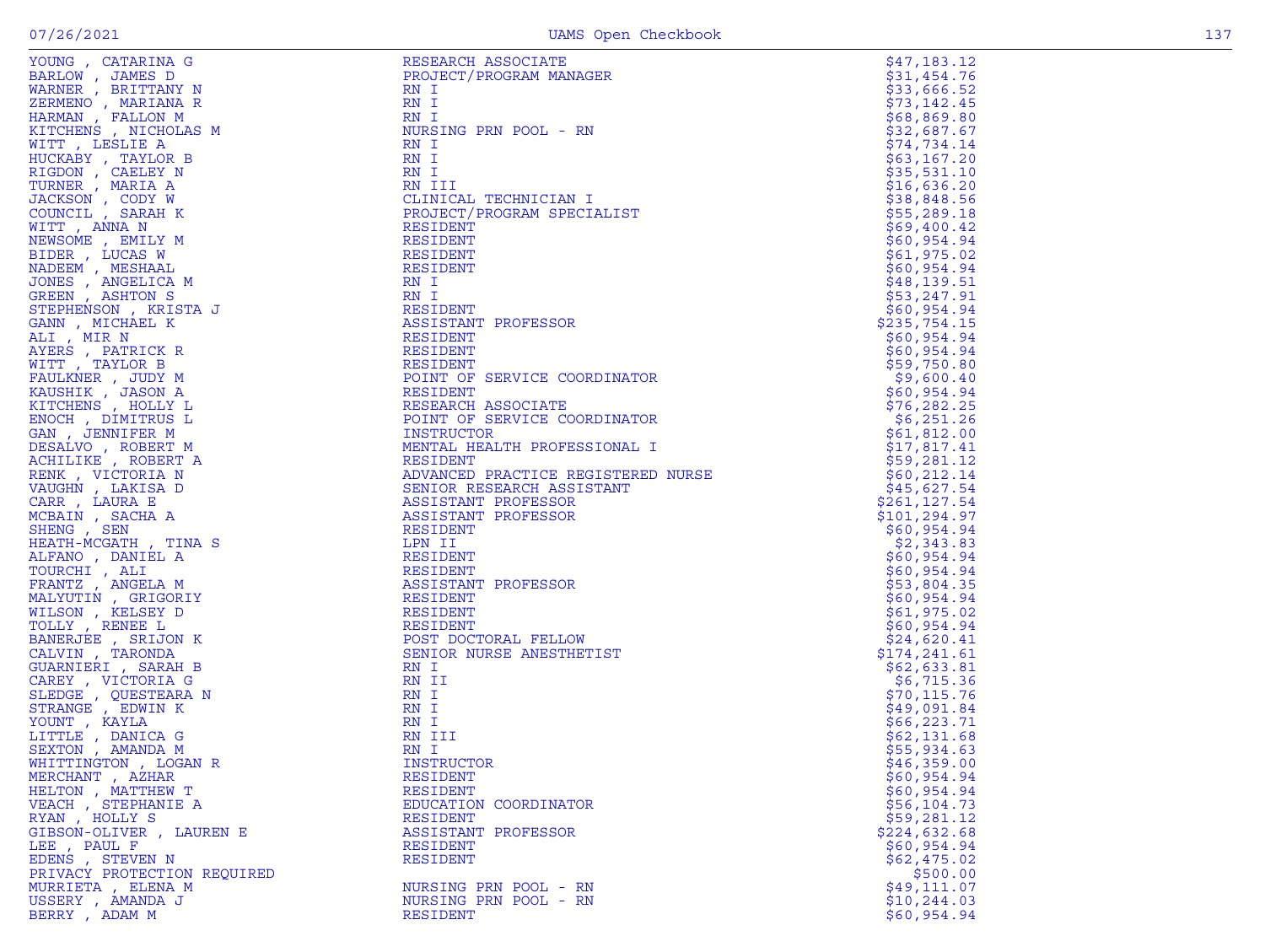|                      | WEINING AREA (WEINING 1992)<br>WEINING A SECRET A SELECTION PROFESSION SPECIALIST<br>SACRIFICAT (2001) 1997 - 2001) 1997 - 2002 - 2002 - 2002 - 2002 - 2002 - 2003 - 2003 - 2003 - 2003 - 2003 - 2003 - 2003 - 2003 - 2003 - 2003 | \$60,954.94                 |
|----------------------|-----------------------------------------------------------------------------------------------------------------------------------------------------------------------------------------------------------------------------------|-----------------------------|
|                      |                                                                                                                                                                                                                                   | \$62,454.94                 |
|                      |                                                                                                                                                                                                                                   | \$130, 245.07               |
|                      |                                                                                                                                                                                                                                   | \$41,649.37                 |
|                      |                                                                                                                                                                                                                                   | \$61,975.02                 |
|                      |                                                                                                                                                                                                                                   | \$61,975.02                 |
|                      |                                                                                                                                                                                                                                   | \$227,076.57                |
|                      |                                                                                                                                                                                                                                   | \$60,954.94                 |
|                      |                                                                                                                                                                                                                                   | \$60,954.94                 |
|                      |                                                                                                                                                                                                                                   | \$60,954.94                 |
|                      |                                                                                                                                                                                                                                   | \$60,954.94                 |
|                      |                                                                                                                                                                                                                                   | \$67,983.96                 |
|                      |                                                                                                                                                                                                                                   | \$64,940.28<br>\$60,954.94  |
|                      |                                                                                                                                                                                                                                   | \$72,562.62                 |
|                      |                                                                                                                                                                                                                                   | \$30, 250.00                |
|                      |                                                                                                                                                                                                                                   | \$71,836.66                 |
|                      |                                                                                                                                                                                                                                   | \$86,536.80                 |
|                      |                                                                                                                                                                                                                                   | \$51,509.96                 |
|                      |                                                                                                                                                                                                                                   | \$95,005.38                 |
|                      |                                                                                                                                                                                                                                   | \$1,569.50                  |
|                      |                                                                                                                                                                                                                                   | \$21,426.37                 |
|                      |                                                                                                                                                                                                                                   | \$60,954.94                 |
|                      |                                                                                                                                                                                                                                   | \$281,522.79                |
|                      |                                                                                                                                                                                                                                   | \$64,736.61                 |
|                      |                                                                                                                                                                                                                                   | \$76,795.68                 |
|                      |                                                                                                                                                                                                                                   | \$29,052.65                 |
|                      |                                                                                                                                                                                                                                   | \$45,726.06                 |
|                      |                                                                                                                                                                                                                                   | \$30,411.85                 |
|                      |                                                                                                                                                                                                                                   | \$46,982.60                 |
|                      |                                                                                                                                                                                                                                   | \$3,814.79                  |
|                      |                                                                                                                                                                                                                                   | \$81,201.21                 |
|                      |                                                                                                                                                                                                                                   | \$108,451.62                |
|                      |                                                                                                                                                                                                                                   | \$48,889.01                 |
|                      |                                                                                                                                                                                                                                   | \$39,833.69                 |
|                      |                                                                                                                                                                                                                                   | \$19,535.60                 |
|                      |                                                                                                                                                                                                                                   | \$60,954.94                 |
|                      |                                                                                                                                                                                                                                   | \$52,767.31                 |
|                      |                                                                                                                                                                                                                                   | \$28, 202.78<br>\$38,612.24 |
|                      |                                                                                                                                                                                                                                   | \$51,624.31                 |
|                      |                                                                                                                                                                                                                                   | \$72,608.39                 |
|                      |                                                                                                                                                                                                                                   | \$30,600.00                 |
|                      |                                                                                                                                                                                                                                   | \$5,106.28                  |
|                      |                                                                                                                                                                                                                                   | \$78,047.62                 |
|                      |                                                                                                                                                                                                                                   | \$35,843.21                 |
|                      |                                                                                                                                                                                                                                   | \$139,588.45                |
|                      |                                                                                                                                                                                                                                   |                             |
|                      |                                                                                                                                                                                                                                   | \$71,791.27<br>\$61,454.94  |
|                      |                                                                                                                                                                                                                                   | \$30,883.65                 |
|                      |                                                                                                                                                                                                                                   | \$23,067.60                 |
|                      |                                                                                                                                                                                                                                   | \$61,271.91                 |
| TINDAL, KATIE J      | EDUCATION COORDINATOR                                                                                                                                                                                                             | \$41,377.80                 |
| NALLEBALLE, KRISHNA  | ASSISTANT PROFESSOR                                                                                                                                                                                                               | \$389,271.04                |
| MOORE, SEAN          | RN II                                                                                                                                                                                                                             | \$93,836.58                 |
| ABRAMS, DEREK A      | DEPARTMENTAL MANAGER                                                                                                                                                                                                              | \$93,743.01                 |
| MURRAY, AUSTIN T     | CLINICAL TECHNICIAN I                                                                                                                                                                                                             | \$33,557.60                 |
| PRICE, WHITNEY D     | RN II                                                                                                                                                                                                                             | \$2,961.93                  |
| TRENT, CORY C        | PROJECT/PROGRAM DIRECTOR                                                                                                                                                                                                          | \$76,333.62                 |
| HAYMES, LINDA S      | PROJECT/PROGRAM MANAGER                                                                                                                                                                                                           | \$58,515.40                 |
| SCOTT, KATLYN M      | ADMINISTRATIVE ANALYST                                                                                                                                                                                                            | \$31,842.56                 |
| DUNN, RICHARD J      | <b>RESIDENT</b>                                                                                                                                                                                                                   | \$60,954.94                 |
| GREENBERGER, SARAH M | ASSOCIATE PROFESSOR                                                                                                                                                                                                               | \$299,903.76                |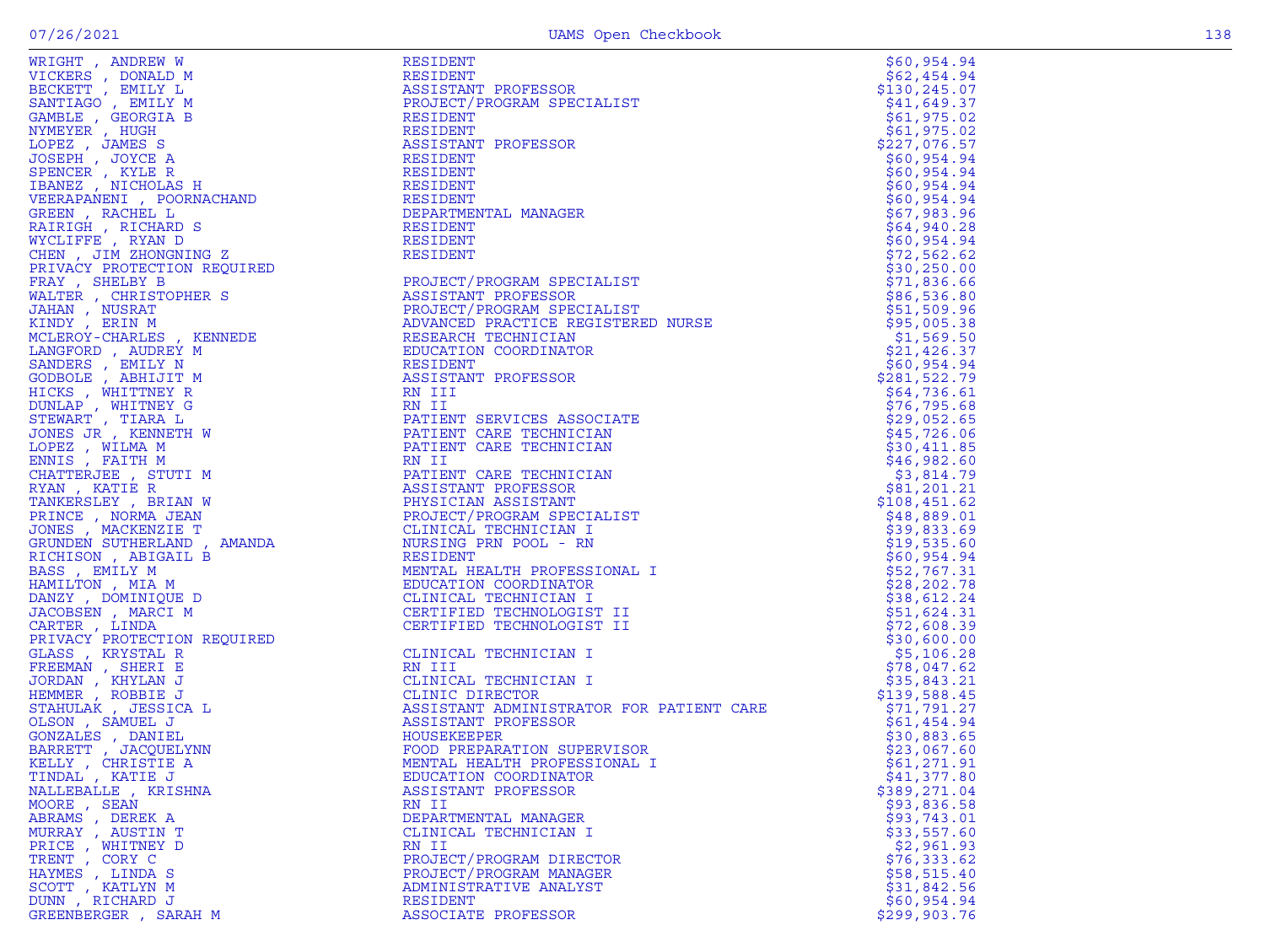| OBB , HARRISON L<br>SMITH , K <mark>ENNETHIA</mark> L                                                                                                                                                                                                          |
|----------------------------------------------------------------------------------------------------------------------------------------------------------------------------------------------------------------------------------------------------------------|
|                                                                                                                                                                                                                                                                |
|                                                                                                                                                                                                                                                                |
|                                                                                                                                                                                                                                                                |
|                                                                                                                                                                                                                                                                |
|                                                                                                                                                                                                                                                                |
|                                                                                                                                                                                                                                                                |
|                                                                                                                                                                                                                                                                |
|                                                                                                                                                                                                                                                                |
|                                                                                                                                                                                                                                                                |
|                                                                                                                                                                                                                                                                |
|                                                                                                                                                                                                                                                                |
|                                                                                                                                                                                                                                                                |
|                                                                                                                                                                                                                                                                |
|                                                                                                                                                                                                                                                                |
|                                                                                                                                                                                                                                                                |
| SMITH , KENNETHIA L<br>MPHRYES , SHAY M<br>MALLEY , LAWRENCE K<br>HINGLE , KAITLYN E<br>HILLMAN , LINDSEY D<br>CERRATO , JOSEPH M<br>CREDIT , LADENA J<br>PRIVACY PROTECTION REQUIRED<br>HUBBELL , ELLEN R<br>MENETL , MARJA L<br>MCERY , MARJA L<br>MHIMPER , |
| COSHANICA , AGILLIN<br>SPRADLEY , LAURA H<br>SHIPMAN , LISA<br>MORROW , MARIAH D<br>SEBHARDT , STEVEN M<br>WIRTHARDT , TENEN M                                                                                                                                 |
|                                                                                                                                                                                                                                                                |
|                                                                                                                                                                                                                                                                |
|                                                                                                                                                                                                                                                                |
|                                                                                                                                                                                                                                                                |
|                                                                                                                                                                                                                                                                |
|                                                                                                                                                                                                                                                                |
| NAIM , STEVEN T<br>SCOTT , SARAH E<br>VHITE , ALEXIS C                                                                                                                                                                                                         |
|                                                                                                                                                                                                                                                                |
| DEJARNATT , ANDREW C                                                                                                                                                                                                                                           |
| "<br>"ILLER", ZRANDA<br>"RAWFORD", BRENDAN D<br>"HUMATE", DAVID G<br>"RIVACY PROTECTION REQUIRED                                                                                                                                                               |
|                                                                                                                                                                                                                                                                |
|                                                                                                                                                                                                                                                                |
|                                                                                                                                                                                                                                                                |
| HAW, ARTHUR G                                                                                                                                                                                                                                                  |
| STRONG , ALIYAH S                                                                                                                                                                                                                                              |
|                                                                                                                                                                                                                                                                |
|                                                                                                                                                                                                                                                                |
| VELCH , JASIHA L<br>VELCH , JASIHA L<br>VICHARD , KENNEDY K<br>JARDAGE , JESSICA D                                                                                                                                                                             |
|                                                                                                                                                                                                                                                                |
|                                                                                                                                                                                                                                                                |
|                                                                                                                                                                                                                                                                |
| RUAN , HAODI<br>SMITH , SAMANTHA R<br>ZAN , SERENA                                                                                                                                                                                                             |
|                                                                                                                                                                                                                                                                |
| EDWARDS , NICHOLE<br>FAKAM , PATRICIA K<br>BATEMON , ADRIANE D                                                                                                                                                                                                 |
|                                                                                                                                                                                                                                                                |
|                                                                                                                                                                                                                                                                |
| PINA OVIEDO , SERGIO                                                                                                                                                                                                                                           |
| EWIS , ANDREA N                                                                                                                                                                                                                                                |
| ALBASHAIREH , ARWA                                                                                                                                                                                                                                             |
|                                                                                                                                                                                                                                                                |
| SLAGLE , BRITTANY M<br>BENNETT , EDITH                                                                                                                                                                                                                         |
|                                                                                                                                                                                                                                                                |
|                                                                                                                                                                                                                                                                |
|                                                                                                                                                                                                                                                                |
| BENNETT , EDITH<br>HAZZARD , CINDY S<br>BHELLEY , LAUREN<br>PRIVACY PROTECTION REQUIRED<br>PRIVACY PROTECTION REQUIRED<br>PRIVACY PROTECTION REQUIRED<br>PRIVACY PROTECTION REQUIRED<br>PRIVACY PROTECTION REQUIRED<br>BLEDGE , MICHAEL R<br>BLEDGE , MIC      |
|                                                                                                                                                                                                                                                                |
|                                                                                                                                                                                                                                                                |
|                                                                                                                                                                                                                                                                |
|                                                                                                                                                                                                                                                                |
|                                                                                                                                                                                                                                                                |
|                                                                                                                                                                                                                                                                |
|                                                                                                                                                                                                                                                                |
|                                                                                                                                                                                                                                                                |
| BLEDGE , MICHAEL K<br>BLAND , WESLEY A<br>CEWEN , DANA M<br>BLKHIDER , HISHAM G B<br>HOWARD , ANTONIO T<br>COUNG , BRITTANY<br>LLVAREZ NUNEZ , FARRANAZ                                                                                                        |
|                                                                                                                                                                                                                                                                |
|                                                                                                                                                                                                                                                                |
|                                                                                                                                                                                                                                                                |
|                                                                                                                                                                                                                                                                |
|                                                                                                                                                                                                                                                                |
| ROBINSON , MARKESHIA<br>ICGILL , MITCHELL R                                                                                                                                                                                                                    |
|                                                                                                                                                                                                                                                                |
| HANARD , SAMANTHA A<br>)ANIEL-HART , YOLANDE S                                                                                                                                                                                                                 |
|                                                                                                                                                                                                                                                                |
| $0.0$ mmn<br>$R = R$<br>$\frac{1}{2}$                                                                                                                                                                                                                          |

|                                                            | COMP (MASTEROM LA MERITERA MENTERANT PROFESSOR MANUAL MASTERIAN (MASTEROM 1992)<br>MERITA (MASTEROM 1992) AND ANNOUNCE IN THE CONFIDENT CONTROL AND CONFIDENT (MASTEROM 1992) (MASTEROM 1993) (MASTEROM 1993) (MASTEROM 1993) ( | \$250,059.40                 |
|------------------------------------------------------------|---------------------------------------------------------------------------------------------------------------------------------------------------------------------------------------------------------------------------------|------------------------------|
|                                                            |                                                                                                                                                                                                                                 | \$33.14                      |
|                                                            |                                                                                                                                                                                                                                 | \$64,489.46                  |
|                                                            |                                                                                                                                                                                                                                 | \$1,221,899.75               |
|                                                            |                                                                                                                                                                                                                                 | \$25,888.68                  |
|                                                            |                                                                                                                                                                                                                                 | \$32,518.05                  |
|                                                            |                                                                                                                                                                                                                                 | \$5,250.00<br>\$64,000.22    |
|                                                            |                                                                                                                                                                                                                                 | \$26, 274.70                 |
|                                                            |                                                                                                                                                                                                                                 | \$10,022.57                  |
|                                                            |                                                                                                                                                                                                                                 | \$30, 103.92                 |
|                                                            |                                                                                                                                                                                                                                 | \$32,770.97                  |
|                                                            |                                                                                                                                                                                                                                 | \$48,278.27                  |
|                                                            |                                                                                                                                                                                                                                 | \$15,426.48                  |
|                                                            |                                                                                                                                                                                                                                 | \$226,576.57                 |
|                                                            |                                                                                                                                                                                                                                 | \$135,224.33                 |
|                                                            |                                                                                                                                                                                                                                 | \$61,321.46                  |
|                                                            |                                                                                                                                                                                                                                 | \$36,355.80                  |
|                                                            |                                                                                                                                                                                                                                 | \$56,019.30                  |
|                                                            |                                                                                                                                                                                                                                 | \$89,641.13                  |
|                                                            |                                                                                                                                                                                                                                 | \$50, 264.14<br>\$56, 131.67 |
|                                                            |                                                                                                                                                                                                                                 | \$346,200.04                 |
|                                                            |                                                                                                                                                                                                                                 | \$44,395.00                  |
|                                                            |                                                                                                                                                                                                                                 | \$11,818.90                  |
|                                                            |                                                                                                                                                                                                                                 | \$161,986.00                 |
|                                                            |                                                                                                                                                                                                                                 | \$33,014.15                  |
|                                                            |                                                                                                                                                                                                                                 | \$6,972.19                   |
|                                                            |                                                                                                                                                                                                                                 | \$1,312.60                   |
|                                                            |                                                                                                                                                                                                                                 | \$1,162.70                   |
|                                                            |                                                                                                                                                                                                                                 | \$969.50                     |
|                                                            |                                                                                                                                                                                                                                 | \$787.50                     |
|                                                            |                                                                                                                                                                                                                                 | \$4,585.70                   |
|                                                            |                                                                                                                                                                                                                                 | \$806.50                     |
|                                                            |                                                                                                                                                                                                                                 | \$3,603.00<br>\$4,019.50     |
|                                                            |                                                                                                                                                                                                                                 | \$753.90                     |
|                                                            |                                                                                                                                                                                                                                 | \$14,871.00                  |
|                                                            |                                                                                                                                                                                                                                 | \$40,241.69                  |
|                                                            |                                                                                                                                                                                                                                 | \$197,409.66                 |
|                                                            |                                                                                                                                                                                                                                 | \$44,690.40                  |
|                                                            |                                                                                                                                                                                                                                 | \$61,954.94                  |
|                                                            |                                                                                                                                                                                                                                 | \$169,867.27                 |
|                                                            |                                                                                                                                                                                                                                 | \$37,142.19                  |
|                                                            |                                                                                                                                                                                                                                 | \$36,173.40                  |
|                                                            |                                                                                                                                                                                                                                 | \$42,732.90                  |
|                                                            |                                                                                                                                                                                                                                 | \$30,997.50                  |
| PRIVACY PROTECTION REQUIRED<br>PRIVACY PROTECTION REQUIRED |                                                                                                                                                                                                                                 | \$30,600.00<br>\$30,600.00   |
| PRIVACY PROTECTION REQUIRED                                |                                                                                                                                                                                                                                 | \$30,600.00                  |
| PRIVACY PROTECTION REQUIRED                                |                                                                                                                                                                                                                                 | \$30,600.00                  |
| ELEDGE , MICHAEL R                                         | GRADUATE ASSISTANT                                                                                                                                                                                                              | \$31,035.00                  |
| BLAND, WESLEY A                                            | GRADUATE ASSISTANT                                                                                                                                                                                                              | \$30,600.00                  |
| MCEWEN, DANA M                                             | CLINICAL TECHNICIAN I                                                                                                                                                                                                           | \$36,826.82                  |
| ELKHIDER, HISHAM G B                                       | RESIDENT                                                                                                                                                                                                                        | \$62,725.02                  |
| HOWARD, ANTONIO T                                          | ASSISTANT PROFESSOR                                                                                                                                                                                                             | \$210,140.56                 |
| YOUNG , BRITTANY                                           | LPN II                                                                                                                                                                                                                          | \$33,614.06                  |
| ALVAREZ NUNEZ , FARRANAZ                                   | <b>RESIDENT</b>                                                                                                                                                                                                                 | \$12,473.34                  |
| ROBINSON, MARKESHIA                                        | POINT OF SERVICE COORDINATOR                                                                                                                                                                                                    | \$36,668.66                  |
| MCGILL, MITCHELL R                                         | ASSISTANT PROFESSOR                                                                                                                                                                                                             | \$106,944.09                 |
| HANARD, SAMANTHA A                                         | CERTIFIED TECHNOLOGIST III                                                                                                                                                                                                      | \$56,411.01                  |
| DANIEL-HART , YOLANDE S                                    | PATIENT SERVICES ASSOCIATE<br>PATIENT SERVICES ASSOCIATE                                                                                                                                                                        | \$36,286.15                  |
| FOSTER , BONISHA V                                         |                                                                                                                                                                                                                                 | \$10,697.53                  |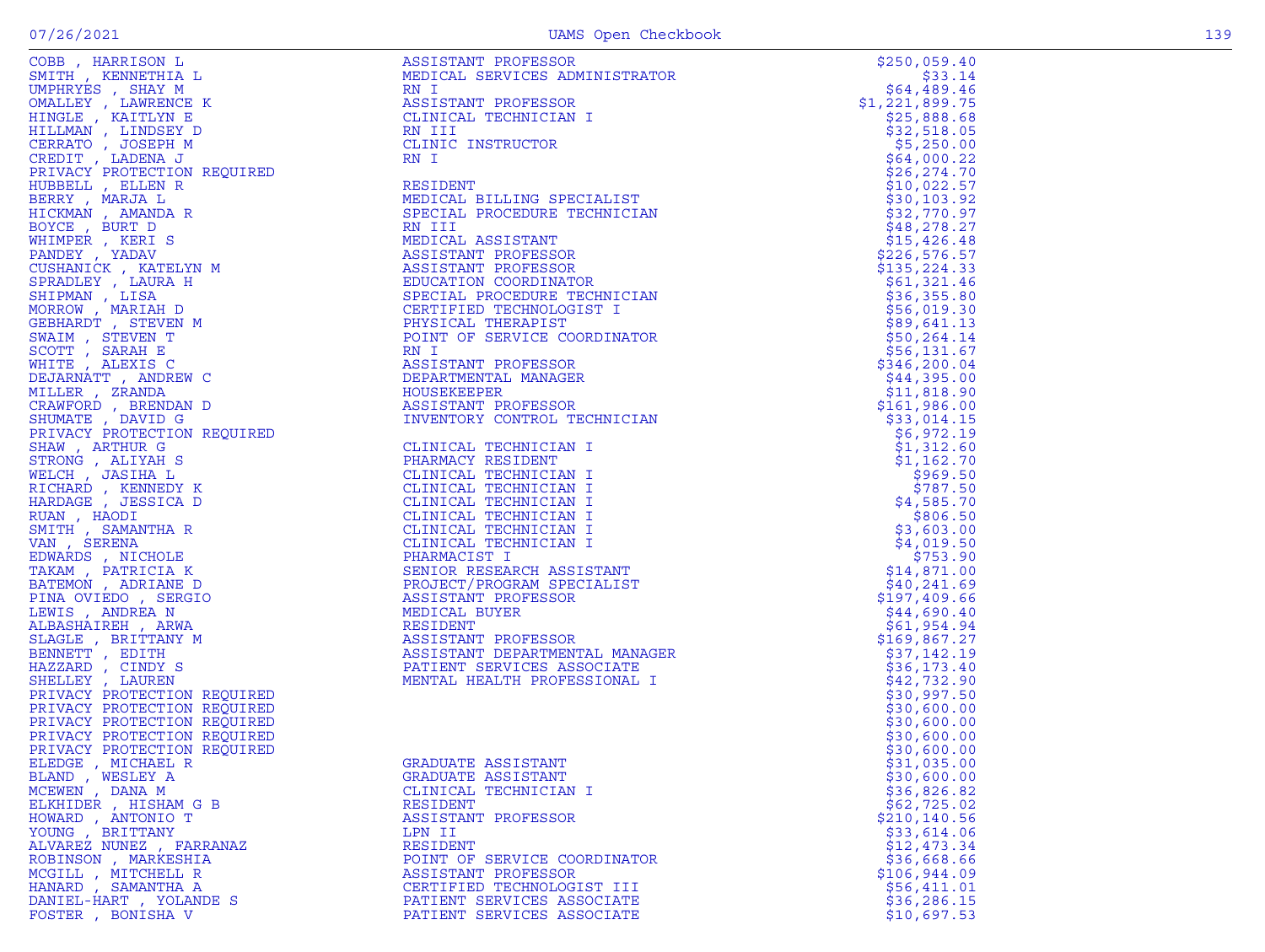| GUIDRY-GRIMES , LAURA K                                                                  | ASSISTANT PROFESSOR                                                                                                                                                                                            | \$94,778.36   |
|------------------------------------------------------------------------------------------|----------------------------------------------------------------------------------------------------------------------------------------------------------------------------------------------------------------|---------------|
| WATSON, JAMES C                                                                          | ASSISTANT PROFESSOR                                                                                                                                                                                            | \$92,718.00   |
| JOHNSON, CHRISTOPHER D                                                                   | ASSISTANT PROFESSOR<br>ASSISTANT PROFESSOR<br>CLINICAL TECHNICIAN<br>CERTIFIED TECHNOLOGI<br>CLINICAL TECHNICIAN<br>POINT OF SERVICE COO                                                                       | \$111,650.04  |
| HESTER, ANDREKA M                                                                        | CLINICAL TECHNICIAN III                                                                                                                                                                                        | \$36,629.00   |
| SOWLE, AMANDA R                                                                          | CERTIFIED TECHNOLOGIST II                                                                                                                                                                                      | \$59,940.28   |
| ROBINSON, TERICA R                                                                       | CLINICAL TECHNICIAN III                                                                                                                                                                                        | \$67,502.54   |
| SMITH , ANJELICA M                                                                       | POINT OF SERVICE COORDINATOR                                                                                                                                                                                   | \$4,765.29    |
| BHAVARAJU, AVI V                                                                         | ASSISTANT PROFESSOR                                                                                                                                                                                            | \$352,954.64  |
| BENNETT, HOLLY B                                                                         | ADMINISTRATIVE ANALYST                                                                                                                                                                                         | \$5,462.50    |
| BIGELOW, KALI                                                                            | CERTIFIED TECHNOLOGIST II                                                                                                                                                                                      | \$54,766.71   |
| OFALLON, AMBER                                                                           | PROJECT/PROGRAM DIRECTOR                                                                                                                                                                                       | \$62,166.70   |
| LIPSCOMB, BREONNA D                                                                      | RN II                                                                                                                                                                                                          | \$45, 165.41  |
| PERLINGER , BAILEY I                                                                     | CERTIFIED TECHNOLOGIST I                                                                                                                                                                                       | \$55,408.90   |
| RODGERS , CELIA V                                                                        | INSTRUCTOR                                                                                                                                                                                                     | \$250.00      |
| PERRY, TAYLOR M                                                                          | CERTIFIED TECHNOLOGIST II                                                                                                                                                                                      | \$13,221.21   |
| NORWOOD, DAVIS D                                                                         | CERTIFIED TECHNOLOGIST III                                                                                                                                                                                     | \$79,027.19   |
| CAMPBELL , JENNIFER M                                                                    | RESEARCH ASSOCIATE                                                                                                                                                                                             | \$62,175.29   |
| JOHNSON, ZACHARY M                                                                       | CERTIFIED TECHNOLOGIST I                                                                                                                                                                                       | \$51,420.43   |
| HARVELL, HALEY N                                                                         | CERTIFIED TECHNOLOGIST II                                                                                                                                                                                      | \$73,848.91   |
| YARLAGADDA , NAVEEN K                                                                    | RESIDENT                                                                                                                                                                                                       | \$63,420.32   |
| INAMDAR, SUMANT                                                                          | ASSISTANT PROFESSOR                                                                                                                                                                                            | \$376,943.47  |
| BHUSAL, SUSHMA                                                                           | ASSISTANT PROFESSOR                                                                                                                                                                                            | \$272,679.96  |
| GARG, SHASHANK                                                                           | ASSISTANT PROFESSOR                                                                                                                                                                                            | \$299,970.00  |
| GORAYA, HARMEEN                                                                          | ASSISTANT PROFESSOR                                                                                                                                                                                            | \$394,482.29  |
| ENGLISH, CODI D                                                                          | PROJECT/PROGRAM DIRECTOR                                                                                                                                                                                       | \$56,440.55   |
| MUESSE , JASON L                                                                         |                                                                                                                                                                                                                | \$408,040.04  |
| RAISINGANI , MANISH G                                                                    |                                                                                                                                                                                                                | \$157,560.61  |
| HUTTS, ROBERT C                                                                          |                                                                                                                                                                                                                | \$136, 286.35 |
| RANABOTHU, SARITHA                                                                       |                                                                                                                                                                                                                | \$161, 236.00 |
| CHOWDHARY , VIKAS                                                                        |                                                                                                                                                                                                                | \$239,881.59  |
| HARDIN, DANIEL E                                                                         | CERTIFIED TECHNOLOGIST I                                                                                                                                                                                       | \$92,310.65   |
| THA<br>S<br>I<br>A<br>, LEIGH S<br>A<br>N<br>N<br>R<br>T<br>R<br>Y<br>L<br>WARD, AARON L | PROJECT<br>ASSISTANT .<br>ASSISTANT PROFESSOR<br>PHARMACIST III<br>ASSISTANT PROFESSOR<br>ASSISTANT PROFESSOR<br>CERTIFIED TECHNOLOG.<br>PROJECT/PROGRAM MAN<br>RESIDENT<br>RN I TT<br>PROJECT/PROGRAM MANAGER | \$68,222.24   |
| DEVGAN, ARUSHI                                                                           |                                                                                                                                                                                                                | \$61,954.94   |
| PENROD, ANASTASIA                                                                        |                                                                                                                                                                                                                | \$72,025.36   |
| HARDING RUTKOSKI , LEIGH S                                                               |                                                                                                                                                                                                                | \$91,716.37   |
| BETHARDS , CECELIA J                                                                     | PHYSICAL THERAPIST                                                                                                                                                                                             | \$67,299.57   |
| BENTON , CRISTY M                                                                        | MENTAL HEALTH PROFESSIONAL I                                                                                                                                                                                   | \$50,668.30   |
| WEST, BAILEY A                                                                           | CLINICAL TECHNICIAN III                                                                                                                                                                                        | \$59,138.44   |
| PORTER, HEATHER N                                                                        | SPECIAL PROCEDURE TECHNICIAN                                                                                                                                                                                   | \$33,937.63   |
| DUKE, JULIE E                                                                            | SENIOR NURSE ANESTHETIST                                                                                                                                                                                       | \$178,168.50  |
| LEE , CHRISTOPHER I                                                                      | ASSISTANT PROFESSOR                                                                                                                                                                                            | \$41,340.97   |
| BROWN, JALEN L                                                                           | CLINICAL TECHNICIAN I                                                                                                                                                                                          | \$30,454.40   |
| GATICA, LINDSEY R                                                                        | NURSING PRN POOL - RN                                                                                                                                                                                          | \$40,776.27   |
| PONDER , CHRISTIAN M                                                                     | RESIDENT                                                                                                                                                                                                       | \$59,781.12   |
| HINKEL , PIPER M                                                                         | DEPARTMENTAL MANAGER                                                                                                                                                                                           | \$48,092.80   |
| DALABIH, ABDALLAH                                                                        | ASSOCIATE PROFESSOR                                                                                                                                                                                            | \$311,479.96  |
| IVY, JENNIFER L                                                                          | SPECIAL PROCEDURE TECHNICIAN                                                                                                                                                                                   | \$40,646.98   |
| BHAMARE, TANMAY A                                                                        | ASSISTANT PROFESSOR                                                                                                                                                                                            | \$301, 949.56 |
| STOGSDILL , CODY D                                                                       | CERTIFIED TECHNOLOGIST II                                                                                                                                                                                      | \$54,359.18   |
| KAPOOR, NIDHI                                                                            | ASSISTANT PROFESSOR                                                                                                                                                                                            | \$295,867.79  |
| MOSELEY, KAY M                                                                           | RN III                                                                                                                                                                                                         | \$70,550.57   |
| SADHUKHAN, RATAN                                                                         | POST DOCTORAL FELLOW                                                                                                                                                                                           | \$47,147.50   |
| NUNN, ROSHONDA                                                                           | CERTIFIED TECHNOLOGIST II                                                                                                                                                                                      | \$7.09        |
| SMITH, KELLI J                                                                           | CLINIC INSTRUCTOR                                                                                                                                                                                              | \$8,100.00    |
| GARNER , ALISON                                                                          | ADVANCED PRACTICE REGISTERED NURSE                                                                                                                                                                             | \$45,760.02   |
| LEVERTON, APRIL                                                                          | ADVANCED PRACTICE REGISTERED NURSE                                                                                                                                                                             | \$72,439.97   |
| HOLIMAN, LINDSEY G                                                                       | RN III                                                                                                                                                                                                         | \$54,191.69   |
| HUERTA, MARIA A                                                                          | POINT OF SERVICE COORDINATOR                                                                                                                                                                                   | \$32,461.63   |
| BLACKFORD, MICHELE J                                                                     | RN III                                                                                                                                                                                                         | \$78,603.21   |
| CLARK, SULISA                                                                            | LPN II                                                                                                                                                                                                         | \$833.06      |
| KOCUREK, EMILY G                                                                         | ASSISTANT PROFESSOR                                                                                                                                                                                            | \$371,275.79  |
| POWERS , ANGELIA L                                                                       | CLINICAL TECHNICIAN I                                                                                                                                                                                          | \$33,453.85   |
| MCCLEARY, DOMINIC D                                                                      | PATIENT CARE TECHNICIAN                                                                                                                                                                                        | \$48,501.24   |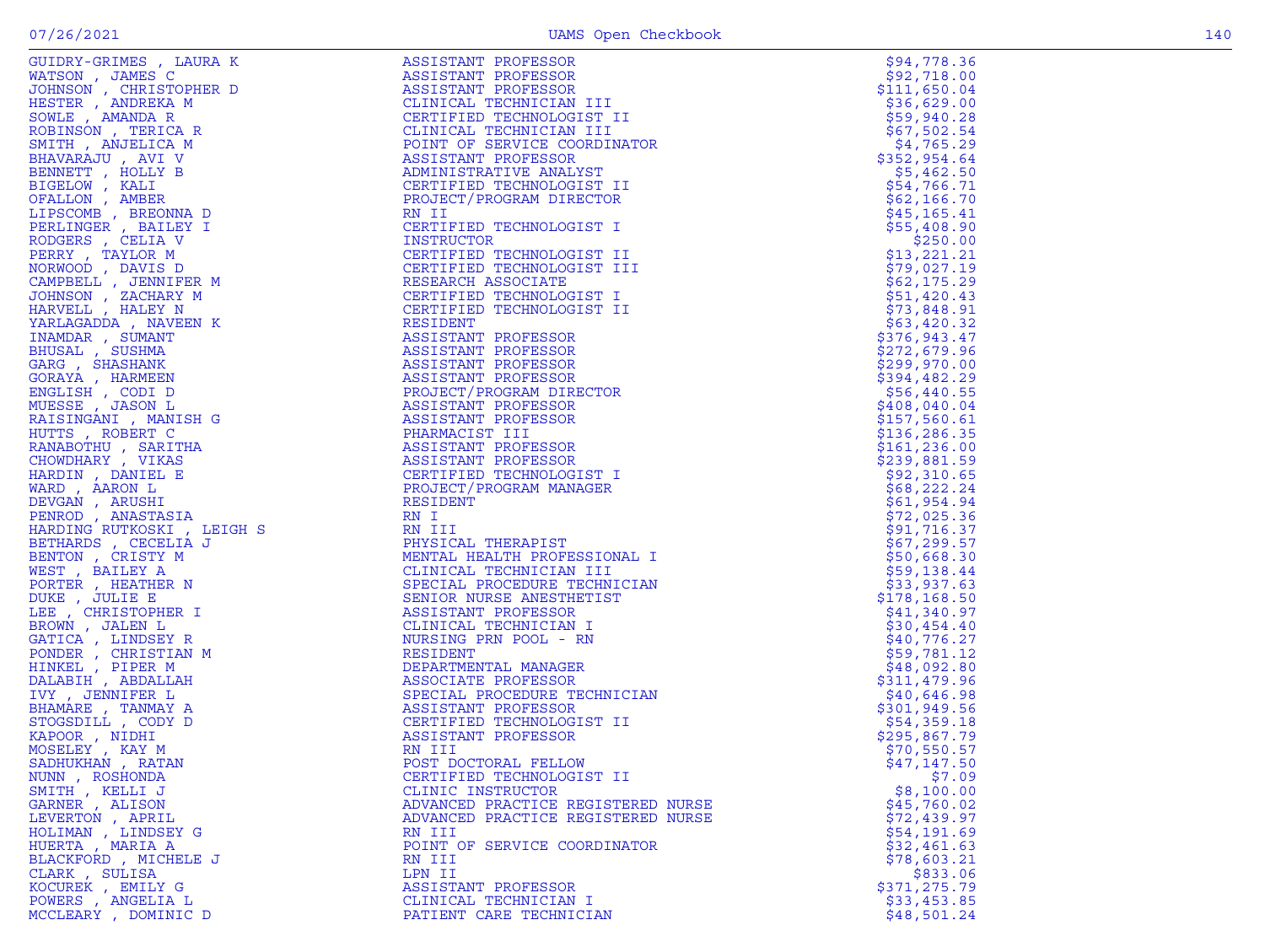| EMANS, KATHY J               | DIVISIONAL DIRECTOR                         | \$82,415.96   |
|------------------------------|---------------------------------------------|---------------|
| WILLIAMS, DARRALL D          | <b>COOK</b>                                 | \$31,124.90   |
| KEENE, MATTHEW R             | RN III                                      | \$63,322.85   |
| TOLLISON, AMANDA             | CERTIFIED PROCEDURAL CODING SPECIALIST      | \$50,421.05   |
| MOSLEY, LESLIE S             | ASSISTANT DEPARTMENTAL MANAGER              | \$45,350.90   |
| BEARD, SHARON A              | CAREGIVER                                   | \$23,317.82   |
| ALQURINI , NADIA M           | ASSISTANT PROFESSOR                         | \$324,519.74  |
| KAKADIA , SUNILKUMAR K       | RESIDENT                                    | \$63,420.32   |
| MEHDI , SYED HASSAN H        |                                             | \$53,570.44   |
| YOUNGBLOOD-TOLER , SHANNON N | POST DOCTORAL FELLOW<br>ASSISTANT PROFESSOR | \$7,750.00    |
| TATE, TOMIKA D               | PROJECT/PROGRAM SPECIALIST                  | \$37,451.53   |
| PLYLER, ZOEIE M              | RN III                                      | \$63,593.60   |
| BOOKER , DEIRDRA V           | CLINICAL TECHNICIAN III                     | \$61,129.05   |
| HOUSE, TYLER J               | CLINICAL TECHNICIAN I                       | \$29,415.83   |
| SLEDD, KELLI V               | PROJECT/PROGRAM SPECIALIST                  | \$46, 212.73  |
| BEELER , KAMERON H           | INSTRUCTOR                                  | \$9,288.00    |
| THOMPSON, JACOB P            | CLINICAL TECHNICIAN III                     | \$53,632.82   |
| OMARA, JOSHUA D              | SENIOR NURSE ANESTHETIST                    | \$136,688.64  |
| BATEMAN , TAMMY R            | LPN II                                      | \$37,258.78   |
| KENDRICK, SAMANTHA L         | ASSISTANT PROFESSOR                         | \$116,723.33  |
| MASSIET , JILLIAN J          | RN I                                        | \$88,393.01   |
| MILAM, CHARITY B             | RN IV                                       | \$77,011.03   |
| TURNER, KRISTEN H            | RN III                                      | \$15,770.77   |
| WAYMACK, NATALIE J           | NURSING PRN POOL - RN                       | \$7,105.50    |
| RABY, DEBBIE L               | MEDICAL SERVICES ADMINISTRATOR              | \$49,457.78   |
| RODRIGUEZ, ELIA H            | CHILD CARE TECHNICIAN                       | \$24,652.04   |
| SANDERS, FRANCES M           | RN IV                                       | \$78,363.80   |
| EUSTICE, HOLLY L             | FAMILY ENRICHMENT SPECIALIST I              | \$36,568.65   |
| TRANTHAM, KATELYNN M         | CAREGIVER                                   | \$24,192.54   |
| LIDE, RILEY C                | ASSISTANT PROFESSOR                         | \$394,783.62  |
| WILSON, WILLIAM W            | ADMINISTRATIVE ANALYST                      | \$33,335.06   |
| EDWARDS , NORMA I            | DEPARTMENTAL MANAGER                        | \$67,993.20   |
| LEONARD, NIKITA L            | RN II                                       | \$69,681.86   |
| ADDICOTT, MERIDETH A         | ASSOCIATE PROFESSOR                         | \$99,051.00   |
| OTHMAN, RANDA N              | ASSISTANT PROFESSOR                         | \$169, 117.27 |
| BURTON, CHRISTOPHER D        | CLINICAL TECHNICIAN I                       | \$34,769.32   |
| HODGE, MICHAEL               | CLINICAL TECHNICIAN III                     | \$50,563.02   |
| PAUL, CHRISTOPHER A          | ASSISTANT PROFESSOR                         | \$0.32        |
| DUBOIS, DOMINIQUE S          | EDUCATION COORDINATOR                       | \$73,020.67   |
| ABDULLAH , NAIMAH            | POINT OF SERVICE COORDINATOR                | \$33,943.40   |
| MADORE, SARAH S              | CLINICAL TECHNICIAN I                       | \$250.00      |
| HOUSE, DENICIA M             | POINT OF SERVICE COORDINATOR                | \$31,690.22   |
| BERKEMEYER (LEMAIRE), LAUREN | NURSING PRN POOL - RN                       | \$63,652.83   |
| KIRKLAND, ADDIE J            | PROJECT/PROGRAM SPECIALIST                  | \$46,359.00   |
| DOUGLAS, TAMERA S            | NURSING PRN POOL - RN                       | \$26,510.79   |
| WHITFIELD, POLLY A           | RN III                                      | \$63,044.15   |
| THOMPSON, CALEB C            | RN III                                      | \$66,778.71   |
| THORN, BAILEE J              | PATIENT SERVICES ASSOCIATE                  | \$11,964.35   |
| MARTINELLO, CAROLINE         | ASSISTANT PROFESSOR                         | \$392,808.64  |
| BECKWITH, SARAH E            | INSTRUCTOR                                  | \$250.00      |
| OBRIEN, PATRICK E            | RESIDENT                                    | \$2,251.75    |
| RAGLAND, KATELYN             | RESIDENT                                    | \$2,251.75    |
| WOODS, BRYCE H               | RESIDENT                                    | \$2,251.75    |
| GRIFFIN, BRITTANY            | RESIDENT                                    | \$2,251.75    |
| COUNCE, REID A               | RESIDENT                                    | \$2,251.75    |
| PECKHAM, MERRY               | RESIDENT                                    | \$2,251.75    |
| LINNA, JACOB K               | RESIDENT                                    | \$2,251.75    |
| MORRIS, MADISON              | RESIDENT                                    | \$2,251.75    |
| RAVIKUMAR, PRATHEEPA         | RESIDENT                                    | \$2,251.75    |
| SMITH, ALEXANDER M           | RESIDENT                                    | \$2,251.75    |
| HARPER, MASON                | RESIDENT                                    | \$2,251.75    |
| WRIGHT , COURTNEY            | RESIDENT                                    | \$2,251.75    |
| KHAN, NADIA                  | <b>RESIDENT</b>                             | \$2,251.75    |
|                              |                                             |               |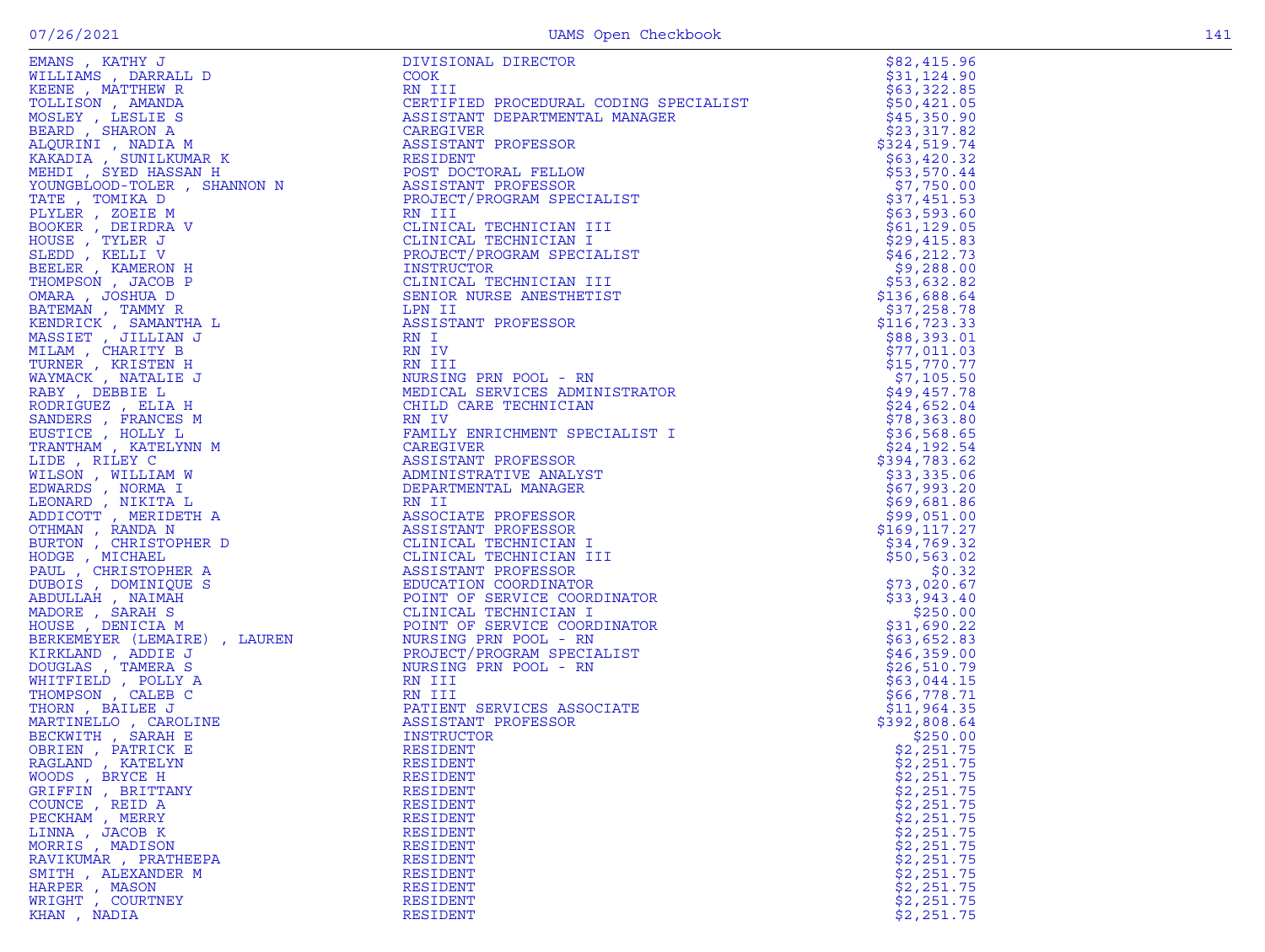| RAMEY , HUNTER A<br>RESIDENT<br>CAID , KATHERINE J<br>JONES , PAIGE R<br>ESTES , JOSHUA<br>BLOOM , GEORGE B<br>RESIDENT<br>PATEL , ANJALI<br>MORGE , RILEY D<br>RESIDENT<br>RESIDENT<br>RESIDENT<br>NONDS , FORREST RESIDENT<br>RESIDENT<br>NONDS , FORRES<br>CLINICAL TECHNICIAN I<br>\$168.00<br>\$2,251.75<br>\$2,251.75<br>\$2,251.75<br>\$2,251.75<br>\$2,251.75<br>\$2,251.75<br>\$2,251.75<br>\$2,251.75<br>\$2,251.75<br>\$2,251.75<br>\$2,251.75<br>\$2,251.75<br>SENIOR RESEARCH ASSISTANT<br>\$10,650.27<br>\$2,251.75<br>\$2,251.75<br>\$2,251.75<br>\$30,600.00<br>FRANKWEY, SARK WESTLEM TRANSPORT IN THE TRANSPORT OSSESS AND RESIDENT HARD RESIDENT HOWER IN THE TRANSPORT ON BROWN THE STATISTIC RESIDENT ON A RESIDENT TO THE STATISTIC RESIDENT TO THE STATISTIC RESIDENT TO THE STATISTIC<br>\$2,251.75<br>\$2,251.75<br>\$2,251.75<br>\$2,251.75<br>\$2,251.75<br>\$9,416.63<br>\$2,251.75<br>\$2,251.75<br>\$2,251.75<br>\$2,251.75<br>\$11,668.38<br>\$2,251.75<br>\$2,251.75<br>\$2,251.75<br>\$2,251.75<br>\$2,251.75<br>\$2,251.75<br>\$2,251.75<br>\$2,251.75<br>\$33,295.89<br>\$45,900.00<br>\$46,185.85<br>\$70,833.49<br>\$133,394.09<br>\$44,343.44<br>\$1.76<br>\$64,145.11<br>\$12,671.73<br>\$49,379.53<br>\$365,493.11<br>\$360,599.01<br>\$594.11<br>\$52,407.38<br>MUNSON, GREGORY E<br>PROJECT/PROGRAM MANAGER<br>POWELL, SHANLEIGH P<br>\$22, 299.31<br>NUTRITIONIST<br>HUNGERFORD, JAMES L<br>\$231,255.03<br>ASSISTANT PROFESSOR<br>WELLS , TERRENCE<br>\$12,495.92<br>HOUSEKEEPER<br>CHRISTIAN, REBECCA S<br>CLINICAL TECHNICIAN I<br>\$12,860.87<br>JAMES , MASON R<br>\$61,147.52<br>RN II<br>MOORE, MARNIE G<br>ADMINISTRATIVE ANALYST<br>\$31,840.69<br>JEFFREY, MARQUIS L<br>HOUSEKEEPER<br>\$34,125.13<br>CLARK, ROBYN J<br>RN II<br>\$74,088.85<br>HORTON, BRITTNEY N<br>CLINICAL TECHNICIAN III<br>\$45,652.83<br>DAY, CORNESHA E<br>\$40,067.80<br>CLINICAL TECHNICIAN I |  | \$2,251.75 |
|------------------------------------------------------------------------------------------------------------------------------------------------------------------------------------------------------------------------------------------------------------------------------------------------------------------------------------------------------------------------------------------------------------------------------------------------------------------------------------------------------------------------------------------------------------------------------------------------------------------------------------------------------------------------------------------------------------------------------------------------------------------------------------------------------------------------------------------------------------------------------------------------------------------------------------------------------------------------------------------------------------------------------------------------------------------------------------------------------------------------------------------------------------------------------------------------------------------------------------------------------------------------------------------------------------------------------------------------------------------------------------------------------------------------------------------------------------------------------------------------------------------------------------------------------------------------------------------------------------------------------------------------------------------------------------------------------------------------------------------------------------------------------------------------------------------------------------------------------------------------------------------------------------------------------|--|------------|
|                                                                                                                                                                                                                                                                                                                                                                                                                                                                                                                                                                                                                                                                                                                                                                                                                                                                                                                                                                                                                                                                                                                                                                                                                                                                                                                                                                                                                                                                                                                                                                                                                                                                                                                                                                                                                                                                                                                              |  | \$3,320.75 |
|                                                                                                                                                                                                                                                                                                                                                                                                                                                                                                                                                                                                                                                                                                                                                                                                                                                                                                                                                                                                                                                                                                                                                                                                                                                                                                                                                                                                                                                                                                                                                                                                                                                                                                                                                                                                                                                                                                                              |  |            |
|                                                                                                                                                                                                                                                                                                                                                                                                                                                                                                                                                                                                                                                                                                                                                                                                                                                                                                                                                                                                                                                                                                                                                                                                                                                                                                                                                                                                                                                                                                                                                                                                                                                                                                                                                                                                                                                                                                                              |  |            |
|                                                                                                                                                                                                                                                                                                                                                                                                                                                                                                                                                                                                                                                                                                                                                                                                                                                                                                                                                                                                                                                                                                                                                                                                                                                                                                                                                                                                                                                                                                                                                                                                                                                                                                                                                                                                                                                                                                                              |  |            |
|                                                                                                                                                                                                                                                                                                                                                                                                                                                                                                                                                                                                                                                                                                                                                                                                                                                                                                                                                                                                                                                                                                                                                                                                                                                                                                                                                                                                                                                                                                                                                                                                                                                                                                                                                                                                                                                                                                                              |  |            |
|                                                                                                                                                                                                                                                                                                                                                                                                                                                                                                                                                                                                                                                                                                                                                                                                                                                                                                                                                                                                                                                                                                                                                                                                                                                                                                                                                                                                                                                                                                                                                                                                                                                                                                                                                                                                                                                                                                                              |  |            |
|                                                                                                                                                                                                                                                                                                                                                                                                                                                                                                                                                                                                                                                                                                                                                                                                                                                                                                                                                                                                                                                                                                                                                                                                                                                                                                                                                                                                                                                                                                                                                                                                                                                                                                                                                                                                                                                                                                                              |  |            |
|                                                                                                                                                                                                                                                                                                                                                                                                                                                                                                                                                                                                                                                                                                                                                                                                                                                                                                                                                                                                                                                                                                                                                                                                                                                                                                                                                                                                                                                                                                                                                                                                                                                                                                                                                                                                                                                                                                                              |  |            |
|                                                                                                                                                                                                                                                                                                                                                                                                                                                                                                                                                                                                                                                                                                                                                                                                                                                                                                                                                                                                                                                                                                                                                                                                                                                                                                                                                                                                                                                                                                                                                                                                                                                                                                                                                                                                                                                                                                                              |  |            |
|                                                                                                                                                                                                                                                                                                                                                                                                                                                                                                                                                                                                                                                                                                                                                                                                                                                                                                                                                                                                                                                                                                                                                                                                                                                                                                                                                                                                                                                                                                                                                                                                                                                                                                                                                                                                                                                                                                                              |  |            |
|                                                                                                                                                                                                                                                                                                                                                                                                                                                                                                                                                                                                                                                                                                                                                                                                                                                                                                                                                                                                                                                                                                                                                                                                                                                                                                                                                                                                                                                                                                                                                                                                                                                                                                                                                                                                                                                                                                                              |  |            |
|                                                                                                                                                                                                                                                                                                                                                                                                                                                                                                                                                                                                                                                                                                                                                                                                                                                                                                                                                                                                                                                                                                                                                                                                                                                                                                                                                                                                                                                                                                                                                                                                                                                                                                                                                                                                                                                                                                                              |  |            |
|                                                                                                                                                                                                                                                                                                                                                                                                                                                                                                                                                                                                                                                                                                                                                                                                                                                                                                                                                                                                                                                                                                                                                                                                                                                                                                                                                                                                                                                                                                                                                                                                                                                                                                                                                                                                                                                                                                                              |  |            |
|                                                                                                                                                                                                                                                                                                                                                                                                                                                                                                                                                                                                                                                                                                                                                                                                                                                                                                                                                                                                                                                                                                                                                                                                                                                                                                                                                                                                                                                                                                                                                                                                                                                                                                                                                                                                                                                                                                                              |  |            |
|                                                                                                                                                                                                                                                                                                                                                                                                                                                                                                                                                                                                                                                                                                                                                                                                                                                                                                                                                                                                                                                                                                                                                                                                                                                                                                                                                                                                                                                                                                                                                                                                                                                                                                                                                                                                                                                                                                                              |  |            |
|                                                                                                                                                                                                                                                                                                                                                                                                                                                                                                                                                                                                                                                                                                                                                                                                                                                                                                                                                                                                                                                                                                                                                                                                                                                                                                                                                                                                                                                                                                                                                                                                                                                                                                                                                                                                                                                                                                                              |  |            |
|                                                                                                                                                                                                                                                                                                                                                                                                                                                                                                                                                                                                                                                                                                                                                                                                                                                                                                                                                                                                                                                                                                                                                                                                                                                                                                                                                                                                                                                                                                                                                                                                                                                                                                                                                                                                                                                                                                                              |  |            |
|                                                                                                                                                                                                                                                                                                                                                                                                                                                                                                                                                                                                                                                                                                                                                                                                                                                                                                                                                                                                                                                                                                                                                                                                                                                                                                                                                                                                                                                                                                                                                                                                                                                                                                                                                                                                                                                                                                                              |  |            |
|                                                                                                                                                                                                                                                                                                                                                                                                                                                                                                                                                                                                                                                                                                                                                                                                                                                                                                                                                                                                                                                                                                                                                                                                                                                                                                                                                                                                                                                                                                                                                                                                                                                                                                                                                                                                                                                                                                                              |  |            |
|                                                                                                                                                                                                                                                                                                                                                                                                                                                                                                                                                                                                                                                                                                                                                                                                                                                                                                                                                                                                                                                                                                                                                                                                                                                                                                                                                                                                                                                                                                                                                                                                                                                                                                                                                                                                                                                                                                                              |  |            |
|                                                                                                                                                                                                                                                                                                                                                                                                                                                                                                                                                                                                                                                                                                                                                                                                                                                                                                                                                                                                                                                                                                                                                                                                                                                                                                                                                                                                                                                                                                                                                                                                                                                                                                                                                                                                                                                                                                                              |  |            |
|                                                                                                                                                                                                                                                                                                                                                                                                                                                                                                                                                                                                                                                                                                                                                                                                                                                                                                                                                                                                                                                                                                                                                                                                                                                                                                                                                                                                                                                                                                                                                                                                                                                                                                                                                                                                                                                                                                                              |  |            |
|                                                                                                                                                                                                                                                                                                                                                                                                                                                                                                                                                                                                                                                                                                                                                                                                                                                                                                                                                                                                                                                                                                                                                                                                                                                                                                                                                                                                                                                                                                                                                                                                                                                                                                                                                                                                                                                                                                                              |  |            |
|                                                                                                                                                                                                                                                                                                                                                                                                                                                                                                                                                                                                                                                                                                                                                                                                                                                                                                                                                                                                                                                                                                                                                                                                                                                                                                                                                                                                                                                                                                                                                                                                                                                                                                                                                                                                                                                                                                                              |  |            |
|                                                                                                                                                                                                                                                                                                                                                                                                                                                                                                                                                                                                                                                                                                                                                                                                                                                                                                                                                                                                                                                                                                                                                                                                                                                                                                                                                                                                                                                                                                                                                                                                                                                                                                                                                                                                                                                                                                                              |  |            |
|                                                                                                                                                                                                                                                                                                                                                                                                                                                                                                                                                                                                                                                                                                                                                                                                                                                                                                                                                                                                                                                                                                                                                                                                                                                                                                                                                                                                                                                                                                                                                                                                                                                                                                                                                                                                                                                                                                                              |  |            |
|                                                                                                                                                                                                                                                                                                                                                                                                                                                                                                                                                                                                                                                                                                                                                                                                                                                                                                                                                                                                                                                                                                                                                                                                                                                                                                                                                                                                                                                                                                                                                                                                                                                                                                                                                                                                                                                                                                                              |  |            |
|                                                                                                                                                                                                                                                                                                                                                                                                                                                                                                                                                                                                                                                                                                                                                                                                                                                                                                                                                                                                                                                                                                                                                                                                                                                                                                                                                                                                                                                                                                                                                                                                                                                                                                                                                                                                                                                                                                                              |  |            |
|                                                                                                                                                                                                                                                                                                                                                                                                                                                                                                                                                                                                                                                                                                                                                                                                                                                                                                                                                                                                                                                                                                                                                                                                                                                                                                                                                                                                                                                                                                                                                                                                                                                                                                                                                                                                                                                                                                                              |  |            |
|                                                                                                                                                                                                                                                                                                                                                                                                                                                                                                                                                                                                                                                                                                                                                                                                                                                                                                                                                                                                                                                                                                                                                                                                                                                                                                                                                                                                                                                                                                                                                                                                                                                                                                                                                                                                                                                                                                                              |  |            |
|                                                                                                                                                                                                                                                                                                                                                                                                                                                                                                                                                                                                                                                                                                                                                                                                                                                                                                                                                                                                                                                                                                                                                                                                                                                                                                                                                                                                                                                                                                                                                                                                                                                                                                                                                                                                                                                                                                                              |  |            |
|                                                                                                                                                                                                                                                                                                                                                                                                                                                                                                                                                                                                                                                                                                                                                                                                                                                                                                                                                                                                                                                                                                                                                                                                                                                                                                                                                                                                                                                                                                                                                                                                                                                                                                                                                                                                                                                                                                                              |  |            |
|                                                                                                                                                                                                                                                                                                                                                                                                                                                                                                                                                                                                                                                                                                                                                                                                                                                                                                                                                                                                                                                                                                                                                                                                                                                                                                                                                                                                                                                                                                                                                                                                                                                                                                                                                                                                                                                                                                                              |  |            |
|                                                                                                                                                                                                                                                                                                                                                                                                                                                                                                                                                                                                                                                                                                                                                                                                                                                                                                                                                                                                                                                                                                                                                                                                                                                                                                                                                                                                                                                                                                                                                                                                                                                                                                                                                                                                                                                                                                                              |  |            |
|                                                                                                                                                                                                                                                                                                                                                                                                                                                                                                                                                                                                                                                                                                                                                                                                                                                                                                                                                                                                                                                                                                                                                                                                                                                                                                                                                                                                                                                                                                                                                                                                                                                                                                                                                                                                                                                                                                                              |  |            |
|                                                                                                                                                                                                                                                                                                                                                                                                                                                                                                                                                                                                                                                                                                                                                                                                                                                                                                                                                                                                                                                                                                                                                                                                                                                                                                                                                                                                                                                                                                                                                                                                                                                                                                                                                                                                                                                                                                                              |  |            |
|                                                                                                                                                                                                                                                                                                                                                                                                                                                                                                                                                                                                                                                                                                                                                                                                                                                                                                                                                                                                                                                                                                                                                                                                                                                                                                                                                                                                                                                                                                                                                                                                                                                                                                                                                                                                                                                                                                                              |  |            |
|                                                                                                                                                                                                                                                                                                                                                                                                                                                                                                                                                                                                                                                                                                                                                                                                                                                                                                                                                                                                                                                                                                                                                                                                                                                                                                                                                                                                                                                                                                                                                                                                                                                                                                                                                                                                                                                                                                                              |  |            |
|                                                                                                                                                                                                                                                                                                                                                                                                                                                                                                                                                                                                                                                                                                                                                                                                                                                                                                                                                                                                                                                                                                                                                                                                                                                                                                                                                                                                                                                                                                                                                                                                                                                                                                                                                                                                                                                                                                                              |  |            |
|                                                                                                                                                                                                                                                                                                                                                                                                                                                                                                                                                                                                                                                                                                                                                                                                                                                                                                                                                                                                                                                                                                                                                                                                                                                                                                                                                                                                                                                                                                                                                                                                                                                                                                                                                                                                                                                                                                                              |  |            |
|                                                                                                                                                                                                                                                                                                                                                                                                                                                                                                                                                                                                                                                                                                                                                                                                                                                                                                                                                                                                                                                                                                                                                                                                                                                                                                                                                                                                                                                                                                                                                                                                                                                                                                                                                                                                                                                                                                                              |  |            |
|                                                                                                                                                                                                                                                                                                                                                                                                                                                                                                                                                                                                                                                                                                                                                                                                                                                                                                                                                                                                                                                                                                                                                                                                                                                                                                                                                                                                                                                                                                                                                                                                                                                                                                                                                                                                                                                                                                                              |  |            |
|                                                                                                                                                                                                                                                                                                                                                                                                                                                                                                                                                                                                                                                                                                                                                                                                                                                                                                                                                                                                                                                                                                                                                                                                                                                                                                                                                                                                                                                                                                                                                                                                                                                                                                                                                                                                                                                                                                                              |  |            |
|                                                                                                                                                                                                                                                                                                                                                                                                                                                                                                                                                                                                                                                                                                                                                                                                                                                                                                                                                                                                                                                                                                                                                                                                                                                                                                                                                                                                                                                                                                                                                                                                                                                                                                                                                                                                                                                                                                                              |  |            |
|                                                                                                                                                                                                                                                                                                                                                                                                                                                                                                                                                                                                                                                                                                                                                                                                                                                                                                                                                                                                                                                                                                                                                                                                                                                                                                                                                                                                                                                                                                                                                                                                                                                                                                                                                                                                                                                                                                                              |  |            |
|                                                                                                                                                                                                                                                                                                                                                                                                                                                                                                                                                                                                                                                                                                                                                                                                                                                                                                                                                                                                                                                                                                                                                                                                                                                                                                                                                                                                                                                                                                                                                                                                                                                                                                                                                                                                                                                                                                                              |  |            |
|                                                                                                                                                                                                                                                                                                                                                                                                                                                                                                                                                                                                                                                                                                                                                                                                                                                                                                                                                                                                                                                                                                                                                                                                                                                                                                                                                                                                                                                                                                                                                                                                                                                                                                                                                                                                                                                                                                                              |  |            |
|                                                                                                                                                                                                                                                                                                                                                                                                                                                                                                                                                                                                                                                                                                                                                                                                                                                                                                                                                                                                                                                                                                                                                                                                                                                                                                                                                                                                                                                                                                                                                                                                                                                                                                                                                                                                                                                                                                                              |  |            |
|                                                                                                                                                                                                                                                                                                                                                                                                                                                                                                                                                                                                                                                                                                                                                                                                                                                                                                                                                                                                                                                                                                                                                                                                                                                                                                                                                                                                                                                                                                                                                                                                                                                                                                                                                                                                                                                                                                                              |  |            |
|                                                                                                                                                                                                                                                                                                                                                                                                                                                                                                                                                                                                                                                                                                                                                                                                                                                                                                                                                                                                                                                                                                                                                                                                                                                                                                                                                                                                                                                                                                                                                                                                                                                                                                                                                                                                                                                                                                                              |  |            |
|                                                                                                                                                                                                                                                                                                                                                                                                                                                                                                                                                                                                                                                                                                                                                                                                                                                                                                                                                                                                                                                                                                                                                                                                                                                                                                                                                                                                                                                                                                                                                                                                                                                                                                                                                                                                                                                                                                                              |  |            |
|                                                                                                                                                                                                                                                                                                                                                                                                                                                                                                                                                                                                                                                                                                                                                                                                                                                                                                                                                                                                                                                                                                                                                                                                                                                                                                                                                                                                                                                                                                                                                                                                                                                                                                                                                                                                                                                                                                                              |  |            |
|                                                                                                                                                                                                                                                                                                                                                                                                                                                                                                                                                                                                                                                                                                                                                                                                                                                                                                                                                                                                                                                                                                                                                                                                                                                                                                                                                                                                                                                                                                                                                                                                                                                                                                                                                                                                                                                                                                                              |  |            |
|                                                                                                                                                                                                                                                                                                                                                                                                                                                                                                                                                                                                                                                                                                                                                                                                                                                                                                                                                                                                                                                                                                                                                                                                                                                                                                                                                                                                                                                                                                                                                                                                                                                                                                                                                                                                                                                                                                                              |  |            |
|                                                                                                                                                                                                                                                                                                                                                                                                                                                                                                                                                                                                                                                                                                                                                                                                                                                                                                                                                                                                                                                                                                                                                                                                                                                                                                                                                                                                                                                                                                                                                                                                                                                                                                                                                                                                                                                                                                                              |  |            |
|                                                                                                                                                                                                                                                                                                                                                                                                                                                                                                                                                                                                                                                                                                                                                                                                                                                                                                                                                                                                                                                                                                                                                                                                                                                                                                                                                                                                                                                                                                                                                                                                                                                                                                                                                                                                                                                                                                                              |  |            |
|                                                                                                                                                                                                                                                                                                                                                                                                                                                                                                                                                                                                                                                                                                                                                                                                                                                                                                                                                                                                                                                                                                                                                                                                                                                                                                                                                                                                                                                                                                                                                                                                                                                                                                                                                                                                                                                                                                                              |  |            |
|                                                                                                                                                                                                                                                                                                                                                                                                                                                                                                                                                                                                                                                                                                                                                                                                                                                                                                                                                                                                                                                                                                                                                                                                                                                                                                                                                                                                                                                                                                                                                                                                                                                                                                                                                                                                                                                                                                                              |  |            |
|                                                                                                                                                                                                                                                                                                                                                                                                                                                                                                                                                                                                                                                                                                                                                                                                                                                                                                                                                                                                                                                                                                                                                                                                                                                                                                                                                                                                                                                                                                                                                                                                                                                                                                                                                                                                                                                                                                                              |  |            |
|                                                                                                                                                                                                                                                                                                                                                                                                                                                                                                                                                                                                                                                                                                                                                                                                                                                                                                                                                                                                                                                                                                                                                                                                                                                                                                                                                                                                                                                                                                                                                                                                                                                                                                                                                                                                                                                                                                                              |  |            |
|                                                                                                                                                                                                                                                                                                                                                                                                                                                                                                                                                                                                                                                                                                                                                                                                                                                                                                                                                                                                                                                                                                                                                                                                                                                                                                                                                                                                                                                                                                                                                                                                                                                                                                                                                                                                                                                                                                                              |  |            |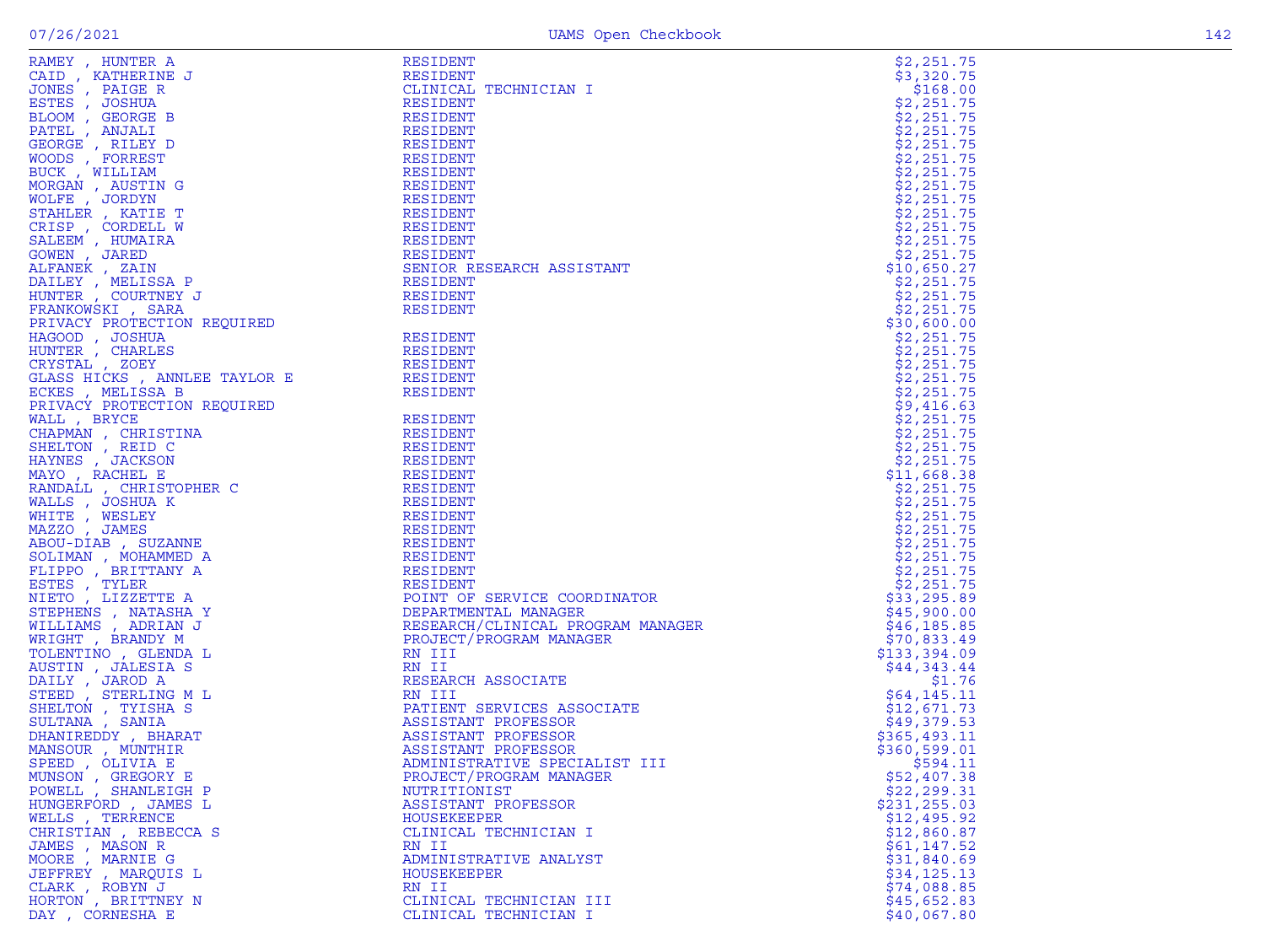|  | . .<br>۰. |
|--|-----------|

| LEERING FRAMERICAN HOMEST (1111 CALIFORNIA)<br>1211 CANAL TELEVICAL PROPERTIMENT (1111 CALIFORNIA)<br>1211 CANAL TELEVICAL MANAGER (1111 CALIFORNIA)<br>1211 CALIFORNIA (1212 CALIFORNIA)<br>1211 CANAL TELEVICAL MANAGER (1111 CALIF | CLINICAL TECHNICIAN III<br>PROJECT/PROGRAM SPECIALIST<br>PROJECT/PROGRAM SPECIALIST<br>TROJECT/PROGRAM SPECIALIST<br>CLINICAL TECHNICIAN<br>INSTRUCTOR<br>INSTRUCTOR<br>INSTRUCTOR<br>ASSISTANT PROFESSOR<br>RESIDENT PROFESSOR<br>RESIDENT PROFESSOR<br>RESIDE | \$7,789.66                 |
|---------------------------------------------------------------------------------------------------------------------------------------------------------------------------------------------------------------------------------------|-----------------------------------------------------------------------------------------------------------------------------------------------------------------------------------------------------------------------------------------------------------------|----------------------------|
|                                                                                                                                                                                                                                       |                                                                                                                                                                                                                                                                 | \$45,817.35                |
|                                                                                                                                                                                                                                       |                                                                                                                                                                                                                                                                 | \$4,023.50                 |
|                                                                                                                                                                                                                                       |                                                                                                                                                                                                                                                                 | \$3,750.00                 |
|                                                                                                                                                                                                                                       |                                                                                                                                                                                                                                                                 | \$18, 123.50               |
|                                                                                                                                                                                                                                       |                                                                                                                                                                                                                                                                 | \$354,208.83               |
|                                                                                                                                                                                                                                       |                                                                                                                                                                                                                                                                 | \$2,650.00                 |
|                                                                                                                                                                                                                                       |                                                                                                                                                                                                                                                                 | \$66,645.07                |
|                                                                                                                                                                                                                                       |                                                                                                                                                                                                                                                                 | \$60,340.51                |
|                                                                                                                                                                                                                                       |                                                                                                                                                                                                                                                                 | \$18,669.48                |
|                                                                                                                                                                                                                                       |                                                                                                                                                                                                                                                                 | \$84,503.19                |
|                                                                                                                                                                                                                                       |                                                                                                                                                                                                                                                                 | \$32,415.01                |
|                                                                                                                                                                                                                                       |                                                                                                                                                                                                                                                                 | \$236,155.62               |
|                                                                                                                                                                                                                                       |                                                                                                                                                                                                                                                                 | \$50,563.20                |
|                                                                                                                                                                                                                                       |                                                                                                                                                                                                                                                                 | \$394,643.32               |
|                                                                                                                                                                                                                                       |                                                                                                                                                                                                                                                                 | \$50,668.30                |
|                                                                                                                                                                                                                                       |                                                                                                                                                                                                                                                                 | \$14,849.83                |
|                                                                                                                                                                                                                                       |                                                                                                                                                                                                                                                                 | \$76,870.98                |
|                                                                                                                                                                                                                                       |                                                                                                                                                                                                                                                                 | \$38,887.71                |
|                                                                                                                                                                                                                                       |                                                                                                                                                                                                                                                                 | \$54,544.91                |
|                                                                                                                                                                                                                                       |                                                                                                                                                                                                                                                                 | \$114,546.62               |
|                                                                                                                                                                                                                                       |                                                                                                                                                                                                                                                                 | \$41,445.12                |
|                                                                                                                                                                                                                                       |                                                                                                                                                                                                                                                                 | \$72,533.38                |
|                                                                                                                                                                                                                                       |                                                                                                                                                                                                                                                                 | \$47,515.98                |
|                                                                                                                                                                                                                                       |                                                                                                                                                                                                                                                                 | \$353,405.26               |
|                                                                                                                                                                                                                                       |                                                                                                                                                                                                                                                                 | \$224,576.57               |
|                                                                                                                                                                                                                                       |                                                                                                                                                                                                                                                                 | \$52,198.50                |
|                                                                                                                                                                                                                                       |                                                                                                                                                                                                                                                                 | \$59,281.12                |
|                                                                                                                                                                                                                                       |                                                                                                                                                                                                                                                                 | \$59,781.12                |
|                                                                                                                                                                                                                                       |                                                                                                                                                                                                                                                                 | \$70,933.37                |
|                                                                                                                                                                                                                                       |                                                                                                                                                                                                                                                                 | \$298,787.17               |
|                                                                                                                                                                                                                                       |                                                                                                                                                                                                                                                                 | \$45,876.47                |
|                                                                                                                                                                                                                                       |                                                                                                                                                                                                                                                                 | \$12,155.75                |
|                                                                                                                                                                                                                                       |                                                                                                                                                                                                                                                                 | \$46,359.00                |
|                                                                                                                                                                                                                                       |                                                                                                                                                                                                                                                                 |                            |
|                                                                                                                                                                                                                                       |                                                                                                                                                                                                                                                                 | \$29,905.82                |
|                                                                                                                                                                                                                                       |                                                                                                                                                                                                                                                                 | \$31,940.72<br>\$33,572.99 |
|                                                                                                                                                                                                                                       |                                                                                                                                                                                                                                                                 |                            |
|                                                                                                                                                                                                                                       |                                                                                                                                                                                                                                                                 | \$33,327.14                |
|                                                                                                                                                                                                                                       |                                                                                                                                                                                                                                                                 | \$4,004.35                 |
|                                                                                                                                                                                                                                       |                                                                                                                                                                                                                                                                 | \$1,841,379.98             |
|                                                                                                                                                                                                                                       |                                                                                                                                                                                                                                                                 | \$53,013.03                |
|                                                                                                                                                                                                                                       |                                                                                                                                                                                                                                                                 | \$54,687.34                |
|                                                                                                                                                                                                                                       |                                                                                                                                                                                                                                                                 | \$4,312.94                 |
|                                                                                                                                                                                                                                       |                                                                                                                                                                                                                                                                 | \$32,289.79                |
|                                                                                                                                                                                                                                       |                                                                                                                                                                                                                                                                 | \$77,643.33                |
|                                                                                                                                                                                                                                       |                                                                                                                                                                                                                                                                 | \$26,764.00                |
|                                                                                                                                                                                                                                       |                                                                                                                                                                                                                                                                 | \$28,790.96                |
|                                                                                                                                                                                                                                       |                                                                                                                                                                                                                                                                 | \$2,650.00                 |
|                                                                                                                                                                                                                                       | NOINATOR<br>T<br>NAGER<br>ALIST<br>CIATE<br>CIATE                                                                                                                                                                                                               | \$18, 247.43               |
|                                                                                                                                                                                                                                       |                                                                                                                                                                                                                                                                 | \$71,255.52                |
|                                                                                                                                                                                                                                       |                                                                                                                                                                                                                                                                 | \$1,077.82                 |
|                                                                                                                                                                                                                                       |                                                                                                                                                                                                                                                                 | \$6,627.74                 |
| BATCHELOR , SHANTA L                                                                                                                                                                                                                  | POINT OF SERVICE COORDINATOR                                                                                                                                                                                                                                    | \$3,408.80                 |
| PHILLIPS, KAMONA                                                                                                                                                                                                                      | CLINICAL TECHNICIAN I                                                                                                                                                                                                                                           | \$16, 146.38               |
| KENDALL , ROBERTA L                                                                                                                                                                                                                   | RN III                                                                                                                                                                                                                                                          | \$101,790.85               |
| STACKHOUSE, AUNDARIUS M                                                                                                                                                                                                               | CLINICAL TECHNICIAN I                                                                                                                                                                                                                                           | \$46,860.59                |
| JOU , CHERNG-HORNG                                                                                                                                                                                                                    | CERTIFIED TECHNOLOGIST I                                                                                                                                                                                                                                        | \$22,537.03                |
| KHALIL , MAHMOUD I                                                                                                                                                                                                                    | CERTIFIED TECHNOLOGIST I                                                                                                                                                                                                                                        | \$13,130.00                |
| PRIVACY PROTECTION REQUIRED                                                                                                                                                                                                           |                                                                                                                                                                                                                                                                 | \$30,600.00                |
| GLOVER, ALIYAH J                                                                                                                                                                                                                      | SENIOR RESEARCH ASSISTANT                                                                                                                                                                                                                                       | \$40,550.87                |
| BARR, FREDERICK E                                                                                                                                                                                                                     | SENIOR RESEARCH ASSISTANT                                                                                                                                                                                                                                       | \$263,496.24               |
| ROLES, AIMEE N                                                                                                                                                                                                                        | LPN II                                                                                                                                                                                                                                                          | \$219.52                   |
| MORENO, ANABEL                                                                                                                                                                                                                        | DEPARTMENTAL DIRECTOR                                                                                                                                                                                                                                           | \$64,340.05                |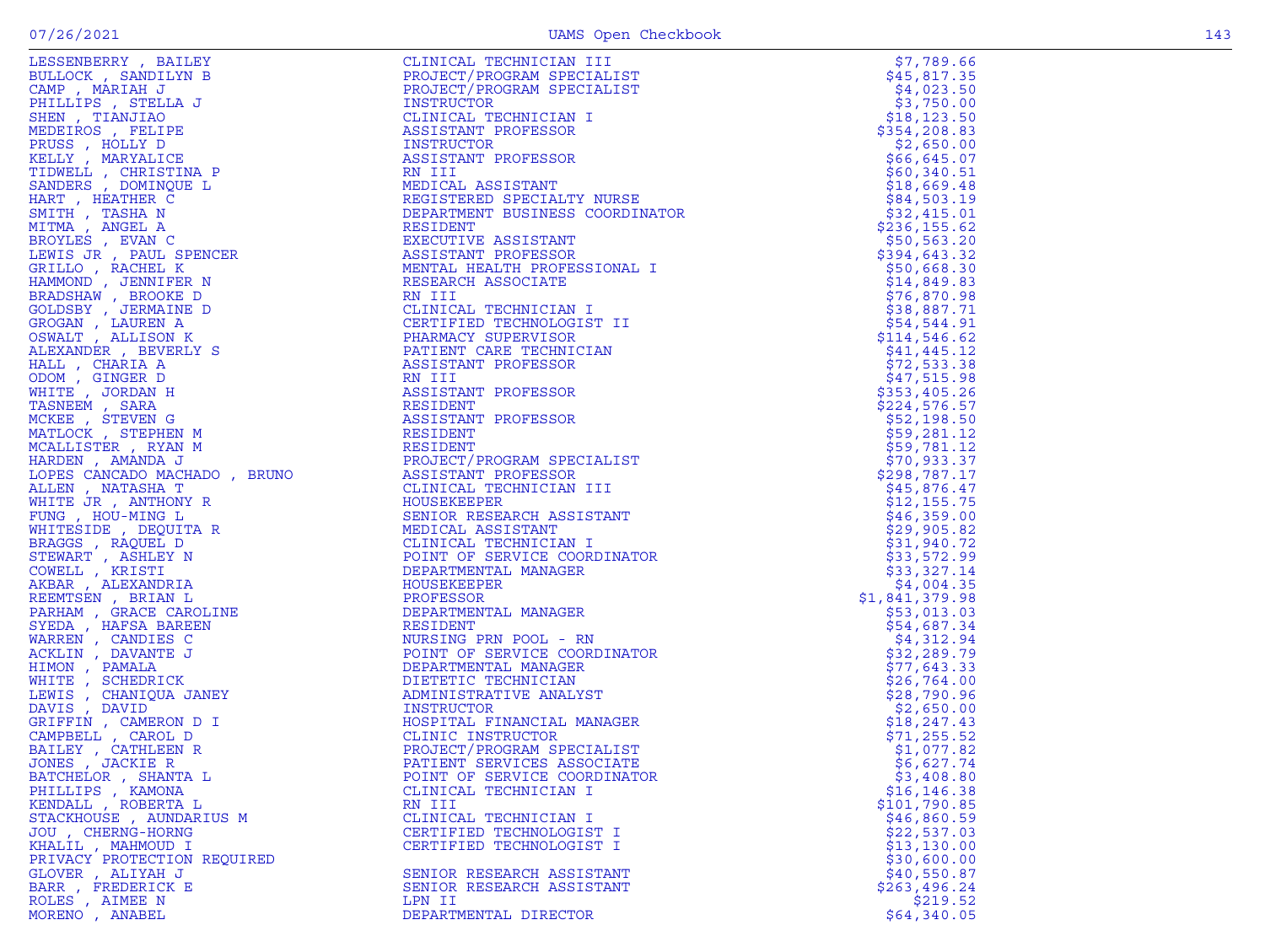| MCCANN, DENITA J                                                        | RN III                                            | \$75,799.93                |
|-------------------------------------------------------------------------|---------------------------------------------------|----------------------------|
| BALDWIN, AMETRA R                                                       | RN III                                            | \$72,336.01                |
| WILKERSON, SHELIA D                                                     | INSTRUCTOR                                        | \$2,000.00                 |
| BROWN, SHELLY F                                                         | EDUCATION COORDINATOR                             | \$37,302.07                |
| CODAY, MARIA V                                                          | DEPARTMENTAL MANAGER                              | \$61,753.16                |
| COX, TYRESE L                                                           | HOUSEKEEPER                                       | \$33,476.97                |
| TAYLOR, MONICA DANIELLE                                                 | EXECUTIVE DIVISIONAL DIRECTOR                     | \$128, 143.71              |
| DRAKE, DEMONTRIAN A                                                     | CLINICAL TECHNICIAN I                             | \$52,923.00                |
| POINDEXTER, EARNEST B                                                   | CLINICAL TECHNICIAN I                             | \$42,712.24                |
| WRIGHT , JASMINE                                                        | CASHIER                                           | \$29,575.79                |
| LEWIS, KANNA N                                                          | ASSISTANT PROFESSOR<br>PROJECT/PROGRAM MANAGER    | \$99,137.50                |
| HOLDER , TIMOTHY C                                                      |                                                   | \$60,194.96                |
| GARNER, TY G                                                            | ADVANCED PRACTICE REGISTERED NURSE                | \$101, 536.55              |
| HENDERSON, MAKAYLA A                                                    | PATIENT CARE TECHNICIAN                           | \$20,372.78                |
| WU, YINYAN                                                              | RN III                                            | \$93,367.17                |
| DUBRISKE, ALYSIA W                                                      | ASSOCIATE DIVISIONAL DIRECTOR                     | \$84,752.08                |
| BLAND, LADASHIA L                                                       | ASSOCIATE DIVISIONAL DIRECTOR                     | \$14,375.53                |
| TIDBALL, AUDREY O                                                       | RN II                                             | \$107,073.38               |
| ROBESON, MICHAEL S                                                      | ASSISTANT PROFESSOR                               | \$102, 515.04              |
| RICE, LESLIE A<br>ELMORE , LISA K                                       | EDUCATION COORDINATOR                             | \$38,167.44                |
|                                                                         | CLINICAL TECHNICIAN I                             | \$60,731.85                |
| ALLEN, SHACARA Q<br>BYRD, SHYANNA M                                     | PATIENT CARE TECHNICIAN<br>ADMINISTRATIVE ANALYST | \$6,807.26<br>\$31,840.70  |
|                                                                         | MENTAL HEALTH PROFESSIONAL I                      | \$46,397.31                |
| SCOTT, ANGELA D<br>WOOD, JENNIFER N                                     | SPECIAL PROCEDURE TECHNICIAN                      | \$30,878.68                |
| CLARK, LARISSA C                                                        | DEPARTMENTAL MANAGER                              | \$112, 263.30              |
| BOYD, ROBERT                                                            | RN III                                            | \$117,949.38               |
| DAS, APARNA                                                             | RESIDENT                                          | \$60,681.44                |
| PELTON, GREGORY H                                                       | RN III                                            | \$90,921.77                |
| ROARK, HEATHER Y                                                        | EDUCATION COORDINATOR                             | \$38,632.50                |
| JONES , JERRILYN D                                                      | ASSOCIATE PROFESSOR                               | \$313,583.72               |
| JONES , TYRONE V                                                        | PATIENT SERVICES ASSOCIATE                        | \$34,661.90                |
| PRIVACY PROTECTION REQUIRED                                             |                                                   | \$30,600.00                |
| HUFF, JAMES R                                                           | EDUCATION COORDINATOR                             | \$41,208.04                |
| DAVIS, KELLYE A                                                         | NURSING PRN POOL - RN                             | \$50, 245.13               |
| FRITZ, KRISTY C                                                         | DEPARTMENTAL MANAGER                              | \$77,265.00                |
| MILLER, MICHELLE D                                                      | CHILD CARE TECHNICIAN                             | \$41.42                    |
| WATKINS, STARKISHA N                                                    | CLINICAL TECHNICIAN I                             | \$30,948.81                |
| TOOMBS , CANDACE A                                                      | HOUSEKEEPER                                       | \$12,551.00                |
| MUGGY, ASHLEY N                                                         | CERTIFIED TECHNOLOGIST II                         | \$52,044.67                |
| FRUND, JULIE N                                                          | PROJECT/PROGRAM MANAGER                           | \$93,567.95                |
|                                                                         | ASSISTANT PROFESSOR                               | \$234,629.14               |
|                                                                         | PROJECT/PROGRAM SPECIALIST                        | \$59,014.05                |
| HINKLE , KEVIN A<br>CARTER , DEMETRIUS K<br>FERREIRA-PORTER , ELIZABETE | ASSISTANT PROFESSOR                               | \$61,200.00                |
| BOYD, DANIELLE M                                                        | RN II                                             | \$35,499.93                |
| HUNGERFORD, LEEANNA L S                                                 | CLINIC DIRECTOR                                   | \$128,683.47               |
| LOWREY, EMILY C                                                         | DEPARTMENTAL MANAGER                              | \$48,814.51                |
| JOHNSON, LINDSEY M                                                      | RN CLINICAL COORDINATOR HS/KF                     | \$28,489.34                |
| AL-SHUKRI , SHAYMAA H                                                   | PROJECT/PROGRAM SPECIALIST                        | \$64,902.60                |
| HEWETT, MARIE K                                                         | RESIDENT                                          | \$59,281.12                |
| GENTRY , WESTON B                                                       | RESIDENT                                          | \$59,281.12                |
| MAULDIN, LINDSAY E                                                      | LPN II                                            | \$73.12                    |
| JONES , SHANNON D                                                       | CASHIER                                           | \$9.12                     |
| TUBBS, LASHARON CHARDAI C                                               | RN III                                            | \$69,884.71                |
| RUTH, RALYNN S                                                          | PROJECT/PROGRAM SPECIALIST                        | \$10,500.00                |
| WALKER, ALISA M<br>DUNN, AMY                                            | RN III<br>RN II                                   | \$28,463.34                |
| HOSTETLER , HEATHER M                                                   | RN III                                            | \$98,777.79<br>\$62,151.59 |
| SOULE , JESSICA L                                                       | MENTAL HEALTH PROFESSIONAL I                      | \$54,410.50                |
| JONES , RENISHA D                                                       | CLINICAL TECHNICIAN I                             | \$10,427.50                |
| CANTRELL , TERALYN A                                                    | CLINICAL TECHNICIAN I                             | \$12,616.24                |
| JOHNSON, JENNIFER S                                                     | CERTIFIED TECHNOLOGIST II                         | \$46,396.61                |
| MORRILL, NAOMI L                                                        | CERTIFIED TECHNOLOGIST II                         | \$41,774.17                |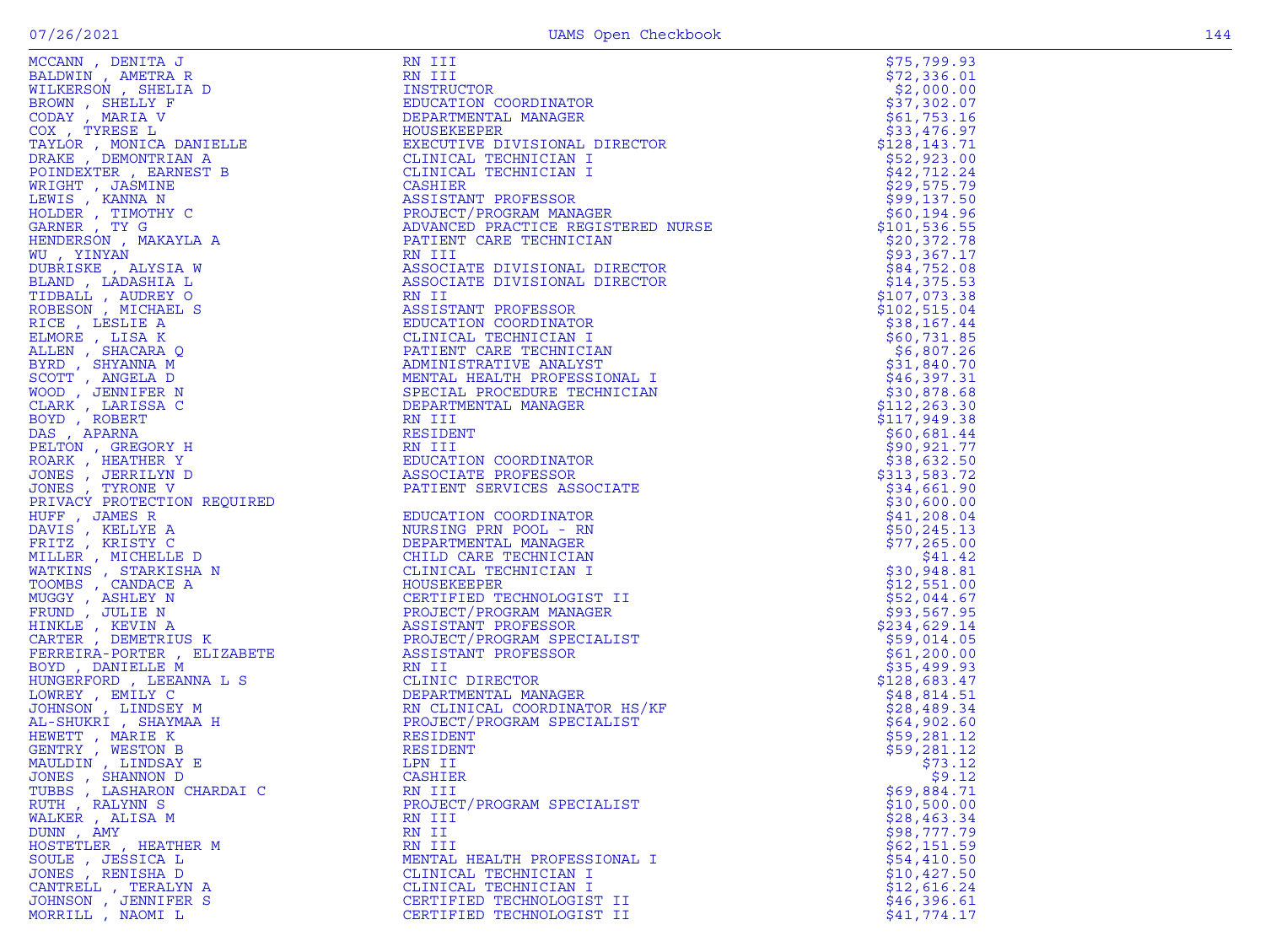|  |  | 4. |
|--|--|----|
|  |  |    |
|  |  |    |
|  |  |    |

| CALDWELL , DAVID J<br>ARNOLD , KATRINA M<br>WRAY , VICKI L                                                                                                                                                                                                      |
|-----------------------------------------------------------------------------------------------------------------------------------------------------------------------------------------------------------------------------------------------------------------|
|                                                                                                                                                                                                                                                                 |
|                                                                                                                                                                                                                                                                 |
|                                                                                                                                                                                                                                                                 |
| COVINGTON , PAMELA                                                                                                                                                                                                                                              |
| ELDER , RICHARD B                                                                                                                                                                                                                                               |
| SMITHSON, ROXANNE C                                                                                                                                                                                                                                             |
|                                                                                                                                                                                                                                                                 |
|                                                                                                                                                                                                                                                                 |
|                                                                                                                                                                                                                                                                 |
|                                                                                                                                                                                                                                                                 |
|                                                                                                                                                                                                                                                                 |
|                                                                                                                                                                                                                                                                 |
|                                                                                                                                                                                                                                                                 |
|                                                                                                                                                                                                                                                                 |
|                                                                                                                                                                                                                                                                 |
|                                                                                                                                                                                                                                                                 |
|                                                                                                                                                                                                                                                                 |
|                                                                                                                                                                                                                                                                 |
|                                                                                                                                                                                                                                                                 |
|                                                                                                                                                                                                                                                                 |
| SMITHSON , ROXANNE C<br>BROWN , TAMARA S<br>WORRELL , KRYSTAL D<br>MCDONALD , MARSHALL OWEN<br>PORTER , RYAN M<br>DUPREE , KOREY L<br>NORFLEET , STEVEN<br>BENNETT , PATRINA O<br>ENGLISH , SALLY A<br>BELLAMY , KISA C<br>MADISON , LEIGH C<br>MENINE , KENDAL |
|                                                                                                                                                                                                                                                                 |
|                                                                                                                                                                                                                                                                 |
|                                                                                                                                                                                                                                                                 |
|                                                                                                                                                                                                                                                                 |
|                                                                                                                                                                                                                                                                 |
|                                                                                                                                                                                                                                                                 |
|                                                                                                                                                                                                                                                                 |
| MINN , DEREK C<br>LYON , JOHN P J<br>PARKER , ADRIANNE M<br>MORRISON , AMANDA N                                                                                                                                                                                 |
| REDDICK-SHEARD, NARVLYN D<br>PECK . TANNER W                                                                                                                                                                                                                    |
|                                                                                                                                                                                                                                                                 |
|                                                                                                                                                                                                                                                                 |
|                                                                                                                                                                                                                                                                 |
|                                                                                                                                                                                                                                                                 |
|                                                                                                                                                                                                                                                                 |
| PECK, TANNER W<br>DAVIS , TERRELL D<br>HARDIN , LANDON<br>GABRIEL , GENEVIEVE K<br>SANDOVAL , ADRIANNE P<br>SANDOVAL , ADRIANNE P                                                                                                                               |
|                                                                                                                                                                                                                                                                 |
|                                                                                                                                                                                                                                                                 |
|                                                                                                                                                                                                                                                                 |
|                                                                                                                                                                                                                                                                 |
|                                                                                                                                                                                                                                                                 |
|                                                                                                                                                                                                                                                                 |
|                                                                                                                                                                                                                                                                 |
|                                                                                                                                                                                                                                                                 |
| HOUSE , EDWARD L<br>HOUSE , EDWARD L<br>BAYLARK , DAN W<br>BARNETT , CHRISTOPHER W<br>BARNETT , CHRISTOPHER W                                                                                                                                                   |
|                                                                                                                                                                                                                                                                 |
|                                                                                                                                                                                                                                                                 |
|                                                                                                                                                                                                                                                                 |
|                                                                                                                                                                                                                                                                 |
| CLEM , CORY R<br>ROHRER , STEPHANIE L<br>EMERY , YOLANDA M<br>ASHLEY , BROOKE A                                                                                                                                                                                 |
|                                                                                                                                                                                                                                                                 |
|                                                                                                                                                                                                                                                                 |
| MAY , JAMIYA M<br>LONG , ALBERT L                                                                                                                                                                                                                               |
|                                                                                                                                                                                                                                                                 |
|                                                                                                                                                                                                                                                                 |
|                                                                                                                                                                                                                                                                 |
| JOHNSON , DEXTER R<br>DAVIS , LISA R<br>ALLEN , MALIK D J                                                                                                                                                                                                       |
|                                                                                                                                                                                                                                                                 |
|                                                                                                                                                                                                                                                                 |
|                                                                                                                                                                                                                                                                 |
| ROBINSON , NIA A<br>WAMPLER , ALORA D<br>CLARK , MARY E                                                                                                                                                                                                         |
|                                                                                                                                                                                                                                                                 |
|                                                                                                                                                                                                                                                                 |
|                                                                                                                                                                                                                                                                 |
| STEPHENS , TYLER D<br>WALKER , MELODY L<br>HINDMAN , ERICA R                                                                                                                                                                                                    |
|                                                                                                                                                                                                                                                                 |
|                                                                                                                                                                                                                                                                 |
|                                                                                                                                                                                                                                                                 |
| SEAY , CLAUDIA W<br>WALTON , DELYSSA D<br>JONES , KEAUNA<br>MITCHINT                                                                                                                                                                                            |
| MITCHELL , BRIAN L                                                                                                                                                                                                                                              |
|                                                                                                                                                                                                                                                                 |
| WHITE , JATESHA S                                                                                                                                                                                                                                               |
| $YAN$ , $WEI$                                                                                                                                                                                                                                                   |
|                                                                                                                                                                                                                                                                 |
|                                                                                                                                                                                                                                                                 |
|                                                                                                                                                                                                                                                                 |
|                                                                                                                                                                                                                                                                 |
| TARTER , HOLLY A<br>HAMPTON , KEOSHA R<br>KRAMER , MELISSA A<br>HAYES , JABRIA L                                                                                                                                                                                |
|                                                                                                                                                                                                                                                                 |
| HUTCHINS , KANESHA J                                                                                                                                                                                                                                            |
| KENNON-MCGILL , STEFANIE                                                                                                                                                                                                                                        |
|                                                                                                                                                                                                                                                                 |
|                                                                                                                                                                                                                                                                 |
| TROBIS , AMY S<br>KUMPE , NONA J<br>HASAN , SYED D                                                                                                                                                                                                              |

|                          |                                                                                                                                                                                                                                                            | \$30,600.00   |
|--------------------------|------------------------------------------------------------------------------------------------------------------------------------------------------------------------------------------------------------------------------------------------------------|---------------|
|                          |                                                                                                                                                                                                                                                            | \$162,774.96  |
|                          |                                                                                                                                                                                                                                                            |               |
|                          |                                                                                                                                                                                                                                                            |               |
|                          | ASSOCIAIL DEAN<br>PHYSICAL THERAPIST (SPECIAL PROCEDURE TECHNICIAN (S39, 662.72)<br>SPECIAL PROCEDURE TECHNICIAN (S301.94<br>NURSING UNIT COORDINATOR (SPECIALIST (S41, 661.62)<br>CERTIFIED PROCEDURAL CODING SPECIALIST (S43, 882.23                     |               |
|                          |                                                                                                                                                                                                                                                            |               |
|                          |                                                                                                                                                                                                                                                            |               |
|                          |                                                                                                                                                                                                                                                            |               |
|                          |                                                                                                                                                                                                                                                            | \$5,064.15    |
|                          |                                                                                                                                                                                                                                                            | \$59,632.24   |
|                          |                                                                                                                                                                                                                                                            | \$30,696.65   |
|                          |                                                                                                                                                                                                                                                            | \$84,355.60   |
|                          |                                                                                                                                                                                                                                                            | \$11,315.09   |
|                          |                                                                                                                                                                                                                                                            | \$1,211.00    |
|                          |                                                                                                                                                                                                                                                            | \$30,536.15   |
|                          |                                                                                                                                                                                                                                                            | \$32,870.90   |
|                          |                                                                                                                                                                                                                                                            | \$15,552.99   |
|                          |                                                                                                                                                                                                                                                            | \$61, 126.64  |
|                          |                                                                                                                                                                                                                                                            | \$55,558.82   |
|                          |                                                                                                                                                                                                                                                            | \$3,088.47    |
|                          |                                                                                                                                                                                                                                                            | \$111, 158.01 |
|                          |                                                                                                                                                                                                                                                            | \$59,438.50   |
|                          |                                                                                                                                                                                                                                                            | \$44,848.66   |
|                          |                                                                                                                                                                                                                                                            | \$84,609.62   |
|                          |                                                                                                                                                                                                                                                            | \$37,738.77   |
|                          |                                                                                                                                                                                                                                                            |               |
|                          |                                                                                                                                                                                                                                                            | \$37,634.41   |
|                          |                                                                                                                                                                                                                                                            | \$31,501.15   |
|                          |                                                                                                                                                                                                                                                            | \$64,541.99   |
|                          |                                                                                                                                                                                                                                                            | \$77,343.33   |
|                          |                                                                                                                                                                                                                                                            | \$43,874.47   |
|                          |                                                                                                                                                                                                                                                            | \$49,481.52   |
|                          |                                                                                                                                                                                                                                                            | \$26,600.10   |
|                          |                                                                                                                                                                                                                                                            | \$35,872.59   |
|                          |                                                                                                                                                                                                                                                            | \$71,477.32   |
|                          |                                                                                                                                                                                                                                                            | \$20,965.11   |
|                          |                                                                                                                                                                                                                                                            | \$83,464.82   |
|                          |                                                                                                                                                                                                                                                            | \$19,394.20   |
|                          |                                                                                                                                                                                                                                                            | \$8,820.00    |
|                          |                                                                                                                                                                                                                                                            | \$3,282.50    |
|                          |                                                                                                                                                                                                                                                            | \$31,361.65   |
|                          |                                                                                                                                                                                                                                                            | \$48, 116.58  |
|                          |                                                                                                                                                                                                                                                            | \$34,402.10   |
|                          |                                                                                                                                                                                                                                                            | \$40, 145.50  |
|                          |                                                                                                                                                                                                                                                            | \$39,270.33   |
|                          |                                                                                                                                                                                                                                                            |               |
|                          |                                                                                                                                                                                                                                                            | \$29,627.92   |
|                          |                                                                                                                                                                                                                                                            | \$14,686.52   |
|                          |                                                                                                                                                                                                                                                            | \$70,936.62   |
|                          |                                                                                                                                                                                                                                                            | \$36,737.44   |
|                          |                                                                                                                                                                                                                                                            | \$44,279.68   |
|                          |                                                                                                                                                                                                                                                            | \$56,661.04   |
|                          |                                                                                                                                                                                                                                                            | \$6,277.03    |
|                          |                                                                                                                                                                                                                                                            | \$7,827.75    |
|                          |                                                                                                                                                                                                                                                            | \$22,866.00   |
|                          |                                                                                                                                                                                                                                                            | \$4,897.44    |
|                          |                                                                                                                                                                                                                                                            | \$49,894.64   |
| CARTER, HOLLY A          | PRIVATE IN PROPERTY CREATE COMPANY CREATE COMPANY IN A SAME PARTICULAR CONTROL SERVICE CONTROL SERVICE CONTROL SERVICE CONTROL SERVICE CONTROL SERVICE CONTROL SERVICE CONTROL SERVICE CONTROL SERVICE CONTROL SERVICE CONTRO<br>CERTIFIED TECHNOLOGIST II | \$57,637.64   |
| HAMPTON, KEOSHA R        | POINT OF SERVICE COORDINATOR                                                                                                                                                                                                                               | \$34,746.72   |
| KRAMER, MELISSA A        | RESIDENT                                                                                                                                                                                                                                                   | \$59,281.12   |
| HAYES, JABRIA L          | CASHIER                                                                                                                                                                                                                                                    | \$31,056.65   |
| HUTCHINS , KANESHA J     | POINT OF SERVICE COORDINATOR                                                                                                                                                                                                                               | \$35,072.41   |
| KENNON-MCGILL , STEFANIE | ASSISTANT PROFESSOR                                                                                                                                                                                                                                        | \$55,630.80   |
| TROBIS, AMY S            | OCCUPATIONAL THERAPIST                                                                                                                                                                                                                                     | \$60,989.66   |
| KUMPE, NONA J            | CHILD CARE TECHNICIAN                                                                                                                                                                                                                                      | \$8,251.32    |
| HASAN, SYED D            | ASSISTANT PROFESSOR                                                                                                                                                                                                                                        | \$175,356.66  |
|                          |                                                                                                                                                                                                                                                            |               |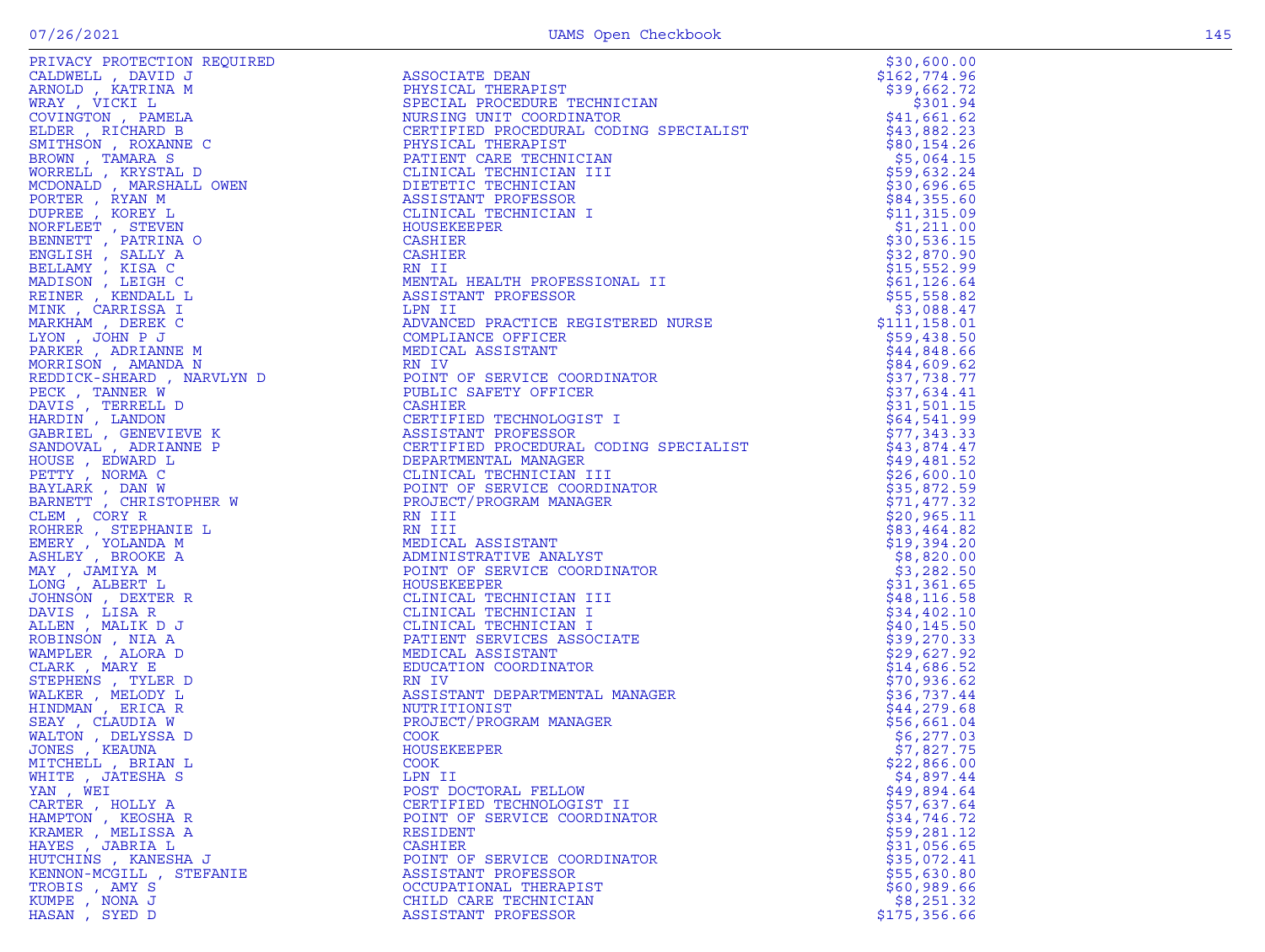| HANBERRY , JORDAN<br>BROYLES , HEATHER                                                  |
|-----------------------------------------------------------------------------------------|
|                                                                                         |
| PETITJEAN , JASON<br>SANCHEZ , ESTELA G<br>KAUSHIK , KAVYA SREE                         |
|                                                                                         |
|                                                                                         |
|                                                                                         |
|                                                                                         |
|                                                                                         |
| CRUMPTON , TAMISHA<br>HARDESTY , HEATHER D<br>HUNTER , NATASHA N<br>GONZALES , TAYLOR N |
| HAYNIE , TYRUN A                                                                        |
| VENTRES , WILLIAM B                                                                     |
| HAMILTON, KIARA G                                                                       |
| LEE , MADISON P                                                                         |
| NANCE, ROSHUNDA L                                                                       |
| MARTIN, ANICEA M                                                                        |
|                                                                                         |
|                                                                                         |
| YOUNG , IUDITA<br>WHITE , JUSTIN L<br>GRANDY , ALYSCIA M                                |
| ARMSTRONG, ANGELA D                                                                     |
| JONES , DUSTIN K                                                                        |
| JOHNSON, JACQUELINE D                                                                   |
| NALLEY, LUCAS H                                                                         |
| SMITH, SHOWNA R                                                                         |
| LEWIS , TALESA A                                                                        |
| BENNINGFIELD, SHURONDA D                                                                |
| XU , YINGZHI                                                                            |
| MURPHY, LARHONDA V                                                                      |
| BRADLEY , ROCHELLE D                                                                    |
| GARDNER , CHRISTOPHER                                                                   |
| DAVIS , SCOTTY L                                                                        |
| MARTIN, SHARON K                                                                        |
| GOSS , STEPHANIE M<br>JOLLY , NATHA                                                     |
|                                                                                         |
| MCBRIDE-MERRIOTT, E LANE M                                                              |
| REED, JOHN J                                                                            |
| BATTS , KIRSTEN M                                                                       |
| BRINCO DE OLIVEIRA PONTE, ANA FILI                                                      |
| SHARMA, ROHAN                                                                           |
| FUJIWARA , RYOICHI                                                                      |
| ROBINS , ELIZABETH A<br>SMITH , SHALA                                                   |
|                                                                                         |
| TOLLISON, DWAYNE J                                                                      |
| CRARY, KYLER G                                                                          |
| SHARMA, APARNA                                                                          |
| BLAIR , TYLER J<br>THOMAS , PHYLLIS M                                                   |
|                                                                                         |
| JOHNSON , SHUNTA L<br>PULLEY , ALFRED L<br>THOMPSON , SHELIA A                          |
|                                                                                         |
|                                                                                         |
| OMAR , SAMEERAH G<br>REESE , DANA                                                       |
|                                                                                         |
| LERMA , JOCELYN V                                                                       |
| GILMORE , MARY KATHY                                                                    |
| PRINE, SARA R                                                                           |
| NEWCOMER, DREW T                                                                        |
| ARMIKARINA , DANNIS                                                                     |
|                                                                                         |
| ARMSTEAD , MAKESHA M<br>GARRETT , TERECIA N                                             |
| MCGHEE , SHELLY V                                                                       |
| SHAW, MARTHA M                                                                          |
| DAVIS , SHEILA M                                                                        |
|                                                                                         |

| TAYLOR , MARGARET    |                              | \$3,335.25   |
|----------------------|------------------------------|--------------|
|                      |                              |              |
|                      |                              |              |
|                      |                              |              |
|                      |                              |              |
|                      |                              |              |
|                      |                              |              |
|                      |                              |              |
|                      |                              |              |
|                      |                              |              |
|                      |                              |              |
|                      |                              |              |
|                      |                              |              |
|                      |                              |              |
|                      |                              |              |
|                      |                              |              |
|                      |                              |              |
|                      |                              |              |
|                      |                              |              |
|                      |                              |              |
|                      |                              |              |
|                      |                              |              |
|                      |                              |              |
|                      |                              |              |
|                      |                              |              |
|                      |                              |              |
|                      |                              |              |
|                      |                              |              |
|                      |                              |              |
|                      |                              |              |
|                      |                              |              |
|                      |                              |              |
|                      |                              |              |
|                      |                              |              |
|                      |                              |              |
|                      |                              |              |
|                      |                              |              |
|                      |                              |              |
|                      |                              |              |
|                      |                              |              |
|                      |                              |              |
|                      |                              |              |
|                      |                              |              |
|                      |                              |              |
|                      |                              |              |
|                      |                              |              |
|                      |                              |              |
|                      |                              |              |
|                      |                              |              |
|                      |                              |              |
| LERMA, JOCELYN V     | POINT OF SERVICE COORDINATOR | \$32,133.17  |
| GILMORE , MARY KATHY | RN III                       | \$79,528.37  |
| PRINE, SARA R        | SENIOR NURSE ANESTHETIST     | \$208,526.74 |
| NEWCOMER, DREW T     | RN III                       | \$113,498.34 |
| ARMIKARINA, DANNIS   | RN CLINICAL COORDINATOR      | \$9,197.51   |
| ARMSTEAD , MAKESHA M | MEDICAL ASSISTANT            | \$329.18     |
| GARRETT, TERECIA N   | CLINICAL TECHNICIAN I        | \$11, 209.94 |
| MCGHEE , SHELLY V    | PROJECT/PROGRAM SPECIALIST   | \$62,192.17  |
| SHAW, MARTHA M       | RN II                        | \$66,776.39  |
| DAVIS, SHEILA M      | RN I                         | \$84,296.52  |
| JOHNSON, NATHAN H    | ASSOCIATE PROFESSOR          | \$132,885.74 |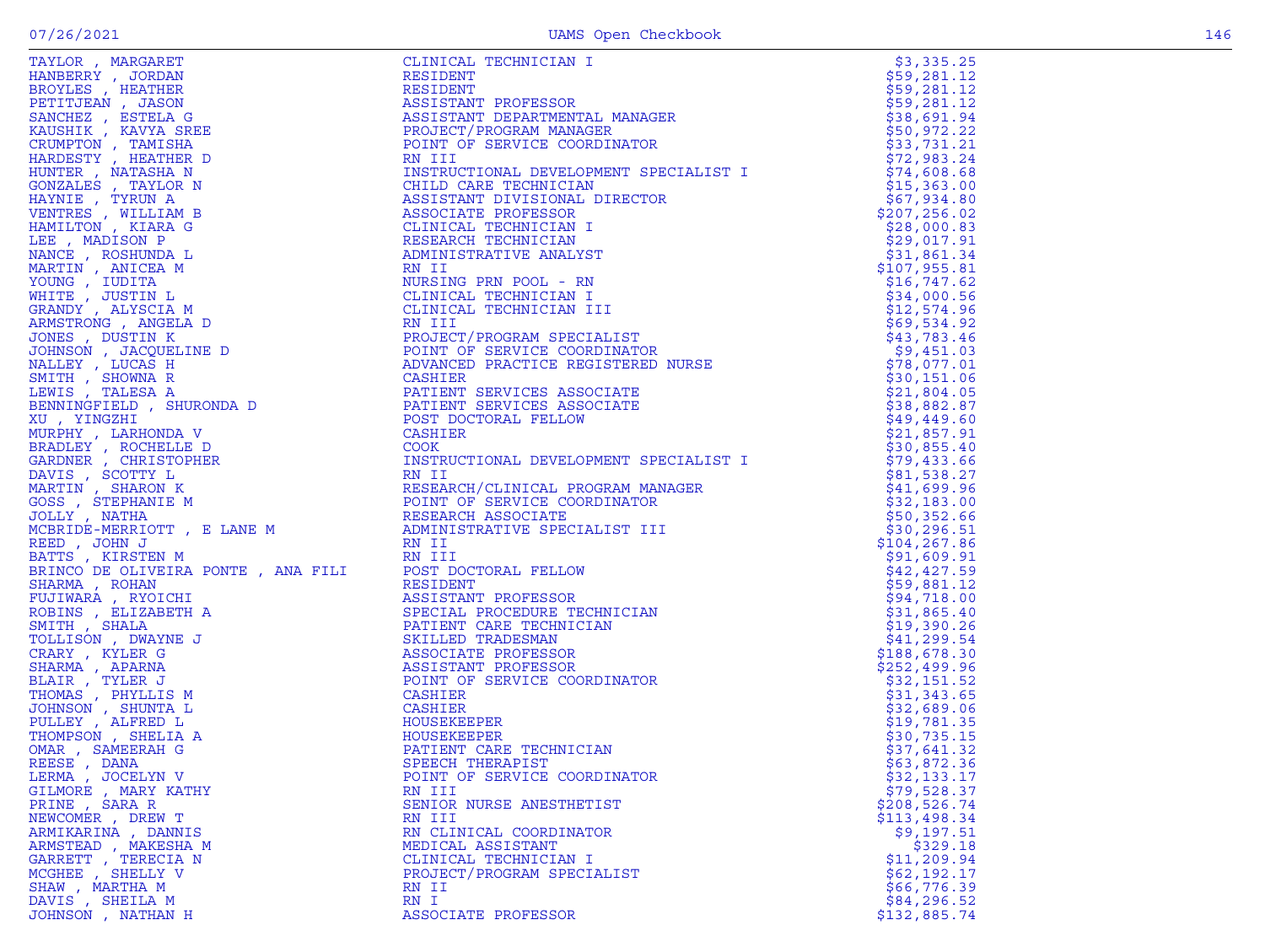| HILL , VICKIE R                                                                                                                                                                                                                                                                                                                                                                                                                                                                                                                                                                                                                                       | CLINICAL TECHNICIAN I                                                                                                                                                                                                                                     | \$29,873.92                |
|-------------------------------------------------------------------------------------------------------------------------------------------------------------------------------------------------------------------------------------------------------------------------------------------------------------------------------------------------------------------------------------------------------------------------------------------------------------------------------------------------------------------------------------------------------------------------------------------------------------------------------------------------------|-----------------------------------------------------------------------------------------------------------------------------------------------------------------------------------------------------------------------------------------------------------|----------------------------|
| PATY, KIMBERLY A<br>$\begin{array}{c} \begin{array}{c} \begin{array}{c} \uparrow \\ \downarrow \end{array} & \begin{array}{c} \downarrow \\ \downarrow \end{array} & \begin{array}{c} \downarrow \\ \downarrow \end{array} & \begin{array}{c} \downarrow \\ \downarrow \end{array} & \begin{array}{c} \downarrow \\ \downarrow \end{array} & \begin{array}{c} \downarrow \\ \downarrow \end{array} & \begin{array}{c} \downarrow \\ \downarrow \end{array} & \begin{array}{c} \downarrow \\ \downarrow \end{array} & \begin{array}{c} \downarrow \\ \downarrow \end{array} & \begin{array}{c} \downarrow \\ \downarrow \end{array} & \begin{array}{c$ | LPN II                                                                                                                                                                                                                                                    | \$54,137.24                |
| BUTLER JR, JERRY R                                                                                                                                                                                                                                                                                                                                                                                                                                                                                                                                                                                                                                    | COOK                                                                                                                                                                                                                                                      | \$32,036.90                |
| GONZALES , RAQUEL E                                                                                                                                                                                                                                                                                                                                                                                                                                                                                                                                                                                                                                   | ASSISTANT DEPARTMENTAL MANAGER                                                                                                                                                                                                                            | \$43,208.04                |
| METZ, AMANDA M                                                                                                                                                                                                                                                                                                                                                                                                                                                                                                                                                                                                                                        | RESEARCH ASSOCIATE                                                                                                                                                                                                                                        | \$44,298.64                |
| FISHER , CODY L                                                                                                                                                                                                                                                                                                                                                                                                                                                                                                                                                                                                                                       | PUBLIC SAFETY/SECURITY OFFICER                                                                                                                                                                                                                            | \$17.47                    |
| MCCULLOUGH, JASMINE C                                                                                                                                                                                                                                                                                                                                                                                                                                                                                                                                                                                                                                 | CLINICAL TECHNICIAN I                                                                                                                                                                                                                                     | \$7,771.50                 |
| PALMER, INDIA S                                                                                                                                                                                                                                                                                                                                                                                                                                                                                                                                                                                                                                       | PATIENT CARE TECHNICIAN                                                                                                                                                                                                                                   | \$52,218.94                |
| NATION, KAYLA R                                                                                                                                                                                                                                                                                                                                                                                                                                                                                                                                                                                                                                       | RN I                                                                                                                                                                                                                                                      | \$62,766.27                |
| REYNOLDS, KRISTEN S                                                                                                                                                                                                                                                                                                                                                                                                                                                                                                                                                                                                                                   | PROJECT/PROGRAM SPECIALIST<br>RESIDENT                                                                                                                                                                                                                    | \$59,751.64                |
| KLUTTS, GARRETT N<br>EVANS, DANIELLE N                                                                                                                                                                                                                                                                                                                                                                                                                                                                                                                                                                                                                | PROBECT/PROGRAM SPECIALIST<br>RESIDENT<br>RESIDENT PROFESSOR<br>POINT PROFESSOR<br>POINT OF SERVICE COORDINATOR<br>CERTIFTED TECHNOLOGIST II<br>CLINICAL TECHNOLOGIST II<br>SPECIAL PROCEDURE TECHNICIAN<br>ANIINISTRATIVE ANALYST<br>SPECIAL PROCEDURE T | \$59,281.12<br>\$56,661.04 |
| BIMALI , MILAN                                                                                                                                                                                                                                                                                                                                                                                                                                                                                                                                                                                                                                        |                                                                                                                                                                                                                                                           | \$110,058.21               |
| MCCLAIN, ERICA M                                                                                                                                                                                                                                                                                                                                                                                                                                                                                                                                                                                                                                      |                                                                                                                                                                                                                                                           | \$32,707.54                |
| MILLER, CAROLYN H                                                                                                                                                                                                                                                                                                                                                                                                                                                                                                                                                                                                                                     |                                                                                                                                                                                                                                                           | \$27,226.69                |
| ARICK, TAMARA L                                                                                                                                                                                                                                                                                                                                                                                                                                                                                                                                                                                                                                       |                                                                                                                                                                                                                                                           | \$85,209.73                |
| STINYARD, LAKEISHA R                                                                                                                                                                                                                                                                                                                                                                                                                                                                                                                                                                                                                                  |                                                                                                                                                                                                                                                           | \$16,316.65                |
| ROGERS, LANDON R                                                                                                                                                                                                                                                                                                                                                                                                                                                                                                                                                                                                                                      |                                                                                                                                                                                                                                                           | \$37,009.03                |
| JOHNSON, TIFFANY A                                                                                                                                                                                                                                                                                                                                                                                                                                                                                                                                                                                                                                    |                                                                                                                                                                                                                                                           | \$14,519.22                |
| THOMASSON, WHITNEY L                                                                                                                                                                                                                                                                                                                                                                                                                                                                                                                                                                                                                                  |                                                                                                                                                                                                                                                           | \$40,827.87                |
| WYNNE, KENYA                                                                                                                                                                                                                                                                                                                                                                                                                                                                                                                                                                                                                                          |                                                                                                                                                                                                                                                           | \$34,275.56                |
|                                                                                                                                                                                                                                                                                                                                                                                                                                                                                                                                                                                                                                                       |                                                                                                                                                                                                                                                           | \$30,148.91                |
|                                                                                                                                                                                                                                                                                                                                                                                                                                                                                                                                                                                                                                                       |                                                                                                                                                                                                                                                           | \$80,355.60                |
|                                                                                                                                                                                                                                                                                                                                                                                                                                                                                                                                                                                                                                                       |                                                                                                                                                                                                                                                           | \$38,458.07                |
|                                                                                                                                                                                                                                                                                                                                                                                                                                                                                                                                                                                                                                                       |                                                                                                                                                                                                                                                           | \$94,408.94                |
|                                                                                                                                                                                                                                                                                                                                                                                                                                                                                                                                                                                                                                                       |                                                                                                                                                                                                                                                           | \$34,072.79                |
|                                                                                                                                                                                                                                                                                                                                                                                                                                                                                                                                                                                                                                                       | PROJECT/PROGRAM MANAGER<br>EDUCATION COORDINATOR<br>ADVANCED PRACTICE REGISTERED<br>CLINICAL TECHNICIAN I<br>POINT OF SERVICE COORDINATOR<br>CLINICAL TECHNICIAN III<br>ASSISTANT DEPARTICIAN III                                                         | \$34,373.39                |
|                                                                                                                                                                                                                                                                                                                                                                                                                                                                                                                                                                                                                                                       |                                                                                                                                                                                                                                                           | \$12, 253.51               |
|                                                                                                                                                                                                                                                                                                                                                                                                                                                                                                                                                                                                                                                       |                                                                                                                                                                                                                                                           | \$59,510.74                |
|                                                                                                                                                                                                                                                                                                                                                                                                                                                                                                                                                                                                                                                       |                                                                                                                                                                                                                                                           | \$42,434.60                |
|                                                                                                                                                                                                                                                                                                                                                                                                                                                                                                                                                                                                                                                       | PROJECT/PROGRAM SPECIALIST                                                                                                                                                                                                                                | \$33,174.22                |
| THOMASSON , WHITNEY L<br>WINNE , KENYA<br>MILLIS , NATALIE A<br>WINLE , NATALIE A<br>WILLIS , NATALIE R<br>RAMN , MARY EF<br>ROODALL , KATIE F<br>ROODALL , KATIE F<br>NOODS , NICHOLUS C<br>SANTIAGO , CHRISTOPHER J<br>CARTWRIGHT , CANDITER R<br>CARTWRIGHT                                                                                                                                                                                                                                                                                                                                                                                        | RESEARCH TECHNICIAN                                                                                                                                                                                                                                       | \$1,108.80                 |
|                                                                                                                                                                                                                                                                                                                                                                                                                                                                                                                                                                                                                                                       | PROJECT/PROGRAM SPECIALIST                                                                                                                                                                                                                                | \$54,154.54                |
|                                                                                                                                                                                                                                                                                                                                                                                                                                                                                                                                                                                                                                                       | EDUCATION COORDINATOR                                                                                                                                                                                                                                     | \$1,077.87                 |
|                                                                                                                                                                                                                                                                                                                                                                                                                                                                                                                                                                                                                                                       | PROJECT/PROGRAM MANAGER                                                                                                                                                                                                                                   | \$52,172.64                |
|                                                                                                                                                                                                                                                                                                                                                                                                                                                                                                                                                                                                                                                       | CLINICAL TECHNICIAN I                                                                                                                                                                                                                                     | \$33,640.65                |
|                                                                                                                                                                                                                                                                                                                                                                                                                                                                                                                                                                                                                                                       | PHYSICIAN HOURLY                                                                                                                                                                                                                                          | \$4,400.00                 |
|                                                                                                                                                                                                                                                                                                                                                                                                                                                                                                                                                                                                                                                       | RN III                                                                                                                                                                                                                                                    | \$82,856.54                |
|                                                                                                                                                                                                                                                                                                                                                                                                                                                                                                                                                                                                                                                       | ADMINISTRATIVE ANALYST                                                                                                                                                                                                                                    | \$31,829.44                |
|                                                                                                                                                                                                                                                                                                                                                                                                                                                                                                                                                                                                                                                       | DEPARTMENTAL MANAGER                                                                                                                                                                                                                                      | \$1,378.75                 |
|                                                                                                                                                                                                                                                                                                                                                                                                                                                                                                                                                                                                                                                       | RN III<br>PROJECT/PROGRAM SPECIALIST                                                                                                                                                                                                                      | \$56, 271.16               |
|                                                                                                                                                                                                                                                                                                                                                                                                                                                                                                                                                                                                                                                       | EDUCATION COORDINATOR                                                                                                                                                                                                                                     | \$36,339.29<br>\$66,962.96 |
|                                                                                                                                                                                                                                                                                                                                                                                                                                                                                                                                                                                                                                                       | MENTAL HEALTH PROFESSIONAL I                                                                                                                                                                                                                              | \$54,384.98                |
|                                                                                                                                                                                                                                                                                                                                                                                                                                                                                                                                                                                                                                                       | ASSISTANT PROFESSOR                                                                                                                                                                                                                                       | \$265, 225.96              |
|                                                                                                                                                                                                                                                                                                                                                                                                                                                                                                                                                                                                                                                       | PATIENT CARE TECHNICIAN                                                                                                                                                                                                                                   | \$5,652.70                 |
|                                                                                                                                                                                                                                                                                                                                                                                                                                                                                                                                                                                                                                                       | RN III                                                                                                                                                                                                                                                    | \$81,611.24                |
|                                                                                                                                                                                                                                                                                                                                                                                                                                                                                                                                                                                                                                                       | RN III                                                                                                                                                                                                                                                    | \$73,619.01                |
| VARNER, SCOTT A                                                                                                                                                                                                                                                                                                                                                                                                                                                                                                                                                                                                                                       | KN III<br>CLINICAL TECHNICIAN III<br>ADMINISTRATIVE ANALYST<br>RN III                                                                                                                                                                                     | \$56,461.56                |
| WILLIAMS, YALOUNDA R                                                                                                                                                                                                                                                                                                                                                                                                                                                                                                                                                                                                                                  |                                                                                                                                                                                                                                                           | \$31,861.33                |
| GONZALES , DANIELA E                                                                                                                                                                                                                                                                                                                                                                                                                                                                                                                                                                                                                                  |                                                                                                                                                                                                                                                           | \$56,912.79                |
| GRIFFITH , LIZELLE                                                                                                                                                                                                                                                                                                                                                                                                                                                                                                                                                                                                                                    | CERTIFIED TECHNOLOGIST III                                                                                                                                                                                                                                | \$50,924.75                |
| NOLLEY , AARON K                                                                                                                                                                                                                                                                                                                                                                                                                                                                                                                                                                                                                                      | RN II                                                                                                                                                                                                                                                     | \$94, 274.31               |
| BAKER, KATHERYN C                                                                                                                                                                                                                                                                                                                                                                                                                                                                                                                                                                                                                                     | SPECIAL PROCEDURE TECHNICIAN                                                                                                                                                                                                                              | \$3,837.96                 |
| CLAIBORNE , LEAH G                                                                                                                                                                                                                                                                                                                                                                                                                                                                                                                                                                                                                                    | POINT OF SERVICE COORDINATOR                                                                                                                                                                                                                              | \$35,601.40                |
| ARUNA, AGNES S                                                                                                                                                                                                                                                                                                                                                                                                                                                                                                                                                                                                                                        | RN II                                                                                                                                                                                                                                                     | \$120, 394.15              |
| JARRETT, CHRISTOPHER L                                                                                                                                                                                                                                                                                                                                                                                                                                                                                                                                                                                                                                | HOUSEKEEPER                                                                                                                                                                                                                                               | \$18,872.12                |
| DAVIDE-URETA, SHERYL A                                                                                                                                                                                                                                                                                                                                                                                                                                                                                                                                                                                                                                | ASSOCIATE PROFESSOR                                                                                                                                                                                                                                       | \$188,678.30               |
| WATSON, KRISTAL D                                                                                                                                                                                                                                                                                                                                                                                                                                                                                                                                                                                                                                     | RN III                                                                                                                                                                                                                                                    | \$100,632.23               |
| LEUNG, JUSTIN WAI CHUNG                                                                                                                                                                                                                                                                                                                                                                                                                                                                                                                                                                                                                               | ASSISTANT PROFESSOR                                                                                                                                                                                                                                       | \$94, 218.00               |
| JACKSON, ERIN N                                                                                                                                                                                                                                                                                                                                                                                                                                                                                                                                                                                                                                       | POINT OF SERVICE COORDINATOR                                                                                                                                                                                                                              | \$19,888.74                |
| JOHNSON, LARRY O                                                                                                                                                                                                                                                                                                                                                                                                                                                                                                                                                                                                                                      | CLINICAL TECHNICIAN III                                                                                                                                                                                                                                   | \$40, 253.72               |
| WELLS , AMY L                                                                                                                                                                                                                                                                                                                                                                                                                                                                                                                                                                                                                                         | POINT OF SERVICE COORDINATOR                                                                                                                                                                                                                              | \$33,052.98                |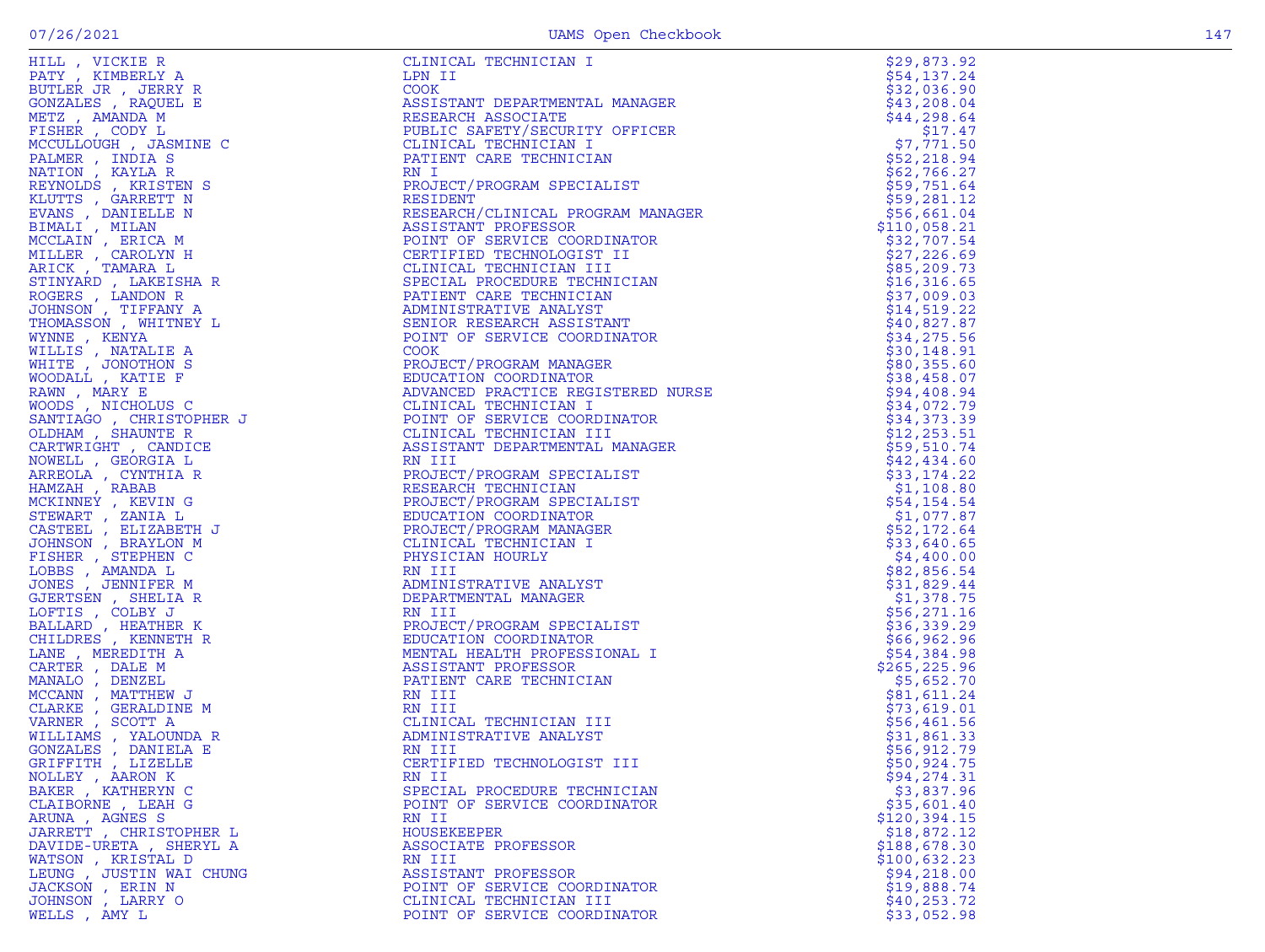|                     | NN I<br>PROJECT/PROGRAM MANAGER<br>PROJECT/PROGRAM MANAGER<br>NN II<br>NN III<br>NN III<br>NN III<br>RN III<br>RN III<br>RN III<br>RN III<br>RN III<br>RN III<br>RN III<br>RN III<br>RN III<br>SPS-7,281.10<br>SPS-7,281.10<br>SPS-7,281.10<br>SPS-7,281.10<br>SPS-7,2 |                |
|---------------------|------------------------------------------------------------------------------------------------------------------------------------------------------------------------------------------------------------------------------------------------------------------------|----------------|
|                     |                                                                                                                                                                                                                                                                        |                |
|                     |                                                                                                                                                                                                                                                                        |                |
|                     |                                                                                                                                                                                                                                                                        |                |
|                     |                                                                                                                                                                                                                                                                        |                |
|                     |                                                                                                                                                                                                                                                                        |                |
|                     |                                                                                                                                                                                                                                                                        |                |
|                     |                                                                                                                                                                                                                                                                        |                |
|                     |                                                                                                                                                                                                                                                                        |                |
|                     |                                                                                                                                                                                                                                                                        |                |
|                     |                                                                                                                                                                                                                                                                        |                |
|                     |                                                                                                                                                                                                                                                                        |                |
|                     |                                                                                                                                                                                                                                                                        |                |
|                     |                                                                                                                                                                                                                                                                        |                |
|                     |                                                                                                                                                                                                                                                                        |                |
|                     |                                                                                                                                                                                                                                                                        |                |
|                     |                                                                                                                                                                                                                                                                        |                |
|                     |                                                                                                                                                                                                                                                                        |                |
|                     |                                                                                                                                                                                                                                                                        |                |
|                     |                                                                                                                                                                                                                                                                        |                |
|                     |                                                                                                                                                                                                                                                                        |                |
|                     |                                                                                                                                                                                                                                                                        |                |
|                     |                                                                                                                                                                                                                                                                        |                |
|                     |                                                                                                                                                                                                                                                                        |                |
|                     |                                                                                                                                                                                                                                                                        |                |
| BUNTING , DEVONA Y  | MEDICAL BILLING SPECIALIST                                                                                                                                                                                                                                             | \$30,707.54    |
| DOVILLE, AMY M      | DIVISIONAL DIRECTOR                                                                                                                                                                                                                                                    | \$123,018.00   |
| STALEY , AUDRA B    | CLINICAL TECHNICIAN I                                                                                                                                                                                                                                                  | \$250.00       |
|                     | RN I                                                                                                                                                                                                                                                                   |                |
| MICHELSEN, MICHAEL  |                                                                                                                                                                                                                                                                        | \$68,278.95    |
| PATTERSON, CAM      | CHANCELLOR, U OF A FOR MED SCIENCES                                                                                                                                                                                                                                    | \$1,020,100.04 |
| SMITH , CARSON      | CLINICAL TECHNICIAN I                                                                                                                                                                                                                                                  | \$2,400.00     |
| JOSEPH , TEENAMOL   | SENIOR RESEARCH ASSISTANT                                                                                                                                                                                                                                              | \$40,827.87    |
| EASON, DARIUS D     | PATIENT CARE TECHNICIAN                                                                                                                                                                                                                                                | \$23,627.29    |
| SHUMATE , HALEIGH C | ADVANCED PRACTICE REGISTERED NURSE                                                                                                                                                                                                                                     | \$103, 161.55  |
|                     | PROFESSOR                                                                                                                                                                                                                                                              |                |
| RADVANY, MARTIN G   |                                                                                                                                                                                                                                                                        | \$551,466.06   |
| MANTZ , MELISSA E   | ADVANCED PRACTICE REGISTERED NURSE                                                                                                                                                                                                                                     | \$102,400.50   |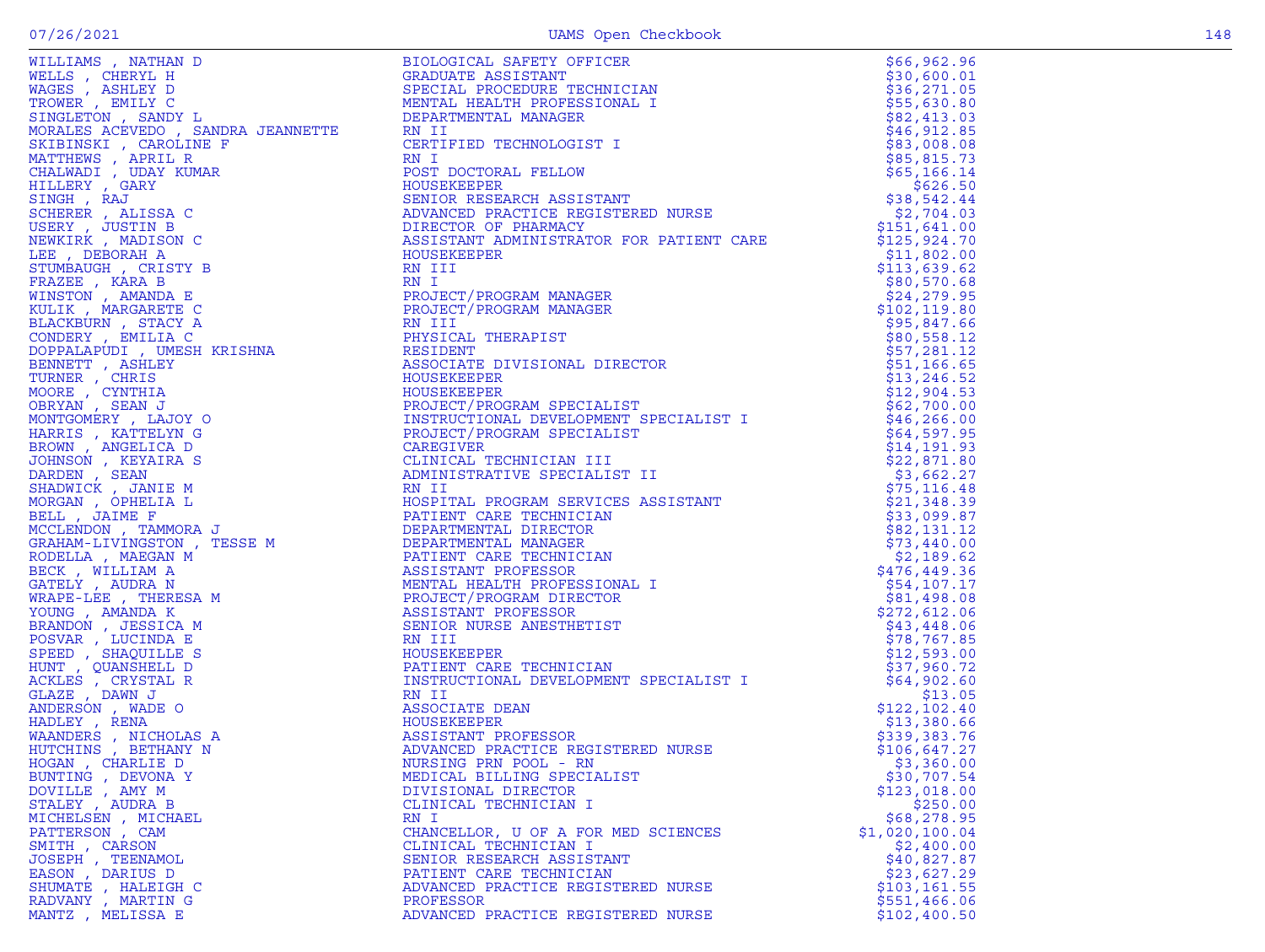| SAKARIYA (BEFAR)<br>MEHYOU , MORIE RANCHER E WANLS (AIRLY OU , MORIE RANCHER E KAWATU , DAVID BESICA LENINA IN ENTERNA A RESOLUCIÓN (BEFANY RANCHER BEFORD ) LINDEREY JEREN CARGARET E ENERGY , MANGHER E RECOLURE TREAT , BEETTY | ASSISTANT PROFESSOR<br>ASSISTANT VICE CHANCELLOR<br>ASSOCIATE DIVISIONAL DIRECTOR<br>RESEARCH ASSOCIATE<br>PROFESSOR<br>HOSPITAL PROGRAM SERVICES ASSISTANT<br>RN III<br>EDUCATION COORDINATOR<br>CERTIFIED CLASSROOM TEACHER<br>ASSISTANT PROFESSOR<br>CLIN | \$233,310.00                |
|-----------------------------------------------------------------------------------------------------------------------------------------------------------------------------------------------------------------------------------|--------------------------------------------------------------------------------------------------------------------------------------------------------------------------------------------------------------------------------------------------------------|-----------------------------|
|                                                                                                                                                                                                                                   |                                                                                                                                                                                                                                                              | \$63,312.31                 |
|                                                                                                                                                                                                                                   |                                                                                                                                                                                                                                                              | \$101,073.30                |
|                                                                                                                                                                                                                                   |                                                                                                                                                                                                                                                              | \$49,449.60                 |
|                                                                                                                                                                                                                                   |                                                                                                                                                                                                                                                              | \$352,095.94                |
|                                                                                                                                                                                                                                   |                                                                                                                                                                                                                                                              | \$27,899.63                 |
|                                                                                                                                                                                                                                   |                                                                                                                                                                                                                                                              | \$88,527.22                 |
|                                                                                                                                                                                                                                   |                                                                                                                                                                                                                                                              | \$5,166.34                  |
|                                                                                                                                                                                                                                   |                                                                                                                                                                                                                                                              | \$35,658.33                 |
|                                                                                                                                                                                                                                   |                                                                                                                                                                                                                                                              | \$69,005.61                 |
|                                                                                                                                                                                                                                   |                                                                                                                                                                                                                                                              | \$61,806.00                 |
|                                                                                                                                                                                                                                   |                                                                                                                                                                                                                                                              | \$101,999.96                |
|                                                                                                                                                                                                                                   |                                                                                                                                                                                                                                                              | \$4,107.55                  |
|                                                                                                                                                                                                                                   |                                                                                                                                                                                                                                                              | \$69,645.18                 |
|                                                                                                                                                                                                                                   |                                                                                                                                                                                                                                                              | \$18,576.40                 |
|                                                                                                                                                                                                                                   |                                                                                                                                                                                                                                                              | \$74,392.83                 |
|                                                                                                                                                                                                                                   |                                                                                                                                                                                                                                                              | \$9,239.71                  |
|                                                                                                                                                                                                                                   | RN I                                                                                                                                                                                                                                                         | \$71,256.03                 |
|                                                                                                                                                                                                                                   | RN I                                                                                                                                                                                                                                                         | \$68,793.62                 |
|                                                                                                                                                                                                                                   | RN III<br>RN III                                                                                                                                                                                                                                             | \$62,667.39<br>\$78,352.23  |
|                                                                                                                                                                                                                                   | RN I                                                                                                                                                                                                                                                         | \$56, 120.75                |
|                                                                                                                                                                                                                                   | RN I                                                                                                                                                                                                                                                         | \$74,149.98                 |
|                                                                                                                                                                                                                                   | RN II                                                                                                                                                                                                                                                        | \$64, 245.58                |
|                                                                                                                                                                                                                                   | NURSING PRN POOL - RN                                                                                                                                                                                                                                        | \$6,502.40                  |
|                                                                                                                                                                                                                                   | RN I                                                                                                                                                                                                                                                         | \$67,516.83                 |
|                                                                                                                                                                                                                                   | LPN II                                                                                                                                                                                                                                                       | \$29,138.92                 |
|                                                                                                                                                                                                                                   | RN I                                                                                                                                                                                                                                                         | \$58,589.36                 |
|                                                                                                                                                                                                                                   | NURSING PRN POOL - RN                                                                                                                                                                                                                                        | \$56,833.55                 |
|                                                                                                                                                                                                                                   | CAREGIVER                                                                                                                                                                                                                                                    | \$15,511.20                 |
|                                                                                                                                                                                                                                   | RN III                                                                                                                                                                                                                                                       | \$75,803.65                 |
|                                                                                                                                                                                                                                   | NURSING PRN POOL - RN                                                                                                                                                                                                                                        | \$68,622.97                 |
|                                                                                                                                                                                                                                   | RN III                                                                                                                                                                                                                                                       | \$37,127.89                 |
|                                                                                                                                                                                                                                   | RN III                                                                                                                                                                                                                                                       | \$74,135.18                 |
|                                                                                                                                                                                                                                   | PHYSICIAN HOURLY                                                                                                                                                                                                                                             | \$192,648.00                |
|                                                                                                                                                                                                                                   | FHISTCIAN HORLI<br>INSTRUCTIONAL DEVELOPMENT SPECIALIST I<br>NURSING PRN POOL - RN<br>SPECIAL PROCEDURE TECHNICIAN<br>CERTIFIED PROCEDURAL CODING SPECIALIST<br>POST DOCTORAL FELLOW<br>CERTIFIED PROCEDURAL CODING SPECIALIST<br>LPN I                      | \$68,032.74                 |
|                                                                                                                                                                                                                                   |                                                                                                                                                                                                                                                              | \$4,184.27                  |
|                                                                                                                                                                                                                                   |                                                                                                                                                                                                                                                              | \$30,050.84                 |
|                                                                                                                                                                                                                                   |                                                                                                                                                                                                                                                              | \$45,111.33                 |
|                                                                                                                                                                                                                                   |                                                                                                                                                                                                                                                              | \$53,204.00                 |
|                                                                                                                                                                                                                                   |                                                                                                                                                                                                                                                              | \$45,017.95                 |
|                                                                                                                                                                                                                                   | LPN I                                                                                                                                                                                                                                                        | \$53,379.04                 |
|                                                                                                                                                                                                                                   | T<br>INATOR<br>INATOR<br>IST II<br>CLINICAL TECHNICIAN III                                                                                                                                                                                                   | \$52,506.45                 |
|                                                                                                                                                                                                                                   | LPN I                                                                                                                                                                                                                                                        | \$49,929.16                 |
|                                                                                                                                                                                                                                   | POINT OF SERVICE COORDINATOR                                                                                                                                                                                                                                 | \$31,776.81                 |
|                                                                                                                                                                                                                                   | CLINICAL TECHNICIAN I                                                                                                                                                                                                                                        | \$2,245.25                  |
|                                                                                                                                                                                                                                   | CHILD CARE TECHNICIAN                                                                                                                                                                                                                                        | \$25,416.79                 |
|                                                                                                                                                                                                                                   | POST DOCTORAL FELLOW                                                                                                                                                                                                                                         | \$43,795.31                 |
|                                                                                                                                                                                                                                   | NURSING PRN POOL - RN                                                                                                                                                                                                                                        | \$37,211.26                 |
|                                                                                                                                                                                                                                   | ADMINISTRATIVE SPECIALIST II                                                                                                                                                                                                                                 | \$28,926.03                 |
|                                                                                                                                                                                                                                   | SKILLED TRADESMAN                                                                                                                                                                                                                                            | \$51,624.97                 |
|                                                                                                                                                                                                                                   | EDUCATION COORDINATOR                                                                                                                                                                                                                                        | \$45,626.05                 |
|                                                                                                                                                                                                                                   | EDUCATION COORDINATOR                                                                                                                                                                                                                                        | \$46,359.00                 |
| OHANLON, AMBER R                                                                                                                                                                                                                  | PROJECT/PROGRAM SPECIALIST                                                                                                                                                                                                                                   | \$74,441.23                 |
| DEAN, AMBER N                                                                                                                                                                                                                     | RN I                                                                                                                                                                                                                                                         | \$76, 263.13                |
| COPPENS, BARBARA L                                                                                                                                                                                                                | PROJECT/PROGRAM SPECIALIST                                                                                                                                                                                                                                   | \$45,843.95                 |
| THOMPKINS, YOLANDA S                                                                                                                                                                                                              | POINT OF SERVICE COORDINATOR<br>RESEARCH ASSOCIATE                                                                                                                                                                                                           | \$3,849.19                  |
| DAVIS, BETTY L                                                                                                                                                                                                                    |                                                                                                                                                                                                                                                              | \$56, 105.53<br>\$30,500.71 |
| JOHNSON, STEPHANIE K                                                                                                                                                                                                              | PROJECT/PROGRAM SPECIALIST<br>LPN II                                                                                                                                                                                                                         |                             |
| DEMPSEY, JAMES B<br>ROZENSKI, GREGORY S                                                                                                                                                                                           | PUBLIC SAFETY OFFICER                                                                                                                                                                                                                                        | \$46,333.51<br>\$32,434.54  |
| TILLEY , LAUREN T                                                                                                                                                                                                                 | PHYSICIAN ASSISTANT                                                                                                                                                                                                                                          | \$70,406.70                 |
| COTTON, HOUSTON                                                                                                                                                                                                                   | PHYSICIAN ASSISTANT                                                                                                                                                                                                                                          | \$82,431.82                 |
|                                                                                                                                                                                                                                   |                                                                                                                                                                                                                                                              |                             |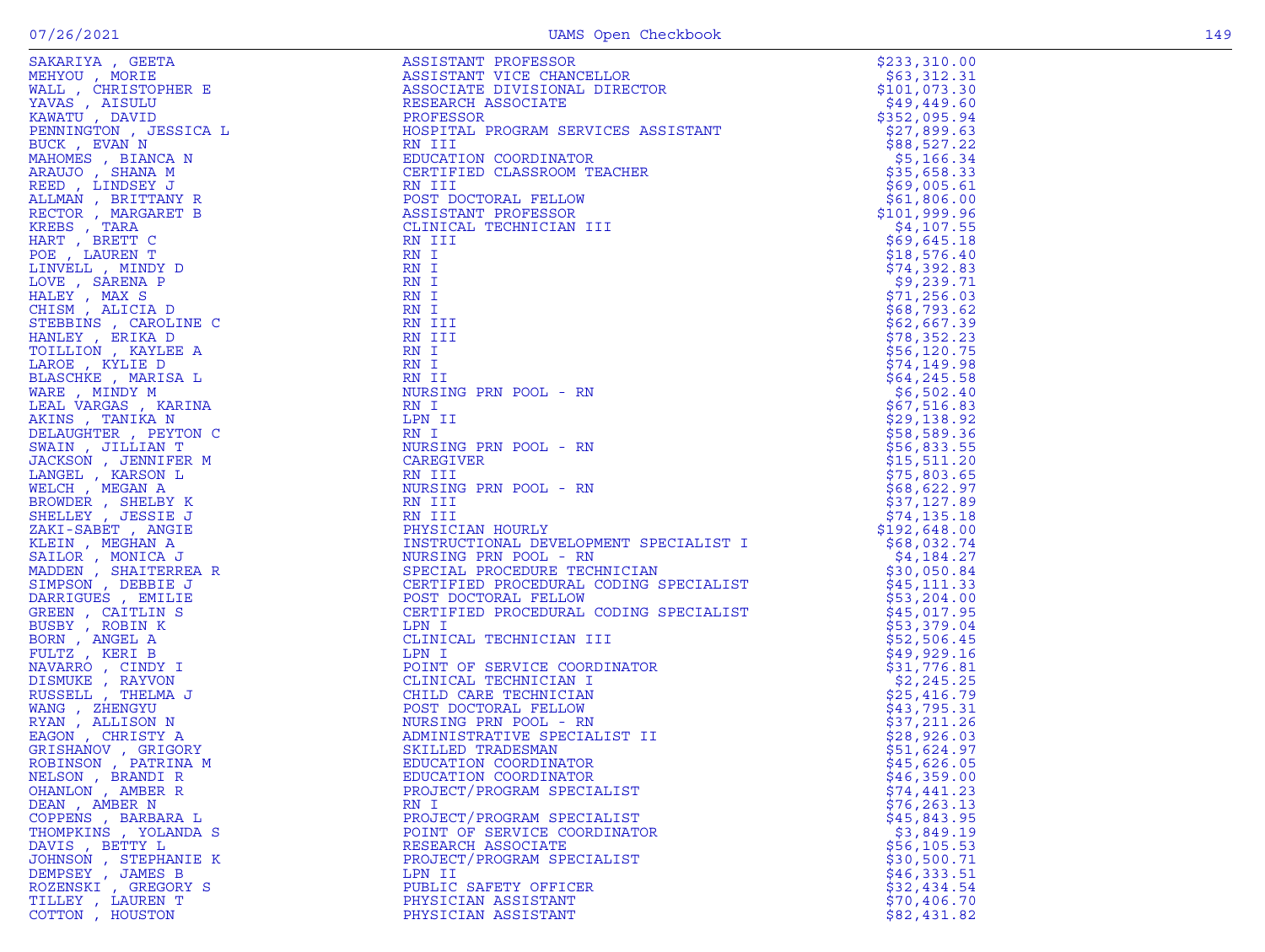| GRIFFIN, RACHEL D                     | PHYSICIAN ASSISTANT                                                                                                                                        | \$35,413.32                |
|---------------------------------------|------------------------------------------------------------------------------------------------------------------------------------------------------------|----------------------------|
| AMUNDSON, SARAH M                     | PHYSICIAN ASSISTANT<br>NURSING PRN POOL - RN<br>SPECIAL PROCEDURE TECHNICIAN<br>MEDICAL IMAGING ELECTRICAL ENGINEER<br>MEDICAL IMAGING ELECTRICAL ENGINEER | \$2,625.00                 |
| THOMPSON, BRANDY N                    |                                                                                                                                                            | \$40,968.26                |
| MINER , CLIFF W                       |                                                                                                                                                            | \$123,018.00               |
| EASOM, JANET E                        | RESEARCH TECHNICIAN                                                                                                                                        | \$9,228.90                 |
| PHILLIPS, NIKKI S                     | SENIOR RESEARCH ASSISTANT                                                                                                                                  | \$35,019.76                |
| SIMMONS, IEASHA                       | PATIENT CARE TECHNICIAN                                                                                                                                    | \$2,955.47                 |
| HOUSTON, ALLEN W                      | PROJECT/PROGRAM SPECIALIST                                                                                                                                 | \$49,396.63                |
| PRIVACY PROTECTION REQUIRED           |                                                                                                                                                            | \$30,600.00                |
| PEARSON, LINDA F                      | <b>CASHIER</b>                                                                                                                                             | \$15.67                    |
| NASH, SARILEE                         | NURSING PRN POOL - RN                                                                                                                                      | \$33,271.00                |
| JUNCOS , LUIS A                       | PROFESSOR                                                                                                                                                  | \$70,051.74                |
| GLASON , DENNIS L                     | PATIENT CARE TECHNICIAN                                                                                                                                    | \$7,501.66                 |
| BOYD, THERESA M                       | HOUSEKEEPER                                                                                                                                                | \$30,486.60                |
| MOORE, JONATHAN C                     | RESIDENT                                                                                                                                                   | \$59,781.12                |
| ONEAL , TAYLOR B                      | RESIDENT                                                                                                                                                   | \$59,281.12                |
|                                       | RESIDENT                                                                                                                                                   | \$59,281.12                |
| TAYLOR, WHITNEY A<br>NGUYEN , CINDY N | ASSISTANT PROFESSOR                                                                                                                                        | \$59,281.12                |
|                                       |                                                                                                                                                            |                            |
| WOODS, GRACE E<br>FERRY , JENNIFER W  | RESIDENT<br>RESIDENT                                                                                                                                       | \$59,281.12                |
|                                       | SENIOR NURSE ANESTHETIST                                                                                                                                   | \$59,281.12                |
| BOLDING, MATTHEW S                    |                                                                                                                                                            | \$192,712.25               |
| YEH, JESSICA M                        | RESIDENT                                                                                                                                                   | \$59,281.12                |
| SAMBALILO, MARY GRACE                 | RN III                                                                                                                                                     | \$105,571.74               |
| MORA ARRIA, RONALD A                  | RESIDENT                                                                                                                                                   | \$59,281.12                |
| AKUNNA , TARA A                       | RESIDENT<br>PROJECT/PROGRAM DIRECTOR<br>ADVANCED PRACTICE REGISTERED NURSE<br>ADVANCED PRACTICE REGISTERED NURSE                                           | \$59,281.12                |
| JAKOVENKO, SERGEJ                     |                                                                                                                                                            | \$86,103.26                |
| FULKS, BRITTANY E                     |                                                                                                                                                            | \$98,097.10                |
| HILL, AUBREY A<br>MERRILL , TYLER B   | RESIDENT<br>RESIDENT                                                                                                                                       | \$59,281.12                |
| LUGO, SUSAN G                         | PROJECT/PROGRAM SPECIALIST                                                                                                                                 | \$59,881.12<br>\$44,844.30 |
| SINGH, AMRIT                          | RESIDENT                                                                                                                                                   | \$59,281.12                |
| HARPER, DANIEL V                      | RESIDENT                                                                                                                                                   | \$59,642.96                |
| HOLSTEAD, JULIE L                     | RESIDENT                                                                                                                                                   |                            |
| ONEAL , LAKEYA                        | RESIDENT                                                                                                                                                   | \$59,281.13<br>\$59,281.12 |
| SPURGAT , STEPHANIE                   | RESIDENT                                                                                                                                                   | \$59,281.12                |
| SHAW, BRETT D                         | RESIDENT                                                                                                                                                   | \$59,281.12                |
| WATSON, JAMES M                       | RESIDENT                                                                                                                                                   | \$59,781.12                |
| AMORADO, PATRICIA                     | RESIDENT                                                                                                                                                   | \$60, 281.12               |
| MERCIER, ANN MARIE                    | RESIDENT                                                                                                                                                   | \$59,281.12                |
| PUSHPARAJAH MAK, RENITA S             | ASSISTANT PROFESSOR                                                                                                                                        | \$66,096.84                |
| ROWEN, JULIA V                        | PHARMACY SUPERVISOR                                                                                                                                        | \$106,230.88               |
| ABDUL-GHANI , RASHID                  | SKILLED TRADESMAN                                                                                                                                          | \$71,143.35                |
| KELSEY, ALEX P                        | RESIDENT                                                                                                                                                   | \$59,281.12                |
| SHAPLEIGH, BENJAMIN L                 | RESIDENT                                                                                                                                                   | \$59,281.12                |
| COX, COURTNEY M                       | ASSISTANT PROFESSOR                                                                                                                                        | \$66,096.84                |
| ARTHUR, LINDSAY C                     | INSTRUCTOR                                                                                                                                                 | \$66,096.84                |
| PARKE, MATTHEW L                      | RESIDENT                                                                                                                                                   | \$59,281.12                |
| MARTIN, PHOEBE R                      | ASSISTANT PROFESSOR                                                                                                                                        | \$59,281.12                |
| SHAH, AAKASH S                        | RESIDENT                                                                                                                                                   | \$66,596.84                |
| PERISETTI , ABHILASH                  | RESIDENT                                                                                                                                                   | \$66,096.84                |
| NEWTON, EDITA M                       | RESIDENT                                                                                                                                                   | \$60, 281.12               |
| BRADBURY, KELSEY C                    | INSTRUCTOR                                                                                                                                                 | \$59,281.12                |
| FUJIHASHI , ALISA                     | <b>RESIDENT</b>                                                                                                                                            | \$65, 281.12               |
| WERLINE, LAURA E                      | RESIDENT                                                                                                                                                   | \$59,281.12                |
| YILANLI , MUSA                        | RESIDENT                                                                                                                                                   | \$7,018.00                 |
| MCGOWAN, CAMRYN                       | DEPARTMENTAL MANAGER                                                                                                                                       | \$60,964.99                |
| TROUGHTON, MIKAYLA B                  | RESIDENT                                                                                                                                                   | \$59,281.12                |
| HINCKLEY, DAVID G                     | RESIDENT                                                                                                                                                   | \$59,781.12                |
| UDAONDO DOMINGUEZ, ZULEMA             | POST DOCTORAL FELLOW                                                                                                                                       | \$49,449.60                |
| FERRY, BRYCE C                        | RESIDENT                                                                                                                                                   | \$59,281.12                |
| SAHA, DEBASMITA                       | POST DOCTORAL FELLOW                                                                                                                                       | \$42,900.00                |
| PHAM, HIEU M                          | RESIDENT                                                                                                                                                   | \$59,281.12                |
| LOPEZ CASTELLANOS, JOSE R             | RESIDENT                                                                                                                                                   | \$60,181.12                |
|                                       |                                                                                                                                                            |                            |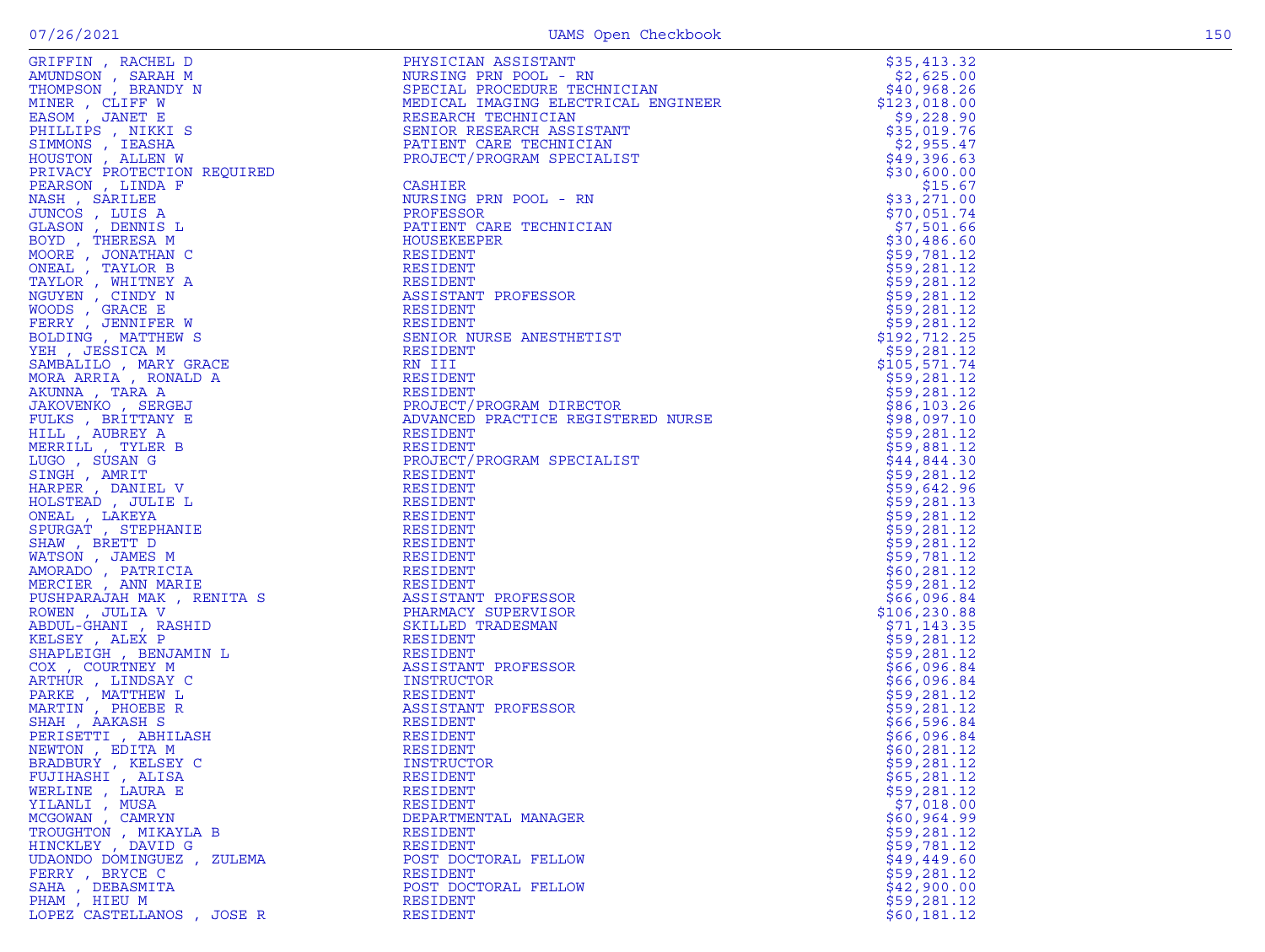| DAWSON , KELLEN<br>SALEHI , NEGAR<br>ROBESON , HEATHER C<br>HAMEED , ANAM<br>PATEL , MAUSAM<br>FERRERO , MONICA J<br>OBRAZTSOVA , NATALIA<br>CHI.EY NATALIF M                                                                                                   | RESIDENT                           | \$59,281.12                 |
|-----------------------------------------------------------------------------------------------------------------------------------------------------------------------------------------------------------------------------------------------------------------|------------------------------------|-----------------------------|
|                                                                                                                                                                                                                                                                 | RESIDENT                           | \$66,596.84                 |
|                                                                                                                                                                                                                                                                 | SENIOR RESEARCH ASSISTANT          | \$23,713.04                 |
|                                                                                                                                                                                                                                                                 | RESIDENT                           | \$64,668.66                 |
|                                                                                                                                                                                                                                                                 | RESIDENT                           | \$60,954.94                 |
|                                                                                                                                                                                                                                                                 | ASSISTANT PROFESSOR                | \$60, 281.12                |
|                                                                                                                                                                                                                                                                 | RESIDENT                           | \$60,301.20                 |
| GULEY, NATALIE M                                                                                                                                                                                                                                                | RESIDENT                           | \$59,281.12                 |
| JAGANATH , YASTHIL V                                                                                                                                                                                                                                            | ASSISTANT PROFESSOR                | \$60,301.20                 |
| LAU, ONNA                                                                                                                                                                                                                                                       | RESIDENT                           | \$60, 281.12                |
| ROBINSON, LEIGH A                                                                                                                                                                                                                                               | RESEARCH/CLINICAL PROGRAM MANAGER  | \$38,271.27                 |
| RAHNEMA, ALEXANDER I                                                                                                                                                                                                                                            | RESIDENT                           | \$60,301.20                 |
| NEILSON, DERIK                                                                                                                                                                                                                                                  | RESIDENT                           | \$59,781.12                 |
| HOWARD, JACOB                                                                                                                                                                                                                                                   | RESIDENT                           | \$71,441.12                 |
| MCCARSON, KRYSTLE L                                                                                                                                                                                                                                             | RESIDENT                           | \$59,781.12                 |
| JOSEPH, MARINA                                                                                                                                                                                                                                                  | ASSISTANT PROFESSOR                | \$59,281.12                 |
| KOLLISCH-SINGULE , MICHAELA C                                                                                                                                                                                                                                   | RESIDENT                           | \$11,305.58                 |
| EAST, TIFFANY A                                                                                                                                                                                                                                                 | HOUSEKEEPER                        | \$11,196.50                 |
|                                                                                                                                                                                                                                                                 | RESIDENT                           | \$67,616.56                 |
|                                                                                                                                                                                                                                                                 | RESIDENT                           | \$59,281.12                 |
|                                                                                                                                                                                                                                                                 | RESIDENT                           | \$60,301.20                 |
|                                                                                                                                                                                                                                                                 | RESIDENT                           | \$57,281.12                 |
|                                                                                                                                                                                                                                                                 | ASSISTANT PROFESSOR                | \$131, 166.70               |
|                                                                                                                                                                                                                                                                 | ASSISTANT PROFESSOR                | \$74,644.19                 |
|                                                                                                                                                                                                                                                                 | RN IV                              | \$129,774.46                |
|                                                                                                                                                                                                                                                                 | RESIDENT                           | \$59,281.12                 |
|                                                                                                                                                                                                                                                                 | RESIDENT                           | \$59,781.12                 |
|                                                                                                                                                                                                                                                                 | NURSING PRN POOL - RN              | \$20, 305.51                |
|                                                                                                                                                                                                                                                                 | RESIDENT                           | \$59,281.12                 |
|                                                                                                                                                                                                                                                                 | RESIDENT                           | \$59,781.12                 |
|                                                                                                                                                                                                                                                                 | RESIDENT                           | \$59,281.12                 |
| KOLLISCH-SINGULE , MICHAELA C<br>EAST , TIFFANY A<br>RAMSEYER , ABIGAIL M<br>MARTIN , ALEXA<br>WATSON , ANNE K<br>LACY , BARBARA<br>BODENNER , DANA R<br>DOUGHERTY , ELISSA H<br>EMANUEL , GLORIA R<br>REED , HAYLIE E<br>MARTIN , TOMNY G<br>FIKES , TIFFANY M | RESIDENT                           | \$66,096.84                 |
|                                                                                                                                                                                                                                                                 | RESIDENT                           | \$59,781.12                 |
|                                                                                                                                                                                                                                                                 | RESIDENT                           | \$59,281.12                 |
|                                                                                                                                                                                                                                                                 | RESIDENT                           | \$59,281.12                 |
|                                                                                                                                                                                                                                                                 | RESIDENT                           | \$59,281.12                 |
|                                                                                                                                                                                                                                                                 | RESIDENT                           | \$59,281.12                 |
|                                                                                                                                                                                                                                                                 | RESIDENT                           | \$59,281.12                 |
| ATLAS, YELENA                                                                                                                                                                                                                                                   | RESIDENT                           | \$66,096.84                 |
| $\begin{array}{c}\n1 & \text{N} \\ 1 & \text{N}\n\end{array}$<br>SANDOR, CHARLES W                                                                                                                                                                              | RESIDENT                           | \$59,281.12                 |
| WESTON, KATHERINE                                                                                                                                                                                                                                               | ADVANCED PRACTICE REGISTERED NURSE | \$114,978.41                |
| OSBORN , TAMARA A                                                                                                                                                                                                                                               | RESIDENT                           | \$59,281.12                 |
| HARRIS, NEITRISHA                                                                                                                                                                                                                                               | DEPARTMENTAL MANAGER               | \$54,398.69                 |
| DALBY, BETHANY L                                                                                                                                                                                                                                                | RESIDENT                           | \$59,281.12                 |
| MURPHY, CAITLAN R                                                                                                                                                                                                                                               | RESIDENT                           | \$59,281.12                 |
| BURKETT , RACHELANN S                                                                                                                                                                                                                                           | RESIDENT                           | \$59,281.12                 |
| HAQ, IQBAL                                                                                                                                                                                                                                                      | RESIDENT                           | \$59,281.12                 |
| LE, KHANH K                                                                                                                                                                                                                                                     | RESIDENT                           | \$66,096.84                 |
| KENDALL, KELLY A                                                                                                                                                                                                                                                | ASSISTANT DEPARTMENTAL MANAGER     | \$43,956.28                 |
| BRIGGLER, ANDREW M                                                                                                                                                                                                                                              | RESIDENT                           | \$66,596.84                 |
| FADUL, FADULELMOLA M                                                                                                                                                                                                                                            | RESIDENT                           | \$66,096.84                 |
| ZHENG , FENG                                                                                                                                                                                                                                                    | RESIDENT                           | \$59,281.12                 |
| PRABHU, NAYANA                                                                                                                                                                                                                                                  | RESIDENT                           | \$58,982.30                 |
| MOORE, CLIFTON R                                                                                                                                                                                                                                                | PUBLIC SAFETY OFFICER              | \$38,367.75                 |
| SPRUIELL , STEVE                                                                                                                                                                                                                                                | SKILLED TRADESMAN                  | \$58,799.52                 |
| RUSSELL , CHRISTOPHER                                                                                                                                                                                                                                           | PATIENT CARE TECHNICIAN            | \$33,542.91                 |
| LOUIS, CASSANDRA                                                                                                                                                                                                                                                | RESIDENT                           | \$67,616.56                 |
| KIM, MI MI M                                                                                                                                                                                                                                                    | RESIDENT                           | \$60, 281.12                |
| COX , KRISTIE                                                                                                                                                                                                                                                   | ASSISTANT DEPARTMENTAL MANAGER     | \$42,956.28                 |
| SEALS, KRYSTA                                                                                                                                                                                                                                                   | DEPARTMENTAL MANAGER               | \$4.41<br>\$50,376.78       |
| HARPER CHAMBERS, NANCY A                                                                                                                                                                                                                                        | PROJECT/PROGRAM SPECIALIST         |                             |
| BAILEY , YVONNE N<br>PRIVACY PROTECTION REQUIRED                                                                                                                                                                                                                | POINT OF SERVICE COORDINATOR       | \$31,905.78<br>\$26, 916.67 |
|                                                                                                                                                                                                                                                                 |                                    |                             |

|    | 596<br>84<br>66<br>l,<br>$\overline{1}$<br>04<br>2<br>3<br>713<br>$\overline{1}$<br>6<br>$\overline{4}$<br>668<br>6<br>6<br>l.<br>$\overline{1}$<br>$\frac{6}{ }$<br>9<br>94<br>0<br>54<br>$\overline{a}$<br>6<br>8<br>$\mathbf{1}$<br>$\mathbf{1}$<br>$\overline{a}$<br>0<br>$\overline{1}$<br>6<br>5<br>6<br>$\overline{a}$<br>$\mathbf 0$<br>$\mathbf 0$<br>0<br>3<br>1<br>281<br>301<br>$\frac{1}{2}$<br>$\frac{9}{0}$<br>2<br>$\overline{1}$<br>$\mathbf 0$<br>$\overline{1}$<br>$\frac{6}{3}$<br>$\overline{2}$<br>81<br>1<br>0<br>2<br>ï<br>$\overline{a}$<br>$\overline{a}$<br>8<br>71<br>7<br>$\overline{1}$<br>657551<br>3<br>2<br>0<br>0<br>0<br>1<br>78<br>1<br>9<br>1<br>1<br>2<br>$\overline{1}$<br>44<br>1<br>$\overline{2}$<br>1<br>í<br>9<br>9<br>1<br>781<br>$\overline{\mathbf{c}}$<br>1<br>$\overline{1}$<br>281<br>$\mathbf{1}$<br>$\overline{2}$<br>$\overline{1}$<br>3<br>5<br>8<br>05<br>$\mathbf{1}$<br>$\frac{1}{6}$<br>1<br>96<br>$\ddot{\phantom{0}}$<br>5<br>0<br>$\overline{1}$<br>7<br>616<br>5<br>6<br>28<br>$\mathbf{1}$<br>$\mathbf{1}$<br>9<br>$\overline{1}$<br>2 |
|----|-------------------------------------------------------------------------------------------------------------------------------------------------------------------------------------------------------------------------------------------------------------------------------------------------------------------------------------------------------------------------------------------------------------------------------------------------------------------------------------------------------------------------------------------------------------------------------------------------------------------------------------------------------------------------------------------------------------------------------------------------------------------------------------------------------------------------------------------------------------------------------------------------------------------------------------------------------------------------------------------------------------------------------------------------------------------------------------------------------|
|    | 5<br>6<br>5<br>$\overline{a}$<br>0<br>3<br>$\mathbf 0$<br>1<br>$\mathbf 0$<br>281<br>$\overline{1}$<br>$\overline{c}$<br>7<br>$\ddot{\phantom{0}}$<br>$\overline{1}$<br>166<br>70<br>3<br>1<br>\$<br>ï<br>74<br>29<br>644<br>9<br>1<br>l,<br>\$<br>9<br>9<br>9<br>6<br>774<br>4<br>$\overline{1}$<br>l.<br>28<br>552555665555566514<br>1<br>1<br>2<br>$\mathbf{1}$<br>78<br>1<br>2<br>$\overline{1}$<br>l.<br>$\mathbf{1}$<br>3<br>0<br>5<br>5<br>$\overline{c}$<br>8<br>$\mathbf{1}$<br>$\mathbf{1}$<br>$\frac{2}{2}$<br>$\overline{1}$<br>$\ddot{\phantom{0}}$<br>78<br>1<br>1<br>,<br>281<br>2<br>1<br>$\overline{1}$<br>8<br>0<br>96<br>$\overline{4}$<br>$\overline{1}$<br>78<br>1<br>1<br>2<br>28<br>$\overline{2}$<br>1<br>1<br>$\overline{1}$<br>l.<br>8<br>2<br>1<br>1<br>2<br>28<br>$\overline{c}$<br>1<br>$\mathbf{1}$<br>$\overline{1}$<br>28<br>1<br>$\overline{2}$<br>1<br>281<br>1<br>$\overline{c}$<br>$\overline{1}$<br>096<br>84<br>$\overline{1}$<br>$\overline{c}$<br>81<br>$\overline{1}$<br>2                                                                                   |
| SЕ | 978<br>281<br>398<br>281<br>l.<br>4<br>1<br>$\overline{1}$<br>$\overline{1}$<br>555556646655599555<br>2<br>$\frac{9}{2}$<br>6<br>$\overline{1}$<br>9<br>9<br>9<br>1<br>281<br>$\mathbf{1}$<br>$\overline{c}$<br>281<br>$\overline{2}$<br>1<br>$\overline{1}$<br>281<br>$\mathbf{1}$<br>$\overline{2}$<br>8<br>0<br>96<br>$\overline{4}$<br>$\ddot{\phantom{a}}$<br>$\overline{1}$<br>956<br>8<br>2<br>96<br>5<br>8<br>4<br>$\ddot{\phantom{0}}$<br>$\overline{1}$<br>096<br>8<br>4<br>281<br>$\overline{c}$<br>$\mathbf{1}$<br>$\ddot{\phantom{0}}$<br>$\overline{1}$<br>$\mathbf 0$<br>982<br>3<br>538, 367.75<br>\$38, 367.75<br>\$58, 799.52<br>\$33, 542.91<br>\$67, 616.56<br>\$60, 281.12<br>\$42, 956.28<br>\$42, 956.28<br>\$42, 956.78<br>\$31, 905.78                                                                                                                                                                                                                                                                                                                                       |
|    |                                                                                                                                                                                                                                                                                                                                                                                                                                                                                                                                                                                                                                                                                                                                                                                                                                                                                                                                                                                                                                                                                                       |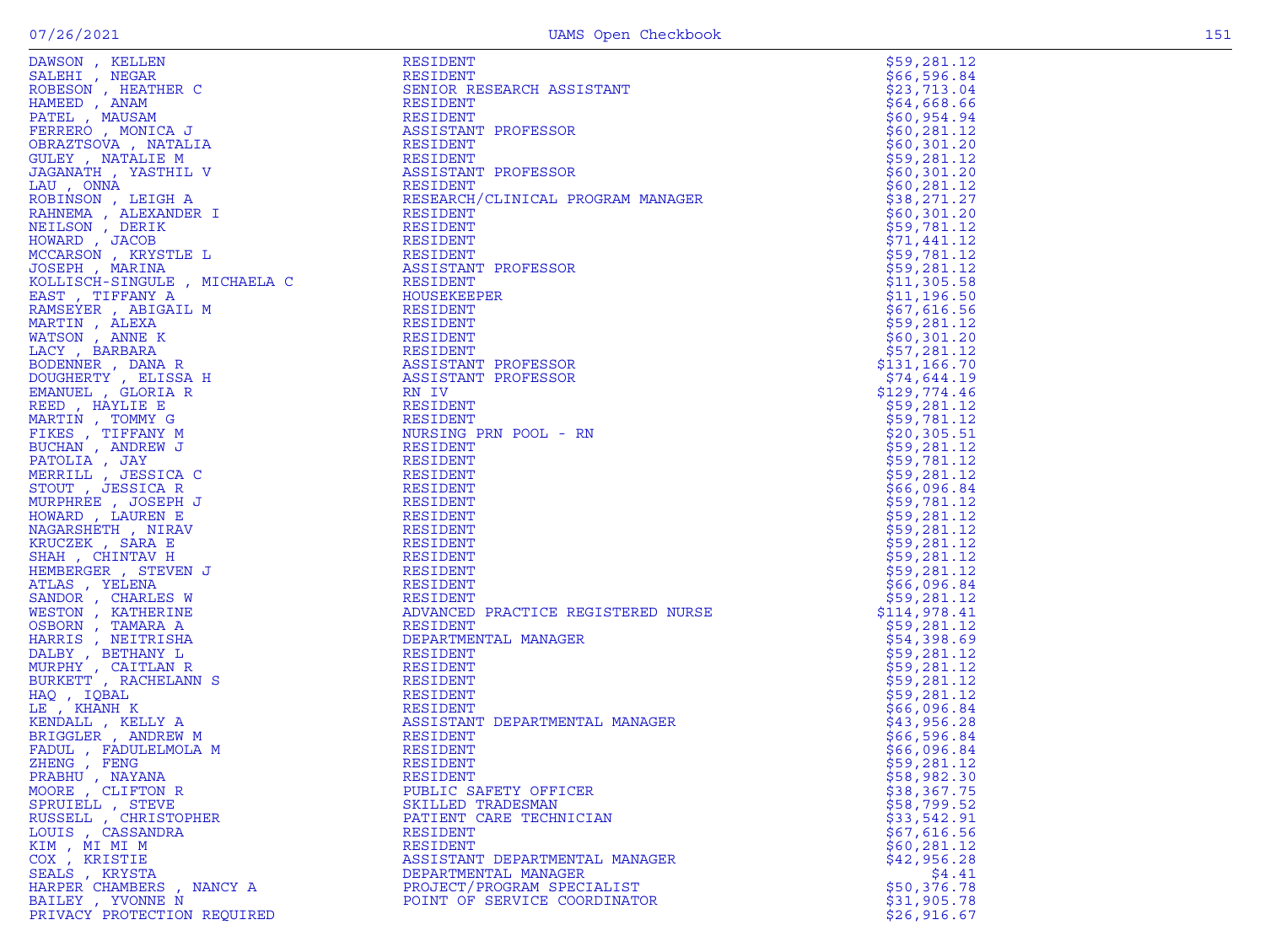|  | ٠      |  |
|--|--------|--|
|  |        |  |
|  | $\sim$ |  |
|  |        |  |

| BUTLER, AUDRA        | EDUCATION COORDINATOR        | \$121.91     |
|----------------------|------------------------------|--------------|
| EUBANK, ABIGAIL J    |                              |              |
|                      | <b>GRADUATE ASSISTANT</b>    | \$27,750.00  |
|                      |                              | \$53,403.01  |
|                      |                              | \$74,638.56  |
|                      |                              | \$57,281.12  |
|                      |                              | \$153,015.00 |
|                      |                              | \$57,281.12  |
|                      |                              | \$59,031.12  |
|                      |                              |              |
|                      |                              | \$57,281.12  |
|                      |                              | \$57,281.12  |
|                      |                              | \$57,281.12  |
|                      |                              | \$57,281.12  |
|                      |                              | \$57,281.12  |
|                      |                              | \$60,831.20  |
|                      |                              | \$59,156.12  |
|                      |                              | \$58,281.12  |
|                      |                              |              |
|                      |                              | \$57,281.12  |
|                      |                              | \$57,281.12  |
|                      |                              | \$58,281.12  |
|                      |                              | \$57,281.12  |
|                      |                              | \$57,406.12  |
|                      |                              | \$57,281.12  |
|                      |                              | \$59,281.12  |
|                      |                              |              |
|                      |                              | \$57,281.12  |
|                      |                              | \$55,452.34  |
|                      |                              | \$57,281.12  |
|                      |                              | \$61,031.12  |
|                      |                              | \$43,771.10  |
|                      |                              | \$31,342.38  |
|                      |                              | \$41,901.86  |
|                      |                              |              |
|                      |                              | \$59,281.12  |
|                      |                              | \$57,281.12  |
|                      |                              | \$59,281.12  |
|                      |                              | \$58,505.12  |
|                      |                              | \$47,419.27  |
|                      |                              | \$27,080.30  |
|                      |                              | \$85,288.40  |
|                      |                              |              |
|                      |                              | \$33,504.66  |
|                      |                              | \$57,281.12  |
|                      |                              | \$29,698.90  |
|                      |                              | \$66,096.84  |
|                      |                              | \$1,719.25   |
|                      |                              | \$71,699.84  |
|                      |                              | \$60, 229.12 |
|                      |                              | \$46,226.44  |
|                      |                              |              |
|                      |                              | \$13,161.76  |
|                      |                              | \$14,279.54  |
|                      |                              | \$21,560.86  |
|                      |                              | \$357,324.75 |
|                      |                              | \$337,811.04 |
|                      |                              | \$364,034.96 |
|                      |                              | \$80,285.13  |
|                      |                              |              |
| TRAYNOR, ROBERT M    | <b>INSTRUCTOR</b>            | \$1,200.00   |
| BLALOCK, SARAH D     | PROJECT/PROGRAM DIRECTOR     | \$70,641.44  |
| YADA, KARA           | ADMINISTRATIVE ANALYST       | \$21,552.25  |
| GRISWOLD, KANISHA N  | MEDICAL ASSISTANT            | \$23,143.64  |
| THORNTON, JASI C     | POINT OF SERVICE COORDINATOR | \$32,570.33  |
| BOWEN, AMY B         | RESEARCH ASSOCIATE           | \$51,000.04  |
| HELM, CHASE          | <b>RESIDENT</b>              | \$57,281.12  |
| BOARDMAN, KAYLA M    | RN III                       | \$43,201.40  |
|                      |                              |              |
| CHOATE , ELIZABETH M | RN I                         | \$42,837.27  |
| FLEBBE , TIM         | RN III                       | \$64,519.05  |
| SMART, KASEY L       | SKILLED TRADES SUPERVISOR    | \$65, 274.37 |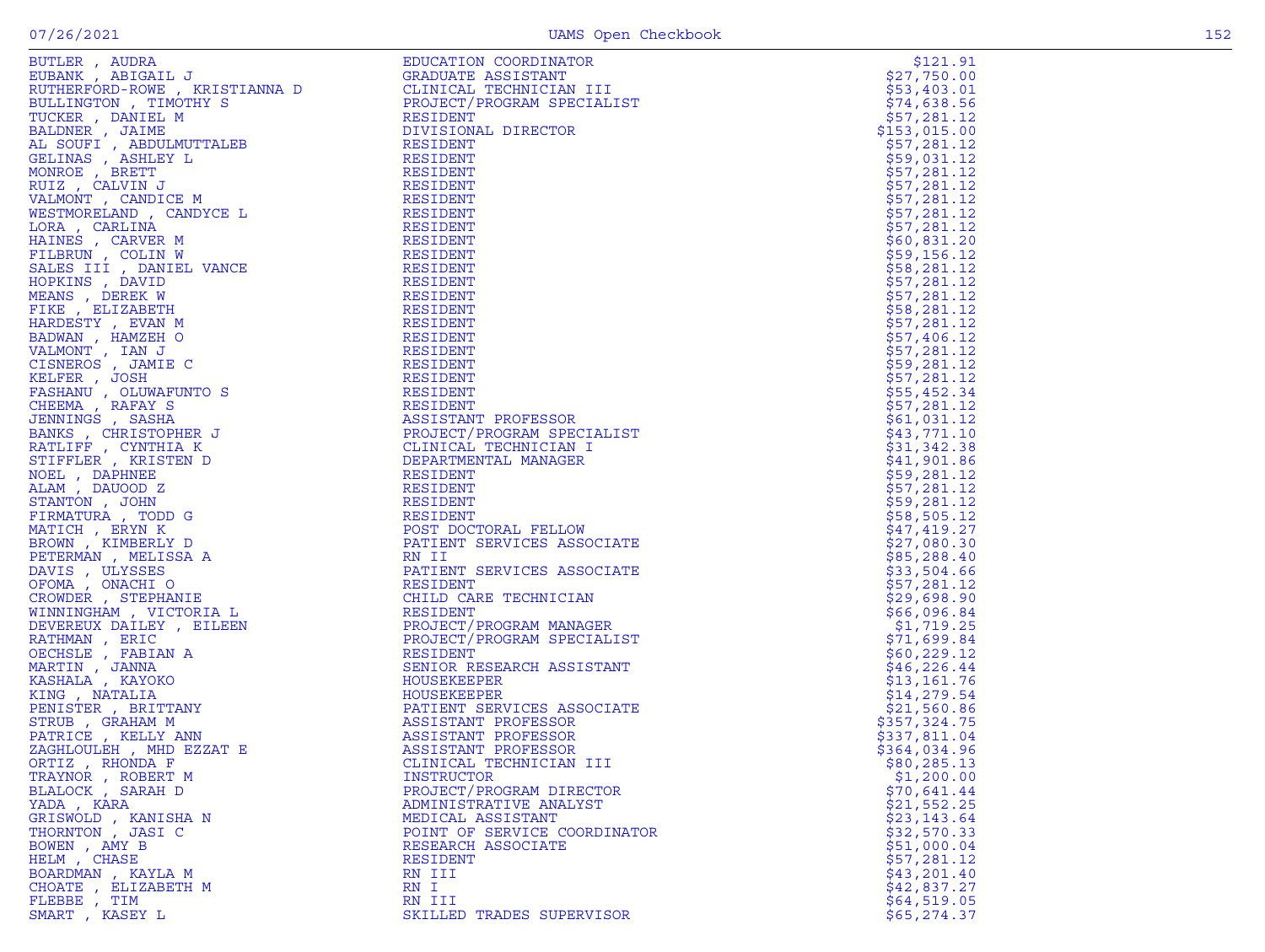|                        |                                                                                                                                                                                                                                                  |                | \$17,831.65                |
|------------------------|--------------------------------------------------------------------------------------------------------------------------------------------------------------------------------------------------------------------------------------------------|----------------|----------------------------|
|                        |                                                                                                                                                                                                                                                  |                | \$54,018.51                |
|                        | DEPARTMENTAL MANAGER                                                                                                                                                                                                                             |                | \$70,579.07                |
|                        | RESEARCH TECHNICIAN                                                                                                                                                                                                                              |                | \$7,311.85                 |
|                        |                                                                                                                                                                                                                                                  |                | \$30,250.00                |
|                        | GRADUATE ASSISTANT                                                                                                                                                                                                                               |                | \$30,600.00                |
|                        | RESEARCH TECHNICIAN                                                                                                                                                                                                                              |                | \$25,344.40                |
|                        | INSTRUCTOR                                                                                                                                                                                                                                       |                | \$57,841.66                |
|                        |                                                                                                                                                                                                                                                  |                | \$329,591.42               |
|                        |                                                                                                                                                                                                                                                  |                | \$364,034.96               |
|                        |                                                                                                                                                                                                                                                  |                | \$27,456.48                |
|                        | NESERACH HECHNICIAN<br>INSTRUCTOR<br>ASSISTANT PROFESSOR<br>HOUSEKEEPER<br>CLINICAL TECHNICIAN I<br>HE PUBLIC SAFETY DISPATCHER<br>REQUECT/PROGRAM MANAGER<br>MANAGER OF MEDICAL ANCILLARY SERVICES<br>CLINICAL TECHNICIAN III<br>ASSISTANT PROF |                | \$3,891.30                 |
|                        |                                                                                                                                                                                                                                                  |                | \$31,804.79                |
|                        |                                                                                                                                                                                                                                                  |                | \$63,629.10                |
|                        |                                                                                                                                                                                                                                                  |                | \$45,307.37                |
|                        |                                                                                                                                                                                                                                                  |                | \$14,612.24                |
|                        |                                                                                                                                                                                                                                                  |                | \$209,800.94               |
|                        |                                                                                                                                                                                                                                                  |                | \$388,018.19               |
|                        |                                                                                                                                                                                                                                                  |                | \$17,061.93                |
|                        |                                                                                                                                                                                                                                                  |                | \$54,126.75                |
|                        |                                                                                                                                                                                                                                                  |                | \$59,281.12                |
|                        |                                                                                                                                                                                                                                                  |                | \$56,368.97                |
|                        | SENIOR RESEARCH ASSISTANT                                                                                                                                                                                                                        |                | \$24,462.23                |
|                        |                                                                                                                                                                                                                                                  |                | \$76, 745.58               |
|                        | PROJECT/PROGRAM SPECIALIST                                                                                                                                                                                                                       |                | \$41,325.39                |
|                        |                                                                                                                                                                                                                                                  |                | \$26,916.67                |
|                        | POINT OF SERVICE COORDINATOR                                                                                                                                                                                                                     |                | \$4,794.58                 |
|                        |                                                                                                                                                                                                                                                  |                | \$99,238.04                |
|                        |                                                                                                                                                                                                                                                  |                | \$50, 277.88               |
|                        |                                                                                                                                                                                                                                                  |                | \$68,589.91                |
|                        |                                                                                                                                                                                                                                                  |                | \$71,869.55                |
|                        |                                                                                                                                                                                                                                                  |                | \$11,645.34                |
|                        |                                                                                                                                                                                                                                                  |                | \$55,749.70                |
|                        |                                                                                                                                                                                                                                                  |                | \$56,222.77                |
|                        |                                                                                                                                                                                                                                                  |                | \$43,987.50                |
|                        |                                                                                                                                                                                                                                                  |                | \$121,447.56               |
|                        |                                                                                                                                                                                                                                                  | \$1,088,237.22 |                            |
|                        |                                                                                                                                                                                                                                                  |                | \$59,281.12                |
|                        |                                                                                                                                                                                                                                                  |                | \$56, 145.86               |
|                        |                                                                                                                                                                                                                                                  |                | \$28,511.69                |
|                        |                                                                                                                                                                                                                                                  |                | \$500.00                   |
|                        |                                                                                                                                                                                                                                                  |                | \$750.00                   |
|                        |                                                                                                                                                                                                                                                  |                | \$45,597.57                |
|                        | RN I<br>CERTIFIED PROCEDURAL CODING SPECIALIST<br>SENIOR RESEARCH ASSISTANT<br>PATIENT CARE TECHNICIAN<br>ASSISTANT DEPARTMENTAL MANAGER<br>PROJECT/PROGRAM SPECIALIST<br>RN I<br>DEPARTMENTAL MANAGER<br>MENTAL HEALTH PROFESSIONAL I           |                | \$33,235.58                |
|                        |                                                                                                                                                                                                                                                  |                | \$44,796.78                |
|                        |                                                                                                                                                                                                                                                  |                | \$37,817.61                |
|                        |                                                                                                                                                                                                                                                  |                | \$5,565.00                 |
|                        |                                                                                                                                                                                                                                                  |                | \$94,340.71<br>\$47,045.85 |
|                        |                                                                                                                                                                                                                                                  |                | \$37,954.46                |
|                        |                                                                                                                                                                                                                                                  |                | \$30,600.00                |
|                        |                                                                                                                                                                                                                                                  |                | \$58,083.34                |
| CARRILLO, ALISON B     | MENTAL HEALTH PROFESSIONAL I                                                                                                                                                                                                                     |                | \$70,022.66                |
| BUNTING, DAWNSHELL P   | DEPARTMENTAL DIRECTOR                                                                                                                                                                                                                            |                | \$82,000.12                |
| ROBINSON, SAMANTHA E   | PROJECT/PROGRAM DIRECTOR                                                                                                                                                                                                                         |                | \$8,251.60                 |
| SIMPSON, KATIE M       | RN III                                                                                                                                                                                                                                           |                | \$60,093.92                |
| LEWIS, MARY K          | RN III                                                                                                                                                                                                                                           |                | \$45,910.84                |
| CONDER, CHAD L         | RN III                                                                                                                                                                                                                                           |                | \$46, 222.51               |
| WATKINS, CHRISTOPHER D | FISCAL SUPPORT SPECIALIST                                                                                                                                                                                                                        |                | \$33,057.66                |
| RILEY, AKEYIA          | CLINICAL TECHNICIAN I                                                                                                                                                                                                                            |                | \$3,913.28                 |
| BURTON, JEFF L         | ASSISTANT VICE CHANCELLOR                                                                                                                                                                                                                        |                | \$183, 112.96              |
| PRUSS, NICHOLAS A      | PROJECT/PROGRAM MANAGER                                                                                                                                                                                                                          |                | \$54,732.51                |
| DORRELL , ASHLEY M     | CERTIFIED PROCEDURAL CODING SPECIALIST                                                                                                                                                                                                           |                | \$45,629.83                |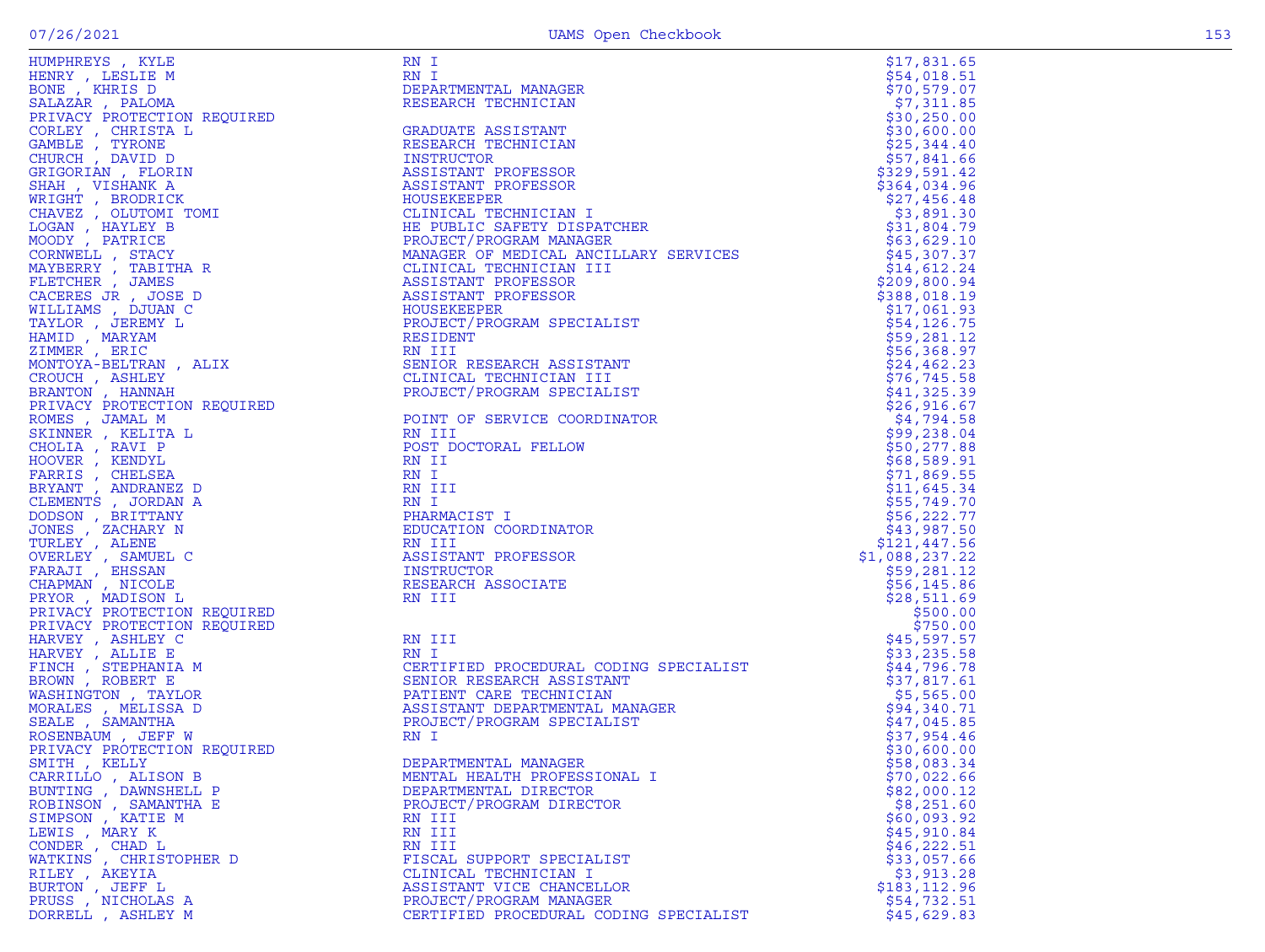|  | ۰. |  |
|--|----|--|

| TYLER, TIARA D                   | HOUSEKEEPER                                                                                                                                                                | \$10,743.57   |
|----------------------------------|----------------------------------------------------------------------------------------------------------------------------------------------------------------------------|---------------|
| REZAEIAHARI , MANDANA            | ASSISTANT PROFESSOR                                                                                                                                                        | \$112,766.46  |
| GRAVES , AMANDA C                | RN I                                                                                                                                                                       | \$53,602.14   |
| BENTLEY , KAYLIE                 | RN IV                                                                                                                                                                      | \$45,638.63   |
| BARBEE , SAMANTHA N              | RN I                                                                                                                                                                       | \$48,538.88   |
| SMITH, AARONLEE M                | RN I                                                                                                                                                                       | \$29,877.55   |
| WEAVER, AMANDA M                 | RN II                                                                                                                                                                      | \$2,081.73    |
| PARKS, SHERRI G                  | ADVANCED PRACTICE REGISTERED NURSE                                                                                                                                         | \$120,844.06  |
| DEHMEL , STEPHAN                 | ASSISTANT PROFESSOR                                                                                                                                                        | \$299,970.00  |
| KAMRAN , MUDASSAR                | ASSISTANT PROFESSOR                                                                                                                                                        | \$440,037.81  |
| BRYAN, REBECCA F                 | DEPARTMENTAL MANAGER                                                                                                                                                       | \$72,788.70   |
| LAMBERT, CANDACE                 | SPECIAL PROCEDURE TECHNICIAN                                                                                                                                               | \$29,812.02   |
| JOHNSON , KELSEY                 | RESEARCH ASSOCIATE                                                                                                                                                         | \$77,368.06   |
| WATT, JASSMINE A                 | MEDICAL ASSISTANT                                                                                                                                                          | \$1,583.68    |
| LANE, MEGAN D                    | ASSISTANT PROFESSOR                                                                                                                                                        | \$65,564.50   |
| TODD, BRIAN D                    | HOUSEKEEPER                                                                                                                                                                | \$22,965.21   |
| MCLELLAND, TRAVIS W              |                                                                                                                                                                            | \$66,080.75   |
| CLEAVENGER, KYLIE                |                                                                                                                                                                            | \$894.00      |
| AMERSON, JORDAN T                |                                                                                                                                                                            | \$3,023.50    |
| MOLLETTE , MICHELLE              | SPECIALTY REGISTERED NURSE                                                                                                                                                 | \$3.11        |
| PINTO MIRANDA, VERONICA A        | <b>PROJECT/PROGRAM MANAGER<br/>CLINICAL TECHNICIAN I<br/>CLINICAL TECHNICIAN I<br/>CLINICAL TECHNICIAN I<br/>SPECIALTY REGISTERED NUR:<br/>ASSISTANT PROFESSOR</b><br>RN T | \$174,522.18  |
| PRINCE, MERRITT                  | RN I                                                                                                                                                                       | \$48,929.82   |
| HATHCOTE , TAYLOR L              | RN I                                                                                                                                                                       | \$56,304.81   |
| REINBOLT , BETHANY               | RN III                                                                                                                                                                     | \$53,833.71   |
| BRUNER, MARCUS L                 | DEPARTMENTAL DIRECTOR                                                                                                                                                      | \$75,192.67   |
| MILTON , MILLIE                  | RN III                                                                                                                                                                     | \$56,046.50   |
| OTIS, LORI                       | CLINICAL SERVICES MANAGER                                                                                                                                                  | \$99,142.99   |
| DESHAZER , GARRON                | RESIDENT                                                                                                                                                                   | \$965.56      |
| JACKSON, FRANCICAL               | PATIENT SERVICES ASSOCIATE                                                                                                                                                 | \$31,604.02   |
| MBENA , MAUREEN                  | NURSING PRN POOL - RN                                                                                                                                                      | \$3,097.81    |
| BEALL , SAVANNAH                 | PATIENT CARE TECHNICIAN                                                                                                                                                    | \$33,098.29   |
| HUBBIRD, BRITTNEY C              | RN I                                                                                                                                                                       | \$54,843.11   |
| HUNLEY, JACK S                   | RN I                                                                                                                                                                       | \$61,978.89   |
| ESTES, HANNAH A                  | RN I                                                                                                                                                                       | \$52,971.25   |
| SAYLAM, EZGI                     | RESIDENT                                                                                                                                                                   | \$6,530.42    |
| MCBRYDE , ANDREA                 | EXECUTIVE ASSISTANT                                                                                                                                                        | \$55,539.00   |
| PRIVACY PROTECTION REQUIRED      |                                                                                                                                                                            | \$30,791.25   |
| $501$ KED<br>GHARAPOUR, CARRIE A | NURSING PRN POOL - RN                                                                                                                                                      | \$3,306.87    |
| EWELL, LACIE M                   | CHILD CARE TECHNICIAN                                                                                                                                                      | \$29,702.40   |
| BAKER, JORDAN                    | MENTAL HEALTH PROFESSIONAL I                                                                                                                                               | \$50,166.70   |
| GIORGAKIS , EMMANOUIL            | ASSISTANT PROFESSOR                                                                                                                                                        | \$343,399.96  |
| ORR, LISA A                      | HOUSEKEEPER                                                                                                                                                                | \$29,653.40   |
| VANCE, JESSICA N                 | POINT OF SERVICE COORDINATOR                                                                                                                                               | \$32,376.52   |
| RAMON, JOHN C                    | EDUCATION COORDINATOR                                                                                                                                                      | \$20,009.54   |
| AACHOUI , YOUSSEF                | ASSISTANT PROFESSOR                                                                                                                                                        | \$119,956.66  |
| SKINNER , WILLIAM PATRICK P      | INSTRUCTOR                                                                                                                                                                 | \$500.00      |
| PALADINO, CHASE DANEE E          | RN I                                                                                                                                                                       | \$50, 250.49  |
| PRIVACY PROTECTION REQUIRED      |                                                                                                                                                                            | \$30,600.00   |
| PRIVACY PROTECTION REQUIRED      |                                                                                                                                                                            | \$30,600.00   |
| RAICHANDANI, SURBHI              | RESIDENT                                                                                                                                                                   | \$59,281.12   |
| VEERAPANDIYAN, ARAVINDHAN        | ASSISTANT PROFESSOR                                                                                                                                                        | \$224, 422.04 |
| MARCELLE, VICTORIA R             | RESEARCH TECHNICIAN                                                                                                                                                        | \$25,506.59   |
| HAILE , HEATHER                  | DEPARTMENTAL MANAGER                                                                                                                                                       | \$44,395.00   |
| UTECHT, SONYA                    | PROJECT/PROGRAM MANAGER                                                                                                                                                    | \$77,265.00   |
| TRAN, NGHI                       | CLINICAL TECHNICIAN I                                                                                                                                                      | \$3,220.10    |
| PAIC, STEFAN C                   | CLINICAL TECHNICIAN I                                                                                                                                                      | \$4,370.90    |
| JOHNSON, LAUREN M                | CLINICAL TECHNICIAN I                                                                                                                                                      | \$1,506.50    |
| EVANS, LEAH                      | CLINICAL TECHNICIAN I                                                                                                                                                      | \$5,509.70    |
| MCCLANAHAN , TAYLOR              | CLINICAL TECHNICIAN I                                                                                                                                                      | \$3,750.00    |
| JOHNSON, KRISTIN                 | CLINICAL TECHNICIAN I                                                                                                                                                      | \$8,209.00    |
| TEDDER WARD, ASHLYN K            | CLINICAL TECHNICIAN I                                                                                                                                                      | \$460.00      |
| LAM, JASON C                     | CLINICAL TECHNICIAN I                                                                                                                                                      | \$1,874.00    |
| SENN, RACHEL                     | CLINICAL TECHNICIAN I                                                                                                                                                      | \$2,665.00    |
|                                  |                                                                                                                                                                            |               |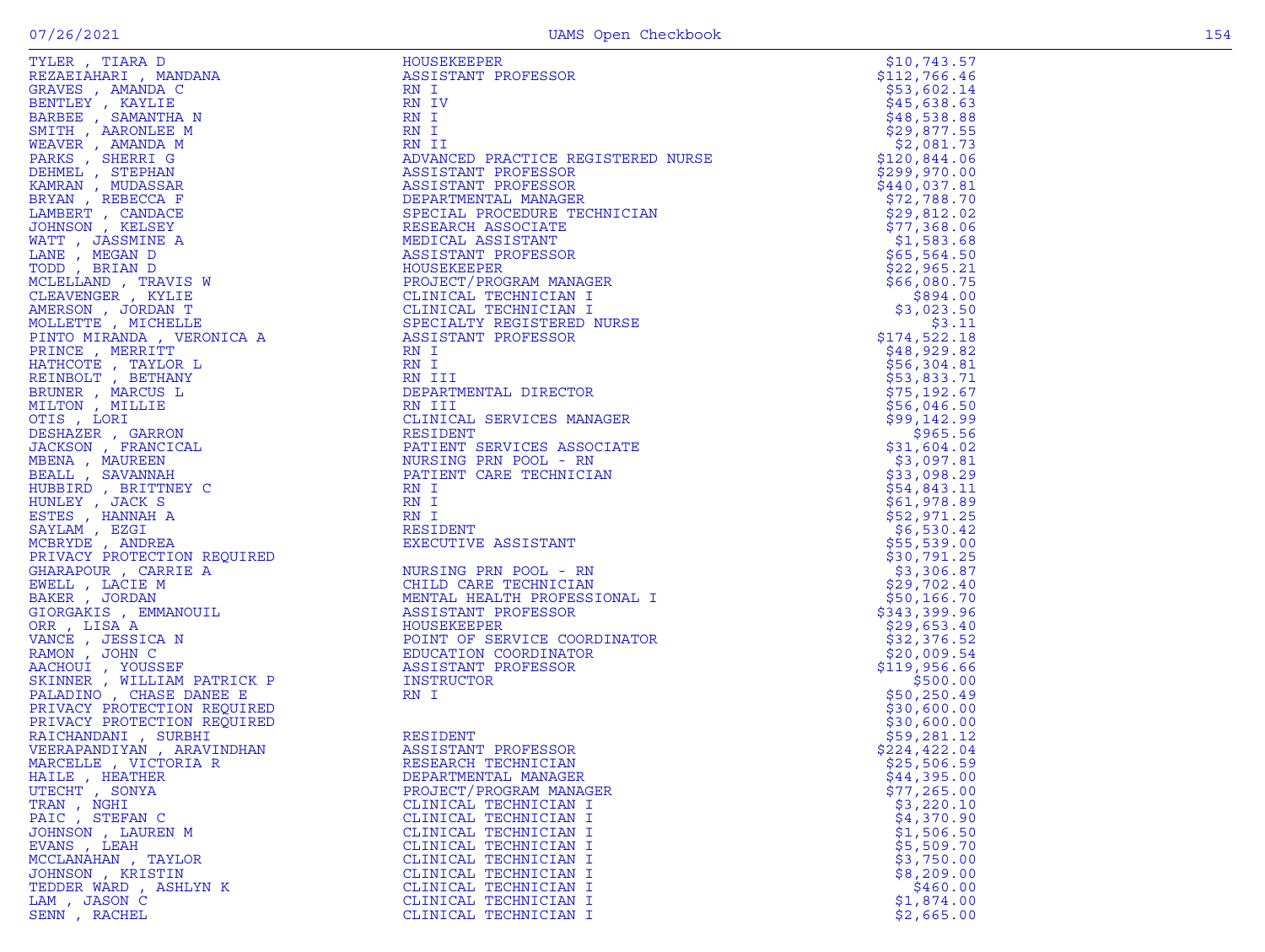| ZOTTI , SYDNEY N                                                                                                                                                                       |                                                                                                                                                                                                                                                          |               |
|----------------------------------------------------------------------------------------------------------------------------------------------------------------------------------------|----------------------------------------------------------------------------------------------------------------------------------------------------------------------------------------------------------------------------------------------------------|---------------|
|                                                                                                                                                                                        | CLINICAL TECHNICIAN I                                                                                                                                                                                                                                    | \$2,339.50    |
|                                                                                                                                                                                        | CLINICAL TECHNICIAN I                                                                                                                                                                                                                                    | \$2,119.00    |
|                                                                                                                                                                                        | CLINICAL TECHNICIAN I                                                                                                                                                                                                                                    | \$1,524.00    |
|                                                                                                                                                                                        |                                                                                                                                                                                                                                                          | \$2,885.50    |
|                                                                                                                                                                                        |                                                                                                                                                                                                                                                          | \$7,810.00    |
|                                                                                                                                                                                        |                                                                                                                                                                                                                                                          |               |
| ZOTTI , SYDNEY N<br>LESSENBERRY , BROOKE A<br>BRIERE , MICHELLE D<br>KELLEY , CHRISTOPHER<br>WARD , LEAH<br>VAN ENK , ALEXANDRIA M<br>DRIVACK , ALEXANDRIA M<br>DRIVACK , ALEXANDRIA M |                                                                                                                                                                                                                                                          | \$4,934.05    |
|                                                                                                                                                                                        |                                                                                                                                                                                                                                                          | \$30,250.00   |
|                                                                                                                                                                                        |                                                                                                                                                                                                                                                          | \$53,589.96   |
|                                                                                                                                                                                        |                                                                                                                                                                                                                                                          | \$3,342.14    |
|                                                                                                                                                                                        |                                                                                                                                                                                                                                                          | \$59,781.12   |
|                                                                                                                                                                                        |                                                                                                                                                                                                                                                          |               |
|                                                                                                                                                                                        |                                                                                                                                                                                                                                                          | \$238,456.59  |
|                                                                                                                                                                                        |                                                                                                                                                                                                                                                          | \$85,233.89   |
|                                                                                                                                                                                        |                                                                                                                                                                                                                                                          | \$73,997.54   |
|                                                                                                                                                                                        |                                                                                                                                                                                                                                                          | \$34,520.78   |
|                                                                                                                                                                                        |                                                                                                                                                                                                                                                          |               |
|                                                                                                                                                                                        |                                                                                                                                                                                                                                                          | \$41,201.67   |
|                                                                                                                                                                                        |                                                                                                                                                                                                                                                          | \$34,966.88   |
|                                                                                                                                                                                        |                                                                                                                                                                                                                                                          | \$27, 255.41  |
|                                                                                                                                                                                        |                                                                                                                                                                                                                                                          | \$59,281.12   |
|                                                                                                                                                                                        |                                                                                                                                                                                                                                                          |               |
|                                                                                                                                                                                        |                                                                                                                                                                                                                                                          | \$32,379.98   |
|                                                                                                                                                                                        |                                                                                                                                                                                                                                                          | \$58,505.12   |
|                                                                                                                                                                                        |                                                                                                                                                                                                                                                          | \$70,833.49   |
|                                                                                                                                                                                        |                                                                                                                                                                                                                                                          | \$32,807.05   |
|                                                                                                                                                                                        |                                                                                                                                                                                                                                                          | \$39,292.40   |
|                                                                                                                                                                                        |                                                                                                                                                                                                                                                          |               |
|                                                                                                                                                                                        |                                                                                                                                                                                                                                                          | \$36,737.66   |
|                                                                                                                                                                                        |                                                                                                                                                                                                                                                          | \$54, 204.35  |
|                                                                                                                                                                                        |                                                                                                                                                                                                                                                          | \$20, 175.37  |
|                                                                                                                                                                                        |                                                                                                                                                                                                                                                          | \$107, 200.66 |
|                                                                                                                                                                                        |                                                                                                                                                                                                                                                          |               |
|                                                                                                                                                                                        |                                                                                                                                                                                                                                                          | \$8,469.28    |
|                                                                                                                                                                                        |                                                                                                                                                                                                                                                          | \$30,475.96   |
|                                                                                                                                                                                        |                                                                                                                                                                                                                                                          | \$30,600.00   |
|                                                                                                                                                                                        |                                                                                                                                                                                                                                                          | \$1,177.53    |
|                                                                                                                                                                                        |                                                                                                                                                                                                                                                          | \$30,633.75   |
|                                                                                                                                                                                        |                                                                                                                                                                                                                                                          |               |
|                                                                                                                                                                                        |                                                                                                                                                                                                                                                          | \$69,767.97   |
|                                                                                                                                                                                        |                                                                                                                                                                                                                                                          | \$73, 216.51  |
|                                                                                                                                                                                        |                                                                                                                                                                                                                                                          | \$8,856.58    |
|                                                                                                                                                                                        |                                                                                                                                                                                                                                                          | \$12, 221.59  |
|                                                                                                                                                                                        |                                                                                                                                                                                                                                                          |               |
|                                                                                                                                                                                        |                                                                                                                                                                                                                                                          | \$9,582.53    |
|                                                                                                                                                                                        |                                                                                                                                                                                                                                                          | \$58,999.07   |
|                                                                                                                                                                                        |                                                                                                                                                                                                                                                          | \$1,179.07    |
|                                                                                                                                                                                        |                                                                                                                                                                                                                                                          | \$43,163.27   |
|                                                                                                                                                                                        |                                                                                                                                                                                                                                                          | \$58,556.16   |
|                                                                                                                                                                                        |                                                                                                                                                                                                                                                          |               |
|                                                                                                                                                                                        |                                                                                                                                                                                                                                                          | \$65,716.38   |
|                                                                                                                                                                                        |                                                                                                                                                                                                                                                          | \$40, 295.30  |
|                                                                                                                                                                                        |                                                                                                                                                                                                                                                          | \$67,941.29   |
|                                                                                                                                                                                        |                                                                                                                                                                                                                                                          | \$25,672.28   |
|                                                                                                                                                                                        |                                                                                                                                                                                                                                                          |               |
|                                                                                                                                                                                        |                                                                                                                                                                                                                                                          | \$54,255.10   |
|                                                                                                                                                                                        |                                                                                                                                                                                                                                                          | \$60,058.73   |
|                                                                                                                                                                                        |                                                                                                                                                                                                                                                          | \$51,036.52   |
|                                                                                                                                                                                        |                                                                                                                                                                                                                                                          | \$250.00      |
|                                                                                                                                                                                        |                                                                                                                                                                                                                                                          | \$63.75       |
|                                                                                                                                                                                        |                                                                                                                                                                                                                                                          |               |
|                                                                                                                                                                                        |                                                                                                                                                                                                                                                          | \$29,227.66   |
|                                                                                                                                                                                        |                                                                                                                                                                                                                                                          | \$34,419.60   |
| SHERROD, ANTHONY A                                                                                                                                                                     | CERTIFIED TECHNOLOGIST I                                                                                                                                                                                                                                 | \$47,392.05   |
| IRIZARRY, ANNA E                                                                                                                                                                       | CERTIFIED TECHNOLOGIST I                                                                                                                                                                                                                                 | \$53,058.33   |
|                                                                                                                                                                                        | TREATHING IN FORD RANGER (CHRISTA CONTROLS IN THE ASSOCIATE AND INTERNATIONAL AND INTERNATIONAL AND INTERNATIONAL AND INTERNATIONAL AND INTERNATIONAL AND INTERNATIONAL AND INTERNATIONAL AND INTERNATIONAL AND INTERNATIONAL<br>CLINICAL TECHNICIAN III |               |
| WRINKLE, AFTON                                                                                                                                                                         |                                                                                                                                                                                                                                                          | \$40,678.65   |
| ONUOHA , ANTHONIA C                                                                                                                                                                    | RN III                                                                                                                                                                                                                                                   | \$111,348.44  |
| DAVIS, CRYSTAL L                                                                                                                                                                       | MEDICAL ASSISTANT                                                                                                                                                                                                                                        | \$3,226.30    |
| DYSON, DILLON M                                                                                                                                                                        | NURSING PRN POOL - RN                                                                                                                                                                                                                                    | \$54,657.32   |
| FAULKNER , TERRY K                                                                                                                                                                     | PHARMACY SUPERVISOR                                                                                                                                                                                                                                      | \$122,695.11  |
|                                                                                                                                                                                        |                                                                                                                                                                                                                                                          |               |
| CHAMBERS, SHANEIKA R                                                                                                                                                                   | INSTRUCTOR                                                                                                                                                                                                                                               | \$53,508.20   |
| MACK, AUDREY F                                                                                                                                                                         | POINT OF SERVICE COORDINATOR                                                                                                                                                                                                                             | \$36,023.02   |
| VAUGHN JR , KENNETH M                                                                                                                                                                  | CLINICAL TECHNICIAN II                                                                                                                                                                                                                                   | \$28,180.47   |
| AUTH , TERESA J                                                                                                                                                                        | LPN II                                                                                                                                                                                                                                                   | \$53,769.66   |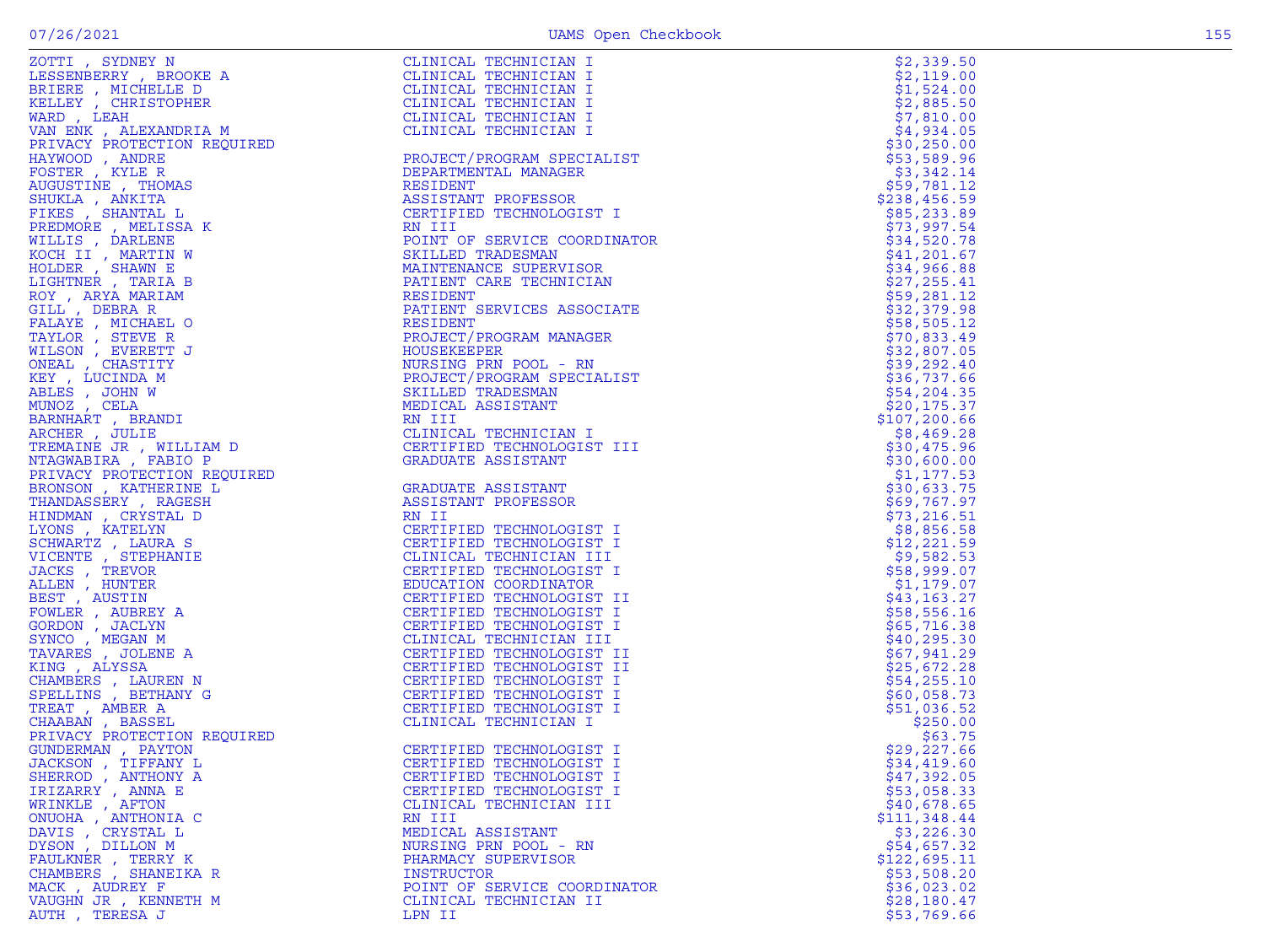| BATTAFARANO, VINCENT M                                                                                                                                                                                                                                                                                                                                                                                                                                                                           | <b>RESIDENT</b>                        | \$57,452.34                |
|--------------------------------------------------------------------------------------------------------------------------------------------------------------------------------------------------------------------------------------------------------------------------------------------------------------------------------------------------------------------------------------------------------------------------------------------------------------------------------------------------|----------------------------------------|----------------------------|
| GREITEN, LAWRENCE E                                                                                                                                                                                                                                                                                                                                                                                                                                                                              | ASSISTANT PROFESSOR                    | \$423,953.60               |
| BRYANT, JOSEPH C                                                                                                                                                                                                                                                                                                                                                                                                                                                                                 | RESEARCH ASSOCIATE                     | \$48,866.49                |
|                                                                                                                                                                                                                                                                                                                                                                                                                                                                                                  |                                        |                            |
| JACKSON, LATOSHA                                                                                                                                                                                                                                                                                                                                                                                                                                                                                 | NURSING PRN POOL - RN                  | \$26, 146.66               |
| AKAMA-MAKIA, MARY                                                                                                                                                                                                                                                                                                                                                                                                                                                                                | RN I                                   | \$72, 247.28               |
|                                                                                                                                                                                                                                                                                                                                                                                                                                                                                                  |                                        |                            |
| MADDOX, SIMONE S                                                                                                                                                                                                                                                                                                                                                                                                                                                                                 | INSTRUCTIONAL DEVELOPMENT SPECIALIST I | \$4,803.25                 |
| WASHINGTON, JARVIS K                                                                                                                                                                                                                                                                                                                                                                                                                                                                             | HOUSEKEEPER                            | \$11,450.25                |
| BROWN, TAUREAN L                                                                                                                                                                                                                                                                                                                                                                                                                                                                                 | GRADUATE ASSISTANT                     |                            |
|                                                                                                                                                                                                                                                                                                                                                                                                                                                                                                  |                                        | \$30,600.00<br>\$30,620.93 |
|                                                                                                                                                                                                                                                                                                                                                                                                                                                                                                  |                                        |                            |
|                                                                                                                                                                                                                                                                                                                                                                                                                                                                                                  |                                        | \$21,075.88                |
|                                                                                                                                                                                                                                                                                                                                                                                                                                                                                                  |                                        |                            |
|                                                                                                                                                                                                                                                                                                                                                                                                                                                                                                  |                                        | \$10.09                    |
|                                                                                                                                                                                                                                                                                                                                                                                                                                                                                                  |                                        | \$65,107.29                |
|                                                                                                                                                                                                                                                                                                                                                                                                                                                                                                  |                                        | \$55,945.83                |
|                                                                                                                                                                                                                                                                                                                                                                                                                                                                                                  |                                        |                            |
|                                                                                                                                                                                                                                                                                                                                                                                                                                                                                                  |                                        | \$3,501.02                 |
|                                                                                                                                                                                                                                                                                                                                                                                                                                                                                                  |                                        | \$38,484.12                |
|                                                                                                                                                                                                                                                                                                                                                                                                                                                                                                  |                                        |                            |
|                                                                                                                                                                                                                                                                                                                                                                                                                                                                                                  |                                        | \$88,411.21                |
|                                                                                                                                                                                                                                                                                                                                                                                                                                                                                                  |                                        | \$61,044.69                |
|                                                                                                                                                                                                                                                                                                                                                                                                                                                                                                  |                                        | \$495,970.20               |
|                                                                                                                                                                                                                                                                                                                                                                                                                                                                                                  |                                        |                            |
|                                                                                                                                                                                                                                                                                                                                                                                                                                                                                                  |                                        | \$48,521.44                |
|                                                                                                                                                                                                                                                                                                                                                                                                                                                                                                  |                                        | \$36,786.40                |
|                                                                                                                                                                                                                                                                                                                                                                                                                                                                                                  |                                        |                            |
| NETH AMANDA AN AREA DERTIFICATION OF THE MANUSCRIPT ON MANUSCRIPT (MARIA DERTIFICATION OF THE UDDLEBROOK , DENISE PROJECT/PROGRAM PEARLY AND MEDICAL ASSISTANT MEDICAL ASSISTANT MEDICAL ASSISTANT MEDICAL ASSISTANT MEDICAL A<br>BAATTACHARYTA , PANNA LALLEN , STACT N<br>ALLEN , STACT N<br>COVERSTREET , JACQUELINE M<br>SULLIVAN , JASMINE D<br>QAQISH , RASHA<br>NEAL , ANDREA L<br>FRIEND , JOSEPH C<br>EROMN , MARIO<br>COODY , CARMEN<br>BROWN , GLEN<br>NELLIS , KENDALL D<br>BARRON , |                                        | \$65,878.17                |
|                                                                                                                                                                                                                                                                                                                                                                                                                                                                                                  |                                        | \$41,851.83                |
|                                                                                                                                                                                                                                                                                                                                                                                                                                                                                                  |                                        | \$84,307.39                |
|                                                                                                                                                                                                                                                                                                                                                                                                                                                                                                  |                                        |                            |
|                                                                                                                                                                                                                                                                                                                                                                                                                                                                                                  | PROJECT/PROGRAM MANAGER                | \$42,868.64                |
|                                                                                                                                                                                                                                                                                                                                                                                                                                                                                                  | MENTAL HEALTH PROFESSIONAL I           | \$6,123.00                 |
|                                                                                                                                                                                                                                                                                                                                                                                                                                                                                                  | MENTAL HEALTH PROFESSIONAL I           | \$24,404.74                |
|                                                                                                                                                                                                                                                                                                                                                                                                                                                                                                  |                                        |                            |
|                                                                                                                                                                                                                                                                                                                                                                                                                                                                                                  | SKILLED TRADESMAN                      | \$38,420.11                |
|                                                                                                                                                                                                                                                                                                                                                                                                                                                                                                  | CASHIER                                | \$33,003.37                |
|                                                                                                                                                                                                                                                                                                                                                                                                                                                                                                  | DIRECTOR OF CLINIC NURSING             |                            |
|                                                                                                                                                                                                                                                                                                                                                                                                                                                                                                  |                                        | \$66,962.96                |
|                                                                                                                                                                                                                                                                                                                                                                                                                                                                                                  | POINT OF SERVICE COORDINATOR           | \$32,829.83                |
|                                                                                                                                                                                                                                                                                                                                                                                                                                                                                                  | PROJECT/PROGRAM MANAGER                | \$32,225.31                |
|                                                                                                                                                                                                                                                                                                                                                                                                                                                                                                  |                                        |                            |
|                                                                                                                                                                                                                                                                                                                                                                                                                                                                                                  | ADMINISTRATIVE SPECIALIST III          | \$4,519.62                 |
|                                                                                                                                                                                                                                                                                                                                                                                                                                                                                                  |                                        | \$35,117.91                |
|                                                                                                                                                                                                                                                                                                                                                                                                                                                                                                  |                                        | \$34,589.51                |
|                                                                                                                                                                                                                                                                                                                                                                                                                                                                                                  |                                        |                            |
| HADDEN, TIFFANY D                                                                                                                                                                                                                                                                                                                                                                                                                                                                                |                                        | \$50,166.70                |
| RLY A<br>WILLIAMS, KIMBERLY A                                                                                                                                                                                                                                                                                                                                                                                                                                                                    |                                        | \$41,826.04                |
| MOODY, JODI L                                                                                                                                                                                                                                                                                                                                                                                                                                                                                    |                                        | \$48,796.90                |
|                                                                                                                                                                                                                                                                                                                                                                                                                                                                                                  |                                        |                            |
| PRIVACY PROTECTION REQUIRED                                                                                                                                                                                                                                                                                                                                                                                                                                                                      |                                        | \$32,599.08                |
| ALHALLAK, IAD                                                                                                                                                                                                                                                                                                                                                                                                                                                                                    | CLINICAL TECHNICIAN I                  | \$5,264.70                 |
|                                                                                                                                                                                                                                                                                                                                                                                                                                                                                                  |                                        |                            |
| BROWLEY, SHARAKA                                                                                                                                                                                                                                                                                                                                                                                                                                                                                 | CLINICAL TECHNICIAN I                  | \$2,894.50                 |
| CHISUM, KYLIE                                                                                                                                                                                                                                                                                                                                                                                                                                                                                    | RESEARCH TECHNICIAN                    | \$29,817.90                |
| CRAWFORD, PORTIACA S                                                                                                                                                                                                                                                                                                                                                                                                                                                                             | CLINICAL TECHNICIAN I                  | \$9,502.88                 |
|                                                                                                                                                                                                                                                                                                                                                                                                                                                                                                  |                                        |                            |
| NORWOOD, KIWANNA                                                                                                                                                                                                                                                                                                                                                                                                                                                                                 | CLINICAL TECHNICIAN I                  | \$323.86                   |
| ROULIER, JULIA P                                                                                                                                                                                                                                                                                                                                                                                                                                                                                 | ASSISTANT PROFESSOR                    | \$239,441.98               |
| PARTLOW, DIA                                                                                                                                                                                                                                                                                                                                                                                                                                                                                     | PROJECT/PROGRAM SPECIALIST             | \$43,918.05                |
|                                                                                                                                                                                                                                                                                                                                                                                                                                                                                                  |                                        |                            |
| PITTS, YAZZMINE                                                                                                                                                                                                                                                                                                                                                                                                                                                                                  | HOUSEKEEPER                            | \$16,339.92                |
| JENKINS , TEENA M                                                                                                                                                                                                                                                                                                                                                                                                                                                                                | PROJECT/PROGRAM SPECIALIST             | \$38,220.38                |
| MAYFIELD, HILARY J                                                                                                                                                                                                                                                                                                                                                                                                                                                                               | FAMILY ENRICHMENT SPECIALIST I         | \$25,217.27                |
|                                                                                                                                                                                                                                                                                                                                                                                                                                                                                                  |                                        |                            |
| BALOH , JURE                                                                                                                                                                                                                                                                                                                                                                                                                                                                                     | ASSISTANT PROFESSOR                    | \$105,505.10               |
| NEAL , MARKEISHA L                                                                                                                                                                                                                                                                                                                                                                                                                                                                               | MEDICAL ASSISTANT                      | \$21,345.80                |
|                                                                                                                                                                                                                                                                                                                                                                                                                                                                                                  | PATIENT CARE TECHNICIAN                |                            |
| KOROMA, FATMATA B                                                                                                                                                                                                                                                                                                                                                                                                                                                                                |                                        | \$36,819.37                |
| KINNEY , LAQUISTA D                                                                                                                                                                                                                                                                                                                                                                                                                                                                              | CLINICAL TECHNICIAN III                | \$61, 115.12               |
| SLEDGE, JOSHUA S                                                                                                                                                                                                                                                                                                                                                                                                                                                                                 | PROJECT/PROGRAM SPECIALIST             | \$36, 260.01               |
|                                                                                                                                                                                                                                                                                                                                                                                                                                                                                                  |                                        |                            |
| JONES , REGINA D                                                                                                                                                                                                                                                                                                                                                                                                                                                                                 | MEDICAL BILLING SPECIALIST             | \$29,999.48                |
| LANE, ERICK D                                                                                                                                                                                                                                                                                                                                                                                                                                                                                    | HOUSEKEEPER                            | \$12,682.80                |
| KING, GLORIA D                                                                                                                                                                                                                                                                                                                                                                                                                                                                                   | RN I                                   | \$82,182.42                |
|                                                                                                                                                                                                                                                                                                                                                                                                                                                                                                  |                                        |                            |
| AYERS, TRAVIS D                                                                                                                                                                                                                                                                                                                                                                                                                                                                                  | ASSISTANT PROFESSOR                    | \$214, 221.00              |
| HAYNES , GAVIN B                                                                                                                                                                                                                                                                                                                                                                                                                                                                                 | SKILLED TRADESMAN                      | \$43,721.72                |
| KEMP, JULIE A                                                                                                                                                                                                                                                                                                                                                                                                                                                                                    | RN III                                 | \$4,736.93                 |
|                                                                                                                                                                                                                                                                                                                                                                                                                                                                                                  |                                        |                            |
| LEA COMPTON, LATORIA V                                                                                                                                                                                                                                                                                                                                                                                                                                                                           | POINT OF SERVICE COORDINATOR           | \$20,947.67                |
| RAMIREZ , ALEJANDRO                                                                                                                                                                                                                                                                                                                                                                                                                                                                              | ASSISTANT PROFESSOR                    | \$239,723.54               |
| JOHNSON, AMY R                                                                                                                                                                                                                                                                                                                                                                                                                                                                                   | LPN I                                  | \$47,395.84                |
|                                                                                                                                                                                                                                                                                                                                                                                                                                                                                                  |                                        |                            |
| JOHNSON, TARA L                                                                                                                                                                                                                                                                                                                                                                                                                                                                                  | ASSISTANT PROFESSOR                    | \$224,422.04               |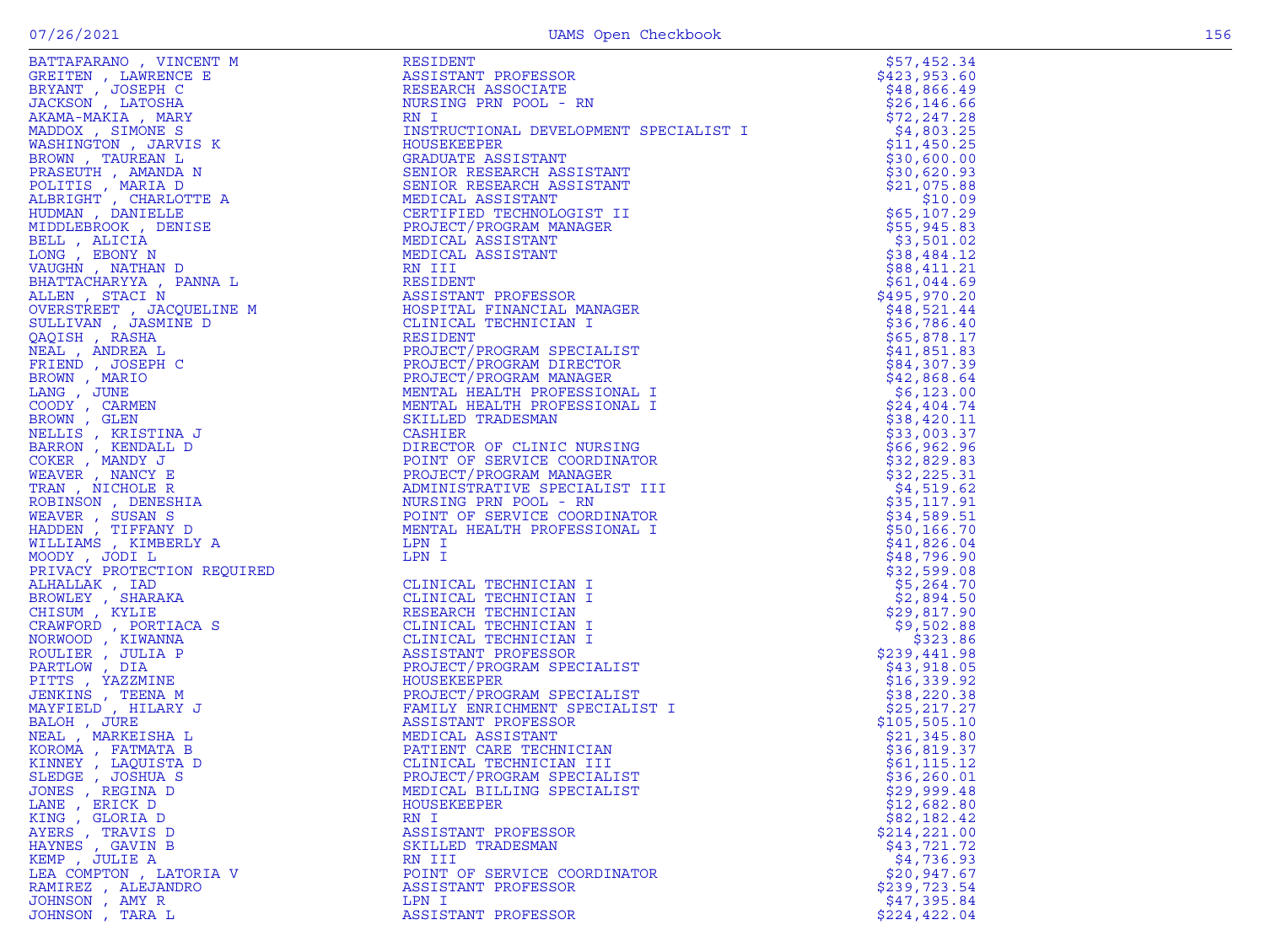|  | ٠      |  |
|--|--------|--|
|  | $\sim$ |  |
|  |        |  |

| MAJMUDAR , BITTU R          | ASSISTANT PROFESSOR            | \$90, 123.70 |
|-----------------------------|--------------------------------|--------------|
| PERRY-WATSON, SYDNEY Y      | POINT OF SERVICE COORDINATOR   | \$32,772.46  |
| LOWERY, KO LEE L            | RN III                         | \$29,426.07  |
| MONTIHO , TAHANNA R         | RN III                         | \$79,313.70  |
| CLIFTON, CASEY D            | RN III                         | \$48,584.89  |
| MOHR , SYDNIE               | NURSING PRN POOL - RN          | \$304.00     |
| MACKEY , RANDI L            | RESEARCH ASSOCIATE             | \$65,528.92  |
| WALLS, URSULA M             | CLINICAL TECHNICIAN I          | \$38,371.93  |
| NAVARRO , MAGDALENA         | RN III                         | \$8,138.33   |
| SORENSEN, SETH T            | ASSISTANT PROFESSOR            | \$97,990.56  |
| BAXTER , BRIDGETTE J        | ADMINISTRATIVE ANALYST         | \$31,823.81  |
| SAFEER, SIDDICKY F          | ADMINISTRATIVE ANALYST         | \$730.09     |
| THOMAS , JUSTIN R           | CLINICAL TECHNICIAN III        | \$3,647.99   |
| PRIVACY PROTECTION REQUIRED |                                | \$28, 229.50 |
| BOGARD , CHRISTI L          | LPN II                         | \$44,457.59  |
| KANDEL , SANGAM             | GRADUATE ASSISTANT             | \$27,511.90  |
| MITCHELL , BARBARA A        | RN III                         | \$60,314.41  |
| REED, BRYCE M               | CLINICAL TECHNICIAN I          | \$38, 229.68 |
| ROSS, RUTH E                | ASSISTANT PROFESSOR            | \$88,597.16  |
| YARLAGADDA , MAHESH K       | RESIDENT                       | \$54,115.04  |
| HARRIELL , KENNETH E        | HOUSEKEEPER                    | \$32,044.77  |
| PRIVACY PROTECTION REQUIRED |                                | \$10,499.96  |
| BLAKE , MORGAN L            | RN I                           | \$70,925.42  |
| ANTIMO , MIRANDA M          | RN II                          | \$82,333.04  |
| REDMON , RONISHA D          | PATIENT CARE TECHNICIAN        | \$31,771.74  |
| PRIVACY PROTECTION REQUIRED |                                | \$26,559.52  |
| DHULIAWALA , SAMINA A       | CLINICAL TECHNICIAN I          | \$14, 204.50 |
| PRIVACY PROTECTION REQUIRED |                                | \$30,600.00  |
| HELMHOLZ , KAITLYN          | RN II                          | \$72,828.78  |
| RENNO, MARKUS S             | ASSISTANT PROFESSOR            | \$229,522.50 |
| LEE , PAULA J               | ADMINISTRATIVE ANALYST         | \$31,081.31  |
| VALDEZ, ROXANN C            | POINT OF SERVICE COORDINATOR   | \$1,274.21   |
| FLORENCE, BRADLEY G         | RESIDENT                       | \$57,452.34  |
| MALKAWI , ABDALLAH M        | RESIDENT                       | \$59,281.12  |
| RUCKER, CARLEE M            | RN III                         | \$71,089.59  |
| RYAN, ALEXIS L              | NURSING PRN POOL - RN          | \$10,699.04  |
| EUBANKS, CHENIA Y           | ASSOCIATE PROFESSOR            | \$189,428.30 |
| DUMAS , CHRIS N             | EXECUTIVE ASSISTANT            | \$56,985.76  |
| MITCHUSSON , BYRON          | SKILLED TRADESMAN              | \$25,928.48  |
| SHERMAN, ROSE A             | <b>COOK</b>                    | \$28,808.87  |
| DOWD , JAICEY L             | RN IV                          | \$80,225.94  |
| BURCHFIELD, ASHLEY D        | RN III                         | \$74,006.74  |
| NEWMAN , STEPHANIE M        | RN III                         | \$106.27     |
| HUTCHISON , TAMMIE M        | PROJECT/PROGRAM SPECIALIST     | \$46,181.92  |
| WILLIAMS , JONATHAN K       | CLINICAL TECHNICIAN I          | \$5,633.00   |
| MCWEENEY , SHAUN P          | PROJECT/PROGRAM SPECIALIST     | \$68,475.75  |
| SPARKS, CRYSTAL A           | PROJECT/PROGRAM MANAGER        | \$71,399.96  |
| SIMONSON , DANIEL J         | PROJECT/PROGRAM SPECIALIST     | \$48,476.13  |
| SHARMA, MEGHA               | ASSISTANT PROFESSOR            | \$243,856.59 |
| SMITH, ASHLEY               | PATIENT SERVICES ASSOCIATE     | \$28,767.12  |
| SWAIN, ASHEA R              | HOUSEKEEPER                    | \$29,524.20  |
| POTTS, JESSICA N            | PATIENT SERVICES ASSOCIATE     | \$40,346.37  |
| STEM , JENNY L              | LPN II                         | \$157.04     |
| DUCK, KATHERINE             | CLINICAL TECHNICIAN I          | \$32,998.76  |
| SCHMITZ , KELLI R           | ASSOCIATE PROFESSOR            | \$387,061.65 |
| GIBBS, REBECCA              | ASSISTANT DEPARTMENTAL MANAGER | \$69,799.91  |
| BERRY , KEVIN               | COOK                           | \$30,454.65  |
| HIGDON , KIM                | NURSING PRN POOL - RN          | \$27,300.20  |
| CORNELL , MARTIN            | <b>HOUSEKEEPER</b>             | \$30,353.65  |
| PRIVACY PROTECTION REQUIRED |                                | \$33,332.35  |
| MATHIS , JESSICA            | PHYSICAL THERAPIST             | \$64,121.87  |
| CABANSAG, MARICEL T         | NURSING PRN POOL - RN          | \$11, 295.49 |
| HEARD, RAVEN                | HOUSEKEEPER                    | \$27,400.35  |
|                             |                                |              |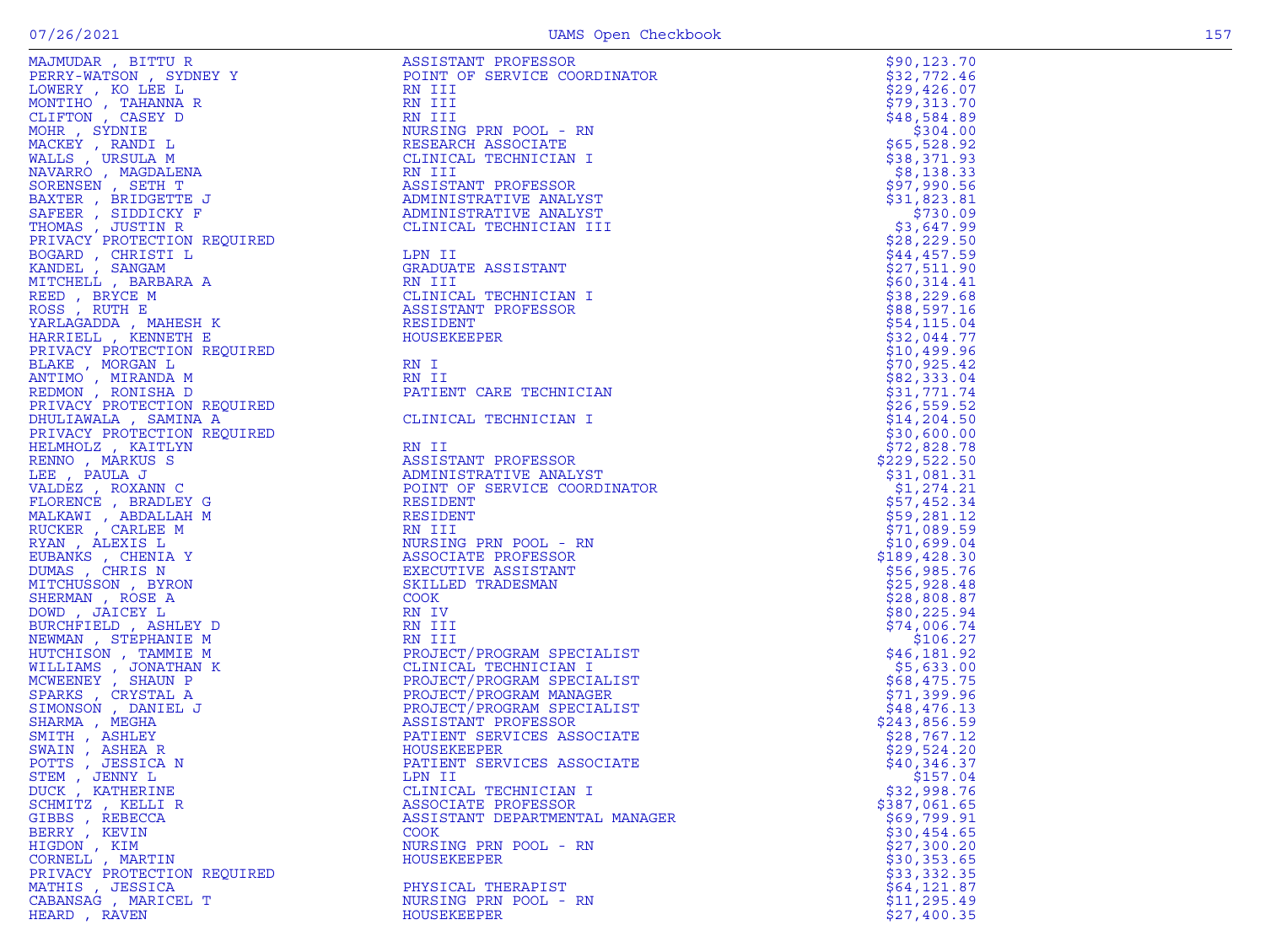|                                                |                                                         | \$47,858.72                |
|------------------------------------------------|---------------------------------------------------------|----------------------------|
|                                                |                                                         | \$72,195.69                |
|                                                |                                                         | \$47,916.36                |
|                                                |                                                         | \$36,899.83                |
|                                                |                                                         | \$79,155.49                |
|                                                |                                                         | \$17,456.16                |
|                                                |                                                         | \$45,351.98                |
|                                                |                                                         | \$20,451.88                |
|                                                |                                                         | \$71,706.08                |
|                                                |                                                         | \$9,191.70                 |
|                                                |                                                         | \$11,276.04                |
|                                                |                                                         | \$45,389.96                |
|                                                |                                                         | \$1,168.50                 |
|                                                |                                                         | \$102,833.00               |
|                                                |                                                         | \$42,347.60<br>\$57,452.34 |
|                                                |                                                         | \$42,693.73                |
|                                                |                                                         | \$50,487.73                |
|                                                |                                                         | \$97,105.85                |
|                                                |                                                         | \$3,839.77                 |
|                                                |                                                         | \$82,857.99                |
|                                                |                                                         | \$29,576.74                |
|                                                |                                                         | \$40,612.24                |
|                                                |                                                         | \$38,974.23                |
|                                                |                                                         | \$50,720.96                |
|                                                |                                                         | \$35,271.77                |
|                                                |                                                         | \$36,990.05                |
|                                                |                                                         | \$50,014.67                |
|                                                |                                                         | \$39,269.96                |
|                                                |                                                         | \$54,622.27                |
|                                                |                                                         | \$31,427.65                |
|                                                |                                                         | \$38, 242.48               |
|                                                |                                                         | \$32,107.65                |
|                                                |                                                         | \$110,060.06               |
|                                                |                                                         | \$57,452.34                |
|                                                |                                                         | \$2,971.11                 |
|                                                |                                                         | \$31,227.35                |
|                                                |                                                         | \$47,945.55                |
|                                                |                                                         | \$57,452.34                |
|                                                |                                                         | \$6,534.48                 |
|                                                |                                                         | \$32,956.80                |
|                                                |                                                         | \$6, 269.20                |
|                                                |                                                         | \$6.85                     |
|                                                |                                                         | \$37,706.42                |
|                                                |                                                         | \$28, 224.62               |
|                                                |                                                         | \$5,106.38                 |
|                                                |                                                         | \$30,292.94                |
|                                                |                                                         | \$28,554.55                |
|                                                |                                                         | \$36,609.58                |
|                                                |                                                         | \$214, 221.00              |
|                                                |                                                         | \$31,262.73                |
|                                                |                                                         | \$30,096.52                |
| DAVISON, MARY C                                | MENTAL HEALTH PROFESSIONAL I                            | \$50,668.30                |
| GRASSE, MARIA F                                | CERTIFIED CLASSROOM TEACHER                             | \$33,538.30                |
| CASS, ALISHA                                   | PUBLIC SAFETY/SECURITY OFFICER<br>PUBLIC SAFETY OFFICER | \$29,176.13<br>\$35,873.88 |
| TAYLOR, DAVID K<br>PRIVACY PROTECTION REQUIRED |                                                         | \$2,426.65                 |
| TYLER, CHARITY                                 | CERTIFIED CLASSROOM TEACHER                             | \$597.30                   |
| ELDER , JENNIFER                               | OCCUPATIONAL THERAPIST                                  | \$71,710.00                |
| COLLINS , MERANDIA N                           | DEPARTMENT BUSINESS COORDINATOR                         | \$36,639.98                |
| DEL CARMEN, VALENTINA D                        | RN III                                                  | \$95,306.55                |
| LEI, JIE                                       | POST DOCTORAL FELLOW                                    | \$6,833.21                 |
| GOPINATH, NITIN                                | RESIDENT                                                | \$57,051.48                |
|                                                |                                                         |                            |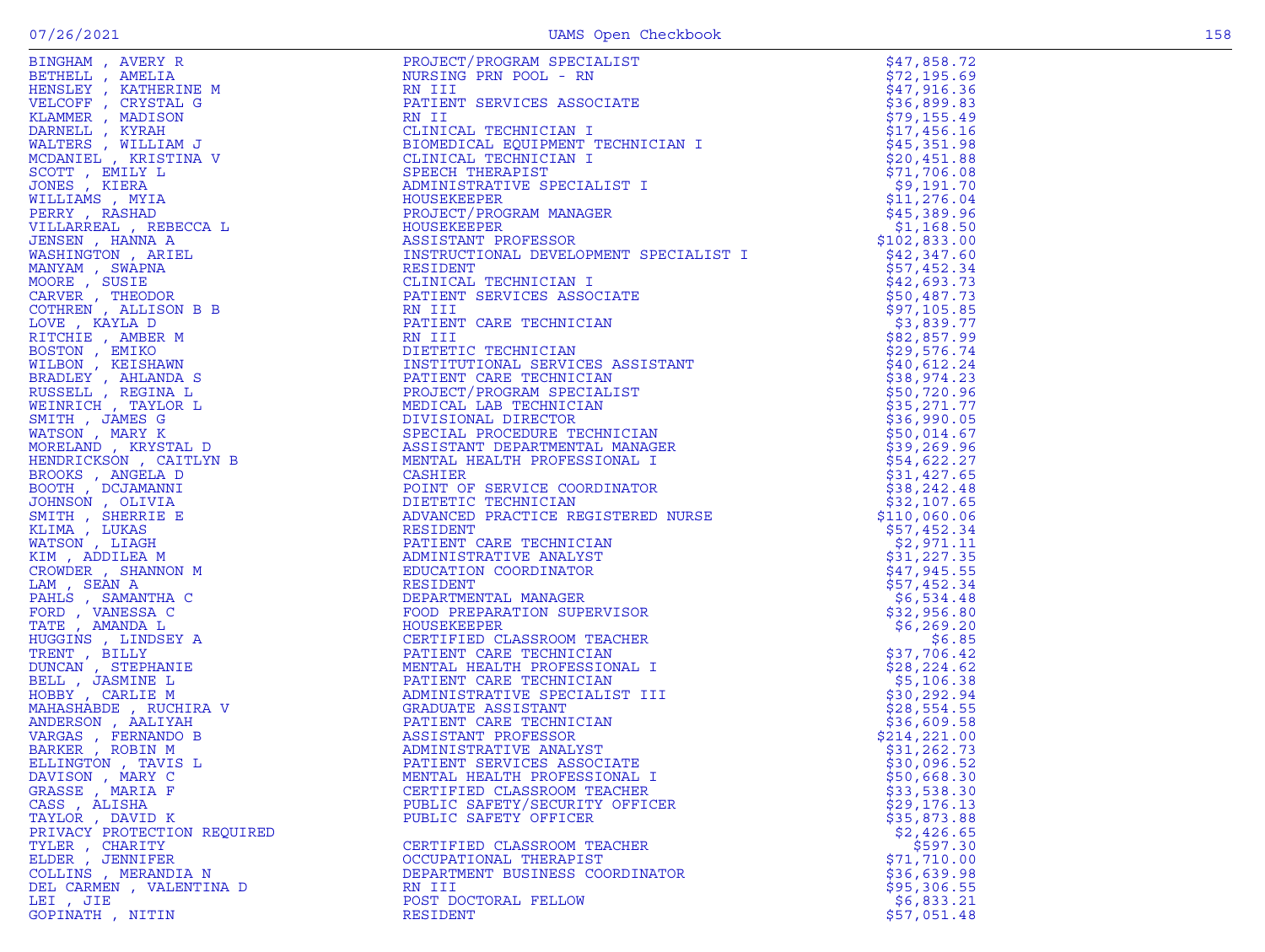|  | ٠      |    |
|--|--------|----|
|  | $\sim$ | ۰. |

|                        | POINT OF SERVICE COORDINATOR<br>HOSPITAL PROGRAM SERVICES ASSISTANT<br>RN III<br>RN III<br>RN III<br>RN III<br>RN III<br>MENTAL HEALTH PROFESSIONAL I<br>TRINITAL HEALTH PROFESSIONAL I<br>RN III<br>GRADUATE ASSISTANT<br>GRADUATE ASSISTANT<br>INSTRUCTIONAL DEV | \$34,896.80                 |
|------------------------|--------------------------------------------------------------------------------------------------------------------------------------------------------------------------------------------------------------------------------------------------------------------|-----------------------------|
|                        |                                                                                                                                                                                                                                                                    | \$3,729.45                  |
|                        |                                                                                                                                                                                                                                                                    | \$38,695.12                 |
|                        |                                                                                                                                                                                                                                                                    | \$19,159.61                 |
|                        |                                                                                                                                                                                                                                                                    | \$47,593.86                 |
|                        |                                                                                                                                                                                                                                                                    | \$56,951.29                 |
|                        |                                                                                                                                                                                                                                                                    | \$54,824.77                 |
|                        |                                                                                                                                                                                                                                                                    | \$7,064.50                  |
|                        |                                                                                                                                                                                                                                                                    | \$30,600.00                 |
|                        |                                                                                                                                                                                                                                                                    | \$9,586.50                  |
|                        |                                                                                                                                                                                                                                                                    | \$30,600.00                 |
|                        |                                                                                                                                                                                                                                                                    | \$49,243.60                 |
|                        |                                                                                                                                                                                                                                                                    | \$62,725.23                 |
|                        |                                                                                                                                                                                                                                                                    | \$47,868.23                 |
|                        |                                                                                                                                                                                                                                                                    | \$52,193.75                 |
|                        |                                                                                                                                                                                                                                                                    | \$51.82                     |
|                        |                                                                                                                                                                                                                                                                    | \$34,794.56                 |
|                        |                                                                                                                                                                                                                                                                    | \$31,447.46                 |
|                        |                                                                                                                                                                                                                                                                    | \$57,952.34                 |
|                        |                                                                                                                                                                                                                                                                    | \$57,674.97                 |
|                        |                                                                                                                                                                                                                                                                    | \$29,887.90                 |
|                        |                                                                                                                                                                                                                                                                    | \$23,632.40                 |
|                        |                                                                                                                                                                                                                                                                    | \$99,737.18                 |
|                        |                                                                                                                                                                                                                                                                    | \$22,160.17                 |
|                        |                                                                                                                                                                                                                                                                    | \$77,978.18                 |
|                        |                                                                                                                                                                                                                                                                    | \$89,318.34                 |
|                        |                                                                                                                                                                                                                                                                    | \$58,954.94<br>\$56, 244.56 |
|                        |                                                                                                                                                                                                                                                                    | \$52,775.03                 |
|                        |                                                                                                                                                                                                                                                                    | \$29,788.85                 |
|                        |                                                                                                                                                                                                                                                                    | \$34,358.76                 |
|                        |                                                                                                                                                                                                                                                                    | \$103,911.55                |
|                        | MADIECT/PROGRAM DIRECTOR<br>RESIDENT<br>MAINTENANCE SUPERVISOR<br>SKILLED TRADESMAN<br>POINT OF SERVICE COORDINATOR<br>PATIENT SERVICES ASSOCIATE<br>ADVANCED PRACTICE REGISTERED NURSE<br>CASHIER<br>RESIDENT SERVICES ASSOCIATE<br>RESIDENT<br>INSTITUTION       | \$24,070.51                 |
|                        |                                                                                                                                                                                                                                                                    | \$49,089.14                 |
|                        |                                                                                                                                                                                                                                                                    | \$415.66                    |
|                        |                                                                                                                                                                                                                                                                    | \$31,515.65                 |
|                        |                                                                                                                                                                                                                                                                    | \$25, 201.31                |
|                        |                                                                                                                                                                                                                                                                    | \$24,136.37                 |
|                        |                                                                                                                                                                                                                                                                    | \$29,240.35                 |
|                        |                                                                                                                                                                                                                                                                    | \$57,452.34                 |
|                        |                                                                                                                                                                                                                                                                    | \$88,026.64                 |
|                        |                                                                                                                                                                                                                                                                    | \$943.00                    |
|                        |                                                                                                                                                                                                                                                                    | \$254,986.44                |
|                        | EGISTERED NONGER<br>.<br>RN<br>NST<br>NST<br>IGER<br>ICIAN<br>SSOCIATE<br>N<br>ICIAN                                                                                                                                                                               | \$7,724.61                  |
|                        |                                                                                                                                                                                                                                                                    | \$7,500.00                  |
|                        |                                                                                                                                                                                                                                                                    | \$55,938.84                 |
|                        |                                                                                                                                                                                                                                                                    | \$35,321.90                 |
|                        |                                                                                                                                                                                                                                                                    | \$47,907.40                 |
|                        |                                                                                                                                                                                                                                                                    | \$15,990.63                 |
|                        |                                                                                                                                                                                                                                                                    | \$31,415.78                 |
|                        |                                                                                                                                                                                                                                                                    | \$4,784.43                  |
|                        |                                                                                                                                                                                                                                                                    | \$13,784.31                 |
| PERRY, JACINDA         | LOWE SHERING MENTILE IN THE MATERIAL DRIVING SOCIETY (NORMAL SHERING MANING SHERING MANING STANDARD MANING MANING MANING STANDARD MANING STANDARD MANING STANDARD MANING STANDARD MANING STANDARD MANING STANDARD MANING STAND<br>POINT OF SERVICE COORDINATOR     | \$3,612.81                  |
| PRIDDY, JOYCE          | EDUCATION COORDINATOR                                                                                                                                                                                                                                              | \$45,843.94                 |
| RANSOM, CHRIS          | PHYSICAL THERAPIST                                                                                                                                                                                                                                                 | \$499.20                    |
| ELLIS, ADAM            | PROJECT/PROGRAM DIRECTOR                                                                                                                                                                                                                                           | \$79,307.86                 |
| WISE , DAVID           | PROJECT/PROGRAM SPECIALIST                                                                                                                                                                                                                                         | \$61,812.00                 |
| JEFFCOAT, TANYA        | <b>RESIDENT</b>                                                                                                                                                                                                                                                    | \$6,928.00                  |
| RANDLE, JOSHUA C       | CLINICAL TECHNICIAN I                                                                                                                                                                                                                                              | \$28,017.67                 |
| SMITH , GABRYEL L      | CLINICAL TECHNICIAN I                                                                                                                                                                                                                                              | \$23,305.58                 |
| CUNNINGHAM , CYNTHIA E | CERTIFIED CLASSROOM TEACHER                                                                                                                                                                                                                                        | \$16,755.59                 |
| BRICE-ELLIOTT, MELISSA | CLINICAL TECHNICIAN III                                                                                                                                                                                                                                            | \$16,763.78                 |
| ARARAT , ERHAN         | ASSISTANT PROFESSOR                                                                                                                                                                                                                                                | \$184,592.21                |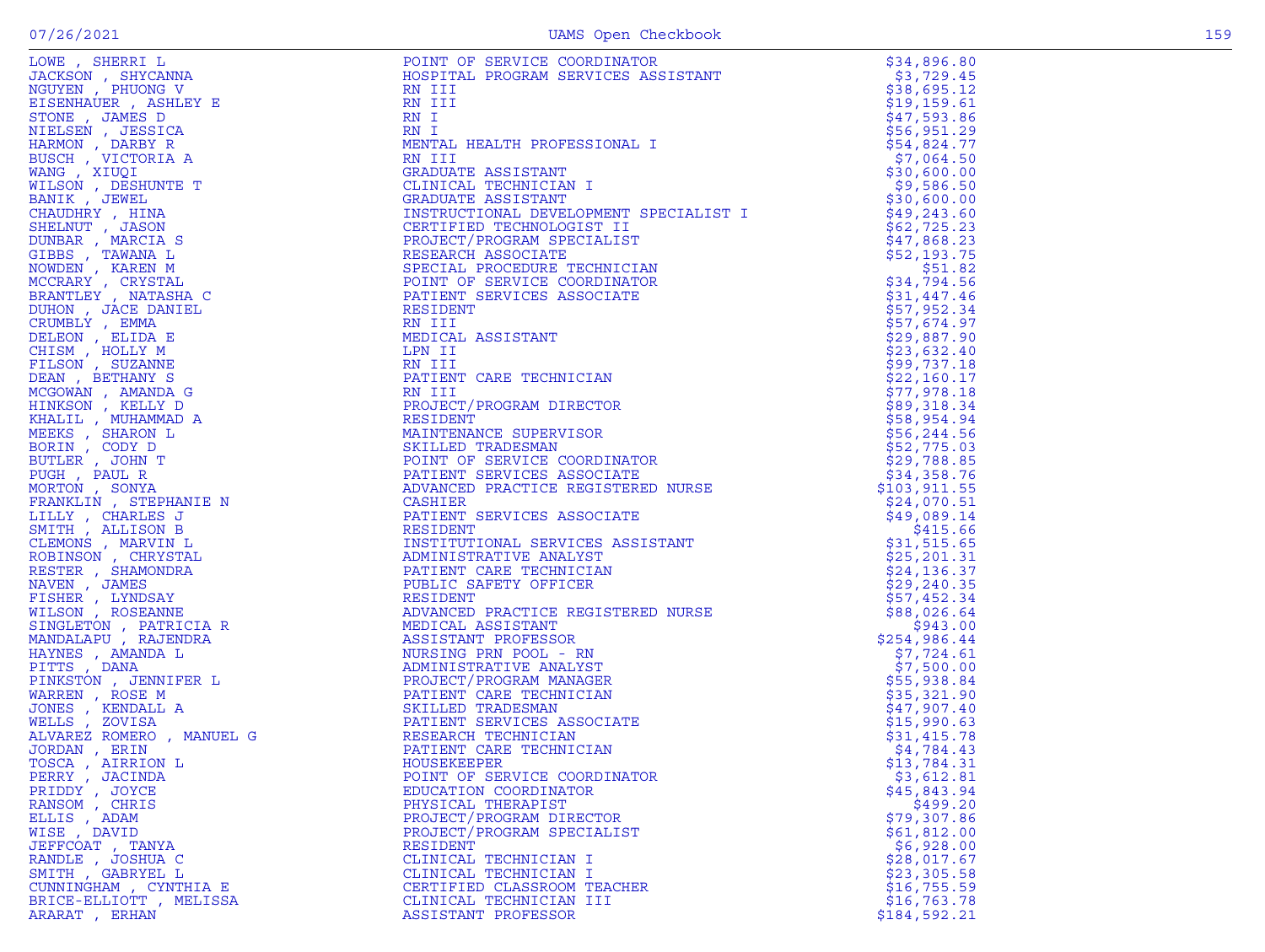|  |        | × |
|--|--------|---|
|  |        |   |
|  |        |   |
|  | $\sim$ | × |
|  |        |   |

| LYON, KAYLA<br>LYON , KAYLA MARIA (1978)<br>CRAWFORD , SARAH BIBLER (1978)<br>HELCOX , HAYLEPY BILDREY , NCHAEL HALDAL , SHILPR BILCOX , HAYLEPY ESTADURER , RAPHINE BOEDENSACK, MICHAEL POLITER , KLA<br>SERINGER , ROSEMARY AN IONATION<br>OMIGES , D | EDUCATION COORDINATOR                                                                                                                                                                          | \$37,384.41  |
|---------------------------------------------------------------------------------------------------------------------------------------------------------------------------------------------------------------------------------------------------------|------------------------------------------------------------------------------------------------------------------------------------------------------------------------------------------------|--------------|
| CRAWFORD, SARAH                                                                                                                                                                                                                                         | RESEARCH ASSOCIATE                                                                                                                                                                             | \$47,711.85  |
|                                                                                                                                                                                                                                                         | CLINICAL TECHNICIAN I                                                                                                                                                                          | \$36,979.30  |
|                                                                                                                                                                                                                                                         | RESIDENT                                                                                                                                                                                       | \$59,281.13  |
|                                                                                                                                                                                                                                                         | RN III                                                                                                                                                                                         | \$72,965.01  |
|                                                                                                                                                                                                                                                         | MEDICAL ASSISTANT                                                                                                                                                                              | \$37,357.16  |
|                                                                                                                                                                                                                                                         | RESIDENT                                                                                                                                                                                       | \$57,452.34  |
|                                                                                                                                                                                                                                                         | SPECIAL PROCEDURE TECHNICIAN                                                                                                                                                                   | \$14,754.07  |
|                                                                                                                                                                                                                                                         | PROJECT/PROGRAM DIRECTOR                                                                                                                                                                       | \$15.51      |
|                                                                                                                                                                                                                                                         | PROJECT/PROGRAM DIRECTOR                                                                                                                                                                       | \$3,187.90   |
|                                                                                                                                                                                                                                                         | CLINICAL TECHNICIAN III                                                                                                                                                                        | \$51,530.51  |
|                                                                                                                                                                                                                                                         | CLINICAL TECHNICIAN I                                                                                                                                                                          | \$34,948.60  |
|                                                                                                                                                                                                                                                         | CLINICAL TECHNICIAN I<br>PATIENT CARE TECHNICIAN<br>RN III<br>ADMINISTRATIVE ANALYST<br>CERTIFIED PROCEDURAL CODING SPECIALIST                                                                 | \$8,180.02   |
|                                                                                                                                                                                                                                                         |                                                                                                                                                                                                | \$47,238.69  |
|                                                                                                                                                                                                                                                         |                                                                                                                                                                                                | \$28,384.78  |
|                                                                                                                                                                                                                                                         |                                                                                                                                                                                                | \$44,580.18  |
|                                                                                                                                                                                                                                                         | MAINTENANCE SUPERVISOR                                                                                                                                                                         | \$43,188.26  |
|                                                                                                                                                                                                                                                         | RN II                                                                                                                                                                                          | \$88,736.06  |
|                                                                                                                                                                                                                                                         | ADMINISTRATIVE ANALYST                                                                                                                                                                         | \$31,840.69  |
|                                                                                                                                                                                                                                                         | PATIENT CARE TECHNICIAN                                                                                                                                                                        | \$33,434.64  |
|                                                                                                                                                                                                                                                         | CLINICAL TECHNICIAN I                                                                                                                                                                          | \$2,450.34   |
|                                                                                                                                                                                                                                                         | POST DOCTORAL FELLOW                                                                                                                                                                           | \$42,835.31  |
|                                                                                                                                                                                                                                                         | CLINICAL TECHNICIAN I                                                                                                                                                                          | \$32,477.63  |
|                                                                                                                                                                                                                                                         | RN II                                                                                                                                                                                          | \$57,154.29  |
|                                                                                                                                                                                                                                                         | I<br>INSTRUCTOR                                                                                                                                                                                | \$4,930.00   |
|                                                                                                                                                                                                                                                         | RN III                                                                                                                                                                                         | \$4,642.79   |
|                                                                                                                                                                                                                                                         | POINT OF SERVICE COORDINATOR                                                                                                                                                                   | \$27,048.17  |
|                                                                                                                                                                                                                                                         | DEPARTMENTAL MANAGER                                                                                                                                                                           | \$81,694.90  |
|                                                                                                                                                                                                                                                         | ASSISTANT PROFESSOR                                                                                                                                                                            | \$51,897.36  |
|                                                                                                                                                                                                                                                         | RN III                                                                                                                                                                                         | \$68,885.06  |
|                                                                                                                                                                                                                                                         | HOUSEKEEPER                                                                                                                                                                                    | \$33,123.35  |
|                                                                                                                                                                                                                                                         | HOUSEKEEPER                                                                                                                                                                                    | \$10,076.50  |
|                                                                                                                                                                                                                                                         | RN III                                                                                                                                                                                         | \$93,722.72  |
|                                                                                                                                                                                                                                                         | PATIENT CARE TECHNICIAN                                                                                                                                                                        | \$39,851.49  |
|                                                                                                                                                                                                                                                         | LPN II                                                                                                                                                                                         | \$33,989.31  |
|                                                                                                                                                                                                                                                         | RESIDENT                                                                                                                                                                                       | \$57,452.34  |
|                                                                                                                                                                                                                                                         | <b>ESSIDENT<br/>MAINTENANCE SUPERVISOR<br/>PATIENT SERVICES ASSOCIATE<br/>PATIENT SERVICES ASSOCIATE<br/>CLINICAL TECHNICIAN II<br/>CHILID CARE TECHNICIAN<br/>ADMINISTRATIVE SPECIALIST I</b> | \$34,254.28  |
|                                                                                                                                                                                                                                                         |                                                                                                                                                                                                | \$30,778.93  |
|                                                                                                                                                                                                                                                         |                                                                                                                                                                                                | \$30,747.18  |
|                                                                                                                                                                                                                                                         |                                                                                                                                                                                                | \$58,567.49  |
|                                                                                                                                                                                                                                                         |                                                                                                                                                                                                | \$7,042.28   |
|                                                                                                                                                                                                                                                         | ADMINISTRATIVE SPECIALIST III                                                                                                                                                                  | \$38,515.19  |
|                                                                                                                                                                                                                                                         | LPN II                                                                                                                                                                                         | \$46,792.04  |
|                                                                                                                                                                                                                                                         |                                                                                                                                                                                                | \$35,431.41  |
|                                                                                                                                                                                                                                                         |                                                                                                                                                                                                | \$30,305.57  |
|                                                                                                                                                                                                                                                         | LPN 11<br>PROJECT/PROGRAM SPECIALIST<br>PATIENT CARE TECHNICIAN<br>PATIENT SERVICES ASSOCIATE<br>RN I                                                                                          | \$24,049.07  |
|                                                                                                                                                                                                                                                         |                                                                                                                                                                                                | \$44,595.06  |
|                                                                                                                                                                                                                                                         | RN I                                                                                                                                                                                           | \$56,030.51  |
|                                                                                                                                                                                                                                                         | RN I                                                                                                                                                                                           | \$41, 213.12 |
|                                                                                                                                                                                                                                                         | RN III                                                                                                                                                                                         | \$30,803.69  |
|                                                                                                                                                                                                                                                         | RESEARCH ASSOCIATE                                                                                                                                                                             | \$65,511.16  |
|                                                                                                                                                                                                                                                         | PATIENT SERVICES ASSOCIATE                                                                                                                                                                     | \$46, 178.66 |
| MARKS, BERRY                                                                                                                                                                                                                                            | SENIOR RESEARCH ASSISTANT                                                                                                                                                                      | \$42,444.28  |
| KILLOUGH, JACQUELINE R                                                                                                                                                                                                                                  | CHILD CARE TECHNICIAN                                                                                                                                                                          | \$19,676.02  |
| COX, MADELINE A                                                                                                                                                                                                                                         | ASSISTANT DEPARTMENTAL MANAGER                                                                                                                                                                 | \$39,353.68  |
| JACKSON, SCOTT M                                                                                                                                                                                                                                        | PROJECT/PROGRAM SPECIALIST                                                                                                                                                                     | \$44,042.82  |
| REYNA, DAPHNE I                                                                                                                                                                                                                                         | PATIENT CARE TECHNICIAN                                                                                                                                                                        | \$10,342.20  |
| TINGLE , MARSHALL                                                                                                                                                                                                                                       | <b>HOUSEKEEPER</b>                                                                                                                                                                             | \$8,079.51   |
| ANDREWS, AUSTIN                                                                                                                                                                                                                                         | PROJECT/PROGRAM SPECIALIST                                                                                                                                                                     | \$43,783.46  |
| SLOAN, BRITTANY J                                                                                                                                                                                                                                       | CERTIFIED CLASSROOM TEACHER                                                                                                                                                                    | \$26, 406.31 |
| WILLIAMS, KIPHANIE L                                                                                                                                                                                                                                    | CERTIFIED CLASSROOM TEACHER                                                                                                                                                                    | \$34,397.35  |
| MUSSER, MEGGAN M                                                                                                                                                                                                                                        | RN I                                                                                                                                                                                           | \$79,380.08  |
| BUMGARDNER, BRITNEY N                                                                                                                                                                                                                                   | PATIENT CARE TECHNICIAN                                                                                                                                                                        | \$18,807.95  |
|                                                                                                                                                                                                                                                         |                                                                                                                                                                                                |              |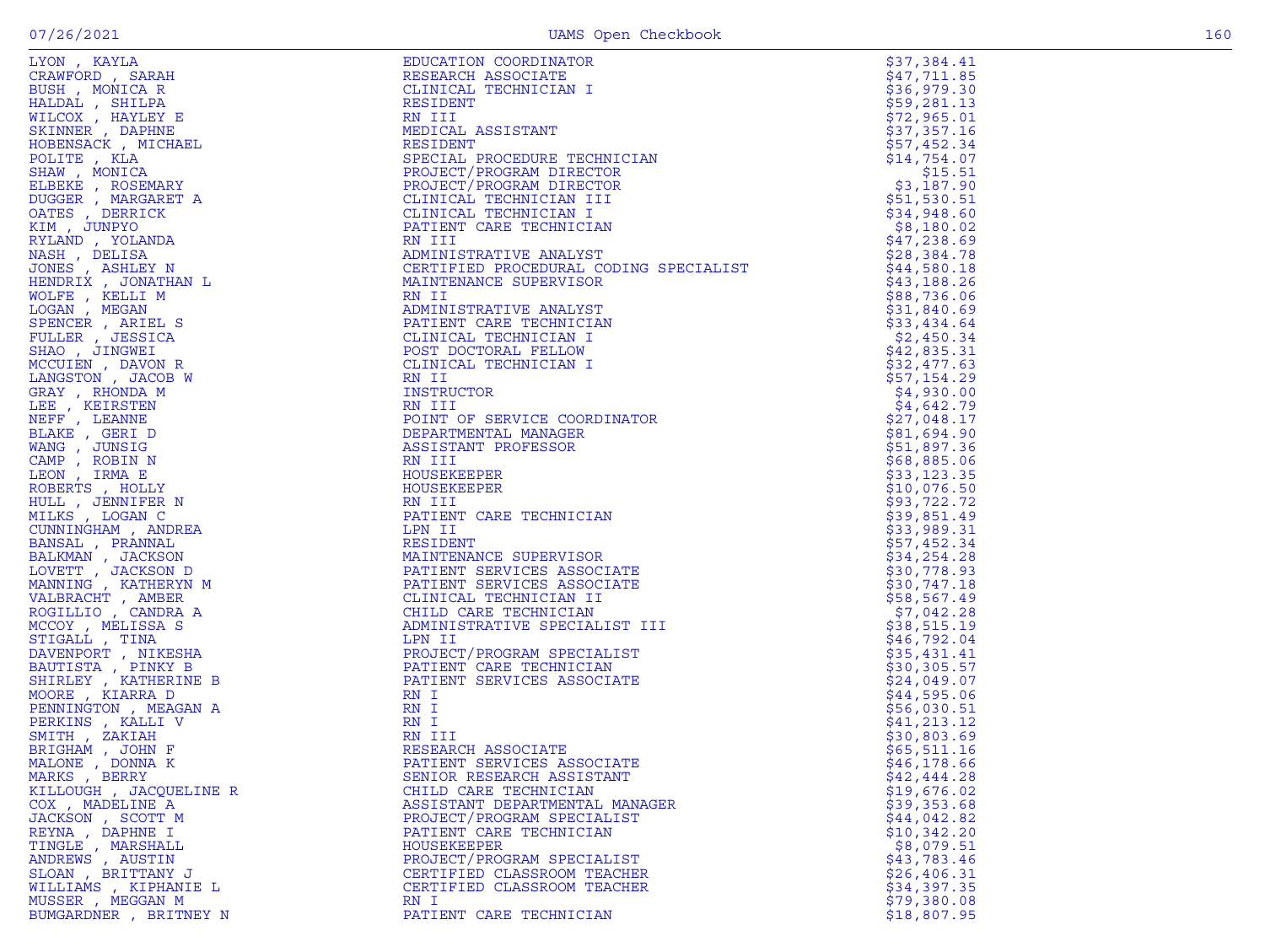|                                           | <b>WILLIADS</b> , WEBSTRIES (WILLIADS RESERVED AND RESERVED AND RESERVED AND RESERVED AND RESERVED AND RESERVED AND RESERVED AND MANUSCRIPT CREATING AND MANUSCRIPT CREATING AND RESERVED AND RESERVED AND RESERVED AND RESERVED AN | \$37,275.00                 |
|-------------------------------------------|-------------------------------------------------------------------------------------------------------------------------------------------------------------------------------------------------------------------------------------|-----------------------------|
|                                           |                                                                                                                                                                                                                                     | \$69,359.69                 |
|                                           |                                                                                                                                                                                                                                     | \$27,717.34                 |
|                                           |                                                                                                                                                                                                                                     | \$39,072.14                 |
|                                           |                                                                                                                                                                                                                                     | \$18,016.38                 |
|                                           |                                                                                                                                                                                                                                     | \$32,853.48                 |
|                                           |                                                                                                                                                                                                                                     | \$71,299.96                 |
|                                           |                                                                                                                                                                                                                                     | \$7,577.27                  |
|                                           |                                                                                                                                                                                                                                     | \$54,115.04                 |
|                                           |                                                                                                                                                                                                                                     | \$36,412.85                 |
|                                           |                                                                                                                                                                                                                                     | \$22,765.66                 |
|                                           |                                                                                                                                                                                                                                     | \$36,933.11                 |
|                                           |                                                                                                                                                                                                                                     | \$41,102.97                 |
|                                           |                                                                                                                                                                                                                                     | \$17,760.31                 |
|                                           |                                                                                                                                                                                                                                     | \$29,194.83                 |
|                                           |                                                                                                                                                                                                                                     | \$72,114.20                 |
|                                           |                                                                                                                                                                                                                                     | \$40, 135.68<br>\$40,337.53 |
|                                           |                                                                                                                                                                                                                                     | \$66,002.20                 |
|                                           |                                                                                                                                                                                                                                     | \$49,026.22                 |
|                                           |                                                                                                                                                                                                                                     | \$52,309.96                 |
|                                           |                                                                                                                                                                                                                                     | \$32,899.65                 |
|                                           |                                                                                                                                                                                                                                     | \$35,677.83                 |
|                                           |                                                                                                                                                                                                                                     | \$29,415.40                 |
|                                           |                                                                                                                                                                                                                                     | \$16, 213.50                |
|                                           |                                                                                                                                                                                                                                     | \$84,014.69                 |
|                                           |                                                                                                                                                                                                                                     | \$26,844.10                 |
|                                           |                                                                                                                                                                                                                                     | \$4,603.65                  |
|                                           |                                                                                                                                                                                                                                     | \$83,522.27                 |
|                                           |                                                                                                                                                                                                                                     | \$25,573.02                 |
|                                           |                                                                                                                                                                                                                                     | \$36,483.21                 |
|                                           |                                                                                                                                                                                                                                     | \$27,765.00                 |
|                                           |                                                                                                                                                                                                                                     | \$30,419.90                 |
|                                           |                                                                                                                                                                                                                                     | \$46,759.67                 |
|                                           |                                                                                                                                                                                                                                     | \$76,029.89                 |
|                                           |                                                                                                                                                                                                                                     | \$28,312.20                 |
|                                           |                                                                                                                                                                                                                                     | \$113,382.09                |
|                                           |                                                                                                                                                                                                                                     | \$14,685.32                 |
|                                           |                                                                                                                                                                                                                                     | \$1,403.50                  |
|                                           |                                                                                                                                                                                                                                     | \$10,569.18                 |
|                                           |                                                                                                                                                                                                                                     | \$49,185.99                 |
|                                           |                                                                                                                                                                                                                                     | \$36,846.77                 |
|                                           |                                                                                                                                                                                                                                     | \$26,496.40                 |
|                                           |                                                                                                                                                                                                                                     | \$39,353.68                 |
|                                           |                                                                                                                                                                                                                                     | \$971.87                    |
|                                           |                                                                                                                                                                                                                                     | \$56,052.10                 |
|                                           |                                                                                                                                                                                                                                     | \$51,471.64                 |
|                                           |                                                                                                                                                                                                                                     | \$2,720.19                  |
|                                           |                                                                                                                                                                                                                                     | \$34,441.57                 |
|                                           |                                                                                                                                                                                                                                     | \$31,842.57                 |
|                                           |                                                                                                                                                                                                                                     | \$37,436.95                 |
|                                           |                                                                                                                                                                                                                                     | \$204,477.23                |
| MILLS, GARY                               | PUBLIC SAFETY/SECURITY OFFICER                                                                                                                                                                                                      | \$32,257.10                 |
| MUSE, KODI L                              | DEPARTMENTAL MANAGER                                                                                                                                                                                                                | \$97,117.81                 |
| SHAHAN, JAMIE S                           | SENIOR NURSE ANESTHETIST                                                                                                                                                                                                            | \$189,504.50                |
| AUDISS, VERONICA                          | CERTIFIED TECHNOLOGIST II                                                                                                                                                                                                           | \$86,938.22                 |
| LLOYD, ANGELA M                           | CERTIFIED TECHNOLOGIST II                                                                                                                                                                                                           | \$74,074.47<br>\$36,068.00  |
| LOMETO, MARYANN                           | EDUCATION COORDINATOR                                                                                                                                                                                                               |                             |
| CHISHOLM, DAN                             | PHYSICIAN HOURLY<br><b>COOK</b>                                                                                                                                                                                                     | \$33,582.13                 |
| DAVIS, KEVIN A                            | RN III                                                                                                                                                                                                                              | \$32,658.40                 |
| KEOWN-JOHNSON, KRYSTAL<br>LYNCH , SARAH K | ADMINISTRATIVE ANALYST                                                                                                                                                                                                              | \$77,027.41<br>\$31,793.81  |
| NELSON , TYRONDA                          | CLINICAL TECHNICIAN I                                                                                                                                                                                                               | \$6,353.82                  |
|                                           |                                                                                                                                                                                                                                     |                             |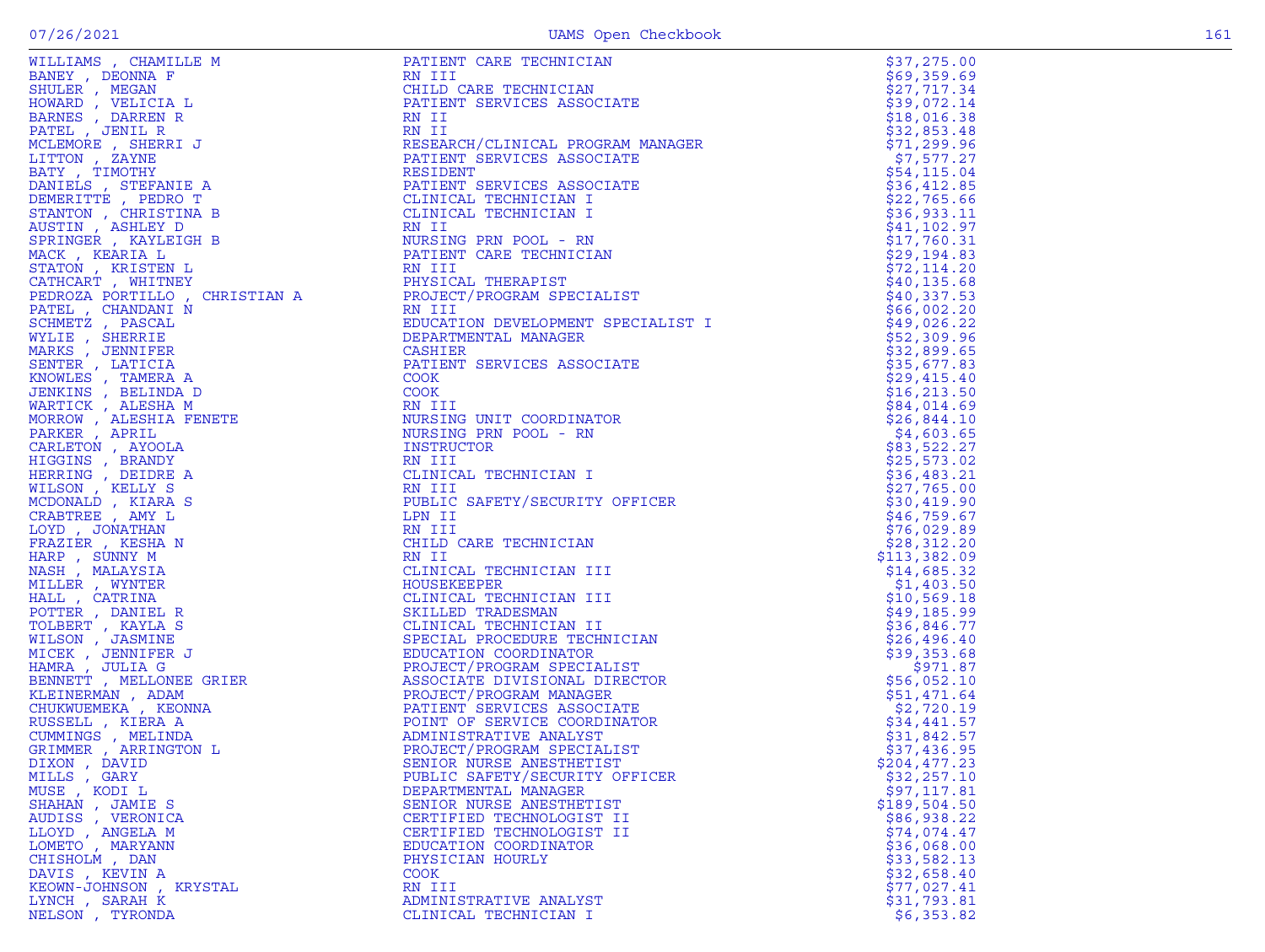| CHRISTMAN , ANDREW                                                | SKILLED TRADES HELPER                                                                                                                                                                                                                                           | \$24,859.46  |
|-------------------------------------------------------------------|-----------------------------------------------------------------------------------------------------------------------------------------------------------------------------------------------------------------------------------------------------------------|--------------|
| REDDY, ARUNDATHI<br>$\mathbf{A}$                                  | PROFESSOR                                                                                                                                                                                                                                                       | \$546,093.33 |
| GELLINGTON , CHERICA                                              | INATOR<br>The Second Second Second Second Second Second Second Second Second Second Second Second Second Second Second Second Second Second Second Second Second Second Second Second Second Second Second Second Second Second<br>POINT OF SERVICE COORDINATOR | \$29,783.32  |
| GONZALEZ , MICHELLE                                               | ASSOCIATE PROFESSOR                                                                                                                                                                                                                                             | \$175,916.96 |
| HOLLOWAY, ZARIA M                                                 | DIETETIC TECHNICIAN                                                                                                                                                                                                                                             | \$20,032.62  |
| BOND, MEGHAN E                                                    | MEDICAL ASSISTANT                                                                                                                                                                                                                                               | \$27,729.11  |
| THOMPSON, RONDA                                                   | RN III                                                                                                                                                                                                                                                          | \$70,487.69  |
| JOHNSON, TREASURE C                                               | RN III                                                                                                                                                                                                                                                          | \$37,231.61  |
| MCKENDREE , CHAMBLISS A                                           | PUBLIC SAFETY OFFICER                                                                                                                                                                                                                                           | \$20, 237.99 |
| COCHRANE , PAULA N                                                | PROJECT/PROGRAM DIRECTOR                                                                                                                                                                                                                                        | \$74,835.12  |
| ALLEN, TIMBERLY N                                                 | POINT OF SERVICE COORDINATOR                                                                                                                                                                                                                                    | \$2,517.93   |
| FISKEN, LESLIE P                                                  | PROJECT/PROGRAM DIRECTOR                                                                                                                                                                                                                                        | \$20, 108.01 |
| ALLEN, JOYCELYN                                                   | MEDICAL ASSISTANT                                                                                                                                                                                                                                               | \$32,360.21  |
| SANCHEZ , STACIE L                                                | POINT OF SERVICE COORDINATOR                                                                                                                                                                                                                                    | \$11,597.65  |
| THOMPSON, ROBERT                                                  | MEDICAL SERVICES ADMINISTRATOR                                                                                                                                                                                                                                  | \$77,289.84  |
| BOYD, ANGELA D                                                    | HOUSEKEEPER                                                                                                                                                                                                                                                     | \$11,518.50  |
| KELLY, MALIK                                                      | PATIENT CARE TECHNICIAN                                                                                                                                                                                                                                         | \$10,571.81  |
| BURGESS , TONTARIO                                                | MEDICAL ASSISTANT                                                                                                                                                                                                                                               | \$23,640.18  |
| BAKER, ROCHELLE N                                                 | <b>COOK</b>                                                                                                                                                                                                                                                     | \$27,004.96  |
|                                                                   | PATIENT CARE TECHNICIAN                                                                                                                                                                                                                                         | \$700.94     |
|                                                                   | POINT OF SERVICE COORDINATOR                                                                                                                                                                                                                                    | \$38,202.82  |
|                                                                   | PROJECT/PROGRAM SPECIALIST                                                                                                                                                                                                                                      | \$45,328.76  |
|                                                                   |                                                                                                                                                                                                                                                                 | \$3,192.00   |
|                                                                   |                                                                                                                                                                                                                                                                 | \$57,952.34  |
|                                                                   |                                                                                                                                                                                                                                                                 | \$57,452.34  |
|                                                                   |                                                                                                                                                                                                                                                                 | \$24,107.45  |
|                                                                   |                                                                                                                                                                                                                                                                 | \$27,800.02  |
|                                                                   | SAM SPECIAL<br>ESIDENT<br>RESIDENT<br>RESIDENT<br>PATIENT CARE TECHNICIAN<br>CAREGIVER<br>POINT OF SERVICE<br>POINT OF SERVICE COORDINATOR                                                                                                                      | \$35, 264.31 |
|                                                                   | MENTAL HEALTH PROFESSIONAL II                                                                                                                                                                                                                                   | \$72, 299.48 |
|                                                                   | HOUSEKEEPER                                                                                                                                                                                                                                                     | \$34,075.68  |
|                                                                   | PROJECT/PROGRAM SPECIALIST                                                                                                                                                                                                                                      | \$6,971.80   |
|                                                                   | ADMINISTRATIVE ANALYST                                                                                                                                                                                                                                          | \$30,266.51  |
|                                                                   |                                                                                                                                                                                                                                                                 |              |
|                                                                   | CHILD CARE TECHNICIAN                                                                                                                                                                                                                                           | \$8,226.50   |
|                                                                   |                                                                                                                                                                                                                                                                 | \$30,717.87  |
|                                                                   | CLINICAL TECHNICIAN III                                                                                                                                                                                                                                         | \$22,728.36  |
|                                                                   | PROJECT/PROGRAM MANAGER                                                                                                                                                                                                                                         | \$37,481.91  |
|                                                                   | CLINICAL TECHNICIAN I                                                                                                                                                                                                                                           | \$9,910.46   |
|                                                                   |                                                                                                                                                                                                                                                                 | \$84,120.04  |
|                                                                   | RESEARCH ASSOCIATE                                                                                                                                                                                                                                              | \$45,900.00  |
|                                                                   | PATIENT SERVICES ASSOCIATE                                                                                                                                                                                                                                      | \$39,666.16  |
|                                                                   |                                                                                                                                                                                                                                                                 | \$97,465.07  |
|                                                                   | HOUSEKEEPER                                                                                                                                                                                                                                                     | \$12, 296.73 |
|                                                                   | HOUSEKEEPER                                                                                                                                                                                                                                                     | \$2,859.80   |
|                                                                   | CLINICAL TECHNICIAN I                                                                                                                                                                                                                                           | \$36,195.49  |
| $\begin{aligned} \mathbf{A}\mathbf{Y} & \mathbf{T} \end{aligned}$ | OCCUPATIONAL THERAPIST                                                                                                                                                                                                                                          | \$58,537.48  |
| CATE, ELIZABETH G                                                 | NUTRITIONIST                                                                                                                                                                                                                                                    | \$5,972.35   |
| COLQUITT, KRISTY                                                  | CLINICAL TECHNICIAN I<br>CLINIC ASSISTANT INSTRUCTOR<br>PROJECT/PROGRAM MANAGER<br>HOSPITAL PROGRAM SERVICES ASSISTANT<br>SPECIAL PROGRAM SERVICES ASSISTANT<br>SPECIAL PROGEDURE TECHNICIAN<br>GRADUATE ASSISTANT                                              | \$36,437.02  |
| POLLARD, WILLIE J                                                 |                                                                                                                                                                                                                                                                 | \$3,108.24   |
| ALLRED, LINDA M                                                   |                                                                                                                                                                                                                                                                 | \$23,973.80  |
| KING, NATHAN H                                                    |                                                                                                                                                                                                                                                                 | \$50,938.40  |
| BYRD-CARTWRIGHT, KAY T                                            |                                                                                                                                                                                                                                                                 | \$16, 103.66 |
| THOMAS , KRISTIE                                                  |                                                                                                                                                                                                                                                                 | \$39,410.86  |
| NOOR UL HUDDA, FNU                                                | GRADUATE ASSISTANT                                                                                                                                                                                                                                              | \$5,000.00   |
| DAY, HOLLYE G                                                     | RN III                                                                                                                                                                                                                                                          | \$59,896.50  |
| KING, LISA L                                                      | DEPARTMENTAL MANAGER                                                                                                                                                                                                                                            | \$74,441.23  |
| DABO , SHIELA                                                     | FOOD PREPARATION SUPERVISOR                                                                                                                                                                                                                                     | \$4,669.62   |
| HINTON , VENTHENE L                                               | HOUSEKEEPER                                                                                                                                                                                                                                                     | \$14, 133.00 |
| MCDOWELL , LACHANDRA                                              | HOUSEKEEPER                                                                                                                                                                                                                                                     | \$6,790.34   |
| STRAIN, DAVID                                                     | ASSISTANT PROFESSOR                                                                                                                                                                                                                                             | \$414,947.43 |
| FOSTER, JENNILEE                                                  | ADMINISTRATIVE ANALYST                                                                                                                                                                                                                                          | \$32,812.17  |
| HOYLE, LAUREN                                                     | PATIENT CARE TECHNICIAN                                                                                                                                                                                                                                         | \$37,034.85  |
| WALKER, HENLEY M                                                  | ADMINISTRATIVE SPECIALIST II                                                                                                                                                                                                                                    | \$6,106.38   |
| VIGIL, ALICIA                                                     | CLINICAL INTERPRETER                                                                                                                                                                                                                                            | \$33,985.46  |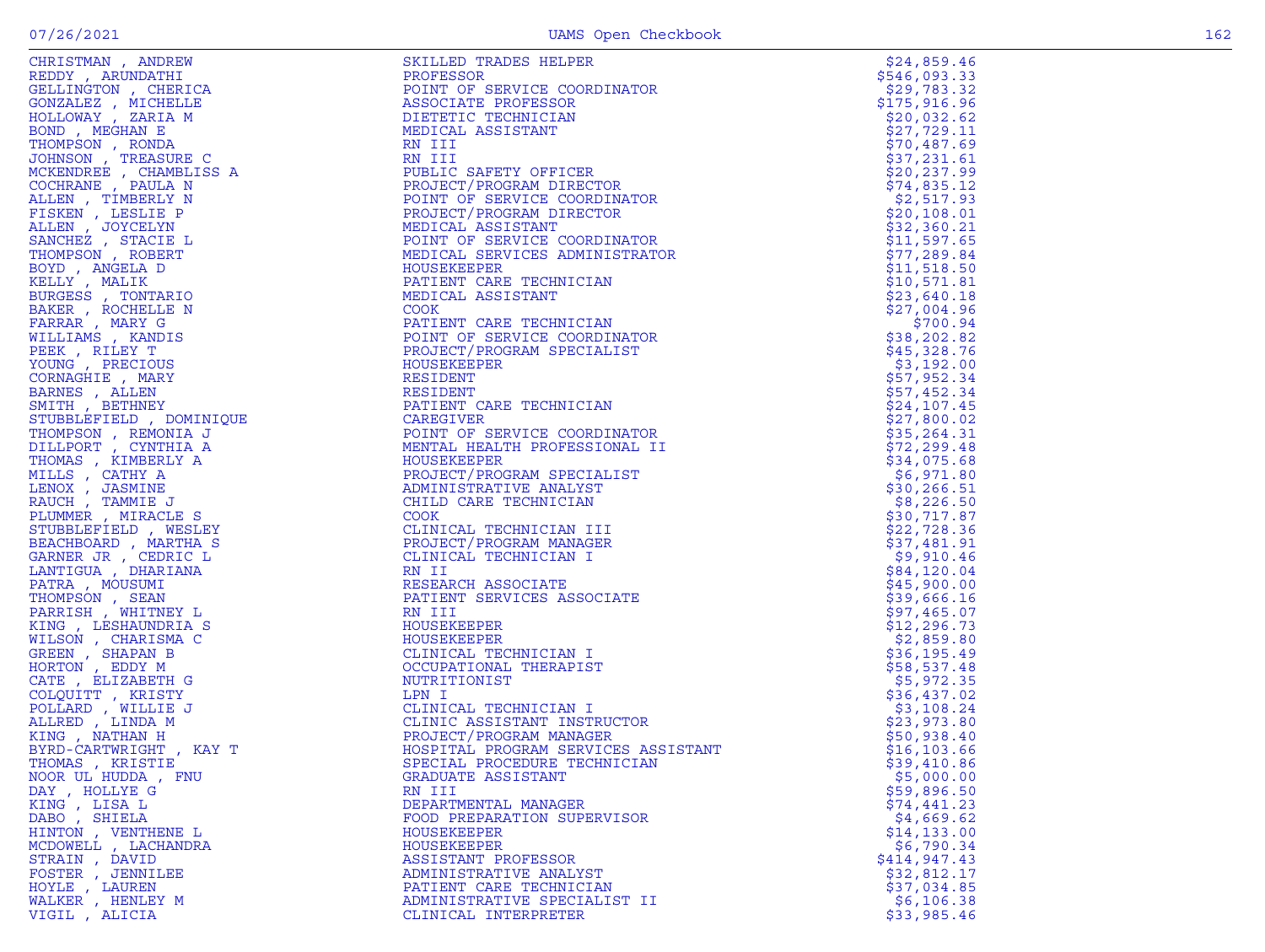| "OMPHERY , BRITTNEY M<br>"MOMPHERY , DANA L<br>"KASANGANA , KALENDA                                                                                                                                                                                                                                                                                                                                                 |
|---------------------------------------------------------------------------------------------------------------------------------------------------------------------------------------------------------------------------------------------------------------------------------------------------------------------------------------------------------------------------------------------------------------------|
|                                                                                                                                                                                                                                                                                                                                                                                                                     |
|                                                                                                                                                                                                                                                                                                                                                                                                                     |
|                                                                                                                                                                                                                                                                                                                                                                                                                     |
| YADALA , SISIRA<br>MOORE , JOYCE A                                                                                                                                                                                                                                                                                                                                                                                  |
|                                                                                                                                                                                                                                                                                                                                                                                                                     |
| LIVINGSTON, ANGEL                                                                                                                                                                                                                                                                                                                                                                                                   |
|                                                                                                                                                                                                                                                                                                                                                                                                                     |
|                                                                                                                                                                                                                                                                                                                                                                                                                     |
|                                                                                                                                                                                                                                                                                                                                                                                                                     |
| PLATA , MARIA<br>MOLDEN , KEITH L<br>MOODLEY , SAMONCEA S<br>MARIINEZ , KATIE<br>MARIINEZ , KATIE                                                                                                                                                                                                                                                                                                                   |
|                                                                                                                                                                                                                                                                                                                                                                                                                     |
|                                                                                                                                                                                                                                                                                                                                                                                                                     |
|                                                                                                                                                                                                                                                                                                                                                                                                                     |
|                                                                                                                                                                                                                                                                                                                                                                                                                     |
|                                                                                                                                                                                                                                                                                                                                                                                                                     |
|                                                                                                                                                                                                                                                                                                                                                                                                                     |
|                                                                                                                                                                                                                                                                                                                                                                                                                     |
|                                                                                                                                                                                                                                                                                                                                                                                                                     |
| MARTINEZ , KATIE<br>BEALS , DUSTIN<br>LUTZ , TONI L<br>MOBBS , STEVE L<br>COUCH , SHAKERA D<br>SUTHRIE , ANASTASIA<br>SMITH , BONITA L<br>SAITLON , LEILANI Y<br>MALKER , RUBY L<br>MALKER , RUBY L<br>COOSTA-DELGADO , MARIA H<br>COOSTA-DELGADO , MARIA H                                                                                                                                                         |
|                                                                                                                                                                                                                                                                                                                                                                                                                     |
|                                                                                                                                                                                                                                                                                                                                                                                                                     |
|                                                                                                                                                                                                                                                                                                                                                                                                                     |
|                                                                                                                                                                                                                                                                                                                                                                                                                     |
|                                                                                                                                                                                                                                                                                                                                                                                                                     |
|                                                                                                                                                                                                                                                                                                                                                                                                                     |
|                                                                                                                                                                                                                                                                                                                                                                                                                     |
|                                                                                                                                                                                                                                                                                                                                                                                                                     |
| COOPER , LORI<br>BUFORD , TENISHA N<br>RAINEY , CARLETTA L<br>BRYANT , JORDAN M<br>RICE , AMBER D<br>RICE , AMBER D<br>RICE , AMBER D<br>RICE , AMBER D                                                                                                                                                                                                                                                             |
| NTIRANDEKURA , ENATHA                                                                                                                                                                                                                                                                                                                                                                                               |
|                                                                                                                                                                                                                                                                                                                                                                                                                     |
|                                                                                                                                                                                                                                                                                                                                                                                                                     |
|                                                                                                                                                                                                                                                                                                                                                                                                                     |
|                                                                                                                                                                                                                                                                                                                                                                                                                     |
| NTIRANDEKURA , ENATH.<br>NEILI , VICTORIA G<br>CLINTON , LAUREN B<br>MONTAGUE , LORIE A<br>MANESS , JENNA M<br>VILLIAMS , STEPHEN P<br>VILLIAMS , STEPHEN P<br>VILLIAMS , STEPHEN P<br>SANTOYO , JURY<br>SANTOYO , JURY<br>DAUGHERTY , JOSHUA R<br>CHERTY , JOS                                                                                                                                                     |
|                                                                                                                                                                                                                                                                                                                                                                                                                     |
|                                                                                                                                                                                                                                                                                                                                                                                                                     |
|                                                                                                                                                                                                                                                                                                                                                                                                                     |
|                                                                                                                                                                                                                                                                                                                                                                                                                     |
|                                                                                                                                                                                                                                                                                                                                                                                                                     |
|                                                                                                                                                                                                                                                                                                                                                                                                                     |
|                                                                                                                                                                                                                                                                                                                                                                                                                     |
| CHEN, JUNGANG                                                                                                                                                                                                                                                                                                                                                                                                       |
| CHEN , JONGANG<br>CLEVELAND , MICHELLE L<br>CLEVELAND , AMANDA D<br>BURLESON , CATIE N<br>PALLUDAN , DEBORAH<br>HARRIS , ITERA R<br>NEWELL , REGAN<br>MAFFORD , ELIVIA K<br>MAFFORD , ELIVIA K<br>HILL HINTER<br>HILL HINTER                                                                                                                                                                                        |
|                                                                                                                                                                                                                                                                                                                                                                                                                     |
|                                                                                                                                                                                                                                                                                                                                                                                                                     |
|                                                                                                                                                                                                                                                                                                                                                                                                                     |
|                                                                                                                                                                                                                                                                                                                                                                                                                     |
|                                                                                                                                                                                                                                                                                                                                                                                                                     |
|                                                                                                                                                                                                                                                                                                                                                                                                                     |
|                                                                                                                                                                                                                                                                                                                                                                                                                     |
|                                                                                                                                                                                                                                                                                                                                                                                                                     |
|                                                                                                                                                                                                                                                                                                                                                                                                                     |
| HILL , HUNTER                                                                                                                                                                                                                                                                                                                                                                                                       |
|                                                                                                                                                                                                                                                                                                                                                                                                                     |
|                                                                                                                                                                                                                                                                                                                                                                                                                     |
|                                                                                                                                                                                                                                                                                                                                                                                                                     |
|                                                                                                                                                                                                                                                                                                                                                                                                                     |
|                                                                                                                                                                                                                                                                                                                                                                                                                     |
|                                                                                                                                                                                                                                                                                                                                                                                                                     |
| 1111 , HONIER<br>MOLSBEE , CHARLES P<br>GOODS , KAYLA<br>MABRY , SANIKA<br>NEBB , STACEY<br>TILLEY , ERIN<br>MILLINS CPYSTIN                                                                                                                                                                                                                                                                                        |
|                                                                                                                                                                                                                                                                                                                                                                                                                     |
| MULLINS , CRYSTIN<br>NEEDHAM , NATASHA L                                                                                                                                                                                                                                                                                                                                                                            |
|                                                                                                                                                                                                                                                                                                                                                                                                                     |
| LEE , WAYNE A                                                                                                                                                                                                                                                                                                                                                                                                       |
|                                                                                                                                                                                                                                                                                                                                                                                                                     |
|                                                                                                                                                                                                                                                                                                                                                                                                                     |
|                                                                                                                                                                                                                                                                                                                                                                                                                     |
|                                                                                                                                                                                                                                                                                                                                                                                                                     |
| LAYZA                                                                                                                                                                                                                                                                                                                                                                                                               |
|                                                                                                                                                                                                                                                                                                                                                                                                                     |
| JOACKIAM , JACQULINE M<br>JOACKIAM , JACQULINE M<br>JUCKER , EMMANUELLA<br>.OPEZ-LOVE<br>.<br>RICHE , EDNA<br>HARRIS , FINNIE B                                                                                                                                                                                                                                                                                     |
| <b>WASHINGTON</b> , KEVIN L<br>$\overline{C}$ $\overline{C}$ $\overline{C}$ $\overline{C}$ $\overline{C}$ $\overline{C}$ $\overline{C}$ $\overline{C}$ $\overline{C}$ $\overline{C}$ $\overline{C}$ $\overline{C}$ $\overline{C}$ $\overline{C}$ $\overline{C}$ $\overline{C}$ $\overline{C}$ $\overline{C}$ $\overline{C}$ $\overline{C}$ $\overline{C}$ $\overline{C}$ $\overline{C}$ $\overline{C}$ $\overline{$ |

|                                          | NATURE IN the second and the second and the second and the second and the second and the second and the second and the second and the second and the second and the second and the second and the second and the second and t | \$13,758.03                  |
|------------------------------------------|-------------------------------------------------------------------------------------------------------------------------------------------------------------------------------------------------------------------------------|------------------------------|
|                                          |                                                                                                                                                                                                                               | \$6,743.46                   |
|                                          |                                                                                                                                                                                                                               | \$56,700.04                  |
|                                          |                                                                                                                                                                                                                               | \$357,034.96                 |
|                                          |                                                                                                                                                                                                                               | \$267, 101.29                |
|                                          |                                                                                                                                                                                                                               | \$90,336.88                  |
|                                          |                                                                                                                                                                                                                               | \$5,054.02                   |
|                                          |                                                                                                                                                                                                                               | \$35,358.64                  |
|                                          |                                                                                                                                                                                                                               | \$9,146.14                   |
|                                          |                                                                                                                                                                                                                               | \$2,558.08                   |
|                                          |                                                                                                                                                                                                                               | \$43,577.46                  |
|                                          |                                                                                                                                                                                                                               | \$94,495.13                  |
|                                          |                                                                                                                                                                                                                               | \$30, 117.80                 |
|                                          |                                                                                                                                                                                                                               | \$14,937.90                  |
|                                          |                                                                                                                                                                                                                               | \$26,975.73                  |
|                                          |                                                                                                                                                                                                                               | \$35,164.46                  |
|                                          |                                                                                                                                                                                                                               | \$98,046.42                  |
|                                          |                                                                                                                                                                                                                               | \$94,097.97                  |
|                                          |                                                                                                                                                                                                                               | \$33,147.40                  |
|                                          |                                                                                                                                                                                                                               | \$31,472.61                  |
|                                          |                                                                                                                                                                                                                               | \$78,982.01                  |
|                                          |                                                                                                                                                                                                                               | \$37,959.21                  |
|                                          |                                                                                                                                                                                                                               | \$5,202.00                   |
|                                          |                                                                                                                                                                                                                               | \$31,077.24                  |
|                                          |                                                                                                                                                                                                                               | \$33,741.41                  |
|                                          |                                                                                                                                                                                                                               | \$29,702.40                  |
|                                          |                                                                                                                                                                                                                               | \$40,616.63                  |
|                                          |                                                                                                                                                                                                                               | \$29,709.40                  |
|                                          |                                                                                                                                                                                                                               | \$74,372.29                  |
|                                          |                                                                                                                                                                                                                               | \$31,770.95                  |
|                                          |                                                                                                                                                                                                                               | \$76,535.02                  |
|                                          |                                                                                                                                                                                                                               | \$57,227.63                  |
|                                          |                                                                                                                                                                                                                               | \$13,339.26                  |
|                                          |                                                                                                                                                                                                                               | \$27,663.77                  |
|                                          |                                                                                                                                                                                                                               | \$1,282.78                   |
|                                          |                                                                                                                                                                                                                               | \$73,980.72                  |
|                                          |                                                                                                                                                                                                                               | \$59,751.64                  |
|                                          |                                                                                                                                                                                                                               | \$55,419.68                  |
|                                          |                                                                                                                                                                                                                               | \$85,676.12                  |
|                                          |                                                                                                                                                                                                                               | \$24.14                      |
|                                          |                                                                                                                                                                                                                               | \$32,644.86                  |
|                                          |                                                                                                                                                                                                                               | \$80,544.57                  |
|                                          |                                                                                                                                                                                                                               | \$23,660.70                  |
|                                          |                                                                                                                                                                                                                               | \$29,166.78                  |
|                                          |                                                                                                                                                                                                                               | \$63,746.64                  |
|                                          |                                                                                                                                                                                                                               | \$48,173.19                  |
|                                          |                                                                                                                                                                                                                               | \$40,087.03<br>\$100, 264.48 |
|                                          |                                                                                                                                                                                                                               |                              |
|                                          |                                                                                                                                                                                                                               | \$11,821.27<br>\$34,745.75   |
|                                          |                                                                                                                                                                                                                               | \$30,640.75                  |
|                                          |                                                                                                                                                                                                                               | \$28,836.50                  |
|                                          |                                                                                                                                                                                                                               |                              |
| WEBB, STACEY                             | NURSING PRN POOL - RN<br>PROJECT/PROGRAM MANAGER                                                                                                                                                                              | \$250.00<br>\$48,625.48      |
| MULLINS , CRYSTIN<br>NEEDHAM , NATASHA L | CHILD CARE TECHNICIAN                                                                                                                                                                                                         | \$29,702.40                  |
| LEE , WAYNE A                            | PATIENT SERVICES ASSOCIATE                                                                                                                                                                                                    | \$33,987.21                  |
| JOACKIAM, JACQULINE M                    | NURSING PRN POOL - RN                                                                                                                                                                                                         | \$3,049.50                   |
| HUCKER , EMMANUELLA                      | POINT OF SERVICE COORDINATOR                                                                                                                                                                                                  | \$15,677.38                  |
| LOPEZ-LOVE , LAYZA                       | ASSISTANT DEPARTMENTAL DIRECTOR                                                                                                                                                                                               | \$70,593.49                  |
| RICHE, EDNA                              | ASSISTANT DEPARTMENTAL DIRECTOR                                                                                                                                                                                               | \$12,517.76                  |
| HARRIS, FINNIE B                         | INSTITUTIONAL SERVICES ASSISTANT                                                                                                                                                                                              | \$18,896.28                  |
| WASHINGTON , KEVIN L                     | COMPUTER OPERATOR                                                                                                                                                                                                             | \$17,860.00                  |
|                                          | CLINICAL TECHNICIAN I                                                                                                                                                                                                         | \$41,443.00                  |
| DUMAS, CHERYL L                          |                                                                                                                                                                                                                               |                              |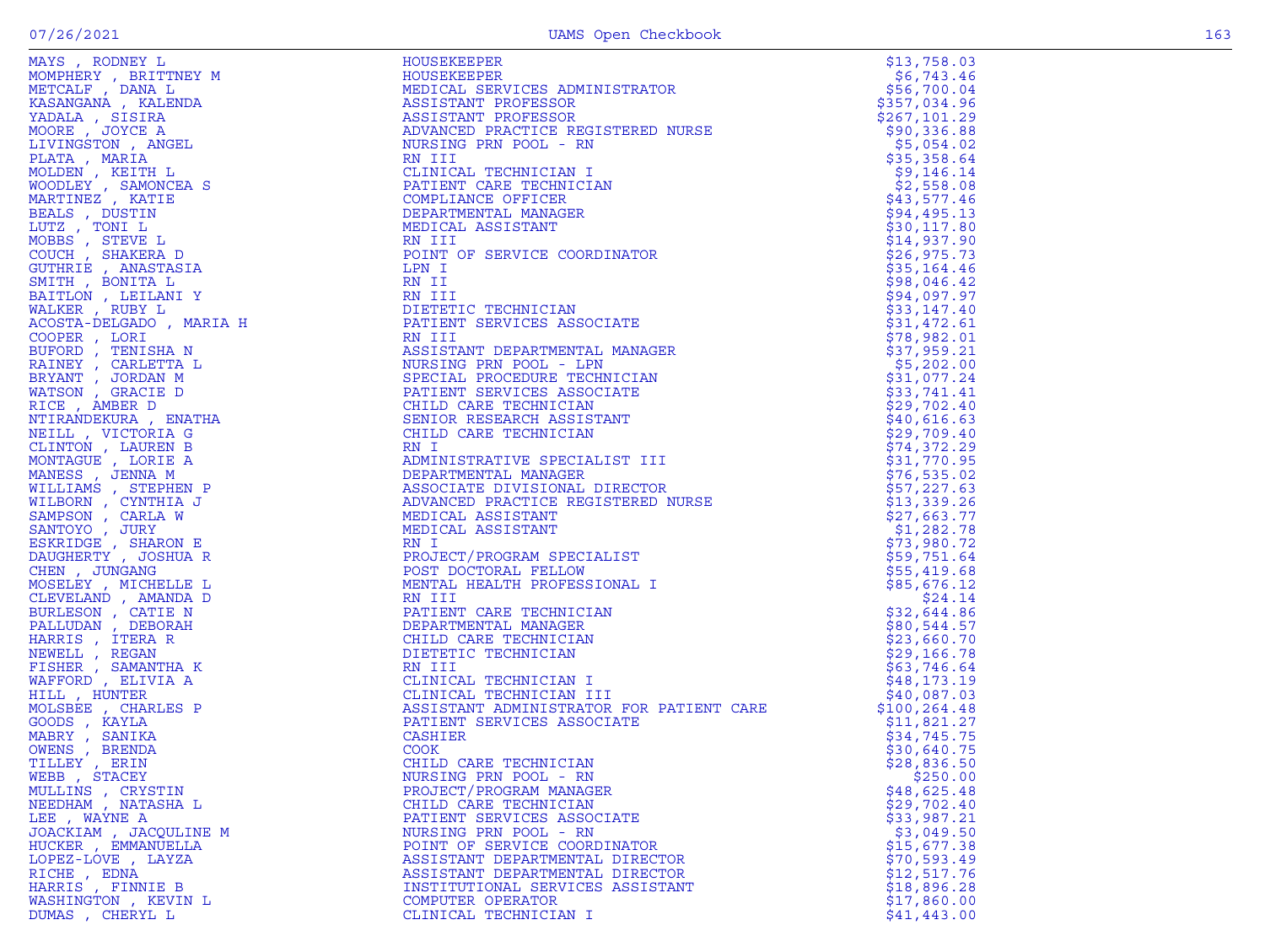| KRASSER , SLEDARN (1911)<br>COLLINS , ALEXANDER , SLEDARN (1911)<br>COLLINS , ARADON ARR (1911)<br>AND ANNOUNCE TRANSPORT (1911)<br>AND ANNOUNCE TRANSPORT (1911)<br>COLLINS , ARR (1912)<br>COLLINS , COLLINS , AND IRENT CARE TO A COLLINS (1 |                                                                                                                                                                                                                                                                                                                                                                                           | \$35,464.61   |
|-------------------------------------------------------------------------------------------------------------------------------------------------------------------------------------------------------------------------------------------------|-------------------------------------------------------------------------------------------------------------------------------------------------------------------------------------------------------------------------------------------------------------------------------------------------------------------------------------------------------------------------------------------|---------------|
|                                                                                                                                                                                                                                                 |                                                                                                                                                                                                                                                                                                                                                                                           | \$71,399.96   |
|                                                                                                                                                                                                                                                 |                                                                                                                                                                                                                                                                                                                                                                                           | \$128, 143.71 |
|                                                                                                                                                                                                                                                 |                                                                                                                                                                                                                                                                                                                                                                                           | \$1,224.16    |
|                                                                                                                                                                                                                                                 |                                                                                                                                                                                                                                                                                                                                                                                           | \$56,803.23   |
|                                                                                                                                                                                                                                                 |                                                                                                                                                                                                                                                                                                                                                                                           | \$70,453.16   |
|                                                                                                                                                                                                                                                 |                                                                                                                                                                                                                                                                                                                                                                                           | \$8.99        |
|                                                                                                                                                                                                                                                 |                                                                                                                                                                                                                                                                                                                                                                                           | \$24,971.20   |
|                                                                                                                                                                                                                                                 |                                                                                                                                                                                                                                                                                                                                                                                           | \$13,550.63   |
|                                                                                                                                                                                                                                                 |                                                                                                                                                                                                                                                                                                                                                                                           | \$62,106.64   |
|                                                                                                                                                                                                                                                 |                                                                                                                                                                                                                                                                                                                                                                                           | \$74,916.14   |
|                                                                                                                                                                                                                                                 |                                                                                                                                                                                                                                                                                                                                                                                           | \$70,568.74   |
|                                                                                                                                                                                                                                                 |                                                                                                                                                                                                                                                                                                                                                                                           | \$27,850.14   |
|                                                                                                                                                                                                                                                 |                                                                                                                                                                                                                                                                                                                                                                                           | \$32,884.26   |
|                                                                                                                                                                                                                                                 |                                                                                                                                                                                                                                                                                                                                                                                           | \$101,018.28  |
|                                                                                                                                                                                                                                                 |                                                                                                                                                                                                                                                                                                                                                                                           | \$423,851.54  |
|                                                                                                                                                                                                                                                 |                                                                                                                                                                                                                                                                                                                                                                                           | \$83,613.29   |
|                                                                                                                                                                                                                                                 |                                                                                                                                                                                                                                                                                                                                                                                           | \$106,515.04  |
|                                                                                                                                                                                                                                                 |                                                                                                                                                                                                                                                                                                                                                                                           | \$33,326.68   |
|                                                                                                                                                                                                                                                 |                                                                                                                                                                                                                                                                                                                                                                                           | \$1,726.48    |
|                                                                                                                                                                                                                                                 |                                                                                                                                                                                                                                                                                                                                                                                           | \$60,716.61   |
|                                                                                                                                                                                                                                                 |                                                                                                                                                                                                                                                                                                                                                                                           | \$375,872.70  |
|                                                                                                                                                                                                                                                 |                                                                                                                                                                                                                                                                                                                                                                                           | \$37,922.01   |
|                                                                                                                                                                                                                                                 |                                                                                                                                                                                                                                                                                                                                                                                           | \$28,642.86   |
|                                                                                                                                                                                                                                                 |                                                                                                                                                                                                                                                                                                                                                                                           | \$44,082.78   |
|                                                                                                                                                                                                                                                 | CAREGIVER<br>CLINICAL TECHNICIAN I<br>CAREGIVER<br>RESEARCH ASSOCIATE<br>RESEARCH ASSOCIATE<br>RESEARCH ASSOCIATE<br>PONT DE SERVICE CORDINATOR<br>HE PUBLIC SAFETY DISPATCHER<br>RE PUBLIC SAFETY DISPATCHER<br>RE PROFESSOR<br>NURSING PRI POOL - RN<br>CLINI<br>PROJECT/FINDER<br>ASSISTANT DEPARTMENTAL MANAGER<br>RN III<br>PROJECT/PROGRAM SPECIALIST<br>CONTECT/PROGRAM SPECIALIST | \$59,575.70   |
|                                                                                                                                                                                                                                                 |                                                                                                                                                                                                                                                                                                                                                                                           | \$58,410.75   |
|                                                                                                                                                                                                                                                 |                                                                                                                                                                                                                                                                                                                                                                                           | \$32,372.02   |
|                                                                                                                                                                                                                                                 |                                                                                                                                                                                                                                                                                                                                                                                           | \$74,787.14   |
|                                                                                                                                                                                                                                                 |                                                                                                                                                                                                                                                                                                                                                                                           | \$182,675.00  |
|                                                                                                                                                                                                                                                 |                                                                                                                                                                                                                                                                                                                                                                                           | \$24,092.40   |
|                                                                                                                                                                                                                                                 |                                                                                                                                                                                                                                                                                                                                                                                           | \$8,693.05    |
|                                                                                                                                                                                                                                                 |                                                                                                                                                                                                                                                                                                                                                                                           | \$83,954.40   |
|                                                                                                                                                                                                                                                 |                                                                                                                                                                                                                                                                                                                                                                                           | \$96,083.38   |
|                                                                                                                                                                                                                                                 |                                                                                                                                                                                                                                                                                                                                                                                           | \$16,881.65   |
|                                                                                                                                                                                                                                                 | PATIENT CARE TECHNICIAN<br>CLINICAL TECHNICIAN<br>RESEARCH ASSOCIATE<br>PROJECT/PROGRAM SPECIALIST<br>ASSISTANT PROFESSOR<br>MEDICAL ASSISTANT<br>POINT OF SERVICE COORDINATOR<br>NDINISTRATIVE SPECIALIST<br>NOJECT/PROGRAM                                                                                                                                                              | \$445,787.85  |
|                                                                                                                                                                                                                                                 |                                                                                                                                                                                                                                                                                                                                                                                           | \$20, 269.55  |
|                                                                                                                                                                                                                                                 |                                                                                                                                                                                                                                                                                                                                                                                           | \$34,735.29   |
|                                                                                                                                                                                                                                                 |                                                                                                                                                                                                                                                                                                                                                                                           | \$77,453.85   |
|                                                                                                                                                                                                                                                 |                                                                                                                                                                                                                                                                                                                                                                                           | \$44,944.00   |
|                                                                                                                                                                                                                                                 |                                                                                                                                                                                                                                                                                                                                                                                           | \$9,916.87    |
|                                                                                                                                                                                                                                                 |                                                                                                                                                                                                                                                                                                                                                                                           | \$75,597.98   |
|                                                                                                                                                                                                                                                 |                                                                                                                                                                                                                                                                                                                                                                                           | \$12,808.02   |
|                                                                                                                                                                                                                                                 |                                                                                                                                                                                                                                                                                                                                                                                           | \$378,526.65  |
|                                                                                                                                                                                                                                                 |                                                                                                                                                                                                                                                                                                                                                                                           | \$30,815.40   |
|                                                                                                                                                                                                                                                 |                                                                                                                                                                                                                                                                                                                                                                                           | \$32,476.77   |
|                                                                                                                                                                                                                                                 |                                                                                                                                                                                                                                                                                                                                                                                           | \$2,184.98    |
|                                                                                                                                                                                                                                                 |                                                                                                                                                                                                                                                                                                                                                                                           | \$52,309.75   |
|                                                                                                                                                                                                                                                 |                                                                                                                                                                                                                                                                                                                                                                                           | \$59,751.63   |
|                                                                                                                                                                                                                                                 |                                                                                                                                                                                                                                                                                                                                                                                           | \$36,846.06   |
|                                                                                                                                                                                                                                                 |                                                                                                                                                                                                                                                                                                                                                                                           | \$20,132.10   |
|                                                                                                                                                                                                                                                 |                                                                                                                                                                                                                                                                                                                                                                                           | \$11,291.94   |
|                                                                                                                                                                                                                                                 |                                                                                                                                                                                                                                                                                                                                                                                           | \$37,943.35   |
|                                                                                                                                                                                                                                                 |                                                                                                                                                                                                                                                                                                                                                                                           | \$11, 257.25  |
|                                                                                                                                                                                                                                                 |                                                                                                                                                                                                                                                                                                                                                                                           | \$54,223.46   |
|                                                                                                                                                                                                                                                 |                                                                                                                                                                                                                                                                                                                                                                                           | \$57,567.43   |
| DAVIS, EARLYCIA                                                                                                                                                                                                                                 | CHILD CARE TECHNICIAN                                                                                                                                                                                                                                                                                                                                                                     | \$18,398.63   |
| PETERSEN, HANNAH M                                                                                                                                                                                                                              | SPEECH THERAPIST                                                                                                                                                                                                                                                                                                                                                                          | \$87,413.89   |
| QUATTLEBAUM, SUSAN L                                                                                                                                                                                                                            | CAREGIVER                                                                                                                                                                                                                                                                                                                                                                                 | \$26,012.91   |
| VILLARREAL , YVONNE S                                                                                                                                                                                                                           | CLINICAL INTERPRETER                                                                                                                                                                                                                                                                                                                                                                      | \$37,974.23   |
| LANIER, TERI E                                                                                                                                                                                                                                  | PROJECT/PROGRAM DIRECTOR                                                                                                                                                                                                                                                                                                                                                                  | \$86,536.80   |
| CONNOR, RICHARD A                                                                                                                                                                                                                               | SENIOR RESEARCH ASSISTANT                                                                                                                                                                                                                                                                                                                                                                 | \$47,105.32   |
| SMITH, JANET M                                                                                                                                                                                                                                  | ADMINISTRATIVE ANALYST                                                                                                                                                                                                                                                                                                                                                                    | \$31,835.07   |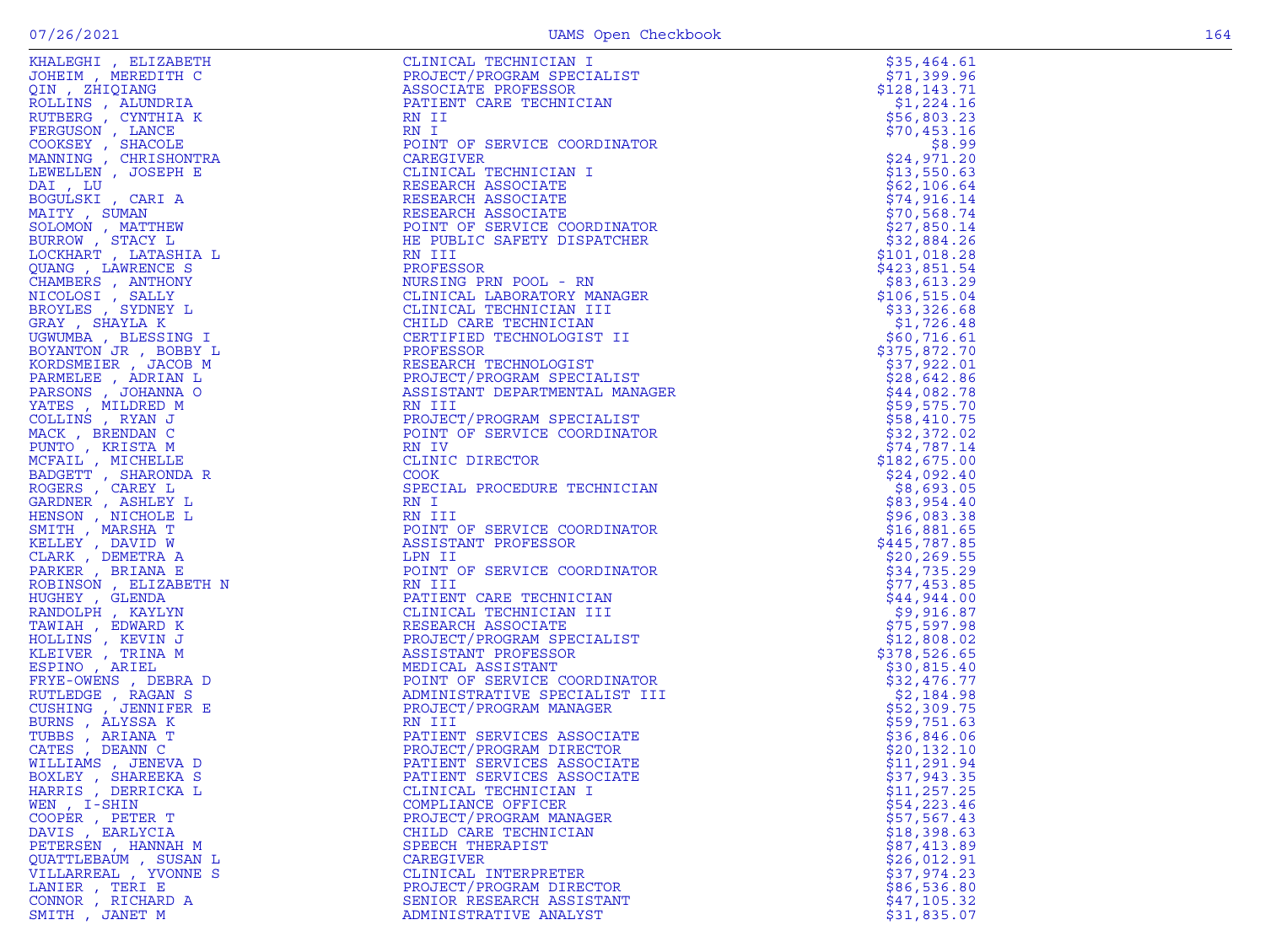|                                      | ROSS-SHEET (FORMER 1600)<br>NEWSPIES (FORMER 1600)<br>NEWSPIES (FORMER 1600)<br>MERICULAR PRODUCTIONS IN THE SERVICE SERVICE CONDITIONS (FORMER 1600)<br>NEWSPIES (FORMER 1600)<br>NEWSPIES (FORMER 1600)<br>NEWSPIES (FORMER 1600)<br>NEWS | \$30,799.43                 |
|--------------------------------------|---------------------------------------------------------------------------------------------------------------------------------------------------------------------------------------------------------------------------------------------|-----------------------------|
|                                      |                                                                                                                                                                                                                                             | \$721.62                    |
|                                      |                                                                                                                                                                                                                                             | \$39,240.58                 |
|                                      |                                                                                                                                                                                                                                             | \$74,618.40                 |
|                                      |                                                                                                                                                                                                                                             | \$54,060.04                 |
|                                      |                                                                                                                                                                                                                                             | \$70,566.17                 |
|                                      |                                                                                                                                                                                                                                             | \$84,451.90                 |
|                                      |                                                                                                                                                                                                                                             | \$15,000.00                 |
|                                      |                                                                                                                                                                                                                                             | \$35,476.75<br>\$248,016.97 |
|                                      |                                                                                                                                                                                                                                             | \$55,630.80                 |
|                                      |                                                                                                                                                                                                                                             | \$76,168.82                 |
|                                      |                                                                                                                                                                                                                                             | \$63,872.36                 |
|                                      |                                                                                                                                                                                                                                             | \$38,787.92                 |
|                                      |                                                                                                                                                                                                                                             | \$862.40                    |
|                                      |                                                                                                                                                                                                                                             | \$77,580.22                 |
|                                      |                                                                                                                                                                                                                                             | \$11,785.03                 |
|                                      |                                                                                                                                                                                                                                             | \$1,226.54                  |
|                                      |                                                                                                                                                                                                                                             | \$33,758.27                 |
|                                      |                                                                                                                                                                                                                                             | \$5,641.18                  |
|                                      |                                                                                                                                                                                                                                             | \$57,143.22                 |
|                                      |                                                                                                                                                                                                                                             | \$64,784.82                 |
|                                      |                                                                                                                                                                                                                                             | \$14,485.05                 |
|                                      |                                                                                                                                                                                                                                             | \$101,694.23                |
|                                      |                                                                                                                                                                                                                                             | \$122,360.00                |
|                                      |                                                                                                                                                                                                                                             | \$47,197.43                 |
|                                      |                                                                                                                                                                                                                                             | \$50,088.20                 |
|                                      |                                                                                                                                                                                                                                             | \$88,299.12                 |
|                                      |                                                                                                                                                                                                                                             | \$12,954.11                 |
|                                      |                                                                                                                                                                                                                                             | \$27,691.72                 |
|                                      |                                                                                                                                                                                                                                             | \$39,673.68                 |
|                                      |                                                                                                                                                                                                                                             | \$49,894.64                 |
|                                      |                                                                                                                                                                                                                                             | \$66,962.96                 |
|                                      |                                                                                                                                                                                                                                             | \$38,644.55                 |
|                                      |                                                                                                                                                                                                                                             | \$32, 208.60                |
|                                      |                                                                                                                                                                                                                                             | \$34,599.74                 |
|                                      |                                                                                                                                                                                                                                             | \$43,180.88                 |
|                                      |                                                                                                                                                                                                                                             | \$48,696.54                 |
|                                      |                                                                                                                                                                                                                                             | \$29,702.40                 |
|                                      |                                                                                                                                                                                                                                             | \$430.80                    |
|                                      |                                                                                                                                                                                                                                             | \$1,018.14                  |
|                                      |                                                                                                                                                                                                                                             | \$17,582.09                 |
|                                      |                                                                                                                                                                                                                                             | \$46, 114.57                |
|                                      |                                                                                                                                                                                                                                             | \$35,426.24                 |
|                                      |                                                                                                                                                                                                                                             | \$31,133.01                 |
|                                      |                                                                                                                                                                                                                                             | \$29,642.90                 |
|                                      |                                                                                                                                                                                                                                             | \$31,488.19                 |
|                                      |                                                                                                                                                                                                                                             | \$65,081.56                 |
|                                      |                                                                                                                                                                                                                                             | \$7,676.46                  |
|                                      |                                                                                                                                                                                                                                             | \$48,674.20                 |
|                                      |                                                                                                                                                                                                                                             | \$33,593.30                 |
|                                      |                                                                                                                                                                                                                                             | \$59,177.45                 |
| ROBERT, REBECCA L                    | NUTRITIONIST                                                                                                                                                                                                                                | \$48, 234.15                |
| IVY, JANAE C                         | POINT OF SERVICE COORDINATOR                                                                                                                                                                                                                | \$24,836.35                 |
| HARKENREADER, LIANNA K               | ADMINISTRATIVE ANALYST                                                                                                                                                                                                                      | \$31,846.32<br>\$103,067.04 |
| PARKER, PEARMAN D<br>HARTER, ROBYN J | CLINIC INSTRUCTOR<br>CERTIFIED TECHNOLOGIST II                                                                                                                                                                                              | \$32,317.85                 |
| WEBB, DESTANIE D                     | CLINICAL TECHNICIAN I                                                                                                                                                                                                                       | \$12,947.99                 |
| WILLIAMS , JOLUNDA Y                 | FOOD PREPARATION SUPERVISOR                                                                                                                                                                                                                 | \$36,794.08                 |
| TEMPLIN, KRISTIN L                   | CHILD CARE TECHNICIAN                                                                                                                                                                                                                       | \$29,761.90                 |
| SHARP, CHLOE                         | ADMINISTRATIVE ANALYST                                                                                                                                                                                                                      | \$32,037.57                 |
| WHITE , CRYSTAL J                    | <b>COOK</b>                                                                                                                                                                                                                                 | \$32,803.40                 |
| STANTON , ESMERALDA D                | MEDICAL BILLING SPECIALIST                                                                                                                                                                                                                  | \$37,170.58                 |
|                                      |                                                                                                                                                                                                                                             |                             |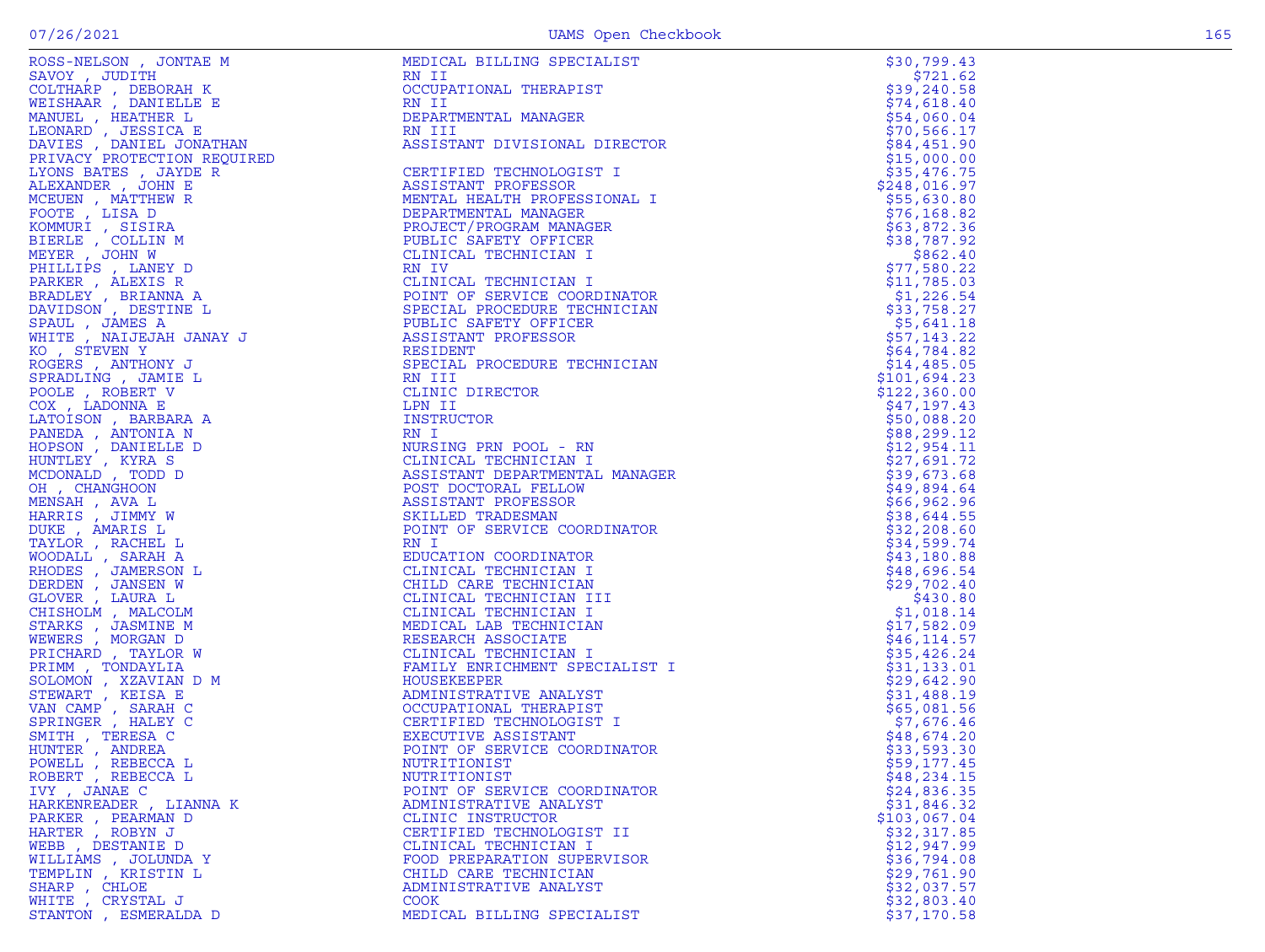|                              | CARDINAL (1990) - ANGELES AN ENGLISH PROFESSION MARIAM CARDINAL PROPERTY PROFESSION CONFIDENTIAL CARD (1990) - AND 2000 - AND 2000 - AND 2000 - AND 2000 - AND 2000 - AND 2000 - AND 2000 - AND 2000 - AND 2000 - AND 2000 - | \$78,394.09                |
|------------------------------|------------------------------------------------------------------------------------------------------------------------------------------------------------------------------------------------------------------------------|----------------------------|
|                              |                                                                                                                                                                                                                              | \$54,775.73                |
|                              |                                                                                                                                                                                                                              | \$59,580.10                |
|                              |                                                                                                                                                                                                                              | \$22,315.68                |
|                              |                                                                                                                                                                                                                              | \$19,676.78                |
|                              |                                                                                                                                                                                                                              | \$31,838.82                |
|                              |                                                                                                                                                                                                                              | \$10,490.85                |
|                              |                                                                                                                                                                                                                              | \$4,991.04                 |
|                              |                                                                                                                                                                                                                              | \$171,717.14               |
|                              |                                                                                                                                                                                                                              | \$41,840.79                |
|                              |                                                                                                                                                                                                                              | \$6,625.47                 |
|                              |                                                                                                                                                                                                                              | \$11,322.59                |
|                              |                                                                                                                                                                                                                              | \$38, 215.30               |
|                              |                                                                                                                                                                                                                              | \$305,226.67               |
|                              |                                                                                                                                                                                                                              | \$602.00                   |
|                              |                                                                                                                                                                                                                              | \$54,666.41                |
|                              |                                                                                                                                                                                                                              | \$35,590.83                |
|                              |                                                                                                                                                                                                                              | \$71,399.96                |
|                              |                                                                                                                                                                                                                              | \$69,804.55                |
|                              |                                                                                                                                                                                                                              | \$11,784.01                |
|                              |                                                                                                                                                                                                                              | \$10,527.78                |
|                              |                                                                                                                                                                                                                              | \$47,447.99                |
|                              |                                                                                                                                                                                                                              | \$35,359.27                |
|                              |                                                                                                                                                                                                                              | \$53,621.36                |
|                              |                                                                                                                                                                                                                              | \$374.50                   |
|                              |                                                                                                                                                                                                                              | \$29,702.40                |
|                              |                                                                                                                                                                                                                              | \$49,861.79                |
|                              |                                                                                                                                                                                                                              | \$54,660.75                |
|                              |                                                                                                                                                                                                                              | \$41,395.68                |
|                              |                                                                                                                                                                                                                              | \$9,544.92                 |
|                              |                                                                                                                                                                                                                              | \$16,711.96                |
|                              |                                                                                                                                                                                                                              | \$79,155.58                |
|                              |                                                                                                                                                                                                                              | \$19, 258.75               |
|                              |                                                                                                                                                                                                                              | \$114,038.39               |
|                              |                                                                                                                                                                                                                              | \$11,994.43                |
|                              |                                                                                                                                                                                                                              | \$63,240.04                |
|                              |                                                                                                                                                                                                                              | \$19,724.27                |
|                              |                                                                                                                                                                                                                              | \$56,970.10                |
|                              |                                                                                                                                                                                                                              | \$43,495.04                |
|                              |                                                                                                                                                                                                                              | \$72,648.68<br>\$37,253.20 |
|                              |                                                                                                                                                                                                                              | \$69,982.49                |
|                              |                                                                                                                                                                                                                              | \$53,881.41                |
|                              |                                                                                                                                                                                                                              | \$392,723.29               |
|                              |                                                                                                                                                                                                                              | \$63,775.66                |
|                              |                                                                                                                                                                                                                              | \$33,123.41                |
|                              |                                                                                                                                                                                                                              | \$81,210.66                |
|                              |                                                                                                                                                                                                                              | \$76,690.99                |
|                              |                                                                                                                                                                                                                              | \$35,166.75                |
|                              |                                                                                                                                                                                                                              | \$13,251.20                |
|                              |                                                                                                                                                                                                                              | \$56,970.10                |
| BUTLER , AMANDA N            | RN II                                                                                                                                                                                                                        | \$3,298.25                 |
| JONES , DOMENIQUE S          | RN III                                                                                                                                                                                                                       | \$79,697.73                |
| BURTON, RACHEL E             | DIVISIONAL DIRECTOR                                                                                                                                                                                                          | \$82,415.96                |
| PETERSON JR , JAMES L        | HOUSEKEEPER                                                                                                                                                                                                                  | \$28,134.71                |
| DALEY , DYANN H              | ASSOCIATE PROFESSOR                                                                                                                                                                                                          | \$300,051.50               |
| CEDENO TUGGLE , RITA NICHOLE | INSTRUCTIONAL DEVELOPMENT SPECIALIST I                                                                                                                                                                                       | \$49,709.95                |
| SHAVERS, SHARRA S            | SPECIAL PROCEDURE TECHNICIAN                                                                                                                                                                                                 | \$39,184.30                |
| PRATT, KAITLYNN              | POINT OF SERVICE COORDINATOR                                                                                                                                                                                                 | \$32,288.69                |
| WITHERS , KAREN              | ASSISTANT DEPARTMENTAL MANAGER                                                                                                                                                                                               | \$41,208.04                |
| WARD, DONNA J                | PATIENT SERVICES ASSOCIATE                                                                                                                                                                                                   | \$38,489.25                |
| CARSON, HEATHER              | PATIENT CARE TECHNICIAN                                                                                                                                                                                                      | \$37,472.56                |
| LEWIS , TABITHA              | POINT OF SERVICE COORDINATOR                                                                                                                                                                                                 | \$32,530.22                |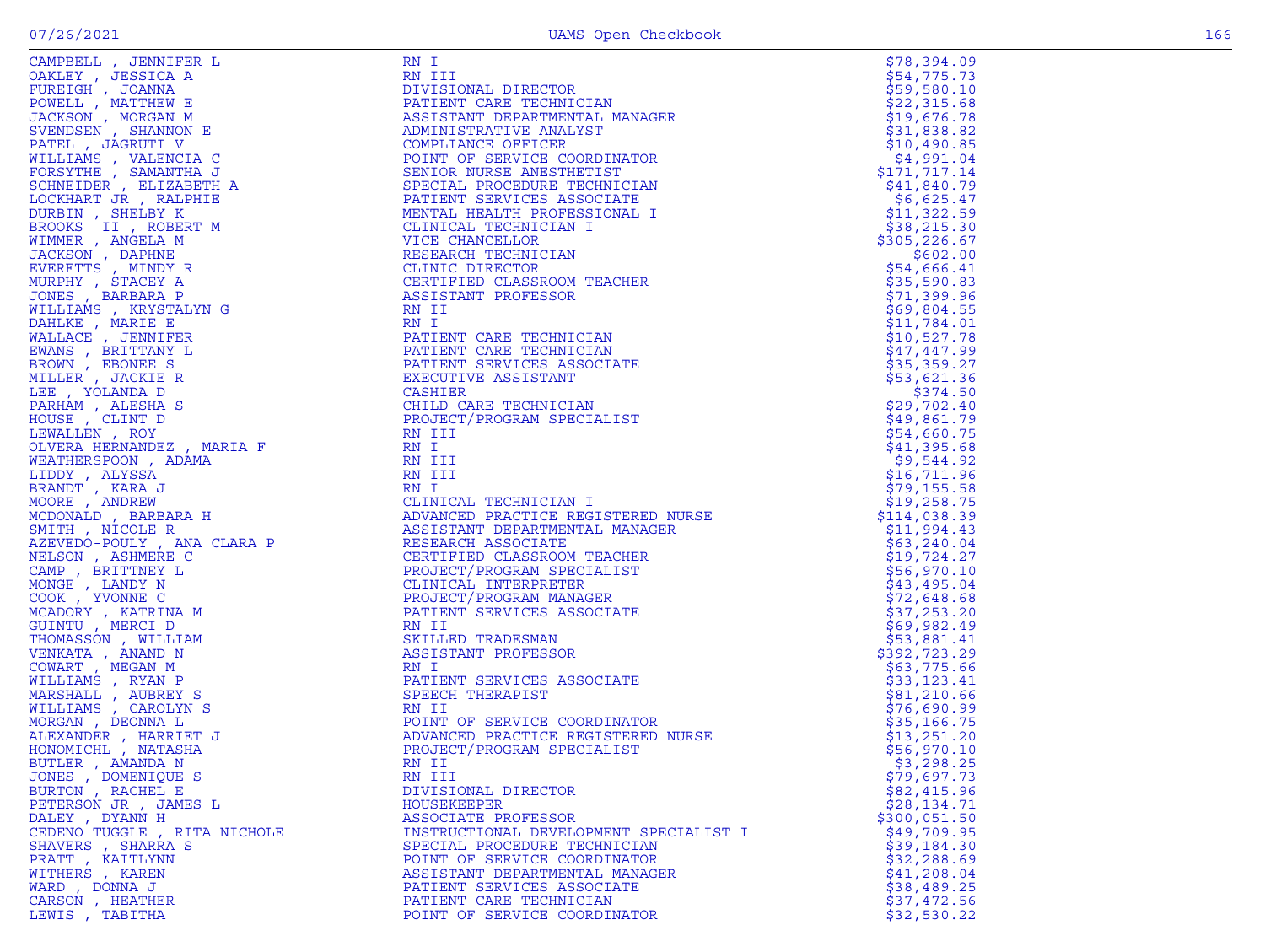| JETT, VICKI                                                                                                                                                                                                                                                     | PHYSICAL THERAPIST                  | \$69,492.93                 |
|-----------------------------------------------------------------------------------------------------------------------------------------------------------------------------------------------------------------------------------------------------------------|-------------------------------------|-----------------------------|
| SWAFFORD , JENNIFER M                                                                                                                                                                                                                                           | PROJECT/PROGRAM SPECIALIST          | \$41, 175.82                |
| CHANDLER, CATRICE K                                                                                                                                                                                                                                             | CAREGIVER                           | \$23,804.52                 |
| MOORE, CHASTITY R                                                                                                                                                                                                                                               | HOSPITAL PROGRAM SERVICES ASSISTANT | \$3,393.32                  |
| JEFFERSON, TIFFANY D                                                                                                                                                                                                                                            | RN III                              | \$312.50                    |
| GURUNG , ANITA                                                                                                                                                                                                                                                  | RN III                              | \$52,470.62                 |
| SPEER, HEIDI                                                                                                                                                                                                                                                    | RN I                                | \$51,535.64                 |
| CARAIG , JEFFERSON                                                                                                                                                                                                                                              | RN I                                | \$85,055.48                 |
| TOWE, LAUREN                                                                                                                                                                                                                                                    | RN I                                | \$63,531.03                 |
| BLANCO FUENTES , MARIA D                                                                                                                                                                                                                                        | CAREGIVER                           | \$22,615.11                 |
| REID, ALISYN                                                                                                                                                                                                                                                    | MENTAL HEALTH PROFESSIONAL I        | \$21,940.47                 |
| POWELL, JACOB                                                                                                                                                                                                                                                   | PATIENT CARE TECHNICIAN             | \$36,838.39                 |
| HENCE, MARQUITA                                                                                                                                                                                                                                                 | CLINICAL TECHNICIAN I               | \$33,296.70                 |
| RAGSDELL , NEELY                                                                                                                                                                                                                                                | RN I                                | \$75, 125.45                |
| AL HASHEM, ZAKI A                                                                                                                                                                                                                                               | ASSISTANT PROFESSOR                 | \$389,749.17                |
| TURNER, AMANDA L                                                                                                                                                                                                                                                | POINT OF SERVICE COORDINATOR        | \$32,774.08                 |
| LACY, BRIANA                                                                                                                                                                                                                                                    | RN I                                | \$11,634.78                 |
| WEIR, CHAD A                                                                                                                                                                                                                                                    | RN II                               | \$58,090.01                 |
| MCEUEN, CHRISTINE A                                                                                                                                                                                                                                             | RN I                                | \$67,493.30                 |
| SWART, BRENT A                                                                                                                                                                                                                                                  | SENIOR NURSE ANESTHETIST            | \$152,758.56                |
| BROWN, ALLISON M                                                                                                                                                                                                                                                | RN III                              | \$48,566.44                 |
| MCDOLE , RACHEL A                                                                                                                                                                                                                                               | RN III                              | \$65,864.43                 |
| JONES , ANGELA                                                                                                                                                                                                                                                  | HOUSEKEEPER                         | \$12, 204.50                |
| DUPRAS, LENA                                                                                                                                                                                                                                                    | RN III<br>CLINICAL SERVICES MANAGER | \$64,897.24<br>\$96, 235.40 |
| THOMSON, STEPHANIE<br>WHITEHEAD , NADINE                                                                                                                                                                                                                        | RN I                                | \$61, 113.36                |
| SLOATE, JASON                                                                                                                                                                                                                                                   | SKILLED TRADESMAN                   | \$5,595.04                  |
| PULTRO, JAYME B                                                                                                                                                                                                                                                 | ASSISTANT PROFESSOR                 | \$51,487.13                 |
| LANGFORD, CAITLYNN                                                                                                                                                                                                                                              | RN I                                | \$72,337.24                 |
| WALKER, KIANNA                                                                                                                                                                                                                                                  | RN III                              | \$79,310.17                 |
| AUSTIN, SHANTRICE M                                                                                                                                                                                                                                             | HOUSEKEEPER                         | \$33,859.42                 |
| HOLLISTER , TEEGAN                                                                                                                                                                                                                                              | CERTIFIED TECHNOLOGIST II           | \$36,268.14                 |
| WALKER, JOSHUA J                                                                                                                                                                                                                                                | DEPARTMENTAL MANAGER                | \$70, 130.18                |
| EASON, WHITNEY                                                                                                                                                                                                                                                  | CLINICAL LABORATORY MANAGER         | \$74,920.71                 |
| MALASPINA PERALTA, JOSE M                                                                                                                                                                                                                                       | RESIDENT                            | \$58,298.96                 |
| GOLATT, CHRISTOPHER D                                                                                                                                                                                                                                           | HOUSEKEEPER                         | \$2,209.13                  |
| GOLATT , CHRISTOPHER D<br>CHILCUTT , KATHERINE L<br>BARRE , MICHAEL S<br>CHAMBERS , CARRIE B<br>TRUONG , CASANDRA E<br>HARTER , SCOTT B<br>BOWEN , ANDREW L<br>CHINNEY , GLADYS N<br>WILSON , KYLE L<br>ANTES , SONYA M<br>OSTROM , CHONG S<br>SYKES , KASHAUNA | POINT OF SERVICE COORDINATOR        | \$4,677.21                  |
|                                                                                                                                                                                                                                                                 | PATIENT CARE TECHNICIAN             | \$21,136.81                 |
|                                                                                                                                                                                                                                                                 | PROJECT/PROGRAM MANAGER             | \$51,449.96                 |
|                                                                                                                                                                                                                                                                 | MEDICAL ASSISTANT                   | \$3,177.16                  |
|                                                                                                                                                                                                                                                                 | ASSOCIATE PROFESSOR                 | \$286,957.56                |
|                                                                                                                                                                                                                                                                 | ADMINISTRATIVE SPECIALIST III       | \$5,429.97                  |
|                                                                                                                                                                                                                                                                 | DATABASE ANALYST                    | \$36,627.71                 |
|                                                                                                                                                                                                                                                                 | RN III                              | \$69,503.47                 |
|                                                                                                                                                                                                                                                                 | NURSING PRN POOL - RN               | \$13,032.25                 |
|                                                                                                                                                                                                                                                                 | CLINICAL TECHNICIAN I               | \$12,801.36                 |
|                                                                                                                                                                                                                                                                 | RN III                              | \$193,492.04                |
|                                                                                                                                                                                                                                                                 | HOSPITAL PROGRAM SERVICES ASSISTANT | \$20,431.14                 |
|                                                                                                                                                                                                                                                                 | POST DOCTORAL FELLOW                | \$51,620.64                 |
|                                                                                                                                                                                                                                                                 | RN III                              | \$61,359.66                 |
| BUSTAMANTE-GOMEZ, NANCY C                                                                                                                                                                                                                                       | RESEARCH ASSOCIATE                  | \$46,536.20                 |
| MAYS, TABRIA                                                                                                                                                                                                                                                    | DIETETIC TECHNICIAN                 | \$5,600.77                  |
| CARTER, JESSICA A                                                                                                                                                                                                                                               | POINT OF SERVICE COORDINATOR        | \$25,930.61                 |
| BURROW, LARRY W                                                                                                                                                                                                                                                 | SKILLED TRADESMAN                   | \$6,689.63                  |
| YOUNG, STACIE J                                                                                                                                                                                                                                                 | POINT OF SERVICE COORDINATOR        | \$32,825.82                 |
| SULLIVAN, ADRIANA N                                                                                                                                                                                                                                             | CHILD CARE TECHNICIAN               | \$359.49                    |
| RAY, MELISSA L                                                                                                                                                                                                                                                  | RN III                              | \$40,719.27                 |
| HERRON JR , ROBERT L                                                                                                                                                                                                                                            | PROJECT/PROGRAM MANAGER             | \$71,397.51                 |
| SCOTT, AARON J                                                                                                                                                                                                                                                  | RESEARCH ASSOCIATE                  | \$46,822.65                 |
| EARL, SHERMIKA                                                                                                                                                                                                                                                  | RN III                              | \$90,310.84                 |
| BOHL, HANNAH E                                                                                                                                                                                                                                                  | INSTRUCTOR                          | \$2,250.00                  |
| YOUNG, BRENDA M                                                                                                                                                                                                                                                 | CHILD CARE TECHNICIAN               | \$26,583.55                 |

|                      |                                                                                                                                                                                                                                                                                                                                                                                                                                                                                                  | \$69,492.93  |
|----------------------|--------------------------------------------------------------------------------------------------------------------------------------------------------------------------------------------------------------------------------------------------------------------------------------------------------------------------------------------------------------------------------------------------------------------------------------------------------------------------------------------------|--------------|
|                      |                                                                                                                                                                                                                                                                                                                                                                                                                                                                                                  | \$41, 175.82 |
|                      |                                                                                                                                                                                                                                                                                                                                                                                                                                                                                                  | \$23,804.52  |
|                      |                                                                                                                                                                                                                                                                                                                                                                                                                                                                                                  | \$3,393.32   |
|                      |                                                                                                                                                                                                                                                                                                                                                                                                                                                                                                  |              |
|                      |                                                                                                                                                                                                                                                                                                                                                                                                                                                                                                  | \$312.50     |
|                      |                                                                                                                                                                                                                                                                                                                                                                                                                                                                                                  | \$52,470.62  |
|                      |                                                                                                                                                                                                                                                                                                                                                                                                                                                                                                  | \$51,535.64  |
|                      |                                                                                                                                                                                                                                                                                                                                                                                                                                                                                                  | \$85,055.48  |
|                      |                                                                                                                                                                                                                                                                                                                                                                                                                                                                                                  |              |
|                      |                                                                                                                                                                                                                                                                                                                                                                                                                                                                                                  | \$63,531.03  |
|                      |                                                                                                                                                                                                                                                                                                                                                                                                                                                                                                  | \$22,615.11  |
|                      |                                                                                                                                                                                                                                                                                                                                                                                                                                                                                                  | \$21,940.47  |
|                      |                                                                                                                                                                                                                                                                                                                                                                                                                                                                                                  | \$36,838.39  |
|                      |                                                                                                                                                                                                                                                                                                                                                                                                                                                                                                  | \$33,296.70  |
|                      |                                                                                                                                                                                                                                                                                                                                                                                                                                                                                                  |              |
|                      | $\label{eq:R} \begin{aligned} \mathbb{R} \end{aligned}$                                                                                                                                                                                                                                                                                                                                                                                                                                          | \$75, 125.45 |
|                      |                                                                                                                                                                                                                                                                                                                                                                                                                                                                                                  | \$389,749.17 |
|                      |                                                                                                                                                                                                                                                                                                                                                                                                                                                                                                  | \$32,774.08  |
|                      |                                                                                                                                                                                                                                                                                                                                                                                                                                                                                                  | \$11,634.78  |
|                      |                                                                                                                                                                                                                                                                                                                                                                                                                                                                                                  |              |
|                      |                                                                                                                                                                                                                                                                                                                                                                                                                                                                                                  | \$58,090.01  |
|                      |                                                                                                                                                                                                                                                                                                                                                                                                                                                                                                  | \$67,493.30  |
|                      |                                                                                                                                                                                                                                                                                                                                                                                                                                                                                                  | \$152,758.56 |
|                      |                                                                                                                                                                                                                                                                                                                                                                                                                                                                                                  | \$48,566.44  |
|                      |                                                                                                                                                                                                                                                                                                                                                                                                                                                                                                  |              |
|                      |                                                                                                                                                                                                                                                                                                                                                                                                                                                                                                  | \$65,864.43  |
|                      |                                                                                                                                                                                                                                                                                                                                                                                                                                                                                                  | \$12, 204.50 |
|                      |                                                                                                                                                                                                                                                                                                                                                                                                                                                                                                  | \$64,897.24  |
|                      |                                                                                                                                                                                                                                                                                                                                                                                                                                                                                                  | \$96, 235.40 |
|                      |                                                                                                                                                                                                                                                                                                                                                                                                                                                                                                  |              |
|                      |                                                                                                                                                                                                                                                                                                                                                                                                                                                                                                  | \$61, 113.36 |
|                      |                                                                                                                                                                                                                                                                                                                                                                                                                                                                                                  | \$5,595.04   |
|                      |                                                                                                                                                                                                                                                                                                                                                                                                                                                                                                  | \$51,487.13  |
|                      |                                                                                                                                                                                                                                                                                                                                                                                                                                                                                                  | \$72,337.24  |
|                      |                                                                                                                                                                                                                                                                                                                                                                                                                                                                                                  | \$79,310.17  |
|                      |                                                                                                                                                                                                                                                                                                                                                                                                                                                                                                  |              |
|                      |                                                                                                                                                                                                                                                                                                                                                                                                                                                                                                  | \$33,859.42  |
|                      |                                                                                                                                                                                                                                                                                                                                                                                                                                                                                                  | \$36, 268.14 |
|                      |                                                                                                                                                                                                                                                                                                                                                                                                                                                                                                  | \$70, 130.18 |
|                      |                                                                                                                                                                                                                                                                                                                                                                                                                                                                                                  | \$74,920.71  |
|                      |                                                                                                                                                                                                                                                                                                                                                                                                                                                                                                  |              |
|                      |                                                                                                                                                                                                                                                                                                                                                                                                                                                                                                  | \$58, 298.96 |
|                      |                                                                                                                                                                                                                                                                                                                                                                                                                                                                                                  | \$2,209.13   |
|                      |                                                                                                                                                                                                                                                                                                                                                                                                                                                                                                  | \$4,677.21   |
|                      |                                                                                                                                                                                                                                                                                                                                                                                                                                                                                                  | \$21,136.81  |
|                      |                                                                                                                                                                                                                                                                                                                                                                                                                                                                                                  |              |
|                      |                                                                                                                                                                                                                                                                                                                                                                                                                                                                                                  | \$51,449.96  |
|                      |                                                                                                                                                                                                                                                                                                                                                                                                                                                                                                  | \$3,177.16   |
|                      |                                                                                                                                                                                                                                                                                                                                                                                                                                                                                                  | \$286,957.56 |
|                      |                                                                                                                                                                                                                                                                                                                                                                                                                                                                                                  | \$5,429.97   |
|                      |                                                                                                                                                                                                                                                                                                                                                                                                                                                                                                  | \$36,627.71  |
|                      |                                                                                                                                                                                                                                                                                                                                                                                                                                                                                                  |              |
|                      |                                                                                                                                                                                                                                                                                                                                                                                                                                                                                                  | \$69,503.47  |
|                      | SAREFY COLLECTER PRODUCED IN THE MANUFATHER PROPERTY SERVICE SERVICE SERVICE AND MANUFATHER CONDUCED AND A SERVICE SERVICE SERVICE SERVICE SERVICE SERVICE SERVICE SERVICE SERVICE SERVICE SERVICE SERVICE SERVICE SERVICE SE<br>NN III<br>HOUSEKEEPER<br>CERTIFIED TECHNOLOGIST II<br>CERTIFIED TECHNOLOGIST II<br>CENTIFICAL LABORATORY MANAGER<br>RESIDENT<br>HOUSEKEEPER<br>POINT OF SERVICE COORDINATOR<br>PATIENT CARE TECHNICIAN<br>PROJECT/PROGRAM MANAGER<br>MEDICAL ASSISTANT<br>MEDIC | \$13,032.25  |
|                      |                                                                                                                                                                                                                                                                                                                                                                                                                                                                                                  | \$12,801.36  |
|                      |                                                                                                                                                                                                                                                                                                                                                                                                                                                                                                  | \$193,492.04 |
|                      |                                                                                                                                                                                                                                                                                                                                                                                                                                                                                                  |              |
|                      |                                                                                                                                                                                                                                                                                                                                                                                                                                                                                                  | \$20,431.14  |
|                      |                                                                                                                                                                                                                                                                                                                                                                                                                                                                                                  | \$51,620.64  |
|                      |                                                                                                                                                                                                                                                                                                                                                                                                                                                                                                  | \$61,359.66  |
|                      |                                                                                                                                                                                                                                                                                                                                                                                                                                                                                                  | \$46,536.20  |
|                      |                                                                                                                                                                                                                                                                                                                                                                                                                                                                                                  | \$5,600.77   |
|                      |                                                                                                                                                                                                                                                                                                                                                                                                                                                                                                  |              |
| CARTER, JESSICA A    |                                                                                                                                                                                                                                                                                                                                                                                                                                                                                                  | \$25,930.61  |
| BURROW, LARRY W      | SKILLED TRADESMAN                                                                                                                                                                                                                                                                                                                                                                                                                                                                                | \$6,689.63   |
| YOUNG, STACIE J      | POINT OF SERVICE COORDINATOR                                                                                                                                                                                                                                                                                                                                                                                                                                                                     | \$32,825.82  |
| SULLIVAN , ADRIANA N | CHILD CARE TECHNICIAN                                                                                                                                                                                                                                                                                                                                                                                                                                                                            | \$359.49     |
|                      |                                                                                                                                                                                                                                                                                                                                                                                                                                                                                                  |              |
| RAY, MELISSA L       | RN III                                                                                                                                                                                                                                                                                                                                                                                                                                                                                           | \$40,719.27  |
| HERRON JR , ROBERT L | PROJECT/PROGRAM MANAGER                                                                                                                                                                                                                                                                                                                                                                                                                                                                          | \$71,397.51  |
| SCOTT, AARON J       | RESEARCH ASSOCIATE                                                                                                                                                                                                                                                                                                                                                                                                                                                                               | \$46,822.65  |
| EARL , SHERMIKA      | RN III                                                                                                                                                                                                                                                                                                                                                                                                                                                                                           | \$90,310.84  |
|                      |                                                                                                                                                                                                                                                                                                                                                                                                                                                                                                  |              |
| BOHL, HANNAH E       | <b>INSTRUCTOR</b>                                                                                                                                                                                                                                                                                                                                                                                                                                                                                | \$2,250.00   |
| YOUNG, BRENDA M      | CHILD CARE TECHNICIAN                                                                                                                                                                                                                                                                                                                                                                                                                                                                            | \$26,583.55  |
| JACKSON, BRITTANY N  | RN II                                                                                                                                                                                                                                                                                                                                                                                                                                                                                            | \$90,853.67  |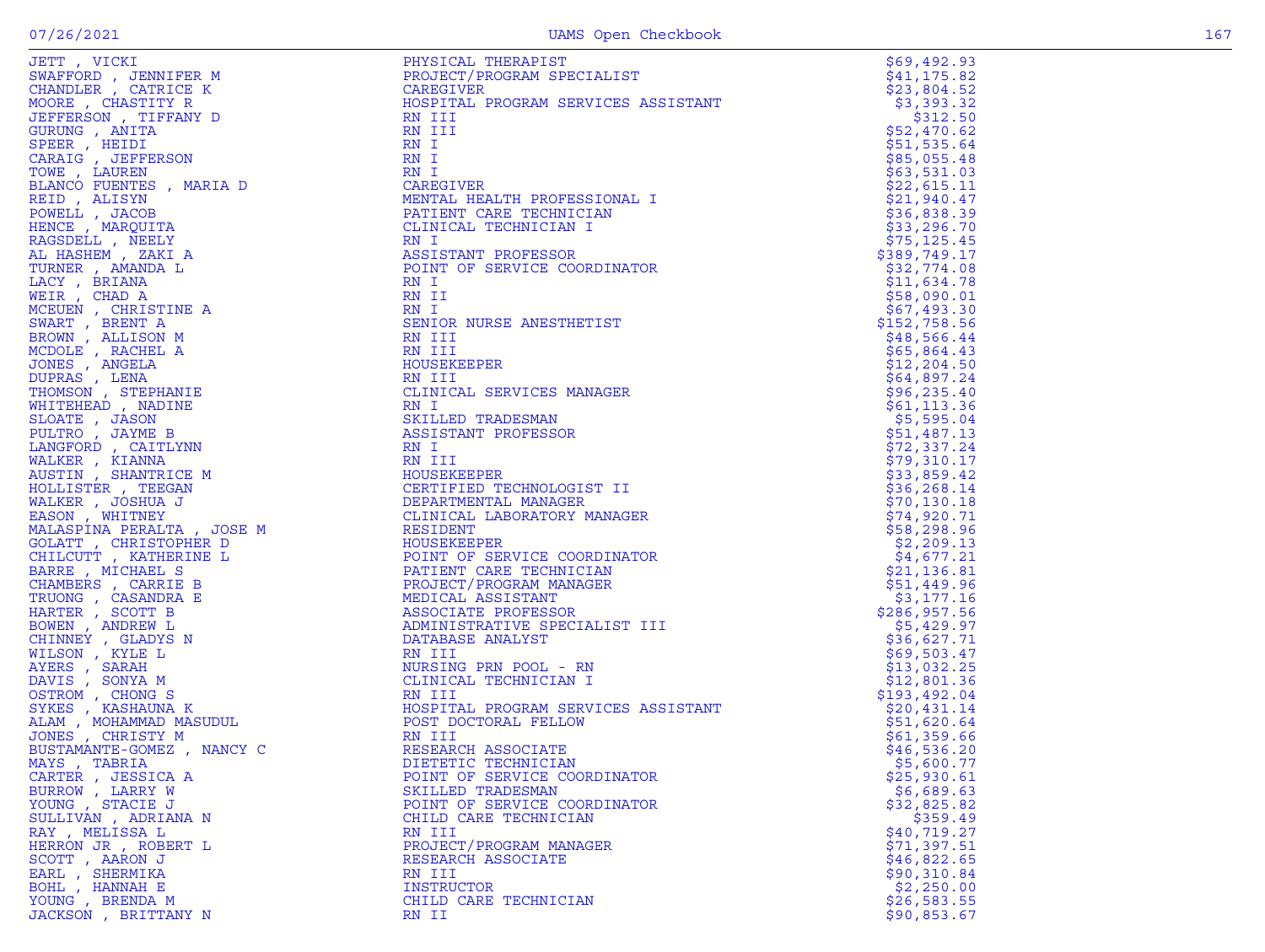| GERNOLD, GENEVA     | LPN II                       | \$38,712.05  |
|---------------------|------------------------------|--------------|
| FARQUHAR, ROSE M    | MENTAL HEALTH PROFESSIONAL I | \$47,476.27  |
| VATTOTH, SURJITH    | ASSOCIATE PROFESSOR          | \$486,242.44 |
| RICHARDSON, ERIKA D | POINT OF SERVICE COORDINATOR | \$32,484.44  |
| WIGGINS , IYSHA M   | RN III                       | \$66,421.49  |
| COFFMAN, JAMES C    | PROJECT/PROGRAM MANAGER      | \$63,363.54  |
| JOHNSON, JOANGELA M | CLINICAL TECHNICIAN I        | \$27,342.48  |
| PHILLIPS , LONNIE C | DIETETIC TECHNICIAN          | \$32,838.80  |
| WILKINS, DEITRE L   | SPECIAL PROCEDURE TECHNICIAN | \$32,754.16  |
| BINGHAM, BLAKE A    | PATIENT SERVICES ASSOCIATE   | \$36, 280.22 |
| DUNNING , SONJA D   | COOK                         | \$33,538.81  |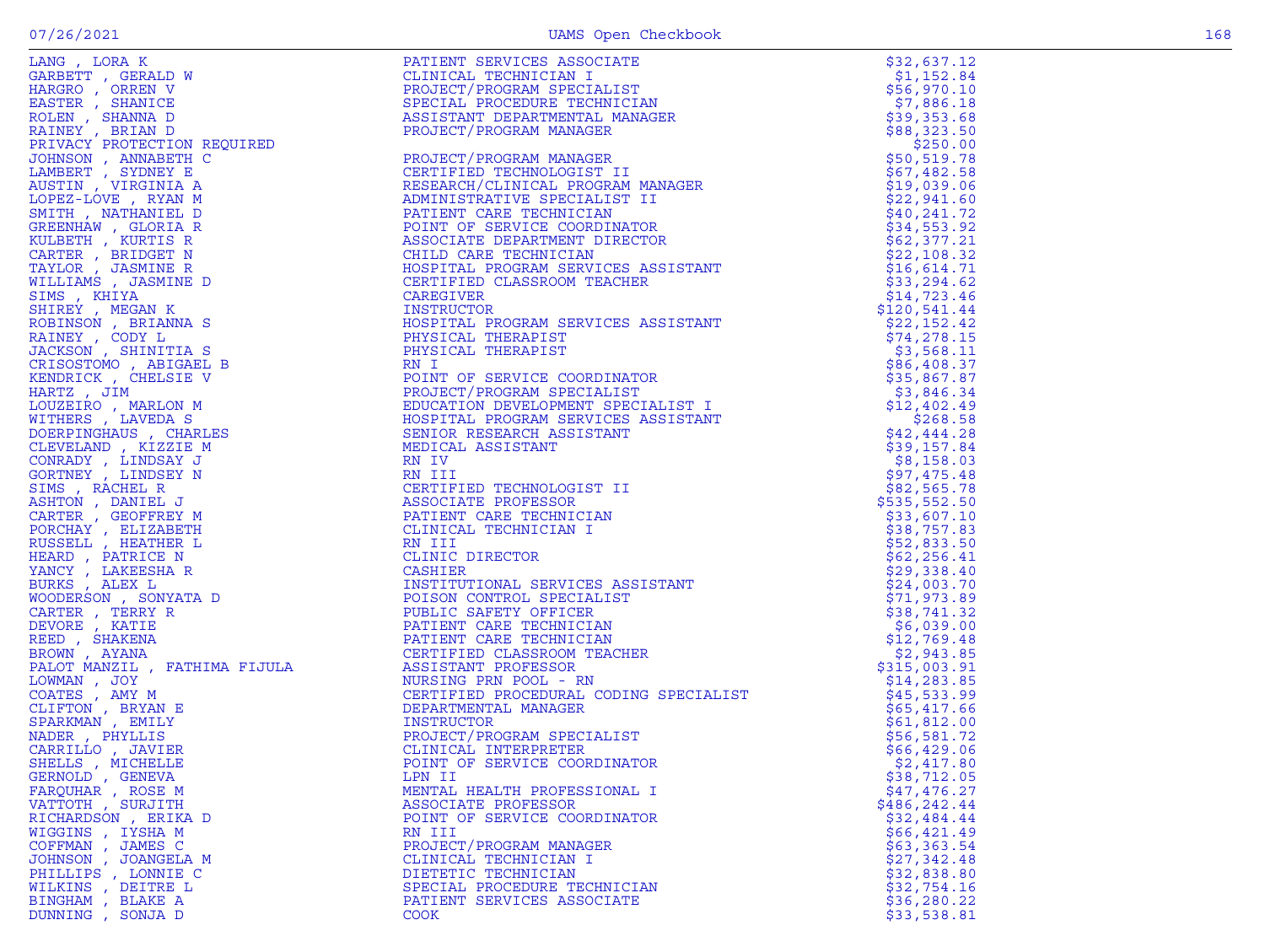|  | ۰.<br>× |  |
|--|---------|--|

| MORRIS , TURIYA R                                                                                                                                  | CLINICAL TECHNICIAN I                                                                                                                                                                                                                                            | \$5,665.96   |
|----------------------------------------------------------------------------------------------------------------------------------------------------|------------------------------------------------------------------------------------------------------------------------------------------------------------------------------------------------------------------------------------------------------------------|--------------|
| AMERSON , AMY                                                                                                                                      | PATIENT CARE TECHNICIAN                                                                                                                                                                                                                                          | \$15,872.92  |
| COLBERT, KIMBERLY E                                                                                                                                | DEPARTMENTAL MANAGER                                                                                                                                                                                                                                             | \$83,098.22  |
| DELONG, CHELSEA                                                                                                                                    | RN III                                                                                                                                                                                                                                                           | \$78,652.86  |
|                                                                                                                                                    |                                                                                                                                                                                                                                                                  |              |
| STRAIN, DANASHIA                                                                                                                                   | PATIENT CARE TECHNICIAN                                                                                                                                                                                                                                          | \$3,855.68   |
| BRYANT, MARGARET                                                                                                                                   | DEPARTMENTAL MANAGER                                                                                                                                                                                                                                             | \$80, 266.60 |
| FERNANDEZ, WENDY R                                                                                                                                 | PATIENT CARE TECHNICIAN                                                                                                                                                                                                                                          | \$37,705.20  |
| MUKHERJEE , AKASH                                                                                                                                  | ASSISTANT PROFESSOR                                                                                                                                                                                                                                              | \$336,840.00 |
| MCLELLAND, JAMES R                                                                                                                                 | PROJECT/PROGRAM DIRECTOR                                                                                                                                                                                                                                         | \$51,200.74  |
| THOMASON, BRITTNY A                                                                                                                                | DEPARTMENTAL DIRECTOR                                                                                                                                                                                                                                            | \$71, 208.06 |
| MILES , DEMETRIEA C                                                                                                                                | POINT OF SERVICE COORDINATOR                                                                                                                                                                                                                                     | \$33,883.20  |
| ROBERTS, HEATHER                                                                                                                                   | DEPARTMENTAL MANAGER                                                                                                                                                                                                                                             | \$34,731.27  |
| MANESS , JUDITH K                                                                                                                                  | FOOD PREPARATION SUPERVISOR                                                                                                                                                                                                                                      | \$41,990.31  |
| RUSSELL , KASHAKA D                                                                                                                                | <b>COOK</b>                                                                                                                                                                                                                                                      | \$45,155.03  |
| FINNEY, KEONNA                                                                                                                                     | ASSISTANT DEPARTMENTAL MANAGER                                                                                                                                                                                                                                   | \$40,488.94  |
| PRIVACY PROTECTION REQUIRED                                                                                                                        |                                                                                                                                                                                                                                                                  | \$30,600.00  |
| SANDERS, RASHAWN                                                                                                                                   | COOK                                                                                                                                                                                                                                                             | \$31,723.90  |
| DAVIS , RAVEN                                                                                                                                      | PATIENT SERVICES ASSOCIATE                                                                                                                                                                                                                                       | \$29,001.75  |
|                                                                                                                                                    |                                                                                                                                                                                                                                                                  |              |
| ONEAL, DARNELL                                                                                                                                     | ADMINISTRATIVE ANALYST                                                                                                                                                                                                                                           | \$3.34       |
| GOUGH, ALLISON                                                                                                                                     | RN II                                                                                                                                                                                                                                                            | \$59,771.08  |
| HO , SHUK-MEI                                                                                                                                      | VICE CHANCELLOR                                                                                                                                                                                                                                                  | \$484,547.54 |
| NIEMEIER , JILL                                                                                                                                    | SENIOR RESEARCH ASSISTANT                                                                                                                                                                                                                                        | \$42,444.28  |
| FULLER, LEAH C                                                                                                                                     | PATIENT SERVICES ASSOCIATE                                                                                                                                                                                                                                       | \$30,818.23  |
|                                                                                                                                                    |                                                                                                                                                                                                                                                                  | \$17,741.93  |
|                                                                                                                                                    |                                                                                                                                                                                                                                                                  | \$31,631.18  |
|                                                                                                                                                    | TOHING THE HOUSEKEEPER<br>SAUNDERS , ALLISON THE SPECIAL PROCEDURE TECHNICIAN<br>BARROSO MARTINEZ , ARIADNA THE POINT OF SERVICE COORDINATOR<br>GRAY , JESSICA                                                                                                   | \$33,123.54  |
|                                                                                                                                                    |                                                                                                                                                                                                                                                                  | \$19,316.06  |
| SMITH, CARRIE E                                                                                                                                    | RN II                                                                                                                                                                                                                                                            | \$6,199.96   |
| HARRELL , PAM                                                                                                                                      | LPN II                                                                                                                                                                                                                                                           | \$2,422.21   |
| PUMPHREY, MAKENZIE A                                                                                                                               | RN I                                                                                                                                                                                                                                                             | \$53,403.58  |
|                                                                                                                                                    | RN I                                                                                                                                                                                                                                                             | \$44,055.13  |
| CARADINE , KADESHA O                                                                                                                               |                                                                                                                                                                                                                                                                  |              |
| $\begin{array}{c}\n 1 & \mathbb{R} \\  2 & \mathbb{R} \\  3 & \mathbb{R} \\  4 & \mathbb{R} \\  5 & \mathbb{R}\n\end{array}$<br>COLLISTER, APRIL M | EXECUTIVE ASSISTANT                                                                                                                                                                                                                                              | \$46,359.00  |
| DEVABHAKTUNI , SUBODH R                                                                                                                            | ASSISTANT PROFESSOR                                                                                                                                                                                                                                              | \$478,579.96 |
| CASSON, EMILY N                                                                                                                                    | LPN II<br>LPN II<br>PATIENT CARE TECHNICIAN<br>INSTITUTIONAL SERVICES ASSISTANT<br>SPECIALTY REGISTERED NURSE<br>NURSING UNIT COORDINATOR<br>PATIENT CARE TECHNICIAN<br>POINT OF SERVICES ASSOCIATE<br>POINT OF SERVICE COORDINATOR<br>POINT OF SERVICE COORDINA | \$49,460.02  |
| LANG, DESTANI                                                                                                                                      |                                                                                                                                                                                                                                                                  | \$4,785.18   |
| TUNSTALL , CALVIN D                                                                                                                                |                                                                                                                                                                                                                                                                  | \$33,776.42  |
| PAYNE, CLINTON                                                                                                                                     |                                                                                                                                                                                                                                                                  | \$29,552.22  |
| PHILLIPS, JOHN                                                                                                                                     |                                                                                                                                                                                                                                                                  | \$35,943.53  |
| SANTOS, MARK JOSEF                                                                                                                                 |                                                                                                                                                                                                                                                                  | \$35,974.54  |
| GARNER , MONIKA D                                                                                                                                  |                                                                                                                                                                                                                                                                  | \$34,916.26  |
| VORASANE, ANGELA                                                                                                                                   |                                                                                                                                                                                                                                                                  | \$11, 128.28 |
| LOCKHART , BREA S                                                                                                                                  |                                                                                                                                                                                                                                                                  | \$30,039.46  |
| REDMOND, TERECA                                                                                                                                    | PATIENT CARE TECHNICIAN                                                                                                                                                                                                                                          | \$5,177.77   |
| WEST , TYRICE D                                                                                                                                    | HOUSEKEEPER                                                                                                                                                                                                                                                      | \$11,390.75  |
| ISBELL JR, PATRICK A                                                                                                                               | HOUSEKEEPER                                                                                                                                                                                                                                                      | \$10,314.50  |
|                                                                                                                                                    |                                                                                                                                                                                                                                                                  |              |
| ROSTAGNO, BARBARA                                                                                                                                  | CASHIER                                                                                                                                                                                                                                                          | \$43,058.25  |
| MOODY , BELINDA F                                                                                                                                  | PATIENT SERVICES ASSOCIATE<br>CHILD CARE TECHNICIAN                                                                                                                                                                                                              | \$36,327.63  |
| ROBRAHN , BREANA J                                                                                                                                 | CHILD CARE TECHNICIAN                                                                                                                                                                                                                                            | \$23,070.66  |
| COTTEN, LATONYA K                                                                                                                                  | ADMINISTRATIVE SPECIALIST III                                                                                                                                                                                                                                    | \$29,991.97  |
| JOHNSON , MISTY                                                                                                                                    | POINT OF SERVICE COORDINATOR                                                                                                                                                                                                                                     | \$41,478.53  |
| GITTENS, BRIAN                                                                                                                                     | VICE CHANCELLOR                                                                                                                                                                                                                                                  | \$275,427.00 |
| TRAN , HUONG                                                                                                                                       | RN III                                                                                                                                                                                                                                                           | \$68,696.62  |
| RUCKER, ANTHONY P                                                                                                                                  | CLINICAL TECHNICIAN I                                                                                                                                                                                                                                            | \$41,567.41  |
| JONES , CASSANDRA L                                                                                                                                | PATIENT SERVICES ASSOCIATE                                                                                                                                                                                                                                       | \$24,685.86  |
| MOORE , ELIZABETH K                                                                                                                                | CHILD CARE TECHNICIAN                                                                                                                                                                                                                                            | \$5,853.82   |
| BLAGG , AMANDA G                                                                                                                                   | EXECUTIVE ASSISTANT                                                                                                                                                                                                                                              | \$42,335.10  |
| THOMPSON, TERRANEY L                                                                                                                               | PATIENT CARE TECHNICIAN                                                                                                                                                                                                                                          | \$34,280.37  |
| BULLOCK, ASHLEY N                                                                                                                                  | POINT OF SERVICE COORDINATOR                                                                                                                                                                                                                                     | \$31,214.34  |
| SOUTHERLAND, ASHLEY N                                                                                                                              | RN III                                                                                                                                                                                                                                                           | \$83,485.58  |
|                                                                                                                                                    | DEPARTMENTAL MANAGER                                                                                                                                                                                                                                             |              |
| REESE , CODY G                                                                                                                                     |                                                                                                                                                                                                                                                                  | \$42,598.36  |
| WILLIAMS , MARK L                                                                                                                                  | <b>DEAN</b>                                                                                                                                                                                                                                                      | \$287,850.00 |
| CROME, SANDRA M                                                                                                                                    | RN CLINICAL COORDINATOR HS/KF                                                                                                                                                                                                                                    | \$55,134.22  |
| BEGGS , ELIZABETH                                                                                                                                  | PROJECT/PROGRAM SPECIALIST                                                                                                                                                                                                                                       | \$46,359.00  |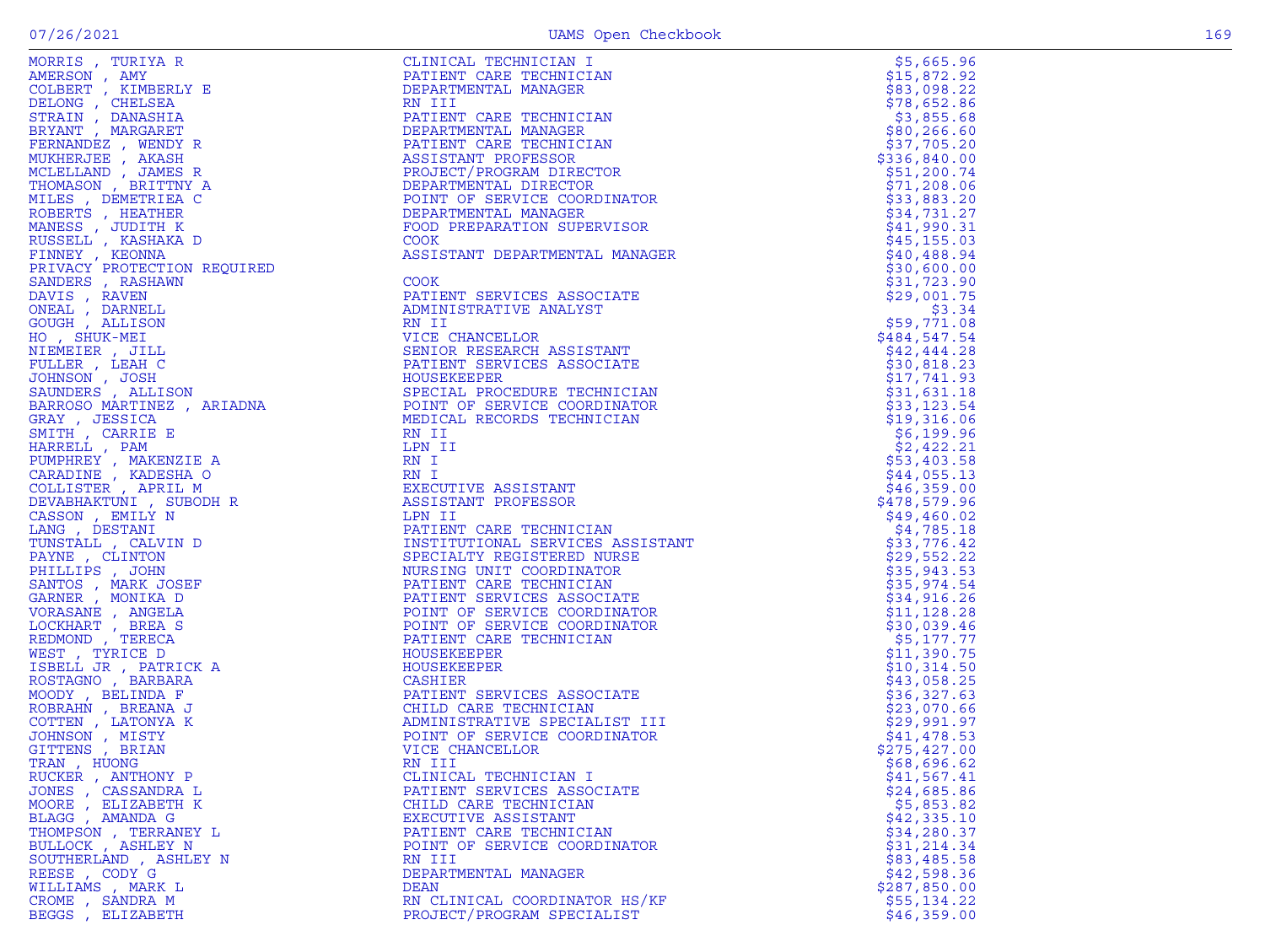|                                                                                                                                                                                                                                                                      | RN III<br>RN III<br>NEILIC SAFETY OFFICER<br>LIPNITUTIONAL SERVICES ASSISTANT<br>INSTITUTIONAL SERVICES ASSISTANT<br>RN III<br>RN III<br>EDICATION COORDINATOR<br>PUBLIC SAFETY/SECURITY OFFICER<br>SENIOR RESEARCH ASSISTANT<br>CLINICAL SERVICES MANAGER<br>CENICAL | \$32,767.44                |
|----------------------------------------------------------------------------------------------------------------------------------------------------------------------------------------------------------------------------------------------------------------------|-----------------------------------------------------------------------------------------------------------------------------------------------------------------------------------------------------------------------------------------------------------------------|----------------------------|
|                                                                                                                                                                                                                                                                      |                                                                                                                                                                                                                                                                       | \$14,645.35                |
|                                                                                                                                                                                                                                                                      |                                                                                                                                                                                                                                                                       | \$40,755.24                |
|                                                                                                                                                                                                                                                                      |                                                                                                                                                                                                                                                                       | \$31,492.40                |
|                                                                                                                                                                                                                                                                      |                                                                                                                                                                                                                                                                       | \$7,559.52                 |
|                                                                                                                                                                                                                                                                      |                                                                                                                                                                                                                                                                       | \$47,046.14                |
|                                                                                                                                                                                                                                                                      |                                                                                                                                                                                                                                                                       | \$43,834.50                |
|                                                                                                                                                                                                                                                                      |                                                                                                                                                                                                                                                                       | \$30,774.65                |
|                                                                                                                                                                                                                                                                      |                                                                                                                                                                                                                                                                       | \$5,872.25<br>\$42,353.81  |
|                                                                                                                                                                                                                                                                      |                                                                                                                                                                                                                                                                       | \$85,224.13                |
|                                                                                                                                                                                                                                                                      |                                                                                                                                                                                                                                                                       | \$39,140.30                |
|                                                                                                                                                                                                                                                                      |                                                                                                                                                                                                                                                                       | \$69,816.27                |
|                                                                                                                                                                                                                                                                      |                                                                                                                                                                                                                                                                       | \$3,468.01                 |
|                                                                                                                                                                                                                                                                      |                                                                                                                                                                                                                                                                       | \$37,291.34                |
|                                                                                                                                                                                                                                                                      |                                                                                                                                                                                                                                                                       | \$84,274.40                |
|                                                                                                                                                                                                                                                                      |                                                                                                                                                                                                                                                                       | \$2,314.21                 |
|                                                                                                                                                                                                                                                                      |                                                                                                                                                                                                                                                                       | \$43,476.46                |
|                                                                                                                                                                                                                                                                      |                                                                                                                                                                                                                                                                       | \$3,438.72                 |
|                                                                                                                                                                                                                                                                      |                                                                                                                                                                                                                                                                       | \$78,487.77                |
|                                                                                                                                                                                                                                                                      |                                                                                                                                                                                                                                                                       | \$12,680.11                |
|                                                                                                                                                                                                                                                                      |                                                                                                                                                                                                                                                                       | \$20,723.05                |
|                                                                                                                                                                                                                                                                      |                                                                                                                                                                                                                                                                       | \$41,409.97                |
|                                                                                                                                                                                                                                                                      |                                                                                                                                                                                                                                                                       | \$36,027.70                |
|                                                                                                                                                                                                                                                                      |                                                                                                                                                                                                                                                                       | \$80, 293.79               |
|                                                                                                                                                                                                                                                                      |                                                                                                                                                                                                                                                                       | \$73,223.66                |
|                                                                                                                                                                                                                                                                      |                                                                                                                                                                                                                                                                       | \$39,562.66                |
|                                                                                                                                                                                                                                                                      |                                                                                                                                                                                                                                                                       | \$22,017.23                |
|                                                                                                                                                                                                                                                                      |                                                                                                                                                                                                                                                                       | \$24,558.40                |
|                                                                                                                                                                                                                                                                      |                                                                                                                                                                                                                                                                       | \$5,147.65                 |
|                                                                                                                                                                                                                                                                      | RESIDENT                                                                                                                                                                                                                                                              | \$57,452.34                |
|                                                                                                                                                                                                                                                                      | RESIDENT                                                                                                                                                                                                                                                              | \$10,935.84                |
|                                                                                                                                                                                                                                                                      | RESIDENT                                                                                                                                                                                                                                                              | \$19,149.70                |
|                                                                                                                                                                                                                                                                      | RESIDENT                                                                                                                                                                                                                                                              | \$57,952.34                |
|                                                                                                                                                                                                                                                                      | RESIDENT                                                                                                                                                                                                                                                              | \$57,452.34                |
|                                                                                                                                                                                                                                                                      | RESIDENT                                                                                                                                                                                                                                                              | \$57,452.34                |
|                                                                                                                                                                                                                                                                      | RESIDENT                                                                                                                                                                                                                                                              | \$57,952.34                |
|                                                                                                                                                                                                                                                                      | RESIDENT                                                                                                                                                                                                                                                              | \$57,452.34                |
|                                                                                                                                                                                                                                                                      | RESIDENT                                                                                                                                                                                                                                                              | \$57,452.34                |
|                                                                                                                                                                                                                                                                      | RN II                                                                                                                                                                                                                                                                 | \$14,064.47                |
|                                                                                                                                                                                                                                                                      | RESIDENT                                                                                                                                                                                                                                                              | \$57,452.34                |
|                                                                                                                                                                                                                                                                      | RESIDENT                                                                                                                                                                                                                                                              | \$6,467.92                 |
|                                                                                                                                                                                                                                                                      | RESIDENT                                                                                                                                                                                                                                                              | \$57,452.34                |
|                                                                                                                                                                                                                                                                      | RESIDENT                                                                                                                                                                                                                                                              | \$57,452.34                |
|                                                                                                                                                                                                                                                                      | RESIDENT                                                                                                                                                                                                                                                              | \$58,452.34                |
|                                                                                                                                                                                                                                                                      | RESIDENT                                                                                                                                                                                                                                                              | \$57,452.34                |
|                                                                                                                                                                                                                                                                      | RESIDENT                                                                                                                                                                                                                                                              | \$9,766.43                 |
|                                                                                                                                                                                                                                                                      | RESIDENT                                                                                                                                                                                                                                                              | \$57,452.34                |
|                                                                                                                                                                                                                                                                      | RESIDENT                                                                                                                                                                                                                                                              | \$57,452.34                |
|                                                                                                                                                                                                                                                                      | RESIDENT                                                                                                                                                                                                                                                              | \$57,452.34                |
|                                                                                                                                                                                                                                                                      | RESIDENT<br>RESIDENT                                                                                                                                                                                                                                                  | \$57,452.34<br>\$57,452.34 |
|                                                                                                                                                                                                                                                                      |                                                                                                                                                                                                                                                                       |                            |
| ADCOCK, KARI MANINDE<br>CHAPEL, ABRITION CHAPEL ARENT BROWN, PARTICULAR OWENS , ANTICONNING REMONDER TRATION SUCHARY REGULAR BROWN , MILLOWITTE AND WERS SPACIFY THAN WERE ROOF TO LUIT AND SIMPLE SUPPRESS , PARIELA AND MILLOW<br>CHANG, JOSHUA<br>WILLIAMS, KAYLA | RESIDENT<br>RESIDENT                                                                                                                                                                                                                                                  | \$57,452.34<br>\$57,452.34 |
| READ, KERI A                                                                                                                                                                                                                                                         | RESIDENT                                                                                                                                                                                                                                                              | \$57,452.34                |
| WONG, KEVIN                                                                                                                                                                                                                                                          | ASSISTANT PROFESSOR                                                                                                                                                                                                                                                   | \$394,500.91               |
| JONES , KRISTINA LEE                                                                                                                                                                                                                                                 | RESIDENT                                                                                                                                                                                                                                                              | \$57,452.34                |
| GATRELL , LANDON                                                                                                                                                                                                                                                     | SENIOR RESEARCH ASSISTANT                                                                                                                                                                                                                                             | \$40,827.87                |
| PITTMAN, LEAH                                                                                                                                                                                                                                                        | RESIDENT                                                                                                                                                                                                                                                              | \$57,452.34                |
| ROBERTS, LINDSEY T                                                                                                                                                                                                                                                   | POST DOCTORAL FELLOW                                                                                                                                                                                                                                                  | \$49,568.70                |
| AUCOIN, MAGGIE                                                                                                                                                                                                                                                       | RESIDENT                                                                                                                                                                                                                                                              | \$57,452.34                |
| BROWN, MARY C                                                                                                                                                                                                                                                        | RESIDENT                                                                                                                                                                                                                                                              | \$57,452.34                |
| SMITH , MEAGAN N                                                                                                                                                                                                                                                     | RESIDENT                                                                                                                                                                                                                                                              | \$53,569.12                |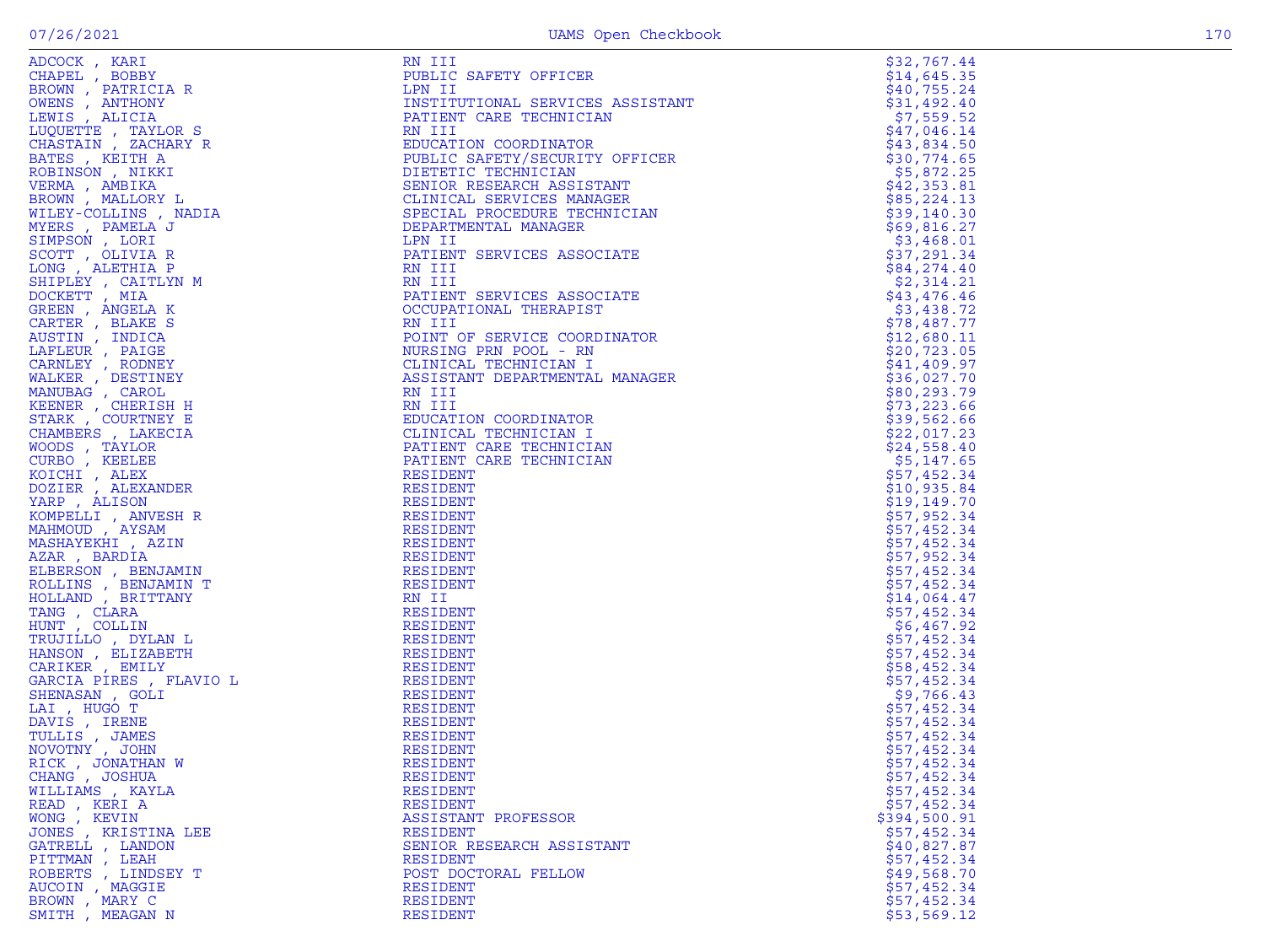| GRASSI , MICHAEL T                                                                                                                                                                                                                                                                   | <b>RESIDENT</b>                | \$57,452.34   |
|--------------------------------------------------------------------------------------------------------------------------------------------------------------------------------------------------------------------------------------------------------------------------------------|--------------------------------|---------------|
| AFUWAPE, OLUSOJI A                                                                                                                                                                                                                                                                   | RESIDENT                       | \$57,452.34   |
| VASANWALA, RIKHAV                                                                                                                                                                                                                                                                    | RESIDENT                       | \$57,452.34   |
| BATTINI , SAHITHI                                                                                                                                                                                                                                                                    | RESIDENT                       | \$57,452.34   |
|                                                                                                                                                                                                                                                                                      |                                |               |
| WEBB , SANDY L                                                                                                                                                                                                                                                                       | RESIDENT                       | \$57,452.34   |
| WALKER, SHAWN J                                                                                                                                                                                                                                                                      | RESIDENT                       | \$57,452.34   |
| MCCURDY, ULRICHE F N                                                                                                                                                                                                                                                                 | RESIDENT                       | \$57,452.34   |
| CORLEY, VICTORIA                                                                                                                                                                                                                                                                     |                                |               |
|                                                                                                                                                                                                                                                                                      | RESIDENT                       | \$57,452.34   |
| MITCHELL , ZACHARY RYAN                                                                                                                                                                                                                                                              | RESIDENT                       | \$57,452.34   |
| MATHEWS, CANDLER G                                                                                                                                                                                                                                                                   | RESIDENT                       | \$57,452.34   |
| DIAZ ORTIZ, ANDRES                                                                                                                                                                                                                                                                   | RESIDENT                       | \$57,952.34   |
|                                                                                                                                                                                                                                                                                      |                                |               |
| EGHBALI , ARYANA                                                                                                                                                                                                                                                                     | RESIDENT                       | \$54,569.35   |
| GIL TOMMEE , CAROLINA                                                                                                                                                                                                                                                                | RESIDENT                       | \$57,952.34   |
| NIELSEN, JULIA                                                                                                                                                                                                                                                                       | RESIDENT                       | \$57,452.34   |
| SOLANO, MITCHELL A                                                                                                                                                                                                                                                                   | RESIDENT                       | \$57,952.34   |
|                                                                                                                                                                                                                                                                                      |                                |               |
| NAVULURI , SRIRAM                                                                                                                                                                                                                                                                    | RESIDENT                       | \$57,952.34   |
| STANGER, STEPHEN G                                                                                                                                                                                                                                                                   | CAMPUS DIRECTOR                | \$103, 257.17 |
| BRYANT JR , WAYNE                                                                                                                                                                                                                                                                    | RESIDENT                       | \$57,452.34   |
| BECK, ROBERT T                                                                                                                                                                                                                                                                       | PATIENT CARE TECHNICIAN        |               |
|                                                                                                                                                                                                                                                                                      |                                | \$34,850.08   |
| JONES , ASHLEY E                                                                                                                                                                                                                                                                     | PATIENT CARE TECHNICIAN        | \$5,794.22    |
| TURNER, RYAN                                                                                                                                                                                                                                                                         | RESIDENT                       | \$57,952.34   |
| OBRIEN, STEVEN B                                                                                                                                                                                                                                                                     | RESIDENT                       | \$57,452.34   |
|                                                                                                                                                                                                                                                                                      |                                |               |
| HOSKINS , AMY                                                                                                                                                                                                                                                                        | EDUCATION COORDINATOR          | \$51,900.42   |
| CORDOBA, DANIEL                                                                                                                                                                                                                                                                      | RESIDENT                       | \$63,920.32   |
| KRINOCK, DEREK                                                                                                                                                                                                                                                                       | RESIDENT                       | \$57,952.34   |
| LEO, ELAINE                                                                                                                                                                                                                                                                          | RESIDENT                       | \$66,096.84   |
|                                                                                                                                                                                                                                                                                      |                                |               |
| MOTAHARI , HOOMAN                                                                                                                                                                                                                                                                    | RESIDENT                       | \$63,920.32   |
| ANDERSON, JARED                                                                                                                                                                                                                                                                      | RESIDENT                       | \$55,452.34   |
| NIGH, JOSEPH                                                                                                                                                                                                                                                                         | RESIDENT                       | \$57,452.34   |
| JOHNSON, LAUREN A                                                                                                                                                                                                                                                                    | RESIDENT                       | \$57,952.34   |
|                                                                                                                                                                                                                                                                                      |                                |               |
| ISAAC, LEE                                                                                                                                                                                                                                                                           | POST DOCTORAL FELLOW           | \$44,960.00   |
| SUH, LILY                                                                                                                                                                                                                                                                            | RESIDENT                       | \$57,452.34   |
| TATE, MEGAN                                                                                                                                                                                                                                                                          | RESIDENT                       | \$63,420.32   |
| TURAGA , NAGA SAI SHRAVAN<br>JOHN , NIMY                                                                                                                                                                                                                                             | RESIDENT                       | \$63,920.32   |
|                                                                                                                                                                                                                                                                                      |                                |               |
|                                                                                                                                                                                                                                                                                      | RESIDENT                       | \$63,420.32   |
|                                                                                                                                                                                                                                                                                      | RESIDENT                       | \$63,420.32   |
|                                                                                                                                                                                                                                                                                      | RESIDENT                       | \$57,952.34   |
| SUUNG , RACHEL<br>ZEMIANSCHI , RAZVAN<br>AMATO , ROBERT J<br>JAYAPPA , SATEESH<br>VAO , SEEMA S<br>VAO , SEEMA S<br>THIMLINGAM , SIDDUART                                                                                                                                            | RESIDENT                       | \$57,952.34   |
|                                                                                                                                                                                                                                                                                      |                                |               |
|                                                                                                                                                                                                                                                                                      | RESIDENT                       | \$57,452.34   |
|                                                                                                                                                                                                                                                                                      | RESIDENT                       | \$55,452.34   |
|                                                                                                                                                                                                                                                                                      | INSTRUCTOR                     | \$223,113.22  |
|                                                                                                                                                                                                                                                                                      | RESIDENT                       | \$57,452.34   |
|                                                                                                                                                                                                                                                                                      |                                |               |
|                                                                                                                                                                                                                                                                                      | RESIDENT                       | \$64,420.32   |
|                                                                                                                                                                                                                                                                                      | RESIDENT                       | \$63,420.32   |
|                                                                                                                                                                                                                                                                                      | RESIDENT                       | \$57,452.34   |
|                                                                                                                                                                                                                                                                                      | RESIDENT                       |               |
|                                                                                                                                                                                                                                                                                      |                                | \$63,920.32   |
|                                                                                                                                                                                                                                                                                      | RESEARCH ASSOCIATE             | \$33,574.86   |
|                                                                                                                                                                                                                                                                                      | RESIDENT                       | \$60, 281.12  |
|                                                                                                                                                                                                                                                                                      | POST DOCTORAL FELLOW           | \$50,833.37   |
|                                                                                                                                                                                                                                                                                      |                                |               |
|                                                                                                                                                                                                                                                                                      | INSTRUCTOR                     | \$74,107.75   |
|                                                                                                                                                                                                                                                                                      | <b>RESIDENT</b>                | \$57,952.34   |
|                                                                                                                                                                                                                                                                                      | <b>RESIDENT</b>                | \$57,452.34   |
| KAU , SEEMA S<br>VAITHILINGAM , SIDDHARTHAN<br>THUMMA , SOUMYA<br>MIDDLETON , SYDNEY M<br>MANCHALA , VENKATA<br>FRADLEY , MARLEY F<br>HIGGINS , ALYSSA<br>FULLEN , CHRYSTAL T<br>FULLER , COLIN W<br>SOTO , ERNIE F<br>REIDBRINK , KAYLA<br>HEIDBRINK , KAYLA<br>H<br>BAHEKAR, RUCHA | RESIDENT                       | \$57,452.34   |
|                                                                                                                                                                                                                                                                                      |                                |               |
| EPPS, STEPHEN                                                                                                                                                                                                                                                                        | RESIDENT                       | \$63,420.32   |
| SHAMIM , AINNY                                                                                                                                                                                                                                                                       | RESIDENT                       | \$55,452.34   |
| PADILLA RAMOS, ALAN                                                                                                                                                                                                                                                                  | <b>RESIDENT</b>                | \$57,452.34   |
| MARTIN, ALYSSA B                                                                                                                                                                                                                                                                     | CHILD CARE TECHNICIAN          | \$22,827.06   |
|                                                                                                                                                                                                                                                                                      |                                |               |
| LENTINE, ASHLEY                                                                                                                                                                                                                                                                      | RESIDENT                       | \$57,452.34   |
| ONI, BUKOLA                                                                                                                                                                                                                                                                          | <b>RESIDENT</b>                | \$55,452.34   |
| ELMORE, CAITLIN                                                                                                                                                                                                                                                                      | RESIDENT                       | \$55,452.34   |
| HAMBLIN, CARRIE E                                                                                                                                                                                                                                                                    | ASSISTANT DEPARTMENTAL MANAGER | \$39,539.12   |
|                                                                                                                                                                                                                                                                                      |                                |               |
| SHARP, CASSANDRA                                                                                                                                                                                                                                                                     | RESIDENT                       | \$55,452.34   |
| WHITE, CATHERINE R                                                                                                                                                                                                                                                                   | PATIENT CARE TECHNICIAN        | \$7,460.77    |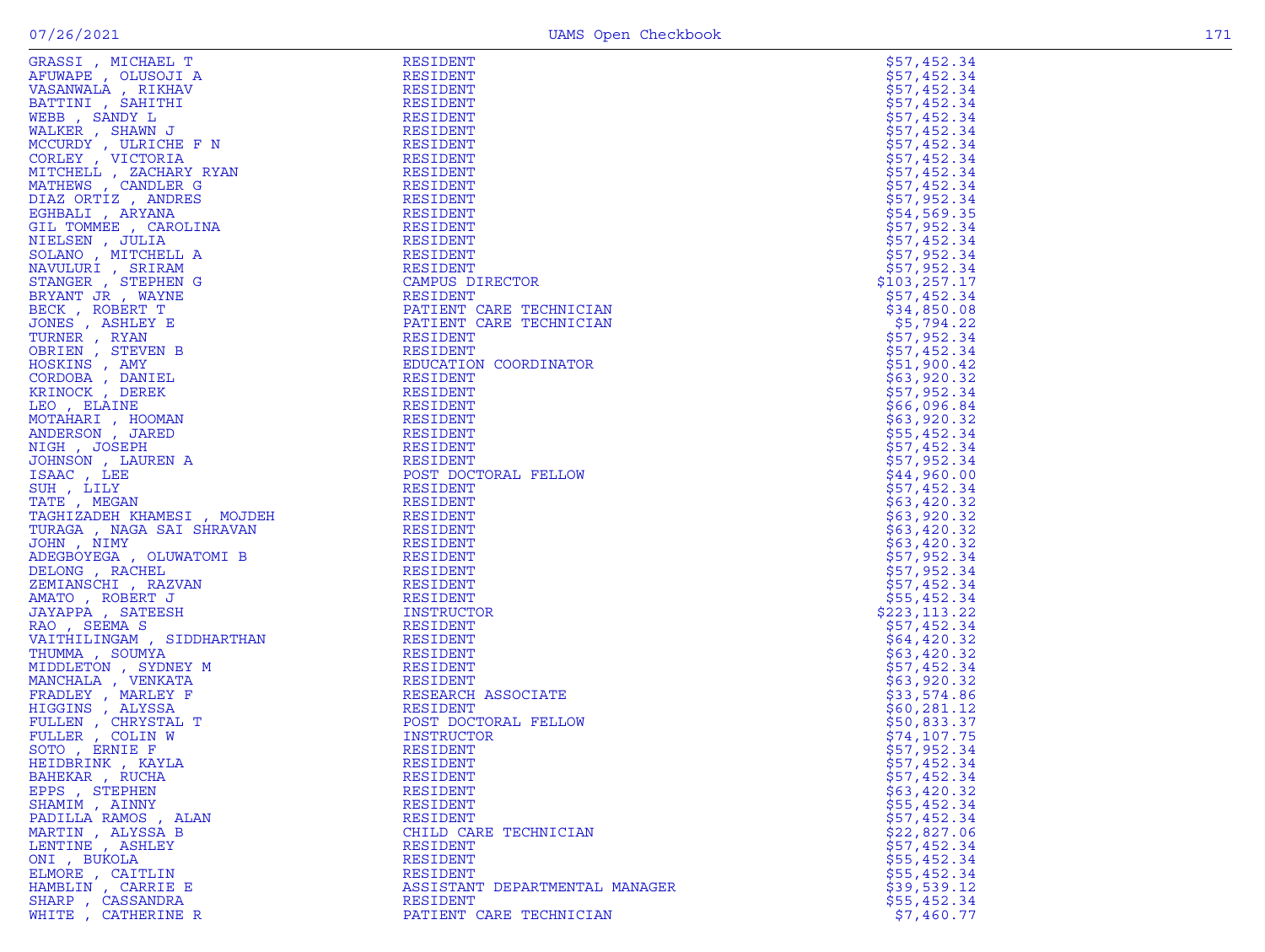| RICHARDSON , CHRISTINA M                                                                                                                                                                                                                     |
|----------------------------------------------------------------------------------------------------------------------------------------------------------------------------------------------------------------------------------------------|
| "LATORRE , FABIAN E<br>NEWBURN , FALLON<br>SOODWIN CHIGUMIRA , KAETHE K                                                                                                                                                                      |
|                                                                                                                                                                                                                                              |
|                                                                                                                                                                                                                                              |
|                                                                                                                                                                                                                                              |
| SINHA , KISHALAY<br>GEORGE , LORI                                                                                                                                                                                                            |
|                                                                                                                                                                                                                                              |
| WHITWORTH, MARK A                                                                                                                                                                                                                            |
| BALLESTEROS , MATIAS                                                                                                                                                                                                                         |
| SNOW, MAX                                                                                                                                                                                                                                    |
|                                                                                                                                                                                                                                              |
| WATTS , MECKENSIE<br>KHANIAN , NILOUFAR                                                                                                                                                                                                      |
|                                                                                                                                                                                                                                              |
| IPAYE-ADEBIYI , PRUDENCE N                                                                                                                                                                                                                   |
| INSISAL , RIPSY<br>ARAVIND , SAHANA<br>SAYANI , SANIA<br>KATTA , SARITHA L<br>KUAN SHAH , SAUMYA<br>KUAN SHAH , SAUMYA                                                                                                                       |
|                                                                                                                                                                                                                                              |
|                                                                                                                                                                                                                                              |
|                                                                                                                                                                                                                                              |
|                                                                                                                                                                                                                                              |
|                                                                                                                                                                                                                                              |
|                                                                                                                                                                                                                                              |
|                                                                                                                                                                                                                                              |
|                                                                                                                                                                                                                                              |
|                                                                                                                                                                                                                                              |
|                                                                                                                                                                                                                                              |
| KHAN , SHAMA<br>KHAN , SHAMA<br>NELSON , SYDNEE<br>WATSON , TOSHIBA<br>MONRREAL , YCULONDA<br>CHAPPELL , YOULONDA<br>MATSON , TYTIANA B<br>MATSON , TYTIANA B                                                                                |
|                                                                                                                                                                                                                                              |
|                                                                                                                                                                                                                                              |
|                                                                                                                                                                                                                                              |
|                                                                                                                                                                                                                                              |
|                                                                                                                                                                                                                                              |
|                                                                                                                                                                                                                                              |
|                                                                                                                                                                                                                                              |
|                                                                                                                                                                                                                                              |
|                                                                                                                                                                                                                                              |
| <i>MATSON, TYTIANA BIONER<br/>IVORY, RASHAKERI E<br/>FARRIS , APRIL<br/>FETT , JORDAN<br/>SIBBS , KELLY<br/>BENEDIK , STEPHEN<br/>JOHNSON , JESSICA<br/>JOHNSON , JESSICA<br/>HORTON , AMANDA<br/>HARTON , AMANDA<br/>RANDALL . DANIELLE</i> |
|                                                                                                                                                                                                                                              |
| RANDALL , DANIELLE U<br>BENNETT , LAQUESIA L<br>SADARAM , PRASANTH B                                                                                                                                                                         |
|                                                                                                                                                                                                                                              |
|                                                                                                                                                                                                                                              |
| CHOW , CHRISTOPHER<br>BROWN , DESIREE I<br>WIELL MATT                                                                                                                                                                                        |
|                                                                                                                                                                                                                                              |
|                                                                                                                                                                                                                                              |
| KERN , MATT<br>BOYCE , ALEXANDER B                                                                                                                                                                                                           |
|                                                                                                                                                                                                                                              |
| WORLOBAH , AMILYN                                                                                                                                                                                                                            |
|                                                                                                                                                                                                                                              |
| <b>JONES BECKA</b><br>ROGERS , DAUDA M<br>LOMO , DORCAS<br>HALL , JALEESA                                                                                                                                                                    |
|                                                                                                                                                                                                                                              |
|                                                                                                                                                                                                                                              |
|                                                                                                                                                                                                                                              |
| RODRIGUEZ , NATALIE J                                                                                                                                                                                                                        |
| SMITH , EDWARD R                                                                                                                                                                                                                             |
|                                                                                                                                                                                                                                              |
| XU , JACK<br>RICE , ROLONDA                                                                                                                                                                                                                  |
| AMERINE , ANGELA M                                                                                                                                                                                                                           |
|                                                                                                                                                                                                                                              |
|                                                                                                                                                                                                                                              |
|                                                                                                                                                                                                                                              |
|                                                                                                                                                                                                                                              |
| APONTE , CHRISTOPHER<br>JOHNSON , MONIQUE L<br>WILLIS , DUSTIN L<br>NATAGAM , JAMES<br>WOTTARAM , MATHE                                                                                                                                      |
| KOTTARATHARA , MATHEW                                                                                                                                                                                                                        |
| RICHARD , VERONICA V                                                                                                                                                                                                                         |
| BARRON,<br>LYNN                                                                                                                                                                                                                              |
|                                                                                                                                                                                                                                              |
| PRABHU , ARPAN<br>ABBASI , DANISH                                                                                                                                                                                                            |
|                                                                                                                                                                                                                                              |
|                                                                                                                                                                                                                                              |
| LIBOIRON , MIREILLE<br>SCHERZER , NICKOLAS D                                                                                                                                                                                                 |
| MOHAMMED, SARA                                                                                                                                                                                                                               |
| CHANG, JONATHAN                                                                                                                                                                                                                              |
| GOMEZ , ELIZABETH H                                                                                                                                                                                                                          |
|                                                                                                                                                                                                                                              |

| RICHARDSON, CHRISTINA M                                                                                                                                                                                                                       | RESIDENT                      | \$57,452.34                  |
|-----------------------------------------------------------------------------------------------------------------------------------------------------------------------------------------------------------------------------------------------|-------------------------------|------------------------------|
|                                                                                                                                                                                                                                               |                               | \$55,452.34                  |
|                                                                                                                                                                                                                                               |                               | \$2,931.00                   |
|                                                                                                                                                                                                                                               |                               | \$55,452.34                  |
|                                                                                                                                                                                                                                               |                               | \$57,577.34                  |
|                                                                                                                                                                                                                                               |                               | \$55,452.34                  |
|                                                                                                                                                                                                                                               |                               | \$55,452.34                  |
|                                                                                                                                                                                                                                               |                               | \$56,676.34                  |
|                                                                                                                                                                                                                                               |                               | \$56,952.34                  |
|                                                                                                                                                                                                                                               |                               | \$30,409.06                  |
|                                                                                                                                                                                                                                               |                               | \$55,452.34                  |
|                                                                                                                                                                                                                                               |                               | \$55,452.34                  |
|                                                                                                                                                                                                                                               |                               | \$55,452.34                  |
|                                                                                                                                                                                                                                               |                               | \$55,452.34                  |
|                                                                                                                                                                                                                                               |                               | \$55,452.34                  |
|                                                                                                                                                                                                                                               |                               | \$55,452.34                  |
|                                                                                                                                                                                                                                               |                               | \$55,452.34                  |
|                                                                                                                                                                                                                                               |                               | \$55,452.34                  |
|                                                                                                                                                                                                                                               |                               | \$55,452.34                  |
|                                                                                                                                                                                                                                               |                               | \$55,452.34                  |
|                                                                                                                                                                                                                                               |                               | \$58,314.34                  |
|                                                                                                                                                                                                                                               |                               | \$27,483.82                  |
|                                                                                                                                                                                                                                               | PATIENT SERVICES ASSOCIATE    | \$29,607.80                  |
|                                                                                                                                                                                                                                               |                               | \$22,309.73                  |
|                                                                                                                                                                                                                                               | PATIENT SERVICES ASSOCIATE    | \$11,392.08                  |
|                                                                                                                                                                                                                                               |                               | \$63,420.32                  |
|                                                                                                                                                                                                                                               |                               | \$63,920.32                  |
|                                                                                                                                                                                                                                               |                               | \$35,373.92                  |
|                                                                                                                                                                                                                                               |                               | \$44,933.78                  |
|                                                                                                                                                                                                                                               | PROJECT/PROGRAM SPECIALIST    | \$39,353.68                  |
|                                                                                                                                                                                                                                               |                               | \$27,907.86                  |
|                                                                                                                                                                                                                                               | IIATE<br>IIATE<br>AN<br>ALIST | \$72,155.80                  |
|                                                                                                                                                                                                                                               |                               | \$22,892.12<br>\$226,576.57  |
|                                                                                                                                                                                                                                               |                               |                              |
|                                                                                                                                                                                                                                               |                               | \$57,452.34<br>\$64,908.62   |
|                                                                                                                                                                                                                                               |                               |                              |
|                                                                                                                                                                                                                                               |                               | \$17,738.27<br>\$34,162.77   |
|                                                                                                                                                                                                                                               |                               | \$55,452.34                  |
|                                                                                                                                                                                                                                               | POINT OF SERVICE COORDINATOR  |                              |
|                                                                                                                                                                                                                                               |                               | $$18,553.82$<br>$$59,452.34$ |
|                                                                                                                                                                                                                                               |                               | \$55,452.34                  |
|                                                                                                                                                                                                                                               |                               | \$54,303.39                  |
|                                                                                                                                                                                                                                               |                               | \$57,452.34                  |
|                                                                                                                                                                                                                                               |                               | \$101,875.70                 |
|                                                                                                                                                                                                                                               |                               | \$64,420.32                  |
|                                                                                                                                                                                                                                               |                               | \$8,962.88                   |
|                                                                                                                                                                                                                                               |                               | \$76,778.93                  |
|                                                                                                                                                                                                                                               |                               | \$56,952.34                  |
|                                                                                                                                                                                                                                               |                               | \$1,892.80                   |
|                                                                                                                                                                                                                                               |                               | \$29,621.40                  |
|                                                                                                                                                                                                                                               |                               | \$8,452.98                   |
| KOTTARATHARA, MATHEW                                                                                                                                                                                                                          | ASSISTANT PROFESSOR           | \$238,709.89                 |
| RICHARD, VERONICA V                                                                                                                                                                                                                           | PATIENT SERVICES ASSOCIATE    | \$21,668.94                  |
| REGINANCION COUNTRIBUTION IN THE RESEDENT CONDUCTS AND RESERVE TO A MANUAL MONETAIN A MANUAL MONETAIN AND MANUAL MANUAL MANUAL MANUAL MANUAL MANUAL MANUAL MANUAL MANUAL MANUAL MANUAL MANUAL MANUAL MANUAL MANUAL MANUAL MAN<br>BARRON, LYNN | RN III                        | \$81,055.63                  |
| PRABHU, ARPAN                                                                                                                                                                                                                                 | <b>RESIDENT</b>               | \$59,281.12                  |
| ABBASI , DANISH                                                                                                                                                                                                                               | RESIDENT                      | \$63,420.32                  |
| LIBOIRON , MIREILLE                                                                                                                                                                                                                           | RESIDENT                      | \$63,420.32                  |
| SCHERZER , NICKOLAS D                                                                                                                                                                                                                         | RESIDENT                      | \$57,952.34                  |
| MOHAMMED , SARA                                                                                                                                                                                                                               | ASSISTANT PROFESSOR           | \$218,689.56                 |
| CHANG, JONATHAN                                                                                                                                                                                                                               | RESIDENT                      | \$89,699.32                  |
| GOMEZ, ELIZABETH H                                                                                                                                                                                                                            | POINT OF SERVICE COORDINATOR  | \$31,073.59                  |
| TALLEY, COURTNEY                                                                                                                                                                                                                              | CERTIFIED NURSING ASSISTANT   | \$26, 140.03                 |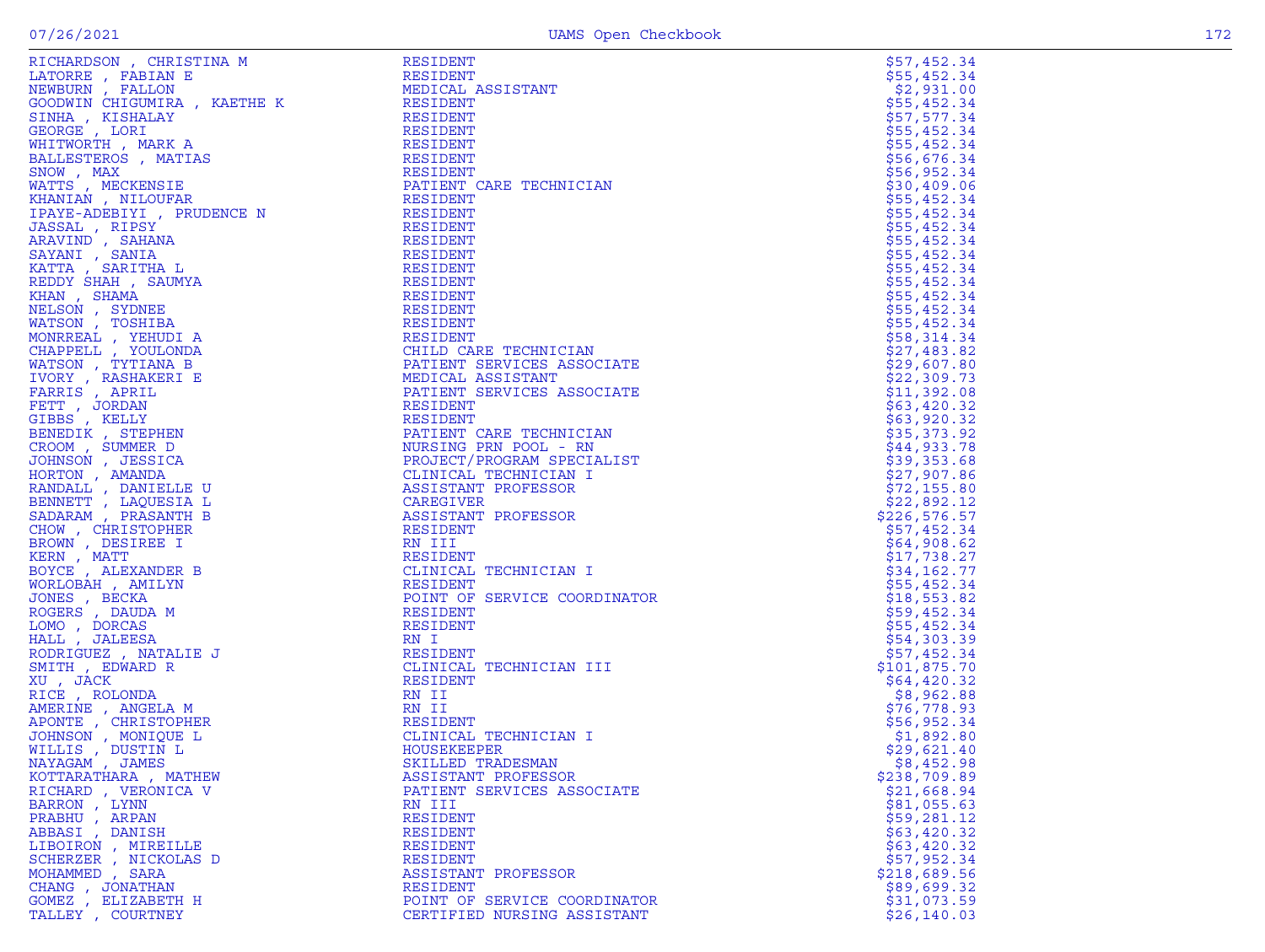| FENSIER / KARINE M<br>MARMOTH , KARINE MARMAH B<br>MUMA , TAKWI<br>MARMOTH , TAYLOR<br>FITELY , TODD C<br>HILL , TROY<br>PATEL , VIJAY M<br>RANDID, PATTTANI B<br>RODGERS , ANDRAL<br>COVARDIV , AUDRAL<br>COVARDIV , AUDRAL<br>CONSILI, TYSHUND D<br> | <b>RESIDENT</b>                                                                                                                                                                                                                                                              | \$55,952.34                 |
|--------------------------------------------------------------------------------------------------------------------------------------------------------------------------------------------------------------------------------------------------------|------------------------------------------------------------------------------------------------------------------------------------------------------------------------------------------------------------------------------------------------------------------------------|-----------------------------|
|                                                                                                                                                                                                                                                        | RN III<br>RN TILENT<br>RESIDENT<br>RESIDENT<br>RESIDENT<br>PROJECT/PROGRAM MANAGER<br>ASSISTANT DEPARTMENTAL MANAGER<br>ASSISTANT PROFESSOR<br>ASSISTANT PROFESSOR<br>EXTRA HELP<br>CHILD CARE TECHNICIAN<br>NII I<br>ASSISTANT DEPARTMENTAL MANAGER<br>POINT OF SERVICE COR | \$24,215.75                 |
|                                                                                                                                                                                                                                                        | RESIDENT                                                                                                                                                                                                                                                                     | \$56,452.34                 |
|                                                                                                                                                                                                                                                        |                                                                                                                                                                                                                                                                              | \$63,920.32                 |
|                                                                                                                                                                                                                                                        | <b>COOLDENI</b><br>PROJECT/PROGRAM MANAGER<br>ASSISTANT DEDARTMENT                                                                                                                                                                                                           | \$51,000.04                 |
|                                                                                                                                                                                                                                                        |                                                                                                                                                                                                                                                                              | \$34,654.31                 |
|                                                                                                                                                                                                                                                        |                                                                                                                                                                                                                                                                              | \$224,342.00                |
|                                                                                                                                                                                                                                                        |                                                                                                                                                                                                                                                                              | \$121, 161.86               |
|                                                                                                                                                                                                                                                        |                                                                                                                                                                                                                                                                              | \$4,184.64                  |
|                                                                                                                                                                                                                                                        |                                                                                                                                                                                                                                                                              | \$12,313.42                 |
|                                                                                                                                                                                                                                                        |                                                                                                                                                                                                                                                                              | \$72,226.82                 |
|                                                                                                                                                                                                                                                        |                                                                                                                                                                                                                                                                              | \$35,259.06                 |
|                                                                                                                                                                                                                                                        |                                                                                                                                                                                                                                                                              | \$34,919.25                 |
|                                                                                                                                                                                                                                                        |                                                                                                                                                                                                                                                                              | \$41, 175.98                |
|                                                                                                                                                                                                                                                        |                                                                                                                                                                                                                                                                              | \$171,700.04                |
|                                                                                                                                                                                                                                                        |                                                                                                                                                                                                                                                                              | \$403,999.96                |
|                                                                                                                                                                                                                                                        |                                                                                                                                                                                                                                                                              | \$333,300.00                |
|                                                                                                                                                                                                                                                        |                                                                                                                                                                                                                                                                              | \$8,162.22                  |
|                                                                                                                                                                                                                                                        |                                                                                                                                                                                                                                                                              | \$72,745.48                 |
|                                                                                                                                                                                                                                                        |                                                                                                                                                                                                                                                                              | \$127,554.08<br>\$61,454.94 |
|                                                                                                                                                                                                                                                        | ASSISTANT PROFESSOR<br>ASSISTANT PROFESSOR<br>PATIENT SERVICES ASSOCIATE<br>CERTIFIED TECHNOLOGIST II<br>PHARMACY SUPERVISOR<br>RESIDENT<br>CLINICAL TECHNICIAN I<br>PROJECT/PROGRAM DIRECTOR<br>PROJECT/PROGRAM DIRECTOR                                                    | \$35,675.11                 |
|                                                                                                                                                                                                                                                        |                                                                                                                                                                                                                                                                              | \$66,141.71                 |
|                                                                                                                                                                                                                                                        |                                                                                                                                                                                                                                                                              | \$75,020.82                 |
|                                                                                                                                                                                                                                                        |                                                                                                                                                                                                                                                                              | \$57,061.90                 |
|                                                                                                                                                                                                                                                        |                                                                                                                                                                                                                                                                              | \$3,466.88                  |
|                                                                                                                                                                                                                                                        |                                                                                                                                                                                                                                                                              | \$30,493.30                 |
|                                                                                                                                                                                                                                                        |                                                                                                                                                                                                                                                                              | \$41,208.04                 |
|                                                                                                                                                                                                                                                        |                                                                                                                                                                                                                                                                              | \$29,705.90                 |
|                                                                                                                                                                                                                                                        |                                                                                                                                                                                                                                                                              | \$59,781.12                 |
|                                                                                                                                                                                                                                                        | KESILAH TECHNICIAN<br>PROJECT/PROGRAM DIRECTOR<br>EXECUTIVE DIVISIONAL DIRECTOR<br>EXECUTIVE DIVISIONAL DIRECTOR<br>RN CLINICAL COORDINATOR HS/KF<br>SPECIAL PROCEDURE TECHNICIAN<br>PROJECT/PROGRAM MANAGER<br>PROFESSOR<br>CHILD CARE TECHNI                               | \$21,620.99                 |
|                                                                                                                                                                                                                                                        |                                                                                                                                                                                                                                                                              | \$32,014.52                 |
|                                                                                                                                                                                                                                                        |                                                                                                                                                                                                                                                                              | \$28,002.65                 |
|                                                                                                                                                                                                                                                        |                                                                                                                                                                                                                                                                              | \$37,136.11                 |
|                                                                                                                                                                                                                                                        |                                                                                                                                                                                                                                                                              | \$72,114.04                 |
|                                                                                                                                                                                                                                                        | DEFARTMENTAL DIRECTOR<br>CLINICAL TECHNICIAN I<br>RESEARCH TECHNICIAN<br>RN III<br>RN III<br>RN III<br>RN III<br>RN III<br>TI II                                                                                                                                             | \$7,574.45                  |
|                                                                                                                                                                                                                                                        |                                                                                                                                                                                                                                                                              | \$1,253.00                  |
|                                                                                                                                                                                                                                                        |                                                                                                                                                                                                                                                                              | \$80,156.48                 |
|                                                                                                                                                                                                                                                        |                                                                                                                                                                                                                                                                              | \$85,432.03                 |
|                                                                                                                                                                                                                                                        |                                                                                                                                                                                                                                                                              | \$62,998.39                 |
|                                                                                                                                                                                                                                                        |                                                                                                                                                                                                                                                                              | \$28,137.82                 |
|                                                                                                                                                                                                                                                        |                                                                                                                                                                                                                                                                              | \$74,809.83                 |
|                                                                                                                                                                                                                                                        |                                                                                                                                                                                                                                                                              | \$6,670.40                  |
|                                                                                                                                                                                                                                                        | LPN II<br>CLINICAL TECHNICIAN I<br>HOUSEKEEPEP                                                                                                                                                                                                                               | \$11,048.19                 |
|                                                                                                                                                                                                                                                        |                                                                                                                                                                                                                                                                              | \$5,078.50                  |
|                                                                                                                                                                                                                                                        | CLINICAL TECHNICIAN I<br>RESIDENT<br>CERTIFIED PROCEDURAL CODING SPECIALIST<br>RN III<br>NURSING PRN POOL - RN<br>ASSISTANT VICE CHANCELLOP                                                                                                                                  | \$29,731.74                 |
|                                                                                                                                                                                                                                                        |                                                                                                                                                                                                                                                                              | \$1,547.00                  |
|                                                                                                                                                                                                                                                        |                                                                                                                                                                                                                                                                              | \$46,332.22                 |
|                                                                                                                                                                                                                                                        |                                                                                                                                                                                                                                                                              | \$43,442.82                 |
| FLYNN, KELLY                                                                                                                                                                                                                                           |                                                                                                                                                                                                                                                                              | \$65,016.59<br>\$24,948.70  |
| CAVIN, LINDA                                                                                                                                                                                                                                           |                                                                                                                                                                                                                                                                              | \$203,374.32                |
| FAGAN , MARY-MADELYNNE                                                                                                                                                                                                                                 | CLINICAL TECHNICIAN I                                                                                                                                                                                                                                                        | \$8,089.33                  |
| WAHBA, RIHAM M                                                                                                                                                                                                                                         | RESIDENT                                                                                                                                                                                                                                                                     | \$55,452.34                 |
| ZEPEDA, JACK                                                                                                                                                                                                                                           | RESIDENT                                                                                                                                                                                                                                                                     | \$55,452.34                 |
| STUBBS , KHALILAH                                                                                                                                                                                                                                      | POINT OF SERVICE COORDINATOR                                                                                                                                                                                                                                                 | \$33,680.94                 |
| NWANKWO, NNUME C                                                                                                                                                                                                                                       | CLINICAL TECHNICIAN I                                                                                                                                                                                                                                                        | \$210.00                    |
| ABOUL-FETTOUH, AMRE                                                                                                                                                                                                                                    | <b>RESIDENT</b>                                                                                                                                                                                                                                                              | \$57,452.34                 |
| WAGNER , BENJAMIN R                                                                                                                                                                                                                                    | <b>RESIDENT</b>                                                                                                                                                                                                                                                              | \$57,452.34                 |
| MALHIS , JOSEPH R                                                                                                                                                                                                                                      | RESIDENT                                                                                                                                                                                                                                                                     | \$57,452.34                 |
| TRESSNER, KRISTA                                                                                                                                                                                                                                       | RN I                                                                                                                                                                                                                                                                         | \$1,029.05                  |
| STACY, KELSEY T                                                                                                                                                                                                                                        | RN I                                                                                                                                                                                                                                                                         | \$14,779.95                 |
| MURRAY, ELAINA H                                                                                                                                                                                                                                       | <b>RESIDENT</b>                                                                                                                                                                                                                                                              | \$55,452.34                 |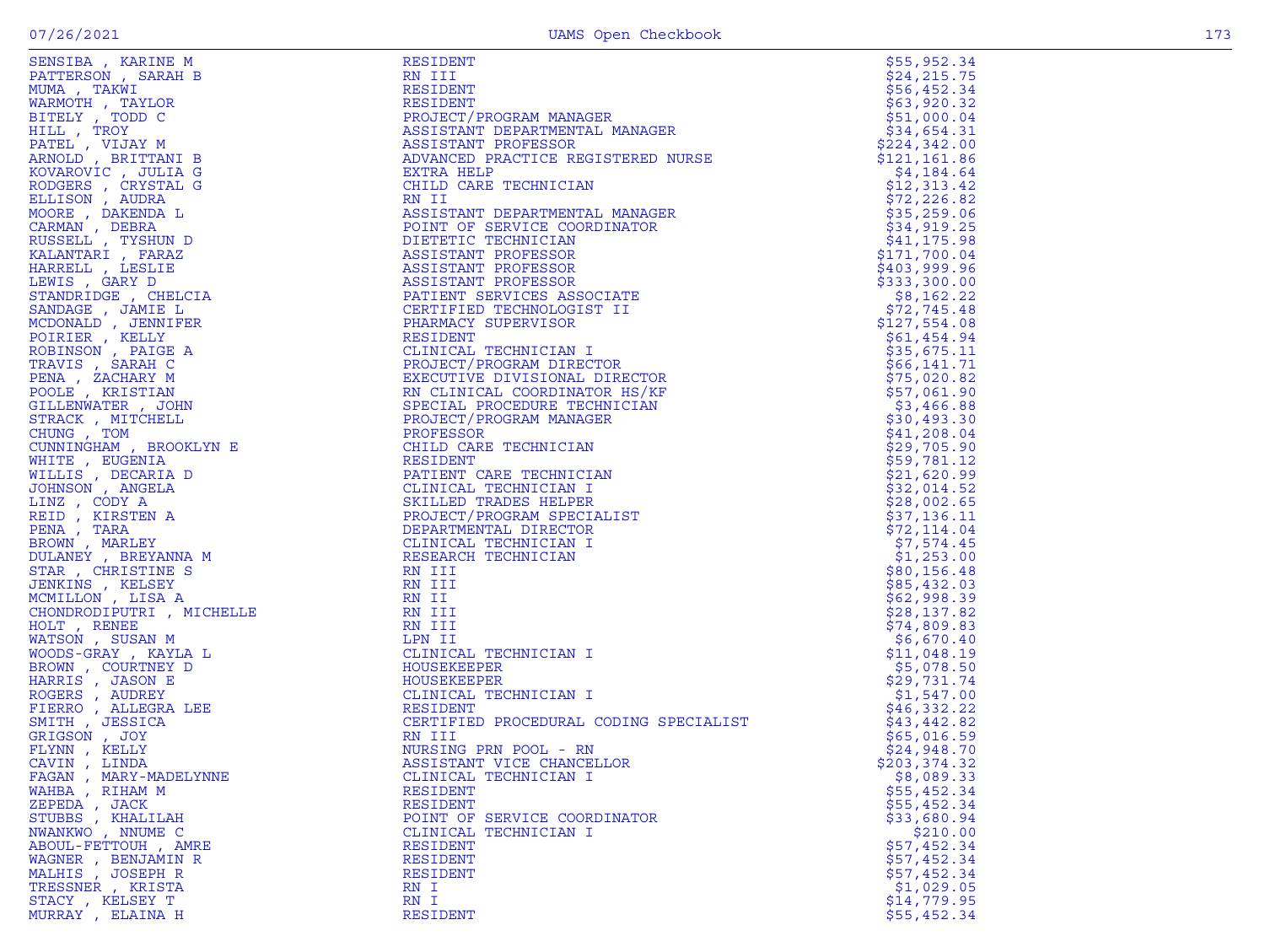| ATTAMITAM ' GEOKGE K                                                                                                                                                                                                                                                   |
|------------------------------------------------------------------------------------------------------------------------------------------------------------------------------------------------------------------------------------------------------------------------|
| VILANTLANT , GEORGE<br>BARNES , SARAH<br>CARTER , STORMIE<br>DOIRON , TUCKER E<br>EDOGUN , SAMUEL<br>FOUNTAIN , SARAH B<br>RENFRO , ZACHARY<br>LITTRELL , MARY<br>LITTRELL , MARY<br>LITTRELL , MARY                                                                   |
|                                                                                                                                                                                                                                                                        |
|                                                                                                                                                                                                                                                                        |
|                                                                                                                                                                                                                                                                        |
|                                                                                                                                                                                                                                                                        |
|                                                                                                                                                                                                                                                                        |
|                                                                                                                                                                                                                                                                        |
|                                                                                                                                                                                                                                                                        |
|                                                                                                                                                                                                                                                                        |
|                                                                                                                                                                                                                                                                        |
|                                                                                                                                                                                                                                                                        |
|                                                                                                                                                                                                                                                                        |
| HARDY , FHARI<br>HARDY , SHANNON L<br>PRIVACY PROTECTION REQUIRED<br>ALLEN , JAYDA<br>DAVIS , LAKERA<br>FIESSER , SHAUNTEL<br>CUANDI PRACQUELINE<br>CUANDI PRACQUELINE<br>CUANDI PRACQUELINE                                                                           |
|                                                                                                                                                                                                                                                                        |
|                                                                                                                                                                                                                                                                        |
| CHANDLER , DELORES<br>HOWELL , LYDIA N                                                                                                                                                                                                                                 |
|                                                                                                                                                                                                                                                                        |
| SCROGGINS , COURTNEY P                                                                                                                                                                                                                                                 |
|                                                                                                                                                                                                                                                                        |
| DUMAS , JACE<br>HOLLAND , ASHLEY N                                                                                                                                                                                                                                     |
|                                                                                                                                                                                                                                                                        |
| SANTA-CRUZ, CIERRA K                                                                                                                                                                                                                                                   |
|                                                                                                                                                                                                                                                                        |
| BARTSCH , TARA<br>TEASLEY , COURTNEY                                                                                                                                                                                                                                   |
| PENNINGTON , JESSIE A                                                                                                                                                                                                                                                  |
| FAWAD, SAIMA                                                                                                                                                                                                                                                           |
|                                                                                                                                                                                                                                                                        |
| DAVIDSON , MARY M<br>REYNOLDS , BENJAMIN<br>FISHER , ANNA C                                                                                                                                                                                                            |
|                                                                                                                                                                                                                                                                        |
|                                                                                                                                                                                                                                                                        |
|                                                                                                                                                                                                                                                                        |
|                                                                                                                                                                                                                                                                        |
|                                                                                                                                                                                                                                                                        |
| FISHER , GRACE H<br>CHIU , GRACE H<br>PIERCE , HEATHER<br>SPEAR , MARISSA<br>SIMPSON , MONICA<br>GARDNER , TAKELLA<br>GARDNER , TAKELLA<br>MONITIOMER , TAKELLA                                                                                                        |
|                                                                                                                                                                                                                                                                        |
|                                                                                                                                                                                                                                                                        |
|                                                                                                                                                                                                                                                                        |
| MONTGOMERY, HANNAH N                                                                                                                                                                                                                                                   |
| RACKLEY, ALEXIS                                                                                                                                                                                                                                                        |
| CHAPPELL , RACHEL E                                                                                                                                                                                                                                                    |
| MOODY, KAYLA                                                                                                                                                                                                                                                           |
|                                                                                                                                                                                                                                                                        |
| ROBERTSON , ARCH C<br>EVERRIGHT , ALYSON                                                                                                                                                                                                                               |
|                                                                                                                                                                                                                                                                        |
| ODEN, PAIGE                                                                                                                                                                                                                                                            |
|                                                                                                                                                                                                                                                                        |
|                                                                                                                                                                                                                                                                        |
|                                                                                                                                                                                                                                                                        |
|                                                                                                                                                                                                                                                                        |
|                                                                                                                                                                                                                                                                        |
|                                                                                                                                                                                                                                                                        |
|                                                                                                                                                                                                                                                                        |
|                                                                                                                                                                                                                                                                        |
|                                                                                                                                                                                                                                                                        |
|                                                                                                                                                                                                                                                                        |
|                                                                                                                                                                                                                                                                        |
|                                                                                                                                                                                                                                                                        |
|                                                                                                                                                                                                                                                                        |
| ODEN , PAIGE<br>PRIVACY PROTECTION REQUIRED<br>MCCRARY , BIANCA<br>BARRON , BRYCE R<br>SINGH , JASLEEN<br>LEATHEM , KAYLA<br>MARSHALL , BRIAN E<br>MOORJANI , ANIKA<br>EMOSTER , KALI R<br>FUERST , KATHERINE<br>DAMRON , KELSEY<br>DAMROTH , LAUREN<br>FRY , KELSEY P |
| THILLIPS , MADISON T<br>GILES , LAQUITA L<br>WHITE , TAMMY R<br>DOAN , DIEU<br>SHEALY , KRISTEN<br>SHEALY , KRISTEN                                                                                                                                                    |
|                                                                                                                                                                                                                                                                        |
|                                                                                                                                                                                                                                                                        |
|                                                                                                                                                                                                                                                                        |
|                                                                                                                                                                                                                                                                        |
|                                                                                                                                                                                                                                                                        |
| REID, PAIGE                                                                                                                                                                                                                                                            |
| MCCLUSKEY, LAUREN M                                                                                                                                                                                                                                                    |
|                                                                                                                                                                                                                                                                        |
| WEAVER , HANNAH<br>MAYS , ALISHA                                                                                                                                                                                                                                       |
| <b>PUTTTITIO</b> CROTITA C                                                                                                                                                                                                                                             |
|                                                                                                                                                                                                                                                                        |

|                                                                                                                                                                                                                                                                                                                                                            | RESIDENT                                                                                                                                                                                                                                                     | \$57,452.34  |
|------------------------------------------------------------------------------------------------------------------------------------------------------------------------------------------------------------------------------------------------------------------------------------------------------------------------------------------------------------|--------------------------------------------------------------------------------------------------------------------------------------------------------------------------------------------------------------------------------------------------------------|--------------|
|                                                                                                                                                                                                                                                                                                                                                            | RESIDENT                                                                                                                                                                                                                                                     | \$57,452.34  |
|                                                                                                                                                                                                                                                                                                                                                            | RESIDENT                                                                                                                                                                                                                                                     | \$57,952.34  |
|                                                                                                                                                                                                                                                                                                                                                            | RESIDENT                                                                                                                                                                                                                                                     | \$57,952.34  |
|                                                                                                                                                                                                                                                                                                                                                            | SPECIAL PROCEDURE TECHNICIAN<br>SPECIAL<br>ADMINISTRATIVE SFL<br>RESEARCH TECHNICIAN<br>RESIDENT<br>PESIDENT                                                                                                                                                 | \$28,788.02  |
|                                                                                                                                                                                                                                                                                                                                                            | ADMINISTRATIVE SPECIALIST III                                                                                                                                                                                                                                | \$30,305.44  |
|                                                                                                                                                                                                                                                                                                                                                            |                                                                                                                                                                                                                                                              | \$30,524.34  |
|                                                                                                                                                                                                                                                                                                                                                            |                                                                                                                                                                                                                                                              | \$63,420.32  |
|                                                                                                                                                                                                                                                                                                                                                            |                                                                                                                                                                                                                                                              | \$47,491.19  |
|                                                                                                                                                                                                                                                                                                                                                            |                                                                                                                                                                                                                                                              | \$26,916.67  |
|                                                                                                                                                                                                                                                                                                                                                            | CLINICAL TECHNICIAN I                                                                                                                                                                                                                                        | \$14,775.52  |
|                                                                                                                                                                                                                                                                                                                                                            | ONAL I<br>IATE<br>MENTAL HEALTH PROFESSIONAL I                                                                                                                                                                                                               | \$47,389.24  |
|                                                                                                                                                                                                                                                                                                                                                            | CHILD CARE TECHNICIAN                                                                                                                                                                                                                                        | \$29,702.40  |
|                                                                                                                                                                                                                                                                                                                                                            | PATIENT SERVICES ASSOCIATE                                                                                                                                                                                                                                   | \$55,687.48  |
|                                                                                                                                                                                                                                                                                                                                                            |                                                                                                                                                                                                                                                              | \$82,363.46  |
|                                                                                                                                                                                                                                                                                                                                                            |                                                                                                                                                                                                                                                              | \$9,495.45   |
|                                                                                                                                                                                                                                                                                                                                                            |                                                                                                                                                                                                                                                              | \$8,103.13   |
|                                                                                                                                                                                                                                                                                                                                                            |                                                                                                                                                                                                                                                              | \$5,797.50   |
|                                                                                                                                                                                                                                                                                                                                                            |                                                                                                                                                                                                                                                              | \$28,851.27  |
|                                                                                                                                                                                                                                                                                                                                                            |                                                                                                                                                                                                                                                              | \$32,387.19  |
|                                                                                                                                                                                                                                                                                                                                                            |                                                                                                                                                                                                                                                              | \$77,992.04  |
|                                                                                                                                                                                                                                                                                                                                                            |                                                                                                                                                                                                                                                              | \$15,544.76  |
|                                                                                                                                                                                                                                                                                                                                                            |                                                                                                                                                                                                                                                              | \$26.00      |
|                                                                                                                                                                                                                                                                                                                                                            |                                                                                                                                                                                                                                                              | \$63,920.32  |
|                                                                                                                                                                                                                                                                                                                                                            |                                                                                                                                                                                                                                                              | \$7,589.85   |
| REYNOLDS , BENJAMIN                                                                                                                                                                                                                                                                                                                                        |                                                                                                                                                                                                                                                              | \$17,824.88  |
| FISHER , ANNA C                                                                                                                                                                                                                                                                                                                                            |                                                                                                                                                                                                                                                              | \$28,472.98  |
| CHIU, GRACE H                                                                                                                                                                                                                                                                                                                                              |                                                                                                                                                                                                                                                              | \$234,761.01 |
| PIERCE, HEATHER                                                                                                                                                                                                                                                                                                                                            |                                                                                                                                                                                                                                                              | \$37,170.58  |
| SPEAR, MARISSA                                                                                                                                                                                                                                                                                                                                             | EN ITALIA<br>CLINICAL TECHNICIAN I<br>CLINICAL TECHNICIAN I<br>POINT OF SERVICE COORDINATOR<br>ADVANCED PRACTICE REGISTERED NURSE<br>CLINICAL TECHNICIAN I<br>CERTIFIED TECHNICIAN I<br>ASSISTANT PROFESSOR<br>RN I<br>CLINICAL TECHNICIAN I<br>EDUCATION CO | \$42,387.32  |
| SIMPSON, MERLEAN                                                                                                                                                                                                                                                                                                                                           |                                                                                                                                                                                                                                                              | \$35,786.28  |
| BROWN, MONICA                                                                                                                                                                                                                                                                                                                                              |                                                                                                                                                                                                                                                              | \$16,748.75  |
| GARDNER, TAKELA                                                                                                                                                                                                                                                                                                                                            |                                                                                                                                                                                                                                                              | \$52,927.88  |
| MONTGOMERY, HANNAH N                                                                                                                                                                                                                                                                                                                                       |                                                                                                                                                                                                                                                              | \$7,466.05   |
| RACKLEY, ALEXIS                                                                                                                                                                                                                                                                                                                                            |                                                                                                                                                                                                                                                              | \$9,808.90   |
| CHAPPELL, RACHEL E                                                                                                                                                                                                                                                                                                                                         |                                                                                                                                                                                                                                                              | \$8,745.48   |
| MOODY, KAYLA                                                                                                                                                                                                                                                                                                                                               | MEDICAL BILLING<br>RESEARCH ASSOCIATE<br>PATIENT SERVICES ASSOCIATE<br>ADMINISTRATIVE ANALYST<br>RN III<br>PATIENT CARE TECHNICIAN<br>RN III<br>RN III<br>CLINICAL TECHNICIAN I                                                                              | \$3,546.40   |
| ROBERTSON, ARCH C                                                                                                                                                                                                                                                                                                                                          |                                                                                                                                                                                                                                                              | \$570.50     |
| EVERRIGHT , ALYSON                                                                                                                                                                                                                                                                                                                                         | RN III                                                                                                                                                                                                                                                       | \$17,963.54  |
| ODEN, PAIGE                                                                                                                                                                                                                                                                                                                                                | RESEARCH TECHNICIAN                                                                                                                                                                                                                                          | \$12,307.50  |
| PRIVACY PROTECTION REQUIRED                                                                                                                                                                                                                                                                                                                                |                                                                                                                                                                                                                                                              | \$24,178.57  |
| MCCRARY , BIANCA                                                                                                                                                                                                                                                                                                                                           | RN I                                                                                                                                                                                                                                                         | \$10, 365.37 |
| BARRON, BRYCE R                                                                                                                                                                                                                                                                                                                                            | CLINICAL TECHNICIAN I                                                                                                                                                                                                                                        | \$441.00     |
| SINGH, JASLEEN                                                                                                                                                                                                                                                                                                                                             | <b>RESIDENT</b>                                                                                                                                                                                                                                              | \$55,452.34  |
| LEATHEM, KAYLA                                                                                                                                                                                                                                                                                                                                             | PHARMACIST I                                                                                                                                                                                                                                                 | \$59,419.85  |
| MARSHALL, BRIAN E                                                                                                                                                                                                                                                                                                                                          |                                                                                                                                                                                                                                                              | \$26,585.96  |
| MOORJANI , ANIKA                                                                                                                                                                                                                                                                                                                                           | POINT OF SERVICE COORDINATOR<br>RESEARCH TECHNICIAN                                                                                                                                                                                                          | \$1,272.00   |
| ENGSTER, KALI R                                                                                                                                                                                                                                                                                                                                            | RN IV                                                                                                                                                                                                                                                        | \$59,688.04  |
| FUERST, KATHERINE                                                                                                                                                                                                                                                                                                                                          | PHYSICAL THERAPIST                                                                                                                                                                                                                                           | \$73,770.96  |
| DAMRON, KELSEY                                                                                                                                                                                                                                                                                                                                             | RESIDENT                                                                                                                                                                                                                                                     | \$57,452.34  |
| AAMOTH, LAUREN M                                                                                                                                                                                                                                                                                                                                           | RESIDENT                                                                                                                                                                                                                                                     | \$57,452.34  |
| AMOS, TARSHERMIKA L                                                                                                                                                                                                                                                                                                                                        | PATIENT CARE TECHNICIAN                                                                                                                                                                                                                                      | \$31,576.57  |
| FRY, KELSEY P                                                                                                                                                                                                                                                                                                                                              | RN III                                                                                                                                                                                                                                                       | \$18,027.15  |
| JESSIE A<br>XY M<br>JJAMIN<br>C<br>LR<br>ER<br>A<br>ER<br>LA<br>LA<br>LINNAH N<br>IS<br>IEL E<br>H C<br>SON<br>ION REQUIRED<br>A<br>X<br>C<br>IEL E<br>C<br>ION REQUIRED<br>A<br>X<br>V<br>A<br>V<br>ION REQUIRED<br>A<br>X<br>A<br>X<br>A<br>X<br>A<br>X<br>A<br>X<br>A<br>X<br>A<br>X<br>A<br>X<br>A<br>X<br>A<br>X<br>A<br>X<br><br>PHILLIPS, MADISON T | PATIENT CARE TECHNICIAN                                                                                                                                                                                                                                      | \$27,876.76  |
| GILES , LAQUITA L                                                                                                                                                                                                                                                                                                                                          | CLINICAL TECHNICIAN I                                                                                                                                                                                                                                        | \$36, 919.82 |
| WHITE , TAMMY R                                                                                                                                                                                                                                                                                                                                            | PHARMACY SUPERVISOR                                                                                                                                                                                                                                          | \$128,829.81 |
| DOAN, DIEU                                                                                                                                                                                                                                                                                                                                                 | RESIDENT                                                                                                                                                                                                                                                     | \$57,452.34  |
| SHEALY, KRISTEN                                                                                                                                                                                                                                                                                                                                            | ASSISTANT PROFESSOR                                                                                                                                                                                                                                          | \$233,310.00 |
| REID, PAIGE                                                                                                                                                                                                                                                                                                                                                | RN II                                                                                                                                                                                                                                                        | \$7,846.80   |
| MCCLUSKEY, LAUREN M                                                                                                                                                                                                                                                                                                                                        | RN I                                                                                                                                                                                                                                                         | \$7,237.40   |
| WEAVER, HANNAH                                                                                                                                                                                                                                                                                                                                             | CLINICAL TECHNICIAN I                                                                                                                                                                                                                                        | \$6,954.78   |
| MAYS, ALISHA                                                                                                                                                                                                                                                                                                                                               | CLINICAL TECHNICIAN I                                                                                                                                                                                                                                        | \$14,500.36  |
| TRUJILLO, CECILIA C                                                                                                                                                                                                                                                                                                                                        | SOCIAL SERVICE CONSULTANT                                                                                                                                                                                                                                    | \$63,837.50  |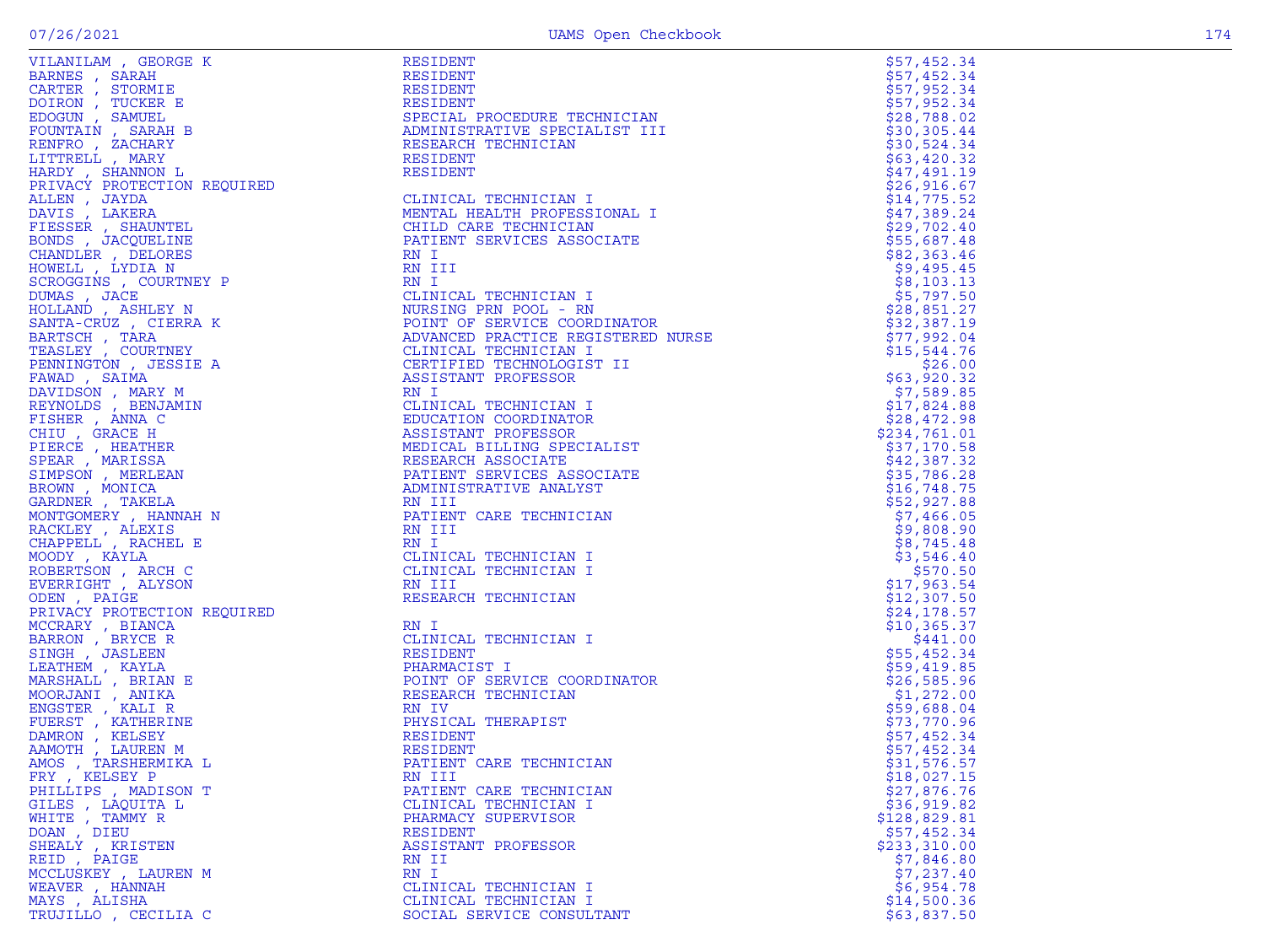| JEAVELL II , HUGH R<br>ACCURDY , JON CAMERON<br>SALGADO , LAURA<br>JEHTA , SAGAR T<br>MEHTA , SAGAR T<br>MADANS , HANNAH D<br>CHISM , DIXIE E<br>SALDWIN , BRITTANI L<br>VILLIAMS , JORDYN<br>VILLIAMS , JORDYN<br>NILLIAMS , JORDYN<br>PRIVACY PROTECTION RE |
|---------------------------------------------------------------------------------------------------------------------------------------------------------------------------------------------------------------------------------------------------------------|
|                                                                                                                                                                                                                                                               |
|                                                                                                                                                                                                                                                               |
|                                                                                                                                                                                                                                                               |
|                                                                                                                                                                                                                                                               |
|                                                                                                                                                                                                                                                               |
|                                                                                                                                                                                                                                                               |
|                                                                                                                                                                                                                                                               |
|                                                                                                                                                                                                                                                               |
|                                                                                                                                                                                                                                                               |
|                                                                                                                                                                                                                                                               |
|                                                                                                                                                                                                                                                               |
|                                                                                                                                                                                                                                                               |
|                                                                                                                                                                                                                                                               |
|                                                                                                                                                                                                                                                               |
|                                                                                                                                                                                                                                                               |
| CLICK , MILLIN<br>CLARK , CERENA<br>SLATER , KELSEY L                                                                                                                                                                                                         |
|                                                                                                                                                                                                                                                               |
|                                                                                                                                                                                                                                                               |
| HOUDHARY, DEEPAK                                                                                                                                                                                                                                              |
|                                                                                                                                                                                                                                                               |
|                                                                                                                                                                                                                                                               |
| HOODHANT , DEFIT<br>HENSKE , JOSEPH A<br>ROBINSON , MICHELLE<br>HENDERSON , MICHELLE                                                                                                                                                                          |
|                                                                                                                                                                                                                                                               |
| LEE , SAM M                                                                                                                                                                                                                                                   |
| MILES , FALEN<br>MUSTIN , NICHOLAS<br>BECK , BRANDON W<br>CROM , DORSIE<br>CROM , RETGAI                                                                                                                                                                      |
|                                                                                                                                                                                                                                                               |
|                                                                                                                                                                                                                                                               |
|                                                                                                                                                                                                                                                               |
|                                                                                                                                                                                                                                                               |
| DSTERLOH , ABIGAIL                                                                                                                                                                                                                                            |
| VORDEN , ANDREA C<br>VORDEN , ANDREA C<br>VUNN , ABIGAIL B                                                                                                                                                                                                    |
|                                                                                                                                                                                                                                                               |
|                                                                                                                                                                                                                                                               |
| MITCHELL, ADAM C                                                                                                                                                                                                                                              |
| LI , JIALIANG                                                                                                                                                                                                                                                 |
|                                                                                                                                                                                                                                                               |
| <b>NASHINGTON , SHARON<br/>PEARSON JR , TREMAYNE E</b>                                                                                                                                                                                                        |
|                                                                                                                                                                                                                                                               |
| ACFERRON , GEORGE W<br>CARTER , KEVONTAE<br>VINKLE , BRIANNA D                                                                                                                                                                                                |
|                                                                                                                                                                                                                                                               |
|                                                                                                                                                                                                                                                               |
|                                                                                                                                                                                                                                                               |
| VINKLE , BRIANNA D<br>CING , DEVIN<br>JADER , AUSTIN<br>JADER , AUSTIN<br>JIBLASI , NICOLE Y<br>CORBETT , AMANDA J<br>CORBETT , AMANDA J<br>CANCEY , BROOKE<br>URNER , ERIC J<br>JURNER , FARNAZ<br>JURNER , TARNAZ<br>JURNER , JUAN                          |
|                                                                                                                                                                                                                                                               |
|                                                                                                                                                                                                                                                               |
|                                                                                                                                                                                                                                                               |
|                                                                                                                                                                                                                                                               |
|                                                                                                                                                                                                                                                               |
|                                                                                                                                                                                                                                                               |
|                                                                                                                                                                                                                                                               |
|                                                                                                                                                                                                                                                               |
|                                                                                                                                                                                                                                                               |
|                                                                                                                                                                                                                                                               |
| "COLORATION" , THUNGHAIR<br>PERTZBORN , MATTHEW C<br>SHAZALA , ZENA B<br>SETHARDS , ANDREW<br>SRANT , CODY                                                                                                                                                    |
|                                                                                                                                                                                                                                                               |
|                                                                                                                                                                                                                                                               |
|                                                                                                                                                                                                                                                               |
|                                                                                                                                                                                                                                                               |
|                                                                                                                                                                                                                                                               |
| ZANG, KOUHOUA                                                                                                                                                                                                                                                 |
| <b>KUETTLE</b> , NICHOLAS                                                                                                                                                                                                                                     |
|                                                                                                                                                                                                                                                               |
| FROEHLICH , STEPHANIE                                                                                                                                                                                                                                         |
| MARTINEZ , WENDY<br>HENDERSON , SHANITA                                                                                                                                                                                                                       |
|                                                                                                                                                                                                                                                               |
|                                                                                                                                                                                                                                                               |
|                                                                                                                                                                                                                                                               |
| <b>OVE</b> , BRITISH                                                                                                                                                                                                                                          |
|                                                                                                                                                                                                                                                               |
| FOREMAN , KEYANA S                                                                                                                                                                                                                                            |
| <b><i>JIEYRA , JOSHUA</i></b>                                                                                                                                                                                                                                 |
| CHILDS, BRANDON                                                                                                                                                                                                                                               |
| WALKER , DAVID D                                                                                                                                                                                                                                              |
| FIRMANI , SARAH                                                                                                                                                                                                                                               |
|                                                                                                                                                                                                                                                               |
| BRIZZOLARA , ARISTO<br>NOLL , TAYLOR A                                                                                                                                                                                                                        |

| LEAVELL II , HUGH R                                                                                                           | DEPARTMENTAL MANAGER                                                                                                                                                                                                                                      | \$46,359.00  |
|-------------------------------------------------------------------------------------------------------------------------------|-----------------------------------------------------------------------------------------------------------------------------------------------------------------------------------------------------------------------------------------------------------|--------------|
| MCCURDY, JON CAMERON                                                                                                          | RESIDENT                                                                                                                                                                                                                                                  | \$57,452.34  |
| SALGADO , LAURA                                                                                                               | MEDICAL ASSISTANT                                                                                                                                                                                                                                         | \$30,421.65  |
| MEHTA, SAGAR T                                                                                                                | ASSISTANT PROFESSOR                                                                                                                                                                                                                                       | \$488,549.98 |
| TATE, ASHTON                                                                                                                  | CLINICAL TECHNICIAN I                                                                                                                                                                                                                                     | \$13, 256.22 |
| MADANS , HANNAH D                                                                                                             | RN I                                                                                                                                                                                                                                                      | \$10,049.15  |
|                                                                                                                               | CLINICAL TECHNICIAN I                                                                                                                                                                                                                                     | \$8,029.30   |
| CHISM, DIXIE E                                                                                                                |                                                                                                                                                                                                                                                           |              |
| BALDWIN, BRITTANI L                                                                                                           | RN III                                                                                                                                                                                                                                                    | \$83,540.33  |
| WILLIAMS , JORDYN                                                                                                             | RN III                                                                                                                                                                                                                                                    | \$76,326.21  |
| SANTILLAN, YAZMIN                                                                                                             | FAMILY ENRICHMENT SPECIALIST I                                                                                                                                                                                                                            | \$25,595.37  |
| PRIVACY PROTECTION REQUIRED                                                                                                   |                                                                                                                                                                                                                                                           | \$30,600.00  |
| WHITLEY, TERESA                                                                                                               | PROJECT/PROGRAM MANAGER                                                                                                                                                                                                                                   | \$43, 268.40 |
| FERGUSON, TRACEY                                                                                                              | RN III                                                                                                                                                                                                                                                    | \$94,733.87  |
| CLICK, MALIK                                                                                                                  | PATIENT CARE TECHNICIAN                                                                                                                                                                                                                                   | \$9,939.38   |
|                                                                                                                               |                                                                                                                                                                                                                                                           |              |
| CLARK, CERENA                                                                                                                 | CLINICAL TECHNICIAN I                                                                                                                                                                                                                                     | \$4,481.48   |
| SLATER , KELSEY L                                                                                                             | CLINICAL TECHNICIAN I                                                                                                                                                                                                                                     | \$11,732.80  |
| CHOUDHARY, DEEPAK                                                                                                             | ASSISTANT PROFESSOR                                                                                                                                                                                                                                       | \$234,167.50 |
| HENSKE, JOSEPH A                                                                                                              | ASSOCIATE PROFESSOR                                                                                                                                                                                                                                       | \$257,723.26 |
| ROBINSON , MICHAEL L                                                                                                          |                                                                                                                                                                                                                                                           | \$30,421.86  |
| HENDERSON, MICHELLE                                                                                                           |                                                                                                                                                                                                                                                           | \$48, 207.77 |
| LEE, SAM M                                                                                                                    |                                                                                                                                                                                                                                                           | \$257,550.00 |
| MILES , FALEN                                                                                                                 | ASSOCIALL<br>DIETETIC TECHNICIAN<br>PROJECT/PROGRAM SPECIALIST<br>ASSOCIATE PROFESSOR<br>RESIDENT                                                                                                                                                         | \$55,952.34  |
|                                                                                                                               |                                                                                                                                                                                                                                                           |              |
| AUSTIN, NICHOLAS                                                                                                              | PATIENT CARE TECHNICIAN                                                                                                                                                                                                                                   | \$60,073.95  |
| BECK, BRANDON W                                                                                                               | MEDICAL ASSISTANT                                                                                                                                                                                                                                         | \$30,552.26  |
| CROOM, DORSIE                                                                                                                 | PATIENT CARE TECHNICIAN                                                                                                                                                                                                                                   | \$13,704.80  |
| OSTERLOH , ABIGAIL                                                                                                            | CLINICAL TECHNICIAN I                                                                                                                                                                                                                                     | \$11,300.25  |
| WORDEN, ANDREA C                                                                                                              |                                                                                                                                                                                                                                                           | \$16,883.01  |
| DUNN, ABIGAIL B                                                                                                               |                                                                                                                                                                                                                                                           | \$6,638.45   |
| MITCHELL, ADAM C                                                                                                              |                                                                                                                                                                                                                                                           | \$44,607.70  |
|                                                                                                                               |                                                                                                                                                                                                                                                           |              |
| LI, JIALIANG                                                                                                                  |                                                                                                                                                                                                                                                           | \$74,905.00  |
| WASHINGTON, SHARON                                                                                                            |                                                                                                                                                                                                                                                           | \$20,792.47  |
| PEARSON JR, TREMAYNE E                                                                                                        | CLINICAL TECHNICIAN I<br>CLINICAL TECHNICIAN I<br>CLINICAL TECHNICIAN I<br>PROJECT/PROGRAM SPECIALIST<br>BIOSTATISTICIAN<br>POINT OF SERVICE COORDINATOR<br>CLINICAL TECHNICIAN I<br>EXECUTIVE DIVISIONAL DIRECTOR<br>EXECUTIVE DIVISIONAL DIRECTOR<br>CL | \$4,427.69   |
| MCFERRON, GEORGE W                                                                                                            |                                                                                                                                                                                                                                                           | \$112,389.46 |
| CARTER , KEVONTAE                                                                                                             |                                                                                                                                                                                                                                                           | \$10,803.59  |
| WINKLE, BRIANNA D                                                                                                             | CLINICAL TECHNICIAN I                                                                                                                                                                                                                                     | \$13,462.50  |
| KING, DEVIN                                                                                                                   | RN I                                                                                                                                                                                                                                                      | \$10,755.05  |
| GAY, SHARON                                                                                                                   | <b>COOK</b>                                                                                                                                                                                                                                               | \$30,898.15  |
| MADER , AUSTIN                                                                                                                |                                                                                                                                                                                                                                                           |              |
|                                                                                                                               | MANAGER<br>CLINICAL TECHNICIAN I                                                                                                                                                                                                                          | \$13,879.92  |
| DIBLASI , NICOLE Y                                                                                                            | ASSISTANT DEPARTMENTAL MANAGER                                                                                                                                                                                                                            | \$39,697.44  |
| CORBETT, AMANDA J                                                                                                             | DEPARTMENTAL MANAGER                                                                                                                                                                                                                                      | \$51,904.96  |
| RICHARD , ASHLEY A                                                                                                            | DIETETIC TECHNICIAN                                                                                                                                                                                                                                       | \$10,512.19  |
| YANCEY, BROOKE                                                                                                                | POST DOCTORAL FELLOW                                                                                                                                                                                                                                      | \$7,282.02   |
| TURNER, ERIC J                                                                                                                | PROJECT/PROGRAM SPECIALIST                                                                                                                                                                                                                                | \$58,094.79  |
| NOROZIAN, FARNAZ                                                                                                              | ASSISTANT PROFESSOR                                                                                                                                                                                                                                       | \$56, 250.00 |
| MEJIA-OTERO, JUAN D                                                                                                           |                                                                                                                                                                                                                                                           | \$156,000.52 |
|                                                                                                                               | ASSISTANT PROFESSOR<br>ASSISTANT PROFESSOR<br>ASSISTANT PROFESSOR<br>RN III                                                                                                                                                                               |              |
| PERTZBORN, MATTHEW C                                                                                                          |                                                                                                                                                                                                                                                           | \$181,800.00 |
| GHAZALA, ZENA B<br>GHAZALA<br>BETHARDS , ANDREW<br>GRANT , CODY<br>YANG , KOUHOUA<br>KUETTLE , NICHOLAS<br>TRANTIE , NICHOLAS |                                                                                                                                                                                                                                                           | \$181,800.00 |
|                                                                                                                               |                                                                                                                                                                                                                                                           | \$87,080.28  |
|                                                                                                                               | SENIOR NURSE ANESTHETIST                                                                                                                                                                                                                                  | \$169,545.39 |
|                                                                                                                               | RN III                                                                                                                                                                                                                                                    | \$67,984.77  |
|                                                                                                                               | PROJECT/PROGRAM MANAGER                                                                                                                                                                                                                                   | \$64,494.64  |
|                                                                                                                               | ASSOCIATE VICE CHANCELLOR                                                                                                                                                                                                                                 | \$231,401.10 |
| MARTINEZ , WENDY                                                                                                              | CLINICAL TECHNICIAN II                                                                                                                                                                                                                                    | \$49,996.48  |
|                                                                                                                               |                                                                                                                                                                                                                                                           |              |
| HENDERSON, SHANITA                                                                                                            | PATIENT SERVICES ASSOCIATE                                                                                                                                                                                                                                | \$34,150.94  |
| LOVE, BRITISH                                                                                                                 | MEDICAL ASSISTANT                                                                                                                                                                                                                                         | \$28,732.03  |
| FOREMAN , KEYANA S                                                                                                            | CLINICAL TECHNICIAN I                                                                                                                                                                                                                                     | \$4,803.50   |
| VIEYRA , JOSHUA                                                                                                               | RN II                                                                                                                                                                                                                                                     | \$12,437.65  |
| CHILDS, BRANDON                                                                                                               | SKILLED TRADESMAN                                                                                                                                                                                                                                         | \$40, 140.33 |
| WALKER, DAVID D                                                                                                               | ASSISTANT PROFESSOR                                                                                                                                                                                                                                       | \$292,766.40 |
| FIRMANI , SARAH                                                                                                               | PHARMACY RESIDENT                                                                                                                                                                                                                                         | \$47,940.04  |
| BRIZZOLARA, ARISTO                                                                                                            | PATIENT CARE TECHNICIAN                                                                                                                                                                                                                                   | \$5,209.14   |
|                                                                                                                               |                                                                                                                                                                                                                                                           |              |
| MOLL, TAYLOR A                                                                                                                | RN III                                                                                                                                                                                                                                                    | \$8,617.47   |
| JOYCE, MAGEN E                                                                                                                | RN I                                                                                                                                                                                                                                                      | \$8,313.42   |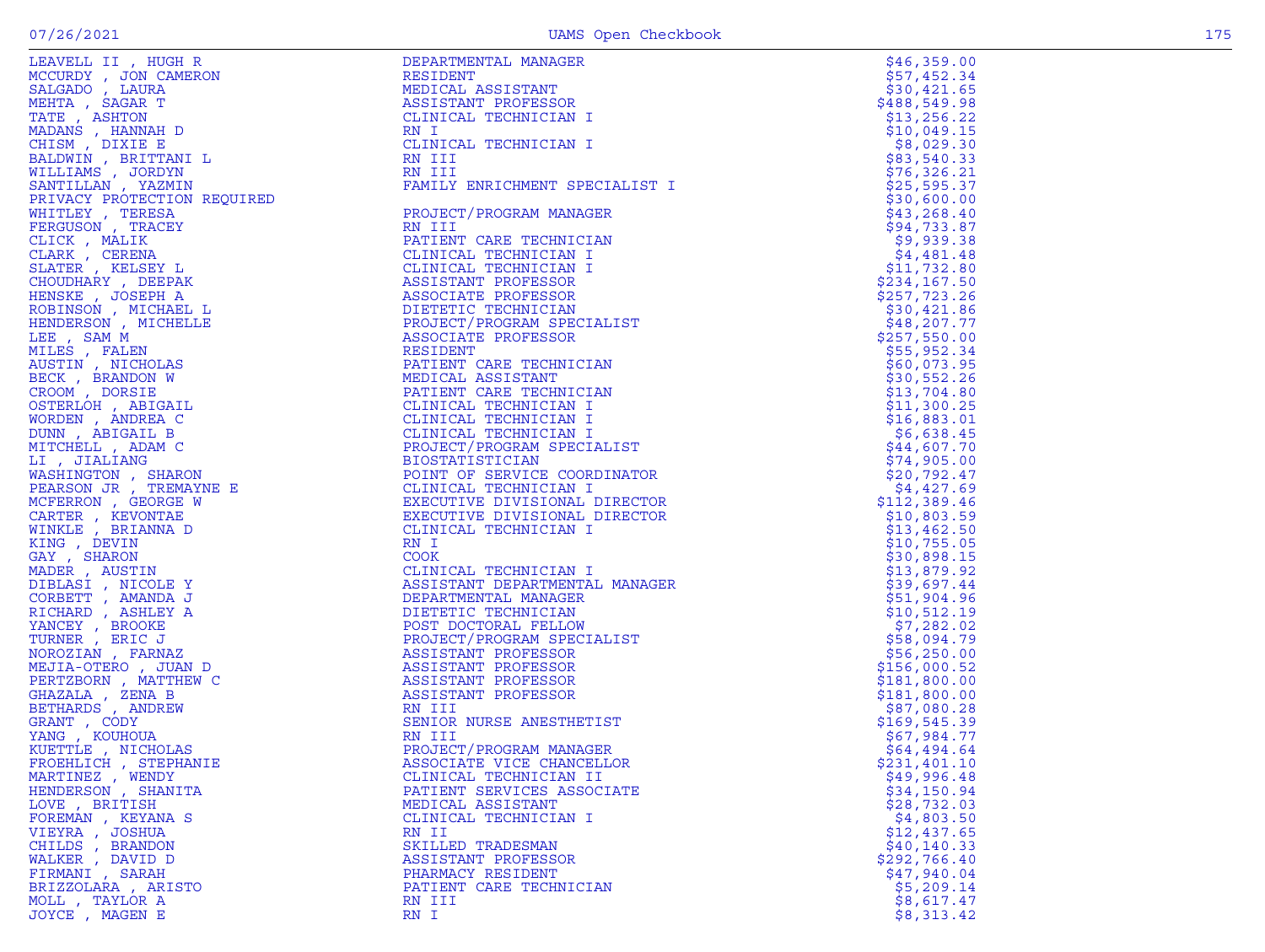| CAMPBELL , SUSAN E<br>PATEL , DEEVIYABEN<br>COX , LEAH                                                                                                                                                                                                             |
|--------------------------------------------------------------------------------------------------------------------------------------------------------------------------------------------------------------------------------------------------------------------|
|                                                                                                                                                                                                                                                                    |
|                                                                                                                                                                                                                                                                    |
| ASHCRAFT, AMY B                                                                                                                                                                                                                                                    |
| BALAMOHAN, ARCHANA                                                                                                                                                                                                                                                 |
|                                                                                                                                                                                                                                                                    |
| BURKS , KAREN<br>PATTIN , KATRENA L                                                                                                                                                                                                                                |
|                                                                                                                                                                                                                                                                    |
|                                                                                                                                                                                                                                                                    |
|                                                                                                                                                                                                                                                                    |
| MANEGOLD , ELLEN M<br>HARRIS , JASMIN<br>'ARRIS , JASMIN                                                                                                                                                                                                           |
|                                                                                                                                                                                                                                                                    |
| HARRIS , JASMIN<br>LEE , SONYA L<br>BROWN , SECRET<br>ZACKSON , KIMBERLY<br>ZAREY , VICKI<br>MEYER , VICKI<br>MOORE , ELIZABETH<br>MOORE , KAREN<br>MCCLURE , JATERRIA<br>BRIVACY PROTECTION REQUIRED<br>SOWLING , MARIALISON<br>LIPPIG , RACHAEL K<br>PARTINGTON- |
|                                                                                                                                                                                                                                                                    |
|                                                                                                                                                                                                                                                                    |
|                                                                                                                                                                                                                                                                    |
|                                                                                                                                                                                                                                                                    |
|                                                                                                                                                                                                                                                                    |
|                                                                                                                                                                                                                                                                    |
|                                                                                                                                                                                                                                                                    |
|                                                                                                                                                                                                                                                                    |
|                                                                                                                                                                                                                                                                    |
|                                                                                                                                                                                                                                                                    |
|                                                                                                                                                                                                                                                                    |
|                                                                                                                                                                                                                                                                    |
|                                                                                                                                                                                                                                                                    |
|                                                                                                                                                                                                                                                                    |
|                                                                                                                                                                                                                                                                    |
|                                                                                                                                                                                                                                                                    |
|                                                                                                                                                                                                                                                                    |
|                                                                                                                                                                                                                                                                    |
|                                                                                                                                                                                                                                                                    |
|                                                                                                                                                                                                                                                                    |
|                                                                                                                                                                                                                                                                    |
|                                                                                                                                                                                                                                                                    |
|                                                                                                                                                                                                                                                                    |
|                                                                                                                                                                                                                                                                    |
|                                                                                                                                                                                                                                                                    |
|                                                                                                                                                                                                                                                                    |
|                                                                                                                                                                                                                                                                    |
|                                                                                                                                                                                                                                                                    |
| PRIVACY PROTECTION REQUIRE:<br>VALLOY , MADELINE<br>PHOMAS , LASHARRA L<br>PUCKETT , JUDITH M<br>POUND , CHEISTINA<br>SUTLER , MEGAN W<br>SCOTT , STEPHANIE L<br>DGLESBY , KAILAH<br>MOOPER , SANDRA<br>MILLER , WONDA<br>MOORE , JAN<br>SCHMIT , TROY M<br>CASCAN |
|                                                                                                                                                                                                                                                                    |
|                                                                                                                                                                                                                                                                    |
|                                                                                                                                                                                                                                                                    |
|                                                                                                                                                                                                                                                                    |
|                                                                                                                                                                                                                                                                    |
|                                                                                                                                                                                                                                                                    |
| PEEN , JAMES K<br>KAYLOR , LEE A<br>PARNELL , SAM<br>COUGHRAN , BRENDON M                                                                                                                                                                                          |
|                                                                                                                                                                                                                                                                    |
|                                                                                                                                                                                                                                                                    |
|                                                                                                                                                                                                                                                                    |
|                                                                                                                                                                                                                                                                    |
|                                                                                                                                                                                                                                                                    |
|                                                                                                                                                                                                                                                                    |
|                                                                                                                                                                                                                                                                    |
|                                                                                                                                                                                                                                                                    |
|                                                                                                                                                                                                                                                                    |
|                                                                                                                                                                                                                                                                    |
|                                                                                                                                                                                                                                                                    |
|                                                                                                                                                                                                                                                                    |
|                                                                                                                                                                                                                                                                    |
| COUGHANN, BRENDON M<br>FRACY , MORGAN<br>HUNT , HANNAH<br>SUMLER , EMILY B<br>PRIVACY PROTECTION REQUIRED<br>SMITH , ERICA L<br>RICE , FREDERICK J<br>MERNANDEZ MICHEILE<br>HERNANDEZ MICHEILE                                                                     |
|                                                                                                                                                                                                                                                                    |
| HERNANDEZ , MICHELLE                                                                                                                                                                                                                                               |
|                                                                                                                                                                                                                                                                    |
| KAUR , KIRANDEEP<br>ABDULLAH , ELMA F                                                                                                                                                                                                                              |
|                                                                                                                                                                                                                                                                    |
|                                                                                                                                                                                                                                                                    |
| GOSSETT , BAILEY<br>SERATT , JASON                                                                                                                                                                                                                                 |
|                                                                                                                                                                                                                                                                    |
|                                                                                                                                                                                                                                                                    |
| CLARK , JULIE M                                                                                                                                                                                                                                                    |
| HEDDEN, KIMBERLY                                                                                                                                                                                                                                                   |
| FOX-PENDERGRAST, LILLIAN                                                                                                                                                                                                                                           |
|                                                                                                                                                                                                                                                                    |
| REYNOLDS , LINDSEY D                                                                                                                                                                                                                                               |
| ELOLIMY , AHMED<br>HENDERSON , BAR                                                                                                                                                                                                                                 |
|                                                                                                                                                                                                                                                                    |
| <b>BARRY</b>                                                                                                                                                                                                                                                       |
| VAZQUEZ , HEIDI                                                                                                                                                                                                                                                    |
|                                                                                                                                                                                                                                                                    |
| PARDO, MARTA                                                                                                                                                                                                                                                       |
| KHAN , NASIR                                                                                                                                                                                                                                                       |
|                                                                                                                                                                                                                                                                    |
|                                                                                                                                                                                                                                                                    |
|                                                                                                                                                                                                                                                                    |
| PRIVACY PROTECTION REQUIRED<br>SALAH , HUSAM                                                                                                                                                                                                                       |

|  | \$13,873.55                |
|--|----------------------------|
|  | \$47,654.97                |
|  | \$38, 220.38               |
|  | \$75,417.55                |
|  | \$147,301.88               |
|  | \$237,100.00               |
|  | \$36,376.94                |
|  | \$8,455.05                 |
|  | \$18, 127.32               |
|  | \$39,591.58                |
|  | \$11,098.35                |
|  | \$33,094.96                |
|  | \$97,081.55                |
|  | \$104, 210.50              |
|  | \$61,352.70                |
|  | \$51,113.81                |
|  | \$4,791.50                 |
|  | \$30,600.00<br>\$63,420.32 |
|  | \$12, 210.51               |
|  | \$13,788.10                |
|  | \$5,059.96                 |
|  | \$8,648.50                 |
|  | \$12,011.66                |
|  | \$65,545.20                |
|  | \$33, 276.41               |
|  | \$276,720.81               |
|  | \$4,771.86                 |
|  | \$39,424.54                |
|  | \$39,405.21                |
|  | \$39,405.21                |
|  | \$98,421.56                |
|  | \$29,427.94                |
|  | \$330,512.40               |
|  | \$4,469.85                 |
|  | \$72,199.96                |
|  | \$74, 176.12               |
|  | \$61,200.00                |
|  | \$749.00                   |
|  | \$3,155.00                 |
|  | \$567.00                   |
|  | \$9,940.70                 |
|  | \$210.00                   |
|  | \$6,889.50                 |
|  | \$2,080.50                 |
|  | \$1,639.50                 |
|  | \$6,053.00                 |
|  | \$1,219.50                 |
|  | \$312.00                   |
|  | \$9,563.50                 |
|  | \$35,654.72                |
|  | \$70,829.74                |
|  | \$88,466.40                |
|  | \$2,271.50                 |
|  | \$9,676.55<br>\$11,822.32  |
|  | \$37,679.88                |
|  | \$29,142.40                |
|  | \$7,666.62                 |
|  | \$252,499.96               |
|  | \$30,600.00                |
|  | \$57,452.34                |
|  | \$57,952.34                |
|  |                            |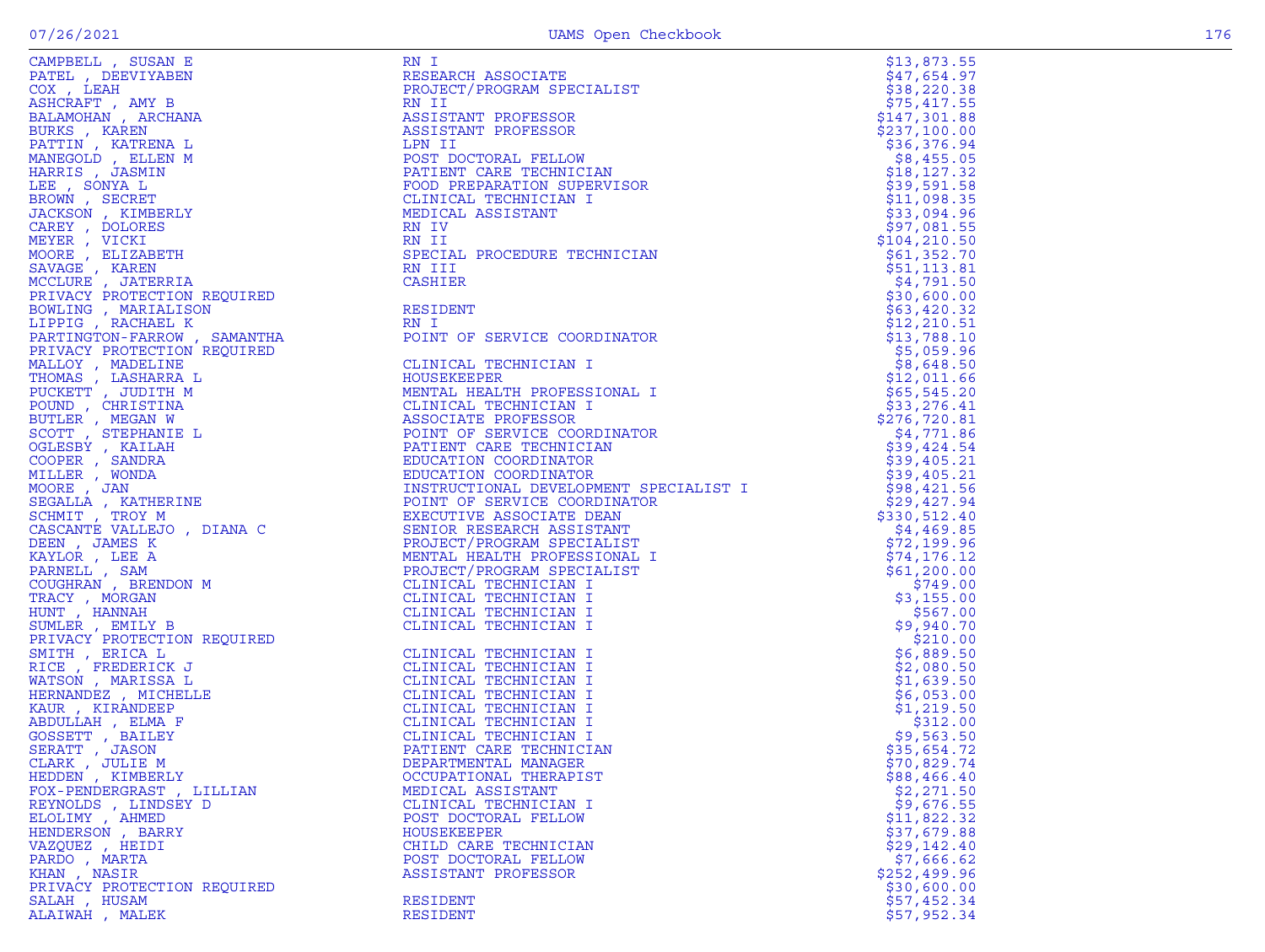|                             |                                                                                      | \$212,100.00             |
|-----------------------------|--------------------------------------------------------------------------------------|--------------------------|
|                             |                                                                                      | \$74,967.35              |
|                             |                                                                                      | \$61,043.30              |
|                             |                                                                                      | \$38,515.31              |
|                             |                                                                                      | \$11,681.70              |
|                             |                                                                                      | \$757,350.00             |
|                             |                                                                                      | \$88,956.42              |
|                             |                                                                                      | \$2,128.00               |
|                             |                                                                                      | \$174,969.86             |
|                             |                                                                                      | \$9,159.88               |
|                             |                                                                                      | \$203,515.04             |
|                             |                                                                                      | \$47,797.01              |
|                             |                                                                                      | \$57,952.34              |
|                             |                                                                                      | \$21,396.62              |
|                             |                                                                                      | \$250.00<br>\$303,000.00 |
|                             |                                                                                      | \$57,452.34              |
|                             | I<br>OGRAM MANAGER<br>RDINATOR<br>III<br>JER<br>CIATE<br>II<br>II<br>II<br>II<br>ARP | \$61,812.00              |
|                             |                                                                                      | \$48,101.11              |
|                             |                                                                                      | \$30,600.00              |
|                             |                                                                                      | \$30,600.00              |
|                             |                                                                                      | \$30,600.00              |
| PRIVACY PROTECTION REQUIRED |                                                                                      | \$2,426.65               |
| PRIVACY PROTECTION REQUIRED |                                                                                      | \$30,600.00              |
| PRIVACY PROTECTION REOUIRED |                                                                                      | \$30,600.00              |
| RAHMAN, JENAT               | CLINICAL TECHNICIAN I                                                                | \$15,574.29              |
| PRIVACY PROTECTION REQUIRED |                                                                                      | \$14,280.04              |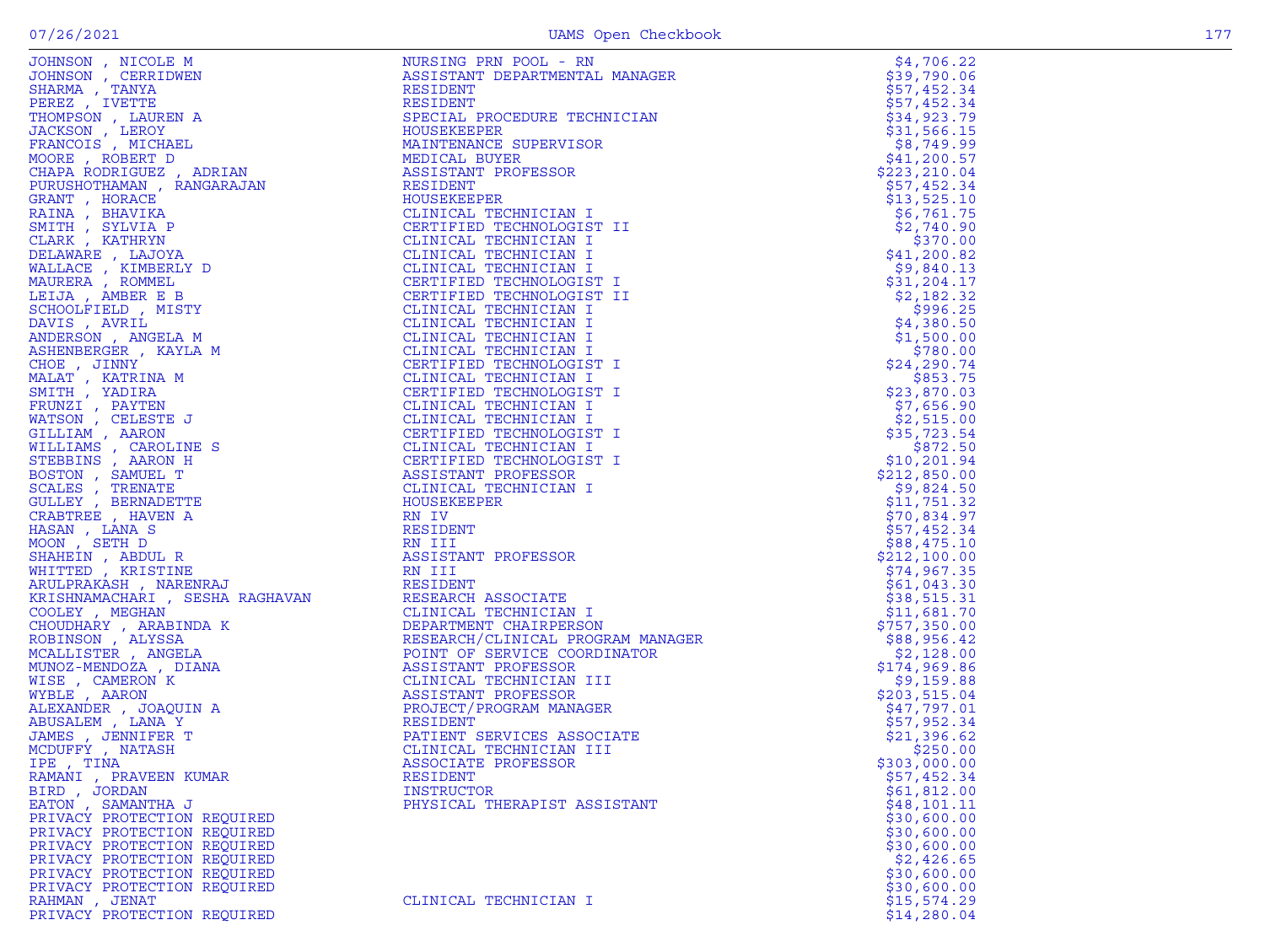| PRIVACY PROTECTION REQUIRED                                |                                                                                                                          | \$30,600.00                 |
|------------------------------------------------------------|--------------------------------------------------------------------------------------------------------------------------|-----------------------------|
| SHRIKHANDE , MRIGA A                                       | CLINICAL TECHNICIAN I                                                                                                    | \$1,932.00                  |
| PRIVACY PROTECTION REQUIRED                                |                                                                                                                          | \$30,600.00                 |
| DEAN, STACIA N                                             | CLINICAL SERVICES MANAGER                                                                                                | \$81,140.02                 |
| GOSHEN, JULIE                                              | PATIENT CARE TECHNICIAN                                                                                                  | \$8,894.32                  |
| HARDING, RITA                                              | ADMINISTRATIVE ANALYST                                                                                                   | \$31,835.06                 |
| FRALEY, KATIE                                              | RN III                                                                                                                   | \$53,384.24                 |
| BROWN, TRACY                                               | HOUSEKEEPER                                                                                                              | \$12,550.98                 |
| BRUMMETT, SHERRY M<br>NGUYEN, BACHKHOA                     | POINT OF SERVICE COORDINATOR                                                                                             | \$34,530.10<br>\$7,295.43   |
| KERN, CHANDLER                                             | GRADUATE ASSISTANT<br>GRADUATE ASSISTANT                                                                                 | \$7,295.43                  |
| MCLEAN , JACKIE                                            | PHYSICAL THERAPIST ASSISTANT                                                                                             | \$42,494.00                 |
| GULLAPALLI, MANOJA                                         | RESIDENT                                                                                                                 | \$57,952.34                 |
| MUSICK, RACHEL                                             | MENTAL HEALTH PROFESSIONAL I                                                                                             | \$42,456.62                 |
| STEVENSON, KESHA                                           | CHILD CARE TECHNICIAN                                                                                                    | \$11, 233.60                |
| AGEE , AARIKA N                                            | PROJECT/PROGRAM SPECIALIST                                                                                               | \$36,860.74                 |
| HAGAN, BLESSET M                                           | PATIENT SERVICES ASSOCIATE                                                                                               | \$33,356.27                 |
| HICKMON , STEPHANIE                                        | RN III                                                                                                                   | \$42,858.06                 |
| JHA , BHAWNA                                               | ASSISTANT PROFESSOR                                                                                                      | \$299,640.00                |
| DIBBLE , FRANCIS                                           | RN I                                                                                                                     | \$92,812.99                 |
| MCNEILL, JULIA                                             | SENIOR NURSE ANESTHETIST                                                                                                 | \$184, 304.50               |
| HURLEY, JUSTIN                                             | SPECIAL PROCEDURE TECHNICIAN                                                                                             | \$19,413.13                 |
| RUPERT, JAMES A                                            | PUBLIC SAFETY OFFICER                                                                                                    | \$33,401.94                 |
| MOUNSEY, JOHN PAUL                                         |                                                                                                                          | \$709,551.91                |
| MYERS, KAYLEIGH<br>HONEY, ADDISON                          |                                                                                                                          | \$46,410.04                 |
| JOHNSON , ALYSIA K                                         | PUBLIC SAFEII VIII<br>PROFESSOR<br>PROJECT/PROGRAM SPECIALIST<br>ISSIOMATE DEPARTMENTAL MANAGER<br>EDUCATION COORDINATOR | \$85,477.63<br>\$60,373.80  |
| LOPEZ-CANDALES, ANGEL                                      | PROFESSOR                                                                                                                | \$118,499.83                |
| MARTIN, PAIGE                                              | CLINICAL TECHNICIAN III                                                                                                  | \$46,869.17                 |
| LAMINACK, AMANDA                                           | RN CLINICAL COORDINATOR HS/KF                                                                                            | \$27,492.37                 |
| HUTTS, DEBORAH A                                           | CLINIC DIRECTOR                                                                                                          | \$104,063.96                |
| WILLIAMS , BENJAMIN                                        | PHYSICAL THERAPIST ASSISTANT                                                                                             | \$50,702.98                 |
| GRANT, ISAIAH S                                            | INSTITUTIONAL SERVICES ASSISTANT                                                                                         | \$36,870.67                 |
| MCKENNEY, TANEISHA                                         | DEPARTMENTAL MANAGER                                                                                                     | \$56, 227.50                |
| CALDWELL , HEATHER N                                       | PATIENT CARE TECHNICIAN                                                                                                  | \$16,607.25                 |
| DUGANIER , MEGAN R                                         | MEDICAL BILLING SPECIALIST                                                                                               | \$36,829.30                 |
| CARNES, LINDSEY J                                          | POST DOCTORAL FELLOW                                                                                                     | \$40,799.96                 |
| REEVES , MOLLY                                             | ASSISTANT PROFESSOR                                                                                                      | \$208,549.96                |
| SHULER, MOLLY                                              | EDUCATION COORDINATOR                                                                                                    | \$38,899.70                 |
| VANCE, DEARIEL                                             | SKILLED TRADESMAN                                                                                                        | \$54,065.67                 |
| LONG, LINDSEY                                              | RN I<br>PATIENT CARE TECHNICIAN                                                                                          | \$25,465.64                 |
| ERNHART, KIMBERLY H<br>PIERONI , SHESSA                    | PROJECT/PROGRAM DIRECTOR                                                                                                 | \$56,905.13<br>\$34,755.00  |
| GORMAN , WILLIAM                                           | DIVISIONAL DIRECTOR                                                                                                      | \$152, 250.00               |
| SMITH , JONATHAN                                           | RESIDENT                                                                                                                 | \$54,115.04                 |
| BENNETT, ERIN                                              |                                                                                                                          | \$252,986.21                |
| $\mathbf{Y} = \mathbf{L} \tag{7}$<br>PUSZKIEWICZ, KELCEY L | ASSISTANT PROFESSOR<br>ASSISTANT PROFESSOR<br>MEDICAL BILLING SPECIALIST<br>POST DOCTORAL FELLOW                         | \$88,066.70                 |
| PETERS, LATOYA                                             |                                                                                                                          | \$30,720.88                 |
| MALHOTRA, ASTHA                                            |                                                                                                                          | \$51,004.08                 |
| DRUM, DYLAN                                                | ASSOCIATE DEPARTMENT DIRECTOR                                                                                            | \$50,333.02                 |
| SMITH, WILLIAM                                             | RN I                                                                                                                     | \$59,584.69                 |
| ARIAS, ERIK                                                | SPECIAL PROCEDURE TECHNICIAN                                                                                             | \$12,471.70                 |
| GIBSON, JESSICA                                            | RN III                                                                                                                   | \$44,868.58                 |
| MARINO, KATY A                                             | ASSISTANT PROFESSOR                                                                                                      | \$403,999.96                |
| ZORN, ROBERT                                               | PROJECT/PROGRAM SPECIALIST                                                                                               | \$44,196.56                 |
| GALLATY, ARIANNE M                                         | INSTRUCTOR                                                                                                               | \$4,979.93                  |
| PORTER, CRAIG                                              | ASSOCIATE PROFESSOR                                                                                                      | \$141,854.37<br>\$30,984.55 |
| JAMES , GABRIELLE<br>RICHARDSON, KATHLEEN L                | CLINICAL TECHNICIAN I<br>MENTAL HEALTH PROFESSIONAL II                                                                   |                             |
| POWELL, KATHRYN M                                          | ADMINISTRATIVE SPECIALIST III                                                                                            | \$68,327.55<br>\$30,296.51  |
| COX, KENDRA T                                              | POINT OF SERVICE COORDINATOR                                                                                             | \$31,164.47                 |
| STALNAKER, MADISON                                         | RN I                                                                                                                     | \$55,622.82                 |
| PALENCIA, HELLEN                                           | RN I                                                                                                                     | \$59,265.96                 |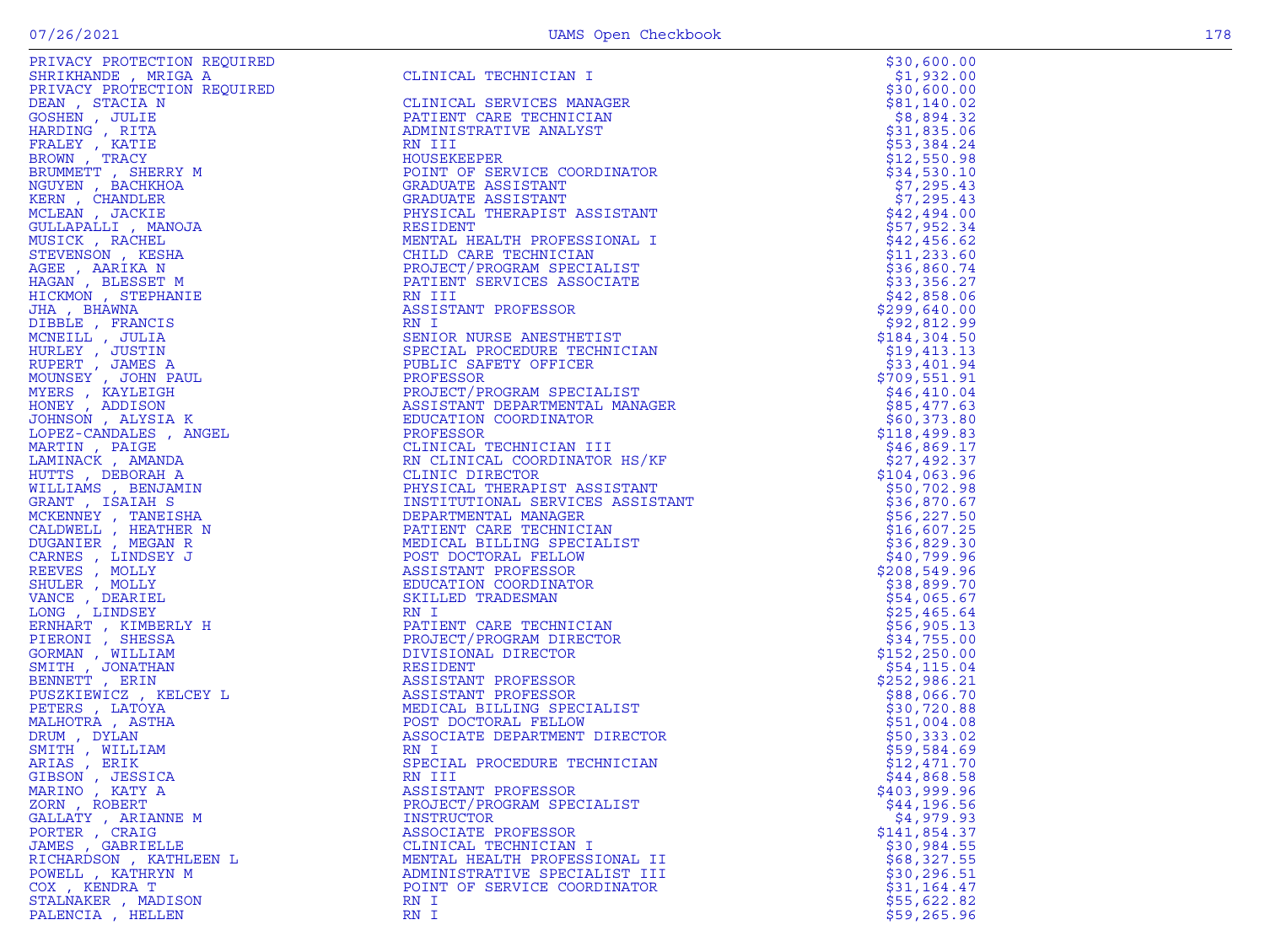| BAKER, RACHEL W                                                                                                                                                                                                                                                    | RN 1                                            | \$52,948.52  |
|--------------------------------------------------------------------------------------------------------------------------------------------------------------------------------------------------------------------------------------------------------------------|-------------------------------------------------|--------------|
| MARSHALL, TAKIA T                                                                                                                                                                                                                                                  | RN I                                            | \$16,349.64  |
| ROBINSON, YAZMINE S                                                                                                                                                                                                                                                | HOUSEKEEPER                                     | \$28,142.80  |
| DYE, DANA M                                                                                                                                                                                                                                                        | PROJECT/PROGRAM MANAGER                         | \$47,680.45  |
| CENDEJAS MONDRAGON, ESTHEFANI                                                                                                                                                                                                                                      | LPN II                                          | \$24,428.26  |
|                                                                                                                                                                                                                                                                    | SKILLED TRADESMAN                               | \$57,013.31  |
| COLLIER , JENNIFER<br>SHERMAN , JUANITA L<br>DROZAL , GRACE E                                                                                                                                                                                                      | RN III                                          | \$63,632.59  |
|                                                                                                                                                                                                                                                                    | DEPARTMENTAL MANAGER                            | \$63,419.96  |
|                                                                                                                                                                                                                                                                    | RN I                                            | \$55,275.53  |
| NOBLES , LINDSEY                                                                                                                                                                                                                                                   | RN I                                            | \$76, 132.48 |
| KOLODY, MARK R                                                                                                                                                                                                                                                     | PROJECT/PROGRAM MANAGER                         | \$71,399.96  |
| FRUHLING , MEGAN A                                                                                                                                                                                                                                                 | RN I                                            | \$60,466.16  |
| HICKMAN, AUDRIAUNNA D                                                                                                                                                                                                                                              | PATIENT CARE TECHNICIAN                         | \$27,265.55  |
| BITTENBINDER, REBECCA                                                                                                                                                                                                                                              | INSTRUCTOR                                      | \$3,985.50   |
| BELL, TAMI                                                                                                                                                                                                                                                         | CLINIC INSTRUCTOR                               | \$250.00     |
| RASUL, FATIMA S                                                                                                                                                                                                                                                    | HOUSEKEEPER                                     | \$10,527.65  |
| CASEY, TANAJA                                                                                                                                                                                                                                                      | HOUSEKEEPER                                     | \$7,702.68   |
| EVINS , NIKIA                                                                                                                                                                                                                                                      | HOUSEKEEPER                                     | \$616.00     |
| BROWN, PORSHA W                                                                                                                                                                                                                                                    | HOUSEKEEPER                                     | \$11,737.60  |
| SNAVELY, SAMANTHA G                                                                                                                                                                                                                                                |                                                 | \$104,308.84 |
| TRAN, NGOC T                                                                                                                                                                                                                                                       | PHYSICIAN ASSISTANT<br>CERTIFIED TECHNOLOGIST I |              |
|                                                                                                                                                                                                                                                                    |                                                 | \$16,430.73  |
| WARD, CANDI                                                                                                                                                                                                                                                        | POINT OF SERVICE COORDINATOR                    | \$14,370.47  |
| VERUCCHI, CAROLINE                                                                                                                                                                                                                                                 | INSTRUCTOR                                      | \$2,650.00   |
|                                                                                                                                                                                                                                                                    | COMPLIANCE OFFICER                              | \$123,830.04 |
|                                                                                                                                                                                                                                                                    | CLINICAL TECHNICIAN III                         | \$20,671.62  |
|                                                                                                                                                                                                                                                                    | PROJECT/PROGRAM SPECIALIST                      | \$51,509.96  |
|                                                                                                                                                                                                                                                                    | PROJECT/PROGRAM DIRECTOR                        | \$93,840.04  |
|                                                                                                                                                                                                                                                                    | NTOR<br>ST<br>T<br>CLINICAL TECHNICIAN I        | \$2,665.20   |
|                                                                                                                                                                                                                                                                    | HOUSEKEEPER                                     | \$12,667.23  |
|                                                                                                                                                                                                                                                                    | ASSISTANT DEPARTMENTAL MANAGER                  | \$93,196.21  |
| VERUCCHI , CAROLINE<br>CORLESS , CATHERINE<br>FENNESSEE , CRISTA<br>WOLOSZYN , LARA<br>HEISS , MATTHEW<br>HUNTER , ADRIA<br>TATE , WALTER L<br>SHATTLES , APRIL<br>MCGREW , SANDRA<br>HOWARD , MATTHEW B<br>COSSEY , TERI DAKOTA D<br>BENN , ZAKKARY<br>BENN , ZAK | CAMPUS DIRECTOR                                 | \$108,095.76 |
|                                                                                                                                                                                                                                                                    | ASSISTANT PROFESSOR                             | \$86,751.00  |
|                                                                                                                                                                                                                                                                    | RN II                                           | \$52,378.26  |
|                                                                                                                                                                                                                                                                    | ASSISTANT DEPARTMENTAL MANAGER                  | \$39,938.14  |
| PRIVACY PROTECTION REQUIRED<br>WHITTAKER , AMANDA<br>SELL , DOUGLAS M<br>MATTHEWS , KEVIN<br>HOLT , MATTHEW G<br>LOMBARD-SIMS , DANIELLE<br>MEYER , EDGAR R<br>PRIVAC , DOAR R<br>NEVER , EDGAR R                                                                  |                                                 | \$30,600.00  |
|                                                                                                                                                                                                                                                                    | PATIENT SERVICES ASSOCIATE                      | \$35,338.87  |
|                                                                                                                                                                                                                                                                    | ASSISTANT PROFESSOR                             | \$101,999.96 |
|                                                                                                                                                                                                                                                                    | CLINICAL TECHNICIAN I                           | \$32,808.92  |
|                                                                                                                                                                                                                                                                    | PHYSICIAN ASSISTANT                             | \$106,575.00 |
|                                                                                                                                                                                                                                                                    | VICE CHANCELLOR                                 | \$325,156.00 |
|                                                                                                                                                                                                                                                                    | ASSISTANT PROFESSOR                             | \$98,939.96  |
|                                                                                                                                                                                                                                                                    |                                                 | \$30,600.00  |
|                                                                                                                                                                                                                                                                    | SPECIAL PROCEDURE TECHNICIAN                    | \$6,099.08   |
|                                                                                                                                                                                                                                                                    | RESIDENT                                        | \$16, 166.86 |
|                                                                                                                                                                                                                                                                    | POINT OF SERVICE COORDINATOR                    | \$32,412.81  |
|                                                                                                                                                                                                                                                                    | RN III                                          | \$66,180.56  |
|                                                                                                                                                                                                                                                                    | CHILD CARE TECHNICIAN                           | \$15,513.60  |
|                                                                                                                                                                                                                                                                    | RN III                                          | \$27,307.93  |
|                                                                                                                                                                                                                                                                    | RN I                                            | \$10,469.66  |
|                                                                                                                                                                                                                                                                    | POINT OF SERVICE COORDINATOR                    | \$32,418.60  |
|                                                                                                                                                                                                                                                                    | ASSISTANT PROFESSOR                             | \$228,970.00 |
|                                                                                                                                                                                                                                                                    |                                                 |              |
|                                                                                                                                                                                                                                                                    | POINT OF SERVICE COORDINATOR                    | \$949.94     |
|                                                                                                                                                                                                                                                                    | MEDICAL BILLING SPECIALIST                      | \$29,705.90  |
| WARRY TREADWAY , ASPEN<br>TREADWAY , ASPEN<br>REGIS , DIDITH<br>VAZQUEZ , ERIKA<br>MCLAUGHLIN , MICHAEL<br>"HORNTON , THEONDDA A<br>"GEAUGHLIN , MICHAEL<br>"GORT" , NORENE A<br>"ONG , RYAN C<br>"DERSON , ANGELA D<br>"TWICK , GEORGE<br>"BR , RON               | SKILLED TRADESMAN                               | \$39,938.61  |
|                                                                                                                                                                                                                                                                    | DEPARTMENTAL MANAGER                            | \$88,891.76  |
|                                                                                                                                                                                                                                                                    | INSTRUCTOR                                      | \$4,250.00   |
|                                                                                                                                                                                                                                                                    | CERTIFIED TECHNOLOGIST I                        | \$50,763.36  |
| SHEPARD, COREY                                                                                                                                                                                                                                                     | HOUSEKEEPER                                     | \$10, 295.11 |
| SPAKES, TRAVIS G                                                                                                                                                                                                                                                   | PATIENT CARE TECHNICIAN                         | \$6,019.56   |
| LEUNG , YUET-KIN                                                                                                                                                                                                                                                   | ASSOCIATE PROFESSOR                             | \$111,447.00 |
| CARRILLO, LUIS                                                                                                                                                                                                                                                     | ASSISTANT PROFESSOR                             | \$199,729.96 |
| GREENE , DAPHNE L                                                                                                                                                                                                                                                  | RN II                                           | \$32,379.71  |
| WRIGHT, JANELL D                                                                                                                                                                                                                                                   | RN III                                          | \$13,637.51  |

|                          |                                                                       | ,<br>,                                                          | 9483146422133442982257667343686666667965178880889875639099612309961232975399666585272163708987563900961220099612209996527220577239966555272265778800889887563900961220999582200677898009657569009612209997798000000612009961220 | 5684235954915506606874006902227021089900980088560999670315097524056196386650004370426400084076200008600000000000000150611 |
|--------------------------|-----------------------------------------------------------------------|-----------------------------------------------------------------|---------------------------------------------------------------------------------------------------------------------------------------------------------------------------------------------------------------------------------|---------------------------------------------------------------------------------------------------------------------------|
|                          | 5124256657762\$<br>26874733561073                                     |                                                                 |                                                                                                                                                                                                                                 |                                                                                                                           |
|                          |                                                                       | - ナイティティティティ SOP ディOP アイティア・アイティア アイティア アイティア アイディア アイディア アイディア |                                                                                                                                                                                                                                 |                                                                                                                           |
|                          |                                                                       |                                                                 |                                                                                                                                                                                                                                 |                                                                                                                           |
|                          |                                                                       |                                                                 |                                                                                                                                                                                                                                 |                                                                                                                           |
|                          |                                                                       |                                                                 |                                                                                                                                                                                                                                 |                                                                                                                           |
|                          |                                                                       |                                                                 |                                                                                                                                                                                                                                 |                                                                                                                           |
|                          |                                                                       |                                                                 |                                                                                                                                                                                                                                 |                                                                                                                           |
|                          |                                                                       |                                                                 |                                                                                                                                                                                                                                 |                                                                                                                           |
| \$                       | $\frac{0}{7}$<br>1<br>\$                                              |                                                                 |                                                                                                                                                                                                                                 |                                                                                                                           |
|                          | 1                                                                     |                                                                 |                                                                                                                                                                                                                                 |                                                                                                                           |
|                          |                                                                       |                                                                 |                                                                                                                                                                                                                                 |                                                                                                                           |
|                          |                                                                       |                                                                 |                                                                                                                                                                                                                                 |                                                                                                                           |
|                          |                                                                       |                                                                 |                                                                                                                                                                                                                                 |                                                                                                                           |
|                          |                                                                       |                                                                 |                                                                                                                                                                                                                                 |                                                                                                                           |
|                          |                                                                       |                                                                 |                                                                                                                                                                                                                                 |                                                                                                                           |
|                          |                                                                       |                                                                 |                                                                                                                                                                                                                                 |                                                                                                                           |
|                          |                                                                       |                                                                 |                                                                                                                                                                                                                                 |                                                                                                                           |
|                          |                                                                       |                                                                 |                                                                                                                                                                                                                                 |                                                                                                                           |
|                          |                                                                       |                                                                 |                                                                                                                                                                                                                                 |                                                                                                                           |
|                          |                                                                       |                                                                 |                                                                                                                                                                                                                                 |                                                                                                                           |
|                          |                                                                       |                                                                 |                                                                                                                                                                                                                                 |                                                                                                                           |
| ነን ብት                    |                                                                       |                                                                 |                                                                                                                                                                                                                                 |                                                                                                                           |
|                          |                                                                       |                                                                 |                                                                                                                                                                                                                                 |                                                                                                                           |
|                          |                                                                       |                                                                 |                                                                                                                                                                                                                                 |                                                                                                                           |
|                          |                                                                       |                                                                 |                                                                                                                                                                                                                                 |                                                                                                                           |
|                          |                                                                       |                                                                 |                                                                                                                                                                                                                                 |                                                                                                                           |
|                          | 101152259519085333030293513612132<br>46423013223862905126580662657028 |                                                                 |                                                                                                                                                                                                                                 |                                                                                                                           |
|                          |                                                                       |                                                                 |                                                                                                                                                                                                                                 |                                                                                                                           |
|                          |                                                                       |                                                                 |                                                                                                                                                                                                                                 |                                                                                                                           |
|                          |                                                                       |                                                                 |                                                                                                                                                                                                                                 |                                                                                                                           |
|                          |                                                                       | $\frac{1}{2}$                                                   |                                                                                                                                                                                                                                 |                                                                                                                           |
|                          |                                                                       |                                                                 |                                                                                                                                                                                                                                 |                                                                                                                           |
|                          |                                                                       |                                                                 |                                                                                                                                                                                                                                 |                                                                                                                           |
|                          |                                                                       |                                                                 |                                                                                                                                                                                                                                 |                                                                                                                           |
| ななエコ ちょう ちょう<br>\$<br>\$ | 23885181931<br>99840061923                                            | ファインファン                                                         |                                                                                                                                                                                                                                 | - - - - - - - - - - - -                                                                                                   |
|                          |                                                                       |                                                                 |                                                                                                                                                                                                                                 |                                                                                                                           |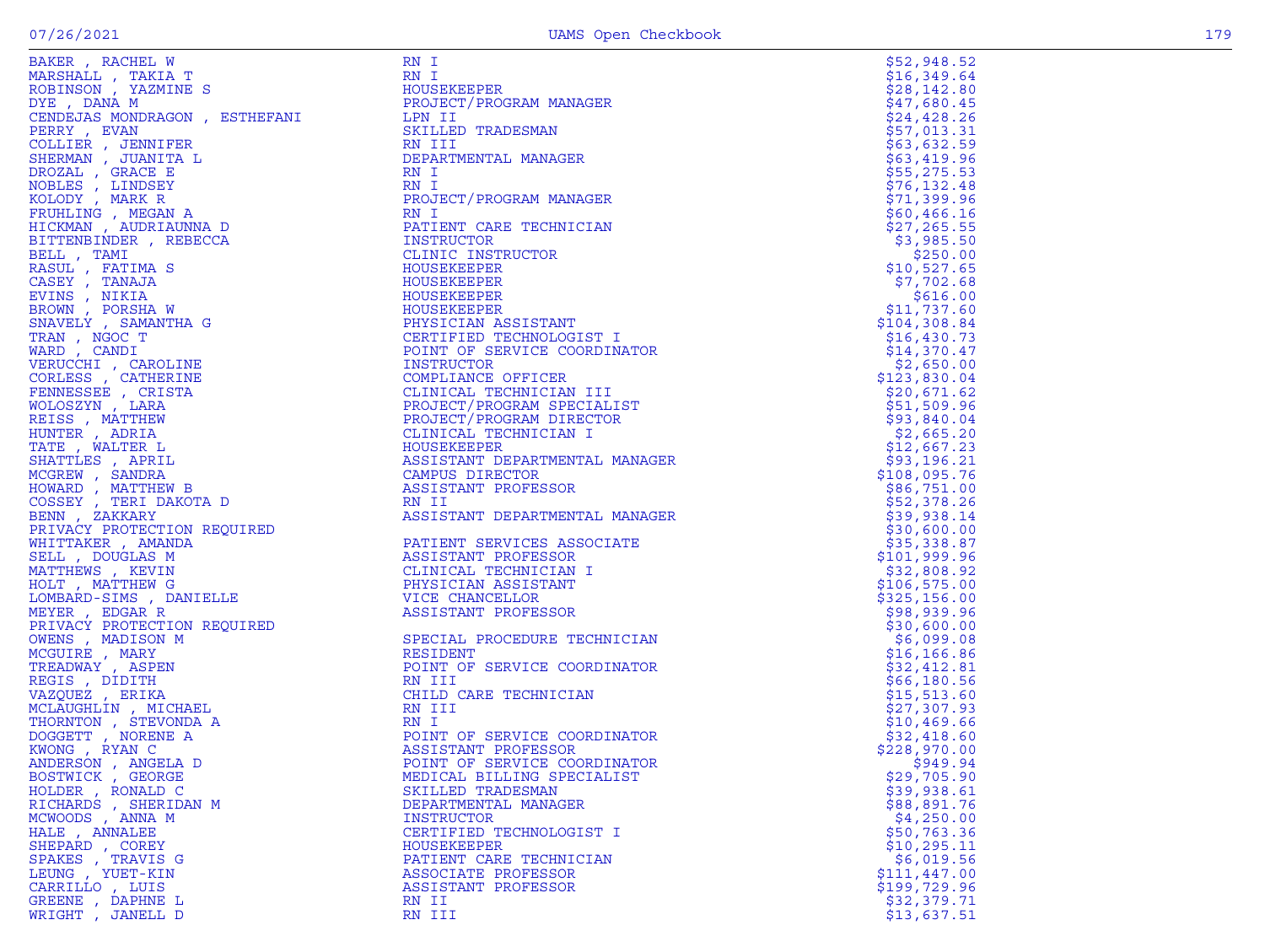| HIDALGO , JESSE<br>SAUSEN , LUCILE<br>KADANGE , MALLIKARJUN<br>PRESLEY , JESSICA<br>WOOLARD , RYAN<br>CUNNINGHAM , AMANDA R<br>COBB , DOMINICK S<br>GIBBONS , JAMES<br>GIBBONS , JAMES<br>COBB , DOMINICK S                                              | EXTRA HELP<br>EXTRA HELP<br>EXTRA HELP<br>INSTRUCTOR RANAMOTECOR<br>INSTRUCTOR<br>ANAMOER OF LAB ADMINISTRATION<br>ADMINISTRATIVE ANALYSIT<br>ADMINISTRATIVE ANALYSIT<br>CERTIFIED TECHNOLOGIST II<br>CERTIFIED TECHNOLOGIST II<br>CERTIFIED TECHNOLOGIST II | \$980.40                   |
|----------------------------------------------------------------------------------------------------------------------------------------------------------------------------------------------------------------------------------------------------------|--------------------------------------------------------------------------------------------------------------------------------------------------------------------------------------------------------------------------------------------------------------|----------------------------|
|                                                                                                                                                                                                                                                          |                                                                                                                                                                                                                                                              | \$6,928.00                 |
|                                                                                                                                                                                                                                                          |                                                                                                                                                                                                                                                              | \$85,740.22                |
|                                                                                                                                                                                                                                                          |                                                                                                                                                                                                                                                              | \$71,636.98                |
|                                                                                                                                                                                                                                                          |                                                                                                                                                                                                                                                              | \$8,679.45                 |
|                                                                                                                                                                                                                                                          |                                                                                                                                                                                                                                                              | \$30,590.53                |
|                                                                                                                                                                                                                                                          |                                                                                                                                                                                                                                                              | \$8,748.75                 |
|                                                                                                                                                                                                                                                          |                                                                                                                                                                                                                                                              | \$37,279.36                |
| HOPKINS-WASHINGTON , LARONDA                                                                                                                                                                                                                             |                                                                                                                                                                                                                                                              | \$51,604.50                |
| REDDELL, RELLA M                                                                                                                                                                                                                                         |                                                                                                                                                                                                                                                              | \$29,195.55                |
| CLARK, AMANDA                                                                                                                                                                                                                                            |                                                                                                                                                                                                                                                              | \$3,314.02                 |
| TALLEY, WADE                                                                                                                                                                                                                                             |                                                                                                                                                                                                                                                              | \$17,564.50                |
| WILLIAMS , JAMIE                                                                                                                                                                                                                                         |                                                                                                                                                                                                                                                              | \$29, 254.40               |
| HARRIS, SYDNEY S                                                                                                                                                                                                                                         |                                                                                                                                                                                                                                                              | \$8,368.92                 |
| GILES , JOSHUA                                                                                                                                                                                                                                           |                                                                                                                                                                                                                                                              | \$29,635.90                |
|                                                                                                                                                                                                                                                          |                                                                                                                                                                                                                                                              | \$19,993.16                |
|                                                                                                                                                                                                                                                          |                                                                                                                                                                                                                                                              | \$26,026.47                |
|                                                                                                                                                                                                                                                          |                                                                                                                                                                                                                                                              | \$53,889.86                |
|                                                                                                                                                                                                                                                          |                                                                                                                                                                                                                                                              | \$88,740.00                |
|                                                                                                                                                                                                                                                          |                                                                                                                                                                                                                                                              | \$57,878.19                |
|                                                                                                                                                                                                                                                          |                                                                                                                                                                                                                                                              | \$24,957.56                |
|                                                                                                                                                                                                                                                          |                                                                                                                                                                                                                                                              | \$4,558.50                 |
|                                                                                                                                                                                                                                                          |                                                                                                                                                                                                                                                              | \$11, 265.56               |
|                                                                                                                                                                                                                                                          |                                                                                                                                                                                                                                                              | \$47,880.04                |
|                                                                                                                                                                                                                                                          |                                                                                                                                                                                                                                                              | \$51,444.35                |
|                                                                                                                                                                                                                                                          |                                                                                                                                                                                                                                                              | \$36,734.41                |
|                                                                                                                                                                                                                                                          |                                                                                                                                                                                                                                                              | \$18,051.66                |
|                                                                                                                                                                                                                                                          |                                                                                                                                                                                                                                                              | \$5,986.63                 |
|                                                                                                                                                                                                                                                          |                                                                                                                                                                                                                                                              | \$47,723.13                |
|                                                                                                                                                                                                                                                          |                                                                                                                                                                                                                                                              | \$6,365.61                 |
|                                                                                                                                                                                                                                                          |                                                                                                                                                                                                                                                              | \$8,924.65                 |
| RIS , SYMMAL<br>ES , JOSHUA<br>TE , JOSHUA<br>TE , JOSHUA<br>P , BRANDY C<br>(CIA , BELIZABETH<br>IER , AIMA L<br>IER , AIMA L<br>IER , SALENA<br>NDERS , RAILEIR<br>MMEERS , RYANTSHA L<br>MMEERS , RYANTA ARCE , STEPHAN O<br>HINSON , JIREH R<br>LATW |                                                                                                                                                                                                                                                              | \$88,066.70                |
|                                                                                                                                                                                                                                                          |                                                                                                                                                                                                                                                              | \$124,831.25               |
|                                                                                                                                                                                                                                                          |                                                                                                                                                                                                                                                              | \$45,950.02                |
|                                                                                                                                                                                                                                                          |                                                                                                                                                                                                                                                              | \$29,702.40                |
|                                                                                                                                                                                                                                                          |                                                                                                                                                                                                                                                              | \$37,288.53                |
|                                                                                                                                                                                                                                                          |                                                                                                                                                                                                                                                              | \$46,187.17                |
|                                                                                                                                                                                                                                                          |                                                                                                                                                                                                                                                              | \$13, 232.69               |
|                                                                                                                                                                                                                                                          |                                                                                                                                                                                                                                                              | \$95,879.96                |
|                                                                                                                                                                                                                                                          |                                                                                                                                                                                                                                                              | \$46,790.40                |
|                                                                                                                                                                                                                                                          |                                                                                                                                                                                                                                                              | \$49,569.33                |
|                                                                                                                                                                                                                                                          |                                                                                                                                                                                                                                                              | \$9,550.13                 |
|                                                                                                                                                                                                                                                          |                                                                                                                                                                                                                                                              | \$9,752.00                 |
|                                                                                                                                                                                                                                                          |                                                                                                                                                                                                                                                              | \$20,400.04                |
|                                                                                                                                                                                                                                                          |                                                                                                                                                                                                                                                              | \$67,962.93                |
|                                                                                                                                                                                                                                                          |                                                                                                                                                                                                                                                              | \$28,994.40                |
|                                                                                                                                                                                                                                                          |                                                                                                                                                                                                                                                              | \$6,363.52                 |
|                                                                                                                                                                                                                                                          |                                                                                                                                                                                                                                                              | \$43,948.68                |
| SHELTON, BAILEY<br>COOK, RON                                                                                                                                                                                                                             |                                                                                                                                                                                                                                                              | \$51,952.02                |
|                                                                                                                                                                                                                                                          |                                                                                                                                                                                                                                                              | \$81,600.05                |
| SANTILLAN, ELIZABETH                                                                                                                                                                                                                                     | RN I<br>RN III                                                                                                                                                                                                                                               | \$722.48                   |
| ANTHONY, ALISHA R                                                                                                                                                                                                                                        | EDUCATION COORDINATOR                                                                                                                                                                                                                                        | \$56,444.20                |
| MILLAR , MARJORIE CAROLINE M                                                                                                                                                                                                                             |                                                                                                                                                                                                                                                              | \$23,962.86                |
| ESSIET, SOPHIA I                                                                                                                                                                                                                                         | PATIENT SERVICES ASSOCIATE<br>HOSPITAL PROGRAM SERVICES ASSISTANT                                                                                                                                                                                            | \$14,660.14<br>\$13,149.02 |
| STURGIS, LATARA<br>BACHUS , LATIANA J                                                                                                                                                                                                                    | POINT OF SERVICE COORDINATOR                                                                                                                                                                                                                                 | \$26, 260.07               |
| STANFORD, ALECIA                                                                                                                                                                                                                                         | CHILD CARE TECHNICIAN                                                                                                                                                                                                                                        | \$29,702.40                |
| WILLIAMS , TENEAL                                                                                                                                                                                                                                        | PATIENT CARE TECHNICIAN                                                                                                                                                                                                                                      | \$38,900.00                |
| CLARK, ASHLEY                                                                                                                                                                                                                                            | CERTIFIED TECHNOLOGIST I                                                                                                                                                                                                                                     | \$16,592.98                |
| LAMARTZ, DARRIONNE                                                                                                                                                                                                                                       | PATIENT CARE TECHNICIAN                                                                                                                                                                                                                                      | \$26,833.80                |
| WILLIAMS, LATRISHA                                                                                                                                                                                                                                       | RN I                                                                                                                                                                                                                                                         | \$723.56                   |
| RUSSELL , ARIANA                                                                                                                                                                                                                                         | POINT OF SERVICE COORDINATOR                                                                                                                                                                                                                                 | \$34,021.00                |
| JOHNSON, DANUELL S                                                                                                                                                                                                                                       | SKILLED TRADESMAN                                                                                                                                                                                                                                            | \$50,937.22                |
|                                                                                                                                                                                                                                                          |                                                                                                                                                                                                                                                              |                            |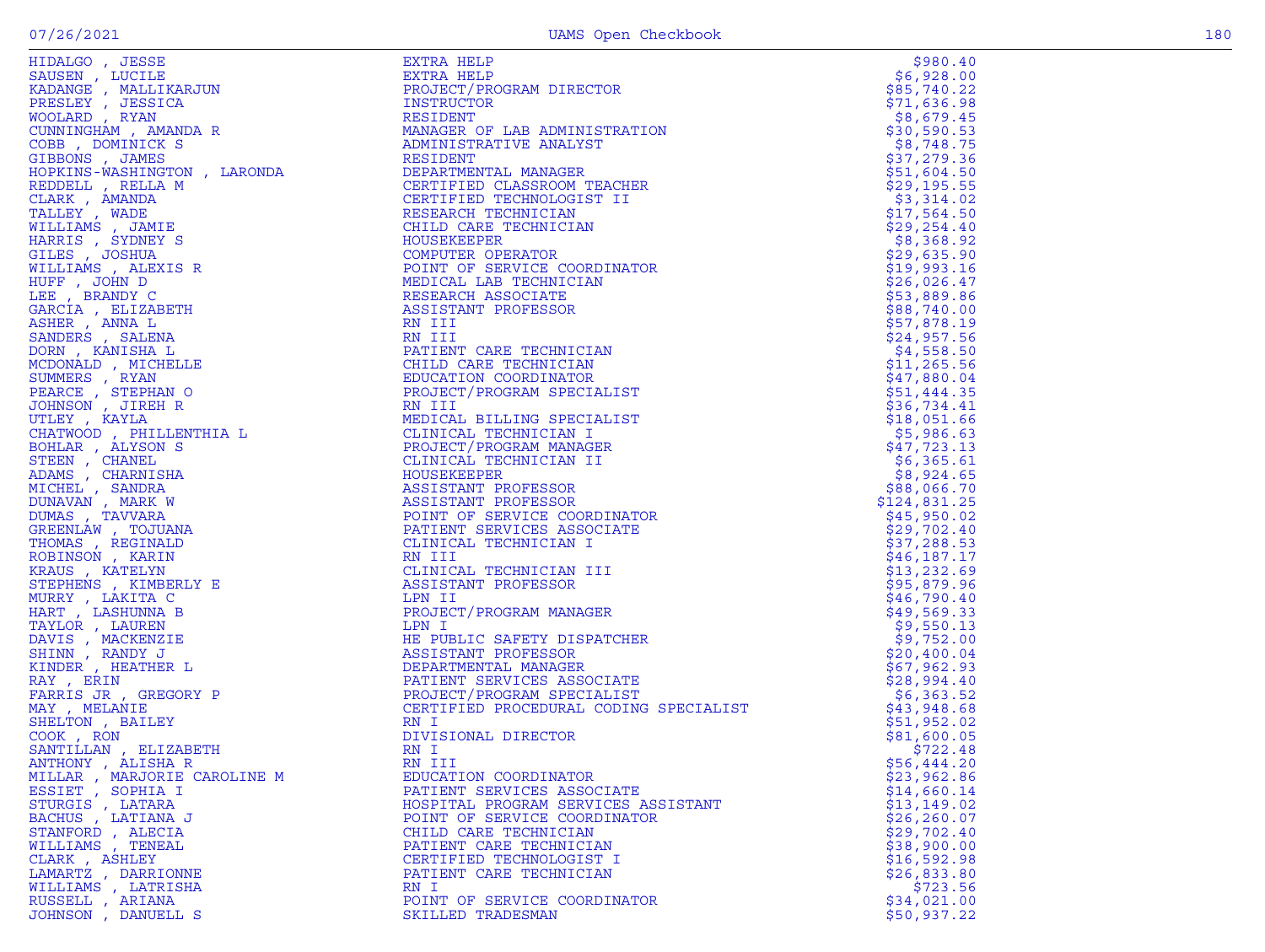| $\sim$ |  |
|--------|--|
|        |  |

| PATTERSON, LESLIE R                                                                                                                                                                                                                                                                                                                                                                                                                                                                                                                                                                                     | MENTAL HEALTH PROFESSIONAL I                                                                                                                                                                                                                     | \$64,770.04  |
|---------------------------------------------------------------------------------------------------------------------------------------------------------------------------------------------------------------------------------------------------------------------------------------------------------------------------------------------------------------------------------------------------------------------------------------------------------------------------------------------------------------------------------------------------------------------------------------------------------|--------------------------------------------------------------------------------------------------------------------------------------------------------------------------------------------------------------------------------------------------|--------------|
|                                                                                                                                                                                                                                                                                                                                                                                                                                                                                                                                                                                                         | DEPARTMENTAL MANAGER                                                                                                                                                                                                                             | \$71,533.32  |
| BOWEN, LYNNE P                                                                                                                                                                                                                                                                                                                                                                                                                                                                                                                                                                                          |                                                                                                                                                                                                                                                  |              |
| BOWE , SIERRA                                                                                                                                                                                                                                                                                                                                                                                                                                                                                                                                                                                           | PATIENT SERVICES ASSOCIATE                                                                                                                                                                                                                       | \$12,542.78  |
| DUMAS, BRIANNA                                                                                                                                                                                                                                                                                                                                                                                                                                                                                                                                                                                          | PATIENT SERVICES ASSOCIATE                                                                                                                                                                                                                       | \$28,576.75  |
|                                                                                                                                                                                                                                                                                                                                                                                                                                                                                                                                                                                                         | CERTIFIED TECHNOLOGIST I                                                                                                                                                                                                                         | \$56,828.30  |
| WILLIAMS, AMBER                                                                                                                                                                                                                                                                                                                                                                                                                                                                                                                                                                                         |                                                                                                                                                                                                                                                  |              |
| PRESTON, REBEKAH                                                                                                                                                                                                                                                                                                                                                                                                                                                                                                                                                                                        | CLINICAL TECHNICIAN I                                                                                                                                                                                                                            | \$8,630.75   |
| COOK, JEFFREY                                                                                                                                                                                                                                                                                                                                                                                                                                                                                                                                                                                           | CAMPUS DIRECTOR                                                                                                                                                                                                                                  | \$243,900.00 |
| PATE , CHRISTINE                                                                                                                                                                                                                                                                                                                                                                                                                                                                                                                                                                                        | PATIENT CARE TECHNICIAN                                                                                                                                                                                                                          |              |
|                                                                                                                                                                                                                                                                                                                                                                                                                                                                                                                                                                                                         |                                                                                                                                                                                                                                                  | \$30,970.28  |
| GULL , REBEKKAH                                                                                                                                                                                                                                                                                                                                                                                                                                                                                                                                                                                         | PROJECT/PROGRAM SPECIALIST                                                                                                                                                                                                                       | \$42,738.04  |
| MURRAY , CLESTON-LEE                                                                                                                                                                                                                                                                                                                                                                                                                                                                                                                                                                                    | SENIOR RESEARCH ASSISTANT                                                                                                                                                                                                                        | \$13,733.33  |
|                                                                                                                                                                                                                                                                                                                                                                                                                                                                                                                                                                                                         |                                                                                                                                                                                                                                                  |              |
|                                                                                                                                                                                                                                                                                                                                                                                                                                                                                                                                                                                                         | PATIENT SERVICES ASSOCIATE                                                                                                                                                                                                                       | \$30,653.11  |
|                                                                                                                                                                                                                                                                                                                                                                                                                                                                                                                                                                                                         | ADMINISTRATIVE ANALYST                                                                                                                                                                                                                           | \$31,823.81  |
|                                                                                                                                                                                                                                                                                                                                                                                                                                                                                                                                                                                                         | ASSISTANT PROFESSOR                                                                                                                                                                                                                              | \$354,184.96 |
| SOLE , MELISSA CLESTON-LEE<br>HAWKINS , CLESTON-LEE<br>HAWKINS , DESHUNA<br>REESE , MELISSA R<br>DUGGER , TINA L<br>EASON , BROCKE<br>WILLIAMS , PHARON<br>TOLLIVER , PRESTON K<br>BISHARA , THOMAS B<br>HOMARD , ALICIA N<br>MILLER , MEKALA<br>MACUIL , EVETT                                                                                                                                                                                                                                                                                                                                         | ASSISTANT PROCEDURAL COING SPECIALIST<br>CERTIFIED PROCEDURAL CODING SPECIALIST<br>CERTIFIED PROCEDURAL CODING<br>ASSISTANT DEPARTMENTAL DIRECTOR<br>CERTIFIED TECHNOLOGIST III<br>SPECIAL SPECIAL SPECIAL CORPORATION<br>FORDIT OF SERVICE COOR |              |
|                                                                                                                                                                                                                                                                                                                                                                                                                                                                                                                                                                                                         | LPN I                                                                                                                                                                                                                                            | \$20, 209.08 |
|                                                                                                                                                                                                                                                                                                                                                                                                                                                                                                                                                                                                         |                                                                                                                                                                                                                                                  | \$43,429.15  |
|                                                                                                                                                                                                                                                                                                                                                                                                                                                                                                                                                                                                         |                                                                                                                                                                                                                                                  | \$37,781.25  |
|                                                                                                                                                                                                                                                                                                                                                                                                                                                                                                                                                                                                         |                                                                                                                                                                                                                                                  |              |
|                                                                                                                                                                                                                                                                                                                                                                                                                                                                                                                                                                                                         |                                                                                                                                                                                                                                                  | \$62,629.50  |
|                                                                                                                                                                                                                                                                                                                                                                                                                                                                                                                                                                                                         |                                                                                                                                                                                                                                                  | \$14, 147.55 |
|                                                                                                                                                                                                                                                                                                                                                                                                                                                                                                                                                                                                         |                                                                                                                                                                                                                                                  | \$33,583.36  |
|                                                                                                                                                                                                                                                                                                                                                                                                                                                                                                                                                                                                         |                                                                                                                                                                                                                                                  |              |
|                                                                                                                                                                                                                                                                                                                                                                                                                                                                                                                                                                                                         |                                                                                                                                                                                                                                                  | \$63,130.86  |
|                                                                                                                                                                                                                                                                                                                                                                                                                                                                                                                                                                                                         |                                                                                                                                                                                                                                                  | \$32,984.22  |
|                                                                                                                                                                                                                                                                                                                                                                                                                                                                                                                                                                                                         |                                                                                                                                                                                                                                                  |              |
|                                                                                                                                                                                                                                                                                                                                                                                                                                                                                                                                                                                                         |                                                                                                                                                                                                                                                  | \$8,182.96   |
|                                                                                                                                                                                                                                                                                                                                                                                                                                                                                                                                                                                                         |                                                                                                                                                                                                                                                  | \$35,313.29  |
|                                                                                                                                                                                                                                                                                                                                                                                                                                                                                                                                                                                                         |                                                                                                                                                                                                                                                  | \$21,753.90  |
|                                                                                                                                                                                                                                                                                                                                                                                                                                                                                                                                                                                                         |                                                                                                                                                                                                                                                  |              |
|                                                                                                                                                                                                                                                                                                                                                                                                                                                                                                                                                                                                         |                                                                                                                                                                                                                                                  | \$29,619.45  |
|                                                                                                                                                                                                                                                                                                                                                                                                                                                                                                                                                                                                         |                                                                                                                                                                                                                                                  | \$6,846.92   |
|                                                                                                                                                                                                                                                                                                                                                                                                                                                                                                                                                                                                         |                                                                                                                                                                                                                                                  | \$32,152.54  |
|                                                                                                                                                                                                                                                                                                                                                                                                                                                                                                                                                                                                         |                                                                                                                                                                                                                                                  |              |
|                                                                                                                                                                                                                                                                                                                                                                                                                                                                                                                                                                                                         |                                                                                                                                                                                                                                                  | \$55,469.20  |
|                                                                                                                                                                                                                                                                                                                                                                                                                                                                                                                                                                                                         |                                                                                                                                                                                                                                                  | \$70,826.60  |
|                                                                                                                                                                                                                                                                                                                                                                                                                                                                                                                                                                                                         |                                                                                                                                                                                                                                                  |              |
|                                                                                                                                                                                                                                                                                                                                                                                                                                                                                                                                                                                                         |                                                                                                                                                                                                                                                  | \$68,569.24  |
|                                                                                                                                                                                                                                                                                                                                                                                                                                                                                                                                                                                                         |                                                                                                                                                                                                                                                  | \$43,637.87  |
|                                                                                                                                                                                                                                                                                                                                                                                                                                                                                                                                                                                                         |                                                                                                                                                                                                                                                  | \$36,523.26  |
|                                                                                                                                                                                                                                                                                                                                                                                                                                                                                                                                                                                                         |                                                                                                                                                                                                                                                  |              |
|                                                                                                                                                                                                                                                                                                                                                                                                                                                                                                                                                                                                         |                                                                                                                                                                                                                                                  | \$43,357.18  |
|                                                                                                                                                                                                                                                                                                                                                                                                                                                                                                                                                                                                         |                                                                                                                                                                                                                                                  | \$39,843.28  |
|                                                                                                                                                                                                                                                                                                                                                                                                                                                                                                                                                                                                         |                                                                                                                                                                                                                                                  |              |
|                                                                                                                                                                                                                                                                                                                                                                                                                                                                                                                                                                                                         |                                                                                                                                                                                                                                                  | \$8,186.50   |
|                                                                                                                                                                                                                                                                                                                                                                                                                                                                                                                                                                                                         |                                                                                                                                                                                                                                                  | \$16,970.50  |
|                                                                                                                                                                                                                                                                                                                                                                                                                                                                                                                                                                                                         |                                                                                                                                                                                                                                                  | \$29,702.40  |
|                                                                                                                                                                                                                                                                                                                                                                                                                                                                                                                                                                                                         |                                                                                                                                                                                                                                                  |              |
|                                                                                                                                                                                                                                                                                                                                                                                                                                                                                                                                                                                                         |                                                                                                                                                                                                                                                  | \$54, 115.04 |
|                                                                                                                                                                                                                                                                                                                                                                                                                                                                                                                                                                                                         |                                                                                                                                                                                                                                                  | \$54,115.04  |
|                                                                                                                                                                                                                                                                                                                                                                                                                                                                                                                                                                                                         |                                                                                                                                                                                                                                                  | \$54, 115.04 |
|                                                                                                                                                                                                                                                                                                                                                                                                                                                                                                                                                                                                         |                                                                                                                                                                                                                                                  |              |
|                                                                                                                                                                                                                                                                                                                                                                                                                                                                                                                                                                                                         |                                                                                                                                                                                                                                                  | \$28,881.48  |
|                                                                                                                                                                                                                                                                                                                                                                                                                                                                                                                                                                                                         |                                                                                                                                                                                                                                                  | \$100,488.04 |
|                                                                                                                                                                                                                                                                                                                                                                                                                                                                                                                                                                                                         |                                                                                                                                                                                                                                                  | \$53,569.30  |
|                                                                                                                                                                                                                                                                                                                                                                                                                                                                                                                                                                                                         | HISTERED NURSE<br>:<br>:T<br>:AN                                                                                                                                                                                                                 |              |
|                                                                                                                                                                                                                                                                                                                                                                                                                                                                                                                                                                                                         |                                                                                                                                                                                                                                                  | \$81,900.02  |
|                                                                                                                                                                                                                                                                                                                                                                                                                                                                                                                                                                                                         |                                                                                                                                                                                                                                                  | \$35,043.99  |
|                                                                                                                                                                                                                                                                                                                                                                                                                                                                                                                                                                                                         | ADMINISTRATIVE ANALYST                                                                                                                                                                                                                           | \$31,823.81  |
|                                                                                                                                                                                                                                                                                                                                                                                                                                                                                                                                                                                                         |                                                                                                                                                                                                                                                  |              |
|                                                                                                                                                                                                                                                                                                                                                                                                                                                                                                                                                                                                         | PATIENT CARE TECHNICIAN                                                                                                                                                                                                                          | \$17,686.29  |
|                                                                                                                                                                                                                                                                                                                                                                                                                                                                                                                                                                                                         |                                                                                                                                                                                                                                                  | \$6,115.34   |
|                                                                                                                                                                                                                                                                                                                                                                                                                                                                                                                                                                                                         |                                                                                                                                                                                                                                                  | \$71,203.84  |
|                                                                                                                                                                                                                                                                                                                                                                                                                                                                                                                                                                                                         |                                                                                                                                                                                                                                                  |              |
|                                                                                                                                                                                                                                                                                                                                                                                                                                                                                                                                                                                                         |                                                                                                                                                                                                                                                  | \$105,639.32 |
|                                                                                                                                                                                                                                                                                                                                                                                                                                                                                                                                                                                                         | POINT OF SERVICE COORDINATOR                                                                                                                                                                                                                     | \$11,931.38  |
|                                                                                                                                                                                                                                                                                                                                                                                                                                                                                                                                                                                                         | POINT OF SERVICE COORDINATOR                                                                                                                                                                                                                     |              |
|                                                                                                                                                                                                                                                                                                                                                                                                                                                                                                                                                                                                         |                                                                                                                                                                                                                                                  | \$2,403.45   |
|                                                                                                                                                                                                                                                                                                                                                                                                                                                                                                                                                                                                         |                                                                                                                                                                                                                                                  | \$63,912.03  |
|                                                                                                                                                                                                                                                                                                                                                                                                                                                                                                                                                                                                         |                                                                                                                                                                                                                                                  | \$30,447.40  |
|                                                                                                                                                                                                                                                                                                                                                                                                                                                                                                                                                                                                         |                                                                                                                                                                                                                                                  |              |
|                                                                                                                                                                                                                                                                                                                                                                                                                                                                                                                                                                                                         |                                                                                                                                                                                                                                                  | \$39,510.95  |
|                                                                                                                                                                                                                                                                                                                                                                                                                                                                                                                                                                                                         |                                                                                                                                                                                                                                                  | \$24,741.43  |
|                                                                                                                                                                                                                                                                                                                                                                                                                                                                                                                                                                                                         | PROJECT/PROGRAM SPECIALIST                                                                                                                                                                                                                       | \$56,040.57  |
|                                                                                                                                                                                                                                                                                                                                                                                                                                                                                                                                                                                                         |                                                                                                                                                                                                                                                  |              |
| FREEMAN, SAMANTHA                                                                                                                                                                                                                                                                                                                                                                                                                                                                                                                                                                                       | CERTIFIED TECHNOLOGIST II                                                                                                                                                                                                                        | \$59,149.13  |
| $\begin{tabular}{c c c} $\begin{array}{c} $\begin{array}{c} $\begin{array}{c} $\begin{array}{c} $\begin{array}{c} $\begin{array}{c} $\begin{array}{c} $\begin{array}{c} $\begin{array}{c} $\begin{array}{c} $\begin{array}{c} $\begin{array}{c} $\begin{array}{c} $\begin{array}{c} $\begin{array}{c} $\begin{array}{c} $\begin{array}{c} $\begin{array}{c} $\begin{array}{c} $\begin{array}{c} $\begin{array}{c} $\begin{array}{c} $\begin{array}{c} $\begin{array}{c} $\begin{array}{c} $\begin{array}{c} $\begin{array}{c} $\begin{array}{c} $\begin{array}{c} $\begin{array}{$<br>ODONALD, REGINA L | HOUSEKEEPER                                                                                                                                                                                                                                      | \$12,216.75  |
| ABELLA VILLAFRANCA, ADRIA A                                                                                                                                                                                                                                                                                                                                                                                                                                                                                                                                                                             | PROJECT/PROGRAM DIRECTOR                                                                                                                                                                                                                         | \$65,019.86  |
|                                                                                                                                                                                                                                                                                                                                                                                                                                                                                                                                                                                                         |                                                                                                                                                                                                                                                  |              |
| HIGGS, AMANDA B                                                                                                                                                                                                                                                                                                                                                                                                                                                                                                                                                                                         | NURSING UNIT COORDINATOR                                                                                                                                                                                                                         | \$15,708.82  |
| WEST, HERSHELL D                                                                                                                                                                                                                                                                                                                                                                                                                                                                                                                                                                                        | PROJECT/PROGRAM DIRECTOR                                                                                                                                                                                                                         | \$81,806.64  |
| COKES, MICHAELA                                                                                                                                                                                                                                                                                                                                                                                                                                                                                                                                                                                         | POINT OF SERVICE COORDINATOR                                                                                                                                                                                                                     | \$33,455.44  |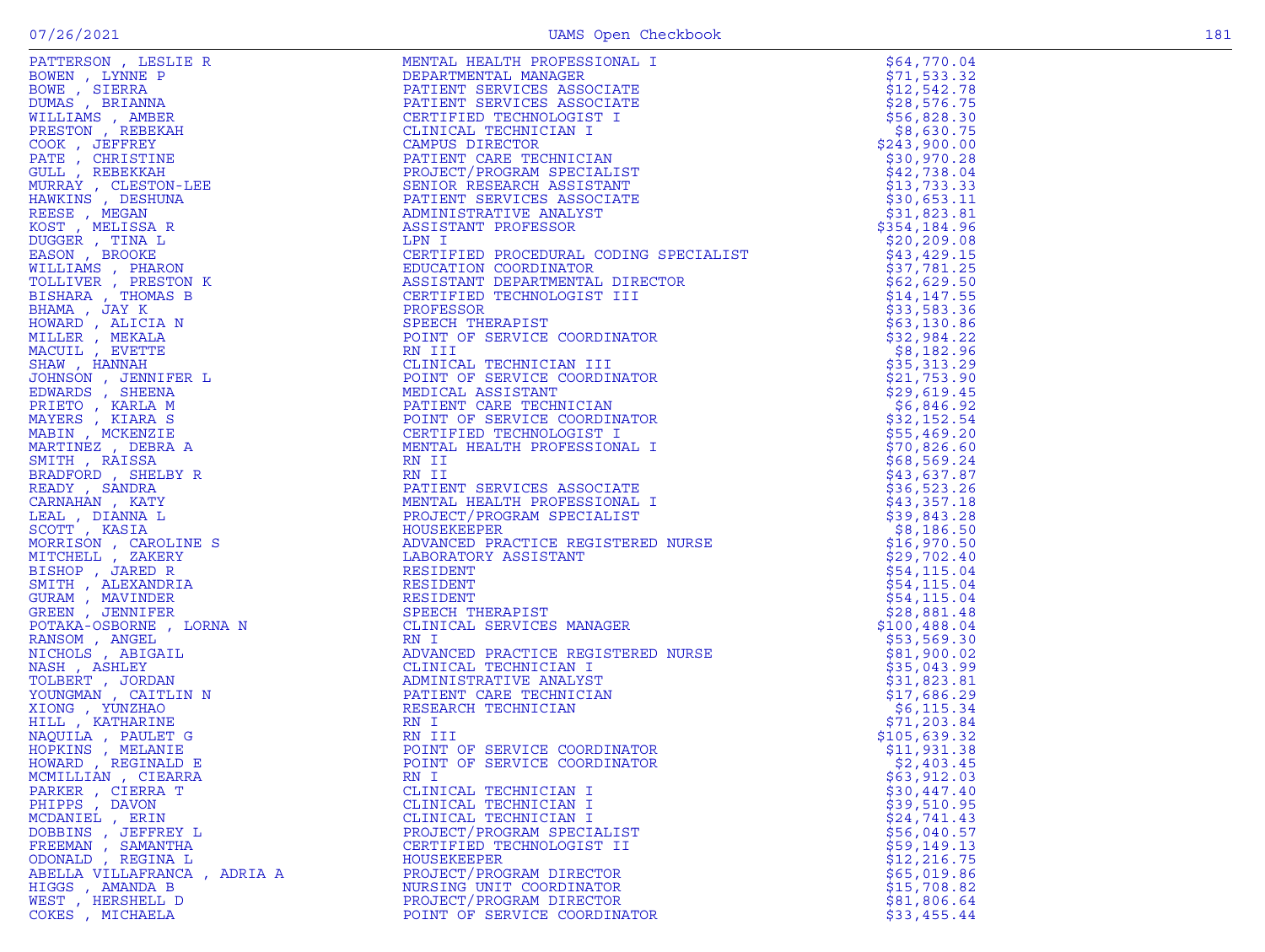|  | I |  |
|--|---|--|

|                                                                                                                                                                                                                                                                 |                                                                                                                                                                                                                                                           | \$2,615.90    |
|-----------------------------------------------------------------------------------------------------------------------------------------------------------------------------------------------------------------------------------------------------------------|-----------------------------------------------------------------------------------------------------------------------------------------------------------------------------------------------------------------------------------------------------------|---------------|
|                                                                                                                                                                                                                                                                 |                                                                                                                                                                                                                                                           | \$71,399.96   |
|                                                                                                                                                                                                                                                                 |                                                                                                                                                                                                                                                           | \$553.00      |
|                                                                                                                                                                                                                                                                 |                                                                                                                                                                                                                                                           | \$29,095.15   |
|                                                                                                                                                                                                                                                                 |                                                                                                                                                                                                                                                           |               |
|                                                                                                                                                                                                                                                                 |                                                                                                                                                                                                                                                           | \$46,782.50   |
|                                                                                                                                                                                                                                                                 |                                                                                                                                                                                                                                                           | \$37,929.38   |
|                                                                                                                                                                                                                                                                 |                                                                                                                                                                                                                                                           | \$43,859.96   |
|                                                                                                                                                                                                                                                                 |                                                                                                                                                                                                                                                           | \$71,557.09   |
|                                                                                                                                                                                                                                                                 |                                                                                                                                                                                                                                                           |               |
|                                                                                                                                                                                                                                                                 |                                                                                                                                                                                                                                                           | \$32,372.53   |
|                                                                                                                                                                                                                                                                 |                                                                                                                                                                                                                                                           | \$46,390.46   |
|                                                                                                                                                                                                                                                                 |                                                                                                                                                                                                                                                           | \$7,867.61    |
|                                                                                                                                                                                                                                                                 |                                                                                                                                                                                                                                                           |               |
|                                                                                                                                                                                                                                                                 |                                                                                                                                                                                                                                                           | \$71,716.10   |
|                                                                                                                                                                                                                                                                 |                                                                                                                                                                                                                                                           | \$36, 287.21  |
|                                                                                                                                                                                                                                                                 |                                                                                                                                                                                                                                                           | \$42,050.50   |
|                                                                                                                                                                                                                                                                 |                                                                                                                                                                                                                                                           | \$102, 267.26 |
|                                                                                                                                                                                                                                                                 |                                                                                                                                                                                                                                                           |               |
|                                                                                                                                                                                                                                                                 |                                                                                                                                                                                                                                                           | \$57,061.21   |
|                                                                                                                                                                                                                                                                 |                                                                                                                                                                                                                                                           | \$30,321.03   |
|                                                                                                                                                                                                                                                                 |                                                                                                                                                                                                                                                           | \$6,944.00    |
|                                                                                                                                                                                                                                                                 |                                                                                                                                                                                                                                                           | \$28,565.18   |
|                                                                                                                                                                                                                                                                 |                                                                                                                                                                                                                                                           |               |
|                                                                                                                                                                                                                                                                 |                                                                                                                                                                                                                                                           | \$61,038.68   |
|                                                                                                                                                                                                                                                                 |                                                                                                                                                                                                                                                           | \$47,842.12   |
|                                                                                                                                                                                                                                                                 |                                                                                                                                                                                                                                                           | \$4,763.15    |
|                                                                                                                                                                                                                                                                 |                                                                                                                                                                                                                                                           |               |
|                                                                                                                                                                                                                                                                 |                                                                                                                                                                                                                                                           | \$22,325.78   |
|                                                                                                                                                                                                                                                                 |                                                                                                                                                                                                                                                           | \$31,823.81   |
|                                                                                                                                                                                                                                                                 |                                                                                                                                                                                                                                                           | \$24,307.20   |
|                                                                                                                                                                                                                                                                 | ADMINISTRATIVE ANALYST<br>CHILD CARE TECHNICIAN<br>CERTIFIED TECHNOLOGIST                                                                                                                                                                                 | \$17,943.33   |
| REED , DÉANGELA R<br>MCNEIL , MELISSA DELANEY<br>HARRISON , STEPHANIE<br>HARRISON , KRISTINE L<br>HIBBARD , HILARIE<br>HIBBARD , RANSEN L<br>HAYLAND , ALEC<br>HOWARD , ERIN<br>VAM , FAITH<br>YAM , FAITH<br>NASEY , JODI L<br>NASEY , JODI L<br>NASE          | LINICAL LEGAL<br>NII CHERATMENTAL MANAGER<br>SSISTANT DEPARTMENTAL MANAGER<br>SSISTANT DEPARTMENTAL<br>ASSOCIATE PROFESSOR<br>OCCUPATIONAL THERAPIST<br>CLINICAL TECHNICIAN I<br>CLINICAL TECHNICIAN I<br>CHERAPIST<br>SPEECH THERAPIST<br>MENTAL         |               |
|                                                                                                                                                                                                                                                                 |                                                                                                                                                                                                                                                           | \$5,225.76    |
|                                                                                                                                                                                                                                                                 |                                                                                                                                                                                                                                                           | \$54,983.03   |
|                                                                                                                                                                                                                                                                 |                                                                                                                                                                                                                                                           | \$25,777.59   |
|                                                                                                                                                                                                                                                                 |                                                                                                                                                                                                                                                           | \$80,799.03   |
|                                                                                                                                                                                                                                                                 |                                                                                                                                                                                                                                                           |               |
|                                                                                                                                                                                                                                                                 |                                                                                                                                                                                                                                                           | \$960.82      |
|                                                                                                                                                                                                                                                                 |                                                                                                                                                                                                                                                           | \$60,072.88   |
|                                                                                                                                                                                                                                                                 |                                                                                                                                                                                                                                                           | \$49,125.72   |
|                                                                                                                                                                                                                                                                 |                                                                                                                                                                                                                                                           | \$7,405.01    |
|                                                                                                                                                                                                                                                                 | RN II<br>POINT OF SERVICE COORDINATOR<br>MENTAL HEALTH PROFESSIONAL I<br>EDUCATION COORDINATOR<br>PROJECT/PROGRAM MANAGER<br>CERTIFIED CLASSROOM TEACHER<br>POINT OF SERVICE COORDINATOR<br>PROJECT/PROGRAM MANAGER<br>PROJECT/PROGRAM MANAGER<br>PROJECT |               |
|                                                                                                                                                                                                                                                                 |                                                                                                                                                                                                                                                           | \$31,907.08   |
|                                                                                                                                                                                                                                                                 |                                                                                                                                                                                                                                                           | \$32,809.90   |
|                                                                                                                                                                                                                                                                 |                                                                                                                                                                                                                                                           | \$51,968.96   |
|                                                                                                                                                                                                                                                                 |                                                                                                                                                                                                                                                           |               |
|                                                                                                                                                                                                                                                                 |                                                                                                                                                                                                                                                           | \$46, 233.33  |
|                                                                                                                                                                                                                                                                 |                                                                                                                                                                                                                                                           | \$33,161.25   |
| HALE, AMY L                                                                                                                                                                                                                                                     |                                                                                                                                                                                                                                                           | \$63,741.19   |
|                                                                                                                                                                                                                                                                 |                                                                                                                                                                                                                                                           | \$107,397.56  |
|                                                                                                                                                                                                                                                                 | RN I                                                                                                                                                                                                                                                      |               |
|                                                                                                                                                                                                                                                                 |                                                                                                                                                                                                                                                           | \$55,247.54   |
|                                                                                                                                                                                                                                                                 | CLINICAL TECHNICIAN III<br>SENIOR NURSE ANESTHETIST<br>HOUSEFERER                                                                                                                                                                                         | \$16, 146.01  |
|                                                                                                                                                                                                                                                                 |                                                                                                                                                                                                                                                           | \$2,000.00    |
|                                                                                                                                                                                                                                                                 | HOUSEKEEPER                                                                                                                                                                                                                                               | \$11,558.75   |
|                                                                                                                                                                                                                                                                 |                                                                                                                                                                                                                                                           | \$25,965.68   |
|                                                                                                                                                                                                                                                                 |                                                                                                                                                                                                                                                           |               |
|                                                                                                                                                                                                                                                                 |                                                                                                                                                                                                                                                           | \$30, 290.91  |
|                                                                                                                                                                                                                                                                 |                                                                                                                                                                                                                                                           | \$36,464.11   |
| WINSTEAD , SAVARNA M<br>HALE , AM L<br>CONGER , ASHLEY N<br>STEELMAN , KATHERINE E<br>SCHMITTOU , ELIZABETH<br>WILLIAMS , LAUREN E<br>DUNCAN , TIERRA<br>POUNTAIN , BOBBY L<br>HONEYSUCKLE , JOSEPH C<br>BROWN-RAMOS , SHARLETTE<br>WATKINS , CHAQUARA<br>ELLIS | HOUSEKEEPER<br>CLINICAL TECHNICIAN I<br>SPECIAL PROCEDURE TECHNICIAN<br>MEDICAL BILLING SPECIALIST<br>MENTAL HEALTH PROFESSIONAL I<br>CLINICAL TECHNICIAN III<br>CLINICAL TECHNICIAN III<br>CLINICAL TECHNICIAN III<br>CLINICAL TECHNICIAN III            | \$22,392.58   |
|                                                                                                                                                                                                                                                                 |                                                                                                                                                                                                                                                           | \$61,366.27   |
|                                                                                                                                                                                                                                                                 |                                                                                                                                                                                                                                                           |               |
|                                                                                                                                                                                                                                                                 |                                                                                                                                                                                                                                                           | \$42,488.35   |
|                                                                                                                                                                                                                                                                 |                                                                                                                                                                                                                                                           | \$51,154.06   |
| GIPSON, TARAH A                                                                                                                                                                                                                                                 | DEPARTMENTAL MANAGER                                                                                                                                                                                                                                      | \$78,997.86   |
| KEATON, CHASITY                                                                                                                                                                                                                                                 | PATIENT CARE TECHNICIAN                                                                                                                                                                                                                                   | \$19,843.36   |
|                                                                                                                                                                                                                                                                 |                                                                                                                                                                                                                                                           |               |
| PETRAY , ASHLEY                                                                                                                                                                                                                                                 | MENTAL HEALTH PROFESSIONAL I                                                                                                                                                                                                                              | \$64,443.60   |
| TORRES , GLENDA L                                                                                                                                                                                                                                               | SPECIAL PROCEDURE TECHNICIAN                                                                                                                                                                                                                              | \$33,441.27   |
| POZORSKI, KENT                                                                                                                                                                                                                                                  | PROJECT/PROGRAM SPECIALIST                                                                                                                                                                                                                                | \$42,376.96   |
| GILLIS, LINDSEY                                                                                                                                                                                                                                                 | SPEECH THERAPIST                                                                                                                                                                                                                                          | \$61,038.68   |
|                                                                                                                                                                                                                                                                 |                                                                                                                                                                                                                                                           |               |
| HADLEY, REJIA S                                                                                                                                                                                                                                                 | ADMINISTRATIVE ANALYST                                                                                                                                                                                                                                    | \$9,753.75    |
| SMITH, SUZETTE R                                                                                                                                                                                                                                                | PROJECT/PROGRAM MANAGER                                                                                                                                                                                                                                   | \$62,763.99   |
| HARPER, AARON                                                                                                                                                                                                                                                   | PATIENT CARE TECHNICIAN                                                                                                                                                                                                                                   | \$31,513.96   |
| MOREAUX , KATIE                                                                                                                                                                                                                                                 | RESIDENT                                                                                                                                                                                                                                                  | \$54,115.04   |
|                                                                                                                                                                                                                                                                 |                                                                                                                                                                                                                                                           |               |
| LUCKEY, EBONY M                                                                                                                                                                                                                                                 | HOUSEKEEPER                                                                                                                                                                                                                                               | \$556.36      |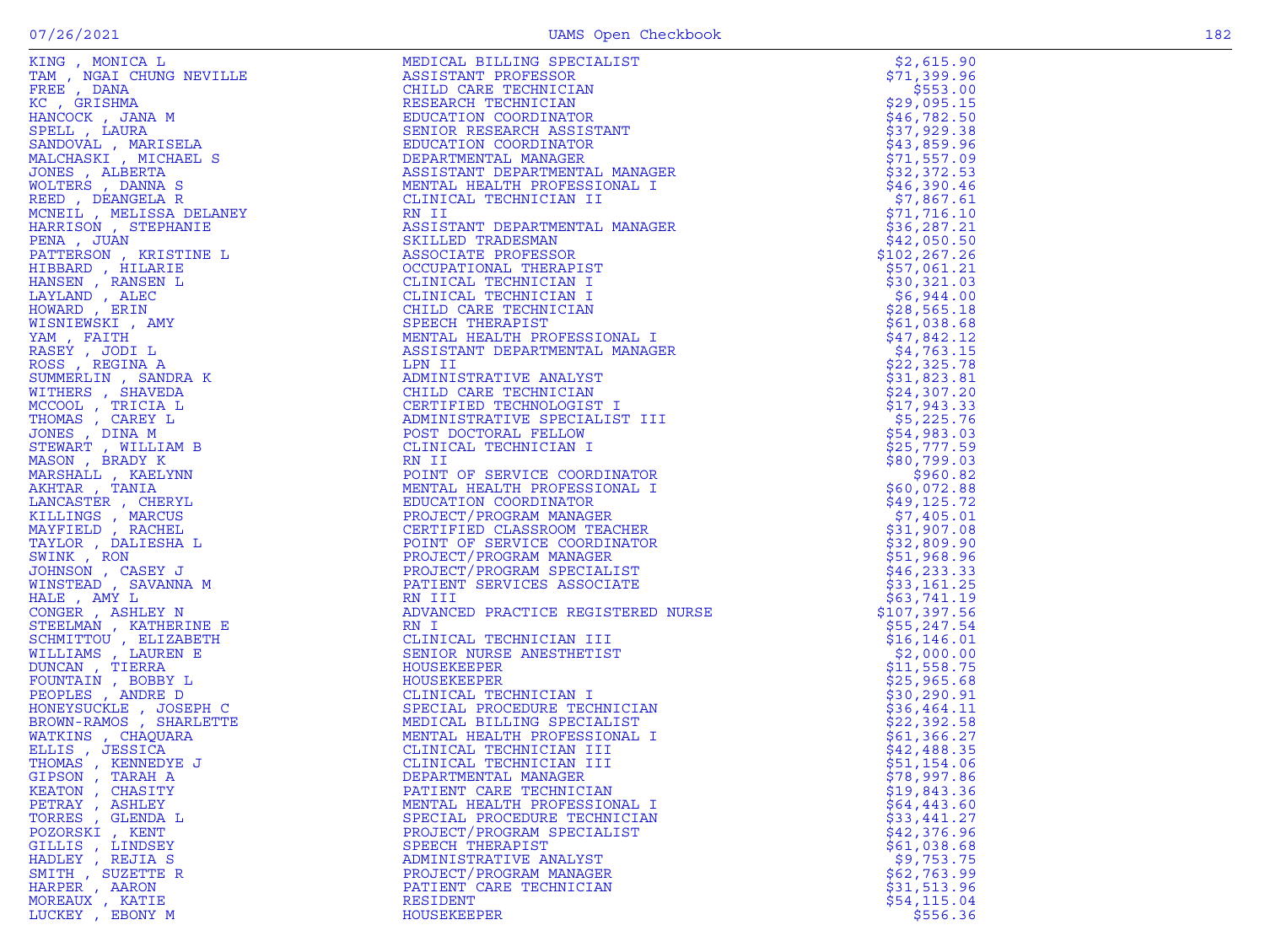| JENNEW , CARECON HERENA MARINA (AMERICAN CRISTER)<br>ANTHONY , LAKEN LAMSON , RAZEL R<br>AMSON , RAZEL R<br>MCREBER , JOSHUA A R<br>MCCRANEY , KAITLIN R<br>MCCRANEY , MATELLE DAMIELLE DAMIELLE DAMISES , ASHLY<br>CLADNESS , ASHLY<br>CLADNESS , | FOLIM OF ERIVITE CONDITION<br>FAITENT CARE TECHNICIAN<br>PATTEMP CARE TECHNICIAN<br>FAITENT CARE TECHNICIAN<br>ENTERT CARE TECHNICIAN<br>ENTERT CARE TECHNICIAN<br>ENTERT DE FROMETATION<br>CONTINUES EXECUTED AND TREVIT CONDITION CONDITI |              |
|----------------------------------------------------------------------------------------------------------------------------------------------------------------------------------------------------------------------------------------------------|---------------------------------------------------------------------------------------------------------------------------------------------------------------------------------------------------------------------------------------------|--------------|
|                                                                                                                                                                                                                                                    |                                                                                                                                                                                                                                             |              |
|                                                                                                                                                                                                                                                    |                                                                                                                                                                                                                                             |              |
|                                                                                                                                                                                                                                                    |                                                                                                                                                                                                                                             |              |
|                                                                                                                                                                                                                                                    |                                                                                                                                                                                                                                             |              |
|                                                                                                                                                                                                                                                    |                                                                                                                                                                                                                                             |              |
|                                                                                                                                                                                                                                                    |                                                                                                                                                                                                                                             |              |
|                                                                                                                                                                                                                                                    |                                                                                                                                                                                                                                             |              |
|                                                                                                                                                                                                                                                    |                                                                                                                                                                                                                                             |              |
|                                                                                                                                                                                                                                                    |                                                                                                                                                                                                                                             |              |
|                                                                                                                                                                                                                                                    |                                                                                                                                                                                                                                             |              |
|                                                                                                                                                                                                                                                    |                                                                                                                                                                                                                                             |              |
|                                                                                                                                                                                                                                                    |                                                                                                                                                                                                                                             |              |
|                                                                                                                                                                                                                                                    |                                                                                                                                                                                                                                             |              |
|                                                                                                                                                                                                                                                    |                                                                                                                                                                                                                                             |              |
|                                                                                                                                                                                                                                                    |                                                                                                                                                                                                                                             |              |
|                                                                                                                                                                                                                                                    |                                                                                                                                                                                                                                             |              |
|                                                                                                                                                                                                                                                    |                                                                                                                                                                                                                                             |              |
|                                                                                                                                                                                                                                                    |                                                                                                                                                                                                                                             |              |
|                                                                                                                                                                                                                                                    |                                                                                                                                                                                                                                             |              |
|                                                                                                                                                                                                                                                    |                                                                                                                                                                                                                                             |              |
|                                                                                                                                                                                                                                                    |                                                                                                                                                                                                                                             |              |
|                                                                                                                                                                                                                                                    |                                                                                                                                                                                                                                             |              |
|                                                                                                                                                                                                                                                    |                                                                                                                                                                                                                                             |              |
|                                                                                                                                                                                                                                                    |                                                                                                                                                                                                                                             |              |
|                                                                                                                                                                                                                                                    |                                                                                                                                                                                                                                             |              |
|                                                                                                                                                                                                                                                    |                                                                                                                                                                                                                                             |              |
|                                                                                                                                                                                                                                                    |                                                                                                                                                                                                                                             |              |
|                                                                                                                                                                                                                                                    |                                                                                                                                                                                                                                             |              |
|                                                                                                                                                                                                                                                    |                                                                                                                                                                                                                                             |              |
|                                                                                                                                                                                                                                                    |                                                                                                                                                                                                                                             |              |
|                                                                                                                                                                                                                                                    |                                                                                                                                                                                                                                             |              |
|                                                                                                                                                                                                                                                    |                                                                                                                                                                                                                                             |              |
|                                                                                                                                                                                                                                                    |                                                                                                                                                                                                                                             |              |
|                                                                                                                                                                                                                                                    |                                                                                                                                                                                                                                             |              |
|                                                                                                                                                                                                                                                    |                                                                                                                                                                                                                                             |              |
|                                                                                                                                                                                                                                                    |                                                                                                                                                                                                                                             |              |
|                                                                                                                                                                                                                                                    |                                                                                                                                                                                                                                             |              |
|                                                                                                                                                                                                                                                    |                                                                                                                                                                                                                                             |              |
|                                                                                                                                                                                                                                                    |                                                                                                                                                                                                                                             |              |
|                                                                                                                                                                                                                                                    |                                                                                                                                                                                                                                             |              |
|                                                                                                                                                                                                                                                    |                                                                                                                                                                                                                                             |              |
|                                                                                                                                                                                                                                                    |                                                                                                                                                                                                                                             |              |
|                                                                                                                                                                                                                                                    |                                                                                                                                                                                                                                             |              |
|                                                                                                                                                                                                                                                    |                                                                                                                                                                                                                                             |              |
|                                                                                                                                                                                                                                                    |                                                                                                                                                                                                                                             |              |
|                                                                                                                                                                                                                                                    |                                                                                                                                                                                                                                             |              |
|                                                                                                                                                                                                                                                    |                                                                                                                                                                                                                                             |              |
|                                                                                                                                                                                                                                                    |                                                                                                                                                                                                                                             |              |
|                                                                                                                                                                                                                                                    |                                                                                                                                                                                                                                             |              |
|                                                                                                                                                                                                                                                    |                                                                                                                                                                                                                                             |              |
|                                                                                                                                                                                                                                                    |                                                                                                                                                                                                                                             |              |
|                                                                                                                                                                                                                                                    |                                                                                                                                                                                                                                             |              |
| SLAY, LAVON C                                                                                                                                                                                                                                      | EXTRA HELP                                                                                                                                                                                                                                  | \$625.00     |
| WHITLEY, ALISON                                                                                                                                                                                                                                    | EXECUTIVE ASSISTANT                                                                                                                                                                                                                         | \$52,507.66  |
| HOKAMS, LINDA                                                                                                                                                                                                                                      | RN III                                                                                                                                                                                                                                      | \$8,683.84   |
| GOLDEN, MONVANDA                                                                                                                                                                                                                                   | NURSING PRN POOL - RN                                                                                                                                                                                                                       | \$55,867.34  |
| POWELL, MICHELLE L                                                                                                                                                                                                                                 | ASSISTANT DEPARTMENTAL MANAGER                                                                                                                                                                                                              | \$59,793.78  |
| TRINDADE DA ROSA, FERNANDA                                                                                                                                                                                                                         | POST DOCTORAL FELLOW                                                                                                                                                                                                                        | \$56, 562.12 |
| POOL, KRISTA M                                                                                                                                                                                                                                     | CERTIFIED TECHNOLOGIST II                                                                                                                                                                                                                   | \$46,717.05  |
| GODWIN, MAYUMI                                                                                                                                                                                                                                     | ADMINISTRATIVE ANALYST                                                                                                                                                                                                                      | \$31,593.19  |
| GRICE JR, DEARTHUR                                                                                                                                                                                                                                 | ASSISTANT DIVISIONAL DIRECTOR                                                                                                                                                                                                               | \$21,009.25  |
| DANIEL , BLAKE B                                                                                                                                                                                                                                   | PROJECT/PROGRAM SPECIALIST                                                                                                                                                                                                                  | \$44,844.30  |
| BAKER, DARION L                                                                                                                                                                                                                                    | CLINICAL TECHNICIAN II                                                                                                                                                                                                                      | \$38,449.33  |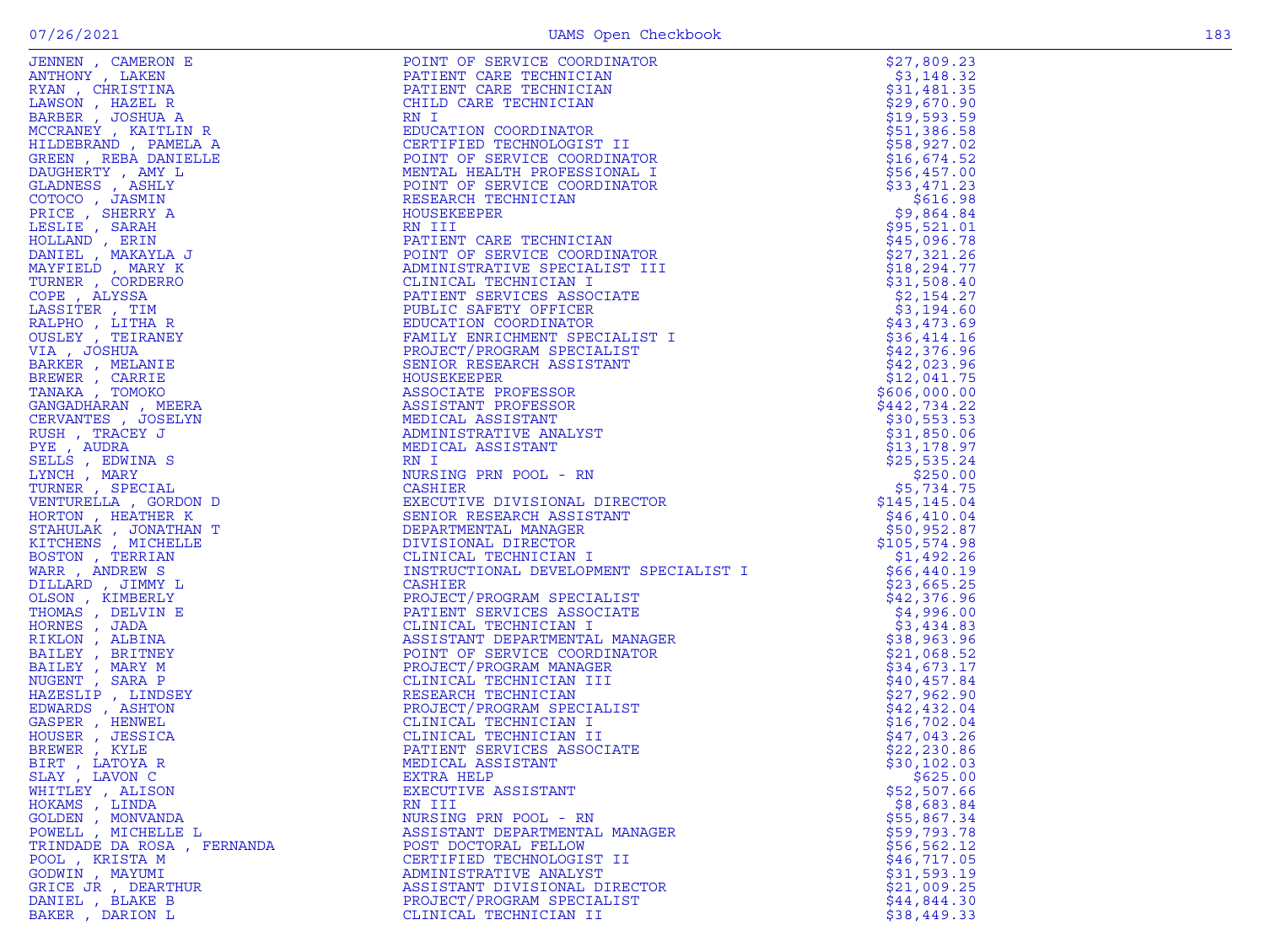| LODDER ' DULKIMODOO D                                                           | MONTOUR UNDINITY                                                                                                                                                                                                                                | 720.00        |
|---------------------------------------------------------------------------------|-------------------------------------------------------------------------------------------------------------------------------------------------------------------------------------------------------------------------------------------------|---------------|
| SCHAY, SHANA N                                                                  | RN III                                                                                                                                                                                                                                          | \$69,951.42   |
| BUFFINGTON , KAYLA L                                                            | CLINICAL TECHNICIAN III                                                                                                                                                                                                                         | \$59,752.69   |
| CARTER, LAURA                                                                   |                                                                                                                                                                                                                                                 | \$1,443.25    |
| DIEHL , AMANDA K                                                                |                                                                                                                                                                                                                                                 | \$67,521.80   |
|                                                                                 | CLINICAL TECHNICIAN III<br>NURSING PRN POOL - RN<br>MENTAL HEALTH PROFESSIONAL I<br>CERTIFIED TECHNOLOGIST III<br>PATIENT CARE TECHNICIAN<br>LPN II                                                                                             |               |
| RODEMEYER, ANDREA                                                               |                                                                                                                                                                                                                                                 | \$72,801.63   |
| WALLACE, HUNTER R                                                               |                                                                                                                                                                                                                                                 | \$26,001.36   |
| WITHERSPOON, JASMINE N                                                          |                                                                                                                                                                                                                                                 | \$26,637.73   |
| FAWCETT, KINDANN                                                                | POST DOCTORAL FELLOW                                                                                                                                                                                                                            | \$64,613.16   |
| JAMES , ALICIA                                                                  | LPN I                                                                                                                                                                                                                                           | \$22,624.84   |
| SIMMONS , KIMBERLY P                                                            |                                                                                                                                                                                                                                                 | \$29,710.36   |
|                                                                                 |                                                                                                                                                                                                                                                 | \$33,005.96   |
| MCDANIEL , NAPORSHA J                                                           | LPN I<br>CHILD CARE TECHNICIAN<br>PATIENT SERVICES ASSOCIATE<br>PATIENT CARE TECHNICIAN<br>ASSISTANT PROFESSOR                                                                                                                                  |               |
| WILLIAMS, EMILY I                                                               |                                                                                                                                                                                                                                                 | \$27,869.66   |
| PATEL, ARPIT                                                                    | ASSISTANT PROFESSOR                                                                                                                                                                                                                             | \$259,558.83  |
| THOMAS, MITZI                                                                   | NURSING PRN POOL - RN                                                                                                                                                                                                                           | \$8,566.85    |
| FISHER, ALECIA                                                                  | ADMINISTRATIVE ANALYST                                                                                                                                                                                                                          | \$31,823.81   |
| LOPEZ , JENNIFER G<br>DORSEY , MONTY H                                          | POINT OF SERVICE COORDINATOR                                                                                                                                                                                                                    | \$36,809.10   |
|                                                                                 | CERTIFIED TECHNOLOGIST I                                                                                                                                                                                                                        | \$49, 125.82  |
|                                                                                 | CAREGIVER                                                                                                                                                                                                                                       |               |
| WRIGHT, CALANDRA L                                                              |                                                                                                                                                                                                                                                 | \$24,015.76   |
| FINCH, MARCUS                                                                   | RESIDENT                                                                                                                                                                                                                                        | \$54,115.04   |
| DAWES , ZACHARY<br>GILBERT , CHRISTIAN N                                        | RESIDENT                                                                                                                                                                                                                                        | \$54,115.04   |
|                                                                                 | RN I                                                                                                                                                                                                                                            | \$47,681.73   |
|                                                                                 |                                                                                                                                                                                                                                                 | \$54,989.01   |
|                                                                                 |                                                                                                                                                                                                                                                 | \$35,278.44   |
|                                                                                 |                                                                                                                                                                                                                                                 | \$39,671.12   |
| PAYNE , DIANE<br>MARQUEZ , KAITLIN<br>HAWKINS , SHAKELLIA D<br>SWIFT , LYNNEICE | CLINICAL TECHNICIAN I<br>NURSING PRN POOL - RN<br>CLINICAL TECHNICIAN I<br>SPECIAL PROCEDURE TECH<br>SPECIAL PROCEDURE TECHNICIAN                                                                                                               | \$45,078.69   |
|                                                                                 |                                                                                                                                                                                                                                                 |               |
| RICHARDSON, STEPHANIE R                                                         | RN II                                                                                                                                                                                                                                           | \$64,372.15   |
| STRONG, AMBER S                                                                 | RN II                                                                                                                                                                                                                                           | \$75,106.97   |
| MCADOO , LEKESHA<br>TERRY , SAMANTHA J                                          | SENIOR NURSE ANESTHETIST                                                                                                                                                                                                                        | \$180,878.75  |
|                                                                                 | SENIOR NORSE ANESIMEIISI<br>INSTRUCTIONAL DEVELOPMENT SPECIALIST II<br>INOTECT/DOCRAM MANACED                                                                                                                                                   | \$62,842.24   |
| BARNES , CHRISSIE<br>KOLODY , JAMISON                                           | PROJECT/PROGRAM MANAGER                                                                                                                                                                                                                         | \$64,260.00   |
|                                                                                 | CLINICAL TECHNICIAN I                                                                                                                                                                                                                           | \$29,060.62   |
| DAVIDSON, PAMELA D                                                              | CLINICAL TECHNICIAN I                                                                                                                                                                                                                           | \$27,098.57   |
| FLYNN, SHARON                                                                   | PROJECT/PROGRAM MANAGER                                                                                                                                                                                                                         | \$56,866.26   |
| SPENCER , MONICA N                                                              | PATIENT SERVICES ASSOCIATE                                                                                                                                                                                                                      | \$39,633.49   |
| WILKINS , TANGO M                                                               | LPN I                                                                                                                                                                                                                                           |               |
|                                                                                 |                                                                                                                                                                                                                                                 | \$31,705.10   |
| BRIGGS , COURTNEY M<br>GOLDSBY , KATERRY I                                      | CLINICAL TECHNICIAN I                                                                                                                                                                                                                           | \$30,336.34   |
|                                                                                 | POINT OF SERVICE COORDINATOR                                                                                                                                                                                                                    | \$925.26      |
| AMICK , BENJAMIN C<br>BURNETT , BRANDY R                                        | ASSOCIATE DEAN                                                                                                                                                                                                                                  | \$247,450.04  |
|                                                                                 | PROJECT/PROGRAM SPECIALIST                                                                                                                                                                                                                      | \$50,890.06   |
| KESTERSON, KEVIN                                                                | POINT OF SERVICE COORDINATOR                                                                                                                                                                                                                    | \$1,880.64    |
| SCALES, SHANA L                                                                 | CAMPUS DIRECTOR                                                                                                                                                                                                                                 | \$143,916.68  |
| ECHOLS, TENA                                                                    | CERTIFIED PROCEDURAL CODING SPECIALIST                                                                                                                                                                                                          | \$50,535.07   |
| MONNITEY, EWOMAZINO                                                             | CERTIFIED PROCEDURAL COLINS STER<br>PROJECT/PROGRAM SPECIALIST<br>CLINICAL TECHNICIAN I<br>MENTAL HEALTH PROFESSIONAL I                                                                                                                         | \$38,963.96   |
| ABO , VERGINIA                                                                  |                                                                                                                                                                                                                                                 | \$13,483.66   |
| KOBOSH , CASEY                                                                  |                                                                                                                                                                                                                                                 |               |
|                                                                                 |                                                                                                                                                                                                                                                 | \$28,675.36   |
|                                                                                 |                                                                                                                                                                                                                                                 | \$106, 575.00 |
| KOBOSH , CASEY<br>PURSELL , IRION W<br>MCKISSEN , KLETA DANIELLE                |                                                                                                                                                                                                                                                 | \$64,905.88   |
| LEE, PATRICK T<br>HUDSON , JOSHUA L<br>HUDSON , JOSHUA L<br>FINK , CHAD F       |                                                                                                                                                                                                                                                 | \$48,960.00   |
|                                                                                 |                                                                                                                                                                                                                                                 | \$61,806.00   |
| FINK, CHAD F                                                                    |                                                                                                                                                                                                                                                 | \$51,000.04   |
| MORRIS, COURTNEY N                                                              |                                                                                                                                                                                                                                                 | \$33,567.58   |
| PATWARDHAN, ANJALI                                                              |                                                                                                                                                                                                                                                 | \$57,738.43   |
| DECKER, NATHANIEL R                                                             |                                                                                                                                                                                                                                                 | \$18,474.30   |
|                                                                                 | CLINICAL TECHNICIAN I<br>MENTAL HEALTH PROFESSIONAL I<br>DIVISIONAL DIRECTOR<br>DEPARTMENTAL MANAGER<br>EXECUTIVE ASISTANT<br>POST DOCTORAL FELLOW<br>EDUCATION COORDINATOR<br>CERTIFIED CLASSROOM TEACHER<br>PROFESSOR<br>ASSOCIATE DIVISIONAL |               |
| SIMPSON, CARL                                                                   |                                                                                                                                                                                                                                                 | \$37,317.16   |
| ABRAHAM , BREHANNA L                                                            |                                                                                                                                                                                                                                                 | \$22,967.08   |
| ROLLINS, LADASHA                                                                |                                                                                                                                                                                                                                                 | \$36,460.84   |
| ARNOLD, MIRACLE                                                                 |                                                                                                                                                                                                                                                 | \$32,906.51   |
| DUMAS, CALEIGH C                                                                |                                                                                                                                                                                                                                                 | \$69,127.17   |
| SUE , DANIEL R                                                                  | FIRITE THEORET PLANAGER<br>PUBLIC INFORMATION TECHNICIAN                                                                                                                                                                                        | \$78,448.78   |
| TONES AMANDA R                                                                  |                                                                                                                                                                                                                                                 | 530.384.13    |

| RIKLON, JOELEEN                                                                                                                                             | EDUCATION COORDINATOR                                                                                                                                                                                                                                  | \$24,711.76                |
|-------------------------------------------------------------------------------------------------------------------------------------------------------------|--------------------------------------------------------------------------------------------------------------------------------------------------------------------------------------------------------------------------------------------------------|----------------------------|
| FULLER, LAPRINCESS L                                                                                                                                        | MEDICAL ASSISTANT                                                                                                                                                                                                                                      | \$726.00                   |
| SCHAY, SHANA N                                                                                                                                              | RN III                                                                                                                                                                                                                                                 | \$69,951.42                |
| BUFFINGTON, KAYLA L                                                                                                                                         | CLINICAL TECHNICIAN III                                                                                                                                                                                                                                | \$59,752.69                |
| CARTER, LAURA                                                                                                                                               | NURSING PRN POOL - RN                                                                                                                                                                                                                                  | \$1,443.25                 |
| DIEHL , AMANDA K                                                                                                                                            | MENTAL HEALTH PROFESSIONAL I                                                                                                                                                                                                                           | \$67,521.80                |
| RODEMEYER, ANDREA                                                                                                                                           | CERTIFIED TECHNOLOGIST III                                                                                                                                                                                                                             | \$72,801.63                |
| WALLACE, HUNTER R                                                                                                                                           | PATIENT CARE TECHNICIAN                                                                                                                                                                                                                                | \$26,001.36                |
| WITHERSPOON , JASMINE N                                                                                                                                     | LPN II                                                                                                                                                                                                                                                 | \$26,637.73                |
| FAWCETT, KINDANN                                                                                                                                            | POST DOCTORAL FELLOW                                                                                                                                                                                                                                   | \$64,613.16                |
| $\begin{array}{c}\n\mathbf{1} & \mathbf{N} \\ \mathbf{N} & \mathbf{N} \\ \mathbf{N} & \mathbf{N} \\ \mathbf{N} & \mathbf{N}\n\end{array}$<br>JAMES , ALICIA | LPN I                                                                                                                                                                                                                                                  | \$22,624.84                |
| SIMMONS , KIMBERLY P                                                                                                                                        | CHILD CARE TECHNICIAN                                                                                                                                                                                                                                  | \$29,710.36                |
| MCDANIEL , NAPORSHA J                                                                                                                                       | PATIENT SERVICES ASSOCIATE                                                                                                                                                                                                                             | \$33,005.96                |
| WILLIAMS , EMILY I                                                                                                                                          | PATIENT CARE TECHNICIAN                                                                                                                                                                                                                                | \$27,869.66                |
| PATEL, ARPIT                                                                                                                                                | ASSISTANT PROFESSOR                                                                                                                                                                                                                                    | \$259,558.83               |
| THOMAS , MITZI                                                                                                                                              | NURSING PRN POOL - RN                                                                                                                                                                                                                                  | \$8,566.85                 |
| FISHER , ALECIA<br>LOPEZ, JENNIFER G                                                                                                                        | ADMINISTRATIVE ANALYST<br>POINT OF SERVICE COORDINATOR                                                                                                                                                                                                 | \$31,823.81<br>\$36,809.10 |
|                                                                                                                                                             | CERTIFIED TECHNOLOGIST I                                                                                                                                                                                                                               | \$49, 125.82               |
| DORSEY , MONTY H                                                                                                                                            | CAREGIVER                                                                                                                                                                                                                                              | \$24,015.76                |
| WRIGHT , CALANDRA L<br>FINCH, MARCUS                                                                                                                        | RESIDENT                                                                                                                                                                                                                                               | \$54,115.04                |
| DAWES , ZACHARY                                                                                                                                             | RESIDENT                                                                                                                                                                                                                                               | \$54,115.04                |
| GILBERT , CHRISTIAN N                                                                                                                                       | RN I                                                                                                                                                                                                                                                   | \$47,681.73                |
|                                                                                                                                                             |                                                                                                                                                                                                                                                        | \$54,989.01                |
|                                                                                                                                                             |                                                                                                                                                                                                                                                        | \$35,278.44                |
|                                                                                                                                                             |                                                                                                                                                                                                                                                        | \$39,671.12                |
|                                                                                                                                                             |                                                                                                                                                                                                                                                        | \$45,078.69                |
|                                                                                                                                                             |                                                                                                                                                                                                                                                        | \$64,372.15                |
|                                                                                                                                                             |                                                                                                                                                                                                                                                        | \$75,106.97                |
|                                                                                                                                                             | KN 11<br>SENIOR NURSE ANESTHETIST                                                                                                                                                                                                                      | \$180,878.75               |
|                                                                                                                                                             | INSTRUCTIONAL DEVELOPMENT SPECIALIST II                                                                                                                                                                                                                | \$62,842.24                |
|                                                                                                                                                             |                                                                                                                                                                                                                                                        | \$64, 260.00               |
|                                                                                                                                                             | PROJECT/PROGRAM MANAGER<br>CLINICAL TECHNICIAN I<br>CLINICAL TECHNICIAN I<br>PROJECT/PROGRAM MANAGER<br>PATIENT SERVICES ASSOCIATE<br>LPN I                                                                                                            | \$29,060.62                |
|                                                                                                                                                             |                                                                                                                                                                                                                                                        | \$27,098.57                |
|                                                                                                                                                             |                                                                                                                                                                                                                                                        | \$56,866.26                |
|                                                                                                                                                             |                                                                                                                                                                                                                                                        | \$39,633.49                |
|                                                                                                                                                             |                                                                                                                                                                                                                                                        | \$31,705.10                |
|                                                                                                                                                             |                                                                                                                                                                                                                                                        | \$30,336.34                |
|                                                                                                                                                             | DOINT OF SERVICE COOKDINING<br>ASSOCIATE DEAN<br>PROJECT/PROGRAM SPECIALIST<br>COOKUME OF SERVICE COORDINATOR                                                                                                                                          | \$925.26                   |
|                                                                                                                                                             |                                                                                                                                                                                                                                                        | \$247,450.04               |
|                                                                                                                                                             |                                                                                                                                                                                                                                                        | \$50,890.06                |
|                                                                                                                                                             |                                                                                                                                                                                                                                                        | \$1,880.64                 |
|                                                                                                                                                             |                                                                                                                                                                                                                                                        | \$143,916.68               |
|                                                                                                                                                             | CERTIFIED PROCEDURAL CODING SPECIALIST<br>CERTIFIED PROCEDURAL CODING SPECIALIST<br>CLINICAL TECHNICIAN I<br>MENTAL HEALTH PROFESSIONAL I<br>DIVISIONAL DIRECTOR<br>DEPARTMENTAL MANAGER<br>EXECUTIVE ASSISTANT<br>POST DOCTORAL FELLOW<br>EDUCATION C | \$50,535.07                |
|                                                                                                                                                             |                                                                                                                                                                                                                                                        | \$38,963.96                |
|                                                                                                                                                             |                                                                                                                                                                                                                                                        | \$13,483.66                |
|                                                                                                                                                             |                                                                                                                                                                                                                                                        | \$28,675.36                |
|                                                                                                                                                             |                                                                                                                                                                                                                                                        | \$106, 575.00              |
|                                                                                                                                                             |                                                                                                                                                                                                                                                        | \$64,905.88                |
|                                                                                                                                                             |                                                                                                                                                                                                                                                        | \$48,960.00                |
|                                                                                                                                                             |                                                                                                                                                                                                                                                        | \$61,806.00                |
|                                                                                                                                                             |                                                                                                                                                                                                                                                        | \$51,000.04                |
| MORRIS , COURTNEY N                                                                                                                                         | EXECUTIVE ASSISTANT<br>POST DOCTORAL FELLOW<br>EDUCATION COORDINATOR<br>CERTIFIED CLASSROOM TEACHER<br>PROFECED                                                                                                                                        | \$33,567.58                |
| PATWARDHAN, ANJALI<br>DECKER, NATHANIEL R                                                                                                                   | PROFESSOR<br>ASSOCIATE DIVISIONAL DIRECTOR                                                                                                                                                                                                             | \$57,738.43<br>\$18,474.30 |
|                                                                                                                                                             | CLINICAL TECHNICIAN I                                                                                                                                                                                                                                  | \$37,317.16                |
| SIMPSON , CARL<br>ABRAHAM , BREHANNA L                                                                                                                      | PATIENT CARE TECHNICIAN                                                                                                                                                                                                                                | \$22,967.08                |
| ROLLINS, LADASHA                                                                                                                                            | PATIENT CARE TECHNICIAN                                                                                                                                                                                                                                | \$36,460.84                |
| ARNOLD, MIRACLE                                                                                                                                             | PATIENT CARE TECHNICIAN                                                                                                                                                                                                                                | \$32,906.51                |
| DUMAS , CALEIGH C                                                                                                                                           | DEPARTMENTAL MANAGER                                                                                                                                                                                                                                   | \$69,127.17                |
| SUE , DANIEL R                                                                                                                                              | DEPARTMENTAL MANAGER                                                                                                                                                                                                                                   | \$78,448.78                |
| JONES , AMANDA R                                                                                                                                            | PUBLIC INFORMATION TECHNICIAN                                                                                                                                                                                                                          | \$30,384.13                |
| LOYD, CHRISTA D                                                                                                                                             | CERTIFIED TECHNOLOGIST III                                                                                                                                                                                                                             | \$78,416.40                |
|                                                                                                                                                             |                                                                                                                                                                                                                                                        |                            |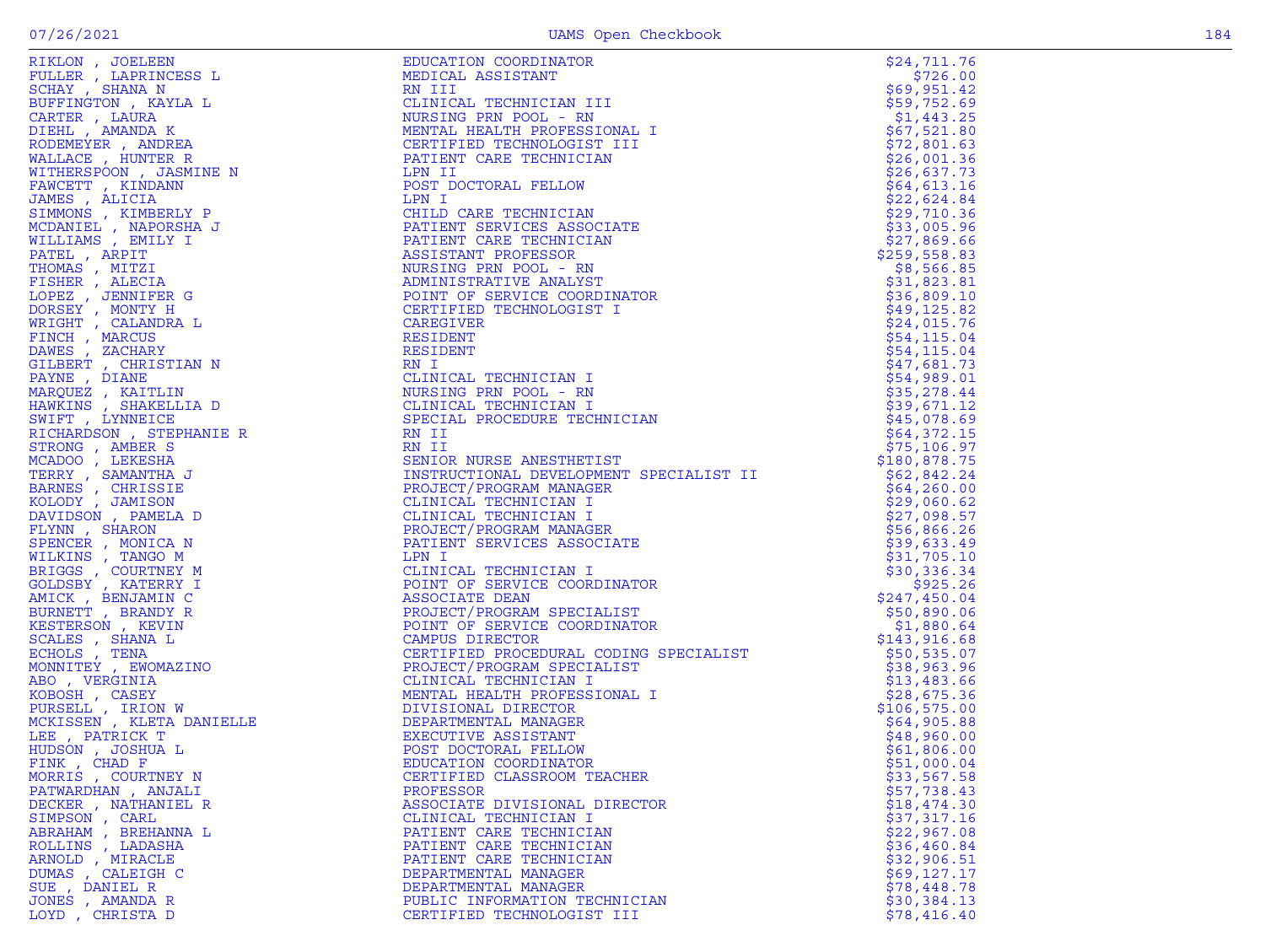|  |   | .,     |
|--|---|--------|
|  | × | M<br>۹ |
|  |   |        |

| MILIEFSKY , JULIE                                                                                                                                                                                                                                                  | PROJECT/PROGRAM SPECIALIST                                                                                                                                                                                                                     | \$44,350.66               |
|--------------------------------------------------------------------------------------------------------------------------------------------------------------------------------------------------------------------------------------------------------------------|------------------------------------------------------------------------------------------------------------------------------------------------------------------------------------------------------------------------------------------------|---------------------------|
| CUPPLES, HEATH S                                                                                                                                                                                                                                                   | SPECIALTY REGISTERED NURSE                                                                                                                                                                                                                     | \$94,364.45               |
| FORD, JAMILA                                                                                                                                                                                                                                                       | DEPARTMENTAL MANAGER                                                                                                                                                                                                                           | \$65,701.43               |
| NOBLEY, RENITA PAIGE<br>COX , JAIME<br>ORTIZ , NANCY                                                                                                                                                                                                               |                                                                                                                                                                                                                                                |                           |
|                                                                                                                                                                                                                                                                    | NUTRITIONIST                                                                                                                                                                                                                                   | \$63,216.24               |
|                                                                                                                                                                                                                                                                    | ADMINISTRATIVE SPECIALIST III                                                                                                                                                                                                                  | \$22,730.25               |
|                                                                                                                                                                                                                                                                    | MEDICAL ASSISTANT                                                                                                                                                                                                                              | \$28,980.28               |
|                                                                                                                                                                                                                                                                    |                                                                                                                                                                                                                                                |                           |
| DOUGLAS, HATTIE L                                                                                                                                                                                                                                                  | EXECUTIVE ASSISTANT                                                                                                                                                                                                                            | \$43,768.01               |
| DYE , JESSICA                                                                                                                                                                                                                                                      | RN II                                                                                                                                                                                                                                          | \$71,242.30               |
| HENSON, KAREN L                                                                                                                                                                                                                                                    | RN III                                                                                                                                                                                                                                         | \$87,685.56               |
|                                                                                                                                                                                                                                                                    | PROFESSOR                                                                                                                                                                                                                                      | \$147,174.96              |
| SMITH, LISA                                                                                                                                                                                                                                                        |                                                                                                                                                                                                                                                |                           |
| CHAU, DESTINY                                                                                                                                                                                                                                                      | PROFESSOR                                                                                                                                                                                                                                      | \$539,930.04              |
| BOYSTER, STEVEN                                                                                                                                                                                                                                                    | PROJECT/PROGRAM DIRECTOR                                                                                                                                                                                                                       | \$65,314.21               |
| BARKER , RACHEL S                                                                                                                                                                                                                                                  | NURSING PRN POOL - RN                                                                                                                                                                                                                          | \$41,109.16               |
|                                                                                                                                                                                                                                                                    |                                                                                                                                                                                                                                                |                           |
| MORRISON, STEPHEN T                                                                                                                                                                                                                                                | ASSISTANT DEPARTMENTAL MANAGER                                                                                                                                                                                                                 | \$88,490.99               |
| BOYD, AKERA N                                                                                                                                                                                                                                                      | CLINICAL TECHNICIAN I                                                                                                                                                                                                                          | \$1,585.44                |
|                                                                                                                                                                                                                                                                    | NURSING PRN POOL - RN                                                                                                                                                                                                                          | \$4,264.51                |
|                                                                                                                                                                                                                                                                    |                                                                                                                                                                                                                                                |                           |
|                                                                                                                                                                                                                                                                    | ASSISTANT PROFESSOR                                                                                                                                                                                                                            | \$112,665.00              |
|                                                                                                                                                                                                                                                                    | PROJECT/PROGRAM SPECIALIST                                                                                                                                                                                                                     | \$27,061.86               |
|                                                                                                                                                                                                                                                                    | POST DOCTORAL FELLOW                                                                                                                                                                                                                           | \$25,070.98               |
|                                                                                                                                                                                                                                                                    |                                                                                                                                                                                                                                                |                           |
| BOYD , AKERA N<br>COFFMAN , LAUREN<br>WAI , MAYA C<br>HERNDON , STEPHANIE<br>CHOWDHURY , RUPAK K<br>PERRY , CHRISTY<br>PARKER , WHITNEY A<br>OWENS , ANDREA<br>BIRRER , MICHAEL J<br>JERRER , MICHAEL J<br>JERRER , MICHAEL J<br>JERRER , MICHAEL J<br>JERRER CARI | CTOR<br>NAL MANAGER<br>I I<br>INN<br>CER<br>GER<br>CHILD CARE TECHNICIAN                                                                                                                                                                       | \$15, 235.32              |
|                                                                                                                                                                                                                                                                    | PROJECT/PROGRAM MANAGER                                                                                                                                                                                                                        | \$49,843.96               |
|                                                                                                                                                                                                                                                                    |                                                                                                                                                                                                                                                | \$46,687.17               |
|                                                                                                                                                                                                                                                                    |                                                                                                                                                                                                                                                |                           |
|                                                                                                                                                                                                                                                                    |                                                                                                                                                                                                                                                | \$706,999.96              |
|                                                                                                                                                                                                                                                                    |                                                                                                                                                                                                                                                | \$6,081.00                |
| SHAW, CARLIE                                                                                                                                                                                                                                                       |                                                                                                                                                                                                                                                | \$2,230.10                |
|                                                                                                                                                                                                                                                                    |                                                                                                                                                                                                                                                | \$71,561.94               |
|                                                                                                                                                                                                                                                                    |                                                                                                                                                                                                                                                | $\frac{71}{544}$ , 181.56 |
|                                                                                                                                                                                                                                                                    |                                                                                                                                                                                                                                                |                           |
|                                                                                                                                                                                                                                                                    | HROUGLY FROM HAMBULDING<br>LPN II<br>UNIT OF SERVICE COORDINATOR<br>PHYSICAL THERAPIST<br>CERTIFIED PROCEDURAL CODING SPECIALIST<br>CERTIFIED PECHNOLOGIST III<br>POINT OF SERVICE COORDINATOR<br>OCCUPATIONAL THERAPIST<br>MEDICAL BILLING SP | \$84,056.76               |
|                                                                                                                                                                                                                                                                    |                                                                                                                                                                                                                                                | \$32,438.75               |
|                                                                                                                                                                                                                                                                    |                                                                                                                                                                                                                                                |                           |
|                                                                                                                                                                                                                                                                    |                                                                                                                                                                                                                                                | \$33,020.25               |
|                                                                                                                                                                                                                                                                    |                                                                                                                                                                                                                                                | \$29,702.40               |
|                                                                                                                                                                                                                                                                    |                                                                                                                                                                                                                                                | \$53,039.96               |
|                                                                                                                                                                                                                                                                    |                                                                                                                                                                                                                                                |                           |
|                                                                                                                                                                                                                                                                    |                                                                                                                                                                                                                                                | \$31,399.15               |
|                                                                                                                                                                                                                                                                    |                                                                                                                                                                                                                                                | \$35,558.28               |
|                                                                                                                                                                                                                                                                    |                                                                                                                                                                                                                                                | \$26,875.84               |
|                                                                                                                                                                                                                                                                    |                                                                                                                                                                                                                                                | \$75,495.38               |
|                                                                                                                                                                                                                                                                    |                                                                                                                                                                                                                                                |                           |
|                                                                                                                                                                                                                                                                    | EN I<br>DEPARTMENTAL FERRER<br>RN I<br>RN III<br>ASSISTANT PROFESSOR<br>RN I<br>CERTIFIED TECHNOLOGIST I<br>INSTITUTIONAL SERVICES ASSISTANT<br>CLINICAL INTERPRETER<br>NURSING PRN POOL - RN<br>TON II                                        | \$13,192.90               |
|                                                                                                                                                                                                                                                                    |                                                                                                                                                                                                                                                | \$46,098.04               |
|                                                                                                                                                                                                                                                                    |                                                                                                                                                                                                                                                | \$196,659.33              |
|                                                                                                                                                                                                                                                                    |                                                                                                                                                                                                                                                |                           |
|                                                                                                                                                                                                                                                                    |                                                                                                                                                                                                                                                | \$69,924.81               |
|                                                                                                                                                                                                                                                                    |                                                                                                                                                                                                                                                | \$60,716.50               |
|                                                                                                                                                                                                                                                                    |                                                                                                                                                                                                                                                | \$35,536.52               |
|                                                                                                                                                                                                                                                                    |                                                                                                                                                                                                                                                |                           |
|                                                                                                                                                                                                                                                                    |                                                                                                                                                                                                                                                | \$40,356.26               |
|                                                                                                                                                                                                                                                                    |                                                                                                                                                                                                                                                | \$112,776.89              |
|                                                                                                                                                                                                                                                                    |                                                                                                                                                                                                                                                | \$3,316.38                |
|                                                                                                                                                                                                                                                                    |                                                                                                                                                                                                                                                | \$33,927.32               |
|                                                                                                                                                                                                                                                                    |                                                                                                                                                                                                                                                |                           |
|                                                                                                                                                                                                                                                                    |                                                                                                                                                                                                                                                | \$71, 220.65              |
|                                                                                                                                                                                                                                                                    | HOUSEKEEPER                                                                                                                                                                                                                                    | \$5,958.33                |
|                                                                                                                                                                                                                                                                    | HOUSEKEEPER<br>PATIENT CARE TECHNICIAN<br>PATIENT CARE TECHNICIAN<br>RN II<br>SENIOR PROJECT/PROGRAM DIRECTOR<br>PATIENT CARE TECHNICIAN                                                                                                       | \$1,155.77                |
|                                                                                                                                                                                                                                                                    | PATIENT CARE IRONALIZZA<br>PATIENT CARE TECHNICIAN                                                                                                                                                                                             |                           |
|                                                                                                                                                                                                                                                                    |                                                                                                                                                                                                                                                | \$14,868.70               |
|                                                                                                                                                                                                                                                                    | RN II                                                                                                                                                                                                                                          | \$19,801.53               |
|                                                                                                                                                                                                                                                                    |                                                                                                                                                                                                                                                | \$86,699.96               |
|                                                                                                                                                                                                                                                                    |                                                                                                                                                                                                                                                |                           |
| ETTERS , KARINI<br>HAW , CARLIE<br>RAY , DARRELL<br>COIGT , KRISTIN (<br>COIGT , KRISTIN (<br>COIGT , KRISTIN (<br>COINT , NYAAH<br>MSS , BONNIE S<br>3LERBAUM , MARY ASHLEIGH B<br>3LERBAUM , MARY ASHLEIGH B<br>ALONE , DARREL<br>MALONE , DONNA J<br>           | LPN II                                                                                                                                                                                                                                         | \$44,603.32               |
| DENSON, ALENE                                                                                                                                                                                                                                                      | CAMPUS DIRECTOR                                                                                                                                                                                                                                | \$116,724.96              |
| RIVERA VENCES, ARACELI                                                                                                                                                                                                                                             | COOK                                                                                                                                                                                                                                           | \$32,580.65               |
|                                                                                                                                                                                                                                                                    | CHILD CARE TECHNICIAN                                                                                                                                                                                                                          |                           |
| ECHEVERRIA, JAMIE L                                                                                                                                                                                                                                                |                                                                                                                                                                                                                                                | \$26,818.26               |
| BILSKI , JENNA E                                                                                                                                                                                                                                                   | CLINICAL TECHNICIAN III                                                                                                                                                                                                                        | \$47,746.58               |
| DICKERSON, TRACEY R                                                                                                                                                                                                                                                | POINT OF SERVICE COORDINATOR                                                                                                                                                                                                                   | \$29,740.90               |
| LOWE, KEELA C                                                                                                                                                                                                                                                      | MEDICAL ASSISTANT                                                                                                                                                                                                                              | \$33,657.19               |
|                                                                                                                                                                                                                                                                    |                                                                                                                                                                                                                                                |                           |
| SMITH, CHRISTINA M                                                                                                                                                                                                                                                 | DIVISIONAL DIRECTOR                                                                                                                                                                                                                            | \$75, 268.74              |
| FATHERREE , JONATHAN                                                                                                                                                                                                                                               | PROJECT/PROGRAM SPECIALIST                                                                                                                                                                                                                     | \$38,963.96               |
| LOFQUIST, KATELYN                                                                                                                                                                                                                                                  | EXECUTIVE DIVISIONAL DIRECTOR                                                                                                                                                                                                                  | \$99,150.04               |
| THOMAS , REBECCA B                                                                                                                                                                                                                                                 | PUBLIC SAFETY/SECURITY OFFICER                                                                                                                                                                                                                 | \$9,448.25                |
|                                                                                                                                                                                                                                                                    |                                                                                                                                                                                                                                                |                           |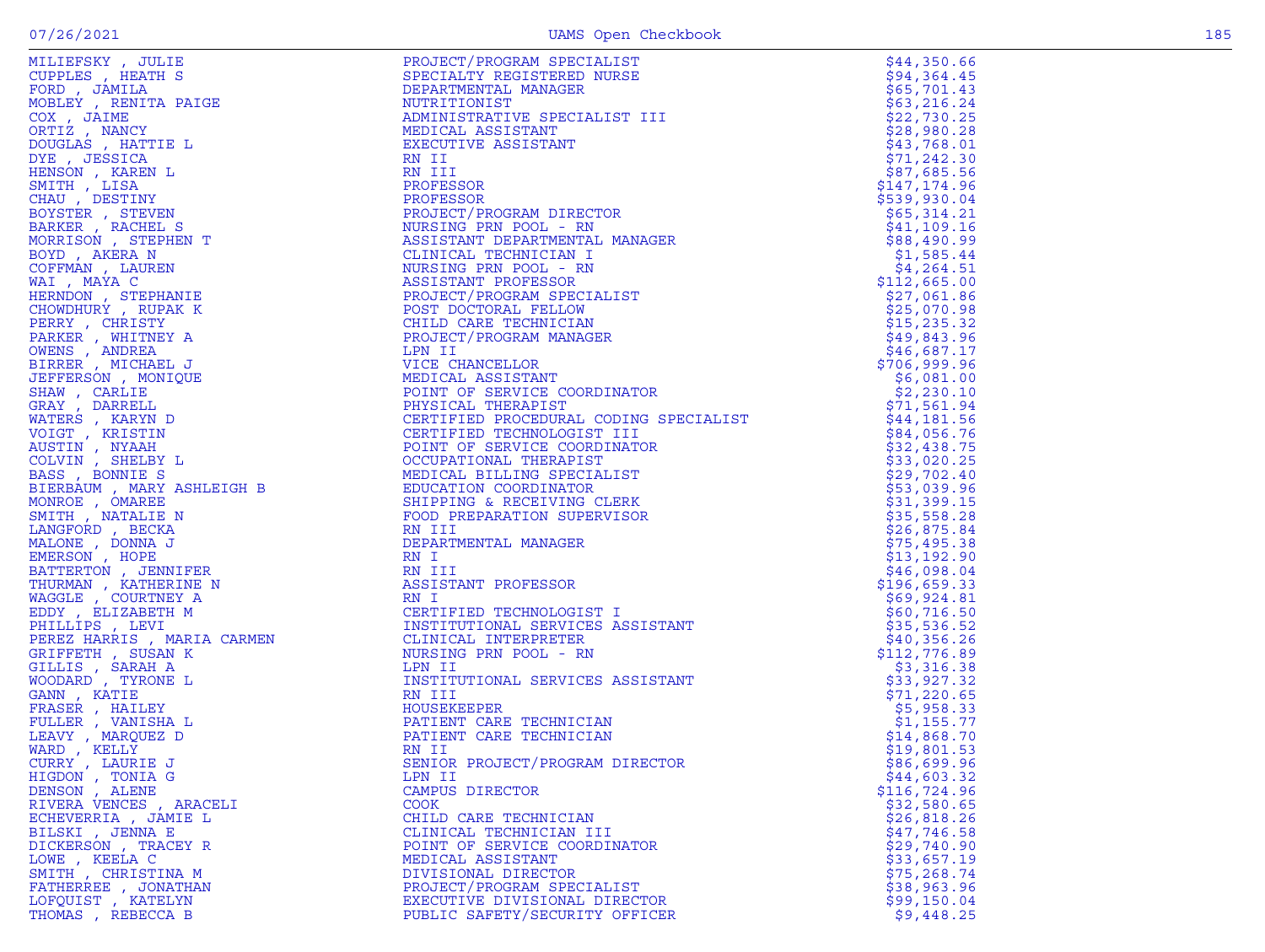| ROBERTSON, ELAINE N       | POINT OF SERVICE COORDINATOR | \$31,748.12  |
|---------------------------|------------------------------|--------------|
| ALATORRE-CRUZ, GRACIELA C | POST DOCTORAL FELLOW         | \$57,930.12  |
|                           |                              |              |
| LANDERS , SHATONJA        | EDUCATION COORDINATOR        | \$50,931.62  |
| BROOKS, BRITTNEY L        | POINT OF SERVICE COORDINATOR | \$5,495.36   |
| GILLEAN, RANDY C          | CERTIFIED TECHNOLOGIST II    | \$62,791.61  |
|                           |                              |              |
| BARCAFER, WILLIAM B       | PHYSICIAN ASSISTANT          | \$1,636.80   |
| ALLEN, SARAH              | <b>INSTRUCTOR</b>            | \$2,250.00   |
| LEONARD, RYAN             | PATIENT CARE TECHNICIAN      | \$28, 210.38 |
|                           |                              |              |
| DILLON, KRYSTN R          | PATIENT CARE TECHNICIAN      | \$2,248.30   |
| LOGAN, ERICA M            | EXECUTIVE ASSISTANT          | \$58,906.40  |
| HODGE , BENJAMIN T        | CERTIFIED TECHNOLOGIST II    | \$30,333.78  |
|                           |                              |              |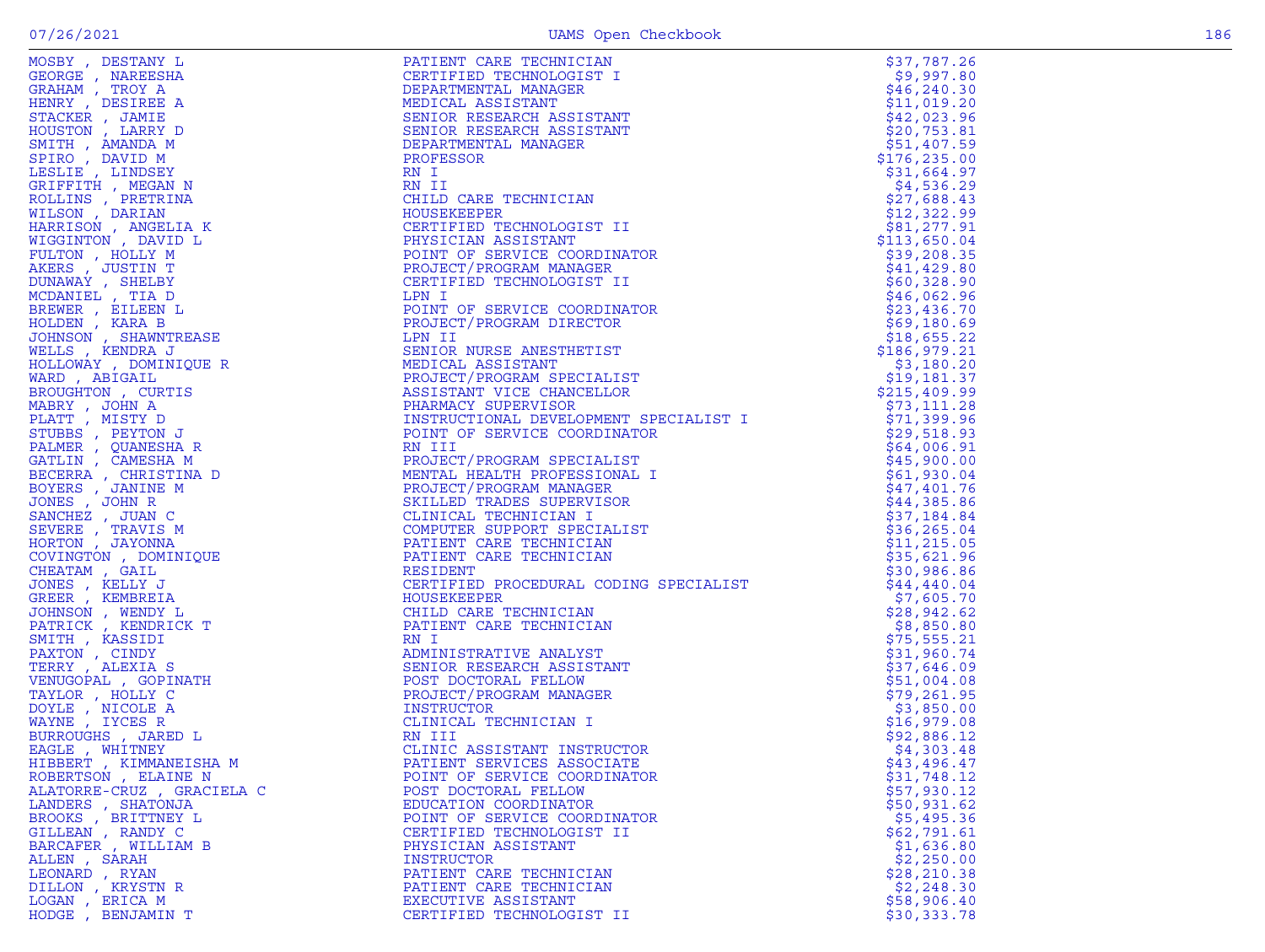|                      |                                                                                                                                                                                                                                                                                                                                                                                                                                                                                         | \$104, 951.04 |
|----------------------|-----------------------------------------------------------------------------------------------------------------------------------------------------------------------------------------------------------------------------------------------------------------------------------------------------------------------------------------------------------------------------------------------------------------------------------------------------------------------------------------|---------------|
|                      |                                                                                                                                                                                                                                                                                                                                                                                                                                                                                         | \$71,125.06   |
|                      |                                                                                                                                                                                                                                                                                                                                                                                                                                                                                         | \$35,129.11   |
|                      |                                                                                                                                                                                                                                                                                                                                                                                                                                                                                         | \$6,840.89    |
|                      |                                                                                                                                                                                                                                                                                                                                                                                                                                                                                         | \$17,619.06   |
|                      |                                                                                                                                                                                                                                                                                                                                                                                                                                                                                         | \$72,487.88   |
|                      |                                                                                                                                                                                                                                                                                                                                                                                                                                                                                         | \$85,951.02   |
|                      |                                                                                                                                                                                                                                                                                                                                                                                                                                                                                         | \$11,351.26   |
|                      |                                                                                                                                                                                                                                                                                                                                                                                                                                                                                         | \$31,616.71   |
|                      |                                                                                                                                                                                                                                                                                                                                                                                                                                                                                         | \$42,445.81   |
|                      |                                                                                                                                                                                                                                                                                                                                                                                                                                                                                         | \$2,373.74    |
|                      |                                                                                                                                                                                                                                                                                                                                                                                                                                                                                         | \$53,042.97   |
|                      |                                                                                                                                                                                                                                                                                                                                                                                                                                                                                         | \$8,957.38    |
|                      |                                                                                                                                                                                                                                                                                                                                                                                                                                                                                         | \$70,650.00   |
|                      |                                                                                                                                                                                                                                                                                                                                                                                                                                                                                         | \$61,556.12   |
|                      |                                                                                                                                                                                                                                                                                                                                                                                                                                                                                         | \$736.30      |
|                      |                                                                                                                                                                                                                                                                                                                                                                                                                                                                                         | \$42,023.96   |
|                      |                                                                                                                                                                                                                                                                                                                                                                                                                                                                                         | \$10,960.58   |
|                      |                                                                                                                                                                                                                                                                                                                                                                                                                                                                                         | \$75,602.60   |
|                      |                                                                                                                                                                                                                                                                                                                                                                                                                                                                                         |               |
|                      |                                                                                                                                                                                                                                                                                                                                                                                                                                                                                         | \$48,855.69   |
|                      |                                                                                                                                                                                                                                                                                                                                                                                                                                                                                         | \$37,633.18   |
|                      |                                                                                                                                                                                                                                                                                                                                                                                                                                                                                         | \$1,995.00    |
|                      |                                                                                                                                                                                                                                                                                                                                                                                                                                                                                         | \$55,202.40   |
|                      |                                                                                                                                                                                                                                                                                                                                                                                                                                                                                         | \$64,560.49   |
|                      |                                                                                                                                                                                                                                                                                                                                                                                                                                                                                         | \$34,175.28   |
|                      |                                                                                                                                                                                                                                                                                                                                                                                                                                                                                         | \$53,050.94   |
|                      |                                                                                                                                                                                                                                                                                                                                                                                                                                                                                         | \$29, 205.01  |
|                      |                                                                                                                                                                                                                                                                                                                                                                                                                                                                                         | \$60,966.54   |
|                      |                                                                                                                                                                                                                                                                                                                                                                                                                                                                                         | \$75,509.81   |
|                      |                                                                                                                                                                                                                                                                                                                                                                                                                                                                                         | \$34,026.30   |
|                      |                                                                                                                                                                                                                                                                                                                                                                                                                                                                                         | \$45,623.47   |
|                      |                                                                                                                                                                                                                                                                                                                                                                                                                                                                                         | \$30,667.68   |
|                      |                                                                                                                                                                                                                                                                                                                                                                                                                                                                                         | \$219.50      |
|                      |                                                                                                                                                                                                                                                                                                                                                                                                                                                                                         | \$31,598.24   |
|                      |                                                                                                                                                                                                                                                                                                                                                                                                                                                                                         | \$13,554.35   |
|                      |                                                                                                                                                                                                                                                                                                                                                                                                                                                                                         | \$28,670.60   |
|                      |                                                                                                                                                                                                                                                                                                                                                                                                                                                                                         | \$43,421.35   |
|                      |                                                                                                                                                                                                                                                                                                                                                                                                                                                                                         | \$32,896.39   |
|                      |                                                                                                                                                                                                                                                                                                                                                                                                                                                                                         | \$672.00      |
|                      |                                                                                                                                                                                                                                                                                                                                                                                                                                                                                         | \$77,703.59   |
|                      |                                                                                                                                                                                                                                                                                                                                                                                                                                                                                         | \$57,120.04   |
|                      |                                                                                                                                                                                                                                                                                                                                                                                                                                                                                         | \$14,562.50   |
|                      |                                                                                                                                                                                                                                                                                                                                                                                                                                                                                         | \$6,643.50    |
|                      |                                                                                                                                                                                                                                                                                                                                                                                                                                                                                         | \$38,963.96   |
|                      |                                                                                                                                                                                                                                                                                                                                                                                                                                                                                         | \$9,644.99    |
|                      |                                                                                                                                                                                                                                                                                                                                                                                                                                                                                         | \$39,571.60   |
|                      |                                                                                                                                                                                                                                                                                                                                                                                                                                                                                         | \$13, 165.36  |
|                      |                                                                                                                                                                                                                                                                                                                                                                                                                                                                                         | \$5,250.00    |
|                      |                                                                                                                                                                                                                                                                                                                                                                                                                                                                                         | \$38,963.96   |
|                      |                                                                                                                                                                                                                                                                                                                                                                                                                                                                                         | \$32,029.90   |
|                      |                                                                                                                                                                                                                                                                                                                                                                                                                                                                                         | \$36,976.56   |
|                      |                                                                                                                                                                                                                                                                                                                                                                                                                                                                                         | \$56,629.92   |
| FARLEY , MICHELLE    | ASSISTANT DEPARTMENTAL MANAGER                                                                                                                                                                                                                                                                                                                                                                                                                                                          | \$46,844.93   |
| YOUNG, MEGAN         |                                                                                                                                                                                                                                                                                                                                                                                                                                                                                         | \$24,042.82   |
| CLEVELAND, NATASHA M | CONFIGURAL INICIAL SURFACE CONSULTING IN THE CONFIGURATION CONFIGURATION (CONFIGURATION CONFIGURATION CONFIGURATION CONFIGURATION CONFIGURATION (CONFIGURATION CONFIGURATION CONFIGURATION CONFIGURATION (CONFIGURATION CONFI<br>AL<br>CLINICAL<br>CLINICAL<br>ASSISTANT LL<br>POINT OF SERVILL<br>SKILLED TRADESMAN<br>MENTAL HEALTH PROFESS1.<br>INSTRUCTOR<br>ASSISTANT DEPARTMENTAL MANA(<br>MEDICAL BILLING SPECIALIST<br>RN I<br>ADVANCED PRACTICE REGIST<br>ASSISTANT DEPARTMENT | \$27,842.36   |
| LECLERC, AMBER J     | POINT OF SERVICE COORDINATOR                                                                                                                                                                                                                                                                                                                                                                                                                                                            | \$34,682.10   |
| BOUNKHONG , MARRY    | POINT OF SERVICE COORDINATOR                                                                                                                                                                                                                                                                                                                                                                                                                                                            | \$33, 289.51  |
| REED, TARA           | <b>COOK</b>                                                                                                                                                                                                                                                                                                                                                                                                                                                                             | \$33,497.20   |
| MCALOON, HALEY       | SPECIAL PROCEDURE TECHNICIAN                                                                                                                                                                                                                                                                                                                                                                                                                                                            | \$41,362.38   |
| SCHWEEN, ANDREW M    | CLINIC INSTRUCTOR                                                                                                                                                                                                                                                                                                                                                                                                                                                                       | \$70,996.04   |
| DUBOSE, CHRISTOPHER  | SHIPPING & RECEIVING CLERK                                                                                                                                                                                                                                                                                                                                                                                                                                                              | \$30, 106.65  |
| LEMMONS , CODY J     | CLINIC INSTRUCTOR                                                                                                                                                                                                                                                                                                                                                                                                                                                                       | \$70,996.04   |
| LASSITER, COLLEEN D  | EDUCATION COORDINATOR                                                                                                                                                                                                                                                                                                                                                                                                                                                                   | \$42,432.04   |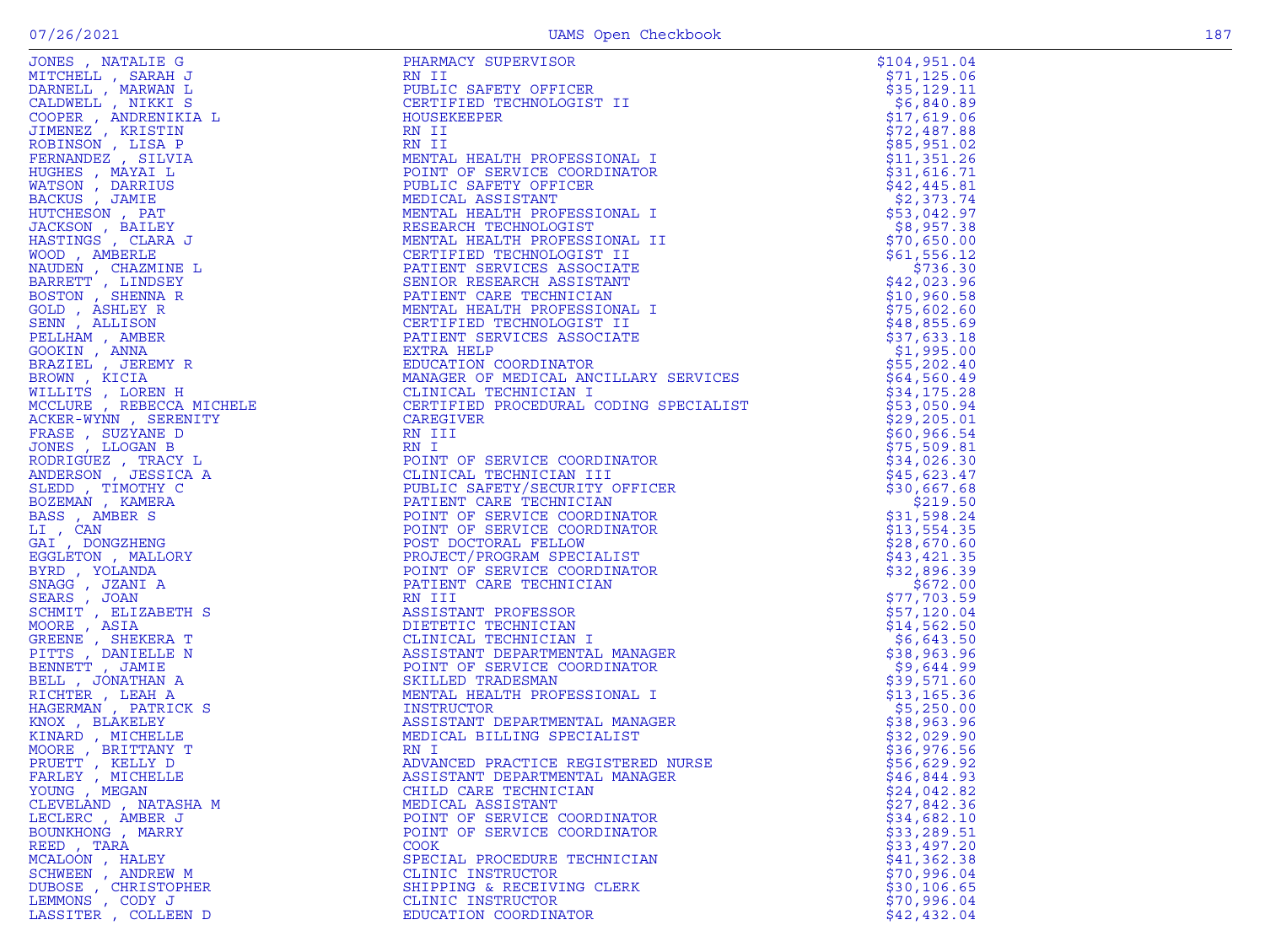| HARVEY, LATAAKA T                                              | PROJ        |
|----------------------------------------------------------------|-------------|
| GLIDEWELL , MICHAEL A                                          | DIVI        |
| HURST, TERESA D                                                | ASSI        |
| DIAZ , LEXY J<br>THOMAS , VICTORIA M                           | CLIN        |
|                                                                | <b>OCCU</b> |
| SARVESTANI , KIANNA R                                          | POIN        |
| KELLEY , MARK M                                                | <b>OCCU</b> |
|                                                                | RN I        |
|                                                                | MENT.       |
| BRADLEY , HEATHER R<br>JOHNSON , MICHELLE L<br>MCCOOK , RACHEL | RN I        |
| HALL , SHARON                                                  | <b>NURS</b> |
| HALBERT, JEFF R                                                | ASSI        |
| HANNAH , KENZIE<br>KELLEY , WILLJAMETTE A<br>KILLIP , CYNTHIA  | <b>CERT</b> |
|                                                                | CLIN        |
|                                                                | CHIL        |
| WHEELER, TAI D                                                 | CLIN        |
| THORNTON , JAMIE                                               | PROJ        |
| CLAMPITT , JENNIFER L                                          | NUTR        |
| CALDWELL , OLIVIA G                                            | POIN        |
| WINSTON , SHANNON L                                            | POIN        |
| HARRIS , DONNIE<br>HATFIELD , AMANDA                           | CLIN        |
|                                                                | RN I        |
| YORK, JODIE                                                    | CERT        |
| YOUNG-PORCH, SUSAN                                             | DEPA        |
| MORRIS, CASEY                                                  | RN I        |
| FINK , LILLIAN                                                 | MENT.       |
| MURRAY, TESA                                                   | MENT.       |
| DEAN , DASHONA                                                 | HOUS        |
| BROWN, DAWN L                                                  | <b>DIVI</b> |
| SHRADER , CHRISTINA M                                          | <b>CHIL</b> |
| NELSON , INGER                                                 | MENT.       |
| REID, JONATHAN M                                               | PROJ        |
| WALTHALL , ZACHARY                                             | EDUC.       |
| MOONEY , BRENT D                                               | CLIN        |
| POLLOCK, LAURAN<br>SCOGGINS, MORGAN                            | CLIN        |
|                                                                | CLIN        |
|                                                                | CLIN        |
| WALLACE , WILLIAM A<br>WOODWARD , TABATHA M                    | RN I        |
| MOORE, EMILY                                                   | RN I        |
| HUGHES , TERISA A                                              | RN I        |
| KENDALL , VICTOR S                                             | PATI        |
|                                                                | <b>NURS</b> |
| HICKEY, JENNIFER E<br>HARTWICK, JEREMY S                       | <b>SPEC</b> |
| BROWN, KIMBERLY M                                              | LPN         |
| JONES , EMILY G                                                | RN I        |
|                                                                | RN I        |
| YOUNG , ISAAC<br>LEMUS , ESTEF.<br>ESTEFANI D                  | RN I        |
| WALLACE, JOSHUA T                                              | <b>ADVA</b> |
| CHOUINARD, ERIC D                                              | <b>PHAR</b> |
| MILLER , JESSICA E                                             | <b>PROJ</b> |
| DIXON, LISA A                                                  | PROJ        |
|                                                                | ADMI:       |
| NETWON , NEIMONY M<br>GOVAN , AMBER N                          | <b>DEPA</b> |
| COCHRAN , ANDREW J                                             | RN I        |
| WAGNER , WILLIAM R                                             | INST        |
| BASS, KYRA M                                                   | RN I        |
| GONZALEZ , MANUEL E                                            | ASSI        |
|                                                                | ADMI:       |
| HICKOK , JULIANNA E                                            | EDUC.       |
| PAYTON , BRANDON K<br>ROBINSON , SHANTE Y                      | EDUC.       |
|                                                                | SKIL        |
| BUNTING JR , TRACY E                                           |             |

| LAIRD, DEBRA                            | RN III                                                                                                                                                                                            | \$65,318.08                 |
|-----------------------------------------|---------------------------------------------------------------------------------------------------------------------------------------------------------------------------------------------------|-----------------------------|
| RISINGER , KAREN C                      | EDUCATION COORDINATOR                                                                                                                                                                             | \$34,883.39                 |
| HARVEY , LATAAKA T                      | PROJECT/PROGRAM MANAGER                                                                                                                                                                           | \$2,159.93                  |
| GLIDEWELL , MICHAEL A                   | DIVISIONAL DIRECTOR                                                                                                                                                                               | \$114,796.50                |
| HURST , TERESA D                        | ASSISTANT DEPARTMENTAL MANAGER                                                                                                                                                                    | \$38,963.96                 |
| DIAZ, LEXY J                            | ASSISTANT DEPARTMENTAL THE CLINICAL TECHNICIAN I<br>OCCUPATIONAL THERAPIST<br>POINT OF SERVICE COORDINATOR<br>CACUPATIONAL SAFETY COORDINATOR                                                     | \$9,727.00                  |
| THOMAS , VICTORIA M                     |                                                                                                                                                                                                   | \$71,171.09                 |
| SARVESTANI , KIANNA R                   |                                                                                                                                                                                                   | \$4,372.01<br>\$28,073.09   |
| KELLEY, MARK M                          | RN III                                                                                                                                                                                            |                             |
| BRADLEY, HEATHER R                      | MENTAL HEALTH PROFESSIONAL I                                                                                                                                                                      | \$74, 295.76<br>\$59,125.00 |
| JOHNSON , MICHELLE L<br>MCCOOK, RACHEL  | RN III                                                                                                                                                                                            | \$57,438.36                 |
| HALL , SHARON                           | NURSING PRN POOL - RN                                                                                                                                                                             | \$285.00                    |
| HALBERT , JEFF R                        | ASSISTANT ADMINISTRATOR FOR PATIENT CARE                                                                                                                                                          | \$106, 256.09               |
| HANNAH , KENZIE                         | CERTIFIED TECHNOLOGIST II                                                                                                                                                                         | \$77,311.06                 |
| KELLEY , WILLJAMETTE A                  |                                                                                                                                                                                                   | \$17,305.37                 |
| KILLIP , CYNTHIA                        |                                                                                                                                                                                                   | \$3,799.00                  |
| WHEELER, TAI D                          | CLINICAL TECHNICIAN I<br>CHILD CARE TECHNICIAN<br>CLINICAL TECHNICIAN I<br>PROJECT/PROGRAM SPECIALIST<br>CLINICAL TECHNICIAN                                                                      | \$8,616.28                  |
| THORNTON, JAMIE                         |                                                                                                                                                                                                   | \$46,367.20                 |
| CLAMPITT , JENNIFER L                   | NUTRITIONIST                                                                                                                                                                                      | \$48,117.89                 |
| CALDWELL, OLIVIA G                      | POINT OF SERVICE COORDINATOR                                                                                                                                                                      | \$4,442.60                  |
| WINSTON , SHANNON L                     | POINT OF SERVICE COORDINATOR                                                                                                                                                                      | \$28,555.27                 |
| HARRIS , DONNIE                         | CLINICAL TECHNICIAN III                                                                                                                                                                           | \$5,258.68                  |
| HATFIELD , AMANDA                       | RN I                                                                                                                                                                                              | \$72,028.11                 |
| YORK , JODIE                            | CERTIFIED TECHNOLOGIST II                                                                                                                                                                         | \$64,795.36                 |
| YOUNG-PORCH, SUSAN                      | DEPARTMENTAL MANAGER                                                                                                                                                                              | \$30,751.20                 |
| MORRIS , CASEY                          | RN II                                                                                                                                                                                             | \$21,289.82                 |
| FINK, LILLIAN                           | MENTAL HEALTH PROFESSIONAL I                                                                                                                                                                      | \$51,000.04                 |
| MURRAY , TESA                           | MENTAL HEALTH PROFESSIONAL I                                                                                                                                                                      | \$56,457.00                 |
| DEAN, DASHONA                           |                                                                                                                                                                                                   | \$12,046.15                 |
| INA M<br>M<br>RY<br>BROWN , DAWN L      | MENTAL HEALIN INC.<br>HOUSEKEEPER<br>CHILD CARE TECHNICIAN<br>MENTAL HEALTH PROFESSIONAL I<br>MENTAL HEALTH PROFESSIONAL I<br>PROJECT/PROGRAM SPECIALIST<br>TECHNICATION DEVELOPMENT SPECIALIST I | \$100,878.04                |
| SHRADER , CHRISTINA M                   |                                                                                                                                                                                                   | \$29,688.40<br>\$26,925.60  |
| NELSON , INGER<br>REID , JONATHAN M     |                                                                                                                                                                                                   | \$47,925.72                 |
| WALTHALL , ZACHARY                      |                                                                                                                                                                                                   | \$48,540.78                 |
| MOONEY , BRENT D                        | CLINICAL TECHNICIAN I                                                                                                                                                                             | \$39,583.72                 |
| POLLOCK, LAURAN                         | CLINICAL TECHNICIAN III                                                                                                                                                                           | \$52,753.69                 |
| SCOGGINS , MORGAN                       | CLINICAL TECHNICIAN I                                                                                                                                                                             | \$486.00                    |
| WALLACE, WILLIAM A                      | CLINICAL TECHNICIAN I                                                                                                                                                                             | \$21,569.14                 |
| WOODWARD, TABATHA M                     | RN III                                                                                                                                                                                            | \$63,398.44                 |
| MOORE , EMILY                           | RN II                                                                                                                                                                                             | \$76,260.39                 |
| HUGHES , TERISA A                       | RN I                                                                                                                                                                                              | \$80,074.96                 |
| KENDALL, VICTOR S                       | PATIENT CARE TECHNICIAN                                                                                                                                                                           | \$25,006.79                 |
| HICKEY, JENNIFER E                      | NURSING PRN POOL - RN                                                                                                                                                                             | \$756.20                    |
| HARTWICK , JEREMY S                     | SPECIALTY REGISTERED NURSE                                                                                                                                                                        | \$88,423.93                 |
| BROWN, KIMBERLY M                       | LPN II                                                                                                                                                                                            | \$44, 254.89                |
| JONES , EMILY G                         | RN II                                                                                                                                                                                             | \$48,040.09                 |
| YOUNG, ISAAC                            | RN II                                                                                                                                                                                             | \$44,416.33                 |
| LEMUS, ESTEFANI D                       | RN III<br>ADVANCED PRACTICE REGISTERED NURSE                                                                                                                                                      | \$59,787.15                 |
| WALLACE , JOSHUA T                      | PHARMACIST I                                                                                                                                                                                      | \$2,673.00                  |
| CHOUINARD, ERIC D<br>MILLER , JESSICA E | PROJECT/PROGRAM MANAGER                                                                                                                                                                           | \$135,904.97<br>\$53,268.24 |
| DIXON , LISA A                          | PROJECT/PROGRAM SPECIALIST                                                                                                                                                                        | \$75,480.04                 |
| NETWON , NEIMONY M                      | ADMINISTRATIVE SPECIALIST II                                                                                                                                                                      | \$7,997.67                  |
| GOVAN, AMBER N                          | DEPARTMENTAL MANAGER                                                                                                                                                                              | \$60, 105.45                |
| COCHRAN, ANDREW J                       | RN III                                                                                                                                                                                            | \$77,466.38                 |
| WAGNER , WILLIAM R                      | INSTRUCTIONAL DEVELOPMENT SPECIALIST I                                                                                                                                                            | \$53,520.00                 |
| BASS, KYRA M                            | RN II                                                                                                                                                                                             | \$8,093.83                  |
| GONZALEZ , MANUEL E                     | ASSISTANT PROFESSOR                                                                                                                                                                               | \$252,499.96                |
| HICKOK , JULIANNA E                     | ADMINISTRATIVE ANALYST                                                                                                                                                                            | \$5,006.10                  |
| PAYTON, BRANDON K                       | EDUCATION COORDINATOR                                                                                                                                                                             | \$37,910.23                 |
| ROBINSON, SHANTE Y                      | EDUCATION COORDINATOR                                                                                                                                                                             | \$37,504.44                 |
| BUNTING JR , TRACY E                    | SKILLED TRADES HELPER                                                                                                                                                                             | \$625.00                    |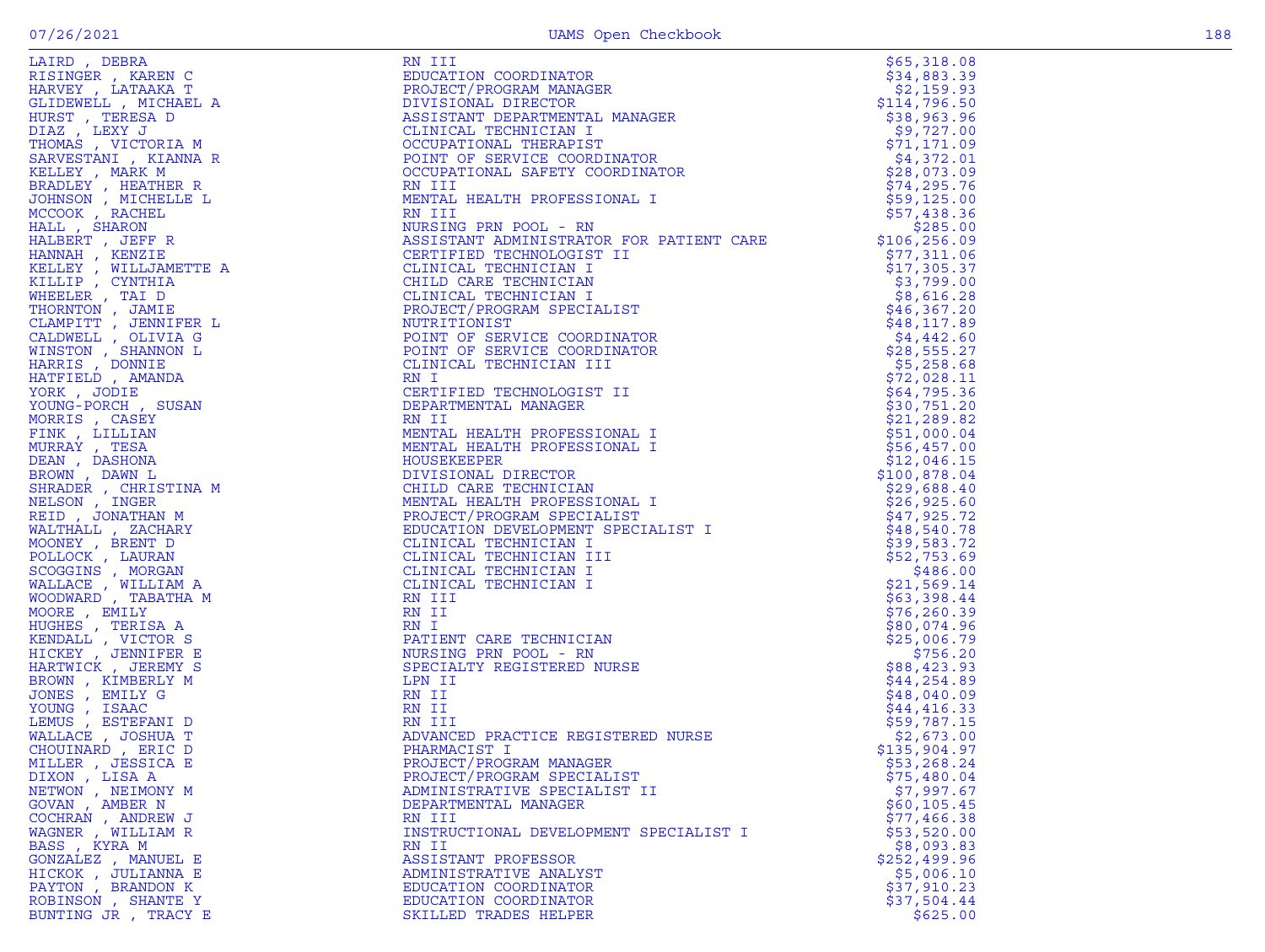| LOVE, AMBER<br>LOVE A MBER<br>MILLER , TAMARA<br>CUIVERE , TAMARA<br>LAMSON ELLIS , APRIL J<br>CATLETT , CANDICE M<br>CATLETT , CANDICE<br>MILSON , MEGHAN<br>JOHNSON , MEGHAN<br>VILSON , MEGHAN<br>VILSON , MEGHAN<br>VILSON , COUNTNEY<br>MILSON , MEGHAN<br>ELLIO | PUBLIC SAFETY OFFICER<br>${\tt JRSE}$                                                                                                                                                                                                                     | \$10,999.06                 |
|-----------------------------------------------------------------------------------------------------------------------------------------------------------------------------------------------------------------------------------------------------------------------|-----------------------------------------------------------------------------------------------------------------------------------------------------------------------------------------------------------------------------------------------------------|-----------------------------|
|                                                                                                                                                                                                                                                                       | PATIENT SERVICES ASSOCIATE                                                                                                                                                                                                                                | \$44,434.12                 |
|                                                                                                                                                                                                                                                                       | ADMINISTRATIVE ANALYST                                                                                                                                                                                                                                    | \$31,844.45                 |
|                                                                                                                                                                                                                                                                       | ADVANCED PRACTICE REGISTERED NURSE                                                                                                                                                                                                                        | \$15,485.56                 |
|                                                                                                                                                                                                                                                                       | RN I                                                                                                                                                                                                                                                      | \$63,774.62                 |
|                                                                                                                                                                                                                                                                       | MENTAL HEALTH PROFESSIONAL I                                                                                                                                                                                                                              | \$57,086.85                 |
|                                                                                                                                                                                                                                                                       | ASSISTANT PROFESSOR                                                                                                                                                                                                                                       | \$208,060.04                |
|                                                                                                                                                                                                                                                                       | HOUSEKEEPER                                                                                                                                                                                                                                               | \$10, 207.75                |
|                                                                                                                                                                                                                                                                       | HOUSEKEEPER                                                                                                                                                                                                                                               | \$12,031.68                 |
|                                                                                                                                                                                                                                                                       | HOUSEKEEPER                                                                                                                                                                                                                                               | \$16,765.62                 |
|                                                                                                                                                                                                                                                                       | RN III                                                                                                                                                                                                                                                    | \$26,601.31                 |
|                                                                                                                                                                                                                                                                       | RN III                                                                                                                                                                                                                                                    | \$75, 224.81                |
|                                                                                                                                                                                                                                                                       | CLINICAL TECHNICIAN I                                                                                                                                                                                                                                     | \$758.23                    |
|                                                                                                                                                                                                                                                                       | ADVANCED PRACTICE REGISTERED NURSE                                                                                                                                                                                                                        | \$15,859.40                 |
|                                                                                                                                                                                                                                                                       | RN III                                                                                                                                                                                                                                                    | \$64, 297.43                |
|                                                                                                                                                                                                                                                                       | RN II                                                                                                                                                                                                                                                     | \$60,461.68                 |
|                                                                                                                                                                                                                                                                       | RN I                                                                                                                                                                                                                                                      | \$70,946.40                 |
|                                                                                                                                                                                                                                                                       | RESEARCH ASSOCIATE                                                                                                                                                                                                                                        | \$65,500.04                 |
|                                                                                                                                                                                                                                                                       | POINT OF SERVICE COORDINATOR                                                                                                                                                                                                                              | \$7,048.38                  |
|                                                                                                                                                                                                                                                                       | ADMINISTRATIVE ANALYST                                                                                                                                                                                                                                    | \$35,327.25                 |
|                                                                                                                                                                                                                                                                       | PATIENT CARE TECHNICIAN                                                                                                                                                                                                                                   | \$35,743.42                 |
|                                                                                                                                                                                                                                                                       | SPECIAL PROCEDURE TECHNICIAN                                                                                                                                                                                                                              | \$33,796.94                 |
|                                                                                                                                                                                                                                                                       | CERTIFIED TECHNOLOGIST II                                                                                                                                                                                                                                 | \$70,503.31                 |
|                                                                                                                                                                                                                                                                       | NURSING PRN POOL - LPN                                                                                                                                                                                                                                    | \$3,773.50                  |
|                                                                                                                                                                                                                                                                       | ADMINISTRATIVE SPECIALIST III<br>ASSISTANT PROFESSOR                                                                                                                                                                                                      | \$4,070.66                  |
|                                                                                                                                                                                                                                                                       | PROJECT/PROGRAM SPECIALIST                                                                                                                                                                                                                                | \$336,946.04                |
|                                                                                                                                                                                                                                                                       | LPN I                                                                                                                                                                                                                                                     | \$51,000.04                 |
|                                                                                                                                                                                                                                                                       | NURSING PRN POOL - RN                                                                                                                                                                                                                                     | \$29,912.09<br>\$22,180.52  |
|                                                                                                                                                                                                                                                                       | MEDICAL ASSISTANT                                                                                                                                                                                                                                         |                             |
|                                                                                                                                                                                                                                                                       | NURSING UNIT COORDINATOR                                                                                                                                                                                                                                  | \$33,522.58<br>\$33, 265.79 |
|                                                                                                                                                                                                                                                                       |                                                                                                                                                                                                                                                           | \$11,711.72                 |
|                                                                                                                                                                                                                                                                       | HOUSEKEEPER<br>HOUSEKEEPER<br>ASSISTANT DEPARTMENTAL MANAGER<br>NURSING UNIT COORDINATOR<br>CERTIFIED TECHNOLOGIST I<br>PROJECT/PROGRAM DIRECTOR<br>EDUCATION COORDINATOR<br>SPECIAL PROCEDURE TECHNICIAN<br>PROJECT/PROGRAM SPECIALIST<br>PATIENT CARE T | \$6,251.14                  |
|                                                                                                                                                                                                                                                                       |                                                                                                                                                                                                                                                           | \$30,339.35                 |
|                                                                                                                                                                                                                                                                       |                                                                                                                                                                                                                                                           | \$28,428.65                 |
|                                                                                                                                                                                                                                                                       |                                                                                                                                                                                                                                                           | \$24,665.90                 |
|                                                                                                                                                                                                                                                                       |                                                                                                                                                                                                                                                           | \$76,500.00                 |
|                                                                                                                                                                                                                                                                       |                                                                                                                                                                                                                                                           | \$52,999.20                 |
|                                                                                                                                                                                                                                                                       |                                                                                                                                                                                                                                                           | \$74,750.61                 |
|                                                                                                                                                                                                                                                                       |                                                                                                                                                                                                                                                           | \$44,844.30                 |
|                                                                                                                                                                                                                                                                       |                                                                                                                                                                                                                                                           | \$13,820.82                 |
|                                                                                                                                                                                                                                                                       |                                                                                                                                                                                                                                                           | \$28,674.29                 |
|                                                                                                                                                                                                                                                                       |                                                                                                                                                                                                                                                           | \$2,500.00                  |
| PRIVACY PROTECTION REQUIRED                                                                                                                                                                                                                                           |                                                                                                                                                                                                                                                           | \$27,750.00                 |
| CONN, JAMES T                                                                                                                                                                                                                                                         | CIAN<br>SKILLED TRADESMAN                                                                                                                                                                                                                                 | \$38,611.09                 |
| OGDEN, KELLIE                                                                                                                                                                                                                                                         | FOOD PREPARATION TECHNICIAN                                                                                                                                                                                                                               | \$29,702.40                 |
| MURPHY, JANICE W                                                                                                                                                                                                                                                      | ASSOCIATE PROFESSOR                                                                                                                                                                                                                                       | \$379,934.96                |
| DUNLAP, JENNIFER                                                                                                                                                                                                                                                      | RN I                                                                                                                                                                                                                                                      | \$60,534.26                 |
| PENG, BAILU                                                                                                                                                                                                                                                           | RESEARCH/CLINICAL PROGRAM MANAGER                                                                                                                                                                                                                         | \$64,872.00                 |
| EKLUND, KAYLA                                                                                                                                                                                                                                                         | MEDICAL ASSISTANT                                                                                                                                                                                                                                         | \$30,574.12                 |
| BECANI , CONNIE                                                                                                                                                                                                                                                       | CLINICAL TECHNICIAN I                                                                                                                                                                                                                                     | \$22,810.44                 |
| OLIVER , JAMARION N                                                                                                                                                                                                                                                   | DEPARTMENTAL MANAGER                                                                                                                                                                                                                                      | \$66,407.15                 |
| CHEN, ETHAN                                                                                                                                                                                                                                                           | PATIENT CARE TECHNICIAN                                                                                                                                                                                                                                   | \$2,209.03                  |
| SCOTT, ROXANNE                                                                                                                                                                                                                                                        | POINT OF SERVICE COORDINATOR                                                                                                                                                                                                                              | \$35,627.73                 |
| MARTINEZ , JESSICA                                                                                                                                                                                                                                                    | MEDICAL ASSISTANT                                                                                                                                                                                                                                         | \$12,958.79                 |
| FERGUSON, MICHAEL S                                                                                                                                                                                                                                                   | LPN II                                                                                                                                                                                                                                                    | \$75, 176.55                |
| JOHNSON, MOLLY                                                                                                                                                                                                                                                        | PROJECT/PROGRAM SPECIALIST                                                                                                                                                                                                                                | \$65,399.49                 |
| BRISTER, MATTHEW J                                                                                                                                                                                                                                                    | ADVANCED PRACTICE REGISTERED NURSE                                                                                                                                                                                                                        | \$140,524.38                |
| HOGGATT, SARAH H                                                                                                                                                                                                                                                      | RN I                                                                                                                                                                                                                                                      | \$43,667.64                 |
| THACKER, ROBERT V                                                                                                                                                                                                                                                     | NURSING PRN POOL - RN                                                                                                                                                                                                                                     | \$25,199.88                 |
| THOMPSON, KATRINA                                                                                                                                                                                                                                                     | PROJECT/PROGRAM MANAGER                                                                                                                                                                                                                                   | \$67,320.00                 |
| NIMS, LAURISSA K                                                                                                                                                                                                                                                      | <b>CASHIER</b>                                                                                                                                                                                                                                            | \$24,180.49                 |
| VAUGHN, SHARIKA                                                                                                                                                                                                                                                       | CERTIFIED TECHNOLOGIST II                                                                                                                                                                                                                                 | \$2,528.58                  |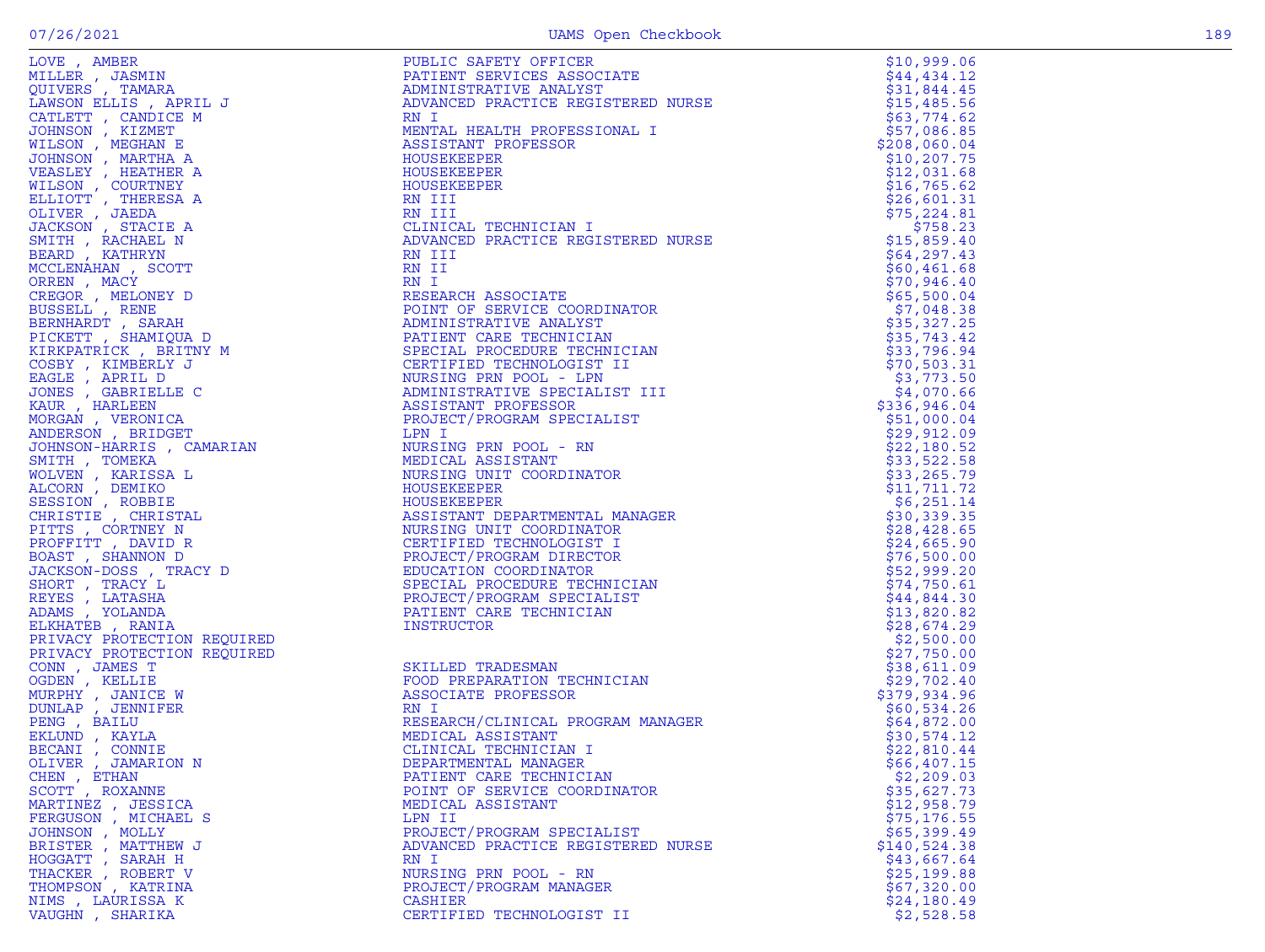| $\begin{tabular}{@{}c c c} \textbf{MSE1} & \textbf{MSE2} & \textbf{MSE3} & \textbf{MSE1} & \textbf{MSE2} & \textbf{MSE3} & \textbf{MSE4} & \textbf{MSE3} & \textbf{MSE4} & \textbf{MSE5} & \textbf{MSE5} & \textbf{MSE5} & \textbf{MSE5} & \textbf{MSE5} & \textbf{MSE5} & \textbf{MSE5} & \textbf{MSE5} & \textbf{MSE5} & \textbf{MSE5} & \textbf{MSE5} & \textbf{MSE5} & \textbf{MSE5} & \textbf{MSE5}$ |  |
|-----------------------------------------------------------------------------------------------------------------------------------------------------------------------------------------------------------------------------------------------------------------------------------------------------------------------------------------------------------------------------------------------------------|--|
|                                                                                                                                                                                                                                                                                                                                                                                                           |  |
|                                                                                                                                                                                                                                                                                                                                                                                                           |  |
|                                                                                                                                                                                                                                                                                                                                                                                                           |  |
|                                                                                                                                                                                                                                                                                                                                                                                                           |  |
|                                                                                                                                                                                                                                                                                                                                                                                                           |  |
|                                                                                                                                                                                                                                                                                                                                                                                                           |  |
|                                                                                                                                                                                                                                                                                                                                                                                                           |  |
|                                                                                                                                                                                                                                                                                                                                                                                                           |  |
|                                                                                                                                                                                                                                                                                                                                                                                                           |  |
|                                                                                                                                                                                                                                                                                                                                                                                                           |  |
|                                                                                                                                                                                                                                                                                                                                                                                                           |  |
|                                                                                                                                                                                                                                                                                                                                                                                                           |  |
|                                                                                                                                                                                                                                                                                                                                                                                                           |  |
|                                                                                                                                                                                                                                                                                                                                                                                                           |  |
|                                                                                                                                                                                                                                                                                                                                                                                                           |  |
|                                                                                                                                                                                                                                                                                                                                                                                                           |  |
|                                                                                                                                                                                                                                                                                                                                                                                                           |  |
|                                                                                                                                                                                                                                                                                                                                                                                                           |  |
|                                                                                                                                                                                                                                                                                                                                                                                                           |  |
|                                                                                                                                                                                                                                                                                                                                                                                                           |  |
|                                                                                                                                                                                                                                                                                                                                                                                                           |  |
|                                                                                                                                                                                                                                                                                                                                                                                                           |  |
|                                                                                                                                                                                                                                                                                                                                                                                                           |  |
|                                                                                                                                                                                                                                                                                                                                                                                                           |  |
|                                                                                                                                                                                                                                                                                                                                                                                                           |  |
|                                                                                                                                                                                                                                                                                                                                                                                                           |  |
|                                                                                                                                                                                                                                                                                                                                                                                                           |  |
|                                                                                                                                                                                                                                                                                                                                                                                                           |  |
|                                                                                                                                                                                                                                                                                                                                                                                                           |  |
|                                                                                                                                                                                                                                                                                                                                                                                                           |  |
|                                                                                                                                                                                                                                                                                                                                                                                                           |  |
|                                                                                                                                                                                                                                                                                                                                                                                                           |  |
|                                                                                                                                                                                                                                                                                                                                                                                                           |  |
|                                                                                                                                                                                                                                                                                                                                                                                                           |  |
|                                                                                                                                                                                                                                                                                                                                                                                                           |  |
|                                                                                                                                                                                                                                                                                                                                                                                                           |  |
|                                                                                                                                                                                                                                                                                                                                                                                                           |  |
|                                                                                                                                                                                                                                                                                                                                                                                                           |  |
|                                                                                                                                                                                                                                                                                                                                                                                                           |  |
|                                                                                                                                                                                                                                                                                                                                                                                                           |  |
|                                                                                                                                                                                                                                                                                                                                                                                                           |  |

| MANZANO, MARK I                                                                                                                                                                                             | ASSISTANT PROFESSOR                                                                                                                                                         | \$129,509.99                 |
|-------------------------------------------------------------------------------------------------------------------------------------------------------------------------------------------------------------|-----------------------------------------------------------------------------------------------------------------------------------------------------------------------------|------------------------------|
| BICKFORD, AMANDA R                                                                                                                                                                                          | ASSISTANT PROFESSOR<br>ADVANCED PRACTICE REGISTERED NURSE<br>ADVANCED PRACTICE REGISTERED NURSE<br>ADVANCED PRACTICE REGISTERED NURSE<br>ADVANCED PRACTICE REGISTERED NURSE | \$7,590.40                   |
| TANNER, KIMBERLY                                                                                                                                                                                            |                                                                                                                                                                             | \$24,737.40                  |
| JARAMILLO, ERICA                                                                                                                                                                                            |                                                                                                                                                                             | \$4,562.00                   |
| GRAY, REBECCA                                                                                                                                                                                               |                                                                                                                                                                             | \$19,842.40                  |
|                                                                                                                                                                                                             | SENIOR RESEARCH ASSISTANT                                                                                                                                                   | \$40,423.58                  |
|                                                                                                                                                                                                             | INSTRUCTIONAL DEVELOPMENT SPECIALIST I<br>INSTRUCTIONAL DEVELOPMENT SPECIALIST I<br>PN III                                                                                  | \$77,112.00                  |
|                                                                                                                                                                                                             |                                                                                                                                                                             | \$81,600.04                  |
|                                                                                                                                                                                                             | RN III                                                                                                                                                                      | \$22,666.03                  |
|                                                                                                                                                                                                             | POINT OF SERVICE COORDINATOR                                                                                                                                                | \$827.94                     |
|                                                                                                                                                                                                             | ASSISTANT PROFESSOR                                                                                                                                                         | \$151,803.00                 |
|                                                                                                                                                                                                             | ASSOCIATE DIRECTOR OF HOSPITAL                                                                                                                                              | \$89,999.96                  |
| GRAY , REBECCA<br>RICHARDSON , KIMBERLY K<br>LIMMER , AMELIA P<br>COCKMAN , CRYSTAL<br>KINCAID , DEBBIE R<br>GREY , JAKALAH<br>MEHRA , KOMAL<br>MHITE , KARI<br>MATTHEWS , NICOLETTE N<br>EWENDT , SAMANTHA | FOOD PREPARATION SUPERVISOR                                                                                                                                                 | \$35,721.88                  |
| EWENDT, SAMANTHA                                                                                                                                                                                            | CLINICAL TECHNICIAN I                                                                                                                                                       | \$5,121.21                   |
| CAMPBELL, MICHELLE                                                                                                                                                                                          | RN I                                                                                                                                                                        | \$66,311.89                  |
| WATSON, BHREA                                                                                                                                                                                               | PHYSICAL THERAPIST ASSISTANT                                                                                                                                                | \$50,340.14                  |
| MURRY , TICCARA L                                                                                                                                                                                           | POINT OF SERVICE COORDINATOR                                                                                                                                                | \$14, 262.06                 |
| KILL, CAITLYN R                                                                                                                                                                                             | CLINICAL TECHNICIAN I                                                                                                                                                       | \$12,081.05                  |
| COLLINS , ASHLEE J                                                                                                                                                                                          | ADMINISTRATIVE ANALYST                                                                                                                                                      | \$31,827.56                  |
| VILLAREZ, JUDY                                                                                                                                                                                              | CLINICAL TECHNICIAN I                                                                                                                                                       | \$65,815.54                  |
| FIELD, BAYLEE                                                                                                                                                                                               | EDUCATION COORDINATOR                                                                                                                                                       | \$39,838.96                  |
| SULLIVAN, LILY M                                                                                                                                                                                            | INSTRUCTIONAL DEVELOPMENT SPECIALIST II                                                                                                                                     | \$67,320.00                  |
| HOWARD, TACHAYETTA E                                                                                                                                                                                        | POINT OF SERVICE COORDINATOR                                                                                                                                                | \$16,334.93                  |
| MANALO, AIRAN K                                                                                                                                                                                             | RN III                                                                                                                                                                      | \$60, 917.08                 |
| HANDY, ARDRIANNA                                                                                                                                                                                            | DEPARTMENTAL MANAGER                                                                                                                                                        | \$75,542.32                  |
| STOCKS, JOANN A                                                                                                                                                                                             | NURSING PRN POOL - RN                                                                                                                                                       | \$45,070.57                  |
| WILLIAMS , MEGAN E                                                                                                                                                                                          | RN III                                                                                                                                                                      | \$17,736.77                  |
| JAMES , NATHAN L<br>EAKEN, RORY A                                                                                                                                                                           | NURSING PRN POOL - RN<br>RN I                                                                                                                                               | \$6,588.14<br>\$83,218.35    |
| ENSMINGER, AMANDA                                                                                                                                                                                           | CLINICAL TECHNICIAN I                                                                                                                                                       |                              |
| TAYLOR, ADAM                                                                                                                                                                                                |                                                                                                                                                                             | \$34,980.76                  |
| HENDERSON, REINO A                                                                                                                                                                                          | EDUCATION COORDINATOR<br>PHYSICIAN ASSISTANT<br>PROJECT/PROGRAM MANAGER                                                                                                     | \$55,202.40<br>\$125, 352.04 |
| DOS REIS , THIAGO C                                                                                                                                                                                         |                                                                                                                                                                             | \$53,290.88                  |
| STANTON, JERRI S                                                                                                                                                                                            | ASSOCIATE ADMINISTRATOR OF PATIENT CARE                                                                                                                                     | \$113,465.00                 |
| STOCKSTILL , SHEILA                                                                                                                                                                                         | ASSOCIATE ADMINISINATOR<br>EDUCATION COORDINATOR<br>MEDICAL ASSISTANT<br>PROJECT/PROGRAM MANAGER<br>COORDING DEPARTMENTAL MANAGER                                           | \$49,047.50                  |
| GRANVILLE , BENITA                                                                                                                                                                                          |                                                                                                                                                                             | \$4,107.98                   |
| AUTEN, JEFF                                                                                                                                                                                                 |                                                                                                                                                                             | \$73,017.72                  |
| PHILLIPS, SANDRA                                                                                                                                                                                            |                                                                                                                                                                             | \$40,779.99                  |
| RAYFORD, TONYA                                                                                                                                                                                              | RN III                                                                                                                                                                      | \$36,811.80                  |
| STEPHENS, NATASHA                                                                                                                                                                                           | PATIENT CARE TECHNICIAN                                                                                                                                                     | \$36,003.70                  |
| TROWBRIDGE, DAVID B                                                                                                                                                                                         | SKILLED TRADESMAN                                                                                                                                                           | \$41,770.60                  |
| FRANKLIN, KAHLIL D                                                                                                                                                                                          | POINT OF SERVICE COORDINATOR                                                                                                                                                | \$18,796.81                  |
| WILLIAMS, LESHALA                                                                                                                                                                                           | COMPLIANCE OFFICER                                                                                                                                                          | \$41,784.00                  |
| HUANG, LU                                                                                                                                                                                                   | ASSISTANT PROFESSOR                                                                                                                                                         | \$99,116.63                  |
| HUM, HEATHER                                                                                                                                                                                                | RN CLINICAL COORDINATOR HS/KF                                                                                                                                               | \$56,614.04                  |
| HUM , HEATHER<br>BYRD-HATLEY , LATORIA<br>ODELL , GABRIELA M<br>HALL , JOSEPH W<br>ALMEIDA GONZALEZ , GISELLE<br>BUERER , MASON<br>ONEILL , JANET<br>LAFFERTY , KATHRYN R<br>EASTER LEATHRYN R              | HOUSEKEEPER                                                                                                                                                                 | \$8,462.83                   |
|                                                                                                                                                                                                             | MENTAL HEALTH PROFESSIONAL I                                                                                                                                                | \$59,588.36                  |
|                                                                                                                                                                                                             | DEPARTMENTAL MANAGER                                                                                                                                                        | \$73,836.70                  |
|                                                                                                                                                                                                             | RESEARCH TECHNOLOGIST                                                                                                                                                       | \$40,348.40                  |
|                                                                                                                                                                                                             | EDUCATION COORDINATOR                                                                                                                                                       | \$6,507.69                   |
|                                                                                                                                                                                                             | PROJECT/PROGRAM SPECIALIST                                                                                                                                                  | \$77,849.96                  |
|                                                                                                                                                                                                             | CERTIFIED TECHNOLOGIST III                                                                                                                                                  | \$66,013.21                  |
| EASTER, LESLIE                                                                                                                                                                                              | LPN II                                                                                                                                                                      | \$5,609.60                   |
| NEWKIRK, CANDACE                                                                                                                                                                                            | <b>AUDIOLOGIST</b>                                                                                                                                                          | \$22,439.93                  |
| MULLINS , JAMIE                                                                                                                                                                                             | ADMINISTRATIVE SPECIALIST III                                                                                                                                               | \$12,968.52                  |
| JACKSON, LATOYA D                                                                                                                                                                                           | CERTIFIED CLASSROOM TEACHER                                                                                                                                                 | \$28,968.09                  |
| THOMPSON, RICHARD W                                                                                                                                                                                         | COMPUTER SUPPORT SPECIALIST                                                                                                                                                 | \$4,010.82                   |
| BOGARD, SHERNETTA A                                                                                                                                                                                         | ADMINISTRATIVE SPECIALIST III                                                                                                                                               | \$8,877.59                   |
| MAXON, CORLYCIA                                                                                                                                                                                             | <b>CASHIER</b>                                                                                                                                                              | \$12,914.35                  |
| MCINTOSH, SHARON A                                                                                                                                                                                          | <b>HOUSEKEEPER</b>                                                                                                                                                          | \$12,711.65                  |
| COOKE, KIMBERLY D                                                                                                                                                                                           | PATIENT SERVICES ASSOCIATE                                                                                                                                                  | \$38,180.47                  |
| ANDERSON, MERCEDES S                                                                                                                                                                                        | RN III                                                                                                                                                                      | \$77,127.13                  |
| RICHARDSON, AMANDA M                                                                                                                                                                                        | RN I                                                                                                                                                                        | \$109,142.52                 |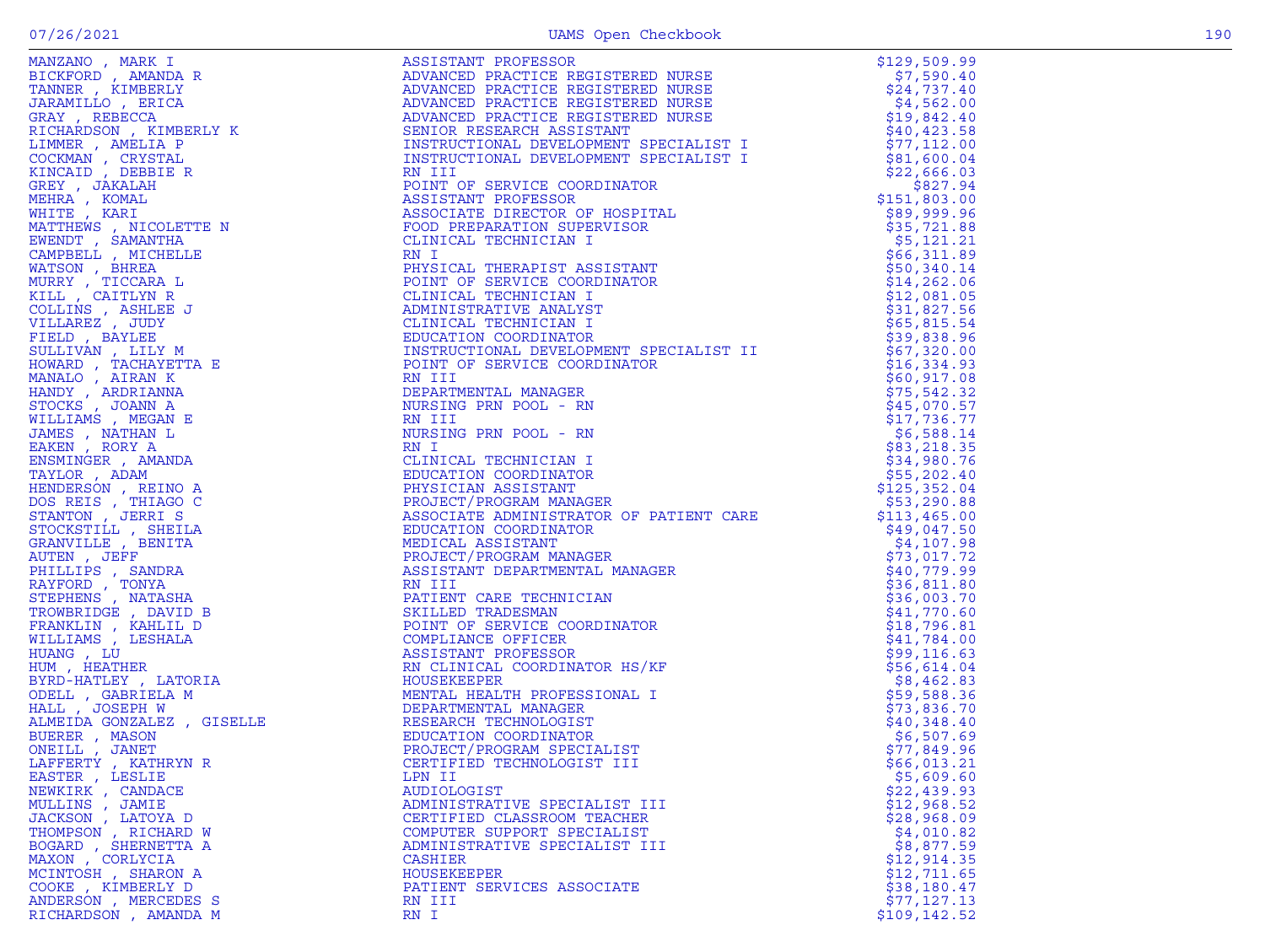| ROUSSEL , ASHLI                                                         | RN III                                                            | \$64,055.38                 |
|-------------------------------------------------------------------------|-------------------------------------------------------------------|-----------------------------|
| JOHNSON, ERICA A                                                        | LPN II                                                            | \$42,015.20                 |
| THRELKELD, RACHEL A                                                     | RN I                                                              | \$39,716.56                 |
| KENDALL, ADAM C                                                         | POINT OF SERVICE COORDINATOR                                      | \$32,625.63                 |
| CARTER, SHEILA                                                          | CLINICAL TECHNICIAN I                                             | \$10,972.49                 |
| KNOWLTON , TYRA L                                                       | CLINICAL TECHNICIAN I                                             | \$1,326.50                  |
| BURKS, RACHEL                                                           | ADMINISTRATIVE ANALYST                                            | \$20,834.39                 |
|                                                                         | DEPARTMENTAL MANAGER                                              |                             |
| PHILLIPS, CHRIS E<br>WILSON, JASMINE C                                  | CLINICAL TECHNICIAN I                                             | \$63,599.96<br>\$11, 133.61 |
|                                                                         | CLINICAL TECHNICIAN I                                             |                             |
| ELKINS, ANGELA R                                                        | CHILD CARE TECHNICIAN                                             | \$11,872.08<br>\$21,515.90  |
| EDWARDS, ELIZABETH A<br>VALENTI , KRISTI H                              | PROJECT/PROGRAM SPECIALIST                                        | \$45,050.51                 |
| WOOD , CAROLINE                                                         | CLINICAL TECHNICIAN I                                             |                             |
|                                                                         |                                                                   | \$14, 237.50                |
| COLE, CAROLYN S                                                         | RN I<br>PROJECT/PROGRAM SPECIALIST                                | \$66,835.37                 |
| HOOVER, CYNDIL                                                          |                                                                   | \$48,180.00                 |
| RODRIGUEZ , DAINA M                                                     | DEPARTMENTAL MANAGER                                              | \$41,500.05                 |
| BROOKS, GILLIAN A                                                       | POINT OF SERVICE COORDINATOR                                      | \$33,864.25                 |
| HICKS, TAYLER                                                           | RN III                                                            | \$48,552.40                 |
| WATTS, TIFFANY D                                                        | RN III                                                            | \$49,067.87                 |
| ALVARENGA , JOANNA                                                      | CLINICAL INTERPRETER                                              | \$3,690.53                  |
| CLARK, RIHYA                                                            | RN I                                                              | \$54,300.41                 |
| FORTE, VANTRICE                                                         | RN II                                                             | \$58,627.26                 |
| WHITE, BELLA A                                                          | RN II                                                             | \$51,231.41                 |
| VAUGHAN , JENNI                                                         | PROJECT/PROGRAM MANAGER                                           | \$46, 169.53                |
| FLOYD, KATHRYN                                                          | RN II                                                             | \$57,862.14                 |
| FRENCH, TABATHA                                                         | PROJECT/PROGRAM SPECIALIST                                        | \$62,633.00                 |
| WILLIAMS , DANIELLE                                                     | RN I                                                              | \$49, 115.94                |
| MILLER , EFFIE                                                          | DEPARTMENTAL MANAGER                                              | \$79, 255.32                |
| ADHVARYU, HET R                                                         | RESEARCH TECHNICIAN<br>RESEARCH IECHNICIAN<br>RESEARCH TECHNICIAN | \$31,182.41                 |
| SWAFFORD, KENNITH R                                                     |                                                                   | \$29,718.85                 |
| DEVOR, HANNAH V                                                         | DEPARTMENTAL MANAGER                                              | \$88,250.00                 |
| HARTSFIELD, AUSTIN T                                                    | RN III                                                            | \$3,963.24                  |
| GRAY, BERNITA K<br>$\begin{aligned} &\texttt{positive} \end{aligned}$ D | DIETETIC TECHNICIAN                                               | \$15,537.00                 |
| QUINTO RIVERA, GISSELLE E                                               | <b>COOK</b>                                                       | \$33,769.90                 |
| PACE, HOLLY                                                             | PROJECT/PROGRAM DIRECTOR                                          | \$87,750.84                 |
| NEWTON , RANDI L                                                        | POINT OF SERVICE COORDINATOR                                      | \$7,355.33                  |
| WEAVER, TIFFANY                                                         | MEDICAL ASSISTANT                                                 | \$13,353.26                 |
| ROBINSON, RAEJAE D                                                      | PATIENT CARE TECHNICIAN                                           | \$37,888.53                 |
| GLOBE , TONYA M                                                         | HOUSEKEEPER                                                       | \$11,645.54                 |
| HORTON, JAMIE                                                           | RN III                                                            | \$49,580.99                 |
| DERRINGER, DARBY A                                                      | PHARMACY SUPERVISOR                                               | \$99,484.28                 |
| KING, KENNEDY                                                           | CLINICAL TECHNICIAN I                                             | \$32,026.38                 |
| RICHTER , CALYNN D                                                      | RN III                                                            | \$61,368.10                 |
| GOLLEHER , ABBIE R                                                      | RN IV                                                             | \$32,064.96                 |
| RAJOUB, ABDULLAH                                                        | SENIOR PROJECT/PROGRAM DIRECTOR                                   | \$95,500.04                 |
| MONTGOMERY , ALEXI A                                                    | CHILD CARE TECHNICIAN                                             | \$29,620.00                 |
| PRESTOZA, KRIZIA                                                        | CERTIFIED TECHNOLOGIST I                                          | \$12,490.04                 |
| JONES , MECIA                                                           | EDUCATION COORDINATOR                                             | \$36,341.24                 |
| STAGGS , PAMELA                                                         | RN III                                                            | \$139,821.09                |
| CHUNN, JASMINE                                                          | DIETETIC TECHNICIAN                                               | \$3,506.50                  |
| SWINFORD, JUSTIN D                                                      | PROJECT/PROGRAM DIRECTOR                                          | \$81,410.12                 |
| JONES , NEICA B                                                         | POINT OF SERVICE COORDINATOR                                      | \$34,464.72                 |
| COWDEN, STEPHANIE A                                                     | NURSING PRN POOL - RN                                             | \$6,647.60                  |
| SPURLOCK, TRACI                                                         | RN II                                                             | \$20, 303.87                |
| PADGETT, WHITNEY B                                                      | CLINICAL TECHNICIAN III                                           | \$51,979.49                 |
| MURPHY, ROBERT N                                                        | <b>COOK</b>                                                       | \$28,648.75                 |
| DOW, ROBYN                                                              | CLINICAL TECHNICIAN I                                             | \$21,987.75                 |
| YOUNG, ALEX R                                                           | RN III                                                            | \$52,239.07                 |
| ROBINSON, ANTONIO L                                                     | <b>COOK</b>                                                       | \$29,507.00                 |
| MCCORMICK, DEANDRE                                                      | <b>COOK</b>                                                       | \$15,778.81                 |
| STOKES, HANNAH M                                                        | SPECIAL PROCEDURE TECHNICIAN                                      | \$10,640.30                 |
| BUTLER, JEFF                                                            | SKILLED TRADESMAN                                                 | \$34,121.24                 |
| STOKES, LADELLA                                                         | DIETETIC TECHNICIAN                                               | \$9,874.50                  |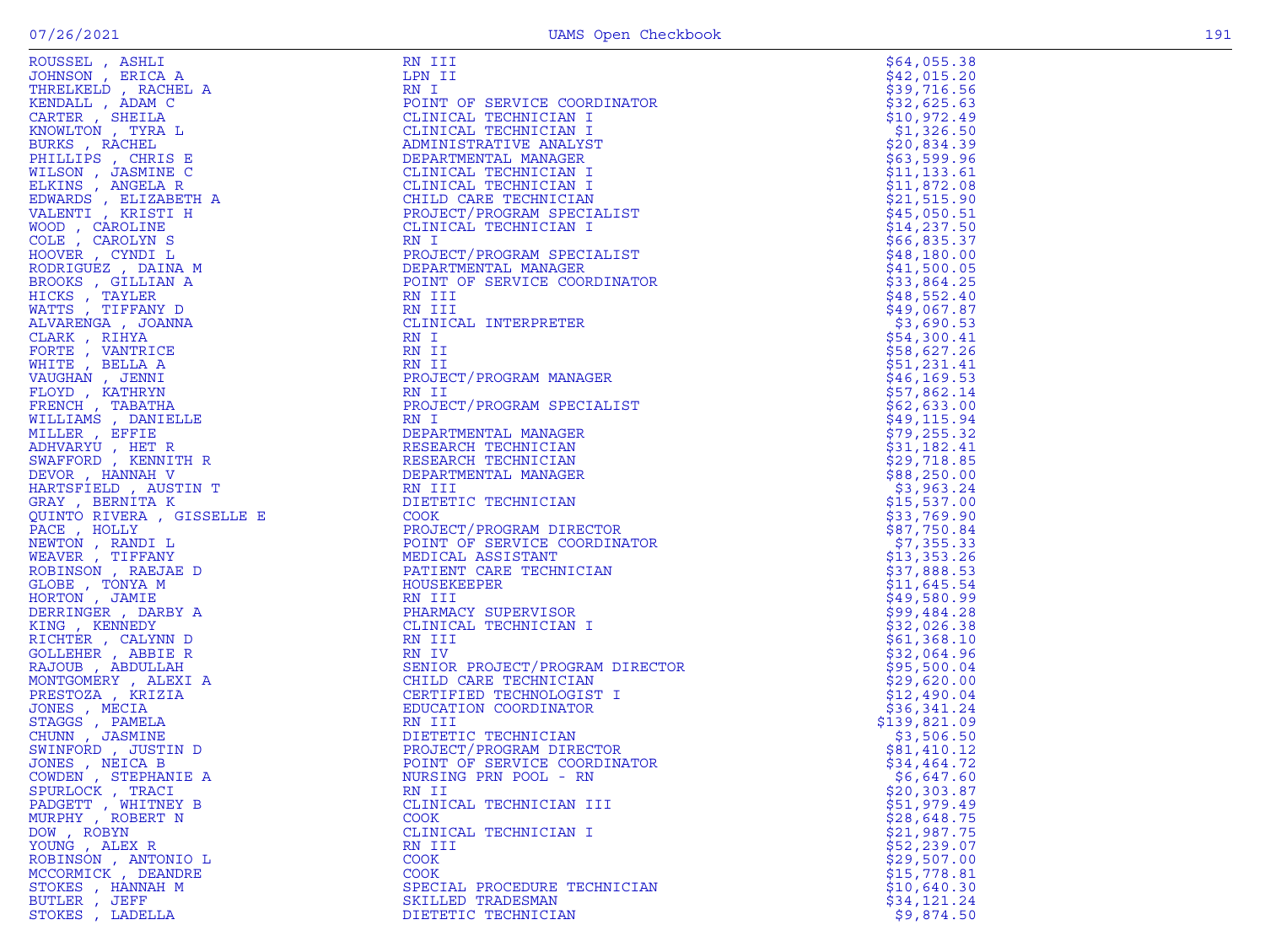| JUNIEL , YUKARI                   | SPECIAL PROCEDURE TECHNICIAN | \$33,858.58                |
|-----------------------------------|------------------------------|----------------------------|
| MATLOCK, DREW A                   | PUBLIC SAFETY OFFICER        | \$2,094.34                 |
| MOHAMMED , KRISTIAN               | RN II                        | \$75,310.01                |
| WILSON , KIERSTEN J               | CLINICAL TECHNICIAN III      | \$6,759.56                 |
| MORRISON, DENISE                  | CLINICAL TECHNICIAN I        | \$15,767.48                |
| DILLARD, JAIKYERA S               | CASHIER                      | \$22,313.78                |
| LEMONS , TINA                     | POINT OF SERVICE COORDINATOR | \$5,500.64                 |
| CERVANTES , KRISTIE               | LPN II                       | \$36,854.63                |
| TITTLE, AMBER D                   | RN III                       | \$84,488.00                |
| POINTER, EMILY N                  | PROJECT/PROGRAM MANAGER      | \$48,037.46                |
| HERRINGTON, JAYMES Z              | RN III                       | \$87,431.15                |
| HILL, SHARON A                    |                              | \$81,934.55                |
| VADDI, SREEDEVI                   |                              | \$55,883.36                |
| LEE , WHITNEY D                   |                              | \$36,855.53                |
| BROCIOUS , SEAN                   |                              | \$1,186.80                 |
| DUNN, KAYLA                       |                              | \$15,749.99                |
| SKINNER, TRAVEON                  |                              | \$15,542.63                |
| MCFADDEN, BRITTANY M              |                              | \$13,998.37                |
| BROWN, HERMAN D                   |                              | \$31,586.99                |
| GATCH, JERI L                     |                              | \$53,360.71                |
| WILDER, GENI                      |                              | \$127, 257.52              |
| AL AREF, SUBHI J                  |                              | \$441,500.04               |
| TAYLOR, MONIQUE                   |                              | \$23,470.49                |
| SHULTS, MARY L                    |                              | \$93,779.96                |
| DOWDELL , ASHLEY M                |                              | \$15,963.00                |
| BEYER, CARLY                      |                              | \$34,428.57                |
| EDWARDS, KIM                      |                              | \$85,780.86                |
| LUCKADUE, CEDERICA D              |                              | \$26,923.74                |
| APURA-CAYAGO , FRANCES N          |                              | \$63,140.75                |
| DRAKE, ANDREA E                   | )CIATE<br>RDINATOR           | \$95,793.56                |
| MUSSA, KELLI<br>COLLINS, YANNI    |                              | \$70,727.00                |
| DORN, KANISHA K                   |                              | \$30,353.25<br>\$27,754.31 |
| BHATTI , SAJJAD A                 |                              | \$309,500.00               |
| MERCADO, LUIS A                   | POST DOCTORAL FELLOW         | \$51,000.04                |
| <b>JACKSON</b> , AUSTIN           | POINT OF SERVICE COORDINATOR | \$38,689.55                |
| CLEMENT , JULIAN                  | MEDICAL ASSISTANT            | \$30,068.73                |
| ABBOTT, RACHEAL N                 | PATIENT SERVICES ASSOCIATE   | \$28,014.90                |
| STACKS, DEBORAH                   | MEDICAL BILLING SPECIALIST   | \$29,681.25                |
| MASCHING, MARY                    | EDUCATION COORDINATOR        | \$50,839.12                |
| GARCIA ALDANA , JESSICA L         | PATIENT CARE TECHNICIAN      | \$20,878.11                |
| CROSSKNO, AMANDA R                | SENIOR NURSE ANESTHETIST     | \$170, 132.22              |
| HAM, DEBRA                        | CHILD CARE TECHNICIAN        | \$560.00                   |
| SCHIPPER, KAITLYN A               | CHILD CARE TECHNICIAN        | \$11,833.50                |
| CLARK, LATESHA                    | HOUSEKEEPER                  | \$4,203.50                 |
| BLAIR, SUSAN                      | RN III                       | \$69,810.35                |
| BURROUGHS, TAYLOR R               | RN III                       | \$57,443.06                |
| GRIMES , KIMBERLY D               | FOOD PREPARATION SUPERVISOR  | \$34,209.16                |
| WILLIAMS , MARVIN                 | DEPARTMENTAL MANAGER         | \$60,500.00                |
| JACKSON, TYANNE                   | MEDICAL ASSISTANT            | \$30,892.08                |
| CANADY, FELICIA                   | POINT OF SERVICE COORDINATOR | \$13,649.42                |
| POZORSKI , GINA L                 | RN II                        | \$61,066.75                |
| DEVORE , JENNIFER L               | RN II                        | \$66,089.82                |
| BAKER, MECCAH A                   | CLINICAL TECHNICIAN I        | \$13, 243.37               |
| BUTLER , TYEISHA                  | CLINICAL TECHNICIAN I        | \$1,890.00                 |
| SINCLAIR, NIKAYLA M               | PATIENT CARE TECHNICIAN      | \$26,711.71                |
| MANGHE NTEA EPSE BASAM, BRUNHILDA | PATIENT CARE TECHNICIAN      | \$25, 912.51               |
| BELVIS , MA ANITA R               | CERTIFIED TECHNOLOGIST II    | \$66,826.02                |
| DRAKES , SHARON K                 | CLINICAL SERVICES MANAGER    | \$87,601.56                |
| KEIZER , JONATHAN F               | RN III                       | \$67,175.41                |
| LOCKHART, KRYSTAL M               | RN III                       | \$106, 218.56              |
| BURRESS, SARA N                   | RN III                       | \$88,799.32                |
| ARNOLD, SARAH N                   | LPN II                       | \$3,729.28                 |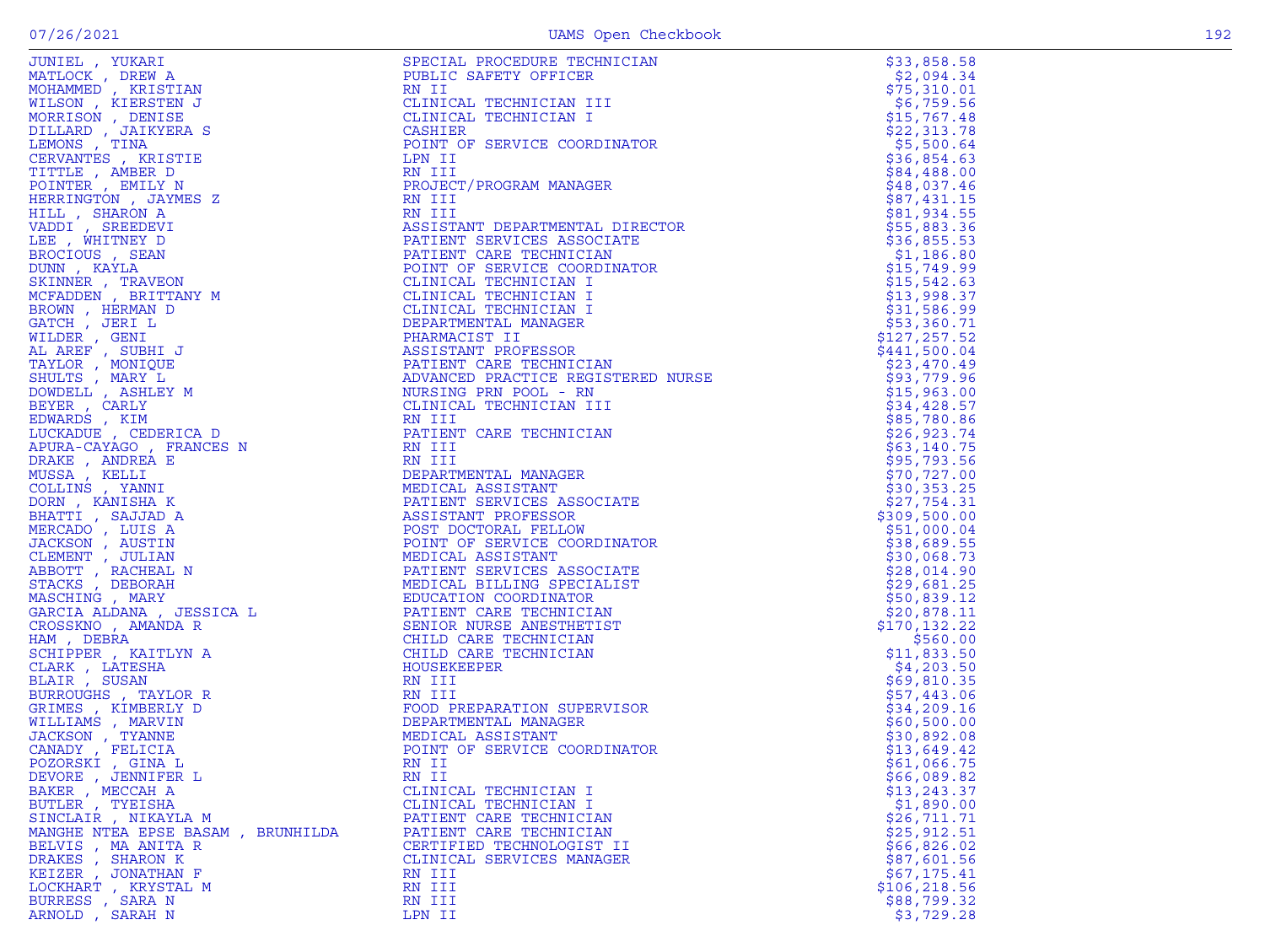|                                                                                                                                                                                                                                                                   |                                                                                                                                                                                                                                                              | \$31,408.15   |
|-------------------------------------------------------------------------------------------------------------------------------------------------------------------------------------------------------------------------------------------------------------------|--------------------------------------------------------------------------------------------------------------------------------------------------------------------------------------------------------------------------------------------------------------|---------------|
|                                                                                                                                                                                                                                                                   |                                                                                                                                                                                                                                                              | \$29,046.00   |
|                                                                                                                                                                                                                                                                   | PATIENT CARE TECHNICIAN                                                                                                                                                                                                                                      | \$31,192.94   |
|                                                                                                                                                                                                                                                                   |                                                                                                                                                                                                                                                              | \$36,004.61   |
|                                                                                                                                                                                                                                                                   |                                                                                                                                                                                                                                                              | \$11, 224.60  |
|                                                                                                                                                                                                                                                                   |                                                                                                                                                                                                                                                              | \$29,620.00   |
|                                                                                                                                                                                                                                                                   |                                                                                                                                                                                                                                                              | \$33,156.55   |
| DU, RUOFEI                                                                                                                                                                                                                                                        | ASSISTANT PROFESSOR                                                                                                                                                                                                                                          | \$113,636.02  |
| LEVART , TAYLOR L                                                                                                                                                                                                                                                 | RN III                                                                                                                                                                                                                                                       | \$25,903.82   |
| RAMSEY, TESSA                                                                                                                                                                                                                                                     | INSTRUCTOR                                                                                                                                                                                                                                                   | \$60,500.00   |
| HASSAN, YUSUF                                                                                                                                                                                                                                                     | ASSOCIATE PROFESSOR                                                                                                                                                                                                                                          | \$391,900.00  |
| JOHNSON, FAITH E                                                                                                                                                                                                                                                  | CHILD CARE TECHNICIAN                                                                                                                                                                                                                                        | \$28,545.78   |
| PERKINS, FREEDOM F                                                                                                                                                                                                                                                | ASSOCIATE PROFESSOR                                                                                                                                                                                                                                          | \$367,744.04  |
| KINDLE, ALICIA L                                                                                                                                                                                                                                                  | MEDICAL BILLING SPECIALIST                                                                                                                                                                                                                                   | \$23, 219.76  |
| WEBB, JUSTIN                                                                                                                                                                                                                                                      | CLINICAL TECHNICIAN I                                                                                                                                                                                                                                        | \$35,982.33   |
| ANDERSON, KIMBERLY D                                                                                                                                                                                                                                              | DEPARTMENTAL MANAGER                                                                                                                                                                                                                                         | \$51,198.41   |
| $\begin{bmatrix} \mathbf{Y} & \mathbf{D} \end{bmatrix}$<br>FER<br>HINE<br>VANCE, BRITTANI L                                                                                                                                                                       | MEDICAL ASSISTANT                                                                                                                                                                                                                                            | \$7,694.87    |
| GOLDEN, VAN M                                                                                                                                                                                                                                                     | CAMPUS DIRECTOR                                                                                                                                                                                                                                              | \$103,847.00  |
| DAVENPORT, JENNIFER                                                                                                                                                                                                                                               | MENTAL HEALTH PROFESSIONAL I                                                                                                                                                                                                                                 | \$63,517.32   |
| BROOKS, BRAYE J                                                                                                                                                                                                                                                   | POINT OF SERVICE COORDINATOR                                                                                                                                                                                                                                 | \$40,065.72   |
| WILLIAMS , JACQUELINE                                                                                                                                                                                                                                             | SPECIAL PROCEDURE TECHNICIAN                                                                                                                                                                                                                                 | \$24,420.26   |
| WILLIAMS , TERRI                                                                                                                                                                                                                                                  | MEDICAL BUYER                                                                                                                                                                                                                                                | \$41,331.24   |
| BARBER, JESSICA N                                                                                                                                                                                                                                                 | RN III                                                                                                                                                                                                                                                       | \$72,186.23   |
| BASHAM, VALERIE                                                                                                                                                                                                                                                   | PROJECT/PROGRAM SPECIALIST                                                                                                                                                                                                                                   | \$63,500.00   |
| SMITH , TORSHALLE N                                                                                                                                                                                                                                               | PROJECT/PROGRAM SPECIALIST                                                                                                                                                                                                                                   | \$31,345.38   |
| GANNON , MATTHEW A                                                                                                                                                                                                                                                | PROJECT/PROGRAM SPECIALIST                                                                                                                                                                                                                                   | \$51,756.68   |
| DUNN, WILLIAM J                                                                                                                                                                                                                                                   | PROJECT/PROGRAM DIRECTOR                                                                                                                                                                                                                                     | \$80,400.08   |
| LUNSFORD, MEGAN M                                                                                                                                                                                                                                                 | PATIENT SERVICES ASSOCIATE                                                                                                                                                                                                                                   | \$37,357.82   |
| JONES , CHRISTA                                                                                                                                                                                                                                                   | EXTRA HELP                                                                                                                                                                                                                                                   | \$735.00      |
|                                                                                                                                                                                                                                                                   |                                                                                                                                                                                                                                                              | \$27,186.68   |
|                                                                                                                                                                                                                                                                   |                                                                                                                                                                                                                                                              | \$45,442.64   |
|                                                                                                                                                                                                                                                                   |                                                                                                                                                                                                                                                              |               |
| JONES , CHRISTA<br>WEATHERBY , BRENDA M<br>JOYCE , LINDSAY<br>DAYTON , MEAGHAN<br>TAYLOR , ABIGAIL<br>BURGOS BRICENO , ALFREDO<br>HAMPTON , COURTNEY A<br>NARAYANA REDDY , KAVYA<br>ATTERI MEENAKSHI                                                              |                                                                                                                                                                                                                                                              | \$96,668.12   |
|                                                                                                                                                                                                                                                                   |                                                                                                                                                                                                                                                              | \$95,500.04   |
|                                                                                                                                                                                                                                                                   |                                                                                                                                                                                                                                                              | \$363,689.70  |
|                                                                                                                                                                                                                                                                   |                                                                                                                                                                                                                                                              | \$72,299.96   |
|                                                                                                                                                                                                                                                                   |                                                                                                                                                                                                                                                              | \$370,934.97  |
|                                                                                                                                                                                                                                                                   |                                                                                                                                                                                                                                                              | \$388,313.04  |
|                                                                                                                                                                                                                                                                   |                                                                                                                                                                                                                                                              | \$28,127.18   |
|                                                                                                                                                                                                                                                                   |                                                                                                                                                                                                                                                              | \$35,150.02   |
|                                                                                                                                                                                                                                                                   |                                                                                                                                                                                                                                                              | \$6,045.83    |
| NARAYANA REDDY , KAVYA<br>ATTERI , MEENAKSHI<br>OK , JOSH S<br>FLAKES , MASHELA M<br>DENNIS , MARCUS D<br>GOVINDARAJAN , SRINIVASA R<br>PATTERSON , TIMOTHY J<br>PRO , GEORGE C<br>WOODLE , SHAWNA L<br>EVANS , FOLOANA<br>NUAN , JON<br>BALBO , ERIC<br>TOENSE , | EXTRA HELP<br>RN III<br>CLINICAL TECHNICIAN II<br>CLINIC INSTRUCTOR<br>ASSISTANT PROFESSOR<br>ASSISTANT PROFESSOR<br>RESERACH/CLINICAL PROGRAM MANAGER<br>ASSISTANT PROFESSOR<br>PATIENT CARE TECHNICIAN<br>PATIENT CARE TECHNICIAN<br>PATIENT CARE TECHNICI | \$377,729.15  |
|                                                                                                                                                                                                                                                                   |                                                                                                                                                                                                                                                              | \$40,585.99   |
|                                                                                                                                                                                                                                                                   |                                                                                                                                                                                                                                                              | \$98,002.18   |
|                                                                                                                                                                                                                                                                   |                                                                                                                                                                                                                                                              | \$2,000.00    |
|                                                                                                                                                                                                                                                                   |                                                                                                                                                                                                                                                              | \$28,706.31   |
|                                                                                                                                                                                                                                                                   | HOUSEKEEPER                                                                                                                                                                                                                                                  | \$12,956.64   |
|                                                                                                                                                                                                                                                                   | ASSISTANT PROFESSOR                                                                                                                                                                                                                                          | \$51,333.34   |
|                                                                                                                                                                                                                                                                   | PROJECT/PROGRAM SPECIALIST                                                                                                                                                                                                                                   | \$64,701.47   |
|                                                                                                                                                                                                                                                                   | RN III                                                                                                                                                                                                                                                       | \$9,324.22    |
|                                                                                                                                                                                                                                                                   | CERTIFIED TECHNOLOGIST I                                                                                                                                                                                                                                     | \$50,547.75   |
|                                                                                                                                                                                                                                                                   | NURSING PRN POOL - RN                                                                                                                                                                                                                                        | \$36,668.47   |
| KILAMBI , NAVIN R                                                                                                                                                                                                                                                 | ASSISTANT PROFESSOR                                                                                                                                                                                                                                          | \$480,569.96  |
| SHAH , SANJAY                                                                                                                                                                                                                                                     | PHYSICIAN HOURLY                                                                                                                                                                                                                                             | \$7,061.63    |
| WARE, DEANTAY                                                                                                                                                                                                                                                     | CLINICAL TECHNICIAN I                                                                                                                                                                                                                                        | \$30,085.66   |
| ROBINSON, EULONDA                                                                                                                                                                                                                                                 | HOUSEKEEPER                                                                                                                                                                                                                                                  | \$14,676.22   |
| SHARP, LISA M                                                                                                                                                                                                                                                     | RN III                                                                                                                                                                                                                                                       | \$66,576.49   |
| MOORE, JENNIFER A                                                                                                                                                                                                                                                 | HOUSEKEEPER                                                                                                                                                                                                                                                  | \$3,236.20    |
| KHADKA, KAPIL K                                                                                                                                                                                                                                                   | <b>BIOSTATISTICIAN</b>                                                                                                                                                                                                                                       | \$22,333.22   |
| PERET, RAHELA ALINA A                                                                                                                                                                                                                                             | RN III                                                                                                                                                                                                                                                       | \$7,701.55    |
| BLAND, RAVEN R                                                                                                                                                                                                                                                    | CLINICAL TECHNICIAN I                                                                                                                                                                                                                                        | \$899.50      |
| MULLER , GEOFFREY D                                                                                                                                                                                                                                               | ASSISTANT PROFESSOR                                                                                                                                                                                                                                          | \$438, 254.13 |
| HALL, LANITA JOYCE                                                                                                                                                                                                                                                | PUBLIC SAFETY/SECURITY OFFICER                                                                                                                                                                                                                               | \$42,878.75   |
| WILLIAMS , CASSIUS                                                                                                                                                                                                                                                | HOUSEKEEPER                                                                                                                                                                                                                                                  | \$10,003.00   |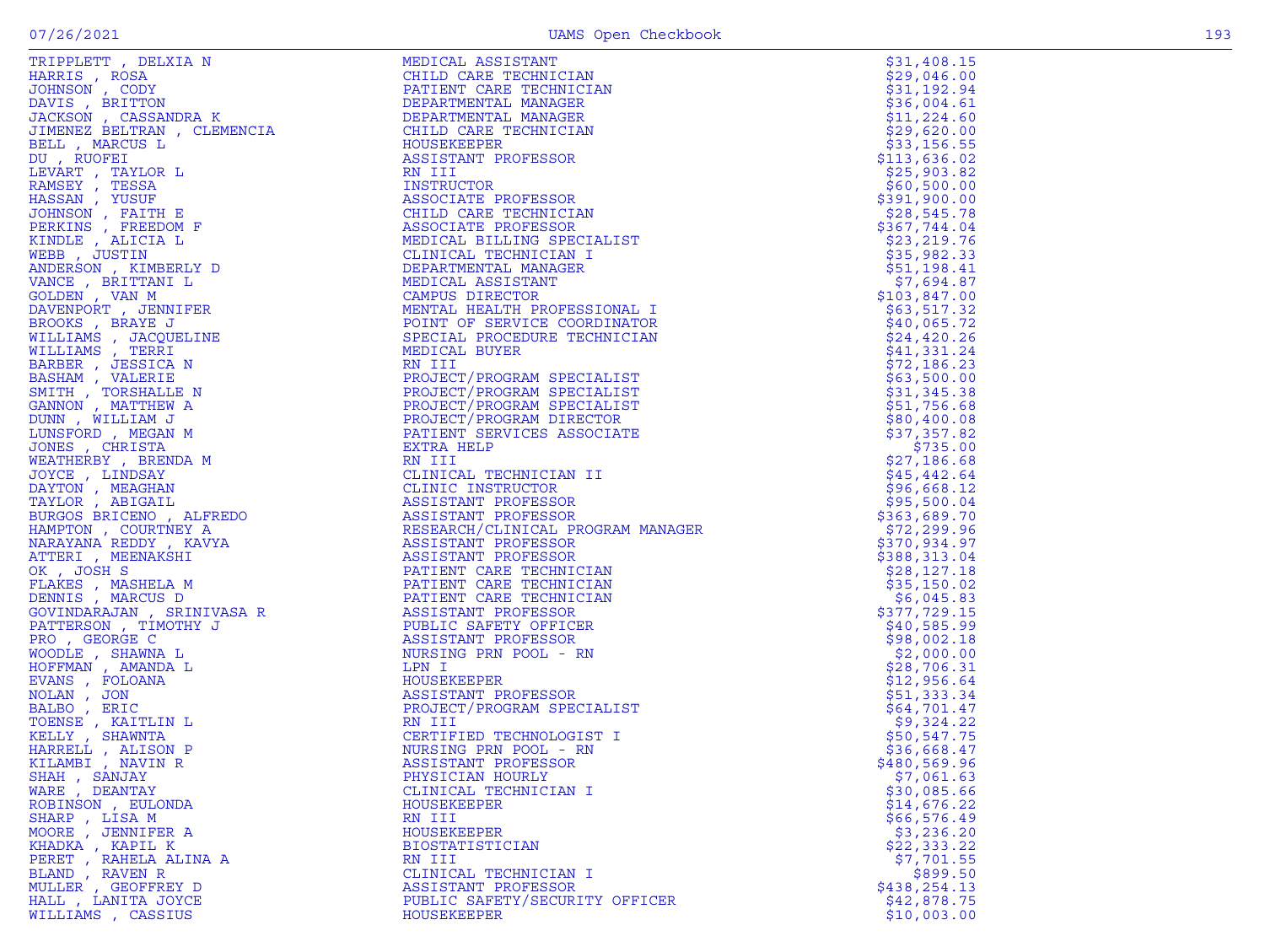| STRINGFELLOW, SAMUEL D | RESIDENT        | \$54,115.04  |
|------------------------|-----------------|--------------|
|                        |                 |              |
| CHELLAPPAN, SREE R     | <b>RESIDENT</b> | \$54,115.04  |
| BALSMANN, LACEY R      | RESIDENT        | \$54,115.04  |
| ZHANG, MARY            | RESIDENT        | \$54,115.04  |
| HEIFETZ , ROBERT       | RESIDENT        | \$54, 115.04 |
| ADHYA , SOUVONIK       | RESIDENT        | \$54, 115.04 |
|                        |                 | \$54, 115.04 |
| DESAI , VAIBHAV        | RESIDENT        |              |
| JOHNSON, CHERRELL T    | HOUSEKEEPER     | \$10,328.50  |
| HILL , TACARRA N       | HOUSEKEEPER     | \$9,031.61   |
| RAMZAN, AMELIA         | RESIDENT        | \$54,115.04  |
| OSBORN, BRITTNEY N     | RN III          | \$13,207.91  |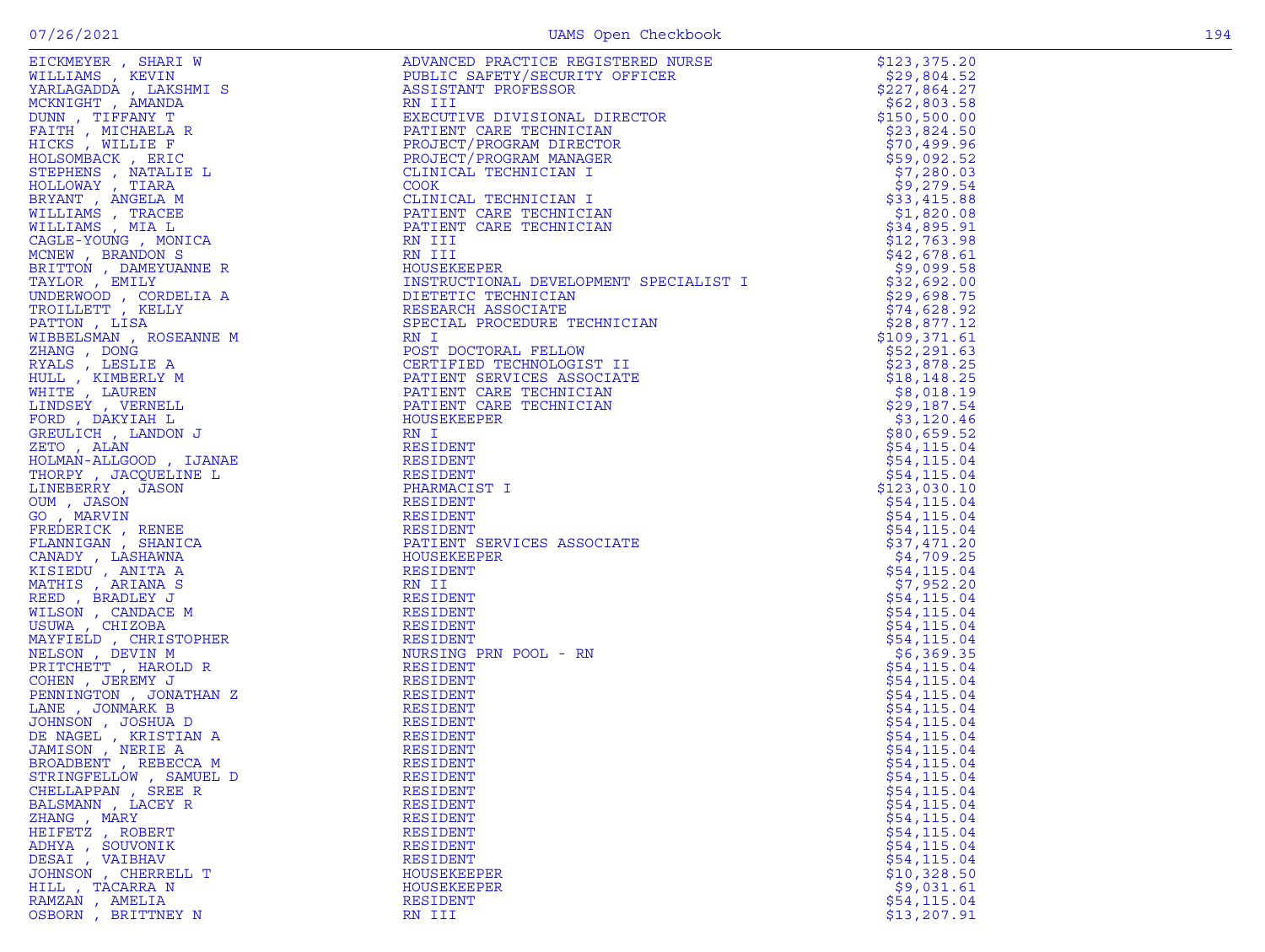| ARY OUTHEAM<br>JHAMMAD<br>, NATHAN<br>, DOONUM<br>RD , SHANNON<br>UTTLEWORTH , SYDNYE L<br>HERREN , TESSA C<br>TIYEN , ERIC J<br>TIE , GRACE M<br>, AMBER<br>PILAR<br>PILAR<br>V C<br>V C<br>TY C | RESIDENT                       | \$54, 115.04               |
|---------------------------------------------------------------------------------------------------------------------------------------------------------------------------------------------------|--------------------------------|----------------------------|
|                                                                                                                                                                                                   | RESIDENT                       | \$54,115.04                |
|                                                                                                                                                                                                   | RN IV                          | \$105,578.75               |
|                                                                                                                                                                                                   | RESIDENT                       | \$54,115.04                |
|                                                                                                                                                                                                   | ASSISTANT DEPARTMENTAL MANAGER | \$100,641.19               |
|                                                                                                                                                                                                   | RESEARCH TECHNICIAN            | \$23,249.30                |
|                                                                                                                                                                                                   | RESIDENT                       | \$54,115.04                |
|                                                                                                                                                                                                   | RESIDENT                       | \$54, 115.04               |
|                                                                                                                                                                                                   | RESIDENT                       | \$54, 115.04               |
|                                                                                                                                                                                                   | RESIDENT                       | \$54,115.04                |
|                                                                                                                                                                                                   | RESIDENT                       | \$54,115.04                |
|                                                                                                                                                                                                   | RESIDENT                       | \$54, 115.04               |
|                                                                                                                                                                                                   | RESIDENT                       | \$54, 115.04               |
|                                                                                                                                                                                                   | RESIDENT                       | \$54, 115.04               |
|                                                                                                                                                                                                   | RESIDENT                       | \$54,115.04                |
|                                                                                                                                                                                                   | RN I                           | \$80,354.76                |
| HEARON, SARAH C                                                                                                                                                                                   | RN III                         | \$91,352.15                |
| CLIFTON , SAVANNAH                                                                                                                                                                                | CLINICAL TECHNICIAN I          | \$7,864.25                 |
| FINLEY, GRADY                                                                                                                                                                                     | EDUCATION COORDINATOR          | \$48,899.96                |
| WILLIAMS, JULIE M                                                                                                                                                                                 | RN I                           | \$12,887.09                |
| BUKHARI , AVESAHMED                                                                                                                                                                               | RESIDENT                       | \$54, 115.04               |
| KELLEY, BRANDON                                                                                                                                                                                   | NURSING PRN POOL - RN          | \$7,555.50                 |
| RIVERA CRUZ, RAQUEL M                                                                                                                                                                             | RESIDENT                       | \$54,115.04                |
| REDDEN, DIAMOND                                                                                                                                                                                   | RN I                           | \$34,492.05                |
| HENDRIX, RACHEL J                                                                                                                                                                                 | PHARMACY SUPERVISOR            | \$101,590.91               |
| KEARNS, ALEX L                                                                                                                                                                                    | RESIDENT                       | \$54,115.04                |
| AHMED, AADIL                                                                                                                                                                                      | RESIDENT<br>RESIDENT           | \$60,716.00                |
| SHAH, AASHKA M                                                                                                                                                                                    | RN I                           | \$58,298.96                |
| WRINKLE, ASHLEY                                                                                                                                                                                   | RESIDENT                       | \$31,837.02                |
| MARTINS, ENITAN O<br>GARTRELL , GRANT                                                                                                                                                             |                                | \$54,115.04<br>\$74,891.07 |
| SHAH, JARNA                                                                                                                                                                                       | RN III<br>ASSISTANT PROFESSOR  | \$323,892.83               |
| COBB, JENNIFER T                                                                                                                                                                                  | EXECUTIVE DIVISIONAL DIRECTOR  | \$130,499.96               |
| GAMBLE , JENNIFER                                                                                                                                                                                 | RN I                           | \$29,286.36                |
| JORDAN, TWYLA                                                                                                                                                                                     | RN III                         | \$62,307.56                |
| MCCULLAR, WILLIAM L                                                                                                                                                                               | CERTIFIED TECHNOLOGIST III     | \$33,907.77                |
| ZABIH , ABRAHAM                                                                                                                                                                                   | RESIDENT                       | \$58,298.96                |
| BELOTE, ALEX E                                                                                                                                                                                    | RESIDENT                       | \$54,115.04                |
| MORTON , ALLISON R                                                                                                                                                                                | RESIDENT                       | \$36,716.00                |
| HAZAA , ALSHAIMAA                                                                                                                                                                                 | RESIDENT                       | \$54,115.04                |
| KESARIA, ANAM Z                                                                                                                                                                                   | RESIDENT                       | \$54,865.04                |
| MILLS, HANNAH M                                                                                                                                                                                   | SOCIAL SERVICE CONSULTANT      | \$38,699.96                |
| KUMAR, AMUDHA                                                                                                                                                                                     | RESIDENT                       | \$55,942.83                |
| FOWLER, ANDREW D                                                                                                                                                                                  | RESIDENT                       | \$54, 115.04               |
| TETI , ANNEMARIE                                                                                                                                                                                  | RESIDENT                       | \$36,716.00                |
| NORTHCOTE, ANTHONY C                                                                                                                                                                              | RESIDENT                       | \$54, 115.04               |
| CLEGG, ARIC M                                                                                                                                                                                     | RESIDENT                       | \$54,865.04                |
| SOOMRO , ARMAGHAN Y                                                                                                                                                                               | RESIDENT                       | \$64,829.96                |
| SHAY, ARYAN D                                                                                                                                                                                     | RESIDENT                       | \$54,115.04                |
| PRICE, AUSTIN L                                                                                                                                                                                   | RESIDENT                       | \$54,115.04                |
| SAPKOTA, BINITA                                                                                                                                                                                   | RESIDENT                       | \$58,298.96                |
| FRASER, BRITTANY D                                                                                                                                                                                | RESIDENT                       | \$54,115.04                |
| BLUMRICK, CAYLEIGH M                                                                                                                                                                              | RESIDENT                       | \$57,661.56                |
| ZAAYMAN, CHRISTOF                                                                                                                                                                                 | RESIDENT                       | \$54,115.04                |
| TILLY, COLLETTE M                                                                                                                                                                                 | <b>RESIDENT</b>                | \$54, 115.04               |
| FREEMAN, DAVID J                                                                                                                                                                                  | RESIDENT                       | \$54, 115.04               |
| WILSON, DAVID K                                                                                                                                                                                   | RESIDENT                       | \$54,115.04                |
| VORUGANTI , DINESH C                                                                                                                                                                              | RESIDENT                       | \$58,298.96                |
| LOPEZ-GONZALEZ, DIORELLA M                                                                                                                                                                        | RESIDENT                       | \$54,115.04                |
| SCRIPSICK, ELIZABETH                                                                                                                                                                              | RESIDENT                       | \$54,115.04                |
| HALL, ERIN                                                                                                                                                                                        | <b>RESIDENT</b>                | \$54,115.04                |
| ANDERSON, ETHAN                                                                                                                                                                                   | RESIDENT                       | \$54,115.04                |
| CHANDLER, ETHAN                                                                                                                                                                                   | RESIDENT                       | \$54, 115.04               |
|                                                                                                                                                                                                   |                                |                            |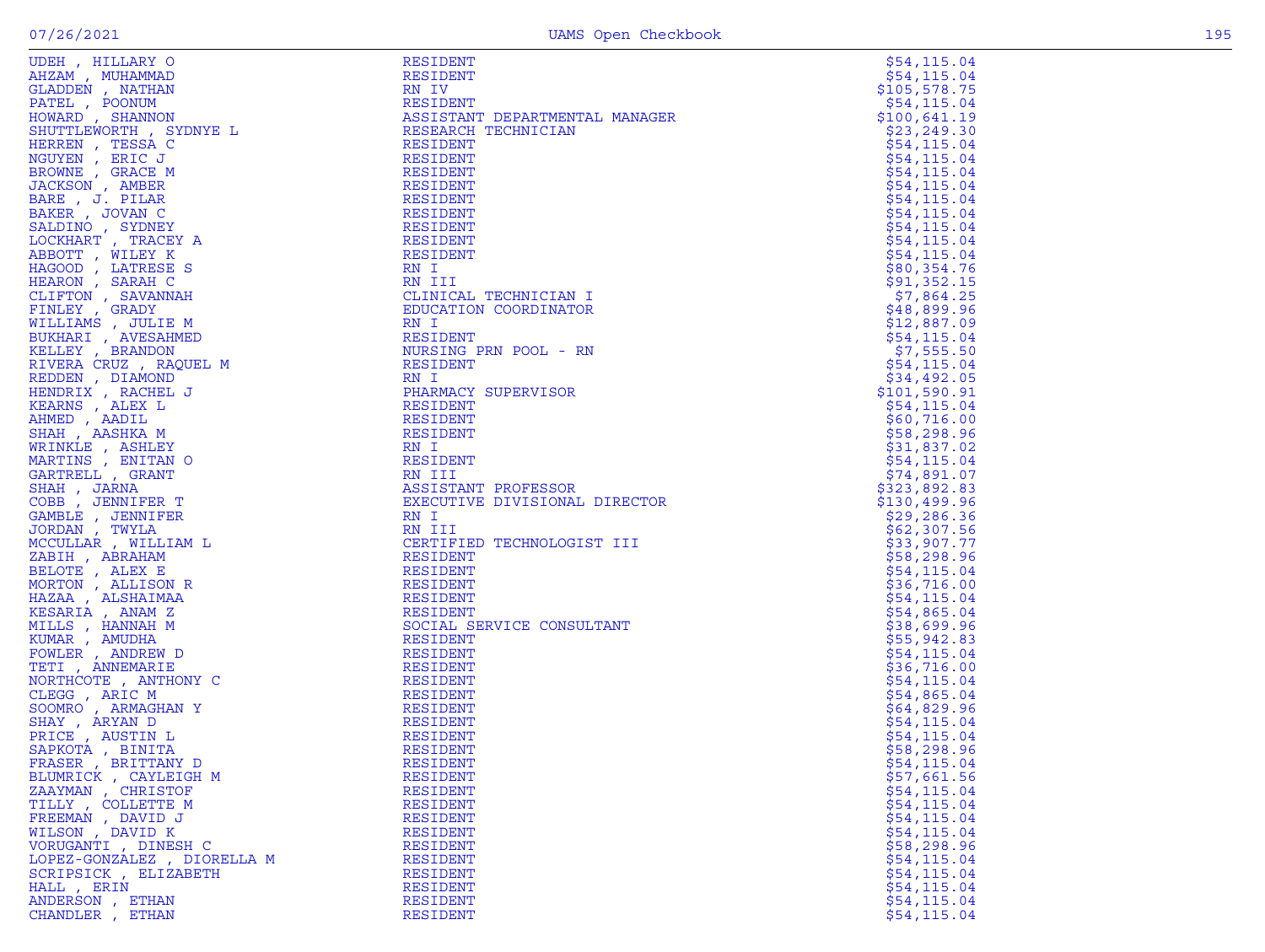| MASHAL, FARES A                                                                                                                                                                                                                                                    | <b>RESIDENT</b>                    | \$54,115.04                |
|--------------------------------------------------------------------------------------------------------------------------------------------------------------------------------------------------------------------------------------------------------------------|------------------------------------|----------------------------|
| CLOUS, GALYNA                                                                                                                                                                                                                                                      | RESIDENT                           | \$58,298.96                |
| KEMPTON, GERALD W                                                                                                                                                                                                                                                  | RESIDENT                           | \$54,115.04                |
| CHAMBERS, GRANT C                                                                                                                                                                                                                                                  | RESIDENT                           | \$54,115.04                |
| YING, JUN                                                                                                                                                                                                                                                          | PROFESSOR                          | \$214,465.91               |
| KAUKIS , NICHOLAS                                                                                                                                                                                                                                                  | ASSISTANT PROFESSOR                | \$80,500.04                |
| BLACKLAW, AARON D                                                                                                                                                                                                                                                  | RN III                             | \$66,608.05                |
| BRYANT , CHERONDA                                                                                                                                                                                                                                                  | <b>HOUSEKEEPER</b>                 | \$33,647.61                |
| CLAYTON, DESTINY L                                                                                                                                                                                                                                                 | CLINICAL TECHNICIAN I              | \$16,145.25                |
|                                                                                                                                                                                                                                                                    | <b>RESIDENT</b>                    | \$54,115.04                |
|                                                                                                                                                                                                                                                                    | RESIDENT                           | \$58,298.96                |
|                                                                                                                                                                                                                                                                    | <b>RESIDENT</b>                    | \$54,115.04                |
|                                                                                                                                                                                                                                                                    | RESIDENT                           | \$54,115.04                |
|                                                                                                                                                                                                                                                                    | RESIDENT                           | \$58,298.96                |
|                                                                                                                                                                                                                                                                    | RESIDENT                           | \$54,115.04                |
|                                                                                                                                                                                                                                                                    | RESIDENT                           | \$54,115.04                |
|                                                                                                                                                                                                                                                                    | RESIDENT                           | \$54, 115.04               |
|                                                                                                                                                                                                                                                                    | RESIDENT                           | \$59,083.96                |
|                                                                                                                                                                                                                                                                    | RESIDENT                           | \$54, 115.04               |
|                                                                                                                                                                                                                                                                    | RESIDENT                           | \$54,115.04                |
|                                                                                                                                                                                                                                                                    | RN III                             | \$79,099.02                |
|                                                                                                                                                                                                                                                                    | RN II                              | \$74,032.03                |
|                                                                                                                                                                                                                                                                    | <b>RESIDENT</b>                    | \$54,115.04                |
|                                                                                                                                                                                                                                                                    | RESIDENT                           | \$54, 115.04               |
|                                                                                                                                                                                                                                                                    | RESIDENT                           | \$58,298.96                |
|                                                                                                                                                                                                                                                                    | RESIDENT                           | \$54, 115.04               |
|                                                                                                                                                                                                                                                                    | RESIDENT                           | \$54,115.04                |
|                                                                                                                                                                                                                                                                    | RESIDENT                           | \$54,115.04                |
|                                                                                                                                                                                                                                                                    | <b>RESIDENT</b><br><b>RESIDENT</b> | \$54,115.04                |
|                                                                                                                                                                                                                                                                    |                                    | \$54,115.04<br>\$72,888.92 |
|                                                                                                                                                                                                                                                                    | DEPARTMENTAL MANAGER               | \$54, 115.04               |
|                                                                                                                                                                                                                                                                    | RESIDENT<br>RESIDENT               | \$58,298.96                |
|                                                                                                                                                                                                                                                                    | RESIDENT                           | \$54,115.04                |
|                                                                                                                                                                                                                                                                    | RESIDENT                           | \$54,115.04                |
|                                                                                                                                                                                                                                                                    | RESIDENT                           | \$58,298.96                |
|                                                                                                                                                                                                                                                                    | RESIDENT                           | \$54,115.04                |
|                                                                                                                                                                                                                                                                    | INSTRUCTOR                         | \$63,340.04                |
|                                                                                                                                                                                                                                                                    | RESIDENT                           | \$58,298.96                |
|                                                                                                                                                                                                                                                                    | RESIDENT                           | \$54,115.04                |
|                                                                                                                                                                                                                                                                    | RESIDENT                           | \$54, 115.04               |
|                                                                                                                                                                                                                                                                    | RESIDENT                           | \$54,115.04                |
|                                                                                                                                                                                                                                                                    | RESIDENT                           | \$54,865.04                |
|                                                                                                                                                                                                                                                                    | RESIDENT                           | \$54,115.04                |
|                                                                                                                                                                                                                                                                    | RESIDENT                           | \$54,115.04                |
|                                                                                                                                                                                                                                                                    | RESIDENT                           | \$54,115.04                |
|                                                                                                                                                                                                                                                                    | RESIDENT                           | \$64,829.96                |
|                                                                                                                                                                                                                                                                    | RESIDENT                           | \$54,115.04                |
|                                                                                                                                                                                                                                                                    | RESIDENT                           | \$54,115.04                |
|                                                                                                                                                                                                                                                                    | RESIDENT                           | \$54,115.04                |
|                                                                                                                                                                                                                                                                    | RESIDENT                           | \$54,115.04                |
|                                                                                                                                                                                                                                                                    | RESIDENT                           | \$54,115.04                |
| CLAYTON, UHBRONDA<br>CLAYTON, DESTINY L<br>RISTEM , HAIDER<br>ALTURKMANI, HANDER<br>ALTURKMANI, HANDER<br>MOUYEN , HONGU-VAN<br>PENA , JACQUELYN<br>PENA , JACQUELYN<br>PENA , JACQUELYN<br>GUSTEN, JACQUELYN<br>GUSTEN, JACQUELYN<br>GUSTEN, JAKES SORUNGAN<br>AC | RESIDENT                           | \$54,115.04                |
| DOULI, RANA                                                                                                                                                                                                                                                        | RESIDENT                           | \$58,298.96                |
| KAUR, RANDEEP                                                                                                                                                                                                                                                      | RESIDENT                           | \$58,298.96                |
| ACHINEFU, REAGAN C                                                                                                                                                                                                                                                 | RESIDENT                           | \$54, 115.04               |
| WATERS, RYAN S                                                                                                                                                                                                                                                     | RESIDENT                           | \$54,115.04                |
| SAYED SULIMAN ATASSI, ANAS                                                                                                                                                                                                                                         | RESIDENT                           | \$54, 115.04               |
| RILEY, NAKITA                                                                                                                                                                                                                                                      | RESIDENT                           | \$54,115.04                |
| ANAND, NEHA                                                                                                                                                                                                                                                        | RESIDENT                           | \$54, 115.04               |
| PRATT, REBECCA                                                                                                                                                                                                                                                     | RESIDENT                           | \$54,115.04                |
| DAVIS, RICHARD F                                                                                                                                                                                                                                                   | RESIDENT                           | \$36,716.00                |
| RAMPURE, RITESH                                                                                                                                                                                                                                                    | RESIDENT                           | \$58,298.96                |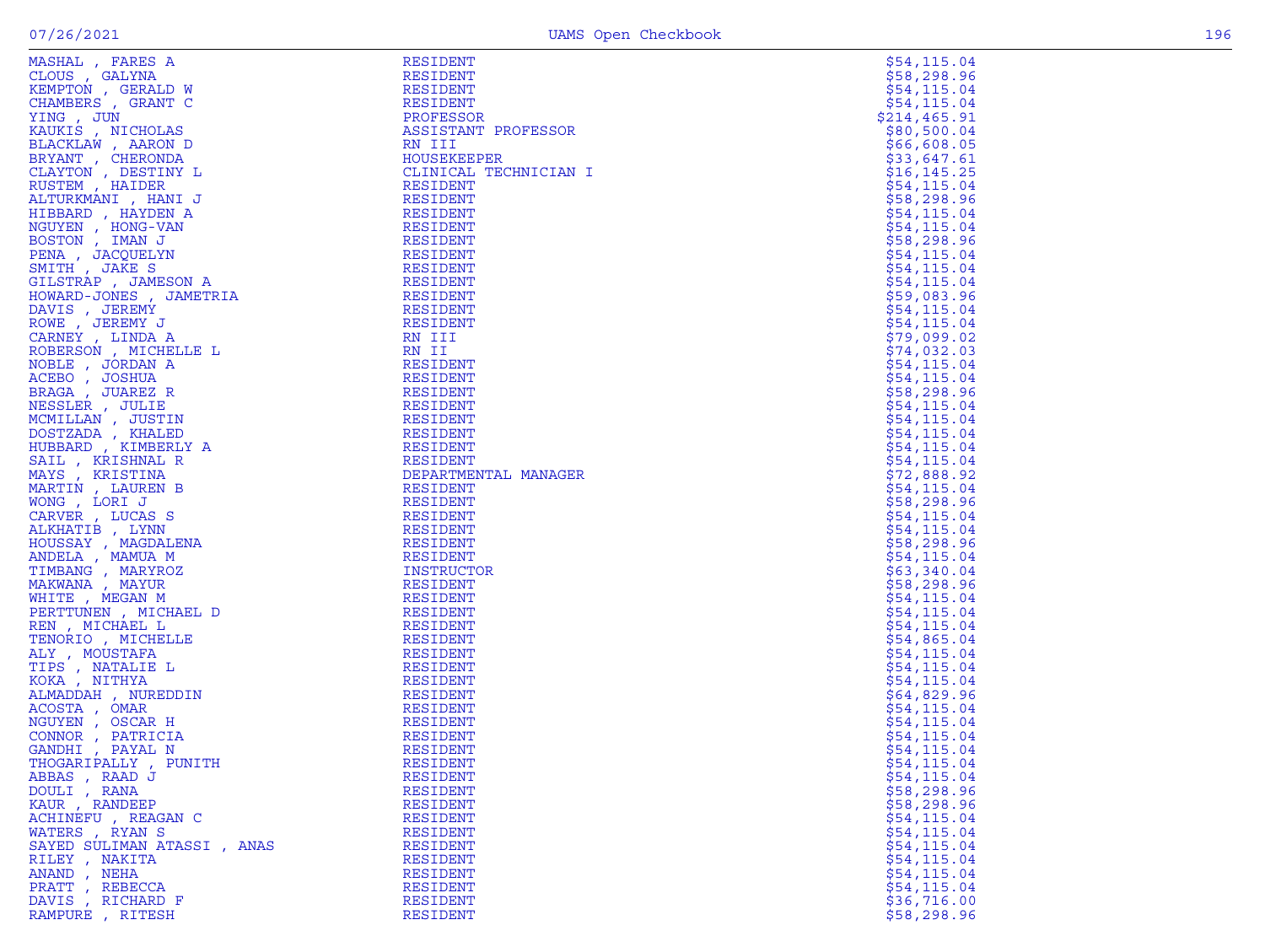| ۰. |  |
|----|--|

| HOLSTON, ROSS                         | RESIDENT                        | \$54, 115.04              |
|---------------------------------------|---------------------------------|---------------------------|
| BAJWA, SAHIBA                         | RESIDENT                        | \$54,115.04               |
| CHANDRA, SAMIRA Z                     | RESIDENT                        | \$58,298.96               |
| GEURKINK , SAMUEL A                   | RESIDENT                        | \$58,298.96               |
| WINEGAR , SAMUEL P                    | RESIDENT                        | \$54,115.04               |
| AMELI , SANAZ                         | RESIDENT                        | \$54,115.04               |
| KANKAM, SARAFINA K                    | RESIDENT                        | \$55,698.00               |
| PALMER, SARAH                         | RESIDENT                        | \$54,115.04               |
| SMITH, SCOTT K                        | RESIDENT                        | \$54,115.04               |
| NANDY, SHAMI                          | RESIDENT                        | \$59,083.96               |
| MOHANAN, SHILPA                       | RESIDENT                        | \$54,115.04               |
| CHANDLER, SUSANNA                     | RESIDENT                        | \$54,115.04               |
| FRY , TRENT JAMES                     | RESIDENT                        | \$54,115.04               |
| CUNNINGHAM, TYLER W                   | RESIDENT                        | \$58,298.96               |
| MALHOTRA, VIVEK                       | RESIDENT                        | \$54, 115.04              |
| XU, WENYUAN                           | RESIDENT                        | \$58,298.96               |
| COGGINS , WILLIAM S                   | RESIDENT                        | \$54,115.04               |
| SHAH, YASH                            | RESIDENT                        | \$54, 115.04              |
| PORTER, ZACHARY                       | RESIDENT                        | \$54, 115.04              |
| ASGHAR , ZAIN                         | RESIDENT                        | \$55,177.76               |
| TANRITANIR, AHMET                     | RESIDENT                        | \$58,298.96               |
| WENHOLZ, ALISON R                     | RESIDENT                        | \$54, 115.04              |
| WARREN, MOLLY                         | PHARMACIST I                    | \$48,092.46               |
| SORELL, RYAN C                        | RESIDENT                        | \$59,298.96               |
| SIVILS, TAYLOR                        | PHARMACIST I                    | \$52,080.21               |
| GREULICH, JENNIFER R                  | RESIDENT                        | \$54, 115.04              |
| PAYNE, ALEXANDER W                    | RESIDENT                        | \$54,115.04               |
| MEYER, JESSICA C                      | RESIDENT                        | \$58,298.96               |
| DAY, KIMBERLY N                       | RESIDENT                        | \$58,298.96               |
| BLACKLEDGE, TUCKER S                  | RESIDENT                        | \$58,298.96               |
| DIEP, VIVIAN                          | RESIDENT                        | \$54,115.04               |
| LYONS, DANIELLE                       | CLINICAL TECHNICIAN III         | \$41,944.47               |
| GILLEY, EMILY A                       | RN III                          | \$88, 269.64              |
| ANDERSEN, JENNIFER A                  | ASSISTANT PROFESSOR             | \$73,833.32               |
| ROBINSON, LEIGH A                     | RESIDENT                        | \$58,103.37               |
| KUMAR, ABHISHEK                       | INSTRUCTOR                      | \$101,600.00              |
| LAVROVA, ANNA O                       | RESIDENT                        | \$58,298.96               |
| WILLIS , DON E                        | ASSISTANT PROFESSOR             | \$70,499.96               |
| BLISSETT, KELSEY N                    | RN III                          | \$76,133.09               |
| MCDANIEL , TREVOR<br>BRAN, JOSIE M    | RN III<br>CLINICAL TECHNICIAN I | \$96,659.47               |
| GINGER , ARLISSA E                    | POINT OF SERVICE COORDINATOR    | \$4,782.00                |
|                                       | HOUSEKEEPER                     | \$1,831.20<br>\$14,242.54 |
| BAGWELL , HEIDI<br>BAYANI , CHARISH B | RN IV                           | \$69,885.10               |
| FLOYD, KELSEY K                       | RESIDENT                        | \$54,115.04               |
| BARNES , CHELSEA R                    | SPECIAL PROCEDURE TECHNICIAN    | \$35,641.92               |
| POWELL , TENIKA                       | HOUSEKEEPER                     | \$21,585.98               |
| CALLOWAY, KENYA K                     | HOUSEKEEPER                     | \$9,183.05                |
| HALBERT, GABRIELLE Y                  | RN II                           | \$81,410.10               |
| JENNINGS, PATRICK                     | ASSISTANT PROFESSOR             | \$75,500.00               |
| WARDEN, TAYLOR C                      | RESIDENT                        | \$54, 115.04              |
| FOSTER, SARAH G                       | CLINICAL TECHNICIAN I           | \$4,066.30                |
| HALBERT, JUSTIN                       | RN III                          | \$86,552.11               |
| ONYUKA, JACKSON H                     | PATIENT CARE TECHNICIAN         | \$39,127.81               |
| RAPER, ABBY                           | PATIENT CARE TECHNICIAN         | \$14,855.82               |
| SORENSEN, CAMBRE                      | CERTIFIED TECHNOLOGIST II       | \$56,512.70               |
| ALONSO, JASMINE                       | RN I                            | \$53,740.90               |
| ORMAN , JENNIFER L                    | RN III                          | \$85,520.95               |
| CHITWOOD , MADISON                    | RN I                            | \$56,743.21               |
| JOHNSON , SHAYLA S                    | RN III                          | \$98,642.42               |
| MCCOY, KACEY L                        | NURSING PRN POOL - RN           | \$2,520.50                |
| VIJAYARAJAH , SENTHURAN               | <b>INSTRUCTOR</b>               | \$62,149.55               |
| FERDMAN, BARBARA R                    | ASSOCIATE PROFESSOR             | \$128,230.74              |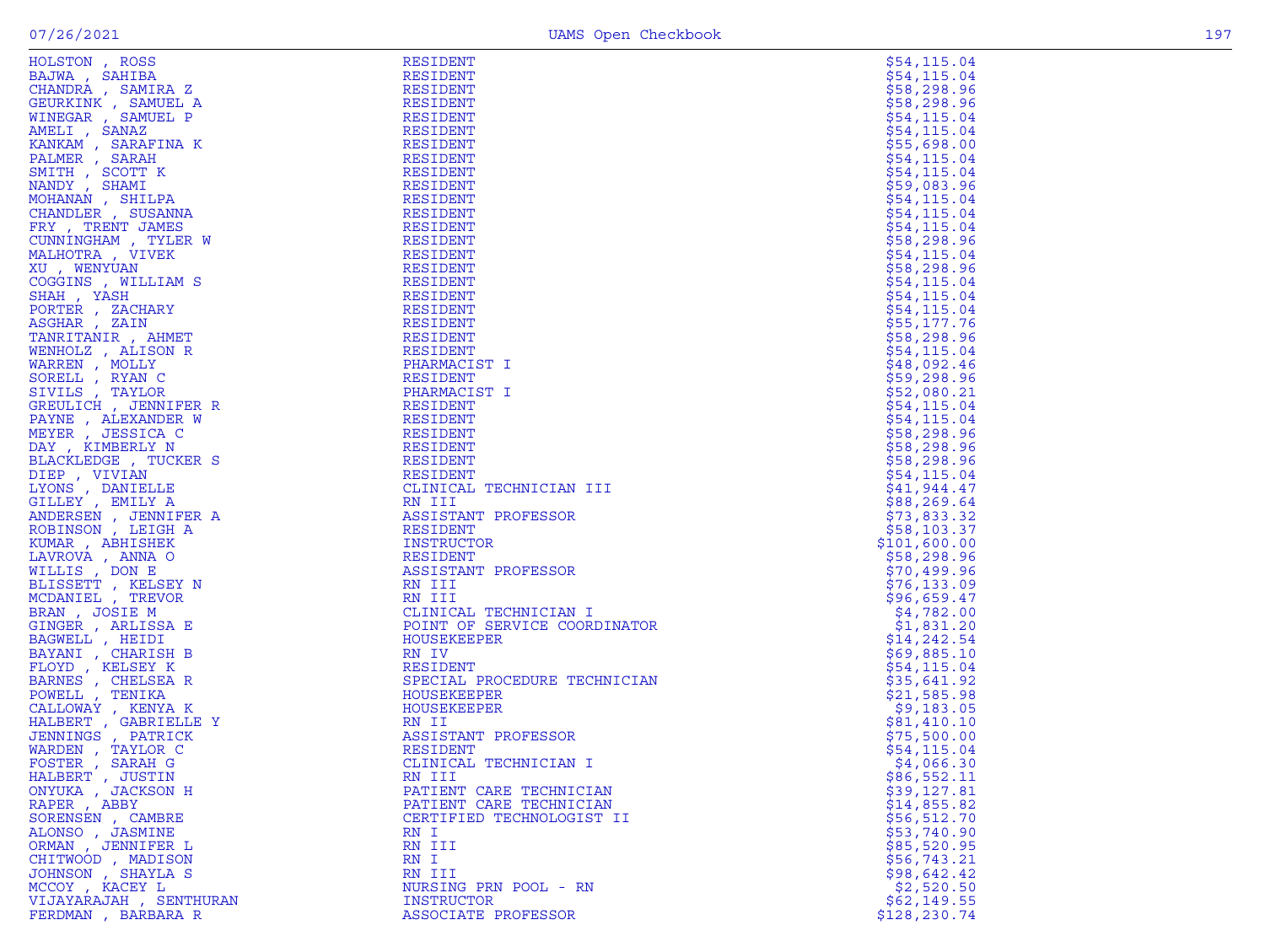| PAPARIC , STACEY R<br>PAPARIC , STACEY R<br>NZONZIMBU , DIANE L                                                                                                                                                                                                |
|----------------------------------------------------------------------------------------------------------------------------------------------------------------------------------------------------------------------------------------------------------------|
|                                                                                                                                                                                                                                                                |
|                                                                                                                                                                                                                                                                |
| PORTER , MERCEDES<br>DASARI , CHANDRA S                                                                                                                                                                                                                        |
|                                                                                                                                                                                                                                                                |
| GUNDARLAPALLI , SRAVANI                                                                                                                                                                                                                                        |
|                                                                                                                                                                                                                                                                |
|                                                                                                                                                                                                                                                                |
|                                                                                                                                                                                                                                                                |
|                                                                                                                                                                                                                                                                |
|                                                                                                                                                                                                                                                                |
|                                                                                                                                                                                                                                                                |
|                                                                                                                                                                                                                                                                |
|                                                                                                                                                                                                                                                                |
| FONDARLAPALLI , SRAVAN<br>PATEL , SWETAL<br>HALE , LEROCHE N<br>TATUM , BIANCA N<br>EVANS , CHRISTIANA<br>ELLIS , PAULA CHARRAY<br>MALKER , GEORGIA<br>SIKES , LEAH<br>SMITH , ARIEL R<br>RIDEOUT , KHADIJAH C<br>CROUCH , MATTHEW L<br>OGUNSESAN . YETUNDE    |
|                                                                                                                                                                                                                                                                |
|                                                                                                                                                                                                                                                                |
|                                                                                                                                                                                                                                                                |
| )<br>OGUNSESÁN , YETUNDE<br>ANZALONE , CHARLES L                                                                                                                                                                                                               |
| SNOW, JEFFREY REAGAN L                                                                                                                                                                                                                                         |
|                                                                                                                                                                                                                                                                |
|                                                                                                                                                                                                                                                                |
|                                                                                                                                                                                                                                                                |
|                                                                                                                                                                                                                                                                |
|                                                                                                                                                                                                                                                                |
| MUTCHELL , HANNAH<br>BRAICH , JASMEET K<br>BRAICH , JASMEET K<br>EFIRD , JIBRAN<br>EFIRD , LEAH J<br>ELLIS , CYNTHIA R<br>MENDENHALL , KAITLYN<br>MENDENHALL , KAITLYN                                                                                         |
|                                                                                                                                                                                                                                                                |
|                                                                                                                                                                                                                                                                |
|                                                                                                                                                                                                                                                                |
|                                                                                                                                                                                                                                                                |
|                                                                                                                                                                                                                                                                |
|                                                                                                                                                                                                                                                                |
|                                                                                                                                                                                                                                                                |
|                                                                                                                                                                                                                                                                |
|                                                                                                                                                                                                                                                                |
|                                                                                                                                                                                                                                                                |
| MENDENHALL , KATTLYN<br>SMILEY , JAIDEN<br>PULLEY , JAIDEN<br>PENG , CHENG<br>LLOYD , WALDA P<br>JENKINS , ARIEL<br>SMITH , JAVONNICA L<br>SHAMIM , MUHAMMAD M<br>JERMAN , VALANDRA L<br>RIKLON , AMY<br>BULL , CHELSEY<br>FARZAD , DANISH<br>HIKSCH . KATIE R |
|                                                                                                                                                                                                                                                                |
|                                                                                                                                                                                                                                                                |
| HIRSCH , KATIE R                                                                                                                                                                                                                                               |
| LOR , KATIE C                                                                                                                                                                                                                                                  |
| WASHINGTON , ALIESHA D<br>WILLIAMS , JASMINE L                                                                                                                                                                                                                 |
|                                                                                                                                                                                                                                                                |
| RINKE , KARA A                                                                                                                                                                                                                                                 |
|                                                                                                                                                                                                                                                                |
| DAVIDSON , TIFFANY<br>HONORABLE , BRESHAUNA C                                                                                                                                                                                                                  |
|                                                                                                                                                                                                                                                                |
| KELSEY , CHRIS A<br>ANDERSON , CHRYDEE J                                                                                                                                                                                                                       |
| DELGADO-CALLE, JESUS                                                                                                                                                                                                                                           |
|                                                                                                                                                                                                                                                                |
|                                                                                                                                                                                                                                                                |
|                                                                                                                                                                                                                                                                |
|                                                                                                                                                                                                                                                                |
| <b>MORGAN , LAUREN E<br/>PRIDDY , ERIN E<br/>ROWE , LEAH</b>                                                                                                                                                                                                   |
| RAINWATER , RANDALL R                                                                                                                                                                                                                                          |
|                                                                                                                                                                                                                                                                |
| JOSHI , SAUMYA V<br>BURROWS , LOREN M                                                                                                                                                                                                                          |
| TRAN , KHIEM A                                                                                                                                                                                                                                                 |
|                                                                                                                                                                                                                                                                |
| HASSAN, SEEMEEN<br>JAYACHANDRAN , SOWMYA                                                                                                                                                                                                                       |
|                                                                                                                                                                                                                                                                |
|                                                                                                                                                                                                                                                                |
|                                                                                                                                                                                                                                                                |
| AYERS , VALERIE S<br>CLARK , LYNDRELLA H<br>HEMPHILL , MEGAN C                                                                                                                                                                                                 |
| ATHAR , MUHAMMAD W                                                                                                                                                                                                                                             |
|                                                                                                                                                                                                                                                                |
| HAYNES , TARA<br>CARLLEE , SHEENA W<br>AGBOR , MICHAEL<br>SARRONG CLAIDY                                                                                                                                                                                       |

| SLOAN , CHRISTIAN A              | RN I                               | \$56,347.43                |
|----------------------------------|------------------------------------|----------------------------|
| PAPARIC, STACEY R                | RN II                              | \$70,523.70                |
| NZONZIMBU, DIANE L               | NURSING PRN POOL - RN              | \$82,862.99                |
| PORTER, MERCEDES                 | CASHIER                            | \$15,896.50                |
| DASARI , CHANDRA S               | ASSISTANT PROFESSOR                | \$290,829.31               |
| GUNDARLAPALLI, SRAVANI           | ASSISTANT PROFESSOR                | \$208,468.19               |
| PATEL, SWETAL                    | RESIDENT                           | \$64,829.96                |
| HALE, LEROCHE N                  | HOUSEKEEPER                        | \$10,653.59                |
| TATUM, BIANCA N                  | RN I                               | \$25,708.64                |
| EVANS, CHRISTIANA                | RN II                              | \$1,892.00                 |
| ELLIS, PAULA CHARRAY             | NURSING PRN POOL - RN              | \$35,122.37                |
| WALKER, GEORGIA                  | CLINICAL TECHNICIAN I              | \$2,598.50                 |
| SIKES , LEAH                     | CLINICAL TECHNICIAN I              | \$3,126.20                 |
| SMITH, ARIEL R                   | FOOD PREPARATION SUPERVISOR        | \$12,421.50                |
| RIDEOUT, KHADIJAH C              | NURSING PRN POOL - RN              | \$12,845.55                |
| CROUCH, MATTHEW L                | ASSISTANT PROFESSOR                | \$208,400.00               |
| OGUNSESAN, YETUNDE               | ASSISTANT PROFESSOR                | \$226,053.04               |
| ANZALONE , CHARLES L             | INSTRUCTOR                         | \$63,056.21                |
| SNOW, JEFFREY REAGAN L           | PHARMACY RESIDENT                  | \$41,500.04                |
| MITCHELL , HANNAH                | ADVANCED PRACTICE REGISTERED NURSE | \$60,607.82                |
| BRAICH, JASMEET K                | PHARMACY RESIDENT                  | \$41,500.04                |
| AHMED, JIBRAN                    | ASSISTANT PROFESSOR                | \$309,500.00               |
| EFIRD, LEAH J                    | RESIDENT                           | \$54,115.04                |
| ELLIS, CYNTHIA R                 | RN III                             | \$14,896.00                |
| MENDENHALL , KAITLYN             | RN III                             | \$95,016.24                |
| SMILEY-EDMONDSON , YOLANDA L     | NURSING PRN POOL - RN              | \$12,086.80                |
| PULLEY, JAIDEN                   | HOUSEKEEPER                        | \$5,001.58                 |
| PENG, CHENG                      | ASSISTANT RESEARCH PROFESSOR       | \$83,000.00                |
| LLOYD, WALDA P                   | ASSISTANT PROFESSOR                | \$255,500.00               |
| JENKINS, ARIEL                   | RN II                              | \$29, 229.57               |
| SMITH , JAVONNICA L              | DIETETIC TECHNICIAN                | \$29,877.25                |
| SHAMIM, MUHAMMAD M               | RESIDENT                           | \$54,865.04                |
| GERMAN , VALANDRA L              | ASSOCIATE PROFESSOR<br>RN II       | \$95,500.04                |
| RIKLON , AMY                     |                                    | \$47,387.99                |
| BULL, CHELSEY<br>FARZAD , DANISH | RESIDENT<br>CLINICAL TECHNICIAN I  | \$415.66<br>\$8,326.25     |
| HIRSCH, KATIE R                  | POST DOCTORAL FELLOW               | \$50,719.00                |
| LOR, KATIE C                     | ADMINISTRATIVE ANALYST             |                            |
| WASHINGTON, ALIESHA D            | RN III                             | \$31,676.69<br>\$51,241.67 |
| WILLIAMS , JASMINE L             | CASHIER                            | \$2,909.31                 |
| RINKE, KARA A                    | RN III                             | \$83,002.70                |
| DAVIDSON, TIFFANY                | RN III                             | \$91,895.42                |
| HONORABLE , BRESHAUNA C          | POINT OF SERVICE COORDINATOR       | \$31,813.73                |
| KELSEY, CHRIS A                  | OCCUPATIONAL THERAPIST             | \$76,319.70                |
| ANDERSON, CHRYDEE J              | MEDICAL ASSISTANT                  | \$2,793.00                 |
| DELGADO-CALLE , JESUS            | ASSISTANT PROFESSOR                | \$122,234.96               |
| MORGAN , LAUREN E                | RN III                             | \$62,388.88                |
| PRIDDY, ERIN E                   | ASSISTANT PROFESSOR                | \$385,069.53               |
| ROWE, LEAH                       | CERTIFIED TECHNOLOGIST I           | \$33, 214.54               |
| RAINWATER, RANDALL R             | CLINICAL TECHNICIAN I              | \$6,752.01                 |
| JOSHI , SAUMYA V                 | ASSISTANT PROFESSOR                | \$191,700.39               |
| BURROWS, LOREN M                 | CLINICAL TECHNICIAN I              | \$5,456.50                 |
| TRAN, KHIEM A                    | RESIDENT                           | \$54,115.04                |
| HASSAN, SEEMEEN                  | RESIDENT                           | \$58,298.96                |
| JAYACHANDRAN , SOWMYA            | RESIDENT                           | \$54, 115.04               |
| AYERS, VALERIE S                 | INVENTORY CONTROL TECHNICIAN       | \$43,944.00                |
| CLARK, LYNDRELLA H               | FAMILY ENRICHMENT SPECIALIST I     | \$33,110.31                |
| HEMPHILL , MEGAN C               | RN III                             | \$60,489.59                |
| ATHAR , MUHAMMAD W               | ASSISTANT PROFESSOR                | \$459,791.63               |
| HAYNES, TARA                     | <b>HOUSEKEEPER</b>                 | \$11,488.75                |
| CARLLEE , SHEENA W               | ASSISTANT PROFESSOR                | \$193,000.00               |
| AGBOR , MICHAEL                  | NURSING PRN POOL - RN              | \$304.00                   |
| SARPONG, CLAUDY                  | CLINICAL TECHNICIAN II             | \$31,438.58                |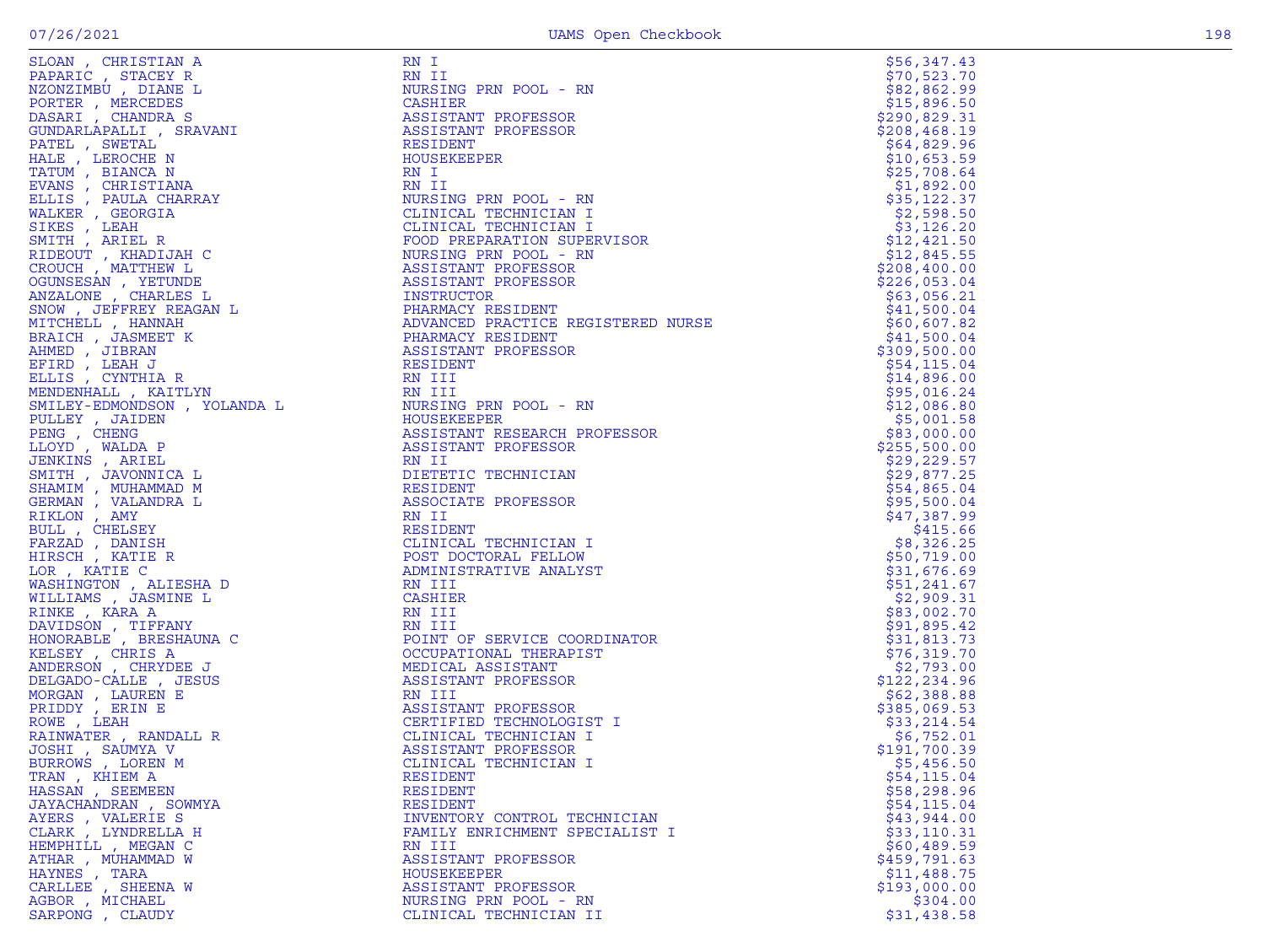|                             |                              | \$27,863.64   |
|-----------------------------|------------------------------|---------------|
|                             |                              | \$9,878.23    |
|                             |                              | \$2,314.79    |
|                             |                              | \$8,670.83    |
|                             | CLINICAL TECHNICIAN I        | \$12,640.53   |
|                             | ASSISTANT PROFESSOR          | \$162, 941.62 |
|                             | ASSISTANT PROFESSOR          | \$113,761.63  |
|                             | CLINICAL TECHNICIAN I        | \$3,854.00    |
|                             | RESEARCH TECHNICIAN          | \$1,550.50    |
|                             |                              | \$54,115.04   |
|                             | ASSOCIATE PROFESSOR          | \$353,500.04  |
|                             | CLINICAL TECHNICIAN I        | \$3,629.61    |
|                             | CLINICAL TECHNICIAN I        | \$3,643.50    |
|                             |                              | \$64,098.94   |
|                             | PUBLIC SAFETY OFFICER        | \$30,900.41   |
|                             | PATIENT CARE TECHNICIAN      | \$26,738.29   |
|                             |                              | \$58,298.96   |
|                             | ASSISTANT PROFESSOR          | \$261,378.66  |
|                             |                              | \$18,943.83   |
|                             |                              |               |
|                             |                              | \$11,970.00   |
|                             | CLINICAL TECHNICIAN I        | \$1,769.00    |
|                             | CLINICAL TECHNICIAN I        | \$8,371.75    |
|                             | CLINICAL TECHNICIAN I        | \$210.00      |
|                             | CLINICAL TECHNICIAN I        | \$6,865.00    |
|                             | CLINICAL TECHNICIAN I        | \$5,055.50    |
|                             | CLINICAL TECHNICIAN I        | \$714.00      |
|                             | CLINICAL TECHNICIAN I        | \$1,470.00    |
|                             | POST DOCTORAL FELLOW         | \$43,172.00   |
|                             | PATIENT SERVICES ASSOCIATE   | \$24,441.67   |
|                             | HOUSEKEEPER                  | \$10,822.25   |
|                             | POST DOCTORAL FELLOW         | \$58,499.96   |
|                             | ASSISTANT PROFESSOR          | \$309,500.00  |
|                             | RESIDENT                     | \$54,115.04   |
|                             | ASSISTANT PROFESSOR          | \$350,500.04  |
|                             | RESIDENT                     | \$56,145.91   |
|                             | RESIDENT                     | \$55,130.48   |
|                             | RESIDENT                     | \$56, 145.91  |
|                             | RESIDENT                     | \$56, 145.91  |
|                             | RESIDENT                     | \$56,145.91   |
|                             | RESIDENT                     | \$54,521.21   |
|                             | RESIDENT                     | \$56,145.91   |
|                             | RESIDENT                     | \$57,604.64   |
|                             | RESIDENT                     | \$55,333.56   |
|                             | RESIDENT                     | \$51,006.92   |
|                             | CLINICAL TECHNICIAN I        | \$9,089.30    |
|                             | CASHIER                      | \$27,209.77   |
| BELL, LATYA D               | CASHIER                      | \$14,557.86   |
| HEIRD, NICKOLAS A           | CLINICAL TECHNICIAN III      | \$66,150.67   |
| CORTES, ZULIMAR B           | CASHIER                      | \$14,949.37   |
| BROWN, AARON D              | POINT OF SERVICE COORDINATOR | \$21,431.03   |
| STONE, PAULA S              | DIVISIONAL DIRECTOR          | \$109,783.07  |
| NELSON, ANANDA K            | PATIENT SERVICES ASSOCIATE   | \$30,861.29   |
| THOMAS, TIYE                | CLINICAL TECHNICIAN I        | \$6,496.00    |
| WILLIAMS, ELLIS E           | RN II                        | \$77,772.22   |
| NORRIS, DASIA L             | PATIENT CARE TECHNICIAN      | \$11,579.75   |
| SCOTT, LYNDERICA            | <b>HOUSEKEEPER</b>           | \$4,845.75    |
| GRABER, ERIKA D             | PATIENT SERVICES ASSOCIATE   | \$33,890.29   |
| PAYNE, KENNADEA             | CERTIFIED TECHNOLOGIST I     | \$14,206.33   |
| YERTON, ANGELICA            | CLINICAL TECHNICIAN I        | \$438.00      |
| SMITH , HANNAH L            | CLINICAL TECHNICIAN I        | \$4,253.50    |
| GLOVER, SARAH B             | CLINICAL TECHNICIAN I        | \$8,851.06    |
| PRIVACY PROTECTION REQUIRED |                              | \$2,426.65    |
| PRIVACY PROTECTION REQUIRED |                              | \$9,736.10    |

| 511<br>\$\$<br>ななでならない ろう<br>\$ | トター161\$ター55\$ター6325611\$ター<br>48223314333406818118                                                                                     |                                                                                                                                                                                                                                   |                                                                                                               |
|---------------------------------|-----------------------------------------------------------------------------------------------------------------------------------------|-----------------------------------------------------------------------------------------------------------------------------------------------------------------------------------------------------------------------------------|---------------------------------------------------------------------------------------------------------------|
|                                 | <b>440</b>                                                                                                                              |                                                                                                                                                                                                                                   |                                                                                                               |
| \$                              | メディア・スタイン インスタイン スタイン COP スタCP コンスタイン スタイン スタイン スタイン スタイン スタインスタイ<br>65 13408940656664675197464190671<br>\$421505555555555582161203\$71 | <b>っ6697851566097239973280741484515111115163002519478475</b><br>+7 4 4 6 5 5 1 0 2 4 9 0 3 9 7 4 7 6 7 1 6 5 1 7 7 4 2 9 0 1 0 4 3 4 4 4 2 4 0 3 0 8 0 5 5 4 3 8 6 9 7 7<br>〒0011405093808883091055402129050505551543699709131629 | ,8566050065942968007005000629000949992965937863002027<br>2332300441041966300500000756044181111146207677379025 |
|                                 | $54$<br>$533$<br>$514$<br>\$48<br>\$\$29                                                                                                | , 84<br>, 89<br>, 24<br>, 25<br>, 42<br>, 73<br>, 73<br>50683166                                                                                                                                                                  | $.759$<br>$.233$<br>$.006$<br>$.65$<br>$.65$<br>$.10$                                                         |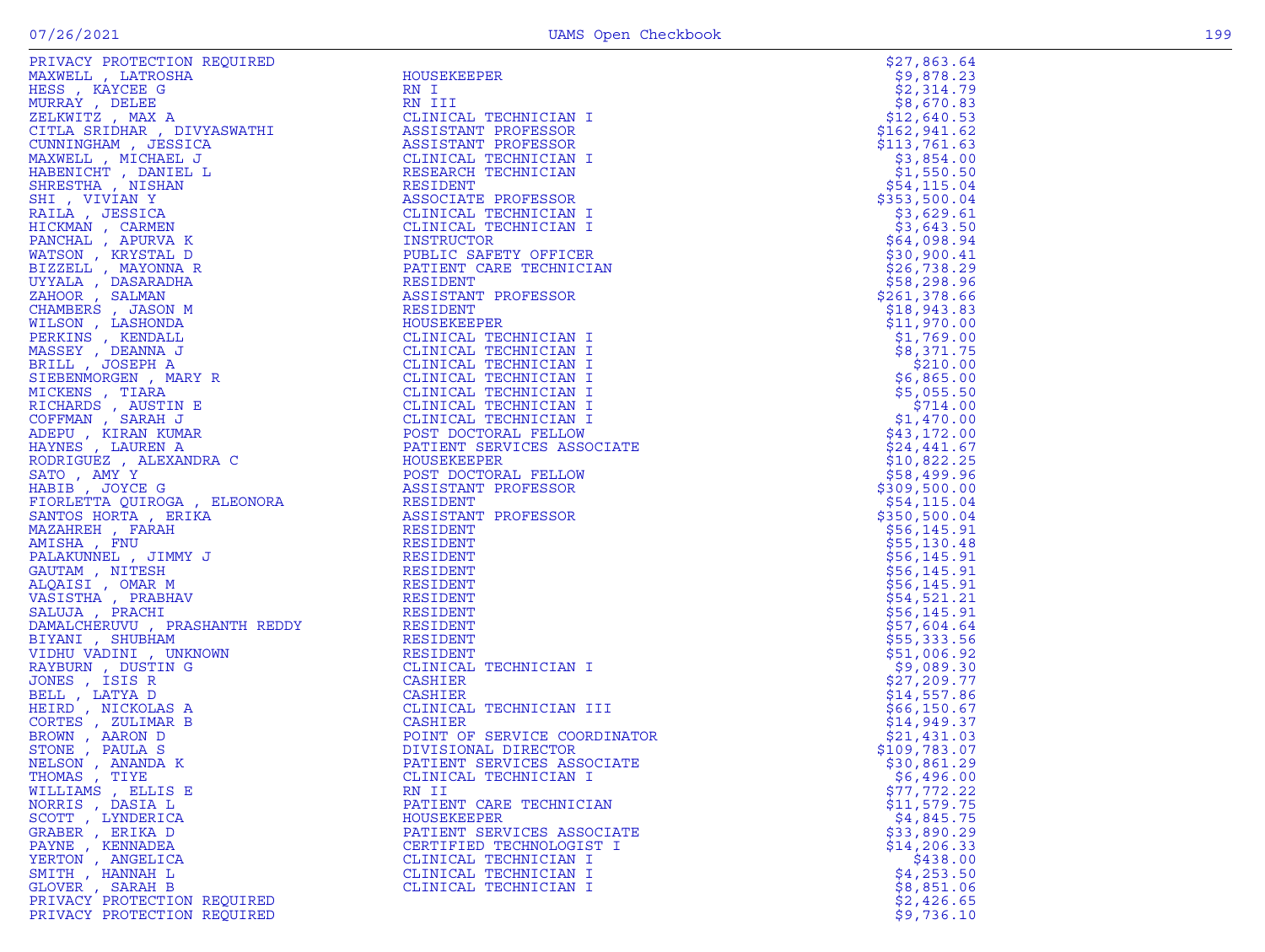| PRIVACY PROTECTION REQUIRED                                                                                                                                                                                                                                                                                                                                                                                                                                                |                                                                                                                                                                                                                                                     | \$2,426.65   |
|----------------------------------------------------------------------------------------------------------------------------------------------------------------------------------------------------------------------------------------------------------------------------------------------------------------------------------------------------------------------------------------------------------------------------------------------------------------------------|-----------------------------------------------------------------------------------------------------------------------------------------------------------------------------------------------------------------------------------------------------|--------------|
| RALEY, JORDYN                                                                                                                                                                                                                                                                                                                                                                                                                                                              | CLINICAL TECHNICIAN I                                                                                                                                                                                                                               | \$2,410.00   |
| BULLINGTON, EMILY                                                                                                                                                                                                                                                                                                                                                                                                                                                          | CLINICAL TECHNICIAN I                                                                                                                                                                                                                               | \$6,490.50   |
| PRIVACY PROTECTION REQUIRED<br>$\begin{array}{lll} \texttt{\tt \&\,} \\ \texttt{\tt \&\,} \\ \texttt{\tt \&\,} \\ \texttt{\tt \&\,} \\ \texttt{\tt \&\,} \\ \texttt{\tt \&\,} \\ \texttt{\tt \&\,} \\ \texttt{\tt \&\,} \\ \texttt{\tt \&\,} \\ \texttt{\tt \&\,} \\ \texttt{\tt \&\,} \\ \texttt{\tt \&\,} \\ \texttt{\tt \&\,} \\ \texttt{\tt \&\,} \\ \texttt{\tt \&\,} \\ \texttt{\tt \&\,} \\ \texttt{\tt \&\,} \\ \texttt{\tt \&\,} \\ \texttt{\tt \&\,} \\ \texttt$ |                                                                                                                                                                                                                                                     | \$4,172.50   |
|                                                                                                                                                                                                                                                                                                                                                                                                                                                                            |                                                                                                                                                                                                                                                     |              |
| PRIVACY PROTECTION REQUIRED                                                                                                                                                                                                                                                                                                                                                                                                                                                |                                                                                                                                                                                                                                                     | \$2,676.65   |
| ROBERTS, ALYSE                                                                                                                                                                                                                                                                                                                                                                                                                                                             | CLINICAL TECHNICIAN I                                                                                                                                                                                                                               | \$3,696.25   |
| FEIMSTER , SHARIESA                                                                                                                                                                                                                                                                                                                                                                                                                                                        | CLINICAL TECHNICIAN I                                                                                                                                                                                                                               | \$3,260.00   |
| WADKINS, LAUREN E                                                                                                                                                                                                                                                                                                                                                                                                                                                          | CLINICAL TECHNICIAN I                                                                                                                                                                                                                               | \$1,014.85   |
| GLAUDE, CORI                                                                                                                                                                                                                                                                                                                                                                                                                                                               | CLINICAL TECHNICIAN I                                                                                                                                                                                                                               | \$2,312.50   |
| PRIVACY PROTECTION REQUIRED                                                                                                                                                                                                                                                                                                                                                                                                                                                |                                                                                                                                                                                                                                                     | \$718.75     |
| PRIVACY PROTECTION REQUIRED                                                                                                                                                                                                                                                                                                                                                                                                                                                |                                                                                                                                                                                                                                                     | \$2,676.65   |
| PRIVACY PROTECTION REOUIRED                                                                                                                                                                                                                                                                                                                                                                                                                                                |                                                                                                                                                                                                                                                     | \$2,676.65   |
| PRIVACY PROTECTION REQUIRED                                                                                                                                                                                                                                                                                                                                                                                                                                                |                                                                                                                                                                                                                                                     | \$2,676.65   |
| HIBBARD, RASHELL                                                                                                                                                                                                                                                                                                                                                                                                                                                           | CLINICAL TECHNICIAN I                                                                                                                                                                                                                               | \$5,117.00   |
| PRIVACY PROTECTION REQUIRED                                                                                                                                                                                                                                                                                                                                                                                                                                                |                                                                                                                                                                                                                                                     | \$2,676.65   |
| PRIVACY PROTECTION REQUIRED                                                                                                                                                                                                                                                                                                                                                                                                                                                |                                                                                                                                                                                                                                                     | \$2,426.65   |
| PRIVACY PROTECTION REQUIRED                                                                                                                                                                                                                                                                                                                                                                                                                                                |                                                                                                                                                                                                                                                     | \$2,426.65   |
| PRIVACY PROTECTION REQUIRED                                                                                                                                                                                                                                                                                                                                                                                                                                                |                                                                                                                                                                                                                                                     | \$2,426.65   |
|                                                                                                                                                                                                                                                                                                                                                                                                                                                                            |                                                                                                                                                                                                                                                     | \$2,201.25   |
|                                                                                                                                                                                                                                                                                                                                                                                                                                                                            |                                                                                                                                                                                                                                                     | \$4,134.65   |
|                                                                                                                                                                                                                                                                                                                                                                                                                                                                            |                                                                                                                                                                                                                                                     | \$9,115.04   |
|                                                                                                                                                                                                                                                                                                                                                                                                                                                                            |                                                                                                                                                                                                                                                     | \$27,812.95  |
|                                                                                                                                                                                                                                                                                                                                                                                                                                                                            |                                                                                                                                                                                                                                                     |              |
|                                                                                                                                                                                                                                                                                                                                                                                                                                                                            |                                                                                                                                                                                                                                                     | \$3,818.50   |
|                                                                                                                                                                                                                                                                                                                                                                                                                                                                            |                                                                                                                                                                                                                                                     | \$179,612.46 |
|                                                                                                                                                                                                                                                                                                                                                                                                                                                                            |                                                                                                                                                                                                                                                     | \$27,077.25  |
|                                                                                                                                                                                                                                                                                                                                                                                                                                                                            |                                                                                                                                                                                                                                                     | \$45,978.39  |
|                                                                                                                                                                                                                                                                                                                                                                                                                                                                            |                                                                                                                                                                                                                                                     | \$48,559.66  |
|                                                                                                                                                                                                                                                                                                                                                                                                                                                                            | PRIVACY FROMENTION REQUIRED<br>PRICE , TYPERSHAN REQUIRED<br>DERIGNATION REQUIRED<br>DERIGNATION , VICTORIA L<br>NECEL , CARLES A<br>NOCALL , CHANLES A<br>NOCALL , CHANLES A<br>NOCALL , CHANLES A<br>NORMAN REQUIRED<br>CLINICAL TECHNICIAN I<br> | \$54,769.20  |
|                                                                                                                                                                                                                                                                                                                                                                                                                                                                            |                                                                                                                                                                                                                                                     | \$18,151.89  |
|                                                                                                                                                                                                                                                                                                                                                                                                                                                                            |                                                                                                                                                                                                                                                     | \$8,594.25   |
|                                                                                                                                                                                                                                                                                                                                                                                                                                                                            |                                                                                                                                                                                                                                                     | \$24,947.50  |
|                                                                                                                                                                                                                                                                                                                                                                                                                                                                            |                                                                                                                                                                                                                                                     | \$4, 243.75  |
|                                                                                                                                                                                                                                                                                                                                                                                                                                                                            |                                                                                                                                                                                                                                                     | \$482,374.04 |
|                                                                                                                                                                                                                                                                                                                                                                                                                                                                            |                                                                                                                                                                                                                                                     | \$161.00     |
|                                                                                                                                                                                                                                                                                                                                                                                                                                                                            |                                                                                                                                                                                                                                                     | \$5,344.36   |
|                                                                                                                                                                                                                                                                                                                                                                                                                                                                            |                                                                                                                                                                                                                                                     | \$3,268.23   |
|                                                                                                                                                                                                                                                                                                                                                                                                                                                                            |                                                                                                                                                                                                                                                     | \$89,584.29  |
|                                                                                                                                                                                                                                                                                                                                                                                                                                                                            |                                                                                                                                                                                                                                                     | \$5,783.91   |
|                                                                                                                                                                                                                                                                                                                                                                                                                                                                            |                                                                                                                                                                                                                                                     | \$14,187.50  |
|                                                                                                                                                                                                                                                                                                                                                                                                                                                                            |                                                                                                                                                                                                                                                     | \$38,429.81  |
|                                                                                                                                                                                                                                                                                                                                                                                                                                                                            |                                                                                                                                                                                                                                                     | \$61,477.46  |
|                                                                                                                                                                                                                                                                                                                                                                                                                                                                            |                                                                                                                                                                                                                                                     |              |
|                                                                                                                                                                                                                                                                                                                                                                                                                                                                            |                                                                                                                                                                                                                                                     | \$26,559.52  |
|                                                                                                                                                                                                                                                                                                                                                                                                                                                                            |                                                                                                                                                                                                                                                     | \$29,454.73  |
|                                                                                                                                                                                                                                                                                                                                                                                                                                                                            |                                                                                                                                                                                                                                                     | \$9,048.13   |
|                                                                                                                                                                                                                                                                                                                                                                                                                                                                            |                                                                                                                                                                                                                                                     | \$26, 916.67 |
|                                                                                                                                                                                                                                                                                                                                                                                                                                                                            |                                                                                                                                                                                                                                                     | \$14,880.95  |
|                                                                                                                                                                                                                                                                                                                                                                                                                                                                            |                                                                                                                                                                                                                                                     | \$502.00     |
| PRIVACY PROTECTION REQUIRED                                                                                                                                                                                                                                                                                                                                                                                                                                                |                                                                                                                                                                                                                                                     | \$26, 916.67 |
| PRIVACY PROTECTION REQUIRED                                                                                                                                                                                                                                                                                                                                                                                                                                                |                                                                                                                                                                                                                                                     | \$26,916.67  |
| PRIVACY PROTECTION REQUIRED                                                                                                                                                                                                                                                                                                                                                                                                                                                |                                                                                                                                                                                                                                                     | \$26,916.67  |
| PRIVACY PROTECTION REQUIRED                                                                                                                                                                                                                                                                                                                                                                                                                                                |                                                                                                                                                                                                                                                     | \$26,916.67  |
| PRIVACY PROTECTION REQUIRED                                                                                                                                                                                                                                                                                                                                                                                                                                                |                                                                                                                                                                                                                                                     | \$26,916.67  |
| PRIVACY PROTECTION REOUIRED                                                                                                                                                                                                                                                                                                                                                                                                                                                |                                                                                                                                                                                                                                                     | \$26,916.67  |
| PRIVACY PROTECTION REQUIRED                                                                                                                                                                                                                                                                                                                                                                                                                                                |                                                                                                                                                                                                                                                     | \$26,916.67  |
| PRIVACY PROTECTION REQUIRED                                                                                                                                                                                                                                                                                                                                                                                                                                                |                                                                                                                                                                                                                                                     | \$27,154.76  |
| EISENTRAUT , CHERYL L                                                                                                                                                                                                                                                                                                                                                                                                                                                      | RN I                                                                                                                                                                                                                                                | \$57,994.70  |
| CALLOWAY, BRITTANY L                                                                                                                                                                                                                                                                                                                                                                                                                                                       | HOUSEKEEPER                                                                                                                                                                                                                                         | \$7,068.25   |
| HARRIS, TRACY K                                                                                                                                                                                                                                                                                                                                                                                                                                                            | HOUSEKEEPER                                                                                                                                                                                                                                         | \$13,021.15  |
| STALWORTH, TRACY B                                                                                                                                                                                                                                                                                                                                                                                                                                                         | MENTAL HEALTH PROFESSIONAL I                                                                                                                                                                                                                        | \$25,697.50  |
| OLIVER, VENOLA                                                                                                                                                                                                                                                                                                                                                                                                                                                             | RN III                                                                                                                                                                                                                                              | \$79,156.82  |
|                                                                                                                                                                                                                                                                                                                                                                                                                                                                            | RN III                                                                                                                                                                                                                                              | \$67,325.26  |
| LOVELL , JOHN R                                                                                                                                                                                                                                                                                                                                                                                                                                                            |                                                                                                                                                                                                                                                     | \$38,806.52  |
| MEDRANO , ROSALINDA                                                                                                                                                                                                                                                                                                                                                                                                                                                        | EDUCATION COORDINATOR                                                                                                                                                                                                                               |              |
| NA, XIAOXU                                                                                                                                                                                                                                                                                                                                                                                                                                                                 | SENIOR RESEARCH ASSISTANT                                                                                                                                                                                                                           | \$42, 253.58 |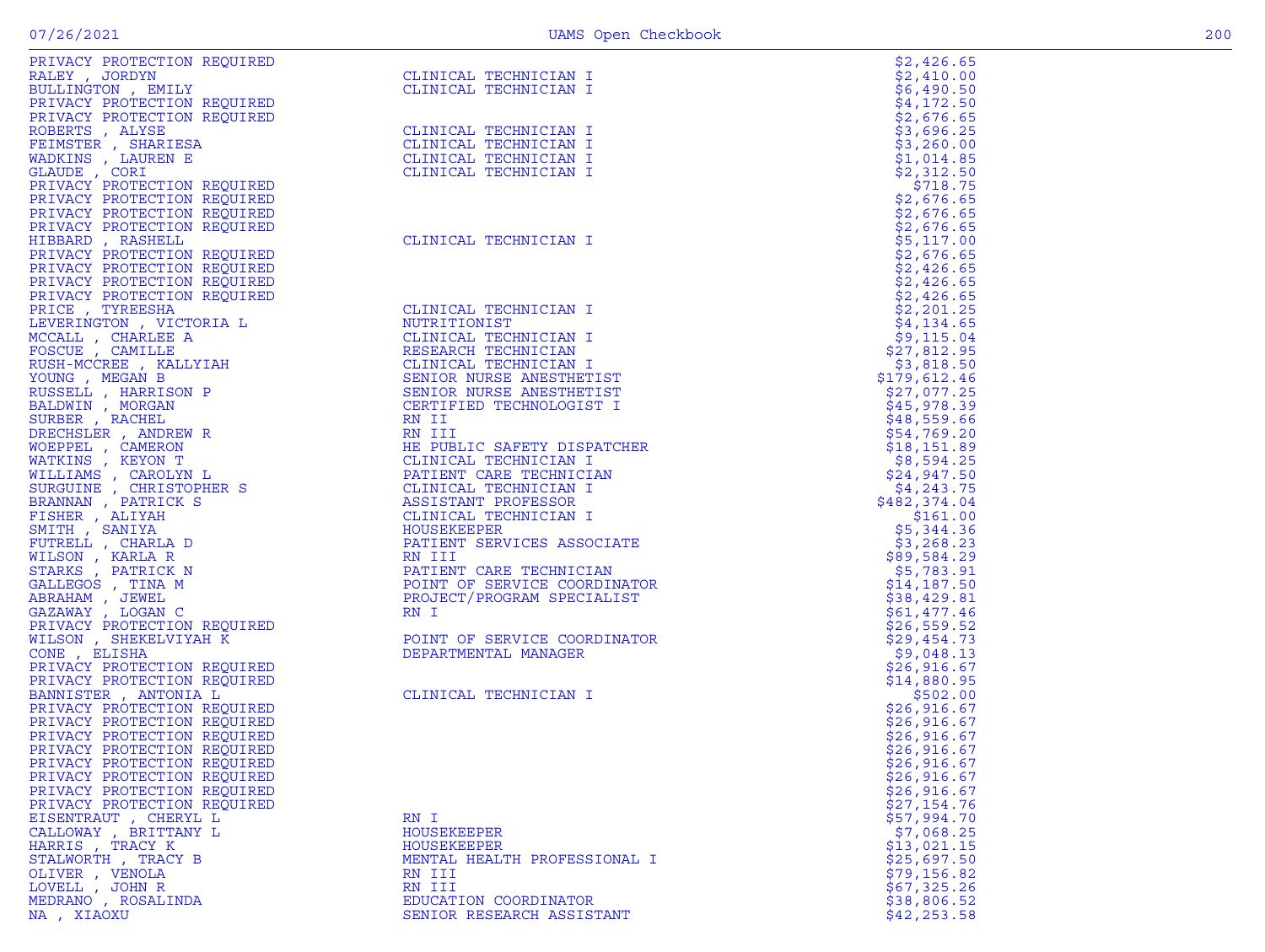| ᆠᇿᆈᇰᆄᇺ                                                                                                                                                                  |
|-------------------------------------------------------------------------------------------------------------------------------------------------------------------------|
| * HEZELS – ANGELA<br>APPLE , ANDREW E<br>CARLLEE , TYLER L<br>BRADSHAW , AMANDA M<br>TAQUERAW , AMANDA M                                                                |
|                                                                                                                                                                         |
|                                                                                                                                                                         |
|                                                                                                                                                                         |
| DION , CASSIDI L                                                                                                                                                        |
|                                                                                                                                                                         |
| TURNAGE, OLIVIA L                                                                                                                                                       |
|                                                                                                                                                                         |
|                                                                                                                                                                         |
| COCKRELL , TASHA<br>KORNELSEN , CAROLINE<br>MARGOLICK , JOSEPH<br>BOUDRIE , LAURA L                                                                                     |
|                                                                                                                                                                         |
| PATEL, RAJ B                                                                                                                                                            |
| JAGUST, AMY M                                                                                                                                                           |
| ROBINSON, APRIL R                                                                                                                                                       |
| CRANE, BRYANAH                                                                                                                                                          |
| MCGHIEY BEAN, CASSIDY J                                                                                                                                                 |
| BROWN , COLLIN E<br>BAKER , HELENA                                                                                                                                      |
|                                                                                                                                                                         |
| HENDERSON, KAYLEE C                                                                                                                                                     |
| NEWELL , KAYLEE                                                                                                                                                         |
| MCCLELLAN , MYA D                                                                                                                                                       |
| TIRUMANISETTI , PAVANA                                                                                                                                                  |
| HORTON , SHANON<br>SHELDON , SHAYLYNN<br>PHILLIPS , ADRIEN L<br>POPOSKY , STEPHANIE<br>MARIBAO , JEV L                                                                  |
|                                                                                                                                                                         |
|                                                                                                                                                                         |
|                                                                                                                                                                         |
|                                                                                                                                                                         |
| TAYLOR, LASHONDA                                                                                                                                                        |
| ROYBAL , AUDREY M                                                                                                                                                       |
| ODIASE, ELAINE                                                                                                                                                          |
| SMITH , LAKESHIA A                                                                                                                                                      |
| DICKERSON, MICHAEL                                                                                                                                                      |
| MCKINNON SAMUEL , JACQUELINE                                                                                                                                            |
|                                                                                                                                                                         |
| .<br>DRUMMOND , ASHLEY<br>HERNANDEZ , JESSICA L                                                                                                                         |
| JORDAN , TANAYA                                                                                                                                                         |
| HUMPHREYS , HAILEY                                                                                                                                                      |
| LEE , WINNIE Y                                                                                                                                                          |
|                                                                                                                                                                         |
| BILLINGS , TESSLE A<br>BRIGANCE , ASHLIE                                                                                                                                |
|                                                                                                                                                                         |
| COBBS, JENNIFER                                                                                                                                                         |
| BURSE, JUANYA L                                                                                                                                                         |
| GOSSETT , KELSEY<br>ARNOLD , KEVIN M<br>BUSH , UNIKA C                                                                                                                  |
|                                                                                                                                                                         |
|                                                                                                                                                                         |
| SHORTER, WANDA J                                                                                                                                                        |
| BARKER, JARED                                                                                                                                                           |
| HALE, JEFFREY S                                                                                                                                                         |
| MANN, LISA                                                                                                                                                              |
|                                                                                                                                                                         |
|                                                                                                                                                                         |
|                                                                                                                                                                         |
|                                                                                                                                                                         |
| MANN , LILAR<br>EDGE , SHELBY<br>CHASE , WILLIAM<br>KENNEDY , ALEXANDER L<br>BOILEAU , ASHLEY<br>JULLIVAN , LORI<br>JEAN-LOUIS , CHRISTOPHER<br>GAN-LOUIS , CHRISTOPHER |
|                                                                                                                                                                         |
| GAULDEN, DAPHNE                                                                                                                                                         |
| HORTON , EMILY M                                                                                                                                                        |
| OSGOOD II , GEOFFREY D                                                                                                                                                  |
| COTHRAN, LACEY                                                                                                                                                          |
| FORD, LATONDRA                                                                                                                                                          |
| MCMILLAN, OLIVIA G                                                                                                                                                      |
| MISHRA , PRABHAT                                                                                                                                                        |
|                                                                                                                                                                         |

| VANDERBILT, KEONI                                                                                                                                                                                                                                    | <b>HOUSEKEEPER</b>                                                                                                                                                                                                                                     | \$8,627.29    |
|------------------------------------------------------------------------------------------------------------------------------------------------------------------------------------------------------------------------------------------------------|--------------------------------------------------------------------------------------------------------------------------------------------------------------------------------------------------------------------------------------------------------|---------------|
|                                                                                                                                                                                                                                                      | DIVISIONAL DIRECTOR                                                                                                                                                                                                                                    | \$71,673.41   |
|                                                                                                                                                                                                                                                      | INSTRUCTOR                                                                                                                                                                                                                                             | \$56,750.37   |
|                                                                                                                                                                                                                                                      |                                                                                                                                                                                                                                                        |               |
|                                                                                                                                                                                                                                                      | ASSISTANT PROFESSOR                                                                                                                                                                                                                                    | \$425,323.81  |
|                                                                                                                                                                                                                                                      | SENIOR RESEARCH ASSISTANT                                                                                                                                                                                                                              | \$45,010.91   |
|                                                                                                                                                                                                                                                      | RN III                                                                                                                                                                                                                                                 | \$64,607.86   |
|                                                                                                                                                                                                                                                      | CLINICAL TECHNICIAN III                                                                                                                                                                                                                                | \$65,786.93   |
|                                                                                                                                                                                                                                                      |                                                                                                                                                                                                                                                        |               |
|                                                                                                                                                                                                                                                      | RN III                                                                                                                                                                                                                                                 | \$65,849.78   |
|                                                                                                                                                                                                                                                      | PATIENT CARE TECHNICIAN                                                                                                                                                                                                                                | \$2,079.00    |
|                                                                                                                                                                                                                                                      |                                                                                                                                                                                                                                                        | \$331,400.00  |
|                                                                                                                                                                                                                                                      | PATIENT CARE TECHNICIAN<br>ASSISTANT PROFESSOR<br>RESEARCH/CLINICAL PROGRAM MANAGER<br>ASSISTANT PROFESSOR                                                                                                                                             | \$27,592.70   |
|                                                                                                                                                                                                                                                      |                                                                                                                                                                                                                                                        | \$312, 166.63 |
|                                                                                                                                                                                                                                                      |                                                                                                                                                                                                                                                        |               |
|                                                                                                                                                                                                                                                      | RN II                                                                                                                                                                                                                                                  | \$62, 227.04  |
|                                                                                                                                                                                                                                                      | NURSING PRN POOL - RN                                                                                                                                                                                                                                  | \$10,036.75   |
|                                                                                                                                                                                                                                                      | NURSING<br>RN II<br>RN I<br>PHYSICAL THERAPIST<br>RN III<br>RN I <sub>I</sub>                                                                                                                                                                          | \$43,584.16   |
|                                                                                                                                                                                                                                                      |                                                                                                                                                                                                                                                        |               |
|                                                                                                                                                                                                                                                      |                                                                                                                                                                                                                                                        | \$22,613.94   |
|                                                                                                                                                                                                                                                      |                                                                                                                                                                                                                                                        | \$65,893.96   |
|                                                                                                                                                                                                                                                      |                                                                                                                                                                                                                                                        | \$6,485.52    |
|                                                                                                                                                                                                                                                      |                                                                                                                                                                                                                                                        | \$41,550.98   |
|                                                                                                                                                                                                                                                      |                                                                                                                                                                                                                                                        |               |
|                                                                                                                                                                                                                                                      |                                                                                                                                                                                                                                                        | \$46,509.39   |
|                                                                                                                                                                                                                                                      |                                                                                                                                                                                                                                                        | \$54,410.49   |
|                                                                                                                                                                                                                                                      |                                                                                                                                                                                                                                                        | \$259, 250.00 |
|                                                                                                                                                                                                                                                      | ASSISTANT PROFESSOR<br>CLINICAL TECHNICIAN III<br>CLINICAL TECHNICIAN III<br>INSTITUTIONAL SERVICES ASSISTANT<br>CERTIFIED TECHNOLOGIST I<br>CERTIFIED TECHNOLOGIST I<br>SPECIAL PROCEDURE TECHNICIAN<br>PATIENT SERVICES ASSOCIATE<br>ASSISTANT PROFE | \$75,541.57   |
|                                                                                                                                                                                                                                                      |                                                                                                                                                                                                                                                        |               |
|                                                                                                                                                                                                                                                      |                                                                                                                                                                                                                                                        | \$42,608.47   |
|                                                                                                                                                                                                                                                      |                                                                                                                                                                                                                                                        | \$29,234.89   |
|                                                                                                                                                                                                                                                      |                                                                                                                                                                                                                                                        | \$32, 218.48  |
|                                                                                                                                                                                                                                                      |                                                                                                                                                                                                                                                        | \$16,894.45   |
|                                                                                                                                                                                                                                                      |                                                                                                                                                                                                                                                        | \$29,712.72   |
|                                                                                                                                                                                                                                                      |                                                                                                                                                                                                                                                        |               |
|                                                                                                                                                                                                                                                      |                                                                                                                                                                                                                                                        | \$26,842.20   |
|                                                                                                                                                                                                                                                      |                                                                                                                                                                                                                                                        | \$186,333.34  |
|                                                                                                                                                                                                                                                      |                                                                                                                                                                                                                                                        | \$3,073.00    |
|                                                                                                                                                                                                                                                      |                                                                                                                                                                                                                                                        | \$12,353.25   |
|                                                                                                                                                                                                                                                      |                                                                                                                                                                                                                                                        |               |
|                                                                                                                                                                                                                                                      |                                                                                                                                                                                                                                                        | \$13,394.15   |
|                                                                                                                                                                                                                                                      |                                                                                                                                                                                                                                                        | \$81,536.20   |
|                                                                                                                                                                                                                                                      |                                                                                                                                                                                                                                                        | \$26,855.04   |
|                                                                                                                                                                                                                                                      |                                                                                                                                                                                                                                                        | \$21,340.39   |
|                                                                                                                                                                                                                                                      |                                                                                                                                                                                                                                                        |               |
|                                                                                                                                                                                                                                                      |                                                                                                                                                                                                                                                        | \$20, 294.11  |
|                                                                                                                                                                                                                                                      |                                                                                                                                                                                                                                                        | \$42,449.18   |
|                                                                                                                                                                                                                                                      |                                                                                                                                                                                                                                                        | \$2,018.00    |
|                                                                                                                                                                                                                                                      | RN I<br>NANAGER                                                                                                                                                                                                                                        | \$41,444.97   |
|                                                                                                                                                                                                                                                      | DIETETIC TECHNICIAN                                                                                                                                                                                                                                    | \$17,130.67   |
|                                                                                                                                                                                                                                                      |                                                                                                                                                                                                                                                        |               |
|                                                                                                                                                                                                                                                      | CLINICAL TECHNICIAN I                                                                                                                                                                                                                                  | \$5,320.00    |
|                                                                                                                                                                                                                                                      | CLINICAL TECHNICIAN I                                                                                                                                                                                                                                  | \$354.06      |
|                                                                                                                                                                                                                                                      | ASSISTANT DEPARTMENTAL MANAGER                                                                                                                                                                                                                         | \$38,986.61   |
|                                                                                                                                                                                                                                                      | CLINICAL TECHNICIAN I                                                                                                                                                                                                                                  | \$9,346.10    |
|                                                                                                                                                                                                                                                      |                                                                                                                                                                                                                                                        |               |
|                                                                                                                                                                                                                                                      | CLINICAL TECHNICIAN III                                                                                                                                                                                                                                | \$14,036.80   |
|                                                                                                                                                                                                                                                      | RN I                                                                                                                                                                                                                                                   | \$48,439.85   |
|                                                                                                                                                                                                                                                      | PATIENT CARE TECHNICIAN                                                                                                                                                                                                                                | \$22,126.92   |
|                                                                                                                                                                                                                                                      | RN III                                                                                                                                                                                                                                                 | \$16,824.34   |
|                                                                                                                                                                                                                                                      |                                                                                                                                                                                                                                                        |               |
|                                                                                                                                                                                                                                                      | CERTIFIED TECHNOLOGIST I                                                                                                                                                                                                                               | \$57,047.83   |
|                                                                                                                                                                                                                                                      | PROJECT/PROGRAM SPECIALIST                                                                                                                                                                                                                             | \$39,724.86   |
| KENNEDY, ALEXANDER LOST THE PATTENT CARE TECHNICIAN                                                                                                                                                                                                  |                                                                                                                                                                                                                                                        | \$28,637.07   |
| BOILEAU , ASHLEY                                                                                                                                                                                                                                     | CERTIFIED TECHNOLOGIST I                                                                                                                                                                                                                               | \$48,735.51   |
| VANDERBILT KEONI KONINGRA<br>APPLE , ANGELA<br>ARPELE , ANDEW E<br>CARLES , ANDEW E<br>DRADSHAW , ANNADA M<br>DION , CASSIDI L<br>TURNAGE , OLIVIA L<br>TURNAGE , OLIVIA L<br>TORNAGE , CAROLINE<br>KORNELSEN , CAROLINE<br>HOGUICK , ISOSIDIS<br>PA | CERTIFIED TECHNOLOGIST III                                                                                                                                                                                                                             |               |
| SULLIVAN, LORI                                                                                                                                                                                                                                       |                                                                                                                                                                                                                                                        | \$28,174.01   |
| JEAN-LOUIS, CHRISTOPHER                                                                                                                                                                                                                              | INSTRUCTOR                                                                                                                                                                                                                                             | \$51,416.63   |
| GAULDEN , DAPHNE                                                                                                                                                                                                                                     | RESEARCH ASSOCIATE                                                                                                                                                                                                                                     | \$50,978.26   |
| HORTON, EMILY M                                                                                                                                                                                                                                      | RN III                                                                                                                                                                                                                                                 | \$18,649.65   |
| OSGOOD II , GEOFFREY D                                                                                                                                                                                                                               | <b>INSTRUCTOR</b>                                                                                                                                                                                                                                      | \$50,916.63   |
|                                                                                                                                                                                                                                                      |                                                                                                                                                                                                                                                        |               |
| COTHRAN, LACEY                                                                                                                                                                                                                                       | NURSING PRN POOL - RN                                                                                                                                                                                                                                  | \$1,162.00    |
| FORD, LATONDRA                                                                                                                                                                                                                                       | MEDICAL ASSISTANT                                                                                                                                                                                                                                      | \$7,370.51    |
| MCMILLAN, OLIVIA G                                                                                                                                                                                                                                   | RN I                                                                                                                                                                                                                                                   | \$48,809.16   |
| MISHRA , PRABHAT                                                                                                                                                                                                                                     | ASSISTANT PROFESSOR                                                                                                                                                                                                                                    | \$336, 208.34 |
|                                                                                                                                                                                                                                                      |                                                                                                                                                                                                                                                        |               |
| PETERS, RUBIE M                                                                                                                                                                                                                                      | PROJECT/PROGRAM SPECIALIST                                                                                                                                                                                                                             | \$48,075.76   |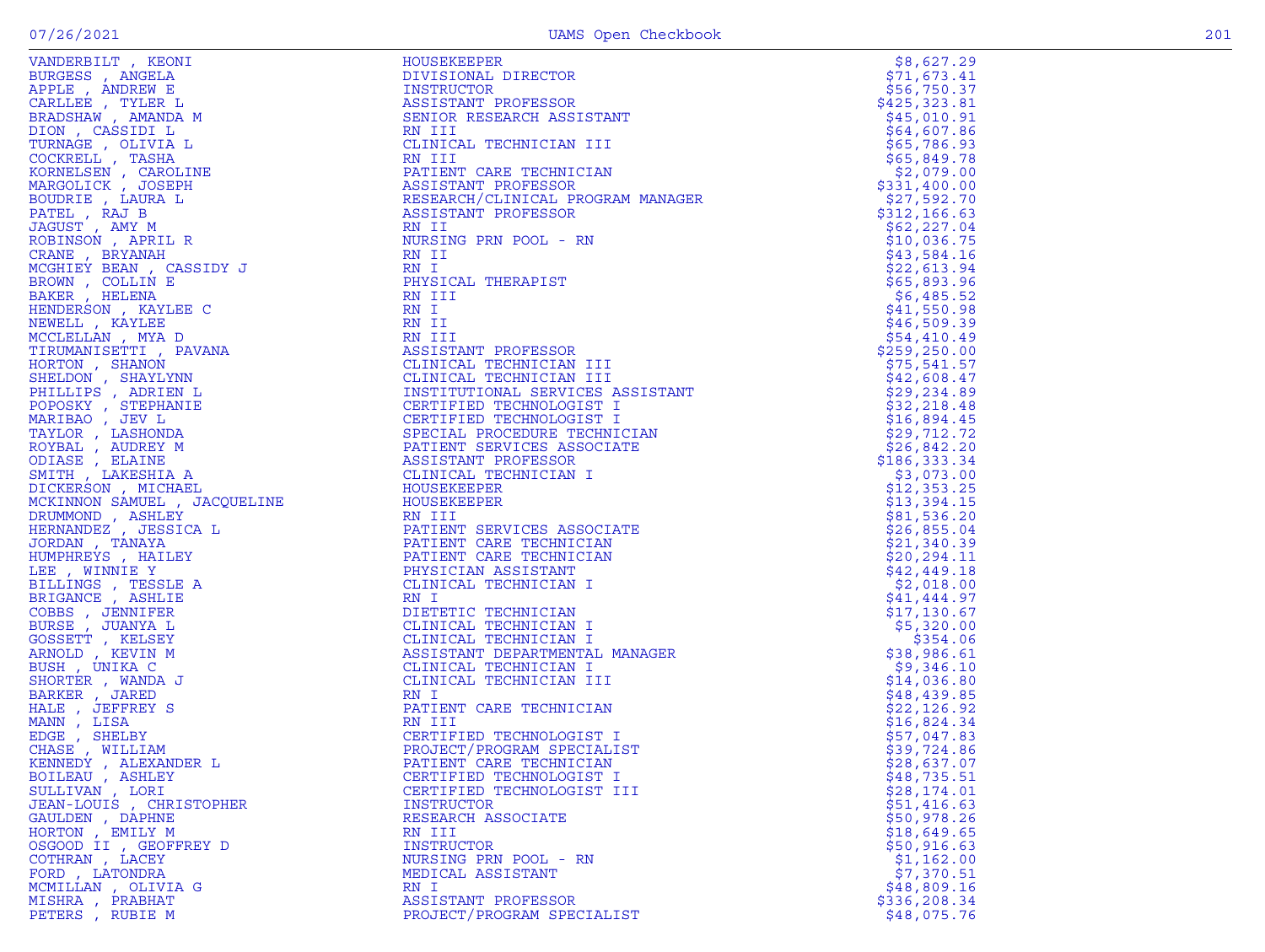|                                                                                                                                                                                                                                                              |                                                                                                                                                                                                                                                                       | \$38, 203.41  |
|--------------------------------------------------------------------------------------------------------------------------------------------------------------------------------------------------------------------------------------------------------------|-----------------------------------------------------------------------------------------------------------------------------------------------------------------------------------------------------------------------------------------------------------------------|---------------|
|                                                                                                                                                                                                                                                              |                                                                                                                                                                                                                                                                       | \$1,186.50    |
| NORTHCOTE , KAREN<br>KHATIB , SARAH<br>BOBB , SARAH<br>BOBB , SAHILA C<br>MULVIHILL , MALLORY D<br>PENNINGTON , LYRIC L<br>PENNINGTON , LYRIC L<br>PENNINGTON , LYRIC DEVICE DEVICE PRIVACY PROTECTION REQUIRED<br>KOZACZEK , MELISA E<br>TOBEY , GALEN<br>T | SPECIAL PROCEDURE TECHNICIAN<br>CLINICAL TECHNICIAN<br>DIETTIC TECHNICIAN<br>NIII<br>DIETTIC TECHNICIAN<br>NIII<br>NESITATURE TECHNICIAN<br>NIII PROFESSOR<br>HOUSEKEEPER<br>HOUSEKEEPER<br>SENION COORDINATOR<br>SENION COORDINATOR<br>SENION COORDINATOR<br>DUCATIO | \$633.50      |
|                                                                                                                                                                                                                                                              |                                                                                                                                                                                                                                                                       | \$194,551.75  |
|                                                                                                                                                                                                                                                              |                                                                                                                                                                                                                                                                       |               |
|                                                                                                                                                                                                                                                              |                                                                                                                                                                                                                                                                       | \$45,021.60   |
|                                                                                                                                                                                                                                                              |                                                                                                                                                                                                                                                                       | \$18,493.75   |
|                                                                                                                                                                                                                                                              |                                                                                                                                                                                                                                                                       |               |
|                                                                                                                                                                                                                                                              |                                                                                                                                                                                                                                                                       | \$13,370.73   |
|                                                                                                                                                                                                                                                              |                                                                                                                                                                                                                                                                       | \$2,713.75    |
|                                                                                                                                                                                                                                                              |                                                                                                                                                                                                                                                                       | \$35,160.28   |
|                                                                                                                                                                                                                                                              |                                                                                                                                                                                                                                                                       |               |
|                                                                                                                                                                                                                                                              |                                                                                                                                                                                                                                                                       | \$33,429.96   |
|                                                                                                                                                                                                                                                              |                                                                                                                                                                                                                                                                       | \$36,208.66   |
|                                                                                                                                                                                                                                                              |                                                                                                                                                                                                                                                                       | \$321, 280.00 |
|                                                                                                                                                                                                                                                              |                                                                                                                                                                                                                                                                       |               |
|                                                                                                                                                                                                                                                              |                                                                                                                                                                                                                                                                       | \$33,103.99   |
|                                                                                                                                                                                                                                                              |                                                                                                                                                                                                                                                                       | \$29,058.98   |
|                                                                                                                                                                                                                                                              |                                                                                                                                                                                                                                                                       | \$13,754.25   |
|                                                                                                                                                                                                                                                              |                                                                                                                                                                                                                                                                       |               |
|                                                                                                                                                                                                                                                              |                                                                                                                                                                                                                                                                       | \$27,126.80   |
|                                                                                                                                                                                                                                                              |                                                                                                                                                                                                                                                                       | \$12,913.41   |
|                                                                                                                                                                                                                                                              |                                                                                                                                                                                                                                                                       | \$98,507.73   |
|                                                                                                                                                                                                                                                              |                                                                                                                                                                                                                                                                       |               |
|                                                                                                                                                                                                                                                              |                                                                                                                                                                                                                                                                       | \$194,854.00  |
|                                                                                                                                                                                                                                                              |                                                                                                                                                                                                                                                                       | \$44,851.76   |
|                                                                                                                                                                                                                                                              |                                                                                                                                                                                                                                                                       | \$35,853.66   |
|                                                                                                                                                                                                                                                              |                                                                                                                                                                                                                                                                       |               |
|                                                                                                                                                                                                                                                              |                                                                                                                                                                                                                                                                       | \$18,941.92   |
|                                                                                                                                                                                                                                                              |                                                                                                                                                                                                                                                                       | \$16,470.01   |
|                                                                                                                                                                                                                                                              |                                                                                                                                                                                                                                                                       | \$39,459.57   |
|                                                                                                                                                                                                                                                              | FULL ASSISIONS<br>PHYSICAL THERAPIST<br>PHYSICAL THERAPIST                                                                                                                                                                                                            |               |
|                                                                                                                                                                                                                                                              |                                                                                                                                                                                                                                                                       | \$31,553.06   |
|                                                                                                                                                                                                                                                              |                                                                                                                                                                                                                                                                       | \$66,949.24   |
|                                                                                                                                                                                                                                                              |                                                                                                                                                                                                                                                                       |               |
|                                                                                                                                                                                                                                                              |                                                                                                                                                                                                                                                                       | \$52,750.71   |
|                                                                                                                                                                                                                                                              | KN 1<br>SPECIAL PROCEDURE TECHNICIAN<br>POST DOCTORAL FELLOW<br>POST DOCTORAL FELLOW<br>ASSISTANT PROFESSOR<br>COLOTANT PROFESSOR                                                                                                                                     | \$118,054.58  |
|                                                                                                                                                                                                                                                              |                                                                                                                                                                                                                                                                       | \$119,298.24  |
|                                                                                                                                                                                                                                                              |                                                                                                                                                                                                                                                                       |               |
|                                                                                                                                                                                                                                                              |                                                                                                                                                                                                                                                                       | \$67,129.00   |
|                                                                                                                                                                                                                                                              |                                                                                                                                                                                                                                                                       | \$23,092.69   |
|                                                                                                                                                                                                                                                              |                                                                                                                                                                                                                                                                       | \$32, 264.90  |
|                                                                                                                                                                                                                                                              |                                                                                                                                                                                                                                                                       |               |
|                                                                                                                                                                                                                                                              |                                                                                                                                                                                                                                                                       | \$47,012.91   |
|                                                                                                                                                                                                                                                              |                                                                                                                                                                                                                                                                       | \$28,144.01   |
|                                                                                                                                                                                                                                                              |                                                                                                                                                                                                                                                                       | \$53,000.00   |
|                                                                                                                                                                                                                                                              |                                                                                                                                                                                                                                                                       |               |
|                                                                                                                                                                                                                                                              |                                                                                                                                                                                                                                                                       | \$4,908.55    |
|                                                                                                                                                                                                                                                              |                                                                                                                                                                                                                                                                       | \$28, 295.50  |
|                                                                                                                                                                                                                                                              |                                                                                                                                                                                                                                                                       | \$56,130.44   |
|                                                                                                                                                                                                                                                              |                                                                                                                                                                                                                                                                       |               |
|                                                                                                                                                                                                                                                              |                                                                                                                                                                                                                                                                       | \$10,396.76   |
| BIRD, REBECCA A                                                                                                                                                                                                                                              |                                                                                                                                                                                                                                                                       | \$65,308.37   |
| SPILLYARDS, RHONDA K                                                                                                                                                                                                                                         |                                                                                                                                                                                                                                                                       | \$26, 196.87  |
|                                                                                                                                                                                                                                                              |                                                                                                                                                                                                                                                                       |               |
| BARBEE , DESIREE                                                                                                                                                                                                                                             |                                                                                                                                                                                                                                                                       | \$12, 208.17  |
| MILES, BRIANNA L                                                                                                                                                                                                                                             | HOUSEKEEPER                                                                                                                                                                                                                                                           | \$10,071.60   |
| JAMES , JENI                                                                                                                                                                                                                                                 | CLINICAL TECHNICIAN I                                                                                                                                                                                                                                                 | \$4,303.00    |
|                                                                                                                                                                                                                                                              |                                                                                                                                                                                                                                                                       |               |
| BURRUSS, BREE A                                                                                                                                                                                                                                              | NURSING PRN POOL - RN                                                                                                                                                                                                                                                 | \$15,906.75   |
| ZAHID , KAMRAN S                                                                                                                                                                                                                                             | INSTRUCTOR                                                                                                                                                                                                                                                            | \$58,313.25   |
| RICHARDSON, KRIS H                                                                                                                                                                                                                                           | ASSISTANT DEPARTMENTAL MANAGER                                                                                                                                                                                                                                        | \$9,337.95    |
|                                                                                                                                                                                                                                                              |                                                                                                                                                                                                                                                                       |               |
| BOGUE, AMY L                                                                                                                                                                                                                                                 | INSTRUCTOR                                                                                                                                                                                                                                                            | \$7,583.31    |
| REED, CASEY L                                                                                                                                                                                                                                                | RN III                                                                                                                                                                                                                                                                | \$14,073.10   |
| KNOWLES , ASHTYN L                                                                                                                                                                                                                                           | NUTRITIONIST                                                                                                                                                                                                                                                          | \$44,336.79   |
|                                                                                                                                                                                                                                                              |                                                                                                                                                                                                                                                                       |               |
| CASTLEBERRY, CHELSEA                                                                                                                                                                                                                                         | HOUSEKEEPER                                                                                                                                                                                                                                                           | \$24,932.73   |
| HAYNIE, KATHEY M                                                                                                                                                                                                                                             | CLINIC ASSISTANT INSTRUCTOR                                                                                                                                                                                                                                           | \$12,831.43   |
| JOHNSON , SUSAN A                                                                                                                                                                                                                                            | MANAGER<br>"OR<br>HOUSEKEEPER                                                                                                                                                                                                                                         | \$1,113.00    |
|                                                                                                                                                                                                                                                              |                                                                                                                                                                                                                                                                       |               |
| SLAUGHTER, LATOYA C                                                                                                                                                                                                                                          | NURSING PRN POOL - RN                                                                                                                                                                                                                                                 | \$16,690.99   |
| CLARK, NATALIE                                                                                                                                                                                                                                               | CERTIFIED TECHNOLOGIST I                                                                                                                                                                                                                                              | \$51,807.66   |
|                                                                                                                                                                                                                                                              |                                                                                                                                                                                                                                                                       |               |
| THOMPSON, SHANEKA                                                                                                                                                                                                                                            | POINT OF SERVICE COORDINATOR                                                                                                                                                                                                                                          | \$28,607.21   |
| SUMMERS, SHELDON L                                                                                                                                                                                                                                           | PATIENT CARE TECHNICIAN                                                                                                                                                                                                                                               | \$4,350.00    |
| MCWHORTER , SUSAN                                                                                                                                                                                                                                            | RN I                                                                                                                                                                                                                                                                  | \$59,583.88   |
| WARD, KASEY                                                                                                                                                                                                                                                  | PATIENT CARE TECHNICIAN                                                                                                                                                                                                                                               |               |
|                                                                                                                                                                                                                                                              |                                                                                                                                                                                                                                                                       | \$24,580.46   |
| DIXON, CHLOE                                                                                                                                                                                                                                                 | PATIENT CARE TECHNICIAN                                                                                                                                                                                                                                               | \$1,860.65    |
| SMITH, NICOLE T                                                                                                                                                                                                                                              | ADVANCED PRACTICE REGISTERED NURSE                                                                                                                                                                                                                                    | \$83,366.67   |
|                                                                                                                                                                                                                                                              |                                                                                                                                                                                                                                                                       |               |
| LUSTER, ANGELA D                                                                                                                                                                                                                                             | POINT OF SERVICE COORDINATOR                                                                                                                                                                                                                                          | \$30, 140.05  |
| GRAYS, BRYSON                                                                                                                                                                                                                                                | POINT OF SERVICE COORDINATOR                                                                                                                                                                                                                                          | \$26,481.03   |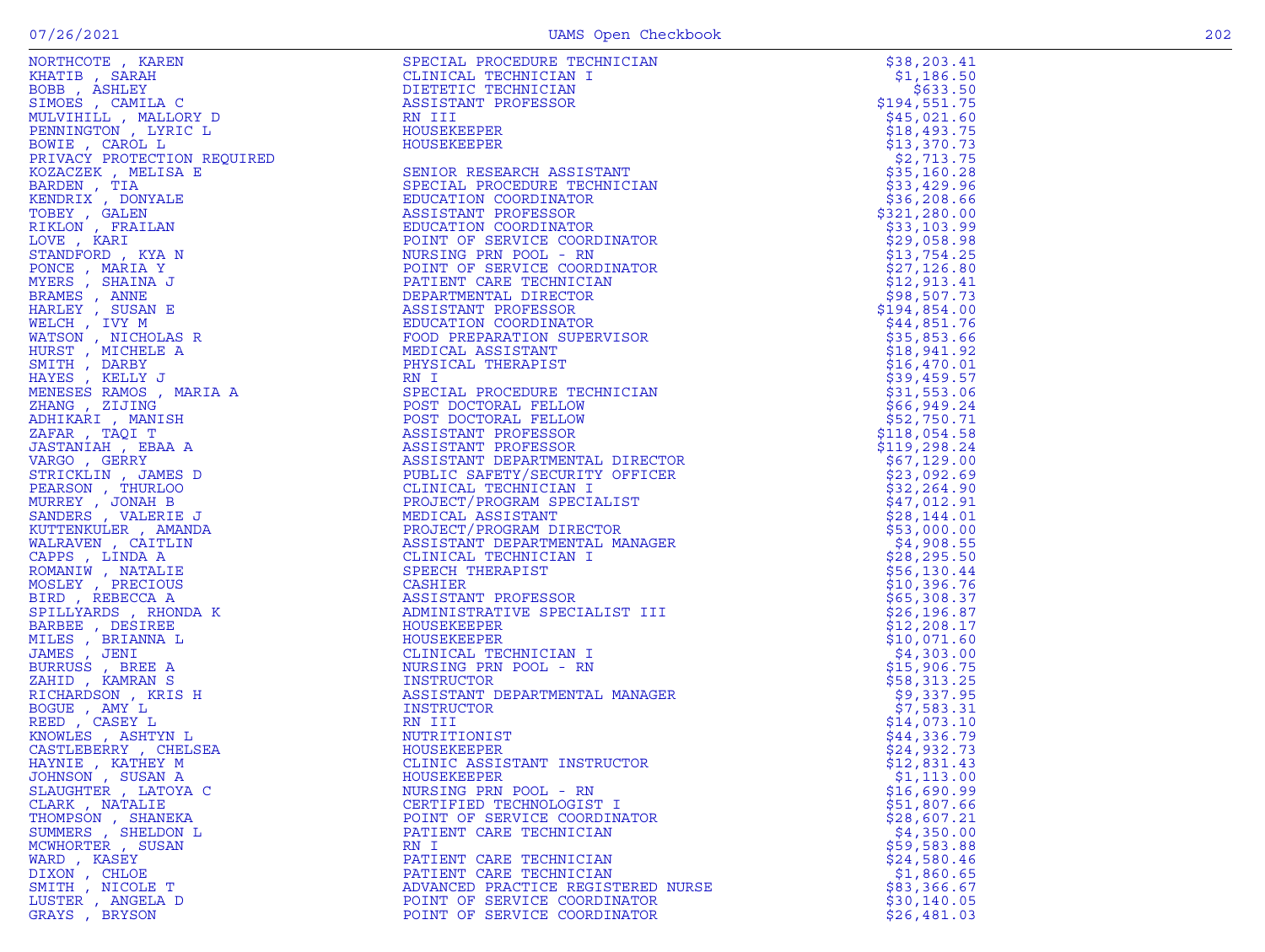|                                                                                                                                                                                                                                   | PUBLIC SAFETY OFFICER<br>CLINICAL TECHNICIAN I<br>PATIENT CARE TECHNICIAN<br>RESEARCH/CLINICAL PROGRAM MANAGER<br>POINT OF SERVICE COORDINATOR<br>COOK<br>HOUSEKEEPER<br>DIETETIC TECHNICIAN<br>MEDICAL ASSISTANT<br>ASSISTANT PROFESSOR<br>CLINICAL TECHNICIAN I<br>POST DOCTORAL FE | \$4,850.50   |
|-----------------------------------------------------------------------------------------------------------------------------------------------------------------------------------------------------------------------------------|---------------------------------------------------------------------------------------------------------------------------------------------------------------------------------------------------------------------------------------------------------------------------------------|--------------|
|                                                                                                                                                                                                                                   |                                                                                                                                                                                                                                                                                       | \$9,748.75   |
|                                                                                                                                                                                                                                   |                                                                                                                                                                                                                                                                                       | \$22,643.79  |
|                                                                                                                                                                                                                                   |                                                                                                                                                                                                                                                                                       | \$46, 176.18 |
|                                                                                                                                                                                                                                   |                                                                                                                                                                                                                                                                                       | \$27,490.93  |
|                                                                                                                                                                                                                                   |                                                                                                                                                                                                                                                                                       | \$27,546.25  |
|                                                                                                                                                                                                                                   |                                                                                                                                                                                                                                                                                       | \$11,967.19  |
|                                                                                                                                                                                                                                   |                                                                                                                                                                                                                                                                                       | \$27,952.25  |
|                                                                                                                                                                                                                                   |                                                                                                                                                                                                                                                                                       | \$5,286.54   |
|                                                                                                                                                                                                                                   |                                                                                                                                                                                                                                                                                       | \$77,749.97  |
|                                                                                                                                                                                                                                   |                                                                                                                                                                                                                                                                                       | \$19,571.75  |
|                                                                                                                                                                                                                                   |                                                                                                                                                                                                                                                                                       | \$35,500.00  |
|                                                                                                                                                                                                                                   |                                                                                                                                                                                                                                                                                       | \$10,448.72  |
|                                                                                                                                                                                                                                   | DIETETIC TECHNICIAN                                                                                                                                                                                                                                                                   | \$26,809.75  |
|                                                                                                                                                                                                                                   |                                                                                                                                                                                                                                                                                       | \$3,311.00   |
|                                                                                                                                                                                                                                   |                                                                                                                                                                                                                                                                                       | \$26,078.00  |
|                                                                                                                                                                                                                                   |                                                                                                                                                                                                                                                                                       | \$39,964.29  |
|                                                                                                                                                                                                                                   |                                                                                                                                                                                                                                                                                       | \$50, 294.28 |
|                                                                                                                                                                                                                                   |                                                                                                                                                                                                                                                                                       | \$22,775.19  |
|                                                                                                                                                                                                                                   |                                                                                                                                                                                                                                                                                       | \$11,726.53  |
|                                                                                                                                                                                                                                   |                                                                                                                                                                                                                                                                                       | \$18,182.58  |
|                                                                                                                                                                                                                                   |                                                                                                                                                                                                                                                                                       |              |
|                                                                                                                                                                                                                                   |                                                                                                                                                                                                                                                                                       | \$12,006.75  |
|                                                                                                                                                                                                                                   |                                                                                                                                                                                                                                                                                       | \$11,564.14  |
|                                                                                                                                                                                                                                   |                                                                                                                                                                                                                                                                                       | \$33,493.51  |
|                                                                                                                                                                                                                                   |                                                                                                                                                                                                                                                                                       | \$3,433.01   |
|                                                                                                                                                                                                                                   |                                                                                                                                                                                                                                                                                       | \$3,933.02   |
|                                                                                                                                                                                                                                   |                                                                                                                                                                                                                                                                                       | \$44, 233.55 |
|                                                                                                                                                                                                                                   |                                                                                                                                                                                                                                                                                       | \$24,824.98  |
|                                                                                                                                                                                                                                   |                                                                                                                                                                                                                                                                                       | \$23,521.28  |
|                                                                                                                                                                                                                                   |                                                                                                                                                                                                                                                                                       | \$75,612.87  |
|                                                                                                                                                                                                                                   |                                                                                                                                                                                                                                                                                       | \$10, 272.75 |
|                                                                                                                                                                                                                                   |                                                                                                                                                                                                                                                                                       | \$4,623.50   |
|                                                                                                                                                                                                                                   |                                                                                                                                                                                                                                                                                       | \$25, 211.75 |
|                                                                                                                                                                                                                                   |                                                                                                                                                                                                                                                                                       | \$31,421.07  |
|                                                                                                                                                                                                                                   |                                                                                                                                                                                                                                                                                       | \$10,419.50  |
|                                                                                                                                                                                                                                   |                                                                                                                                                                                                                                                                                       | \$14,313.42  |
|                                                                                                                                                                                                                                   |                                                                                                                                                                                                                                                                                       | \$987.00     |
|                                                                                                                                                                                                                                   |                                                                                                                                                                                                                                                                                       | \$27,820.81  |
|                                                                                                                                                                                                                                   |                                                                                                                                                                                                                                                                                       | \$44,420.00  |
|                                                                                                                                                                                                                                   |                                                                                                                                                                                                                                                                                       | \$14,956.75  |
|                                                                                                                                                                                                                                   |                                                                                                                                                                                                                                                                                       | \$27,071.49  |
|                                                                                                                                                                                                                                   |                                                                                                                                                                                                                                                                                       | \$24,375.04  |
|                                                                                                                                                                                                                                   |                                                                                                                                                                                                                                                                                       | \$19,713.50  |
|                                                                                                                                                                                                                                   |                                                                                                                                                                                                                                                                                       | \$988.00     |
|                                                                                                                                                                                                                                   |                                                                                                                                                                                                                                                                                       | \$18, 264.82 |
| LAWSON , CALEB<br>TRACY, EMILY CALEBY , IVORY COOKSEY , IVORY COOKSEY , IVORY COOKSEY , INDEPARATIONS , ANDREA RODERIC REDUCTIONS , AND TO HARRIST SMITTER FIG. THE REALL FIG. THE REALL THARRES , WE ARRIVE TO THE TRACK THAN RE | POST DOCTORAL FELLOW<br>HOUSEKEEPER<br>HOUSEKEEPER TECHNICIAN I<br>CLINICAL TECHNICIAN I<br>DEFIETIC TECHNICIAN I<br>PROJECT TECHNICIAN<br>PROJECT DEFIENT CREATED PRODUCTS<br>ATIENT CARE TECHNICIAN<br>HOUSEKEEPER<br>HATIENT CARE TECHNICIAN I<br>CLINICA                          | \$22,852.43  |
|                                                                                                                                                                                                                                   |                                                                                                                                                                                                                                                                                       | \$57,709.66  |
|                                                                                                                                                                                                                                   |                                                                                                                                                                                                                                                                                       | \$1,416.75   |
|                                                                                                                                                                                                                                   |                                                                                                                                                                                                                                                                                       | \$18,926.00  |
|                                                                                                                                                                                                                                   |                                                                                                                                                                                                                                                                                       | \$22,305.29  |
|                                                                                                                                                                                                                                   |                                                                                                                                                                                                                                                                                       | \$44,155.69  |
|                                                                                                                                                                                                                                   |                                                                                                                                                                                                                                                                                       | \$26,557.78  |
| ELBON , YOLANI L                                                                                                                                                                                                                  | EDUCATION COORDINATOR                                                                                                                                                                                                                                                                 | \$34,737.81  |
| TAYLOR, JASMINE                                                                                                                                                                                                                   | PATIENT CARE TECHNICIAN                                                                                                                                                                                                                                                               | \$19,606.83  |
| OKAFOR, TESTIMONY I                                                                                                                                                                                                               | PATIENT CARE TECHNICIAN                                                                                                                                                                                                                                                               | \$38,226.35  |
| MONDRAGON , JENNIFER                                                                                                                                                                                                              | ASSISTANT DEPARTMENTAL MANAGER                                                                                                                                                                                                                                                        | \$35,182.29  |
| SHIELDS, XOCHITL C                                                                                                                                                                                                                | CLINICAL TECHNICIAN I                                                                                                                                                                                                                                                                 | \$25,564.84  |
| MARCH, NAUTICA N                                                                                                                                                                                                                  | SPECIAL PROCEDURE TECHNICIAN                                                                                                                                                                                                                                                          | \$22,115.48  |
| BATES , SHARRON                                                                                                                                                                                                                   | POINT OF SERVICE COORDINATOR                                                                                                                                                                                                                                                          | \$488.32     |
| SMITH, MICAH A                                                                                                                                                                                                                    | CLINICAL TECHNICIAN I                                                                                                                                                                                                                                                                 | \$11,681.00  |
| WEN, SHAWN                                                                                                                                                                                                                        | CLINICAL TECHNICIAN I                                                                                                                                                                                                                                                                 | \$26,895.86  |
| HUGHES , TIMOTHY B                                                                                                                                                                                                                | PROJECT/PROGRAM MANAGER                                                                                                                                                                                                                                                               | \$22,113.02  |
| MCEVOY, MARCIA E                                                                                                                                                                                                                  | RESEARCH/CLINICAL PROGRAM MANAGER                                                                                                                                                                                                                                                     | \$56, 276.19 |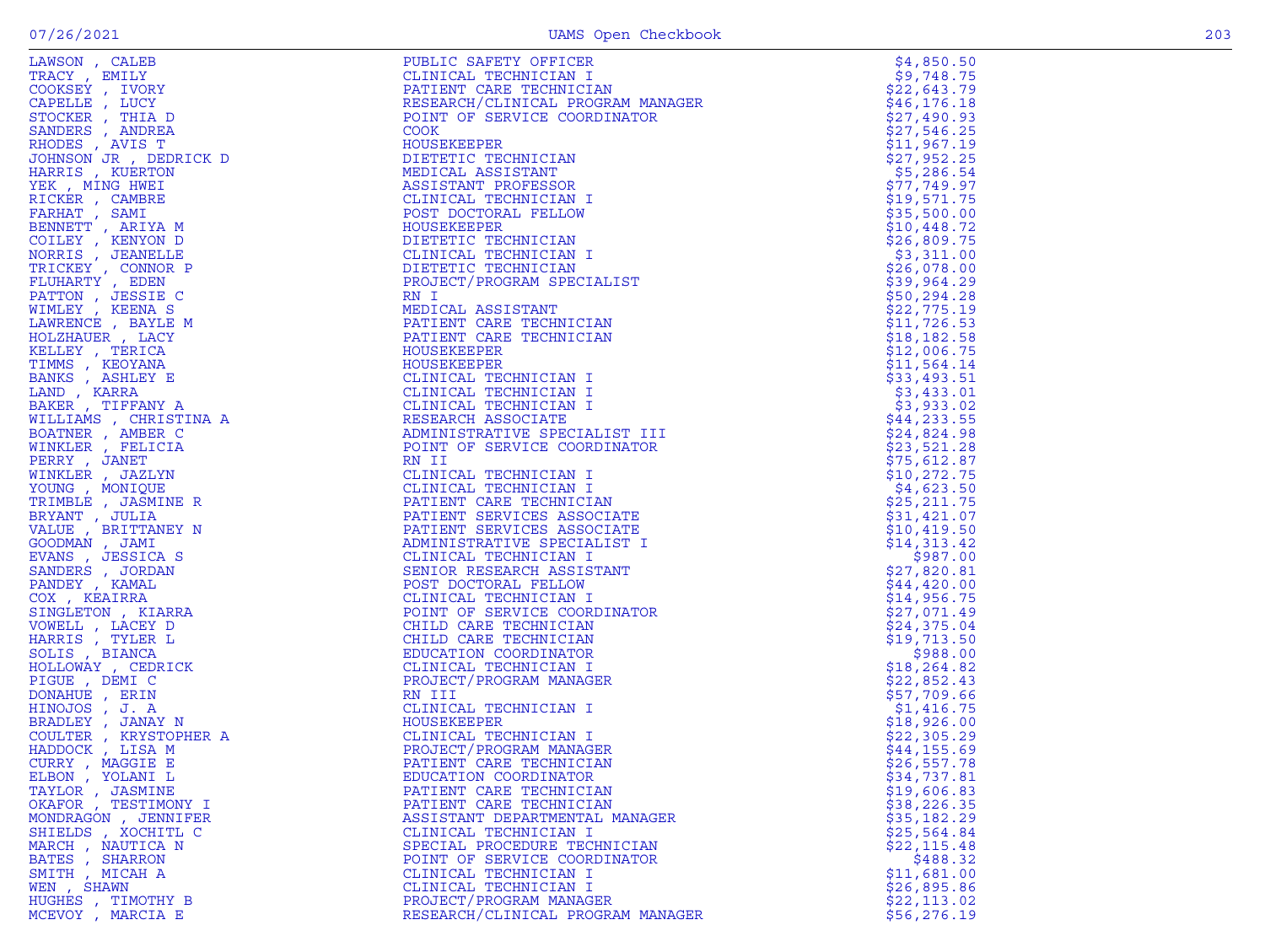|                                                                                                                                                                                                                                                                                    | PRODUCT/PROGRAM SPECIALIST<br>LOGISTICS MANAGER<br>LOGISTICS MANAGER<br>PROCEDURE TECHNICIAN<br>POUR CORPINATOR<br>HOUSEXCEPRE TECHNICIAN<br>HOUSEXCEPRE TECHNICIAN<br>HOUSEXCEPRE TECHNICIAN<br>HOUSEXCEPRE TECHNICIAN<br>CIDILIC SAFETY OFFICING MARGER | \$38,227.58                |
|------------------------------------------------------------------------------------------------------------------------------------------------------------------------------------------------------------------------------------------------------------------------------------|-----------------------------------------------------------------------------------------------------------------------------------------------------------------------------------------------------------------------------------------------------------|----------------------------|
|                                                                                                                                                                                                                                                                                    |                                                                                                                                                                                                                                                           | \$4,141.27                 |
|                                                                                                                                                                                                                                                                                    |                                                                                                                                                                                                                                                           | \$24,175.13                |
|                                                                                                                                                                                                                                                                                    |                                                                                                                                                                                                                                                           | \$27,840.57                |
|                                                                                                                                                                                                                                                                                    |                                                                                                                                                                                                                                                           | \$7,634.06                 |
|                                                                                                                                                                                                                                                                                    | MEDIL<br>PATIENT CALL<br>HOUSEKEEPER<br>PUBLIC SAFE<br>PUBLIC SAFE                                                                                                                                                                                        | \$24,179.18                |
|                                                                                                                                                                                                                                                                                    |                                                                                                                                                                                                                                                           | \$22,470.31                |
|                                                                                                                                                                                                                                                                                    |                                                                                                                                                                                                                                                           | \$11,466.21                |
|                                                                                                                                                                                                                                                                                    |                                                                                                                                                                                                                                                           | \$27,622.12                |
|                                                                                                                                                                                                                                                                                    |                                                                                                                                                                                                                                                           | \$29,605.41                |
|                                                                                                                                                                                                                                                                                    |                                                                                                                                                                                                                                                           | \$26,941.84                |
|                                                                                                                                                                                                                                                                                    |                                                                                                                                                                                                                                                           | \$23,776.75                |
|                                                                                                                                                                                                                                                                                    |                                                                                                                                                                                                                                                           | \$78,172.92                |
|                                                                                                                                                                                                                                                                                    |                                                                                                                                                                                                                                                           | \$3,344.73                 |
|                                                                                                                                                                                                                                                                                    |                                                                                                                                                                                                                                                           | \$3,545.36                 |
|                                                                                                                                                                                                                                                                                    |                                                                                                                                                                                                                                                           | \$29,171.02                |
|                                                                                                                                                                                                                                                                                    |                                                                                                                                                                                                                                                           | \$50,574.25                |
|                                                                                                                                                                                                                                                                                    |                                                                                                                                                                                                                                                           | \$20,633.69                |
|                                                                                                                                                                                                                                                                                    |                                                                                                                                                                                                                                                           | \$7,545.83<br>\$8,723.75   |
|                                                                                                                                                                                                                                                                                    |                                                                                                                                                                                                                                                           | \$47,942.86                |
|                                                                                                                                                                                                                                                                                    |                                                                                                                                                                                                                                                           | \$30,986.86                |
|                                                                                                                                                                                                                                                                                    |                                                                                                                                                                                                                                                           | \$34,000.76                |
|                                                                                                                                                                                                                                                                                    |                                                                                                                                                                                                                                                           | \$37,821.45                |
|                                                                                                                                                                                                                                                                                    |                                                                                                                                                                                                                                                           | \$889.00                   |
|                                                                                                                                                                                                                                                                                    |                                                                                                                                                                                                                                                           | \$8,665.75                 |
|                                                                                                                                                                                                                                                                                    |                                                                                                                                                                                                                                                           | \$2,251.75                 |
|                                                                                                                                                                                                                                                                                    |                                                                                                                                                                                                                                                           | \$4,556.30                 |
|                                                                                                                                                                                                                                                                                    |                                                                                                                                                                                                                                                           | \$12,775.18                |
|                                                                                                                                                                                                                                                                                    |                                                                                                                                                                                                                                                           | \$37,600.63                |
|                                                                                                                                                                                                                                                                                    |                                                                                                                                                                                                                                                           | \$32,799.11                |
|                                                                                                                                                                                                                                                                                    | CLINICAL TECHNICIAN I<br>MENTAL HEALTH PROFESSIONAL I<br>ASSISTANT PROFESSOR<br>PROJECT/PROGRAM MANAGER<br>CLINICAL TECHNICIAN I<br>RESEARCH TECHNICIAN I<br>CLINICAL TECHNICIAN                                                                          | \$18,437.84                |
|                                                                                                                                                                                                                                                                                    |                                                                                                                                                                                                                                                           | \$3,558.75                 |
|                                                                                                                                                                                                                                                                                    |                                                                                                                                                                                                                                                           | \$156, 119.34              |
|                                                                                                                                                                                                                                                                                    |                                                                                                                                                                                                                                                           | \$46,228.70                |
|                                                                                                                                                                                                                                                                                    |                                                                                                                                                                                                                                                           | \$2,480.28                 |
|                                                                                                                                                                                                                                                                                    |                                                                                                                                                                                                                                                           | \$23,664.75                |
|                                                                                                                                                                                                                                                                                    |                                                                                                                                                                                                                                                           | \$1,309.79                 |
|                                                                                                                                                                                                                                                                                    |                                                                                                                                                                                                                                                           | \$812.84                   |
|                                                                                                                                                                                                                                                                                    |                                                                                                                                                                                                                                                           | \$11,432.50                |
|                                                                                                                                                                                                                                                                                    |                                                                                                                                                                                                                                                           | \$54,094.00                |
|                                                                                                                                                                                                                                                                                    |                                                                                                                                                                                                                                                           | \$23,066.18                |
|                                                                                                                                                                                                                                                                                    |                                                                                                                                                                                                                                                           | \$29,040.35                |
|                                                                                                                                                                                                                                                                                    |                                                                                                                                                                                                                                                           | \$5,120.50                 |
|                                                                                                                                                                                                                                                                                    |                                                                                                                                                                                                                                                           | \$11, 203.39               |
|                                                                                                                                                                                                                                                                                    |                                                                                                                                                                                                                                                           | \$36,474.47                |
|                                                                                                                                                                                                                                                                                    |                                                                                                                                                                                                                                                           | \$14,079.00                |
|                                                                                                                                                                                                                                                                                    |                                                                                                                                                                                                                                                           | \$45,760.36                |
|                                                                                                                                                                                                                                                                                    |                                                                                                                                                                                                                                                           | \$12,774.50                |
|                                                                                                                                                                                                                                                                                    |                                                                                                                                                                                                                                                           | \$28,073.11                |
|                                                                                                                                                                                                                                                                                    |                                                                                                                                                                                                                                                           | \$1,935.50                 |
|                                                                                                                                                                                                                                                                                    | RN I                                                                                                                                                                                                                                                      | \$51,269.42                |
| GLOVER, MARIAH                                                                                                                                                                                                                                                                     | PATIENT CARE TECHNICIAN                                                                                                                                                                                                                                   | \$24,136.36                |
| LEE , VANESSA<br>REDDELL, SIMMSA<br>REDDELL, SIMMSA<br>PULLERTON , BARIL JIMY<br>PULLERTON , EMATILE , CHAISITE THE PULLERTON , ENGLIMERAD<br>ISTUEL , CHAISENTE DESCRIPTION , INCREDING THE SARDER DENING TO<br>ANNIPOLATION , BARNEL SARVEN DA<br>FONZIE , JESSICA<br>ROWE, BRIA | PATIENT CARE TECHNICIAN<br>CERTIFIED TECHNOLOGIST II                                                                                                                                                                                                      | \$21,113.71<br>\$16,820.31 |
| REED , GARLANDA                                                                                                                                                                                                                                                                    | CLINICAL TECHNICIAN I                                                                                                                                                                                                                                     | \$21,442.30                |
| WHITE, JESSICA C                                                                                                                                                                                                                                                                   | POINT OF SERVICE COORDINATOR                                                                                                                                                                                                                              | \$25,738.22                |
| CLARKSON, MARY K                                                                                                                                                                                                                                                                   | PHARMACY SUPERVISOR                                                                                                                                                                                                                                       | \$79,493.97                |
| MELLINGER , MICHAEL D                                                                                                                                                                                                                                                              | PROJECT/PROGRAM SPECIALIST                                                                                                                                                                                                                                | \$43,357.18                |
| SMITH, TRAVIS C                                                                                                                                                                                                                                                                    | DEPARTMENTAL DIRECTOR                                                                                                                                                                                                                                     | \$85,658.77                |
| OSUCH, GEMMA L                                                                                                                                                                                                                                                                     | RN III                                                                                                                                                                                                                                                    | \$50.572.65                |
| RABURN, BRITTANY                                                                                                                                                                                                                                                                   | RN II                                                                                                                                                                                                                                                     | \$46,046.56                |
| NUTT, MONA D                                                                                                                                                                                                                                                                       | MENTAL HEALTH PROFESSIONAL II                                                                                                                                                                                                                             | \$63,637.11                |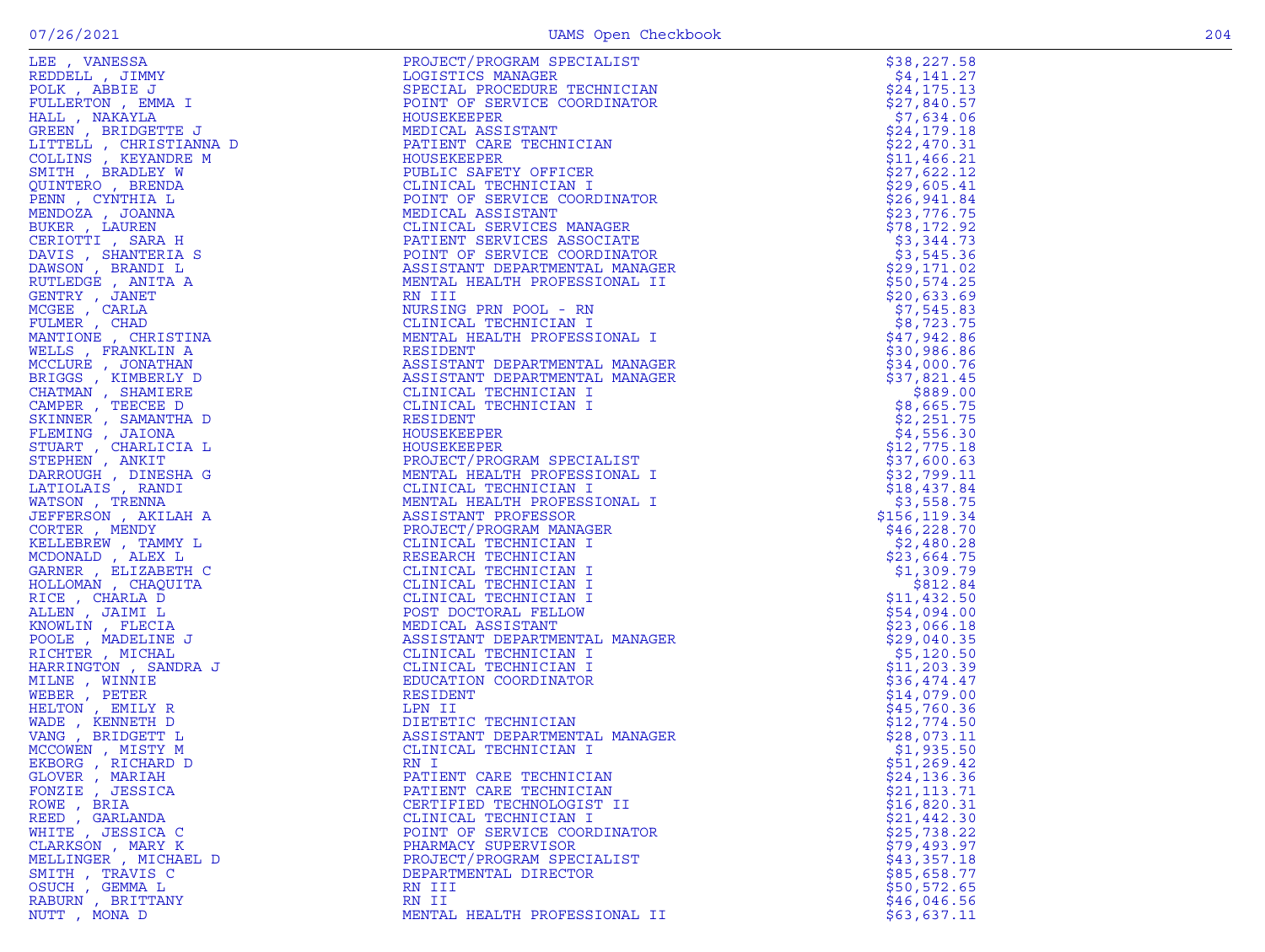|   | .,     |
|---|--------|
| × | $\sim$ |
|   |        |

| CLEEK , ANNA B<br>TAYLOR , ASHA<br>TAYLOR , CHRISTINE<br>NALKER , JASMINE<br>TURNER , MARY E<br>TURNER , MARY E<br>STATEN , MICHAEL<br>MCOWN , SHAWN L<br>ROCOMN , SHAWN L<br>RETCHUM , AYANNA R<br>GCOMN , CHYNL R<br>JATESON , EBVARE N<br>WHITE , MICHAEL R<br>MIT | CUTIVE ASSISTANT<br>INICAL TECHNICIAN I<br>ILLD CARE TECHNICIAN<br>LINICAL TECHNICIAN I<br>PATIENT CARE TECHNICIAN<br>PATIENT CARE TECHNICIAN<br>PATIENT SERVICES ASSOCIATE<br>PATIENT CARE TECHNICIAN<br>TETENT CARE TECHNICIAN<br>TETENT CARE                                      | \$48, 164.65                |
|-----------------------------------------------------------------------------------------------------------------------------------------------------------------------------------------------------------------------------------------------------------------------|--------------------------------------------------------------------------------------------------------------------------------------------------------------------------------------------------------------------------------------------------------------------------------------|-----------------------------|
|                                                                                                                                                                                                                                                                       |                                                                                                                                                                                                                                                                                      | \$8,663.65                  |
|                                                                                                                                                                                                                                                                       |                                                                                                                                                                                                                                                                                      | \$11,880.32                 |
|                                                                                                                                                                                                                                                                       |                                                                                                                                                                                                                                                                                      | \$19,596.25                 |
|                                                                                                                                                                                                                                                                       |                                                                                                                                                                                                                                                                                      | \$32,146.70                 |
|                                                                                                                                                                                                                                                                       |                                                                                                                                                                                                                                                                                      | \$22,315.75                 |
|                                                                                                                                                                                                                                                                       |                                                                                                                                                                                                                                                                                      | \$8,247.85                  |
|                                                                                                                                                                                                                                                                       |                                                                                                                                                                                                                                                                                      | \$24,317.46                 |
|                                                                                                                                                                                                                                                                       |                                                                                                                                                                                                                                                                                      | \$1,477.14                  |
|                                                                                                                                                                                                                                                                       |                                                                                                                                                                                                                                                                                      | \$5,477.50<br>\$7,535.50    |
|                                                                                                                                                                                                                                                                       |                                                                                                                                                                                                                                                                                      | \$11,873.75                 |
|                                                                                                                                                                                                                                                                       |                                                                                                                                                                                                                                                                                      | \$11,028.50                 |
|                                                                                                                                                                                                                                                                       |                                                                                                                                                                                                                                                                                      | \$24,730.23                 |
|                                                                                                                                                                                                                                                                       |                                                                                                                                                                                                                                                                                      | \$80,194.67                 |
|                                                                                                                                                                                                                                                                       |                                                                                                                                                                                                                                                                                      | \$4,047.87                  |
|                                                                                                                                                                                                                                                                       |                                                                                                                                                                                                                                                                                      | \$56,984.17                 |
|                                                                                                                                                                                                                                                                       |                                                                                                                                                                                                                                                                                      | \$42,320.56                 |
|                                                                                                                                                                                                                                                                       |                                                                                                                                                                                                                                                                                      | \$54,201.31                 |
|                                                                                                                                                                                                                                                                       |                                                                                                                                                                                                                                                                                      | \$10, 284.50                |
|                                                                                                                                                                                                                                                                       |                                                                                                                                                                                                                                                                                      | \$55,057.20                 |
|                                                                                                                                                                                                                                                                       |                                                                                                                                                                                                                                                                                      | \$2,873.08                  |
|                                                                                                                                                                                                                                                                       |                                                                                                                                                                                                                                                                                      | \$15,673.54                 |
|                                                                                                                                                                                                                                                                       |                                                                                                                                                                                                                                                                                      | \$20,727.28                 |
|                                                                                                                                                                                                                                                                       |                                                                                                                                                                                                                                                                                      | \$5,355.90                  |
|                                                                                                                                                                                                                                                                       |                                                                                                                                                                                                                                                                                      | \$6,111.50                  |
|                                                                                                                                                                                                                                                                       |                                                                                                                                                                                                                                                                                      | \$9,531.69                  |
|                                                                                                                                                                                                                                                                       |                                                                                                                                                                                                                                                                                      | \$1,519.00                  |
|                                                                                                                                                                                                                                                                       |                                                                                                                                                                                                                                                                                      | \$28,906.70                 |
|                                                                                                                                                                                                                                                                       |                                                                                                                                                                                                                                                                                      | \$10,452.50                 |
|                                                                                                                                                                                                                                                                       |                                                                                                                                                                                                                                                                                      | \$22,011.25                 |
|                                                                                                                                                                                                                                                                       | HOUSEKEEPER<br>HOUSEKEEPER<br>HOUSEKEEPER<br>DANITER CARE<br>PATIENT CARE<br>RAILIS<br>PATIENT CARE<br>RAILIS<br>RAILIS<br>RAILIS<br>RAILIS<br>RAILIS<br>RAILIS<br>RAILIS<br>RAILIS<br>CIINICAL TECHNICIAN III<br>CLINICAL TECHNICIAN III<br>CLINICAL TECHNICIAN I<br>CLINICAL TECHN | \$17,065.75                 |
|                                                                                                                                                                                                                                                                       |                                                                                                                                                                                                                                                                                      | \$1,428.00                  |
|                                                                                                                                                                                                                                                                       |                                                                                                                                                                                                                                                                                      | \$30,596.17                 |
|                                                                                                                                                                                                                                                                       |                                                                                                                                                                                                                                                                                      | \$26,381.05                 |
|                                                                                                                                                                                                                                                                       |                                                                                                                                                                                                                                                                                      | \$43,411.67                 |
|                                                                                                                                                                                                                                                                       |                                                                                                                                                                                                                                                                                      | \$250,500.00<br>\$42,458.51 |
|                                                                                                                                                                                                                                                                       |                                                                                                                                                                                                                                                                                      | \$2,676.51                  |
|                                                                                                                                                                                                                                                                       |                                                                                                                                                                                                                                                                                      | \$10,094.24                 |
|                                                                                                                                                                                                                                                                       |                                                                                                                                                                                                                                                                                      | \$60,499.97                 |
|                                                                                                                                                                                                                                                                       |                                                                                                                                                                                                                                                                                      | \$21,629.93                 |
|                                                                                                                                                                                                                                                                       |                                                                                                                                                                                                                                                                                      | \$4, 263.83                 |
|                                                                                                                                                                                                                                                                       |                                                                                                                                                                                                                                                                                      | \$10,537.45                 |
|                                                                                                                                                                                                                                                                       |                                                                                                                                                                                                                                                                                      | \$82,717.11                 |
|                                                                                                                                                                                                                                                                       |                                                                                                                                                                                                                                                                                      | \$28,137.52                 |
|                                                                                                                                                                                                                                                                       |                                                                                                                                                                                                                                                                                      | \$35,814.25                 |
|                                                                                                                                                                                                                                                                       |                                                                                                                                                                                                                                                                                      | \$43,682.82                 |
|                                                                                                                                                                                                                                                                       |                                                                                                                                                                                                                                                                                      | \$32,003.77                 |
|                                                                                                                                                                                                                                                                       |                                                                                                                                                                                                                                                                                      | \$16,343.28                 |
|                                                                                                                                                                                                                                                                       |                                                                                                                                                                                                                                                                                      | \$25,732.07                 |
|                                                                                                                                                                                                                                                                       |                                                                                                                                                                                                                                                                                      | \$2,271.50                  |
| WATSON, SAMANTHA D                                                                                                                                                                                                                                                    | CASHIER                                                                                                                                                                                                                                                                              | \$13,944.05                 |
| RODGERS, MEGAN D                                                                                                                                                                                                                                                      | ADVANCED PRACTICE REGISTERED NURSE                                                                                                                                                                                                                                                   | \$10,965.44                 |
| SLOAN, RACHEL                                                                                                                                                                                                                                                         | ADVANCED PRACTICE REGISTERED NURSE                                                                                                                                                                                                                                                   | \$72,166.63                 |
| URSERY, JA KIYA M                                                                                                                                                                                                                                                     | PATIENT CARE TECHNICIAN                                                                                                                                                                                                                                                              | \$17,776.42                 |
| WILSON , POLLYBETH                                                                                                                                                                                                                                                    | PATIENT CARE TECHNICIAN                                                                                                                                                                                                                                                              | \$25,589.22                 |
| BENNINGTON , EMILY F                                                                                                                                                                                                                                                  | MENTAL HEALTH PROFESSIONAL I<br>MEDICAL ASSISTANT                                                                                                                                                                                                                                    | \$31,145.69<br>\$22, 266.12 |
| MEDLEY , MELANIE<br>KNOX, TONDELIA                                                                                                                                                                                                                                    | MEDICAL ASSISTANT                                                                                                                                                                                                                                                                    |                             |
| RANDOLPH, JACKLYNN                                                                                                                                                                                                                                                    | MEDICAL ASSISTANT                                                                                                                                                                                                                                                                    | \$412.01<br>\$2,118.89      |
| CALVERT , MAEGAN L                                                                                                                                                                                                                                                    | POST DOCTORAL FELLOW                                                                                                                                                                                                                                                                 | \$48,889.85                 |
| SAWYER, REGAN                                                                                                                                                                                                                                                         | CLINICAL TECHNICIAN I                                                                                                                                                                                                                                                                | \$5,485.70                  |
|                                                                                                                                                                                                                                                                       |                                                                                                                                                                                                                                                                                      |                             |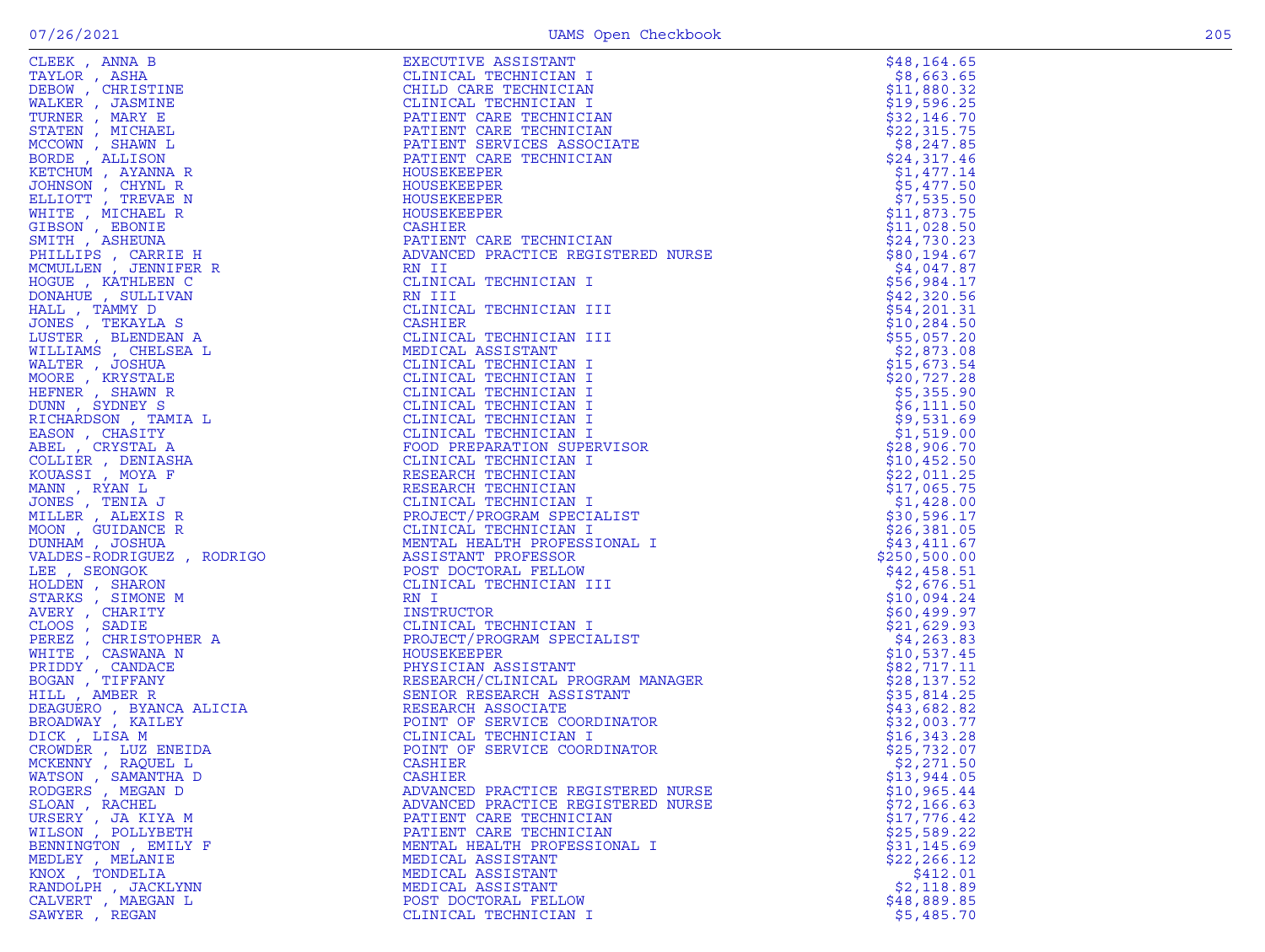|                                                                                                                                                                                                                               | RN III                                                                                                                                                                                                                                                 | \$32,635.92  |
|-------------------------------------------------------------------------------------------------------------------------------------------------------------------------------------------------------------------------------|--------------------------------------------------------------------------------------------------------------------------------------------------------------------------------------------------------------------------------------------------------|--------------|
|                                                                                                                                                                                                                               |                                                                                                                                                                                                                                                        | \$24,837.86  |
|                                                                                                                                                                                                                               |                                                                                                                                                                                                                                                        |              |
|                                                                                                                                                                                                                               |                                                                                                                                                                                                                                                        | \$44,130.42  |
|                                                                                                                                                                                                                               |                                                                                                                                                                                                                                                        | \$33,864.02  |
|                                                                                                                                                                                                                               |                                                                                                                                                                                                                                                        | \$30,063.03  |
|                                                                                                                                                                                                                               |                                                                                                                                                                                                                                                        | \$35,514.61  |
|                                                                                                                                                                                                                               |                                                                                                                                                                                                                                                        | \$35,394.01  |
|                                                                                                                                                                                                                               |                                                                                                                                                                                                                                                        |              |
|                                                                                                                                                                                                                               |                                                                                                                                                                                                                                                        | \$43,184.80  |
|                                                                                                                                                                                                                               |                                                                                                                                                                                                                                                        | \$2,546.94   |
|                                                                                                                                                                                                                               |                                                                                                                                                                                                                                                        | \$21,751.42  |
|                                                                                                                                                                                                                               |                                                                                                                                                                                                                                                        | \$33,639.65  |
|                                                                                                                                                                                                                               |                                                                                                                                                                                                                                                        | \$18, 192.27 |
|                                                                                                                                                                                                                               |                                                                                                                                                                                                                                                        |              |
|                                                                                                                                                                                                                               |                                                                                                                                                                                                                                                        | \$34,339.05  |
|                                                                                                                                                                                                                               |                                                                                                                                                                                                                                                        | \$36,680.40  |
|                                                                                                                                                                                                                               |                                                                                                                                                                                                                                                        | \$43,539.90  |
|                                                                                                                                                                                                                               |                                                                                                                                                                                                                                                        | \$16,537.91  |
|                                                                                                                                                                                                                               |                                                                                                                                                                                                                                                        | \$30,684.25  |
|                                                                                                                                                                                                                               |                                                                                                                                                                                                                                                        |              |
|                                                                                                                                                                                                                               |                                                                                                                                                                                                                                                        | \$45,638.94  |
|                                                                                                                                                                                                                               |                                                                                                                                                                                                                                                        | \$11,494.39  |
|                                                                                                                                                                                                                               |                                                                                                                                                                                                                                                        | \$12,465.68  |
|                                                                                                                                                                                                                               |                                                                                                                                                                                                                                                        | \$64,552.32  |
|                                                                                                                                                                                                                               |                                                                                                                                                                                                                                                        | \$30,280.31  |
|                                                                                                                                                                                                                               |                                                                                                                                                                                                                                                        |              |
|                                                                                                                                                                                                                               |                                                                                                                                                                                                                                                        | \$55,041.87  |
|                                                                                                                                                                                                                               |                                                                                                                                                                                                                                                        | \$10,868.97  |
|                                                                                                                                                                                                                               |                                                                                                                                                                                                                                                        | \$2,877.49   |
|                                                                                                                                                                                                                               |                                                                                                                                                                                                                                                        | \$976.57     |
|                                                                                                                                                                                                                               |                                                                                                                                                                                                                                                        | \$10,506.67  |
|                                                                                                                                                                                                                               |                                                                                                                                                                                                                                                        |              |
|                                                                                                                                                                                                                               |                                                                                                                                                                                                                                                        | \$24,736.73  |
|                                                                                                                                                                                                                               |                                                                                                                                                                                                                                                        | \$28,280.47  |
|                                                                                                                                                                                                                               |                                                                                                                                                                                                                                                        | \$17,806.69  |
|                                                                                                                                                                                                                               |                                                                                                                                                                                                                                                        | \$22,535.27  |
|                                                                                                                                                                                                                               |                                                                                                                                                                                                                                                        | \$27,624.93  |
|                                                                                                                                                                                                                               |                                                                                                                                                                                                                                                        |              |
|                                                                                                                                                                                                                               |                                                                                                                                                                                                                                                        | \$18,737.00  |
|                                                                                                                                                                                                                               |                                                                                                                                                                                                                                                        | \$146,333.31 |
|                                                                                                                                                                                                                               |                                                                                                                                                                                                                                                        | \$5,512.25   |
|                                                                                                                                                                                                                               |                                                                                                                                                                                                                                                        | \$19,102.75  |
|                                                                                                                                                                                                                               |                                                                                                                                                                                                                                                        | \$29,386.53  |
|                                                                                                                                                                                                                               |                                                                                                                                                                                                                                                        |              |
|                                                                                                                                                                                                                               |                                                                                                                                                                                                                                                        | \$17,713.25  |
|                                                                                                                                                                                                                               |                                                                                                                                                                                                                                                        | \$434.00     |
|                                                                                                                                                                                                                               |                                                                                                                                                                                                                                                        | \$22,231.75  |
|                                                                                                                                                                                                                               |                                                                                                                                                                                                                                                        | \$651.00     |
|                                                                                                                                                                                                                               |                                                                                                                                                                                                                                                        | \$2,999.30   |
|                                                                                                                                                                                                                               |                                                                                                                                                                                                                                                        | \$35,680.56  |
|                                                                                                                                                                                                                               |                                                                                                                                                                                                                                                        |              |
|                                                                                                                                                                                                                               |                                                                                                                                                                                                                                                        | \$22,539.10  |
|                                                                                                                                                                                                                               |                                                                                                                                                                                                                                                        | \$12, 226.46 |
|                                                                                                                                                                                                                               |                                                                                                                                                                                                                                                        | \$30, 214.83 |
|                                                                                                                                                                                                                               |                                                                                                                                                                                                                                                        | \$3,461.34   |
|                                                                                                                                                                                                                               |                                                                                                                                                                                                                                                        | \$17,868.21  |
|                                                                                                                                                                                                                               |                                                                                                                                                                                                                                                        |              |
|                                                                                                                                                                                                                               |                                                                                                                                                                                                                                                        | \$14,261.25  |
|                                                                                                                                                                                                                               |                                                                                                                                                                                                                                                        | \$21,470.48  |
|                                                                                                                                                                                                                               |                                                                                                                                                                                                                                                        | \$31,450.07  |
|                                                                                                                                                                                                                               |                                                                                                                                                                                                                                                        | \$21,509.92  |
| DAVIS , KACIE                                                                                                                                                                                                                 | EDUCATION COORDINATOR                                                                                                                                                                                                                                  | \$8,799.72   |
| FARNMA , JODIT RESERVED AND MENTER AND MANUSAL MANUSAL MANUSAL MANUSAL SERIES AND MANUSAL STREET AN MANUSAL STREET AND FREE STREET AND FREE STREET AND TO THE THRUST CONTINUES TO A MANUSAL STREET AND HAVE A STREET AND HAVE | RM III TO TERUCORDINATOR<br>REMOTIVE ASSISTENT (CORDINATOR<br>EXCOUTES ASSISTENT DEPARTMENTAL MANAGER<br>FORDINATOR DEPARTMENTAL MANAGER<br>PRODUCT/PROGRAM SPECIALIST<br>CLINICAL TECHNICIAN<br>CLINICAL TECHNICIAN<br>CLINICAL TECHNICIAN<br>CLINICA |              |
| DAWN, KANIKA                                                                                                                                                                                                                  | CLINICAL TECHNICIAN I                                                                                                                                                                                                                                  | \$6,504.50   |
| REED, BALANCE D                                                                                                                                                                                                               | CLINICAL TECHNICIAN I                                                                                                                                                                                                                                  | \$7,862.88   |
| HOLDER, LEKEBA                                                                                                                                                                                                                | POINT OF SERVICE COORDINATOR                                                                                                                                                                                                                           | \$20,105.49  |
| SIMPSON, LYNETTE                                                                                                                                                                                                              | CLINICAL TECHNICIAN I                                                                                                                                                                                                                                  | \$22,043.75  |
| MACIAS, MAGDALENA                                                                                                                                                                                                             | CLINICAL TECHNICIAN I                                                                                                                                                                                                                                  | \$25,065.88  |
| MCMAHAN, MARK W                                                                                                                                                                                                               | PROJECT/PROGRAM MANAGER                                                                                                                                                                                                                                | \$35,992.54  |
|                                                                                                                                                                                                                               |                                                                                                                                                                                                                                                        |              |
| HANNA, REID                                                                                                                                                                                                                   | CLINICAL TECHNICIAN I                                                                                                                                                                                                                                  | \$17,925.10  |
| WARE , STELETA L                                                                                                                                                                                                              | CLINICAL TECHNICIAN I                                                                                                                                                                                                                                  | \$9,993.14   |
| JACKSON , TIFFANY                                                                                                                                                                                                             | PROJECT/PROGRAM MANAGER                                                                                                                                                                                                                                | \$18,726.44  |
| MCCANN, YLGA S                                                                                                                                                                                                                | CLINICAL TECHNICIAN I                                                                                                                                                                                                                                  | \$16,340.14  |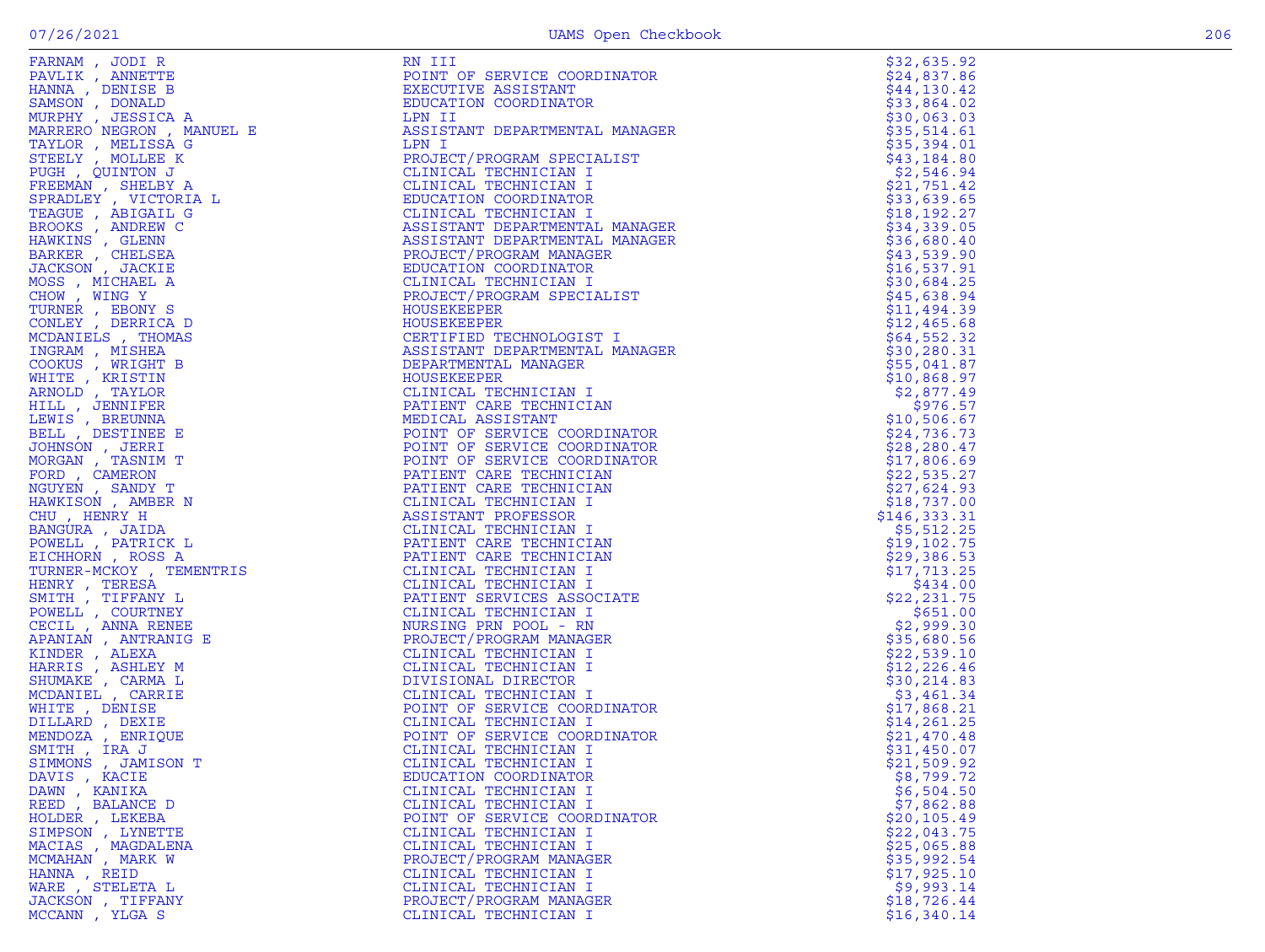| FOX , LESHIA<br>FOX , LESHIA<br>ERYANT , JAMIE HERVANT , JAMIE NEWANT , JAMIE NEWANT , MINERY M<br>HERVES , MATTHEW H<br>HERVES , MATTHEW H<br>MULLIAMS , ZION L<br>NULLIAMS , ZION L<br>NORE , KERISTOPHER S<br>TROXLER , KERISTOPHER S<br>TROXLER , HEATHER | MENTAL HEALTH PROFESSIONAL I                                     | \$45,277.27                |
|---------------------------------------------------------------------------------------------------------------------------------------------------------------------------------------------------------------------------------------------------------------|------------------------------------------------------------------|----------------------------|
| CRANE , JAMIE                                                                                                                                                                                                                                                 | CLINICAL TECHNICIAN I                                            | \$14,638.99                |
|                                                                                                                                                                                                                                                               | CLINICAL TECHNICIAN I                                            | \$13,966.59                |
|                                                                                                                                                                                                                                                               | ASSOCIATE PROFESSOR                                              | \$212,107.47               |
|                                                                                                                                                                                                                                                               | ASSISTANT PROFESSOR                                              | \$77,528.68                |
|                                                                                                                                                                                                                                                               | CLINICAL TECHNICIAN I                                            | \$27,161.37                |
|                                                                                                                                                                                                                                                               | LPN II                                                           | \$13,946.78                |
|                                                                                                                                                                                                                                                               | RN III                                                           | \$50, 262.70               |
|                                                                                                                                                                                                                                                               | PROJECT/PROGRAM DIRECTOR                                         | \$62,846.27                |
|                                                                                                                                                                                                                                                               | CLINICAL TECHNICIAN I                                            | \$25,927.81                |
|                                                                                                                                                                                                                                                               | CHILD CARE TECHNICIAN                                            | \$17,551.72                |
|                                                                                                                                                                                                                                                               | CLINICAL TECHNICIAN I                                            | \$32,472.27                |
|                                                                                                                                                                                                                                                               | CLINICAL TECHNICIAN I                                            | \$22,397.35                |
|                                                                                                                                                                                                                                                               | PATIENT CARE TECHNICIAN                                          | \$21,704.44                |
|                                                                                                                                                                                                                                                               | CLINICAL TECHNICIAN I                                            | \$4,180.00                 |
|                                                                                                                                                                                                                                                               | CLINICAL TECHNICIAN I                                            | \$11,315.25                |
|                                                                                                                                                                                                                                                               | PROJECT/PROGRAM MANAGER                                          | \$34,547.02                |
|                                                                                                                                                                                                                                                               | CERTIFIED TECHNOLOGIST III                                       | \$38,191.65                |
|                                                                                                                                                                                                                                                               | PROFESSOR                                                        | \$150, 101.68              |
|                                                                                                                                                                                                                                                               | CLINICAL TECHNICIAN I                                            | \$10,988.70<br>\$19,084.97 |
|                                                                                                                                                                                                                                                               | CLINICAL TECHNICIAN I                                            |                            |
|                                                                                                                                                                                                                                                               | MEDICAL ASSISTANT<br>RN III                                      | \$21,146.50<br>\$30,131.99 |
|                                                                                                                                                                                                                                                               | PROJECT/PROGRAM MANAGER                                          | \$49,305.87                |
|                                                                                                                                                                                                                                                               | MEDICAL ASSISTANT                                                | \$14,845.03                |
|                                                                                                                                                                                                                                                               | NURSING PRN POOL - RN                                            | \$8,020.05                 |
|                                                                                                                                                                                                                                                               | ASSISTANT PROFESSOR                                              | \$183,032.97               |
|                                                                                                                                                                                                                                                               | PROJECT/PROGRAM SPECIALIST                                       | \$48, 227.27               |
|                                                                                                                                                                                                                                                               | PATIENT CARE TECHNICIAN                                          | \$23, 201.29               |
|                                                                                                                                                                                                                                                               | EXECUTIVE ASSISTANT                                              | \$40,799.04                |
|                                                                                                                                                                                                                                                               | AN<br>ALIST<br>ALIST<br>W<br>CLINICAL TECHNICIAN I               | \$16,873.28                |
|                                                                                                                                                                                                                                                               | CLINICAL TECHNICIAN I                                            | \$1,782.30                 |
|                                                                                                                                                                                                                                                               | CLINICAL TECHNICIAN I                                            | \$18,874.63                |
|                                                                                                                                                                                                                                                               | MEDICAL ASSISTANT                                                | \$34,272.42                |
|                                                                                                                                                                                                                                                               | EDUCATION COORDINATOR                                            | \$32,308.89                |
|                                                                                                                                                                                                                                                               | CLINICAL TECHNICIAN I                                            | \$4,674.77                 |
|                                                                                                                                                                                                                                                               | HOUSEKEEPER                                                      | \$13,870.78                |
|                                                                                                                                                                                                                                                               | CLINICAL TECHNICIAN I                                            | \$28,021.92                |
|                                                                                                                                                                                                                                                               | POINT OF SERVICE COORDINATOR                                     | \$30,251.41                |
|                                                                                                                                                                                                                                                               | NATOR<br>IST<br>NATOR<br>ICIAN<br>NATOR<br>CLINICAL TECHNICIAN I | \$22,421.51                |
|                                                                                                                                                                                                                                                               | CLINICAL TECHNICIAN I                                            | \$26,365.47                |
|                                                                                                                                                                                                                                                               | PROJECT/PROGRAM SPECIALIST                                       | \$43,650.73                |
|                                                                                                                                                                                                                                                               | CLINICAL TECHNICIAN I                                            | \$8,421.24                 |
|                                                                                                                                                                                                                                                               | CLINICAL TECHNICIAN I                                            | \$6,828.11                 |
|                                                                                                                                                                                                                                                               | CLINICAL TECHNICIAN I                                            | \$27,087.04                |
|                                                                                                                                                                                                                                                               | POINT OF SERVICE COORDINATOR                                     | \$24,844.01                |
|                                                                                                                                                                                                                                                               | SPECIAL PROCEDURE TECHNICIAN                                     | \$15,497.39                |
|                                                                                                                                                                                                                                                               | CLINICAL TECHNICIAN I                                            | \$29,226.98                |
|                                                                                                                                                                                                                                                               | POINT OF SERVICE COORDINATOR                                     | \$183.12                   |
|                                                                                                                                                                                                                                                               | LPN II                                                           | \$10, 174.95               |
|                                                                                                                                                                                                                                                               | MEDICAL ASSISTANT                                                | \$38.61                    |
|                                                                                                                                                                                                                                                               | CLINICAL TECHNICIAN I                                            | \$6,571.00<br>\$21,874.87  |
| ROSS, KANDACE L<br>TULL, KURT                                                                                                                                                                                                                                 | MEDICAL SERVICES ADMINISTRATOR                                   |                            |
| MCSHAN , SHAKUEMIE C                                                                                                                                                                                                                                          | POINT OF SERVICE COORDINATOR<br>RN I                             | \$15,634.10<br>\$26,470.86 |
| WILLIAMS, JASMINE                                                                                                                                                                                                                                             | MEDICAL ASSISTANT                                                | \$1,240.33                 |
| YOUNG, WILLIAM R                                                                                                                                                                                                                                              | PATIENT CARE TECHNICIAN                                          | \$27, 248.25               |
| MILLER , MATTHEW J                                                                                                                                                                                                                                            | PHYSICIAN ASSISTANT                                              | \$42,533.35                |
| HAMILTON, ALYSSA                                                                                                                                                                                                                                              | PROJECT/PROGRAM SPECIALIST                                       | \$34,163.78                |
| MILLER, CALLIE L                                                                                                                                                                                                                                              | <b>CASHIER</b>                                                   | \$20,900.00                |
| JOHNSON , CASSANDRA                                                                                                                                                                                                                                           | EDUCATION COORDINATOR                                            | \$34,501.62                |
| BROWN, DAMARRAY D                                                                                                                                                                                                                                             | CASHIER                                                          | \$19,336.58                |
| GRAY, FREDA                                                                                                                                                                                                                                                   | CLINICAL TECHNICIAN I                                            | \$26,429.12                |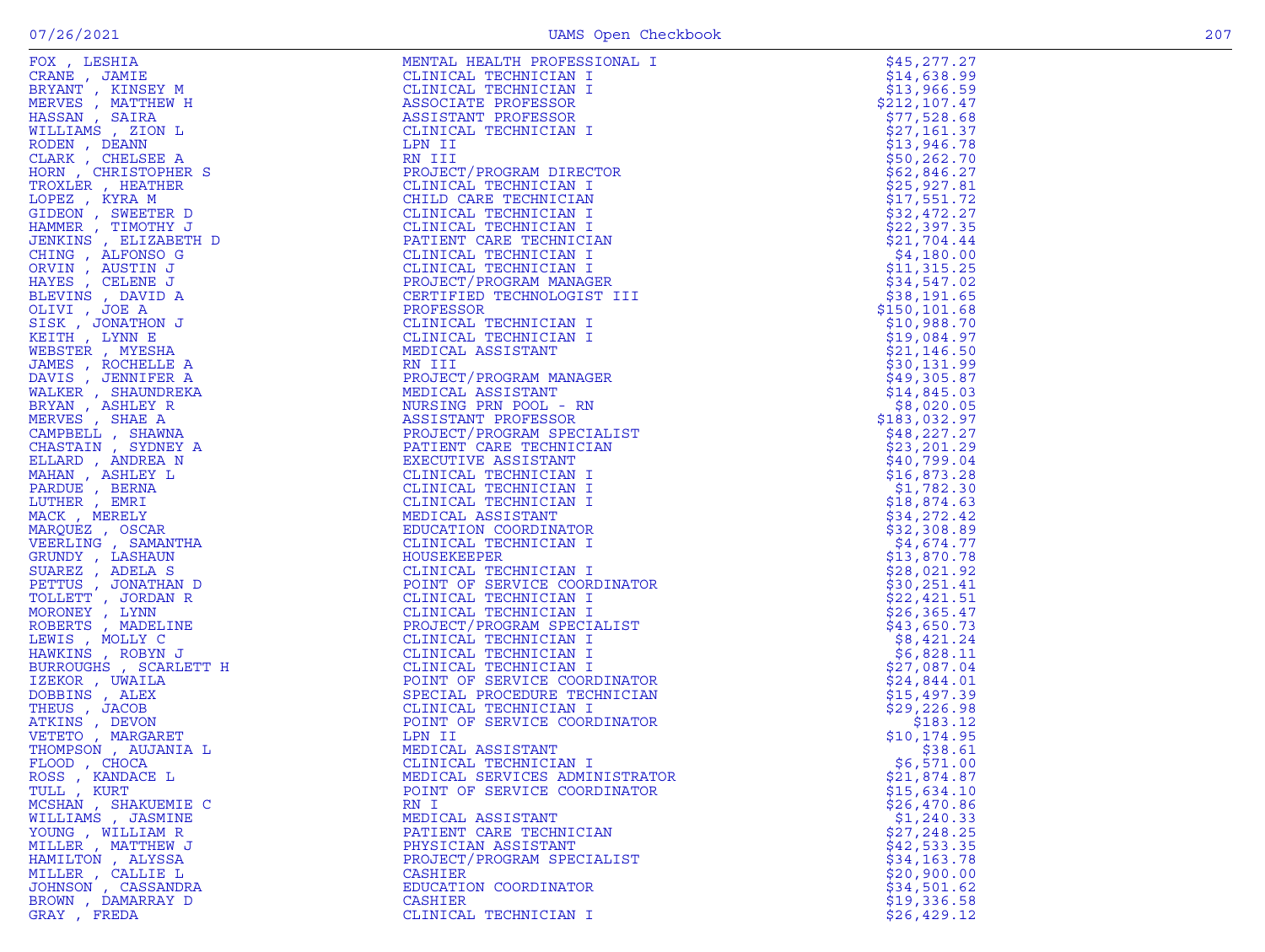| I |  |
|---|--|
|   |  |

| LOWE, KAVIA<br>NE KAVIA<br>MUHETY , KERRI<br>BENNATHY , THERESA<br>MUHETY , KERRI<br>MUHETY , KERRI<br>INENJAL , GIORIA I<br>INENJAL , GIORIA THERE , ASHLEY<br>NTITH TILLERY , ASHLEY<br>NTITH TILLERY , ASHA<br>NETEGA , VICTORIA G<br>ONES . ONES , VICTORIA<br> | CASHIER                                                                                                                                                                                                          | \$18,222.59                |
|---------------------------------------------------------------------------------------------------------------------------------------------------------------------------------------------------------------------------------------------------------------------|------------------------------------------------------------------------------------------------------------------------------------------------------------------------------------------------------------------|----------------------------|
|                                                                                                                                                                                                                                                                     | RN II                                                                                                                                                                                                            | \$59,625.95                |
|                                                                                                                                                                                                                                                                     | ADMINISTRATIVE ANALYST                                                                                                                                                                                           | \$22,870.88                |
|                                                                                                                                                                                                                                                                     | CLINICAL TECHNICIAN I                                                                                                                                                                                            | \$7,112.08                 |
|                                                                                                                                                                                                                                                                     | CLINICAL TECHNICIAN I                                                                                                                                                                                            | \$14,701.25                |
|                                                                                                                                                                                                                                                                     | EDUCATION COORDINATOR                                                                                                                                                                                            | \$37,244.79                |
|                                                                                                                                                                                                                                                                     | COMPUTER SUPPORT SPECIALIST                                                                                                                                                                                      | \$31,189.28                |
|                                                                                                                                                                                                                                                                     | CLINICAL TECHNICIAN I                                                                                                                                                                                            | \$2,189.74                 |
|                                                                                                                                                                                                                                                                     | CLINICAL TECHNICIAN I                                                                                                                                                                                            | \$1,519.00                 |
|                                                                                                                                                                                                                                                                     | MEDICAL ASSISTANT                                                                                                                                                                                                | \$10, 197.52               |
|                                                                                                                                                                                                                                                                     | RESIDENT                                                                                                                                                                                                         | \$2,251.75                 |
|                                                                                                                                                                                                                                                                     | RESIDENT                                                                                                                                                                                                         | \$4,251.75                 |
|                                                                                                                                                                                                                                                                     | <b>RESIDENT</b>                                                                                                                                                                                                  | \$4,251.75                 |
|                                                                                                                                                                                                                                                                     | HOUSEKEEPER                                                                                                                                                                                                      | \$3,431.47                 |
|                                                                                                                                                                                                                                                                     | HOUSEKEEPER                                                                                                                                                                                                      | \$2,394.00                 |
|                                                                                                                                                                                                                                                                     |                                                                                                                                                                                                                  | \$9,674.97                 |
|                                                                                                                                                                                                                                                                     |                                                                                                                                                                                                                  | \$16,455.43                |
|                                                                                                                                                                                                                                                                     |                                                                                                                                                                                                                  | \$21,801.00<br>\$74,660.00 |
|                                                                                                                                                                                                                                                                     |                                                                                                                                                                                                                  | \$9,715.75                 |
|                                                                                                                                                                                                                                                                     |                                                                                                                                                                                                                  | \$48,460.80                |
|                                                                                                                                                                                                                                                                     |                                                                                                                                                                                                                  | \$12, 242.89               |
|                                                                                                                                                                                                                                                                     |                                                                                                                                                                                                                  | \$12,423.26                |
|                                                                                                                                                                                                                                                                     | CLINICAL TECHNICIAN I<br>CLINICAL TECHNICIAN I<br>POINT OF SERVICE COORDINATOR<br>ADVANCED PRACTICE REGISTERED NURSE<br>CLINICAL TECHNICIAN I<br>RN III<br>HOUSEKEEPER<br>HOUSEKEEPER<br>PATIENT CARE TECHNICIAN | \$10, 209.16               |
|                                                                                                                                                                                                                                                                     |                                                                                                                                                                                                                  | \$15,797.42                |
|                                                                                                                                                                                                                                                                     |                                                                                                                                                                                                                  | \$69,470.91                |
|                                                                                                                                                                                                                                                                     | ANICIAN I<br>AUUSEKEEPER<br>HOUSEKEEPER<br>PATIENT CARE TECHNICIAN<br>CLINICAL INTERPRETER<br>ASSISTANT PROFESSOR<br>CLINICAL TECHNICIAN<br>CLINICAL TECHNICIAN<br>DIETERE                                       | \$15,338.50                |
|                                                                                                                                                                                                                                                                     |                                                                                                                                                                                                                  | \$14, 164.00               |
|                                                                                                                                                                                                                                                                     | <b>COOK</b>                                                                                                                                                                                                      | \$11,912.00                |
|                                                                                                                                                                                                                                                                     | CLINICAL TECHNICIAN I                                                                                                                                                                                            | \$13,709.25                |
|                                                                                                                                                                                                                                                                     | CLINICAL TECHNICIAN I                                                                                                                                                                                            | \$27,077.52                |
|                                                                                                                                                                                                                                                                     | CERTIFIED TECHNOLOGIST I                                                                                                                                                                                         | \$54,452.84                |
|                                                                                                                                                                                                                                                                     | EDUCATION COORDINATOR                                                                                                                                                                                            | \$29,677.00                |
|                                                                                                                                                                                                                                                                     | PHARMACY SUPERVISOR                                                                                                                                                                                              | \$70,905.01                |
|                                                                                                                                                                                                                                                                     | PROJECT/PROGRAM SPECIALIST                                                                                                                                                                                       | \$32,918.50                |
|                                                                                                                                                                                                                                                                     | POINT OF SERVICE COORDINATOR                                                                                                                                                                                     | \$13,784.64                |
|                                                                                                                                                                                                                                                                     | CLINICAL TECHNICIAN III                                                                                                                                                                                          | \$32,626.04                |
|                                                                                                                                                                                                                                                                     | PROJECT/PROGRAM SPECIALIST                                                                                                                                                                                       | \$40,507.99                |
|                                                                                                                                                                                                                                                                     | LPN I                                                                                                                                                                                                            | \$27,044.32                |
| BECKMAN, AARON D                                                                                                                                                                                                                                                    | CLINICAL TECHNICIAN I                                                                                                                                                                                            | \$12,995.26                |
| MITCHELL , CARLA                                                                                                                                                                                                                                                    | CLINICAL TECHNICIAN I                                                                                                                                                                                            | \$15,506.95                |
| BARTELS , ERIN                                                                                                                                                                                                                                                      | COMPLIANCE OFFICER                                                                                                                                                                                               | \$33,808.67                |
| SITZES , KASSANDRA L                                                                                                                                                                                                                                                | CLINICAL TECHNICIAN III                                                                                                                                                                                          | \$24, 263.15               |
| GUYTON, KEITHRA                                                                                                                                                                                                                                                     | DIETETIC TECHNICIAN                                                                                                                                                                                              | \$21,965.50                |
| WARNER, ORIANA                                                                                                                                                                                                                                                      | CLINICAL TECHNICIAN I                                                                                                                                                                                            | \$11,104.47                |
| BRONSON, SHANA                                                                                                                                                                                                                                                      | CLINICAL TECHNICIAN I                                                                                                                                                                                            | \$5,753.00                 |
| WATSON , TERESA L                                                                                                                                                                                                                                                   | CLINICAL TECHNICIAN I                                                                                                                                                                                            | \$21,664.25                |
| JONES , TERRI N                                                                                                                                                                                                                                                     | CLINICAL TECHNICIAN I                                                                                                                                                                                            | \$10, 158.91               |
| KINCAID, YEJIDE                                                                                                                                                                                                                                                     | PATIENT CARE TECHNICIAN                                                                                                                                                                                          | \$25,743.99                |
| REES, ALEXIS                                                                                                                                                                                                                                                        | CLINICAL TECHNICIAN I                                                                                                                                                                                            | \$15,730.00                |
| PETERSON, ASHLEY<br>RAJA, RAJIKHA                                                                                                                                                                                                                                   | PATIENT CARE TECHNICIAN                                                                                                                                                                                          | \$22,968.87                |
|                                                                                                                                                                                                                                                                     | POST DOCTORAL FELLOW<br>PATIENT CARE TECHNICIAN                                                                                                                                                                  | \$35,573.26                |
| BROWN, CINDY                                                                                                                                                                                                                                                        | RN I                                                                                                                                                                                                             | \$40,386.75<br>\$48,322.89 |
| VARGAS, ASHLEY<br>TURNBO, CINDY L                                                                                                                                                                                                                                   | RN I                                                                                                                                                                                                             | \$23,147.45                |
| JONES , SHANQUITA                                                                                                                                                                                                                                                   | CLINICAL TECHNICIAN I                                                                                                                                                                                            | \$12,105.91                |
| DAHL , STEVEN                                                                                                                                                                                                                                                       | ASSISTANT PROFESSOR                                                                                                                                                                                              | \$118, 244.32              |
| REILMANN, TAYLOR                                                                                                                                                                                                                                                    | CERTIFIED TECHNOLOGIST II                                                                                                                                                                                        | \$42,199.00                |
| KROGER , TERESA G                                                                                                                                                                                                                                                   | CLINICAL TECHNICIAN I                                                                                                                                                                                            | \$3,996.63                 |
| REYES, ANTONIO D                                                                                                                                                                                                                                                    | CLINICAL INTERPRETER                                                                                                                                                                                             | \$17,589.41                |
| GOODMAN, JATAIA                                                                                                                                                                                                                                                     | PATIENT CARE TECHNICIAN                                                                                                                                                                                          | \$13,978.41                |
| GROSS, LAUREN                                                                                                                                                                                                                                                       | POINT OF SERVICE COORDINATOR                                                                                                                                                                                     | \$9,622.90                 |
| CADY, TAMI D                                                                                                                                                                                                                                                        | CLINICAL TECHNICIAN III                                                                                                                                                                                          | \$36,017.54                |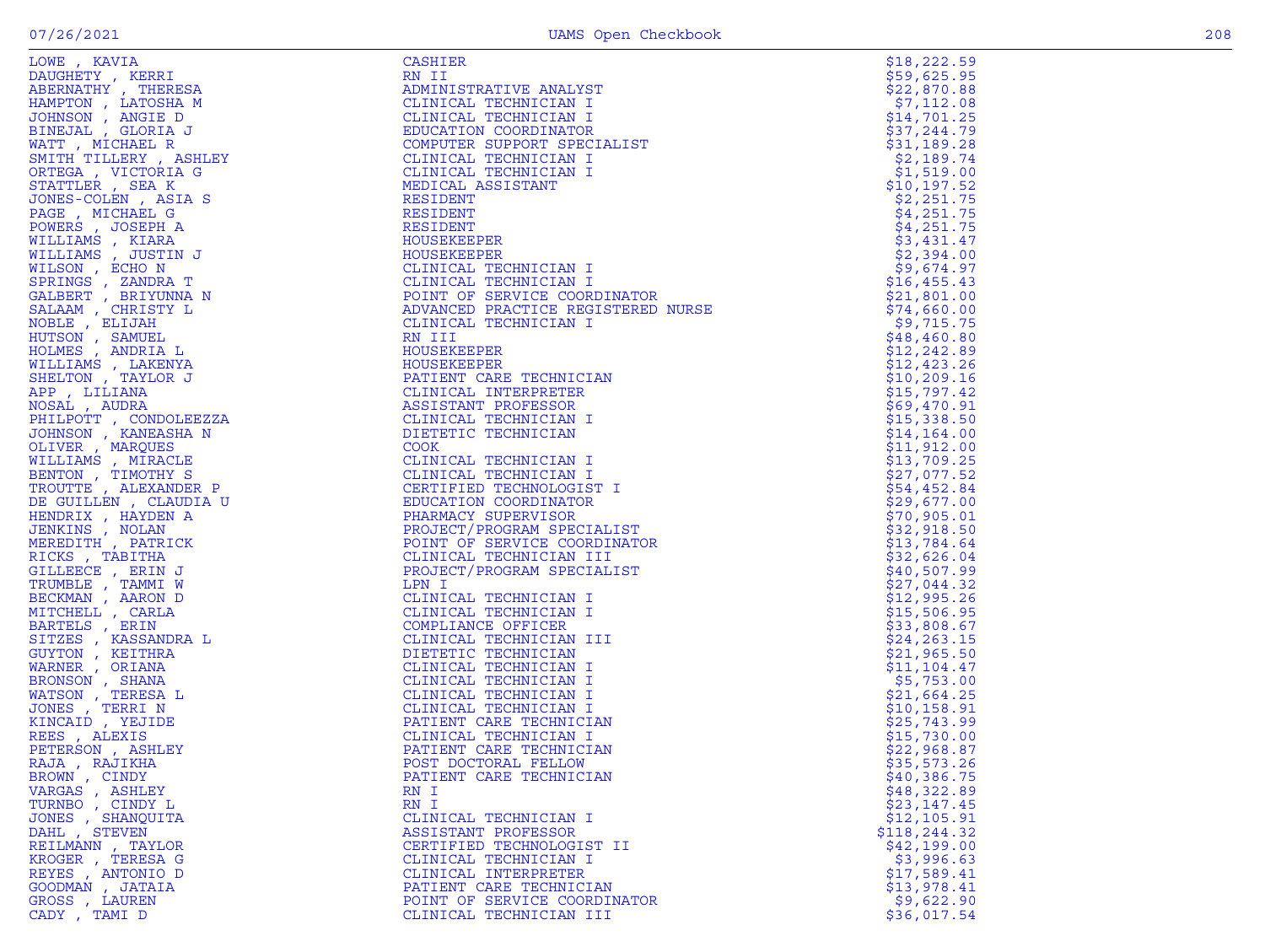| ٩ |  |
|---|--|

| PLEASANTS , SKYLAH                                                                                                                                                                                                                                   |                                                                                                           |              |
|------------------------------------------------------------------------------------------------------------------------------------------------------------------------------------------------------------------------------------------------------|-----------------------------------------------------------------------------------------------------------|--------------|
|                                                                                                                                                                                                                                                      | CLINICAL TECHNICIAN I                                                                                     | \$4,320.75   |
| CODY, LAKISCHEL M                                                                                                                                                                                                                                    | PATIENT CARE TECHNICIAN                                                                                   | \$20, 233.14 |
| ARCARO, LAURA E                                                                                                                                                                                                                                      | RN II                                                                                                     | \$1,798.79   |
|                                                                                                                                                                                                                                                      | RN II                                                                                                     | \$59,720.93  |
|                                                                                                                                                                                                                                                      |                                                                                                           |              |
|                                                                                                                                                                                                                                                      | PROJECT/PROGRAM DIRECTOR                                                                                  | \$44,346.14  |
|                                                                                                                                                                                                                                                      | CLINICAL TECHNICIAN I                                                                                     | \$14,486.17  |
|                                                                                                                                                                                                                                                      | RESIDENT                                                                                                  | \$2,251.75   |
|                                                                                                                                                                                                                                                      | HOUSEKEEPER                                                                                               |              |
|                                                                                                                                                                                                                                                      |                                                                                                           | \$9,866.77   |
|                                                                                                                                                                                                                                                      | HOUSEKEEPER                                                                                               | \$11,673.56  |
|                                                                                                                                                                                                                                                      | CLINICAL TECHNICIAN I                                                                                     | \$11,651.84  |
|                                                                                                                                                                                                                                                      | CLINICAL TECHNICIAN I                                                                                     | \$12,048.49  |
|                                                                                                                                                                                                                                                      |                                                                                                           |              |
|                                                                                                                                                                                                                                                      | NURSING PRN POOL - RN                                                                                     | \$24,322.40  |
|                                                                                                                                                                                                                                                      | CLINICAL TECHNICIAN I                                                                                     | \$15,721.50  |
|                                                                                                                                                                                                                                                      | CHILD CARE TECHNICIAN                                                                                     | \$9,537.00   |
|                                                                                                                                                                                                                                                      | RN III                                                                                                    | \$43, 269.58 |
|                                                                                                                                                                                                                                                      | CERTIFIED TECHNOLOGIST I                                                                                  | \$19,157.56  |
|                                                                                                                                                                                                                                                      |                                                                                                           |              |
|                                                                                                                                                                                                                                                      | MEDICAL ASSISTANT                                                                                         | \$20,649.50  |
|                                                                                                                                                                                                                                                      | CLINICAL TECHNICIAN I                                                                                     | \$14,881.75  |
|                                                                                                                                                                                                                                                      | RN II                                                                                                     | \$26,880.13  |
|                                                                                                                                                                                                                                                      |                                                                                                           |              |
|                                                                                                                                                                                                                                                      | CLINICAL TECHNICIAN I                                                                                     | \$10,476.95  |
| CODY, LAKISCHEL M<br>CODY, LAKISCHEL M<br>REGRO, LAURA E<br>HARRIS, NICHOLAS A<br>HARRIS, NICHOLAS A<br>RODRIGUEZ, OMAR WAN<br>MORMAM LATEESHA D<br>MORMAM LATEESHA D<br>MORMAM LATEESHA D<br>SCHAFFER ARCHIBALD R<br>NELLIAMS , DRAGHA MICHOLA<br>T | HOUSEKEEPER                                                                                               | \$20,390.90  |
|                                                                                                                                                                                                                                                      | RN I<br>$\frac{1}{2}$<br>$\frac{1}{2}$<br>$\frac{3}{2}$                                                   | \$35,124.95  |
|                                                                                                                                                                                                                                                      | CLINICAL TECHNICIAN I                                                                                     | \$9,924.28   |
|                                                                                                                                                                                                                                                      | CLINICAL TECHNICIAN I                                                                                     |              |
|                                                                                                                                                                                                                                                      |                                                                                                           | \$8,930.65   |
|                                                                                                                                                                                                                                                      | PATIENT CARE TECHNICIAN                                                                                   | \$16, 129.19 |
|                                                                                                                                                                                                                                                      | PATIENT SERVICES ASSOCIATE                                                                                | \$28,114.36  |
|                                                                                                                                                                                                                                                      | PATIENT SERVICES ASSOCIATE                                                                                | \$385.84     |
|                                                                                                                                                                                                                                                      | PATIENT SERVICES ASSOCIATE                                                                                | \$31,616.03  |
|                                                                                                                                                                                                                                                      | CLINICAL TECHNICIAN I                                                                                     | \$7,782.00   |
|                                                                                                                                                                                                                                                      |                                                                                                           |              |
|                                                                                                                                                                                                                                                      | PROJECT/PROGRAM SPECIALIST                                                                                | \$32,589.03  |
|                                                                                                                                                                                                                                                      | SPECIAL PROCEDURE TECHNICIAN                                                                              | \$19,845.83  |
|                                                                                                                                                                                                                                                      | ADMINISTRATIVE ANALYST                                                                                    | \$2,957.85   |
|                                                                                                                                                                                                                                                      | CHILD CARE TECHNICIAN                                                                                     | \$20,331.98  |
|                                                                                                                                                                                                                                                      |                                                                                                           |              |
|                                                                                                                                                                                                                                                      |                                                                                                           | \$9,683.16   |
|                                                                                                                                                                                                                                                      | PATIENT SERVICES ASSOCIATE<br>PATIENT SERVICES ASSOCIATE<br>PROJECT (PROGRAM MODEL CO                     | \$20,628.53  |
|                                                                                                                                                                                                                                                      | PROJECT/PROGRAM MANAGER                                                                                   | \$37,547.72  |
|                                                                                                                                                                                                                                                      | <b>COOK</b>                                                                                               | \$3,591.00   |
|                                                                                                                                                                                                                                                      | PATIENT CARE TECHNICIAN                                                                                   | \$17,762.98  |
|                                                                                                                                                                                                                                                      |                                                                                                           |              |
|                                                                                                                                                                                                                                                      | LPN II<br>LPN II<br>SPEECH THERAPIST<br>PATIENT CARE TECHNICIAN<br>PATIENT CARE TECHNICIAN<br>WOUGEEEPDEP | \$12,426.73  |
|                                                                                                                                                                                                                                                      |                                                                                                           | \$31,681.30  |
|                                                                                                                                                                                                                                                      |                                                                                                           | \$8,168.99   |
|                                                                                                                                                                                                                                                      |                                                                                                           | \$18,649.58  |
|                                                                                                                                                                                                                                                      | HOUSEKEEPER                                                                                               |              |
|                                                                                                                                                                                                                                                      |                                                                                                           | \$12,780.25  |
|                                                                                                                                                                                                                                                      | HOUSEKEEPER                                                                                               | \$10,608.50  |
|                                                                                                                                                                                                                                                      | HOUSEKEEPER                                                                                               | \$10,895.50  |
|                                                                                                                                                                                                                                                      | HOUSEKEEPER                                                                                               | \$5,771.36   |
|                                                                                                                                                                                                                                                      | PATIENT SERVICES ASSOCIATE<br>LPN II                                                                      | \$14,454.58  |
|                                                                                                                                                                                                                                                      | LPN II                                                                                                    |              |
|                                                                                                                                                                                                                                                      |                                                                                                           | \$31,904.07  |
|                                                                                                                                                                                                                                                      | HEN 11<br>HOSPITAL PROGRAM SERVICES ASSISTANT                                                             | \$16,805.45  |
|                                                                                                                                                                                                                                                      | RN II                                                                                                     | \$48,695.16  |
|                                                                                                                                                                                                                                                      | HOSPITAL PROGRAM SERVICES ASSISTANT                                                                       | \$18,091.98  |
|                                                                                                                                                                                                                                                      | CLINICAL TECHNICIAN I                                                                                     | \$24,874.71  |
|                                                                                                                                                                                                                                                      |                                                                                                           |              |
| MARTIN, BERNADETTE                                                                                                                                                                                                                                   | ASSISTANT DEPARTMENTAL MANAGER                                                                            | \$28,860.58  |
| BARNETT, CAMERON A                                                                                                                                                                                                                                   | POINT OF SERVICE COORDINATOR                                                                              | \$19,414.28  |
| SMALL, CODY L                                                                                                                                                                                                                                        | CLINICAL TECHNICIAN I                                                                                     | \$12,551.21  |
| CHEATER, DEBORAH                                                                                                                                                                                                                                     | DIVISIONAL DIRECTOR                                                                                       | \$54,882.22  |
| HARRIS, EMILY                                                                                                                                                                                                                                        | CLINICAL TECHNICIAN I                                                                                     | \$19,271.70  |
| WADLEY, ERIN E                                                                                                                                                                                                                                       |                                                                                                           | \$10,676.79  |
|                                                                                                                                                                                                                                                      | CLINICAL TECHNICIAN I                                                                                     |              |
| SMITH , JEMARIEA                                                                                                                                                                                                                                     | CLINICAL TECHNICIAN I                                                                                     | \$16,652.21  |
| SHINKLE, JOHN E                                                                                                                                                                                                                                      | CLINICAL TECHNICIAN I                                                                                     | \$1,417.02   |
| MADISON, LATRESHA                                                                                                                                                                                                                                    | CLINICAL TECHNICIAN I                                                                                     | \$7,696.26   |
| KEMP, PORSHE                                                                                                                                                                                                                                         | MEDICAL ASSISTANT                                                                                         | \$23,190.90  |
| WILLIAMS , ALEXANDRIA                                                                                                                                                                                                                                | RN III                                                                                                    | \$53,836.18  |
|                                                                                                                                                                                                                                                      |                                                                                                           |              |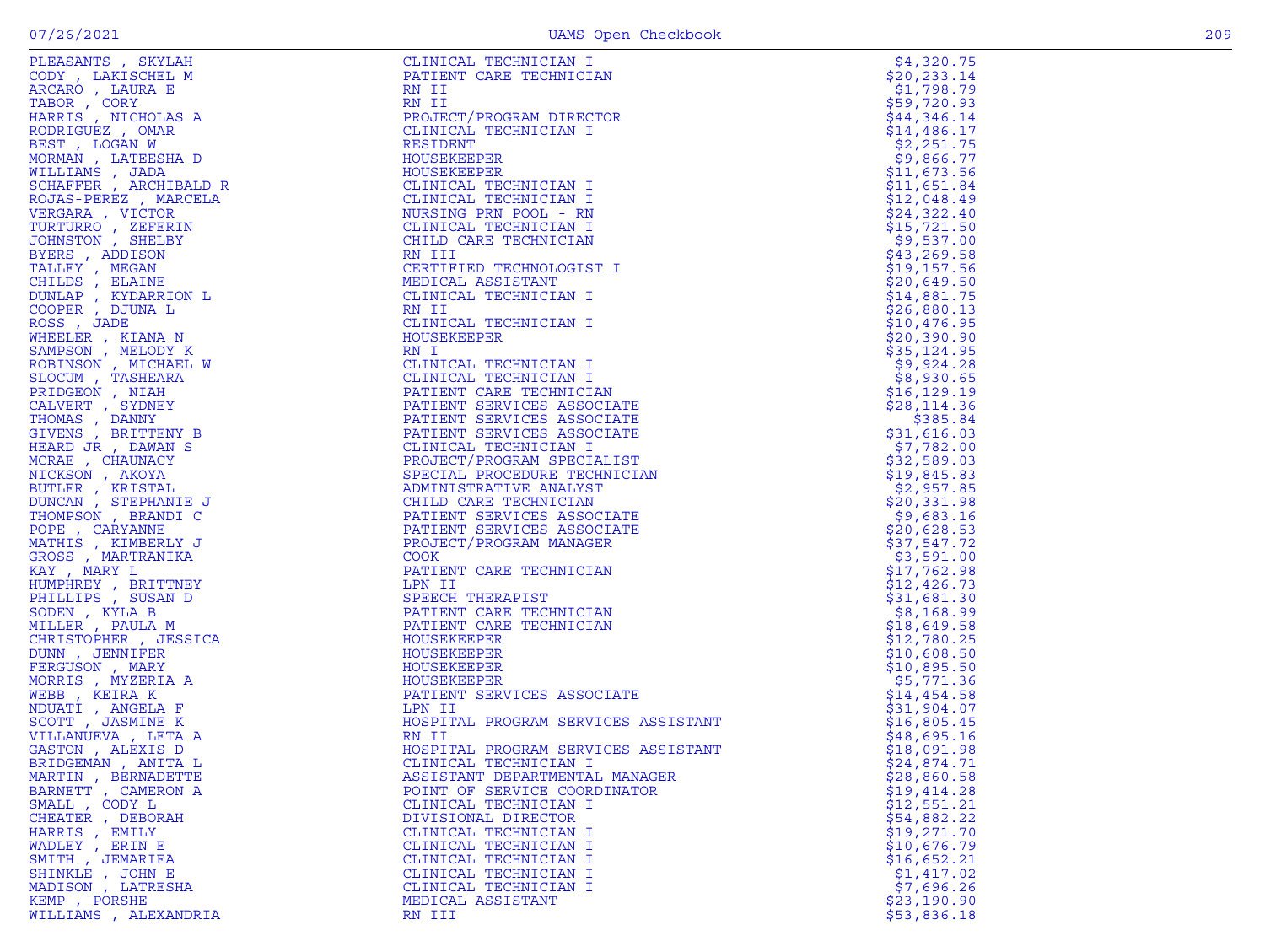|  | 210 |
|--|-----|
|  |     |
|  |     |
|  |     |
|  |     |
|  |     |
|  |     |
|  |     |
|  |     |
|  |     |
|  |     |
|  |     |
|  |     |
|  |     |
|  |     |
|  |     |
|  |     |
|  |     |
|  |     |
|  |     |
|  |     |
|  |     |
|  |     |
|  |     |
|  |     |
|  |     |
|  |     |
|  |     |
|  |     |
|  |     |
|  |     |
|  |     |
|  |     |
|  |     |
|  |     |
|  |     |
|  |     |
|  |     |
|  |     |
|  |     |
|  |     |
|  |     |
|  |     |
|  |     |
|  |     |
|  |     |
|  |     |
|  |     |
|  |     |
|  |     |
|  |     |
|  |     |
|  |     |

MULLIGAN , SHERRIE J CLINICAL TECHNICIAN I \$9,209.06 MERRIOTT , ANGELA R PATIENT CARE TECHNICIAN \$19,066.88 PATTERSON , KARRIS B PATIENT CARE TECHNICIAN \$16,491.92 WILLIAMS , TORNESHA L PATIENT CARE TECHNICIAN \$22,171.28 SUMILANG , MAGTANGGOL M PATIENT CARE TECHNICIAN \$21,499.85 HOPKINS , CHASTYNE PATIENT CARE TECHNICIAN \$8,478.46 EDMONSON , TIFFANY PATIENT CARE TECHNICIAN \$6,929.83 ARROYOS , ISAAC EDUCATION COORDINATOR \$32,541.47 COLES , LAUREN E MENTAL HEALTH PROFESSIONAL I \$22,126.14 HARPER , RICHARD L EDUCATION COORDINATOR \$33,326.89 SOLIS-GARCIA , ROSANA M EDUCATION COORDINATOR \$38,220.09 WOOTEN , AMY CLINICAL TECHNICIAN I \$533.50 GARDNER , CARMA Y CLINICAL TECHNICIAN I \$6,451.80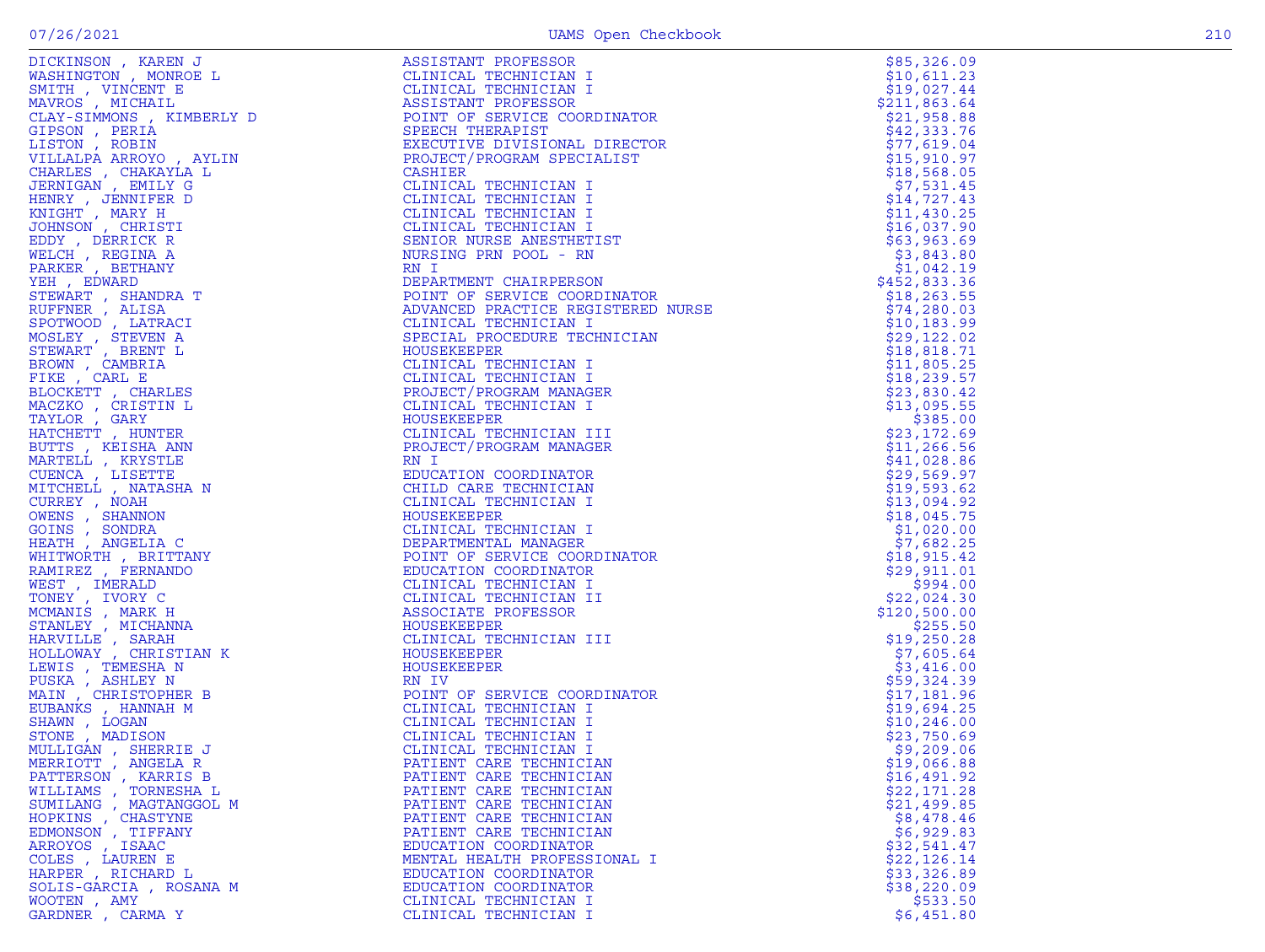| ASON , CHRISTY R<br>SON , DEMETRING D<br>SON , DEMETRIUS D<br>SON , DYSTANI<br>TILER , GLYNNA E<br>THER , GLYNNA E<br>THER , GLYNNA E<br>THER , GLYNNA E<br>THER , KELSTER<br>PIDR , LAKESTER<br>NDT , MAHOGANY<br>VETELD , SYDNEY D<br>VETELD , SYDNE | CLINICAL TECHNICIAN I                                                         | \$8,245.68                 |
|--------------------------------------------------------------------------------------------------------------------------------------------------------------------------------------------------------------------------------------------------------|-------------------------------------------------------------------------------|----------------------------|
|                                                                                                                                                                                                                                                        | CLINICAL TECHNICIAN I                                                         | \$10,294.32                |
|                                                                                                                                                                                                                                                        | CLINICAL TECHNICIAN I<br>IAN<br>ATOR<br>IST<br>MATOR<br>IST<br>IST<br>I       | \$8,302.77                 |
|                                                                                                                                                                                                                                                        | CLINICAL TECHNICIAN I                                                         | \$7,838.79                 |
|                                                                                                                                                                                                                                                        | CLINICAL TECHNICIAN I                                                         | \$4,850.53                 |
|                                                                                                                                                                                                                                                        | CLINICAL TECHNICIAN I                                                         | \$25,482.34                |
|                                                                                                                                                                                                                                                        | CLINICAL TECHNICIAN I                                                         | \$4,819.44                 |
|                                                                                                                                                                                                                                                        | CLINICAL TECHNICIAN I                                                         | \$8,374.82                 |
|                                                                                                                                                                                                                                                        | CLINICAL TECHNICIAN I                                                         | \$7,426.62                 |
|                                                                                                                                                                                                                                                        | CLINICAL TECHNICIAN I<br>PUBLIC SAFETY OFFICER                                | \$8,086.18                 |
|                                                                                                                                                                                                                                                        | SPECIAL PROCEDURE TECHNICIAN                                                  | \$25,034.48<br>\$14,916.60 |
|                                                                                                                                                                                                                                                        | NURSING PRN POOL - RN                                                         | \$2,099.46                 |
|                                                                                                                                                                                                                                                        | PROJECT/PROGRAM MANAGER                                                       | \$36,555.09                |
|                                                                                                                                                                                                                                                        | CLINICAL TECHNICIAN I                                                         | \$10,761.38                |
|                                                                                                                                                                                                                                                        | CLINICAL TECHNICIAN I                                                         | \$24,574.96                |
|                                                                                                                                                                                                                                                        | CLINICAL TECHNICIAN I                                                         | \$9,116.11                 |
|                                                                                                                                                                                                                                                        | EDUCATION COORDINATOR                                                         | \$33,966.24                |
|                                                                                                                                                                                                                                                        | OCCUPATIONAL THERAPIST                                                        | \$53,602.69                |
|                                                                                                                                                                                                                                                        | CLINICAL TECHNICIAN I                                                         | \$602.00                   |
|                                                                                                                                                                                                                                                        | LPN I                                                                         | \$1,380.96                 |
|                                                                                                                                                                                                                                                        | POINT OF SERVICE COORDINATOR                                                  | \$22, 299.04               |
|                                                                                                                                                                                                                                                        | ADMINISTRATIVE ANALYST                                                        | \$20,820.52                |
|                                                                                                                                                                                                                                                        | CLINICAL TECHNICIAN I                                                         | \$24,942.78                |
|                                                                                                                                                                                                                                                        | MEDICAL BILLING SPECIALIST                                                    | \$19,700.00                |
|                                                                                                                                                                                                                                                        | POINT OF SERVICE COORDINATOR                                                  | \$21,848.85                |
|                                                                                                                                                                                                                                                        | PROJECT/PROGRAM SPECIALIST                                                    | \$38,545.45                |
|                                                                                                                                                                                                                                                        | CLINICAL TECHNICIAN I                                                         | \$11,635.63                |
|                                                                                                                                                                                                                                                        | CLINICAL TECHNICIAN I                                                         | \$27,105.12                |
|                                                                                                                                                                                                                                                        | MEDICAL BILLING SPECIALIST                                                    | \$18, 245.31               |
|                                                                                                                                                                                                                                                        | CERTIFIED TECHNOLOGIST I                                                      | \$36,321.34                |
|                                                                                                                                                                                                                                                        | CLINICAL TECHNICIAN I                                                         | \$15,854.00                |
|                                                                                                                                                                                                                                                        | CERTIFIED TECHNOLOGIST III                                                    | \$39,564.62                |
|                                                                                                                                                                                                                                                        | HOUSEKEEPER                                                                   | \$12,409.43                |
|                                                                                                                                                                                                                                                        | HOUSEKEEPER                                                                   | \$5,214.86                 |
|                                                                                                                                                                                                                                                        | RN II                                                                         | \$40,512.66                |
|                                                                                                                                                                                                                                                        | FOOD PREPARATION SUPERVISOR                                                   | \$18,421.75                |
|                                                                                                                                                                                                                                                        | SKILLED TRADESMAN                                                             | \$3,640.54                 |
|                                                                                                                                                                                                                                                        | CLINICAL TECHNICIAN I                                                         | \$16,928.53                |
|                                                                                                                                                                                                                                                        | CLINICAL TECHNICIAN I<br>COOK                                                 | \$7,085.07<br>\$20,731.75  |
|                                                                                                                                                                                                                                                        | CLINICAL TECHNICIAN I                                                         | \$896.50                   |
|                                                                                                                                                                                                                                                        | CLINICAL TECHNICIAN I                                                         | \$4,304.27                 |
|                                                                                                                                                                                                                                                        | CLINICAL TECHNICIAN I                                                         | \$6,634.84                 |
|                                                                                                                                                                                                                                                        | CLINICAL TECHNICIAN I                                                         | \$18,471.96                |
|                                                                                                                                                                                                                                                        | <b>COOK</b>                                                                   | \$20,178.47                |
| MABRAY , SARA E<br>TYLER-JOHNSON , TYRANETTA M<br>DIXON , VICTORIA M<br>BENNING , JADE<br>THULL , NICOLE<br>CRAFT , BETH A<br>ICENHOWER , COURTNEY<br>HERNDON , NICOLE C<br>WATSON , SHANNON W<br>CLARK , STEPHANIE R<br>STEWART . VANESSA             | CERTIFIEL ITH<br>MENTAL HEALTH PROFESSIONAL I<br>POINT OF SERVICE COORDINATOR | \$15,157.50                |
|                                                                                                                                                                                                                                                        |                                                                               | \$36,061.72                |
|                                                                                                                                                                                                                                                        |                                                                               | \$20,411.41                |
|                                                                                                                                                                                                                                                        |                                                                               | \$46,699.08                |
|                                                                                                                                                                                                                                                        | CLINICAL TECHNICIAN I                                                         | \$10, 274.30               |
|                                                                                                                                                                                                                                                        | RN II                                                                         | \$31,167.10                |
| STEWART , VANESSA                                                                                                                                                                                                                                      | POINT OF SERVICE COORDINATOR                                                  | \$21, 260.53               |
| VIA, KATARINA                                                                                                                                                                                                                                          | PROJECT/PROGRAM SPECIALIST                                                    | \$26,509.66                |
| HARRIS, LAILA                                                                                                                                                                                                                                          | CERTIFIED TECHNOLOGIST II                                                     | \$18, 130.33               |
| BYRD, LATOYA                                                                                                                                                                                                                                           | POINT OF SERVICE COORDINATOR                                                  | \$21,995.69                |
| BOUMA, SARAH D                                                                                                                                                                                                                                         | CERTIFIED TECHNOLOGIST III                                                    | \$42,723.62                |
| CLARK, NATALEE                                                                                                                                                                                                                                         | EDUCATION COORDINATOR                                                         | \$19,188.77                |
| POINDEXTER, ALISON K                                                                                                                                                                                                                                   | CHILD CARE TECHNICIAN                                                         | \$11,067.62                |
| HARDIN, AMY                                                                                                                                                                                                                                            | POINT OF SERVICE COORDINATOR                                                  | \$987.97                   |
| OGARY, BRIAN                                                                                                                                                                                                                                           | MENTAL HEALTH PROFESSIONAL I                                                  | \$42,047.53                |
| READ, DENA                                                                                                                                                                                                                                             | FOOD PREPARATION TECHNICIAN                                                   | \$15, 255.30               |
| MOURANI, PETER M                                                                                                                                                                                                                                       | PROFESSOR                                                                     | \$204, 166.65              |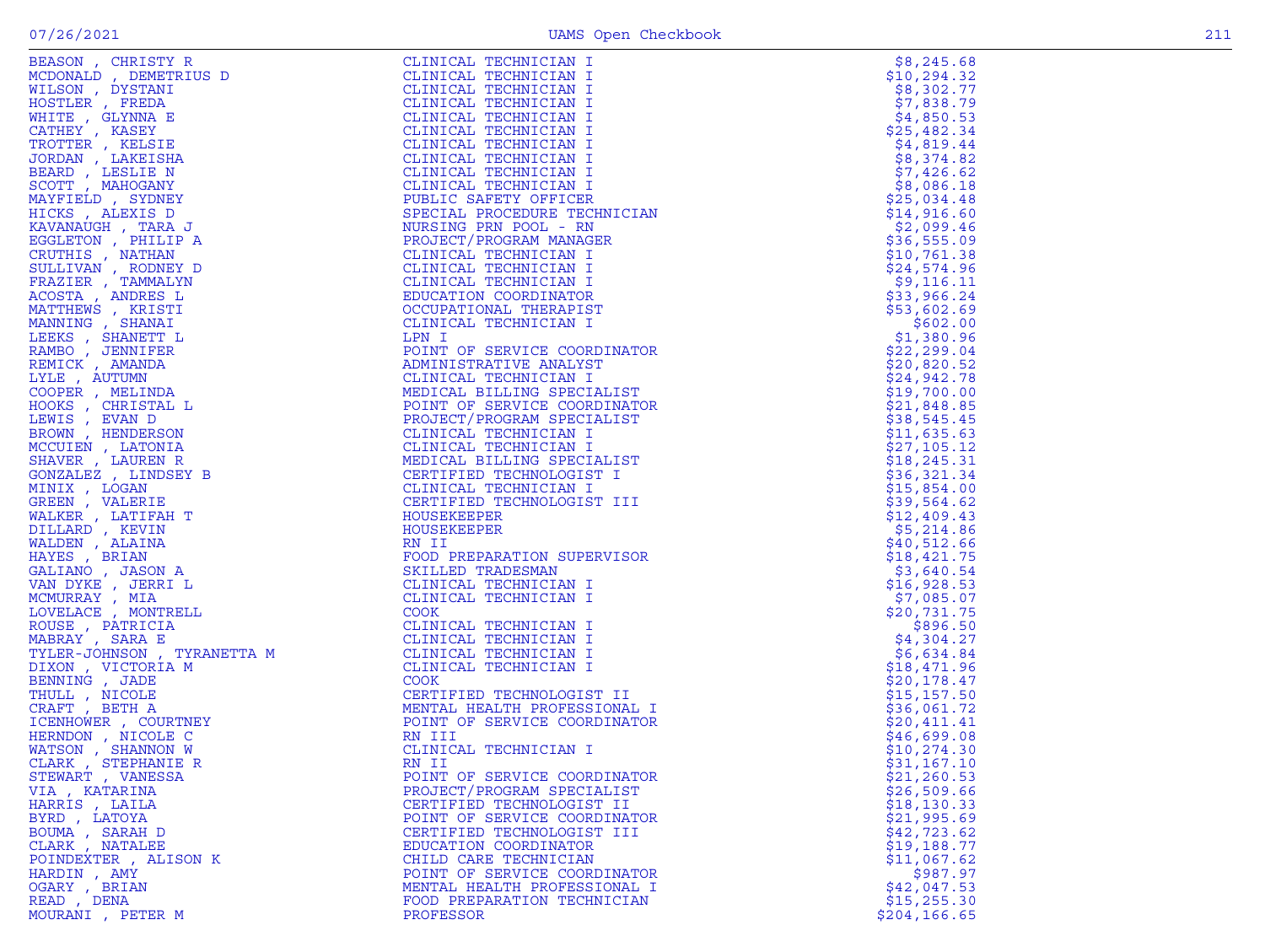| SORENSEN, MADELINE                                                                                                                                                                                                                                  | ASST. DEPARTMENTAL MANAGER<br>ASST. DEPARTMENTAL MANGER<br>RATIENT CARE TECHNICIAN<br>RATIENT CARE TECHNICIAN<br>RATIENT DEPARTMENTAL DIRECTOR<br>CLINICAL TECHNICIAN I<br>SEPITAL PROCEDURE TECHNICIAN<br>SEPITAL PROCEDURE TECHNICIAN<br>MODINT OP SERVICE CORDINATOR<br>PAITENT C | \$18,948.39  |
|-----------------------------------------------------------------------------------------------------------------------------------------------------------------------------------------------------------------------------------------------------|--------------------------------------------------------------------------------------------------------------------------------------------------------------------------------------------------------------------------------------------------------------------------------------|--------------|
| SMITH, AMBER E                                                                                                                                                                                                                                      |                                                                                                                                                                                                                                                                                      | \$10, 281.51 |
| MOORE, MORGAN-RUTH                                                                                                                                                                                                                                  |                                                                                                                                                                                                                                                                                      | \$832.66     |
| SHEATSLEY, JACOB A                                                                                                                                                                                                                                  |                                                                                                                                                                                                                                                                                      | \$38,458.79  |
| SEYMOUR, KINZE                                                                                                                                                                                                                                      |                                                                                                                                                                                                                                                                                      | \$45,970.04  |
| HOOKS, MARCHELL                                                                                                                                                                                                                                     |                                                                                                                                                                                                                                                                                      | \$10,922.27  |
| DAIGLE, NATASHA A                                                                                                                                                                                                                                   |                                                                                                                                                                                                                                                                                      | \$42, 267.75 |
| IVORY, RITA N                                                                                                                                                                                                                                       |                                                                                                                                                                                                                                                                                      | \$26,097.51  |
| HILL , STEPHANIE J                                                                                                                                                                                                                                  |                                                                                                                                                                                                                                                                                      | \$21,900.75  |
| HILL, AMANDA                                                                                                                                                                                                                                        |                                                                                                                                                                                                                                                                                      | \$1,687.00   |
| PAIGE, AYANNA M                                                                                                                                                                                                                                     |                                                                                                                                                                                                                                                                                      | \$21,723.55  |
| PRESLEY, CIARA L                                                                                                                                                                                                                                    |                                                                                                                                                                                                                                                                                      | \$13,679.60  |
| COX, HANNAH K                                                                                                                                                                                                                                       |                                                                                                                                                                                                                                                                                      | \$18,199.50  |
| JACKSON, LOREN E                                                                                                                                                                                                                                    |                                                                                                                                                                                                                                                                                      | \$21, 274.29 |
| THOMPSON, MARCIA D                                                                                                                                                                                                                                  |                                                                                                                                                                                                                                                                                      | \$2,952.25   |
| HUEY, FISCHER B                                                                                                                                                                                                                                     |                                                                                                                                                                                                                                                                                      | \$16,955.25  |
| MANCE, CHARLES                                                                                                                                                                                                                                      |                                                                                                                                                                                                                                                                                      | \$928.06     |
| MCFARLAND, KATHY                                                                                                                                                                                                                                    |                                                                                                                                                                                                                                                                                      | \$4,205.01   |
| CALHOUN, TASHA R                                                                                                                                                                                                                                    |                                                                                                                                                                                                                                                                                      | \$49,933.37  |
| POPE, EVAN S                                                                                                                                                                                                                                        |                                                                                                                                                                                                                                                                                      | \$32,632.91  |
| MINTON, HANNAH M                                                                                                                                                                                                                                    |                                                                                                                                                                                                                                                                                      | \$25,439.82  |
| NOWLIN, SHERRIE L                                                                                                                                                                                                                                   |                                                                                                                                                                                                                                                                                      | \$28,764.06  |
| HALL, JAQUETTA R                                                                                                                                                                                                                                    |                                                                                                                                                                                                                                                                                      | \$43,707.34  |
|                                                                                                                                                                                                                                                     |                                                                                                                                                                                                                                                                                      | \$6,623.17   |
| SMITH , CAMERON                                                                                                                                                                                                                                     |                                                                                                                                                                                                                                                                                      |              |
| PARSON, AMANDA                                                                                                                                                                                                                                      |                                                                                                                                                                                                                                                                                      | \$21,947.81  |
| SMITH, DEVON M                                                                                                                                                                                                                                      |                                                                                                                                                                                                                                                                                      | \$9,065.58   |
| TREVINO, GABRIELA                                                                                                                                                                                                                                   |                                                                                                                                                                                                                                                                                      | \$13,000.00  |
| DALMAZZO, JULIETA                                                                                                                                                                                                                                   |                                                                                                                                                                                                                                                                                      | \$24,610.20  |
| STRONACH, BENJAMIN                                                                                                                                                                                                                                  |                                                                                                                                                                                                                                                                                      | \$430,212.98 |
| HALEY, BRANDON                                                                                                                                                                                                                                      |                                                                                                                                                                                                                                                                                      | \$31,750.94  |
| SMITH, DESJONEE                                                                                                                                                                                                                                     |                                                                                                                                                                                                                                                                                      | \$18, 227.75 |
| GRAHAM, KATIE                                                                                                                                                                                                                                       |                                                                                                                                                                                                                                                                                      | \$7,754.01   |
| RALPHO, LIKKIEN S                                                                                                                                                                                                                                   |                                                                                                                                                                                                                                                                                      | \$24,848.89  |
| GIGER , STEVE J                                                                                                                                                                                                                                     |                                                                                                                                                                                                                                                                                      | \$13,831.40  |
| SANVICENTE , CARINA T                                                                                                                                                                                                                               |                                                                                                                                                                                                                                                                                      | \$171,833.31 |
| BASTEDO, DONOVAN                                                                                                                                                                                                                                    |                                                                                                                                                                                                                                                                                      | \$6, 217.15  |
| PYLE, LINDA JAYNE                                                                                                                                                                                                                                   |                                                                                                                                                                                                                                                                                      | \$39,478.72  |
| BRINKLEY, LUKE S                                                                                                                                                                                                                                    |                                                                                                                                                                                                                                                                                      | \$35,828.73  |
| LOVELACE, VANZUELA                                                                                                                                                                                                                                  |                                                                                                                                                                                                                                                                                      | \$43,889.13  |
| BURCH, LINDSEY E                                                                                                                                                                                                                                    |                                                                                                                                                                                                                                                                                      | \$33,348.08  |
| <b>JAMISON</b> , MALLORY                                                                                                                                                                                                                            |                                                                                                                                                                                                                                                                                      | \$28,066.03  |
| KHIYANI , NAZISH                                                                                                                                                                                                                                    |                                                                                                                                                                                                                                                                                      | \$32,997.40  |
| JONES , DESIRAYE                                                                                                                                                                                                                                    | POINT OF SERVICE COORDINATOR                                                                                                                                                                                                                                                         | \$20,069.08  |
| OJUKWU , GLORIA C                                                                                                                                                                                                                                   |                                                                                                                                                                                                                                                                                      | \$23,503.22  |
| TIPTON, JOSHUA E                                                                                                                                                                                                                                    | POINT OF SERVICE COORDINATOR                                                                                                                                                                                                                                                         | \$18,758.10  |
| KIRKLIN, KELSIE                                                                                                                                                                                                                                     | POINT OF SERVICE COORDINATOR<br>POINT OF SERVICE COORDINATOR<br>POINT OF SERVICE COORDINATOR                                                                                                                                                                                         | \$19,449.11  |
| GILLESPIE , KEUNNA                                                                                                                                                                                                                                  |                                                                                                                                                                                                                                                                                      | \$9,550.52   |
| COOK, MEGAN                                                                                                                                                                                                                                         | POINT OF SERVICE COORDINATOR                                                                                                                                                                                                                                                         | \$13,021.32  |
| WALBERT , NATALIE                                                                                                                                                                                                                                   |                                                                                                                                                                                                                                                                                      | \$40,851.97  |
| CAIN, REGINA                                                                                                                                                                                                                                        | POINT OF SERVICE COORDINATOR                                                                                                                                                                                                                                                         | \$16, 143.45 |
| FRIEND, SARAH J                                                                                                                                                                                                                                     | POINT OF SERVICE COORDINATOR                                                                                                                                                                                                                                                         | \$18,052.58  |
| FOSTER, AISHA Z                                                                                                                                                                                                                                     |                                                                                                                                                                                                                                                                                      | \$30, 115.79 |
| THOMPSON, ERIKA T                                                                                                                                                                                                                                   |                                                                                                                                                                                                                                                                                      | \$11,960.00  |
| TIMMONS, IESHA                                                                                                                                                                                                                                      | MEDICAL ASSISTANT                                                                                                                                                                                                                                                                    | \$8,357.89   |
| ASST. DEPARTMENTAL MANAGEMENTAL MANAGEMENTAL MANAGEMENTAL MANAGEMENTAL MANAGEMENTAL MANAGEMENTAL SERVICE TO UNIT OF SERVICE THE SERVICE TO SERVICE THE SERVICE ON THE SERVICE ON THE SERVICE ON THE SERVICE ON THE SERVICE ON<br>JACKSON, KAITLYN L | CLINICAL TECHNICIAN I                                                                                                                                                                                                                                                                | \$14,796.06  |
| LUEDERS, KELLY A                                                                                                                                                                                                                                    | PHYSICIAN ASSISTANT                                                                                                                                                                                                                                                                  | \$82,903.33  |
| GARNER, MATT                                                                                                                                                                                                                                        | SKILLED TRADESMAN                                                                                                                                                                                                                                                                    | \$33,803.56  |
| WILLIAMS, ANGELICA D                                                                                                                                                                                                                                | PATIENT CARE TECHNICIAN                                                                                                                                                                                                                                                              | \$2,552.35   |
| PACHECO, ARIANNA                                                                                                                                                                                                                                    | PATIENT CARE TECHNICIAN                                                                                                                                                                                                                                                              | \$21,881.00  |
| TRIMBLE , DERRICK                                                                                                                                                                                                                                   | PATIENT CARE TECHNICIAN                                                                                                                                                                                                                                                              | \$661.50     |
| RANCIFER , FELINA K                                                                                                                                                                                                                                 | PATIENT CARE TECHNICIAN                                                                                                                                                                                                                                                              | \$18,428.75  |
| TURNER, HUNTER G                                                                                                                                                                                                                                    | CHILD CARE TECHNICIAN                                                                                                                                                                                                                                                                | \$15,797.80  |
| LISZEWSKI , JENNIFER A                                                                                                                                                                                                                              | POINT OF SERVICE COORDINATOR                                                                                                                                                                                                                                                         | \$9,954.46   |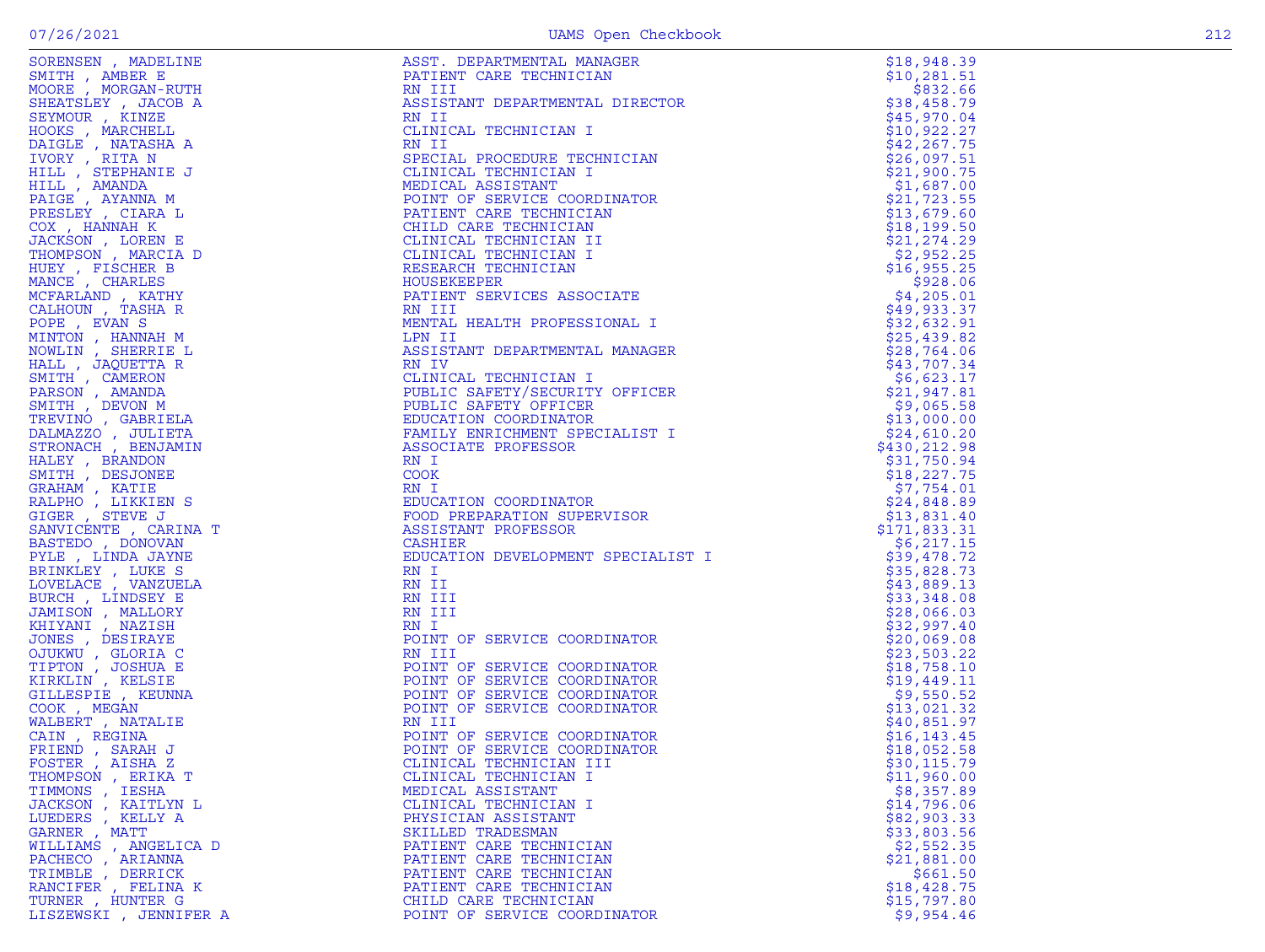|                                                                                                                                                                                                                                                              | CHILD CARE TECHNICIAN                                                                                                                                                                                                                                                 | \$18,773.50   |
|--------------------------------------------------------------------------------------------------------------------------------------------------------------------------------------------------------------------------------------------------------------|-----------------------------------------------------------------------------------------------------------------------------------------------------------------------------------------------------------------------------------------------------------------------|---------------|
|                                                                                                                                                                                                                                                              | PATIENT CARE TECHNICIAN                                                                                                                                                                                                                                               | \$14,452.29   |
|                                                                                                                                                                                                                                                              |                                                                                                                                                                                                                                                                       |               |
| ARMSTRONG , MAKAYLA J<br>ARMS , SHANICE R<br>YANG , PANHIA (ERAN CER<br>DEANS , JOSEPH A<br>DEANS , MARER<br>PROSHER , ANDER<br>PROVINCE , DOSINIE WITCH<br>PROVINCE , DOSINIE WITCH M<br>FLOURNOV , LATASHA N<br>FLOURNOV , LATASHA N<br>PROVINCE , DOSINIE | PATIENT CARE TECHNICIAN                                                                                                                                                                                                                                               | \$12, 122.96  |
|                                                                                                                                                                                                                                                              | SKILLED TRADESMAN                                                                                                                                                                                                                                                     | \$22,104.33   |
|                                                                                                                                                                                                                                                              | MENTAL HEALTH PROFESSIONAL I                                                                                                                                                                                                                                          | \$31,464.59   |
|                                                                                                                                                                                                                                                              |                                                                                                                                                                                                                                                                       |               |
|                                                                                                                                                                                                                                                              | CHILD CARE TECHNICIAN                                                                                                                                                                                                                                                 | \$18,924.00   |
|                                                                                                                                                                                                                                                              | COOK                                                                                                                                                                                                                                                                  | \$474.00      |
|                                                                                                                                                                                                                                                              | PROJECT/PROGRAM MANAGER                                                                                                                                                                                                                                               | \$32,444.82   |
|                                                                                                                                                                                                                                                              |                                                                                                                                                                                                                                                                       |               |
|                                                                                                                                                                                                                                                              | RESEARCH ASSOCIATE<br>RESEARCH INC<br>DIVISIONAL DIRECTOR<br>CLINICAL TECHNICIAN II<br>ASSISTANT DEPARTMENTAL MANAGER<br>PHARMACIST I<br>POINT OF SERVICE COORDINATOR<br>MENTAL HEALTH PROFESSIONAL I<br>RN III<br>CLINICAL TECHNICIAN III<br>CLINICAL TECHNICIAN III | \$41,611.10   |
|                                                                                                                                                                                                                                                              |                                                                                                                                                                                                                                                                       | \$56,928.57   |
|                                                                                                                                                                                                                                                              |                                                                                                                                                                                                                                                                       | \$24,380.11   |
|                                                                                                                                                                                                                                                              |                                                                                                                                                                                                                                                                       |               |
|                                                                                                                                                                                                                                                              |                                                                                                                                                                                                                                                                       | \$1,230.12    |
|                                                                                                                                                                                                                                                              |                                                                                                                                                                                                                                                                       | \$35,886.25   |
|                                                                                                                                                                                                                                                              |                                                                                                                                                                                                                                                                       | \$21,701.62   |
|                                                                                                                                                                                                                                                              |                                                                                                                                                                                                                                                                       |               |
|                                                                                                                                                                                                                                                              |                                                                                                                                                                                                                                                                       | \$33,833.36   |
|                                                                                                                                                                                                                                                              |                                                                                                                                                                                                                                                                       | \$41,711.27   |
|                                                                                                                                                                                                                                                              |                                                                                                                                                                                                                                                                       | \$37,615.12   |
|                                                                                                                                                                                                                                                              |                                                                                                                                                                                                                                                                       |               |
|                                                                                                                                                                                                                                                              |                                                                                                                                                                                                                                                                       | \$28,693.72   |
|                                                                                                                                                                                                                                                              | MEDICAL ASSISTANT                                                                                                                                                                                                                                                     | \$17,948.83   |
|                                                                                                                                                                                                                                                              | HOUSEKEEPER                                                                                                                                                                                                                                                           | \$12,712.90   |
|                                                                                                                                                                                                                                                              |                                                                                                                                                                                                                                                                       |               |
|                                                                                                                                                                                                                                                              | DIETETIC TECHNICIAN                                                                                                                                                                                                                                                   | \$10,725.50   |
|                                                                                                                                                                                                                                                              | PROFESSOR                                                                                                                                                                                                                                                             | \$239, 205.03 |
|                                                                                                                                                                                                                                                              | PUBLIC SAFETY/SECURITY OFFICER                                                                                                                                                                                                                                        |               |
|                                                                                                                                                                                                                                                              |                                                                                                                                                                                                                                                                       | \$19,294.74   |
|                                                                                                                                                                                                                                                              | ASSOCIATE VICE CHANCELLOR                                                                                                                                                                                                                                             | \$114,436.53  |
|                                                                                                                                                                                                                                                              | CER (CER                                                                                                                                                                                                                                                              | \$37,885.00   |
|                                                                                                                                                                                                                                                              |                                                                                                                                                                                                                                                                       | \$19,479.57   |
|                                                                                                                                                                                                                                                              |                                                                                                                                                                                                                                                                       |               |
|                                                                                                                                                                                                                                                              |                                                                                                                                                                                                                                                                       | \$44,060.00   |
|                                                                                                                                                                                                                                                              |                                                                                                                                                                                                                                                                       | \$47,603.28   |
|                                                                                                                                                                                                                                                              |                                                                                                                                                                                                                                                                       | \$2,200.00    |
|                                                                                                                                                                                                                                                              |                                                                                                                                                                                                                                                                       |               |
|                                                                                                                                                                                                                                                              |                                                                                                                                                                                                                                                                       | \$19,027.85   |
|                                                                                                                                                                                                                                                              |                                                                                                                                                                                                                                                                       | \$9,312.55    |
|                                                                                                                                                                                                                                                              |                                                                                                                                                                                                                                                                       | \$19,190.83   |
|                                                                                                                                                                                                                                                              | ASSOCIATE VICE CHANCEDDON<br>PHARMACIST I<br>PATIENT SERVICES ASSOCIATE<br>PHARMACIST I<br>CERTIFIED TECHNOLOGIST II<br>INSTRUCTOR<br>HOUSEKEEPER<br>ASSISTANT DEPARTMENTAL MANAGER<br>POINT OF SERVICE COORDINATOR<br>CLINICAL TECHNICIAN I<br>NURSING UNIT          |               |
|                                                                                                                                                                                                                                                              |                                                                                                                                                                                                                                                                       | \$12,461.50   |
|                                                                                                                                                                                                                                                              |                                                                                                                                                                                                                                                                       | \$20, 206.34  |
|                                                                                                                                                                                                                                                              |                                                                                                                                                                                                                                                                       |               |
|                                                                                                                                                                                                                                                              |                                                                                                                                                                                                                                                                       | \$12,413.80   |
|                                                                                                                                                                                                                                                              |                                                                                                                                                                                                                                                                       | \$70,500.00   |
|                                                                                                                                                                                                                                                              | HOUSEKEEPER<br>PHYSICIAN ASSISTANT<br>POINT OF SERVICE COORDINATOR<br>SPECIALTY REGISTERED NURSE<br>CHILD CARE TECHNICIAN<br>THILD CARE TECHNICIAN                                                                                                                    | \$10,743.30   |
|                                                                                                                                                                                                                                                              |                                                                                                                                                                                                                                                                       |               |
|                                                                                                                                                                                                                                                              |                                                                                                                                                                                                                                                                       | \$22, 226.61  |
|                                                                                                                                                                                                                                                              |                                                                                                                                                                                                                                                                       | \$5,517.50    |
|                                                                                                                                                                                                                                                              |                                                                                                                                                                                                                                                                       | \$37,166.64   |
|                                                                                                                                                                                                                                                              |                                                                                                                                                                                                                                                                       |               |
|                                                                                                                                                                                                                                                              |                                                                                                                                                                                                                                                                       | \$21,491.38   |
|                                                                                                                                                                                                                                                              | PATIENT SERVICES ASSOCIATE                                                                                                                                                                                                                                            | \$27,548.48   |
|                                                                                                                                                                                                                                                              | ASSISTANT PROFESSOR                                                                                                                                                                                                                                                   | \$187,150.01  |
|                                                                                                                                                                                                                                                              | ASSISTANT PROFESSOR<br>PROFESSOR<br>MEDICAL BILLING SPECIALIST<br>MEDICAL BILLING SPECIALIST<br>POINT OF SERVICE COORDINATOR<br>PATIENT CARE TECHNICIAN<br>PATIENT SERVICES ASSOCIATE<br>RN I<br>ASSISTANT PROFESSOR<br>RN I                                          |               |
|                                                                                                                                                                                                                                                              |                                                                                                                                                                                                                                                                       | \$326,531.72  |
|                                                                                                                                                                                                                                                              |                                                                                                                                                                                                                                                                       | \$17,434.42   |
|                                                                                                                                                                                                                                                              |                                                                                                                                                                                                                                                                       | \$9,613.25    |
|                                                                                                                                                                                                                                                              |                                                                                                                                                                                                                                                                       |               |
|                                                                                                                                                                                                                                                              |                                                                                                                                                                                                                                                                       | \$18,318.83   |
|                                                                                                                                                                                                                                                              |                                                                                                                                                                                                                                                                       | \$20,495.28   |
|                                                                                                                                                                                                                                                              |                                                                                                                                                                                                                                                                       | \$17,106.82   |
|                                                                                                                                                                                                                                                              |                                                                                                                                                                                                                                                                       |               |
|                                                                                                                                                                                                                                                              |                                                                                                                                                                                                                                                                       | \$36,392.76   |
| PATRO, SATYA N                                                                                                                                                                                                                                               |                                                                                                                                                                                                                                                                       | \$294,120.37  |
| HARNESS, THOMAS S                                                                                                                                                                                                                                            | RN I                                                                                                                                                                                                                                                                  | \$43,553.86   |
|                                                                                                                                                                                                                                                              |                                                                                                                                                                                                                                                                       |               |
| MCCASTER , FELISHA                                                                                                                                                                                                                                           | NURSING UNIT COORDINATOR                                                                                                                                                                                                                                              | \$22,502.89   |
| JACKSON, JALEESA A                                                                                                                                                                                                                                           | ASSISTANT PROFESSOR                                                                                                                                                                                                                                                   | \$174,626.66  |
| YUN, JOHEE                                                                                                                                                                                                                                                   | SENIOR NURSE ANESTHETIST                                                                                                                                                                                                                                              | \$104,639.88  |
|                                                                                                                                                                                                                                                              |                                                                                                                                                                                                                                                                       |               |
| GARCIA GARCIA , NOEMI                                                                                                                                                                                                                                        | RESEARCH TECHNICIAN                                                                                                                                                                                                                                                   | \$18,106.75   |
| FENDER, AMANDA                                                                                                                                                                                                                                               | EDUCATION COORDINATOR                                                                                                                                                                                                                                                 | \$27,585.71   |
| SERFATY , BRIGETTE                                                                                                                                                                                                                                           | ASSOCIATE PROFESSOR                                                                                                                                                                                                                                                   | \$92,500.00   |
|                                                                                                                                                                                                                                                              |                                                                                                                                                                                                                                                                       |               |
| MILES , DESHYRO                                                                                                                                                                                                                                              | CLINICAL TECHNICIAN I                                                                                                                                                                                                                                                 | \$5,862.50    |
| RUCKER, JALIYAH                                                                                                                                                                                                                                              | <b>CASHIER</b>                                                                                                                                                                                                                                                        | \$15,729.46   |
| MALLETT , SABRINA N                                                                                                                                                                                                                                          | LPN II                                                                                                                                                                                                                                                                | \$24,451.95   |
|                                                                                                                                                                                                                                                              |                                                                                                                                                                                                                                                                       |               |
| BLACKSHEAR , STEVEN R                                                                                                                                                                                                                                        | <b>RESIDENT</b>                                                                                                                                                                                                                                                       | \$2,251.75    |
| SCHUFELDT , DANAE                                                                                                                                                                                                                                            | RESIDENT                                                                                                                                                                                                                                                              | \$2,251.75    |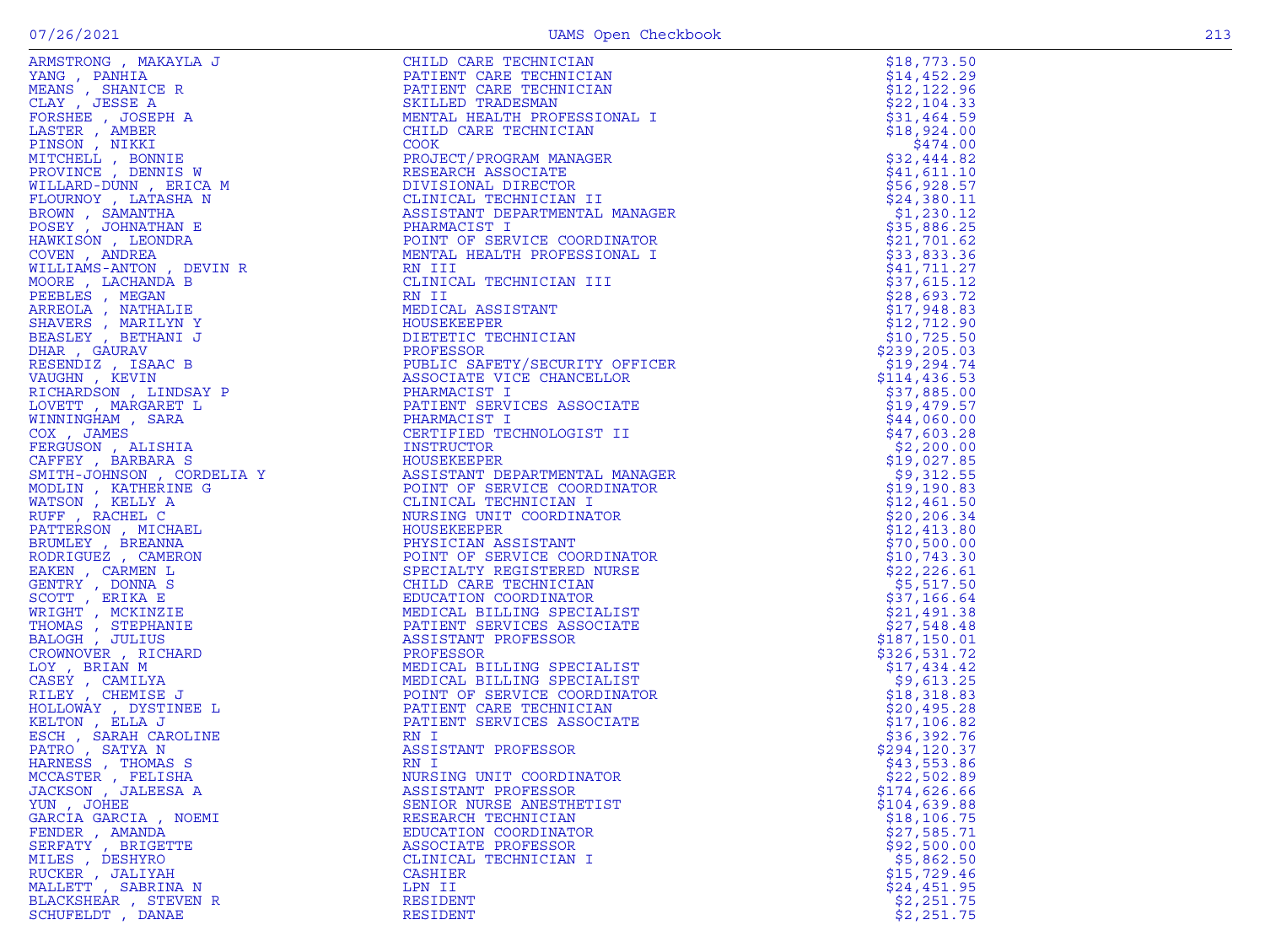| GIBSON , MEGHAN A                                                                                                                                                           | RESIDENT                                                                                                                                                                                                                                                                                                                                        | \$2,251.75   |
|-----------------------------------------------------------------------------------------------------------------------------------------------------------------------------|-------------------------------------------------------------------------------------------------------------------------------------------------------------------------------------------------------------------------------------------------------------------------------------------------------------------------------------------------|--------------|
| HOUSE, ALEXIS B                                                                                                                                                             | RESIDENT<br>DEPARTMENTAL MANAGER<br>CLINICAL TECHNICIAN I<br>CLINICAL TECHNICIAN I                                                                                                                                                                                                                                                              | \$2,251.75   |
| BOATENG, KWASI                                                                                                                                                              |                                                                                                                                                                                                                                                                                                                                                 | \$41,170.65  |
| JACKSON, MORGAN S                                                                                                                                                           |                                                                                                                                                                                                                                                                                                                                                 | \$5,150.95   |
| JONES , PATRICIA                                                                                                                                                            |                                                                                                                                                                                                                                                                                                                                                 | \$17,222.66  |
| CHANG , HUI-MING                                                                                                                                                            |                                                                                                                                                                                                                                                                                                                                                 | \$167,166.64 |
| BROMLEY , MEAGAN E                                                                                                                                                          | NURSING PRN POOL - RN                                                                                                                                                                                                                                                                                                                           | \$3,526.55   |
| MCBRIDE, ARIEL                                                                                                                                                              | MEDICAL ASSISTANT                                                                                                                                                                                                                                                                                                                               | \$14,580.64  |
| BRADLEY, BRITTNEY L                                                                                                                                                         |                                                                                                                                                                                                                                                                                                                                                 | \$18,718.09  |
| PAZ MANZANO , HENRY A                                                                                                                                                       |                                                                                                                                                                                                                                                                                                                                                 | \$37,838.00  |
| HENDERSON, KIERSTEN E                                                                                                                                                       |                                                                                                                                                                                                                                                                                                                                                 | \$34,952.82  |
| SCHMIDT, MERRILL J                                                                                                                                                          | MEDICAL ASSISIAN<br>POINT OF SERVICE COORDINATOR<br>POST DOCTORAL FELLOW<br>RN III<br>DEPARTMENTAL MANAGER<br>CLINICAL TECHNICIAN III<br>POINT OF SERVICE COORDINATOR<br>NURSING PRN POOL - RN<br>PATIENT SERVICES ASSOCIATE<br>HOUSEKEEPER<br>HOUSEKEEPER                                                                                      | \$28, 213.95 |
| WINEGARDEN , ELIZABETH                                                                                                                                                      |                                                                                                                                                                                                                                                                                                                                                 | \$30,514.30  |
| BROWN, MARQUEATSIA                                                                                                                                                          |                                                                                                                                                                                                                                                                                                                                                 | \$16,849.24  |
| BROWN, DANIELLE M                                                                                                                                                           |                                                                                                                                                                                                                                                                                                                                                 | \$3,464.50   |
| THORNTON, JABRIA S                                                                                                                                                          |                                                                                                                                                                                                                                                                                                                                                 | \$18, 275.84 |
| MCGILL, WILLIE J                                                                                                                                                            |                                                                                                                                                                                                                                                                                                                                                 | \$13,028.77  |
| CONWAY, MARKEITH J                                                                                                                                                          |                                                                                                                                                                                                                                                                                                                                                 | \$12,781.32  |
| PARKER, CARSHONA M                                                                                                                                                          | HOUSEKEEPER                                                                                                                                                                                                                                                                                                                                     | \$10,081.19  |
| WILLIAMS, ALLONNA                                                                                                                                                           | FOOD PREPARATION SUPERVISOR                                                                                                                                                                                                                                                                                                                     | \$14,630.90  |
| SCHEMBRA , KAITLYN                                                                                                                                                          | PATIENT CARE TECHNICIAN                                                                                                                                                                                                                                                                                                                         | \$17,963.06  |
| PELAYO, ALEJANDRA                                                                                                                                                           | CLINICAL TECHNICIAN I                                                                                                                                                                                                                                                                                                                           | \$20,956.38  |
| GARCIA, ANDREW R                                                                                                                                                            | INSTRUCTOR                                                                                                                                                                                                                                                                                                                                      | \$2,000.00   |
| OLMOS, ANGELA Y                                                                                                                                                             | POINT OF SERVICE COORDINATOR                                                                                                                                                                                                                                                                                                                    | \$17,665.67  |
| JACKSON, EBONY                                                                                                                                                              | RESEARCH ASSOCIATE                                                                                                                                                                                                                                                                                                                              | \$8,616.67   |
| TOLEDO , GISELLE F                                                                                                                                                          | RESEARCH ASSOCIATE<br>RESEARCH TECHNOLOGIST<br>RESEARCH TECHNOLOGIST                                                                                                                                                                                                                                                                            | \$20, 110.78 |
| BLUE, HENRY                                                                                                                                                                 | POINT OF SERVICE COORDINATOR                                                                                                                                                                                                                                                                                                                    | \$18,861.66  |
| FOWLER, REBECCA L                                                                                                                                                           | NURSING UNIT COORDINATOR                                                                                                                                                                                                                                                                                                                        | \$13,497.56  |
| SANDERS, TYRAH                                                                                                                                                              | MEDICAL ASSISTANT                                                                                                                                                                                                                                                                                                                               | \$15,916.66  |
| JONES , TERRI L                                                                                                                                                             | CASHIER                                                                                                                                                                                                                                                                                                                                         | \$8,510.00   |
| NATION<br>PUSKA , HOLLY<br>BUNTING , JASMINE N<br>FOSTER , KRISTEN BROOKE<br>HART , PAYTON<br>'AMPBELL , SARA E<br>'NOER , ZACHARIAH ~<br>VIS , ZACHARIAH ~<br>VIS , APIP'' | PATIENT CARE TECHNICIAN                                                                                                                                                                                                                                                                                                                         | \$20,737.78  |
|                                                                                                                                                                             | CLINICAL TECHNICIAN I                                                                                                                                                                                                                                                                                                                           | \$3,185.00   |
|                                                                                                                                                                             | RN III                                                                                                                                                                                                                                                                                                                                          | \$44, 261.33 |
|                                                                                                                                                                             | RN IV                                                                                                                                                                                                                                                                                                                                           | \$46,716.22  |
|                                                                                                                                                                             | RN III                                                                                                                                                                                                                                                                                                                                          | \$45,408.68  |
|                                                                                                                                                                             | CLINICAL TECHNICIAN I                                                                                                                                                                                                                                                                                                                           | \$13,300.30  |
|                                                                                                                                                                             | RN II                                                                                                                                                                                                                                                                                                                                           | \$40,674.76  |
|                                                                                                                                                                             | RN II                                                                                                                                                                                                                                                                                                                                           | \$33,763.78  |
|                                                                                                                                                                             | RN III                                                                                                                                                                                                                                                                                                                                          | \$3,359.49   |
|                                                                                                                                                                             | PATIENT CARE TECHNICIAN                                                                                                                                                                                                                                                                                                                         | \$14,769.78  |
|                                                                                                                                                                             | LPN I                                                                                                                                                                                                                                                                                                                                           | \$16,848.44  |
| PRIVACY PROTECTION REQUIRED                                                                                                                                                 |                                                                                                                                                                                                                                                                                                                                                 | \$14,880.95  |
| CHASE, CARLA D                                                                                                                                                              | CLINICAL TECHNICIAN I<br>$\frac{1}{2}$<br>$\frac{1}{2}$ $\frac{1}{2}$ $\frac{1}{2}$ $\frac{1}{2}$ $\frac{1}{2}$ $\frac{1}{2}$ $\frac{1}{2}$ $\frac{1}{2}$ $\frac{1}{2}$ $\frac{1}{2}$ $\frac{1}{2}$ $\frac{1}{2}$ $\frac{1}{2}$ $\frac{1}{2}$ $\frac{1}{2}$ $\frac{1}{2}$ $\frac{1}{2}$ $\frac{1}{2}$ $\frac{1}{2}$ $\frac{1}{2}$ $\frac{1}{2}$ | \$11,877.00  |
| CASSAT , JEFFREY T                                                                                                                                                          | PROJECT/PROGRAM MANAGER                                                                                                                                                                                                                                                                                                                         | \$43,155.85  |
|                                                                                                                                                                             | HOUSEKEEPER                                                                                                                                                                                                                                                                                                                                     |              |
| TOLLIVER, MARY                                                                                                                                                              | <b>CASHIER</b>                                                                                                                                                                                                                                                                                                                                  | \$16,916.24  |
| SCALES, TIAJAI A                                                                                                                                                            | DIETETIC TECHNICIAN                                                                                                                                                                                                                                                                                                                             | \$3,421.00   |
| THOMAS , ABIGAIL                                                                                                                                                            |                                                                                                                                                                                                                                                                                                                                                 | \$16,959.31  |
| GREEN, GREGORY                                                                                                                                                              | PUBLIC SAFETY/SECURITY OFFICER                                                                                                                                                                                                                                                                                                                  | \$17,146.07  |
| ELDRIDGE, KATY                                                                                                                                                              | CLINICAL TECHNICIAN I                                                                                                                                                                                                                                                                                                                           | \$15,673.90  |
| WILSON, TRACEY M                                                                                                                                                            | RN III                                                                                                                                                                                                                                                                                                                                          | \$38,863.42  |
| HENSON, WILLIAM A                                                                                                                                                           | SKILLED TRADES HELPER                                                                                                                                                                                                                                                                                                                           | \$12,999.42  |
| HOU , XUWEI                                                                                                                                                                 | INSTRUCTOR                                                                                                                                                                                                                                                                                                                                      | \$32,789.85  |
| NANCE, KATHRYN L                                                                                                                                                            | ASSISTANT PROFESSOR                                                                                                                                                                                                                                                                                                                             | \$132,915.49 |
| RHODES, JAMES R                                                                                                                                                             | CLINICAL TECHNICIAN I                                                                                                                                                                                                                                                                                                                           | \$16,526.75  |
| CLAY, AMARIS                                                                                                                                                                | CLINICAL TECHNICIAN I                                                                                                                                                                                                                                                                                                                           | \$10,876.00  |
| HAYWOOD, JA'BRIA                                                                                                                                                            | RN III                                                                                                                                                                                                                                                                                                                                          | \$26, 299.48 |
| YOUNG , MARIAH                                                                                                                                                              | CLINICAL TECHNICIAN I                                                                                                                                                                                                                                                                                                                           | \$4,324.00   |
| JOHNSON, MARK W                                                                                                                                                             | DIETETIC TECHNICIAN                                                                                                                                                                                                                                                                                                                             | \$10,835.75  |
| WALKER, REBECCA                                                                                                                                                             | EDUCATION COORDINATOR                                                                                                                                                                                                                                                                                                                           | \$22,744.05  |
| RICKS, TORI L                                                                                                                                                               | PATIENT CARE TECHNICIAN                                                                                                                                                                                                                                                                                                                         | \$11,413.29  |
| GUINN , KEORI                                                                                                                                                               | PATIENT CARE TECHNICIAN                                                                                                                                                                                                                                                                                                                         | \$10,417.97  |
| FOX , JANELLE                                                                                                                                                               | CLINICAL TECHNICIAN I                                                                                                                                                                                                                                                                                                                           | \$12,686.81  |
| NICHOLSON, SARAI                                                                                                                                                            | NURSING PRN POOL - RN                                                                                                                                                                                                                                                                                                                           | \$22,359.96  |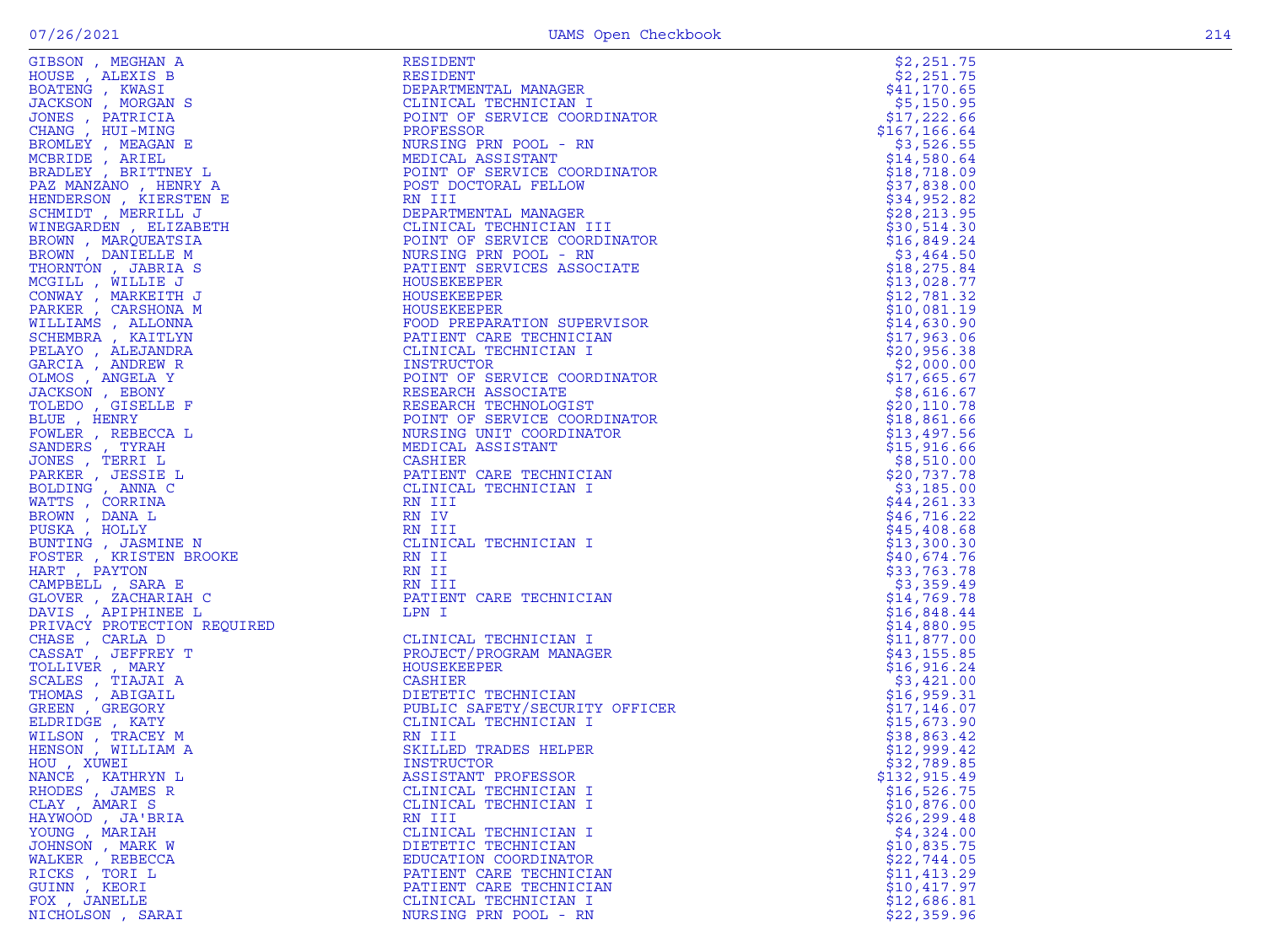|  | M<br>۹ |
|--|--------|

|                                                                                                                                                                                                                                                    |                                                                                                                                                                                                                                                          | \$28,094.95  |
|----------------------------------------------------------------------------------------------------------------------------------------------------------------------------------------------------------------------------------------------------|----------------------------------------------------------------------------------------------------------------------------------------------------------------------------------------------------------------------------------------------------------|--------------|
|                                                                                                                                                                                                                                                    |                                                                                                                                                                                                                                                          |              |
|                                                                                                                                                                                                                                                    |                                                                                                                                                                                                                                                          | \$16,075.56  |
|                                                                                                                                                                                                                                                    |                                                                                                                                                                                                                                                          | \$8,940.44   |
|                                                                                                                                                                                                                                                    |                                                                                                                                                                                                                                                          | \$16, 202.10 |
|                                                                                                                                                                                                                                                    |                                                                                                                                                                                                                                                          |              |
|                                                                                                                                                                                                                                                    |                                                                                                                                                                                                                                                          | \$101,666.65 |
|                                                                                                                                                                                                                                                    |                                                                                                                                                                                                                                                          | \$29,761.90  |
|                                                                                                                                                                                                                                                    |                                                                                                                                                                                                                                                          | \$29,887.75  |
|                                                                                                                                                                                                                                                    |                                                                                                                                                                                                                                                          | \$42,845.96  |
|                                                                                                                                                                                                                                                    |                                                                                                                                                                                                                                                          |              |
|                                                                                                                                                                                                                                                    |                                                                                                                                                                                                                                                          | \$23,592.17  |
|                                                                                                                                                                                                                                                    |                                                                                                                                                                                                                                                          | \$16,818.09  |
|                                                                                                                                                                                                                                                    |                                                                                                                                                                                                                                                          | \$16,904.58  |
|                                                                                                                                                                                                                                                    |                                                                                                                                                                                                                                                          |              |
|                                                                                                                                                                                                                                                    |                                                                                                                                                                                                                                                          | \$13,429.24  |
|                                                                                                                                                                                                                                                    |                                                                                                                                                                                                                                                          | \$14, 126.73 |
|                                                                                                                                                                                                                                                    |                                                                                                                                                                                                                                                          | \$17,358.53  |
|                                                                                                                                                                                                                                                    |                                                                                                                                                                                                                                                          | \$14,965.44  |
|                                                                                                                                                                                                                                                    |                                                                                                                                                                                                                                                          |              |
|                                                                                                                                                                                                                                                    |                                                                                                                                                                                                                                                          | \$35, 284.40 |
|                                                                                                                                                                                                                                                    |                                                                                                                                                                                                                                                          | \$16,461.98  |
|                                                                                                                                                                                                                                                    |                                                                                                                                                                                                                                                          | \$36,928.57  |
|                                                                                                                                                                                                                                                    |                                                                                                                                                                                                                                                          |              |
|                                                                                                                                                                                                                                                    |                                                                                                                                                                                                                                                          | \$30,680.13  |
|                                                                                                                                                                                                                                                    |                                                                                                                                                                                                                                                          | \$3,780.00   |
|                                                                                                                                                                                                                                                    |                                                                                                                                                                                                                                                          | \$2,251.67   |
|                                                                                                                                                                                                                                                    |                                                                                                                                                                                                                                                          |              |
|                                                                                                                                                                                                                                                    |                                                                                                                                                                                                                                                          | \$37,590.60  |
|                                                                                                                                                                                                                                                    |                                                                                                                                                                                                                                                          | \$25,637.56  |
|                                                                                                                                                                                                                                                    |                                                                                                                                                                                                                                                          | \$44,783.83  |
|                                                                                                                                                                                                                                                    |                                                                                                                                                                                                                                                          | \$22,006.50  |
|                                                                                                                                                                                                                                                    |                                                                                                                                                                                                                                                          |              |
|                                                                                                                                                                                                                                                    |                                                                                                                                                                                                                                                          | \$3,600.00   |
|                                                                                                                                                                                                                                                    |                                                                                                                                                                                                                                                          | \$21,142.76  |
|                                                                                                                                                                                                                                                    |                                                                                                                                                                                                                                                          | \$27,300.33  |
|                                                                                                                                                                                                                                                    |                                                                                                                                                                                                                                                          | \$17,835.84  |
|                                                                                                                                                                                                                                                    |                                                                                                                                                                                                                                                          |              |
|                                                                                                                                                                                                                                                    |                                                                                                                                                                                                                                                          | \$14,486.48  |
|                                                                                                                                                                                                                                                    |                                                                                                                                                                                                                                                          | \$8,265.42   |
|                                                                                                                                                                                                                                                    |                                                                                                                                                                                                                                                          | \$2,590.76   |
|                                                                                                                                                                                                                                                    |                                                                                                                                                                                                                                                          |              |
|                                                                                                                                                                                                                                                    |                                                                                                                                                                                                                                                          | \$16, 560.53 |
|                                                                                                                                                                                                                                                    |                                                                                                                                                                                                                                                          | \$18,937.41  |
|                                                                                                                                                                                                                                                    |                                                                                                                                                                                                                                                          | \$16,748.82  |
|                                                                                                                                                                                                                                                    |                                                                                                                                                                                                                                                          |              |
|                                                                                                                                                                                                                                                    |                                                                                                                                                                                                                                                          | \$45,809.48  |
|                                                                                                                                                                                                                                                    |                                                                                                                                                                                                                                                          | \$1,326.00   |
|                                                                                                                                                                                                                                                    |                                                                                                                                                                                                                                                          | \$15,814.87  |
|                                                                                                                                                                                                                                                    |                                                                                                                                                                                                                                                          | \$7,993.51   |
|                                                                                                                                                                                                                                                    |                                                                                                                                                                                                                                                          |              |
|                                                                                                                                                                                                                                                    |                                                                                                                                                                                                                                                          | \$14,735.00  |
|                                                                                                                                                                                                                                                    |                                                                                                                                                                                                                                                          | \$5,485.63   |
|                                                                                                                                                                                                                                                    |                                                                                                                                                                                                                                                          | \$38,139.57  |
|                                                                                                                                                                                                                                                    |                                                                                                                                                                                                                                                          |              |
|                                                                                                                                                                                                                                                    |                                                                                                                                                                                                                                                          | \$13,933.00  |
|                                                                                                                                                                                                                                                    |                                                                                                                                                                                                                                                          | \$15,364.54  |
|                                                                                                                                                                                                                                                    |                                                                                                                                                                                                                                                          | \$12,191.77  |
|                                                                                                                                                                                                                                                    |                                                                                                                                                                                                                                                          | \$17,190.67  |
|                                                                                                                                                                                                                                                    |                                                                                                                                                                                                                                                          |              |
|                                                                                                                                                                                                                                                    |                                                                                                                                                                                                                                                          | \$4,365.02   |
|                                                                                                                                                                                                                                                    |                                                                                                                                                                                                                                                          | \$15,318.81  |
|                                                                                                                                                                                                                                                    |                                                                                                                                                                                                                                                          | \$15, 253.60 |
|                                                                                                                                                                                                                                                    |                                                                                                                                                                                                                                                          | \$12,049.74  |
|                                                                                                                                                                                                                                                    |                                                                                                                                                                                                                                                          |              |
|                                                                                                                                                                                                                                                    |                                                                                                                                                                                                                                                          | \$11, 154.50 |
|                                                                                                                                                                                                                                                    |                                                                                                                                                                                                                                                          | \$7,152.20   |
|                                                                                                                                                                                                                                                    |                                                                                                                                                                                                                                                          | \$17,199.61  |
|                                                                                                                                                                                                                                                    |                                                                                                                                                                                                                                                          |              |
| REFIRE MELLING (MARINET RESERVATION 1997)<br>NARYON AND CRYSTAL G FANDER MANUFATRING AND ANNOUNCED AND ANNOUNCED AND ARRIVE DRIVIT DESIGNATION (MARINET RESERVATION 1997)<br>NARYON ANGELES AND CRYSTAL SUBSERVATION CONDITION CO<br>ALLGOOD, CARI | PROJECT/PROGRAM SPECIALIST<br>REDUCATION SPECIALIST<br>PROFESSION SPECIALIST<br>PROFESSION REARRAGEMENT<br>PROFESSION REARRAGEMENT<br>REDUCATION CONDITING<br>RESISTANT PROFESSION REARRAGEMENT<br>RESISTANT DEPARTMENTAL MARAGER<br>REARRAGEM<br>RN III | \$41,609.99  |
| WHITE , SIMONE E                                                                                                                                                                                                                                   | SENIOR RESEARCH ASSISTANT                                                                                                                                                                                                                                | \$28,070.85  |
| KURTZ, AARON P                                                                                                                                                                                                                                     | PROJECT/PROGRAM SPECIALIST                                                                                                                                                                                                                               | \$29,003.60  |
| VALLEY, AARON J                                                                                                                                                                                                                                    | RN III                                                                                                                                                                                                                                                   | \$50,923.40  |
|                                                                                                                                                                                                                                                    |                                                                                                                                                                                                                                                          |              |
| MCCAULEY, AMANDA J                                                                                                                                                                                                                                 | CLINICAL TECHNICIAN II                                                                                                                                                                                                                                   | \$197.19     |
| BARD, BLAKE S                                                                                                                                                                                                                                      | EXECUTIVE DIVISIONAL DIRECTOR                                                                                                                                                                                                                            | \$90,639.67  |
| STOTTS JR , HENRY MICHAEL                                                                                                                                                                                                                          | PROJECT/PROGRAM SPECIALIST                                                                                                                                                                                                                               | \$21, 299.30 |
| HOURSTON, KRISTEN                                                                                                                                                                                                                                  |                                                                                                                                                                                                                                                          |              |
|                                                                                                                                                                                                                                                    | PATIENT CARE TECHNICIAN                                                                                                                                                                                                                                  | \$10,045.19  |
| BRADLEY, REBECCA M                                                                                                                                                                                                                                 | CAMPUS DIRECTOR                                                                                                                                                                                                                                          | \$59,132.16  |
| RHODES, ZACH D                                                                                                                                                                                                                                     | RN III                                                                                                                                                                                                                                                   | \$43,376.96  |
|                                                                                                                                                                                                                                                    |                                                                                                                                                                                                                                                          |              |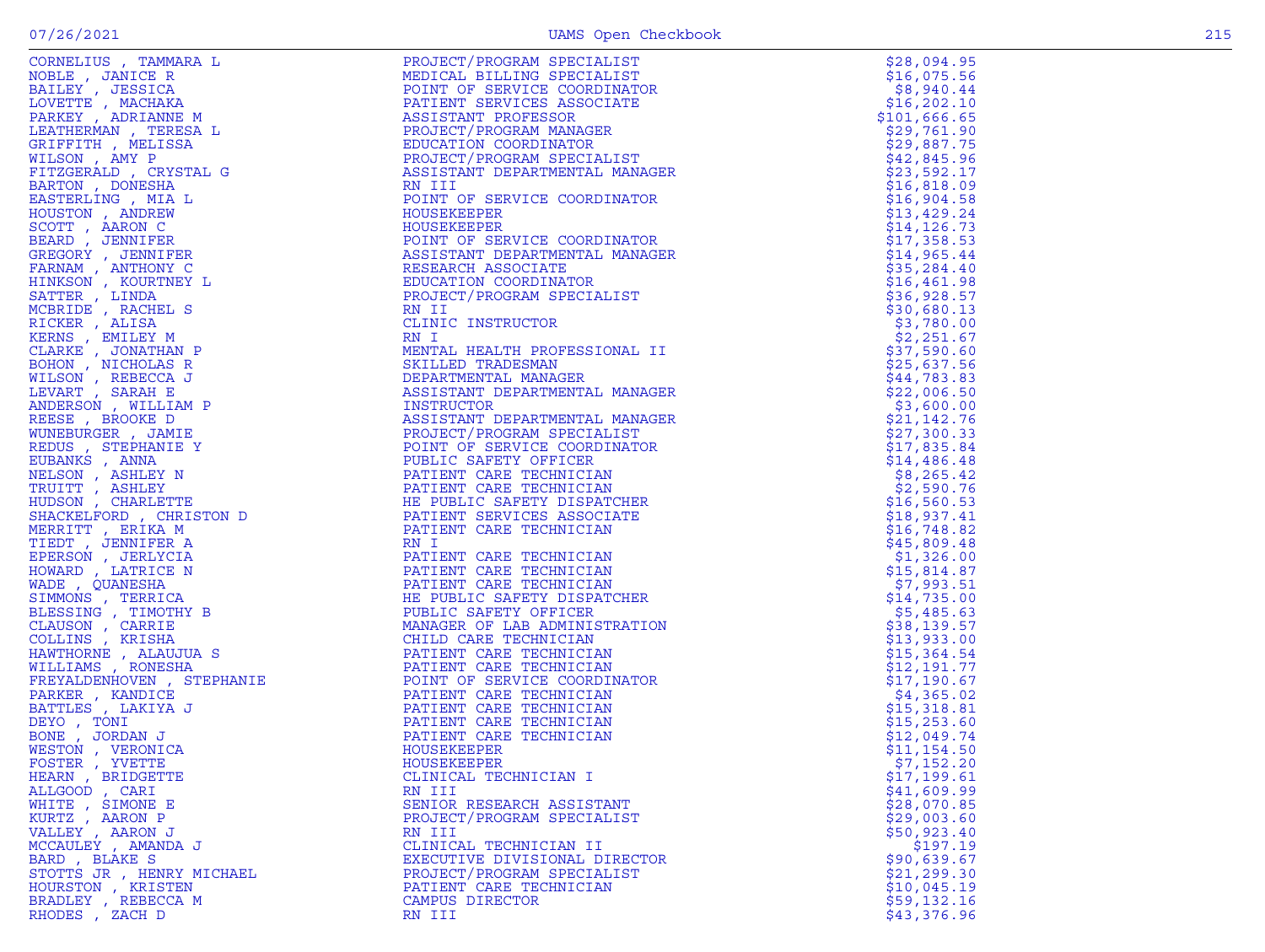|                              |                                                                                                                                                                                                                                                        | \$35,836.96  |
|------------------------------|--------------------------------------------------------------------------------------------------------------------------------------------------------------------------------------------------------------------------------------------------------|--------------|
|                              |                                                                                                                                                                                                                                                        | \$20,758.06  |
|                              |                                                                                                                                                                                                                                                        | \$14,401.47  |
|                              |                                                                                                                                                                                                                                                        |              |
|                              |                                                                                                                                                                                                                                                        | \$11,023.25  |
|                              |                                                                                                                                                                                                                                                        | \$15,168.93  |
|                              |                                                                                                                                                                                                                                                        | \$1,802.92   |
|                              |                                                                                                                                                                                                                                                        |              |
|                              |                                                                                                                                                                                                                                                        | \$15,101.29  |
|                              |                                                                                                                                                                                                                                                        | \$7,224.70   |
|                              |                                                                                                                                                                                                                                                        | \$19,357.01  |
|                              |                                                                                                                                                                                                                                                        | \$36,902.37  |
|                              |                                                                                                                                                                                                                                                        |              |
|                              |                                                                                                                                                                                                                                                        | \$55,750.02  |
|                              |                                                                                                                                                                                                                                                        | \$12,838.50  |
|                              |                                                                                                                                                                                                                                                        |              |
|                              |                                                                                                                                                                                                                                                        | \$11,359.50  |
|                              |                                                                                                                                                                                                                                                        | \$49,168.27  |
|                              |                                                                                                                                                                                                                                                        | \$23,956.52  |
|                              |                                                                                                                                                                                                                                                        |              |
|                              |                                                                                                                                                                                                                                                        | \$19,604.30  |
|                              |                                                                                                                                                                                                                                                        | \$2,633.75   |
|                              |                                                                                                                                                                                                                                                        | \$9,659.50   |
|                              |                                                                                                                                                                                                                                                        |              |
|                              |                                                                                                                                                                                                                                                        | \$51,499.98  |
|                              |                                                                                                                                                                                                                                                        | \$9,250.00   |
|                              |                                                                                                                                                                                                                                                        | \$8,799.72   |
|                              |                                                                                                                                                                                                                                                        |              |
|                              |                                                                                                                                                                                                                                                        | \$8,312.50   |
|                              |                                                                                                                                                                                                                                                        | \$16,031.25  |
|                              |                                                                                                                                                                                                                                                        | \$14,700.00  |
|                              |                                                                                                                                                                                                                                                        |              |
|                              |                                                                                                                                                                                                                                                        | \$30,068.13  |
|                              |                                                                                                                                                                                                                                                        | \$15,448.92  |
|                              |                                                                                                                                                                                                                                                        | \$17,433.29  |
|                              |                                                                                                                                                                                                                                                        |              |
|                              |                                                                                                                                                                                                                                                        | \$56,550.00  |
|                              |                                                                                                                                                                                                                                                        | \$10,941.35  |
|                              |                                                                                                                                                                                                                                                        | \$13,790.28  |
|                              |                                                                                                                                                                                                                                                        |              |
|                              |                                                                                                                                                                                                                                                        | \$12, 722.22 |
|                              |                                                                                                                                                                                                                                                        | \$14,226.10  |
|                              |                                                                                                                                                                                                                                                        | \$16,384.72  |
|                              |                                                                                                                                                                                                                                                        |              |
|                              |                                                                                                                                                                                                                                                        | \$21,365.59  |
|                              |                                                                                                                                                                                                                                                        | \$43,166.67  |
|                              |                                                                                                                                                                                                                                                        | \$14,677.60  |
|                              |                                                                                                                                                                                                                                                        |              |
|                              |                                                                                                                                                                                                                                                        | \$28,940.22  |
|                              |                                                                                                                                                                                                                                                        | \$15,526.10  |
|                              |                                                                                                                                                                                                                                                        | \$18,977.21  |
|                              |                                                                                                                                                                                                                                                        |              |
|                              |                                                                                                                                                                                                                                                        | \$14,803.09  |
|                              |                                                                                                                                                                                                                                                        | \$40,583.59  |
|                              |                                                                                                                                                                                                                                                        | \$5,320.10   |
|                              |                                                                                                                                                                                                                                                        |              |
|                              |                                                                                                                                                                                                                                                        | \$3,181.22   |
|                              |                                                                                                                                                                                                                                                        | \$15,228.79  |
|                              |                                                                                                                                                                                                                                                        | \$24,044.17  |
|                              |                                                                                                                                                                                                                                                        |              |
|                              |                                                                                                                                                                                                                                                        | \$13,496.00  |
|                              |                                                                                                                                                                                                                                                        | \$37,669.02  |
|                              |                                                                                                                                                                                                                                                        | \$9,196.24   |
|                              |                                                                                                                                                                                                                                                        |              |
|                              |                                                                                                                                                                                                                                                        | \$3,208.03   |
|                              |                                                                                                                                                                                                                                                        | \$18,242.39  |
|                              |                                                                                                                                                                                                                                                        | \$28,450.68  |
|                              |                                                                                                                                                                                                                                                        |              |
|                              |                                                                                                                                                                                                                                                        | \$35,636.06  |
| QUISQUIS, ABEL D             | RN II                                                                                                                                                                                                                                                  | \$52,894.17  |
| MARTINDALE , JASON L         | CARRING, BUTTAWIN, 1972, 1972, 1972, 1972, 1973, 1972, 1973, 1973, 1973, 1973, 1973, 1973, 1973, 1973, 1973, 1973, 1973, 1973, 1973, 1973, 1973, 1973, 1973, 1973, 1973, 1973, 1973, 1973, 1973, 1973, 1973, 1973, 1973, 1973<br>CLINICAL TECHNICIAN I | \$14,332.76  |
|                              |                                                                                                                                                                                                                                                        |              |
| GODWIN, REBECCA J            | POINT OF SERVICE COORDINATOR                                                                                                                                                                                                                           | \$15,046.09  |
| MCCARROLL, TREVOR J          | CHILD CARE TECHNICIAN                                                                                                                                                                                                                                  | \$12,936.00  |
| ROCHELLE , CAMERON J         | MEDICAL ASSISTANT                                                                                                                                                                                                                                      | \$13,377.07  |
|                              |                                                                                                                                                                                                                                                        |              |
| YOUNG , TAKOYA               | CASHIER                                                                                                                                                                                                                                                | \$1,111.09   |
| KUTHUKALLUNKAL KURIAN, BINTU | RN I                                                                                                                                                                                                                                                   | \$32,054.26  |
| BOUNDS, KELSEY R             | RESEARCH/CLINICAL PROGRAM MANAGER                                                                                                                                                                                                                      | \$27,083.35  |
|                              |                                                                                                                                                                                                                                                        |              |
| GRANT , DESARA               | CLINICAL TECHNICIAN I                                                                                                                                                                                                                                  | \$4,629.80   |
| FOSSETT, JAIME J             | PATIENT SERVICES ASSOCIATE                                                                                                                                                                                                                             | \$16, 367.98 |
| NELSON, TONYE                | CLINICAL TECHNICIAN I                                                                                                                                                                                                                                  | \$3,951.50   |
|                              |                                                                                                                                                                                                                                                        |              |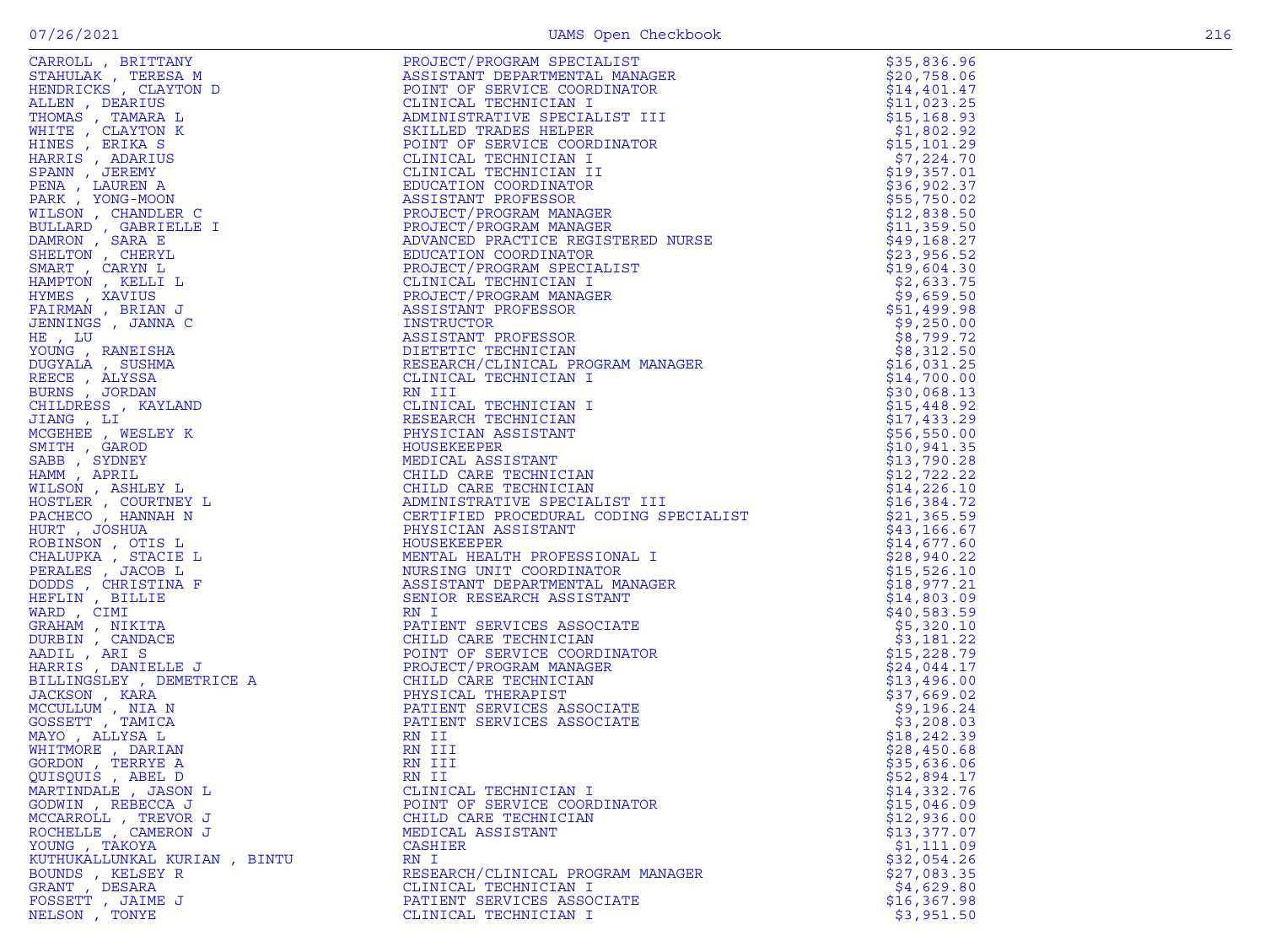| ROW, WHITBEY<br>CAIN , DIAWY L<br>CAIN , DIAWY L<br>TREVINO , CESILEY F<br>NCPHERSON , CHRISTINA W<br>MILLS JR , RENC D<br>MILLS JR , RENC D<br>CRAHAM , THOMAS C<br>GRAHAM , THOMAS C<br>GRAHAM , THOMAS C<br>JACKSON , KRISTAN N<br>MILLSER , PIQU | POINT OF SERVICE COORDINATOR                                                                                                                                                                                                                   | \$3,574.67                 |
|------------------------------------------------------------------------------------------------------------------------------------------------------------------------------------------------------------------------------------------------------|------------------------------------------------------------------------------------------------------------------------------------------------------------------------------------------------------------------------------------------------|----------------------------|
|                                                                                                                                                                                                                                                      | HOUSEKEEPER                                                                                                                                                                                                                                    | \$11,404.09                |
|                                                                                                                                                                                                                                                      | HOUSEKEEPER                                                                                                                                                                                                                                    | \$2,172.31                 |
|                                                                                                                                                                                                                                                      | COMPLIANCE OFFICER<br>NURSING PRN POOL - RN<br>CLINICAL TECHNICIAN II<br>RESEARCH TECHNICIAN<br>CLINICAL TECHNICIAN I<br>N TIT                                                                                                                 | \$31,635.57                |
|                                                                                                                                                                                                                                                      |                                                                                                                                                                                                                                                | \$13,991.25                |
|                                                                                                                                                                                                                                                      | CLINICAL TECHNICIAN II                                                                                                                                                                                                                         | \$16, 168.28               |
|                                                                                                                                                                                                                                                      |                                                                                                                                                                                                                                                | \$13,426.00                |
|                                                                                                                                                                                                                                                      |                                                                                                                                                                                                                                                | \$11,564.00                |
|                                                                                                                                                                                                                                                      | RN III                                                                                                                                                                                                                                         | \$53,170.25                |
|                                                                                                                                                                                                                                                      | RN III                                                                                                                                                                                                                                         | \$19,346.85                |
|                                                                                                                                                                                                                                                      | CLINICAL TECHNICIAN III                                                                                                                                                                                                                        | \$15,713.88                |
|                                                                                                                                                                                                                                                      | INSTRUCTOR                                                                                                                                                                                                                                     | \$23,571.43                |
|                                                                                                                                                                                                                                                      | EDUCATION COORDINATOR                                                                                                                                                                                                                          | \$15,549.22                |
|                                                                                                                                                                                                                                                      | INSTRUCTOR                                                                                                                                                                                                                                     | \$20,583.32                |
|                                                                                                                                                                                                                                                      | ASSOCIATE PROFESSOR                                                                                                                                                                                                                            | \$118,333.35               |
|                                                                                                                                                                                                                                                      | RN II                                                                                                                                                                                                                                          | \$31,912.97                |
|                                                                                                                                                                                                                                                      | HOUSEKEEPER                                                                                                                                                                                                                                    | \$2,905.00                 |
|                                                                                                                                                                                                                                                      | ASSOCIATE PROFESSOR                                                                                                                                                                                                                            | \$62,726.99                |
|                                                                                                                                                                                                                                                      | CLINICAL TECHNICIAN I                                                                                                                                                                                                                          | \$12,169.50                |
|                                                                                                                                                                                                                                                      | INVENTORY CONTROL MANAGER                                                                                                                                                                                                                      | \$15,047.43                |
|                                                                                                                                                                                                                                                      | INSTRUCTOR                                                                                                                                                                                                                                     | \$18,416.65                |
|                                                                                                                                                                                                                                                      |                                                                                                                                                                                                                                                | \$14,059.82                |
|                                                                                                                                                                                                                                                      |                                                                                                                                                                                                                                                | \$14,454.23                |
|                                                                                                                                                                                                                                                      |                                                                                                                                                                                                                                                | \$24,761.89                |
|                                                                                                                                                                                                                                                      |                                                                                                                                                                                                                                                |                            |
|                                                                                                                                                                                                                                                      |                                                                                                                                                                                                                                                | \$67,586.88                |
|                                                                                                                                                                                                                                                      |                                                                                                                                                                                                                                                | \$30,800.00<br>\$21,329.35 |
|                                                                                                                                                                                                                                                      |                                                                                                                                                                                                                                                |                            |
|                                                                                                                                                                                                                                                      | VALUE CORDINI OF SERVICE COORDINING INSTRUCTOR<br>EXECUTIVE DIVISIONAL DIR<br>CLINIC DIVESIONAL DIR<br>CLINIC DIVESIONAL DIR<br>CLINIC DIVESIONAL MANAGER<br>EXECUTIVE ASSISTANT<br>MENTAL HEALTH PROFESSIONAL<br>PATIENT CARE TECHNICIAN<br>C | \$22,857.14<br>\$30,630.33 |
|                                                                                                                                                                                                                                                      |                                                                                                                                                                                                                                                |                            |
|                                                                                                                                                                                                                                                      |                                                                                                                                                                                                                                                | \$224.00                   |
|                                                                                                                                                                                                                                                      |                                                                                                                                                                                                                                                | \$14,026.90                |
|                                                                                                                                                                                                                                                      |                                                                                                                                                                                                                                                | \$9,880.58                 |
|                                                                                                                                                                                                                                                      |                                                                                                                                                                                                                                                | \$15,656.12                |
|                                                                                                                                                                                                                                                      |                                                                                                                                                                                                                                                | \$12,108.33                |
|                                                                                                                                                                                                                                                      |                                                                                                                                                                                                                                                | \$15,808.17                |
|                                                                                                                                                                                                                                                      |                                                                                                                                                                                                                                                | \$3,601.50                 |
|                                                                                                                                                                                                                                                      |                                                                                                                                                                                                                                                | \$8,143.94                 |
|                                                                                                                                                                                                                                                      |                                                                                                                                                                                                                                                | \$5,894.84                 |
|                                                                                                                                                                                                                                                      |                                                                                                                                                                                                                                                | \$3,486.00                 |
|                                                                                                                                                                                                                                                      |                                                                                                                                                                                                                                                | \$14,329.97                |
|                                                                                                                                                                                                                                                      |                                                                                                                                                                                                                                                | \$7,708.75                 |
|                                                                                                                                                                                                                                                      |                                                                                                                                                                                                                                                | \$7,500.86                 |
|                                                                                                                                                                                                                                                      |                                                                                                                                                                                                                                                | \$15,605.68                |
|                                                                                                                                                                                                                                                      |                                                                                                                                                                                                                                                | \$2,796.50                 |
|                                                                                                                                                                                                                                                      | RN III                                                                                                                                                                                                                                         | \$23, 253.64               |
|                                                                                                                                                                                                                                                      | CLINICAL TECHNICIAN I                                                                                                                                                                                                                          | \$10,956.75                |
|                                                                                                                                                                                                                                                      | PROJECT/PROGRAM SPECIALIST                                                                                                                                                                                                                     | \$30,000.00                |
|                                                                                                                                                                                                                                                      | NUTRITIONIST                                                                                                                                                                                                                                   | \$22,473.89                |
|                                                                                                                                                                                                                                                      | CLINICAL TECHNICIAN II                                                                                                                                                                                                                         | \$16,575.99                |
|                                                                                                                                                                                                                                                      | SKILLED TRADESMAN<br>PATIENT CARE TECHNICIAN                                                                                                                                                                                                   | \$26,428.47                |
|                                                                                                                                                                                                                                                      |                                                                                                                                                                                                                                                | \$12,829.39                |
| WALKER, KORI                                                                                                                                                                                                                                         | RN III                                                                                                                                                                                                                                         | \$7,519.07                 |
| MANJARRES , MOISES I                                                                                                                                                                                                                                 | PROJECT/PROGRAM MANAGER                                                                                                                                                                                                                        | \$25,474.98                |
| FRANCIS, SHATERRIAN J                                                                                                                                                                                                                                | PATIENT CARE TECHNICIAN                                                                                                                                                                                                                        | \$14,564.75                |
| CONNER, TABITHA                                                                                                                                                                                                                                      | CLINICAL TECHNICIAN III                                                                                                                                                                                                                        | \$19,283.53                |
| RAYADURG , VIJAYASMITHA                                                                                                                                                                                                                              | COMPLIANCE OFFICER                                                                                                                                                                                                                             | \$40,885.42                |
| WINFIELD-HANRAHAN , MICHELLE M                                                                                                                                                                                                                       | ASSISTANT VICE CHANCELLOR                                                                                                                                                                                                                      | \$77,916.70                |
| MIAH, MD SAYEM                                                                                                                                                                                                                                       | ASSISTANT PROFESSOR                                                                                                                                                                                                                            | \$48,499.98                |
| PREVITTE MORRIS, STEPHANIE N                                                                                                                                                                                                                         | RN I                                                                                                                                                                                                                                           | \$44,437.93                |
| TIMMERMAN , SYDNEY                                                                                                                                                                                                                                   | RN III                                                                                                                                                                                                                                         | \$32,456.94                |
| POOLE, BLAZE                                                                                                                                                                                                                                         | PATIENT SERVICES ASSOCIATE                                                                                                                                                                                                                     | \$11,908.75                |
| JERMON , JASMINE C                                                                                                                                                                                                                                   | CLINICAL TECHNICIAN III                                                                                                                                                                                                                        | \$10,961.11                |
| RUSSELL , KENNETH                                                                                                                                                                                                                                    | INSTITUTIONAL SERVICES ASSISTANT                                                                                                                                                                                                               | \$3,685.50                 |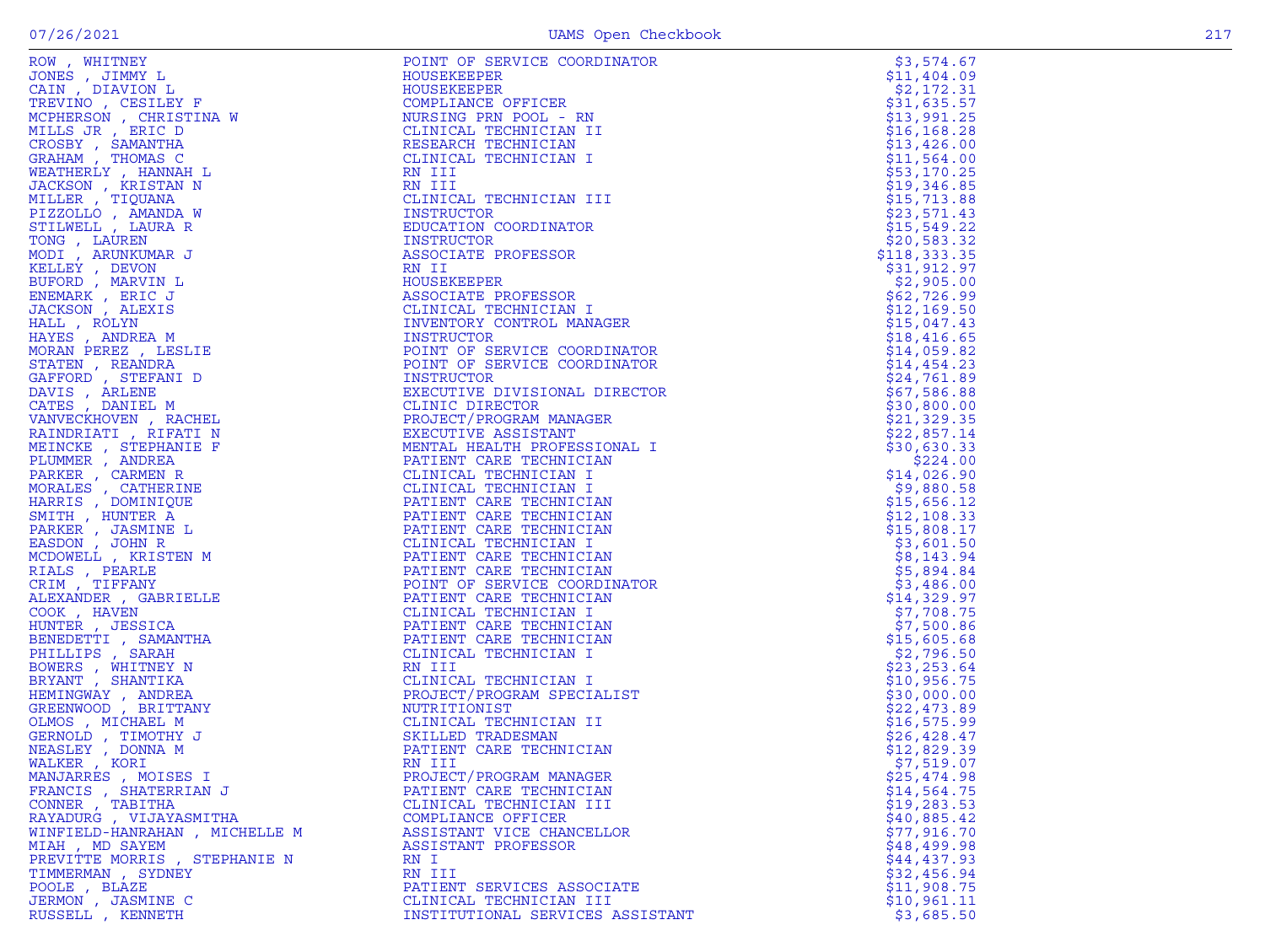| SIMPSON , MARIZH<br>HALL , NANCY<br>KEY , ASHIEY B<br>KEY , ASHIEY BRANDON W<br>MARTIN , ERAINDON W<br>HAMMOND , KAIDRIAN D<br>HITSON , CARRIE L<br>OBINSON , CORRIE L<br>BDINA , GUADALUPE A<br>DANS , SELENA MARIANA<br>ARMER , KEREY , ANTHONY<br>ARMER , KE | CLINICAL TECHNICIAN II<br>FRAMECT/PROGRAM SPECIALIST<br>STATISTIC SPETY OPTICER<br>STATISTIC SPETY OPTICER<br>NEWSTRESS PROFINE SPECIALIST<br>NEWSTRESS PRODUCES ASSOCIATE<br>NEWSTRESS PRODUCES ASSOCIATE<br>NEWSTRESS PRODUCES ASSOCIATE<br> |              |
|-----------------------------------------------------------------------------------------------------------------------------------------------------------------------------------------------------------------------------------------------------------------|------------------------------------------------------------------------------------------------------------------------------------------------------------------------------------------------------------------------------------------------|--------------|
|                                                                                                                                                                                                                                                                 |                                                                                                                                                                                                                                                |              |
|                                                                                                                                                                                                                                                                 |                                                                                                                                                                                                                                                |              |
|                                                                                                                                                                                                                                                                 |                                                                                                                                                                                                                                                |              |
|                                                                                                                                                                                                                                                                 |                                                                                                                                                                                                                                                |              |
|                                                                                                                                                                                                                                                                 |                                                                                                                                                                                                                                                |              |
|                                                                                                                                                                                                                                                                 |                                                                                                                                                                                                                                                |              |
|                                                                                                                                                                                                                                                                 |                                                                                                                                                                                                                                                |              |
|                                                                                                                                                                                                                                                                 |                                                                                                                                                                                                                                                |              |
|                                                                                                                                                                                                                                                                 |                                                                                                                                                                                                                                                |              |
|                                                                                                                                                                                                                                                                 |                                                                                                                                                                                                                                                |              |
|                                                                                                                                                                                                                                                                 |                                                                                                                                                                                                                                                |              |
|                                                                                                                                                                                                                                                                 |                                                                                                                                                                                                                                                |              |
|                                                                                                                                                                                                                                                                 |                                                                                                                                                                                                                                                |              |
|                                                                                                                                                                                                                                                                 |                                                                                                                                                                                                                                                |              |
|                                                                                                                                                                                                                                                                 |                                                                                                                                                                                                                                                |              |
|                                                                                                                                                                                                                                                                 |                                                                                                                                                                                                                                                |              |
|                                                                                                                                                                                                                                                                 |                                                                                                                                                                                                                                                |              |
|                                                                                                                                                                                                                                                                 |                                                                                                                                                                                                                                                |              |
|                                                                                                                                                                                                                                                                 |                                                                                                                                                                                                                                                |              |
|                                                                                                                                                                                                                                                                 |                                                                                                                                                                                                                                                |              |
|                                                                                                                                                                                                                                                                 |                                                                                                                                                                                                                                                |              |
|                                                                                                                                                                                                                                                                 |                                                                                                                                                                                                                                                |              |
|                                                                                                                                                                                                                                                                 |                                                                                                                                                                                                                                                |              |
|                                                                                                                                                                                                                                                                 |                                                                                                                                                                                                                                                |              |
|                                                                                                                                                                                                                                                                 |                                                                                                                                                                                                                                                |              |
|                                                                                                                                                                                                                                                                 |                                                                                                                                                                                                                                                |              |
|                                                                                                                                                                                                                                                                 |                                                                                                                                                                                                                                                |              |
|                                                                                                                                                                                                                                                                 |                                                                                                                                                                                                                                                |              |
|                                                                                                                                                                                                                                                                 |                                                                                                                                                                                                                                                |              |
|                                                                                                                                                                                                                                                                 |                                                                                                                                                                                                                                                |              |
|                                                                                                                                                                                                                                                                 |                                                                                                                                                                                                                                                |              |
|                                                                                                                                                                                                                                                                 |                                                                                                                                                                                                                                                |              |
|                                                                                                                                                                                                                                                                 |                                                                                                                                                                                                                                                |              |
|                                                                                                                                                                                                                                                                 |                                                                                                                                                                                                                                                |              |
| CAMPBELL, ANDRE                                                                                                                                                                                                                                                 |                                                                                                                                                                                                                                                |              |
| CASEY, JENNI S                                                                                                                                                                                                                                                  |                                                                                                                                                                                                                                                |              |
| AFUWAPE , SONY K                                                                                                                                                                                                                                                |                                                                                                                                                                                                                                                |              |
| TURNER , TERESA                                                                                                                                                                                                                                                 |                                                                                                                                                                                                                                                |              |
| NEWMAN, TONIA                                                                                                                                                                                                                                                   |                                                                                                                                                                                                                                                |              |
| MADDOX, XAVIER                                                                                                                                                                                                                                                  |                                                                                                                                                                                                                                                |              |
| AMOS, CHERYL L                                                                                                                                                                                                                                                  |                                                                                                                                                                                                                                                |              |
| DOBBINS, LORI                                                                                                                                                                                                                                                   |                                                                                                                                                                                                                                                |              |
| POSEY, LORI                                                                                                                                                                                                                                                     |                                                                                                                                                                                                                                                |              |
| BLAYLOCK, DARBY                                                                                                                                                                                                                                                 |                                                                                                                                                                                                                                                |              |
| SHAW, JAVONTAE L                                                                                                                                                                                                                                                |                                                                                                                                                                                                                                                |              |
| GILES , JUSTIN A                                                                                                                                                                                                                                                |                                                                                                                                                                                                                                                |              |
| SMART, JUSTIN                                                                                                                                                                                                                                                   |                                                                                                                                                                                                                                                |              |
| OURY, LAUREN E                                                                                                                                                                                                                                                  |                                                                                                                                                                                                                                                |              |
| VALENTINE, RASHIKA                                                                                                                                                                                                                                              |                                                                                                                                                                                                                                                |              |
| BELLEW , JORDAN A                                                                                                                                                                                                                                               |                                                                                                                                                                                                                                                |              |
| YOUNG, ANEESA E                                                                                                                                                                                                                                                 | HOUSEKEEPER                                                                                                                                                                                                                                    | \$3,475.92   |
| CHISM, COREY R                                                                                                                                                                                                                                                  | HOUSEKEEPER                                                                                                                                                                                                                                    | \$13, 115.99 |
| TURNER , JABREUNA                                                                                                                                                                                                                                               | MEDICAL ASSISTANT                                                                                                                                                                                                                              | \$8,890.07   |
| BYRD-MABRIE , KENDRIA S                                                                                                                                                                                                                                         | POINT OF SERVICE COORDINATOR                                                                                                                                                                                                                   | \$8,142.65   |
| HAYES, LUTHER P                                                                                                                                                                                                                                                 | PUBLIC SAFETY OFFICER                                                                                                                                                                                                                          | \$12,861.11  |
| HODGES , PATRICK N                                                                                                                                                                                                                                              | CLINICAL TECHNICIAN I                                                                                                                                                                                                                          | \$2,961.00   |
| REYNOLDS, MADISON P                                                                                                                                                                                                                                             | MEDICAL ASSISTANT                                                                                                                                                                                                                              | \$10,068.65  |
| LYNCH, ASHLEY                                                                                                                                                                                                                                                   | RN III                                                                                                                                                                                                                                         | \$35,581.60  |
| PINKSTON, LAUREN                                                                                                                                                                                                                                                | RN I                                                                                                                                                                                                                                           | \$17,558.94  |
| RINCHUSO, MADELINE R                                                                                                                                                                                                                                            | RN I                                                                                                                                                                                                                                           | \$20,818.93  |
| MARSHALL , SAMANTHA L                                                                                                                                                                                                                                           | RN III                                                                                                                                                                                                                                         | \$21,504.63  |
| MOSLEY, TAYLOR                                                                                                                                                                                                                                                  | RN I                                                                                                                                                                                                                                           | \$22,038.07  |
| CHEN, ANNA                                                                                                                                                                                                                                                      | RN III                                                                                                                                                                                                                                         | \$24, 246.21 |
|                                                                                                                                                                                                                                                                 |                                                                                                                                                                                                                                                |              |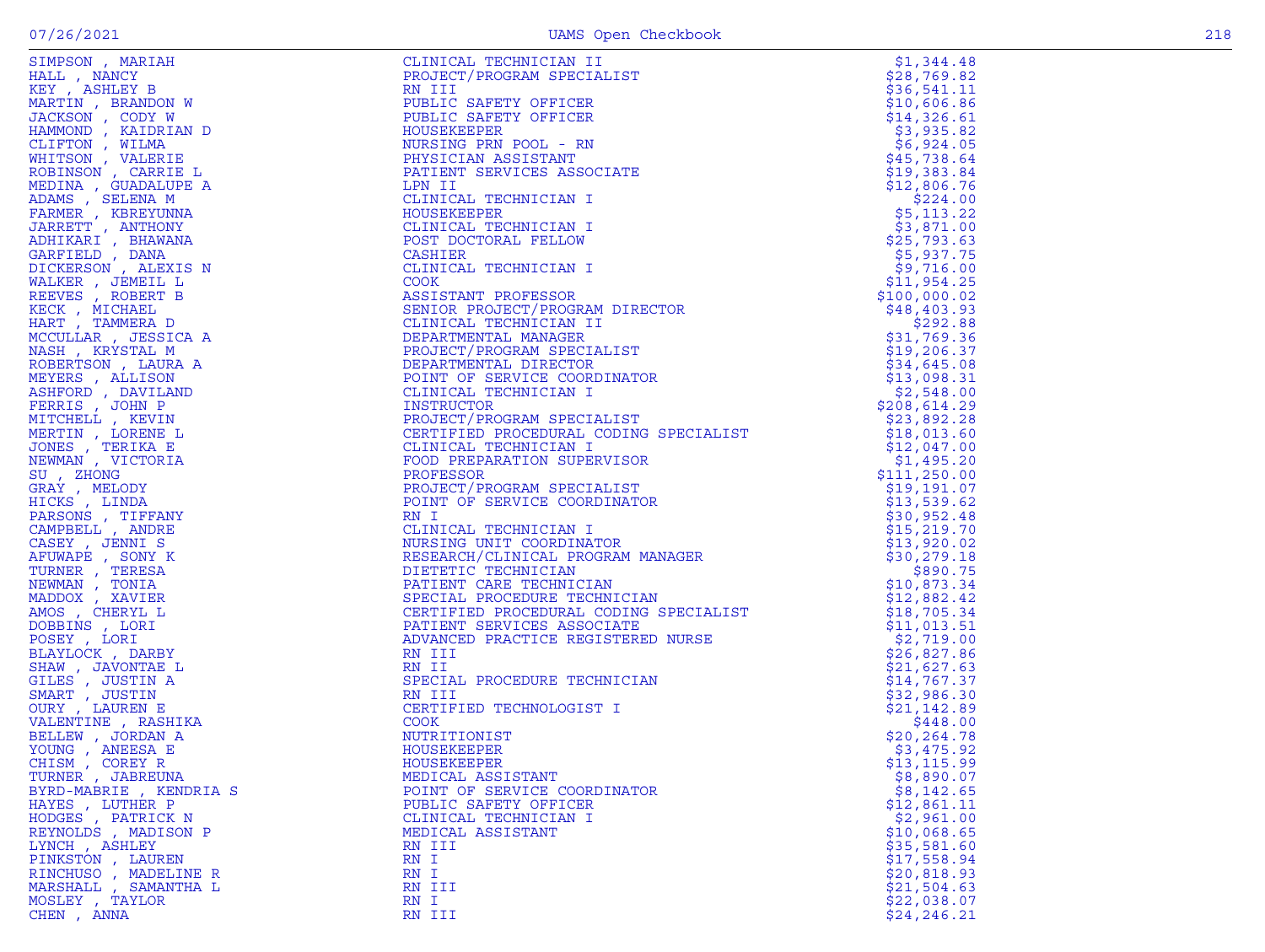| DONALDSON , ASHLEY D              | HOUSEKEEPER<br>EN ANGELIST                                                                                                                                                                                                                                                                                                          | \$11,695.25               |
|-----------------------------------|-------------------------------------------------------------------------------------------------------------------------------------------------------------------------------------------------------------------------------------------------------------------------------------------------------------------------------------|---------------------------|
| MUSFEE , FADI I                   | POST DOCTORAL FELLOW                                                                                                                                                                                                                                                                                                                | \$2,595.27                |
| HAILE , JOANN                     | HOUSEKEEPER                                                                                                                                                                                                                                                                                                                         | \$11,651.50               |
| TOLLETT , MONTANA                 | RN I                                                                                                                                                                                                                                                                                                                                | \$20,698.22               |
| STITH, RACHAEL M                  | RN III                                                                                                                                                                                                                                                                                                                              | \$28, 230.46              |
| FREEMAN, RAVEN                    | HOUSEKEEPER                                                                                                                                                                                                                                                                                                                         | \$4,186.00                |
| ROSS, MICHELLE L                  | PROGRAM ELIGIBILITY SPECIALIST                                                                                                                                                                                                                                                                                                      | \$11,709.25               |
| JONES , AMAYIA R                  | CLINICAL TECHNICIAN I                                                                                                                                                                                                                                                                                                               | \$9,269.75                |
| BREATHITT, KALEIGH N              | HOUSEKEEPER                                                                                                                                                                                                                                                                                                                         | \$11,604.25               |
| STARKS, MARGARET S                | COOK                                                                                                                                                                                                                                                                                                                                | \$10,358.25               |
| WILLIAMS , QUENESHA               | CLINICAL TECHNICIAN I                                                                                                                                                                                                                                                                                                               | \$2,317.00                |
| DEVORE, TOMMY D                   | HOUSEKEEPER                                                                                                                                                                                                                                                                                                                         | \$11,674.25               |
| CARROLL , TYAUNA                  | CLINICAL TECHNICIAN I                                                                                                                                                                                                                                                                                                               | \$9,054.50                |
| FARNAM, KARI                      | RN III                                                                                                                                                                                                                                                                                                                              | \$32,718.00               |
| WATSON, MONICA M                  | CAMPUS DIRECTOR                                                                                                                                                                                                                                                                                                                     | \$52,026.68               |
| JOE-DILWORTH, CAROL D             | MEDICAL ASSISTANT                                                                                                                                                                                                                                                                                                                   | \$11,903.50               |
| JONES , DEMETRIA                  | RN I                                                                                                                                                                                                                                                                                                                                | \$52,119.24               |
| NICKERSON, HALEY R                | RN I                                                                                                                                                                                                                                                                                                                                | \$30,175.93               |
| BRAHLER, JOSH                     | RN III                                                                                                                                                                                                                                                                                                                              | \$34,117.93               |
| BROWN, KAYLA M                    | HOUSEKEEPER                                                                                                                                                                                                                                                                                                                         | \$9,098.46                |
| FOREMAN, JEANELLE                 | RN III                                                                                                                                                                                                                                                                                                                              | \$17,629.23               |
| SANDLIN, MELANIE M                | RN III                                                                                                                                                                                                                                                                                                                              | \$22, 235.31              |
| JENKINS, SALLY S                  | RN III                                                                                                                                                                                                                                                                                                                              | \$10, 196.27              |
| TONEY , TABATHA                   |                                                                                                                                                                                                                                                                                                                                     | \$239.36                  |
| BRADY, MAKAYLA                    |                                                                                                                                                                                                                                                                                                                                     | \$3,970.40                |
| DEFEE , MARANDA J                 |                                                                                                                                                                                                                                                                                                                                     | \$25, 221.28              |
| GRAHAM, RUSTY L                   |                                                                                                                                                                                                                                                                                                                                     | \$17,518.49               |
| MOORE, TAHLIA S                   |                                                                                                                                                                                                                                                                                                                                     | \$369.60                  |
| WESTFALL , CARRIE A               | LPN II                                                                                                                                                                                                                                                                                                                              | \$4,959.97                |
| FRANKLIN, AERICA K                |                                                                                                                                                                                                                                                                                                                                     | \$21,792.11               |
| HER, BENDON C                     |                                                                                                                                                                                                                                                                                                                                     | \$25, 239.09              |
| BAZZELLE , TAMESHA D              |                                                                                                                                                                                                                                                                                                                                     | \$18, 282.29              |
| ROBINSON, TERRANCE A              |                                                                                                                                                                                                                                                                                                                                     | \$11,569.25               |
| KELLY, HALEY                      |                                                                                                                                                                                                                                                                                                                                     | \$29,988.00               |
| PEARSON, JOSEPH D                 |                                                                                                                                                                                                                                                                                                                                     | \$12,961.32               |
| STINSON, MARK                     |                                                                                                                                                                                                                                                                                                                                     | \$1,026.34                |
| BECKER , MARQUITA L               |                                                                                                                                                                                                                                                                                                                                     | \$17,675.64               |
| MIAO, RUI                         |                                                                                                                                                                                                                                                                                                                                     | \$25, 286.27              |
| REYNOLDS , TERESA M               |                                                                                                                                                                                                                                                                                                                                     |                           |
|                                   |                                                                                                                                                                                                                                                                                                                                     | \$12,420.23               |
| PRICE, KRISTYN<br>TAYLOR, LAKIA D |                                                                                                                                                                                                                                                                                                                                     | \$16,376.00<br>\$1,936.90 |
| NGUYEN, APRIL L                   |                                                                                                                                                                                                                                                                                                                                     | \$2,543.80                |
| TILMON, ANTONIO                   |                                                                                                                                                                                                                                                                                                                                     | \$857.50                  |
| MCCLOUD, CHARLES                  |                                                                                                                                                                                                                                                                                                                                     | \$27,458.60               |
|                                   |                                                                                                                                                                                                                                                                                                                                     |                           |
| PEACOCK, LANCE                    |                                                                                                                                                                                                                                                                                                                                     | \$32,656.25               |
| NOBLE, MASON A                    |                                                                                                                                                                                                                                                                                                                                     | \$11,603.39               |
| WESTBROOK, MONICA                 |                                                                                                                                                                                                                                                                                                                                     | \$17,720.01               |
| TEWAR, SHRUTI N                   |                                                                                                                                                                                                                                                                                                                                     | \$87,368.75               |
| REDMOND, URSULA P                 | ASSOCIATE PROFESSON<br>PROJECT/PROGRAM MANAGER<br>DIETETIC TECHNICIAN<br>PATIENT CARE TECHNICIAN<br>CERTIFIED TECHNOLOGIST I                                                                                                                                                                                                        | \$20,079.35               |
| GOLDEN, JACQUELINE                |                                                                                                                                                                                                                                                                                                                                     | \$5,722.50                |
| MALLETT, SANDRA                   |                                                                                                                                                                                                                                                                                                                                     | \$9,726.50                |
| CUNNINGHAM, LAUREN                |                                                                                                                                                                                                                                                                                                                                     | \$6,528.18                |
| WHATLEY, SHANNON                  | RN III<br>RN III<br>RN III<br>RN III<br>RN III<br>RN III<br>RN III<br>HOUSEKEEPER<br>AN III<br>IN III<br>IN III<br>IN III<br>IN III<br>IN III<br>IN III<br>IN III<br>IN III<br>IN IN III<br>INN INSITITUTIONAL SENUCES ASSISTANT<br>CLINICAL TECHNICIAN<br>IN INDICAL ASSISTANT<br>PHYSICAL T<br>ADVANCED PRACTICE REGISTERED NURSE | \$7,626.67                |
| LARSON, LANCE E                   | PROJECT/PROGRAM DIRECTOR                                                                                                                                                                                                                                                                                                            | \$31,666.68               |
| PINTNER, ANSLEY                   | RN III                                                                                                                                                                                                                                                                                                                              | \$20,770.26               |
| HARRIS, JOHNAE M                  | POINT OF SERVICE COORDINATOR                                                                                                                                                                                                                                                                                                        | \$11, 196.75              |
| WARD, LATATIYUNA                  | CLINICAL TECHNICIAN I                                                                                                                                                                                                                                                                                                               | \$10,351.18               |
| WEBB , SHANNON                    | NURSING PRN POOL - RN                                                                                                                                                                                                                                                                                                               | \$3,303.95                |
| DESANDER , KELLY A                | NURSING PRN POOL - RN                                                                                                                                                                                                                                                                                                               | \$2,294.00                |
| MERRIWEATHER , ALEXAS             | MEDICAL ASSISTANT                                                                                                                                                                                                                                                                                                                   | \$10,884.30               |
| YARBROUGH, MARVIN T               | RN III                                                                                                                                                                                                                                                                                                                              | \$40,043.18               |
| SMITH , MECHELLE L                | MEDICAL ASSISTANT                                                                                                                                                                                                                                                                                                                   | \$4,295.62                |
| WELLS, ALLISON                    | <b>BIOSTATISTICIAN</b>                                                                                                                                                                                                                                                                                                              | \$5,996.25                |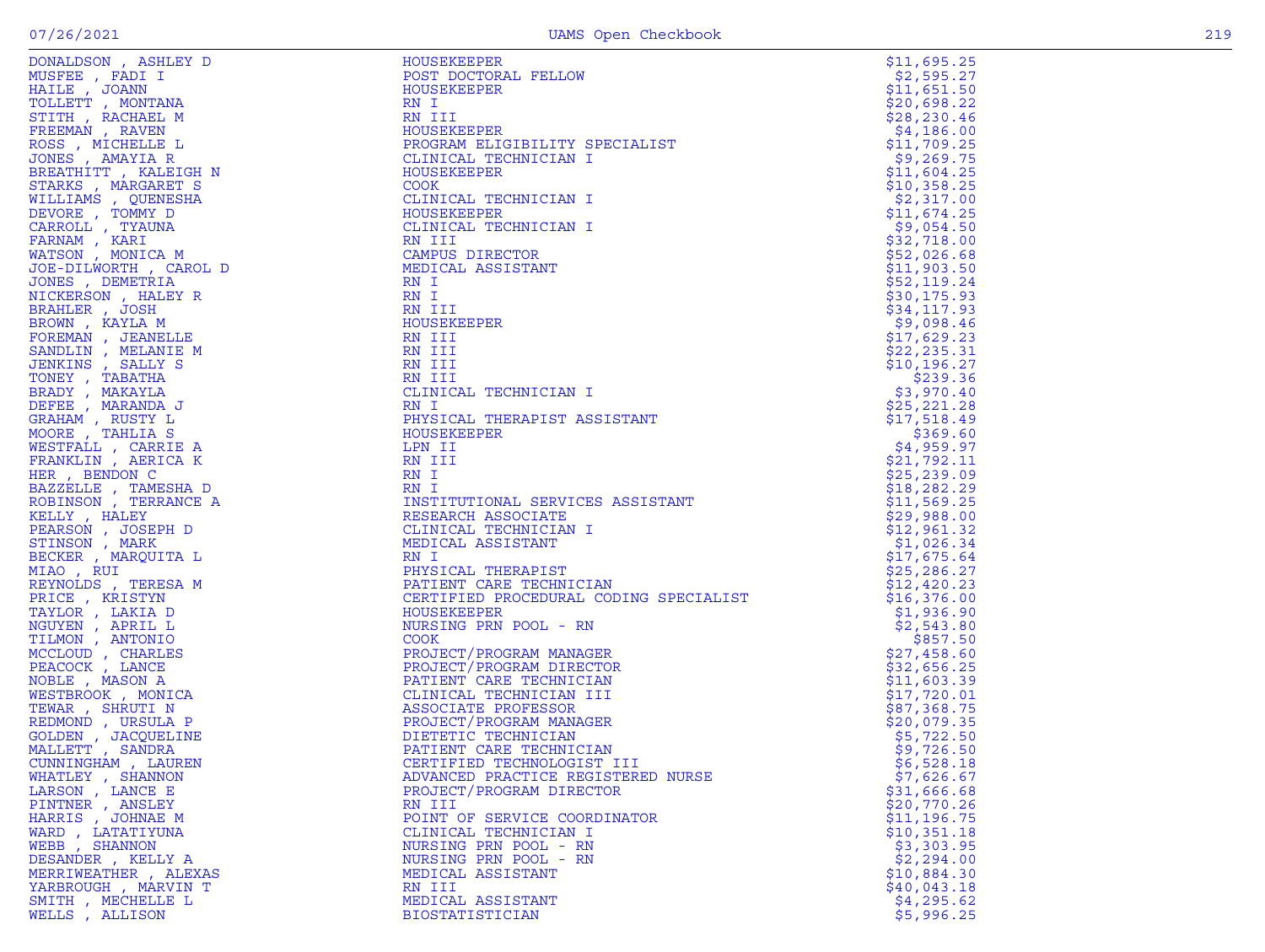| PRICE, BRENNAN J                      | PATIENT CARE TECHNICIAN                                                                                                                                                                                                                                      | \$9,829.75               |
|---------------------------------------|--------------------------------------------------------------------------------------------------------------------------------------------------------------------------------------------------------------------------------------------------------------|--------------------------|
| SHULL, HAYLEE                         | ADMINISTRATIVE SPECIALIST III                                                                                                                                                                                                                                | \$6,548.09               |
| HUGHES , QUINCEY                      | PATIENT SERVICES ASSOCIATE                                                                                                                                                                                                                                   | \$9,025.80               |
| GALINDO, RUTH                         | POINT OF SERVICE COORDINATOR                                                                                                                                                                                                                                 | \$11,561.43              |
| GEANS, PATRICK T                      | CLINICAL TECHNICIAN I                                                                                                                                                                                                                                        | \$13, 212.50             |
| JOHNSON, BRANDI E                     | POINT OF SERVICE COORDINATOR                                                                                                                                                                                                                                 | \$11,544.27              |
| KEYS, PAULA K                         | OCCUPATIONAL THERAPIST                                                                                                                                                                                                                                       | \$27, 203.53             |
| WILLIAMS , TAWANNA                    | PATIENT SERVICES ASSOCIATE                                                                                                                                                                                                                                   | \$14, 133.32             |
| NEMEC-BAKK, ASHLEY                    | POST DOCTORAL FELLOW                                                                                                                                                                                                                                         | \$22,500.00              |
| GEORGE , CARRI LYNN                   | PROJECT/PROGRAM MANAGER                                                                                                                                                                                                                                      | \$23,458.32              |
| PENSE, JERICHO L                      | HOUSEKEEPER                                                                                                                                                                                                                                                  | \$10,778.25              |
| DAVIS , MADISON N                     |                                                                                                                                                                                                                                                              | \$16, 427.07             |
| MORRIS, TIFFANY L                     |                                                                                                                                                                                                                                                              | \$11,943.75              |
| COHEN, COLETTE                        |                                                                                                                                                                                                                                                              | \$21,601.53              |
| HANSEN, KASSIDY P                     |                                                                                                                                                                                                                                                              | \$17,939.62              |
| PUGH, MONICA                          |                                                                                                                                                                                                                                                              | \$25,819.01              |
| WILSON, CHASE A                       |                                                                                                                                                                                                                                                              | \$8,319.50               |
| COLLIAS , DEMETRIUS J                 |                                                                                                                                                                                                                                                              | \$224.00<br>\$9,563.58   |
| ARAIZA, PERLA<br>GLOVER , JULIA LYNN  |                                                                                                                                                                                                                                                              | \$20,406.94              |
| HARRELL , AMBER                       |                                                                                                                                                                                                                                                              | \$2,201.00               |
| VILLEGAS , GEMMALYN C                 |                                                                                                                                                                                                                                                              | \$1,802.64               |
| PAUDEL , PRATIKSHYA                   |                                                                                                                                                                                                                                                              | \$11, 236.75             |
| DIXON, SAMRENE L                      |                                                                                                                                                                                                                                                              | \$10, 207.07             |
| KELAMIS , TAYLOR B                    |                                                                                                                                                                                                                                                              | \$675.00                 |
| GOLD, VICKIE L                        |                                                                                                                                                                                                                                                              | \$10,074.18              |
| PALMORE, BRYVONNIA N                  |                                                                                                                                                                                                                                                              | \$11, 247.10             |
| BAY, RAHIMA                           |                                                                                                                                                                                                                                                              | \$2,437.05               |
| JAMES , CARMEN C                      |                                                                                                                                                                                                                                                              | \$3,454.50               |
| CRAFTS , CARY P                       | PROJECT/PROGRAM MANAGER<br>HOUSEKEEPER<br>FAMILY ENRICHMENT SPECIALIST I<br>PAMILY ENVICES ASSOCIATE<br>DEPARTMENTAL MANAGER<br>RN II<br>DEPARTMENTAL MANAGER<br>PROJECT/PROGRAM MANAGER<br>PROJECT/PROGRAM MANAGER<br>SKILLED TRADES HELPER<br>EDUCATION CO | \$25, 916.13             |
| WANN, GARRY C                         |                                                                                                                                                                                                                                                              | \$11, 175.14             |
| BOWERS, NAOMI A                       |                                                                                                                                                                                                                                                              | \$14,974.18              |
| TIWARI , TANVANGI                     |                                                                                                                                                                                                                                                              | \$18,541.68              |
| WILLIAMS, ANDRA                       |                                                                                                                                                                                                                                                              | \$9,674.89               |
| FLOYD, BREUNTE C                      |                                                                                                                                                                                                                                                              | \$10, 287.41             |
| DAVIDSON, COURTNEY E                  |                                                                                                                                                                                                                                                              | \$10,378.74              |
| STROUD , KEIONA                       | RN II                                                                                                                                                                                                                                                        | \$19,230.06              |
| RODGERS, MADISON A                    | NURSING PRN POOL - RN                                                                                                                                                                                                                                        | \$5,405.40               |
| BRIGHT, MICHAEL K                     | POINT OF SERVICE COORDINATOR                                                                                                                                                                                                                                 | \$1,487.86               |
| YORK, TAMMY L                         | SPECIAL PROCEDURE TECHNICIAN                                                                                                                                                                                                                                 | \$15, 159.94             |
| PICKETT, TONI J                       | POINT OF SERVICE COORDINATOR                                                                                                                                                                                                                                 | \$4,194.60               |
| MCCRANEY, CHENEKA                     | POINT OF SERVICE COORDINATOR                                                                                                                                                                                                                                 | \$8,747.85               |
| LOTT, MPRISS                          | CASHIER                                                                                                                                                                                                                                                      | \$8,851.50               |
| MORROW, ARIEL M                       | SENIOR RESEARCH ASSISTANT                                                                                                                                                                                                                                    | \$11,982.94              |
| BRAYNEN, AALIYAH B                    | POINT OF SERVICE COORDINATOR                                                                                                                                                                                                                                 | \$9,027.20               |
| MOURANI , ANGELA S                    | EXECUTIVE DIVISIONAL DIRECTOR                                                                                                                                                                                                                                | \$35,000.00              |
| VERNOR, CHRISTOPHER D                 | POINT OF SERVICE COORDINATOR                                                                                                                                                                                                                                 | \$11,559.44              |
| GAITO, DANIELLE N                     | POINT OF SERVICE COORDINATOR                                                                                                                                                                                                                                 | \$9,579.50               |
| OVERTON, DONALD J                     | SKILLED TRADESMAN                                                                                                                                                                                                                                            | \$14,527.76              |
| BOHANNON , JASMINE                    | POINT OF SERVICE COORDINATOR                                                                                                                                                                                                                                 | \$732.48                 |
| MURRAY, TAYLOR D                      | RN III                                                                                                                                                                                                                                                       | \$24,597.70              |
| COPELAND, TIMOTHY H                   | DEPARTMENTAL DIRECTOR                                                                                                                                                                                                                                        | \$37,461.64              |
| WILLIAMS, CAROLYN                     | POINT OF SERVICE COORDINATOR                                                                                                                                                                                                                                 | \$10,711.38              |
| BULLARD, JAMES M                      | PROJECT/PROGRAM SPECIALIST                                                                                                                                                                                                                                   | \$16,445.31              |
| TOMASKOVIC , RACHAEL                  | PROJECT/PROGRAM SPECIALIST                                                                                                                                                                                                                                   | \$23,750.00              |
| REECE, SHARON C                       | ASSISTANT PROFESSOR<br>PATIENT SERVICES ASSOCIATE                                                                                                                                                                                                            | \$85,662.50              |
| CHRISTIAN , SHEQUELIA<br>RICE, ERYKAH |                                                                                                                                                                                                                                                              | \$9,848.35<br>\$5,367.72 |
| BAILEY, JAYNIE W                      | POINT OF SERVICE COORDINATOR<br>RN III                                                                                                                                                                                                                       | \$22,394.25              |
| THOMAS, KEIUNA R                      | PATIENT CARE TECHNICIAN                                                                                                                                                                                                                                      | \$13,476.41              |
| WALLACE, KIRK                         | CLINICAL TECHNICIAN I                                                                                                                                                                                                                                        | \$4,374.17               |
| CATHEY, MATTHEW                       | DEPARTMENTAL MANAGER                                                                                                                                                                                                                                         | \$19,090.14              |
| THROWER, TIARA                        | CLINICAL TECHNICIAN I                                                                                                                                                                                                                                        | \$9,632.00               |
|                                       |                                                                                                                                                                                                                                                              |                          |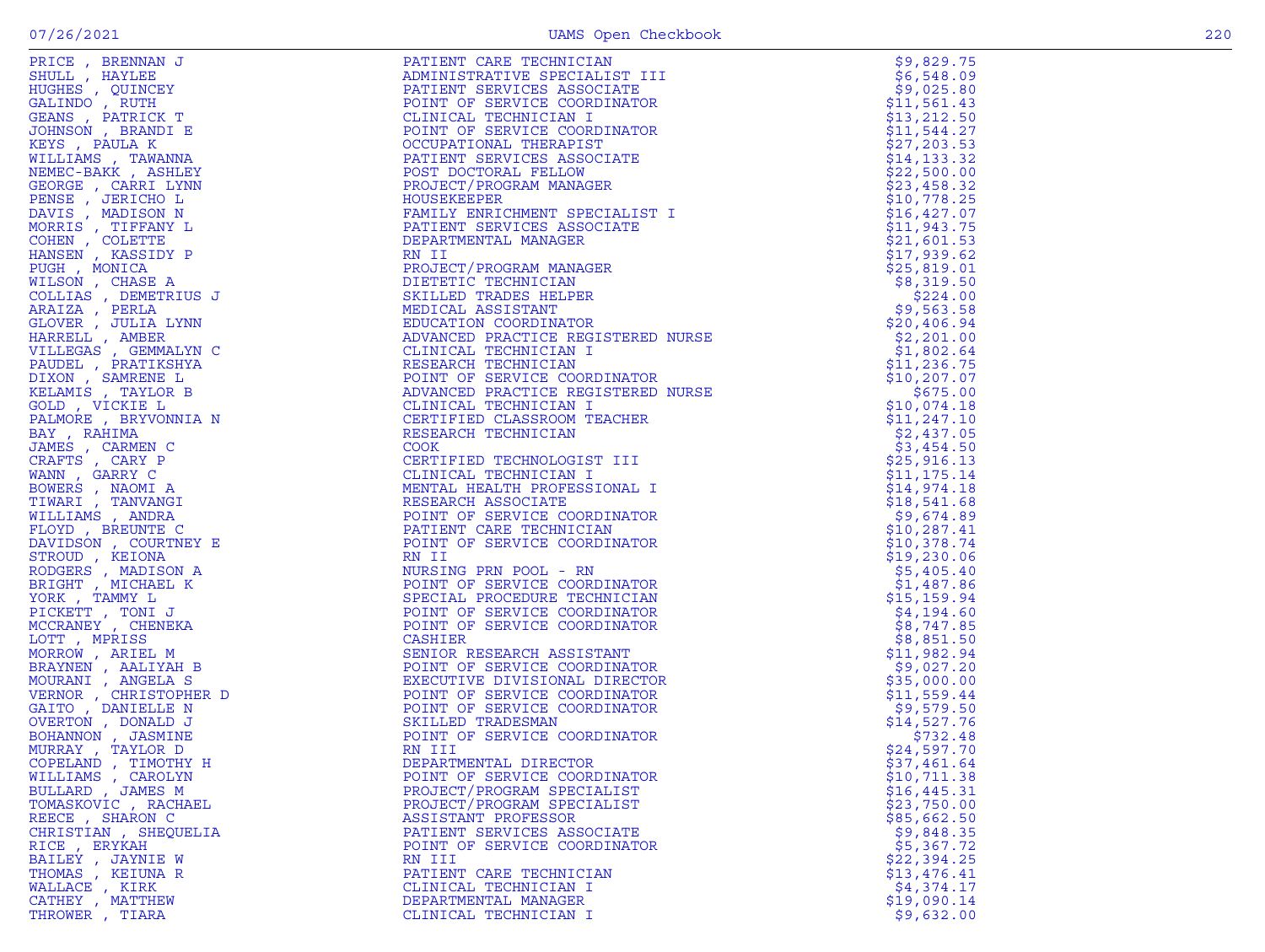| EMISON , ALICIA R<br>MENSOOD , SARAH V<br>DEL , BRITTANY<br>DEL , BRITTANY<br>DER , KAYLA<br>DER , TERNINA DRAG , TERNINA ORAN , ROSA<br>CRE , TERNINA , TERNINA TER , TERNINA TER , TERNINA TER , AMERICA<br>TER , AMERICA , AMERICAN , AMERICAN S | MENTAL HEALTH PROFESSIONAL I                                                                                                                                                                                                                                                | \$17,708.35               |
|-----------------------------------------------------------------------------------------------------------------------------------------------------------------------------------------------------------------------------------------------------|-----------------------------------------------------------------------------------------------------------------------------------------------------------------------------------------------------------------------------------------------------------------------------|---------------------------|
|                                                                                                                                                                                                                                                     | EDUCATION COORDINATOR<br>EDUCATION COORDINATOR<br>RIM II<br>CLINICAL TECHNICIAN I<br>CLINICAL TECHNICIAN I<br>CROEREY PROGRAM MANAGER<br>CHILD CARE TECHNICIAN<br>RESEARCH TECHNICIAN<br>RESEARCH TECHNICIAN<br>CERTIFIED TECHNICIAN I<br>DOINT OF SERVICE COORDINATOR<br>C | \$24, 113.44              |
|                                                                                                                                                                                                                                                     |                                                                                                                                                                                                                                                                             | \$8,636.25                |
|                                                                                                                                                                                                                                                     |                                                                                                                                                                                                                                                                             | \$13,968.50               |
|                                                                                                                                                                                                                                                     |                                                                                                                                                                                                                                                                             | \$11,189.78               |
|                                                                                                                                                                                                                                                     |                                                                                                                                                                                                                                                                             | \$17,814.60               |
|                                                                                                                                                                                                                                                     |                                                                                                                                                                                                                                                                             | \$8,960.00                |
|                                                                                                                                                                                                                                                     |                                                                                                                                                                                                                                                                             | \$8,820.00                |
|                                                                                                                                                                                                                                                     |                                                                                                                                                                                                                                                                             | \$4,883.91                |
|                                                                                                                                                                                                                                                     |                                                                                                                                                                                                                                                                             | \$14,557.96               |
|                                                                                                                                                                                                                                                     |                                                                                                                                                                                                                                                                             | \$10,930.02               |
|                                                                                                                                                                                                                                                     |                                                                                                                                                                                                                                                                             | \$13,914.73               |
|                                                                                                                                                                                                                                                     |                                                                                                                                                                                                                                                                             | \$1,826.25                |
|                                                                                                                                                                                                                                                     |                                                                                                                                                                                                                                                                             | \$27,796.40               |
|                                                                                                                                                                                                                                                     |                                                                                                                                                                                                                                                                             | \$30,520.85               |
|                                                                                                                                                                                                                                                     |                                                                                                                                                                                                                                                                             | \$14,292.87               |
|                                                                                                                                                                                                                                                     |                                                                                                                                                                                                                                                                             | \$15,977.70               |
|                                                                                                                                                                                                                                                     |                                                                                                                                                                                                                                                                             | \$24, 288.37              |
|                                                                                                                                                                                                                                                     |                                                                                                                                                                                                                                                                             | \$8,540.00                |
|                                                                                                                                                                                                                                                     |                                                                                                                                                                                                                                                                             | \$5,206.25<br>\$11,596.26 |
|                                                                                                                                                                                                                                                     |                                                                                                                                                                                                                                                                             | \$13,529.15               |
|                                                                                                                                                                                                                                                     |                                                                                                                                                                                                                                                                             | \$10,565.91               |
|                                                                                                                                                                                                                                                     |                                                                                                                                                                                                                                                                             | \$2,348.40                |
|                                                                                                                                                                                                                                                     |                                                                                                                                                                                                                                                                             | \$112.00                  |
|                                                                                                                                                                                                                                                     |                                                                                                                                                                                                                                                                             | \$10,851.64               |
|                                                                                                                                                                                                                                                     |                                                                                                                                                                                                                                                                             | \$7,758.66                |
|                                                                                                                                                                                                                                                     |                                                                                                                                                                                                                                                                             | \$9,980.09                |
|                                                                                                                                                                                                                                                     |                                                                                                                                                                                                                                                                             | \$32,937.50               |
|                                                                                                                                                                                                                                                     | CHILD CARE TECHNICIAN<br>POINT OF SERVICE COORDINATOR<br>TNSTRUCTOR                                                                                                                                                                                                         | \$13,458.84               |
|                                                                                                                                                                                                                                                     |                                                                                                                                                                                                                                                                             | \$8,164.06                |
|                                                                                                                                                                                                                                                     | INSTRUCTOR<br>LPM II<br>LPM IT CORPUCE COORDINATOR<br>DOINT OF SERVICE COORDINATOR<br>SHILPEING & RECEIVING CLERK<br>SKILLED TRADESMAN<br>PATIENT CARE TECHNICIAN<br>MEDICAL ASSISTANT CORDINATOR<br>MEDICAL ASSISTANT OF SERVICE COORDINATOR<br>POINT OF                   | \$6,552.00                |
|                                                                                                                                                                                                                                                     |                                                                                                                                                                                                                                                                             | \$18,070.46               |
|                                                                                                                                                                                                                                                     |                                                                                                                                                                                                                                                                             | \$10, 202.62              |
|                                                                                                                                                                                                                                                     |                                                                                                                                                                                                                                                                             | \$9,476.48                |
|                                                                                                                                                                                                                                                     |                                                                                                                                                                                                                                                                             | \$5,545.26                |
|                                                                                                                                                                                                                                                     |                                                                                                                                                                                                                                                                             | \$9,514.73                |
|                                                                                                                                                                                                                                                     |                                                                                                                                                                                                                                                                             | \$363.12                  |
|                                                                                                                                                                                                                                                     |                                                                                                                                                                                                                                                                             | \$9,281.62                |
|                                                                                                                                                                                                                                                     |                                                                                                                                                                                                                                                                             | \$1,007.72                |
|                                                                                                                                                                                                                                                     |                                                                                                                                                                                                                                                                             | \$15,023.75               |
|                                                                                                                                                                                                                                                     |                                                                                                                                                                                                                                                                             | \$10,307.31               |
|                                                                                                                                                                                                                                                     |                                                                                                                                                                                                                                                                             | \$455.70                  |
|                                                                                                                                                                                                                                                     |                                                                                                                                                                                                                                                                             | \$50,000.00               |
|                                                                                                                                                                                                                                                     |                                                                                                                                                                                                                                                                             | \$20,402.00               |
|                                                                                                                                                                                                                                                     |                                                                                                                                                                                                                                                                             | \$18,048.00               |
|                                                                                                                                                                                                                                                     |                                                                                                                                                                                                                                                                             | \$5,317.73                |
|                                                                                                                                                                                                                                                     |                                                                                                                                                                                                                                                                             | \$9,508.93                |
|                                                                                                                                                                                                                                                     |                                                                                                                                                                                                                                                                             | \$28,666.68               |
|                                                                                                                                                                                                                                                     |                                                                                                                                                                                                                                                                             | \$8,037.21                |
|                                                                                                                                                                                                                                                     | RN III                                                                                                                                                                                                                                                                      | \$22,311.05               |
|                                                                                                                                                                                                                                                     | RN II                                                                                                                                                                                                                                                                       | \$17,633.83               |
| SPOONER, M. E                                                                                                                                                                                                                                       | RN III<br>RESEARCH TECHNICIAN                                                                                                                                                                                                                                               | \$22,982.04               |
| FRANZEN, JESSICA<br>JONES , REBECCA D                                                                                                                                                                                                               | RESEARCH ASSOCIATE                                                                                                                                                                                                                                                          | \$3,041.50<br>\$17,035.40 |
| LU, YONG-CHEN                                                                                                                                                                                                                                       | ASSISTANT PROFESSOR                                                                                                                                                                                                                                                         | \$34,919.00               |
| SIMMONS , JENNIFER E                                                                                                                                                                                                                                | MEDICAL BILLING SPECIALIST                                                                                                                                                                                                                                                  | \$11, 110.52              |
| BOSTICK, MIRACLE                                                                                                                                                                                                                                    | CHILD CARE TECHNICIAN                                                                                                                                                                                                                                                       | \$8,732.50                |
| BINGHAM, PATRICK G                                                                                                                                                                                                                                  | POINT OF SERVICE COORDINATOR                                                                                                                                                                                                                                                | \$9,831.29                |
| BONILLA , SERGIO D                                                                                                                                                                                                                                  | CLINICAL TECHNICIAN I                                                                                                                                                                                                                                                       | \$13,719.76               |
| FULLER, TAMMIE J                                                                                                                                                                                                                                    | HOUSEKEEPER                                                                                                                                                                                                                                                                 | \$8,751.75                |
| WASHINGTON , TRINEEKA                                                                                                                                                                                                                               | CLINICAL TECHNICIAN I                                                                                                                                                                                                                                                       | \$6,195.00                |
| JIBBWA , GRACE                                                                                                                                                                                                                                      | EDUCATION COORDINATOR                                                                                                                                                                                                                                                       | \$12,597.00               |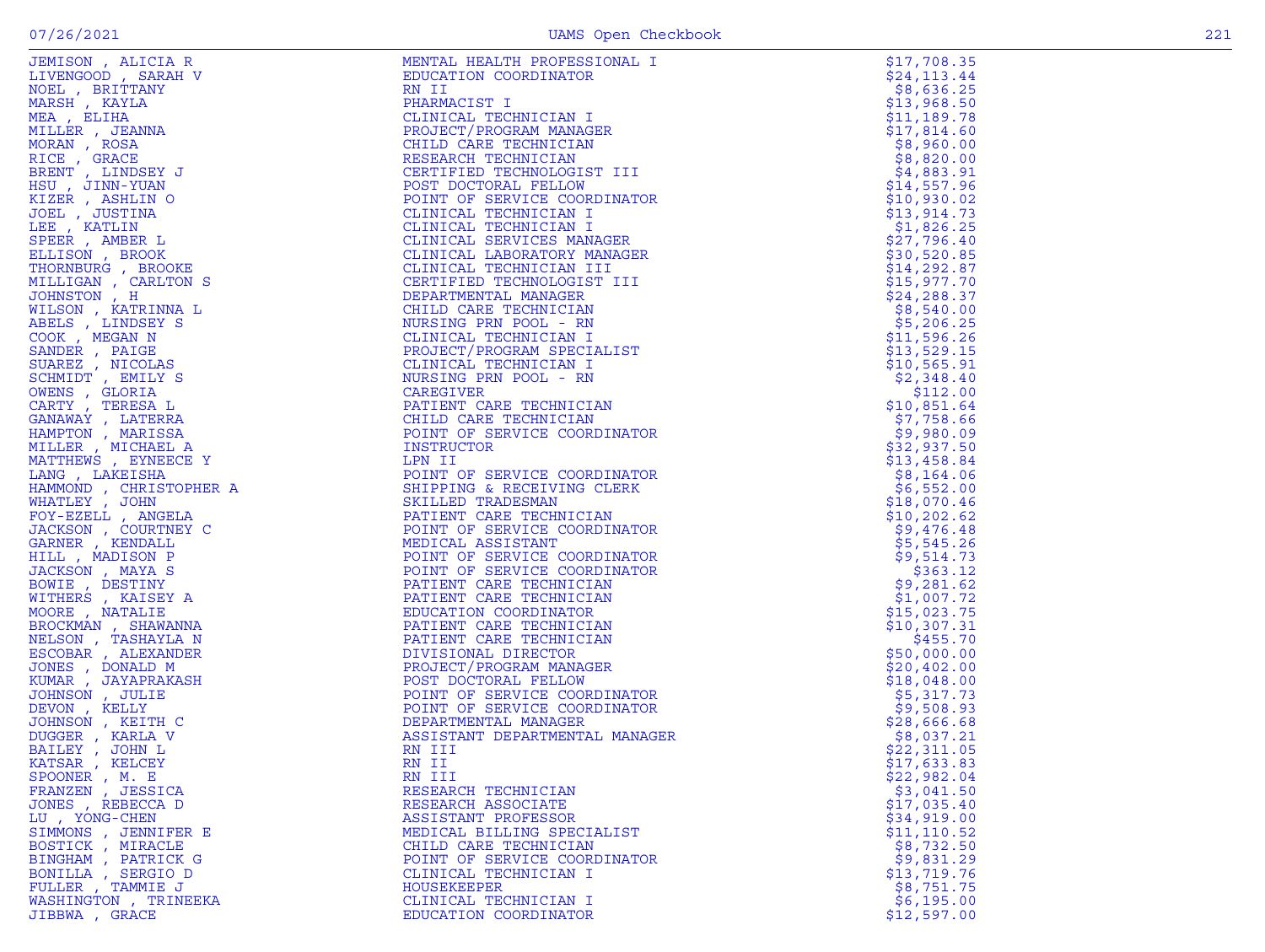| THIS CILE<br>IRS CILE<br>IRS CREATED BY SERIES SERIES<br>IRS MALL<br>IRS MALL<br>A A LA REAR<br>IRS REAR<br>IRS REAR<br>NEX<br>REAR<br>NA REAR<br>NA REAR<br>NA REAR<br>NA REAR<br>NA REAR<br>NA REAR<br>NA REAR<br>NA REAR<br>NA REAR<br>NA REAR<br>NA REAR<br>NA REAR<br><br>MCCLINTON , KENNETH S | FALMER SERVICES ASSOCIATES<br>FROM THE CARRIER CONTROL CONTROL CONTROL (1971)<br>FROM THE CARRIER CONTROL CONTROL CONTROL CONTROL CONTROL CONTROL CONTROL CONTROL CONTROL CONTROL CONTROL CONTROL CONTROL CONTROL CONTROL CONTROL |             |
|------------------------------------------------------------------------------------------------------------------------------------------------------------------------------------------------------------------------------------------------------------------------------------------------------|-----------------------------------------------------------------------------------------------------------------------------------------------------------------------------------------------------------------------------------|-------------|
| GRUBBS, SANDRA D                                                                                                                                                                                                                                                                                     |                                                                                                                                                                                                                                   |             |
| NEAL , SHELBY N                                                                                                                                                                                                                                                                                      |                                                                                                                                                                                                                                   |             |
| GLOSTER, ERIN E                                                                                                                                                                                                                                                                                      |                                                                                                                                                                                                                                   |             |
| SMITH, MYLAH A                                                                                                                                                                                                                                                                                       |                                                                                                                                                                                                                                   |             |
| ROBIE , RAVEN N                                                                                                                                                                                                                                                                                      |                                                                                                                                                                                                                                   |             |
| WILSON, KEL'BRYN K                                                                                                                                                                                                                                                                                   |                                                                                                                                                                                                                                   |             |
| BYNUM, CANDACE S                                                                                                                                                                                                                                                                                     |                                                                                                                                                                                                                                   |             |
| WATSON, MYIA                                                                                                                                                                                                                                                                                         |                                                                                                                                                                                                                                   |             |
| JOHNSON, SHYNEICYA                                                                                                                                                                                                                                                                                   |                                                                                                                                                                                                                                   |             |
| HUDSON, DANE A                                                                                                                                                                                                                                                                                       |                                                                                                                                                                                                                                   |             |
| LAYTON, KACHINNAA L                                                                                                                                                                                                                                                                                  |                                                                                                                                                                                                                                   |             |
| BURNETT , KEIYONA A                                                                                                                                                                                                                                                                                  |                                                                                                                                                                                                                                   |             |
| CIURCINA, MARIANA                                                                                                                                                                                                                                                                                    |                                                                                                                                                                                                                                   |             |
| CLEVENGER , PENNY                                                                                                                                                                                                                                                                                    |                                                                                                                                                                                                                                   |             |
| WILLIAMS , TAYLOR                                                                                                                                                                                                                                                                                    |                                                                                                                                                                                                                                   |             |
| GILLILAND, AMY                                                                                                                                                                                                                                                                                       |                                                                                                                                                                                                                                   |             |
| WHITE , LEKANDRA F                                                                                                                                                                                                                                                                                   |                                                                                                                                                                                                                                   |             |
| BEAN, LONI P                                                                                                                                                                                                                                                                                         |                                                                                                                                                                                                                                   |             |
| CHAGNON, MISTY D                                                                                                                                                                                                                                                                                     |                                                                                                                                                                                                                                   |             |
| MARTINEZ, TARA P                                                                                                                                                                                                                                                                                     |                                                                                                                                                                                                                                   |             |
| MARTIN, JOANNA                                                                                                                                                                                                                                                                                       |                                                                                                                                                                                                                                   |             |
| SILVA, ROSARIO                                                                                                                                                                                                                                                                                       |                                                                                                                                                                                                                                   |             |
| HOELZEMAN, AMANDA                                                                                                                                                                                                                                                                                    |                                                                                                                                                                                                                                   |             |
| JAMES , KELVIN C                                                                                                                                                                                                                                                                                     |                                                                                                                                                                                                                                   |             |
| LONG, VANTRISS                                                                                                                                                                                                                                                                                       |                                                                                                                                                                                                                                   |             |
| LIEBELT, ERICA                                                                                                                                                                                                                                                                                       |                                                                                                                                                                                                                                   |             |
| WEST, ADRIENNE                                                                                                                                                                                                                                                                                       |                                                                                                                                                                                                                                   |             |
| HEARNE, FREDAIJA M                                                                                                                                                                                                                                                                                   |                                                                                                                                                                                                                                   |             |
| SEBREE , MONICA A                                                                                                                                                                                                                                                                                    |                                                                                                                                                                                                                                   |             |
| CHANDLER , MORGAN R                                                                                                                                                                                                                                                                                  |                                                                                                                                                                                                                                   |             |
| MYERS , REAGAN D                                                                                                                                                                                                                                                                                     |                                                                                                                                                                                                                                   |             |
| GOODE , TORIE                                                                                                                                                                                                                                                                                        |                                                                                                                                                                                                                                   |             |
| MARCOTTE, WHITNEY                                                                                                                                                                                                                                                                                    |                                                                                                                                                                                                                                   |             |
| ATKINSON, AMBER                                                                                                                                                                                                                                                                                      |                                                                                                                                                                                                                                   |             |
| BRATTON, MACY S                                                                                                                                                                                                                                                                                      |                                                                                                                                                                                                                                   |             |
| RODRIGUEZ , RAFAEL L                                                                                                                                                                                                                                                                                 |                                                                                                                                                                                                                                   |             |
| SHUKLA, VIRAJ                                                                                                                                                                                                                                                                                        |                                                                                                                                                                                                                                   |             |
| GALLO, BELDA C                                                                                                                                                                                                                                                                                       |                                                                                                                                                                                                                                   |             |
| GREEN , MAIYAH A<br>GALLO, MARIA A                                                                                                                                                                                                                                                                   |                                                                                                                                                                                                                                   |             |
| STINNETT, SHAYLA D                                                                                                                                                                                                                                                                                   |                                                                                                                                                                                                                                   |             |
| WEAST, SUZETTE D                                                                                                                                                                                                                                                                                     |                                                                                                                                                                                                                                   |             |
| JONES , ALLYSON                                                                                                                                                                                                                                                                                      |                                                                                                                                                                                                                                   |             |
| GLOVER, BRITTNEY                                                                                                                                                                                                                                                                                     |                                                                                                                                                                                                                                   |             |
| STRICKLIN, CANDACE                                                                                                                                                                                                                                                                                   |                                                                                                                                                                                                                                   |             |
| WALKER, ELIZABETH N                                                                                                                                                                                                                                                                                  |                                                                                                                                                                                                                                   |             |
| MARSHALL , APPLE M                                                                                                                                                                                                                                                                                   |                                                                                                                                                                                                                                   |             |
| PERKINS, DAFFNEY                                                                                                                                                                                                                                                                                     |                                                                                                                                                                                                                                   |             |
| WEATHERLY, SHAWNA E                                                                                                                                                                                                                                                                                  |                                                                                                                                                                                                                                   |             |
| HALL, JAMISON O                                                                                                                                                                                                                                                                                      |                                                                                                                                                                                                                                   |             |
| ROBINSON, PURCELL R                                                                                                                                                                                                                                                                                  |                                                                                                                                                                                                                                   |             |
| DANIELS, RONISHA                                                                                                                                                                                                                                                                                     |                                                                                                                                                                                                                                   |             |
| GAITHER, BRITTNEY D                                                                                                                                                                                                                                                                                  |                                                                                                                                                                                                                                   |             |
| COLSON, MORGAN D                                                                                                                                                                                                                                                                                     |                                                                                                                                                                                                                                   |             |
| MILAM, RACHEL                                                                                                                                                                                                                                                                                        |                                                                                                                                                                                                                                   |             |
| BLACKSTON , SHERRY                                                                                                                                                                                                                                                                                   | MEDICAL ASSISTANT                                                                                                                                                                                                                 | \$6,272.00  |
| WATSON, CAROL                                                                                                                                                                                                                                                                                        | RN III                                                                                                                                                                                                                            | \$19,806.39 |
| MALLOY, DANIEL                                                                                                                                                                                                                                                                                       | SPECIAL PROCEDURE TECHNICIAN                                                                                                                                                                                                      | \$11,758.69 |
| BAKER, DESHEA                                                                                                                                                                                                                                                                                        | RN I                                                                                                                                                                                                                              | \$15,321.18 |
| BOWER, JACQUELYN                                                                                                                                                                                                                                                                                     | CLINICAL SERVICES MANAGER                                                                                                                                                                                                         | \$26,618.78 |
| ROBINSON, KARMEN L                                                                                                                                                                                                                                                                                   | PROJECT/PROGRAM SPECIALIST                                                                                                                                                                                                        | \$14,855.08 |
| DEDRICK, TAYLA                                                                                                                                                                                                                                                                                       | CLINICAL TECHNICIAN I                                                                                                                                                                                                             | \$9,679.32  |
|                                                                                                                                                                                                                                                                                                      |                                                                                                                                                                                                                                   |             |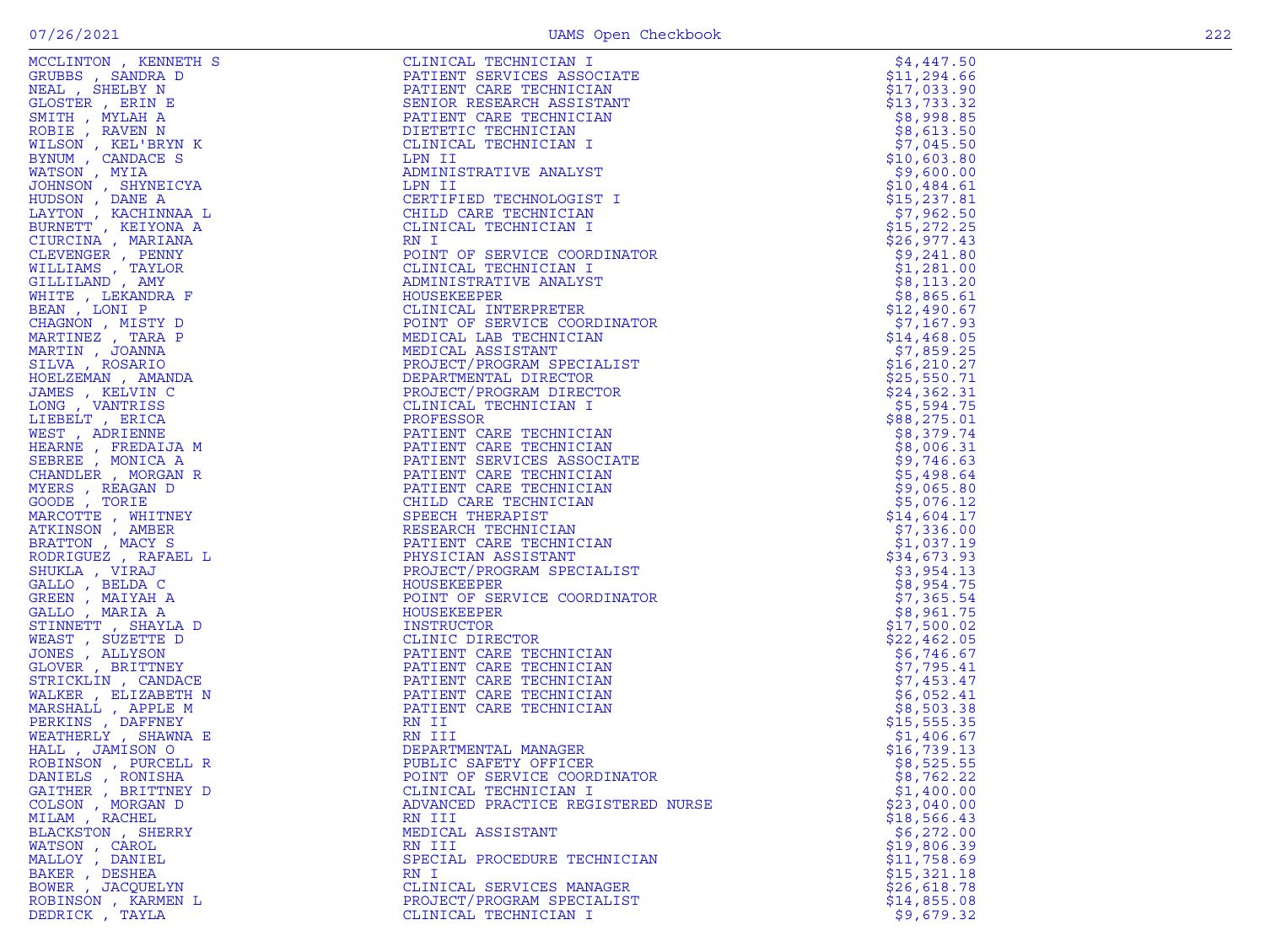| DAVID, ZARIA                                                                                                                                                                                                                                                                                                                                                                                               |                                                                                                                                                                                                                                                                              | \$8,751.03                 |
|------------------------------------------------------------------------------------------------------------------------------------------------------------------------------------------------------------------------------------------------------------------------------------------------------------------------------------------------------------------------------------------------------------|------------------------------------------------------------------------------------------------------------------------------------------------------------------------------------------------------------------------------------------------------------------------------|----------------------------|
| MONTGOMERY, LORECE L                                                                                                                                                                                                                                                                                                                                                                                       |                                                                                                                                                                                                                                                                              | \$4,744.06                 |
| SPEARS, ASHLEIGH E                                                                                                                                                                                                                                                                                                                                                                                         |                                                                                                                                                                                                                                                                              | \$16,397.20                |
| BRIGGLER , LAUREN N                                                                                                                                                                                                                                                                                                                                                                                        |                                                                                                                                                                                                                                                                              | \$17,297.84                |
| WATSON, LONZELLA M                                                                                                                                                                                                                                                                                                                                                                                         |                                                                                                                                                                                                                                                                              | \$8,030.11                 |
| SULLIVAN, ALEXIS                                                                                                                                                                                                                                                                                                                                                                                           |                                                                                                                                                                                                                                                                              | \$12,608.68                |
| THOMAS, HAYLEY B                                                                                                                                                                                                                                                                                                                                                                                           |                                                                                                                                                                                                                                                                              | \$10, 252.00               |
| WILLIAMS, SHERIEKA                                                                                                                                                                                                                                                                                                                                                                                         |                                                                                                                                                                                                                                                                              | \$5,919.22                 |
| CLINGMON-REED, ANGIE E                                                                                                                                                                                                                                                                                                                                                                                     |                                                                                                                                                                                                                                                                              | \$23,728.30                |
| DAVIS, CHYNA                                                                                                                                                                                                                                                                                                                                                                                               |                                                                                                                                                                                                                                                                              | \$6,965.00                 |
| JOHNSON , CAMILLIA D                                                                                                                                                                                                                                                                                                                                                                                       |                                                                                                                                                                                                                                                                              | \$5,663.97                 |
| CHILDERS, JORDAN P                                                                                                                                                                                                                                                                                                                                                                                         |                                                                                                                                                                                                                                                                              | \$7,952.39                 |
| CLEGG , KAEBREON                                                                                                                                                                                                                                                                                                                                                                                           |                                                                                                                                                                                                                                                                              | \$8,198.42                 |
| LABRADO, MELINA A                                                                                                                                                                                                                                                                                                                                                                                          |                                                                                                                                                                                                                                                                              | \$6,709.50                 |
| ARCHER, ERICA A                                                                                                                                                                                                                                                                                                                                                                                            |                                                                                                                                                                                                                                                                              | \$16,503.99                |
| MOORE, JUDD T<br>KING, MELISSA R                                                                                                                                                                                                                                                                                                                                                                           |                                                                                                                                                                                                                                                                              | \$10, 271.55<br>\$7,021.47 |
| PECKHAM, TERRENCE W                                                                                                                                                                                                                                                                                                                                                                                        |                                                                                                                                                                                                                                                                              | \$1,313.28                 |
| CASTRO, SANDRA M                                                                                                                                                                                                                                                                                                                                                                                           |                                                                                                                                                                                                                                                                              | \$8,431.50                 |
| MITCHELL , MAKEYLA M                                                                                                                                                                                                                                                                                                                                                                                       |                                                                                                                                                                                                                                                                              | \$7,026.25                 |
| PETERS, MELANIE T                                                                                                                                                                                                                                                                                                                                                                                          |                                                                                                                                                                                                                                                                              | \$6,720.00                 |
| PARKER, ASHLEY J                                                                                                                                                                                                                                                                                                                                                                                           |                                                                                                                                                                                                                                                                              | \$6,527.50                 |
| PIKER, JEANETTE                                                                                                                                                                                                                                                                                                                                                                                            |                                                                                                                                                                                                                                                                              | \$27,733.32                |
| RAMIREZ, JESSA                                                                                                                                                                                                                                                                                                                                                                                             |                                                                                                                                                                                                                                                                              | \$14,037.88                |
| BANKS, TERRY                                                                                                                                                                                                                                                                                                                                                                                               |                                                                                                                                                                                                                                                                              | \$6,722.87                 |
| RUSHING, TINA                                                                                                                                                                                                                                                                                                                                                                                              |                                                                                                                                                                                                                                                                              | \$8,629.72                 |
| MUNOZ , MARIA G                                                                                                                                                                                                                                                                                                                                                                                            |                                                                                                                                                                                                                                                                              | \$6,711.25                 |
| RAZA, TAHSEEN                                                                                                                                                                                                                                                                                                                                                                                              |                                                                                                                                                                                                                                                                              | \$9,999.99                 |
| KNIGHT, CHASITY M                                                                                                                                                                                                                                                                                                                                                                                          |                                                                                                                                                                                                                                                                              | \$18,459.80                |
| WINSTON, DAVID L                                                                                                                                                                                                                                                                                                                                                                                           |                                                                                                                                                                                                                                                                              | \$9,551.39                 |
| DONAHUE , KAREN A                                                                                                                                                                                                                                                                                                                                                                                          |                                                                                                                                                                                                                                                                              | \$6,107.50                 |
| DAVIS, MICA                                                                                                                                                                                                                                                                                                                                                                                                |                                                                                                                                                                                                                                                                              | \$15,848.36                |
| DIXON, SARA                                                                                                                                                                                                                                                                                                                                                                                                |                                                                                                                                                                                                                                                                              | \$10,612.86                |
| WRIGHT, KEYANNA                                                                                                                                                                                                                                                                                                                                                                                            |                                                                                                                                                                                                                                                                              | \$6,504.78                 |
| BELL, KIARA T                                                                                                                                                                                                                                                                                                                                                                                              |                                                                                                                                                                                                                                                                              | \$9,513.88                 |
| LINDSEY, STEPHEN D                                                                                                                                                                                                                                                                                                                                                                                         |                                                                                                                                                                                                                                                                              | \$17,565.88                |
| WILLIAMS , JENNIFER                                                                                                                                                                                                                                                                                                                                                                                        |                                                                                                                                                                                                                                                                              | \$5,425.56                 |
| AHRENS, MARIA                                                                                                                                                                                                                                                                                                                                                                                              |                                                                                                                                                                                                                                                                              | \$6,714.47                 |
| NORSTROM, TALIA A                                                                                                                                                                                                                                                                                                                                                                                          |                                                                                                                                                                                                                                                                              | \$13,329.29                |
| GALLOWAY, ANGEL M                                                                                                                                                                                                                                                                                                                                                                                          |                                                                                                                                                                                                                                                                              | \$18,549.25                |
| CLAYTON, CHASITY                                                                                                                                                                                                                                                                                                                                                                                           |                                                                                                                                                                                                                                                                              | \$7,476.65                 |
| HALL , CHRISTOPHER M                                                                                                                                                                                                                                                                                                                                                                                       |                                                                                                                                                                                                                                                                              | \$2,661.90                 |
| ISBY, EVERN                                                                                                                                                                                                                                                                                                                                                                                                |                                                                                                                                                                                                                                                                              | \$831.04                   |
| TAYLOR, MANDI                                                                                                                                                                                                                                                                                                                                                                                              |                                                                                                                                                                                                                                                                              | \$6,925.87                 |
| PETERSON, SHELBIE                                                                                                                                                                                                                                                                                                                                                                                          |                                                                                                                                                                                                                                                                              | \$4,786.74                 |
| ROACH, CARLEY                                                                                                                                                                                                                                                                                                                                                                                              |                                                                                                                                                                                                                                                                              | \$4,972.55                 |
| SPENCER, DORIS H                                                                                                                                                                                                                                                                                                                                                                                           |                                                                                                                                                                                                                                                                              | \$12,579.26                |
| WOLFE, AUDRA                                                                                                                                                                                                                                                                                                                                                                                               |                                                                                                                                                                                                                                                                              | \$25,007.70                |
| TRUITT, BRANDY N                                                                                                                                                                                                                                                                                                                                                                                           |                                                                                                                                                                                                                                                                              | \$6,442.38                 |
| FOSTER, FAITH                                                                                                                                                                                                                                                                                                                                                                                              |                                                                                                                                                                                                                                                                              | \$6,690.25                 |
| GRIMSLEY , GINGER                                                                                                                                                                                                                                                                                                                                                                                          |                                                                                                                                                                                                                                                                              | \$15,023.20                |
| BRUMMETT, HANNAH N                                                                                                                                                                                                                                                                                                                                                                                         | CLINICAL TECHNICIAN I                                                                                                                                                                                                                                                        | \$5,929.00                 |
| LORECE L<br>SIGH E<br>SIGH E<br>SILA M<br>SELA M<br>SELA MONE E<br>SERIEKA<br>SY B<br>SRIEKA<br>SINA P<br>NORER MENT<br>NA A<br>SITTY M<br>NA A<br>A<br>A<br>C<br>NITTY M<br>NA A<br>A<br>SA A<br>C<br>NITTE<br>SA A<br>A<br>A<br>A<br>NA MUNIET<br>SE<br>SA A<br>C<br>NITTE<br>SA A<br>SA A<br>SA A<br>SA A<br>SA A<br>SA A<br>NITTE<br>SA A<br>SA A<br><br>SMITH, HANNAH R<br>TORRESRODRIGUEZ , SIRENA T | CINICAL TECHNICIAN I<br>SESEETANT DEPARTMENTAL NAMAGER<br>ASSECTANT DEPARTMENTAL NAMAGER<br>CERTIFIED TECHNOLOGIST III<br>CERTIFIED TRESHACLOGIST III<br>SENIOR RESERACION STECTALLY<br>FINITE SENIOR SENIOR SPECIALIST<br>DINICAL TECHNICIAN SPECI<br>CHILD CARE TECHNICIAN | \$6,255.48                 |
| STRICKLIN, SYDNEY                                                                                                                                                                                                                                                                                                                                                                                          | MEDICAL ASSISTANT<br>CLINICAL TECHNICIAN I                                                                                                                                                                                                                                   | \$6,680.87<br>\$8,912.62   |
| MCADORY, TACARRA D                                                                                                                                                                                                                                                                                                                                                                                         | PATIENT CARE TECHNICIAN                                                                                                                                                                                                                                                      | \$5,022.47                 |
| RAMSEY, TANNER S                                                                                                                                                                                                                                                                                                                                                                                           | CERTIFIED TECHNOLOGIST III                                                                                                                                                                                                                                                   | \$4,259.15                 |
| HAYGOOD, WILLIAM R                                                                                                                                                                                                                                                                                                                                                                                         | CLINICAL TECHNICIAN I                                                                                                                                                                                                                                                        | \$6,732.00                 |
| WEATHERFORD, ANN                                                                                                                                                                                                                                                                                                                                                                                           | RN III                                                                                                                                                                                                                                                                       | \$11, 211.61               |
| JONES , CHARLA                                                                                                                                                                                                                                                                                                                                                                                             | CASHIER                                                                                                                                                                                                                                                                      | \$7,335.62                 |
| DAVIS, COLLYN P                                                                                                                                                                                                                                                                                                                                                                                            | CLINICAL TECHNICIAN III                                                                                                                                                                                                                                                      | \$8,908.65                 |
| BOLDON , DARLENE N                                                                                                                                                                                                                                                                                                                                                                                         | LPN II                                                                                                                                                                                                                                                                       | \$657.60                   |
| CLOUD , NATE                                                                                                                                                                                                                                                                                                                                                                                               | PATIENT CARE TECHNICIAN                                                                                                                                                                                                                                                      | \$8,329.87                 |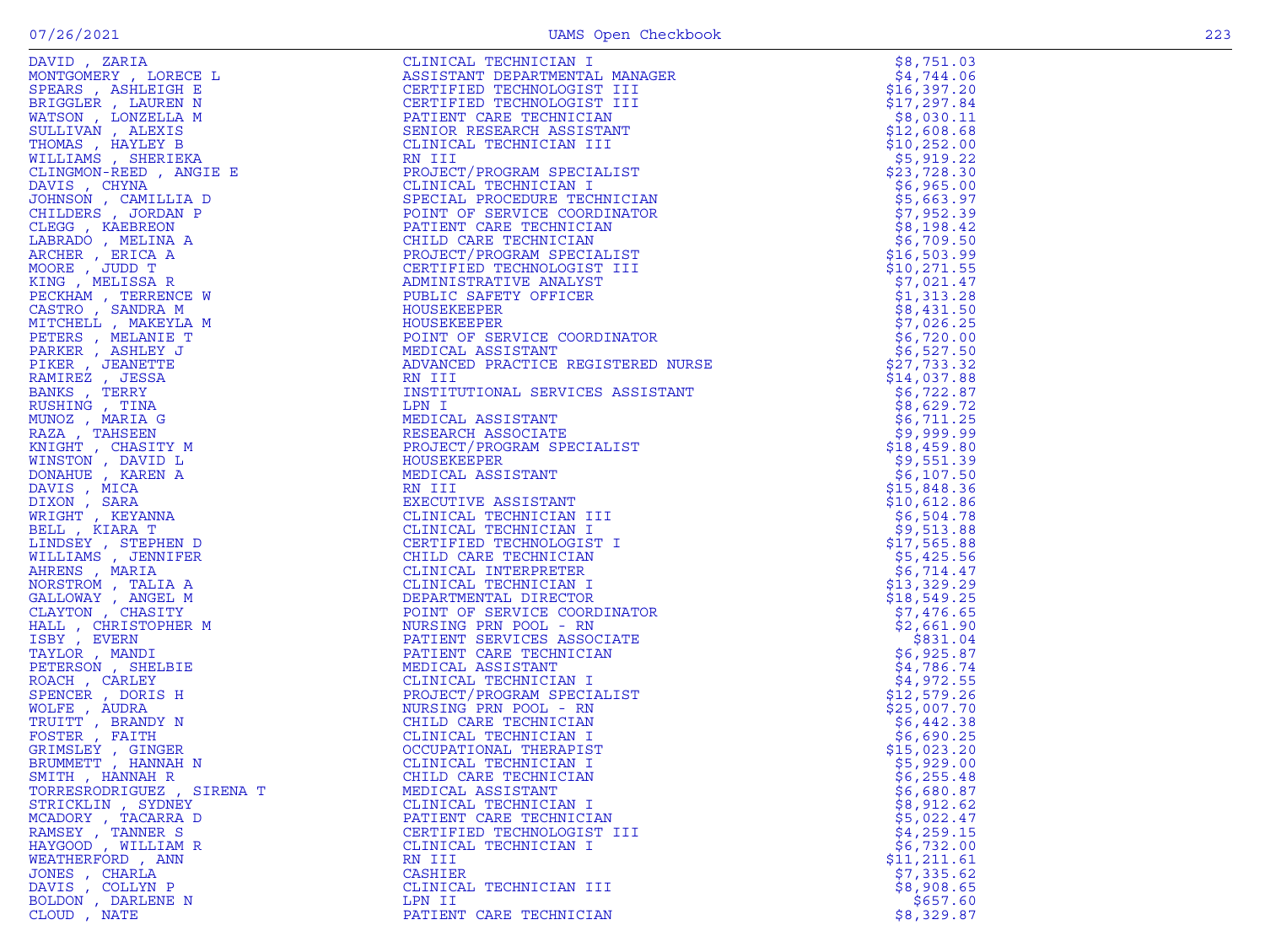|                   |                                                                                                                                                                                                                                                       | \$7,999.97               |
|-------------------|-------------------------------------------------------------------------------------------------------------------------------------------------------------------------------------------------------------------------------------------------------|--------------------------|
|                   |                                                                                                                                                                                                                                                       | \$5,735.52               |
|                   |                                                                                                                                                                                                                                                       | \$13, 105.95             |
|                   |                                                                                                                                                                                                                                                       | \$6,774.74               |
|                   |                                                                                                                                                                                                                                                       | \$60,416.68              |
|                   |                                                                                                                                                                                                                                                       | \$14,568.71              |
|                   |                                                                                                                                                                                                                                                       | \$12,932.00              |
|                   |                                                                                                                                                                                                                                                       | \$7,079.16               |
|                   |                                                                                                                                                                                                                                                       | \$4,219.61               |
|                   |                                                                                                                                                                                                                                                       | \$6,184.50               |
|                   |                                                                                                                                                                                                                                                       | \$13, 120.68             |
|                   |                                                                                                                                                                                                                                                       | \$6,020.32               |
|                   |                                                                                                                                                                                                                                                       | \$6,423.78               |
|                   |                                                                                                                                                                                                                                                       | \$6,988.70               |
|                   |                                                                                                                                                                                                                                                       | \$7,240.90               |
|                   |                                                                                                                                                                                                                                                       | \$1,217.54               |
|                   |                                                                                                                                                                                                                                                       | \$6,048.56               |
|                   |                                                                                                                                                                                                                                                       | \$8,102.50               |
|                   |                                                                                                                                                                                                                                                       | \$15,500.00              |
|                   |                                                                                                                                                                                                                                                       | \$6,826.42               |
|                   |                                                                                                                                                                                                                                                       | \$20,430.00              |
|                   |                                                                                                                                                                                                                                                       | \$3,500.00               |
|                   |                                                                                                                                                                                                                                                       | \$18,436.36              |
|                   |                                                                                                                                                                                                                                                       | \$7,040.00               |
|                   |                                                                                                                                                                                                                                                       | \$24,583.34              |
|                   |                                                                                                                                                                                                                                                       | \$5,404.00               |
|                   |                                                                                                                                                                                                                                                       | \$6,083.00               |
|                   |                                                                                                                                                                                                                                                       | \$5,693.52<br>\$5,584.25 |
|                   |                                                                                                                                                                                                                                                       | \$11, 240.83             |
|                   |                                                                                                                                                                                                                                                       |                          |
|                   |                                                                                                                                                                                                                                                       | \$5,029.50<br>\$6,937.00 |
|                   |                                                                                                                                                                                                                                                       | \$3,744.62               |
|                   |                                                                                                                                                                                                                                                       | \$6,384.04               |
|                   |                                                                                                                                                                                                                                                       | \$15,726.78              |
|                   |                                                                                                                                                                                                                                                       | \$5,761.44               |
|                   |                                                                                                                                                                                                                                                       | \$678.72                 |
|                   |                                                                                                                                                                                                                                                       | \$6,595.93               |
|                   |                                                                                                                                                                                                                                                       | \$227.50                 |
|                   |                                                                                                                                                                                                                                                       | \$5,817.00               |
|                   |                                                                                                                                                                                                                                                       | \$6,775.02               |
|                   |                                                                                                                                                                                                                                                       | \$71,670.47              |
|                   |                                                                                                                                                                                                                                                       | \$3,141.18               |
|                   |                                                                                                                                                                                                                                                       | \$7,341.28               |
|                   |                                                                                                                                                                                                                                                       | \$6,148.73               |
|                   |                                                                                                                                                                                                                                                       | \$9,616.00               |
|                   |                                                                                                                                                                                                                                                       | \$11,018.11              |
|                   |                                                                                                                                                                                                                                                       | \$8,139.63               |
|                   |                                                                                                                                                                                                                                                       | \$2,960.78               |
|                   |                                                                                                                                                                                                                                                       | \$6,850.40               |
|                   |                                                                                                                                                                                                                                                       | \$9,048.25               |
|                   |                                                                                                                                                                                                                                                       | \$4,739.00               |
|                   | POINT OF SERVICE COORDINATOR                                                                                                                                                                                                                          | \$4,950.82               |
|                   | CLINICAL TECHNICAL MANIFORM I<br>CLINICAL TECHNICIAN I<br>RN IVALIC SAPETY DISPATCHER<br>RN IVALIC SAPETY DISPATCHER<br>RN IVALIC SAPETY DESPAINT AN<br>NORTHER CREW ROOM CONTINUES<br>CREW TO THE STATE CONDITION<br>PATTER CREW CONDITION<br>PATTER | \$5,451.04               |
|                   |                                                                                                                                                                                                                                                       | \$9,416.38               |
|                   |                                                                                                                                                                                                                                                       | \$4,660.04               |
| HOLCOMB, SHELBY N |                                                                                                                                                                                                                                                       | \$6,680.82               |
| RAMOS, EDUARDO    | SPECIAL PROCEDURE TECHNICIAN                                                                                                                                                                                                                          | \$7,195.22               |
| COLE, GREGORY W   | CLINICAL TECHNICIAN III                                                                                                                                                                                                                               | \$6,623.96               |
| RIVERS , MEGHAN   | RN I                                                                                                                                                                                                                                                  | \$12,948.59              |
| JONES, RIYAH      | <b>HOUSEKEEPER</b>                                                                                                                                                                                                                                    | \$3,162.25               |
| BOBBITT, SARA S   | RN II                                                                                                                                                                                                                                                 | \$10,784.56              |
| MCNERLIN, SHAWN   | RN III                                                                                                                                                                                                                                                | \$11,699.74              |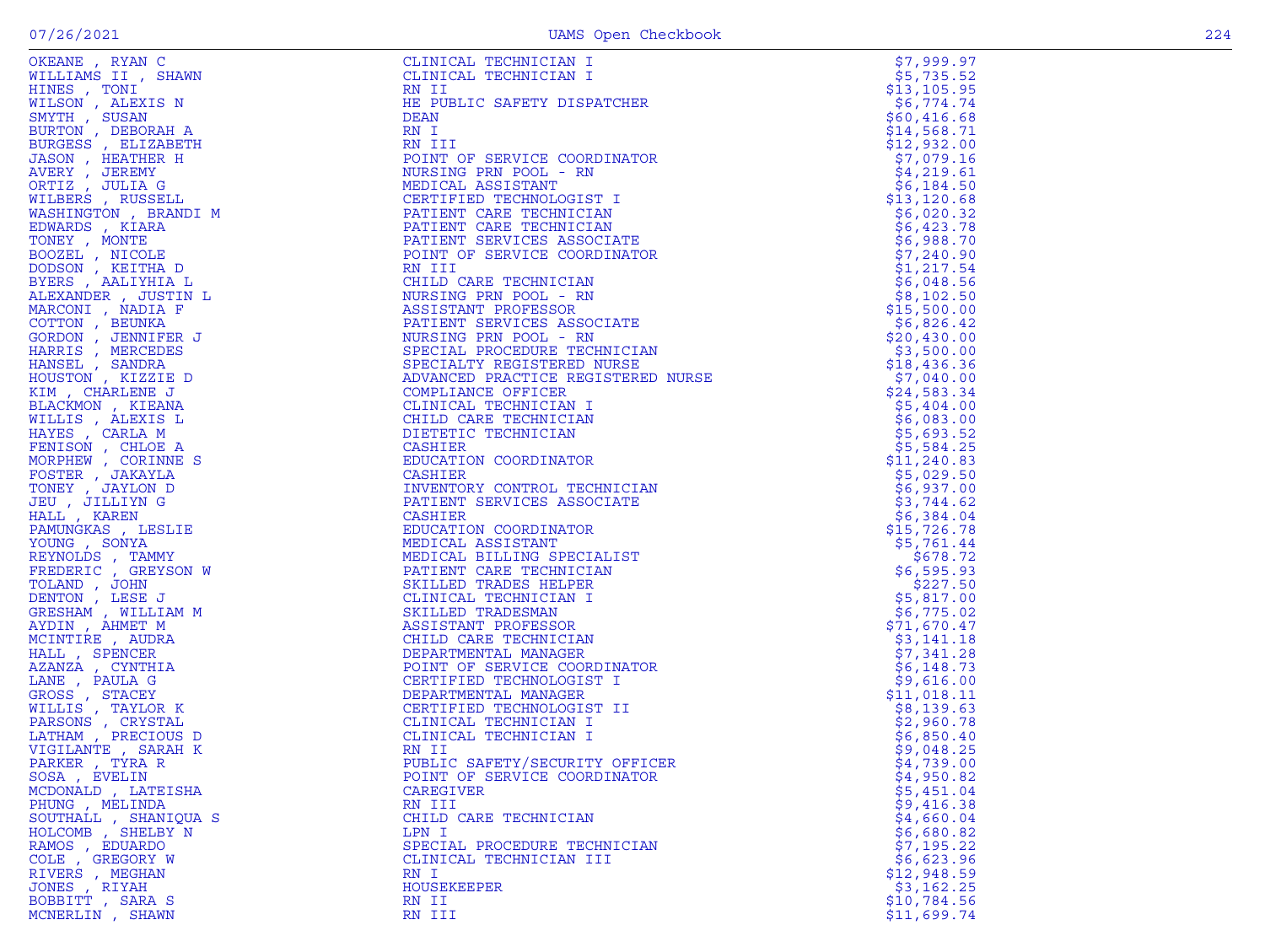|                                          | NT<br>IST<br>IST<br>ATE<br>NATOR  |                          |
|------------------------------------------|-----------------------------------|--------------------------|
|                                          |                                   |                          |
|                                          |                                   |                          |
|                                          |                                   |                          |
|                                          |                                   |                          |
|                                          |                                   |                          |
| PAYNE, DATTON                            | POINT OF SERVICE COORDINATOR      | \$4,481.87               |
| FLOWERS, SYLVESTER G                     | CLINICAL TECHNICIAN I             | \$112.00                 |
| MUNGER , CARLIE<br>MCALLISTER , FAYTHE E | CLINICAL TECHNICIAN III<br>RN III | \$4,852.48<br>\$6,849.58 |
| WOODS , JESSICA C                        | NURSING PRN POOL - RN             | \$1,995.57               |
| MARTIN, KOURTNEY J                       | RN II                             | \$6,944.63               |
| RHODES, NATASHA S                        | CLINICAL TECHNICIAN III           | \$4,591.36               |
| KING, CARLOS L                           | CLINICAL TECHNICIAN I             | \$3,879.75               |
| CONKLIN, MARISA                          | MEDICAL BILLING SPECIALIST        | \$3,287.55               |
| REYNOLDS, JANAI                          | CLINICAL TECHNICIAN I             | \$4,004.00               |
| ZAYAS , CILIA                            | RESEARCH ASSOCIATE                | \$11,659.09              |
| BRADLEY, KEYANA                          | CLINICAL TECHNICIAN I             | \$710.50                 |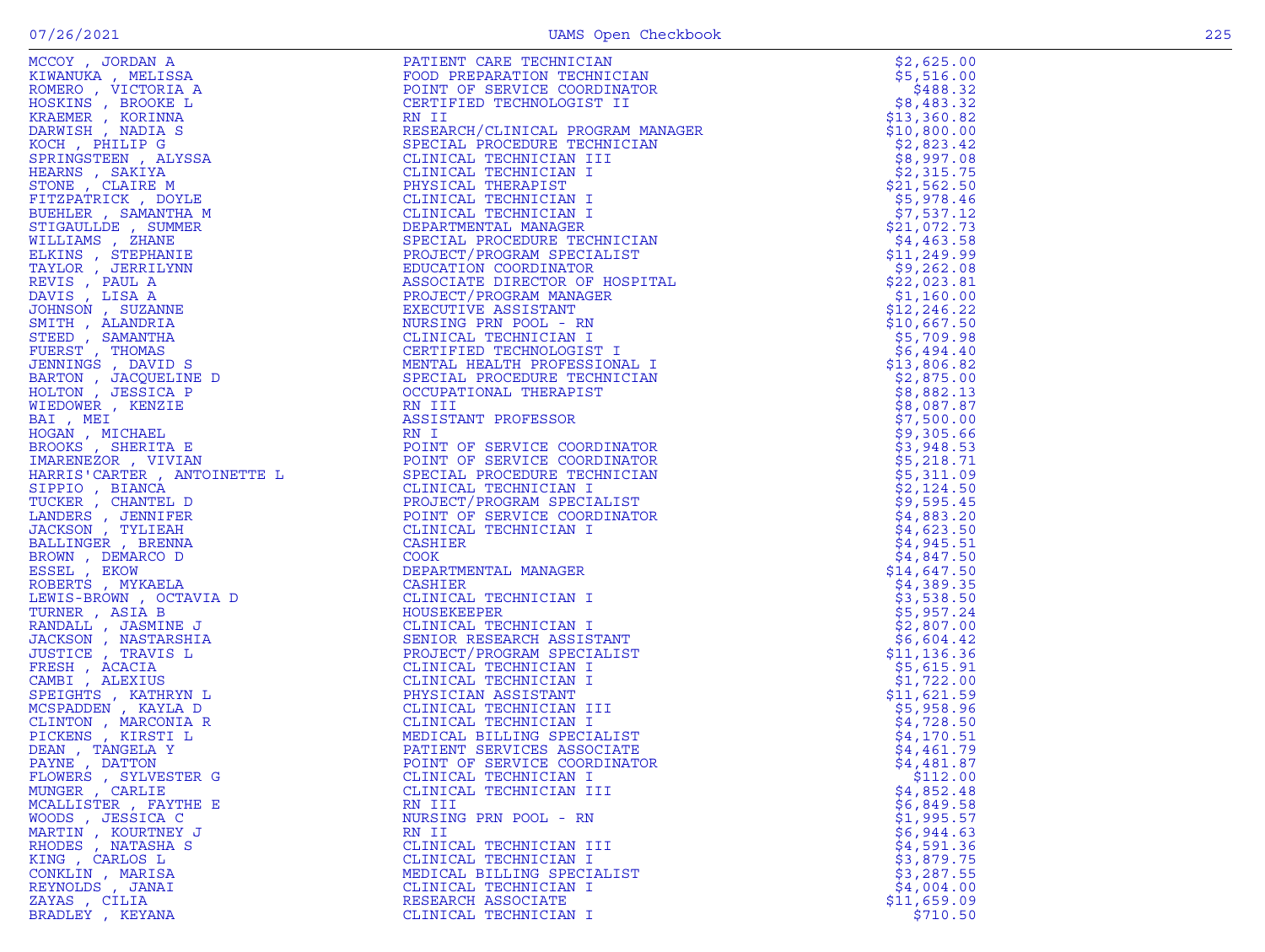|                         | CLINICAL TECHNICIAN I                                                |              |
|-------------------------|----------------------------------------------------------------------|--------------|
| WHITFIELD, JACOB L      |                                                                      | \$4,497.84   |
| BAXTER, JOSHUA A        | EDUCATION COORDINATOR                                                | \$10,579.55  |
| KING, PHYLLIS T         | POINT OF SERVICE COORDINATOR                                         | \$4,944.25   |
| AUSTIN, SHALONDRA       | MEDICAL LAB TECHNICIAN                                               | \$2,758.40   |
| MARGHERONE , ALYSSA     | RN III                                                               | \$6,660.59   |
|                         |                                                                      |              |
| MEISTER, CAYLIN L       | PHYSICIAN ASSISTANT                                                  | \$11,398.10  |
| PRIDE, DIANE            | ASSISTANT DEPARTMENTAL MANAGER                                       | \$4,166.75   |
| DUARTE , GENEVA L       | LPN II                                                               | \$5,051.77   |
| KASPRYTZKI , KRYSTAL M  | CHILD CARE TECHNICIAN                                                | \$3,733.10   |
| SMITH, NANCY E          | PROJECT/PROGRAM SPECIALIST                                           | \$10,833.34  |
|                         | PROJECT/PROGRAM SPEC:<br>CLINICAL TECHNICIAN<br>POST DOCTORAL FELLOW |              |
| FERRELL, CURTIS         | CLINICAL TECHNICIAN III                                              | \$4,441.63   |
| SADLER, DANIEL          |                                                                      | \$11,752.36  |
| LEANGAPICHART, THONGPAN | POST DOCTORAL FELLOW                                                 | \$9,166.66   |
| CHESSER, TYLER          | CHILD CARE TECHNICIAN                                                | \$3,696.00   |
|                         |                                                                      |              |
| MALONE , EMORY          | RESEARCH TECHNICIAN                                                  | \$2,191.00   |
| CHACKO, ALISON          | CLINICAL TECHNICIAN I                                                | \$3,661.00   |
| TURNER, MATTHEW         | RESIDENT                                                             | \$2,251.75   |
| CASTLEBERRY , SYDNEY S  | CHILD CARE TECHNICIAN                                                | \$3,565.24   |
|                         |                                                                      |              |
| NORRIS, JACQUELINE D    | RESIDENT                                                             | \$2,251.75   |
| STARNES , KATE          | ASSISTANT DEPARTMENTAL MANAGER                                       | \$7,813.63   |
| ANLOAGUE, ARIC          | RESEARCH TECHNOLOGIST                                                | \$4,533.13   |
| OSA, BLESSING E         | RESIDENT                                                             | \$2,251.75   |
|                         |                                                                      |              |
| SAPP, PAIGE W           | CERTIFIED TECHNOLOGIST III                                           | \$5,603.70   |
| NGUYEN , TWEELYNN       | <b>RESIDENT</b>                                                      | \$2,251.75   |
| HOLLOMAN , RONNIE       | CLINICAL TECHNICIAN I                                                | \$3,580.16   |
| THREET, TIFFANIE R      | PROJECT/PROGRAM SPECIALIST                                           | \$9,651.51   |
| DAVIS, KYLE P           | LABORATORY ASSISTANT                                                 |              |
|                         |                                                                      | \$2,079.00   |
| JOHNSON, EMMA           | EDUCATION COORDINATOR                                                | \$7,513.34   |
| MADUBUIKE, JUSTICE      | RESIDENT                                                             | \$2,251.75   |
| NEWMAN, MICHA           | RESIDENT                                                             | \$2,251.75   |
| WINCHELL, NICHOLAS      | CLINICAL INTERPRETER                                                 | \$4,986.67   |
|                         |                                                                      |              |
| RAMIREZ, SAVANNAH M     | PATIENT SERVICES ASSOCIATE                                           | \$3,524.09   |
| SWEARINGEN, VENUS A     | RESIDENT                                                             | \$2,251.75   |
| KEENEY , HOLLY          | AUDIOLOGIST                                                          | \$2,418.77   |
| TAYLOR JR, JOHNATHUN    | CLINICAL TECHNICIAN I                                                | \$3,711.28   |
|                         |                                                                      |              |
| EVERETT , MASHAYLA      | CLINICAL TECHNICIAN I                                                | \$3,293.50   |
| MCKELVY, PHILIP A       | PHYSICAL THERAPIST                                                   | \$4,040.30   |
| JARVIS , SAMANTHA L     | EDUCATION COORDINATOR                                                | \$7,382.22   |
| STRING , GEORGETTE      | ADMINISTRATIVE ANALYST                                               | \$4,211.25   |
|                         |                                                                      |              |
| RUIZ, NATALIE           | POINT OF SERVICE COORDINATOR                                         | \$3,658.59   |
| NEWSOME , NUTOYSHA L    | SPECIAL PROCEDURE TECHNICIAN                                         | \$1,097.38   |
| KRAFT, GINA             | EDUCATION COORDINATOR                                                | \$8,563.34   |
| GRAHAM , STEPHANIE      | ASSISTANT DEPARTMENTAL MANAGER                                       | \$7,070.00   |
|                         | DIETETIC TECHNICIAN                                                  | \$10, 150.00 |
| ROBINSON, JAMES L       |                                                                      |              |
| OSA, EBONY              | CLINICAL TECHNICIAN I                                                | \$3,325.00   |
| MARCANTONI, HENRY       | ASSISTANT PROFESSOR                                                  | \$40,000.00  |
| CARRAWAY, JONATHAN B    | PATIENT CARE TECHNICIAN                                              | \$4,031.75   |
| MULLINS, RAINEE C       | CHILD CARE TECHNICIAN                                                | \$18.62      |
|                         |                                                                      |              |
| ADAMS, ANGLIE D         | HOUSEKEEPER                                                          | \$3,662.40   |
| TAYLOR, BRIANNA N       | HOUSEKEEPER                                                          | \$3,433.80   |
| HAYNES , IRIANNA L      | HOUSEKEEPER                                                          | \$3,137.82   |
| WHITE III , JOE N       | INVENTORY CONTROL TECHNICIAN                                         | \$581.00     |
|                         |                                                                      |              |
| TRAYLOR, LEE            | HOUSEKEEPER                                                          | \$6,867.06   |
| RANDLE, MEYOCA A        | HOUSEKEEPER                                                          | \$3,308.97   |
| HARGER , SAMUEL S       | <b>CASHIER</b>                                                       | \$3,673.95   |
| PITTS, CALEB R          | SKILLED TRADES HELPER                                                | \$3,368.75   |
|                         |                                                                      |              |
| JACKSON, DARRELL        | <b>HOUSEKEEPER</b>                                                   | \$2,280.95   |
| WRIGHT, DEARRIUS L      | CLINICAL TECHNICIAN I                                                | \$3,601.50   |
| REED, HARRISON R        | ASSOCIATE VICE CHANCELLOR                                            | \$38,333.34  |
| LANGFORD, JAMIE R       | RN II                                                                | \$6,794.85   |
|                         |                                                                      | \$2,570.51   |
| HARE, LESLIE E          | CLINICAL TECHNICIAN I                                                |              |
| JOHNSON WELLS , BEVERLY | ASSOCIATE DEPARTMENT DIRECTOR                                        | \$8,686.29   |
| PLUMLEE , KYLY          | ASSISTANT DEPARTMENTAL MANAGER                                       | \$6,366.66   |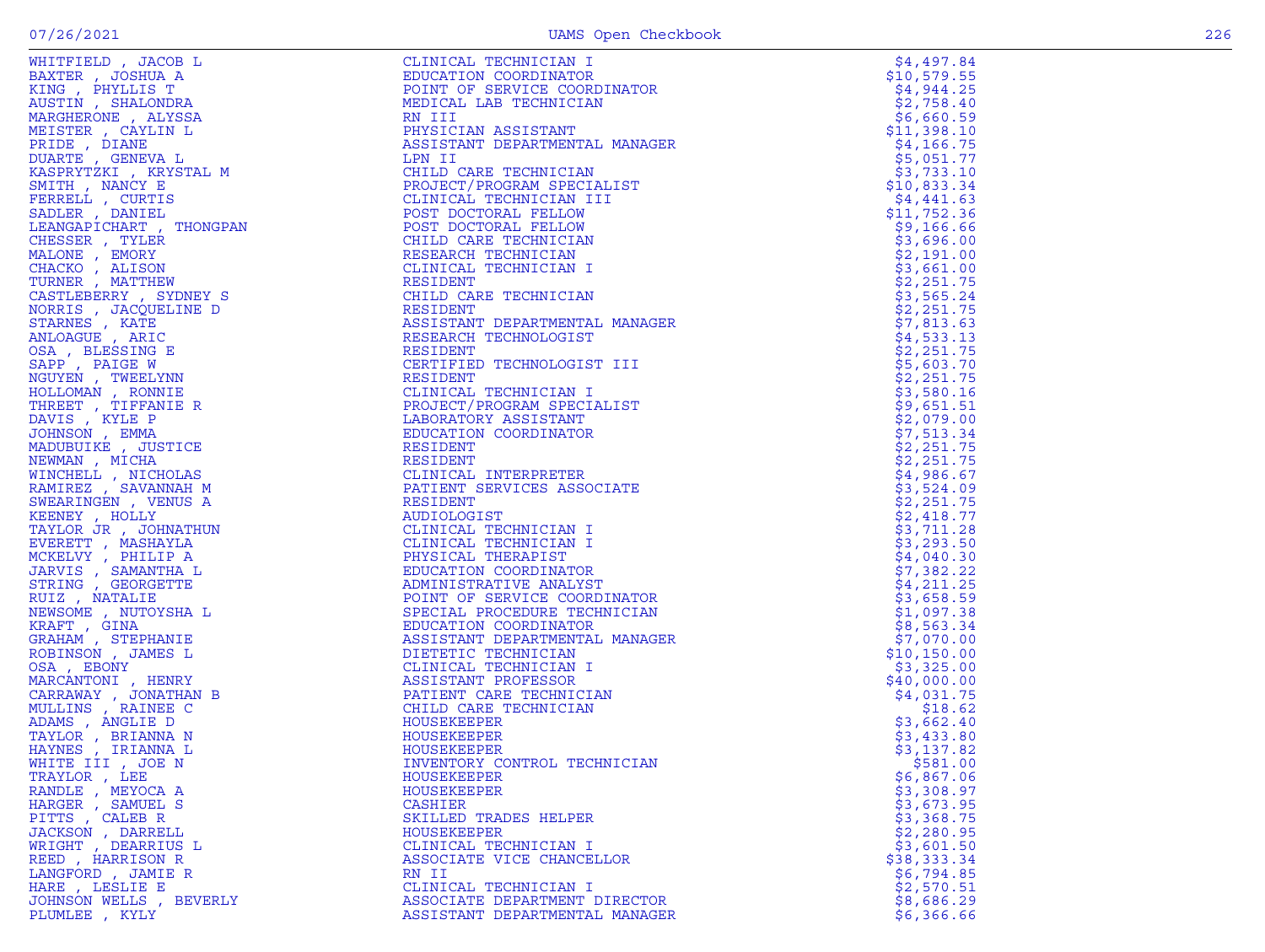|                                          | RESIDENT                                                                                                                                                                                                     | \$2,251.75               |
|------------------------------------------|--------------------------------------------------------------------------------------------------------------------------------------------------------------------------------------------------------------|--------------------------|
|                                          | RESIDENT                                                                                                                                                                                                     | \$2,317.17               |
|                                          | RESIDENT                                                                                                                                                                                                     | \$2,251.75               |
|                                          | RESIDENT                                                                                                                                                                                                     | \$2,251.75               |
|                                          | RESIDENT                                                                                                                                                                                                     | \$2,251.75               |
|                                          | RESIDENT                                                                                                                                                                                                     | \$2,251.75               |
|                                          | CLINICAL TECHNICIAN I                                                                                                                                                                                        | \$4,574.89               |
|                                          | RESIDENT                                                                                                                                                                                                     | \$2,251.75               |
|                                          | RESIDENT                                                                                                                                                                                                     | \$2,251.75               |
|                                          | RESIDENT                                                                                                                                                                                                     | \$2,251.75               |
|                                          | RESIDENT                                                                                                                                                                                                     | \$2,251.75               |
|                                          | RN IV                                                                                                                                                                                                        | \$4,764.49               |
|                                          | POINT OF SERVICE COORDINATOR                                                                                                                                                                                 | \$3,376.29               |
|                                          | RESIDENT                                                                                                                                                                                                     | \$2,251.75               |
|                                          | <b>RESIDENT</b>                                                                                                                                                                                              | \$2,251.75               |
|                                          | RESIDENT                                                                                                                                                                                                     | \$2,251.75               |
|                                          | NDOIDENT<br>RESIDENT<br>RESIDENT<br>RESIDENT<br>PROJECT/PROGRAM MANAGER<br>RESIDENT                                                                                                                          | \$2,251.75               |
|                                          |                                                                                                                                                                                                              | \$2,251.75               |
|                                          |                                                                                                                                                                                                              | \$2,251.75<br>\$2,251.75 |
|                                          |                                                                                                                                                                                                              | \$9,062.86               |
|                                          |                                                                                                                                                                                                              | \$2,251.75               |
|                                          | RESIDENT                                                                                                                                                                                                     | \$2,251.75               |
|                                          |                                                                                                                                                                                                              | \$2,251.75               |
|                                          |                                                                                                                                                                                                              | \$2,251.75               |
|                                          |                                                                                                                                                                                                              | \$2,251.75               |
|                                          |                                                                                                                                                                                                              | \$2,251.75               |
|                                          | RESIDENT<br>RESIDENT<br>RESIDENT<br>RESIDENT<br>RESIDENT<br>RESIDENT                                                                                                                                         | \$2,251.75               |
|                                          |                                                                                                                                                                                                              | \$2,251.75               |
|                                          | RESIDENT                                                                                                                                                                                                     | \$2,251.75               |
|                                          | INSTRUCTOR                                                                                                                                                                                                   | \$6,060.07               |
|                                          | CLINICAL TECHNICIAN I                                                                                                                                                                                        | \$2,060.80               |
|                                          | CHILD CARE TECHNICIAN                                                                                                                                                                                        | \$2,175.04               |
|                                          | RESIDENT                                                                                                                                                                                                     | \$2,251.75               |
|                                          | RESIDENT                                                                                                                                                                                                     | \$2,251.75               |
|                                          | HOUSEKEEPER                                                                                                                                                                                                  | \$888.16                 |
|                                          |                                                                                                                                                                                                              | \$2,251.75               |
|                                          | RESIDENT<br>RESIDENT<br>COMPLIANCE OFFICER<br>RESEARCH TECHNICIAN<br>RESEARCH TECHNICIAN<br>CERTIFIED TECHNOLOGI{<br>PATIENT CARE TECHNICI<br>CLINICAL TECHNICIAN I<br>ADMINISTRATIVE ANALYS'<br>RN IV<br>T- | \$2,251.75               |
|                                          |                                                                                                                                                                                                              | \$2,251.75               |
|                                          |                                                                                                                                                                                                              | \$3,525.00               |
|                                          |                                                                                                                                                                                                              | \$2,072.00               |
|                                          |                                                                                                                                                                                                              | \$3,405.50               |
|                                          | CERTIFIED TECHNOLOGIST II                                                                                                                                                                                    | \$3,643.20               |
|                                          | PATIENT CARE TECHNICIAN                                                                                                                                                                                      | \$455.00                 |
|                                          |                                                                                                                                                                                                              | \$918.75                 |
|                                          | ADMINISTRATIVE ANALYST                                                                                                                                                                                       | \$3,351.75               |
|                                          |                                                                                                                                                                                                              | \$8,996.98               |
|                                          | RESIDENT                                                                                                                                                                                                     | \$2,251.75               |
|                                          | HOUSEKEEPER                                                                                                                                                                                                  | \$2,906.05               |
|                                          | NURSING PRN POOL - RN                                                                                                                                                                                        | \$10,944.60              |
|                                          | RESIDENT                                                                                                                                                                                                     | \$2,251.75               |
|                                          | RESIDENT                                                                                                                                                                                                     | \$2,251.75               |
| SHARMA, SHAKSHI                          | POST DOCTORAL FELLOW                                                                                                                                                                                         | \$6,349.21               |
| GEIS, SHARYN                             | RESIDENT                                                                                                                                                                                                     | \$2,251.75               |
| REEVE , THOMAS M                         | RESIDENT                                                                                                                                                                                                     | \$2,251.75               |
| BAKER, MYA J                             | PHARMACIST III                                                                                                                                                                                               | \$10, 260.66             |
| ANDERSON, KATHERINE<br>RICHARD, BRITTNEY | POINT OF SERVICE COORDINATOR                                                                                                                                                                                 | \$2,088.64<br>\$3,367.00 |
|                                          | CLINICAL TECHNICIAN I                                                                                                                                                                                        |                          |
| SMITH, PAIGE H<br>BANKS , NIA N          | CLINICAL TECHNICIAN I<br>PATIENT SERVICES ASSOCIATE                                                                                                                                                          | \$2,745.75<br>\$3,646.74 |
| NUNEZ , ANGELICA P                       | ASSISTANT DEPARTMENTAL MANAGER                                                                                                                                                                               | \$2,571.81               |
| LANKFORD, JANEE                          | ADMINISTRATIVE SPECIALIST III                                                                                                                                                                                | \$2,866.71               |
| BIZZELL , KAYLA                          | CLINICAL TECHNICIAN I                                                                                                                                                                                        | \$3,241.00               |
|                                          |                                                                                                                                                                                                              |                          |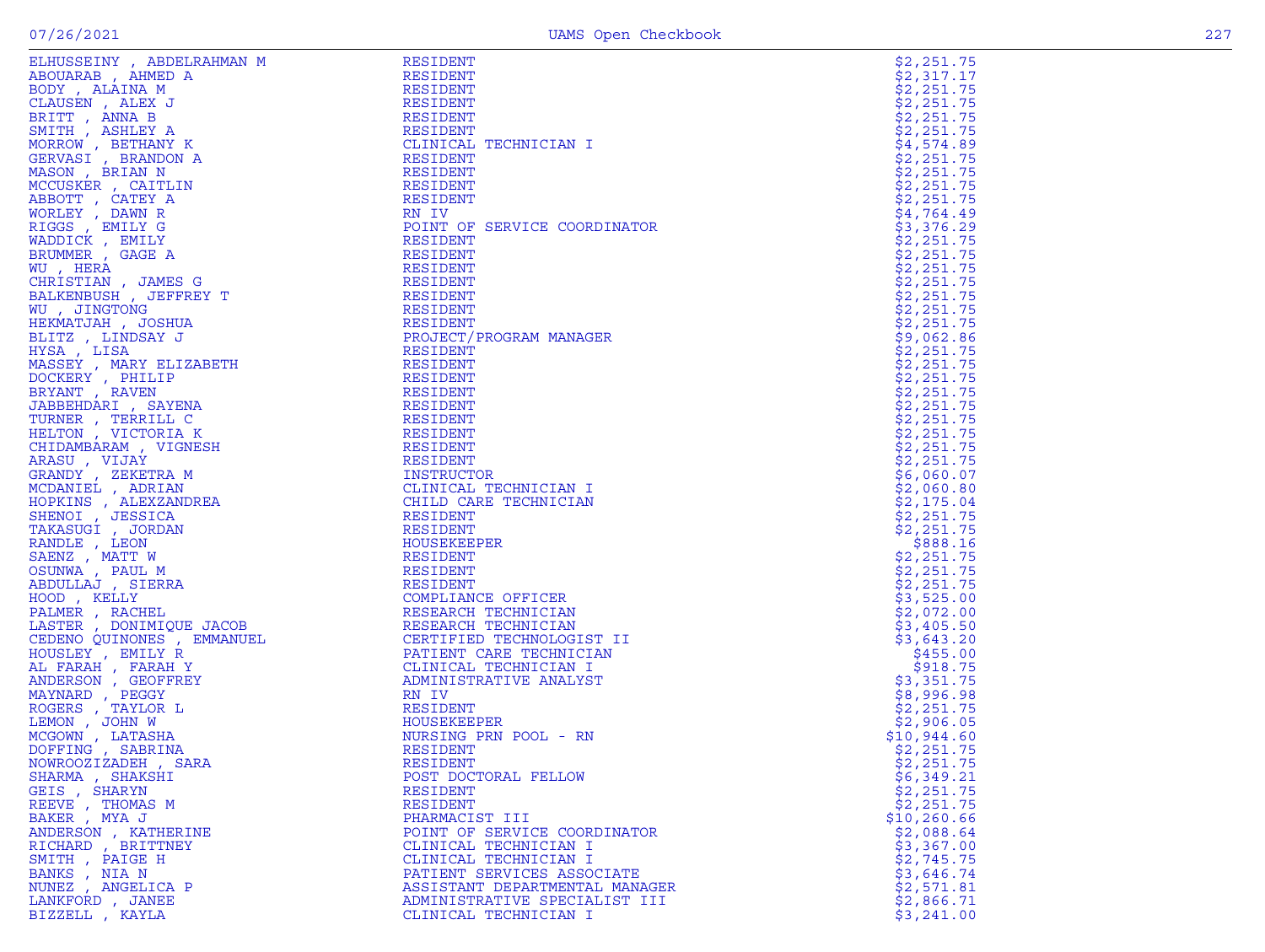| WILSON, SHANTRESE L                                                                    | <b>COOK</b>                                                                                                                              | \$2,290.75  |
|----------------------------------------------------------------------------------------|------------------------------------------------------------------------------------------------------------------------------------------|-------------|
| MAXFIELD, DAROLD L                                                                     | CLINICAL TECHNICIAN I                                                                                                                    | \$3,181.50  |
| SHIRLEY, AISHA                                                                         | POINT OF SERVICE COORDINATOR                                                                                                             | \$2,255.75  |
| PRICE, FELICIA N                                                                       | PATIENT CARE TECHNICIAN                                                                                                                  | \$2,375.45  |
| RYAN, JASON                                                                            | CLINICAL TECHNICIAN I                                                                                                                    | \$3,540.58  |
| ZENGULIS , MICHELLE                                                                    | PROJECT/PROGRAM SPECIALIST                                                                                                               | \$5,000.00  |
| WARD, ASHTIN                                                                           | RN III                                                                                                                                   | \$3,144.30  |
| HAMILTON , HANNAH                                                                      | DEPARTMENTAL MANAGER                                                                                                                     | \$9,493.35  |
| WICKLER, HEATHER                                                                       | LPN II                                                                                                                                   | \$3,223.44  |
| VINSON , KRISTINA L                                                                    |                                                                                                                                          |             |
|                                                                                        | LPN II                                                                                                                                   | \$277.44    |
| TATE , KAREBA T                                                                        | PROJECT/PROGRAM MANAGER                                                                                                                  | \$10,000.00 |
| TILLEY, SOPHIA A                                                                       | CLINICAL TECHNICIAN I                                                                                                                    | \$441.00    |
| TURNER, JORDAN A                                                                       | ASSISTANT DEPARTMENTAL DIRECTOR                                                                                                          | \$8,402.16  |
| PRESTON, ALEX                                                                          | RESIDENT                                                                                                                                 | \$2,251.75  |
| ANTONOPOULOS, ALEXIS                                                                   | RESIDENT                                                                                                                                 | \$2,251.75  |
| MILLER, ALMALEA B                                                                      | RESIDENT                                                                                                                                 | \$2,251.75  |
| KHALSA, AMRIT K                                                                        | RESIDENT                                                                                                                                 | \$4,251.75  |
| ZAMAN, ANISHA                                                                          | RESIDENT                                                                                                                                 | \$2,251.75  |
| KLASS , ANNA A                                                                         | RESIDENT                                                                                                                                 | \$2,251.75  |
| KOHLEY , ANNALYSE M                                                                    | RESIDENT                                                                                                                                 | \$2,251.75  |
| MUNSON, ASHLEY E                                                                       | SPECIAL PROCEDURE TECHNICIAN                                                                                                             | \$2,077.17  |
| THEISEN, BENJAMIN W                                                                    | SPECIENT<br>RESIDENT<br>ADMINISTRATIVE ANALYST<br>CONFIDENT CONNUT                                                                       | \$2,251.75  |
| JACKSON, BREA A                                                                        |                                                                                                                                          | \$3,033.75  |
| HUNLEY , BREANNE D                                                                     |                                                                                                                                          | \$2,251.75  |
| ELROD, BRISTAL                                                                         | CLINICAL TECHNICIAN I                                                                                                                    | \$3,036.56  |
| WITT, BRITTANY                                                                         | RESIDENT                                                                                                                                 | \$2,251.75  |
| RODRIQUEZ, CARISSA                                                                     | RESIDENT                                                                                                                                 | \$2,251.75  |
| GOFF, CASSIDY                                                                          |                                                                                                                                          |             |
|                                                                                        | RESIDENT                                                                                                                                 | \$4,251.75  |
| NGUYEN, CHRISTIAN                                                                      | RESIDENT                                                                                                                                 | \$2,251.75  |
| AKIN, CLINTON                                                                          | RESIDENT                                                                                                                                 | \$2,251.75  |
| SHEEHY, CORD                                                                           | RESIDENT                                                                                                                                 | \$2,251.75  |
| COOLEY, DARYL T                                                                        | RESIDENT                                                                                                                                 | \$415.66    |
| FRY, DEANNA P                                                                          | RESEARCH ASSOCIATE                                                                                                                       | \$3,698.10  |
| COVINGTON, LATOYA                                                                      |                                                                                                                                          | \$6,590.48  |
| JORDAN , MIRANDA                                                                       | RESEARCH ASSOCIATE<br>PROJECT/PROGRAM SPECIALIST<br>SPECIAL PROCEDURE TECHNICIA<br>CLINICAL TECHNICIAN I<br>SPECIAL PROCEDURE TECHNICIAN | \$1,841.01  |
| GRICE, PAYTON L                                                                        | CLINICAL TECHNICIAN I                                                                                                                    | \$354.38    |
| CAMARENA, YANET N                                                                      | RESIDENT                                                                                                                                 | \$4,251.75  |
| TIDWELL, CAITLIN D                                                                     | SENIOR RESEARCH ASSISTANT<br>SENIUR<br>RN II                                                                                             | \$5,269.84  |
| MCGILL , CHANTEL                                                                       |                                                                                                                                          | \$2,299.35  |
| N D<br>LINE A<br>T<br>IIM J<br>JE A<br>CH K<br>NAH M<br>NAH M<br>SWEETEN, JACQUELINE A | RN III                                                                                                                                   | \$1,820.40  |
| ANDREWS, JAMES T                                                                       | RESEARCH TECHNICIAN                                                                                                                      | \$2,131.50  |
| SPARKS, TIFFANY                                                                        | RN II                                                                                                                                    | \$4,913.28  |
| KIM , CAROLINE                                                                         | RESIDENT                                                                                                                                 | \$2,251.75  |
| CONDE, DANIEL                                                                          | RESIDENT                                                                                                                                 | \$2,251.75  |
| PORTER, ETHAN                                                                          | RESIDENT                                                                                                                                 | \$2,251.75  |
| SAMARRAE, IBRAHIM J                                                                    | RESIDENT                                                                                                                                 | \$2,251.75  |
| ROGERS, JERMAINE A                                                                     |                                                                                                                                          | \$2,762.39  |
| VERRET, MEREDITH K                                                                     | PUBLIC SAFETY OFFICER<br>RESIDENT                                                                                                        | \$2,251.75  |
|                                                                                        | RESIDENT                                                                                                                                 | \$2,251.75  |
| SHOHAM, SHAWN                                                                          |                                                                                                                                          |             |
| FATHERREE , HANNAH M                                                                   | ASSISTANT DEPARTMENTAL MANAGER                                                                                                           | \$4,972.07  |
| ZENGER , BENJAMIN                                                                      | RESIDENT                                                                                                                                 | \$2,251.75  |
| DAVIS , BREANNA                                                                        | CLINICAL TECHNICIAN I                                                                                                                    | \$1,907.50  |
| GOYAL , DEEPAK                                                                         | RESIDENT                                                                                                                                 | \$2,251.75  |
| COOK, DEVIN W                                                                          | RESIDENT                                                                                                                                 | \$2,251.75  |
| BARKLEY, HANNAH                                                                        | RESIDENT                                                                                                                                 | \$2,251.75  |
| CLARK, HILARY                                                                          | RESIDENT                                                                                                                                 | \$277.11    |
| QURESHI, IRAM                                                                          | RESIDENT                                                                                                                                 | \$4,251.75  |
| MARTIN, JAKE L                                                                         | RESIDENT                                                                                                                                 | \$2,251.75  |
| DALTON , JESSICA                                                                       | <b>RESIDENT</b>                                                                                                                          | \$2,251.75  |
| YOUNG, JOHN D                                                                          | RESIDENT                                                                                                                                 | \$4,251.75  |
| HANVEY , JONATHAN E                                                                    | RESIDENT                                                                                                                                 | \$2,251.75  |
| TOWELL, JORDON                                                                         | <b>RESIDENT</b>                                                                                                                          | \$2,251.75  |
| WARREN, RICOLE                                                                         | PATIENT CARE TECHNICIAN                                                                                                                  | \$441.00    |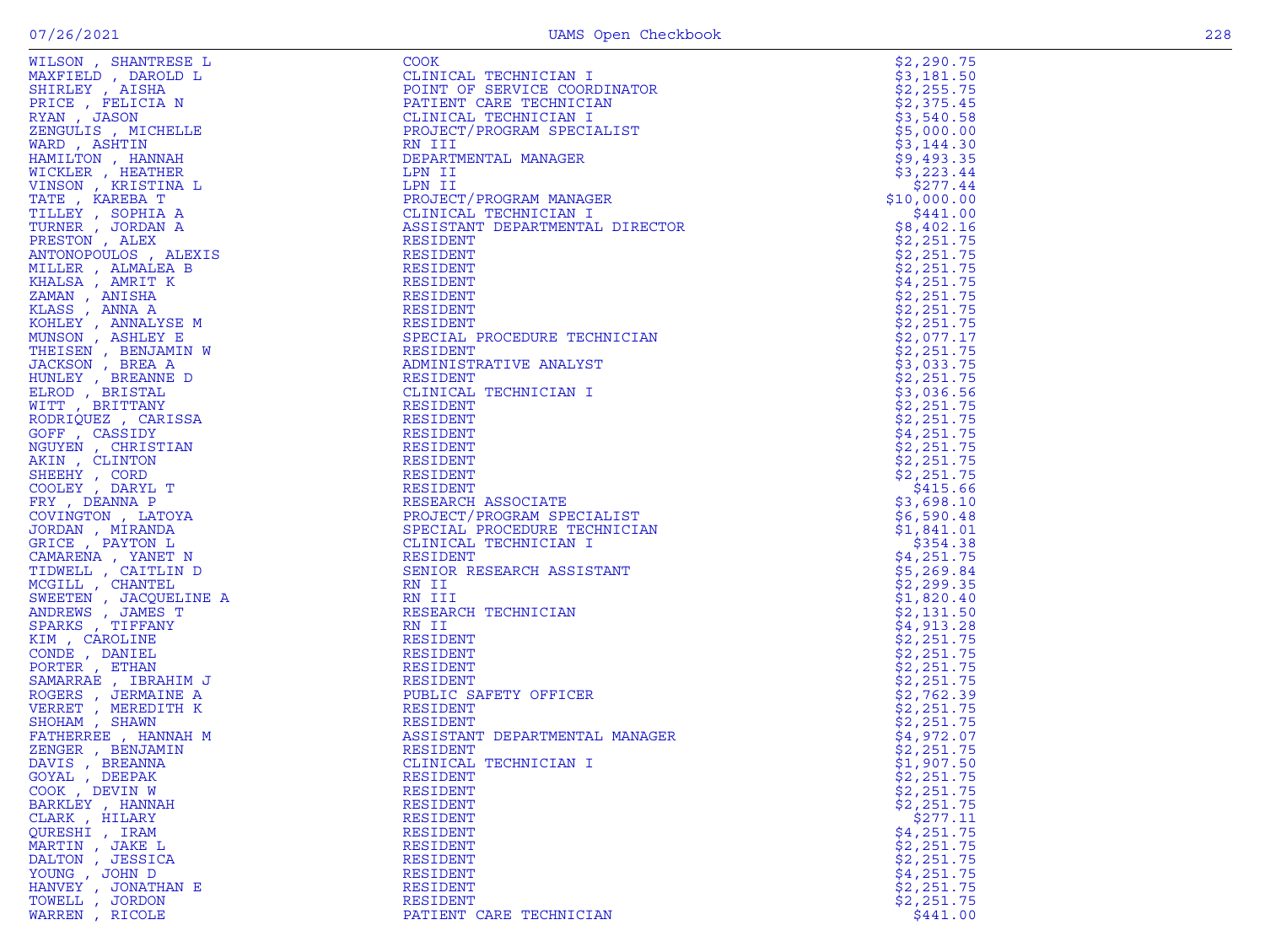| GRAVES , TERRAH L                     | MENTAL HEALTH PROFESSIONAL I                                                                                                                                                                                                                                                      | \$4,266.67               |
|---------------------------------------|-----------------------------------------------------------------------------------------------------------------------------------------------------------------------------------------------------------------------------------------------------------------------------------|--------------------------|
| FALKNER , DMITRI                      | RESIDENT                                                                                                                                                                                                                                                                          | \$2,251.75               |
| TOLBERT, ERNEST L                     | CLINICAL TECHNICIAN I                                                                                                                                                                                                                                                             | \$2,130.00               |
| NDUBUISI, KAREN M                     | RESIDENT                                                                                                                                                                                                                                                                          | \$2,251.75               |
| HASSAN, KHALED A                      | RESIDENT                                                                                                                                                                                                                                                                          | \$2,251.75               |
| HODGES , KYNDALL G                    | RESIDENT                                                                                                                                                                                                                                                                          | \$2,251.75               |
| BROOKMAN , LAWRENCE D                 | RESIDENT                                                                                                                                                                                                                                                                          | \$2,251.75               |
| BAJWA, MANDEEP K                      | RESIDENT                                                                                                                                                                                                                                                                          | \$2,251.75               |
| KROSCHK, MARCEL                       | RESIDENT                                                                                                                                                                                                                                                                          | \$2,251.75               |
| KESSIE , MELISSA                      | RESIDENT                                                                                                                                                                                                                                                                          | \$2,251.75               |
| MCDOWELL, MICHAEL R                   | RESIDENT                                                                                                                                                                                                                                                                          | \$2,251.75               |
| MURAKAMI , MICHAEL                    | RESIDENT                                                                                                                                                                                                                                                                          | \$2,251.75               |
| ATAC, MUHAMMED F                      | RESIDENT                                                                                                                                                                                                                                                                          | \$2,251.75               |
| APPLEBAUM, NATALIE J                  | RESIDENT                                                                                                                                                                                                                                                                          | \$2,251.75               |
| ROWLEY, NICHOLAS A                    | RESIDENT                                                                                                                                                                                                                                                                          | \$2,251.75               |
| DENKOV, NIKOLAY                       | RESIDENT                                                                                                                                                                                                                                                                          | \$2,251.75               |
| MBAWUIKE, PRIMUS                      | RESIDENT                                                                                                                                                                                                                                                                          | \$2,251.75               |
| AUGUSTE, PRISCILLA                    | RESIDENT                                                                                                                                                                                                                                                                          | \$2,251.75               |
| BRIMLEY, RASHAEDA                     | RESIDENT                                                                                                                                                                                                                                                                          | \$2,251.75               |
| LEWIS, ALICIA D                       | MEDICAL ASSISTANT                                                                                                                                                                                                                                                                 | \$2,490.07               |
| PATEL , RAVEENA                       | RESIDENT                                                                                                                                                                                                                                                                          | \$2,251.75               |
| LUNGBA, RAYAN M                       | RESIDENT                                                                                                                                                                                                                                                                          | \$2,251.75               |
| CLINE, REID                           | RESIDENT                                                                                                                                                                                                                                                                          | \$2,251.75               |
| DOBOS, SIMONA                         | PHYSICIAN ASSISTANT                                                                                                                                                                                                                                                               | \$4,723.33               |
| HODGESON, SYDNEY M                    | RESIDENT                                                                                                                                                                                                                                                                          | \$2,251.75               |
| JOSEPH , TWINKLE R                    | RESIDENT                                                                                                                                                                                                                                                                          | \$2,251.75               |
| PANJA, VASUNDHARA                     | RESIDENT                                                                                                                                                                                                                                                                          | \$2,251.75               |
| SMEDLEY, WESTON A                     | RESIDENT                                                                                                                                                                                                                                                                          | \$2,251.75               |
| KRAFT, MARIADOLORES                   | POINT OF SERVICE COORDINATOR                                                                                                                                                                                                                                                      | \$1,453.52               |
| MANNING, TIFFANY D                    | LPN II                                                                                                                                                                                                                                                                            | \$2,739.32               |
| UPCHURCH, DUSTIN L                    | ASSISTANT DEPARTMENTAL MANAGER                                                                                                                                                                                                                                                    | \$15,336.50              |
| STOLZER, FAITH                        | )ORDINATOR<br>TTAL MANAGER<br>Y I<br>R<br>N I<br>N I<br>N I<br>OGIST I<br>AN I<br>PECIALIST<br>AN I<br>PECIALIST II<br>S TECHNICIAN<br>MN I<br>MICIAN<br>MN I<br>MN I<br>TECHLIST<br>MN I<br>HECHLIST II<br>MN I<br>HECHLIST II<br>MN I<br>MN I<br>MN II<br>CLINICAL TECHNICIAN I | \$888.00                 |
| REEVES, RICHARD A                     | DIVISIONAL DIRECTOR                                                                                                                                                                                                                                                               | \$12,083.31              |
| GRIFFITH, APRIL L                     | RN III                                                                                                                                                                                                                                                                            | \$4,711.01               |
| ANTHONY, AMORI D                      | CLINICAL TECHNICIAN I                                                                                                                                                                                                                                                             | \$1,470.00               |
| ALSHAMI , MIA                         | CLINICAL TECHNICIAN I                                                                                                                                                                                                                                                             | \$1,470.00               |
| LOVE, NYA J                           | CLINICAL TECHNICIAN I                                                                                                                                                                                                                                                             | \$1,505.00               |
| RAINEY, CARTER C                      | HOUSEKEEPER                                                                                                                                                                                                                                                                       | \$2,442.28               |
| ELROD, CHRISTOPHER D                  | CERTIFIED TECHNOLOGIST I                                                                                                                                                                                                                                                          | \$4,113.58               |
| ADAMS-BELL , CLARKE C                 | HOUSEKEEPER                                                                                                                                                                                                                                                                       | \$2,240.00               |
| ILO, EMMANUEL C                       | HOUSEKEEPER                                                                                                                                                                                                                                                                       | \$4,622.99<br>\$1,113.00 |
| FLANAGAN, JADA                        | HOUSEKEEPER                                                                                                                                                                                                                                                                       |                          |
| SANDERS , JANET L<br>REDDIN, JASPER B | COMPLIANCE OFFICER                                                                                                                                                                                                                                                                | \$8,336.50               |
| HAYNES , JESSICA K                    | PROJECT/PROGRAM SPECIALIST<br>CLINICAL TECHNICIAN I                                                                                                                                                                                                                               | \$4,583.33<br>\$2,174.03 |
| STEWARD, JOSEPH                       |                                                                                                                                                                                                                                                                                   | \$2,269.75               |
| JOLLY, NOAH S                         | DIETETIC TECHNICIAN<br>CLINICAL TECHNICIAN I                                                                                                                                                                                                                                      | \$1,556.00               |
| SMITH, SAYVION C                      | HOUSEKEEPER                                                                                                                                                                                                                                                                       | \$2,394.35               |
| <b>JESSIE</b> , DANIELLE              | ADMINISTRATIVE SPECIALIST II                                                                                                                                                                                                                                                      | \$2,997.69               |
| JONES , SABRINA R                     | HOUSEKEEPER                                                                                                                                                                                                                                                                       | \$1,690.50               |
| KENDRICKS, AUTUMNE M                  | SPECIAL PROCEDURE TECHNICIAN                                                                                                                                                                                                                                                      | \$2,567.65               |
| WILLIAMS, ISAIAH                      | PATIENT CARE TECHNICIAN                                                                                                                                                                                                                                                           | \$1,923.25               |
| SMITH, EMMA G                         | ASSISTANT DEPARTMENTAL MANAGER                                                                                                                                                                                                                                                    | \$1,846.19               |
| FARGO, CRISTINA M                     | MENTAL HEALTH PROFESSIONAL I                                                                                                                                                                                                                                                      | \$4,270.83               |
| DALBY, EMMA B                         | CLINICAL TECHNICIAN I                                                                                                                                                                                                                                                             | \$1,205.25               |
| CALDERON, JOSUE O                     | CLINICAL TECHNICIAN I                                                                                                                                                                                                                                                             | \$1,470.00               |
| KECK, COURTNEY                        | NURSING PRN POOL - RN                                                                                                                                                                                                                                                             | \$787.73                 |
| HANSON, MEGAN A                       | NURSING UNIT COORDINATOR                                                                                                                                                                                                                                                          | \$1,051.67               |
| WRIGHT, AUDREY L                      | RESIDENT                                                                                                                                                                                                                                                                          | \$2,251.75               |
| WHALE, LARISSA                        | CLINICAL TECHNICIAN I                                                                                                                                                                                                                                                             | \$1,498.00               |
| TILLMAN, TONY Q                       | SKILLED TRADES HELPER                                                                                                                                                                                                                                                             | \$560.00                 |
| SMITH, ALETTA F                       | CHILD CARE TECHNICIAN                                                                                                                                                                                                                                                             | \$1,064.00               |
| FOLEY, ANEICIA L                      | CLINICAL TECHNICIAN I                                                                                                                                                                                                                                                             | \$1,746.50               |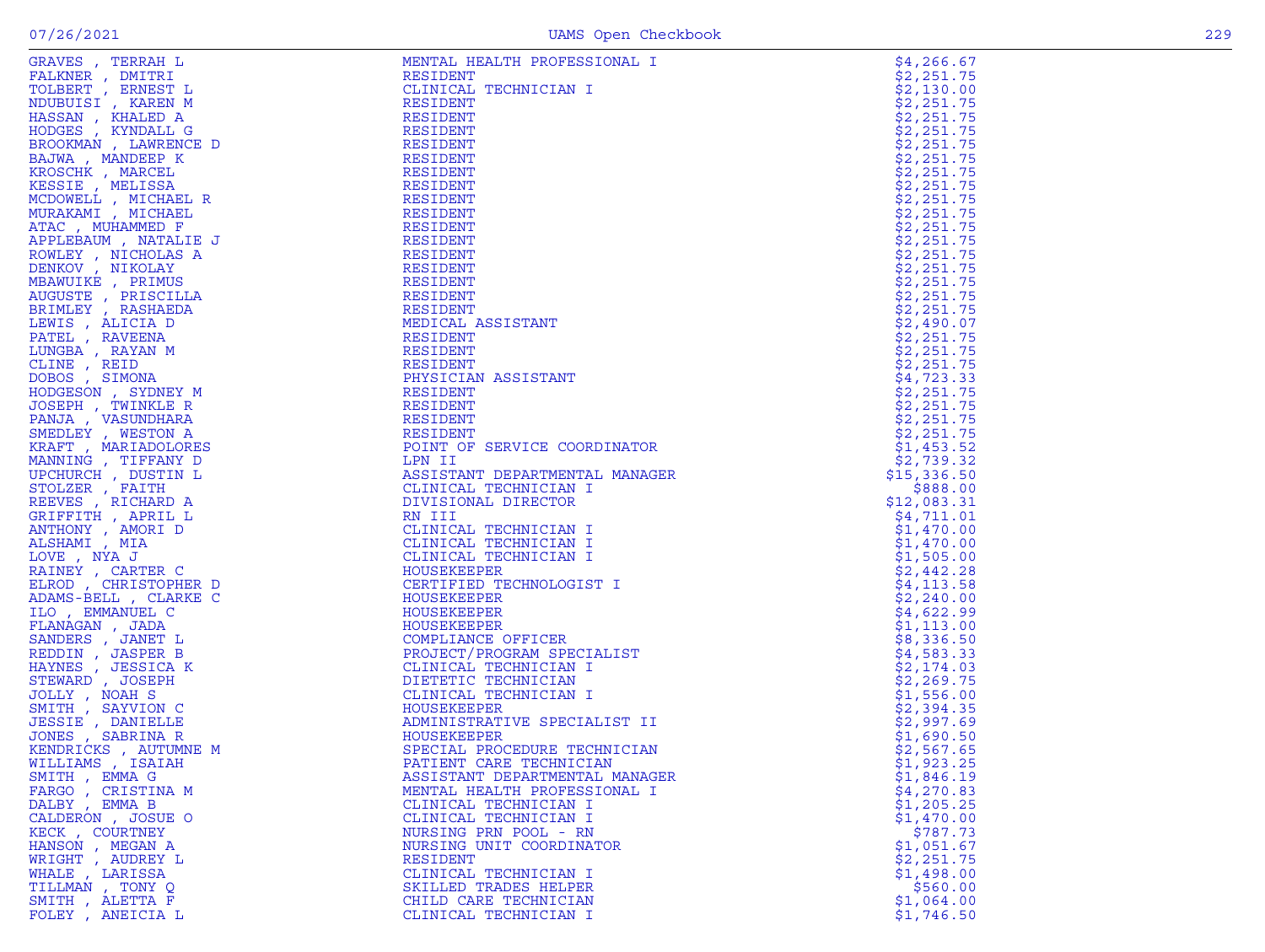| LADUMOR, HETA B    | RESIDENT                       | \$2,251.75 |
|--------------------|--------------------------------|------------|
| WILLIAMS , TYSHA   | CLINICAL SERVICES MANAGER      | \$4,678.03 |
| DIXON, SHEQUITA    | RN III                         | \$858.34   |
| REY , AGUSTINA     | RN III                         | \$769.50   |
| HEDDEN, ALANA B    | CLINICAL TECHNICIAN I          | \$644.00   |
| KIDD, KARMIN       | CHILD CARE TECHNICIAN          | \$1,064.00 |
| LEDBETTER , CRESTA | RN III                         | \$2,426.19 |
| MALLARD, KAYLA     | RN II                          | \$1,160.80 |
| PEREZ, ELIDETH G   | ASSISTANT DEPARTMENTAL MANAGER | \$3,342.50 |
| HILLARD, KASMIN    | PATIENT SERVICES ASSOCIATE     | \$1,081.47 |
| ALI . MOHAB        | PROJECT/PROGRAM SPECIALIST     | \$2,732.41 |
|                    |                                |            |